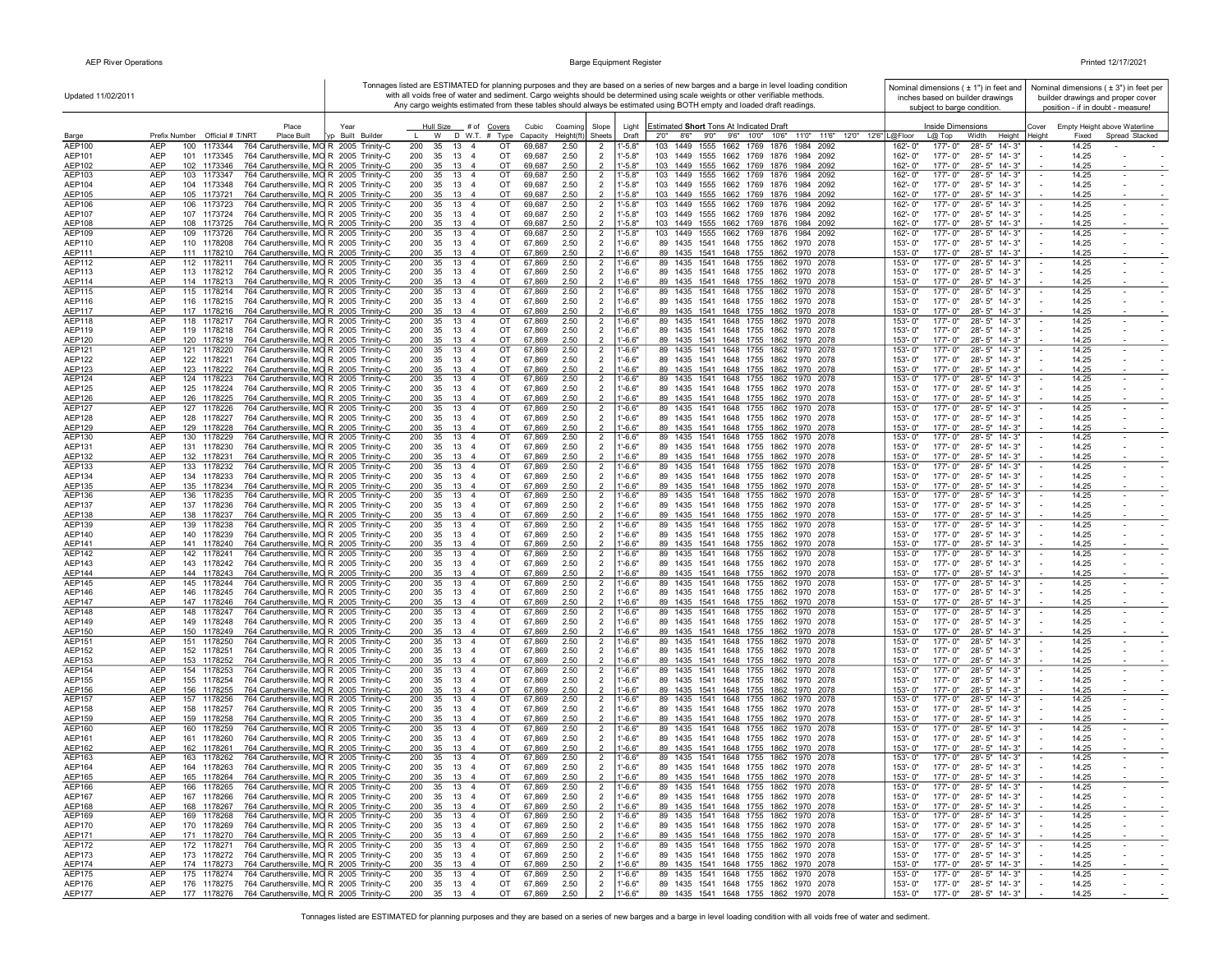$\mathbf{r}$ 

|                         | Updated 11/02/2011                                     |                                                                                                          | Tonnages listed are ESTIMATED for planning purposes and they are based on a series of new barges and a barge in level loading condition<br>with all voids free of water and sediment. Cargo weights should be determined using scale weights or other verifiable methods.<br>Any cargo weights estimated from these tables should always be estimated using BOTH empty and loaded draft readings. |                                                                        |               |                          |                                |                                                              |  |                                                                                |                               |      |                                                                 | Nominal dimensions ( ± 1") in feet and<br>inches based on builder drawings<br>subject to barge condition. |                               |                                                | Nominal dimensions ( $\pm$ 3") in feet per<br>builder drawings and proper cover<br>position - if in doubt - measure! |                |                                                |
|-------------------------|--------------------------------------------------------|----------------------------------------------------------------------------------------------------------|---------------------------------------------------------------------------------------------------------------------------------------------------------------------------------------------------------------------------------------------------------------------------------------------------------------------------------------------------------------------------------------------------|------------------------------------------------------------------------|---------------|--------------------------|--------------------------------|--------------------------------------------------------------|--|--------------------------------------------------------------------------------|-------------------------------|------|-----------------------------------------------------------------|-----------------------------------------------------------------------------------------------------------|-------------------------------|------------------------------------------------|----------------------------------------------------------------------------------------------------------------------|----------------|------------------------------------------------|
|                         | Place                                                  |                                                                                                          |                                                                                                                                                                                                                                                                                                                                                                                                   |                                                                        |               |                          |                                |                                                              |  |                                                                                |                               |      |                                                                 |                                                                                                           |                               |                                                |                                                                                                                      |                |                                                |
| Barge                   | Prefix Number Official # T/NRT                         | Place Built                                                                                              | Year<br>yp Built Builder                                                                                                                                                                                                                                                                                                                                                                          | Hull Size # of Covers<br>W                                             | D W.T. # Type | Cubic<br>Capacity        | Coaming<br>$Height(ft)$ Sheets | Slope<br>Light<br>Draft                                      |  | Estimated Short Tons At Indicated Draft                                        |                               |      | 2'0" 8'6" 9'0" 9'6" 10'0" 10'6" 11'0" 11'6" 12'0" 12'6" L@Floor |                                                                                                           | Inside Dimensions<br>$L@$ Top | Width<br>Height                                | Cover<br>Height                                                                                                      | Fixed          | Empty Height above Waterline<br>Spread Stacked |
| <b>AEP178</b>           | AEP<br>178<br>1178277                                  | 764 Caruthersville, MO R 2005 Trinity-C                                                                  |                                                                                                                                                                                                                                                                                                                                                                                                   | 200<br>35<br>13<br>$\overline{4}$                                      | OT            | 67,869                   | 2.50                           | $1' - 6.6"$<br>$\overline{2}$                                |  | 89<br>1435                                                                     | 1541 1648 1755 1862 1970 2078 |      |                                                                 | 153'-0"                                                                                                   | 177'-0"                       | $28 - 5"$<br>$14 - 3"$                         |                                                                                                                      | 14.25          |                                                |
| <b>AEP179</b><br>AEP180 | <b>AEP</b><br>179 1178278<br><b>AEP</b><br>180 1178279 | 764 Caruthersville, MO R 2005 Trinity-C<br>764 Caruthersville, MO R 2005 Trinity-C                       |                                                                                                                                                                                                                                                                                                                                                                                                   | 200<br>35<br>13<br>$\overline{4}$<br>200<br>35<br>13<br>$\overline{4}$ | OT<br>OT      | 67,869<br>67,869         | 2.50<br>2.50                   | $1' - 6.6"$<br>2<br>$\overline{2}$<br>$1' - 6.6"$            |  | 89 1435 1541 1648 1755 1862 1970 2078<br>89 1435 1541 1648 1755 1862 1970 2078 |                               |      |                                                                 | 153'-0"<br>153'-0"                                                                                        | 177'-0"<br>177'-0"            | 28'-5" 14'-3"<br>28'-5" 14'-3"                 |                                                                                                                      | 14.25<br>14.25 |                                                |
| AEP181                  | <b>AEP</b><br>181 1178280                              | 764 Caruthersville, MO R 2005 Trinity-C                                                                  |                                                                                                                                                                                                                                                                                                                                                                                                   | 13<br>200<br>35<br>$\overline{4}$                                      | OT            | 67,869                   | 2.50                           | $\overline{2}$<br>$1' - 6.6"$                                |  | 89 1435 1541 1648 1755 1862 1970 2078                                          |                               |      |                                                                 | 153'-0"                                                                                                   | 177'-0"                       | 28'-5" 14'-3"                                  | $\overline{\phantom{a}}$                                                                                             | 14.25          | $\sim$                                         |
| <b>AEP182</b>           | AEP<br>182 1190215                                     | 764 Jeffersonville, IN R 2006 Jeffboat                                                                   |                                                                                                                                                                                                                                                                                                                                                                                                   | 200<br>35 13<br>$\overline{4}$                                         | OT            | 67,491                   | 2.50                           | $\overline{2}$<br>$1' - 6.4"$                                |  | 94 1451 1558 1666 1773 1881 1990 2098                                          |                               |      |                                                                 | $153 - 5"$                                                                                                | 177'-1"                       | 28'-5" 14'-3"                                  |                                                                                                                      | 14.25          |                                                |
| AEP183<br>AEP184        | AEP<br>183 1190217<br>AEP<br>184 1190218               | 764 Jeffersonville, IN R 2006 Jeffboat<br>764 Jeffersonville, IN R 2006 Jeffboat                         |                                                                                                                                                                                                                                                                                                                                                                                                   | 35 13 4<br>200<br>200<br>35 13 4                                       | OT<br>OT      | 67,491<br>67,491         | 2.50<br>2.50                   | $1'-6.4"$<br>$\overline{2}$<br>$1'-6.4"$                     |  | 94 1451 1558 1666 1773 1881 1990 2098<br>94 1451 1558 1666 1773 1881 1990 2098 |                               |      |                                                                 | 153'-5"<br>153'-5"                                                                                        | 177'-1"<br>$177 - 1"$         | 28'-5" 14'-3"<br>28'-5" 14'-3"                 |                                                                                                                      | 14.25<br>14.25 |                                                |
| <b>AEP185</b>           | AEP<br>185 1190219                                     | 764 Jeffersonville, IN R 2006 Jeffboat                                                                   |                                                                                                                                                                                                                                                                                                                                                                                                   | 200<br>35 13<br>$\overline{4}$                                         | OT            | 67,491                   | 2.50                           | 2<br>$\overline{2}$<br>$1'-6.4"$                             |  | 94 1451 1558 1666 1773 1881 1990 2098                                          |                               |      |                                                                 | 153'-5"                                                                                                   | 177'-1"                       | 28'-5" 14'-3"                                  | $\overline{\phantom{a}}$                                                                                             | 14.25          |                                                |
| AEP186                  | AEP<br>186 1190220                                     | 764 Jeffersonville, IN R 2006 Jeffboat                                                                   |                                                                                                                                                                                                                                                                                                                                                                                                   | 200<br>35 13 4                                                         | OT            | 67,491                   | 2.50                           | $\overline{2}$<br>$1'-6.4"$                                  |  | 94 1451 1558 1666 1773 1881 1990 2098                                          |                               |      |                                                                 | 153'-5"                                                                                                   | $177 - 1"$                    | 28'-5" 14'-3"                                  |                                                                                                                      | 14.25          |                                                |
| AEP187                  | AEP<br>187 1190221<br>AEP                              | 764 Jeffersonville, IN R 2006 Jeffboat                                                                   |                                                                                                                                                                                                                                                                                                                                                                                                   | 13<br>200<br>35<br>$\overline{4}$                                      | OT<br>OT      | 67,491                   | 2.50                           | $\overline{2}$<br>$1'-6.4"$                                  |  | 94 1451 1558 1666 1773 1881 1990 2098                                          |                               |      |                                                                 | 153'-5"<br>153'-5"                                                                                        | $177 - 1"$<br>177'-1"         | $28 - 5" 14 - 3"$                              |                                                                                                                      | 14.25          | $\blacksquare$                                 |
| AEP188<br>AEP189        | 188 1190222<br>AEP<br>189 1190223                      | 764 Jeffersonville, IN R 2006 Jeffboat<br>764 Jeffersonville, IN R 2006 Jeffboat                         |                                                                                                                                                                                                                                                                                                                                                                                                   | 13<br>200<br>35<br>$\overline{4}$<br>35 13<br>200<br>$\overline{4}$    | OT            | 67,491<br>67,491         | 2.50<br>2.50                   | $\overline{2}$<br>$1'-6.4"$<br>$1'-6.4"$<br>$\overline{2}$   |  | 94 1451 1558 1666 1773 1881 1990 2098<br>94 1451 1558 1666 1773 1881 1990 2098 |                               |      |                                                                 | 153'-5"                                                                                                   | 177'-1"                       | 28'-5" 14'-3"<br>28'-5" 14'-3"                 |                                                                                                                      | 14.25<br>14.25 | $\sim$                                         |
| AEP190                  | AEP<br>190 1190224                                     | 764 Jeffersonville, IN R 2006 Jeffboat                                                                   |                                                                                                                                                                                                                                                                                                                                                                                                   | 200<br>35<br>13<br>$\overline{4}$                                      | OT            | 67,491                   | 2.50                           | $\overline{2}$<br>$1'-6.4"$                                  |  | 94 1451 1558 1666 1773 1881 1990 2098                                          |                               |      |                                                                 | 153'-5"                                                                                                   | $177 - 1"$                    | 28'-5" 14'-3"                                  |                                                                                                                      | 14.25          |                                                |
| AEP191                  | AEP<br>191 1190225<br><b>AEP</b><br>192 1190226        | 764 Jeffersonville, IN R 2006 Jeffboat                                                                   |                                                                                                                                                                                                                                                                                                                                                                                                   | 200<br>35<br>13<br>$\overline{4}$<br>200                               | OT<br>OT      | 67,491<br>67.491         | 2.50<br>2.50                   | $\overline{2}$<br>$1'-6.4"$<br>$\overline{2}$<br>$1'-6.4"$   |  | 94 1451 1558 1666 1773 1881 1990 2098                                          |                               |      |                                                                 | 153'-5"<br>153'-5"                                                                                        | 177'-1"<br>$177 - 1"$         | 28'-5" 14'-3"                                  |                                                                                                                      | 14.25<br>14.25 |                                                |
| AEP192<br>AEP193        | AEP<br>193 1190227                                     | 764 Jeffersonville, IN R 2006 Jeffboat<br>764 Jeffersonville, IN R 2006 Jeffboat                         |                                                                                                                                                                                                                                                                                                                                                                                                   | 35 13 4<br>200<br>13<br>35<br>$\overline{4}$                           | OT            | 67,491                   | 2.50                           | $\overline{2}$<br>$1' - 6.4'$                                |  | 94 1451 1558 1666 1773 1881 1990 2098<br>94 1451 1558 1666 1773 1881 1990 2098 |                               |      |                                                                 | 153'-5"                                                                                                   | 177'-1"                       | 28'-5" 14'-3"<br>28'-5" 14'-3"                 | $\overline{\phantom{a}}$                                                                                             | 14.25          | $\sim$                                         |
| AEP194                  | AEP<br>194 1190228                                     | 764 Jeffersonville, IN R 2006 Jeffboat                                                                   |                                                                                                                                                                                                                                                                                                                                                                                                   | 200<br>35 13<br>$\overline{4}$                                         | OT            | 67,491                   | 2.50                           | $\overline{2}$<br>$1' - 6.4"$                                |  | 94 1451 1558 1666 1773 1881 1990 2098                                          |                               |      |                                                                 | 153'-5"                                                                                                   | 177'-1"                       | 28'-5" 14'-3"                                  |                                                                                                                      | 14.25          | $\sim$                                         |
| AEP195                  | AEP<br>195 1190229                                     | 764 Jeffersonville, IN R 2006 Jeffboat                                                                   |                                                                                                                                                                                                                                                                                                                                                                                                   | 35 13 4<br>200                                                         | OT<br>OT      | 67,491                   | 2.50                           | $1'-6.4"$<br>$\overline{2}$                                  |  | 94 1451 1558 1666 1773 1881 1990 2098                                          |                               |      |                                                                 | 153'-5"                                                                                                   | 177'-1"                       | 28'-5" 14'-3"                                  |                                                                                                                      | 14.25          |                                                |
| AEP196<br><b>AEP197</b> | AEP<br>196 1190230<br>AEP<br>197 1190232               | 764 Jeffersonville, IN R 2006 Jeffboat<br>764 Jeffersonville, IN R 2006 Jeffboat                         |                                                                                                                                                                                                                                                                                                                                                                                                   | 200<br>35<br>13 4<br>200<br>35 13<br>$\overline{4}$                    | OT            | 67,491<br>67,491         | 2.50<br>2.50                   | $\overline{2}$<br>$1' - 6.4'$<br>$\overline{2}$<br>$1'-6.4"$ |  | 94 1451 1558 1666 1773 1881 1990 2098<br>94 1451 1558 1666 1773 1881 1990 2098 |                               |      |                                                                 | $153 - 5'$<br>153'-5"                                                                                     | 177'-1"<br>177'-1"            | 28'-5" 14'-3"<br>28'-5" 14'-3"                 | $\sim$                                                                                                               | 14.25<br>14.25 |                                                |
| AEP198                  | <b>AEP</b><br>198 1190233                              | 764 Jeffersonville, IN R 2006 Jeffboat                                                                   |                                                                                                                                                                                                                                                                                                                                                                                                   | 200<br>35 13 4                                                         | OT            | 67.491                   | 2.50                           | $\overline{2}$<br>$1'-6.4"$                                  |  | 94 1451 1558 1666 1773 1881 1990 2098                                          |                               |      |                                                                 | $153 - 5"$                                                                                                | $177 - 1"$                    | 28'-5" 14'-3"                                  |                                                                                                                      | 14.25          |                                                |
| AEP199                  | AEP<br>199 1190234                                     | 764 Jeffersonville, IN R 2006 Jeffboat                                                                   |                                                                                                                                                                                                                                                                                                                                                                                                   | 200<br>35<br>13 4                                                      | OT            | 67,491                   | 2.50                           | $1' - 6.4'$<br>$\overline{2}$                                |  | 94 1451 1558 1666 1773 1881 1990 2098                                          |                               |      |                                                                 | 153'-5"                                                                                                   | 177'-1"                       | 28'-5" 14'-3"                                  |                                                                                                                      | 14.25          | $\sim$                                         |
| AEP200<br>AEP201        | AEP<br>200 1190235<br>AEP<br>201 1190236               | 764 Jeffersonville, IN R 2006 Jeffboat<br>764 Jeffersonville, IN R 2006 Jeffboat                         |                                                                                                                                                                                                                                                                                                                                                                                                   | 35 13<br>200<br>$\overline{4}$<br>35<br>13<br>200<br>$\overline{4}$    | OT<br>OT      | 67,491<br>67,491         | 2.50<br>2.50                   | $1' - 6.4"$<br>$\overline{2}$<br>$1'-6.4"$<br>2              |  | 94 1451 1558 1666 1773 1881 1990 2098<br>94 1451 1558 1666 1773 1881           |                               | 1990 | 2098                                                            | 153'-5"<br>153'-5"                                                                                        | 177'-1"<br>$177 - 1"$         | 28'-5" 14'-3"<br>28'-5" 14'-3"                 |                                                                                                                      | 14.25<br>14.25 |                                                |
| AEP202                  | AEP<br>202 1190237                                     | 764 Jeffersonville, IN R 2006 Jeffboat                                                                   |                                                                                                                                                                                                                                                                                                                                                                                                   | 200<br>35<br>13<br>$\overline{4}$                                      | OT            | 67,491                   | 2.50                           | $\overline{2}$<br>$1' - 6.4'$                                |  | 94 1451 1558 1666 1773 1881                                                    |                               | 1990 | 2098                                                            | $153 - 5"$                                                                                                | 177'-1'                       | 28'-5" 14'-3"                                  |                                                                                                                      | 14.25          | $\sim$                                         |
| AEP203                  | AEP<br>203 1190238                                     | 764 Jeffersonville, IN R 2006 Jeffboat                                                                   |                                                                                                                                                                                                                                                                                                                                                                                                   | 35<br>13<br>200<br>$\overline{4}$                                      | OT            | 67,491                   | 2.50                           | $\overline{2}$<br>$1'-6.4"$                                  |  | 94 1451 1558 1666 1773 1881 1990 2098                                          |                               |      |                                                                 | 153'-5"                                                                                                   | 177'-1"                       | 28'-5" 14'-3"                                  |                                                                                                                      | 14.25          | $\sim$                                         |
| AEP204<br>AEP205        | <b>AEP</b><br>204 1190239<br><b>AEP</b><br>205 1190240 | 764 Jeffersonville, IN R 2006 Jeffboat<br>764 Jeffersonville, IN R 2006 Jeffboat                         |                                                                                                                                                                                                                                                                                                                                                                                                   | 200<br>35<br>13<br>$\overline{a}$<br>200<br>35<br>13<br>$\overline{4}$ | OT<br>OT      | 67.491<br>67,491         | 2.50<br>2.50                   | $1'-6.4"$<br>$\mathcal{P}$<br>$\overline{2}$<br>$1' - 6.4'$  |  | 94 1451 1558 1666 1773 1881 1990 2098<br>94 1451 1558 1666 1773 1881 1990 2098 |                               |      |                                                                 | 153'-5"<br>153'-5"                                                                                        | $177 - 1"$<br>$177 - 1"$      | 28'-5" 14'-3"<br>28'-5" 14'-3"                 |                                                                                                                      | 14.25<br>14.25 | $\sim$                                         |
| AEP206                  | AEP<br>206 1190241                                     | 764 Jeffersonville, IN R 2006 Jeffboat                                                                   |                                                                                                                                                                                                                                                                                                                                                                                                   | 200<br>35<br>13<br>$\overline{4}$                                      | OT            | 67,491                   | 2.50                           | $\overline{2}$<br>$1' - 6.4"$                                |  | 94 1451 1558 1666 1773 1881 1990 2098                                          |                               |      |                                                                 | 153'-5"                                                                                                   | $177 - 1"$                    | 28'-5" 14'-3"                                  |                                                                                                                      | 14.25          |                                                |
| AEP207                  | AEP<br>207 1190242                                     | 764 Jeffersonville, IN R 2006 Jeffboat                                                                   |                                                                                                                                                                                                                                                                                                                                                                                                   | 200<br>35 13 4                                                         | OT            | 67,491                   | 2.50                           | $1'-6.4"$<br>$\overline{2}$                                  |  | 94 1451 1558 1666 1773 1881 1990 2098                                          |                               |      |                                                                 | 153'-5"                                                                                                   | 177'-1"                       | 28'-5" 14'-3"                                  |                                                                                                                      | 14.25          |                                                |
| <b>AEP208</b><br>AEP209 | AEP<br>208 1190244<br>AEP<br>209 1190245               | 764 Jeffersonville, IN R 2006 Jeffboat<br>764 Jeffersonville, IN R 2006 Jeffboat                         |                                                                                                                                                                                                                                                                                                                                                                                                   | 200<br>35 13 4<br>200<br>35 13<br>$\overline{4}$                       | OT<br>OT      | 67,491<br>67,491         | 2.50<br>2.50                   | $1' - 6.4'$<br>$\overline{2}$<br>$\overline{2}$<br>$1'-6.4"$ |  | 94 1451 1558 1666 1773 1881 1990 2098<br>94 1451 1558 1666 1773 1881 1990 2098 |                               |      |                                                                 | 153'-5"<br>153'-5"                                                                                        | 177'-1"<br>$177 - 1"$         | 28'-5" 14'-3"<br>28'-5" 14'-3"                 | $\sim$                                                                                                               | 14.25<br>14.25 | $\sim$                                         |
| AEP210                  | AEP<br>210 1190246                                     | 764 Jeffersonville, IN R 2006 Jeffboat                                                                   |                                                                                                                                                                                                                                                                                                                                                                                                   | 35<br>13<br>200<br>$\overline{4}$                                      | OT            | 67,491                   | 2.50                           | $\overline{2}$<br>$1'-6.4"$                                  |  | 94 1451 1558 1666 1773 1881 1990 2098                                          |                               |      |                                                                 | 153'-5"                                                                                                   | 177'-1"                       | 28'-5" 14'-3"                                  |                                                                                                                      | 14.25          |                                                |
| AEP211                  | AEP<br>211 1190247                                     | 764 Jeffersonville, IN R 2006 Jeffboat                                                                   |                                                                                                                                                                                                                                                                                                                                                                                                   | 200<br>35<br>13<br>$\overline{4}$                                      | OT            | 67,491                   | 2.50                           | $\overline{2}$<br>$1' - 6.4"$                                |  | 94 1451 1558 1666 1773 1881 1990 2098                                          |                               |      |                                                                 | 153'-5"                                                                                                   | $177 - 1"$                    | 28'-5" 14'-3"                                  |                                                                                                                      | 14.25          |                                                |
| AEP212<br>AEP213        | AEP<br>212 1190248<br>AEP<br>213 1190249               | 764 Jeffersonville, IN R 2006 Jeffboat<br>764 Jeffersonville, IN R 2006 Jeffboat                         |                                                                                                                                                                                                                                                                                                                                                                                                   | 200<br>13<br>35<br>$\overline{4}$<br>13<br>200<br>35<br>$\overline{4}$ | OT<br>OT      | 67,491<br>67,491         | 2.50<br>2.50                   | $1'-6.4"$<br>$\overline{2}$<br>$1'-6.4"$<br>$\overline{2}$   |  | 94 1451 1558 1666 1773 1881 1990 2098<br>94 1451 1558 1666 1773 1881 1990 2098 |                               |      |                                                                 | 153'-5"<br>153'-5"                                                                                        | 177'-1"<br>177'-1"            | 28'-5" 14'-3"<br>28'-5" 14'-3"                 |                                                                                                                      | 14.25<br>14.25 |                                                |
| AEP214                  | AEP<br>214 1190250                                     | 764 Jeffersonville, IN   R 2006 Jeffboat                                                                 |                                                                                                                                                                                                                                                                                                                                                                                                   | 200<br>13<br>35<br>$\overline{4}$                                      | OT            | 67,491                   | 2.50                           | $\overline{2}$<br>$1' - 6.4"$                                |  | 94 1451 1558 1666 1773 1881                                                    |                               |      | 1990 2098                                                       | 153'-5"                                                                                                   | $177 - 1"$                    | 28'-5" 14'-3"                                  |                                                                                                                      | 14.25          |                                                |
| AEP215                  | AEP<br>215 1190251                                     | 764 Jeffersonville, IN R 2006 Jeffboat                                                                   |                                                                                                                                                                                                                                                                                                                                                                                                   | 200<br>35<br>13<br>$\overline{4}$                                      | OT            | 67,491                   | 2.50                           | $\overline{2}$<br>$1'-6.4"$                                  |  | 94 1451 1558 1666 1773 1881 1990 2098                                          |                               |      |                                                                 | 153'-5"                                                                                                   | 177'-1"                       | 28'-5" 14'-3"                                  |                                                                                                                      | 14.25          | $\sim$                                         |
| AEP216<br>AEP217        | AEP<br>216 1190252<br><b>AEP</b><br>217 1190253        | 764 Jeffersonville, IN R 2006 Jeffboat<br>764 Jeffersonville, IN R 2006 Jeffboat                         |                                                                                                                                                                                                                                                                                                                                                                                                   | 200<br>35<br>13<br>$\overline{4}$<br>200<br>35<br>13<br>$\overline{4}$ | OT<br>OT      | 67,491<br>67,491         | 2.50<br>2.50                   | $\overline{2}$<br>$1'-6.4"$<br>$\overline{2}$<br>$1' - 6.4"$ |  | 94 1451 1558 1666 1773 1881 1990 2098<br>94 1451                               | 1558 1666 1773 1881           |      | 1990 2098                                                       | 153'-5"<br>$153 - 5"$                                                                                     | $177 - 1"$<br>$177 - 1"$      | 28'-5" 14'-3"<br>28'-5" 14'-3"                 |                                                                                                                      | 14.25<br>14.25 |                                                |
| AEP218                  | AEP<br>218 1190254                                     | 764 Jeffersonville, IN R 2006 Jeffboat                                                                   |                                                                                                                                                                                                                                                                                                                                                                                                   | 200<br>35<br>13<br>$\overline{4}$                                      | OT            | 67,491                   | 2.50                           | $\overline{2}$<br>$1'-6.4"$                                  |  | 94 1451 1558 1666 1773 1881                                                    |                               |      | 1990 2098                                                       | 153'-5"                                                                                                   | $177 - 1"$                    | 28'-5" 14'-3"                                  |                                                                                                                      | 14.25          |                                                |
| AEP219                  | AEP<br>219 1190255                                     | 764 Jeffersonville, IN R 2006 Jeffboat                                                                   |                                                                                                                                                                                                                                                                                                                                                                                                   | 200<br>35 13 4                                                         | OT            | 67,491                   | 2.50                           | $\overline{2}$<br>$1'-6.4"$                                  |  | 94 1451 1558 1666 1773 1881 1990 2098                                          |                               |      |                                                                 | 153'-5"                                                                                                   | $177 - 1"$                    | 28'-5" 14'-3"                                  |                                                                                                                      | 14.25          |                                                |
| AEP220<br>AEP221        | AEP<br>220 1190256<br>AEP<br>221 1190257               | 764 Jeffersonville, IN R 2006 Jeffboat<br>764 Jeffersonville, IN R 2006 Jeffboat                         |                                                                                                                                                                                                                                                                                                                                                                                                   | 200<br>35<br>13<br>$\overline{4}$<br>200<br>35<br>13<br>$\overline{4}$ | OT<br>OT      | 67,491<br>67,491         | 2.50<br>2.50                   | $\overline{2}$<br>$1' - 6.4'$<br>$\overline{2}$<br>$1'-6.4"$ |  | 94 1451 1558 1666 1773 1881<br>94 1451 1558 1666 1773 1881                     |                               |      | 1990 2098<br>1990 2098                                          | $153 - 5'$<br>$153 - 5"$                                                                                  | $177 - 1"$<br>177'-1"         | 28'-5" 14'-3"<br>28'-5" 14'-3"                 |                                                                                                                      | 14.25<br>14.25 |                                                |
| <b>AEP222</b>           | AEP<br>221 1199989                                     | 764 Jeffersonville, IN R 2007 Jeffboat                                                                   |                                                                                                                                                                                                                                                                                                                                                                                                   | 200<br>35 13 4                                                         | OT            | 67,491                   | 2.50                           | $\overline{2}$<br>$1'-6.4"$                                  |  | 94 1451 1558 1666 1773 1881 1990 2098                                          |                               |      |                                                                 | 153'-5"                                                                                                   | 177'-1"                       | 28'-5" 14'-3"                                  |                                                                                                                      | 14.25          |                                                |
| AEP223                  | <b>AEP</b><br>222 1199990                              | 764 Jeffersonville, IN R 2007 Jeffboat                                                                   |                                                                                                                                                                                                                                                                                                                                                                                                   | 200<br>35<br>13<br>$\overline{4}$                                      | OT            | 67,491                   | 2.50                           | $\overline{2}$<br>$1' - 6.4'$                                |  | 94 1451                                                                        | 1558 1666 1773 1881           |      | 1990 2098                                                       | 153'-5"                                                                                                   | $177 - 1"$                    | 28'-5" 14'-3"                                  |                                                                                                                      | 14.25          |                                                |
| AEP224<br>AEP225        | AEP<br>223 1199991<br>AEP<br>224 1199992               | 764 Jeffersonville, IN R 2007 Jeffboat<br>764 Jeffersonville, IN R 2007 Jeffboat                         |                                                                                                                                                                                                                                                                                                                                                                                                   | 13<br>200<br>35<br>$\overline{4}$<br>200<br>13<br>35<br>$\overline{4}$ | OT<br>OT      | 67,491<br>67,491         | 2.50<br>2.50                   | $\overline{2}$<br>$1'-6.4"$<br>$1'-6.4"$<br>$\overline{2}$   |  | 94 1451 1558 1666 1773 1881<br>94 1451 1558 1666 1773 1881                     |                               |      | 1990 2098<br>1990 2098                                          | 153'-5"<br>153'-5"                                                                                        | $177 - 1"$<br>$177 - 1"$      | 28'-5" 14'-3"<br>28'-5" 14'-3"                 |                                                                                                                      | 14.25<br>14.25 |                                                |
| AEP226                  | AEP<br>225 1199993                                     | 764 Jeffersonville, IN R 2007 Jeffboat                                                                   |                                                                                                                                                                                                                                                                                                                                                                                                   | 13<br>$\overline{4}$<br>200<br>35                                      | OT            | 67,491                   | 2.50                           | $1'-6.4'$<br>$\overline{2}$                                  |  | 94 1451                                                                        | 1558 1666 1773 1881           | 1990 | 2098                                                            | 153'-5"                                                                                                   | $177 - 1'$                    | 28'-5" 14'-3"                                  | $\overline{\phantom{a}}$                                                                                             | 14.25          | $\sim$                                         |
| AEP227                  | AEP<br>226<br>1199994                                  | 764 Jeffersonville, IN R 2007 Jeffboat                                                                   |                                                                                                                                                                                                                                                                                                                                                                                                   | 200<br>35<br>13<br>$\overline{4}$                                      | OT            | 67,491                   | 2.50                           | $1'-6.4"$<br>$\overline{2}$                                  |  | 94 1451 1558 1666 1773 1881                                                    |                               | 1990 | 2098                                                            | 153'-5"                                                                                                   | 177'-1"                       | 28'-5" 14'-3"                                  |                                                                                                                      | 14.25          |                                                |
| <b>AEP228</b>           | AEP<br>227 1199995<br><b>AEP</b><br>228<br>1199996     | 764 Jeffersonville, IN R 2007 Jeffboat                                                                   |                                                                                                                                                                                                                                                                                                                                                                                                   | 200<br>35 13<br>$\overline{4}$<br>200<br>35<br>13<br>$\overline{4}$    | OT<br>OT      | 67,491                   | 2.50                           | $\overline{2}$<br>$1'-6.4"$                                  |  | 94 1451 1558 1666 1773 1881 1990 2098<br>94 1451                               | 1558 1666 1773 1881           |      | 1990 2098                                                       | $153 - 5"$<br>$153 - 5"$                                                                                  | $177 - 1"$<br>$177 - 1"$      | 28'-5" 14'-3"<br>28'-5" 14'-3"                 |                                                                                                                      | 14.25<br>14.25 |                                                |
| <b>AEP229</b><br>AEP230 | AEP<br>229 1199997                                     | 764 Jeffersonville, IN R 2007 Jeffboat<br>764 Jeffersonville, IN R 2007 Jeffboat                         |                                                                                                                                                                                                                                                                                                                                                                                                   | 200<br>35<br>13<br>$\overline{4}$                                      | OT            | 67,491<br>67,491         | 2.50<br>2.50                   | $\overline{2}$<br>$1'-6.4"$<br>$\overline{2}$<br>$1'-6.4"$   |  | 94 1451 1558 1666 1773 1881 1990 2098                                          |                               |      |                                                                 | $153 - 5"$                                                                                                | $177 - 1"$                    | 28'-5" 14'-3"                                  |                                                                                                                      | 14.25          | $\sim$<br>$\sim$                               |
| AEP231                  | AEP<br>230 1199998                                     | 764 Jeffersonville, IN   R 2007 Jeffboat                                                                 |                                                                                                                                                                                                                                                                                                                                                                                                   | 200<br>35 13<br>$\overline{4}$                                         | OT            | 67,491                   | 2.50                           | $\overline{2}$<br>$1'-6.4"$                                  |  | 94 1451 1558 1666 1773 1881 1990 2098                                          |                               |      |                                                                 | 153'-5"                                                                                                   | $177 - 1"$                    | 28'-5" 14'-3"                                  |                                                                                                                      | 14.25          |                                                |
| AEP232                  | AEP<br>231 1199999                                     | 764 Jeffersonville, IN R 2007 Jeffboat                                                                   |                                                                                                                                                                                                                                                                                                                                                                                                   | 200<br>13<br>$\overline{4}$<br>35                                      | OT            | 67,491                   | 2.50                           | $1'-6.4'$<br>$\overline{2}$                                  |  | 94 1451 1558 1666 1773 1881 1990 2098                                          |                               |      |                                                                 | $153 - 5"$                                                                                                | 177'-1"                       | 28'-5" 14'-3"                                  | $\overline{\phantom{a}}$                                                                                             | 14.25          | $\sim$                                         |
| AEP233<br>AEP234        | AEP<br>232 1200000<br>AEP<br>233 1200001               | 764 Jeffersonville, IN R 2007 Jeffboat<br>764 Jeffersonville, IN R 2007 Jeffboat                         |                                                                                                                                                                                                                                                                                                                                                                                                   | 200 35 13 4<br>200<br>35 13 4                                          | OT<br>OT      | 67,491<br>67,491         | 2.50<br>2.50                   | $\overline{2}$<br>$1'-6.4"$<br>$\overline{2}$<br>$1'-6.4"$   |  | 94 1451 1558 1666 1773 1881 1990 2098<br>94 1451 1558 1666 1773 1881 1990 2098 |                               |      |                                                                 | $153 - 5"$<br>$153 - 5"$                                                                                  | 177'- 1"<br>$177 - 1"$        | 28'-5" 14'-3"<br>28'-5" 14'-3"                 |                                                                                                                      | 14.25<br>14.25 |                                                |
| AEP235                  | AEP<br>234 1200002                                     | 764 Jeffersonville, IN R 2007 Jeffboat                                                                   |                                                                                                                                                                                                                                                                                                                                                                                                   | 35 13 4<br>200                                                         | OT            | 67,491                   | 2.50                           | 2<br>$1' - 6.4"$                                             |  | 94 1451 1558 1666 1773 1881 1990 2098                                          |                               |      |                                                                 | $153 - 5"$                                                                                                | 177'-1"                       | 28'-5" 14'-3"                                  |                                                                                                                      | 14.25          | $\sim$                                         |
| AEP236                  | AEP<br>235 1200003                                     | 764 Jeffersonville, IN R 2007 Jeffboat                                                                   |                                                                                                                                                                                                                                                                                                                                                                                                   | 200 35 13 4                                                            | OT            | 67,491                   | 2.50                           | $\overline{2}$<br>$1'-6.4"$                                  |  | 94 1451 1558 1666 1773 1881 1990 2098                                          |                               |      |                                                                 | $153 - 5"$                                                                                                | 177'-1"                       | 28'-5" 14'-3"                                  |                                                                                                                      | 14.25          |                                                |
| AEP237<br>AEP238        | AEP<br>236 1200004<br>AEP<br>237 1200005               | 764 Jeffersonville, IN R 2007 Jeffboat<br>764 Jeffersonville, IN R 2007 Jeffboat                         |                                                                                                                                                                                                                                                                                                                                                                                                   | 200<br>35<br>13<br>$\overline{4}$<br>13<br>200<br>35<br>$\overline{4}$ | OT<br>OT      | 67,491<br>67,491         | 2.50<br>2.50                   | $1'-6.4"$<br>$\overline{2}$<br>$1'-6.4'$<br>$\overline{2}$   |  | 94 1451 1558 1666 1773 1881 1990 2098<br>94 1451 1558 1666 1773 1881 1990 2098 |                               |      |                                                                 | 153'-5"<br>153'-5"                                                                                        | $177 - 1"$<br>$177 - 1"$      | 28'-5" 14'-3"<br>28'-5" 14'-3"                 |                                                                                                                      | 14.25<br>14.25 | $\blacksquare$                                 |
| AEP239                  | AEP<br>238 1200006                                     | 764 Jeffersonville, IN R 2007 Jeffboat                                                                   |                                                                                                                                                                                                                                                                                                                                                                                                   | 200<br>35<br>13<br>$\overline{4}$                                      | OT            | 67,491                   | 2.50                           | $\overline{2}$<br>$1'-6.4"$                                  |  | 94 1451 1558 1666 1773 1881 1990 2098                                          |                               |      |                                                                 | 153'-5"                                                                                                   | 177'-1"                       | 28'-5" 14'-3"                                  |                                                                                                                      | 14.25          |                                                |
| AEP240                  | AEP<br>239 1200007                                     | 764 Jeffersonville, IN R 2007 Jeffboat                                                                   |                                                                                                                                                                                                                                                                                                                                                                                                   | 200<br>35<br>13<br>$\overline{4}$                                      | OT            | 67,491                   | 2.50                           | $\overline{2}$<br>$1'-6.4"$                                  |  | 94 1451 1558 1666 1773 1881 1990 2098                                          |                               |      |                                                                 | $153 - 5"$                                                                                                | $177 - 1"$                    | 28'-5" 14'-3"                                  |                                                                                                                      | 14.25          |                                                |
| AEP241<br>AEP242        | AEP<br>240 1200008<br>AEP<br>241 1200009               | 764 Jeffersonville, IN R 2007 Jeffboat<br>764 Jeffersonville, IN R 2007 Jeffboat                         |                                                                                                                                                                                                                                                                                                                                                                                                   | 200<br>35<br>13<br>$\overline{4}$<br>200 35 13 4                       | OT<br>OT      | 67,491<br>67.491         | 2.50<br>2.50                   | 2<br>$1' - 6.4"$<br>$\overline{2}$<br>$1'-6.4"$              |  | 94 1451 1558 1666 1773 1881 1990 2098<br>94 1451 1558 1666 1773 1881 1990 2098 |                               |      |                                                                 | $153 - 5"$<br>$153 - 5"$                                                                                  | $177 - 1"$<br>177'-1"         | 28'-5" 14'-3"<br>28'-5" 14'-3"                 |                                                                                                                      | 14.25<br>14.25 | $\sim$                                         |
| AEP243                  | AEP                                                    | 242 1200010 764 Jeffersonville, IN R 2007 Jeffboat                                                       |                                                                                                                                                                                                                                                                                                                                                                                                   | 200<br>35 13 4                                                         | OT            | 67,491                   | 2.50                           | $\overline{2}$<br>$1'-6.4"$                                  |  | 94 1451 1558 1666 1773 1881 1990 2098                                          |                               |      |                                                                 | 153'-5"                                                                                                   |                               | 177'-1" 28'-5" 14'-3"                          |                                                                                                                      | 14.25          |                                                |
| AEP244                  | AEP                                                    | 243 1200011 764 Jeffersonville, IN R 2007 Jeffboat                                                       |                                                                                                                                                                                                                                                                                                                                                                                                   | 13<br>200<br>35<br>- 4                                                 | ОT            | 67,491                   | 2.50                           | $\overline{2}$<br>$1' - 6.4"$                                |  | 94 1451 1558 1666 1773 1881 1990 2098                                          |                               |      |                                                                 | 153'-5"                                                                                                   | 177'- 1"                      | 28'-5" 14'-3"                                  |                                                                                                                      | 14.25          |                                                |
| AEP245<br>AEP246        | AEP<br>AEP                                             | 244 1200012 764 Jeffersonville, IN R 2007 Jeffboat<br>245 1200013 764 Jeffersonville, IN R 2007 Jeffboat |                                                                                                                                                                                                                                                                                                                                                                                                   | 200<br>35 13<br>$\overline{4}$<br>200 35 13 4                          | OT<br>OT      | 67,491<br>67,491         | 2.50<br>2.50                   | $1'-6.4"$<br>$\overline{2}$<br>$\overline{2}$<br>$1'-6.4"$   |  | 94 1451 1558 1666 1773 1881 1990 2098<br>94 1451 1558 1666 1773 1881 1990 2098 |                               |      |                                                                 | 153'-5"<br>153'-5"                                                                                        | 177'- 1"<br>177'-1"           | 28'-5" 14'-3"<br>28'-5" 14'-3"                 |                                                                                                                      | 14.25<br>14.25 |                                                |
| <b>AEP247</b>           | AEP                                                    | 246 1200014 764 Jeffersonville, IN R 2007 Jeffboat                                                       |                                                                                                                                                                                                                                                                                                                                                                                                   | 200<br>35 13 4                                                         | OT            | 67,491                   | 2.50                           | $\overline{2}$<br>$1'-6.4"$                                  |  | 94 1451 1558 1666 1773 1881 1990 2098                                          |                               |      |                                                                 | 153'-5"                                                                                                   | 177'-1"                       | 28'-5" 14'-3"                                  | $\sim$                                                                                                               | 14.25          |                                                |
| AEP248                  | AEP                                                    | 247 1200015 764 Jeffersonville, IN R 2007 Jeffboat                                                       |                                                                                                                                                                                                                                                                                                                                                                                                   | 200 35 13 4                                                            | OT            | 67,491                   | 2.50                           | $\overline{2}$<br>$1'-6.4"$                                  |  | 94 1451 1558 1666 1773 1881 1990 2098                                          |                               |      |                                                                 | 153'-5"                                                                                                   |                               | 177'-1" 28'-5" 14'-3"                          |                                                                                                                      | 14.25          |                                                |
| AEP249<br>AEP250        | AEP<br>AEP                                             | 248 1200016 764 Jeffersonville, IN R 2007 Jeffboat<br>249 1200017 764 Jeffersonville, IN R 2007 Jeffboat |                                                                                                                                                                                                                                                                                                                                                                                                   | 200<br>35 13 4<br>200<br>35 13 4                                       | OT            | 67,491<br>67,491         | 2.50<br>2.50                   | $\overline{2}$<br>$1'-6.4"$<br>$1'-6.4"$                     |  | 94 1451 1558 1666 1773 1881 1990 2098<br>94 1451 1558 1666 1773 1881 1990 2098 |                               |      |                                                                 | 153'-5"<br>153'-5"                                                                                        | 177'-1"<br>177'-1"            | 28'-5" 14'-3"<br>28'-5" 14'-3"                 |                                                                                                                      | 14.25<br>14.25 |                                                |
| AEP251                  | AEP                                                    | 250 1200018 764 Jeffersonville, IN R 2007 Jeffboat                                                       |                                                                                                                                                                                                                                                                                                                                                                                                   | 35 13<br>200<br>$\overline{4}$                                         | OT<br>OT      | 67,491                   | 2.50                           | $\overline{2}$<br>$1'-6.4"$<br>$\overline{2}$                |  | 94 1451 1558 1666 1773 1881 1990 2098                                          |                               |      |                                                                 | 153'-5"                                                                                                   | 177'-1"                       | 28'-5" 14'-3"                                  | $\overline{\phantom{a}}$                                                                                             | 14.25          |                                                |
| AEP252                  | AEP                                                    | 251 1200019 764 Jeffersonville, IN R 2007 Jeffboat                                                       |                                                                                                                                                                                                                                                                                                                                                                                                   | 200<br>35 13<br>$\overline{4}$                                         | OT            | 67,491                   | 2.50                           | $1'-6.4"$<br>$\overline{2}$                                  |  | 94 1451 1558 1666 1773 1881 1990 2098                                          |                               |      |                                                                 | 153'-5"                                                                                                   | 177'-1"                       | 28'-5" 14'-3"                                  |                                                                                                                      | 14.25          |                                                |
| AEP253                  | AEP<br><b>AEP</b>                                      | 252 1200020 764 Jeffersonville, IN R 2007 Jeffboat                                                       |                                                                                                                                                                                                                                                                                                                                                                                                   | 200<br>35 13 4                                                         | OT            | 67,491                   | 2.50                           | $\overline{2}$<br>$1'-6.4"$                                  |  | 94 1451 1558 1666 1773 1881 1990 2098<br>94 1451 1558 1666 1773 1881 1990 2098 |                               |      |                                                                 | $153 - 5"$                                                                                                | 177'-1"                       | 28'-5" 14'-3"<br>153'-5" 177'-1" 28'-5" 14'-3" | $\sim$                                                                                                               | 14.25          | $\sim$                                         |
| AEP254<br>AEP255        | AEP                                                    | 253 1200021 764 Jeffersonville, IN R 2007 Jeffboat<br>254 1200022 764 Jeffersonville, IN R 2007 Jeffboat |                                                                                                                                                                                                                                                                                                                                                                                                   | 200 35 13 4<br>200 35 13 4                                             | OT            | 67,491<br>OT 67,491 2.50 | 2.50                           | $1'-6.4"$<br>$\overline{2}$<br>$1'-6.4"$<br>$\overline{2}$   |  | 94 1451 1558 1666 1773 1881 1990 2098                                          |                               |      |                                                                 |                                                                                                           |                               | 153'-5" 177'-1" 28'-5" 14'-3"                  |                                                                                                                      | 14.25<br>14.25 |                                                |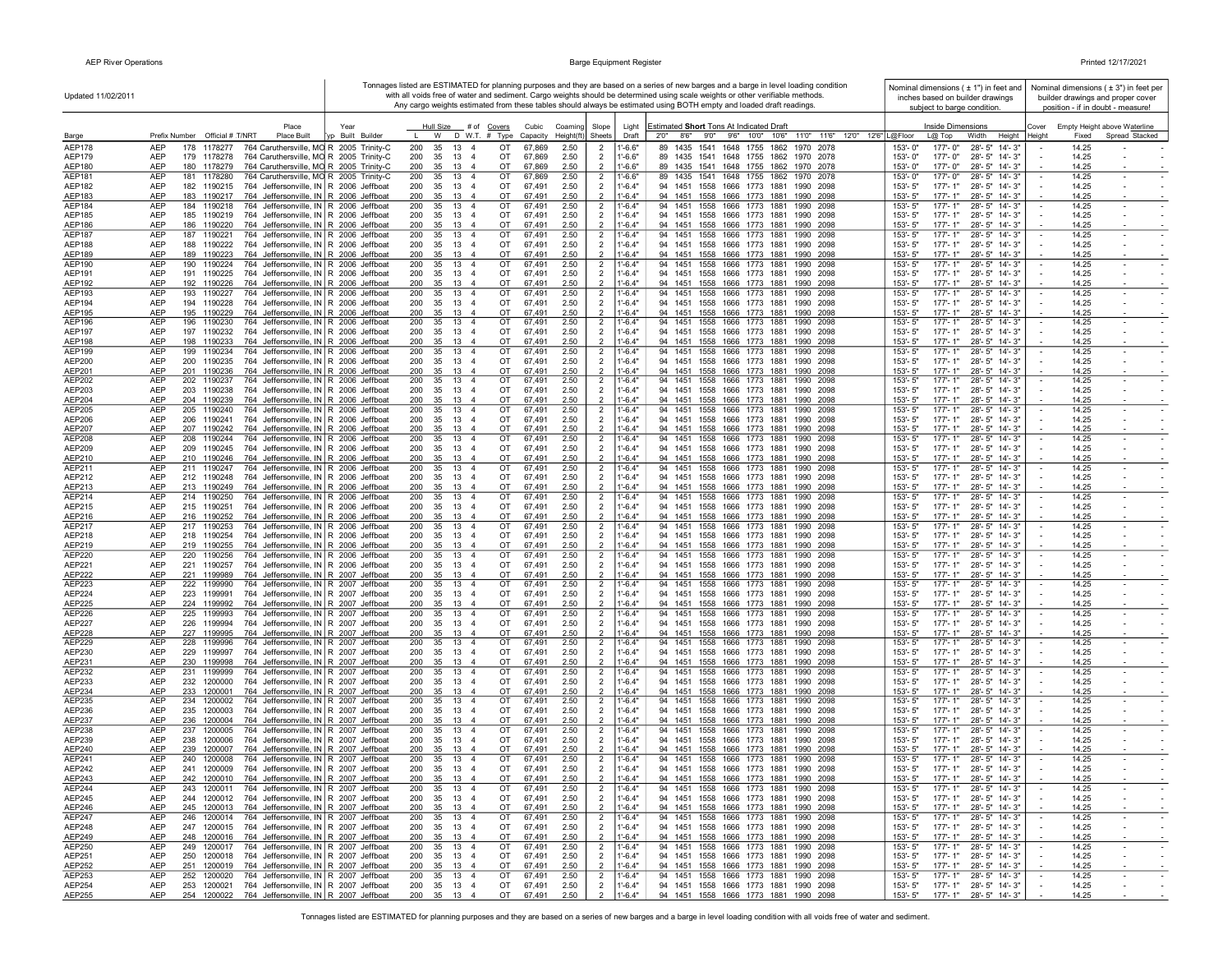|  | Printed 12/17/2021 |  |  |
|--|--------------------|--|--|
|--|--------------------|--|--|

| Updated 11/02/2011      |                                                                                                                                                  |                                                                      | Tonnages listed are ESTIMATED for planning purposes and they are based on a series of new barges and a barge in level loading condition<br>with all voids free of water and sediment. Cargo weights should be determined using scale weights or other verifiable methods. | Nominal dimensions ( ± 1") in feet and<br>inches based on builder drawings | Nominal dimensions $(±3")$ in feet per<br>builder drawings and proper cover |                                                                                                                                   |                                                                                     |                                                                            |
|-------------------------|--------------------------------------------------------------------------------------------------------------------------------------------------|----------------------------------------------------------------------|---------------------------------------------------------------------------------------------------------------------------------------------------------------------------------------------------------------------------------------------------------------------------|----------------------------------------------------------------------------|-----------------------------------------------------------------------------|-----------------------------------------------------------------------------------------------------------------------------------|-------------------------------------------------------------------------------------|----------------------------------------------------------------------------|
|                         |                                                                                                                                                  |                                                                      |                                                                                                                                                                                                                                                                           |                                                                            |                                                                             | Any cargo weights estimated from these tables should always be estimated using BOTH empty and loaded draft readings.              | subject to barge condition.                                                         | position - if in doubt - measure!                                          |
| Barge                   | Place<br>Prefix Number Official # T/NRT<br><b>Place Built</b>                                                                                    | Year<br>Built Builde                                                 | Hull Size # of Covers<br>D W.T. # Type<br>W                                                                                                                                                                                                                               | Cubic<br>Coaming<br>Capacity<br>Height(ft)                                 | Slope<br>Sheets                                                             | Estimated Short Tons At Indicated Draft<br>Light<br>8'6" 9'0" 9'6" 10'0" 10'6" 11'0" 11'6" 12'0" 12'6"   L@Floor<br>Draft<br>2'0" | Inside Dimensions<br>$L@$ Top<br>Width<br>Height                                    | Cover<br>Empty Height above Waterline<br>Spread Stacked<br>Height<br>Fixed |
| AEP256                  | <b>AEP</b><br>255<br>1200023<br>764 Jeffersonville, IN R 2007 Jeffboat                                                                           |                                                                      | 200<br>35<br>13<br>OT<br>$\overline{4}$                                                                                                                                                                                                                                   | 67,491<br>2.50                                                             | $\overline{2}$                                                              | $1' - 6.4"$<br>1558<br>1666 1773 1881<br>1990<br>94<br>1451<br>2098                                                               | 153'-5"<br>177'-1"<br>28'-5" 14'-3"                                                 | 14.25                                                                      |
| AEP257                  | <b>AEP</b><br>256<br>764 Jeffersonville, IN R 2007 Jeffboat<br>1200024                                                                           |                                                                      | 200<br>35<br>13<br>OT<br>$\overline{4}$                                                                                                                                                                                                                                   | 67,491<br>2.50                                                             | $\overline{2}$                                                              | $1' - 6.4"$<br>94 1451 1558<br>1666 1773 1881<br>1990 2098                                                                        | 153'-5"<br>$177 - 1"$<br>28'-5" 14'-3"                                              | 14.25                                                                      |
| AEP258<br>AEP259        | <b>AEP</b><br>257<br>1200025<br>764 Jeffersonville, IN R 2007 Jeffboat<br><b>AEP</b><br>764 Jeffersonville, IN R 2007 Jeffboat<br>258<br>1200026 |                                                                      | 200<br>35<br>13<br>OT<br>$\overline{4}$<br>13<br>OT<br>200<br>35<br>$\overline{4}$                                                                                                                                                                                        | 67.491<br>2.50<br>67,491<br>2.50                                           | $\overline{2}$<br>$\overline{2}$                                            | $1'-6.4"$<br>94 1451 1558 1666 1773 1881<br>1990 2098<br>94 1451 1558 1666 1773 1881<br>$1' - 6.4'$<br>1990 2098                  | 153'-5"<br>$177 - 1"$<br>28'-5" 14'-3"<br>$177 - 1"$<br>153'-5"<br>28'-5" 14'-3"    | 14.25<br>14.25<br>$\sim$<br>$\sim$                                         |
| AEP260                  | AEP<br>259 1200027<br>764 Jeffersonville, IN   R 2007 Jeffboat                                                                                   |                                                                      | 35 13<br>200<br>OT<br>-4                                                                                                                                                                                                                                                  | 2.50<br>67,491                                                             | $\overline{2}$                                                              | $1'-6.4"$<br>94 1451 1558 1666 1773 1881 1990 2098                                                                                | 153'-5"<br>177'-1"<br>28'-5" 14'-3"                                                 | 14.25                                                                      |
| AEP261                  | AEP<br>764 Jeffersonville, IN R 2007 Jeffboat<br>261 1200028                                                                                     |                                                                      | 35 13 4<br>200<br>OT                                                                                                                                                                                                                                                      | 2.50<br>67,491                                                             | $\overline{2}$                                                              | $1'-6.4"$<br>94 1451 1558 1666 1773 1881 1990 2098                                                                                | 153'-5"<br>177'-1"<br>28'-5" 14'-3"                                                 | 14.25                                                                      |
| AEP262<br>AEP263        | AEP<br>262 1200029<br>764 Jeffersonville, IN R 2007 Jeffboat<br>AEP<br>764 Jeffersonville, IN R 2007 Jeffboat<br>263 1200030                     |                                                                      | 200<br>35 13 4<br>OT<br>35<br>13<br>OT<br>200<br>$\overline{4}$                                                                                                                                                                                                           | 67,491<br>2.50<br>67,491<br>2.50                                           | $\overline{2}$<br>$\overline{2}$                                            | $1' - 6.4"$<br>94 1451 1558 1666 1773 1881<br>1990 2098<br>$1' - 6.4"$<br>94 1451 1558 1666 1773 1881 1990 2098                   | 153'-5"<br>$177 - 1"$<br>28'-5" 14'-3"<br>153'-5"<br>177'-1"<br>28'-5" 14'-3"       | 14.25<br>$\sim$<br>$\sim$<br>14.25                                         |
| AEP264                  | AEP<br>264 1200031<br>764 Jeffersonville, IN R 2007 Jeffboat                                                                                     |                                                                      | 200<br>35 13<br>OT<br>$\overline{4}$                                                                                                                                                                                                                                      | 67,491<br>2.50                                                             | $\overline{2}$                                                              | $1'-6.4"$<br>94 1451 1558 1666 1773 1881 1990 2098                                                                                | 153'-5"<br>$177 - 1"$<br>28'-5" 14'-3"                                              | 14.25                                                                      |
| AEP265                  | 764 Jeffersonville, IN R 2007 Jeffboat<br>AEP<br>265<br>1200032                                                                                  |                                                                      | 13<br>OT<br>200<br>35<br>$\overline{4}$                                                                                                                                                                                                                                   | 67,491<br>2.50                                                             | $\overline{2}$                                                              | 94 1451 1558 1666 1773 1881<br>$1 - 6.4"$<br>1990 2098                                                                            | $177 - 1"$<br>28'-5" 14'-3"<br>153'-5"                                              | 14.25<br>$\blacksquare$                                                    |
| AEP266<br>AEP267        | AEP<br>764 Jeffersonville, IN R 2007 Jeffboat<br>266<br>1200033<br>764 Jeffersonville, IN R 2007 Jeffboat<br>AEP<br>267 1200034                  |                                                                      | 13<br>OT<br>200<br>35<br>$\overline{4}$<br>13<br>200<br>35<br>$\overline{4}$<br>OT                                                                                                                                                                                        | 67,491<br>2.50<br>67,491<br>2.50                                           | $\overline{2}$<br>$\overline{2}$                                            | $1'-6.4"$<br>94 1451 1558 1666 1773 1881<br>1990 2098<br>$1'-6.4"$<br>94 1451 1558 1666 1773 1881 1990 2098                       | 153'-5"<br>177'-1"<br>28'-5" 14'-3"<br>153'-5"<br>$177 - 1"$<br>28'-5" 14'-3"       | 14.25<br>$\sim$<br>14.25                                                   |
| <b>AEP268</b>           | AEP<br>268<br>764 Jeffersonville, IN R 2007 Jeffboat<br>1200035                                                                                  |                                                                      | 200<br>35<br>13<br>OT<br>$\overline{4}$                                                                                                                                                                                                                                   | 67,491<br>2.50                                                             | $\overline{2}$                                                              | $1' - 6.4"$<br>94 1451 1558 1666 1773 1881<br>1990 2098                                                                           | 153'-5"<br>$177 - 1"$<br>28'-5" 14'-3"                                              | 14.25                                                                      |
| AEP269                  | AEP<br>764 Jeffersonville, IN R 2007 Jeffboat<br>269 1200038<br><b>AEP</b><br>270 1200036<br>764 Jeffersonville, IN R 2007 Jeffboat              |                                                                      | 200<br>35<br>13<br>OT<br>$\overline{4}$<br>200<br>35 13 4<br>OT                                                                                                                                                                                                           | 67,491<br>2.50<br>67.491<br>2.50                                           | $\overline{2}$<br>$\overline{2}$                                            | $1'-6.4"$<br>94 1451 1558 1666 1773 1881 1990 2098<br>$1'-6.4"$<br>94 1451 1558 1666 1773 1881 1990 2098                          | 153'-5"<br>177'-1"<br>28'-5" 14'-3"<br>153'-5"<br>$177 - 1"$<br>28'-5" 14'-3"       | 14.25<br>14.25                                                             |
| AEP270<br>AEP271        | 764 Jeffersonville, IN R 2007 Jeffboat<br>AEP<br>271 1200037                                                                                     |                                                                      | 13<br>OT<br>200<br>35<br>$\overline{4}$                                                                                                                                                                                                                                   | 67,491<br>2.50                                                             | $\overline{2}$                                                              | $1'-6.4'$<br>94 1451 1558 1666 1773 1881<br>1990 2098                                                                             | 153'-5"<br>$177 - 1"$<br>28'-5" 14'-3"                                              | 14.25<br>$\sim$<br>$\overline{\phantom{a}}$                                |
| <b>AEP272</b>           | <b>AEP</b><br>272 1201066<br>764 Jeffersonville, IN   R 2007 Jeffboat                                                                            |                                                                      | 200<br>35 13<br>OT<br>-4                                                                                                                                                                                                                                                  | 2.50<br>67,491                                                             | $\overline{2}$                                                              | $1'-6.4"$<br>94 1451 1558 1666 1773 1881 1990 2098                                                                                | 153'-5"<br>177'-1"<br>28'-5" 14'-3"                                                 | 14.25<br>$\sim$                                                            |
| AEP273<br>AEP274        | AEP<br>764 Jeffersonville, IN R 2007 Jeffboat<br>273 1201067<br>AEP<br>274 1201068<br>764 Jeffersonville, IN R 2007 Jeffboat                     |                                                                      | 35 13 4<br>200<br>OT<br>200<br>35 13 4<br>OT                                                                                                                                                                                                                              | 67,491<br>2.50<br>67,491<br>2.50                                           | $\overline{2}$<br>$\overline{2}$                                            | $1'-6.4"$<br>94 1451 1558 1666 1773 1881 1990 2098<br>$1' - 6.4"$<br>94 1451 1558 1666 1773 1881 1990 2098                        | 153'-5"<br>177'-1"<br>28'-5" 14'-3"<br>153'-5"<br>177'-1"<br>28'-5" 14'-3"          | 14.25<br>14.25                                                             |
| <b>AEP275</b>           | <b>AEP</b><br>764 Jeffersonville, IN R 2007 Jeffboat<br>275 1201069                                                                              |                                                                      | 200<br>35 13 4<br>OT                                                                                                                                                                                                                                                      | 67,491<br>2.50                                                             | $\overline{2}$                                                              | $1' - 6.4"$<br>94 1451 1558 1666 1773 1881 1990 2098                                                                              | 153'-5"<br>177'-1"<br>28'-5" 14'-3"                                                 | 14.25                                                                      |
| <b>AEP276</b>           | <b>AEP</b><br>276 1201070<br>764 Jeffersonville, IN R 2007 Jeffboat                                                                              |                                                                      | 200<br>35<br>13<br>OT<br>$\overline{4}$                                                                                                                                                                                                                                   | 67.491<br>2.50                                                             | $\overline{2}$                                                              | $1'-6.4"$<br>94 1451 1558 1666 1773 1881<br>1990<br>2098                                                                          | $153 - 5"$<br>$177 - 1"$<br>28'-5" 14'-3"                                           | 14.25                                                                      |
| AEP277<br>AEP278        | <b>AEP</b><br>277 1201071<br>764 Jeffersonville, IN R 2007 Jeffboat<br>764 Jeffersonville, IN R 2007 Jeffboat<br>AEP<br>278 1201072              |                                                                      | 200<br>35<br>13<br>$\overline{4}$<br>OT<br>OT<br>200<br>35<br>13<br>-4                                                                                                                                                                                                    | 67,491<br>2.50<br>67,491<br>2.50                                           | $\overline{2}$<br>$\overline{2}$                                            | $1'-6.4"$<br>94 1451 1558 1666 1773 1881<br>1990 2098<br>$1'-6.4"$<br>94 1451 1558 1666 1773 1881<br>1990 2098                    | 153'-5"<br>$177 - 1"$<br>28'-5" 14'-3"<br>153'-5"<br>177'-1"<br>28'-5" 14'-3"       | 14.25<br>14.25                                                             |
| AEP279                  | AEP<br>279 1201073<br>764 Jeffersonville, IN R 2007 Jeffboat                                                                                     |                                                                      | 200<br>35<br>13<br>$\overline{4}$<br>OT                                                                                                                                                                                                                                   | 67,491<br>2.50                                                             | $\overline{\phantom{a}}$                                                    | $1'-6.4"$<br>94 1451 1558 1666 1773 1881<br>1990 2098                                                                             | 153'-5"<br>177'-1"<br>28'-5" 14'-3"                                                 | 14.25                                                                      |
| AEP280                  | AEP<br>280<br>1201074<br>764 Jeffersonville, IN R 2007 Jeffboat                                                                                  |                                                                      | 13 4<br>200<br>35<br>OT                                                                                                                                                                                                                                                   | 2.50<br>67,491                                                             | $\overline{2}$                                                              | $1' - 6.4"$<br>94 1451 1558 1666 1773 1881<br>1990 2098                                                                           | 153'-5"<br>177'-1'<br>28'-5" 14'-3"                                                 | 14.25                                                                      |
| AEP281<br><b>AEP282</b> | AEP<br>764 Jeffersonville, IN R 2007 Jeffboat<br>281 1201075<br><b>AEP</b><br>282<br>1201076<br>764 Jeffersonville, IN   R 2007 Jeffboat         |                                                                      | 200<br>35<br>13<br>OT<br>$\overline{4}$<br>200<br>35<br>13<br>OT                                                                                                                                                                                                          | 67,491<br>2.50<br>67.491<br>2.50                                           | 2                                                                           | $1'-6.4"$<br>94 1451 1558 1666 1773 1881 1990 2098<br>$1 - 6.4"$<br>94 1451 1558 1666 1773 1881<br>1990 2098                      | 153'-5"<br>177'-1"<br>28'-5" 14'-3"<br>153'-5"<br>$177 - 1"$<br>28'-5" 14'-3"       | 14.25<br>14.25                                                             |
| AEP283                  | AEP<br>283 1201077<br>764 Jeffersonville, IN   R 2007 Jeffboat                                                                                   |                                                                      | 200<br>35<br>13<br>OT<br>$\overline{4}$                                                                                                                                                                                                                                   | 67,491<br>2.50                                                             | $\overline{2}$                                                              | $1' - 6.4'$<br>94 1451 1558 1666 1773 1881<br>1990 2098                                                                           | 153'-5"<br>$177 - 1"$<br>$28 - 5"$ 14'-3"                                           | 14.25<br>$\sim$                                                            |
| AEP284<br>AEP285        | <b>AEP</b><br>284 1201078<br>764 Jeffersonville, IN R 2007 Jeffboat<br>AEP<br>285 1201079<br>764 Jeffersonville, IN R 2007 Jeffboat              |                                                                      | 200<br>35 13<br>OT<br>4<br>200<br>35 13<br>OT                                                                                                                                                                                                                             | 67,491<br>2.50<br>67,491<br>2.50                                           | $\overline{2}$<br>$\overline{2}$                                            | $1'-6.4"$<br>94 1451 1558 1666 1773 1881<br>1990 2098<br>$1'-6.4"$<br>94 1451 1558 1666 1773 1881<br>1990 2098                    | 153'-5"<br>$177 - 1"$<br>28'-5" 14'-3"<br>177'-1"<br>153'-5"                        | 14.25<br>14.25                                                             |
| AEP286                  | AEP<br>286 1201080<br>764 Jeffersonville, IN R 2007 Jeffboat                                                                                     |                                                                      | OT<br>200<br>35 13 4                                                                                                                                                                                                                                                      | 2.50<br>67,491                                                             | $\overline{2}$                                                              | $1'-6.4"$<br>94 1451 1558 1666 1773 1881<br>1990 2098                                                                             | 28'-5" 14'-3"<br>177'-1"<br>28'-5" 14'-3"<br>153'-5"                                | 14.25                                                                      |
| <b>AEP287</b>           | AEP<br>287 1201081<br>764 Jeffersonville, IN R 2007 Jeffboat                                                                                     |                                                                      | 200<br>35 13<br>OT<br>$\overline{4}$                                                                                                                                                                                                                                      | 67,491<br>2.50                                                             | $\overline{2}$                                                              | $1' - 6.4"$<br>94 1451 1558 1666 1773 1881 1990 2098                                                                              | 153'-5"<br>177'-1"<br>28'-5" 14'-3"                                                 | 14.25                                                                      |
| <b>AEP288</b><br>AEP289 | AEP<br>764 Jeffersonville, IN R 2007 Jeffboat<br>288 1201082<br><b>AEP</b><br>289 1201083<br>764 Jeffersonville, IN R 2007 Jeffboat              |                                                                      | 35<br>13 4<br>OT<br>200<br>200<br>35<br>13<br>OT<br>$\overline{4}$                                                                                                                                                                                                        | 67,491<br>2.50<br>67,491<br>2.50                                           | $\overline{2}$<br>$\overline{2}$                                            | $1'-6.4"$<br>94 1451 1558 1666 1773 1881<br>1990 2098<br>$1' - 6.4"$<br>94 1451 1558 1666 1773 1881<br>1990 2098                  | 153'-5"<br>177'-1"<br>28'-5" 14'-3"<br>153'-5"<br>$177 - 1"$<br>28'-5" 14'-3"       | 14.25<br>14.25<br>$\sim$<br>$\sim$                                         |
| AEP290                  | 764 Jeffersonville, IN R 2007 Jeffboat<br>AEP<br>290 1201084                                                                                     |                                                                      | 200<br>35<br>13<br>OT<br>$\overline{4}$                                                                                                                                                                                                                                   | 67,491<br>2.50                                                             | $\overline{2}$                                                              | $1'-6.4"$<br>94 1451 1558 1666 1773 1881<br>1990 2098                                                                             | 153'-5"<br>177'-1"<br>28'-5" 14'-3"                                                 | 14.25<br>$\sim$                                                            |
| AEP291                  | 764 Jeffersonville, IN R 2007 Jeffboat<br>AEP<br>291 1201085                                                                                     |                                                                      | 200<br>35<br>13<br>OT<br>-4                                                                                                                                                                                                                                               | 67,491<br>2.50                                                             | $\overline{2}$                                                              | $1'-6.4"$<br>94 1451 1558 1666 1773 1881<br>1990 2098                                                                             | 28'-5" 14'-3"<br>153'-5"<br>177'-1"                                                 | 14.25                                                                      |
| <b>AEP292</b><br>AEP293 | 292 1201086<br>764 Jeffersonville, IN R 2007 Jeffboat<br>AEP<br>AEP<br>293 1201087<br>764 Jeffersonville, IN R 2007 Jeffboat                     |                                                                      | 200<br>35<br>13<br>$\overline{4}$<br>OT<br>200<br>35<br>13<br>OT<br>$\overline{4}$                                                                                                                                                                                        | 2.50<br>67,491<br>67,491<br>2.50                                           | $\overline{2}$<br>$\overline{2}$                                            | $1'-6.4"$<br>94 1451 1558 1666 1773 1881<br>1990 2098<br>$1'-6.4"$<br>94 1451 1558 1666 1773 1881<br>1990 2098                    | 153'-5"<br>$177 - 1"$<br>28'-5" 14'-3"<br>153'-5"<br>$177 - 1"$<br>28'-5" 14'-3"    | 14.25<br>$\sim$<br>14.25<br>$\sim$                                         |
| AEP294                  | AEP<br>764 Jeffersonville, IN R 2007 Jeffboat<br>294 1201088                                                                                     |                                                                      | 200<br>35<br>13<br>OT<br>$\overline{4}$                                                                                                                                                                                                                                   | 67,491<br>2.50                                                             | $\overline{2}$                                                              | $1 - 6.4"$<br>94 1451 1558 1666 1773 1881 1990 2098                                                                               | 153'-5"<br>$177 - 1"$<br>28'-5" 14'-3"                                              | 14.25                                                                      |
| AEP295                  | AEP<br>295 1201089<br>764 Jeffersonville, IN R 2007 Jeffboat                                                                                     |                                                                      | 200<br>35<br>13<br>$\overline{4}$<br>OT                                                                                                                                                                                                                                   | 67,491<br>2.50                                                             | $\overline{2}$                                                              | $1' - 6.4"$<br>94 1451 1558 1666 1773 1881<br>1990 2098                                                                           | 153'-5"<br>$177 - 1"$<br>28'-5" 14'-3"                                              | 14.25                                                                      |
| AEP296<br>AEP297        | <b>AEP</b><br>296 1201090<br>764 Jeffersonville, IN R 2007 Jeffboat<br><b>AEP</b><br>297 1201091<br>764 Jeffersonville, IN R 2007 Jeffboat       |                                                                      | 200<br>35<br>13<br>OT<br>$\overline{4}$<br>200<br>35 13 4<br>OT                                                                                                                                                                                                           | 2.50<br>67,491<br>67,491<br>2.50                                           | $\overline{2}$<br>$\overline{2}$                                            | $1'-6.4"$<br>94 1451 1558 1666 1773 1881<br>1990 2098<br>$1'-6.4"$<br>94 1451 1558 1666 1773 1881<br>1990 2098                    | 153'-5"<br>$177 - 1"$<br>28'-5" 14'-3"<br>153'-5"<br>177'-1"<br>28'-5" 14'-3"       | 14.25<br>$\sim$<br>14.25                                                   |
| <b>AEP298</b>           | AEP<br>298 1201092<br>764 Jeffersonville, IN   R 2007 Jeffboat                                                                                   |                                                                      | 200<br>35<br>13 4<br>OT                                                                                                                                                                                                                                                   | 67,491<br>2.50                                                             | $\overline{2}$                                                              | $1'-6.4"$<br>94 1451 1558 1666 1773 1881<br>1990 2098                                                                             | 153'-5"<br>28'-5" 14'-3"<br>177'-1"                                                 | 14.25<br>$\sim$<br>$\sim$                                                  |
| <b>AEP299</b><br>AEP300 | AEP<br>299 1201093<br>764 Jeffersonville, IN   R 2007 Jeffboat<br><b>AEP</b><br>300 1201094<br>764 Jeffersonville, IN R 2007 Jeffboat            |                                                                      | 200<br>35 13<br>$\overline{4}$<br>OT<br>200<br>35 13 4<br>OT                                                                                                                                                                                                              | 2.50<br>67,491<br>67,491<br>2.50                                           | $\overline{2}$<br>$\overline{2}$                                            | $1' - 6.4"$<br>94 1451 1558<br>1666 1773 1881<br>1990 2098<br>$1'-6.4"$<br>94 1451 1558 1666 1773 1881<br>1990 2098               | 153'-5"<br>177'-1"<br>28'-5" 14'-3"<br>153'-5"<br>$177 - 1"$<br>28'-5" 14'-3"       | 14.25<br>14.25                                                             |
| AEP301                  | <b>AEP</b><br>301 1201095<br>764 Jeffersonville, IN R 2007 Jeffboat                                                                              |                                                                      | 200<br>35<br>13<br>OT<br>$\overline{4}$                                                                                                                                                                                                                                   | 67,491<br>2.50                                                             | $\overline{2}$                                                              | $1' - 6.4"$<br>94 1451 1558<br>1666 1773 1881<br>1990 2098                                                                        | $153 - 5"$<br>$177 - 1"$<br>28'-5" 14'-3"                                           | 14.25                                                                      |
| AEP302                  | <b>AEP</b><br>302 1201096<br>764 Jeffersonville, IN R 2007 Jeffboat                                                                              |                                                                      | 35<br>13<br>OT<br>200<br>$\overline{4}$                                                                                                                                                                                                                                   | 67,491<br>2.50                                                             | $\overline{2}$                                                              | $1' - 6.4"$<br>94 1451 1558 1666 1773 1881<br>1990 2098                                                                           | 153'-5"<br>177'-1"<br>28'-5" 14'-3"                                                 | 14.25                                                                      |
| AEP303<br>AEP304        | 764 Jeffersonville, IN R 2007 Jeffboat<br>AEP<br>303 1201097<br>764 Jeffersonville, IN R 2007 Jeffboat<br>AEP<br>304<br>1201098                  |                                                                      | 200<br>35<br>13<br>OT<br>$\overline{4}$<br>35<br>13<br>200<br>$\overline{4}$<br>OT                                                                                                                                                                                        | 67,491<br>2.50<br>67,491<br>2.50                                           | $\overline{2}$<br>$\overline{2}$                                            | $1'-6.4"$<br>94 1451 1558 1666 1773 1881<br>1990 2098<br>$1' - 6.4"$<br>94 1451 1558 1666 1773 1881<br>1990<br>2098               | 153'-5"<br>$177 - 1"$<br>28'-5" 14'-3"<br>$177 - 1'$<br>28'-5" 14'-3"<br>153'-5"    | 14.25<br>14.25<br>$\sim$                                                   |
| AEP305                  | AEP<br>305<br>1201099<br>764 Jeffersonville, IN   R 2007 Jeffboat                                                                                |                                                                      | 200<br>35<br>13<br>$\overline{4}$<br>OT                                                                                                                                                                                                                                   | 67,491<br>2.50                                                             | $\overline{2}$                                                              | $1'-6.4"$<br>94 1451 1558 1666 1773 1881<br>1990<br>2098                                                                          | 153'-5"<br>177'-1"<br>28'-5" 14'-3"                                                 | 14.25                                                                      |
| AEP306                  | <b>AEP</b><br>306 1201100<br>764 Jeffersonville, IN R 2007 Jeffboat                                                                              |                                                                      | 200<br>35<br>13<br>OT                                                                                                                                                                                                                                                     | 67,491<br>2.50                                                             | $\overline{\phantom{0}}$                                                    | $1'-6.4"$<br>94 1451 1558 1666 1773 1881<br>1990 2098                                                                             | 153'-5"<br>$177 - 1"$<br>28'-5" 14'-3"                                              | 14.25                                                                      |
| AEP307<br>AEP308        | <b>AEP</b><br>307<br>1201101<br>764 Jeffersonville, IN R 2007 Jeffboat<br><b>AEP</b><br>308 1201102<br>764 Jeffersonville, IN R 2007 Jeffboat    |                                                                      | 200<br>35<br>13<br>$\overline{4}$<br>OT<br>200<br>35<br>13<br>OT<br>$\overline{4}$                                                                                                                                                                                        | 67,491<br>2.50<br>67,491<br>2.50                                           | $\overline{2}$<br>$\overline{2}$                                            | $1' - 6.4"$<br>94 1451 1558<br>1666 1773 1881<br>1990<br>2098<br>$1' - 6.4"$<br>94 1451 1558 1666 1773 1881 1990 2098             | 153'-5"<br>$177 - 1"$<br>28'-5" 14'-3"<br>$153 - 5"$<br>$177 - 1"$<br>28'-5" 14'-3" | 14.25<br>$\sim$<br>14.25<br>$\sim$                                         |
| AEP309                  | AEP<br>764 Jeffersonville, IN   R 2007 Jeffboat<br>309 1201103                                                                                   |                                                                      | 200<br>35<br>13<br>OT                                                                                                                                                                                                                                                     | 2.50<br>67,491                                                             | $\overline{\phantom{0}}$                                                    | $1 - 6.4"$<br>94 1451 1558 1666 1773 1881<br>1990 2098                                                                            | $177 - 1"$<br>153'-5"<br>28'-5" 14'-3"                                              | 14.25                                                                      |
| AEP310<br>AEP311        | <b>AEP</b><br>310 1201104<br>764 Jeffersonville, IN   R 2007 Jeffboat<br>AEP<br>311 1201105<br>764 Jeffersonville, IN R 2007 Jeffboat            |                                                                      | 13<br>OT<br>200<br>35<br>$\overline{4}$<br>35 13 4<br>OT<br>200                                                                                                                                                                                                           | 67,491<br>2.50<br>2.50<br>67,491                                           | $\overline{2}$<br>$\overline{2}$                                            | $1'-6.4'$<br>94 1451 1558 1666 1773 1881<br>1990 2098<br>$1' - 6.4"$<br>94 1451 1558 1666 1773 1881 1990 2098                     | 177'-1"<br>153'-5"<br>28'-5" 14'-3"<br>153'-5"<br>177'- 1"<br>28'-5" 14'-3"         | 14.25<br>$\sim$<br>$\sim$<br>14.25                                         |
| AEP312                  | <b>AEP</b><br>764 Jeffersonville, IN R 2007 Jeffboat<br>312 1201106                                                                              |                                                                      | 200<br>35 13 4<br>OT                                                                                                                                                                                                                                                      | 67,491<br>2.50                                                             | $\overline{2}$                                                              | $1'-6.4"$<br>94 1451 1558 1666 1773 1881<br>1990 2098                                                                             | 153'-5"<br>$177 - 1"$<br>28'-5" 14'-3"                                              | 14.25                                                                      |
| AEP313                  | AEP<br>764 Jeffersonville, IN R 2007 Jeffboat<br>313 1201107                                                                                     |                                                                      | 13 4<br>OT<br>200<br>35                                                                                                                                                                                                                                                   | 67,491<br>2.50                                                             | $\overline{2}$                                                              | 94 1451 1558 1666 1773 1881 1990 2098<br>$1' - 6.4"$                                                                              | 177'-1"<br>28'-5" 14'-3"<br>153'-5"                                                 | 14.25<br>$\sim$                                                            |
| AEP314<br>AEP315        | AEP<br>314 1201108<br>764 Jeffersonville, IN R 2007 Jeffboat<br>764 Jeffersonville, IN R 2007 Jeffboat<br>AEP<br>315 1201109                     |                                                                      | 200<br>35 13 4<br>OT<br>OT<br>200<br>35<br>13<br>$\overline{4}$                                                                                                                                                                                                           | 67,491<br>2.50<br>67,491<br>2.50                                           | $\overline{2}$<br>$\overline{2}$                                            | $1' - 6.4"$<br>94 1451 1558 1666 1773 1881 1990 2098<br>$1'-6.4"$<br>94 1451 1558 1666 1773 1881<br>1990 2098                     | $153 - 5"$<br>177'-1"<br>28'-5" 14'-3"<br>153'-5"<br>$177 - 1"$<br>28'-5" 14'-3"    | 14.25<br>14.25                                                             |
| AEP316                  | <b>AEP</b><br>764 Jeffersonville, IN R 2007 Jeffboat<br>316 1201110                                                                              |                                                                      | 200<br>13<br>OT<br>35<br>$\overline{4}$                                                                                                                                                                                                                                   | 67,491<br>2.50                                                             | $\overline{2}$                                                              | $1'-6.4"$<br>94 1451 1558 1666 1773 1881<br>1990 2098                                                                             | 177'-1"<br>28'-5" 14'-3"<br>153'-5"                                                 | 14.25                                                                      |
| AEP317                  | 764 Jeffersonville, IN R 2007 Jeffboat<br>AEP<br>317 1201111                                                                                     |                                                                      | 13 4<br>200<br>35<br>OT                                                                                                                                                                                                                                                   | 67,491<br>2.50                                                             | $\overline{2}$                                                              | $1' - 6.4"$<br>94 1451 1558 1666 1773 1881<br>1990 2098                                                                           | 153'-5"<br>177'-1"<br>28'-5" 14'-3"                                                 | 14.25                                                                      |
| AEP318<br>AEP319        | <b>AEP</b><br>764 Jeffersonville, IN R 2007 Jeffboat<br>318 1201112<br><b>AEP</b><br>764 Jeffersonville, IN R 2007 Jeffboat<br>319 1201113       |                                                                      | 200<br>35<br>13<br>OT<br>$\overline{4}$<br>200<br>35<br>13 4<br>OT                                                                                                                                                                                                        | 67,491<br>2.50<br>67,491<br>2.50                                           | $\overline{\phantom{0}}$<br>$\overline{2}$                                  | $1'-6.4"$<br>94 1451 1558 1666 1773 1881<br>1990 2098<br>$1' - 6.4"$<br>94 1451 1558 1666 1773 1881 1990 2098                     | 153'-5"<br>$177 - 1"$<br>28'-5" 14'-3"<br>153'-5"<br>$177 - 1"$<br>28'-5" 14'-3"    | 14.25<br>14.25                                                             |
| AEP320                  | <b>AEP</b><br>320 1201114 764 Jeffersonville, IN R 2007 Jeffboat                                                                                 |                                                                      | 200<br>35 13 4<br>OT                                                                                                                                                                                                                                                      | 67,491<br>2.50                                                             | $\overline{2}$                                                              | $1' - 6.4"$<br>94 1451 1558 1666 1773 1881 1990 2098                                                                              | $153 - 5"$<br>177'-1"<br>28'-5" 14'-3"                                              | 14.25                                                                      |
| AEP321                  | AEP<br>321 1201115 764 Jeffersonville, IN   R 2007 Jeffboat                                                                                      |                                                                      | OT<br>200<br>35 13 4                                                                                                                                                                                                                                                      | 2.50<br>67,491                                                             | $\overline{2}$                                                              | $1'-6.4"$<br>94 1451 1558 1666 1773 1881 1990 2098                                                                                | 177'-1" 28'-5" 14'-3"<br>153'- 5"                                                   | 14.25                                                                      |
| <b>AEP559</b><br>AEP560 | 559<br>705 Caruthersville, MO B 1991 Trinity-C<br>AEP<br>979841<br>AEP<br>764 Port Allen, LA   B 2002 Trinity-P<br>560 1125964                   |                                                                      | 12<br>200<br>35<br>ОT<br>-4<br>35 13<br>200<br>5<br>OT                                                                                                                                                                                                                    | 66,160<br>2.25<br>4.00<br>84,412                                           | 2<br>$\overline{2}$                                                         | 1'-4.5"<br>137 1552 1661 1770 1880 1988<br>$1' - 4.6"$<br>135 1555 1665 1774 1883 1993 2102 2211                                  | 187'-11" 187'-11" 28"-5" 14'-3"<br>180'-0"<br>189'-0"<br>28'-5" 15'-9"              | 12.75<br>15.50                                                             |
| AEP561                  | AEP<br>561 1125966<br>764                                                                                                                        | Port Allen, LA   B 2002 Trinity-P                                    | 200<br>35 13 5<br>OT                                                                                                                                                                                                                                                      | 4.00<br>84,412                                                             | $\overline{2}$                                                              | $1' - 4.6"$<br>135 1555 1665 1774 1883 1993 2102 2211                                                                             | 180'-0"<br>189'-0"<br>28'-5" 15'-9"                                                 | 15.50                                                                      |
| AEP562<br>AEP563        | AEP<br>764 Port Allen, LA B 2002 Trinity-P<br>562 1125967<br>AEP<br>563 1125969<br>764 Port Allen, LA B 2002 Trinity-P                           |                                                                      | 35 13 5<br>200<br>OT<br>200<br>35 13 5<br>OT                                                                                                                                                                                                                              | 4.00<br>84,412<br>4.00                                                     | $\overline{2}$                                                              | $1' - 4.6"$<br>135 1555 1665 1774 1883 1993 2102 2211<br>$1' - 4.6"$<br>135 1555 1665 1774 1883 1993 2102 2211                    | 180'-0"<br>189'-0"<br>28'-5" 15'-9"<br>180'-0"<br>189'-0"<br>28'-5" 15'-9"          | 15.50<br>$\sim$<br>15.50                                                   |
| AEP564                  | AEP<br>564 1125970<br>764                                                                                                                        | Port Allen, LA   B 2002 Trinity-P                                    | 200<br>35 13<br>OT<br>5                                                                                                                                                                                                                                                   | 84,412<br>84,412<br>4.00                                                   | $\overline{2}$<br>2                                                         | $1' - 4.6"$<br>135 1555 1665 1774 1883 1993 2102 2211                                                                             | 180'-0"<br>189'-0"<br>28'-5" 15'-9"                                                 | 15.50                                                                      |
| AEP565                  | AEP<br>764 Port Allen, LA   B 2002 Trinity-P<br>565 1125971                                                                                      |                                                                      | 35 13 5<br>200<br>OT                                                                                                                                                                                                                                                      | 4.00<br>84,412                                                             | $\overline{2}$                                                              | $1' - 4.6"$<br>135 1555 1665 1774 1883 1993 2102 2211                                                                             | 180'-0"<br>189'-0"<br>28'-5" 15'-9"                                                 | 15.50<br>$\sim$                                                            |
| AEP566<br>AEP567        | AEP<br>566 1125972<br>764<br>AEP<br>567 1125973<br>764                                                                                           | Port Allen, LA   B 2002 Trinity-P<br>Port Allen, LA B 2002 Trinity-P | 200<br>35 13<br>5<br>OT<br>200<br>35 13 5<br>OT                                                                                                                                                                                                                           | 84,412<br>4.00<br>84,412<br>4.00                                           | $\overline{2}$<br>$\overline{2}$                                            | $1' - 4.6"$<br>135 1555 1665 1774 1883 1993 2102 2211<br>$1' - 4.6"$<br>135 1555 1665 1774 1883 1993 2102 2211                    | 180'-0"<br>189'-0"<br>28'-5" 15'-9"<br>180'-0"<br>189'-0"<br>28'-5" 15'-9"          | 15.50<br>15.50                                                             |
| <b>AEP568</b>           | AEP<br>568 1125974 764 Port Allen, LA B 2002 Trinity-P                                                                                           |                                                                      | 200<br>35 13 5<br>OT                                                                                                                                                                                                                                                      | 84,412<br>4.00                                                             | $\overline{2}$                                                              | $1' - 4.6"$<br>135 1555 1665 1774 1883 1993 2102 2211                                                                             | 189'-0"<br>28'-5" 15'-9"<br>180'-0"                                                 | 15.50<br>$\sim$<br>$\sim$                                                  |
| AEP569                  | AEP<br>569 1125975 764 Port Allen, LA B 2002 Trinity-P                                                                                           |                                                                      | 200 35 13 5<br>OT                                                                                                                                                                                                                                                         | 84,412<br>4.00                                                             | $\overline{2}$<br>$\overline{2}$                                            | $1' - 4.6"$<br>135 1555 1665 1774 1883 1993 2102 2211<br>$1' - 4.6"$<br>135 1555 1665 1774 1883 1993 2102 2211                    | 180'-0"<br>189'-0" 28'-5" 15'-9"                                                    | 15.50<br>$\sim$                                                            |
| AEP570                  | 570 1125976 764 Port Allen, LA B 2002 Trinity-P<br>AEP                                                                                           |                                                                      | 200 35 13 5                                                                                                                                                                                                                                                               | OT 84,412 4.00                                                             |                                                                             |                                                                                                                                   | 180'-0" 189'-0" 28'-5" 15'-9"                                                       | 15.50                                                                      |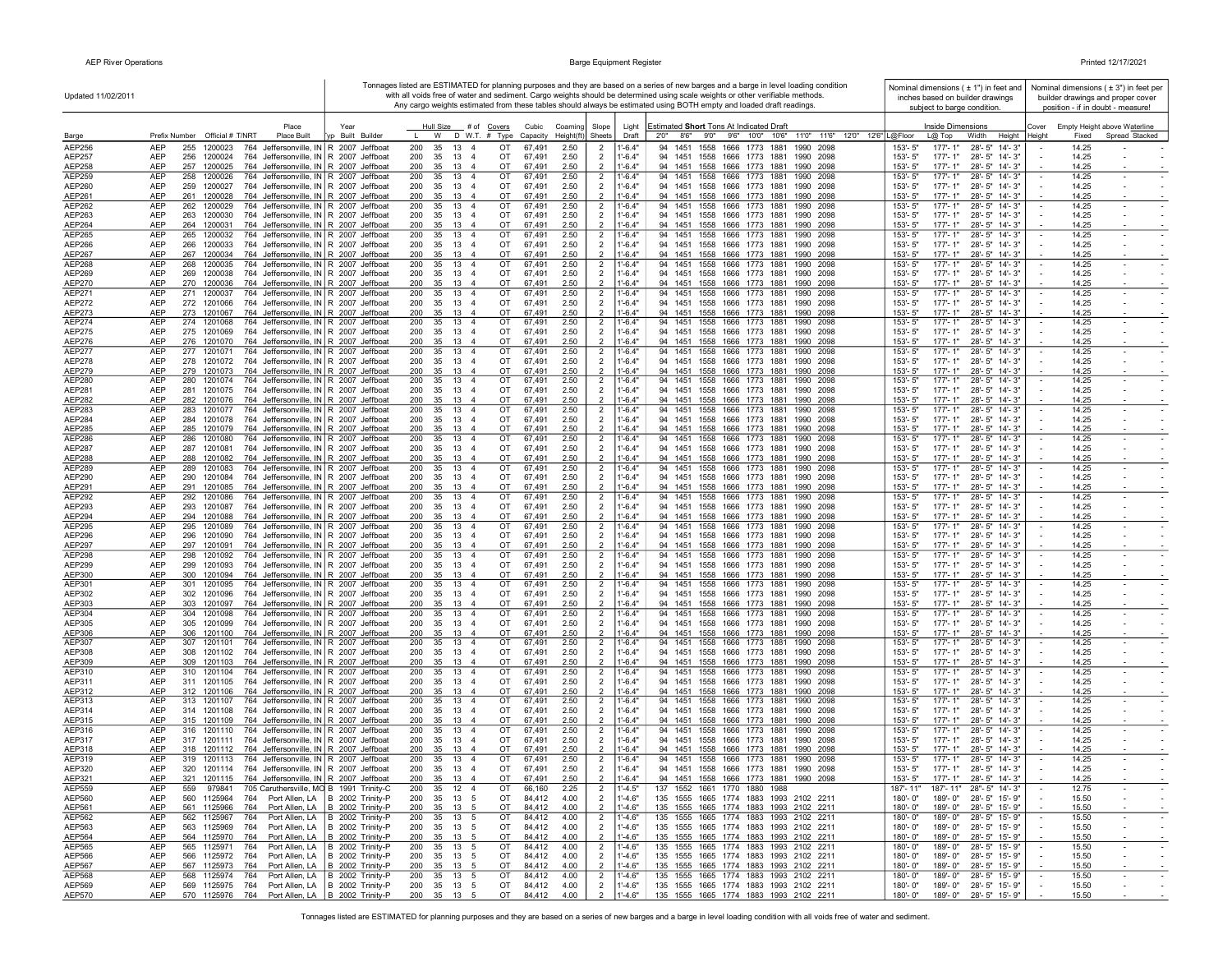| Updated 11/02/2011             |                                                                                                                                     |                                                       |                                                  |          |                                  |                                            |                            | Tonnages listed are ESTIMATED for planning purposes and they are based on a series of new barges and a barge in level loading condition<br>with all voids free of water and sediment. Cargo weights should be determined using scale weights or other verifiable methods. | Nominal dimensions $(± 1")$ in feet and<br>inches based on builder drawings     | Nominal dimensions ( $\pm$ 3") in feet per<br>builder drawings and proper cover |
|--------------------------------|-------------------------------------------------------------------------------------------------------------------------------------|-------------------------------------------------------|--------------------------------------------------|----------|----------------------------------|--------------------------------------------|----------------------------|---------------------------------------------------------------------------------------------------------------------------------------------------------------------------------------------------------------------------------------------------------------------------|---------------------------------------------------------------------------------|---------------------------------------------------------------------------------|
|                                |                                                                                                                                     |                                                       |                                                  |          |                                  |                                            |                            | Any cargo weights estimated from these tables should always be estimated using BOTH empty and loaded draft readings.                                                                                                                                                      | subject to barge condition.                                                     | position - if in doubt - measure!                                               |
|                                | Place                                                                                                                               | Year                                                  | Hull Size # of Covers                            |          | Cubic<br>Coaming                 | Slope                                      | Light                      | Estimated Short Tons At Indicated Draft                                                                                                                                                                                                                                   | Inside Dimensions                                                               | Empty Height above Waterline<br>Cover                                           |
| Barge<br>AEP571                | Prefix Number Official # T/NRT<br>Place Built<br><b>AEP</b><br>571<br>1125977                                                       | /p Built Builder                                      | W D W.T. # Type Capacity<br>200<br>35<br>13      |          | Height(ft)                       | Sheets                                     | Draft                      | 2'0" 8'6" 9'0" 9'6" 10'0" 10'6" 11'0" 11'6" 12'0" 12'6" L@Floor<br>1555<br>1993 2102 221                                                                                                                                                                                  | L@ Top<br>Width<br>Height<br>189'-0"<br>180'-0"                                 | Spread Stacked<br>Height<br>Fixed<br>15.50                                      |
| AEP572                         | Port Allen, LA<br>764<br>AEP<br>572 1125978<br>764<br>Port Allen, LA                                                                | B 2002 Trinity-P<br>B 2002 Trinity-P                  | -5<br>200<br>35<br>13<br>5                       | ОT<br>OT | 4.00<br>84,412<br>84,412<br>4.00 | 2<br>$\overline{2}$                        | $1 - 4.6"$<br>1'-4.6"      | 1665 1774 1883<br>135<br>135<br>1555 1665 1774 1883 1993 2102 2211                                                                                                                                                                                                        | 28'-5" 15'-9"<br>189'-0"<br>28'-5" 15'-9"<br>180'-0"                            | 15.50                                                                           |
| AEP573                         | AEP<br>573 1125979<br>764<br>Port Allen, LA                                                                                         | B 2002 Trinity-P                                      | 200<br>35<br>13<br>5                             | ОT       | 84,412<br>4.00                   | $\overline{2}$                             | 1'-4.6"                    | 135 1555 1665 1774 1883 1993 2102 2211                                                                                                                                                                                                                                    | 28'-5" 15'-9"<br>180'-0"<br>189'-0"                                             | 15.50                                                                           |
| AEP574<br>AEP575               | AEP<br>574<br>1125980<br>764<br>Port Allen, LA<br>AEP<br>575 1125981<br>764<br>Port Allen, LA                                       | B 2002 Trinity-P<br>B 2002 Trinity-P                  | 200<br>35<br>13<br>5<br>200<br>35<br>13 5        | OT<br>OT | 84,412<br>4.00<br>84,412<br>4.00 | $\overline{2}$<br>$\overline{2}$           | $1' - 4.6"$<br>$1' - 4.6"$ | 135 1555 1665 1774 1883 1993 2102 2211<br>135 1555 1665 1774 1883 1993 2102 2211                                                                                                                                                                                          | 189'-0"<br>28'-5" 15'-9"<br>180'-0"<br>28'-5" 15'-9"<br>180'-0"<br>189'-0"      | 15.50<br>15.50                                                                  |
| <b>AEP576</b>                  | AEP<br>576 1125982<br>764<br>Port Allen, LA                                                                                         | B 2002 Trinity-P                                      | 200<br>35<br>13 5                                | OT       | 84.412<br>4.00                   | $\overline{2}$                             | $1' - 4.6"$                | 135 1555 1665 1774 1883 1993 2102 2211                                                                                                                                                                                                                                    | 180'-0"<br>189'-0"<br>28'-5" 15'-9"                                             | 15.50                                                                           |
| <b>AEP577</b><br><b>AEP578</b> | AEP<br>577 1125983<br>764<br>Port Allen, LA<br>AEP<br>578 1125984<br>764<br>Port Allen, LA                                          | B 2002 Trinity-P<br>B 2002 Trinity-P                  | 13<br>200<br>35<br>5<br>200<br>35<br>13 5        | OT<br>OT | 84,412<br>4.00<br>84,412<br>4.00 | $\overline{2}$<br>$\overline{2}$           | $1' - 4.6"$<br>$1' - 4.6"$ | 1665 1774 1883 1993 2102 2211<br>135 1555<br>135 1555 1665 1774 1883 1993 2102 2211                                                                                                                                                                                       | 189'-0"<br>28'-5" 15'-9"<br>180'-0"<br>180'-0"<br>189'-0"<br>28'-5" 15'-9"      | 15.50<br>15.50                                                                  |
| AEP579                         | AEP<br>579 1125985<br>764<br>Port Allen, LA                                                                                         | B 2002 Trinity-P                                      | 200<br>35 13 5                                   | OT       | 84,412<br>4.00                   | 2                                          | $1' - 4.6"$                | 135 1555 1665 1774 1883 1993 2102 2211                                                                                                                                                                                                                                    | 28'-5" 15'-9"<br>180'-0"<br>189'-0"                                             | 15.50                                                                           |
| AEP580                         | AEP<br>580 1127145<br>764<br>Port Allen, LA                                                                                         | B 2002 Trinity-P                                      | 35<br>13<br>200<br>- 5                           | OT       | 84,412<br>4.00                   | $\overline{2}$                             | $1' - 4.6"$                | 135 1555 1665 1774 1883 1993 2102 2211                                                                                                                                                                                                                                    | 189'-0"<br>28'-5" 15'-9"<br>180'-0"                                             | $\sim$<br>15.50                                                                 |
| AEP581<br><b>AEP582</b>        | AEP<br>581 1127146<br>764<br>Port Allen, LA<br>AEP<br>582 1127147<br>764<br>Port Allen, LA                                          | B 2002 Trinity-P<br>B 2002 Trinity-P                  | 35<br>13 5<br>200<br>200<br>35<br>13 5           | OT<br>OT | 84,412<br>4.00<br>84,412<br>4.00 | $\overline{2}$<br>$\overline{2}$           | $1' - 4.6"$<br>$1' - 4.6"$ | 135 1555 1665 1774 1883 1993 2102 2211<br>135 1555 1665 1774 1883 1993 2102 2211                                                                                                                                                                                          | 28'-5" 15'-9"<br>180'-0"<br>189'-0"<br>180'-0"<br>189'-0"<br>28'-5" 15'-9"      | 15.50<br>15.50                                                                  |
| AEP583                         | AEP<br>583<br>1127148<br>764<br>Port Allen, LA                                                                                      | B 2002 Trinity-P                                      | 13<br>200<br>35<br>5                             | OT       | 84,412<br>4.00                   | $\overline{2}$                             | $1' - 4.6"$                | 135<br>1555 1665 1774 1883 1993 2102 2211                                                                                                                                                                                                                                 | 180'-0"<br>189'-0"<br>28'-5" 15'-9"                                             | 15.50<br>$\overline{\phantom{a}}$                                               |
| AEP584<br>AEP585               | AEP<br>1127150<br>764<br>Port Allen, LA<br>584<br>AEP<br>585 1127151<br>764<br>Port Allen, LA                                       | B 2002 Trinity-P<br>B 2002 Trinity-P                  | 200<br>35<br>13<br>- 5<br>200<br>35<br>13<br>- 5 | OT<br>ОT | 84,412<br>4.00<br>4.00<br>84,412 | $\overline{2}$<br>$\overline{2}$           | $1' - 4.6"$<br>$1' - 4.6"$ | 135 1555 1665 1774 1883 1993 2102 2211<br>135<br>1555 1665 1774 1883 1993 2102 2211                                                                                                                                                                                       | 180'-0"<br>189'-0"<br>28'-5" 15'-9"<br>28'-5" 15'-9"<br>180'-0"<br>189'-0"      | 15.50<br>15.50                                                                  |
| <b>AEP586</b>                  | AEP<br>586<br>1127152<br>764<br>Port Allen, LA                                                                                      | B 2002 Trinity-P                                      | 13<br>200<br>35<br>5                             | OT       | 84,412<br>4.00                   | $\overline{2}$                             | $1' - 4.6"$                | 135<br>1555 1665 1774 1883 1993 2102 2211                                                                                                                                                                                                                                 | 189'-0"<br>28'-5" 15'-9"<br>180'-0"                                             | 15.50<br>$\blacksquare$                                                         |
| <b>AEP587</b>                  | AEP<br>587<br>1127153<br>764<br>Port Allen, LA                                                                                      | B 2002 Trinity-P                                      | 35<br>13<br>200<br>- 5                           | OT       | 84,412<br>4.00                   | $\overline{2}$                             | $1' - 4.6"$                | 1555 1665 1774 1883 1993 2102 2211<br>135                                                                                                                                                                                                                                 | 189'-0"<br>28'-5" 15'-9"<br>180'-0"                                             | 15.50                                                                           |
| AEP588<br><b>AEP589</b>        | <b>AEP</b><br>588 1127154<br>764<br>Port Allen, LA<br>AEP<br>589<br>1127155<br>764<br>Port Allen, LA                                | B 2002 Trinity-P<br>B 2002 Trinity-P                  | 200<br>35<br>13 5<br>200<br>35<br>13 5           | OT<br>OT | 84.412<br>4.00<br>84,412<br>4.00 | $\overline{2}$<br>$\overline{2}$           | $1' - 4.6"$<br>$1' - 4.6"$ | 135 1555 1665 1774 1883 1993 2102 2211<br>135 1555 1665 1774 1883 1993 2102 2211                                                                                                                                                                                          | 180'-0"<br>189'-0"<br>28'-5" 15'-9"<br>189'-0"<br>28'-5" 15'-9"<br>180'-0"      | 15.50<br>15.50<br>$\sim$<br>$\sim$                                              |
| AEP590                         | AEP<br>590 1127156<br>764                                                                                                           | Port Allen, LA   B 2002 Trinity-P                     | 200<br>35<br>13 5                                | OT       | 4.00<br>84,412                   | $\overline{2}$                             | $1' - 4.6"$                | 135 1555 1665 1774 1883 1993 2102 221                                                                                                                                                                                                                                     | 189'-0"<br>180'-0"<br>28'-5" 15'-9"                                             | 15.50                                                                           |
| AEP591                         | AEP<br>591 1127157<br>764<br>Port Allen, LA                                                                                         | B 2002 Trinity-P                                      | 200<br>35<br>13 5                                | OT       | 84,412<br>4.00                   | $\overline{2}$                             | $1' - 4.6"$                | 135 1555 1665 1774 1883 1993 2102 2211                                                                                                                                                                                                                                    | 180'-0"<br>189'-0"<br>28'-5" 15'-9"                                             | 15.50                                                                           |
| AEP592<br>AEP593               | AEP<br>592 1127158<br>764<br>593 1127159<br>AEP<br>764<br>Port Allen, LA                                                            | Port Allen, LA   B 2002 Trinity-P<br>B 2002 Trinity-P | 200<br>35<br>13 5<br>35 13 5<br>200              | OT<br>OT | 84,412<br>4.00<br>84,412<br>4.00 | $\overline{2}$<br>$\overline{2}$           | $1' - 4.6"$<br>$1' - 4.6"$ | 135 1555 1665 1774 1883 1993 2102 2211<br>135 1555 1665 1774 1883 1993 2102 2211                                                                                                                                                                                          | 180'-0"<br>189'-0"<br>28'-5" 15'-9"<br>189'-0" 28'-5" 15'-9"<br>180'-0"         | 15.50<br>$\blacksquare$<br>$\sim$<br>15.50                                      |
| AEP594                         | <b>AEP</b><br>594 1127160<br>764                                                                                                    | Port Allen, LA   B 2002 Trinity-P                     | 200<br>35<br>13 5                                | OT       | 84.412<br>4.00                   | $\overline{2}$                             | $1' - 4.6"$                | 135 1555 1665 1774 1883 1993 2102 2211                                                                                                                                                                                                                                    | 180'-0"<br>189'-0"<br>28'-5" 15'-9"                                             | 15.50                                                                           |
| AEP595                         | AEP<br>595 1127161<br>764<br>Port Allen, LA                                                                                         | Port Allen, LA   B 2002 Trinity-P                     | 200<br>35<br>13 5                                | OT       | 84,412<br>4.00                   | $\overline{2}$                             | $1' - 4.6"$                | 135 1555 1665 1774 1883 1993 2102 2211                                                                                                                                                                                                                                    | 180'-0"<br>189'-0"<br>28'-5" 15'-9"<br>180'-0"<br>189'-0"                       | 15.50                                                                           |
| AEP596<br>AEP597               | AEP<br>596 1127162<br>764<br>AEP<br>764<br>597 1127163<br>Port Allen, LA                                                            | B 2002 Trinity-P<br>B 2002 Trinity-P                  | 35<br>13<br>200<br>5<br>200<br>35<br>13<br>- 5   | OT<br>OT | 84,412<br>4.00<br>84,412<br>4.00 | $\overline{2}$<br>$\mathcal{P}$            | $1' - 4.6"$<br>$1' - 4.6"$ | 135 1555 1665 1774 1883 1993 2102 2211<br>135 1555 1665 1774 1883 1993 2102 2211                                                                                                                                                                                          | 28'-5" 15'-9"<br>180'-0"<br>28'-5" 15'-9"<br>189'-0"                            | 15.50<br>15.50                                                                  |
| <b>AEP598</b>                  | AEP<br>598 1127165<br>764<br>Port Allen, LA                                                                                         | B 2002 Trinity-P                                      | 200<br>35<br>13 5                                | OT       | 84,412<br>4.00                   | $\overline{2}$                             | 1'-4.6"                    | 135 1555 1665 1774 1883 1993 2102 2211                                                                                                                                                                                                                                    | 28'-5" 15'-9"<br>180'-0"<br>189'-0"                                             | 15.50                                                                           |
| <b>AEP599</b><br>AEP600        | AEP<br>764<br>Port Allen, LA<br>599<br>1127166<br>AEP<br>600 1128947<br>764<br>Port Allen, LA                                       | B 2002 Trinity-P<br>B 2002 Trinity-P                  | 200<br>35<br>13 5<br>200<br>35<br>13 5           | OT<br>OT | 84,412<br>4.00<br>4.00<br>84,412 | $\overline{2}$<br>$\overline{2}$           | $1' - 4.6"$<br>$1' - 4.6"$ | 135 1555 1665 1774 1883 1993 2102 2211<br>135 1555 1665 1774 1883 1993 2102 2211                                                                                                                                                                                          | 189'-0"<br>28'-5" 15'-9"<br>180'-0"<br>180'-0"<br>189'-0"<br>28'-5" 15'-9"      | 15.50<br>15.50                                                                  |
| AEP601                         | <b>AEP</b><br>601<br>1128948<br>764<br>Port Allen, LA                                                                               | B 2002 Trinity-P                                      | 200<br>35<br>13<br>5                             | OT       | 84,412<br>4.00                   | $\overline{2}$                             | $1' - 4.6"$                | 135<br>1555<br>1665 1774 1883 1993 2102 2211                                                                                                                                                                                                                              | 180'-0"<br>189'-0"<br>28'-5" 15'-9"                                             | 15.50                                                                           |
| AEP602                         | AEP<br>602 1128949<br>764<br>Port Allen, LA                                                                                         | B 2002 Trinity-P                                      | 200<br>35<br>13<br>- 5                           | OT       | 4.00<br>84,412                   | $\overline{2}$                             | $1' - 4.6"$                | 135 1555 1665 1774 1883 1993 2102 221                                                                                                                                                                                                                                     | 189'-0"<br>28'-5" 15'-9"<br>180'-0"                                             | 15.50                                                                           |
| AEP603<br>AEP604               | AEP<br>603 1128950<br>764<br>Port Allen, LA<br>AEP<br>604 1128951<br>764<br>Port Allen, LA                                          | B 2002 Trinity-P<br>B 2002 Trinity-P                  | 35 13 5<br>200<br>35<br>13 5<br>200              | OT<br>OT | 4.00<br>84,412<br>84,412<br>4.00 | $\overline{2}$<br>$\overline{2}$           | $1' - 4.6"$<br>1'-4.6"     | 135 1555 1665 1774 1883 1993 2102 2211<br>135 1555 1665 1774 1883 1993 2102 2211                                                                                                                                                                                          | 28'-5" 15'-9"<br>180'-0"<br>189'-0"<br>189'-0"<br>28'-5" 15'-9"<br>180'-0"      | 15.50<br>15.50<br>$\overline{\phantom{a}}$                                      |
| AEP605                         | AEP<br>605 1128952<br>764<br>Port Allen, LA                                                                                         | B 2002 Trinity-P                                      | 35<br>13<br>200<br>- 5                           | OT       | 84,412<br>4.00                   | $\overline{2}$                             | $1' - 4.6"$                | 135 1555 1665 1774 1883 1993 2102 2211                                                                                                                                                                                                                                    | 189'-0"<br>28'-5" 15'-9"<br>180'-0"                                             | 15.50                                                                           |
| AEP606<br>AEP607               | AEP<br>606 1128953<br>764<br>Port Allen, LA<br>AEP<br>607 1128954<br>764                                                            | B 2002 Trinity-P                                      | 35<br>13 5<br>200<br>200<br>35<br>13 5           | OT<br>OT | 4.00<br>84,412<br>84,412<br>4.00 | $\overline{2}$<br>$\overline{2}$           | $1' - 4.6"$<br>$1' - 4.6"$ | 135 1555 1665 1774 1883 1993 2102 2211<br>135<br>1555 1665 1774 1883 1993 2102 221                                                                                                                                                                                        | 189'-0"<br>28'-5" 15'-9"<br>180'-0"<br>180'-0"<br>189'-0"<br>28'-5" 15'-9"      | 15.50<br>15.50<br>$\sim$                                                        |
| AEP608                         | Port Allen, LA<br>AEP<br>608<br>1128955<br>764<br>Port Allen, LA                                                                    | B 2002 Trinity-P<br>B 2002 Trinity-P                  | 35<br>13<br>200<br>5                             | OT       | 84,412<br>4.00                   | $\overline{2}$                             | $1' - 4.6"$                | 135<br>1555 1665 1774 1883 1993 2102 2211                                                                                                                                                                                                                                 | 189'-0"<br>28'-5" 15'-9"<br>180'-0"                                             | 15.50                                                                           |
| AEP609                         | AEP<br>1128956<br>609<br>764<br>Port Allen, LA                                                                                      | B 2002 Trinity-P                                      | 13<br>200<br>35<br>- 5                           | OT       | 4.00<br>84,412                   | $\overline{2}$                             | $1' - 4.6"$                | 1555 1665 1774 1883 1993 2102 2211<br>135                                                                                                                                                                                                                                 | 180'-0"<br>189'-0"<br>28'-5" 15'-9"                                             | 15.50                                                                           |
| AEP610<br>AEP612               | AEP<br>610<br>1128957<br>764<br>Port Allen, LA<br>AEP<br>612 1128959<br>Port Allen, LA<br>764                                       | B 2002 Trinity-P<br>B 2002 Trinity-P                  | 200<br>35<br>13<br>5<br>200<br>35<br>13<br>- 5   | OT<br>OT | 84,412<br>4.00<br>4.00<br>84,412 | $\overline{2}$<br>$\overline{2}$           | 1'-4.6"<br>$1' - 4.6"$     | 135<br>1555 1665 1774 1883 1993 2102 2211<br>135<br>1555 1665 1774 1883 1993 2102 2211                                                                                                                                                                                    | 180'-0"<br>189'-0"<br>28'-5" 15'-9"<br>189'-0"<br>28'-5" 15'-9"<br>180'-0"      | 15.50<br>$\sim$<br>$\sim$<br>15.50                                              |
| AEP613                         | AEP<br>613 1128960<br>764                                                                                                           | Port Allen, LA B 2002 Trinity-P                       | 35<br>200<br>13<br>-5                            | OT       | 84,412<br>4.00                   | $\overline{2}$                             | $1' - 4.6"$                | 135<br>1555 1665 1774 1883 1993 2102 2211                                                                                                                                                                                                                                 | 180'-0"<br>189'-0"<br>28'-5" 15'-9"                                             | 15.50                                                                           |
| AEP614<br>AEP615               | <b>AEP</b><br>614 1128961<br>764<br>AEP                                                                                             | Port Allen, LA   B 2002 Trinity-P                     | 200<br>35<br>13<br>5<br>35<br>13                 | OT<br>OT | 84,412<br>4.00<br>71,582<br>2.50 | $\overline{2}$                             | $1' - 4.6"$                | 135<br>1555<br>1665 1774 1883 1993 2102 2211<br>126<br>1548 1658 1767 1876 1986 2095 2205                                                                                                                                                                                 | 180'-0"<br>189'-0"<br>28'-5" 15'-9"<br>160'-4"<br>187'-11"<br>28'-5" 14'-3"     | 15.50<br>$\sim$<br>14.00                                                        |
| AEP616                         | 764 Jeffersonville, IN B 2006 Jeffboat<br>615 1194478<br>AEP<br>616 1194480<br>764 Jeffersonville, IN B 2006 Jeffboat               |                                                       | 200<br>- 5<br>35<br>200<br>13 5                  | OT       | 71,582<br>2.50                   | $\overline{2}$<br>$\overline{2}$           | $1' - 5.1"$<br>$1 - 5.1"$  | 126 1548 1658 1767 1876 1986 2095 2205                                                                                                                                                                                                                                    | 160'-4"<br>187'-11"<br>28'-5" 14'-3"                                            | 14.00                                                                           |
| AEP617                         | AEP<br>617 1194481<br>764 Jeffersonville, IN B 2006 Jeffboat                                                                        |                                                       | 200<br>35<br>13 5                                | OT       | 2.50<br>71,582                   | $\overline{2}$                             | 1'-5.1'                    | 126 1548 1658 1767 1876 1986 2095 2205                                                                                                                                                                                                                                    | 187'-11"<br>28'-5" 14'-3"<br>160'-4"                                            | 14.00                                                                           |
| AEP618<br>AEP619               | AEP<br>618 1194482<br>764 Jeffersonville, IN B 2006 Jeffboat<br>AEP<br>619 1194483<br>764 Jeffersonville, IN B 2006 Jeffboat        |                                                       | 200<br>35<br>13 5<br>200<br>35<br>13 5           | ОT<br>OT | 71,582<br>2.50<br>71,582<br>2.50 | $\overline{2}$<br>$\overline{2}$           | $1' - 5.1"$<br>$1' - 5.1"$ | 126 1548 1658 1767 1876 1986 2095 2205<br>126 1548 1658 1767 1876 1986 2095 2205                                                                                                                                                                                          | 160'-4"<br>187'-11" 28'-5" 14'-3"<br>187'-11"<br>28'-5" 14'-3"<br>160'-4"       | 14.00<br>14.00                                                                  |
| AEP620                         | AEP<br>620 1194484<br>764 Jeffersonville, IN B 2006 Jeffboat                                                                        |                                                       | 200<br>35<br>13<br>5                             | OT       | 71,582<br>2.50                   | $\overline{c}$                             | $1 - 5.1$                  | 126 1548 1658 1767 1876 1986 2095 2205                                                                                                                                                                                                                                    | 160'-4"<br>187'-11"<br>28'-5" 14'-3"                                            | 14.00                                                                           |
| AEP621                         | AEP<br>621 1194486<br>764 Jeffersonville, IN B 2006 Jeffboat                                                                        |                                                       | 200<br>35<br>13<br>5                             | OT       | 71,582<br>2.50                   | $\overline{2}$                             | $1' - 5.1"$                | 126 1548 1658 1767 1876 1986 2095 2205                                                                                                                                                                                                                                    | 160'-4"<br>187'-11"<br>28'-5" 14'-3"                                            | 14.00                                                                           |
| AEP622<br>AEP623               | AEP<br>622 1194487<br>764 Jeffersonville, IN B 2006 Jeffboat<br>AEP<br>764 Jeffersonville, IN B 2006 Jeffboat<br>623 1194488        |                                                       | 200<br>35<br>13 5<br>200<br>13<br>5<br>35        | OT<br>OT | 71,582<br>2.50<br>71,582<br>2.50 | $\overline{2}$<br>$\overline{2}$           | $1 - 5.1"$<br>1'-5.1       | 126 1548 1658 1767 1876 1986 2095 2205<br>126 1548 1658 1767 1876 1986 2095 2205                                                                                                                                                                                          | 160'-4"<br>187'-11"<br>28'-5" 14'-3"<br>28'-5" 14'-3"<br>160'-4"<br>187'-11"    | 14.00<br>14.00                                                                  |
| AEP624                         | AEP<br>624<br>1194489<br>764 Jeffersonville, IN B 2006 Jeffboat                                                                     |                                                       | 200<br>35<br>13<br>5                             | OT       | 71,582<br>2.50                   | $\overline{2}$                             | $1 - 5.1"$                 | 126 1548 1658 1767 1876 1986 2095 2205                                                                                                                                                                                                                                    | 160'-4"<br>187'-11"<br>28'-5" 14'-3"                                            | 14.00                                                                           |
| AEP625<br>AEP626               | AEP<br>625 1194490<br>764 Jeffersonville, IN B 2006 Jeffboat<br>764 Jeffersonville, IN B 2006 Jeffboat<br>AEP<br>626<br>1194491     |                                                       | 200<br>35<br>13<br>- 5<br>200<br>35<br>13<br>5   | OT<br>OT | 71,582<br>2.50<br>2.50<br>71,582 | $\overline{\phantom{0}}$<br>$\overline{2}$ | "-5.1"<br>$1 - 5.1$        | 126 1548 1658 1767 1876 1986 2095 2205<br>126 1548<br>1658 1767 1876 1986 2095 2205                                                                                                                                                                                       | 160'-4"<br>187'-11"<br>28'-5" 14'-3"<br>28'-5" 14'-3"<br>160'-4"<br>187'-11"    | 14.00<br>14.00                                                                  |
| AEP627                         | AEP<br>627 1194492<br>764 Jeffersonville, IN B 2006 Jeffboat                                                                        |                                                       | 200<br>35<br>13 5                                | OT       | 71,582<br>2.50                   | $\overline{2}$                             | $1' - 5.1"$                | 126 1548 1658 1767 1876 1986 2095 2205                                                                                                                                                                                                                                    | 160'-4"<br>187'-11"<br>28'-5" 14'-3"                                            | 14.00                                                                           |
| AEP628                         | AEP<br>628 1194494<br>764 Jeffersonville, IN B 2006 Jeffboat                                                                        |                                                       | 200<br>35<br>13 5                                | OT       | 2.50<br>71,582                   | $\overline{\phantom{0}}$                   | $1' - 5.1"$                | 126 1548 1658 1767 1876 1986 2095 2205                                                                                                                                                                                                                                    | 160'-4"<br>187'-11"<br>28'-5" 14'-3"                                            | 14.00                                                                           |
| AEP629<br>AEP630               | AEP<br>629 1194495<br>764 Jeffersonville, IN B 2006 Jeffboat<br>AEP<br>630 1194496<br>764 Jeffersonville, IN B 2006 Jeffboat        |                                                       | 200<br>35<br>13<br>- 5<br>200<br>35<br>13 5      | ОT<br>OT | 2.50<br>71,582<br>71,582<br>2.50 | $\overline{2}$<br>$\overline{2}$           | 1'-5.1'<br>$1' - 5.1"$     | 126 1548 1658 1767 1876 1986 2095 2205<br>126 1548 1658 1767 1876 1986 2095 2205                                                                                                                                                                                          | 187'-11"<br>28'-5" 14'-3"<br>160'-4'<br>160'-4"<br>187'-11" 28'-5" 14'-3"       | 14.00<br>$\overline{\phantom{a}}$<br>14.00                                      |
| AEP631                         | AEP<br>631 1194497<br>764 Jeffersonville, IN B 2006 Jeffboat                                                                        |                                                       | 200<br>35<br>13 5                                | OT       | 71,582<br>2.50                   | $\overline{\phantom{0}}$                   | $1 - 5.1"$                 | 126 1548 1658 1767 1876 1986 2095 2205                                                                                                                                                                                                                                    | 187'-11"<br>28'-5" 14'-3"<br>$160 - 4"$                                         | 14.00                                                                           |
| AEP632                         | AEP<br>632 1194498<br>764 Jeffersonville, IN B 2006 Jeffboat                                                                        |                                                       | 200<br>35<br>13<br>- 5                           | OT       | 2.50<br>71,582                   | $\overline{2}$                             | 1'-5.1                     | 126<br>1548 1658 1767 1876 1986 2095 2205                                                                                                                                                                                                                                 | 160'-4"<br>187'-11"<br>28'-5" 14'-3"                                            | 14.00                                                                           |
| AEP633<br>AEP634               | 633 1194499<br>AEP<br>764 Jeffersonville, IN B 2006 Jeffboat<br>AEP<br>1194500<br>764 Jeffersonville, IN B 2006 Jeffboat<br>634     |                                                       | 35<br>200<br>13 5<br>200<br>35<br>13<br>5        | OT<br>OT | 71,582<br>2.50<br>71,582<br>2.50 | $\overline{2}$<br>$\mathcal{P}$            | $1' - 5.1"$<br>$1' - 5.1"$ | 126 1548 1658 1767 1876 1986 2095 2205<br>126<br>1548 1658 1767 1876 1986 2095 2205                                                                                                                                                                                       | 187'-11"<br>28'-5" 14'-3"<br>$160 - 4"$<br>187'-11"<br>28'-5" 14'-3"<br>160'-4" | 14.00<br>14.00                                                                  |
| AEP635                         | 764 Jeffersonville, IN B 2006 Jeffboat<br>AEP<br>635<br>1194501                                                                     |                                                       | 13<br>200<br>35<br>5                             | OT       | 2.50<br>71,582                   | $\overline{2}$                             | $1'-5.1'$                  | 126 1548 1658 1767 1876 1986 2095 2205                                                                                                                                                                                                                                    | 28'-5" 14'-3"<br>160'-4"<br>187'-11"                                            | 14.00<br>$\blacksquare$                                                         |
| AEP636<br>AEP637               | AEP<br>636<br>1194502<br>764 Jeffersonville, IN B 2006 Jeffboat<br><b>AFP</b><br>637 1194504 764 Jeffersonville, IN B 2006 Jeffboat |                                                       | 200<br>35<br>13 5<br>200<br>35<br>13             | OT<br>OT | 71,582<br>2.50                   | $\overline{2}$                             | "-5.1"                     | 126 1548 1658 1767 1876 1986 2095 2205<br>126 1548 1658 1767 1876 1986 2095 2205                                                                                                                                                                                          | 160'-4"<br>187'-11"<br>28'-5" 14'-3"<br>160'-4"<br>187'-11"<br>28'-5" 14'-3     | 14.00<br>14.00                                                                  |
| AEP638                         | AEP<br>638 1194505 764 Jeffersonville, IN B 2006 Jeffboat                                                                           |                                                       | 200<br>35<br>13 5                                | OT       | 71.58<br>71,582<br>2.50          | $\overline{2}$                             | $1' - 5.1"$                | 126 1548 1658 1767 1876 1986 2095 2205                                                                                                                                                                                                                                    | 160'-4"<br>187'-11" 28'-5" 14'-3"                                               | 14.00<br>$\sim$                                                                 |
| AEP639                         | <b>AEP</b><br>639 1194506 764 Jeffersonville, IN B 2006 Jeffboat                                                                    |                                                       | 200 35 13 5                                      | OT       | 71,582<br>2.50                   | $\overline{2}$                             | $1' - 5.1"$                | 126 1548 1658 1767 1876 1986 2095 2205                                                                                                                                                                                                                                    | 160'-4"<br>187'-11" 28'-5" 14'-3"                                               | 14.00<br>$\sim$                                                                 |
| AEP640<br>AEP641               | <b>AEP</b><br>640 1194507 764 Jeffersonville, IN B 2006 Jeffboat<br>641 1194508 764 Jeffersonville, IN B 2006 Jeffboat<br>AEP       |                                                       | 200 35 13 5<br>200<br>35 13 5                    | OT<br>OT | 71,582<br>2.50<br>71,582<br>2.50 | 2<br>$\overline{2}$                        | $1' - 5.1"$<br>$1' - 5.1"$ | 126 1548 1658 1767 1876 1986 2095 2205<br>126 1548 1658 1767 1876 1986 2095 2205                                                                                                                                                                                          | $160 - 4"$<br>187'-11" 28'-5" 14'-3"<br>187'-11" 28'-5" 14'-3"<br>160'-4"       | 14.00<br>14.00<br>$\sim$                                                        |
| AEP642                         | 642 1194510 764 Jeffersonville, IN B 2006 Jeffboat<br>AEP                                                                           |                                                       | 200 35 13 5                                      | OT       | 71,582<br>2.50                   | 2                                          | $1' - 5.1"$                | 126 1548 1658 1767 1876 1986 2095 2205                                                                                                                                                                                                                                    | 187'-11" 28'-5" 14'-3"<br>160'-4"                                               | 14.00<br>$\sim$                                                                 |
| AEP643                         | 643 1194511 764 Jeffersonville, IN B 2006 Jeffboat<br>AEP<br>644 1194512 764 Jeffersonville, IN B 2006 Jeffboat                     |                                                       | 200 35 13 5                                      | OT       | 2.50<br>71,582                   | $\overline{2}$                             | $1' - 5.1"$                | 126 1548 1658 1767 1876 1986 2095 2205<br>126 1548 1658 1767 1876 1986 2095 2205                                                                                                                                                                                          | 187'-11" 28'-5" 14'-3"<br>160'-4"                                               | 14.00                                                                           |
| AEP644<br>AEP645               | AEP<br>645 1194513 764 Jeffersonville, IN B 2006 Jeffboat<br>AEP                                                                    |                                                       | 200 35 13 5<br>200 35 13 5                       | OT<br>OT | 71,582<br>2.50<br>71,582<br>2.50 | $\overline{2}$<br>$\overline{2}$           | $1' - 5.1"$<br>$1' - 5.1"$ | 126 1548 1658 1767 1876 1986 2095 2205                                                                                                                                                                                                                                    | 160'-4"<br>187'-11" 28'-5" 14'-3"<br>160'-4"<br>187'-11" 28'-5" 14'-3"          | 14.00<br>$\sim$<br>14.00                                                        |
| AEP646                         | AEP<br>646 1194514 764 Jeffersonville, IN B 2006 Jeffboat                                                                           |                                                       | 200 35 13 5                                      | OT       | 71,582<br>2.50                   | $\overline{2}$                             | $1' - 5.1"$                | 126 1548 1658 1767 1876 1986 2095 2205                                                                                                                                                                                                                                    | 160'-4"<br>187'-11" 28'-5" 14'-3"                                               | 14.00                                                                           |
| AEP647<br>AEP648               | 647 1194515 764 Jeffersonville, IN B 2006 Jeffboat<br>AEP<br>648 1194516 764 Jeffersonville, IN B 2006 Jeffboat<br>AEP              |                                                       | 35 13 5<br>200<br>200 35 13 5                    | OT       | 71,582<br>2.50                   | $\overline{2}$                             | $1' - 5.1"$<br>$1' - 5.1"$ | 126 1548 1658 1767 1876 1986 2095 2205<br>126 1548 1658 1767 1876 1986 2095 2205                                                                                                                                                                                          | 160'-4"<br>187'-11" 28'-5" 14'-3"<br>187'-11" 28'-5" 14'-3"<br>160'- 4"         | 14.00<br>$\sim$                                                                 |
| AEP649                         | 649 1194517 764 Jeffersonville, IN B 2006 Jeffboat<br>AEP                                                                           |                                                       | 200 35 13 5                                      | OT<br>OT | 71,582<br>2.50<br>71,582<br>2.50 | $\overline{2}$<br>$\overline{2}$           | $1' - 5.1"$                | 126 1548 1658 1767 1876 1986 2095 2205                                                                                                                                                                                                                                    | 187'-11" 28'-5" 14'-3"<br>160'-4"                                               | 14.00<br>14.00                                                                  |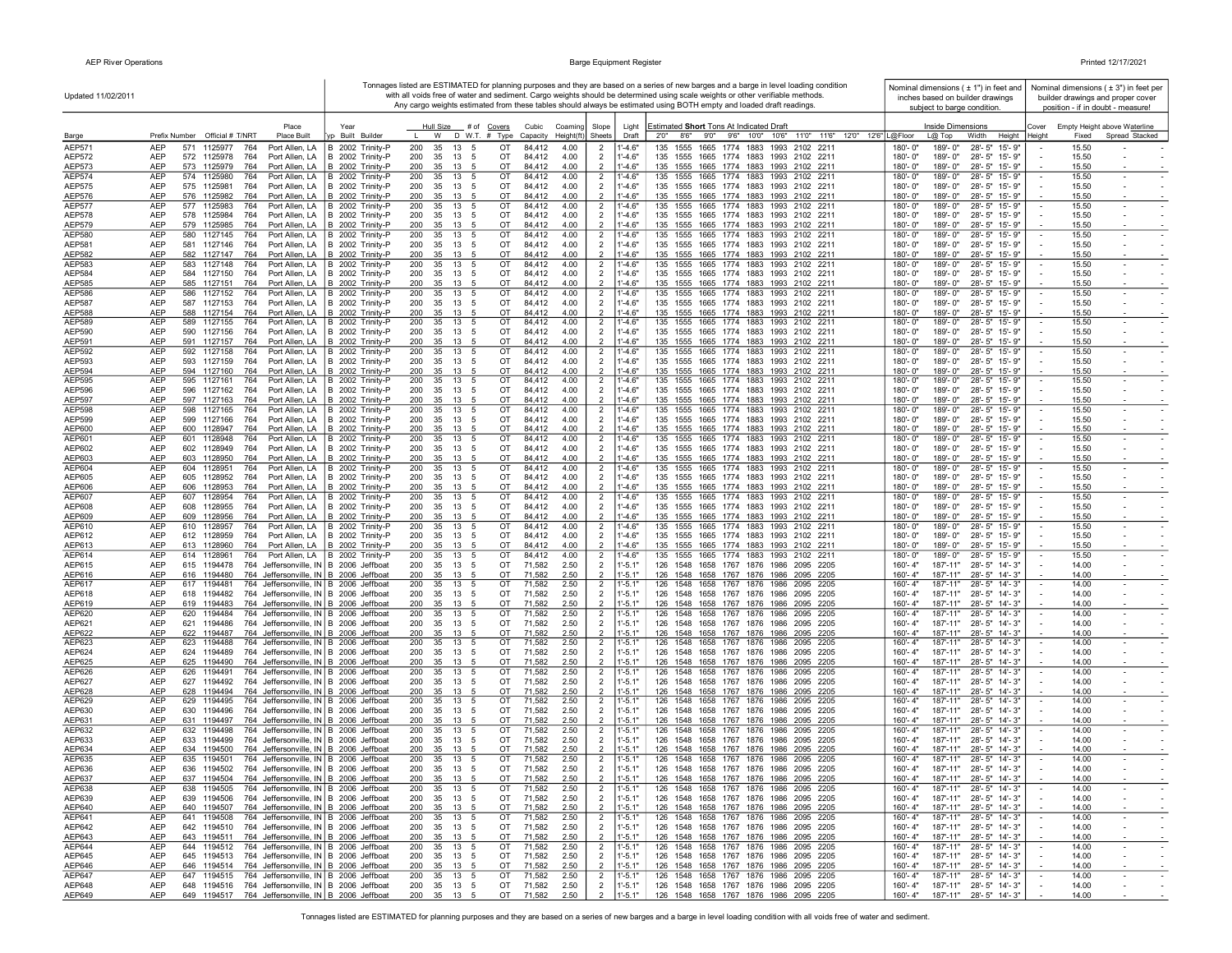$\mathbf{r}$ 

|                                | Updated 11/02/2011                                                                                                                         |                          | Tonnages listed are ESTIMATED for planning purposes and they are based on a series of new barges and a barge in level loading condition<br>with all voids free of water and sediment. Cargo weights should be determined using scale weights or other verifiable methods.<br>Any cargo weights estimated from these tables should always be estimated using BOTH empty and loaded draft readings. |                   | Nominal dimensions ( ± 1") in feet and<br>inches based on builder drawings | Nominal dimensions $(± 3")$ in feet per<br>builder drawings and proper cover<br>position - if in doubt - measure! |                            |                                                                                                                |                                                                                  |                                                                            |
|--------------------------------|--------------------------------------------------------------------------------------------------------------------------------------------|--------------------------|---------------------------------------------------------------------------------------------------------------------------------------------------------------------------------------------------------------------------------------------------------------------------------------------------------------------------------------------------------------------------------------------------|-------------------|----------------------------------------------------------------------------|-------------------------------------------------------------------------------------------------------------------|----------------------------|----------------------------------------------------------------------------------------------------------------|----------------------------------------------------------------------------------|----------------------------------------------------------------------------|
|                                | Place                                                                                                                                      |                          |                                                                                                                                                                                                                                                                                                                                                                                                   |                   |                                                                            |                                                                                                                   |                            |                                                                                                                | subject to barge condition.                                                      |                                                                            |
| Barge                          | Prefix Number Official # T/NRT<br><b>Place Built</b>                                                                                       | Year<br>yp Built Builder | Hull Size # of Covers<br>D W.T. # Type<br>W                                                                                                                                                                                                                                                                                                                                                       | Cubic<br>Capacity | Coaming<br>$Height(ft)$ Sheets                                             | Slope                                                                                                             | Light<br>Draft             | Estimated Short Tons At Indicated Draft<br>2'0''<br>8'6" 9'0" 9'6" 10'0" 10'6" 11'0" 11'6" 12'0" 12'6" L@Floor | Inside Dimensions<br>$L@$ Top<br>Width<br>Height                                 | Empty Height above Waterline<br>Cover<br>Spread Stacked<br>Height<br>Fixed |
| AEP650                         | AEP<br>650<br>1194518<br>764 Jeffersonville, IN B 2006 Jeffboat                                                                            |                          | 200<br>35<br>13<br>5                                                                                                                                                                                                                                                                                                                                                                              | OT                | 71,582<br>2.50                                                             | $\overline{2}$                                                                                                    | $1' - 5.1'$                | 126<br>1548<br>1658<br>1767 1876 1986 2095 2205                                                                | 160'-4"<br>187'-11"<br>$28 - 5"$<br>$14 - 3"$                                    | 14.00                                                                      |
| AEP651<br>AEP652               | <b>AEP</b><br>651 1194519<br>764 Jeffersonville, IN B 2006 Jeffboat<br><b>AEP</b><br>652 1194520<br>764 Jeffersonville, IN B 2006 Jeffboat |                          | 200<br>35<br>13<br>5<br>200<br>35<br>13<br>5                                                                                                                                                                                                                                                                                                                                                      | OT<br>OT          | 71,582<br>2.50<br>71,582<br>2.50                                           | 2<br>$\overline{2}$                                                                                               | $1' - 5.1"$<br>$1' - 5.1"$ | 126 1548 1658 1767 1876 1986 2095 2205<br>126 1548 1658 1767 1876 1986 2095 2205                               | 160'-4"<br>187'-11"<br>28'-5" 14'-3"<br>160'-4"<br>187'-11"<br>28'-5" 14'-3"     | 14.00<br>14.00                                                             |
| AEP653                         | AEP<br>764 Jeffersonville, IN B 2006 Jeffboat<br>653 1194522                                                                               |                          | 13<br>5<br>200<br>35                                                                                                                                                                                                                                                                                                                                                                              | OT                | 2.50<br>71,582                                                             | $\overline{2}$                                                                                                    | $1' - 5.1'$                | 126 1548 1658 1767 1876 1986 2095 2205                                                                         | 160'-4"<br>187'-11"<br>28'-5" 14'-3"                                             | 14.00<br>$\sim$<br>$\overline{\phantom{a}}$                                |
| AEP654                         | AEP<br>654 1194523<br>764 Jeffersonville, IN B 2006 Jeffboat                                                                               |                          | 35 13 5<br>200                                                                                                                                                                                                                                                                                                                                                                                    | OT<br>71,582      | 2.50                                                                       | $\overline{2}$                                                                                                    | $1' - 5.1"$                | 126 1548 1658 1767 1876 1986 2095 2205                                                                         | 160'-4"<br>187'-11"<br>28'-5" 14'-3"                                             | 14.00                                                                      |
| AEP700<br>AEP701               | AEP<br>745 Jeffersonville, IN R 1998 Jeffboat<br>700 1073396<br>AEP<br>701 1073397<br>745 Jeffersonville, IN R 1998 Jeffboat               |                          | 195<br>35 13 4<br>195<br>35 13 4                                                                                                                                                                                                                                                                                                                                                                  | OT<br>OT          | 2.50<br>65,466<br>65,466<br>2.50                                           | $\overline{2}$<br>2                                                                                               | $1' - 7.3"$<br>$1' - 7.3"$ | 76 1393 1497 1602 1706 1812 1917 2023<br>76 1393 1497 1602 1706 1812 1917 2023                                 | 148'-1"<br>172'-1"<br>28'-5" 14'-3"<br>148'-1"<br>172'-1"<br>28'-5" 14'-3"       | 14.50<br>14.50<br>$\overline{\phantom{a}}$                                 |
| AEP702                         | AEP<br>745 Jeffersonville, IN R 1998 Jeffboat<br>702 1073398                                                                               |                          | 195<br>35 13<br>$\overline{4}$                                                                                                                                                                                                                                                                                                                                                                    | OT                | 65,466<br>2.50                                                             | $\overline{2}$                                                                                                    | $1' - 7.3"$                | 76 1393 1497 1602 1706 1812 1917 2023                                                                          | 148'-1"<br>28'-5" 14'-3"<br>172'-1"                                              | 14.50                                                                      |
| <b>AEP703</b>                  | AEP<br>703 1073399<br>745 Jeffersonville, IN R 1998 Jeffboat                                                                               |                          | 195<br>35 13 4                                                                                                                                                                                                                                                                                                                                                                                    | OT                | 65,466<br>2.50                                                             | $\overline{2}$                                                                                                    | $1' - 7.3"$                | 76 1393 1497 1602 1706 1812 1917 2023                                                                          | $148 - 1"$<br>172'-1"<br>28'-5" 14'-3"                                           | 14.50                                                                      |
| AEP704<br>AEP705               | AEP<br>704 1073400<br>745 Jeffersonville, IN R 1998 Jeffboat<br>AEP<br>745 Jeffersonville, IN R 1998 Jeffboat<br>705 1073401               |                          | 13<br>195<br>35<br>$\overline{4}$<br>195<br>13<br>35<br>$\overline{4}$                                                                                                                                                                                                                                                                                                                            | OT<br>OT          | 2.50<br>65,466<br>2.50<br>65,466                                           | $\overline{2}$<br>$\overline{2}$                                                                                  | $1' - 7.3"$<br>$1' - 7.3"$ | 76 1393 1497 1602 1706 1812 1917 2023<br>76 1393 1497 1602 1706 1812 1917 2023                                 | $772 - 1"$<br>28'-5" 14'-3"<br>148'-1"<br>148'-1"<br>28'-5" 14'-3"<br>172'-1"    | 14.50<br>$\blacksquare$<br>14.50<br>$\sim$                                 |
| AEP706                         | AEP<br>745 Jeffersonville, IN R 1998 Jeffboat<br>706 1073402                                                                               |                          | 13<br>195<br>35<br>$\overline{4}$                                                                                                                                                                                                                                                                                                                                                                 | OT                | 2.50<br>65,466                                                             | $\overline{2}$                                                                                                    | $1' - 7.3"$                | 76 1393 1497 1602 1706 1812 1917 2023                                                                          | 148'-1"<br>172'-1"<br>28'-5" 14'-3"                                              | 14.50                                                                      |
| <b>AEP707</b>                  | AEP<br>707<br>1073403<br>745 Jeffersonville, IN R 1998 Jeffboat                                                                            |                          | 195<br>35<br>13<br>$\overline{4}$                                                                                                                                                                                                                                                                                                                                                                 | OT                | 65,466<br>2.50                                                             | $\overline{2}$                                                                                                    | $1' - 7.3"$                | 76 1393 1497 1602 1706 1812 1917 2023                                                                          | 148'-1"<br>172'-1"<br>28'-5" 14'-3"                                              | 14.50                                                                      |
| <b>AEP708</b><br>AEP709        | AEP<br>745 Jeffersonville, IN R 1998 Jeffboat<br>708 1073404<br><b>AEP</b><br>709 1073405<br>745 Jeffersonville, IN R 1998 Jeffboat        |                          | 195<br>35<br>13<br>$\overline{4}$<br>195<br>35 13<br>$\overline{4}$                                                                                                                                                                                                                                                                                                                               | OT<br>OT          | 65,466<br>2.50<br>65.466<br>2.50                                           | $\overline{2}$<br>$\overline{2}$                                                                                  | $1' - 7.3"$<br>$1' - 7.3"$ | 76 1393 1497 1602 1706 1812 1917 2023<br>76 1393 1497 1602 1706 1812 1917 2023                                 | 148'-1"<br>172'-1"<br>28'-5" 14'-3"<br>148'-1"<br>$172 - 1"$<br>28'-5" 14'-3"    | 14.50<br>14.50                                                             |
| AEP710                         | 745 Jeffersonville, IN R 1998 Jeffboat<br>AEP<br>710 1073406                                                                               |                          | 13<br>195<br>35<br>$\overline{4}$                                                                                                                                                                                                                                                                                                                                                                 | OT                | 2.50<br>65,466                                                             | $\overline{2}$                                                                                                    | $1' - 7.3"$                | 76 1393 1497 1602 1706 1812 1917 2023                                                                          | 148'-1"<br>172'-1"<br>28'-5" 14'-3"                                              | 14.50<br>$\sim$<br>$\overline{\phantom{a}}$                                |
| AEP711                         | AEP<br>711 1073407<br>745 Jeffersonville, IN R 1998 Jeffboat                                                                               |                          | 195<br>35 13<br>$\overline{4}$                                                                                                                                                                                                                                                                                                                                                                    | OT                | 2.50<br>65,466                                                             | $\overline{2}$<br>$\overline{2}$                                                                                  | $1' - 7.3"$<br>$1' - 7.3"$ | 76 1393 1497 1602 1706 1812 1917 2023                                                                          | $148 - 1"$<br>172'-1"<br>28'-5" 14'-3"                                           | 14.50<br>$\sim$                                                            |
| AEP712<br><b>AEP713</b>        | 745 Jeffersonville, IN R 1998 Jeffboat<br>AEP<br>712 1073408<br>AEP<br>713 1073409<br>745 Jeffersonville, IN R 1998 Jeffboat               |                          | 195<br>35 13 4<br>195<br>35<br>13 4                                                                                                                                                                                                                                                                                                                                                               | OT<br>OT          | 2.50<br>65,466<br>65,466<br>2.50                                           | $\overline{2}$                                                                                                    | $1' - 7.3"$                | 76 1393 1497 1602 1706 1812 1917 2023<br>76 1393 1497 1602 1706 1812 1917 2023                                 | 28'-5" 14'-3"<br>148'-1"<br>172'-1"<br>148'-1'<br>172'-1"<br>28'-5" 14'-3"       | 14.50<br>14.50<br>$\sim$<br>$\sim$                                         |
| AEP714                         | AEP<br>714 1073410<br>745 Jeffersonville, IN R 1998 Jeffboat                                                                               |                          | 195<br>35 13<br>$\overline{4}$                                                                                                                                                                                                                                                                                                                                                                    | OT                | 65,466<br>2.50                                                             | $\overline{2}$                                                                                                    | $1' - 7.3"$                | 76 1393 1497 1602 1706 1812 1917 2023                                                                          | 148'-1"<br>28'-5" 14'-3"<br>172'-1"                                              | 14.50                                                                      |
| <b>AEP715</b><br>AEP716        | <b>AEP</b><br>715 1073411<br>745 Jeffersonville, IN R 1998 Jeffboat<br>AEP<br>745 Jeffersonville, IN R 1998 Jeffboat<br>716 1073412        |                          | 195<br>35 13<br>$\overline{4}$<br>35<br>13<br>$\overline{4}$<br>195                                                                                                                                                                                                                                                                                                                               | OT<br>OT          | 65,466<br>2.50<br>65,466<br>2.50                                           | $\overline{2}$                                                                                                    | $1' - 7.3"$<br>$1' - 7.3"$ | 76 1393 1497 1602 1706 1812 1917 2023<br>76 1393 1497 1602 1706 1812 1917 2023                                 | 148'-1"<br>$172 - 1"$<br>28'-5" 14'-3"<br>148'-1"<br>$172 - 1'$<br>28'-5" 14'-3" | 14.50<br>14.50<br>$\sim$                                                   |
| AEP717                         | AEP<br>717 1073413<br>745 Jeffersonville, IN R 1998 Jeffboat                                                                               |                          | 13<br>195<br>35<br>$\overline{4}$                                                                                                                                                                                                                                                                                                                                                                 | OT                | 65,466<br>2.50                                                             | $\overline{2}$<br>$\overline{2}$                                                                                  | $1' - 7.3"$                | 76 1393 1497 1602 1706 1812 1917 2023                                                                          | 148'-1"<br>172'-1"<br>28'-5" 14'-3"                                              | 14.50                                                                      |
| AEP718                         | <b>AEP</b><br>718 1073414<br>745 Jeffersonville, IN R 1998 Jeffboat                                                                        |                          | 35<br>13<br>195<br>$\overline{4}$                                                                                                                                                                                                                                                                                                                                                                 | OT                | 65,466<br>2.50                                                             | $\mathcal{D}$                                                                                                     | $1' - 7.3"$                | 76 1393 1497 1602 1706 1812 1917 2023                                                                          | 148'-1"<br>172'-1"<br>28'-5" 14'-3"                                              | 14.50                                                                      |
| <b>AEP719</b><br><b>AEP720</b> | AEP<br>719 1073415<br>745 Jeffersonville, IN R 1998 Jeffboat<br>AEP<br>745 Jeffersonville, IN R 1998 Jeffboat<br>720<br>1073638            |                          | 195<br>35<br>13<br>$\overline{4}$<br>35<br>13<br>195<br>$\overline{4}$                                                                                                                                                                                                                                                                                                                            | OT<br>OT          | 2.50<br>65,466<br>65,466<br>2.50                                           | $\overline{2}$<br>$\overline{2}$                                                                                  | $1' - 7.3"$<br>$1' - 7.3"$ | 76 1393 1497 1602 1706 1812 1917 2023<br>76 1393 1497 1602 1706 1812 1917 2023                                 | 148'-1"<br>172'-1'<br>28'-5" 14'-3"<br>148'-1"<br>172'-1"<br>28'-5" 14'-3"       | 14.50<br>$\sim$<br>14.50<br>$\sim$                                         |
| AEP721                         | <b>AEP</b><br>721 1073637<br>745 Jeffersonville, IN R 1998 Jeffboat                                                                        |                          | 195<br>35<br>13<br>$\overline{a}$                                                                                                                                                                                                                                                                                                                                                                 | OT                | 65.466<br>2.50                                                             | $\mathcal{P}$                                                                                                     | $1' - 7.3"$                | 76 1393 1497 1602 1706 1812 1917 2023                                                                          | $148 - 1"$<br>172'-1"<br>28'-5" 14'-3"                                           | 14.50                                                                      |
| <b>AEP722</b>                  | <b>AEP</b><br>722 1073636<br>745 Jeffersonville, IN R 1998 Jeffboat                                                                        |                          | 195<br>35<br>13<br>$\overline{4}$                                                                                                                                                                                                                                                                                                                                                                 | OT                | 65,466<br>2.50                                                             | $\overline{2}$                                                                                                    | $1' - 7.3"$                | 76 1393 1497 1602 1706 1812 1917 2023                                                                          | 148'-1"<br>172'-1"<br>28'-5" 14'-3"                                              | 14.50<br>$\sim$<br>$\overline{\phantom{a}}$                                |
| AEP723<br><b>AEP724</b>        | AEP<br>723 1073635<br>745 Jeffersonville, IN R 1998 Jeffboat<br>AEP<br>745 Jeffersonville, IN R 1998 Jeffboat<br>724 1073634               |                          | 195<br>35<br>13<br>$\overline{4}$<br>195<br>35 13<br>$\overline{4}$                                                                                                                                                                                                                                                                                                                               | OT<br>OT          | 65,466<br>2.50<br>65,466<br>2.50                                           | $\overline{2}$<br>$\overline{2}$                                                                                  | $1' - 7.3"$<br>$1' - 7.3"$ | 76 1393 1497 1602 1706 1812 1917 2023<br>76 1393 1497 1602 1706 1812 1917 2023                                 | $148 - 1"$<br>172'-1"<br>28'-5" 14'-3"<br>148'-1"<br>172'-1"<br>28'-5" 14'-3"    | 14.50<br>14.50                                                             |
| <b>AEP725</b>                  | AEP<br>725 1073633<br>745 Jeffersonville, IN R 1998 Jeffboat                                                                               |                          | 195<br>35 13 4                                                                                                                                                                                                                                                                                                                                                                                    | OT                | 2.50<br>65,466                                                             | $\overline{2}$                                                                                                    | $1' - 7.3"$                | 76 1393 1497 1602 1706 1812 1917 2023                                                                          | 172'-1"<br>148'-1"<br>28'-5" 14'-3"                                              | 14.50<br>$\sim$<br>$\sim$                                                  |
| <b>AEP726</b>                  | AEP<br>1073631<br>745 Jeffersonville, IN R 1998 Jeffboat<br>726                                                                            |                          | 195 35 13<br>$\overline{4}$                                                                                                                                                                                                                                                                                                                                                                       | OT                | 65,466<br>2.50                                                             | $\overline{2}$                                                                                                    | $1' - 7.3"$                | 76 1393 1497 1602 1706 1812 1917 2023                                                                          | 148'-1"<br>172'-1"<br>28'-5" 14'-3"                                              | 14.50                                                                      |
| <b>AEP727</b><br><b>AEP728</b> | AEP<br>727 1073630<br>745 Jeffersonville, IN R 1998 Jeffboat<br>AEP<br>728 1073629<br>745 Jeffersonville, IN R 1998 Jeffboat               |                          | 195<br>35<br>13<br>$\overline{4}$<br>195<br>35<br>13<br>$\overline{4}$                                                                                                                                                                                                                                                                                                                            | OT<br>OT          | 65,466<br>2.50<br>65,466<br>2.50                                           | $\overline{2}$<br>$\overline{2}$                                                                                  | $1' - 7.3"$<br>$1' - 7.3"$ | 76 1393 1497 1602 1706 1812 1917 2023<br>76 1393 1497 1602 1706 1812 1917 2023                                 | 172'-1"<br>28'-5" 14'-3"<br>148'-1"<br>148'-1"<br>172'-1"<br>28'-5" 14'-3"       | 14.50<br>14.50                                                             |
| AEP729                         | AEP<br>729 1073628<br>745 Jeffersonville, IN R 1998 Jeffboat                                                                               |                          | 195<br>13<br>35<br>$\overline{4}$                                                                                                                                                                                                                                                                                                                                                                 | OT                | 65,466<br>2.50                                                             | $\overline{2}$                                                                                                    | $1' - 7.3"$                | 76 1393 1497 1602 1706 1812 1917 2023                                                                          | 148'-1"<br>172'-1"<br>28'-5" 14'-3"                                              | 14.50                                                                      |
| AEP730                         | AEP<br>730 1073648<br>745 Jeffersonville, IN R 1998 Jeffboat                                                                               |                          | 195<br>13<br>35<br>$\overline{4}$                                                                                                                                                                                                                                                                                                                                                                 | OT                | 65,466<br>2.50                                                             | $\overline{2}$                                                                                                    | $1' - 7.3"$                | 76 1393 1497 1602 1706 1812 1917 2023                                                                          | 28'-5" 14'-3"<br>148'-1"<br>172'-1"                                              | 14.50                                                                      |
| AEP731<br><b>AEP732</b>        | AEP<br>731 1073647<br>745 Jeffersonville, IN R 1998 Jeffboat<br>AEP<br>732 1073646<br>745 Jeffersonville, IN R 1998 Jeffboat               |                          | 13<br>195<br>35<br>$\overline{4}$<br>195<br>35<br>13<br>$\overline{4}$                                                                                                                                                                                                                                                                                                                            | OT<br>OT          | 2.50<br>65,466<br>65,466<br>2.50                                           | $\overline{2}$<br>$\overline{2}$                                                                                  | $1' - 7.3"$<br>$1' - 7.3"$ | 76 1393 1497 1602 1706 1812 1917 2023<br>76 1393 1497 1602 1706 1812 1917 2023                                 | 148'-1"<br>28'-5" 14'-3"<br>172'-1"<br>148'-1"<br>172'-1"<br>28'-5" 14'-3"       | 14.50<br>14.50<br>$\sim$                                                   |
| AEP733                         | AEP<br>733 1073645<br>745 Jeffersonville, IN R 1998 Jeffboat                                                                               |                          | 195<br>35<br>13<br>$\overline{4}$                                                                                                                                                                                                                                                                                                                                                                 | OT                | 65,466<br>2.50                                                             | $\overline{2}$                                                                                                    | $1' - 7.3"$                | 76 1393 1497 1602 1706 1812 1917 2023                                                                          | 148'-1"<br>172'-1"<br>28'-5" 14'-3"                                              | 14.50                                                                      |
| AEP734                         | <b>AEP</b><br>734 1073644<br>745 Jeffersonville, IN R 1998 Jeffboat                                                                        |                          | 195<br>35<br>13<br>$\overline{4}$<br>195<br>$\overline{4}$                                                                                                                                                                                                                                                                                                                                        | OT<br>OT          | 65,466<br>2.50<br>2.50                                                     | $\overline{2}$                                                                                                    | $1' - 7.3"$<br>$1' - 7.3"$ | 76 1393 1497 1602 1706 1812 1917 2023                                                                          | 148'-1"<br>172'-1"<br>28'-5" 14'-3"<br>148'-1"                                   | 14.50                                                                      |
| AEP735<br>AEP736               | AEP<br>735 1073643<br>745 Jeffersonville, IN R 1998 Jeffboat<br>AEP<br>745 Jeffersonville, IN R 1998 Jeffboat<br>736 1073642               |                          | 35<br>13<br>195<br>35<br>13<br>$\overline{4}$                                                                                                                                                                                                                                                                                                                                                     | OT                | 65,466<br>2.50<br>65,466                                                   | $\overline{2}$<br>$\overline{2}$                                                                                  | $1' - 7.3"$                | 76 1393 1497 1602 1706 1812 1917 2023<br>76 1393 1497 1602 1706 1812 1917 2023                                 | 172'-1"<br>28'-5" 14'-3"<br>148'-1"<br>28'-5" 14'-3"<br>172'-1"                  | 14.50<br>14.50                                                             |
| <b>AEP737</b>                  | AEP<br>745 Jeffersonville, IN R 1998 Jeffboat<br>737 1073641                                                                               |                          | 195<br>13<br>$\overline{4}$<br>35                                                                                                                                                                                                                                                                                                                                                                 | OT                | 65,466<br>2.50                                                             | $\overline{2}$                                                                                                    | $1' - 7.3"$                | 76 1393 1497 1602 1706 1812 1917 2023                                                                          | 148'-1"<br>28'-5" 14'-3"<br>172'-1"                                              | 14.50                                                                      |
| AEP738<br>AEP739               | AEP<br>738 1073640<br>745 Jeffersonville, IN R 1998 Jeffboat<br>AEP<br>739 1073639<br>745 Jeffersonville, IN R 1998 Jeffboat               |                          | 195<br>35<br>13<br>$\overline{4}$<br>195<br>35 13 4                                                                                                                                                                                                                                                                                                                                               | OT<br>OT          | 65,466<br>2.50<br>65,466<br>2.50                                           | $\overline{2}$<br>$\overline{2}$                                                                                  | $1' - 7.3"$<br>$1' - 7.3"$ | 76 1393 1497 1602 1706 1812 1917 2023<br>76 1393 1497 1602 1706 1812 1917 2023                                 | 148'-1"<br>172'-1"<br>28'-5" 14'-3"<br>148'-1"<br>172'-1"<br>28'-5" 14'-3"       | 14.50<br>14.50                                                             |
| AEP740                         | <b>AEP</b><br>740<br>1075176<br>745 Jeffersonville, IN R 1998 Jeffboat                                                                     |                          | 195<br>35<br>13<br>$\overline{4}$                                                                                                                                                                                                                                                                                                                                                                 | OT                | 65,466<br>2.50                                                             | $\overline{2}$                                                                                                    | $1' - 7.3"$                | 76 1393 1497 1602 1706 1812 1917 2023                                                                          | 148'-1"<br>172'-1"<br>28'-5" 14'-3"                                              | 14.50                                                                      |
| AEP741                         | <b>AEP</b><br>741 1075177<br>745 Jeffersonville, IN R 1998 Jeffboat                                                                        |                          | 13<br>195<br>35<br>$\overline{4}$                                                                                                                                                                                                                                                                                                                                                                 | OT                | 65,466<br>2.50                                                             | $\overline{2}$                                                                                                    | $1' - 7.3"$                | 76 1393 1497 1602 1706 1812 1917 2023                                                                          | 148'-1"<br>28'-5" 14'-3"<br>172'-1"                                              | 14.50                                                                      |
| <b>AEP742</b><br><b>AEP743</b> | 742 1075178<br>AEP<br>745 Jeffersonville, IN R 1998 Jeffboat<br>AEP<br>745 Jeffersonville, IN R 1998 Jeffboat<br>743<br>1075179            |                          | 195<br>13<br>35<br>$\overline{4}$<br>13<br>$\overline{4}$<br>195<br>35                                                                                                                                                                                                                                                                                                                            | OT<br>OT          | 65,466<br>2.50<br>2.50<br>65,466                                           | $\overline{2}$<br>$\overline{2}$                                                                                  | $1' - 7.3"$<br>$1' - 7.3"$ | 76 1393 1497 1602 1706 1812 1917 2023<br>76 1393 1497 1602 1706 1812 1917<br>2023                              | 148'-1"<br>$172 - 1"$<br>28'-5" 14'-3"<br>172'-1'<br>28'-5" 14'-3"<br>148'-1"    | 14.50<br>14.50<br>$\overline{\phantom{a}}$<br>$\sim$                       |
| <b>AEP744</b>                  | AEP<br>744 1075180<br>745 Jeffersonville, IN R 1999 Jeffboat                                                                               |                          | 195<br>35<br>13<br>$\overline{4}$                                                                                                                                                                                                                                                                                                                                                                 | OT                | 65,466<br>2.50                                                             | $\overline{2}$                                                                                                    | $1' - 7.3"$                | 76 1393 1497 1602 1706 1812 1917 2023                                                                          | 148'-1"<br>172'-1"<br>28'-5" 14'-3"                                              | 14.50                                                                      |
| <b>AEP745</b>                  | AEP<br>745 1075181<br>745 Jeffersonville, IN R 1999 Jeffboat<br><b>AEP</b><br>746<br>1075182                                               |                          | 195<br>35<br>13<br>$\overline{4}$<br>195<br>35<br>13<br>$\overline{4}$                                                                                                                                                                                                                                                                                                                            | OT<br>OT          | 65,466<br>2.50                                                             | $\overline{2}$                                                                                                    | $1' - 7.3"$                | 76 1393 1497 1602 1706 1812 1917 2023<br>76 1393 1497 1602 1706 1812 1917 2023                                 | $148 - 1"$<br>172'-1"<br>28'-5" 14'-3"<br>148'-1"<br>$172 - 1'$<br>28'-5" 14'-3" | 14.50<br>14.50                                                             |
| <b>AEP746</b><br><b>AEP747</b> | 745 Jeffersonville, IN R 1999 Jeffboat<br>AEP<br>747 1075183<br>745 Jeffersonville, IN R 1999 Jeffboat                                     |                          | 195<br>35<br>13<br>$\overline{4}$                                                                                                                                                                                                                                                                                                                                                                 | OT                | 65,466<br>2.50<br>65,466<br>2.50                                           | $\overline{2}$<br>$\overline{2}$                                                                                  | $1' - 7.3"$<br>$1' - 7.3"$ | 76 1393 1497 1602 1706 1812 1917 2023                                                                          | $148 - 1"$<br>$172 - 1"$<br>28'-5" 14'-3"                                        | $\sim$<br>14.50<br>$\sim$                                                  |
| <b>AEP748</b>                  | AEP<br>748 1075184<br>745 Jeffersonville, IN R 1999 Jeffboat                                                                               |                          | 195<br>35<br>13<br>$\overline{4}$                                                                                                                                                                                                                                                                                                                                                                 | OT                | 2.50<br>65,466                                                             | $\overline{2}$                                                                                                    | $1' - 7.3"$                | 76 1393 1497 1602 1706 1812 1917 2023                                                                          | 148'-1"<br>172'-1"<br>28'-5" 14'-3"                                              | 14.50                                                                      |
| <b>AEP749</b><br>AEP750        | AEP<br>745 Jeffersonville, IN R 1999 Jeffboat<br>749 1075185<br>AEP<br>750 1075186<br>745 Jeffersonville, IN R 1999 Jeffboat               |                          | 13<br>$\overline{4}$<br>195<br>35<br>195 35 13 4                                                                                                                                                                                                                                                                                                                                                  | OT<br>OT          | 2.50<br>65,466<br>2.50<br>65,466                                           | $\overline{2}$<br>$\overline{2}$                                                                                  | $1' - 7.3"$<br>$1' - 7.3"$ | 76 1393 1497 1602 1706 1812 1917 2023<br>76 1393 1497 1602 1706 1812 1917 2023                                 | 172'-1"<br>148'-1"<br>28'-5" 14'-3"<br>148'-1"<br>172'- 1"<br>28'-5" 14'-3"      | 14.50<br>$\overline{\phantom{a}}$<br>$\sim$<br>14.50                       |
| AEP751                         | AEP<br>751 1075187<br>745 Jeffersonville, IN R 1999 Jeffboat                                                                               |                          | 195<br>35 13 4                                                                                                                                                                                                                                                                                                                                                                                    | OT                | 65,466<br>2.50                                                             | $\overline{2}$                                                                                                    | $1' - 7.3"$                | 76 1393 1497 1602 1706 1812 1917 2023                                                                          | $148 - 1"$<br>172'-1"<br>28'-5" 14'-3"                                           | 14.50                                                                      |
| <b>AEP752</b>                  | AEP<br>745 Jeffersonville, IN R 1999 Jeffboat<br>752 1075188                                                                               |                          | 35 13 4<br>195                                                                                                                                                                                                                                                                                                                                                                                    | OT                | 2.50<br>65,466                                                             | 2                                                                                                                 | $1' - 7.3"$                | 76 1393 1497 1602 1706 1812 1917 2023                                                                          | 28'-5" 14'-3"<br>148'-1"<br>172'-1"                                              | 14.50<br>$\sim$                                                            |
| AEP753<br>AEP754               | AEP<br>753 1075189<br>745 Jeffersonville, IN R 1999 Jeffboat<br>745 Jeffersonville, IN R 1999 Jeffboat<br>AEP<br>754 1075190               |                          | 195 35 13 4<br>195<br>35<br>13<br>$\overline{4}$                                                                                                                                                                                                                                                                                                                                                  | OT<br>OT          | 65,466<br>2.50<br>2.50<br>65,466                                           | $\overline{2}$<br>$\overline{2}$                                                                                  | $1' - 7.3"$<br>$1' - 7.3"$ | 76 1393 1497 1602 1706 1812 1917 2023<br>76 1393 1497 1602 1706 1812 1917 2023                                 | $148 - 1"$<br>172'-1"<br>28'-5" 14'-3"<br>172'-1"<br>28'-5" 14'-3"<br>148'-1"    | 14.50<br>14.50                                                             |
| AEP755                         | AEP<br>755 1075191<br>745 Jeffersonville, IN R 1999 Jeffboat                                                                               |                          | 195<br>13<br>35<br>$\overline{4}$                                                                                                                                                                                                                                                                                                                                                                 | OT                | 2.50<br>65,466                                                             | $\overline{2}$                                                                                                    | $1' - 7.3"$                | 76 1393 1497 1602 1706 1812 1917 2023                                                                          | 172'-1"<br>28'-5" 14'-3"<br>148'-1"                                              | 14.50                                                                      |
| <b>AEP756</b>                  | AEP<br>756 1075192<br>745 Jeffersonville, IN R 1999 Jeffboat                                                                               |                          | 195<br>35<br>13<br>$\overline{4}$                                                                                                                                                                                                                                                                                                                                                                 | OT                | 65,466<br>2.50                                                             | $\overline{2}$                                                                                                    | $1' - 7.3"$                | 76 1393 1497 1602 1706 1812 1917 2023                                                                          | 148'-1"<br>172'-1"<br>28'-5" 14'-3"                                              | 14.50                                                                      |
| <b>AEP757</b><br><b>AEP758</b> | AEP<br>757 1075193<br>745 Jeffersonville, IN R 1999 Jeffboat<br>AEP<br>745 Jeffersonville, IN R 1999 Jeffboat<br>758<br>1075194            |                          | 195<br>35<br>13<br>$\overline{4}$<br>195<br>35<br>13<br>$\overline{4}$                                                                                                                                                                                                                                                                                                                            | OT<br>OT          | 65,466<br>2.50<br>65,466<br>2.50                                           | $\overline{2}$<br>2                                                                                               | $1' - 7.3"$<br>$1' - 7.3'$ | 76 1393 1497 1602 1706 1812 1917 2023<br>76 1393 1497 1602 1706 1812 1917 2023                                 | $148 - 1"$<br>172'-1"<br>28'-5" 14'-3"<br>148'-1"<br>172'-1"<br>28'-5" 14'-3"    | 14.50<br>14.50<br>$\sim$                                                   |
| <b>AEP759</b>                  | <b>AEP</b><br>759 1075195<br>745 Jeffersonville, IN R 1999 Jeffboat                                                                        |                          | 195 35 13 4                                                                                                                                                                                                                                                                                                                                                                                       | OT                | 65,466<br>2.50                                                             | $\overline{2}$                                                                                                    | $1' - 7.3"$                | 76 1393 1497 1602 1706 1812 1917 2023                                                                          | 148'-1"<br>172'-1"<br>28'-5" 14'-3"                                              | 14.50                                                                      |
| AEP760                         | AEP<br>745 Jeffersonville, IN R 1999 Jeffboat<br>760 1075196                                                                               |                          | 195 35 13 4                                                                                                                                                                                                                                                                                                                                                                                       | OT                | 2.50<br>65,466                                                             | $\overline{2}$                                                                                                    | $1' - 7.3"$                | 76 1393 1497 1602 1706 1812 1917 2023                                                                          | 148'-1"<br>172'-1" 28'-5" 14'-3"                                                 | 14.50                                                                      |
| AEP761<br><b>AEP762</b>        | 745 Jeffersonville, IN R 1999 Jeffboat<br>AEP<br>761 1075197<br>745 Jeffersonville, IN R 1999 Jeffboat<br>AEP<br>762 1075198               |                          | 195<br>13<br>35<br>$\overline{4}$<br>195<br>35 13<br>$\overline{4}$                                                                                                                                                                                                                                                                                                                               | ОT<br>OT          | 65,466<br>2.50<br>65,466<br>2.50                                           | $\overline{2}$<br>$\overline{2}$                                                                                  | $1' - 7.3"$<br>$1' - 7.3"$ | 76 1393 1497 1602 1706 1812 1917 2023<br>76 1393 1497 1602 1706 1812 1917 2023                                 | 148'- 1"<br>172'- 1"<br>28'-5" 14'-3"<br>28'-5" 14'-3"<br>148'-1"<br>172'- 1"    | 14.50<br>14.50                                                             |
| AEP763                         | 763 1075199<br>745 Jeffersonville, IN R 1999 Jeffboat<br>AEP                                                                               |                          | 195 35 13 4                                                                                                                                                                                                                                                                                                                                                                                       | OT                | 2.50<br>65,466                                                             | $\overline{2}$                                                                                                    | $1' - 7.3"$                | 76 1393 1497 1602 1706 1812 1917 2023                                                                          | 148'-1"<br>172'-1"<br>28'-5" 14'-3"                                              | 14.50                                                                      |
| AEP764                         | AEP<br>764 1075200<br>745 Jeffersonville, IN R 1999 Jeffboat                                                                               |                          | 195<br>35 13 4                                                                                                                                                                                                                                                                                                                                                                                    | OT                | 65,466<br>2.50                                                             | $\overline{2}$                                                                                                    | $1' - 7.3"$                | 76 1393 1497 1602 1706 1812 1917 2023                                                                          | 148'-1"<br>172'-1"<br>28'-5" 14'-3"                                              | 14.50<br>$\sim$                                                            |
| AEP765<br><b>AEP766</b>        | 745 Jeffersonville, IN R 1999 Jeffboat<br>AEP<br>765 1075201<br>AEP<br>766 1075202<br>745 Jeffersonville, IN R 1999 Jeffboat               |                          | 195<br>35 13 4<br>195<br>35 13 4                                                                                                                                                                                                                                                                                                                                                                  | OT<br>OT          | 65,466<br>2.50<br>2.50<br>65,466                                           | $\overline{2}$<br>$\overline{2}$                                                                                  | $1' - 7.3"$<br>$1' - 7.3"$ | 76 1393 1497 1602 1706 1812 1917 2023<br>76 1393 1497 1602 1706 1812 1917 2023                                 | 148'-1"<br>172'-1"<br>28'-5" 14'-3"<br>28'-5" 14'-3"<br>148'-1"<br>172'-1"       | 14.50<br>$\sim$<br>14.50                                                   |
| <b>AEP767</b>                  | 745 Jeffersonville, IN R 1999 Jeffboat<br>AEP<br>767 1075203                                                                               |                          | 35 13 4<br>195                                                                                                                                                                                                                                                                                                                                                                                    | OT                | 2.50<br>65,466                                                             | $\overline{2}$                                                                                                    | $1' - 7.3"$                | 76 1393 1497 1602 1706 1812 1917 2023                                                                          | 148'-1"<br>172'-1"<br>28'-5" 14'-3"                                              | 14.50<br>$\overline{\phantom{a}}$                                          |
| <b>AEP768</b>                  | 745 Jeffersonville, IN R 1999 Jeffboat<br>768 1075204<br>AEP<br>745 Jeffersonville, IN R 1999 Jeffboat                                     |                          | 195<br>35 13<br>$\overline{4}$<br>195                                                                                                                                                                                                                                                                                                                                                             | OT                | 65,466<br>2.50                                                             | $\overline{2}$<br>$\overline{2}$                                                                                  | $1' - 7.3"$<br>$1' - 7.3"$ | 76 1393 1497 1602 1706 1812 1917 2023                                                                          | 172'-1"<br>148'- 1"<br>28'-5" 14'-3"<br>148'-1"<br>172'-1"<br>28'-5" 14'-3"      | 14.50                                                                      |
| AEP769<br>AEP770               | 769 1075205<br>AEP<br>AEP<br>770 1075206<br>745 Jeffersonville, IN R 1999 Jeffboat                                                         |                          | 35 13<br>$\overline{4}$<br>195<br>35 13 4                                                                                                                                                                                                                                                                                                                                                         | OT<br>OT          | 65,466<br>2.50<br>65,466<br>2.50                                           | $\overline{2}$                                                                                                    | $1' - 7.3"$                | 76 1393 1497 1602 1706 1812 1917 2023<br>76 1393 1497 1602 1706 1812 1917 2023                                 | 148'-1"<br>172'-1"<br>28'-5" 14'-3"                                              | 14.50<br>14.50<br>$\blacksquare$<br>$\sim$                                 |
| AEP771                         | 771 1075207 745 Jeffersonville, IN R 1999 Jeffboat<br><b>AEP</b>                                                                           |                          | 195 35 13 4                                                                                                                                                                                                                                                                                                                                                                                       | OT                | 65,466<br>2.50                                                             | $\overline{2}$                                                                                                    | $1' - 7.3"$                | 76 1393 1497 1602 1706 1812 1917 2023                                                                          | 148'-1" 172'-1" 28'-5" 14'-3"                                                    | 14.50<br>$\sim$<br>$\sim$                                                  |
| <b>AEP772</b>                  | 772 1075208 745 Jeffersonville, IN R 1999 Jeffboat<br>AEP                                                                                  |                          | 195 35 13 4                                                                                                                                                                                                                                                                                                                                                                                       | OT 65,466         | 2.50                                                                       | $2$ 1'-7.3"                                                                                                       |                            | 76 1393 1497 1602 1706 1812 1917 2023                                                                          | 148'-1" 172'-1" 28'-5" 14'-3"                                                    | 14.50                                                                      |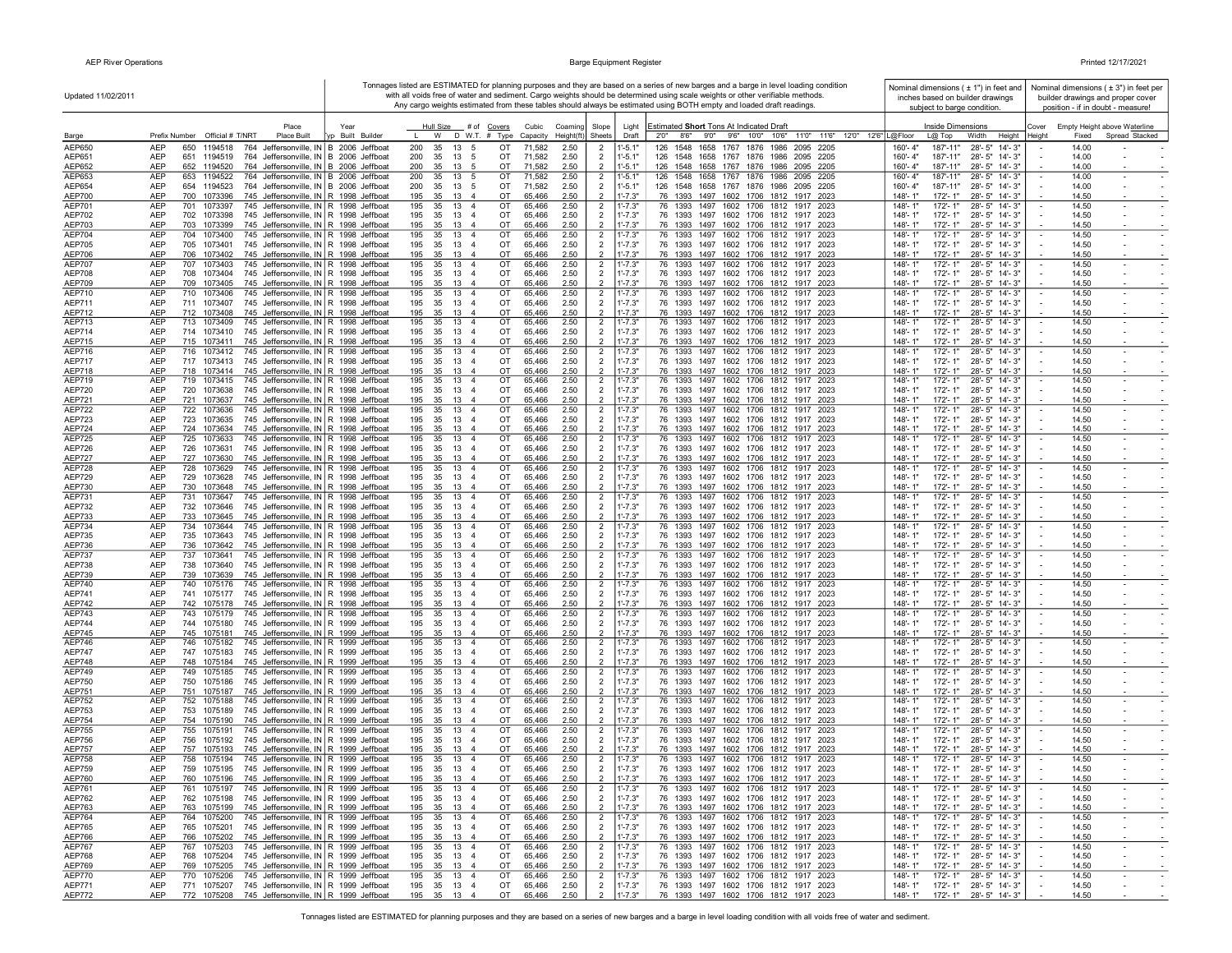$\mathbf{r}$ 

|                                | Updated 11/02/2011                                                                                                                               |                          |                                                                                    |                                  |                                                                | Tonnages listed are ESTIMATED for planning purposes and they are based on a series of new barges and a barge in level loading condition<br>with all voids free of water and sediment. Cargo weights should be determined using scale weights or other verifiable methods.<br>Any cargo weights estimated from these tables should always be estimated using BOTH empty and loaded draft readings. | Nominal dimensions $(± 1")$ in feet and<br>inches based on builder drawings<br>subject to barge condition. | Nominal dimensions $(±3")$ in feet per<br>builder drawings and proper cover<br>position - if in doubt - measure! |
|--------------------------------|--------------------------------------------------------------------------------------------------------------------------------------------------|--------------------------|------------------------------------------------------------------------------------|----------------------------------|----------------------------------------------------------------|---------------------------------------------------------------------------------------------------------------------------------------------------------------------------------------------------------------------------------------------------------------------------------------------------------------------------------------------------------------------------------------------------|------------------------------------------------------------------------------------------------------------|------------------------------------------------------------------------------------------------------------------|
| Barge                          | Place<br>Prefix Number Official # T/NRT<br><b>Place Built</b>                                                                                    | Year<br>/p Built Builder | Hull Size # of Covers<br>D W.T. # Type<br>W                                        | Cubic<br>Coaming<br>Capacity     | Slope<br>Light<br>$Height(ft)$ Sheets<br>Draft                 | <b>Estimated Short Tons At Indicated Draft</b><br>2'0" 8'6" 9'0" 9'6" 10'0" 10'6" 11'0" 11'6" 12'0" 12'6" L@Floor                                                                                                                                                                                                                                                                                 | Inside Dimensions<br>Width<br>L@ Top<br>Height                                                             | Empty Height above Waterline<br>Cover<br>Spread Stacked<br>Height<br>Fixed                                       |
| AEP773                         | <b>AEP</b><br>773<br>1075209<br>745 Jeffersonville, IN R 1999 Jeffboat                                                                           |                          | 195<br>35<br>13<br>$\overline{4}$<br>OT                                            | 65,466<br>2.50                   | $1' - 7.3"$<br>$\overline{2}$                                  | 76 1393 1497 1602 1706 1812 1917 2023                                                                                                                                                                                                                                                                                                                                                             | 148'-1'<br>172'-1"<br>$28 - 5"$<br>$14 - 3"$                                                               | 14.50                                                                                                            |
| AEP774                         | <b>AEP</b><br>774<br>745 Jeffersonville, IN R 1999 Jeffboat<br>1075210                                                                           |                          | 195<br>35<br>13<br>$\overline{4}$<br>OT                                            | 65,466<br>2.50                   | $\overline{2}$<br>$1' - 7.3"$                                  | 76 1393 1497 1602 1706 1812 1917 2023                                                                                                                                                                                                                                                                                                                                                             | 148'-1"<br>172'-1"<br>28'-5" 14'-3"                                                                        | 14.50                                                                                                            |
| <b>AEP775</b>                  | <b>AEP</b><br>775<br>1084056<br>745 Jeffersonville, IN R 1999 Jeffboat                                                                           |                          | 195<br>35<br>13<br>OT<br>$\overline{4}$                                            | 65,466<br>2.50                   | $\overline{2}$<br>$1' - 7.5"$                                  | 73 1390 1495 1599 1704 1809 1915 2020                                                                                                                                                                                                                                                                                                                                                             | 148'-1"<br>172'-1"<br>28'-5" 14'-3"                                                                        | 14.50                                                                                                            |
| <b>AEP776</b><br><b>AEP777</b> | 745 Jeffersonville, IN R 1999 Jeffboat<br><b>AEP</b><br>776<br>1084057<br><b>AEP</b><br>777 1084058<br>745 Jeffersonville, IN R 1999 Jeffboat    |                          | 13<br>OT<br>195<br>35<br>$\overline{4}$<br>OT<br>195<br>35 13<br>$\overline{4}$    | 65,466<br>2.50<br>2.50<br>65,466 | $1' - 7.5"$<br>$\overline{2}$<br>$1' - 7.5"$<br>$\overline{2}$ | 73 1390 1495 1599 1704 1809 1915 2020<br>73 1390 1495 1599 1704 1809 1915 2020                                                                                                                                                                                                                                                                                                                    | $172 - 1"$<br>148'-1"<br>28'-5" 14'-3"<br>148'-1"<br>172'-1"<br>28'-5" 14'-3"                              | 14.50<br>$\sim$<br>$\overline{\phantom{a}}$<br>14.50                                                             |
| AEP778                         | <b>AEP</b><br>745 Jeffersonville, IN R 1999 Jeffboat<br>778 1084059                                                                              |                          | 195<br>35 13 4<br>OT                                                               | 2.50<br>65,466                   | $1' - 7.5"$<br>$\overline{2}$                                  | 73 1390 1495 1599 1704 1809 1915 2020                                                                                                                                                                                                                                                                                                                                                             | 148'-1"<br>172'-1"<br>28'-5" 14'-3"                                                                        | 14.50                                                                                                            |
| <b>AEP779</b>                  | <b>AEP</b><br>779 1084060<br>745 Jeffersonville, IN R 1999 Jeffboat                                                                              |                          | 195<br>35 13 4<br>OT                                                               | 65,466<br>2.50                   | $\overline{2}$<br>$1' - 7.5"$                                  | 73 1390 1495 1599 1704 1809 1915 2020                                                                                                                                                                                                                                                                                                                                                             | 148'-1"<br>172'-1"<br>28'-5" 14'-3"                                                                        | 14.50<br>$\sim$<br>$\sim$                                                                                        |
| AEP780                         | <b>AEP</b><br>745 Jeffersonville, IN R 1999 Jeffboat<br>780<br>1084061<br><b>AEP</b><br>781<br>1084062                                           |                          | 35 13<br>195<br>$\overline{4}$<br>OT<br>195<br>35 13 4<br>OT                       | 65,466<br>2.50<br>65,466<br>2.50 | $\overline{2}$<br>$1' - 7.5"$<br>$1' - 7.5"$<br>$\overline{2}$ | 73 1390 1495 1599 1704 1809 1915 2020<br>73 1390 1495 1599 1704 1809 1915 2020                                                                                                                                                                                                                                                                                                                    | 28'-5" 14'-3"<br>148'-1"<br>172'-1"<br>148'-1"<br>172'-1"                                                  | 14.50<br>14.50                                                                                                   |
| AEP781<br>AEP782               | 745 Jeffersonville, IN R 1999 Jeffboat<br>782<br>745 Jeffersonville, IN R 1999 Jeffboat<br><b>AEP</b><br>1084063                                 |                          | 13<br>OT<br>195<br>35<br>$\overline{4}$                                            | 2.50<br>65,466                   | $1' - 7.5"$<br>$\overline{2}$                                  | 73 1390 1495 1599 1704 1809 1915 2020                                                                                                                                                                                                                                                                                                                                                             | 28'-5" 14'-3"<br>172'-1"<br>28'-5" 14'-3"<br>148'-1"                                                       | 14.50<br>$\sim$                                                                                                  |
| AEP783                         | <b>AEP</b><br>745 Jeffersonville, IN R 1999 Jeffboat<br>783<br>1084064                                                                           |                          | 13<br>OT<br>195<br>35<br>$\overline{4}$                                            | 65,466<br>2.50                   | $1' - 7.5"$<br>$\overline{2}$                                  | 73 1390 1495 1599 1704 1809 1915 2020                                                                                                                                                                                                                                                                                                                                                             | 148'-1"<br>28'-5" 14'-3"<br>172'-1"                                                                        | 14.50<br>$\sim$                                                                                                  |
| AEP784                         | 745 Jeffersonville, IN R 1999 Jeffboat<br><b>AEP</b><br>784<br>1084065                                                                           |                          | 13<br>195<br>35<br>$\overline{4}$<br>OT                                            | 2.50<br>65,466                   | $1' - 7.5"$<br>$\overline{2}$                                  | 73 1390 1495 1599 1704 1809 1915 2020                                                                                                                                                                                                                                                                                                                                                             | 148'-1"<br>172'-1"<br>28'-5" 14'-3"                                                                        | 14.50                                                                                                            |
| <b>AEP785</b><br><b>AEP786</b> | AEP<br>785 1084066<br>745 Jeffersonville, IN R 1999 Jeffboat<br><b>AEP</b><br>745 Jeffersonville, IN R 1999 Jeffboat<br>786 1084067              |                          | 195<br>35<br>13<br>OT<br>$\overline{4}$<br>195<br>35<br>13<br>OT<br>$\overline{4}$ | 65,466<br>2.50<br>65,466<br>2.50 | $\overline{2}$<br>$1' - 7.5"$<br>$\overline{2}$<br>$1' - 7.5"$ | 73 1390 1495 1599 1704 1809 1915 2020<br>73 1390 1495 1599 1704 1809 1915 2020                                                                                                                                                                                                                                                                                                                    | 148'-1"<br>172'-1"<br>28'-5" 14'-3"<br>148'-1"<br>172'-1"<br>28'-5" 14'-3"                                 | 14.50<br>14.50                                                                                                   |
| <b>AEP787</b>                  | <b>AEP</b><br>787 1084068<br>745 Jeffersonville, IN R 1999 Jeffboat                                                                              |                          | 195<br>35 13<br>$\overline{4}$<br>OT                                               | 65,466<br>2.50                   | $\overline{2}$<br>$1' - 7.5"$                                  | 73 1390 1495 1599 1704 1809 1915 2020                                                                                                                                                                                                                                                                                                                                                             | 148'-1"<br>172'-1"<br>28'-5" 14'-3"                                                                        | 14.50                                                                                                            |
| <b>AEP788</b>                  | 788<br>745 Jeffersonville, IN R 1999 Jeffboat<br><b>AEP</b><br>1084069                                                                           |                          | 13<br>OT<br>195<br>35<br>$\overline{4}$                                            | 65,466<br>2.50                   | $1' - 7.5"$<br>$\overline{2}$                                  | 73 1390 1495 1599 1704 1809 1915 2020                                                                                                                                                                                                                                                                                                                                                             | 148'-1"<br>172'-1"<br>28'-5" 14'-3"                                                                        | 14.50<br>$\sim$<br>$\overline{\phantom{a}}$                                                                      |
| AEP789<br>AEP791               | <b>AEP</b><br>789<br>1084070<br>745 Jeffersonville, IN   R 1999 Jeffboat<br><b>AEP</b><br>745 Jeffersonville, IN R 1999 Jeffboat<br>791 1084072  |                          | 195<br>35<br>13<br>$\overline{4}$<br>OT<br>195<br>35 13 4<br>OT                    | 65,466<br>2.50<br>65,466<br>2.50 | $1' - 7.5"$<br>$\overline{2}$<br>$1' - 7.5"$<br>2              | 73 1390 1495 1599 1704 1809 1915 2020<br>73 1390 1495 1599 1704 1809 1915 2020                                                                                                                                                                                                                                                                                                                    | 148'-1"<br>172'-1"<br>28'-5" 14'-3"<br>28'-5" 14'-3"<br>148'-1"<br>172'-1"                                 | 14.50<br>$\sim$<br>14.50                                                                                         |
| AEP792                         | <b>AEP</b><br>792 1084073<br>745 Jeffersonville, IN R 1999 Jeffboat                                                                              |                          | 195<br>35 13 4<br>OT                                                               | 65,466<br>2.50                   | $\overline{2}$<br>$1' - 7.5"$                                  | 73 1390 1495 1599 1704 1809 1915 2020                                                                                                                                                                                                                                                                                                                                                             | 148'-1'<br>172'-1"<br>28'-5" 14'-3"                                                                        | 14.50                                                                                                            |
| AEP793                         | <b>AEP</b><br>1084074<br>745 Jeffersonville, IN R 1999 Jeffboat<br>793                                                                           |                          | 195<br>35 13<br>$\overline{4}$<br>OT                                               | 65,466<br>2.50                   | $\overline{2}$<br>$1' - 7.5"$                                  | 73 1390 1495 1599 1704 1809 1915 2020                                                                                                                                                                                                                                                                                                                                                             | 28'-5" 14'-3"<br>148'-1"<br>172'-1"                                                                        | 14.50                                                                                                            |
| AEP794                         | <b>AEP</b><br>794<br>1084075<br>745 Jeffersonville, IN R 1999 Jeffboat<br><b>AEP</b><br>795                                                      |                          | 195<br>35 13<br>$\overline{4}$<br>OT<br>35<br>13<br>$\overline{4}$<br>OT           | 65,466<br>2.50                   | $1' - 7.5"$<br>$\overline{2}$                                  | 73 1390 1495 1599 1704 1809 1915 2020<br>73 1390 1495 1599 1704 1809 1915 2020                                                                                                                                                                                                                                                                                                                    | 148'-1"<br>$172 - 1"$<br>28'-5" 14'-3"<br>148'-1"<br>$172 - 1'$                                            | 14.50<br>14.50<br>$\sim$                                                                                         |
| <b>AEP795</b><br>AEP796        | 745 Jeffersonville, IN R 1999 Jeffboat<br>1084076<br><b>AEP</b><br>796<br>1084077<br>745 Jeffersonville, IN R 1999 Jeffboat                      |                          | 195<br>OT<br>195<br>35<br>13<br>-4                                                 | 65,466<br>2.50<br>65,466<br>2.50 | $1' - 7.5"$<br>$\overline{2}$<br>$1' - 7.5"$<br>$\overline{2}$ | 73 1390 1495 1599 1704 1809 1915 2020                                                                                                                                                                                                                                                                                                                                                             | 28'-5" 14'-3"<br>148'-1"<br>172'-1"<br>28'-5" 14'-3"                                                       | 14.50<br>$\sim$                                                                                                  |
| <b>AEP797</b>                  | <b>AEP</b><br>797<br>745 Jeffersonville, IN R 1999 Jeffboat<br>1084078                                                                           |                          | 195<br>35<br>13<br>OT<br>$\overline{4}$                                            | 65,466<br>2.50                   | $1' - 7.5"$<br>$\mathcal{P}$                                   | 73 1390 1495 1599 1704 1809 1915 2020                                                                                                                                                                                                                                                                                                                                                             | 172'-1"<br>28'-5" 14'-3"<br>148'-1"                                                                        | 14.50                                                                                                            |
| <b>AEP798</b>                  | 745 Jeffersonville, IN R 1999 Jeffboat<br><b>AEP</b><br>798<br>1084079                                                                           |                          | 195<br>35<br>13<br>$\overline{4}$<br>OT                                            | 2.50<br>65,466                   | $\overline{2}$<br>$1' - 7.5"$                                  | 73 1390 1495 1599 1704 1809 1915 2020                                                                                                                                                                                                                                                                                                                                                             | 148'-1"<br>172'-1'<br>28'-5" 14'-3"                                                                        | 14.50                                                                                                            |
| AEP799<br><b>AEP800</b>        | <b>AEP</b><br>745 Jeffersonville, IN R 1999 Jeffboat<br>799<br>1084080<br><b>AEP</b><br>800<br>1084081<br>745 Jeffersonville, IN R 1999 Jeffboat |                          | 35<br>13<br>OT<br>195<br>$\overline{4}$<br>195<br>35<br>13<br>OT<br>$\overline{a}$ | 65,466<br>2.50<br>65,466<br>2.50 | $\overline{2}$<br>$1' - 7.5"$<br>$1' - 7.5"$                   | 73 1390 1495 1599 1704 1809 1915 2020<br>73 1390 1495 1599 1704 1809 1915 2020                                                                                                                                                                                                                                                                                                                    | 172'-1"<br>28'-5" 14'-3"<br>148'-1"<br>148'-1"<br>$172 - 1"$<br>28'-5" 14'-3"                              | 14.50<br>$\sim$<br>14.50                                                                                         |
| AEP801                         | <b>AEP</b><br>801<br>1084082<br>745 Jeffersonville, IN R 1999 Jeffboat                                                                           |                          | 195<br>35<br>13<br>$\overline{4}$<br>OT                                            | 65,466<br>2.50                   | $1' - 7.5"$<br>$\overline{2}$                                  | 73 1390 1495 1599 1704 1809 1915 2020                                                                                                                                                                                                                                                                                                                                                             | 148'-1"<br>172'-1"<br>28'-5" 14'-3"                                                                        | 14.50<br>$\sim$                                                                                                  |
| AEP802                         | <b>AEP</b><br>802<br>1084083<br>745 Jeffersonville, IN R 1999 Jeffboat                                                                           |                          | 35<br>13<br>OT<br>195<br>$\overline{4}$                                            | 65,466<br>2.50                   | $1' - 7.5"$<br>$\overline{2}$                                  | 73 1390 1495 1599 1704 1809 1915 2020                                                                                                                                                                                                                                                                                                                                                             | 148'-1"<br>172'-1"<br>28'-5" 14'-3"                                                                        | 14.50                                                                                                            |
| AEP803<br>AEP804               | <b>AEP</b><br>803 1084084<br>745 Jeffersonville, IN R 1999 Jeffboat<br><b>AEP</b><br>804 1084085<br>745 Jeffersonville, IN R 1999 Jeffboat       |                          | 195<br>35<br>13<br>OT<br>-4<br>195<br>35<br>13 4<br>OT                             | 65,466<br>2.50<br>2.50<br>65,466 | $1' - 7.5"$<br>2<br>$\overline{2}$<br>$1' - 7.5"$              | 73 1390 1495 1599 1704 1809 1915 2020<br>73 1390 1495 1599 1704 1809 1915 2020                                                                                                                                                                                                                                                                                                                    | 148'-1"<br>172'-1"<br>28'-5" 14'-3"<br>172'-1"<br>28'-5" 14'-3"<br>148'-1"                                 | 14.50<br>14.50<br>$\overline{\phantom{a}}$                                                                       |
| AEP805                         | <b>AEP</b><br>805<br>1084086<br>745 Jeffersonville, IN R 1999 Jeffboat                                                                           |                          | 195<br>35 13<br>OT<br>$\overline{4}$                                               | 65,466<br>2.50                   | $\overline{2}$<br>$1' - 7.5"$                                  | 73 1390 1495 1599 1704 1809 1915 2020                                                                                                                                                                                                                                                                                                                                                             | 148'-1"<br>172'-1"<br>28'-5" 14'-3"                                                                        | 14.50                                                                                                            |
| AEP806                         | AEP<br>1084087<br>745 Jeffersonville, IN R 1999 Jeffboat<br>806                                                                                  |                          | 35 13<br>195<br>$\overline{4}$<br>ОT                                               | 65,466<br>2.50                   | $\overline{2}$<br>$1' - 7.5"$                                  | 73 1390 1495 1599 1704 1809 1915 2020                                                                                                                                                                                                                                                                                                                                                             | 172'-1"<br>28'-5" 14'-3"<br>148'-1"                                                                        | 14.50                                                                                                            |
| AEP807<br>AEP808               | <b>AEP</b><br>807<br>1084088<br>745 Jeffersonville, IN R 1999 Jeffboat<br>745 Jeffersonville, IN R 1999 Jeffboat<br>AEP<br>1084089<br>808        |                          | 195<br>35<br>13<br>$\overline{4}$<br>OT<br>195<br>35<br>13<br>OT<br>$\overline{4}$ | 65,466<br>2.50<br>65,466<br>2.50 | $\overline{2}$<br>$1' - 7.5"$<br>$1' - 7.5"$<br>$\overline{2}$ | 73 1390 1495 1599 1704 1809 1915 2020<br>73 1390 1495 1599 1704 1809 1915 2020                                                                                                                                                                                                                                                                                                                    | 148'-1"<br>172'-1"<br>28'-5" 14'-3"<br>148'-1"<br>172'-1"<br>28'-5" 14'-3"                                 | 14.50<br>$\sim$<br>$\sim$<br>14.50<br>$\sim$                                                                     |
| AEP809                         | <b>AEP</b><br>745 Jeffersonville, IN R 1999 Jeffboat<br>1084090<br>809                                                                           |                          | 195<br>35<br>13<br>OT<br>$\overline{4}$                                            | 65,466<br>2.50                   | $\overline{2}$<br>$1' - 7.5"$                                  | 73 1390 1495 1599 1704 1809 1915 2020                                                                                                                                                                                                                                                                                                                                                             | 28'-5" 14'-3"<br>148'-1"<br>172'-1"                                                                        | 14.50                                                                                                            |
| AEP810                         | <b>AEP</b><br>745 Jeffersonville, IN R 1999 Jeffboat<br>810 1084091                                                                              |                          | 13<br>195<br>35<br>$\overline{4}$<br>OT                                            | 2.50<br>65,466                   | $\overline{2}$<br>$1' - 7.5"$                                  | 73 1390 1495 1599 1704 1809 1915 2020                                                                                                                                                                                                                                                                                                                                                             | 148'-1"<br>28'-5" 14'-3"<br>172'-1"                                                                        | 14.50<br>$\sim$                                                                                                  |
| AEP811<br>AEP812               | <b>AEP</b><br>745 Jeffersonville, IN R 1999 Jeffboat<br>811 1084092<br><b>AEP</b><br>745 Jeffersonville, IN R 1999 Jeffboat<br>812 1084093       |                          | 195<br>35<br>13<br>$\overline{4}$<br>OT<br>195<br>35<br>13<br>$\overline{4}$<br>OT | 65,466<br>2.50<br>65,466<br>2.50 | $\overline{2}$<br>$1' - 7.5"$<br>2<br>$1' - 7.5"$              | 73 1390 1495 1599 1704 1809 1915 2020<br>73 1390 1495 1599 1704 1809 1915 2020                                                                                                                                                                                                                                                                                                                    | 148'-1"<br>172'-1"<br>28'-5" 14'-3"<br>148'-1"<br>172'-1"<br>28'-5" 14'-3"                                 | 14.50<br>$\sim$<br>14.50                                                                                         |
| AEP813                         | <b>AEP</b><br>813 1084094<br>745 Jeffersonville, IN R 1999 Jeffboat                                                                              |                          | 195<br>35<br>13<br>$\overline{4}$<br>OT                                            | 65,466<br>2.50                   | $\overline{2}$<br>$1' - 7.5"$                                  | 73 1390 1495 1599 1704 1809 1915 2020                                                                                                                                                                                                                                                                                                                                                             | $148 - 1'$<br>172'-1"<br>28'-5" 14'-3"                                                                     | 14.50                                                                                                            |
| AEP814                         | <b>AEP</b><br>814 1084095<br>745 Jeffersonville, IN R 1999 Jeffboat                                                                              |                          | 195<br>35<br>13<br>$\overline{4}$<br>OT                                            | 65,466<br>2.50                   | $\overline{2}$<br>$1' - 7.5"$                                  | 73 1390 1495 1599 1704 1809 1915 2020                                                                                                                                                                                                                                                                                                                                                             | 148'-1"<br>172'-1"<br>28'-5" 14'-3"                                                                        | 14.50<br>$\sim$                                                                                                  |
| AEP815<br>AEP816               | <b>AEP</b><br>745 Jeffersonville, IN R 1999 Jeffboat<br>815 1084096<br><b>AEP</b><br>816 1084097<br>745 Jeffersonville, IN R 1999 Jeffboat       |                          | OT<br>195<br>35<br>13 4<br>195<br>35<br>13<br>$\overline{4}$<br>OT                 | 65,466<br>2.50<br>65,466<br>2.50 | $\overline{2}$<br>$1' - 7.5"$<br>$\overline{2}$<br>$1' - 7.5"$ | 73 1390 1495 1599 1704 1809 1915 2020<br>73 1390 1495 1599 1704 1809 1915 2020                                                                                                                                                                                                                                                                                                                    | 148'-1"<br>28'-5" 14'-3"<br>172'-1"<br>148'-1'<br>28'-5" 14'-3"<br>172'-1"                                 | 14.50<br>14.50<br>$\sim$<br>$\sim$                                                                               |
| AEP817                         | AEP<br>817 1084098<br>745 Jeffersonville, IN   R 1999 Jeffboat                                                                                   |                          | 195<br>35 13<br>$\overline{4}$<br>OT                                               | 65,466<br>2.50                   | $\overline{2}$<br>$1' - 7.5"$                                  | 73 1390 1495 1599 1704 1809 1915 2020                                                                                                                                                                                                                                                                                                                                                             | 148'-1"<br>172'-1"<br>28'-5" 14'-3"                                                                        | 14.50                                                                                                            |
| AEP818                         | <b>AEP</b><br>818 1084099<br>745 Jeffersonville, IN R 1999 Jeffboat                                                                              |                          | 195<br>35 13 4<br>OT                                                               | 65,466<br>2.50                   | 2<br>$1' - 7.5"$                                               | 73 1390 1495 1599 1704 1809 1915 2020                                                                                                                                                                                                                                                                                                                                                             | 148'-1"<br>172'-1"<br>28'-5" 14'-3"                                                                        | 14.50                                                                                                            |
| AEP819                         | <b>AEP</b><br>819<br>1084100<br>745 Jeffersonville, IN R 1999 Jeffboat<br><b>AEP</b><br>1084101                                                  |                          | 195<br>35<br>13<br>$\overline{4}$<br>OT<br>13<br>OT<br>$\overline{4}$              | 65,466<br>2.50<br>65,466         | $\overline{2}$<br>$1' - 7.5"$                                  | 73 1390 1495 1599 1704 1809 1915 2020<br>73 1390 1495 1599 1704 1809 1915 2020                                                                                                                                                                                                                                                                                                                    | $148 - 1'$<br>$172 - 1'$<br>28'-5" 14'-3"<br>148'-1"<br>28'-5" 14'-3"                                      | 14.50<br>14.50                                                                                                   |
| AEP820<br>AEP821               | 745 Jeffersonville, IN R 1999 Jeffboat<br>820<br>1084102<br>AEP<br>745 Jeffersonville, IN R 1999 Jeffboat<br>821                                 |                          | 195<br>35<br>13<br>OT<br>195<br>35<br>$\overline{4}$                               | 2.50<br>65,466<br>2.50           | $\overline{2}$<br>$1' - 7.5"$<br>$1' - 7.5"$<br>$\overline{2}$ | 73 1390 1495 1599 1704 1809 1915 2020                                                                                                                                                                                                                                                                                                                                                             | 172'-1"<br>$172 - 1"$<br>28'-5" 14'-3"<br>148'-1"                                                          | 14.50                                                                                                            |
| AEP822                         | <b>AEP</b><br>745 Jeffersonville, IN R 1999 Jeffboat<br>822<br>1084103                                                                           |                          | 13<br>195<br>35<br>$\overline{4}$<br>OT                                            | 65,466<br>2.50                   | $1' - 7.5"$<br>$\overline{2}$                                  | 73 1390 1495 1599 1704 1809<br>1915 2020                                                                                                                                                                                                                                                                                                                                                          | 28'-5" 14'-3"<br>148'-1"<br>172'-1                                                                         | 14.50<br>$\sim$                                                                                                  |
| AEP823                         | <b>AEP</b><br>823<br>1084104<br>745 Jeffersonville, IN R 1999 Jeffboat                                                                           |                          | 195<br>35<br>13<br>$\overline{4}$<br>OT                                            | 65,466<br>2.50                   | $\overline{2}$<br>$1' - 7.5"$                                  | 73 1390 1495 1599 1704 1809 1915 2020                                                                                                                                                                                                                                                                                                                                                             | 148'-1"<br>172'-1"<br>28'-5" 14'-3"                                                                        | 14.50                                                                                                            |
| AEP824<br>AEP825               | <b>AEP</b><br>824 1084105<br>745 Jeffersonville, IN R 1999 Jeffboat<br><b>AEP</b><br>825<br>1084106<br>745 Jeffersonville, IN R 1999 Jeffboat    |                          | 195<br>35<br>13<br>OT<br>$\overline{4}$<br>195<br>35<br>13<br>$\overline{4}$<br>OT | 65,466<br>2.50<br>65,466<br>2.50 | $\overline{2}$<br>$1' - 7.5"$<br>$\overline{2}$<br>$1' - 7.5"$ | 73 1390 1495 1599 1704 1809 1915 2020<br>73 1390 1495 1599 1704<br>1809<br>1915 2020                                                                                                                                                                                                                                                                                                              | $148 - 1"$<br>172'-1"<br>28'-5" 14'-3"<br>148'-1"<br>$172 - 1'$<br>28'-5" 14'-3"                           | 14.50<br>14.50<br>$\sim$                                                                                         |
| AEP826                         | <b>AEP</b><br>826<br>1084107<br>745 Jeffersonville, IN R 1999 Jeffboat                                                                           |                          | 195<br>35<br>13<br>$\overline{4}$<br>OT                                            | 65,466<br>2.50                   | $\overline{2}$<br>$1' - 7.5"$                                  | 73 1390 1495 1599 1704 1809 1915 2020                                                                                                                                                                                                                                                                                                                                                             | $148 - 1"$<br>172'-1"<br>28'-5" 14'-3"                                                                     | 14.50<br>$\sim$                                                                                                  |
| AEP827                         | <b>AEP</b><br>827 1084108<br>745 Jeffersonville, IN R 1999 Jeffboat                                                                              |                          | 195<br>35<br>13<br>OT<br>$\overline{4}$                                            | 65,466<br>2.50                   | $1' - 7.5"$<br>$\overline{2}$                                  | 73 1390 1495 1599 1704 1809 1915 2020                                                                                                                                                                                                                                                                                                                                                             | 148'-1"<br>172'-1"<br>28'-5" 14'-3"                                                                        | 14.50                                                                                                            |
| AEP828<br>AEP829               | <b>AEP</b><br>828<br>1084109<br>745 Jeffersonville, IN R 1999 Jeffboat<br><b>AEP</b><br>829 1084110<br>745 Jeffersonville, IN R 1999 Jeffboat    |                          | 13<br>$\overline{4}$<br>OT<br>195<br>35<br>OT<br>195<br>35 13 4                    | 2.50<br>65,466<br>2.50<br>65,466 | $1' - 7.5"$<br>$\overline{2}$<br>$\overline{2}$<br>$1' - 7.5"$ | 73 1390 1495 1599 1704 1809 1915 2020<br>73 1390 1495 1599 1704 1809 1915 2020                                                                                                                                                                                                                                                                                                                    | 172'-1"<br>148'-1"<br>28'-5" 14'-3"<br>148'-1"<br>172'- 1"<br>28'-5" 14'-3"                                | 14.50<br>$\overline{\phantom{a}}$<br>$\sim$<br>14.50                                                             |
| AEP830                         | AEP<br>830<br>1084111<br>745 Jeffersonville, IN R 1999 Jeffboat                                                                                  |                          | 195<br>35 13 4<br>OT                                                               | 65,466<br>2.50                   | 2<br>$1' - 7.5"$                                               | 73 1390 1495 1599 1704 1809 1915 2020                                                                                                                                                                                                                                                                                                                                                             | 148'-1"<br>172'-1"<br>28'-5" 14'-3"                                                                        | 14.50                                                                                                            |
| AEP831                         | AEP<br>831<br>1084112<br>745 Jeffersonville, IN R 1999 Jeffboat                                                                                  |                          | 35 13<br>OT<br>195<br>$\overline{4}$                                               | 65,466<br>2.50                   | $\overline{2}$<br>$1' - 7.5"$                                  | 73 1390 1495 1599 1704 1809 1915 2020                                                                                                                                                                                                                                                                                                                                                             | 28'-5" 14'-3"<br>148'-1"<br>172'-1"                                                                        | 14.50<br>$\sim$                                                                                                  |
| AEP832<br>AEP833               | <b>AEP</b><br>832 1084113<br>745 Jeffersonville, IN R 1999 Jeffboat<br>745 Jeffersonville, IN R 1999 Jeffboat<br>AEP<br>833 1084114              |                          | 195<br>35 13 4<br>OT<br>OT<br>195<br>35<br>13<br>$\overline{4}$                    | 65,466<br>2.50<br>2.50<br>65,466 | $\overline{2}$<br>$1' - 7.5"$<br>$\overline{2}$<br>$1' - 7.5"$ | 73 1390 1495 1599 1704 1809 1915 2020<br>73 1390 1495 1599 1704 1809 1915 2020                                                                                                                                                                                                                                                                                                                    | $148 - 1"$<br>172'-1"<br>28'-5" 14'-3"<br>172'-1"<br>28'-5" 14'-3"<br>148'-1"                              | 14.50<br>14.50                                                                                                   |
| AEP834                         | <b>AEP</b><br>745 Jeffersonville, IN R 1999 Jeffboat<br>834<br>1084115                                                                           |                          | 13<br>OT<br>195<br>35<br>$\overline{4}$                                            | 2.50<br>65,466                   | $1' - 7.5"$<br>$\overline{2}$                                  | 73 1390 1495 1599 1704 1809 1915 2020                                                                                                                                                                                                                                                                                                                                                             | 172'-1'<br>28'-5" 14'-3"<br>148'-1"                                                                        | 14.50                                                                                                            |
| AEP835                         | 745 Jeffersonville, IN R 1999 Jeffboat<br><b>AEP</b><br>835<br>1084116                                                                           |                          | 195<br>35<br>13<br>$\overline{4}$<br>OT                                            | 65,466<br>2.50                   | $\overline{2}$<br>$1' - 7.5"$                                  | 73 1390 1495 1599 1704 1809 1915 2020                                                                                                                                                                                                                                                                                                                                                             | 148'-1"<br>172'-1"<br>28'-5" 14'-3"                                                                        | 14.50                                                                                                            |
| AEP836<br>AEP837               | <b>AEP</b><br>745 Jeffersonville, IN R 1999 Jeffboat<br>836<br>1084117<br>745 Jeffersonville, IN R 1999 Jeffboat<br><b>AFP</b><br>837<br>1084118 |                          | 195<br>35<br>13<br>OT<br>$\overline{4}$<br>35<br>13<br>OT<br>195<br>$\overline{4}$ | 65,466<br>2.50<br>65,466<br>2.50 | $\overline{2}$<br>$1' - 7.5"$<br>$\overline{2}$<br>$1' - 7.5"$ | 73 1390 1495 1599 1704 1809 1915 2020<br>73 1390 1495 1599 1704 1809 1915 2020                                                                                                                                                                                                                                                                                                                    | 148'-1"<br>172'-1"<br>28'-5" 14'-3"<br>172'-1"<br>28'-5" 14'-3"<br>$148 - 1$                               | 14.50<br>14.50                                                                                                   |
| AEP838                         | <b>AEP</b><br>838 1084119 745 Jeffersonville, IN R 1999 Jeffboat                                                                                 |                          | 195<br>35 13<br>$\overline{4}$<br>OT                                               | 65,466<br>2.50                   | $\overline{2}$<br>$1' - 7.5"$                                  | 73 1390 1495 1599 1704 1809 1915 2020                                                                                                                                                                                                                                                                                                                                                             | 148'-1"<br>172'-1"<br>28'-5" 14'-3"                                                                        | 14.50                                                                                                            |
| AEP839                         | AEP<br>839 1084120 745 Jeffersonville, IN R 1999 Jeffboat                                                                                        |                          | OT<br>195<br>35 13 4                                                               | 65,466<br>2.50                   | $\overline{2}$<br>$1' - 7.5"$                                  | 73 1390 1495 1599 1704 1809 1915 2020                                                                                                                                                                                                                                                                                                                                                             | 148'-1"<br>172'-1" 28'-5" 14'-3"                                                                           | 14.50                                                                                                            |
| AEP840                         | 840 1084121 745 Jeffersonville, IN R 1999 Jeffboat<br>AEP                                                                                        |                          | 13<br>195<br>35<br>$\overline{4}$<br>ОT                                            | 65,466<br>2.50                   | $\overline{2}$<br>$1' - 7.5"$                                  | 73 1390 1495 1599 1704 1809 1915 2020                                                                                                                                                                                                                                                                                                                                                             | 148'-1"<br>172'- 1"<br>28'-5" 14'-3"                                                                       | 14.50                                                                                                            |
| AEP841<br>AEP842               | AEP<br>745 Jeffersonville, IN R 1999 Jeffboat<br>841 1084122<br>AEP<br>745 Jeffersonville, IN R 1999 Jeffboat<br>842 1084123                     |                          | 195<br>35 13<br>$\overline{4}$<br>OT<br>195<br>35 13 4<br>OT                       | 65,466<br>2.50<br>2.50<br>65,466 | $1' - 7.5"$<br>$\overline{2}$<br>$\overline{2}$<br>$1' - 7.5"$ | 73 1390 1495 1599 1704 1809 1915 2020<br>73 1390 1495 1599 1704 1809 1915 2020                                                                                                                                                                                                                                                                                                                    | 148'-1"<br>172'- 1"<br>28'-5" 14'-3"<br>148'-1"<br>172'-1"<br>28'-5" 14'-3"                                | 14.50<br>14.50                                                                                                   |
| AEP843                         | AEP<br>843 1084124<br>745 Jeffersonville, IN R 1999 Jeffboat                                                                                     |                          | 195<br>35 13 4<br>OT                                                               | 65,466<br>2.50                   | $\overline{2}$<br>$1' - 7.5"$                                  | 73 1390 1495 1599 1704 1809 1915 2020                                                                                                                                                                                                                                                                                                                                                             | 148'-1"<br>172'-1"<br>28'-5" 14'-3"                                                                        | 14.50<br>$\sim$                                                                                                  |
| AEP844                         | <b>AEP</b><br>844 1084125<br>745 Jeffersonville, IN R 1999 Jeffboat                                                                              |                          | 195<br>35 13<br>$\overline{4}$<br>OT                                               | 65,466<br>2.50                   | $\overline{2}$<br>$1' - 7.5"$                                  | 73 1390 1495 1599 1704 1809 1915 2020                                                                                                                                                                                                                                                                                                                                                             | 148'-1"<br>172'-1"<br>28'-5" 14'-3"                                                                        | 14.50                                                                                                            |
| AEP845<br>AEP846               | <b>AEP</b><br>845 1084126<br>745 Jeffersonville, IN R 1999 Jeffboat<br>745 Jeffersonville, IN R 1999 Jeffboat<br>AEP<br>846 1084127              |                          | 195<br>35 13<br>$\overline{4}$<br>OT<br>195<br>35 13<br>$\overline{4}$<br>OT       | 65,466<br>2.50<br>2.50<br>65,466 | 2<br>$1' - 7.5"$<br>$1' - 7.5"$<br>$\overline{2}$              | 73 1390 1495 1599 1704 1809 1915 2020<br>73 1390 1495 1599 1704 1809 1915 2020                                                                                                                                                                                                                                                                                                                    | 148'-1"<br>172'-1"<br>28'-5" 14'-3"<br>148'-1"<br>172'-1"<br>28'-5" 14'-3"                                 | 14.50<br>14.50<br>$\overline{\phantom{a}}$                                                                       |
| AEP847                         | 745 Jeffersonville, IN R 1999 Jeffboat<br>AEP<br>847 1084128                                                                                     |                          | 35 13<br>195<br>$\overline{4}$<br>OT                                               | 65,466<br>2.50                   | $1' - 7.5"$<br>$\overline{2}$                                  | 73 1390 1495 1599 1704 1809 1915 2020                                                                                                                                                                                                                                                                                                                                                             | 148'- 1"<br>172'-1"<br>28'-5" 14'-3"                                                                       | 14.50                                                                                                            |
| AEP848                         | 745 Jeffersonville, IN R 1999 Jeffboat<br>AEP<br>848 1084129                                                                                     |                          | 195<br>35 13<br>$\overline{4}$<br>OT                                               | 65,466<br>2.50                   | $1' - 7.5"$<br>$\overline{2}$                                  | 73 1390 1495 1599 1704 1809 1915 2020                                                                                                                                                                                                                                                                                                                                                             | 172'-1"<br>148'-1"<br>28'-5" 14'-3"                                                                        | 14.50                                                                                                            |
| AEP849<br>AEP850               | <b>AEP</b><br>849 1084130<br>745 Jeffersonville, IN R 1999 Jeffboat<br>850 1091950 745 Jeffersonville, IN   R 2000 Jeffboat<br><b>AEP</b>        |                          | 195<br>35 13 4<br>OT<br>195 35 13 4<br>OT                                          | 65,466<br>2.50<br>65,466<br>2.50 | $\overline{2}$<br>$1' - 7.5"$<br>$1' - 7.3"$<br>$\overline{2}$ | 73 1390 1495 1599 1704 1809 1915 2020<br>76 1393 1497 1602 1706 1812 1917 2023                                                                                                                                                                                                                                                                                                                    | 148'-1"<br>172'-1"<br>28'-5" 14'-3"<br>148'-1" 172'-1" 28'-5" 14'-3"                                       | 14.50<br>$\overline{\phantom{a}}$<br>$\sim$<br>14.50                                                             |
| AEP851                         | AEP<br>851 1091948 745 Jeffersonville, IN R 2000 Jeffboat                                                                                        |                          | 195 35 13 4                                                                        | OT 65,466<br>2.50                | $\overline{2}$<br>$1' - 7.3"$                                  | 76 1393 1497 1602 1706 1812 1917 2023                                                                                                                                                                                                                                                                                                                                                             | 148'-1" 172'-1" 28'-5" 14'-3"                                                                              | 14.50                                                                                                            |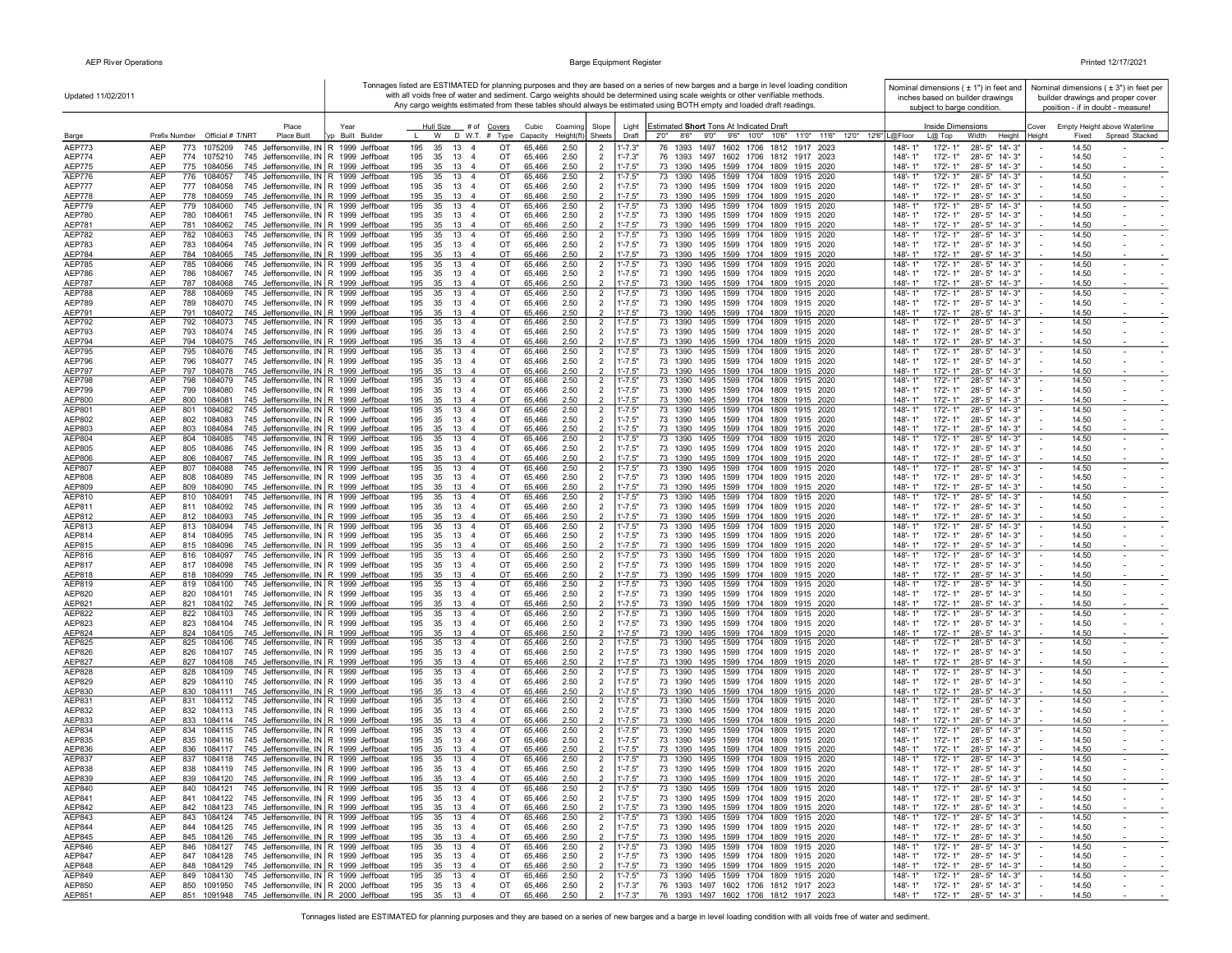$\mathbf{I}$ 

|                                | Updated 11/02/2011                                                                                                                                 |                                                                                                                       | Tonnages listed are ESTIMATED for planning purposes and they are based on a series of new barges and a barge in level loading condition<br>with all voids free of water and sediment. Cargo weights should be determined using scale weights or other verifiable methods. |               |                                          | Nominal dimensions ( ± 1") in feet and<br>inches based on builder drawings | Nominal dimensions $(± 3")$ in feet per<br>builder drawings and proper cover |                                                                                                                      |                                                                               |                                                                    |
|--------------------------------|----------------------------------------------------------------------------------------------------------------------------------------------------|-----------------------------------------------------------------------------------------------------------------------|---------------------------------------------------------------------------------------------------------------------------------------------------------------------------------------------------------------------------------------------------------------------------|---------------|------------------------------------------|----------------------------------------------------------------------------|------------------------------------------------------------------------------|----------------------------------------------------------------------------------------------------------------------|-------------------------------------------------------------------------------|--------------------------------------------------------------------|
|                                |                                                                                                                                                    |                                                                                                                       |                                                                                                                                                                                                                                                                           |               |                                          |                                                                            |                                                                              | Any cargo weights estimated from these tables should always be estimated using BOTH empty and loaded draft readings. | subject to barge condition.                                                   | position - if in doubt - measure!                                  |
|                                | Place                                                                                                                                              | Year                                                                                                                  | Hull Size # of Covers                                                                                                                                                                                                                                                     |               | Cubic<br>Coaming                         | Slope                                                                      | Light                                                                        | Estimated Short Tons At Indicated Draft                                                                              | <b>Inside Dimensions</b>                                                      | Empty Height above Waterline<br>Cover                              |
| Barge<br>AEP853                | Prefix Number Official # T/NRT<br>Place Built<br><b>AEP</b><br>853<br>1091944<br>745 Jeffersonville, IN R 2000 Jeffboat                            | Built Builder                                                                                                         | W D W.T. # Type<br>195<br>35<br>13<br>$\overline{4}$                                                                                                                                                                                                                      | OT            | Height(ft)<br>Capacity<br>65,466<br>2.50 | Sheets<br>-2                                                               | Draft<br>$1' - 7.3"$                                                         | 2'0" 8'6" 9'0" 9'6" 10'0" 10'6" 11'0" 11'6" 12'0" 12'6" L@Floor<br>76 1393<br>1497 1602 1706 1812 1917 2023          | L@ Top<br>Width<br>Height<br>148'-1"<br>172'-1"<br>28'-5" 14'-3"              | Spread Stacked<br>Heiaht<br>Fixed<br>14.50                         |
| AEP854                         | <b>AEP</b><br>854<br>1091943<br>745 Jeffersonville, IN R 2000 Jeffboat                                                                             |                                                                                                                       | 195<br>35<br>13<br>$\overline{a}$                                                                                                                                                                                                                                         | OT            | 65,466<br>2.50                           | $\overline{2}$                                                             | $1' - 7.3"$                                                                  | 76 1393 1497 1602 1706 1812 1917 2023                                                                                | 148'-1"<br>172'-1"<br>28'-5" 14'-3"                                           | 14.50                                                              |
| AEP855                         | <b>AEP</b><br>855 1091941<br>745 Jeffersonville, IN R 2000 Jeffboat                                                                                |                                                                                                                       | 195<br>35<br>13 4                                                                                                                                                                                                                                                         | OT            | 65,466<br>2.50                           | $\overline{2}$                                                             | $1' - 7.3"$                                                                  | 76 1393 1497 1602 1706 1812 1917 2023                                                                                | 148'-1"<br>172'-1"<br>28'-5" 14'-3"                                           | 14.50                                                              |
| AEP856<br>AEP857               | <b>AEP</b><br>856<br>1091940<br>745 Jeffersonville, IN R 2000 Jeffboat<br><b>AEP</b><br>857<br>1091939<br>745 Jeffersonville, IN R 2000 Jeffboat   |                                                                                                                       | 195<br>35 13 4<br>35 13 4<br>195                                                                                                                                                                                                                                          | OT<br>OT      | 65,466<br>2.50<br>65,466<br>2.50         | $\overline{2}$<br>$\overline{2}$                                           | $1' - 7.3"$<br>$1' - 7.3"$                                                   | 76 1393 1497 1602 1706 1812 1917 2023<br>76 1393 1497 1602 1706 1812 1917 2023                                       | 148'-1"<br>172'-1"<br>28'-5" 14'-3"<br>148'-1"<br>172'- 1"<br>28'-5" 14'-3"   | 14.50<br>$\sim$<br>$\sim$<br>14.50<br>$\sim$                       |
| AEP858                         | <b>AEP</b><br>858 1091938<br>745 Jeffersonville, IN R 2000 Jeffboat                                                                                |                                                                                                                       | 195 35 13 4                                                                                                                                                                                                                                                               | OT            | 2.50<br>65,466                           | $\overline{2}$                                                             | $1' - 7.3"$                                                                  | 76 1393 1497 1602 1706 1812 1917 2023                                                                                | 148'-1"<br>172'- 1"<br>28'-5" 14'-3"                                          | 14.50                                                              |
| <b>AEP859</b>                  | AEP<br>859 1091937<br>745 Jeffersonville, IN R 2000 Jeffboat                                                                                       |                                                                                                                       | 195<br>35 13 4                                                                                                                                                                                                                                                            | OT            | 65,466<br>2.50                           | $\overline{2}$                                                             | $1' - 7.3"$                                                                  | 76 1393 1497 1602 1706 1812 1917 2023                                                                                | 148'-1"<br>172'-1"<br>28'-5" 14'-3"                                           | 14.50<br>$\bar{\phantom{a}}$                                       |
| AEP860<br>AEP861               | <b>AEP</b><br>745 Jeffersonville, IN R 2000 Jeffboat<br>860<br>1091936<br><b>AEP</b><br>861<br>1091935<br>745 Jeffersonville, IN R 2000 Jeffboat   |                                                                                                                       | 35<br>13 4<br>195<br>195<br>35 13 4                                                                                                                                                                                                                                       | OT<br>OT      | 65,466<br>2.50<br>65,466<br>2.50         | $\overline{2}$<br>$\overline{2}$                                           | $1' - 7.3"$<br>$1' - 7.3"$                                                   | 76 1393 1497 1602 1706 1812 1917 2023<br>76 1393 1497 1602 1706 1812 1917 2023                                       | 172'-1"<br>28'-5" 14'-3"<br>148'-1"<br>148'-1"<br>172'-1"<br>28'-5" 14'-3"    | 14.50<br>14.50                                                     |
| AEP862                         | 745 Jeffersonville, IN R 2000 Jeffboat<br>AEP<br>862<br>1091969                                                                                    |                                                                                                                       | 13 4<br>195<br>35                                                                                                                                                                                                                                                         | OT            | 65,466<br>2.50                           | $\overline{2}$                                                             | $1' - 7.3"$                                                                  | 76 1393 1497 1602 1706 1812 1917 2023                                                                                | $28 - 5" 14 - 3"$<br>148'-1"<br>172'-1"                                       | 14.50<br>$\blacksquare$                                            |
| AEP863                         | AEP<br>745 Jeffersonville, IN R 2000 Jeffboat<br>863<br>1091968                                                                                    |                                                                                                                       | 195<br>35<br>13 4                                                                                                                                                                                                                                                         | OT            | 65,466<br>2.50                           | $\overline{2}$                                                             | $1' - 7.3"$                                                                  | 76 1393 1497 1602 1706 1812 1917 2023                                                                                | 148'-1"<br>172'-1"<br>28'-5" 14'-3"                                           | 14.50                                                              |
| AEP864<br><b>AEP865</b>        | <b>AEP</b><br>745 Jeffersonville, IN R 2000 Jeffboat<br>864 1091967<br>AEP<br>865 1091966<br>745 Jeffersonville, IN R 2000 Jeffboat                |                                                                                                                       | 35<br>13 4<br>195<br>195<br>35 13 4                                                                                                                                                                                                                                       | OT<br>OT      | 65,466<br>2.50<br>65,466<br>2.50         | $\overline{2}$<br>$\overline{2}$                                           | $1' - 7.3"$<br>$1' - 7.3"$                                                   | 76 1393 1497 1602 1706 1812 1917 2023<br>1497 1602 1706 1812 1917 2023<br>76 1393                                    | 172'-1"<br>28'-5" 14'-3"<br>148'-1"<br>148'-1'<br>172'-1"<br>28'-5" 14'-3"    | 14.50<br>14.50                                                     |
| AEP866                         | <b>AEP</b><br>745 Jeffersonville, IN R 2000 Jeffboat<br>866<br>1091965                                                                             |                                                                                                                       | 195<br>35<br>13 4                                                                                                                                                                                                                                                         | OT            | 65,466<br>2.50                           | $\overline{2}$                                                             | $1' - 7.3"$                                                                  | 76 1393 1497 1602 1706 1812 1917 2023                                                                                | 148'-1"<br>172'-1"<br>28'-5" 14'-3"                                           | 14.50                                                              |
| <b>AEP867</b>                  | <b>AEP</b><br>867 1091964<br>745 Jeffersonville, IN R 2000 Jeffboat                                                                                |                                                                                                                       | 195<br>35 13 4                                                                                                                                                                                                                                                            | OT            | 65,466<br>2.50                           | $\overline{2}$                                                             | $1' - 7.3"$                                                                  | 76 1393 1497 1602 1706 1812 1917 2023                                                                                | 148'-1"<br>172'-1"<br>28'-5" 14'-3"                                           | 14.50                                                              |
| AEP868<br>AEP869               | 868<br>745 Jeffersonville, IN   R 2000 Jeffboat<br><b>AEP</b><br>1091959<br><b>AEP</b><br>869 1091958<br>745 Jeffersonville, IN   R 2000 Jeffboat  |                                                                                                                       | 13 4<br>195<br>35<br>195<br>35 13 4                                                                                                                                                                                                                                       | OT<br>OT      | 65,466<br>2.50<br>65,466<br>2.50         | $\overline{2}$<br>$\overline{2}$                                           | $1' - 7.3"$<br>$1' - 7.3"$                                                   | 76 1393 1497 1602 1706 1812 1917 2023<br>76 1393 1497 1602 1706 1812 1917 2023                                       | 148'-1"<br>172'-1"<br>28'-5" 14'-3"<br>148'-1"<br>172'- 1"<br>28'-5" 14'-3"   | 14.50<br>$\overline{\phantom{a}}$<br>14.50                         |
| AEP870                         | <b>AEP</b><br>870 1091957<br>745 Jeffersonville, IN   R 2000 Jeffboat                                                                              |                                                                                                                       | 195<br>35 13 4                                                                                                                                                                                                                                                            | OT            | 65,466<br>2.50                           | $\overline{2}$                                                             | $1' - 7.3"$                                                                  | 76 1393 1497 1602 1706 1812 1917 2023                                                                                | 28'-5" 14'-3"<br>148'-1"<br>172'- 1"                                          | 14.50                                                              |
| AEP871                         | <b>AEP</b><br>871 1091956<br>745 Jeffersonville, IN   R 2000 Jeffboat                                                                              |                                                                                                                       | 195<br>35 13 4                                                                                                                                                                                                                                                            | OT            | 65,466<br>2.50                           | $\overline{2}$                                                             | $1' - 7.3"$                                                                  | 76 1393 1497 1602 1706 1812 1917 2023                                                                                | 148'-1'<br>172'-1"<br>28'-5" 14'-3"                                           | 14.50<br>$\overline{\phantom{a}}$                                  |
| AEP872<br>AEP873               | <b>AEP</b><br>872 1091955<br>745 Jeffersonville, IN R 2000 Jeffboat<br><b>AEP</b><br>873 1091952<br>745 Jeffersonville, IN R 2000 Jeffboat         |                                                                                                                       | 35 13 4<br>195<br>195<br>35 13 4                                                                                                                                                                                                                                          | OT<br>OT      | 65,466<br>2.50<br>65,466<br>2.50         | $\overline{2}$<br>$\overline{2}$                                           | $1' - 7.3"$<br>$1' - 7.3"$                                                   | 76 1393 1497 1602 1706 1812 1917 2023<br>76 1393 1497 1602 1706 1812 1917 2023                                       | 172'-1"<br>28'-5" 14'-3"<br>148'-1"<br>148'-1"<br>172'-1"<br>28'-5" 14'-3"    | 14.50<br>14.50                                                     |
| AEP874                         | <b>AEP</b><br>874 1092003<br>745 Jeffersonville, IN R 2000 Jeffboat                                                                                |                                                                                                                       | 13 4<br>195<br>35                                                                                                                                                                                                                                                         | OT            | 65,466<br>2.50                           | $\overline{2}$                                                             | $1' - 7.3"$                                                                  | 76 1393 1497 1602 1706 1812 1917 2023                                                                                | $148 - 1'$<br>28'-5" 14'-3"<br>172'-1"                                        | 14.50<br>$\sim$                                                    |
| AEP875                         | AEP<br>875 1092001<br>745 Jeffersonville, IN R 2000 Jeffboat                                                                                       |                                                                                                                       | 195<br>35<br>13<br>-4                                                                                                                                                                                                                                                     | OT            | 65,466<br>2.50                           | $\overline{2}$<br>$\mathcal{P}$                                            | $1' - 7.3"$<br>$1' - 7.3"$                                                   | 76 1393 1497 1602 1706 1812 1917 2023                                                                                | 172'-1"<br>28'-5" 14'-3"<br>148'-1"<br>$148 - 1'$                             | 14.50                                                              |
| AEP876<br><b>AEP877</b>        | <b>AEP</b><br>1092000<br>745 Jeffersonville, IN R 2000 Jeffboat<br>876<br><b>AEP</b><br>877<br>1091999<br>745 Jeffersonville, IN R 2000 Jeffboat   |                                                                                                                       | 35<br>13<br>195<br>-4<br>35 13 4<br>195                                                                                                                                                                                                                                   | OT<br>OT      | 65,466<br>2.50<br>65,466<br>2.50         | $\overline{2}$                                                             | 1'-7.3"                                                                      | 76 1393 1497 1602 1706 1812 1917 2023<br>76 1393 1497 1602 1706 1812 1917 2023                                       | 172'-1"<br>28'-5" 14'-3"<br>148'-1"<br>172'-1"<br>28'-5" 14'-3"               | 14.50<br>14.50<br>$\blacksquare$                                   |
| <b>AEP878</b>                  | <b>AEP</b><br>745 Jeffersonville, IN R 2000 Jeffboat<br>878<br>1091998                                                                             |                                                                                                                       | 35<br>13 4<br>195                                                                                                                                                                                                                                                         | OT            | 65,466<br>2.50                           | $\overline{2}$                                                             | $1' - 7.3"$                                                                  | 76 1393 1497 1602 1706 1812 1917 2023                                                                                | 172'-1"<br>28'-5" 14'-3"<br>148'-1"                                           | 14.50<br>$\blacksquare$                                            |
| <b>AEP879</b><br><b>AEP880</b> | <b>AEP</b><br>879<br>1091996<br>745 Jeffersonville, IN R 2000 Jeffboat<br><b>AEP</b><br>880<br>1091994<br>745 Jeffersonville, IN R 2000 Jeffboat   |                                                                                                                       | 195<br>35<br>$13 \quad 4$<br>195<br>35<br>13 4                                                                                                                                                                                                                            | OT<br>OT      | 65,466<br>2.50<br>2.50<br>65,466         | $\overline{2}$                                                             | $1' - 7.3"$<br>$1' - 7.3"$                                                   | 76 1393 1497 1602 1706 1812 1917 2023<br>76 1393<br>1497 1602 1706 1812 1917 2023                                    | 148'-1"<br>172'-1"<br>28'-5" 14'-3"<br>148'-1'<br>172'-1"<br>28'-5" 14'-3"    | 14.50<br>14.50<br>$\sim$                                           |
| AEP881                         | <b>AEP</b><br>881<br>1091993<br>745 Jeffersonville, IN R 2000 Jeffboat                                                                             |                                                                                                                       | 195<br>35<br>13 4                                                                                                                                                                                                                                                         | OT            | 65,466<br>2.50                           | $\overline{2}$                                                             | $1' - 7.3"$                                                                  | 76 1393 1497 1602 1706 1812 1917 2023                                                                                | 148'-1"<br>172'-1"<br>28'-5" 14'-3"                                           | 14.50<br>$\sim$                                                    |
| AEP882                         | AEP<br>745 Jeffersonville, IN R 2000 Jeffboat<br>882 1091992                                                                                       |                                                                                                                       | 195<br>35 13 4                                                                                                                                                                                                                                                            | OT            | 2.50<br>65,466                           | $\overline{2}$                                                             | $1' - 7.3"$                                                                  | 76 1393 1497 1602 1706 1812 1917 2023                                                                                | 172'-1"<br>$148 - 1'$<br>28'-5" 14'-3"                                        | 14.50                                                              |
| AEP883<br>AEP884               | <b>AEP</b><br>883 1091990<br>745 Jeffersonville, IN   R 2000 Jeffboat<br>AEP<br>884 1091988<br>745 Jeffersonville, IN R 2000 Jeffboat              |                                                                                                                       | 195<br>35 13 4<br>195 35 13 4                                                                                                                                                                                                                                             | OT<br>OT      | 2.50<br>65,466<br>65,466<br>2.50         | $\overline{2}$<br>$\overline{2}$                                           | $1' - 7.3"$<br>$1' - 7.3"$                                                   | 76 1393 1497 1602 1706 1812 1917 2023<br>76 1393 1497 1602 1706 1812 1917 2023                                       | 172'-1"<br>28'-5" 14'-3"<br>148'-1"<br>148'-1"<br>172'-1" 28'-5" 14'-3"       | 14.50<br>$\blacksquare$<br>14.50                                   |
| AEP885                         | AEP<br>885 1091987<br>745 Jeffersonville, IN R 2000 Jeffboat                                                                                       |                                                                                                                       | 35 13 4<br>195                                                                                                                                                                                                                                                            | OT            | 65,466<br>2.50                           | $\overline{2}$                                                             | $1' - 7.3"$                                                                  | 76 1393 1497 1602 1706 1812 1917 2023                                                                                | 172'-1"<br>28'-5" 14'-3"<br>$148 - 1'$                                        | 14.50                                                              |
| <b>AEP886</b>                  | <b>AEP</b><br>886 1091985<br>745 Jeffersonville, IN R 2000 Jeffboat                                                                                |                                                                                                                       | 195<br>35<br>13 4                                                                                                                                                                                                                                                         | OT            | 65,466<br>2.50                           | $\overline{2}$                                                             | $1' - 7.3"$                                                                  | 76 1393 1497 1602 1706 1812 1917 2023                                                                                | $148 - 1'$<br>172'-1"<br>28'-5" 14'-3"                                        | 14.50<br>$\sim$                                                    |
| AEP887<br>AEP888               | 745 Jeffersonville, IN R 2000 Jeffboat<br>AEP<br>887<br>1091984<br>AEP<br>745 Jeffersonville, IN R 2000 Jeffboat<br>888<br>1091982                 |                                                                                                                       | 195<br>35<br>13 4<br>35<br>13 4<br>195                                                                                                                                                                                                                                    | OT<br>OT      | 65,466<br>2.50<br>65,466<br>2.50         | $\overline{2}$<br>$\overline{2}$                                           | $1' - 7.3"$<br>$1' - 7.3"$                                                   | 76 1393 1497 1602 1706 1812 1917 2023<br>76 1393 1497 1602 1706 1812 1917 2023                                       | 148'-1"<br>172'-1"<br>28'-5" 14'-3"<br>148'-1"<br>172'-1"<br>28'-5" 14'-3"    | 14.50<br>14.50                                                     |
| <b>AEP889</b>                  | AEP<br>889<br>1091981<br>745 Jeffersonville, IN R 2000 Jeffboat                                                                                    |                                                                                                                       | 195<br>35<br>13 4                                                                                                                                                                                                                                                         | OT            | 2.50<br>65,466                           | $\overline{2}$                                                             | $1' - 7.3"$                                                                  | 76 1393 1497 1602 1706 1812 1917 2023                                                                                | 28'-5" 14'-3"<br>148'-1"<br>172'-1"                                           | 14.50<br>$\blacksquare$                                            |
| AEP890                         | AEP<br>745 Jeffersonville, IN R 2000 Jeffboat<br>890<br>1091980                                                                                    |                                                                                                                       | 195<br>35<br>13 4                                                                                                                                                                                                                                                         | OT            | 65,466<br>2.50                           | $\overline{2}$                                                             | $1' - 7.3"$                                                                  | 76 1393 1497 1602 1706 1812 1917 2023                                                                                | 148'-1"<br>172'-1"<br>28'-5" 14'-3"                                           | 14.50                                                              |
| AEP891<br>AEP892               | <b>AEP</b><br>745 Jeffersonville, IN R 2000 Jeffboat<br>891<br>1091979<br><b>AEP</b><br>892<br>1091978<br>745 Jeffersonville, IN R 2000 Jeffboat   |                                                                                                                       | 195<br>35<br>13 4<br>195<br>35<br>13<br>$\overline{a}$                                                                                                                                                                                                                    | OT<br>OT      | 65,466<br>2.50<br>65,466<br>2.50         | $\overline{2}$<br>$\overline{2}$                                           | $1' - 7.3"$<br>$1' - 7.3"$                                                   | 76 1393 1497 1602 1706 1812 1917 2023<br>76 1393<br>1497 1602 1706 1812 1917 2023                                    | 148'-1"<br>172'-1"<br>28'-5" 14'-3"<br>148'-1'<br>172'-1"<br>28'-5" 14'-3"    | 14.50<br>14.50<br>$\overline{\phantom{a}}$                         |
| AEP893                         | <b>AEP</b><br>893 1091977<br>745 Jeffersonville, IN R 2000 Jeffboat                                                                                |                                                                                                                       | 195<br>35<br>13 4                                                                                                                                                                                                                                                         | OT            | 2.50<br>65,466                           | $\overline{2}$                                                             | $1' - 7.3"$                                                                  | 76 1393 1497 1602 1706 1812 1917 2023                                                                                | 148'-1"<br>172'-1"<br>28'-5" 14'-3"                                           | 14.50                                                              |
| AEP894<br>AEP895               | <b>AEP</b><br>894 1091976<br>745 Jeffersonville, IN   R 2000 Jeffboat<br><b>AEP</b><br>895                                                         |                                                                                                                       | 35 13 4<br>195<br>195<br>13 4                                                                                                                                                                                                                                             | OT<br>OT      | 2.50<br>65,466                           | $\overline{2}$                                                             | $1' - 7.3"$                                                                  | 76 1393 1497 1602 1706 1812 1917 2023<br>76 1393 1497 1602 1706 1812 1917 2023                                       | 148'-1"<br>28'-5" 14'-3"<br>172'-1"<br>172'-1"<br>28'-5" 14'-3"               | 14.50<br>$\sim$<br>14.50                                           |
| AEP896                         | 1091975<br>745 Jeffersonville, IN   R 2000 Jeffboat<br><b>AEP</b><br>896<br>1091974<br>745 Jeffersonville, IN   R 2000 Jeffboat                    |                                                                                                                       | 35<br>195<br>35<br>13 4                                                                                                                                                                                                                                                   | OT            | 2.50<br>65,466<br>65,466<br>2.50         | $\overline{2}$<br>$\overline{2}$                                           | $1' - 7.3"$<br>$1' - 7.3"$                                                   | 76 1393 1497 1602 1706 1812 1917 2023                                                                                | 148'-1'<br>148'-1"<br>172'- 1"<br>28'-5" 14'-3"                               | $\overline{\phantom{a}}$<br>14.50<br>$\sim$                        |
| AEP897                         | <b>AEP</b><br>897 1091973<br>745 Jeffersonville, IN R 2000 Jeffboat                                                                                |                                                                                                                       | 35 13 4<br>195                                                                                                                                                                                                                                                            | OT            | 65,466<br>2.50                           | $\overline{2}$                                                             | $1' - 7.3"$                                                                  | 76 1393 1497 1602 1706 1812 1917 2023                                                                                | 172'-1"<br>28'-5" 14'-3"<br>$148 - 1'$                                        | 14.50                                                              |
| AEP898<br>AEP899               | <b>AEP</b><br>898<br>1091971<br>745 Jeffersonville, IN R 2000 Jeffboat<br><b>AEP</b><br>1091970<br>745 Jeffersonville, IN R 2000 Jeffboat<br>899   |                                                                                                                       | 195<br>35<br>$13 \quad 4$<br>35<br>13 4<br>195                                                                                                                                                                                                                            | OT<br>OT      | 65,466<br>2.50<br>65,466<br>2.50         | $\overline{2}$<br>$\overline{2}$                                           | $1' - 7.3"$<br>$1' - 7.3"$                                                   | 76 1393 1497<br>1602 1706 1812 1917 2023<br>76 1393 1497 1602 1706 1812 1917 2023                                    | $148 - 1'$<br>172'-1"<br>28'-5" 14'-3"<br>148'-1"<br>172'-1"<br>28'-5" 14'-3" | 14.50<br>$\blacksquare$<br>14.50                                   |
| AEP900                         | AEP<br>900<br>1092025<br>745 Jeffersonville, IN R 2000 Jeffboat                                                                                    |                                                                                                                       | 35<br>13 4<br>195                                                                                                                                                                                                                                                         | OT            | 65,466<br>2.50                           | $\overline{2}$                                                             | $1' - 7.3"$                                                                  | 76 1393 1497 1602 1706 1812 1917 2023                                                                                | 172'-1"<br>28'-5" 14'-3"<br>148'-1"                                           | 14.50                                                              |
| AEP901                         | 901<br>745 Jeffersonville, IN R 2000 Jeffboat<br><b>AEP</b><br>1092024                                                                             |                                                                                                                       | 35<br>13 4<br>195                                                                                                                                                                                                                                                         | OT            | 2.50<br>65,466                           | $\overline{2}$                                                             | 1'-7.3"                                                                      | 76 1393 1497<br>1602 1706 1812 1917<br>2023                                                                          | 28'-5" 14'-3"<br>148'-1'<br>172'-1'                                           | 14.50<br>$\overline{\phantom{a}}$                                  |
| AEP902<br>AEP903               | <b>AEP</b><br>902<br>1092023<br>745 Jeffersonville, IN   R 2000 Jeffboat<br><b>AEP</b><br>903<br>1092022<br>745 Jeffersonville, IN R 2000 Jeffboat |                                                                                                                       | 195<br>35<br>13<br>-4<br>195<br>35<br>13 4                                                                                                                                                                                                                                | OT<br>OT      | 65,466<br>2.50<br>65,466<br>2.50         | $\overline{2}$<br>$\overline{2}$                                           | 1'-7.3"<br>$1' - 7.3"$                                                       | 76 1393 1497 1602 1706 1812 1917 2023<br>76 1393 1497 1602 1706 1812 1917 2023                                       | 148'-1"<br>172'-1"<br>28'-5" 14'-3"<br>148'-1"<br>172'-1"<br>28'-5" 14'-3"    | 14.50<br>14.50                                                     |
| AEP904                         | <b>AEP</b><br>904<br>1092021<br>745 Jeffersonville, IN R 2000 Jeffboat                                                                             |                                                                                                                       | 195<br>35<br>$13 \quad 4$                                                                                                                                                                                                                                                 | OT            | 65,466<br>2.50                           | $\overline{2}$                                                             | $1' - 7.3"$                                                                  | 76 1393 1497 1602 1706 1812 1917 2023                                                                                | 148'-1'<br>$172 - 1"$<br>28'-5" 14'-3"                                        | 14.50<br>٠                                                         |
| AEP905                         | <b>AEP</b><br>905<br>1092020<br>745 Jeffersonville, IN R 2000 Jeffboat                                                                             |                                                                                                                       | 195<br>35<br>13 4                                                                                                                                                                                                                                                         | OT            | 65,466<br>2.50                           | $\overline{2}$<br>$\overline{2}$                                           | $1' - 7.3"$                                                                  | 76 1393 1497 1602 1706 1812 1917 2023                                                                                | $148 - 1"$<br>172'-1"<br>28'-5" 14'-3"                                        | 14.50<br>$\sim$                                                    |
| AEP906<br>AEP907               | <b>AEP</b><br>906<br>1092019<br>745 Jeffersonville, IN R 2000 Jeffboat<br><b>AEP</b><br>907<br>1092018<br>745 Jeffersonville, IN   R 2000 Jeffboat |                                                                                                                       | 195<br>35 13 4<br>195<br>35 13 4                                                                                                                                                                                                                                          | OT<br>OT      | 2.50<br>65,466<br>65,466<br>2.50         | $\overline{2}$                                                             | $1' - 7.3"$<br>$1' - 7.3"$                                                   | 76 1393 1497 1602 1706 1812 1917 2023<br>76 1393 1497 1602 1706 1812 1917 2023                                       | 148'-1"<br>172'-1"<br>28'-5" 14'-3"<br>148'-1"<br>172'-1"<br>28'-5" 14'-3"    | 14.50<br>14.50<br>$\overline{\phantom{a}}$                         |
| AEP908                         | <b>AEP</b><br>908<br>1092017<br>745 Jeffersonville, IN R 2000 Jeffboat                                                                             |                                                                                                                       | 195<br>35 13 4                                                                                                                                                                                                                                                            | OT            | 2.50<br>65,466                           | $\overline{2}$                                                             | $1' - 7.3"$                                                                  | 76 1393 1497 1602 1706 1812 1917 2023                                                                                | 148'-1"<br>172'-1" 28'-5" 14'-3"                                              | 14.50                                                              |
| <b>AEP909</b><br>AEP910        | AEP<br>1092016<br>745 Jeffersonville, IN R 2000 Jeffboat<br>909<br>AEP<br>745 Jeffersonville, IN R 2000 Jeffboat<br>910 1092015                    |                                                                                                                       | 195<br>35 13 4<br>35 13 4<br>195                                                                                                                                                                                                                                          | OT<br>OT      | 65,466<br>2.50<br>65,466<br>2.50         | $\overline{2}$<br>$\overline{2}$                                           | $1' - 7.3"$<br>$1' - 7.3"$                                                   | 76 1393 1497 1602 1706 1812 1917 2023<br>76 1393 1497 1602 1706 1812 1917 2023                                       | 172'-1"<br>28'-5" 14'-3"<br>$148 - 1'$<br>28'-5" 14'-3"<br>148'-1"<br>172'-1" | 14.50<br>14.50<br>$\blacksquare$                                   |
| AEP911                         | <b>AEP</b><br>911 1092014<br>745 Jeffersonville, IN R 2000 Jeffboat                                                                                |                                                                                                                       | 195<br>35 13 4                                                                                                                                                                                                                                                            | OT            | 65,466<br>2.50                           | $\overline{2}$                                                             | $1' - 7.3"$                                                                  | 76 1393 1497 1602 1706 1812 1917 2023                                                                                | 148'-1"<br>172'-1"<br>28'-5" 14'-3"                                           | 14.50                                                              |
| AEP912                         | AEP<br>745 Jeffersonville, IN R 2000 Jeffboat<br>912 1092013                                                                                       |                                                                                                                       | 195<br>35<br>13 4                                                                                                                                                                                                                                                         | OT            | 2.50<br>65,466                           | $\overline{2}$                                                             | $1' - 7.3"$                                                                  | 76 1393 1497 1602 1706 1812 1917 2023                                                                                | 172'-1"<br>28'-5" 14'-3"<br>148'-1"                                           | 14.50                                                              |
| AEP913<br>AEP914               | <b>AEP</b><br>745 Jeffersonville, IN R 2000 Jeffboat<br>913 1092012<br>745 Jeffersonville, IN R 2000 Jeffboat<br><b>AEP</b><br>914 1092011         |                                                                                                                       | 195<br>35 13 4<br>195<br>35<br>13 4                                                                                                                                                                                                                                       | OT<br>OT      | 2.50<br>65,466<br>65,466<br>2.50         | $\overline{2}$<br>$\overline{2}$                                           | $1' - 7.3"$<br>$1' - 7.3"$                                                   | 76 1393 1497 1602 1706 1812 1917 2023<br>76 1393 1497 1602 1706 1812 1917 2023                                       | 28'-5" 14'-3"<br>148'-1"<br>172'-1"<br>148'-1"<br>172'-1"<br>28'-5" 14'-3"    | 14.50<br>$\blacksquare$<br>14.50                                   |
| AEP915                         | <b>AEP</b><br>915 1092010<br>745 Jeffersonville, IN R 2000 Jeffboat                                                                                |                                                                                                                       | 195<br>35<br>13<br>$\overline{4}$                                                                                                                                                                                                                                         | OT            | 65,466<br>2.50                           | $\overline{2}$                                                             | $1' - 7.3"$                                                                  | 76 1393 1497 1602 1706 1812 1917 2023                                                                                | 148'-1"<br>172'-1"<br>28'-5" 14'-3"                                           | 14.50                                                              |
| AEP916                         | 745 Jeffersonville, IN R 2000 Jeffboat<br>AEP<br>916<br>1092009                                                                                    |                                                                                                                       | 195<br>13 4<br>35                                                                                                                                                                                                                                                         | OT            | 65,466<br>2.50                           | $\overline{2}$                                                             | 1'-7.3"                                                                      | 76 1393 1497 1602 1706 1812 1917 2023                                                                                | $28 - 5"$ 14'- 3"<br>148'-1'<br>172'-1"                                       | 14.50                                                              |
| AEP917<br>AEP918               | <b>AEP</b><br>917 1092008<br>745 Jeffersonville, IN R 2000 Jeffboat<br>AEP<br>918 1092007<br>745 Jeffersonville, IN R 2000 Jeffboat                |                                                                                                                       | 195<br>35 13 4<br>195<br>35 13 4                                                                                                                                                                                                                                          | OT<br>OT      | 65,466<br>2.50<br>2.50<br>65,466         | $\overline{2}$<br>$\mathcal{P}$                                            | $1' - 7.3"$<br>$-7.3"$                                                       | 76 1393 1497 1602 1706 1812 1917 2023<br>76 1393 1497 1602 1706 1812 1917 2023                                       | $148 - 1"$<br>172'-1" 28'-5" 14'-3"<br>148'-1"<br>172'-1" 28'-5" 14'-3"       | 14.50<br>14.50                                                     |
| AEP919                         | 745 Jeffersonville, IN R 2000 Jeffboat<br>AEP<br>919 1092005                                                                                       |                                                                                                                       | 195<br>35<br>13                                                                                                                                                                                                                                                           | от            | 65,466<br>2.50                           | $\overline{2}$                                                             | 1'-7.3"                                                                      | 76 1393 1497 1602 1706 1812 1917 2023                                                                                | 148'- 1"<br>172'- 1"<br>28'-5" 14'-3"                                         | 14.50                                                              |
| AEP1021                        | AEP<br>1021<br>984203                                                                                                                              | 687 Caruthersville, MC R 1992 St.LouisShip 195                                                                        | 35<br>12 4 9                                                                                                                                                                                                                                                              | FL.           | 70,826<br>4.00                           | $\overline{1}$                                                             | $1' - 5.0'$                                                                  | 104 1412 1515 1619 1724 1829                                                                                         | 162'-0"<br>174"-0" 28'-5" 14'-9"                                              | 23.25<br>5.25<br>14.00<br>19.25                                    |
| AEP1022<br>AEP1023             | AEP<br>1022<br>984204<br>AEP<br>1023<br>984205                                                                                                     | 687 Caruthersville, MC R 1992 St.LouisShip 195 35 12 4 9<br>687 Caruthersville, MO R 1992 St. LouisShip 195 35 12 4 8 |                                                                                                                                                                                                                                                                           | -FL<br>- FL   | 4.00<br>70,826<br>70,826<br>4.00         | $\overline{1}$<br>$\overline{1}$                                           | $1' - 5.0'$<br>$1' - 5.0'$                                                   | 104 1412 1515 1619 1724 1829<br>104 1412 1515 1619 1724 1829                                                         | 174"- 0"<br>28'-5" 14'-9"<br>162'-0"<br>174"-0" 28"-5" 14'-9"<br>162'-0"      | 5.25<br>23.25<br>14.00<br>19.25<br>15.00<br>18.58<br>22.58<br>5.25 |
| AEP1024                        | AEP<br>1024<br>984207                                                                                                                              | 687 Caruthersville, MC R 1992 St.LouisShip 195                                                                        | 35 12 4                                                                                                                                                                                                                                                                   | <sub>co</sub> | 70,826<br>4.00                           | -1                                                                         | $1' - 4.1'$                                                                  | 114 1422 1525 1629 1734 1839                                                                                         | 162'-0"<br>174"-0" 28'-5" 14'-9"                                              | 14.00                                                              |
| AEP1061                        | 705 Jeffersonville, IN B 1993 Jeffboat<br>AEP<br>1061<br>991509                                                                                    |                                                                                                                       | 200<br>35<br>12 5                                                                                                                                                                                                                                                         | CO            | 78,860<br>4.00                           | $\mathbf 0$                                                                | $1' - 5.4"$                                                                  | 139 1561 1671 1780 1889 1998                                                                                         | 188'-0"<br>188'-0" 28'-5" 14'-9"                                              | 14.50                                                              |
| AEP1062<br>AEP1063             | 705 Jeffersonville, IN B 1993 Jeffboat<br>AEP<br>1062<br>991510<br>1037616<br>705 Jeffersonville, IN B 1995 Jeffboat<br>AEP<br>1063                |                                                                                                                       | 200<br>35 12 5<br>200<br>35 12 5 9 FL                                                                                                                                                                                                                                     | CO            | 78,860<br>4.00<br>84,215<br>5.00         | 0<br>0                                                                     | $1'-5.4"$<br>$1' - 4.0"$                                                     | 139 1561 1671 1780 1889 1998<br>129 1551 1660 1769 1879 1989                                                         | 188'-0"<br>188'-0"<br>28'-5" 14'-9"<br>188'-0"<br>188'-0"<br>28'-5" 15'-9"    | 14.50<br>15.50<br>25.29<br>4.50<br>21.29                           |
| AEP1064                        | 705 Jeffersonville, IN B 1995 Jeffboat<br>1064 1037617<br>AEP                                                                                      |                                                                                                                       | 200<br>35 12<br>5                                                                                                                                                                                                                                                         | CO            | 5.00<br>84,215                           | 0                                                                          | $1' - 3.3"$                                                                  | 140 1562 1671 1780 1890 2000                                                                                         | 188'-0"<br>28'-5" 15'-9"<br>188'-0"                                           | 15.50                                                              |
| AEP1065                        | 1065 1053750<br>705 Jeffersonville, IN B 1997 Jeffboat<br>AEP<br>2241 1095287 764 Caruthersville, MO R 2000 Trinity-C<br>AEP                       |                                                                                                                       | 200<br>35 12 5 9 FL<br>200 35 13 4 9 FL                                                                                                                                                                                                                                   |               | 81,710<br>4.50                           | $\mathbf 0$                                                                | 1'-6.0"<br>$1' - 7.3"$                                                       | 113 1535 1645 1754 1863 1972<br>78 1424 1530 1637 1744 1851 1959 2067                                                | 188'-0"<br>188'-0"<br>28'-5" 15'-3"<br>$166 - 6"$                             | 4.50<br>15.00<br>20.23<br>24.23                                    |
| AEP2241<br>AEP2242             | AEP 2242 1125510 764 Caruthersville, MO R 2002 Trinity-C                                                                                           |                                                                                                                       | 200 35 13 4 9 FL 82,282                                                                                                                                                                                                                                                   |               | 82,282<br>5.00<br>5.00                   | $\overline{1}$<br>$\mathbf{1}$                                             | $1' - 7.3"$                                                                  | 78 1424 1530 1637 1744 1851 1959 2067                                                                                | 177'-0" 28'-5" 16'-9"<br>166'-6"<br>177'-0" 28'-5" 16'-9"                     | 4.50<br>17.00<br>21.50<br>25.50<br>4.50<br>17.00<br>21.50<br>25.50 |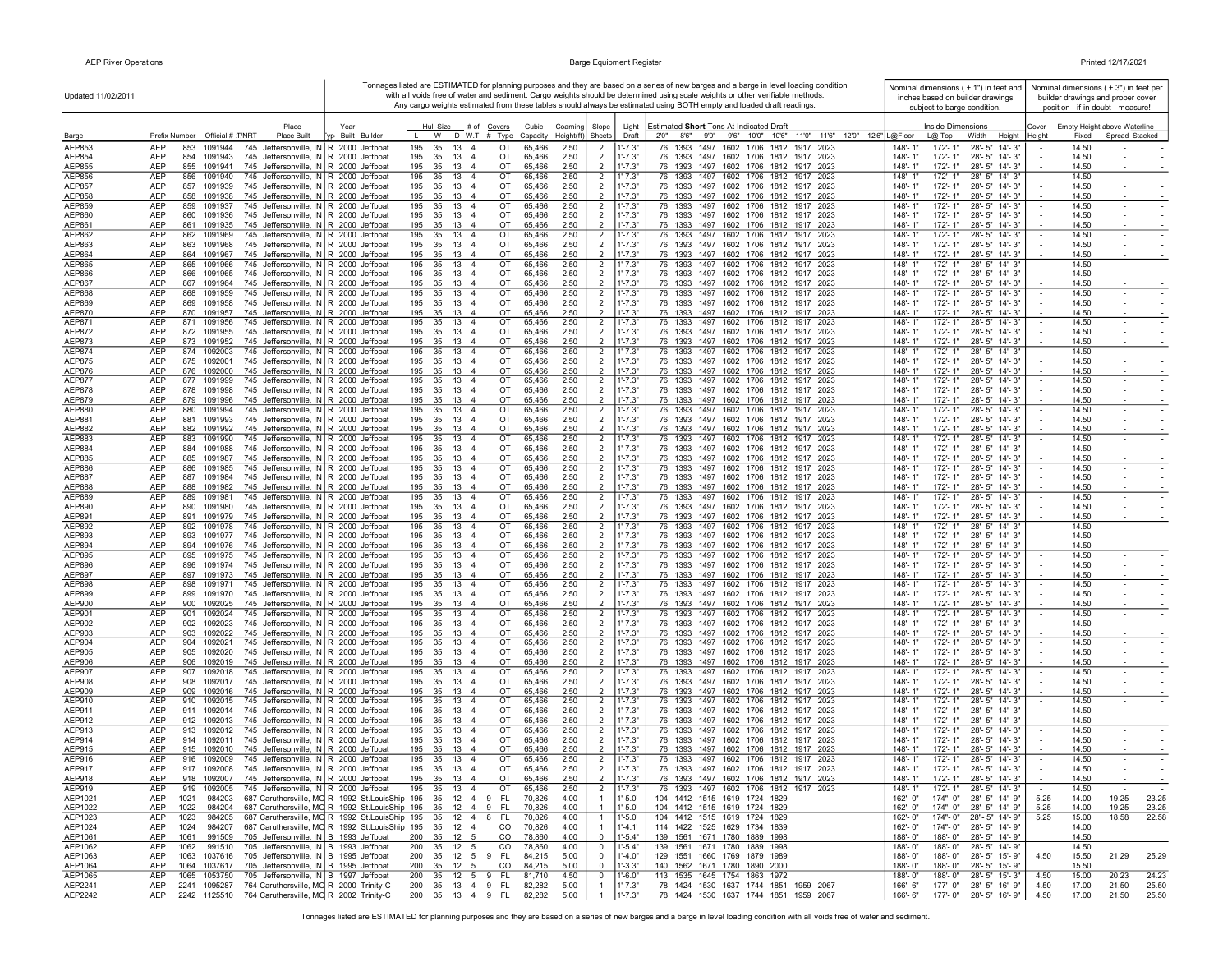| Updated 11/02/2011 |                                                                                                                                        | Tonnages listed are ESTIMATED for planning purposes and they are based on a series of new barges and a barge in level loading condition<br>Nominal dimensions $(± 1")$ in feet and<br>with all voids free of water and sediment. Cargo weights should be determined using scale weights or other verifiable methods.<br>inches based on builder drawings<br>Any cargo weights estimated from these tables should always be estimated using BOTH empty and loaded draft readings.<br>subject to barge condition. |                                            |                               |                    |                                              |                            |                                                 |                     |                                                                                   |                         |                          |                                                |                | Nominal dimensions ( $\pm$ 3") in feet per<br>builder drawings and proper cover<br>position - if in doubt - measure! |                                                |                |
|--------------------|----------------------------------------------------------------------------------------------------------------------------------------|-----------------------------------------------------------------------------------------------------------------------------------------------------------------------------------------------------------------------------------------------------------------------------------------------------------------------------------------------------------------------------------------------------------------------------------------------------------------------------------------------------------------|--------------------------------------------|-------------------------------|--------------------|----------------------------------------------|----------------------------|-------------------------------------------------|---------------------|-----------------------------------------------------------------------------------|-------------------------|--------------------------|------------------------------------------------|----------------|----------------------------------------------------------------------------------------------------------------------|------------------------------------------------|----------------|
|                    | Place<br>Prefix Number Official # T/NRT<br>Place Built                                                                                 | Year<br>Built Builde                                                                                                                                                                                                                                                                                                                                                                                                                                                                                            | Hull Size<br>W                             | # of <u>Covers</u>            | Cubic              | Coaming<br>Slope<br>Sheets                   | Light<br>Draft             | Estimated Short Tons At Indicated Draft<br>2'0" |                     | 8'6" 9'0" 9'6" 10'0" 10'6" 11'0" 11'6" 12'0" 12'6" L@Floor                        |                         | Inside Dimensions        |                                                | Cover          | Fixed                                                                                                                | Empty Height above Waterline<br>Spread Stacked |                |
| Barge<br>AEP2321   | AEP<br>764 Caruthersville, MO R 2005 Trinity-C<br>2321<br>1171845                                                                      |                                                                                                                                                                                                                                                                                                                                                                                                                                                                                                                 | 200<br>35<br>13                            | D W.T. $#$ Type<br>FL.<br>4 9 | Capacity<br>77,198 | Height(ft<br>4.00                            | l'-7.1'                    | 82 1428                                         | 1534 1641 1748 1855 | 1963 2071                                                                         | 166'-6"                 | $L@$ Top<br>177'-0"      | Width<br>Height<br>28'-5" 15'-9"               | Height<br>4.50 | 16.00                                                                                                                | 20.50                                          | 24.50          |
| AEP2322            | AEP<br>764 Caruthersville, MO R 2005 Trinity-C<br>2322 1171861                                                                         |                                                                                                                                                                                                                                                                                                                                                                                                                                                                                                                 | 35<br>200<br>13                            | 4 9<br>- FL                   | 77,198             | 4.00<br>-1                                   | $1' - 7.1"$                | 82 1428 1534 1641 1748 1855                     |                     | 1963 2071                                                                         | 166'-6"                 | 177'-0"                  | 28'-5" 15'-9"                                  | 4.50           | 16.00                                                                                                                | 20.50                                          | 24.50          |
| AEP2323            | AEP<br>2323 1189434<br>764 Caruthersville, MO R 2006 Trinity-C                                                                         |                                                                                                                                                                                                                                                                                                                                                                                                                                                                                                                 | 35<br>200<br>13 5                          | - FL<br>- 9                   | 77,216             | 4.00                                         | $1' - 7.1"$                |                                                 |                     | 82 1428 1534 1641 1748 1855 1963 2071                                             | 166'-6"                 | 177'-0"                  | 28'-5" 15'-9"                                  | 4.50           | 16.00                                                                                                                | 20.50                                          | 24.50          |
| AEP2324            | <b>AEP</b><br>2324 1189436<br>764 Caruthersville, MO R 2006 Trinity-C                                                                  |                                                                                                                                                                                                                                                                                                                                                                                                                                                                                                                 | 200<br>35<br>13 5 9                        | - FL                          | 77,216             | 4.00                                         | $1' - 7.1'$                |                                                 |                     | 82 1428 1534 1641 1748 1855 1963 2071                                             | 166'-6"                 | 177'-0"                  | 28'-5" 15'-9"                                  | 4.50           | 16.00                                                                                                                | 20.50                                          | 24.50          |
| AEP2325            | AEP<br>2325 1200150<br>764 Caruthersville, MO R 2006 Trinity-C                                                                         |                                                                                                                                                                                                                                                                                                                                                                                                                                                                                                                 | 35<br>200                                  | 13 5 9 FL                     | 77,216             | 4.00<br>$\overline{1}$                       | $1' - 7.1"$                |                                                 |                     | 82 1428 1534 1641 1748 1855 1963 2071                                             | $166' - 6''$            | 177'-0"                  | 28'-5" 15'-9"                                  | 4.50           | 16.00                                                                                                                | 20.50                                          | 24.50          |
| AEP2326            | AEP<br>764 Caruthersville, MO R 2006 Trinity-C<br>2326<br>1200151                                                                      |                                                                                                                                                                                                                                                                                                                                                                                                                                                                                                                 | 200<br>35<br>13 5                          | 9<br>- FL                     | 77,216             | 4.00<br>$\overline{1}$                       | $1' - 7.1"$                |                                                 |                     | 82 1428 1534 1641 1748 1855 1963 2071                                             | 166'-6"                 | 177'-0"                  | 28'-5" 15'-9"                                  | 4.50           | 16.00                                                                                                                | 20.50                                          | 24.50          |
| AEP2551            | 2551<br>764 Caruthersville, MO B 1997 Trinity-C<br>AEP<br>1055662                                                                      |                                                                                                                                                                                                                                                                                                                                                                                                                                                                                                                 | 200<br>35<br>13<br>5                       | 9<br>FL.                      | 89,786             | 5.00<br>$\mathbf 0$                          | 1'-5.0'                    | 122 1542 1652 1761 1871 1980                    |                     | 2089 2199                                                                         | 187'-11"                | 187'-11"                 | 28"-5" 16'-9"                                  | 5.25           | 16.50                                                                                                                | 21.75                                          | 26.75          |
| AEP2552<br>AEP2553 | AEP<br>2552<br>1055663<br>764 Caruthersville, MO B 1997 Trinity-C<br>AEP<br>2553<br>1055667<br>764 Caruthersville, MO B 1997 Trinity-C |                                                                                                                                                                                                                                                                                                                                                                                                                                                                                                                 | 200<br>35<br>13 5 9<br>35<br>200           | FL.<br>13 5 9 FL              | 89,786<br>89,786   | 5.00<br>$\mathbf 0$<br>5.00<br>$\Omega$      | 1'-5.0'<br>$1'-5.0'$       |                                                 |                     | 122 1542 1652 1761 1871 1980 2089 2199<br>122 1542 1652 1761 1871 1980 2089 2199  | 187'-11"<br>187'-11"    | 187'-11"<br>187'-11"     | 28"-5" 16'-9"<br>28"-5" 16'-9"                 | 5.25<br>5.25   | 16.50<br>16.50                                                                                                       | 21.75<br>21.75                                 | 26.75<br>26.75 |
| AEP2554            | <b>AEP</b><br>2554<br>1055668<br>764 Caruthersville, MO B 1997 Trinity-C                                                               |                                                                                                                                                                                                                                                                                                                                                                                                                                                                                                                 | 200<br>35<br>13 5                          | 9<br>FL.                      | 89,786             | 5.00<br>$\mathbf 0$                          | $1' - 5.0'$                | 122<br>1542                                     | 1652 1761 1871 1980 | 2089 2199                                                                         | 187'-11"                | 187'-11"                 | 28"-5" 16'-9"                                  | 5.25           | 16.50                                                                                                                | 21.75                                          | 26.75          |
| AEP2555            | <b>AEP</b><br>2555<br>1080262<br>764 Jeffersonville, IN B 1999 Jeffboat                                                                |                                                                                                                                                                                                                                                                                                                                                                                                                                                                                                                 | 200<br>35<br>13 5 9                        | FL.                           | 89,558             | 5.00<br>$\overline{0}$                       | $1' - 5.0'$                |                                                 |                     | 104 1526 1635 1744 1854 1963 2072 2182                                            | $188 - 0$ "             | 188'-0"                  | 28'-5" 16'-9"                                  | 5.08           | 16.50                                                                                                                | 21.58                                          | 25.58          |
| AEP2556            | AEP<br>764 Jeffersonville, IN B 1999 Jeffboat<br>2556<br>1080263                                                                       |                                                                                                                                                                                                                                                                                                                                                                                                                                                                                                                 | 200<br>35 13 5 9 FL                        |                               | 89,558             | 5.00<br>$\mathbf 0$                          | $1' - 5.0'$                |                                                 |                     | 104 1526 1635 1744 1854 1963 2072 2182                                            | 188'-0"                 | 188'-0"                  | 28'-5" 16'-9"                                  | 5.08           | 16.50                                                                                                                | 21.58                                          | 25.58          |
| AEP2557            | 764 Jeffersonville, IN B 1999 Jeffboat<br>AEP<br>2557<br>1080264                                                                       |                                                                                                                                                                                                                                                                                                                                                                                                                                                                                                                 | 200<br>35<br>13 5 9                        | <b>FL</b>                     | 89,558             | 5.00<br>$\mathbf 0$                          | 1'-5.0'                    | 104 1526                                        |                     | 1635 1744 1854 1963 2072 2182                                                     | 188'-0"                 | 188'-0"                  | 28'-5" 16'-9"                                  | 5.08           | 16.50                                                                                                                | 21.58                                          | 25.58          |
| AEP2558            | AEP<br>2558<br>1080266<br>764 Jeffersonville, IN B 1999 Jeffboat<br>2559 1125514                                                       |                                                                                                                                                                                                                                                                                                                                                                                                                                                                                                                 | 200<br>35<br>13 5 9                        | -FL                           | 89,558             | 5.00<br>$\overline{0}$                       | $1'-5.0'$                  | 104 1526                                        |                     | 1635 1744 1854 1963 2072 2182                                                     | 188'-0"                 | 188'-0"                  | 28'-5" 16'-9"                                  | 5.08           | 16.50                                                                                                                | 21.58                                          | 25.58          |
| AEP2559<br>AEP3080 | AEP<br>764 Caruthersville, MO B 2002 Trinity-C<br><b>AEP</b><br>3080<br>1037612<br>705 Jeffersonville, IN B 1996 Jeffboat              |                                                                                                                                                                                                                                                                                                                                                                                                                                                                                                                 | 35 13 5 9 FL<br>200<br>14 5<br>200<br>35   | 9<br><b>FL</b>                | 89,789<br>94,904   | 5.00<br>$^{\circ}$<br>5.00<br>$\overline{0}$ | $1' - 5.8"$<br>$1' - 6.0"$ | 97<br>1521                                      |                     | 112 1532 1642 1751 1860 1970 2079 2188<br>1629 1738 1847 1957 2066 2176 2285 2394 | 188'-11"<br>188'-0"     | 188'-11"<br>188'-0"      | 28'-5" 16'-9"<br>28'-5" 17'-9"                 | 4.50<br>4.50   | 16.50<br>17.50                                                                                                       | 21.00<br>23.29                                 | 26.00<br>25.29 |
| AEP3081            | AEP<br>1068586<br>3081<br>705 Port Allen, LA   B 1998 Trinity-P                                                                        |                                                                                                                                                                                                                                                                                                                                                                                                                                                                                                                 | 200<br>35<br>14 5                          | 9<br>- FL                     | 95,158             | 5.00<br>$\overline{0}$                       | $1' - 6.0"$                | 103 1524                                        |                     | 1633 1742 1852 1961 2070 2180 2289 2398                                           | 188"-10"                | 188"-10"                 | 28"-5" 17'-9"                                  | 4.50           | 17.50                                                                                                                | 23.24                                          | 27.24          |
| AEP3255            | AEP<br>3255<br>1105387<br>823 Caruthersville, MO B 2000 Trinity-C                                                                      |                                                                                                                                                                                                                                                                                                                                                                                                                                                                                                                 | 200<br>35<br>14                            | FL.                           | 95,158             | 5.00<br>$\overline{0}$                       | $1' - 6"$                  |                                                 |                     | 104 1524 1634 1743 1853 1962 2071 2181 2290 2399                                  |                         |                          |                                                |                | 17.50                                                                                                                |                                                |                |
| AEP3462            | 823 Caruthersville, MO B 1995 Trinity-C<br><b>AEP</b><br>3462<br>1037678                                                               |                                                                                                                                                                                                                                                                                                                                                                                                                                                                                                                 | 200<br>35<br>14<br>- 5                     | FL                            | 95,158             | 5.00<br>$\overline{0}$                       | $1' - 4.0"$                | 1532                                            |                     | 1641 1750 1859 1968 2077 2186 2295 2404                                           | 189'-0"                 | 189'-0"                  | 28'-5" 17'-9"                                  | 5.25           | 17.50                                                                                                                | 22.75                                          | 26.75          |
| AEP3462            | AEP<br>3462<br>1037678<br>823 Caruthersville, MO B 1995 Trinity-C                                                                      |                                                                                                                                                                                                                                                                                                                                                                                                                                                                                                                 | 200<br>35<br>-14                           | FL.                           | 95,158             | 5.00<br>$\overline{0}$                       | $1' - 5.5"$                |                                                 |                     | 114 1535 1644 1753 1863 1972 2082 2191 2304 2410                                  |                         |                          |                                                |                |                                                                                                                      |                                                |                |
| AEP4001            | AEP<br>1207767<br>764 Jeffersonville, IN R 2007 Jeffboat<br>4001                                                                       |                                                                                                                                                                                                                                                                                                                                                                                                                                                                                                                 | 35<br>13<br>200<br>5                       | - FL<br>9                     | 77,302             | 4.00<br>$\overline{1}$                       | $1' - 7.4"$                | 78 1434                                         |                     | 1542 1649 1757 1865 1973 2082                                                     | $166 - 6$               | 177'-1"                  | 28'-5" 15'-9"                                  | 4.50           | 16.00                                                                                                                | 20.50                                          | 24.50          |
| AEP4002<br>AEP4003 | 764 Jeffersonville, IN R 2007 Jeffboat<br>AEP<br>4002<br>1207768<br>AEP<br>4003<br>764 Jeffersonville, IN   R 2007 Jeffboat<br>1207769 |                                                                                                                                                                                                                                                                                                                                                                                                                                                                                                                 | 13 5 9<br>200<br>35<br>200<br>35           | FL.<br>13 5 9 FL              | 77,302<br>77,302   | 4.00<br>4.00<br>-1                           | 1'-7.4"<br>$1' - 7.4"$     | 78 1434                                         |                     | 1542 1649 1757 1865 1973 2082<br>78 1434 1542 1649 1757 1865 1973 2082            | 166'-6"<br>166'-6"      | $177 - 1"$<br>$177 - 1"$ | 28'-5" 15'-9"<br>28'-5" 15'-9"                 | 4.50<br>4.50   | 16.00<br>16.00                                                                                                       | 20.50<br>20.50                                 | 24.50<br>24.50 |
| AEP4004            | <b>AEP</b><br>764 Jeffersonville, IN R 2007 Jeffboat<br>4004<br>1207770                                                                |                                                                                                                                                                                                                                                                                                                                                                                                                                                                                                                 | 200<br>35<br>13 5 9                        | - FL                          | 77,302             | 4.00                                         | $1' - 7.4"$                |                                                 |                     | 78 1434 1542 1649 1757 1865 1973 2082                                             | $166 - 6$               | $177 - 1"$               | 28'-5" 15'-9"                                  | 4.50           | 16.00                                                                                                                | 20.50                                          | 24.50          |
| AEP4005            | AEP<br>4005 1207771<br>764 Jeffersonville, IN R 2007 Jeffboat                                                                          |                                                                                                                                                                                                                                                                                                                                                                                                                                                                                                                 | 200<br>35                                  | 13 5 9 FL                     | 77,302             | 4.00<br>$\overline{1}$                       | 1'-7.4"                    |                                                 |                     | 78 1434 1542 1649 1757 1865 1973 2082                                             | $166 - 6$               | 177'-1"                  | 28'-5" 15'-9"                                  | 4.50           | 16.00                                                                                                                | 20.50                                          | 24.50          |
| AEP4006            | AEP<br>4006<br>1207772<br>764 Jeffersonville, IN R 2007 Jeffboat                                                                       |                                                                                                                                                                                                                                                                                                                                                                                                                                                                                                                 | 200<br>35                                  | 13 5 9 FL                     | 77,302             | 4.00<br>-1                                   | $1' - 7.4"$                |                                                 |                     | 78 1434 1542 1649 1757 1865 1973 2082                                             | 166'-6"                 | 177'- 1"                 | 28'-5" 15'-9"                                  | 4.50           | 16.00                                                                                                                | 20.50                                          | 24.50          |
| AEP4007            | AEP<br>764 Jeffersonville, IN R 2007 Jeffboat<br>4007<br>1207773                                                                       |                                                                                                                                                                                                                                                                                                                                                                                                                                                                                                                 | 35<br>200<br>$13 \quad 5$                  | 9<br>- Fl                     | 77,302             | 4.00                                         | $1' - 7.4"$                |                                                 |                     | 78 1434 1542 1649 1757 1865 1973 2082                                             | 166'-6"                 | $177 - 1"$               | 28'-5" 15'-9"                                  | 4.50           | 16.00                                                                                                                | 20.50                                          | 24.50          |
| AEP4008            | AEP<br>4008<br>1207774<br>764 Jeffersonville, IN   R 2007 Jeffboat                                                                     |                                                                                                                                                                                                                                                                                                                                                                                                                                                                                                                 | 200<br>35<br>13 5 9                        | FL.                           | 77,302             | 4.00<br>$\overline{1}$                       | $1' - 7.4"$                |                                                 |                     | 78 1434 1542 1649 1757 1865 1973 2082                                             | 166'-6"                 | $177 - 1"$               | 28'-5" 15'-9"                                  | 4.50           | 16.00                                                                                                                | 20.50                                          | 24.50          |
| AEP4009<br>AEP4010 | <b>AEP</b><br>4009 1207775<br>764 Jeffersonville, IN R 2007 Jeffboat<br>AEP<br>4010 1207776<br>764 Jeffersonville, IN R 2007 Jeffboat  |                                                                                                                                                                                                                                                                                                                                                                                                                                                                                                                 | 200<br>35<br>200<br>35<br>13 5             | 13 5 9 FL<br>9<br>-FL         | 77,302<br>77,302   | 4.00<br>-1<br>4.00<br>$\overline{1}$         | $1' - 7.4"$<br>$1' - 7.4"$ |                                                 |                     | 78 1434 1542 1649 1757 1865 1973 2082<br>78 1434 1542 1649 1757 1865 1973 2082    | $166' - 6''$<br>166'-6" | $177 - 1"$<br>$177 - 1"$ | 28'-5" 15'-9"<br>28'-5" 15'-9"                 | 4.50<br>4.50   | 16.00<br>16.00                                                                                                       | 20.50<br>20.50                                 | 24.50<br>24.50 |
| AEP4011            | AEP<br>4011<br>764 Jeffersonville, IN R 2007 Jeffboat<br>1207777                                                                       |                                                                                                                                                                                                                                                                                                                                                                                                                                                                                                                 | 13 5 9<br>200<br>35                        | FL.                           | 77,302             | 4.00<br>$\mathbf{1}$                         | $1' - 7.4"$                |                                                 |                     | 78 1434 1542 1649 1757 1865 1973 2082                                             | 166'-6"                 | $177 - 1"$               | 28'-5" 15'-9"                                  | 4.50           | 16.00                                                                                                                | 20.50                                          | 24.50          |
| AEP4012            | AEP<br>764 Jeffersonville, IN R 2007 Jeffboat<br>4012 1207778                                                                          |                                                                                                                                                                                                                                                                                                                                                                                                                                                                                                                 | 200<br>35<br>13 5                          | FL.<br>9                      | 77,302             | 4.00                                         | $1' - 7.4"$                |                                                 |                     | 78 1434 1542 1649 1757 1865 1973 2082                                             | 166'-6"                 | 177'-1"                  | 28'-5" 15'-9"                                  | 4.50           | 16.00                                                                                                                | 20.50                                          | 24.50          |
| AEP4013            | AEP<br>764 Jeffersonville, IN R 2007 Jeffboat<br>4013 1207779                                                                          |                                                                                                                                                                                                                                                                                                                                                                                                                                                                                                                 | 200<br>35<br>13<br>5                       | 9<br>-FL                      | 77,302             | 4.00                                         | 1'-7.4"                    |                                                 |                     | 78 1434 1542 1649 1757 1865 1973 2082                                             | 166'-6"                 | 177'-1"                  | 28'-5" 15'-9"                                  | 4.50           | 16.00                                                                                                                | 20.50                                          | 24.50          |
| AEP4014            | AEP<br>764 Jeffersonville, IN R 2007 Jeffboat<br>4014<br>1207780                                                                       |                                                                                                                                                                                                                                                                                                                                                                                                                                                                                                                 | 200<br>35<br>13 5                          | 9<br>FL.                      | 77,302             | 4.00<br>-1                                   | $1' - 7.4"$                | 78 1434                                         | 1542 1649 1757 1865 | 1973 2082                                                                         | 166'-6"                 | 177'-1"                  | 28'-5" 15'-9"                                  | 4.50           | 16.00                                                                                                                | 20.50                                          | 24.50          |
| AEP4015            | <b>AEP</b><br>4015 1207781<br>764 Jeffersonville, IN R 2007 Jeffboat                                                                   |                                                                                                                                                                                                                                                                                                                                                                                                                                                                                                                 | 200<br>35<br>13 5 9                        | FL.                           | 77,302             | 4.00                                         | $1' - 7.4"$                |                                                 |                     | 78 1434 1542 1649 1757 1865 1973 2082                                             | 166'-6"                 | $177 - 1"$               | 28'-5" 15'-9"                                  | 4.50           | 16.00                                                                                                                | 20.50                                          | 24.50          |
| AEP4016<br>AEP4017 | <b>AEP</b><br>4016 1207782<br>764 Jeffersonville, IN R 2007 Jeffboat<br>AEP<br>764 Jeffersonville, IN R 2007 Jeffboat<br>4017 1207783  |                                                                                                                                                                                                                                                                                                                                                                                                                                                                                                                 | 200<br>35<br>200<br>13 5 9<br>35           | 13 5 9 FL<br>FL.              | 77,302<br>77,302   | 4.00<br>4.00<br>-1                           | $1' - 7.4"$<br>$1' - 7.4"$ |                                                 |                     | 78 1434 1542 1649 1757 1865 1973 2082<br>78 1434 1542 1649 1757 1865 1973 2082    | 166'-6"<br>166'-6"      | $177 - 1"$<br>$177 - 1"$ | 28'-5" 15'-9"<br>28'-5" 15'-9"                 | 4.50<br>4.50   | 16.00<br>16.00                                                                                                       | 20.50<br>20.50                                 | 24.50<br>24.50 |
| AEP4018            | AEP<br>4018 1207784<br>764 Jeffersonville, IN R 2007 Jeffboat                                                                          |                                                                                                                                                                                                                                                                                                                                                                                                                                                                                                                 | 200<br>35<br>13 5                          | 9<br><b>FL</b>                | 77,302             | 4.00<br>-1                                   | 1'-7.4"                    |                                                 |                     | 78 1434 1542 1649 1757 1865 1973 2082                                             | 166'-6"                 | 177'-1"                  | 28'-5" 15'-9"                                  | 4.50           | 16.00                                                                                                                | 20.50                                          | 24.50          |
| AEP4019            | AEP<br>4019 1207785<br>764 Jeffersonville, IN R 2007 Jeffboat                                                                          |                                                                                                                                                                                                                                                                                                                                                                                                                                                                                                                 | 200<br>35                                  | 13 5 9 FL                     | 77,302             | 4.00<br>$\mathbf{1}$                         | 1'-7.4"                    |                                                 |                     | 78 1434 1542 1649 1757 1865 1973 2082                                             | 166'-6"                 | 177'-1"                  | 28'-5" 15'-9"                                  | 4.50           | 16.00                                                                                                                | 20.50                                          | 24.50          |
| AEP4020            | 4020<br>1207786<br>764 Jeffersonville, IN R 2008 Jeffboat<br>AEP                                                                       |                                                                                                                                                                                                                                                                                                                                                                                                                                                                                                                 | $13 \quad 5 \quad 9$<br>200<br>35          | - FL                          | 77,302             | 4.00<br>$\overline{1}$                       | $1' - 7.4"$                |                                                 |                     | 78 1434 1542 1649 1757 1865 1973 2082                                             | 166'-6"                 | $177 - 1"$               | 28'-5" 15'-9"                                  | 4.50           | 16.00                                                                                                                | 20.50                                          | 24.50          |
| AEP4021            | AEP<br>4021<br>1207787<br>764 Jeffersonville, IN R 2008 Jeffboat                                                                       |                                                                                                                                                                                                                                                                                                                                                                                                                                                                                                                 | 200<br>35<br>13 5                          | 9<br>- FL                     | 77.302             | 4.00                                         | $1' - 7.4"$                |                                                 |                     | 78 1434 1542 1649 1757 1865 1973 2082                                             | $166 - 6"$              | $177 - 1"$               | 28'-5" 15'-9"                                  | 4.50           | 16.00                                                                                                                | 20.50                                          | 24.50          |
| AEP4022            | AEP<br>4022<br>1207788<br>764 Jeffersonville, IN R 2008 Jeffboat                                                                       |                                                                                                                                                                                                                                                                                                                                                                                                                                                                                                                 | 13 5 9<br>200<br>35                        | - FL                          | 77,302             | 4.00                                         | $1' - 7.4"$                |                                                 |                     | 78 1434 1542 1649 1757 1865 1973 2082                                             | 166'-6"                 | $177 - 1"$               | 28'-5" 15'-9"                                  | 4.50           | 16.00                                                                                                                | 20.50                                          | 24.50          |
| AEP4023<br>AEP4024 | AEP<br>4023<br>1207789<br>764 Jeffersonville, IN R 2008 Jeffboat<br>AEP<br>1207790<br>764 Jeffersonville, IN R 2008 Jeffboat<br>4024   |                                                                                                                                                                                                                                                                                                                                                                                                                                                                                                                 | 200<br>13<br>35<br>5<br>200                | FL.<br>9<br>-FL               | 77,302<br>77,302   | 4.00<br>4.00<br>-1                           | $1' - 7.4"$<br>$1' - 7.4"$ |                                                 |                     | 78 1434 1542 1649 1757 1865 1973 2082<br>78 1434 1542 1649 1757 1865 1973 2082    | 166'-6"<br>166'-6"      | $177 - 1'$<br>177'-1"    | 28'-5" 15'-9"<br>28'-5" 15'-9"                 | 4.50<br>4.50   | 16.00<br>16.00                                                                                                       | 20.50<br>20.50                                 | 24.50<br>24.50 |
| AEP4025            | AEP<br>4025<br>1207791<br>764 Jeffersonville, IN R 2008 Jeffboat                                                                       |                                                                                                                                                                                                                                                                                                                                                                                                                                                                                                                 | 35<br>13<br>5<br>200<br>35<br>13 5         | - 9<br>9<br>-FL               | 77,302             | 4.00                                         | $1' - 7.4"$                |                                                 |                     | 78 1434 1542 1649 1757 1865 1973 2082                                             | 166'-6"                 | $177 - 1"$               | $28 - 5"$<br>15'-9"                            | 4.50           | 16.00                                                                                                                | 20.50                                          | 24.50          |
| AEP4026            | AEP<br>764 Jeffersonville, IN R 2008 Jeffboat<br>4026<br>1207792                                                                       |                                                                                                                                                                                                                                                                                                                                                                                                                                                                                                                 | 200<br>35<br>13<br>5                       | 9<br>FL.                      | 77,302             | 4.00<br>$\overline{1}$                       | $1' - 7.4"$                | 78 1434 1542 1649 1757 1865                     |                     | 1973 2082                                                                         | $166 - 6"$              | $177 - 1"$               | 28'-5" 15'-9"                                  | 4.50           | 16.00                                                                                                                | 20.50                                          | 24.50          |
| AEP4027            | 764 Jeffersonville, IN R 2008 Jeffboat<br>AEP<br>4027<br>1207793                                                                       |                                                                                                                                                                                                                                                                                                                                                                                                                                                                                                                 | 200<br>35                                  | 13 5 9 FL                     | 77,302             | 4.00<br>$\overline{1}$                       | $1' - 7.4"$                |                                                 |                     | 78 1434 1542 1649 1757 1865 1973 2082                                             | 166'-6"                 | 177'-1"                  | 28'-5" 15'-9"                                  | 4.50           | 16.00                                                                                                                | 20.50                                          | 24.50          |
| AEP4028            | <b>AEP</b><br>4028<br>1207794<br>764 Jeffersonville, IN R 2008 Jeffboat                                                                |                                                                                                                                                                                                                                                                                                                                                                                                                                                                                                                 | 200<br>35                                  | 13 5 9 FL                     | 77,302             | 4.00                                         | $1' - 7.4"$                |                                                 |                     | 78 1434 1542 1649 1757 1865 1973 2082                                             | 166'-6"                 | $177 - 1"$               | 28'-5" 15'-9"                                  | 4.50           | 16.00                                                                                                                | 20.50                                          | 24.50          |
| AEP4029            | <b>AEP</b><br>1207795<br>764 Jeffersonville, IN R 2008 Jeffboat<br>4029                                                                |                                                                                                                                                                                                                                                                                                                                                                                                                                                                                                                 | 200<br>13 5 9<br>35                        | FL.                           | 77,302             | 4.00<br>$\overline{1}$                       | $1' - 7.4"$                |                                                 |                     | 78 1434 1542 1649 1757 1865 1973 2082                                             | 166'-6"                 | $177 - 1"$               | 28'-5" 15'-9"                                  | 4.50           | 16.00                                                                                                                | 20.50                                          | 24.50          |
| AEP4030<br>AEP4031 | AEP<br>4030<br>1207796<br>764 Jeffersonville, IN R 2008 Jeffboat<br>AEP<br>4031 1207797<br>764 Jeffersonville, IN   R 2008 Jeffboat    |                                                                                                                                                                                                                                                                                                                                                                                                                                                                                                                 | 200<br>35<br>13 5 9<br>200<br>35<br>13 5 9 | FL.<br>-FL                    | 77,302<br>77,302   | 4.00<br>-1<br>4.00<br>$\overline{1}$         | $1' - 7.4"$<br>$1' - 7.4"$ |                                                 |                     | 78 1434 1542 1649 1757 1865 1973 2082<br>78 1434 1542 1649 1757 1865 1973 2082    | 166'-6"<br>166'-6"      | 177'-1"<br>177'-1"       | 28'-5" 15'-9"<br>28'-5" 15'-9"                 | 4.50<br>4.50   | 16.00<br>16.00                                                                                                       | 20.50<br>20.50                                 | 24.50<br>24.50 |
| AEP4032            | AEP<br>4032 1207798<br>764 Jeffersonville, IN R 2008 Jeffboat                                                                          |                                                                                                                                                                                                                                                                                                                                                                                                                                                                                                                 | 35 13 5 9 FL<br>200                        |                               | 77,302             | 4.00<br>$\overline{1}$                       | $1' - 7.4"$                |                                                 |                     | 78 1434 1542 1649 1757 1865 1973 2082                                             | 166'-6"                 | $177 - 1"$               | 28'-5" 15'-9"                                  | 4.50           | 16.00                                                                                                                | 20.50                                          | 24.50          |
| AEP4033            | AEP<br>4033 1207799<br>764 Jeffersonville, IN   R 2008 Jeffboat                                                                        |                                                                                                                                                                                                                                                                                                                                                                                                                                                                                                                 | 200<br>35                                  | 13 5 9 FL                     | 77,302             | 4.00<br>$\overline{1}$                       | $1' - 7.4"$                |                                                 |                     | 78 1434 1542 1649 1757 1865 1973 2082                                             | 166'-6"                 | 177'-1"                  | 28'-5" 15'-9"                                  | 4.50           | 16.00                                                                                                                | 20.50                                          | 24.50          |
| AEP4034            | <b>AEP</b><br>4034 1207800<br>764 Jeffersonville, IN R 2008 Jeffboat                                                                   |                                                                                                                                                                                                                                                                                                                                                                                                                                                                                                                 | 200<br>13 5<br>35                          | 9<br>-FL                      | 77.302             | 4.00<br>$\overline{1}$                       | $1' - 7.4"$                |                                                 |                     | 78 1434 1542 1649 1757 1865 1973 2082                                             | 166'-6"                 | $177 - 1"$               | 28'-5" 15'-9"                                  | 4.50           | 16.00                                                                                                                | 20.50                                          | 24.50          |
| AEP4035            | AEP<br>4035<br>1207801<br>764 Jeffersonville, IN R 2008 Jeffboat                                                                       |                                                                                                                                                                                                                                                                                                                                                                                                                                                                                                                 | 200<br>$\overline{13}$ 5<br>35             | 9<br>FL.                      | 77,302             | 4.00<br>-1                                   | $1' - 7.4"$                |                                                 |                     | 78 1434 1542 1649 1757 1865 1973 2082                                             | 166'-6"                 | $177 - 1"$               | 28'-5" 15'-9"                                  | 4.50           | 16.00                                                                                                                | 20.50                                          | 24.50          |
| AEP4036            | AEP<br>764 Jeffersonville, IN R 2008 Jeffboat<br>4036<br>1207802                                                                       |                                                                                                                                                                                                                                                                                                                                                                                                                                                                                                                 | 200<br>35<br>13 5                          | FL.<br>9                      | 77,302             | 4.00<br>-1                                   | $1' - 7.4"$                |                                                 |                     | 78 1434 1542 1649 1757 1865 1973 2082                                             | 166'-6"                 | 177'-1"                  | 28'-5" 15'-9"                                  | 4.50           | 16.00                                                                                                                | 20.50                                          | 24.50          |
| AEP4037<br>AEP4038 | AEP<br>764 Jeffersonville, IN R 2008 Jeffboat<br>4037 1207803<br>AEP<br>4038<br>1207804<br>764 Jeffersonville, IN R 2008 Jeffboat      |                                                                                                                                                                                                                                                                                                                                                                                                                                                                                                                 | 200<br>35<br>13 5<br>200<br>35<br>13 5     | 9<br>FL<br>9<br><b>FL</b>     | 77,302<br>77,302   | 4.00<br>4.00<br>-1                           | $1' - 7.4"$<br>1'-7.4"     |                                                 |                     | 78 1434 1542 1649 1757 1865 1973 2082<br>78 1434 1542 1649 1757 1865 1973 2082    | 166'-6"<br>166'-6"      | 177'-1"<br>177'-1"       | 28'-5" 15'-9"<br>28'-5" 15'-9"                 | 4.50<br>4.50   | 16.00<br>16.00                                                                                                       | 20.50<br>20.50                                 | 24.50<br>24.50 |
| AEP4039            | AEP<br>764 Jeffersonville, IN R 2008 Jeffboat<br>4039<br>1207805                                                                       |                                                                                                                                                                                                                                                                                                                                                                                                                                                                                                                 | 200<br>35<br>13 5 9                        | FL.                           | 77,302             | 4.00                                         | $1' - 7.4"$                |                                                 |                     | 78 1434 1542 1649 1757 1865 1973 2082                                             | 166'-6"                 | 177'-1"                  | 28'-5" 15'-9"                                  | 4.50           | 16.00                                                                                                                | 20.50                                          | 24.50          |
| AEP4040            | <b>AEP</b><br>4040 1207806<br>764 Jeffersonville, IN R 2008 Jeffboat                                                                   |                                                                                                                                                                                                                                                                                                                                                                                                                                                                                                                 | 200<br>35<br>13 5                          | 9<br>- FL                     | 77,302             | 4.00                                         | $1' - 7.4"$                |                                                 |                     | 78 1434 1542 1649 1757 1865 1973 2082                                             | 166'-6"                 | $177 - 1"$               | 28'-5" 15'-9"                                  | 4.50           | 16.00                                                                                                                | 20.50                                          | 24.50          |
| AEP4041            | AEP<br>4041<br>764 Jeffersonville, IN   R 2008 Jeffboat<br>1207807                                                                     |                                                                                                                                                                                                                                                                                                                                                                                                                                                                                                                 | 200<br>13 5 9<br>35                        | -FL                           | 77,302             | 4.00<br>-1                                   | $1' - 7.4"$                |                                                 |                     | 78 1434 1542 1649 1757 1865 1973 2082                                             | $166 - 6$               | $177 - 1"$               | 28'-5" 15'-9"                                  | 4.50           | 16.00                                                                                                                | 20.50                                          | 24.50          |
| AEP4042            | AEP<br>4042 1207808<br>764 Jeffersonville, IN   R 2008 Jeffboat                                                                        |                                                                                                                                                                                                                                                                                                                                                                                                                                                                                                                 | 200<br>35<br>13 5 9                        | FL.                           | 77,302             | 4.00<br>-1                                   | $1' - 7.4"$                |                                                 |                     | 78 1434 1542 1649 1757 1865 1973 2082                                             | 166'-6"                 | $177 - 1"$               | 28'-5" 15'-9"                                  | 4.50           | 16.00                                                                                                                | 20.50                                          | 24.50          |
| AEP4043            | AEP<br>4043 1207809<br>764 Jeffersonville, IN   R 2008 Jeffboat                                                                        |                                                                                                                                                                                                                                                                                                                                                                                                                                                                                                                 | 200<br>35                                  | 13 5 9 FL                     | 77,302             | 4.00                                         | 1'-7.4"                    |                                                 |                     | 78 1434 1542 1649 1757 1865 1973 2082                                             | 166'-6"                 | 177'-1"                  | 28'-5" 15'-9"                                  | 4.50           | 16.00                                                                                                                | 20.50                                          | 24.50          |
| AEP4044            | AEP<br>4044 1207810<br>764 Jeffersonville, IN R 2008 Jeffboat                                                                          |                                                                                                                                                                                                                                                                                                                                                                                                                                                                                                                 | 200<br>35 13 5 9 FL                        |                               | 77,302             | 4.00                                         | 1'-7.4"                    |                                                 |                     | 78 1434 1542 1649 1757 1865 1973 2082                                             | 166'-6"                 | 177'-1"                  | 28'-5" 15'-9"                                  | 4.50           | 16.00                                                                                                                | 20.50                                          | 24.50          |
| AEP4045<br>AFP4046 | AEP<br>4045 1207811 764 Jeffersonville, IN R 2008 Jeffboat<br><b>AFP</b><br>4046 1207812 764 Jeffersonville IN R 2008 Jeffboat         |                                                                                                                                                                                                                                                                                                                                                                                                                                                                                                                 | 200 35 13 5 9 FL<br>200 35 13 5 9 FL       |                               | 77,302<br>77302    | 4.00<br>400                                  | $1' - 7.4"$<br>1'.74"      |                                                 |                     | 78 1434 1542 1649 1757 1865 1973 2082<br>78 1434 1542 1649 1757 1865 1973 2082    | $166 - 6"$<br>166'- 6"  |                          | 177'-1" 28'-5" 15'-9"<br>177'-1" 28'-5" 15'-9" | 4.50<br>4.50   | 16.00<br>16.00                                                                                                       | 20.50<br>20.50                                 | 24.50<br>24.50 |
| AEP4047            | 4047 1207813 764 Jeffersonville, IN R 2008 Jeffboat<br>AEP                                                                             |                                                                                                                                                                                                                                                                                                                                                                                                                                                                                                                 | 200<br>35                                  | 13 5 9 FL                     | 77,302             | 4.00                                         | 1'-7.4"                    |                                                 |                     | 78 1434 1542 1649 1757 1865 1973 2082                                             | 166'-6"                 | 177'-1"                  | 28'-5" 15'-9"                                  | 4.50           | 16.00                                                                                                                | 20.50                                          | 24.50          |
| AEP4048            | 4048 1207814 764 Jeffersonville, IN R 2008 Jeffboat<br>AEP                                                                             |                                                                                                                                                                                                                                                                                                                                                                                                                                                                                                                 | 200<br>35                                  | 13 5 9 FL                     | 77,302             | 4.00<br>-1                                   | $1' - 7.4"$                |                                                 |                     | 78 1434 1542 1649 1757 1865 1973 2082                                             | 166'-6"                 | 177'-1"                  | 28'-5" 15'-9"                                  | 4.50           | 16.00                                                                                                                | 20.50                                          | 24.50          |
| AEP4049            | 4049 1207815 764 Jeffersonville, IN R 2008 Jeffboat<br>AEP                                                                             |                                                                                                                                                                                                                                                                                                                                                                                                                                                                                                                 | 200<br>35                                  | 13 5 9 FL                     | 77,302             | 4.00                                         | $1' - 7.4"$                |                                                 |                     | 78 1434 1542 1649 1757 1865 1973 2082                                             | 166'-6"                 | 177'-1"                  | 28'-5" 15'-9"                                  | 4.50           | 16.00                                                                                                                | 20.50                                          | 24.50          |
| AEP4050            | 4050 1207816 764 Jeffersonville, IN R 2008 Jeffboat<br>AEP                                                                             |                                                                                                                                                                                                                                                                                                                                                                                                                                                                                                                 | 200<br>35                                  | 13 5 9 FL                     | 77,302             | 4.00<br>$\overline{1}$                       | $1' - 7.4"$                |                                                 |                     | 78 1434 1542 1649 1757 1865 1973 2082                                             | 166'-6"                 | 177'-1"                  | 28'-5" 15'-9"                                  | 4.50           | 16.00                                                                                                                | 20.50                                          | 24.50          |
| AEP7001            | AEP<br>7001 1209261<br>764 Jeffersonville, IN R 2008 Jeffboat                                                                          |                                                                                                                                                                                                                                                                                                                                                                                                                                                                                                                 | 200<br>35                                  | 13 5 9 FL                     | 77,268             | 4.00<br>$\overline{1}$                       | $1' - 6.6"$                |                                                 |                     | 88 1434 1542 1649 1757 1865 1973 2082                                             | 166'-6"                 | 177'-1"                  | 28'-5" 15'-9"                                  | 4.50           | 16.00                                                                                                                | 20.50                                          | 24.50          |
| AEP7002            | AEP<br>7002 1209263<br>764 Jeffersonville, IN R 2008 Jeffboat                                                                          |                                                                                                                                                                                                                                                                                                                                                                                                                                                                                                                 | 200<br>35 13 5 9 FL                        |                               | 77,268             | 4.00                                         | $1' - 6.6"$                |                                                 |                     | 88 1434 1542 1649 1757 1865 1973 2082                                             | 166'-6"                 | 177'-1"                  | 28'-5" 15'-9"                                  | 4.50           | 16.00                                                                                                                | 20.50                                          | 24.50          |
| AEP7003<br>AEP7004 | 764 Jeffersonville, IN R 2008 Jeffboat<br><b>AEP</b><br>7003 1209264<br>7004 1209265<br>764 Jeffersonville, IN R 2008 Jeffboat<br>AEP  |                                                                                                                                                                                                                                                                                                                                                                                                                                                                                                                 | 200<br>35 13 5 9 FL<br>35 13 5 9 FL<br>200 |                               | 77,268             | 4.00<br>$\overline{1}$<br>-1                 | $1' - 6.6"$<br>$1'-6.6"$   |                                                 |                     | 88 1434 1542 1649 1757 1865 1973 2082<br>88 1434 1542 1649 1757 1865 1973 2082    | 166'-6"<br>166'-6"      | $177 - 1"$               | 28'-5" 15'-9"<br>177'-1" 28'-5" 15'-9"         | 4.50           | 16.00                                                                                                                | 20.50                                          | 24.50          |
| AEP7005            | 764 Jeffersonville, IN R 2008 Jeffboat<br>AEP<br>7005 1209266                                                                          |                                                                                                                                                                                                                                                                                                                                                                                                                                                                                                                 | 200 35 13 5 9 FL                           |                               | 77,268<br>77,268   | 4.00<br>4.00<br>$\overline{1}$               | $1'-6.6"$                  |                                                 |                     | 88 1434 1542 1649 1757 1865 1973 2082                                             | 166'-6"                 |                          | 177'-1" 28'-5" 15'-9"                          | 4.50<br>4.50   | 16.00<br>16.00                                                                                                       | 20.50<br>20.50                                 | 24.50<br>24.50 |
| AEP7006            | 764 Jeffersonville, IN R 2008 Jeffboat<br>AEP<br>7006 1209267                                                                          |                                                                                                                                                                                                                                                                                                                                                                                                                                                                                                                 | 200<br>35 13 5 9 FL                        |                               | 77,268             | 4.00<br>$\overline{1}$                       | $1' - 6.6"$                |                                                 |                     | 88 1434 1542 1649 1757 1865 1973 2082                                             | 166'-6"                 |                          | 177'-1" 28'-5" 15'-9"                          | 4.50           | 16.00                                                                                                                | 20.50                                          | 24.50          |
| AEP7007            | 764 Jeffersonville, IN R 2008 Jeffboat<br>AEP<br>7007 1209268                                                                          |                                                                                                                                                                                                                                                                                                                                                                                                                                                                                                                 | 200 35 13 5 9 FL 77,268                    |                               |                    | 4.00<br>$\overline{1}$                       | $1' - 6.6"$                |                                                 |                     | 88 1434 1542 1649 1757 1865 1973 2082                                             | 166'-6"                 |                          | 177'-1" 28'-5" 15'-9"                          | 4.50           | 16.00                                                                                                                | 20.50                                          | 24.50          |
| AEP7008            | AEP 7008 1209269 764 Jeffersonville, IN R 2008 Jeffboat                                                                                |                                                                                                                                                                                                                                                                                                                                                                                                                                                                                                                 | 200 35 13 5 9 FL 77,268                    |                               |                    | 4.00                                         | $1' - 6.6"$                |                                                 |                     | 88 1434 1542 1649 1757 1865 1973 2082                                             |                         |                          | 166'-6" 177'-1" 28'-5" 15'-9"                  | 4.50           | 16.00                                                                                                                | 20.50                                          | 24.50          |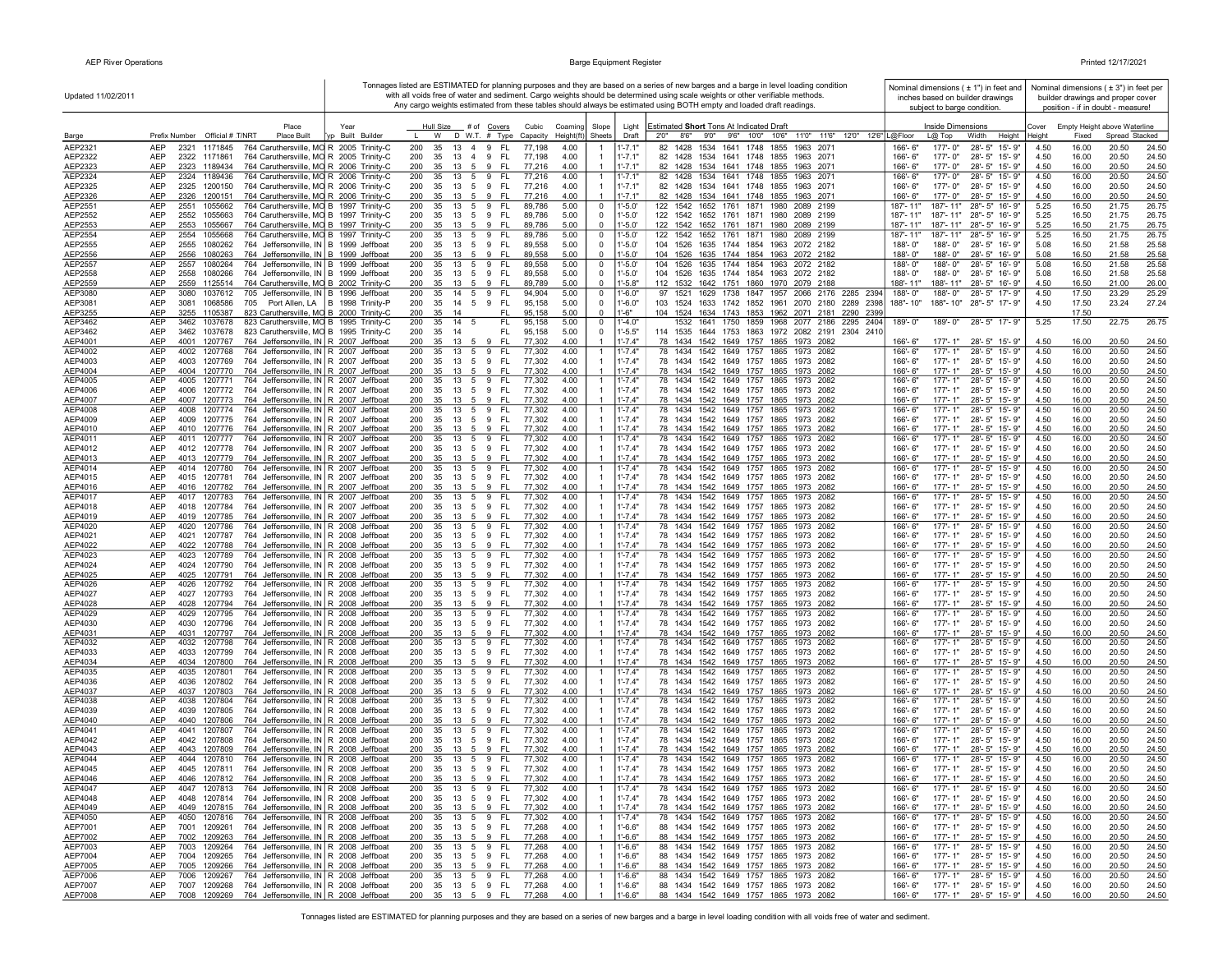| Updated 11/02/2011 |                                                                                                                                             | Tonnages listed are ESTIMATED for planning purposes and they are based on a series of new barges and a barge in level loading condition<br>with all voids free of water and sediment. Cargo weights should be determined using scale weights or other verifiable methods. |                                                                      |                                  |                                                                         |                                                                                                                      | Nominal dimensions $(± 1")$ in feet and<br>inches based on builder drawings             |              | Nominal dimensions $(± 3")$ in feet per<br>builder drawings and proper cover |                                   |  |
|--------------------|---------------------------------------------------------------------------------------------------------------------------------------------|---------------------------------------------------------------------------------------------------------------------------------------------------------------------------------------------------------------------------------------------------------------------------|----------------------------------------------------------------------|----------------------------------|-------------------------------------------------------------------------|----------------------------------------------------------------------------------------------------------------------|-----------------------------------------------------------------------------------------|--------------|------------------------------------------------------------------------------|-----------------------------------|--|
|                    |                                                                                                                                             |                                                                                                                                                                                                                                                                           |                                                                      |                                  |                                                                         | Any cargo weights estimated from these tables should always be estimated using BOTH empty and loaded draft readings. | subject to barge condition.                                                             |              |                                                                              | position - if in doubt - measure! |  |
|                    | Place                                                                                                                                       | Year                                                                                                                                                                                                                                                                      | Hull Size<br># of Covers                                             | Cubic<br>Coaming                 | Slope<br>Light                                                          | Estimated Short Tons At Indicated Draft                                                                              | <b>Inside Dimensions</b>                                                                | Cover        |                                                                              | Empty Height above Waterline      |  |
| Barge              | Prefix Number Official # T/NRT<br>Place Built                                                                                               | yp Built Builder                                                                                                                                                                                                                                                          | D W.T. # Type<br>W                                                   | Height(ft<br>Capacity            | Sheets<br>Draft                                                         | 11'0" 11'6" 12'0" 12'6"   L@Floor<br>8'6''<br>9'0"<br>9'6" 10'0" 10'6"<br>2'0''                                      | Width<br>Height<br>$L@$ Top                                                             | Heiaht       | Fixed                                                                        | Spread Stacked                    |  |
| AEP7009<br>AEP7010 | <b>AEP</b><br>7009<br>1209270<br>764 Jeffersonville, IN R 2008 Jeffboat<br>AEP<br>764 Jeffersonville, IN R 2008 Jeffboat<br>7010<br>1209271 |                                                                                                                                                                                                                                                                           | FL.<br>200<br>35<br>13<br>5 9<br>200<br>35<br>13<br>5 9<br>- FL      | 77,268<br>4.00<br>77,268<br>4.00 | $1' - 6.6"$<br>-1<br>$1' - 6.6"$                                        | 1434 1542 1649 1757 1865 1973 2082<br>88<br>88 1434 1542 1649 1757 1865 1973 2082                                    | $177 - 1"$<br>166'-6"<br>28'-5" 15'-9"<br>177'-1"<br>166'-6"<br>28'-5" 15'-9"           | 4.50<br>4.50 | 16.00<br>16.00                                                               | 20.50<br>24.50<br>20.50<br>24.50  |  |
| AEP7011            | AEP<br>7011<br>1209272<br>764 Jeffersonville, IN R 2008 Jeffboat                                                                            |                                                                                                                                                                                                                                                                           | 200<br>35<br>13<br>5<br>9<br>- FL                                    | 77,268<br>4.00                   | $1' - 6.6"$                                                             | 88 1434 1542 1649 1757 1865 1973 2082                                                                                | 166'-6"<br>$177 - 1"$<br>28'-5" 15'-9"                                                  | 4.50         | 16.00                                                                        | 20.50<br>24.50                    |  |
| AEP7012            | AEP<br>7012 1209273<br>764 Jeffersonville, IN R 2008 Jeffboat                                                                               |                                                                                                                                                                                                                                                                           | 200<br>35<br>13<br>5 9<br>- FL                                       | 77,268<br>4.00                   | $1' - 6.6"$<br>$\mathbf{1}$                                             | 88 1434 1542 1649 1757 1865 1973 2082                                                                                | $177 - 1"$<br>28'-5" 15'-9"<br>166'-6"                                                  | 4.50         | 16.00                                                                        | 20.50<br>24.50                    |  |
| AEP7013            | 764 Jeffersonville, IN R 2008 Jeffboat<br>AEP<br>7013 1209274                                                                               |                                                                                                                                                                                                                                                                           | 35 13 5 9 FL<br>200<br>13 5 9                                        | 4.00<br>77,268                   | $1' - 6.6"$<br>$\overline{1}$                                           | 88 1434 1542 1649 1757 1865 1973 2082                                                                                | 28'-5" 15'-9"<br>166'-6"<br>177'-1"                                                     | 4.50         | 16.00                                                                        | 24.50<br>20.50                    |  |
| AEP7014<br>AEP7015 | 764 Jeffersonville, IN R 2008 Jeffboat<br>AEP<br>7014 1209275<br>764 Jeffersonville, IN R 2008 Jeffboat<br>AEP<br>7015 1209276              |                                                                                                                                                                                                                                                                           | 200<br>35<br>- FL<br>200<br>35<br>13 5 9<br>-FL                      | 77,268<br>4.00<br>77,268<br>4.00 | $1' - 6.6"$<br>$1' - 6.6"$<br>$\mathbf{1}$                              | 88 1434 1542 1649 1757 1865 1973 2082<br>88 1434 1542 1649 1757 1865 1973 2082                                       | 166'-6"<br>$177 - 1"$<br>28'-5" 15'-9"<br>28'-5" 15'-9"<br>177'-1"<br>166'-6"           | 4.50<br>4.50 | 16.00<br>16.00                                                               | 20.50<br>24.50<br>20.50<br>24.50  |  |
| AEP7016            | AEP<br>764 Jeffersonville, IN R 2008 Jeffboat<br>7016 1209277                                                                               |                                                                                                                                                                                                                                                                           | 200<br>5 9<br>- FL<br>35<br>13                                       | 4.00<br>77,268                   | $1' - 6.6"$                                                             | 88 1434 1542 1649 1757 1865 1973 2082                                                                                | 177'-1"<br>28'-5" 15'-9"<br>166'-6"                                                     | 4.50         | 16.00                                                                        | 20.50<br>24.50                    |  |
| AEP7017            | AEP<br>764 Jeffersonville, IN R 2008 Jeffboat<br>7017<br>1209278                                                                            |                                                                                                                                                                                                                                                                           | 9<br>200<br>35<br>13 5<br>FL                                         | 77,268<br>4.00                   | $1' - 6.6"$<br>$\overline{1}$                                           | 88 1434 1542 1649 1757 1865 1973 2082                                                                                | 177'-1"<br>28'-5" 15'-9"<br>166'-6"                                                     | 4.50         | 16.00                                                                        | 20.50<br>24.50                    |  |
| AEP7018<br>AEP7019 | AEP<br>764 Jeffersonville, IN R 2008 Jeffboat<br>7018<br>1209279<br>AEP<br>764 Jeffersonville, IN R 2008 Jeffboat<br>7019<br>1209280        |                                                                                                                                                                                                                                                                           | 200<br>35<br>13<br>5<br>9<br>FL.<br>200<br>35<br>13 5 9<br>FL.       | 77,268<br>4.00<br>4.00<br>77,268 | $1' - 6.6"$<br>$\mathbf{1}$<br>$1' - 6.6"$                              | 88 1434 1542 1649 1757 1865<br>1973<br>2082<br>88 1434 1542 1649 1757 1865 1973 2082                                 | 166'-6"<br>$177 - 1"$<br>28'-5" 15'-9"<br>177'-1"<br>28'-5" 15'-9"<br>166'-6"           | 4.50<br>4.50 | 16.00<br>16.00                                                               | 20.50<br>24.50<br>20.50<br>24.50  |  |
| AEP7020            | <b>AEP</b><br>7020 1209281<br>764 Jeffersonville, IN R 2008 Jeffboat                                                                        |                                                                                                                                                                                                                                                                           | 200<br>35<br>13 5 9<br>- FL                                          | 77,268<br>4.00                   | $1' - 6.6"$                                                             | 88 1434 1542 1649 1757 1865 1973 2082                                                                                | 166'-6"<br>$177 - 1"$<br>28'-5" 15'-9"                                                  | 4.50         | 16.00                                                                        | 20.50<br>24.50                    |  |
| AEP7021            | 764 Jeffersonville, IN R 2008 Jeffboat<br>AEP<br>7021<br>1209282                                                                            |                                                                                                                                                                                                                                                                           | 200<br>13 5 9<br>FL.<br>35                                           | 77,268<br>4.00                   | $1' - 6.6"$<br>$\overline{1}$                                           | 88 1434 1542 1649 1757 1865 1973 2082                                                                                | 166'-6"<br>$177 - 1"$<br>28'-5" 15'-9"                                                  | 4.50         | 16.00                                                                        | 20.50<br>24.50                    |  |
| AEP7022            | 764 Jeffersonville, IN R 2008 Jeffboat<br>AEP<br>7022<br>1209283                                                                            |                                                                                                                                                                                                                                                                           | 200<br>35<br>13 5 9<br>- FL                                          | 4.00<br>77,268                   | $1' - 6.6"$<br>$1' - 6.6"$                                              | 88 1434 1542 1649 1757 1865 1973 2082                                                                                | 166'-6"<br>177'-1"<br>28'-5" 15'-9"                                                     | 4.50         | 16.00                                                                        | 20.50<br>24.50                    |  |
| AEP7023<br>AEP7024 | 764 Jeffersonville, IN R 2008 Jeffboat<br>AEP<br>7023<br>1209284<br>AEP<br>7024<br>764 Jeffersonville, IN R 2008 Jeffboat<br>1209285        |                                                                                                                                                                                                                                                                           | 200<br>35 13 5 9<br>- FL<br>-FL<br>200<br>35<br>13<br>5<br>9         | 4.00<br>77,268<br>77,268<br>4.00 | $1' - 6.6"$<br>$\overline{1}$                                           | 88 1434 1542 1649 1757 1865 1973 2082<br>88 1434 1542 1649 1757 1865<br>1973 2082                                    | 166'-6"<br>177'-1"<br>28'-5" 15'-9"<br>177'-1"<br>28'-5" 15'-9"<br>166'-6"              | 4.50<br>4.50 | 16.00<br>16.00                                                               | 20.50<br>24.50<br>20.50<br>24.50  |  |
| AEP7025            | 764 Jeffersonville, IN R 2008 Jeffboat<br>AEP<br>7025<br>1209286                                                                            |                                                                                                                                                                                                                                                                           | 200<br>35<br>13<br>5 9 FL                                            | 77,268<br>4.00                   | $1' - 6.6"$                                                             | 88 1434 1542 1649 1757 1865 1973 2082                                                                                | 28'-5" 15'-9"<br>166'-6"<br>177'-1"                                                     | 4.50         | 16.00                                                                        | 20.50<br>24.50                    |  |
| AEP7026            | <b>AEP</b><br>7026<br>1209287<br>764 Jeffersonville, IN R 2008 Jeffboat                                                                     |                                                                                                                                                                                                                                                                           | 200<br>35<br>13 5 9<br>- FL                                          | 77,268<br>4.00                   | $1' - 6.6"$                                                             | 88 1434 1542 1649 1757 1865 1973 2082                                                                                | 166'-6"<br>$177 - 1"$<br>28'-5" 15'-9"                                                  | 4.50         | 16.00                                                                        | 20.50<br>24.50                    |  |
| AEP7027<br>AEP7028 | <b>AEP</b><br>764 Jeffersonville, IN R 2008 Jeffboat<br>7027<br>1209288<br>764 Jeffersonville, IN R 2008 Jeffboat<br>AEP<br>7028<br>1209289 |                                                                                                                                                                                                                                                                           | 200<br>- FL<br>35<br>13 5 9<br>200<br>35<br>- FL<br>13<br>59         | 77,268<br>4.00<br>77,268<br>4.00 | $1' - 6.6"$<br>-1<br>$1' - 6.6"$                                        | 88 1434 1542 1649 1757 1865 1973 2082<br>88 1434 1542 1649 1757 1865 1973 2082                                       | 177'-1"<br>28'-5" 15'-9"<br>166'-6"<br>166'-6"<br>177'-1"<br>28'-5" 15'-9"              | 4.50<br>4.50 | 16.00<br>16.00                                                               | 20.50<br>24.50<br>20.50<br>24.50  |  |
| AEP7029            | 764 Jeffersonville, IN R 2008 Jeffboat<br>AEP<br>7029<br>1209290                                                                            |                                                                                                                                                                                                                                                                           | 200<br>35<br>13<br>5<br>9<br>FL                                      | 77,268<br>4.00                   | $1' - 7.4"$                                                             | 78 1434 1542 1649 1757 1865 1973 2082                                                                                | $177 - 1"$<br>166'-6"<br>$28 - 5"$<br>15'-9"                                            | 4.50         | 16.00                                                                        | 20.50<br>24.50                    |  |
| AEP7030            | AEP<br>7030<br>1209291<br>764 Jeffersonville, IN R 2008 Jeffboat                                                                            |                                                                                                                                                                                                                                                                           | 200<br>35<br>13<br>5<br>9<br>FL.                                     | 77,268<br>4.00                   | $\overline{1}$<br>$1' - 7.4"$                                           | 78 1434 1542 1649 1757 1865<br>1973 2082                                                                             | 166'-6"<br>177'-1"<br>$28 - 5"$<br>15'-9"                                               | 4.50         | 16.00                                                                        | 20.50<br>24.50                    |  |
| AEP7031            | AEP<br>764 Jeffersonville, IN R 2008 Jeffboat<br>7031<br>1209292<br><b>AEP</b><br>7032<br>1209293<br>764 Jeffersonville, IN R 2008 Jeffboat |                                                                                                                                                                                                                                                                           | - FL<br>200<br>35<br>13<br>59<br>200<br>35<br>9<br>-FL<br>13<br>- 5  | 4.00<br>77,268<br>77,268<br>4.00 | $1' - 7.4"$<br>$\overline{1}$<br>$1' - 7.4"$                            | 78 1434 1542 1649 1757 1865 1973 2082<br>78 1434 1542 1649 1757 1865 1973 2082                                       | 177'-1"<br>166'-6"<br>28'-5" 15'-9"<br>166'-6"<br>$177 - 1"$<br>28'-5" 15'-9"           | 4.50<br>4.50 | 16.00<br>16.00                                                               | 20.50<br>24.50<br>20.50<br>24.50  |  |
| AEP7032<br>AEP7033 | <b>AEP</b><br>7033<br>764 Jeffersonville, IN R 2008 Jeffboat<br>1209294                                                                     |                                                                                                                                                                                                                                                                           | 200<br>35<br>13<br>5<br>9<br>-FL                                     | 77,268<br>4.00                   | $1' - 7.4"$<br>$\overline{1}$                                           | 78 1434 1542 1649 1757 1865 1973 2082                                                                                | $177 - 1"$<br>28'-5" 15'-9"<br>$166' - 6''$                                             | 4.50         | 16.00                                                                        | 20.50<br>24.50                    |  |
| AEP7034            | AEP<br>7034 1209295<br>764 Jeffersonville, IN R 2008 Jeffboat                                                                               |                                                                                                                                                                                                                                                                           | 200<br>35<br>13 5 9<br>- FL                                          | 77,268<br>4.00                   | $1' - 7.4"$<br>$\overline{1}$                                           | 78 1434 1542 1649 1757 1865 1973 2082                                                                                | $177 - 1"$<br>28'-5" 15'-9"<br>166'-6"                                                  | 4.50         | 16.00                                                                        | 20.50<br>24.50                    |  |
| AEP7035            | 764 Jeffersonville, IN R 2008 Jeffboat<br>AEP<br>7035 1209296                                                                               |                                                                                                                                                                                                                                                                           | 200<br>35<br>13 5 9<br>- FL                                          | 4.00<br>77,268                   | $1' - 7.4"$                                                             | 78 1434 1542 1649 1757 1865 1973 2082                                                                                | 177'-1"<br>166'-6"<br>28'-5" 15'-9"                                                     | 4.50         | 16.00                                                                        | 20.50<br>24.50                    |  |
| AEP7036<br>AEP7037 | AEP<br>7036 1209297<br>764 Jeffersonville, IN R 2008 Jeffboat<br>AEP<br>7037<br>1209298<br>764 Jeffersonville, IN R 2008 Jeffboat           |                                                                                                                                                                                                                                                                           | 200<br>35<br>13 5 9<br>- FL<br>200<br>35<br>5 9<br>- FL<br>13        | 77,268<br>4.00<br>77,268<br>4.00 | $1' - 7.4"$<br>$\overline{1}$<br>$1' - 7.4"$                            | 78 1434 1542 1649 1757 1865 1973 2082<br>78 1434 1542 1649 1757 1865 1973 2082                                       | 166'-6"<br>177'-1"<br>28'-5" 15'-9"<br>$177 - 1"$<br>28'-5" 15'-9"<br>166'-6"           | 4.50<br>4.50 | 16.00<br>16.00                                                               | 20.50<br>24.50<br>20.50<br>24.50  |  |
| AEP7038            | 764 Jeffersonville, IN R 2008 Jeffboat<br>AEP<br>7038<br>1209299                                                                            |                                                                                                                                                                                                                                                                           | 200<br>35<br>9<br>-FL<br>13<br>5                                     | 77,268<br>4.00                   | $1' - 7.4"$                                                             | 78 1434 1542 1649 1757 1865 1973 2082                                                                                | 177'-1"<br>28'-5" 15'-9"<br>166'-6"                                                     | 4.50         | 16.00                                                                        | 20.50<br>24.50                    |  |
| AEP7039            | AEP<br>7039<br>1209300<br>764 Jeffersonville, IN R 2008 Jeffboat                                                                            |                                                                                                                                                                                                                                                                           | 200<br>35<br>13 5<br>9<br><b>FL</b>                                  | 77,268<br>4.00                   | $1' - 7.4"$<br>$\mathbf{1}$                                             | 78 1434 1542 1649 1757 1865 1973 2082                                                                                | $177 - 1"$<br>28'-5" 15'-9"<br>166'-6"                                                  | 4.50         | 16.00                                                                        | 20.50<br>24.50                    |  |
| AEP7040            | 764 Jeffersonville, IN R 2008 Jeffboat<br>AEP<br>7040<br>1209301<br>764 Jeffersonville, IN R 2008 Jeffboat                                  |                                                                                                                                                                                                                                                                           | 200<br>35<br>5 9<br>- FL<br>13<br>35<br>9                            | 77,268<br>4.00                   | $1'-7.4"$<br>$1' - 7.4"$                                                | 78 1434 1542 1649 1757 1865 1973 2082                                                                                | 166'-6"<br>$177 - 1"$<br>28'-5" 15'-9"<br>177'-1"                                       | 4.50         | 16.00                                                                        | 20.50<br>24.50                    |  |
| AEP7041<br>AEP7042 | AEP<br>7041<br>1209302<br>AEP<br>7042<br>764 Jeffersonville, IN R 2008 Jeffboat<br>1209304                                                  |                                                                                                                                                                                                                                                                           | 200<br>FL<br>13<br>5<br>200<br>5<br>9<br><b>FL</b><br>35<br>13       | 77,268<br>4.00<br>77,268<br>4.00 | $1' - 7.4"$<br>$\mathbf{1}$                                             | 78 1434 1542 1649 1757 1865 1973 2082<br>78 1434 1542 1649 1757 1865<br>1973 2082                                    | 28'-5" 15'-9"<br>166'-6"<br>28'-5" 15'-9"<br>166'-6"<br>177'-1"                         | 4.50<br>4.50 | 16.00<br>16.00                                                               | 20.50<br>24.50<br>20.50<br>24.50  |  |
| AEP7043            | AEP<br>7043<br>764 Jeffersonville, IN R 2008 Jeffboat<br>1209305                                                                            |                                                                                                                                                                                                                                                                           | 200<br>35<br>5<br>9<br>-FL<br>13                                     | 77,268<br>4.00                   | $1' - 7.4"$                                                             | 78 1434 1542 1649 1757 1865 1973 2082                                                                                | 166'-6"<br>177'-1"<br>28'-5" 15'-9"                                                     | 4.50         | 16.00                                                                        | 20.50<br>24.50                    |  |
| AEP7044            | AEP<br>764 Jeffersonville, IN R 2008 Jeffboat<br>7044<br>1209306                                                                            |                                                                                                                                                                                                                                                                           | 200<br>35<br>13 5 9<br>- FL                                          | 77,268<br>4.00                   | $1' - 7.4"$                                                             | 78 1434 1542 1649 1757 1865 1973 2082                                                                                | 177'-1"<br>28'-5" 15'-9"<br>166'-6"                                                     | 4.50         | 16.00                                                                        | 20.50<br>24.50                    |  |
| AEP7045<br>AEP7046 | AEP<br>7045<br>1209307<br>764 Jeffersonville, IN R 2008 Jeffboat<br>AEP<br>7046<br>764 Jeffersonville, IN R 2008 Jeffboat<br>1209308        |                                                                                                                                                                                                                                                                           | 200<br>35<br>13<br>5<br>9<br>FL.<br>200<br>35<br>- FL<br>13 5 9      | 77,268<br>4.00<br>77,268<br>4.00 | $1' - 7.4"$<br>$\mathbf{1}$<br>$1' - 7.4"$                              | 78 1434<br>1542 1649 1757 1865<br>1973 2082<br>78 1434 1542 1649 1757 1865 1973 2082                                 | 166'-6"<br>$177 - 1"$<br>28'-5" 15'-9"<br>$177 - 1"$<br>28'-5" 15'-9"<br>166'-6"        | 4.50<br>4.50 | 16.00<br>16.00                                                               | 20.50<br>24.50<br>20.50<br>24.50  |  |
| AEP7047            | AEP<br>764 Jeffersonville, IN R 2008 Jeffboat<br>7047<br>1209309                                                                            |                                                                                                                                                                                                                                                                           | 200<br>35 13 5 9<br>- FL                                             | 4.00<br>77,268                   | $1' - 7.4"$                                                             | 78 1434 1542 1649 1757 1865 1973 2082                                                                                | 166'-6"<br>$177 - 1"$<br>28'-5" 15'-9"                                                  | 4.50         | 16.00                                                                        | 20.50<br>24.50                    |  |
| AEP7048            | AEP<br>7048<br>1209310<br>764 Jeffersonville, IN R 2008 Jeffboat                                                                            |                                                                                                                                                                                                                                                                           | 200<br>13 5 9<br>-FL<br>35                                           | 4.00<br>77,268                   | $1' - 7.4"$<br>-1                                                       | 78 1434 1542 1649 1757 1865 1973 2082                                                                                | 177'-1"<br>28'-5" 15'-9"<br>166'-6"                                                     | 4.50         | 16.00                                                                        | 20.50<br>24.50                    |  |
| AEP7049<br>AEP7050 | AEP<br>7049<br>764 Jeffersonville, IN R 2008 Jeffboat<br>1209311<br>764 Jeffersonville, IN R 2008 Jeffboat<br>AEP<br>7050<br>1209312        |                                                                                                                                                                                                                                                                           | 200<br>- FL<br>35<br>13<br>59<br>35<br>13 5 9 FL<br>200              | 77,268<br>4.00<br>77,268<br>4.00 | $1' - 6.6"$<br>$1' - 7.4"$                                              | 88 1434 1542 1649 1757 1865 1973 2082<br>78 1434 1542 1649 1757 1865 1973 2082                                       | $177 - 1"$<br>28'-5" 15'-9"<br>166'-6"<br>177'-1"<br>28'-5" 15'-9"<br>166'-6"           | 4.50<br>4.50 | 16.00<br>16.00                                                               | 20.50<br>24.50<br>20.50<br>24.50  |  |
| AEP7051            | <b>AEP</b><br>7051<br>1209313<br>764 Jeffersonville, IN B 2008 Jeffboat                                                                     |                                                                                                                                                                                                                                                                           | 200<br>35<br>13<br>-FL<br>5<br>9                                     | 84,121<br>4.00                   | $1' - 5.3"$<br>0                                                        | 116 1538<br>1647 1757<br>1866 1976 2085 2194                                                                         | 187'-11'<br>187'-11"<br>$28 - 5"$<br>15'-9"                                             | 4.50         | 15.50                                                                        | 20.00<br>24.00                    |  |
| AEP7052            | 764 Jeffersonville, IN B 2008 Jeffboat<br>AEP<br>7052<br>1209314                                                                            |                                                                                                                                                                                                                                                                           | 200<br>35<br>13<br>5 9<br>- FL                                       | 4.00<br>84,121                   | $1' - 5.3"$<br>0                                                        | 116 1538 1647 1757 1866 1976 2085 2194                                                                               | 187'-11"<br>187'-11"<br>28'-5" 15'-9"                                                   | 4.50         | 15.50                                                                        | 20.00<br>24.00                    |  |
| AEP7053            | AEP<br>7053<br>1209315<br>764 Jeffersonville, IN B 2008 Jeffboat                                                                            |                                                                                                                                                                                                                                                                           | 200<br>35<br>13 5 9<br>FL                                            | 84,121<br>4.00                   | $1' - 5.3"$<br>$\overline{0}$                                           | 116 1538 1647 1757 1866 1976 2085 2194                                                                               | 187'-11"<br>187'-11"<br>28'-5" 15'-9"                                                   | 4.50         | 15.50                                                                        | 20.00<br>24.00                    |  |
| AEP7054<br>AEP7055 | AEP<br>7054<br>764 Jeffersonville, IN B 2008 Jeffboat<br>1209316<br>AEP<br>7055<br>1209317<br>764 Jeffersonville, IN B 2008 Jeffboat        |                                                                                                                                                                                                                                                                           | 5<br>9<br>200<br>35<br>13<br>FL.<br>200<br>35<br>13<br>5<br>9<br>-FL | 4.00<br>84,121<br>84,121<br>4.00 | 0<br>1'-5.3"<br>$1' - 5.3"$<br>0                                        | 116 1538<br>1647 1757 1866 1976<br>2085 2194<br>116 1538 1647 1757 1866 1976 2085 2194                               | $28 - 5"$<br>187'-11"<br>187'-11"<br>15'-9"<br>187'-11"<br>187'-11"<br>28'-5"<br>15'-9" | 4.50<br>4.50 | 15.50<br>15.50                                                               | 20.00<br>24.00<br>20.00<br>24.00  |  |
| AEP7056            | AEP<br>7056<br>1209318<br>764 Jeffersonville, IN B 2008 Jeffboat                                                                            |                                                                                                                                                                                                                                                                           | 200<br>35<br>9<br>13<br>-5<br>- FL                                   | 4.00<br>84,121                   | $1' - 5.3"$<br>$\Omega$                                                 | 116 1538 1647 1757 1866 1976 2085 2194                                                                               | 187'-11"<br>187'-11"<br>28'-5" 15'-9"                                                   | 4.50         | 15.50                                                                        | 20.00<br>24.00                    |  |
| AEP7057            | <b>AEP</b><br>7057<br>1209319<br>764 Jeffersonville, IN B 2008 Jeffboat                                                                     |                                                                                                                                                                                                                                                                           | 200<br>35<br>13<br>5<br>9<br><b>FL</b>                               | 84.12'<br>4.00                   | $1' - 5.3"$<br>0                                                        | 116 1538<br>1647 1757 1866 1976 2085 2194                                                                            | 187'-11"<br>187'-11"<br>$28 - 5"$<br>$15 - 9"$                                          | 4.50         | 15.50                                                                        | 20.00<br>24.00                    |  |
| AEP7058<br>AEP7059 | AEP<br>7058<br>764 Jeffersonville, IN B 2008 Jeffboat<br>1209320<br>AEP<br>7059<br>764 Jeffersonville, IN B 2008 Jeffboat<br>1209321        |                                                                                                                                                                                                                                                                           | 200<br>35<br>5 9<br>- FL<br>13<br>200<br>35<br>13 5 9 FL             | 4.00<br>84,121<br>4.00<br>84,121 | $^{\circ}$<br>$1' - 5.3"$<br>$-5.3"$<br>$\mathbf 0$                     | 116 1538 1647 1757 1866 1976 2085 2194<br>116 1538 1647 1757 1866 1976 2085 2194                                     | 187'-11"<br>28'-5" 15'-9"<br>187'-11"<br>187'-11"<br>187'-11"<br>28'-5" 15'-9"          | 4.50<br>4.50 | 15.50<br>15.50                                                               | 20.00<br>24.00<br>20.00<br>24.00  |  |
| AEP7060            | AEP<br>7060<br>764 Jeffersonville, IN B 2008 Jeffboat<br>1209322                                                                            |                                                                                                                                                                                                                                                                           | 200<br>35 13 5 9<br>- FL                                             | 84,121<br>4.00                   | $1' - 5.3"$<br>0                                                        | 116 1538 1647 1757 1866 1976 2085 2194                                                                               | 28'-5" 15'-9"<br>187'-11"<br>187'-11"                                                   | 4.50         | 15.50                                                                        | 20.00<br>24.00                    |  |
| AEP7061            | AEP<br>7061<br>1209324<br>764 Jeffersonville, IN B 2008 Jeffboat                                                                            |                                                                                                                                                                                                                                                                           | 200<br>35 13 5 9 FL                                                  | 84,121<br>4.00                   | $1' - 5.3"$<br>0                                                        | 116 1538 1647 1757 1866 1976 2085 2194                                                                               | 187'-11"<br>187'-11"<br>28'-5" 15'-9"                                                   | 4.50         | 15.50                                                                        | 20.00<br>24.00                    |  |
| AEP7062<br>AEP7063 | AEP<br>7062<br>764 Jeffersonville, IN B 2008 Jeffboat<br>1209325<br>764 Jeffersonville, IN B 2008 Jeffboat<br>AEP<br>7063<br>1209326        |                                                                                                                                                                                                                                                                           | 200<br>35 13<br>5 9<br>- FL<br>- FL<br>200<br>35<br>13 5 9           | 84,121<br>4.00<br>84,121<br>4.00 | $1' - 5.3"$<br>$^{\circ}$<br>$1' - 5.3"$<br>0                           | 116 1538 1647 1757 1866 1976 2085 2194<br>116 1538 1647 1757 1866 1976 2085 2194                                     | 187'-11"<br>187'-11"<br>28'-5" 15'-9"<br>28'-5" 15'-9"<br>187'-11"<br>187'-11"          | 4.50<br>4.50 | 15.50<br>15.50                                                               | 20.00<br>24.00<br>20.00<br>24.00  |  |
| AEP7064            | AEP<br>7064 1209327<br>764 Jeffersonville, IN B 2008 Jeffboat                                                                               |                                                                                                                                                                                                                                                                           | 200<br>35<br>13 5 9<br>- FL                                          | 4.00<br>84,121                   | $\overline{0}$<br>$1' - 5.3"$                                           | 116 1538 1647 1757 1866 1976 2085 2194                                                                               | 187'-11"<br>187'-11"<br>28'-5" 15'-9"                                                   | 4.50         | 15.50                                                                        | 20.00<br>24.00                    |  |
| AEP7065            | 764 Jeffersonville, IN B 2008 Jeffboat<br>7065<br>1209328<br>AEP                                                                            |                                                                                                                                                                                                                                                                           | 200<br>35<br>$\mathbf{q}$<br>-FL<br>13<br>- 5                        | 4.00<br>84,121                   | $1 - 5.3$<br>$^{\circ}$                                                 | 116 1538 1647 1757 1866 1976 2085 2194                                                                               | 187'-11"<br>187'-11"<br>28'-5" 15'-9"                                                   | 4.50         | 15.50                                                                        | 20.00<br>24.00                    |  |
| AEP7066            | 764 Jeffersonville, IN B 2008 Jeffboat<br>AEP<br>7066<br>1209329                                                                            |                                                                                                                                                                                                                                                                           | 200<br>35<br>13<br>$5\overline{)}$<br>9<br>-FL                       | 84,121<br>4.00                   | $1' - 5.3"$<br>0                                                        | 116 1538 1647 1757 1866 1976 2085 2194                                                                               | 28'-5" 15'-9"<br>187'-11"<br>187'-11'                                                   | 4.50         | 15.50                                                                        | 20.00<br>24.00                    |  |
| AEP7067<br>AEP7068 | AEP<br>764 Jeffersonville, IN B 2008 Jeffboat<br>7067<br>1209330<br>AEP<br>764 Jeffersonville, IN B 2008 Jeffboat<br>7068<br>1209331        |                                                                                                                                                                                                                                                                           | 200<br>35<br>13<br>5<br>9<br>-FL<br>200<br>35<br>9<br>FL<br>13<br>5  | 84,121<br>4.00<br>4.00<br>84.12  | $1' - 5.3"$<br>0<br>$\Omega$<br>$1' - 5.3"$                             | 116 1538 1647 1757 1866 1976 2085 2194<br>116 1538 1647 1757 1866 1976 2085 2194                                     | 187'-11"<br>187'-11"<br>28'-5" 15'-9"<br>187'-11"<br>187'-11"<br>28'-5" 15'-9"          | 4.50<br>4.50 | 15.50<br>15.50                                                               | 20.00<br>24.00<br>20.00<br>24.00  |  |
| AEP7069            | 764 Jeffersonville, IN B 2008 Jeffboat<br>AEP<br>7069<br>1209332                                                                            |                                                                                                                                                                                                                                                                           | 200<br>35<br>13<br>5<br>9<br>FL.                                     | 84,121<br>4.00                   | 0<br>1'-5.3"                                                            | 116 1538<br>1647 1757 1866 1976 2085 2194                                                                            | 28'-5" 15'-9"<br>187'-11"<br>187'-11"                                                   | 4.50         | 15.50                                                                        | 20.00<br>24.00                    |  |
| AEP7070            | AEP<br>7070 1209333<br>764 Jeffersonville, IN B 2008 Jeffboat                                                                               |                                                                                                                                                                                                                                                                           | 200<br>35<br>- FL<br>13 5 9                                          | 4.00<br>84,121                   | $\mathbf 0$<br>$1' - 5.3"$                                              | 116 1538 1647 1757 1866 1976 2085 2194                                                                               | 187'-11"<br>187'-11"<br>28'-5" 15'-9"                                                   | 4.50         | 15.50                                                                        | 20.00<br>24.00                    |  |
| AEP7071            | 764 Jeffersonville, IN B 2008 Jeffboat<br>AEP<br>7071<br>1209334                                                                            |                                                                                                                                                                                                                                                                           | 200<br>35 13 5 9<br>- FL                                             | 4.00<br>84,121                   | $1 - 5.3"$<br>$\mathbf 0$                                               | 116 1538 1647 1757 1866 1976 2085 2194                                                                               | 187'-11"<br>187'-11"<br>28'-5" 15'-9"                                                   | 4.50         | 15.50                                                                        | 20.00<br>24.00                    |  |
| AEP7072<br>AEP7073 | AEP<br>7072 1209335<br>764 Jeffersonville, IN B 2008 Jeffboat<br>7073 1209336 764 Jeffersonville, IN B 2008 Jeffboat<br>AEP                 |                                                                                                                                                                                                                                                                           | - FL<br>200<br>35 13 5 9<br>200 35 13 5 9 FL                         | 84,121<br>4.00<br>84,121<br>4.00 | l'-5.3"<br>$^{\circ}$<br>$1' - 5.3"$<br>0                               | 116 1538 1647 1757 1866 1976 2085 2194<br>116 1538 1647 1757 1866 1976 2085 2194                                     | 187'-11"<br>187'-11"<br>28'-5" 15'-9"<br>187'-11"<br>187'-11" 28'-5" 15'-9"             | 4.50<br>4.50 | 15.50<br>15.50                                                               | 24.00<br>20.00<br>20.00<br>24.00  |  |
| AEP7074            | <b>AEP</b><br>7074 1209337 764 Jeffersonville, IN B 2008 Jeffboat                                                                           |                                                                                                                                                                                                                                                                           | 200 35 13 5 9 FL                                                     | 84.121<br>4.00                   | "-5.3"                                                                  | 116 1538 1647 1757 1866 1976 2085 2194                                                                               | 187'-11" 187'-11" 28'-5" 15'-9"                                                         | 4.50         | 15.50                                                                        | 20.00<br>24.00                    |  |
| AEP7075            | 7075 1209338 764 Jeffersonville, IN B 2008 Jeffboat<br>AEP                                                                                  |                                                                                                                                                                                                                                                                           | 200<br>35<br>13<br>5 9<br>- FL                                       | 84,121<br>4.00                   | 0<br>$1' - 5.3"$                                                        | 116 1538 1647 1757 1866 1976 2085 2194                                                                               | 187'-11"<br>187'-11" 28'-5" 15'-9"                                                      | 4.50         | 15.50                                                                        | 20.00<br>24.00                    |  |
| AEP7076<br>AEP7077 | 7076 1212220 764 Jeffersonville, IN B 2008 Jeffboat<br>AEP<br>7077 1212221 764 Jeffersonville, IN B 2008 Jeffboat<br>AEP                    |                                                                                                                                                                                                                                                                           | 200<br>35<br>13 5 9 FL<br>200<br>35<br>13<br>5 9 FL                  | 84,121<br>4.00<br>84,121<br>4.00 | $1' - 5.3"$<br>$\mathbf 0$<br>$\mathbf 0$<br>$1' - 5.3"$                | 116 1538 1647 1757 1866 1976 2085 2194<br>116 1538 1647 1757 1866 1976 2085 2194                                     | 187'-11"<br>187'-11" 28'-5" 15'-9"<br>187'-11"<br>187'-11" 28'-5" 15'-9"                | 4.50<br>4.50 | 15.50<br>15.50                                                               | 20.00<br>24.00<br>20.00<br>24.00  |  |
| <b>AEP7078</b>     | 7078 1212222 764 Jeffersonville, IN B 2008 Jeffboat<br>AEP                                                                                  |                                                                                                                                                                                                                                                                           | 200<br>35<br>13 5 9 FL                                               | 84,121<br>4.00                   | $1' - 5.3"$<br>$\overline{0}$                                           | 116 1538 1647 1757 1866 1976 2085 2194                                                                               | 187'-11"<br>28'-5" 15'-9"<br>187'-11"                                                   | 4.50         | 15.50                                                                        | 20.00<br>24.00                    |  |
| AEP7079            | 764 Jeffersonville, IN B 2008 Jeffboat<br>AEP<br>7079 1212223                                                                               |                                                                                                                                                                                                                                                                           | 200<br>35<br>13 5 9 FL                                               | 84,121<br>4.00                   | $1' - 5.3"$<br>0                                                        | 116 1538 1647 1757 1866 1976 2085 2194                                                                               | 187'-11"<br>28'-5" 15'-9"<br>187'-11"                                                   | 4.50         | 15.50                                                                        | 20.00<br>24.00                    |  |
| AEP7080            | 7080 1212224 764 Jeffersonville, IN B 2008 Jeffboat<br>AEP                                                                                  |                                                                                                                                                                                                                                                                           | 200<br>35<br>13 5 9 FL                                               | 4.00<br>84,121                   | $1' - 5.3"$<br>0                                                        | 116 1538 1647 1757 1866 1976 2085 2194                                                                               | 187'-11"<br>28'-5" 15'-9"<br>187'-11"                                                   | 4.50         | 15.50                                                                        | 20.00<br>24.00                    |  |
| AEP7081<br>AEP7082 | AEP<br>7081 1212225 764 Jeffersonville, IN B 2008 Jeffboat<br>7082 1212226 764 Jeffersonville IN B 2008 Jeffboat<br>AEP                     |                                                                                                                                                                                                                                                                           | 200<br>35<br>13 5 9 FL<br>200<br>35<br>13 5 9 FL                     | 84,121<br>4.00<br>84,121<br>4.00 | $1' - 5.3"$<br>$\overline{\mathbf{0}}$<br>$\overline{0}$<br>$1' - 5.3"$ | 116 1538 1647 1757 1866 1976 2085 2194<br>116 1538 1647 1757 1866 1976 2085 2194                                     | 187'-11"<br>187'-11"<br>28'-5" 15'-9"<br>187'-11"<br>187'-11" 28'-5" 15'-9"             | 4.50<br>4.50 | 15.50<br>15.50                                                               | 20.00<br>24.00<br>20.00<br>24.00  |  |
| AEP7083            | 7083 1212227 764 Jeffersonville, IN B 2008 Jeffboat<br>AEP                                                                                  |                                                                                                                                                                                                                                                                           | 200<br>35<br>13 5 9 FL                                               | 84,121<br>4.00                   | $1' - 5.3"$<br>$\mathbf 0$                                              | 116 1538 1647 1757 1866 1976 2085 2194                                                                               | 187'-11"<br>187'-11"<br>28'-5" 15'-9"                                                   | 4.50         | 15.50                                                                        | 20.00<br>24.00                    |  |
| AEP7084            | 7084 1212228 764 Jeffersonville, IN B 2008 Jeffboat<br>AEP                                                                                  |                                                                                                                                                                                                                                                                           | 200<br>35 13 5 9 FL                                                  | 4.00<br>84,121                   | $\mathbf 0$<br>$1' - 5.3"$                                              | 116 1538 1647 1757 1866 1976 2085 2194                                                                               | 187'-11" 28'-5" 15'-9"<br>187'-11"                                                      | 4.50         | 15.50                                                                        | 24.00<br>20.00                    |  |
| AEP7085<br>AEP7086 | 7085 1212229 764 Jeffersonville, IN B 2008 Jeffboat<br>AEP<br>7086 1212230 764 Jeffersonville, IN B 2008 Jeffboat<br>AEP                    |                                                                                                                                                                                                                                                                           | 200<br>35 13 5 9 FL<br>200 35 13 5 9 FL                              | 84,121<br>4.00<br>84,121<br>4.00 | $1' - 5.3"$<br>0<br>$1' - 5.3"$<br>$\overline{0}$                       | 116 1538 1647 1757 1866 1976 2085 2194<br>116 1538 1647 1757 1866 1976 2085 2194                                     | 187'-11" 187'-11" 28'-5" 15'-9"<br>187'-11" 187'-11" 28'-5" 15'-9"                      | 4.50<br>4.50 | 15.50<br>15.50                                                               | 20.00<br>24.00<br>24.00<br>20.00  |  |
|                    |                                                                                                                                             |                                                                                                                                                                                                                                                                           |                                                                      |                                  |                                                                         |                                                                                                                      |                                                                                         |              |                                                                              |                                   |  |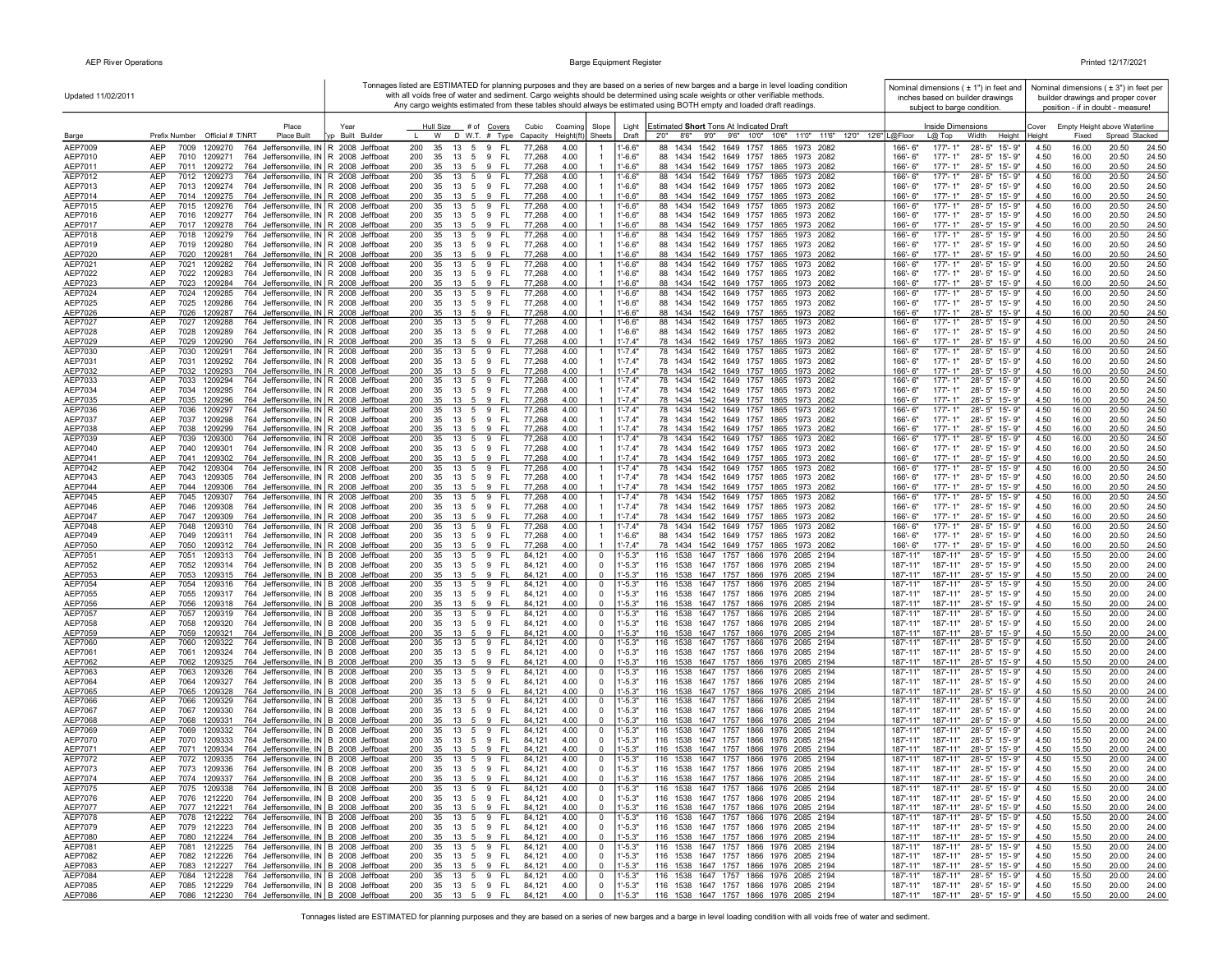| Updated 11/02/2011 |                                                                                                                                               | Tonnages listed are ESTIMATED for planning purposes and they are based on a series of new barges and a barge in level loading condition<br>with all voids free of water and sediment. Cargo weights should be determined using scale weights or other verifiable methods. |                                                     |                                                  |                                  |                            | Nominal dimensions $( 11)$ in feet and<br>inches based on builder drawings                                           | Nominal dimensions $(± 3")$ in feet per<br>builder drawings and proper cover |                                                  |              |                |                                   |                |
|--------------------|-----------------------------------------------------------------------------------------------------------------------------------------------|---------------------------------------------------------------------------------------------------------------------------------------------------------------------------------------------------------------------------------------------------------------------------|-----------------------------------------------------|--------------------------------------------------|----------------------------------|----------------------------|----------------------------------------------------------------------------------------------------------------------|------------------------------------------------------------------------------|--------------------------------------------------|--------------|----------------|-----------------------------------|----------------|
|                    |                                                                                                                                               |                                                                                                                                                                                                                                                                           |                                                     |                                                  |                                  |                            | Any cargo weights estimated from these tables should always be estimated using BOTH empty and loaded draft readings. | subject to barge condition.                                                  |                                                  |              |                | position - if in doubt - measure! |                |
|                    | Place                                                                                                                                         | Year                                                                                                                                                                                                                                                                      | Hull Size<br># of Covers                            | Cubic<br>Coaming                                 | Slope                            | Light                      | Estimated Short Tons At Indicated Draft                                                                              |                                                                              | <b>Inside Dimensions</b>                         | Cover        |                | Empty Height above Waterline      |                |
| Barge              | Prefix Number Official # T/NRT<br>Place Built                                                                                                 | Vp Built Builder                                                                                                                                                                                                                                                          | D W.T. # Type<br>W                                  | Height(ft<br>Capacity                            | Sheets                           | Draft                      | 8'6''<br>9'0"<br>9'6" 10'0" 10'6"<br>11'0" 11'6" 12'0" 12'6" L@Floor<br>2'0''                                        | $L@$ Top                                                                     | Width<br>Height                                  | Heiaht       | Fixed          | Spread Stacked                    |                |
| AEP7087<br>AEP7088 | <b>AEP</b><br>1212231<br>764 Jeffersonville, IN B 2008 Jeffboat<br>7087<br>AEP<br>764 Jeffersonville, IN B 2008 Jeffboat<br>7088<br>1212233   |                                                                                                                                                                                                                                                                           | 200<br>35<br>13<br>5 9<br>200<br>35<br>13<br>5 9    | FL.<br>4.00<br>84,121<br>- FL<br>84,121<br>4.00  | 0<br>$\mathbf 0$                 | $1' - 5.3"$<br>$1' - 5.3"$ | 116 1538<br>1647 1757 1866 1976 2085 2194<br>116 1538 1647 1757 1866 1976 2085 2194                                  | 187'-11"<br>187'-11"<br>187'-11"<br>187'-11"                                 | 28'-5" 15'-9"<br>28'-5" 15'-9"                   | 4.50<br>4.50 | 15.50<br>15.50 | 20.00<br>20.00                    | 24.00<br>24.00 |
| AEP7089            | AEP<br>7089<br>1212234<br>764 Jeffersonville, IN B 2008 Jeffboat                                                                              |                                                                                                                                                                                                                                                                           | 200<br>35<br>13<br>5<br>9                           | - FL<br>84,121<br>4.00                           | 0                                | $1' - 5.3"$                | 116 1538 1647 1757 1866 1976 2085 2194                                                                               | 187'-11"<br>187'-11"                                                         | 28'-5" 15'-9"                                    | 4.50         | 15.50          | 20.00                             | 24.00          |
| AEP7090            | AEP<br>7090<br>764 Jeffersonville, IN B 2008 Jeffboat<br>1212235                                                                              |                                                                                                                                                                                                                                                                           | 200<br>13<br>35<br>59                               | - FL<br>84,121<br>4.00                           | 0                                | $1' - 5.3"$                | 116 1538 1647 1757 1866 1976 2085 2194                                                                               | 187'-11"<br>187'-11'                                                         | 28'-5" 15'-9"                                    | 4.50         | 15.50          | 20.00                             | 24.00          |
| AEP7091<br>AEP7092 | 764 Jeffersonville, IN B 2008 Jeffboat<br>AEP<br>7091 1212236<br>AEP<br>7092 1212237<br>764 Jeffersonville, IN B 2008 Jeffboat                |                                                                                                                                                                                                                                                                           | 35 13 5 9 FL<br>200<br>200<br>35<br>13 5 9 FL       | 84,121<br>4.00<br>84,121<br>4.00                 | $\mathbf 0$<br>$\mathbf 0$       | $1' - 5.3"$<br>$1' - 5.3"$ | 116 1538 1647 1757 1866 1976 2085 2194<br>116 1538 1647 1757 1866 1976 2085 2194                                     | 187'-11"<br>187'-11"<br>187'-11"<br>187'-11"                                 | 28'-5" 15'-9"<br>28'-5" 15'-9"                   | 4.50<br>4.50 | 15.50<br>15.50 | 20.00<br>20.00                    | 24.00<br>24.00 |
| AEP7093            | 764 Jeffersonville, IN B 2008 Jeffboat<br>AEP<br>7093<br>1212573                                                                              |                                                                                                                                                                                                                                                                           | 200<br>35<br>13<br>5 9                              | FL.<br>84,121<br>4.00                            | 0                                | $1' - 5.3"$                | 116 1538 1647 1757 1866 1976 2085 2194                                                                               | 187'-11"<br>187'-11"                                                         | 28'-5" 15'-9"                                    | 4.50         | 15.50          | 20.00                             | 24.00          |
| AEP7094            | 764 Jeffersonville, IN B 2008 Jeffboat<br>AEP<br>7094<br>1212574                                                                              |                                                                                                                                                                                                                                                                           | 200<br>35<br>13<br>$5\overline{)}$<br>9             | - FL<br>84,121<br>4.00                           | $\mathbf 0$                      | $1' - 5.3"$                | 116 1538 1647 1757 1866 1976 2085 2194                                                                               | 187'-11"<br>187'-11"                                                         | 28'-5" 15'-9"                                    | 4.50         | 15.50          | 20.00                             | 24.00          |
| AEP7095<br>AEP7096 | 764 Jeffersonville, IN B 2008 Jeffboat<br>AEP<br>7095 1212575<br>AEP<br>764 Jeffersonville, IN B 2008 Jeffboat<br>7096<br>1212576             |                                                                                                                                                                                                                                                                           | 200<br>35<br>13 5<br>9<br>200<br>13<br>5<br>9<br>35 | 4.00<br>-FL<br>84,121<br>FL.<br>4.00<br>84.12'   | 0<br>0                           | $1' - 5.3"$<br>$1' - 5.3"$ | 116 1538 1647 1757 1866 1976 2085 2194<br>1647 1757 1866 1976<br>116 1538<br>2085 2194                               | 187'-11"<br>187'-11"<br>187'-11"<br>187'-11"                                 | 28'-5" 15'-9"<br>28'-5" 15'-9"                   | 4.50<br>4.50 | 15.50<br>15.50 | 20.00<br>20.00                    | 24.00<br>24.00 |
| AEP7097            | AEP<br>764 Jeffersonville, IN B 2008 Jeffboat<br>7097<br>1212577                                                                              |                                                                                                                                                                                                                                                                           | 200<br>35<br>13 5 9                                 | 4.00<br>- FL<br>84,121                           | $\mathbf 0$                      | $1' - 5.3"$                | 116 1538 1647 1757 1866 1976 2085 2194                                                                               | 187'-11"<br>187'-11"                                                         | 28'-5" 15'-9"                                    | 4.50         | 15.50          | 20.00                             | 24.00          |
| AEP7098            | <b>AEP</b><br>7098<br>1212578<br>764 Jeffersonville, IN B 2008 Jeffboat                                                                       |                                                                                                                                                                                                                                                                           | 200<br>13 5 9 FL<br>35                              | 4.00<br>84.12                                    | $\mathbf 0$                      | $1' - 5.3"$                | 116 1538 1647 1757 1866 1976 2085 2194                                                                               | 187'-11"<br>187'-11"                                                         | 28'-5" 15'-9"                                    | 4.50         | 15.50          | 20.00                             | 24.00          |
| AEP7099<br>AEP7101 | 764 Jeffersonville, IN B 2008 Jeffboat<br>AEP<br>7099<br>1212579<br>AEP<br>7101<br>764 Caruthersville, MO R 2008 Trinity-C<br>1215804         |                                                                                                                                                                                                                                                                           | 200<br>13 5 9<br>35<br>200<br>35 13 5 9             | - FL<br>84,121<br>4.00<br>4.00<br>- FL<br>77,268 | 0<br>-1                          | $1' - 5.3"$<br>$1' - 7.8"$ | 116 1538<br>1647 1757 1866 1976 2085 2194<br>71 1417 1523 1630 1737 1844 1952 2060                                   | 187'-11"<br>187'-11"<br>166'-6"<br>177'-1"                                   | 28'-5" 15'-9"<br>28'-5" 15'-9"                   | 4.50<br>4.50 | 15.50<br>16.00 | 20.00<br>20.50                    | 24.00<br>24.50 |
| AEP7102            | 764 Caruthersville, MO R 2008 Trinity-C<br>AEP<br>7102 1215805                                                                                |                                                                                                                                                                                                                                                                           | 200<br>35 13 5 9                                    | - FL<br>77,268<br>4.00                           |                                  | $1' - 7.8"$                | 71 1417 1523 1630 1737 1844 1952 2060                                                                                | 166'-6"<br>177'-1"                                                           | 28'-5" 15'-9"                                    | 4.50         | 16.00          | 20.50                             | 24.50          |
| AEP7103            | AEP<br>7103<br>764 Caruthersville, MO R 2008 Trinity-C<br>1215806                                                                             |                                                                                                                                                                                                                                                                           | 200<br>35<br>13<br>5<br>9                           | - FL<br>77,268<br>4.00                           | $\overline{1}$                   | $1' - 7.8"$                | 71 1417 1523 1630 1737 1844<br>1952 2060                                                                             | 177'-1"<br>166'-6"                                                           | 28'-5" 15'-9"                                    | 4.50         | 16.00          | 20.50                             | 24.50          |
| AEP7104<br>AEP7105 | 764 Caruthersville, MO R 2008 Trinity-C<br>AEP<br>7104 1215807<br>764 Caruthersville, MO R 2008 Trinity-C<br><b>AEP</b><br>7105<br>1215810    |                                                                                                                                                                                                                                                                           | 200<br>35<br>13<br>5 9 FL<br>200<br>35<br>13 5 9 FL | 77,268<br>4.00<br>77,268<br>4.00                 |                                  | $1' - 7.8"$<br>$1' - 7.8"$ | 71 1417 1523 1630 1737 1844 1952 2060<br>71 1417 1523 1630 1737 1844 1952 2060                                       | 166'-6"<br>177'-1"<br>166'-6"<br>$177 - 1"$                                  | 28'-5" 15'-9"<br>28'-5" 15'-9"                   | 4.50<br>4.50 | 16.00<br>16.00 | 20.50<br>20.50                    | 24.50<br>24.50 |
| AEP7106            | <b>AEP</b><br>764 Caruthersville, MO R 2008 Trinity-C<br>7106<br>1215811                                                                      |                                                                                                                                                                                                                                                                           | 200<br>35<br>13 5 9                                 | 77,268<br>4.00<br>- FL                           | -1                               | $1' - 7.8"$                | 71 1417 1523 1630 1737 1844 1952 2060                                                                                | 177'-1"<br>166'-6"                                                           | 28'-5" 15'-9"                                    | 4.50         | 16.00          | 20.50                             | 24.50          |
| AEP7107            | 764 Caruthersville, MO R 2008 Trinity-C<br>AEP<br>7107<br>1215812                                                                             |                                                                                                                                                                                                                                                                           | 200<br>35<br>- 13<br>59                             | 77,268<br>- FL<br>4.00                           |                                  | $1' - 7.8"$                | 71 1417 1523 1630 1737 1844 1952 2060                                                                                | 166'-6"<br>177'-1"                                                           | 28'-5" 15'-9"                                    | 4.50         | 16.00          | 20.50                             | 24.50          |
| AEP7108<br>AEP7109 | 764 Caruthersville, MO R 2008 Trinity-C<br>AEP<br>7108<br>1215813                                                                             |                                                                                                                                                                                                                                                                           | 200<br>35<br>13<br>5<br>9                           | 77,268<br>4.00<br>-FL                            |                                  | $1' - 7.8"$                | 71 1417 1523 1630 1737 1844<br>1952 2060                                                                             | 177'-1"<br>166'-6"                                                           | $28 - 5"$<br>15'-9"                              | 4.50         | 16.00          | 20.50                             | 24.50          |
| AEP7110            | AEP<br>7109<br>1215814<br>764 Caruthersville, MO R 2008 Trinity-C<br>AEP<br>764 Caruthersville, MO R 2008 Trinity-C<br>7110<br>1215815        |                                                                                                                                                                                                                                                                           | 200<br>35<br>13<br>5<br>9<br>200<br>35<br>13<br>59  | FL.<br>77,268<br>4.00<br>4.00<br>- FL<br>77,268  | $\overline{1}$<br>$\overline{1}$ | 1'-7.8"<br>$1' - 7.8"$     | 71 1417 1523 1630 1737 1844<br>1952 2060<br>71 1417 1523 1630 1737 1844 1952 2060                                    | 166'-6"<br>177'-1"<br>177'-1"<br>166'-6"                                     | 28'-5"<br>15'-9"<br>28'-5" 15'-9"                | 4.50<br>4.50 | 16.00<br>16.00 | 20.50<br>20.50                    | 24.50<br>24.50 |
| AEP7111            | 764 Caruthersville, MO R 2008 Trinity-C<br><b>AEP</b><br>7111<br>1215816                                                                      |                                                                                                                                                                                                                                                                           | 200<br>35<br>9<br>13<br>- 5                         | - FL<br>77,268<br>4.00                           |                                  | $1' - 7.8"$                | 71 1417 1523 1630 1737 1844 1952 2060                                                                                | 166'-6"<br>$177 - 1"$                                                        | 28'-5" 15'-9"                                    | 4.50         | 16.00          | 20.50                             | 24.50          |
| AEP7112            | <b>AEP</b><br>7112 1215817<br>764 Caruthersville, MO R 2008 Trinity-C                                                                         |                                                                                                                                                                                                                                                                           | 200<br>13<br>5 9<br>35                              | - FL<br>77,268<br>4.00                           | $\overline{1}$                   | $1' - 7.8"$                | 71 1417 1523 1630 1737 1844 1952 2060                                                                                | $177 - 1"$<br>$166' - 6''$                                                   | 28'-5" 15'-9"                                    | 4.50         | 16.00          | 20.50                             | 24.50          |
| AEP7113<br>AEP7114 | AEP<br>764 Caruthersville, MO R 2008 Trinity-C<br>7113 1215818<br>764 Caruthersville, MO R 2008 Trinity-C<br>AEP<br>7114 1215819              |                                                                                                                                                                                                                                                                           | 200<br>35<br>13 5 9 FL<br>200<br>35<br>13 5 9       | 4.00<br>77,268<br>4.00<br>- FL<br>77,268         | $\overline{1}$                   | $1' - 7.8"$<br>$1' - 7.8"$ | 71 1417 1523 1630 1737 1844 1952 2060<br>71 1417 1523 1630 1737 1844 1952 2060                                       | $177 - 1"$<br>166'-6"<br>166'-6"<br>$177 - 1"$                               | 28'-5" 15'-9"<br>28'-5" 15'-9"                   | 4.50<br>4.50 | 16.00<br>16.00 | 20.50<br>20.50                    | 24.50<br>24.50 |
| AEP7115            | AEP<br>7115 1215820<br>764 Caruthersville, MO R 2008 Trinity-C                                                                                |                                                                                                                                                                                                                                                                           | 200<br>35<br>13 5 9                                 | - FL<br>77,268<br>4.00                           | $\overline{1}$                   | $1' - 7.8"$                | 71 1417 1523 1630 1737 1844 1952 2060                                                                                | 166'-6"<br>177'-1"                                                           | 28'-5" 15'-9"                                    | 4.50         | 16.00          | 20.50                             | 24.50          |
| AEP7116            | 7116 1215821<br>764 Caruthersville, MO R 2008 Trinity-C<br>AEP                                                                                |                                                                                                                                                                                                                                                                           | 5 9 FL<br>200<br>35<br>13                           | 77,268<br>4.00                                   |                                  | $1' - 7.8"$                | 71 1417 1523 1630 1737 1844 1952 2060                                                                                | $177 - 1"$<br>166'-6"                                                        | 28'-5" 15'-9"                                    | 4.50         | 16.00          | 20.50                             | 24.50          |
| AEP7117<br>AEP7118 | 764 Caruthersville, MO R 2008 Trinity-C<br>AEP<br>7117 1215822<br>AEP<br>7118 1215823<br>764 Caruthersville, MO R 2008 Trinity-C              |                                                                                                                                                                                                                                                                           | 35<br>200<br>13<br>5<br>9<br>200<br>35<br>13 5<br>9 | - FL<br>4.00<br>77,268<br>-FL<br>77,268<br>4.00  | $\mathbf{1}$                     | $1' - 7.8"$<br>$1' - 7.8"$ | 71 1417 1523 1630 1737 1844 1952 2060<br>71 1417 1523 1630 1737 1844<br>1952 2060                                    | 177'-1"<br>166'-6"<br>$177 - 1"$<br>166'-6"                                  | 28'-5" 15'-9"<br>28'-5" 15'-9"                   | 4.50<br>4.50 | 16.00<br>16.00 | 20.50<br>20.50                    | 24.50<br>24.50 |
| AEP7119            | 764 Caruthersville, MO R 2008 Trinity-C<br>7119 1215824<br>AEP                                                                                |                                                                                                                                                                                                                                                                           | 200<br>35<br>5 9<br>13                              | - FL<br>77,268<br>4.00                           |                                  | $1' - 7.8"$                | 71 1417 1523 1630 1737 1844<br>1952 2060                                                                             | $177 - 1"$<br>166'-6"                                                        | 28'-5" 15'-9"                                    | 4.50         | 16.00          | 20.50                             | 24.50          |
| AEP7120            | 764 Caruthersville, MO R 2008 Trinity-C<br>AEP<br>7120<br>1215825                                                                             |                                                                                                                                                                                                                                                                           | 200<br>9<br>35<br>13<br>5                           | 77,268<br>4.00<br>-FL                            |                                  | $1' - 7.8"$                | 71 1417 1523 1630 1737 1844 1952 2060                                                                                | 177'-1"<br>166'-6"                                                           | 28'-5" 15'-9"                                    | 4.50         | 16.00          | 20.50                             | 24.50          |
| AEP7121<br>AEP7122 | 764 Caruthersville, MO R 2008 Trinity-C<br>AEP<br>7121<br>1215826<br>AEP<br>7122 1215827<br>764 Caruthersville, MO R 2008 Trinity-C           |                                                                                                                                                                                                                                                                           | 9<br>200<br>35<br>13<br>5<br>200<br>35<br>13 5 9    | 77,268<br>4.00<br>FL.<br>- FL<br>77,268<br>4.00  | $\mathbf{1}$                     | $1' - 7.8"$<br>$1' - 7.8"$ | 71 1417 1523 1630 1737 1844<br>1952 2060<br>71 1417 1523 1630 1737 1844 1952 2060                                    | 166'-6"<br>177'-1"<br>177'-1"<br>166'-6"                                     | 28'-5" 15'-9"<br>28'-5" 15'-9"                   | 4.50<br>4.50 | 16.00<br>16.00 | 20.50<br>20.50                    | 24.50<br>24.50 |
| AEP7123            | AEP<br>764 Caruthersville, MO R 2008 Trinity-C<br>7123<br>1215828                                                                             |                                                                                                                                                                                                                                                                           | 200<br>35<br>13 5 9                                 | 4.00<br>- FL<br>77,268                           |                                  | $1' - 7.8"$                | 71 1417 1523 1630 1737 1844 1952 2060                                                                                | 177'-1"<br>166'-6"                                                           | 28'-5" 15'-9"                                    | 4.50         | 16.00          | 20.50                             | 24.50          |
| AEP7124            | AEP<br>7124 1215829<br>764 Caruthersville, MO R 2008 Trinity-C                                                                                |                                                                                                                                                                                                                                                                           | 200<br>35<br>13<br>5<br>9                           | FL<br>77,268<br>4.00                             | $\mathbf{1}$                     | $1' - 7.8"$                | 71 1417 1523 1630 1737 1844<br>1952 2060                                                                             | 166'-6"<br>$177 - 1"$                                                        | 28'-5" 15'-9"                                    | 4.50         | 16.00          | 20.50                             | 24.50          |
| AEP7125<br>AEP7126 | AEP<br>764 Caruthersville, MO R 2008 Trinity-C<br>7125<br>1215830<br>AEP<br>764 Caruthersville, MO R 2008 Trinity-C<br>7126<br>1215778        |                                                                                                                                                                                                                                                                           | 200<br>35<br>13 5 9<br>200<br>35 13 5 9 FL          | 77,268<br>4.00<br>- FL<br>4.00<br>77,268         |                                  | $1' - 7.8"$<br>$1' - 7.8"$ | 71 1417 1523 1630 1737 1844<br>1952 2060<br>71 1417 1523 1630 1737 1844 1952 2060                                    | $177 - 1"$<br>166'-6"<br>166'-6"<br>$177 - 1"$                               | 28'-5" 15'-9"<br>28'-5" 15'-9"                   | 4.50<br>4.50 | 16.00<br>16.00 | 20.50<br>20.50                    | 24.50<br>24.50 |
| AEP7127            | AEP<br>7127 1215779<br>764 Caruthersville, MO R 2008 Trinity-C                                                                                |                                                                                                                                                                                                                                                                           | 13 5 9<br>200<br>35                                 | - FL<br>4.00<br>77,268                           | -1                               | $1' - 7.8"$                | 71 1417 1523 1630 1737 1844<br>1952 2060                                                                             | 166'-6"<br>$177 - 1"$                                                        | 28'-5" 15'-9"                                    | 4.50         | 16.00          | 20.50                             | 24.50          |
| AEP7128            | AEP<br>764 Caruthersville, MO R 2008 Trinity-C<br>7128<br>1215780                                                                             |                                                                                                                                                                                                                                                                           | 200<br>35<br>13<br>59                               | 77,268<br>4.00<br>- FL                           |                                  | $1' - 7.8"$                | 71 1417 1523 1630 1737 1844 1952 2060                                                                                | $177 - 1"$<br>166'-6"                                                        | 28'-5" 15'-9"                                    | 4.50         | 16.00          | 20.50                             | 24.50          |
| AEP7129<br>AEP7130 | 764 Caruthersville, MO R 2008 Trinity-C<br>AEP<br>7129<br>1215781<br><b>AEP</b><br>7130<br>1215782<br>764 Caruthersville, MO R 2008 Trinity-C |                                                                                                                                                                                                                                                                           | 35 13 5 9 FL<br>200<br>200<br>35<br>13<br>59        | 77,268<br>4.00<br>- FL<br>77,268<br>4.00         |                                  | $1' - 7.8"$<br>$1' - 7.8"$ | 71 1417 1523 1630 1737 1844 1952 2060<br>71 1417 1523 1630 1737 1844<br>1952 2060                                    | 177'-1"<br>166'-6"<br>$177 - 1"$<br>166'-6"                                  | 28'-5" 15'-9"<br>$28 - 5"$<br>15'-9"             | 4.50<br>4.50 | 16.00<br>16.00 | 20.50<br>20.50                    | 24.50<br>24.50 |
| AEP7131            | 764 Caruthersville, MO R 2008 Trinity-C<br>AEP<br>7131<br>1215783                                                                             |                                                                                                                                                                                                                                                                           | 200<br>35<br>13<br>5 9                              | 77,268<br>4.00<br>- FL                           |                                  | $1' - 7.8"$                | 71 1417 1523 1630 1737 1844 1952 2060                                                                                | $177 - 1"$<br>166'-6"                                                        | 28'-5" 15'-9"                                    | 4.50         | 16.00          | 20.50                             | 24.50          |
| AEP7132            | 764 Caruthersville, MO R 2008 Trinity-C<br>7132<br>1215784<br>AEP                                                                             |                                                                                                                                                                                                                                                                           | 200<br>35<br>13<br>59                               | 77,268<br>4.00<br>- FL                           |                                  | $1' - 7.8"$                | 71 1417 1523 1630 1737 1844<br>1952 2060                                                                             | $177 - 1"$<br>166'-6"                                                        | 28'-5" 15'-9"                                    | 4.50         | 16.00          | 20.50                             | 24.50          |
| AEP7133<br>AEP7134 | 764 Caruthersville, MO R 2008 Trinity-C<br>AEP<br>7133<br>1215785<br>AEP<br>7134<br>1215786<br>764 Caruthersville, MO R 2008 Trinity-C        |                                                                                                                                                                                                                                                                           | 200<br>35<br>13<br>5<br>9<br>200<br>35<br>13<br>5 9 | 4.00<br>FL.<br>77,268<br>- FL<br>77,268<br>4.00  | $\overline{1}$                   | 1'-7.8"<br>$1' - 7.8"$     | 71 1417 1523 1630 1737 1844<br>1952<br>2060<br>71 1417 1523 1630 1737 1844<br>1952 2060                              | 166'-6"<br>177'-1"<br>166'-6"<br>$177 - 1"$                                  | 28'-5" 15'-9"<br>28'-5" 15'-9"                   | 4.50<br>4.50 | 16.00<br>16.00 | 20.50<br>20.50                    | 24.50<br>24.50 |
| AEP7135            | AEP<br>7135 1215787<br>764 Caruthersville, MO R 2008 Trinity-C                                                                                |                                                                                                                                                                                                                                                                           | 200<br>35<br>13<br>5<br>9 FL                        | 77,268<br>4.00                                   |                                  | $1' - 7.8"$                | 71 1417 1523 1630 1737 1844 1952 2060                                                                                | $177 - 1"$<br>166'-6"                                                        | 28'-5" 15'-9"                                    | 4.50         | 16.00          | 20.50                             | 24.50          |
| AEP7136            | <b>AEP</b><br>7136<br>1215788<br>764 Caruthersville, MO R 2008 Trinity-C                                                                      |                                                                                                                                                                                                                                                                           | 200<br>35<br>13<br>5<br>9                           | <b>FL</b><br>77,268<br>4.00                      | $\mathbf{1}$                     | $1' - 7.8"$                | 71 1417 1523 1630 1737<br>1844<br>1952<br>2060                                                                       | 166'-6"<br>$177 - 1"$                                                        | $28 - 5"$<br>$15 - 9"$                           | 4.50         | 16.00          | 20.50                             | 24.50          |
| AEP7137<br>AEP7138 | AEP<br>764 Caruthersville, MO R 2008 Trinity-C<br>7137<br>1215789<br>AEP<br>764 Caruthersville, MO R 2008 Trinity-C<br>7138<br>1215790        |                                                                                                                                                                                                                                                                           | 200<br>35<br>5 9<br>13<br>13 5 9 FL<br>200<br>35    | - FL<br>77,268<br>4.00<br>4.00<br>77,268         | $\overline{1}$<br>$\overline{1}$ | $1' - 7.8"$<br>$1' - 7.8"$ | 71 1417 1523 1630 1737 1844<br>1952 2060<br>71 1417 1523 1630 1737 1844 1952 2060                                    | $177 - 1"$<br>$166 - 6"$<br>$177 - 1"$<br>166'-6"                            | 28'-5" 15'-9"<br>28'-5" 15'-9"                   | 4.50<br>4.50 | 16.00<br>16.00 | 20.50<br>20.50                    | 24.50<br>24.50 |
| AEP7139            | AEP<br>764 Caruthersville, MO R 2008 Trinity-C<br>7139 1215791                                                                                |                                                                                                                                                                                                                                                                           | 13 5 9<br>200<br>35                                 | - FL<br>77,268<br>4.00                           | -1                               | $1' - 7.8"$                | 71 1417 1523 1630 1737 1844 1952 2060                                                                                | 177'-1"<br>166'-6"                                                           | 28'-5" 15'-9"                                    | 4.50         | 16.00          | 20.50                             | 24.50          |
| AEP7140            | AEP<br>7140 1215792<br>764 Caruthersville, MO R 2008 Trinity-C                                                                                |                                                                                                                                                                                                                                                                           | 200<br>35 13 5 9 FL                                 | 77,268<br>4.00                                   |                                  | $1' - 7.8"$                | 71 1417 1523 1630 1737 1844 1952 2060                                                                                | 166'-6"<br>177'-1"                                                           | 28'-5" 15'-9"                                    | 4.50         | 16.00          | 20.50                             | 24.50          |
| AEP7141<br>AEP7142 | <b>AEP</b><br>764 Caruthersville, MO R 2008 Trinity-C<br>7141<br>1215793<br>7142 1215794<br>764 Caruthersville, MO R 2008 Trinity-C<br>AEP    |                                                                                                                                                                                                                                                                           | 200<br>35<br>5 9<br>13<br>200<br>35<br>13<br>59     | - FL<br>77,268<br>4.00<br>- FL<br>77,268<br>4.00 | $\mathbf{1}$                     | $1' - 7.8"$<br>$1' - 7.8'$ | 71 1417 1523 1630 1737 1844 1952 2060<br>71 1417 1523 1630 1737 1844 1952 2060                                       | $177 - 1"$<br>$166' - 6''$<br>177'-1"<br>166'-6"                             | 28'-5" 15'-9"<br>28'-5" 15'-9"                   | 4.50<br>4.50 | 16.00<br>16.00 | 20.50<br>20.50                    | 24.50<br>24.50 |
| AEP7143            | 7143 1215795<br>764 Caruthersville, MO R 2008 Trinity-C<br>AEP                                                                                |                                                                                                                                                                                                                                                                           | 200<br>35 13 5 9                                    | - FL<br>77,268<br>4.00                           |                                  | $1' - 7.8"$                | 71 1417 1523 1630 1737 1844 1952 2060                                                                                | $177 - 1"$<br>166'-6"                                                        | 28'-5" 15'-9"                                    | 4.50         | 16.00          | 20.50                             | 24.50          |
| AEP7144            | 764 Caruthersville, MO R 2008 Trinity-C<br>7144<br>1215796<br>AEP                                                                             |                                                                                                                                                                                                                                                                           | 200<br>9<br>35<br>13<br>5                           | 4.00<br>- FL<br>77,268                           | $\overline{1}$                   | $1' - 7.8"$                | 71 1417 1523 1630 1737 1844 1952 2060                                                                                | $177 - 1"$<br>166'-6"                                                        | 28'-5" 15'-9"                                    | 4.50         | 16.00          | 20.50                             | 24.50          |
| AEP7145            | 764 Caruthersville, MO R 2008 Trinity-C<br>AEP<br>7145 1215797<br>764 Caruthersville, MO R 2008 Trinity-C<br>AEP<br>7146<br>1215798           |                                                                                                                                                                                                                                                                           | 200<br>35<br>13<br>5 9<br>200<br>35<br>9            | 77,268<br>4.00<br>- FL<br>- FL<br>77,268<br>4.00 | $\overline{1}$                   | $1' - 7.8"$<br>$1' - 7.8"$ | 71 1417 1523 1630 1737 1844<br>1952 2060                                                                             | 177'-1"<br>166'- 6"<br>166'-6"<br>177'-1"                                    | 28'-5" 15'-9"<br>28'-5" 15'-9"                   | 4.50<br>4.50 | 16.00<br>16.00 | 20.50<br>20.50                    | 24.50<br>24.50 |
| AEP7146<br>AEP7147 | AEP<br>1215799<br>764 Caruthersville, MO R 2008 Trinity-C<br>7147                                                                             |                                                                                                                                                                                                                                                                           | 13<br>5<br>200<br>35<br>9<br>13<br>5                | FL.<br>4.00<br>77,268                            |                                  | $1' - 7.8"$                | 71 1417 1523 1630 1737 1844 1952 2060<br>71 1417 1523 1630 1737 1844 1952 2060                                       | 166'-6"<br>$177 - 1"$                                                        | 28'-5" 15'-9"                                    | 4.50         | 16.00          | 20.50                             | 24.50          |
| AEP7148            | 764 Caruthersville, MO R 2008 Trinity-C<br>AEP<br>7148<br>1215800                                                                             |                                                                                                                                                                                                                                                                           | 200<br>35<br>13<br>5<br>9                           | 4.00<br>FL.<br>77,268                            | $\mathbf{1}$                     | 1'-7.8"                    | 1523 1630 1737 1844<br>71 1417<br>1952 2060                                                                          | 177'-1"<br>166'-6"                                                           | 28'-5" 15'-9"                                    | 4.50         | 16.00          | 20.50                             | 24.50          |
| AEP7149            | <b>AEP</b><br>764 Caruthersville, MO R 2008 Trinity-C<br>7149 1215801                                                                         |                                                                                                                                                                                                                                                                           | 200<br>35 13 5 9                                    | - FL<br>77,268<br>4.00                           |                                  | $1' - 7.8"$<br>$1' - 7.8"$ | 71 1417 1523 1630 1737 1844 1952 2060                                                                                | $177 - 1"$<br>$166 - 6"$                                                     | 28'-5" 15'-9"                                    | 4.50         | 16.00          | 20.50                             | 24.50          |
| AEP7150<br>AEP7151 | 764 Caruthersville, MO R 2008 Trinity-C<br>AEP<br>7150<br>1215802<br>AEP<br>7151<br>764 Jeffersonville, IN B 2008 Jeffboat<br>1212580         |                                                                                                                                                                                                                                                                           | 200<br>35 13 5 9<br>35 13 5 9<br>200                | - FL<br>4.00<br>77,268<br>- FL<br>84,121<br>4.00 | $^{\circ}$                       | $1' - 5.3"$                | 71 1417 1523 1630 1737 1844 1952 2060<br>116 1538 1647 1757 1866 1976 2085 2194                                      | $177 - 1"$<br>$166' - 6''$<br>187'-11"<br>187'-11"                           | 28'-5" 15'-9"<br>28'-5" 15'-9"                   | 4.50<br>4.50 | 16.00<br>15.50 | 20.50<br>20.00                    | 24.50<br>24.00 |
| AEP7152            | AEP<br>7152 1212581 764 Jeffersonville, IN B 2008 Jeffboat                                                                                    |                                                                                                                                                                                                                                                                           | 200 35 13 5 9 FL                                    | 84,121<br>4.00                                   | 0                                | $1' - 5.3"$                | 116 1538 1647 1757 1866 1976 2085 2194                                                                               | 187'-11"                                                                     | 187'-11" 28'-5" 15'-9"                           | 4.50         | 15.50          | 20.00                             | 24.00          |
| AEP7153            | <b>AEP</b><br>7153 1212582 764 Jeffersonville IN B 2008 Jeffboat                                                                              |                                                                                                                                                                                                                                                                           | 200 35 13 5 9 FL                                    | 84.121<br>4.00                                   |                                  | $1 - 5.3"$                 | 116 1538 1647 1757 1866 1976 2085 2194                                                                               | 187'-11"                                                                     | 187'-11" 28'-5" 15'-9"                           | 4.50         | 15.50          | 20.00                             | 24.00          |
| AEP7154<br>AEP7155 | 7154 1212583 764 Jeffersonville, IN B 2008 Jeffboat<br>AEP<br>7155 1212584 764 Jeffersonville, IN B 2008 Jeffboat<br>AFP                      |                                                                                                                                                                                                                                                                           | 200<br>35<br>13<br>59<br>200<br>35<br>13 5 9 FL     | - FL<br>84,121<br>4.00<br>84,121<br>4.00         | 0<br>$^{\circ}$                  | $1' - 5.3"$<br>$1' - 5.3"$ | 116 1538 1647 1757 1866 1976 2085 2194<br>116 1538 1647 1757 1866 1976 2085 2194                                     | 187'-11"<br>187'-11"                                                         | 187'-11" 28'-5" 15'-9"<br>187'-11" 28'-5" 15'-9" | 4.50<br>4.50 | 15.50<br>15.50 | 20.00<br>20.00                    | 24.00<br>24.00 |
| AEP7156            | AEP<br>7156 1212585 764 Jeffersonville, IN B 2008 Jeffboat                                                                                    |                                                                                                                                                                                                                                                                           | 200<br>35<br>13<br>5 9 FL                           | 84,121<br>4.00                                   | $^{\circ}$                       | $1' - 5.3"$                | 116 1538 1647 1757 1866 1976 2085 2194                                                                               | 187'-11"                                                                     | 187'-11" 28'-5" 15'-9"                           | 4.50         | 15.50          | 20.00                             | 24.00          |
| <b>AEP7157</b>     | 764 Jeffersonville, IN B 2008 Jeffboat<br>AEP<br>7157 1212586                                                                                 |                                                                                                                                                                                                                                                                           | 200<br>35<br>13 5 9 FL                              | 84,121<br>4.00                                   | $\overline{0}$                   | $1' - 5.3"$                | 116 1538 1647 1757 1866 1976 2085 2194                                                                               | 187'-11"<br>187'-11"                                                         | 28'-5" 15'-9"                                    | 4.50         | 15.50          | 20.00                             | 24.00          |
| AEP7158<br>AEP7159 | 7158 1212587 764 Jeffersonville, IN B 2008 Jeffboat<br>AEP<br>7159 1212588<br>764 Jeffersonville, IN B 2008 Jeffboat<br>AEP                   |                                                                                                                                                                                                                                                                           | 200<br>35<br>13 5 9 FL<br>200<br>35<br>13 5 9 FL    | 84,121<br>4.00<br>4.00<br>84,121                 | 0<br>0                           | $1' - 5.3"$<br>$1' - 5.3"$ | 116 1538 1647 1757 1866 1976 2085 2194<br>116 1538 1647 1757 1866 1976 2085 2194                                     | 187'-11"<br>187'-11"<br>187'-11"<br>187'-11"                                 | 28'-5" 15'-9"<br>28'-5" 15'-9"                   | 4.50<br>4.50 | 15.50<br>15.50 | 20.00<br>20.00                    | 24.00<br>24.00 |
| AEP7160            | AEP<br>7160 1212589<br>764 Jeffersonville, IN B 2008 Jeffboat                                                                                 |                                                                                                                                                                                                                                                                           | 200<br>35<br>13 5 9 FL                              | 4.00<br>84,121                                   | $\mathbf 0$                      | $1' - 5.3"$                | 116 1538 1647 1757 1866 1976 2085 2194                                                                               | 187'-11"<br>187'-11"                                                         | 28'-5" 15'-9"                                    | 4.50         | 15.50          | 20.00                             | 24.00          |
| AEP7161            | 7161 1212590 764 Jeffersonville, IN B 2008 Jeffboat<br>AEP                                                                                    |                                                                                                                                                                                                                                                                           | 200<br>35<br>13 5 9 FL                              | 84,121<br>4.00                                   | $\overline{0}$                   | $1' - 5.3"$                | 116 1538 1647 1757 1866 1976 2085 2194                                                                               |                                                                              | 187'-11" 187'-11" 28'-5" 15'-9"                  | 4.50         | 15.50          | 20.00                             | 24.00          |
| AEP7162<br>AEP7163 | 7162 1212591 764 Jeffersonville, IN B 2008 Jeffboat<br>AEP<br>7163 1212592 764 Jeffersonville, IN B 2008 Jeffboat<br>AEP                      |                                                                                                                                                                                                                                                                           | 200<br>35 13 5 9 FL<br>200<br>35 13 5 9 FL          | 84,121<br>4.00<br>4.00<br>84,121                 | $^{\circ}$<br>$\mathbf 0$        | $1' - 5.3"$<br>$1' - 5.3"$ | 116 1538 1647 1757 1866 1976 2085 2194<br>116 1538 1647 1757 1866 1976 2085 2194                                     | 187'-11"<br>187'-11"                                                         | 187'-11" 28'-5" 15'-9"<br>187'-11" 28'-5" 15'-9" | 4.50<br>4.50 | 15.50<br>15.50 | 20.00<br>20.00                    | 24.00<br>24.00 |
| AEP7164            | 7164 1212593 764 Jeffersonville, IN B 2008 Jeffboat<br>AEP                                                                                    |                                                                                                                                                                                                                                                                           | 200<br>35 13 5 9 FL                                 | 4.00<br>84,121                                   | 0                                | $1' - 5.3"$                | 116 1538 1647 1757 1866 1976 2085 2194                                                                               |                                                                              | 187'-11" 187'-11" 28'-5" 15'-9"                  | 4.50         | 15.50          | 20.00                             | 24.00          |
| AEP7165            | AEP 7165 1212594 764 Jeffersonville, IN B 2008 Jeffboat                                                                                       |                                                                                                                                                                                                                                                                           | 200 35 13 5 9 FL                                    | 84,121<br>4.00                                   | $\overline{0}$                   | $1' - 5.3"$                | 116 1538 1647 1757 1866 1976 2085 2194                                                                               |                                                                              | 187'-11" 187'-11" 28'-5" 15'-9"                  | 4.50         | 15.50          | 20.00                             | 24.00          |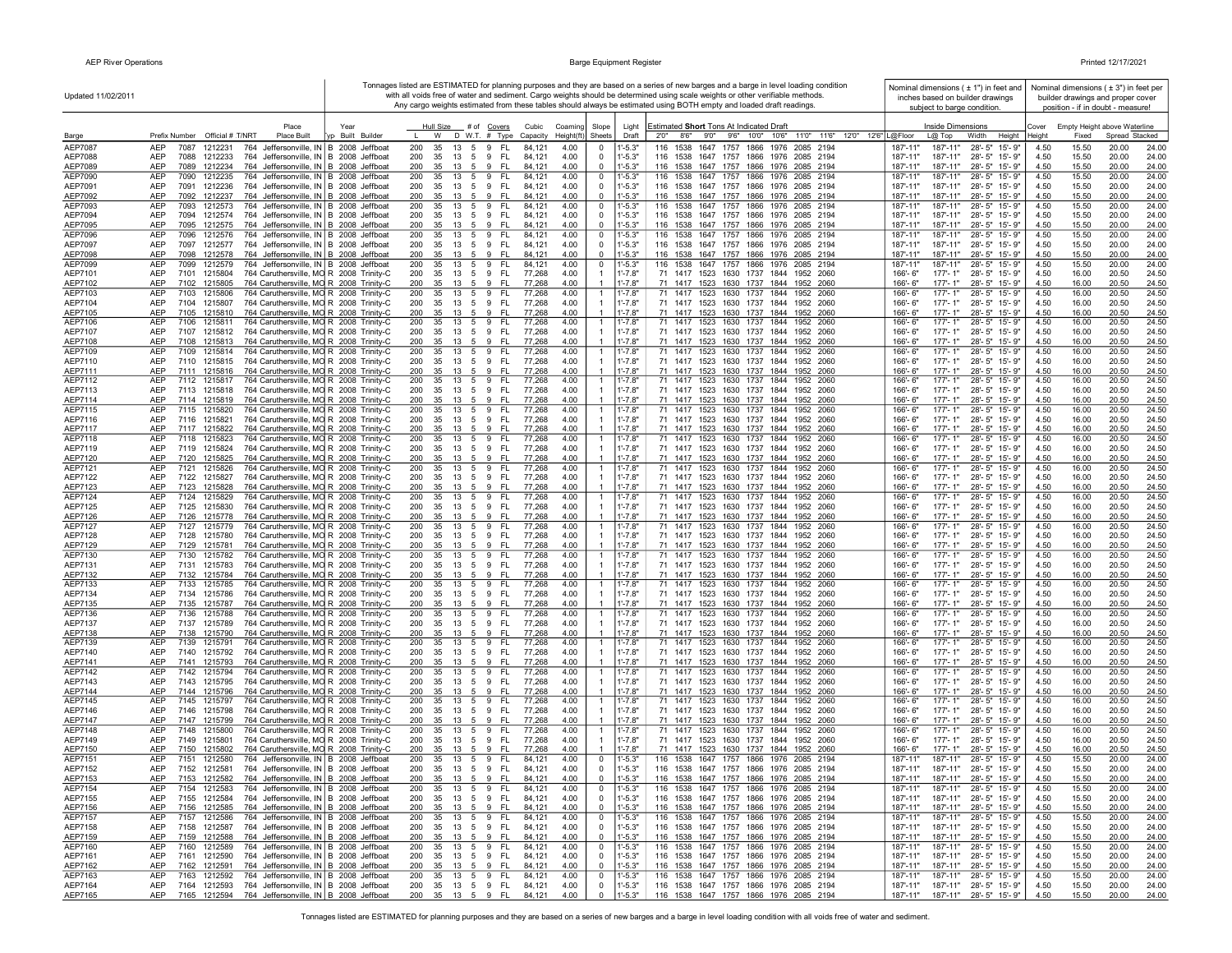| Updated 11/02/2011 |                                                                                                                                             |                  |                                                        |                                          |              |                                  |                            | Tonnages listed are ESTIMATED for planning purposes and they are based on a series of new barges and a barge in level loading condition<br>with all voids free of water and sediment. Cargo weights should be determined using scale weights or other verifiable methods. |                                              | Nominal dimensions $( 11)$ in feet and<br>inches based on builder drawings |              |                | Nominal dimensions $(± 3")$ in feet per<br>builder drawings and proper cover |                |
|--------------------|---------------------------------------------------------------------------------------------------------------------------------------------|------------------|--------------------------------------------------------|------------------------------------------|--------------|----------------------------------|----------------------------|---------------------------------------------------------------------------------------------------------------------------------------------------------------------------------------------------------------------------------------------------------------------------|----------------------------------------------|----------------------------------------------------------------------------|--------------|----------------|------------------------------------------------------------------------------|----------------|
|                    |                                                                                                                                             |                  |                                                        |                                          |              |                                  |                            | Any cargo weights estimated from these tables should always be estimated using BOTH empty and loaded draft readings.                                                                                                                                                      |                                              | subject to barge condition.                                                |              |                | position - if in doubt - measure!                                            |                |
|                    | Place                                                                                                                                       | Year             | Hull Size<br># of Covers                               | Cubic                                    | Coaming      | Slope                            | Light                      | Estimated Short Tons At Indicated Draft                                                                                                                                                                                                                                   |                                              | <b>Inside Dimensions</b>                                                   | Cover        |                | Empty Height above Waterline                                                 |                |
| Barge              | Prefix Number Official # T/NRT<br>Place Built                                                                                               | Vp Built Builder | D W.T. # Type<br>W                                     | Capacity                                 | Height(ft    | Sheets                           | Draft                      | 8'6''<br>9'0"<br>9'6" 10'0" 10'6"<br>11'0" 11'6" 12'0" 12'6" L@Floor<br>2'0''                                                                                                                                                                                             | $L@$ Top                                     | Width<br>Height                                                            | Heiaht       | Fixed          | Spread Stacked                                                               |                |
| AEP7166<br>AEP7167 | <b>AEP</b><br>7166<br>1212595<br>764 Jeffersonville, IN B 2008 Jeffboat<br>AEP<br>764 Jeffersonville, IN B 2008 Jeffboat<br>7167<br>1212596 |                  | 200<br>35<br>13<br>5 9<br>200<br>35<br>13<br>5 9       | FL.<br>84,121<br>- FL<br>84,121          | 4.00<br>4.00 | 0<br>$\mathbf 0$                 | $1' - 5.3"$<br>$1' - 5.3"$ | 116 1538<br>1647 1757 1866 1976 2085 2194<br>116 1538 1647 1757 1866 1976 2085 2194                                                                                                                                                                                       | 187'-11"<br>187'-11"                         | 187'-11"<br>28'-5" 15'-9"<br>187'-11"<br>28'-5" 15'-9"                     | 4.50<br>4.50 | 15.50<br>15.50 | 20.00<br>20.00                                                               | 24.00<br>24.00 |
| AEP7168            | AEP<br>7168<br>1212597<br>764 Jeffersonville, IN B 2008 Jeffboat                                                                            |                  | 200<br>35<br>13<br>5<br>9                              | - FL<br>84,121                           | 4.00         | 0                                | $1' - 5.3"$                | 116 1538 1647 1757 1866 1976 2085 2194                                                                                                                                                                                                                                    | 187'-11"                                     | 187'-11"<br>28'-5" 15'-9"                                                  | 4.50         | 15.50          | 20.00                                                                        | 24.00          |
| AEP7169            | AEP<br>7169 1212598<br>764 Jeffersonville, IN B 2008 Jeffboat                                                                               |                  | 200<br>35<br>13<br>59                                  | - FL<br>84,121                           | 4.00         | 0                                | $1' - 5.3"$                | 116 1538 1647 1757 1866 1976 2085 2194                                                                                                                                                                                                                                    | 187'-11"                                     | 187'-11"<br>28'-5" 15'-9"                                                  | 4.50         | 15.50          | 20.00                                                                        | 24.00          |
| AEP7170<br>AEP7171 | 764 Jeffersonville, IN B 2008 Jeffboat<br>AEP<br>7170 1212599<br><b>AEP</b><br>7171 1212600<br>764 Jeffersonville, IN B 2008 Jeffboat       |                  | 35 13 5 9 FL<br>200<br>200<br>35<br>13 5 9 FL          | 84,121<br>84,121                         | 4.00<br>4.00 | $\mathbf 0$<br>$\mathbf 0$       | $1' - 5.3"$<br>$1' - 5.3"$ | 116 1538 1647 1757 1866 1976 2085 2194<br>116 1538 1647 1757 1866 1976 2085 2194                                                                                                                                                                                          | 187'-11"<br>187'-11"                         | 187'-11"<br>28'-5" 15'-9"<br>187'-11"<br>28'-5" 15'-9"                     | 4.50<br>4.50 | 15.50<br>15.50 | 20.00<br>20.00                                                               | 24.00<br>24.00 |
| AEP7172            | 764 Jeffersonville, IN B 2008 Jeffboat<br>AEP<br>7172 1212601                                                                               |                  | 200<br>35<br>13 5 9                                    | - FL<br>84,121                           | 4.00         | 0                                | $1' - 5.3"$                | 116 1538 1647 1757 1866 1976 2085 2194                                                                                                                                                                                                                                    | 187'-11"                                     | 28'-5" 15'-9"<br>187'-11"                                                  | 4.50         | 15.50          | 20.00                                                                        | 24.00          |
| AEP7173            | 764 Jeffersonville, IN B 2008 Jeffboat<br>AEP<br>7173 1212602                                                                               |                  | 200<br>35<br>13<br>5 9                                 | - FL<br>84,121                           | 4.00         | 0                                | $1' - 5.3"$                | 116 1538 1647 1757 1866 1976 2085 2194                                                                                                                                                                                                                                    | 187'-11"<br>187'-11"                         | 28'-5" 15'-9"                                                              | 4.50         | 15.50          | 20.00                                                                        | 24.00          |
| AEP7174<br>AEP7175 | 764 Jeffersonville, IN B 2008 Jeffboat<br>AEP<br>7174 1212603<br>AEP<br>764 Jeffersonville, IN B 2008 Jeffboat<br>7175 1212604              |                  | 200<br>35<br>13 5<br>200<br>35<br>13<br>5              | 9<br>-FL<br>84,121<br>9<br>FL.<br>84.12' | 4.00<br>4.00 | 0<br>0                           | $1' - 5.3"$<br>$1' - 5.3"$ | 116 1538 1647 1757 1866 1976 2085 2194<br>1647 1757 1866 1976<br>116 1538<br>2085 2194                                                                                                                                                                                    | 187'-11"<br>187'-11"<br>187'-11"<br>187'-11" | 28'-5" 15'-9"<br>28'-5" 15'-9"                                             | 4.50<br>4.50 | 15.50<br>15.50 | 20.00<br>20.00                                                               | 24.00<br>24.00 |
| AEP7176            | AEP<br>764 Jeffersonville, IN B 2008 Jeffboat<br>7176 1212605                                                                               |                  | 200<br>35<br>13 5 9                                    | - FL<br>84,121                           | 4.00         | $\mathbf 0$                      | $1' - 5.3"$                | 116 1538 1647 1757 1866 1976 2085 2194                                                                                                                                                                                                                                    | 187'-11"                                     | 28'-5" 15'-9"<br>187'-11"                                                  | 4.50         | 15.50          | 20.00                                                                        | 24.00          |
| AEP7177            | <b>AEP</b><br>7177 1212606<br>764 Jeffersonville, IN B 2008 Jeffboat                                                                        |                  | 200<br>35 13 5 9 FL                                    | 84.12                                    | 4.00         | $\mathbf 0$                      | $1' - 5.3"$                | 116 1538 1647 1757 1866 1976 2085 2194                                                                                                                                                                                                                                    | 187'-11"                                     | 187'-11"<br>28'-5" 15'-9"                                                  | 4.50         | 15.50          | 20.00                                                                        | 24.00          |
| AEP7178<br>AEP7179 | AEP<br>7178 1212607<br>764 Jeffersonville, IN B 2008 Jeffboat<br>AEP<br>764 Jeffersonville, IN B 2008 Jeffboat<br>7179<br>1212608           |                  | 200<br>13 5 9<br>35<br>200<br>35<br>13 5 9             | - FL<br>84,121<br>- FL<br>84,121         | 4.00<br>4.00 | 0<br>0                           | $1' - 5.3"$<br>$1' - 5.3"$ | 116 1538 1647 1757 1866 1976 2085 2194<br>116 1538 1647 1757 1866 1976 2085 2194                                                                                                                                                                                          | 187'-11"<br>187'-11"                         | 187'-11"<br>28'-5" 15'-9"<br>187'-11"<br>28'-5" 15'-9"                     | 4.50<br>4.50 | 15.50<br>15.50 | 20.00<br>20.00                                                               | 24.00<br>24.00 |
| AEP7180            | AEP<br>7180 1212609<br>764 Jeffersonville, IN B 2008 Jeffboat                                                                               |                  | 200<br>35 13 5 9                                       | - FL<br>84,121                           | 4.00         | $\mathbf 0$                      | $1' - 5.3"$                | 116 1538 1647 1757 1866 1976 2085 2194                                                                                                                                                                                                                                    | 187'-11"                                     | 187'-11"<br>28'-5" 15'-9"                                                  | 4.50         | 15.50          | 20.00                                                                        | 24.00          |
| AEP7181            | AEP<br>764 Jeffersonville, IN B 2008 Jeffboat<br>7181<br>1212610                                                                            |                  | 200<br>35<br>13<br>5<br>9                              | - FL<br>84,121                           | 4.00         | 0                                | $1' - 5.3"$                | 116 1538 1647 1757 1866 1976<br>2085 2194                                                                                                                                                                                                                                 | 187'-11"                                     | 187'-11"<br>28'-5" 15'-9"                                                  | 4.50         | 15.50          | 20.00                                                                        | 24.00          |
| AEP7182<br>AEP7183 | AEP<br>7182<br>1212611<br>764 Jeffersonville, IN B 2008 Jeffboat<br><b>AEP</b><br>7183<br>1212612<br>764 Jeffersonville, IN B 2008 Jeffboat |                  | 200<br>35<br>13    5    9    FL<br>200<br>35<br>13 5 9 | 84,121<br>- FL<br>84,121                 | 4.00<br>4.00 | $\mathbf 0$<br>$\mathbf 0$       | $1' - 5.3"$<br>$1' - 5.3"$ | 116 1538 1647 1757 1866 1976 2085 2194<br>116 1538 1647 1757 1866 1976 2085 2194                                                                                                                                                                                          | 187'-11"<br>187'-11"                         | 187'-11"<br>28'-5" 15'-9"<br>187'-11"<br>28'-5" 15'-9"                     | 4.50<br>4.50 | 15.50<br>15.50 | 20.00<br>20.00                                                               | 24.00<br>24.00 |
| AEP7184            | <b>AEP</b><br>764 Jeffersonville, IN B 2008 Jeffboat<br>7184<br>1212613                                                                     |                  | 200<br>35<br>13 5 9                                    | - FL<br>84,121                           | 4.00         | 0                                | $1' - 5.3"$                | 116 1538 1647 1757 1866 1976 2085 2194                                                                                                                                                                                                                                    | 187'-11'<br>187'-11"                         | $28 - 5"$<br>15'-9"                                                        | 4.50         | 15.50          | 20.00                                                                        | 24.00          |
| AEP7185            | AEP<br>7185<br>1212614<br>764 Jeffersonville, IN B 2008 Jeffboat                                                                            |                  | 200<br>35<br>- 13<br>5<br>9                            | - FL<br>84,121                           | 4.00         | 0                                | $1' - 5.3"$                | 116 1538 1647 1757 1866 1976 2085 2194                                                                                                                                                                                                                                    | 187'-11"<br>187'-11"                         | 28'-5" 15'-9"                                                              | 4.50         | 15.50          | 20.00                                                                        | 24.00          |
| AEP7186<br>AEP7187 | AEP<br>7186<br>1212615<br>764 Jeffersonville, IN B 2008 Jeffboat                                                                            |                  | 200<br>35<br>13<br>5                                   | 9<br>FL<br>84,121                        | 4.00         | 0                                | $1' - 5.3"$                | 116 1538 1647 1757 1866 1976 2085 2194                                                                                                                                                                                                                                    | 187'-11"<br>187'-11"                         | $28 - 5"$<br>15'-9"                                                        | 4.50         | 15.50<br>15.50 | 20.00                                                                        | 24.00          |
| AEP7188            | AEP<br>7187<br>1212616<br>764 Jeffersonville, IN B 2008 Jeffboat<br>AEP<br>7188<br>1212617<br>764 Jeffersonville, IN B 2008 Jeffboat        |                  | 200<br>35<br>13<br>5<br>200<br>35<br>13<br>59          | 9<br>FL.<br>84,121<br>- FL<br>84,121     | 4.00<br>4.00 | 0<br>$\mathbf 0$                 | 1'-5.3"<br>$1' - 5.3"$     | 116 1538 1647 1757 1866 1976<br>2085 2194<br>116 1538 1647 1757 1866 1976 2085 2194                                                                                                                                                                                       | 187'-11"<br>187'-11"<br>187'-11"<br>187'-11" | 28'-5"<br>15'-9"<br>28'-5" 15'-9"                                          | 4.50<br>4.50 | 15.50          | 20.00<br>20.00                                                               | 24.00<br>24.00 |
| AEP7189            | <b>AEP</b><br>7189<br>1212618<br>764 Jeffersonville, IN B 2008 Jeffboat                                                                     |                  | 200<br>35<br>9<br>13<br>- 5                            | - FL<br>84,121                           | 4.00         | $\mathbf 0$                      | $1' - 5.3"$                | 116 1538 1647 1757 1866 1976 2085 2194                                                                                                                                                                                                                                    | 187'-11"<br>187'-11"                         | 28'-5" 15'-9"                                                              | 4.50         | 15.50          | 20.00                                                                        | 24.00          |
| AEP7190            | <b>AEP</b><br>7190<br>764 Jeffersonville, IN B 2008 Jeffboat<br>1212619                                                                     |                  | 200<br>13<br>5<br>9<br>35                              | -FL<br>84,121                            | 4.00         | 0                                | $1' - 5.3"$                | 116 1538 1647 1757 1866 1976 2085 2194                                                                                                                                                                                                                                    | 187'-11"<br>187'-11"                         | 28'-5" 15'-9"                                                              | 4.50         | 15.50          | 20.00                                                                        | 24.00          |
| AEP7191<br>AEP7192 | AEP<br>764 Jeffersonville, IN B 2008 Jeffboat<br>7191<br>1212620<br>764 Jeffersonville, IN B 2008 Jeffboat<br>AEP<br>7192 1212621           |                  | 200<br>35<br>13 5 9 FL<br>200<br>35<br>13 5 9          | 84,121<br>- FL<br>84,121                 | 4.00<br>4.00 | $\mathbf 0$<br>$\Omega$          | $1' - 5.3"$<br>$1' - 5.3"$ | 116 1538 1647 1757 1866 1976 2085 2194<br>116 1538 1647 1757 1866 1976 2085 2194                                                                                                                                                                                          | 187'-11"<br>187'-11"                         | 28'-5" 15'-9"<br>187'-11"<br>187'-11"<br>28'-5" 15'-9"                     | 4.50<br>4.50 | 15.50<br>15.50 | 20.00<br>20.00                                                               | 24.00<br>24.00 |
| AEP7193            | AEP<br>7193 1212622<br>764 Jeffersonville, IN B 2008 Jeffboat                                                                               |                  | 200<br>35<br>13 5 9                                    | - FL<br>84,121                           | 4.00         | 0                                | 1'-5.3"                    | 116 1538 1647 1757 1866 1976 2085 2194                                                                                                                                                                                                                                    | 187'-11"                                     | 187'-11"<br>28'-5" 15'-9"                                                  | 4.50         | 15.50          | 20.00                                                                        | 24.00          |
| AEP7194            | 764 Jeffersonville, IN B 2008 Jeffboat<br>AEP<br>7194 1212623                                                                               |                  | 200<br>5 9 FL<br>35<br>13                              | 84,121                                   | 4.00         | $\mathbf 0$                      | $1' - 5.3"$                | 116 1538 1647 1757 1866 1976 2085 2194                                                                                                                                                                                                                                    | 187'-11"                                     | 187'-11"<br>28'-5" 15'-9"                                                  | 4.50         | 15.50          | 20.00                                                                        | 24.00          |
| AEP7195<br>AEP7196 | 764 Jeffersonville, IN B 2008 Jeffboat<br>AEP<br>7195 1212624<br>AEP<br>7196 1212625<br>764 Jeffersonville, IN B 2008 Jeffboat              |                  | 35<br>200<br>13<br>5<br>9<br>200<br>35<br>13 5<br>9    | - FL<br>84,121<br>-FL<br>84,121          | 4.00<br>4.00 | $\overline{0}$<br>$\mathsf 0$    | $1' - 5.3"$<br>$1' - 5.3"$ | 116 1538 1647 1757 1866 1976 2085 2194<br>116 1538 1647 1757 1866 1976 2085 2194                                                                                                                                                                                          | 187'-11"<br>187'-11"                         | 187'-11"<br>28'-5" 15'-9"<br>187'-11"<br>28'-5" 15'-9"                     | 4.50<br>4.50 | 15.50<br>15.50 | 20.00<br>20.00                                                               | 24.00<br>24.00 |
| AEP7197            | AEP<br>7197<br>1212626<br>764 Jeffersonville, IN B 2008 Jeffboat                                                                            |                  | 200<br>35<br>5 9<br>13                                 | - FL<br>84,121                           | 4.00         | $\mathbf 0$                      | $1' - 5.3"$                | 116 1538 1647 1757 1866 1976 2085 2194                                                                                                                                                                                                                                    | 187'-11"<br>187'-11"                         | 28'-5" 15'-9"                                                              | 4.50         | 15.50          | 20.00                                                                        | 24.00          |
| AEP7198            | AEP<br>764 Jeffersonville, IN B 2008 Jeffboat<br>7198<br>1212627                                                                            |                  | 200<br>35<br>13<br>5                                   | 9<br>-FL<br>84,12'                       | 4.00         | $\overline{0}$                   | $-5.3"$                    | 116 1538 1647 1757 1866 1976 2085 2194                                                                                                                                                                                                                                    | 187'-11"<br>187'-11"                         | 28'-5" 15'-9"                                                              | 4.50         | 15.50          | 20.00                                                                        | 24.00          |
| AEP7199<br>AEP7201 | 764 Jeffersonville, IN B 2008 Jeffboat<br>AEP<br>7199<br>1212628<br>AEP<br>7201<br>764 Caruthersville, MO R 2008 Trinity-C<br>1216626       |                  | 200<br>9<br>35<br>13<br>5<br>200<br>35<br>13 5 9       | FL.<br>84,121<br>- FL<br>77,268          | 4.00<br>4.00 | 0                                | $1' - 5.3"$<br>$1' - 7.8"$ | 116 1538 1647 1757 1866 1976 2085 2194<br>71 1417 1523 1630 1737 1844 1952 2060                                                                                                                                                                                           | 187'-11"<br>187'-11"<br>166'-6"              | 28'-5" 15'-9"<br>177'-1"<br>28'-5" 15'-9"                                  | 4.50<br>4.50 | 15.50<br>16.00 | 20.00<br>20.50                                                               | 24.00<br>24.50 |
| AEP7202            | AEP<br>764 Caruthersville, MO R 2008 Trinity-C<br>7202<br>1216627                                                                           |                  | 200<br>35<br>13 5 9                                    | - FL<br>77,268                           | 4.00         |                                  | $1' - 7.8"$                | 71 1417 1523 1630 1737 1844 1952 2060                                                                                                                                                                                                                                     | 166'-6"                                      | 177'-1"<br>28'-5" 15'-9"                                                   | 4.50         | 16.00          | 20.50                                                                        | 24.50          |
| AEP7203            | AEP<br>7203<br>1216628<br>764 Caruthersville, MO R 2008 Trinity-C                                                                           |                  | 200<br>35<br>13<br>5<br>9                              | FL.<br>77,268                            | 4.00         | $\mathbf{1}$                     | $1' - 7.8"$                | 71 1417 1523 1630 1737 1844<br>1952 2060                                                                                                                                                                                                                                  | 166'-6"                                      | $177 - 1"$<br>28'-5" 15'-9"                                                | 4.50         | 16.00          | 20.50                                                                        | 24.50          |
| AEP7204<br>AEP7205 | AEP<br>764 Caruthersville, MO R 2008 Trinity-C<br>7204<br>1217203<br>AEP<br>764 Caruthersville, MO R 2008 Trinity-C<br>7205<br>1216630      |                  | 200<br>35<br>13 5 9<br>35 13 5 9 FL<br>200             | - FL<br>77,268<br>77,268                 | 4.00<br>4.00 |                                  | $1' - 7.8"$<br>$1' - 7.8"$ | 71 1417 1523 1630 1737 1844<br>1952 2060<br>71 1417 1523 1630 1737 1844 1952 2060                                                                                                                                                                                         | 166'-6"<br>166'-6"                           | $177 - 1"$<br>28'-5" 15'-9"<br>$177 - 1"$<br>28'-5" 15'-9"                 | 4.50<br>4.50 | 16.00<br>16.00 | 20.50<br>20.50                                                               | 24.50<br>24.50 |
| AEP7206            | AEP<br>7206 1216631<br>764 Caruthersville, MO R 2008 Trinity-C                                                                              |                  | 35 13 5 9<br>200                                       | - FL<br>77,268                           | 4.00         | -1                               | $1' - 7.8"$                | 71 1417 1523 1630 1737 1844<br>1952 2060                                                                                                                                                                                                                                  | 166'-6"                                      | 28'-5" 15'-9"<br>$177 - 1"$                                                | 4.50         | 16.00          | 20.50                                                                        | 24.50          |
| AEP7207            | AEP<br>7207<br>764 Caruthersville, MO R 2008 Trinity-C<br>1216632                                                                           |                  | 200<br>35<br>13<br>59                                  | 77,268<br>- FL                           | 4.00         |                                  | $1' - 7.8"$                | 71 1417 1523 1630 1737 1844 1952 2060                                                                                                                                                                                                                                     | 166'-6"                                      | $177 - 1"$<br>28'-5" 15'-9"                                                | 4.50         | 16.00          | 20.50                                                                        | 24.50          |
| AEP7208<br>AEP7209 | 764 Caruthersville, MO R 2008 Trinity-C<br>AEP<br>7208 1216633<br><b>AEP</b><br>7209<br>1216634<br>764 Caruthersville, MO R 2008 Trinity-C  |                  | 35 13 5 9 FL<br>200<br>200<br>35<br>13<br>59           | 77,268<br>- FL<br>77,268                 | 4.00<br>4.00 |                                  | $1' - 7.8"$<br>$1' - 7.8"$ | 71 1417 1523 1630 1737 1844 1952 2060<br>71 1417 1523 1630 1737 1844<br>1952 2060                                                                                                                                                                                         | 166'-6"<br>166'-6"                           | 177'-1"<br>28'-5" 15'-9"<br>$177 - 1"$<br>28'-5" 15'-9"                    | 4.50<br>4.50 | 16.00<br>16.00 | 20.50<br>20.50                                                               | 24.50<br>24.50 |
| AEP7210            | 764 Caruthersville, MO R 2008 Trinity-C<br>AEP<br>7210<br>1216635                                                                           |                  | 200<br>35<br>13<br>5 9                                 | 77,268<br>- FL                           | 4.00         |                                  | $1' - 7.8"$                | 71 1417 1523 1630 1737 1844 1952 2060                                                                                                                                                                                                                                     | 166'-6"                                      | $177 - 1"$<br>28'-5" 15'-9"                                                | 4.50         | 16.00          | 20.50                                                                        | 24.50          |
| AEP7211            | 764 Caruthersville, MO R 2008 Trinity-C<br>7211<br>1216636<br>AEP                                                                           |                  | 200<br>35<br>13<br>59                                  | 77,268<br>- FL                           | 4.00         |                                  | $1' - 7.8"$                | 71 1417 1523 1630 1737 1844<br>1952 2060                                                                                                                                                                                                                                  | 166'-6"                                      | $177 - 1"$<br>28'-5" 15'-9"                                                | 4.50         | 16.00          | 20.50                                                                        | 24.50          |
| AEP7212<br>AEP7213 | AEP<br>7212<br>764 Caruthersville, MO R 2008 Trinity-C<br>1216637<br>AEP<br>7213<br>1216638<br>764 Caruthersville, MO R 2008 Trinity-C      |                  | 5<br>200<br>35<br>13<br>200<br>35<br>13<br>5 9         | 77,268<br>9<br>FL.<br>- FL<br>77,268     | 4.00<br>4.00 | $\overline{1}$                   | 1'-7.8"<br>$1' - 7.8"$     | 71 1417 1523 1630 1737 1844<br>1952<br>2060<br>71 1417 1523 1630 1737 1844<br>1952 2060                                                                                                                                                                                   | 166'-6"<br>177'-1"<br>166'-6"                | 28'-5" 15'-9"<br>$177 - 1"$<br>28'-5" 15'-9"                               | 4.50<br>4.50 | 16.00<br>16.00 | 20.50<br>20.50                                                               | 24.50<br>24.50 |
| AEP7214            | AEP<br>7214 1216639<br>764 Caruthersville, MO R 2008 Trinity-C                                                                              |                  | 200<br>35<br>13<br>5                                   | 9 FL<br>77,268                           | 4.00         |                                  | $1' - 7.8"$                | 71 1417 1523 1630 1737 1844 1952 2060                                                                                                                                                                                                                                     | 166'-6"                                      | $177 - 1"$<br>28'-5" 15'-9"                                                | 4.50         | 16.00          | 20.50                                                                        | 24.50          |
| AEP7215            | <b>AEP</b><br>7215<br>1216640<br>764 Caruthersville, MO R 2008 Trinity-C                                                                    |                  | 200<br>35<br>13<br>5                                   | 9<br><b>FL</b><br>77,268                 | 4.00         | $\mathbf{1}$                     | $1' - 7.8"$                | 71 1417 1523 1630 1737<br>1844<br>1952<br>2060                                                                                                                                                                                                                            | 166'-6"                                      | $177 - 1"$<br>$28 - 5"$<br>$15 - 9"$                                       | 4.50         | 16.00          | 20.50                                                                        | 24.50          |
| AEP7216<br>AEP7217 | AEP<br>764 Caruthersville, MO R 2008 Trinity-C<br>7216 1216641<br>764 Caruthersville, MO R 2008 Trinity-C<br>AEP<br>7217 1216642            |                  | 200<br>35<br>5 9<br>13<br>13 5 9 FL<br>200<br>35       | - FL<br>77,268<br>77,268                 | 4.00<br>4.00 | $\overline{1}$<br>$\overline{1}$ | $1' - 7.8"$<br>$1' - 7.8"$ | 71 1417 1523 1630 1737 1844 1952 2060<br>71 1417 1523 1630 1737 1844 1952 2060                                                                                                                                                                                            | $177 - 1"$<br>$166 - 6"$<br>166'-6"          | 28'-5" 15'-9"<br>$177 - 1"$<br>28'-5" 15'-9"                               | 4.50<br>4.50 | 16.00<br>16.00 | 20.50<br>20.50                                                               | 24.50<br>24.50 |
| AEP7218            | AEP<br>7218 1216643<br>764 Caruthersville, MO R 2008 Trinity-C                                                                              |                  | 35 13 5 9<br>200                                       | - FL<br>77,268                           | 4.00         | -1                               | $1' - 7.8"$                | 71 1417 1523 1630 1737 1844 1952 2060                                                                                                                                                                                                                                     | 166'-6"                                      | 177'-1"<br>28'-5" 15'-9"                                                   | 4.50         | 16.00          | 20.50                                                                        | 24.50          |
| AEP7219            | AEP<br>7219 1216644<br>764 Caruthersville, MO R 2008 Trinity-C                                                                              |                  | 200<br>35 13 5 9 FL                                    | 77,268                                   | 4.00         |                                  | $1' - 7.8"$                | 71 1417 1523 1630 1737 1844 1952 2060                                                                                                                                                                                                                                     | 166'-6"                                      | 177'-1"<br>28'-5" 15'-9"                                                   | 4.50         | 16.00          | 20.50                                                                        | 24.50          |
| AEP7220<br>AEP7221 | AEP<br>764 Caruthersville, MO R 2008 Trinity-C<br>7220 1216645<br>764 Caruthersville, MO R 2008 Trinity-C<br>AEP<br>7221<br>1216646         |                  | 200<br>35<br>13<br>5 9<br>200<br>35<br>13<br>59        | - FL<br>77,268<br>- FL<br>77,268         | 4.00<br>4.00 | $\mathbf{1}$                     | $1' - 7.8"$<br>$1' - 7.8'$ | 71 1417 1523 1630 1737 1844 1952 2060<br>71 1417 1523 1630 1737 1844 1952 2060                                                                                                                                                                                            | $166' - 6''$<br>166'-6"                      | $177 - 1"$<br>28'-5" 15'-9"<br>177'-1"<br>28'-5" 15'-9"                    | 4.50<br>4.50 | 16.00<br>16.00 | 20.50<br>20.50                                                               | 24.50<br>24.50 |
| AEP7222            | AEP<br>7222 1216647<br>764 Caruthersville, MO R 2008 Trinity-C                                                                              |                  | 200<br>35 13 5 9 FL                                    | 77,268                                   | 4.00         |                                  | $1' - 7.8"$                | 71 1417 1523 1630 1737 1844 1952 2060                                                                                                                                                                                                                                     | 166'-6"                                      | $177 - 1"$<br>28'-5" 15'-9"                                                | 4.50         | 16.00          | 20.50                                                                        | 24.50          |
| AEP7223            | 764 Caruthersville, MO R 2008 Trinity-C<br>7223<br>1216648<br>AEP                                                                           |                  | 200<br>9<br>35<br>13<br>5                              | - FL<br>77,268                           | 4.00         | $\overline{1}$                   | $1' - 7.8"$                | 71 1417 1523 1630 1737 1844 1952 2060                                                                                                                                                                                                                                     | 166'-6"                                      | $177 - 1"$<br>28'-5" 15'-9"                                                | 4.50         | 16.00          | 20.50                                                                        | 24.50          |
| AEP7224            | 764 Caruthersville, MO R 2008 Trinity-C<br>AEP<br>7224<br>1216649                                                                           |                  | 200<br>35<br>13<br>5 9                                 | 77,268<br>- FL                           | 4.00         | $\overline{1}$                   | $1' - 7.8"$                | 71 1417 1523 1630 1737 1844<br>1952 2060                                                                                                                                                                                                                                  | 177'-1"<br>166'-6"                           | 28'-5" 15'-9"                                                              | 4.50         | 16.00          | 20.50                                                                        | 24.50          |
| AEP7225<br>AEP7226 | 764 Caruthersville, MO R 2008 Trinity-C<br>AEP<br>7225<br>1216650<br>AEP<br>764 Caruthersville, MO R 2008 Trinity-C<br>7226<br>1216656      |                  | 200<br>35<br>13<br>5<br>9<br>200<br>35<br>13<br>5      | - FL<br>77,268<br>9<br>FL.<br>77,268     | 4.00<br>4.00 |                                  | $1' - 7.8"$<br>$1' - 7.8"$ | 71 1417 1523 1630 1737 1844 1952 2060<br>71 1417 1523 1630 1737 1844 1952 2060                                                                                                                                                                                            | 166'-6"<br>166'-6"                           | 177'-1"<br>28'-5" 15'-9"<br>$177 - 1"$<br>28'-5" 15'-9"                    | 4.50<br>4.50 | 16.00<br>16.00 | 20.50<br>20.50                                                               | 24.50<br>24.50 |
| <b>AEP7227</b>     | 764 Caruthersville, MO R 2008 Trinity-C<br>AEP<br>7227<br>1216657                                                                           |                  | 200<br>35<br>13<br>5<br>9                              | FL.<br>77,268                            | 4.00         | $\mathbf{1}$                     | 1'-7.8"                    | 71 1417 1523 1630 1737 1844<br>1952 2060                                                                                                                                                                                                                                  | 166'-6"                                      | 177'-1"<br>28'-5" 15'-9"                                                   | 4.50         | 16.00          | 20.50                                                                        | 24.50          |
| AEP7228            | AEP<br>7228 1216658<br>764 Caruthersville, MO R 2008 Trinity-C                                                                              |                  | 200<br>35 13 5 9                                       | - FL<br>77,268                           | 4.00         |                                  | $1' - 7.8"$                | 71 1417 1523 1630 1737 1844 1952 2060                                                                                                                                                                                                                                     | $166 - 6"$                                   | $177 - 1"$<br>28'-5" 15'-9"                                                | 4.50         | 16.00          | 20.50                                                                        | 24.50          |
| AEP7229<br>AEP7230 | 764 Caruthersville, MO R 2008 Trinity-C<br>AEP<br>7229<br>1216659<br>AEP<br>7230<br>1216660<br>764 Caruthersville, MO R 2008 Trinity-C      |                  | 35 13 5 9<br>200<br>35 13 5 9<br>200                   | - FL<br>77,268<br>- FL<br>77,268         | 4.00<br>4.00 | -1                               | $1' - 7.8"$<br>$1' - 7.8"$ | 71 1417 1523 1630 1737 1844 1952 2060<br>71 1417 1523 1630 1737 1844 1952 2060                                                                                                                                                                                            | 166'-6"<br>166'-6'                           | $177 - 1"$<br>28'-5" 15'-9"<br>177'-1"<br>28'-5" 15'-9"                    | 4.50<br>4.50 | 16.00<br>16.00 | 20.50<br>20.50                                                               | 24.50<br>24.50 |
| AEP7231            | 1216661 764 Caruthersville, MO R 2008 Trinity-C<br>AEP<br>7231                                                                              |                  | 200 35 13 5 9 FL                                       | 77,268                                   | 4.00         |                                  | $1' - 7.8"$                | 71 1417 1523 1630 1737 1844 1952 2060                                                                                                                                                                                                                                     | 166'-6"                                      | 177'-1" 28'-5" 15'-9"                                                      | 4.50         | 16.00          | 20.50                                                                        | 24.50          |
| AEP7232            | <b>AEP</b><br>7232 1216662 764 Caruthersville, MO R 2008 Trinity-C                                                                          |                  | 200 35 13 5 9 FL                                       | 77.268                                   | 4.00         |                                  | $1' - 7.8"$                | 71 1417 1523 1630 1737 1844 1952 2060                                                                                                                                                                                                                                     | 166'-6"                                      | 177'-1" 28'-5" 15'-9"                                                      | 4.50         | 16.00          | 20.50                                                                        | 24.50          |
| AEP7233<br>AEP7234 | 7233 1216663 764 Caruthersville, MO R 2008 Trinity-C<br>AEP<br>7234 1216664 764 Caruthersville, MO R 2008 Trinity-C<br>AEP                  |                  | 200<br>35<br>13<br>5 9 FL<br>200<br>35<br>13 5 9 FL    | 77,268<br>77,268                         | 4.00<br>4.00 |                                  | 1'-7.8"<br>$1' - 7.8"$     | 71 1417 1523 1630 1737 1844 1952 2060<br>71 1417 1523 1630 1737 1844 1952 2060                                                                                                                                                                                            | 166'-6"<br>166'-6"                           | 177'-1" 28'-5" 15'-9"<br>177'-1" 28'-5" 15'-9"                             | 4.50<br>4.50 | 16.00<br>16.00 | 20.50<br>20.50                                                               | 24.50<br>24.50 |
| AEP7235            | 764 Caruthersville, MO R 2008 Trinity-C<br>AEP<br>7235 1216665                                                                              |                  | 200<br>35<br>13 5 9 FL                                 | 77,268                                   | 4.00         | $\overline{1}$                   | $1' - 7.8"$                | 71 1417 1523 1630 1737 1844 1952 2060                                                                                                                                                                                                                                     | 166'-6"                                      | 177'-1"<br>28'-5" 15'-9"                                                   | 4.50         | 16.00          | 20.50                                                                        | 24.50          |
| AEP7236            | 764 Caruthersville, MO R 2008 Trinity-C<br>AEP<br>7236 1216666                                                                              |                  | 200<br>35<br>13 5 9 FL                                 | 77,268                                   | 4.00         | $\mathbf{1}$                     | $1' - 7.8"$                | 71 1417 1523 1630 1737 1844 1952 2060                                                                                                                                                                                                                                     | 166'-6"                                      | 177'-1"<br>28'-5" 15'-9"                                                   | 4.50         | 16.00          | 20.50                                                                        | 24.50          |
| AEP7237            | 764 Caruthersville, MO R 2008 Trinity-C<br>7237 1216667<br>AEP<br>7238 1217191<br>764 Caruthersville, MO R 2008 Trinity-C                   |                  | 200<br>35<br>13 5 9 FL<br>13 5 9 FL                    | 77,268                                   | 4.00         |                                  | $1' - 7.8"$<br>$1' - 7.8"$ | 71 1417 1523 1630 1737 1844 1952 2060                                                                                                                                                                                                                                     | 166'-6"                                      | 177'-1"<br>28'-5" 15'-9"<br>177'-1"                                        | 4.50         | 16.00          | 20.50                                                                        | 24.50          |
| AEP7238<br>AEP7239 | AEP<br>AEP<br>7239 1217192<br>764 Caruthersville, MO R 2008 Trinity-C                                                                       |                  | 200<br>35<br>200<br>35<br>13 5 9 FL                    | 77,268<br>77,268                         | 4.00<br>4.00 | $\overline{1}$                   | $1' - 7.8"$                | 71 1417 1523 1630 1737 1844 1952 2060<br>71 1417 1523 1630 1737 1844 1952 2060                                                                                                                                                                                            | 166'-6"<br>166'-6"                           | 28'-5" 15'-9"<br>177'-1"<br>28'-5" 15'-9"                                  | 4.50<br>4.50 | 16.00<br>16.00 | 20.50<br>20.50                                                               | 24.50<br>24.50 |
| AEP7240            | 764 Caruthersville, MO R 2008 Trinity-C<br>AEP<br>7240 1217193                                                                              |                  | 200<br>35<br>13 5 9 FL                                 | 77,268                                   | 4.00         | $\overline{1}$                   | $1' - 7.8"$                | 71 1417 1523 1630 1737 1844 1952 2060                                                                                                                                                                                                                                     | 166'-6"                                      | 177'-1"<br>28'-5" 15'-9"                                                   | 4.50         | 16.00          | 20.50                                                                        | 24.50          |
| AEP7241            | 7241 1217194 764 Caruthersville, MO R 2008 Trinity-C<br>AEP                                                                                 |                  | 200<br>35 13 5 9 FL                                    | 77,268                                   | 4.00         | $\overline{1}$                   | $1' - 7.8"$                | 71 1417 1523 1630 1737 1844 1952 2060                                                                                                                                                                                                                                     | 166'-6"                                      | $177 - 1"$<br>28'-5" 15'-9"                                                | 4.50         | 16.00          | 20.50                                                                        | 24.50          |
| AEP7242<br>AEP7243 | 7242 1217195 764 Caruthersville, MO R 2008 Trinity-C<br>AEP<br>7243 1217196 764 Caruthersville, MO R 2008 Trinity-C<br>AEP                  |                  | 200<br>35 13 5 9 FL<br>200<br>35 13 5 9 FL             | 77,268<br>77,268                         | 4.00<br>4.00 | $\mathbf{1}$                     | $1' - 7.8"$<br>$1' - 7.8"$ | 71 1417 1523 1630 1737 1844 1952 2060<br>71 1417 1523 1630 1737 1844 1952 2060                                                                                                                                                                                            | 166'-6"<br>166'-6"                           | 177'-1" 28'-5" 15'-9"<br>177'-1" 28'-5" 15'-9"                             | 4.50<br>4.50 | 16.00<br>16.00 | 20.50<br>20.50                                                               | 24.50<br>24.50 |
| AEP7244            | 7244 1217197 764 Caruthersville, MO R 2008 Trinity-C<br>AEP                                                                                 |                  | 200 35 13 5 9 FL                                       | 77,268                                   | 4.00         | $\mathbf{1}$                     | $1' - 7.8"$                | 71 1417 1523 1630 1737 1844 1952 2060                                                                                                                                                                                                                                     | 166'- 6"                                     | 177'-1" 28'-5" 15'-9"                                                      | 4.50         | 16.00          | 20.50                                                                        | 24.50          |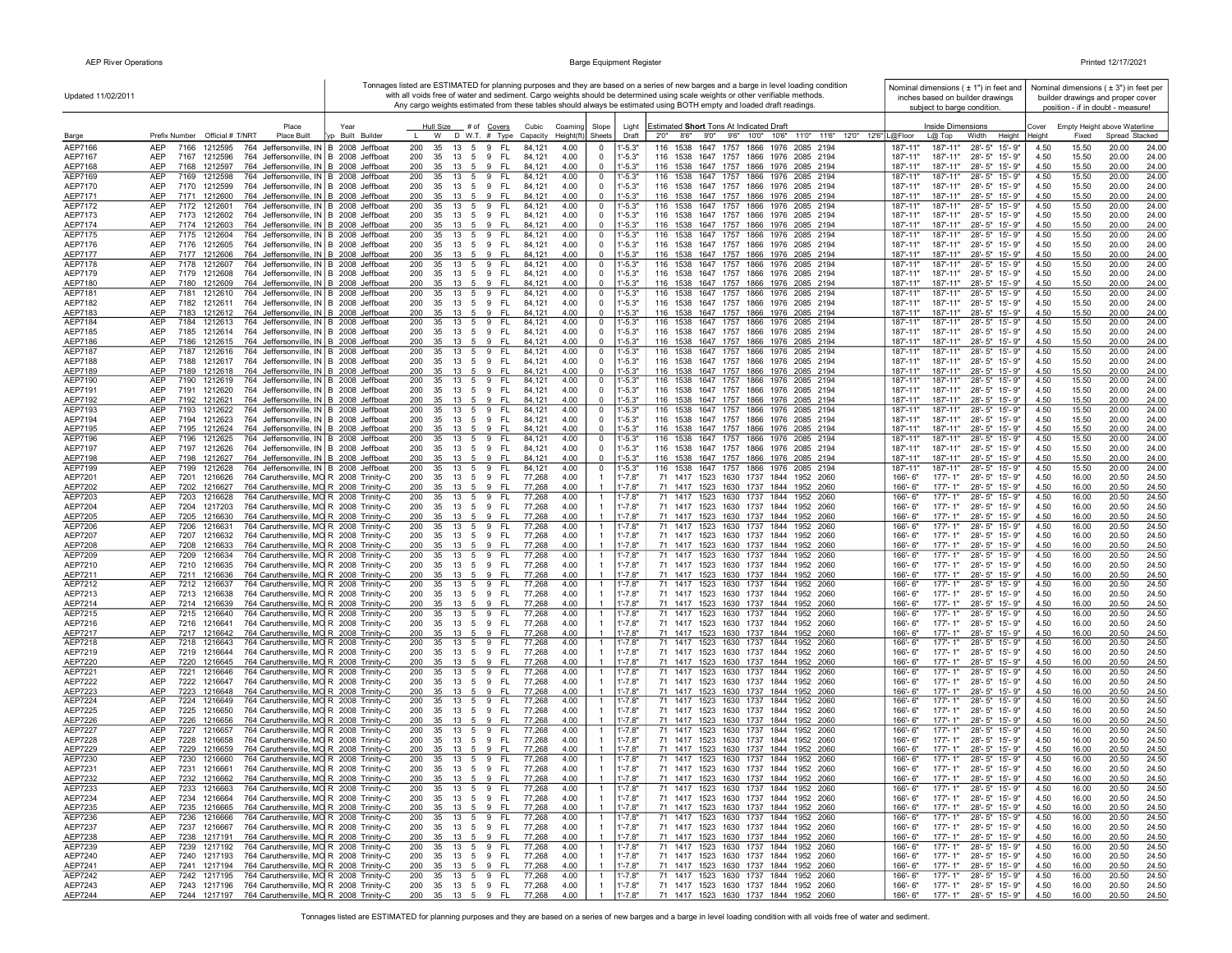| Updated 11/02/2011        |                                                                                                                                      |                                                                                |                                      |                                                |                                            |                            |                            | Tonnages listed are ESTIMATED for planning purposes and they are based on a series of new barges and a barge in level loading condition<br>with all voids free of water and sediment. Cargo weights should be determined using scale weights or other verifiable methods.<br>Any cargo weights estimated from these tables should always be estimated using BOTH empty and loaded draft readings. | Nominal dimensions $(± 1")$ in feet and<br>inches based on builder drawings<br>subject to barge condition. |                                                |                 |                | Nominal dimensions $(±3")$ in feet per<br>builder drawings and proper cover<br>position - if in doubt - measure! |  |
|---------------------------|--------------------------------------------------------------------------------------------------------------------------------------|--------------------------------------------------------------------------------|--------------------------------------|------------------------------------------------|--------------------------------------------|----------------------------|----------------------------|---------------------------------------------------------------------------------------------------------------------------------------------------------------------------------------------------------------------------------------------------------------------------------------------------------------------------------------------------------------------------------------------------|------------------------------------------------------------------------------------------------------------|------------------------------------------------|-----------------|----------------|------------------------------------------------------------------------------------------------------------------|--|
| Barge                     | Place<br>Prefix Number Official # T/NRT<br>Place Built                                                                               | Year<br>vn Built Builder                                                       | Hull Size<br>W                       | # of Covers<br>$D$ W.T. $#$ Type               | Cubic<br>Coaming<br>Capacity<br>Height(ft) | Slope<br>Sheets            | Light<br>Draft             | Estimated Short Tons At Indicated Draft<br>8'6" 9'0" 9'6" 10'0" 10'6" 11'0" 11'6" 12'0" 12'6" L@Floor<br>2'0"                                                                                                                                                                                                                                                                                     | Inside Dimensions<br>$L@$ Top                                                                              | Width<br>Height                                | Cover<br>Height | Fixed          | Empty Height above Waterline<br>Spread Stacked                                                                   |  |
| AEP7245                   | AEP<br>1217198<br>764 Caruthersville, MO R 2008 Trinity-C<br>7245                                                                    |                                                                                | 200<br>35<br>13                      | $5\overline{5}$<br>-FL<br>9                    | 77,268<br>4.00                             |                            | $1' - 7.8"$                | 71 1417 1523 1630 1737 1844<br>1952 2060                                                                                                                                                                                                                                                                                                                                                          | $177 - 1"$<br>166'-6"                                                                                      | 28'-5" 15'-9"                                  | 4.50            | 16.00          | 20.50<br>24.50                                                                                                   |  |
| AEP7246                   | AEP<br>1217199<br>764 Caruthersville, MO R 2008 Trinity-C<br>7246                                                                    |                                                                                | 200<br>35<br>13                      | 5 9 FL                                         | 4.00<br>77,268                             |                            | $1' - 7.8"$                | 71 1417 1523 1630 1737 1844 1952 2060                                                                                                                                                                                                                                                                                                                                                             | $177 - 1"$<br>166'-6"                                                                                      | 28'-5" 15'-9"                                  | 4.50            | 16.00          | 20.50<br>24.50                                                                                                   |  |
| <b>AEP7247</b>            | AEP<br>764 Caruthersville, MO R 2008 Trinity-C<br>7247 1217200                                                                       |                                                                                | 35<br>200<br>13                      | - FL<br>5<br>9                                 | 4.00<br>77,268                             |                            | $1' - 7.8"$                | 71 1417 1523 1630 1737 1844 1952 2060                                                                                                                                                                                                                                                                                                                                                             | 177'-1"<br>166'-6"                                                                                         | 28'-5" 15'-9"                                  | 4.50            | 16.00          | 20.50<br>24.50                                                                                                   |  |
| AEP7248                   | AEP<br>7248 1217201<br>764 Caruthersville, MO R 2008 Trinity-C                                                                       |                                                                                | 200<br>35                            | 13 5 9<br>- FL                                 | 77,268<br>4.00                             | $\mathbf{1}$               | $1' - 7.8"$                | 71 1417 1523 1630 1737 1844 1952 2060                                                                                                                                                                                                                                                                                                                                                             | 166'-6"<br>$177 - 1"$                                                                                      | 28'-5" 15'-9"                                  | 4.50            | 16.00          | 20.50<br>24.50                                                                                                   |  |
| AEP7249                   | AEP<br>7249 1217202<br>764 Caruthersville, MO R 2008 Trinity-C                                                                       |                                                                                | 200<br>35                            | 13 5 9 FL                                      | 77,268<br>4.00                             |                            | $1' - 7.8"$                | 71 1417 1523 1630 1737 1844 1952 2060                                                                                                                                                                                                                                                                                                                                                             | $177 - 1"$<br>$166 - 6"$                                                                                   | 28'-5" 15'-9"                                  | 4.50            | 16.00          | 20.50<br>24.50                                                                                                   |  |
| AEP7251<br>AEP7252        | 764 Jeffersonville, IN B 2008 Jeffboat<br>AEP<br>7251<br>1212629<br>7252<br>764 Jeffersonville, IN B 2008 Jeffboat<br>AEP<br>1212630 |                                                                                | 200<br>35<br>13<br>200<br>35<br>13   | 5 9<br>- FL<br>5<br>9<br>FL                    | 84,121<br>4.00<br>84,12'<br>4.00           | $\mathbf 0$<br>0           | $1 - 5.3$<br>$1' - 5.3"$   | 116 1538 1647 1757 1866 1976 2085 2194<br>1647 1757 1866 1976<br>116 1538<br>2085 2194                                                                                                                                                                                                                                                                                                            | 187'-11"<br>187'-11"<br>187'-11"<br>187'-11"                                                               | 28'-5" 15'-9"<br>28'-5" 15'-9"                 | 4.50<br>4.50    | 15.50<br>15.50 | 20.00<br>24.00<br>20.00<br>24.00                                                                                 |  |
| AEP7253                   | AEP<br>7253<br>1200110<br>764 Caruthersville, MO B 2007 Trinity-C                                                                    |                                                                                | 200<br>35                            | 13 5 9<br>- FL                                 | 84,413<br>4.00                             | 0                          | $1' - 5.7"$                | 114 1534 1644 1753 1862 1972 2081 2190                                                                                                                                                                                                                                                                                                                                                            | 188'-0"<br>188'-0"                                                                                         | 28'-5" 15'-9"                                  | 4.50            | 15.50          | 20.00<br>25.00                                                                                                   |  |
| AEP7254                   | AEP<br>7254 1220332<br>764 Jeffersonville, IN B 2009 Jeffboat                                                                        |                                                                                | 200<br>35                            | 13 5 9 FL                                      | 4.00<br>84,121                             | $\mathbf 0$                | $1' - 5.3"$                | 116 1538 1647 1757 1866 1976 2085 2194                                                                                                                                                                                                                                                                                                                                                            | 187'-11"<br>187'-11"                                                                                       | 28'-5" 15'-9"                                  | 4.50            | 15.50          | 20.00<br>24.00                                                                                                   |  |
| AEP7255                   | <b>AEP</b><br>7255<br>1220333<br>764 Jeffersonville, IN B 2009 Jeffboat                                                              |                                                                                | 200<br>35<br>13                      | 5<br>9<br>FL.                                  | 84.121<br>4.00                             | $\mathbf 0$                | $1' - 5.3"$                | 116 1538<br>1647 1757<br>1866 1976 2085 2194                                                                                                                                                                                                                                                                                                                                                      | 187'-11"<br>187'-11"                                                                                       | 28'-5" 15'-9"                                  | 4.50            | 15.50          | 20.00<br>24.00                                                                                                   |  |
| AEP7256                   | <b>AEP</b><br>7256<br>764 Jeffersonville, IN B 2009 Jeffboat<br>1220334                                                              |                                                                                | 200<br>35                            | 13 5 9<br>- FL                                 | 84,121<br>4.00                             | $\mathbf 0$                | $1' - 5.3"$                | 116 1538 1647 1757 1866 1976 2085 2194                                                                                                                                                                                                                                                                                                                                                            | 187'-11"<br>187'-11"                                                                                       | 28'-5" 15'-9"                                  | 4.50            | 15.50          | 20.00<br>24.00                                                                                                   |  |
| <b>AEP7257</b><br>AEP7258 | AEP<br>7257<br>764 Jeffersonville, IN B 2009 Jeffboat<br>1220335<br>764 Jeffersonville, IN B 2009 Jeffboat<br>AEP<br>7258<br>1220336 |                                                                                | 200<br>200<br>35                     | 35 13 5 9 FL<br>13 5 9<br>-FL                  | 4.00<br>84,121<br>4.00<br>84,121           | $\mathbf 0$<br>0           | $1 - 5.3$<br>1'-5.3"       | 116 1538 1647 1757 1866 1976 2085 2194<br>116 1538 1647 1757 1866 1976 2085 2194                                                                                                                                                                                                                                                                                                                  | 187'-11"<br>187'-11"<br>187'-11"<br>187'-11"                                                               | 28'-5" 15'-9"<br>28'-5" 15'-9"                 | 4.50<br>4.50    | 15.50<br>15.50 | 20.00<br>24.00<br>20.00<br>24.00                                                                                 |  |
| AEP7259                   | AEP<br>7259<br>1220337<br>764 Jeffersonville, IN B 2009 Jeffboat                                                                     |                                                                                | 200<br>35                            | 13 5 9<br>- FL                                 | 84,121<br>4.00                             | 0                          | $1' - 5.3"$                | 116 1538 1647 1757 1866 1976 2085 2194                                                                                                                                                                                                                                                                                                                                                            | 187'-11"<br>187'-11"                                                                                       | 28'-5" 15'-9"                                  | 4.50            | 15.50          | 20.00<br>24.00                                                                                                   |  |
| AEP7260                   | AEP<br>7260<br>1220338<br>764 Jeffersonville, IN B 2009 Jeffboat                                                                     |                                                                                | 200                                  | 35 13 5 9 FL                                   | 84,121<br>4.00                             | $\mathbf 0$                | $1' - 5.3"$                | 116 1538 1647 1757 1866 1976 2085 2194                                                                                                                                                                                                                                                                                                                                                            | 187'-11"<br>187'-11"                                                                                       | 28'-5" 15'-9"                                  | 4.50            | 15.50          | 20.00<br>24.00                                                                                                   |  |
| AEP7261                   | <b>AEP</b><br>7261<br>1220339<br>764 Jeffersonville, IN B 2009 Jeffboat                                                              |                                                                                | 200<br>35<br>13                      | 5 9<br>- FL                                    | 84,121<br>4.00                             | 0                          | $1' - 5.3"$                | 116 1538<br>1647 1757<br>1866 1976 2085 2194                                                                                                                                                                                                                                                                                                                                                      | 187'-11"<br>187'-11"                                                                                       | $28 - 5"$<br>15'-9"                            | 4.50            | 15.50          | 20.00<br>24.00                                                                                                   |  |
| AEP7262                   | 764 Jeffersonville, IN B 2009 Jeffboat<br>AEP<br>7262<br>1220340                                                                     |                                                                                | 200<br>35                            | 13 5 9 FL                                      | 84,121<br>4.00                             | 0                          | $1' - 5.3"$                | 116 1538 1647 1757 1866 1976 2085 2194                                                                                                                                                                                                                                                                                                                                                            | 187'-11"<br>187'-11"                                                                                       | 28'-5" 15'-9"                                  | 4.50            | 15.50          | 20.00<br>24.00                                                                                                   |  |
| AEP7263<br>AEP7264        | AEP<br>7263<br>1220341<br>764 Jeffersonville, IN B 2009 Jeffboat<br>764 Jeffersonville, IN B 2009 Jeffboat<br>AEP<br>7264<br>1220342 |                                                                                | 200<br>35<br>13<br>200<br>35<br>13   | 9<br>5<br>- FL<br>- FL<br>5 9                  | 4.00<br>84,121<br>4.00<br>84,121           | $\mathbf 0$<br>0           | $1 - 5.3$<br>l'-5.3"       | 116 1538 1647 1757 1866 1976 2085 2194<br>116 1538 1647 1757 1866 1976 2085 2194                                                                                                                                                                                                                                                                                                                  | 187'-11"<br>187'-11"<br>187'-11"<br>187'-11'                                                               | 28'-5" 15'-9"<br>$28 - 5"$<br>15'-9"           | 4.50<br>4.50    | 15.50<br>15.50 | 20.00<br>24.00<br>20.00<br>24.00                                                                                 |  |
| AEP7265                   | AEP<br>7265<br>1220343<br>764 Jeffersonville, IN B 2009 Jeffboat                                                                     |                                                                                | 200<br>35<br>13                      | 5<br>9<br>- FL                                 | 84,121<br>4.00                             | 0                          | $1' - 5.3"$                | 116 1538 1647 1757 1866 1976 2085 2194                                                                                                                                                                                                                                                                                                                                                            | 187'-11"<br>187'-11"                                                                                       | 28'-5"<br>15'-9"                               | 4.50            | 15.50          | 20.00<br>24.00                                                                                                   |  |
| AEP7266                   | <b>AEP</b><br>7266<br>1220344<br>764 Jeffersonville, IN B 2009 Jeffboat                                                              |                                                                                | 200<br>35<br>13                      | - FL<br>-5<br>-9                               | 4.00<br>84.12                              | $\Omega$                   | $1' - 5.3"$                | 116 1538 1647 1757 1866 1976 2085 2194                                                                                                                                                                                                                                                                                                                                                            | 187'-11"<br>187'-11"                                                                                       | 28'-5" 15'-9"                                  | 4.50            | 15.50          | 20.00<br>24.00                                                                                                   |  |
| <b>AEP7267</b>            | AEP<br>7267<br>1220345<br>764 Jeffersonville, IN B 2009 Jeffboat                                                                     |                                                                                | 200<br>35<br>13                      | 5<br>9<br>-FL                                  | 84,121<br>4.00                             | 0                          | 1'-5.3"                    | 116 1538<br>1647 1757 1866 1976 2085 2194                                                                                                                                                                                                                                                                                                                                                         | 187'-11"<br>187'-11"                                                                                       | $28 - 5"$<br>15'-9"                            | 4.50            | 15.50          | 20.00<br>24.00                                                                                                   |  |
| AEP7268                   | AEP<br>1220346<br>764 Jeffersonville, IN B 2009 Jeffboat<br>7268                                                                     |                                                                                | 200<br>35                            | 13 5 9 FL                                      | 4.00<br>84,121                             | $\mathbf 0$                | $1' - 5.3"$                | 116 1538 1647 1757 1866 1976 2085 2194                                                                                                                                                                                                                                                                                                                                                            | 187'-11"<br>187'-11"                                                                                       | 28'-5" 15'-9"                                  | 4.50            | 15.50          | 20.00<br>24.00                                                                                                   |  |
| AEP7269<br>AEP7270        | AEP<br>7269<br>764 Jeffersonville, IN B 2009 Jeffboat<br>1220347<br>AEP<br>7270 1220348<br>764 Jeffersonville, IN B 2009 Jeffboat    |                                                                                | 200<br>35<br>13<br>200<br>35         | - FL<br>59<br>13 5 9 FL                        | 4.00<br>84,121<br>84,121<br>4.00           | $\mathbf 0$<br>0           | $-5.3"$<br>l'-5.3"         | 116 1538 1647 1757 1866 1976 2085 2194<br>116 1538 1647 1757 1866 1976 2085 2194                                                                                                                                                                                                                                                                                                                  | 187'-11"<br>187'-11"<br>187'-11"<br>187'-11"                                                               | 28'-5" 15'-9"<br>28'-5" 15'-9"                 | 4.50<br>4.50    | 15.50<br>15.50 | 20.00<br>24.00<br>24.00<br>20.00                                                                                 |  |
| AEP7271                   | AEP<br>7271 1220349<br>764 Jeffersonville, IN B 2009 Jeffboat                                                                        |                                                                                | 200                                  | 35 13 5 9 FL                                   | 84,121<br>4.00                             | 0                          | $1' - 5.3"$                | 116 1538 1647 1757 1866 1976 2085 2194                                                                                                                                                                                                                                                                                                                                                            | 187'-11"<br>187'-11"                                                                                       | 28'-5" 15'-9"                                  | 4.50            | 15.50          | 20.00<br>24.00                                                                                                   |  |
| AEP7272                   | AEP<br>764 Jeffersonville, IN B 2009 Jeffboat<br>7272 1220350                                                                        |                                                                                | 200<br>35 13 5 9                     | - FL                                           | 84,121<br>4.00                             | $\mathbf 0$                | $1' - 5.3"$                | 116 1538 1647 1757 1866 1976 2085 2194                                                                                                                                                                                                                                                                                                                                                            | 187'-11"<br>187'-11"                                                                                       | 28'-5" 15'-9"                                  | 4.50            | 15.50          | 20.00<br>24.00                                                                                                   |  |
| AEP7273                   | 764 Jeffersonville, IN B 2009 Jeffboat<br>AEP<br>7273 1220351                                                                        |                                                                                | 200<br>35                            | - FL<br>13 5 9                                 | 84,121<br>4.00                             | 0                          | $1' - 5.3"$                | 116 1538 1647 1757 1866 1976 2085 2194                                                                                                                                                                                                                                                                                                                                                            | 187'-11"<br>187'-11"                                                                                       | 28'-5" 15'-9"                                  | 4.50            | 15.50          | 24.00<br>20.00                                                                                                   |  |
| AEP7274                   | AEP<br>7274 1220352<br>764 Jeffersonville, IN B 2009 Jeffboat                                                                        |                                                                                | 200<br>35                            | 13 5 9 FL                                      | 84.121<br>4.00                             | $\Omega$                   | $1' - 5.3"$                | 116 1538 1647 1757 1866 1976 2085 2194                                                                                                                                                                                                                                                                                                                                                            | 187'-11"<br>187'-11"                                                                                       | 28'-5" 15'-9"                                  | 4.50            | 15.50          | 20.00<br>24.00                                                                                                   |  |
| AEP7275<br>AEP7276        | AEP<br>7275 1220353<br>764 Jeffersonville, IN B 2009 Jeffboat<br>AEP<br>7276<br>764 Jeffersonville, IN B 2009 Jeffboat<br>1220354    |                                                                                | 200<br>35<br>13<br>200<br>35         | 9<br>- FL<br>- 5<br>- FL<br>9                  | 84,121<br>4.00<br>84,12'<br>4.00           | $\mathbf 0$                | $1' - 5.3"$<br>$1' - 5.3"$ | 116 1538 1647 1757 1866 1976 2085 2194<br>116 1538 1647 1757 1866 1976 2085 2194                                                                                                                                                                                                                                                                                                                  | 187'-11"<br>187'-11"<br>187'-11"<br>187'-11"                                                               | 28'-5" 15'-9"<br>28'-5" 15'-9"                 | 4.50<br>4.50    | 15.50<br>15.50 | 20.00<br>24.00<br>20.00<br>24.00                                                                                 |  |
| AEP7277                   | AEP<br>7277<br>1220355<br>764 Jeffersonville, IN B 2009 Jeffboat                                                                     |                                                                                | 13<br>200<br>35<br>13 5              | 5<br>- FL<br>9                                 | 84,121<br>4.00                             | 0<br>0                     | $1' - 5.3"$                | 116 1538 1647 1757 1866 1976 2085 2194                                                                                                                                                                                                                                                                                                                                                            | 187'-11"<br>187'-11"                                                                                       | 28'-5" 15'-9"                                  | 4.50            | 15.50          | 20.00<br>24.00                                                                                                   |  |
| AEP7278                   | AEP<br>7278<br>1220356<br>764 Jeffersonville, IN B 2009 Jeffboat                                                                     |                                                                                | 200<br>35<br>13                      | 5<br>9<br>FL.                                  | 84,12'<br>4.00                             | 0                          | $1' - 5.3"$                | 116 1538 1647 1757 1866 1976 2085 2194                                                                                                                                                                                                                                                                                                                                                            | 187'-11"<br>187'-11"                                                                                       | 28'-5" 15'-9"                                  | 4.50            | 15.50          | 20.00<br>24.00                                                                                                   |  |
| AEP7279                   | AEP<br>764 Jeffersonville, IN B 2009 Jeffboat<br>7279<br>1220357                                                                     |                                                                                | 200<br>13<br>35                      | FL.<br>5<br>9                                  | 4.00<br>84,121                             | 0                          | $1' - 5.3"$                | 1647 1757 1866 1976 2085 2194<br>116 1538                                                                                                                                                                                                                                                                                                                                                         | 187'-11"<br>187'-11"                                                                                       | 28'-5" 15'-9"                                  | 4.50            | 15.50          | 20.00<br>24.00                                                                                                   |  |
| AEP7280                   | <b>AEP</b><br>7280<br>1220358<br>764 Jeffersonville, IN B 2009 Jeffboat                                                              |                                                                                | 200<br>35<br>13 5                    | 9<br>-FL                                       | 84.121<br>4.00                             | $\mathbf 0$                | $1' - 5.3"$                | 116 1538 1647 1757 1866 1976 2085 2194<br>116 1538 1647 1757 1866 1976 2085 2194                                                                                                                                                                                                                                                                                                                  | 187'-11"<br>187'-11"                                                                                       | 28'-5" 15'-9"                                  | 4.50            | 15.50          | 20.00<br>24.00                                                                                                   |  |
| AEP7281<br>AEP7282        | AEP<br>7281<br>764 Jeffersonville, IN B 2009 Jeffboat<br>1220359<br>AEP<br>7282<br>764 Jeffersonville, IN B 2009 Jeffboat<br>1220360 |                                                                                | 200<br>35<br>200<br>35               | 13 5 9<br>- FL<br>$13 \quad 5 \quad 9$<br>- FL | 4.00<br>84,121<br>84,121<br>4.00           | $\mathbf 0$<br>0           | $1' - 5.3"$<br>$1' - 5.3"$ | 116 1538<br>1647 1757 1866 1976 2085 2194                                                                                                                                                                                                                                                                                                                                                         | 187'-11"<br>187'-11"<br>187'-11"<br>187'-11"                                                               | 28'-5" 15'-9"<br>28'-5" 15'-9"                 | 4.50<br>4.50    | 15.50<br>15.50 | 20.00<br>24.00<br>24.00<br>20.00                                                                                 |  |
| AEP7283                   | AEP<br>7283<br>1220361<br>764 Jeffersonville, IN B 2009 Jeffboat                                                                     |                                                                                | 200<br>35                            | 13 5 9<br>- FL                                 | 84,121<br>4.00                             | 0                          | $1' - 5.3"$                | 116 1538 1647 1757 1866 1976 2085 2194                                                                                                                                                                                                                                                                                                                                                            | 187'-11"<br>187'-11"                                                                                       | 28'-5" 15'-9"                                  | 4.50            | 15.50          | 20.00<br>24.00                                                                                                   |  |
| AEP7284                   | AEP<br>7284<br>1220362<br>764 Jeffersonville, IN B 2009 Jeffboat                                                                     |                                                                                | 200<br>35 13 5 9                     | - FL                                           | 84,121<br>4.00                             | 0                          | $1' - 5.3"$                | 116 1538 1647 1757 1866 1976 2085 2194                                                                                                                                                                                                                                                                                                                                                            | 187'-11"<br>187'-11"                                                                                       | 28'-5" 15'-9"                                  | 4.50            | 15.50          | 20.00<br>24.00                                                                                                   |  |
| AEP7285                   | AEP<br>7285<br>764 Jeffersonville, IN B 2009 Jeffboat<br>1220363                                                                     |                                                                                | 200<br>35                            | - FL<br>13 5 9                                 | 4.00<br>84,121                             | 0                          | $1' - 5.3"$                | 116 1538 1647 1757 1866 1976 2085 2194                                                                                                                                                                                                                                                                                                                                                            | 187'-11"<br>187'-11"                                                                                       | 28'-5" 15'-9"                                  | 4.50            | 15.50          | 20.00<br>24.00                                                                                                   |  |
| AEP7286                   | AEP<br>7286<br>1220364<br>764 Jeffersonville, IN B 2009 Jeffboat                                                                     |                                                                                | 200<br>35<br>13                      | 5<br>9<br>- FL                                 | 84.121<br>4.00                             | 0                          | $1' - 5.3"$                | 116 1538 1647 1757<br>1866 1976 2085 2194                                                                                                                                                                                                                                                                                                                                                         | 187'-11"<br>187'-11"                                                                                       | 28'-5" 15'-9"                                  | 4.50            | 15.50          | 20.00<br>24.00                                                                                                   |  |
| <b>AEP7287</b><br>AEP7288 | AEP<br>7287<br>1220365<br>764 Jeffersonville, IN B 2009 Jeffboat<br>AEP<br>7288<br>1220366<br>764 Jeffersonville, IN B 2009 Jeffboat |                                                                                | 200<br>35<br>13<br>200<br>35<br>13   | 5 9<br>- FL<br>9<br>-FL<br>$5\overline{)}$     | 84,121<br>4.00<br>84,121<br>4.00           | $\mathbf 0$<br>0           | $1' - 5.3"$<br>$1' - 5.3"$ | 116 1538 1647 1757 1866 1976 2085 2194<br>116 1538<br>1647 1757<br>1866 1976 2085 2194                                                                                                                                                                                                                                                                                                            | 187'-11"<br>187'-11"<br>187'-11"<br>187'-11"                                                               | 28'-5" 15'-9"<br>$28 - 5"$<br>15'-9"           | 4.50<br>4.50    | 15.50<br>15.50 | 20.00<br>24.00<br>20.00<br>24.00                                                                                 |  |
| AEP7289                   | AEP<br>7289<br>1220367<br>764 Jeffersonville, IN B 2009 Jeffboat                                                                     |                                                                                | 200<br>35<br>13                      | 5 9<br>- FL                                    | 84,121<br>4.00                             | 0                          | $1' - 5.3"$                | 116 1538 1647 1757 1866 1976 2085 2194                                                                                                                                                                                                                                                                                                                                                            | 187'-11"<br>187'-11"                                                                                       | 28'-5"<br>15'-9"                               | 4.50            | 15.50          | 20.00<br>24.00                                                                                                   |  |
| AEP7290                   | AEP<br>7290<br>1220368<br>764 Jeffersonville, IN B 2009 Jeffboat                                                                     |                                                                                | 200<br>35<br>13                      | 5<br>9<br>- FL                                 | 4.00<br>84,121                             | 0                          | $1' - 5.3"$                | 116 1538 1647 1757 1866 1976 2085 2194                                                                                                                                                                                                                                                                                                                                                            | 187'-11"<br>187'-11"                                                                                       | 28'-5"<br>15'-9"                               | 4.50            | 15.50          | 20.00<br>24.00                                                                                                   |  |
| AEP7291                   | AEP<br>764 Jeffersonville, IN B 2009 Jeffboat<br>7291<br>1220369                                                                     |                                                                                | 200<br>35<br>13                      | -FL<br>5<br>9                                  | 4.00<br>84,121                             | 0                          | $1' - 5.3"$                | 116 1538 1647 1757 1866 1976<br>2085 2194                                                                                                                                                                                                                                                                                                                                                         | 187'-11"<br>187'-11"                                                                                       | $28 - 5"$<br>15'-9"                            | 4.50            | 15.50          | 20.00<br>24.00                                                                                                   |  |
| AEP7292                   | AEP<br>7292<br>1220370<br>764 Jeffersonville, IN B 2009 Jeffboat<br>AEP<br>7293<br>764 Jeffersonville, IN B 2009 Jeffboat            |                                                                                | 200<br>35<br>13<br>200<br>35         | 59<br>- FL<br>$13 \quad 5 \quad 9$<br>- FL     | 84,121<br>4.00<br>4.00                     | 0<br>$\mathbf 0$           | $1' - 5.3"$<br>$1 - 5.3"$  | 116 1538 1647 1757 1866 1976 2085 2194<br>116 1538 1647 1757 1866 1976 2085 2194                                                                                                                                                                                                                                                                                                                  | 187'-11"<br>187'-11"<br>187'-11"<br>187'-11"                                                               | 28'-5" 15'-9"<br>28'-5" 15'-9"                 | 4.50<br>4.50    | 15.50<br>15.50 | 20.00<br>24.00<br>20.00<br>24.00                                                                                 |  |
| AEP7293<br>AEP7294        | 1220371<br>764 Jeffersonville, IN B 2009 Jeffboat<br>AEP<br>7294<br>1220372                                                          |                                                                                | 200<br>35<br>13                      | 5 9<br>- FL                                    | 84,121<br>84,121<br>4.00                   | $\mathbf 0$                | $1' - 5.3"$                | 1647 1757 1866 1976 2085 2194<br>116 1538                                                                                                                                                                                                                                                                                                                                                         | 187'-11"<br>187'-11"                                                                                       | $28 - 5"$<br>15'-9"                            | 4.50            | 15.50          | 20.00<br>24.00                                                                                                   |  |
| AEP7295                   | 764 Jeffersonville, IN B 2009 Jeffboat<br>AEP<br>7295<br>1220373                                                                     |                                                                                | 200<br>35                            | 13 5 9 FL                                      | 4.00<br>84,121                             | 0                          | $1' - 5.3"$                | 116 1538 1647 1757 1866 1976 2085 2194                                                                                                                                                                                                                                                                                                                                                            | 187'-11"<br>187'-11"                                                                                       | 28'-5" 15'-9"                                  | 4.50            | 15.50          | 20.00<br>24.00                                                                                                   |  |
| AEP7296                   | AEP<br>7296<br>1220374<br>764 Jeffersonville, IN B 2009 Jeffboat                                                                     |                                                                                | 200<br>35                            | 13    5    9    FL                             | 84,121<br>4.00                             | $\mathbf 0$                | $1' - 5.3"$                | 116 1538 1647 1757 1866 1976 2085 2194                                                                                                                                                                                                                                                                                                                                                            | 187'-11"<br>187'-11"                                                                                       | 28'-5" 15'-9"                                  | 4.50            | 15.50          | 20.00<br>24.00                                                                                                   |  |
| <b>AEP7297</b>            | AEP<br>7297<br>764 Jeffersonville, IN B 2009 Jeffboat<br>1220375                                                                     |                                                                                | 200                                  | 35 13 5 9 FL                                   | 84,121<br>4.00                             | 0                          | $1' - 5.3"$                | 116 1538 1647 1757 1866 1976 2085 2194                                                                                                                                                                                                                                                                                                                                                            | 187'-11"<br>187'-11"                                                                                       | 28'-5" 15'-9"                                  | 4.50            | 15.50          | 20.00<br>24.00                                                                                                   |  |
| <b>AEP7298</b><br>AEP7299 | AEP<br>7298<br>1220376<br>764 Jeffersonville, IN B 2009 Jeffboat<br>AEP<br>7299 1220377<br>764 Jeffersonville, IN B 2009 Jeffboat    |                                                                                | 35<br>200<br>200<br>35               | 13 5 9 FL<br>13 5 9<br>- FL                    | 84,121<br>4.00<br>84,121<br>4.00           | $\mathbf 0$<br>$\mathbf 0$ | $1' - 5.3"$<br>$1' - 5.3"$ | 116 1538 1647 1757 1866 1976 2085 2194<br>116 1538 1647 1757 1866 1976 2085 2194                                                                                                                                                                                                                                                                                                                  | 187'-11"<br>187'-11"<br>187'-11"<br>187'-11"                                                               | 28'-5" 15'-9"<br>28'-5" 15'-9"                 | 4.50<br>4.50    | 15.50<br>15.50 | 20.00<br>24.00<br>20.00<br>24.00                                                                                 |  |
| AEP7301                   | AEP<br>7301<br>1228522<br>764                                                                                                        | Port Allen, LA   R 2010 Trinity-P                                              | 200<br>35                            | 13 4 9<br>- FL                                 | 77,238<br>4.00                             | -1                         | $1' - 6.1'$                | 84 1430 1536 1643 1750 1857 1965 2073                                                                                                                                                                                                                                                                                                                                                             | $177 - 1"$<br>166'-6"                                                                                      | 28'-5" 15'-9"                                  | 4.50            | 16.00          | 20.50<br>24.50                                                                                                   |  |
| AEP7302                   | 7302<br>764<br>AEP<br>1228523<br>Port Allen, LA                                                                                      | R 2010 Trinity-P                                                               | 200<br>35<br>13                      | 4 9<br>- FL                                    | 77,238<br>4.00                             |                            | $1'-6.1"$                  | 84 1430 1536 1643 1750 1857 1965 2073                                                                                                                                                                                                                                                                                                                                                             | 177'-1"<br>166'-6"                                                                                         | 28'-5" 15'-9"                                  | 4.50            | 16.00          | 20.50<br>24.50                                                                                                   |  |
| AEP7303                   | AEP<br>1228524<br>7303<br>764                                                                                                        | Port Allen, LA   R 2010 Trinity-P                                              | 200<br>35<br>13 4                    | 9<br>FL                                        | 77,238<br>4.00                             |                            | $1' - 6.1"$                | 84 1430 1536 1643 1750 1857 1965 2073                                                                                                                                                                                                                                                                                                                                                             | 177'-1"<br>166'-6"                                                                                         | 28'-5" 15'-9"                                  | 4.50            | 16.00          | 20.50<br>24.50                                                                                                   |  |
| AEP7304                   | AEP<br>7304<br>1228525<br>764<br>Port Allen, LA                                                                                      | R 2010 Trinity-P                                                               | 200<br>35                            | 13 4 9<br>FL.                                  | 77,238<br>4.00                             | -1                         | $1' - 6.1'$                | 84 1430 1536 1643 1750 1857<br>1965 2073                                                                                                                                                                                                                                                                                                                                                          | 166'-6"<br>177'-1"                                                                                         | 28'-5" 15'-9"                                  | 4.50            | 16.00          | 20.50<br>24.50                                                                                                   |  |
| AEP7305<br>AEP7306        | AEP<br>7305 1228526<br>764<br>Port Allen, LA<br><b>AEP</b><br>7306<br>1228527<br>764<br>Port Allen, LA                               | R 2010 Trinity-P<br>R 2010 Trinity-P                                           | 200<br>35<br>200<br>35               | 13 4 9<br>FL.<br>13 4 9<br>-FL                 | 4.00<br>77,238<br>77.238<br>4.00           |                            | $1' - 6.1"$<br>$1' - 6.1"$ | 84 1430 1536 1643 1750 1857 1965 2073<br>84 1430 1536 1643 1750 1857 1965 2073                                                                                                                                                                                                                                                                                                                    | 177'-1"<br>166'-6"<br>166'-6"<br>$177 - 1"$                                                                | 28'-5" 15'-9"<br>28'-5" 15'-9"                 | 4.50<br>4.50    | 16.00<br>16.00 | 20.50<br>24.50<br>20.50<br>24.50                                                                                 |  |
| AEP7307                   | <b>AEP</b><br>7307<br>764<br>Port Allen, LA<br>1228528                                                                               | R 2010 Trinity-P                                                               | 200<br>35                            | 13 4 9<br>FL                                   | 77,238<br>4.00                             | -1                         | $1' - 6.1'$                | 84 1430<br>1536 1643 1750 1857<br>1965 2073                                                                                                                                                                                                                                                                                                                                                       | $177 - 1"$<br>$166' - 6''$                                                                                 | 28'-5" 15'-9"                                  | 4.50            | 16.00          | 20.50<br>24.50                                                                                                   |  |
| AEP7308                   | AEP<br>7308<br>1228529<br>764<br>Port Allen, LA                                                                                      | R 2010 Trinity-P                                                               | 200<br>35 13 4 9                     | - FL                                           | 4.00<br>77,238                             |                            | $1' - 6.1"$                | 84 1430 1536 1643 1750 1857 1965 2073                                                                                                                                                                                                                                                                                                                                                             | 166'-6"<br>177'-1"                                                                                         | 28'-5" 15'-9"                                  | 4.50            | 16.00          | 20.50<br>24.50                                                                                                   |  |
| AEP7309                   | AEP<br>7309<br>1228530<br>764<br>Port Allen, LA                                                                                      | R 2010 Trinity-P                                                               | 200<br>35 13 4 9                     | -FL                                            | 4.00<br>77,238                             |                            | $1' - 6.1"$                | 84 1430 1536 1643 1750 1857 1965 2073                                                                                                                                                                                                                                                                                                                                                             | 166'-6"<br>177'-1"                                                                                         | 28'-5" 15'-9"                                  | 4.50            | 16.00          | 20.50<br>24.50                                                                                                   |  |
| AEP7310                   | AEP<br>7310 1228531<br>764                                                                                                           | Port Allen, LA   R 2010 Trinity-P                                              | 200<br>35 13 4 9                     | - FL                                           | 77,238<br>4.00                             |                            | $1' - 6.1"$                | 84 1430 1536 1643 1750 1857 1965 2073                                                                                                                                                                                                                                                                                                                                                             | 166'-6"<br>177'-1"                                                                                         | 28'-5" 15'-9"                                  | 4.50            | 16.00          | 24.50<br>20.50                                                                                                   |  |
| AEP7311<br>AFP7312        | AEP<br>7311 1228532 764<br>AFP<br>7312 1228533 764                                                                                   | Port Allen, LA   R 2010 Trinity-P<br>Port Allen $A \parallel R$ 2010 Trinity-P | 200 35 13 4 9 FL<br>200 35 13 4 9 FL |                                                | 77,238<br>4.00<br>77 238<br>400            |                            | $1' - 6.1"$<br>1'.61"      | 84 1430 1536 1643 1750 1857 1965 2073<br>84 1430 1536 1643 1750 1857 1965 2073                                                                                                                                                                                                                                                                                                                    | 166'-6"<br>166'- 6"                                                                                        | 177'-1" 28'-5" 15'-9"<br>177'-1" 28'-5" 15'-9" | 4.50<br>4.50    | 16.00<br>16.00 | 20.50<br>24.50<br>20.50<br>24.50                                                                                 |  |
| AEP7313                   | 7313 1228534 764<br>AEP                                                                                                              | Port Allen, LA   R 2010 Trinity-P                                              | 200<br>35<br>13                      | - FL<br>49                                     | 77,238<br>4.00                             |                            | 1'-6.1                     | 84 1430 1536 1643 1750 1857 1965 2073                                                                                                                                                                                                                                                                                                                                                             | 177'-1"<br>166'-6"                                                                                         | 28'-5" 15'-9"                                  | 4.50            | 16.00          | 20.50<br>24.50                                                                                                   |  |
| AEP7314                   | AEP<br>7314 1228535 764                                                                                                              | Port Allen, LA   R 2010 Trinity-P                                              | 200<br>35                            | 13 4 9<br>- FL                                 | 77,238<br>4.00                             |                            | $1' - 6.1"$                | 84 1430 1536 1643 1750 1857 1965 2073                                                                                                                                                                                                                                                                                                                                                             | 166'-6"                                                                                                    | 177'-1" 28'-5" 15'-9"                          | 4.50            | 16.00          | 20.50<br>24.50                                                                                                   |  |
| AEP7315                   | AEP<br>7315 1228536<br>764                                                                                                           | Port Allen, LA   R 2010 Trinity-P                                              | 200<br>35                            | 13 4 9<br>- FL                                 | 77,238<br>4.00                             |                            | $1' - 6.1"$                | 84 1430 1536 1643 1750 1857 1965 2073                                                                                                                                                                                                                                                                                                                                                             | 177'-1"<br>166'-6"                                                                                         | 28'-5" 15'-9"                                  | 4.50            | 16.00          | 20.50<br>24.50                                                                                                   |  |
| AEP7316                   | AEP<br>7316 1228537<br>764                                                                                                           | Port Allen, LA   R 2010 Trinity-P                                              | 200<br>35                            | 13   4   9   FL                                | 77,238<br>4.00                             | $\overline{1}$             | $1' - 6.1"$                | 84 1430 1536 1643 1750 1857 1965 2073                                                                                                                                                                                                                                                                                                                                                             | 166'-6"<br>177'-1"                                                                                         | 28'-5" 15'-9"                                  | 4.50            | 16.00          | 20.50<br>24.50                                                                                                   |  |
| AEP7317<br>AEP7318        | AEP<br>7317 1228538 764<br>AEP<br>7318 1228539 764                                                                                   | Port Allen, LA   R 2010 Trinity-P<br>Port Allen, LA   R 2010 Trinity-P         | 200<br>35<br>200<br>35               | 13   4   9   FL<br>13  4  9  FL                | 77,238<br>4.00<br>77,238<br>4.00           |                            | $1' - 6.1"$<br>$1' - 6.1"$ | 84 1430 1536 1643 1750 1857 1965 2073<br>84 1430 1536 1643 1750 1857 1965 2073                                                                                                                                                                                                                                                                                                                    | 166'-6"<br>177'-1"<br>177'-1"<br>166'-6"                                                                   | 28'-5" 15'-9"<br>28'-5" 15'-9"                 | 4.50<br>4.50    | 16.00<br>16.00 | 20.50<br>24.50<br>20.50<br>24.50                                                                                 |  |
| AEP7319                   | AEP<br>7319 1228540 764                                                                                                              | Port Allen, LA   R 2010 Trinity-P                                              | 200<br>35                            | 13  4  9  FL                                   | 77,238<br>4.00                             | $\overline{1}$             | $1' - 6.1"$                | 84 1430 1536 1643 1750 1857 1965 2073                                                                                                                                                                                                                                                                                                                                                             | 166'-6"<br>$177 - 1"$                                                                                      | 28'-5" 15'-9"                                  | 4.50            | 16.00          | 20.50<br>24.50                                                                                                   |  |
| AEP7320                   | 7320 1228541 764<br>AEP                                                                                                              | Port Allen, LA   R 2010 Trinity-P                                              | 200                                  | 35 13 4 9 FL                                   | 77,238<br>4.00                             | $\overline{1}$             | $1' - 6.1"$                | 84 1430 1536 1643 1750 1857 1965 2073                                                                                                                                                                                                                                                                                                                                                             | 166'-6"                                                                                                    | 177'-1" 28'-5" 15'-9"                          | 4.50            | 16.00          | 20.50<br>24.50                                                                                                   |  |
| AEP7321                   | 7321 1228542 764<br>AEP                                                                                                              | Port Allen, LA   R 2010 Trinity-P                                              | 200                                  | 35 13 4 9 FL                                   | 4.00<br>77,238                             | $\overline{1}$             | $1'-6.1"$                  | 84 1430 1536 1643 1750 1857 1965 2073                                                                                                                                                                                                                                                                                                                                                             | 177'-1"<br>166'-6"                                                                                         | 28'-5" 15'-9"                                  | 4.50            | 16.00          | 20.50<br>24.50                                                                                                   |  |
| AEP7322                   | 7322 1228543 764 Port Allen, LA R 2010 Trinity-P<br>AEP                                                                              |                                                                                | 200                                  | 35 13 4 9 FL                                   | 77,238<br>4.00                             | $\overline{1}$             | $1' - 6.1"$                | 84 1430 1536 1643 1750 1857 1965 2073                                                                                                                                                                                                                                                                                                                                                             | 166'-6"                                                                                                    | 177'-1" 28'-5" 15'-9"                          | 4.50            | 16.00          | 20.50<br>24.50                                                                                                   |  |
| AEP7323<br>AEP7324        | 7323 1228544 764 Port Allen, LA R 2010 Trinity-P<br>AEP<br>AEP 7324 1228545 764 Port Allen, LA R 2010 Trinity-P                      |                                                                                | 200 35 13 4 9 FL<br>200 35 13 4 9 FL |                                                | 77,238<br>4.00<br>77,238<br>4.00           |                            | $1' - 6.1"$<br>$1' - 6.1"$ | 84 1430 1536 1643 1750 1857 1965 2073<br>84 1430 1536 1643 1750 1857 1965 2073                                                                                                                                                                                                                                                                                                                    | 166'- 6"<br>166'-6" 177'-1" 28'-5" 15'-9"                                                                  | 177'-1" 28'-5" 15'-9"                          | 4.50<br>4.50    | 16.00<br>16.00 | 20.50<br>24.50<br>20.50<br>24.50                                                                                 |  |
|                           |                                                                                                                                      |                                                                                |                                      |                                                |                                            |                            |                            |                                                                                                                                                                                                                                                                                                                                                                                                   |                                                                                                            |                                                |                 |                |                                                                                                                  |  |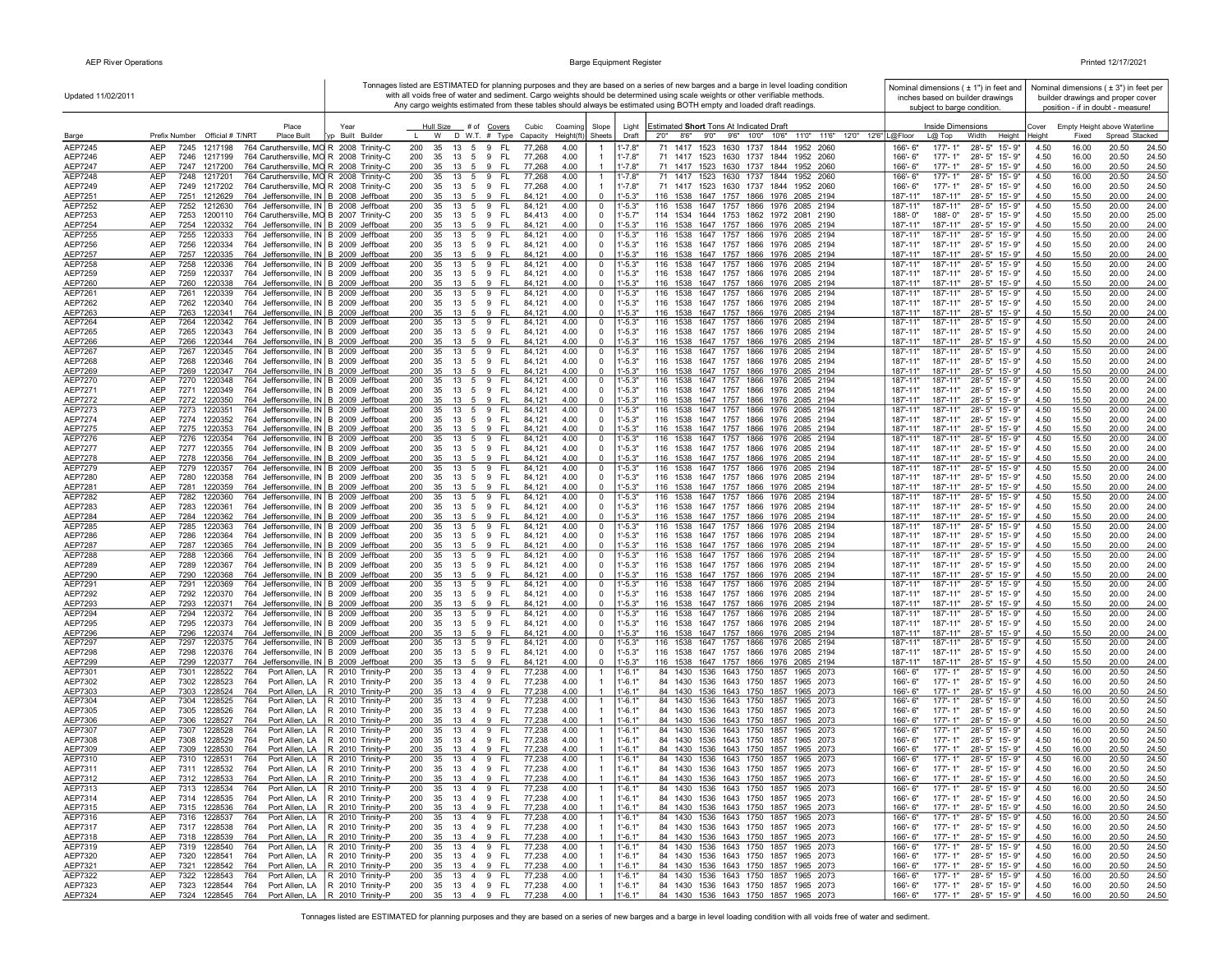| Updated 11/02/2011 |                                                                                                                                             |                                                       |                                                                                                   |                                                  |                            | Tonnages listed are ESTIMATED for planning purposes and they are based on a series of new barges and a barge in level loading condition<br>with all voids free of water and sediment. Cargo weights should be determined using scale weights or other verifiable methods. | Nominal dimensions $(± 1")$ in feet and<br>inches based on builder drawings |                                                  |              |                | Nominal dimensions ( $\pm$ 3") in feet per<br>builder drawings and proper cover |
|--------------------|---------------------------------------------------------------------------------------------------------------------------------------------|-------------------------------------------------------|---------------------------------------------------------------------------------------------------|--------------------------------------------------|----------------------------|---------------------------------------------------------------------------------------------------------------------------------------------------------------------------------------------------------------------------------------------------------------------------|-----------------------------------------------------------------------------|--------------------------------------------------|--------------|----------------|---------------------------------------------------------------------------------|
|                    |                                                                                                                                             |                                                       |                                                                                                   |                                                  |                            | Any cargo weights estimated from these tables should always be estimated using BOTH empty and loaded draft readings.                                                                                                                                                      | subject to barge condition.                                                 |                                                  |              |                | position - if in doubt - measure!                                               |
|                    | Place                                                                                                                                       | Year                                                  | Hull Size<br># of Covers<br>Cubic                                                                 | Coaming<br>Slope                                 | Light                      | Estimated Short Tons At Indicated Draft                                                                                                                                                                                                                                   | <b>Inside Dimensions</b>                                                    |                                                  | Cover        |                | Empty Height above Waterline                                                    |
| Barge              | Prefix Number Official # T/NRT<br><b>Place Built</b>                                                                                        | yp Built Builder                                      | D W.T. # Type<br>W<br>Capacity                                                                    | Height(ft<br>Sheets                              | Draft                      | 11'0" 11'6" 12'0" 12'6" L@Floor<br>8'6''<br>9'0"<br>9'6" 10'0" 10'6"<br>2'0''                                                                                                                                                                                             | $L@$ Top                                                                    | Width<br>Height                                  | Heiaht       | Fixed          | Spread Stacked                                                                  |
| AEP7325<br>AEP7326 | <b>AEP</b><br>7325<br>1228546<br>764<br>Port Allen, LA<br>AEP<br>7326<br>1228547<br>764<br>Port Allen, LA                                   | R 2010 Trinity-P<br>R 2010 Trinity-P                  | 200<br>35<br>13<br>4 9<br>- FL<br>77,238<br>200<br>35<br>13<br>4 9<br>- FL<br>77,238              | 4.00<br>4.00                                     | $1 - 6.1"$<br>$1' - 6.1"$  | 84 1430 1536 1643 1750 1857<br>1965 2073<br>84 1430 1536 1643 1750 1857<br>1965 2073                                                                                                                                                                                      | $177 - 1"$<br>166'-6"<br>166'-6"<br>177'-1"                                 | 28'-5" 15'-9"<br>28'-5" 15'-9"                   | 4.50<br>4.50 | 16.00<br>16.00 | 20.50<br>24.50<br>20.50<br>24.50                                                |
| AEP7327            | AEP<br>7327<br>1228548<br>764<br>Port Allen, LA                                                                                             | R 2010 Trinity-P                                      | 200<br>35<br>13<br>49<br>-FL<br>77,238                                                            | 4.00                                             | $1' - 6.1"$                | 84 1430 1536 1643 1750 1857 1965 2073                                                                                                                                                                                                                                     | 166'-6"<br>$177 - 1"$                                                       | 28'-5" 15'-9"                                    | 4.50         | 16.00          | 20.50<br>24.50                                                                  |
| AEP7328            | AEP<br>7328<br>1228549<br>764<br>Port Allen, LA                                                                                             | R 2010 Trinity-P                                      | 13 4 9<br>- FL<br>77,238<br>200<br>35                                                             | 4.00<br>$\mathbf{1}$                             | $1' - 6.1"$                | 84 1430 1536 1643 1750 1857<br>1965 2073                                                                                                                                                                                                                                  | $177 - 1"$<br>166'-6"                                                       | 28'-5" 15'-9"                                    | 4.50         | 16.00          | 20.50<br>24.50                                                                  |
| AEP7329            | AEP<br>7329<br>1228550<br>764                                                                                                               | Port Allen, LA   R 2010 Trinity-P                     | 35 13 4 9 FL<br>200<br>77,238                                                                     | 4.00<br>$\overline{1}$                           | $1' - 6.1"$                | 84 1430 1536 1643 1750 1857 1965 2073                                                                                                                                                                                                                                     | 166'-6"<br>177'-1"                                                          | 28'-5" 15'-9"                                    | 4.50         | 16.00          | 20.50<br>24.50                                                                  |
| AEP7330<br>AEP7331 | AEP<br>7330 1228551<br>764<br>7331<br>AEP<br>1228552<br>764<br>Port Allen, LA                                                               | Port Allen, LA   R 2010 Trinity-P<br>R 2010 Trinity-P | 200<br>35<br>13 4 9<br>- FL<br>77,238<br>77,238<br>200<br>35<br>13 4 9<br>- FL                    | 4.00<br>4.00<br>-1                               | $1' - 6.1"$<br>$1' - 6.1'$ | 84 1430 1536 1643 1750 1857 1965 2073<br>84 1430 1536 1643 1750 1857<br>1965 2073                                                                                                                                                                                         | 166'-6"<br>$177 - 1"$<br>177'-1"<br>166'-6"                                 | 28'-5" 15'-9"<br>28'-5" 15'-9"                   | 4.50<br>4.50 | 16.00<br>16.00 | 20.50<br>24.50<br>20.50<br>24.50                                                |
| AEP7332            | AEP<br>7332<br>1228553<br>764<br>Port Allen, LA                                                                                             | R 2010 Trinity-P                                      | 77,238<br>200<br>35<br>13<br>4 9<br>- FL                                                          | 4.00                                             | $1' - 6.1"$                | 84 1430 1536 1643 1750 1857 1965 2073                                                                                                                                                                                                                                     | 166'-6"<br>177'-1"                                                          | 28'-5" 15'-9"                                    | 4.50         | 16.00          | 20.50<br>24.50                                                                  |
| AEP7333            | AEP<br>7333<br>1228554<br>764<br>Port Allen, LA                                                                                             | R 2010 Trinity-P                                      | 9<br>77,238<br>200<br>35<br>13 4<br>FL                                                            | 4.00<br>$\overline{1}$                           | $1' - 6.1"$                | 84 1430 1536 1643 1750 1857 1965 2073                                                                                                                                                                                                                                     | 177'-1"<br>166'-6"                                                          | 28'-5" 15'-9"                                    | 4.50         | 16.00          | 20.50<br>24.50                                                                  |
| AEP7334<br>AEP7335 | AEP<br>7334<br>1228555<br>764<br>Port Allen, LA<br>AEP<br>7335<br>1228556<br>764<br>Port Allen, LA                                          | R 2010 Trinity-P<br>R 2010 Trinity-P                  | 200<br>13<br>$\overline{4}$<br>9<br>FL<br>77,238<br>35<br>35<br>FL.<br>200<br>13 4 9<br>77,238    | 4.00<br>$\mathbf{1}$<br>4.00                     | $1' - 6.1'$<br>$1' - 6.1"$ | 1536 1643 1750 1857<br>84 1430<br>1965 2073<br>84 1430 1536 1643 1750 1857 1965 2073                                                                                                                                                                                      | 177'-1"<br>166'-6"<br>177'-1"<br>166'-6"                                    | 28'-5" 15'-9"<br>28'-5" 15'-9"                   | 4.50<br>4.50 | 16.00<br>16.00 | 20.50<br>24.50<br>20.50<br>24.50                                                |
| AEP7336            | <b>AEP</b><br>7336 1228557<br>764<br>Port Allen, LA                                                                                         | R 2010 Trinity-P                                      | 200<br>35<br>13 4 9<br>- FL<br>77,238                                                             | 4.00<br>$\overline{1}$                           | $1' - 6.1"$                | 84 1430 1536 1643 1750 1857 1965 2073                                                                                                                                                                                                                                     | 166'-6"<br>$177 - 1"$                                                       | 28'-5" 15'-9"                                    | 4.50         | 16.00          | 20.50<br>24.50                                                                  |
| AEP7337            | AEP<br>7337<br>764<br>Port Allen, LA<br>1228558                                                                                             | R 2010 Trinity-P                                      | 200<br>13 4 9<br>FL.<br>77,238<br>35                                                              | 4.00<br>-1                                       | $1 - 6.1"$                 | 84 1430<br>1536 1643 1750 1857<br>1965 2073                                                                                                                                                                                                                               | $177 - 1"$<br>166'-6"                                                       | 28'-5" 15'-9"                                    | 4.50         | 16.00          | 20.50<br>24.50                                                                  |
| AEP7338            | AEP<br>7338<br>1228559<br>764<br>Port Allen, LA                                                                                             | R 2010 Trinity-P<br>R 2010 Trinity-P                  | 200<br>35 13 4 9<br>- FL<br>77,238                                                                | 4.00<br>4.00                                     | $1' - 6.1"$<br>$1' - 6.1"$ | 84 1430 1536 1643 1750 1857 1965 2073<br>84 1430 1536 1643 1750 1857 1965 2073                                                                                                                                                                                            | 166'-6"<br>177'-1"                                                          | 28'-5" 15'-9"                                    | 4.50         | 16.00          | 20.50<br>24.50<br>20.50                                                         |
| AEP7339<br>AEP7340 | AEP<br>7339<br>1228560<br>764<br>Port Allen, LA<br>7340<br>764<br>Port Allen, LA<br>AEP<br>1228561                                          | R 2010 Trinity-P                                      | 200<br>35 13 4 9<br>- FL<br>77,238<br>13 4 9<br>- FL<br>77,238<br>200<br>35                       | 4.00<br>$\overline{1}$                           | $1' - 6.1"$                | 84 1430 1536 1643 1750 1857<br>1965 2073                                                                                                                                                                                                                                  | 166'-6"<br>177'-1"<br>177'-1"<br>166'-6"                                    | 28'-5" 15'-9"<br>28'-5" 15'-9"                   | 4.50<br>4.50 | 16.00<br>16.00 | 24.50<br>20.50<br>24.50                                                         |
| AEP7341            | AEP<br>7341<br>1228562<br>764<br>Port Allen, LA                                                                                             | R 2010 Trinity-P                                      | 200<br>35<br>13 4 9<br>- FL<br>77,238                                                             | 4.00                                             | $1' - 6.1"$                | 84 1430 1536 1643 1750 1857 1965 2073                                                                                                                                                                                                                                     | 166'-6"<br>177'-1"                                                          | 28'-5" 15'-9"                                    | 4.50         | 16.00          | 20.50<br>24.50                                                                  |
| AEP7342            | <b>AEP</b><br>7342<br>1228563<br>764                                                                                                        | Port Allen, LA   R 2010 Trinity-P                     | 200<br>35<br>13 4 9<br>- FL<br>77,238                                                             | 4.00                                             | $1' - 6.1"$                | 84 1430 1536 1643 1750 1857 1965 2073                                                                                                                                                                                                                                     | 166'-6"<br>$177 - 1"$                                                       | 28'-5" 15'-9"                                    | 4.50         | 16.00          | 20.50<br>24.50                                                                  |
| AEP7343<br>AEP7344 | <b>AEP</b><br>7343<br>1228564<br>764<br>AEP<br>7344<br>1228565<br>764<br>Port Allen, LA                                                     | Port Allen, LA   R 2010 Trinity-P<br>R 2010 Trinity-P | - FL<br>77,238<br>200<br>35<br>13 4 9<br>77,238<br>200<br>35<br>- FL<br>13<br>49                  | 4.00<br>-1<br>4.00                               | $1' - 6.1'$<br>$1 - 6.1"$  | 84 1430 1536 1643 1750 1857<br>1965 2073<br>84 1430 1536 1643 1750 1857<br>1965 2073                                                                                                                                                                                      | 177'-1"<br>166'-6"<br>166'-6"<br>177'-1"                                    | 28'-5" 15'-9"<br>28'-5" 15'-9"                   | 4.50<br>4.50 | 16.00<br>16.00 | 20.50<br>24.50<br>20.50<br>24.50                                                |
| AEP7345            | AEP<br>7345<br>1228566<br>764<br>Port Allen, LA                                                                                             | R 2010 Trinity-P                                      | 77,238<br>200<br>35<br>13<br>$\overline{4}$<br>-9<br>FL                                           | 4.00                                             | $1' - 6.1"$                | 84 1430 1536 1643 1750 1857<br>1965 2073                                                                                                                                                                                                                                  | $177 - 1"$<br>166'-6"                                                       | $28 - 5"$<br>15'-9"                              | 4.50         | 16.00          | 20.50<br>24.50                                                                  |
| AEP7346            | AEP<br>7346<br>1228567<br>764<br>Port Allen, LA                                                                                             | R 2010 Trinity-P                                      | 200<br>35<br>13 4 9<br>FL.<br>77,238                                                              | 4.00<br>$\overline{1}$                           | 1'-6.1'                    | 84 1430<br>1536 1643 1750 1857<br>1965 2073                                                                                                                                                                                                                               | 166'-6"<br>177'-1"                                                          | $28 - 5"$<br>15'-9"                              | 4.50         | 16.00          | 20.50<br>24.50                                                                  |
| AEP7347<br>AEP7348 | AEP<br>7347<br>1228568<br>764<br>Port Allen, LA<br><b>AEP</b><br>7348<br>1228569<br>764<br>Port Allen, LA                                   | R 2010 Trinity-P<br>R 2010 Trinity-P                  | 200<br>35<br>13 4 9<br>- FL<br>77,238<br>200<br>35<br><b>FL</b><br>77,238<br>13<br>4 9            | 4.00<br>$\overline{1}$<br>4.00                   | $1' - 6.1"$<br>$1' - 6.1"$ | 84 1430 1536 1643 1750 1857 1965 2073<br>84 1430 1536 1643 1750 1857 1965 2073                                                                                                                                                                                            | 177'-1"<br>166'-6"<br>166'-6"<br>$177 - 1"$                                 | 28'-5" 15'-9"<br>28'-5" 15'-9"                   | 4.50<br>4.50 | 16.00<br>16.00 | 20.50<br>24.50<br>20.50<br>24.50                                                |
| AEP7349            | <b>AEP</b><br>7349<br>764<br>1228570                                                                                                        | Port Allen, LA   R 2010 Trinity-P                     | 200<br>13<br>4 9<br>FL.<br>77,238<br>35                                                           | 4.00<br>$\overline{1}$                           | $1' - 6.1'$                | 84 1430 1536 1643 1750 1857<br>1965 2073                                                                                                                                                                                                                                  | $177 - 1"$<br>$166' - 6''$                                                  | 28'-5" 15'-9"                                    | 4.50         | 16.00          | 20.50<br>24.50                                                                  |
| AEP7351            | AEP<br>7351<br>1220378<br>764 Jeffersonville, IN   B 2009 Jeffboat                                                                          |                                                       | 200<br>13 5 9 FL<br>35<br>84,121                                                                  | 4.00<br>$\mathbf 0$                              | $1' - 5.3"$                | 116 1538 1647 1757 1866 1976 2085 2194                                                                                                                                                                                                                                    | 187'-11"<br>187'-11"                                                        | 28'-5" 15'-9"                                    | 4.50         | 15.50          | 20.00<br>24.00                                                                  |
| AEP7352            | 764 Jeffersonville, IN B 2009 Jeffboat<br>AEP<br>7352<br>1220379                                                                            |                                                       | 200<br>35<br>13 5 9<br>- FL<br>84,121                                                             | 4.00<br>$\Omega$                                 | $1' - 5.3"$                | 116 1538 1647 1757 1866 1976 2085 2194                                                                                                                                                                                                                                    | 187'-11"<br>187'-11"                                                        | 28'-5" 15'-9"                                    | 4.50         | 15.50          | 20.00<br>24.00                                                                  |
| AEP7353<br>AEP7354 | AEP<br>7353 1220380<br>764 Jeffersonville, IN B 2009 Jeffboat<br>7354<br>764 Jeffersonville, IN B 2009 Jeffboat<br>AEP<br>1220381           |                                                       | 200<br>35 13 5 9<br>- FL<br>84,121<br>200<br>5 9 FL<br>35 13<br>84,121                            | 4.00<br>0<br>4.00<br>$\mathbf 0$                 | 1'-5.3"<br>$1' - 5.3"$     | 116 1538 1647 1757 1866 1976 2085 2194<br>116 1538 1647 1757 1866 1976 2085 2194                                                                                                                                                                                          | 187'-11"<br>187'-11"<br>187'-11"<br>187'-11"                                | 28'-5" 15'-9"<br>28'-5" 15'-9"                   | 4.50<br>4.50 | 15.50<br>15.50 | 20.00<br>24.00<br>20.00<br>24.00                                                |
| AEP7355            | 764 Jeffersonville, IN B 2009 Jeffboat<br>AEP<br>7355 1220382                                                                               |                                                       | 35<br>- FL<br>200<br>13<br>5<br>9<br>84,121                                                       | 4.00<br>$\overline{0}$                           | $1' - 5.3"$                | 116 1538 1647 1757 1866 1976 2085 2194                                                                                                                                                                                                                                    | 187'-11"<br>187'-11"                                                        | 28'-5" 15'-9"                                    | 4.50         | 15.50          | 20.00<br>24.00                                                                  |
| AEP7356            | AEP<br>7356 1220383<br>764 Jeffersonville, IN B 2009 Jeffboat                                                                               |                                                       | 200<br>35<br>13 5<br>9<br>-FL<br>84,121                                                           | 4.00<br>$\mathsf 0$                              | $1' - 5.3"$                | 116 1538 1647 1757 1866 1976 2085 2194                                                                                                                                                                                                                                    | 187'-11"<br>187'-11"                                                        | 28'-5" 15'-9"                                    | 4.50         | 15.50          | 20.00<br>24.00                                                                  |
| AEP7357<br>AEP7358 | AEP<br>7357<br>1220384<br>764 Jeffersonville, IN B 2009 Jeffboat<br>AEP<br>764 Jeffersonville, IN B 2009 Jeffboat<br>7358<br>1220385        |                                                       | 200<br>35<br>5 9<br>- FL<br>13<br>84,121<br>200<br>35<br>9<br>13<br>5<br>-FL<br>84,12'            | 4.00<br>$\mathbf 0$<br>4.00<br>$\overline{0}$    | $1' - 5.3"$<br>$-5.3"$     | 116 1538 1647 1757 1866 1976 2085 2194<br>116 1538 1647 1757 1866 1976 2085 2194                                                                                                                                                                                          | 187'-11"<br>187'-11"<br>187'-11"<br>187'-11"                                | 28'-5" 15'-9"<br>28'-5" 15'-9"                   | 4.50<br>4.50 | 15.50<br>15.50 | 20.00<br>24.00<br>20.00<br>24.00                                                |
| AEP7359            | 7359<br>764 Jeffersonville, IN B 2009 Jeffboat<br>AEP<br>1220386                                                                            |                                                       | 200<br>5<br>9<br>35<br>13<br>FL.<br>84,12'                                                        | 4.00<br>0                                        | $1' - 5.3"$                | 116 1538<br>1647 1757 1866 1976 2085 2194                                                                                                                                                                                                                                 | 187'-11"<br>187'-11"                                                        | 28'-5" 15'-9"                                    | 4.50         | 15.50          | 20.00<br>24.00                                                                  |
| AEP7360            | AEP<br>7360<br>764 Jeffersonville, IN B 2009 Jeffboat<br>1220387                                                                            |                                                       | 200<br>35<br>13 5<br>9<br>- FL<br>84,121                                                          | 4.00<br>$\mathbf 0$                              | $1' - 5.3"$                | 116 1538 1647 1757 1866 1976 2085 2194                                                                                                                                                                                                                                    | 187'-11"<br>187'-11"                                                        | 28'-5" 15'-9"                                    | 4.50         | 15.50          | 20.00<br>24.00                                                                  |
| AEP7361<br>AEP7362 | AEP<br>764 Jeffersonville, IN B 2009 Jeffboat<br>7361<br>1220388<br>AEP<br>7362<br>764 Jeffersonville, IN B 2009 Jeffboat<br>1220389        |                                                       | 200<br>35<br>13 5 9<br>- FL<br>84,121<br>200<br>35<br>13<br>5<br>9<br>FL.<br>84,121               | 4.00<br>$\mathbf 0$<br>4.00<br>$\mathbf 0$       | $1' - 5.3"$<br>$1' - 5.3"$ | 116 1538 1647 1757 1866 1976 2085 2194<br>116 1538<br>1647 1757<br>1866 1976 2085 2194                                                                                                                                                                                    | 187'-11"<br>187'-11"<br>187'-11"<br>187'-11                                 | 28'-5" 15'-9"<br>28'-5" 15'-9"                   | 4.50<br>4.50 | 15.50<br>15.50 | 20.00<br>24.00<br>20.00<br>24.00                                                |
| AEP7363            | AEP<br>7363<br>764 Jeffersonville, IN B 2009 Jeffboat<br>1220390                                                                            |                                                       | 200<br>35<br>13 5 9<br>- FL<br>84,121                                                             | 4.00<br>$\mathbf 0$                              | $1' - 5.3"$                | 116 1538 1647 1757 1866 1976 2085 2194                                                                                                                                                                                                                                    | 187'-11'<br>187'-11"                                                        | 28'-5" 15'-9"                                    | 4.50         | 15.50          | 20.00<br>24.00                                                                  |
| AEP7364            | AEP<br>7364<br>1220391<br>764 Jeffersonville, IN B 2009 Jeffboat                                                                            |                                                       | 200<br>35 13 5 9 FL<br>84,121                                                                     | 4.00<br>$\mathbf 0$                              | $1 - 5.3"$                 | 116 1538 1647 1757 1866 1976 2085 2194                                                                                                                                                                                                                                    | 187'-11"<br>187'-11"                                                        | 28'-5" 15'-9"                                    | 4.50         | 15.50          | 20.00<br>24.00                                                                  |
| AEP7365<br>AEP7366 | AEP<br>7365<br>1220392<br>764 Jeffersonville, IN B 2009 Jeffboat<br>AEP<br>764 Jeffersonville, IN B 2009 Jeffboat<br>7366<br>1220393        |                                                       | 13 5 9<br>- FL<br>200<br>35<br>84,121<br>200<br>35<br>13<br>59<br>- FL<br>84,121                  | 4.00<br>0<br>4.00<br>$\mathbf 0$                 | 1'-5.3"<br>$1' - 5.3"$     | 116 1538 1647 1757 1866 1976 2085 2194<br>116 1538 1647 1757<br>1866 1976 2085 2194                                                                                                                                                                                       | 187'-11"<br>187'-11"<br>187'-11"<br>187'-11'                                | 28'-5" 15'-9"<br>28'-5" 15'-9"                   | 4.50<br>4.50 | 15.50<br>15.50 | 20.00<br>24.00<br>20.00<br>24.00                                                |
| AEP7367            | 764 Jeffersonville, IN B 2009 Jeffboat<br>AEP<br>7367<br>1220394                                                                            |                                                       | 35 13 5 9 FL<br>200<br>84,121                                                                     | 4.00<br>$\mathbf 0$                              | $1' - 5.3"$                | 116 1538 1647 1757 1866 1976 2085 2194                                                                                                                                                                                                                                    | 187'-11"<br>187'-11"                                                        | 28'-5" 15'-9"                                    | 4.50         | 15.50          | 20.00<br>24.00                                                                  |
| AEP7368            | <b>AEP</b><br>7368<br>1220395<br>764 Jeffersonville, IN B 2009 Jeffboat                                                                     |                                                       | 200<br>35<br>13<br>- FL<br>84,121<br>59                                                           | 4.00<br>0                                        | $1' - 5.3"$                | 116 1538 1647 1757<br>1866 1976 2085 2194                                                                                                                                                                                                                                 | 187'-11"<br>187'-11"                                                        | $28 - 5"$<br>15'-9"                              | 4.50         | 15.50          | 20.00<br>24.00                                                                  |
| AEP7369<br>AEP7370 | 764 Jeffersonville, IN B 2009 Jeffboat<br>AEP<br>7369<br>1220396<br>1220397<br>764 Jeffersonville, IN B 2009 Jeffboat<br>AEP<br>7370        |                                                       | 200<br>35<br>13<br>5 9<br>- FL<br>84,121<br>200<br>35<br>84,121<br>13 5 9<br>- FL                 | 4.00<br>0<br>4.00<br>$\mathbf 0$                 | $1' - 5.3"$<br>$1 - 5.3$   | 116 1538 1647 1757<br>1866 1976 2085 2194<br>116 1538 1647 1757 1866 1976 2085 2194                                                                                                                                                                                       | 187'-11"<br>187'-11"<br>187'-11"<br>187'-11"                                | 28'-5" 15'-9"<br>28'-5" 15'-9"                   | 4.50<br>4.50 | 15.50<br>15.50 | 20.00<br>24.00<br>20.00<br>24.00                                                |
| AEP7371            | 764 Jeffersonville, IN B 2009 Jeffboat<br>AEP<br>7371<br>1220398                                                                            |                                                       | 200<br>35<br>13<br>5<br>9<br>FL.<br>84,121                                                        | 4.00<br>0                                        | 1'-5.3"                    | 116 1538<br>1647 1757<br>1866 1976<br>2085 2194                                                                                                                                                                                                                           | 187'-11"<br>187'-11"                                                        | $28 - 5"$<br>15'-9"                              | 4.50         | 15.50          | 20.00<br>24.00                                                                  |
| AEP7372            | AEP<br>7372<br>1220399<br>764 Jeffersonville, IN B 2009 Jeffboat                                                                            |                                                       | 200<br>35<br>13<br>5<br>9<br>-FL<br>84,121                                                        | 4.00<br>0                                        | $1' - 5.3"$                | 116 1538 1647 1757 1866 1976 2085 2194                                                                                                                                                                                                                                    | 187'-11"<br>187'-11"                                                        | 28'-5"<br>15'-9"                                 | 4.50         | 15.50          | 20.00<br>24.00                                                                  |
| AEP7373<br>AEP7374 | AEP<br>1220400<br>764 Jeffersonville, IN B 2009 Jeffboat<br>7373<br><b>AEP</b><br>7374<br>1220401<br>764 Jeffersonville, IN B 2009 Jeffboat |                                                       | 200<br>35<br>13<br>- 5<br>9<br>- FL<br>84,121<br>200<br>35<br>13<br>5<br>9<br><b>FL</b><br>84.12' | 4.00<br>$\Omega$<br>4.00<br>0                    | $1' - 5.3"$<br>$1' - 5.3"$ | 116 1538 1647 1757 1866 1976 2085 2194<br>116 1538<br>1647 1757 1866 1976 2085 2194                                                                                                                                                                                       | 187'-11"<br>187'-11"<br>187'-11"<br>187'-11"                                | 28'-5" 15'-9"<br>$28 - 5"$<br>$15 - 9"$          | 4.50<br>4.50 | 15.50<br>15.50 | 20.00<br>24.00<br>20.00<br>24.00                                                |
| AEP7375            | AEP<br>764 Jeffersonville, IN B 2009 Jeffboat<br>7375<br>1220402                                                                            |                                                       | 200<br>35<br>5 9<br>- FL<br>13<br>84,121                                                          | 4.00<br>$\mathbf 0$                              | $1' - 5.3"$                | 116 1538 1647 1757 1866 1976 2085 2194                                                                                                                                                                                                                                    | 187'-11"<br>187'-11"                                                        | 28'-5" 15'-9"                                    | 4.50         | 15.50          | 20.00<br>24.00                                                                  |
| AEP7376            | AEP<br>764 Jeffersonville, IN B 2009 Jeffboat<br>7376<br>1220403                                                                            |                                                       | 200<br>35 13 5 9 FL<br>84,121                                                                     | 4.00<br>$\mathbf 0$                              | $-5.3"$                    | 116 1538 1647 1757 1866 1976 2085 2194                                                                                                                                                                                                                                    | 187'-11"<br>187'-11"                                                        | 28'-5" 15'-9"                                    | 4.50         | 15.50          | 20.00<br>24.00                                                                  |
| AEP7377            | AEP<br>7377<br>1220404<br>764 Jeffersonville, IN B 2009 Jeffboat                                                                            |                                                       | 200<br>35 13 5 9<br>- FL<br>84,121                                                                | 4.00<br>0                                        | 1'-5.3"                    | 116 1538 1647 1757 1866 1976 2085 2194                                                                                                                                                                                                                                    | 187'-11"<br>187'-11"                                                        | 28'-5" 15'-9"                                    | 4.50         | 15.50<br>15.50 | 20.00<br>24.00                                                                  |
| AEP7378<br>AEP7379 | AEP<br>7378 1220405<br>764 Jeffersonville, IN B 2009 Jeffboat<br>AEP<br>1220406<br>764 Jeffersonville, IN B 2009 Jeffboat<br>7379           |                                                       | 200<br>35 13 5 9 FL<br>84,121<br>200<br>35 13 5 9<br>- FL<br>84,121                               | 4.00<br>0<br>4.00<br>$\mathbf 0$                 | $1' - 5.3"$<br>$1' - 5.3"$ | 116 1538 1647 1757 1866 1976 2085 2194<br>116 1538 1647 1757 1866 1976 2085 2194                                                                                                                                                                                          | 187'-11"<br>187'-11"<br>187'-11"<br>187'-11"                                | 28'-5" 15'-9"<br>28'-5" 15'-9"                   | 4.50<br>4.50 | 15.50          | 20.00<br>24.00<br>20.00<br>24.00                                                |
| AEP7380            | 764 Jeffersonville, IN B 2009 Jeffboat<br>AEP<br>7380<br>1220407                                                                            |                                                       | 200<br>35<br>13 5 9<br>- FL<br>84,121                                                             | 4.00<br>0                                        | $1' - 5.3"$                | 116 1538 1647 1757 1866 1976 2085 2194                                                                                                                                                                                                                                    | 187'-11"<br>187'-11"                                                        | 28'-5" 15'-9"                                    | 4.50         | 15.50          | 20.00<br>24.00                                                                  |
| AEP7381            | AEP<br>7381<br>1220408<br>764 Jeffersonville, IN B 2009 Jeffboat                                                                            |                                                       | 200<br>35 13 5 9 FL<br>84,121<br>$\mathbf{q}$                                                     | 4.00<br>$\mathbf 0$                              | $1' - 5.3"$                | 116 1538 1647 1757 1866 1976 2085 2194                                                                                                                                                                                                                                    | 187'-11"<br>187'-11"                                                        | 28'-5" 15'-9"                                    | 4.50         | 15.50          | 20.00<br>24.00                                                                  |
| AEP7382<br>AEP7383 | 764 Jeffersonville, IN B 2009 Jeffboat<br>7382<br>1220409<br>AEP<br>764 Jeffersonville, IN B 2009 Jeffboat<br>AEP<br>7383<br>1220410        |                                                       | 200<br>35<br>-FL<br>84,121<br>13<br>- 5<br>200<br>35<br>13<br>5 9<br>- FL<br>84,121               | 4.00<br>$\mathbf 0$<br>4.00<br>0                 | $1 - 5.3$<br>$1' - 5.3"$   | 116 1538 1647 1757 1866 1976 2085 2194<br>116 1538 1647 1757 1866 1976 2085 2194                                                                                                                                                                                          | 187'-11"<br>187'-11"<br>187'-11"<br>187'-11'                                | 28'-5" 15'-9"<br>28'-5" 15'-9"                   | 4.50<br>4.50 | 15.50<br>15.50 | 20.00<br>24.00<br>20.00<br>24.00                                                |
| AEP7384            | AEP<br>7384<br>1220411<br>764 Jeffersonville, IN B 2009 Jeffboat                                                                            |                                                       | 200<br>35<br>13<br>5<br>9<br>-FL<br>84,121                                                        | 4.00<br>0                                        | $1' - 5.3"$                | 116 1538 1647 1757 1866 1976 2085 2194                                                                                                                                                                                                                                    | 187'-11"<br>187'-11"                                                        | 28'-5" 15'-9"                                    | 4.50         | 15.50          | 20.00<br>24.00                                                                  |
| AEP7385            | AEP<br>1220412<br>764 Jeffersonville, IN B 2009 Jeffboat<br>7385                                                                            |                                                       | 200<br>35<br>9<br>FL<br>13<br>5<br>84.12                                                          | 4.00<br>$\Omega$                                 | $1' - 5.3"$                | 116 1538 1647 1757 1866 1976 2085 2194                                                                                                                                                                                                                                    | 187'-11"<br>187'-11"                                                        | 28'-5" 15'-9"                                    | 4.50         | 15.50          | 20.00<br>24.00                                                                  |
| AEP7386<br>AEP7387 | 764 Jeffersonville, IN B 2009 Jeffboat<br>AEP<br>7386<br>1220413<br><b>AEP</b><br>7387<br>764 Jeffersonville, IN B 2009 Jeffboat<br>1220414 |                                                       | 200<br>35<br>13<br>5<br>9<br>FL.<br>84,121<br>200<br>35<br>- FL<br>13 5 9<br>84,121               | 4.00<br>0<br>4.00<br>$\mathbf 0$                 | 1'-5.3"<br>$1' - 5.3"$     | 116 1538<br>1647 1757 1866 1976 2085 2194<br>116 1538 1647 1757 1866 1976 2085 2194                                                                                                                                                                                       | 187'-11"<br>187'-11"<br>187'-11"<br>187'-11"                                | 28'-5" 15'-9"<br>28'-5" 15'-9"                   | 4.50<br>4.50 | 15.50<br>15.50 | 20.00<br>24.00<br>20.00<br>24.00                                                |
| AEP7388            | 764 Jeffersonville, IN B 2009 Jeffboat<br>AEP<br>7388<br>1220415                                                                            |                                                       | 200<br>- FL<br>35 13 5 9<br>84,121                                                                | 4.00<br>$\mathbf 0$                              | $1 - 5.3$                  | 116 1538 1647 1757 1866 1976 2085 2194                                                                                                                                                                                                                                    | 187'-11"<br>187'-11"                                                        | 28'-5" 15'-9"                                    | 4.50         | 15.50          | 20.00<br>24.00                                                                  |
| AEP7389            | AEP<br>7389<br>1220417 764 Jeffersonville, IN B 2009 Jeffboat                                                                               |                                                       | 200<br>35 13 5 9<br>- FL<br>84,121                                                                | 4.00<br>$^{\circ}$                               | l'-5.3"                    | 116 1538 1647 1757 1866 1976 2085 2194                                                                                                                                                                                                                                    | 187'-11"<br>187'-11"                                                        | 28'-5" 15'-9"                                    | 4.50         | 15.50          | 24.00<br>20.00                                                                  |
| AEP7390<br>AEP7391 | 7390 1220418 764 Jeffersonville, IN B 2009 Jeffboat<br>AEP<br><b>AEP</b><br>7391 1220419 764 Jeffersonville, IN B 2009 Jeffboat             |                                                       | 200 35 13 5 9 FL<br>84,121<br>200 35 13 5 9 FL<br>84.121                                          | 4.00<br>0<br>4.00                                | $1' - 5.3"$<br>"-5.3"      | 116 1538 1647 1757 1866 1976 2085 2194<br>116 1538 1647 1757 1866 1976 2085 2194                                                                                                                                                                                          | 187'-11"<br>187'-11"                                                        | 187'-11" 28'-5" 15'-9"<br>187'-11" 28'-5" 15'-9" | 4.50<br>4.50 | 15.50<br>15.50 | 20.00<br>24.00<br>20.00<br>24.00                                                |
| AEP7392            | 7392 1220420 764 Jeffersonville, IN B 2009 Jeffboat<br>AEP                                                                                  |                                                       | 200<br>35<br>13<br>- FL<br>84,121<br>59                                                           | 4.00<br>0                                        | $1' - 5.3"$                | 116 1538 1647 1757 1866 1976 2085 2194                                                                                                                                                                                                                                    | 187'-11"                                                                    | 187'-11" 28'-5" 15'-9"                           | 4.50         | 15.50          | 20.00<br>24.00                                                                  |
| AEP7393            | 7393 1220421 764 Jeffersonville. IN B 2009 Jeffboat<br><b>AFP</b>                                                                           |                                                       | 200<br>35<br>13 5 9 FL<br>84,121                                                                  | 4.00<br>$^{\circ}$                               | $1' - 5.3"$                | 116 1538 1647 1757 1866 1976 2085 2194                                                                                                                                                                                                                                    | 187'-11"                                                                    | 187'-11" 28'-5" 15'-9"                           | 4.50         | 15.50          | 20.00<br>24.00                                                                  |
| AEP7394            | AEP<br>7394 1220422 764 Jeffersonville, IN B 2009 Jeffboat                                                                                  |                                                       | 200<br>35<br>13 5 9 FL<br>84,121                                                                  | 4.00<br>$\mathbf 0$                              | $1' - 5.3"$                | 116 1538 1647 1757 1866 1976 2085 2194                                                                                                                                                                                                                                    | 187'-11"                                                                    | 187'-11" 28'-5" 15'-9"                           | 4.50         | 15.50          | 20.00<br>24.00                                                                  |
| AEP7395<br>AEP7396 | 7395 1220423 764 Jeffersonville, IN B 2009 Jeffboat<br>AEP<br>7396 1220424 764 Jeffersonville, IN B 2009 Jeffboat<br>AEP                    |                                                       | 200<br>35<br>13 5 9 FL<br>84,121<br>200<br>35<br>13 5 9 FL<br>84,121                              | 4.00<br>$\overline{0}$<br>4.00<br>0              | $1' - 5.3"$<br>$1' - 5.3"$ | 116 1538 1647 1757 1866 1976 2085 2194<br>116 1538 1647 1757 1866 1976 2085 2194                                                                                                                                                                                          | 187'-11"<br>187'-11"<br>187'-11"<br>187'-11"                                | 28'-5" 15'-9"<br>28'-5" 15'-9"                   | 4.50<br>4.50 | 15.50<br>15.50 | 20.00<br>24.00<br>20.00<br>24.00                                                |
| AEP7397            | 7397 1220425 764 Jeffersonville, IN B 2009 Jeffboat<br>AEP                                                                                  |                                                       | 200<br>35<br>13 5 9 FL<br>84,121                                                                  | 4.00<br>0                                        | $1' - 5.3"$                | 116 1538 1647 1757 1866 1976 2085 2194                                                                                                                                                                                                                                    | 187'-11"<br>187'-11"                                                        | 28'-5" 15'-9"                                    | 4.50         | 15.50          | 20.00<br>24.00                                                                  |
| AEP7398            | 7398 1220426 764 Jeffersonville, IN B 2009 Jeffboat<br>AEP                                                                                  |                                                       | 200<br>35<br>13 5 9 FL<br>84,121                                                                  | 4.00<br>$\mathbf 0$                              | $1' - 5.3"$                | 116 1538 1647 1757 1866 1976 2085 2194                                                                                                                                                                                                                                    | 187'-11"<br>187'-11"                                                        | 28'-5" 15'-9"                                    | 4.50         | 15.50          | 20.00<br>24.00                                                                  |
| AEP7399<br>AEP7401 | 7399 1220427 764 Jeffersonville, IN B 2009 Jeffboat<br>AEP<br>7401 1228571 764 Port Allen, LA R 2010 Trinity-P<br>AEP                       |                                                       | 200<br>35 13 5 9 FL<br>84,121<br>200<br>35 13 4 9 FL<br>77,238                                    | 4.00<br>$\overline{0}$<br>4.00<br>$\overline{1}$ | $1' - 5.3"$<br>$1' - 6.1"$ | 116 1538 1647 1757 1866 1976 2085 2194<br>84 1430 1536 1643 1750 1857 1965 2073                                                                                                                                                                                           | 187'-11"<br>166'-6"<br>$177 - 1"$                                           | 187'-11" 28'-5" 15'-9"<br>28'-5" 15'-9"          | 4.50<br>4.50 | 15.50<br>16.00 | 20.00<br>24.00<br>20.50<br>24.50                                                |
| AEP7402            | 7402 1228572 764 Port Allen, LA R 2010 Trinity-P<br>AEP                                                                                     |                                                       | 200<br>35 13 4 9 FL<br>77,238                                                                     | 4.00<br>$\mathbf{1}$                             | $1' - 6.1'$                | 84 1430 1536 1643 1750 1857 1965 2073                                                                                                                                                                                                                                     | 166'-6"                                                                     | 177'-1" 28'-5" 15'-9"                            | 4.50         | 16.00          | 24.50<br>20.50                                                                  |
| AEP7403            | 7403 1228573 764 Port Allen, LA R 2010 Trinity-P<br>AEP                                                                                     |                                                       | 200<br>35 13 4 9 FL<br>77,238                                                                     | 4.00<br>$\overline{1}$                           | $1'-6.1"$                  | 84 1430 1536 1643 1750 1857 1965 2073                                                                                                                                                                                                                                     | 166'- 6"                                                                    | 177'-1" 28'-5" 15'-9"                            | 4.50         | 16.00          | 24.50<br>20.50                                                                  |
| AEP7404            | 7404 1228574 764 Port Allen, LA R 2010 Trinity-P<br>AEP                                                                                     |                                                       | 200 35 13 4 9 FL<br>77,238                                                                        | 4.00<br>$\overline{1}$                           | $1' - 6.1"$                | 84 1430 1536 1643 1750 1857 1965 2073                                                                                                                                                                                                                                     | 166'- 6"                                                                    | 177'-1" 28'-5" 15'-9"                            | 4.50         | 16.00          | 20.50<br>24.50                                                                  |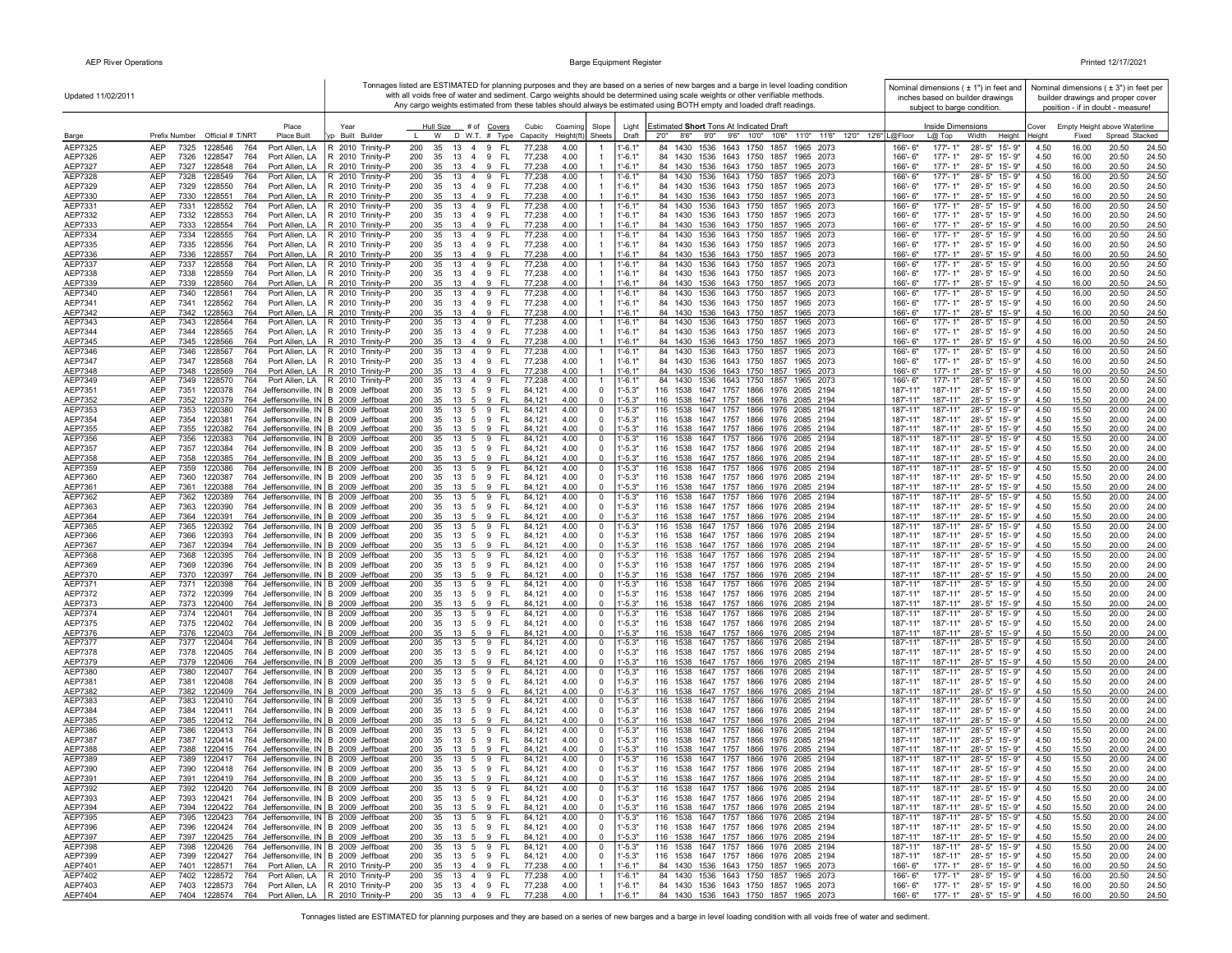| Updated 11/02/2011        |                                                                                                                                               |                                                                      |                                                                              |                                  |                                                                | Tonnages listed are ESTIMATED for planning purposes and they are based on a series of new barges and a barge in level loading condition<br>with all voids free of water and sediment. Cargo weights should be determined using scale weights or other verifiable methods. | Nominal dimensions $(± 1")$ in feet and<br>inches based on builder drawings               |              |                | Nominal dimensions $(± 3")$ in feet per<br>builder drawings and proper cover |
|---------------------------|-----------------------------------------------------------------------------------------------------------------------------------------------|----------------------------------------------------------------------|------------------------------------------------------------------------------|----------------------------------|----------------------------------------------------------------|---------------------------------------------------------------------------------------------------------------------------------------------------------------------------------------------------------------------------------------------------------------------------|-------------------------------------------------------------------------------------------|--------------|----------------|------------------------------------------------------------------------------|
|                           |                                                                                                                                               |                                                                      |                                                                              |                                  |                                                                | Any cargo weights estimated from these tables should always be estimated using BOTH empty and loaded draft readings.                                                                                                                                                      | subject to barge condition.                                                               |              |                | position - if in doubt - measure!                                            |
|                           | Place                                                                                                                                         | Year                                                                 | Hull Size<br>_# of <u>Covers</u>                                             | Cubic<br>Coaming                 | Slope<br>Light                                                 | Estimated Short Tons At Indicated Draft                                                                                                                                                                                                                                   | <b>Inside Dimensions</b>                                                                  | Cover        |                | Empty Height above Waterline                                                 |
| Barge                     | Prefix Number Official # T/NRT<br><b>Place Built</b>                                                                                          | yp Built Builder                                                     | D W.T. # Type<br>W                                                           | Height(ft<br>Capacity            | Sheets<br>Draft                                                | 8'6''<br>9'0"<br>9'6" 10'0" 10'6"<br>11'0" 11'6" 12'0" 12'6" L@Floor<br>2'0''                                                                                                                                                                                             | Width<br>Height<br>$L@$ Top                                                               | Heiaht       | Fixed          | Spread Stacked                                                               |
| AEP7405<br>AEP7406        | <b>AEP</b><br>7405<br>1228575<br>764<br>Port Allen, LA<br>AEP<br>7406<br>1228576<br>764<br>Port Allen, LA                                     | R 2010 Trinity-P<br>R 2010 Trinity-P                                 | 200<br>35<br>13<br>4 9<br>- FL<br>200<br>35<br>13<br>4 9<br>- FL             | 4.00<br>77,238<br>77,238<br>4.00 | $1 - 6.1"$<br>$1' - 6.1"$                                      | 84 1430 1536 1643 1750 1857<br>1965 2073<br>84 1430 1536 1643 1750 1857<br>1965 2073                                                                                                                                                                                      | $177 - 1"$<br>166'-6"<br>28'-5" 15'-9"<br>166'-6"<br>177'-1"<br>28'-5" 15'-9"             | 4.50<br>4.50 | 16.00<br>16.00 | 20.50<br>24.50<br>20.50<br>24.50                                             |
| AEP7407                   | AEP<br>7407<br>1228577<br>764<br>Port Allen, LA                                                                                               | R 2010 Trinity-P                                                     | 200<br>35<br>13<br>4 9<br>-FL                                                | 77,238<br>4.00                   | $1' - 6.1"$                                                    | 84 1430 1536 1643 1750 1857<br>1965 2073                                                                                                                                                                                                                                  | 166'-6"<br>$177 - 1"$<br>28'-5" 15'-9"                                                    | 4.50         | 16.00          | 20.50<br>24.50                                                               |
| AEP7408                   | AEP<br>7408<br>764<br>Port Allen, LA<br>1228578                                                                                               | R 2010 Trinity-P                                                     | 13 4 9<br>- FL<br>200<br>35                                                  | 77,238<br>4.00                   | $1' - 6.1"$<br>$\mathbf{1}$                                    | 84 1430 1536 1643 1750 1857<br>1965 2073                                                                                                                                                                                                                                  | $177 - 1"$<br>28'-5" 15'-9"<br>166'-6"                                                    | 4.50         | 16.00          | 20.50<br>24.50                                                               |
| AEP7409<br>AEP7410        | AEP<br>7409<br>1228579<br>764<br>AEP<br>7410 1228580<br>764                                                                                   | Port Allen, LA   R 2010 Trinity-P<br>Port Allen, LA R 2010 Trinity-P | 35 13 4 9 FL<br>200<br>200<br>35<br>13 4 9<br>- FL                           | 77,238<br>4.00<br>77,238<br>4.00 | $1' - 6.1"$<br>$1' - 6.1"$<br>$\overline{1}$                   | 84 1430 1536 1643 1750 1857 1965 2073<br>84 1430 1536 1643 1750 1857 1965 2073                                                                                                                                                                                            | 28'-5" 15'-9"<br>166'-6"<br>177'-1"<br>166'-6"<br>$177 - 1"$<br>28'-5" 15'-9"             | 4.50<br>4.50 | 16.00<br>16.00 | 20.50<br>24.50<br>20.50<br>24.50                                             |
| AEP7411                   | 7411<br>AEP<br>1228581<br>764<br>Port Allen, LA                                                                                               | R 2010 Trinity-P                                                     | 200<br>35<br>13 4 9<br>FL.                                                   | 77,238<br>4.00                   | $1' - 6.1'$<br>$\mathbf{1}$                                    | 84 1430 1536 1643 1750 1857<br>1965 2073                                                                                                                                                                                                                                  | 28'-5" 15'-9"<br>177'-1"<br>166'-6"                                                       | 4.50         | 16.00          | 20.50<br>24.50                                                               |
| AEP7412                   | AEP<br>7412 1228582<br>764<br>Port Allen, LA                                                                                                  | R 2010 Trinity-P                                                     | 200<br>35<br>13<br>4 9<br>- FL                                               | 77,238<br>4.00                   | $1' - 6.1"$                                                    | 84 1430 1536 1643 1750 1857 1965 2073                                                                                                                                                                                                                                     | 28'-5" 15'-9"<br>166'-6"<br>177'-1"                                                       | 4.50         | 16.00          | 20.50<br>24.50                                                               |
| AEP7413<br>AEP7414        | AEP<br>7413 1228583<br>764<br>Port Allen, LA<br>AEP<br>7414<br>764<br>Port Allen, LA<br>1228584                                               | R 2010 Trinity-P<br>R 2010 Trinity-P                                 | 9<br>200<br>35<br>13 4<br>FL<br>200<br>13<br>9<br>FL<br>35<br>$\overline{4}$ | 77,238<br>4.00<br>77,238<br>4.00 | $1' - 6.1"$<br>$\overline{1}$<br>$1' - 6.1'$<br>$\mathbf{1}$   | 84 1430 1536 1643 1750 1857 1965 2073<br>1536 1643 1750 1857<br>84 1430<br>1965 2073                                                                                                                                                                                      | 177'-1"<br>166'-6"<br>28'-5" 15'-9"<br>177'-1"<br>28'-5" 15'-9"<br>166'-6"                | 4.50<br>4.50 | 16.00<br>16.00 | 20.50<br>24.50<br>20.50<br>24.50                                             |
| AEP7415                   | AEP<br>7415 1228585<br>764<br>Port Allen, LA                                                                                                  | R 2010 Trinity-P                                                     | 35<br>FL.<br>200<br>13 4 9                                                   | 4.00<br>77,238                   | $1' - 6.1"$                                                    | 84 1430 1536 1643 1750 1857 1965 2073                                                                                                                                                                                                                                     | 177'-1"<br>28'-5" 15'-9"<br>166'-6"                                                       | 4.50         | 16.00          | 20.50<br>24.50                                                               |
| AEP7416                   | <b>AEP</b><br>7416 1228586<br>764<br>Port Allen, LA                                                                                           | R 2010 Trinity-P                                                     | 200<br>35<br>13 4 9<br>- FL                                                  | 77,238<br>4.00                   | $\overline{1}$<br>$1' - 6.1"$                                  | 84 1430 1536 1643 1750 1857 1965 2073                                                                                                                                                                                                                                     | 166'-6"<br>$177 - 1"$<br>28'-5" 15'-9"                                                    | 4.50         | 16.00          | 20.50<br>24.50                                                               |
| AEP7417<br>AEP7418        | AEP<br>7417 1228587<br>764<br>Port Allen, LA<br>AEP<br>7418 1228588<br>764<br>Port Allen, LA                                                  | R 2010 Trinity-P<br>R 2010 Trinity-P                                 | 200<br>13 4 9<br>FL.<br>35<br>200<br>35<br>13 4 9<br>- FL                    | 77,238<br>4.00<br>4.00<br>77,238 | $1 - 6.1"$<br>-1<br>$1' - 6.1"$                                | 84 1430<br>1536 1643 1750 1857<br>1965 2073<br>84 1430 1536 1643 1750 1857 1965 2073                                                                                                                                                                                      | $177 - 1"$<br>28'-5" 15'-9"<br>166'-6"<br>166'-6"<br>177'-1"<br>28'-5" 15'-9"             | 4.50<br>4.50 | 16.00<br>16.00 | 20.50<br>24.50<br>20.50<br>24.50                                             |
| AEP7419                   | AEP<br>7419 1228589<br>764<br>Port Allen, LA                                                                                                  | R 2010 Trinity-P                                                     | 200<br>35 13 4 9<br>- FL                                                     | 77,238<br>4.00                   | $1'-6.1"$                                                      | 84 1430 1536 1643 1750 1857<br>1965 2073                                                                                                                                                                                                                                  | 166'-6"<br>177'-1"<br>28'-5" 15'-9"                                                       | 4.50         | 16.00          | 20.50<br>24.50                                                               |
| AEP7420                   | AEP<br>7420<br>Port Allen, LA<br>1228590<br>764                                                                                               | R 2010 Trinity-P                                                     | 13 4 9<br>FL.<br>200<br>35                                                   | 77,238<br>4.00                   | $1' - 6.1"$<br>$\overline{1}$                                  | 1536 1643 1750 1857<br>84 1430<br>1965 2073                                                                                                                                                                                                                               | 177'-1"<br>28'-5" 15'-9"<br>166'-6"                                                       | 4.50         | 16.00          | 20.50<br>24.50                                                               |
| AEP7421<br>AEP7422        | AEP<br>7421<br>1228591<br>764<br><b>AEP</b><br>7422<br>1230847<br>764 Caruthersville, MO R 2010 Trinity-C                                     | Port Allen, LA R 2010 Trinity-P                                      | 200<br>35<br>13 4 9<br>- FL<br>200<br>35<br>13 4 9<br>- FL                   | 77,238<br>4.00<br>77.238<br>4.00 | $1' - 6.1"$<br>$1' - 6.1"$                                     | 84 1430 1536 1643 1750 1857 1965 2073<br>84 1430 1536 1643 1750 1857 1965 2073                                                                                                                                                                                            | 166'-6"<br>177'-1"<br>28'-5" 15'-9"<br>166'-6"<br>$177 - 1"$<br>28'-5" 15'-9"             | 4.50<br>4.50 | 16.00<br>16.00 | 20.50<br>24.50<br>20.50<br>24.50                                             |
| AEP7423                   | <b>AEP</b><br>7423<br>764 Caruthersville, MO R 2010 Trinity-C<br>1230848                                                                      |                                                                      | 200<br>35<br>13 4 9<br>- FL                                                  | 77,238<br>4.00                   | $1' - 6.1'$<br>-1                                              | 84 1430 1536 1643 1750 1857<br>1965 2073                                                                                                                                                                                                                                  | $177 - 1"$<br>28'-5" 15'-9"<br>166'-6"                                                    | 4.50         | 16.00          | 20.50<br>24.50                                                               |
| AEP7424                   | 764 Caruthersville, MO R 2010 Trinity-C<br>AEP<br>7424<br>1230849                                                                             |                                                                      | 200<br>35<br>- FL<br>13<br>49                                                | 77,238<br>4.00                   | $1 - 6.1"$                                                     | 84 1430 1536 1643 1750 1857<br>1965 2073                                                                                                                                                                                                                                  | 166'-6"<br>177'-1"<br>28'-5" 15'-9"                                                       | 4.50         | 16.00          | 20.50<br>24.50                                                               |
| AEP7425<br>AEP7426        | 764 Caruthersville, MO R 2010 Trinity-C<br>AEP<br>7425<br>1230850<br>AEP<br>7426<br>1230851<br>764 Caruthersville, MO R 2011 Trinity-C        |                                                                      | 200<br>35<br>13<br>$\overline{4}$<br>9<br>-FL<br>200<br>35<br>13 4 9<br>FL.  | 77,238<br>4.00<br>77,238<br>4.00 | $1' - 6.1"$<br>1'-6.1'<br>$\overline{1}$                       | 84 1430 1536 1643 1750 1857<br>1965 2073<br>84 1430<br>1536 1643 1750 1857<br>1965 2073                                                                                                                                                                                   | $177 - 1"$<br>166'-6"<br>$28 - 5"$<br>15'-9"<br>166'-6"<br>177'-1"<br>$28 - 5"$<br>15'-9" | 4.50<br>4.50 | 16.00<br>16.00 | 20.50<br>24.50<br>20.50<br>24.50                                             |
| <b>AEP7427</b>            | AEP<br>764 Caruthersville, MO R 2011 Trinity-C<br>7427<br>1230852                                                                             |                                                                      | 200<br>35<br>13 4 9<br>- FL                                                  | 4.00<br>77,238                   | $1' - 6.1"$<br>$\overline{1}$                                  | 84 1430 1536 1643 1750 1857<br>1965 2073                                                                                                                                                                                                                                  | 177'-1"<br>166'-6"<br>28'-5" 15'-9"                                                       | 4.50         | 16.00          | 20.50<br>24.50                                                               |
| <b>AEP7428</b>            | 764 Caruthersville, MO R 2011 Trinity-C<br><b>AEP</b><br>7428<br>1230853                                                                      |                                                                      | 200<br>35<br>- FL<br>13<br>4 9                                               | 77,238<br>4.00                   | $1' - 6.1"$                                                    | 84 1430 1536 1643 1750 1857 1965 2073                                                                                                                                                                                                                                     | 166'-6"<br>$177 - 1"$<br>28'-5" 15'-9"                                                    | 4.50         | 16.00          | 20.50<br>24.50                                                               |
| AEP7429                   | <b>AEP</b><br>7429<br>1230854<br>764 Caruthersville, MO R 2011 Trinity-C<br>AEP<br>7430 1230855                                               |                                                                      | 200<br>13 4 9<br>- FL<br>35<br>200<br>35<br>13 4 9<br>- FL                   | 77,238<br>4.00                   | $1' - 6.1'$<br>$\overline{1}$<br>$1' - 6.1"$<br>$\overline{1}$ | 84 1430 1536 1643 1750 1857<br>1965 2073                                                                                                                                                                                                                                  | $177 - 1"$<br>28'-5" 15'-9"<br>$166' - 6''$<br>$177 - 1"$<br>28'-5" 15'-9"                | 4.50         | 16.00          | 20.50<br>24.50                                                               |
| AEP7430<br>AEP7431        | 764 Caruthersville, MO R 2011 Trinity-C<br>764 Caruthersville, MO R 2011 Trinity-C<br>AEP<br>7431<br>1230856                                  |                                                                      | 200<br>35<br>13 4 9<br>- FL                                                  | 4.00<br>77,238<br>4.00<br>77,238 | $1' - 6.1"$                                                    | 84 1430 1536 1643 1750 1857<br>1965 2073<br>84 1430 1536 1643 1750 1857 1965 2073                                                                                                                                                                                         | 166'-6"<br>166'-6"<br>$177 - 1"$<br>28'-5" 15'-9"                                         | 4.50<br>4.50 | 16.00<br>16.00 | 20.50<br>24.50<br>20.50<br>24.50                                             |
| AEP7432                   | AEP<br>7432 1230857<br>764 Caruthersville, MO R 2011 Trinity-C                                                                                |                                                                      | 200<br>35 13 4 9 FL                                                          | 77,238<br>4.00                   | 1'-6.1"<br>-1                                                  | 84 1430 1536 1643 1750 1857<br>1965 2073                                                                                                                                                                                                                                  | 166'-6"<br>177'-1"<br>28'-5" 15'-9"                                                       | 4.50         | 16.00          | 20.50<br>24.50                                                               |
| AEP7433<br>AEP7434        | AEP<br>7433 1230858<br>764 Caruthersville, MO R 2011 Trinity-C<br>7434<br>764 Caruthersville, MO R 2011 Trinity-C                             |                                                                      | 200<br>35<br>13   4   9   FL<br>35<br>- FL                                   | 77,238<br>4.00<br>4.00           | $1' - 6.1"$<br>$1' - 6.1"$                                     | 84 1430 1536 1643 1750 1857 1965 2073<br>84 1430 1536 1643 1750 1857 1965 2073                                                                                                                                                                                            | $177 - 1"$<br>28'-5" 15'-9"<br>166'-6"<br>177'-1"<br>28'-5" 15'-9"                        | 4.50<br>4.50 | 16.00<br>16.00 | 20.50<br>24.50                                                               |
| AEP7435                   | AEP<br>1230859<br>AEP<br>7435 1230860<br>764 Caruthersville, MO R 2011 Trinity-C                                                              |                                                                      | 200<br>13<br>49<br>200<br>35<br>13 4 9<br>FL.                                | 77,238<br>77,238<br>4.00         | $1' - 6.1'$<br>$\mathbf{1}$                                    | 84 1430 1536 1643 1750 1857<br>1965 2073                                                                                                                                                                                                                                  | 166'-6"<br>$177 - 1"$<br>28'-5" 15'-9"<br>166'-6"                                         | 4.50         | 16.00          | 20.50<br>24.50<br>20.50<br>24.50                                             |
| AEP7436                   | 764 Caruthersville, MO R 2011 Trinity-C<br>AEP<br>7436<br>1230861                                                                             |                                                                      | 200<br>35<br>4 9<br>- FL<br>13                                               | 77,238<br>4.00                   | $1'-6.1"$                                                      | 84 1430 1536 1643 1750 1857<br>1965 2073                                                                                                                                                                                                                                  | 166'-6"<br>$177 - 1"$<br>28'-5" 15'-9"                                                    | 4.50         | 16.00          | 20.50<br>24.50                                                               |
| AEP7437                   | 764 Caruthersville, MO R 2011 Trinity-C<br>AEP<br>7437<br>1230862                                                                             |                                                                      | 200<br>9<br>35<br>13<br>$\overline{4}$<br>-FL                                | 77,238<br>4.00                   | $1' - 6.1"$                                                    | 84 1430 1536 1643 1750 1857 1965 2073                                                                                                                                                                                                                                     | 177'-1"<br>28'-5" 15'-9"<br>166'-6"                                                       | 4.50         | 16.00          | 20.50<br>24.50                                                               |
| AEP7438<br>AEP7439        | 7438<br>764 Caruthersville, MO R 2011 Trinity-C<br>AEP<br>1230863<br>AEP<br>7439<br>764 Caruthersville, MO R 2011 Trinity-C<br>1230864        |                                                                      | 9<br>200<br>35<br>13<br>$\overline{4}$<br>FL.<br>200<br>35<br>13 4 9<br>- FL | 77,238<br>4.00<br>77,238<br>4.00 | $\mathbf{1}$<br>$1' - 6.1'$<br>$1' - 6.1"$                     | 84 1430<br>1536 1643 1750 1857<br>1965 2073<br>84 1430 1536 1643 1750 1857<br>1965 2073                                                                                                                                                                                   | 28'-5" 15'-9"<br>166'-6"<br>177'-1"<br>177'-1"<br>28'-5" 15'-9"<br>166'-6"                | 4.50<br>4.50 | 16.00<br>16.00 | 20.50<br>24.50<br>20.50<br>24.50                                             |
| AEP7440                   | AEP<br>7440<br>764 Caruthersville, MO R 2011 Trinity-C<br>1230865                                                                             |                                                                      | 200<br>35<br>13 4 9<br>- FL                                                  | 4.00<br>77,238                   | $1' - 6.1"$                                                    | 84 1430 1536 1643 1750 1857 1965 2073                                                                                                                                                                                                                                     | 177'-1"<br>28'-5" 15'-9"<br>166'-6"                                                       | 4.50         | 16.00          | 20.50<br>24.50                                                               |
| AEP7441                   | AEP<br>7441<br>1230866<br>764 Caruthersville, MO R 2011 Trinity-C                                                                             |                                                                      | 200<br>35<br>13<br>4 9<br>FL.                                                | 77,238<br>4.00                   | $1' - 6.1'$<br>$\mathbf{1}$                                    | 84 1430<br>1536 1643 1750 1857<br>1965 2073                                                                                                                                                                                                                               | 166'-6"<br>$177 - 1"$<br>28'-5" 15'-9"                                                    | 4.50         | 16.00          | 20.50<br>24.50                                                               |
| AEP7442<br>AEP7443        | AEP<br>7442<br>764 Caruthersville, MO R 2011 Trinity-C<br>1230867<br>AEP<br>764 Caruthersville, MO R 2011 Trinity-C<br>7443<br>1230868        |                                                                      | 200<br>35<br>- FL<br>13<br>49<br>35 13 4 9<br>200<br>- FL                    | 77,238<br>4.00<br>4.00<br>77,238 | $1'-6.1"$<br>$1' - 6.1"$                                       | 84 1430 1536 1643 1750 1857<br>1965 2073<br>84 1430 1536 1643 1750 1857 1965 2073                                                                                                                                                                                         | $177 - 1"$<br>166'-6"<br>28'-5" 15'-9"<br>166'-6"<br>$177 - 1"$<br>28'-5" 15'-9"          | 4.50<br>4.50 | 16.00<br>16.00 | 20.50<br>24.50<br>20.50<br>24.50                                             |
| AEP7444                   | AEP<br>7444 1230869<br>764 Caruthersville, MO R 2011 Trinity-C                                                                                |                                                                      | 35 13 4 9<br>- FL<br>200                                                     | 4.00<br>77,238                   | $1' - 6.1"$<br>-1                                              | 84 1430 1536 1643 1750 1857<br>1965 2073                                                                                                                                                                                                                                  | 177'-1"<br>28'-5" 15'-9"<br>166'-6"                                                       | 4.50         | 16.00          | 20.50<br>24.50                                                               |
| AEP7445                   | AEP<br>7445 1230870<br>764 Caruthersville, MO R 2011 Trinity-C                                                                                |                                                                      | 200<br>35<br>13 4 9<br>- FL                                                  | 77,238<br>4.00                   | $1' - 6.1"$                                                    | 84 1430 1536 1643 1750 1857<br>1965 2073                                                                                                                                                                                                                                  | $177 - 1"$<br>28'-5" 15'-9"<br>166'-6"                                                    | 4.50         | 16.00          | 20.50<br>24.50                                                               |
| AEP7446<br><b>AEP7447</b> | 764 Caruthersville, MO R 2011 Trinity-C<br>AEP<br>7446<br>1230871<br><b>AEP</b><br>7447<br>1230872<br>764 Caruthersville, MO R 2011 Trinity-C |                                                                      | 35 13 4 9 FL<br>200<br>200<br>35<br>13 4 9<br>- FL                           | 77,238<br>4.00<br>77,238<br>4.00 | $1' - 6.1"$<br>$1' - 6.1'$                                     | 84 1430 1536 1643 1750 1857 1965 2073<br>84 1430<br>1536 1643 1750 1857<br>1965 2073                                                                                                                                                                                      | 177'-1"<br>28'-5" 15'-9"<br>166'-6"<br>$177 - 1"$<br>$28 - 5"$<br>15'-9"<br>166'-6"       | 4.50<br>4.50 | 16.00<br>16.00 | 20.50<br>24.50<br>20.50<br>24.50                                             |
| AEP7448                   | 7448<br>764 Caruthersville, MO R 2011 Trinity-C<br>AEP<br>1230873                                                                             |                                                                      | 200<br>35<br>13<br>4 9<br>- FL                                               | 77,238<br>4.00                   | $1' - 6.1"$                                                    | 84 1430 1536 1643 1750 1857<br>1965 2073                                                                                                                                                                                                                                  | $177 - 1"$<br>28'-5" 15'-9"<br>166'-6"                                                    | 4.50         | 16.00          | 20.50<br>24.50                                                               |
| AEP7449                   | 764 Caruthersville, MO R 2011 Trinity-C<br>7449<br>1230874<br>AEP                                                                             |                                                                      | 200<br>35<br>13 4 9<br>- FL                                                  | 77,238<br>4.00                   | $1' - 6.1"$                                                    | 84 1430 1536 1643 1750 1857 1965 2073                                                                                                                                                                                                                                     | $177 - 1"$<br>166'-6"<br>28'-5" 15'-9"                                                    | 4.50         | 16.00          | 20.50<br>24.50                                                               |
| AEP7451<br>AEP7452        | 7451<br>764 Jeffersonville, IN B 2009 Jeffboat<br>AEP<br>1220428<br>AEP<br>7452<br>1220429<br>764 Jeffersonville, IN B 2009 Jeffboat          |                                                                      | 200<br>35<br>13<br>5<br>9<br>FL.<br>200<br>35<br>13<br>5<br>9<br>-FL         | 4.00<br>84,121<br>84,12'<br>4.00 | 0<br>1'-5.3"<br>$1' - 5.3"$<br>0                               | 116 1538<br>1647 1757 1866 1976<br>2085<br>2194<br>116 1538 1647 1757 1866 1976 2085 2194                                                                                                                                                                                 | $28 - 5"$<br>187'-11"<br>187'-11"<br>15'-9"<br>187'-11"<br>187'-11"<br>28'-5"<br>15'-9"   | 4.50<br>4.50 | 15.50<br>15.50 | 20.00<br>24.00<br>20.00<br>24.00                                             |
| AEP7453                   | AEP<br>7453<br>1220430<br>764 Jeffersonville, IN B 2009 Jeffboat                                                                              |                                                                      | 200<br>35<br>13<br>-5<br>9<br>- FL                                           | 4.00<br>84,121                   | $\Omega$<br>$1' - 5.3"$                                        | 116 1538 1647 1757 1866 1976 2085 2194                                                                                                                                                                                                                                    | 187'-11"<br>187'-11"<br>28'-5" 15'-9"                                                     | 4.50         | 15.50          | 20.00<br>24.00                                                               |
| AEP7454                   | <b>AEP</b><br>7454<br>1220431<br>764 Jeffersonville, IN B 2009 Jeffboat                                                                       |                                                                      | 200<br>35<br>13<br>5<br>9<br>FL                                              | 84,12'<br>4.00                   | $1' - 5.3"$<br>0                                               | 116 1538<br>1647 1757 1866 1976 2085 2194                                                                                                                                                                                                                                 | 187'-11"<br>187'-11"<br>$28 - 5"$<br>$15 - 9"$                                            | 4.50         | 15.50          | 20.00<br>24.00                                                               |
| AEP7455<br>AEP7456        | AEP<br>7455<br>764 Jeffersonville, IN B 2009 Jeffboat<br>1220432<br>AEP<br>7456<br>764 Brownsville, PA   B 2010 BMI<br>1226460                |                                                                      | 200<br>35<br>5 9<br>- FL<br>13<br>200<br>35<br>13 5 9 FL                     | 4.00<br>84,121<br>5.00<br>89,809 | $\mathbf 0$<br>$1' - 5.3"$<br>$1' - 7.2"$<br>$\mathbf 0$       | 116 1538 1647 1757 1866 1976 2085 2194<br>87 1510 1620 1730 1839 1949 2058 2168                                                                                                                                                                                           | 28'-5" 15'-9"<br>187'-11"<br>187'-11"<br>188'-11"<br>188'-11"<br>28'-5" 16'-9"            | 4.50<br>4.50 | 15.50<br>16.50 | 20.00<br>24.00<br>21.00<br>25.00                                             |
| AEP7457                   | 7457<br>764 Brownsville, PA B 2010 BMI<br>AEP<br>1226556                                                                                      |                                                                      | 13 5 9<br>- FL<br>200<br>35                                                  | 89,809<br>5.00                   | $1' - 7.2"$<br>0                                               | 87 1510 1620 1730 1839 1949 2058 2168                                                                                                                                                                                                                                     | 28'-5" 16'-9"<br>188'-11"<br>188'-11"                                                     | 4.50         | 16.50          | 21.00<br>25.00                                                               |
| AEP7458                   | AEP<br>7458<br>1226558<br>764 Brownsville, PA   B 2010 BMI                                                                                    |                                                                      | 200<br>35 13 5 9 FL                                                          | 89,809<br>5.00                   | $1' - 7.2"$<br>0                                               | 87 1510 1620 1730 1839 1949 2058 2168                                                                                                                                                                                                                                     | 188'-11"<br>188'-11"<br>28'-5" 16'-9"                                                     | 4.50         | 16.50          | 21.00<br>25.00                                                               |
| AEP7459<br>AEP7460        | AEP<br>1226559<br>764 Brownsville, PA B 2010 BMI<br>7459<br>764 Brownsville, PA B 2010 BMI<br>AEP<br>7460<br>1226560                          |                                                                      | 35<br>- FL<br>200<br>13<br>59<br>- FL<br>200<br>35<br>13<br>59               | 89,809<br>5.00<br>89,809<br>5.00 | $1' - 7.2"$<br>$\mathbf 0$<br>$1' - 7.2"$<br>0                 | 87 1510 1620 1730 1839 1949 2058 2168<br>87 1510 1620 1730 1839 1949 2058 2168                                                                                                                                                                                            | 188'-11"<br>28'-5" 16'-9"<br>188'-11"<br>28'-5" 16'-9"<br>188'-11"<br>188'-11"            | 4.50<br>4.50 | 16.50<br>16.50 | 21.00<br>25.00<br>21.00<br>25.00                                             |
| AEP7461                   | AEP<br>7461<br>1226561<br>764 Brownsville, PA B 2010 BMI                                                                                      |                                                                      | 35 13 5 9<br>- FL<br>200                                                     | 89,809<br>5.00                   | $\mathbf 0$<br>$1' - 7.2"$                                     | 87 1510 1620 1730 1839 1949 2058 2168                                                                                                                                                                                                                                     | 188'-11"<br>188'-11"<br>28'-5" 16'-9"                                                     | 4.50         | 16.50          | 21.00<br>25.00                                                               |
| AEP7462                   | AEP<br>7462<br>1226562<br>764 Brownsville, PA B 2010 BMI                                                                                      |                                                                      | 9<br>- FL<br>200<br>35<br>13<br>5                                            | 89,809<br>5.00                   | $1' - 7.2"$<br>$\mathbf 0$                                     | 87 1510 1620 1730 1839 1949 2058 2168                                                                                                                                                                                                                                     | 188'-11"<br>188'-11"<br>28'-5" 16'-9"                                                     | 4.50         | 16.50          | 21.00<br>25.00                                                               |
| AEP7463<br>AEP7464        | 7463<br>AEP<br>764<br>Brownsville, PA   B 2010 BMI<br>1226563<br>AEP<br>7464<br>1226564<br>764<br>Brownsville, PA                             | <b>B</b> 2010 BMI                                                    | 200<br>35<br>13<br>5 9<br>- FL<br>200<br>35<br>13<br>5<br>9<br>- FL          | 89,809<br>5.00<br>89,809<br>5.00 | $1' - 7.2"$<br>0<br>$1' - 7.2"$<br>0                           | 87 1510 1620 1730 1839 1949 2058 2168<br>87 1510 1620 1730 1839 1949 2058 2168                                                                                                                                                                                            | 188'-11"<br>28'-5"<br>16'-9"<br>188'-11'<br>188'-11"<br>188'-11"<br>28'-5" 16'-9"         | 4.50<br>4.50 | 16.50<br>16.50 | 21.00<br>25.00<br>21.00<br>25.00                                             |
| AEP7465                   | AEP<br>7465<br>764 Brownsville, PA<br>1226565                                                                                                 | B 2010 BMI                                                           | 200<br>35<br>9<br>-FL<br>13<br>5                                             | 5.00<br>89,809                   | $\Omega$<br>$1' - 7.2"$                                        | 87 1510 1620 1730 1839 1949 2058 2168                                                                                                                                                                                                                                     | 188'-11"<br>188'-11"<br>28'-5" 16'-9"                                                     | 4.50         | 16.50          | 21.00<br>25.00                                                               |
| AEP7466                   | AEP<br>7466<br>1226566<br>764 Brownsville, PA   B 2010 BMI                                                                                    |                                                                      | 200<br>35<br>13<br>5<br>9<br>FL.                                             | 5.00<br>89,809                   | 0<br>$1'$ -7.2"                                                | 1620 1730 1839 1949 2058 2168<br>87 1510                                                                                                                                                                                                                                  | 188'-11"<br>188'-11"<br>28'-5" 16'-9"                                                     | 4.50         | 16.50          | 25.00<br>21.00                                                               |
| AEP7467<br>AEP7468        | <b>AEP</b><br>7467<br>764 Brownsville, PA B 2010 BMI<br>1226567<br>764 Brownsville, PA<br>AEP<br>7468<br>1226568                              | B 2010 BMI                                                           | - FL<br>200<br>-35<br>13 5 9<br>200<br>35 13 5 9<br>- FL                     | 5.00<br>89,809<br>5.00<br>89,809 | $\mathbf 0$<br>$1' - 7.2"$<br>$1' - 7.2"$<br>$\mathbf 0$       | 87 1510 1620 1730 1839 1949 2058 2168<br>87 1510 1620 1730 1839 1949 2058 2168                                                                                                                                                                                            | 188'-11"<br>28'-5" 16'-9"<br>188'-11"<br>188'-11'<br>188'-11"<br>28'-5" 16'-9"            | 4.50<br>4.50 | 16.50<br>16.50 | 21.00<br>25.00<br>25.00<br>21.00                                             |
| AEP7469                   | AEP<br>7469<br>764 Brownsville, PA   B 2010 BMI<br>1226569                                                                                    |                                                                      | 35 13 5 9<br>- FL<br>200                                                     | 89,809<br>5.00                   | $1'$ -7.2"<br>$^{\circ}$                                       | 87 1510 1620 1730 1839 1949 2058 2168                                                                                                                                                                                                                                     | 28'-5" 16'-9"<br>188'-11'<br>188'-11"                                                     | 4.50         | 16.50          | 21.00<br>25.00                                                               |
| AEP7470                   | AEP<br>7470 1226570 764 Brownsville, PA   B 2010 BMI                                                                                          |                                                                      | 200 35 13 5 9 FL                                                             | 89,809<br>5.00                   | $1' - 7.2"$<br>0                                               | 87 1510 1620 1730 1839 1949 2058 2168                                                                                                                                                                                                                                     | 188'-11"<br>188'-11" 28'-5" 16'-9"                                                        | 4.50         | 16.50          | 21.00<br>25.00                                                               |
| AEP7471<br>AEP7472        | <b>AEP</b><br>7471 1226571 764 Brownsville, PA B 2010 BMI<br>7472 1226880 764 Brownsville, PA B 2010 BMI<br>AEP                               |                                                                      | 200 35 13 5 9 FL<br>200                                                      | 5.00<br>89.809<br>89,809<br>5.00 | $1' - 7.2"$<br>0<br>$1' - 7.2"$                                | 87 1510 1620 1730 1839 1949 2058 2168                                                                                                                                                                                                                                     | 188'-11"<br>188'-11" 28'-5" 16'-9"<br>188'-11"                                            | 4.50<br>4.50 | 16.50          | 21.00<br>25.00<br>21.00<br>25.00                                             |
| AEP7473                   | 7473 1226881 764 Brownsville, PA B 2010 BMI<br><b>AFP</b>                                                                                     |                                                                      | 35<br>13 5 9 FL<br>35<br>200<br>13 5 9 FL                                    | 89,809<br>5.00                   | $1' - 7.2"$<br>$^{\circ}$                                      | 87 1510 1620 1730 1839 1949 2058 2168<br>87 1510 1620 1730 1839 1949 2058 2168                                                                                                                                                                                            | 188'-11"<br>28'-5" 16'-9"<br>188'-11" 28'-5" 16'-9"<br>188'-11"                           | 4.50         | 16.50<br>16.50 | 21.00<br>25.00                                                               |
| AEP7474                   | AEP<br>7474 1226882 764 Brownsville, PA B 2010 BMI                                                                                            |                                                                      | 200<br>35<br>13 5 9 FL                                                       | 89,809<br>5.00                   | $\mathbf 0$<br>$1' - 7.2"$                                     | 87 1510 1620 1730 1839 1949 2058 2168                                                                                                                                                                                                                                     | 188'-11"<br>188'-11" 28'-5" 16'-9"                                                        | 4.50         | 16.50          | 21.00<br>25.00                                                               |
| AEP7475                   | 7475 1226883 764 Brownsville, PA B 2010 BMI<br>AEP                                                                                            |                                                                      | 13 5 9 FL<br>200<br>35                                                       | 89,809<br>5.00                   | $1' - 7.2"$<br>$\overline{0}$                                  | 87 1510 1620 1730 1839 1949 2058 2168                                                                                                                                                                                                                                     | 188'-11"<br>28'-5" 16'-9"<br>188'-11"                                                     | 4.50         | 16.50          | 21.00<br>25.00                                                               |
| AEP7476<br>AEP7477        | 7476 1226884 764 Brownsville, PA B 2010 BMI<br>AEP<br>7477 1226885 764 Brownsville, PA B 2010 BMI<br>AEP                                      |                                                                      | 200<br>35 13 5 9 FL<br>200<br>35<br>13 5 9 FL                                | 89,809<br>5.00<br>5.00<br>89,809 | $1' - 7.2"$<br>0<br>$1' - 7.2"$<br>$\overline{\mathbf{0}}$     | 87 1510 1620 1730 1839 1949 2058 2168<br>87 1510 1620 1730 1839 1949 2058 2168                                                                                                                                                                                            | 28'-5" 16'-9"<br>188'-11"<br>188'-11"<br>188'-11"<br>28'-5" 16'-9"<br>188'-11"            | 4.50<br>4.50 | 16.50<br>16.50 | 21.00<br>25.00<br>21.00<br>25.00                                             |
| AEP7478                   | AEP<br>7478 1226886<br>764 Brownsville, PA B 2010 BMI                                                                                         |                                                                      | 35<br>13 5 9 FL<br>200                                                       | 5.00<br>89,809                   | $\overline{0}$<br>$1' - 7.2"$                                  | 87 1510 1620 1730 1839 1949 2058 2168                                                                                                                                                                                                                                     | 188'-11"<br>28'-5" 16'-9"<br>188'-11"                                                     | 4.50         | 16.50          | 21.00<br>25.00                                                               |
| AEP7479                   | 7479 1226886 764 Brownsville, PA B 2010 BMI<br>AEP                                                                                            |                                                                      | 200<br>35 13 5 9 FL                                                          | 89,809<br>5.00                   | $\overline{0}$<br>$1' - 7.2"$                                  | 87 1510 1620 1730 1839 1949 2058 2168                                                                                                                                                                                                                                     | 188'-11"<br>188'-11" 28'-5" 16'-9"                                                        | 4.50         | 16.50          | 21.00<br>25.00                                                               |
| AEP7480<br>AEP7481        | 7480 1227479 764 Brownsville, PA B 2010 BMI<br>AEP<br>7481 1229270 764 Jeffersonville, IN B 2010 Jeffboat<br>AEP                              |                                                                      | 200<br>35 13 5 9 FL<br>35 13 5 9 FL<br>200                                   | 89,809<br>5.00<br>84,121<br>4.00 | $1' - 7.2"$<br>$\overline{0}$<br>$1' - 5.9"$<br>$\mathbf 0$    | 87 1510 1620 1730 1839 1949 2058 2168<br>111 1530 1640 1749 1858 1967 2076 2185                                                                                                                                                                                           | 188'-11"<br>188'-11" 28'-5" 16'-9"<br>187'-11" 28'-5" 15'-9"<br>187'-11"                  | 4.50<br>4.50 | 16.50<br>15.50 | 21.00<br>25.00<br>20.00<br>24.00                                             |
| AEP7482                   | 7482 1229271 764 Jeffersonville, IN B 2010 Jeffboat<br>AEP                                                                                    |                                                                      | 200<br>35 13 5 9 FL                                                          | 4.00<br>84,121                   | $1'-5.9"$<br>0                                                 | 111 1530 1640 1749 1858 1967 2076 2185                                                                                                                                                                                                                                    | 187'-11" 187'-11" 28'-5" 15'-9"                                                           | 4.50         | 15.50          | 24.00<br>20.00                                                               |
| AEP7483                   | AEP 7483 1229160 764 Jeffersonville, IN B 2010 Jeffboat                                                                                       |                                                                      | 200 35 13 5 9 FL                                                             | 84,121<br>4.00                   | $1' - 5.9"$<br>$\overline{0}$                                  | 111 1530 1640 1749 1858 1967 2076 2185                                                                                                                                                                                                                                    | 187'-11" 187'-11" 28'-5" 15'-9"                                                           | 4.50         | 15.50          | 20.00<br>24.00                                                               |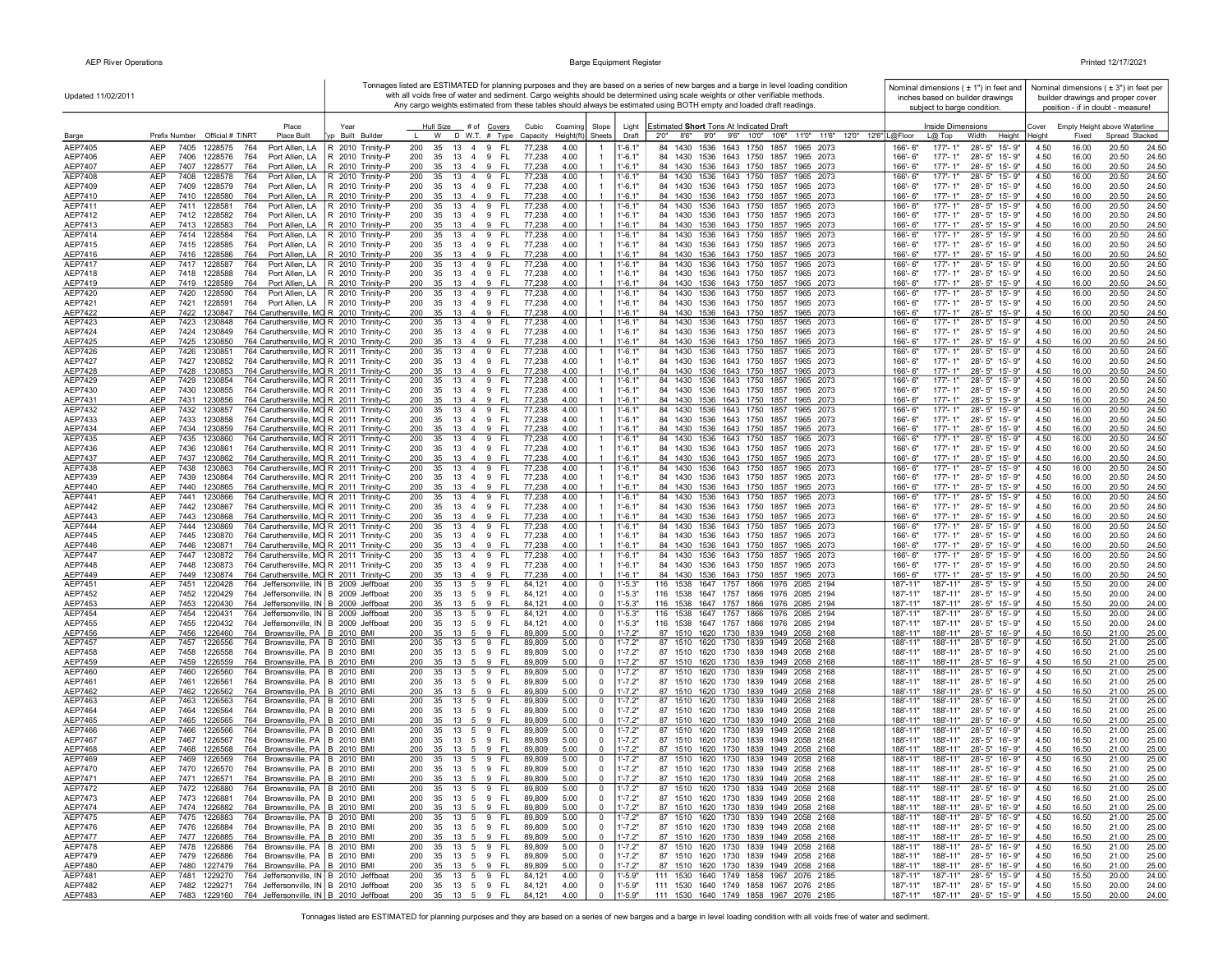| Updated 11/02/2011        |                                                                                                                                              |                  |                                                                  |                                                            |                                  |                            | Tonnages listed are ESTIMATED for planning purposes and they are based on a series of new barges and a barge in level loading condition<br>with all voids free of water and sediment. Cargo weights should be determined using scale weights or other verifiable methods.<br>Any cargo weights estimated from these tables should always be estimated using BOTH empty and loaded draft readings. | Nominal dimensions $(± 1")$ in feet and<br>inches based on builder drawings        | Nominal dimensions $(±3")$ in feet per<br>builder drawings and proper cover |
|---------------------------|----------------------------------------------------------------------------------------------------------------------------------------------|------------------|------------------------------------------------------------------|------------------------------------------------------------|----------------------------------|----------------------------|---------------------------------------------------------------------------------------------------------------------------------------------------------------------------------------------------------------------------------------------------------------------------------------------------------------------------------------------------------------------------------------------------|------------------------------------------------------------------------------------|-----------------------------------------------------------------------------|
|                           | Place                                                                                                                                        | Year             | Hull Size<br># of Covers                                         | Cubic<br>Coaming                                           | Slope                            | Light                      | Estimated Short Tons At Indicated Draft                                                                                                                                                                                                                                                                                                                                                           | subject to barge condition.<br>Inside Dimensions                                   | position - if in doubt - measure!<br>Cover<br>Empty Height above Waterline  |
| Barge                     | Prefix Number Official # T/NRT<br>Place Built                                                                                                | yp Built Builder | W<br>$D$ W.T. $#$ Type                                           | Capacity<br>Height(ft)                                     | Sheets                           | Draft                      | 11'0" 11'6" 12'0" 12'6" L@Floor<br>2'0''<br>8'6" 9'0" 9'6" 10'0" 10'6"                                                                                                                                                                                                                                                                                                                            | $L@$ Top<br>Width<br>Height                                                        | Spread Stacked<br>Height<br>Fixed                                           |
| AEP7484                   | AEP<br>764 Jeffersonville, IN B 2010 Jeffboat<br>7484<br>1229161                                                                             |                  | 200<br>35<br>13<br>$5\overline{5}$<br>9<br>FL                    | 4.00<br>84,121                                             | 0                                | "-5.9"                     | 111 1530<br>1640 1749 1858 1967<br>2076 2185                                                                                                                                                                                                                                                                                                                                                      | 187'-11"<br>187'-11"<br>28'-5" 15'-9"                                              | 4.50<br>20.00<br>15.50<br>24.00                                             |
| AEP7485                   | AEP<br>7485<br>764 Jeffersonville, IN B 2010 Jeffboat<br>1229162                                                                             |                  | 200<br>35<br>5 9<br>- FL<br>13                                   | 4.00<br>84,121                                             | $\mathbf 0$<br>$\Omega$          | $1' - 5.9"$                | 111 1530 1640 1749 1858 1967 2076 2185                                                                                                                                                                                                                                                                                                                                                            | 187'-11"<br>187'-11"<br>28'-5" 15'-9"<br>187'-11'                                  | 4.50<br>15.50<br>20.00<br>24.00                                             |
| AEP7486<br><b>AEP7487</b> | AEP<br>764 Jeffersonville, IN B 2010 Jeffboat<br>7486<br>1229163<br>AEP<br>7487<br>1229164<br>764 Jeffersonville, IN B 2010 Jeffboat         |                  | 35<br>- FL<br>200<br>13<br>5<br>9<br>200<br>35<br>13 5 9<br>- FL | 4.00<br>84,121<br>84,121<br>4.00                           | 0                                | $1' - 5.9"$<br>$1' - 5.9"$ | 111 1530 1640 1749 1858 1967 2076 2185<br>111 1530 1640 1749 1858 1967 2076 2185                                                                                                                                                                                                                                                                                                                  | 187'-11"<br>28'-5" 15'-9"<br>187'-11"<br>187'-11"<br>28'-5" 15'-9"                 | 4.50<br>15.50<br>20.00<br>24.00<br>4.50<br>15.50<br>20.00<br>24.00          |
| AEP7488                   | AEP<br>7488<br>1229165<br>764 Jeffersonville, IN B 2010 Jeffboat                                                                             |                  | 200<br>35<br>13 5 9 FL                                           | 4.00<br>84,121                                             | $\Omega$                         | $1' - 5.9"$                | 111 1530 1640 1749 1858 1967 2076 2185                                                                                                                                                                                                                                                                                                                                                            | 187'-11"<br>187'-11"<br>28'-5" 15'-9"                                              | 4.50<br>15.50<br>20.00<br>24.00                                             |
| AEP7489                   | 764 Jeffersonville, IN B 2010 Jeffboat<br>AEP<br>7489<br>1229166                                                                             |                  | 200<br>35<br>13 5 9<br>- FL                                      | 84,121<br>4.00                                             | $\overline{0}$                   | $1 - 5.9"$                 | 111 1530 1640 1749 1858 1967 2076 2185                                                                                                                                                                                                                                                                                                                                                            | 187'-11"<br>187'-11"<br>28'-5" 15'-9"                                              | 4.50<br>15.50<br>20.00<br>24.00                                             |
| AEP7490                   | 7490<br>764 Jeffersonville, IN B 2010 Jeffboat<br>AEP<br>1229167<br>AEP<br>764 Caruthersville, MO R 2011 Trinity-C<br>1230875                |                  | 200<br>5<br>9<br><b>FL</b><br>35<br>13<br>200<br>35<br>- FL      | 84,121<br>4.00                                             | 0                                | 1'-5.9"<br>$1' - 6.1"$     | 111 1530<br>1640 1749 1858 1967<br>2076 2185                                                                                                                                                                                                                                                                                                                                                      | 28'-5" 15'-9"<br>187'-11'<br>187'-11"<br>166'-6"<br>177'-1"                        | 4.50<br>15.50<br>24.00<br>20.00<br>16.00                                    |
| AEP7501<br>AEP7502        | 7501<br>AEP<br>7502<br>1230876<br>764 Caruthersville, MO R 2011 Trinity-C                                                                    |                  | 13 4 9<br>200<br>35<br>13   4   9   FL                           | 77,238<br>4.00<br>77,238<br>4.00                           |                                  | $1' - 6.1"$                | 84 1430 1536 1643 1750 1857 1965 2073<br>84 1430 1536 1643 1750 1857 1965 2073                                                                                                                                                                                                                                                                                                                    | 28'-5" 15'-9"<br>166'-6"<br>177'-1"<br>28'-5" 15'-9"                               | 4.50<br>20.50<br>24.50<br>4.50<br>16.00<br>20.50<br>24.50                   |
| AEP7503                   | <b>AEP</b><br>7503<br>1228849<br>764 Jeffersonville, IN R 2010 Jeffboat                                                                      |                  | 200<br>35<br>13<br>5<br>9<br>FL.                                 | 77,302<br>4.00                                             | -1                               | $1' - 7.3"$                | 78 1429<br>1536 1643 1751 1858<br>1966 2075                                                                                                                                                                                                                                                                                                                                                       | 166'-6"<br>$177 - 1"$<br>28'-5" 15'-9"                                             | 4.50<br>16.00<br>20.50<br>24.50                                             |
| AEP7504                   | AEP<br>7504<br>764 Jeffersonville, IN R 2010 Jeffboat<br>1228850                                                                             |                  | 200<br>35<br>13 5 9<br>FL.                                       | 77,302<br>4.00                                             |                                  | $1' - 7.3"$                | 78 1429 1536 1643 1751 1858 1966 2075                                                                                                                                                                                                                                                                                                                                                             | $177 - 1"$<br>28'-5" 15'-9"<br>$166 - 6"$                                          | 4.50<br>16.00<br>20.50<br>24.50                                             |
| AEP7505<br>AEP7506        | AEP<br>7505 1228851<br>764 Jeffersonville, IN R 2010 Jeffboat<br>7506<br>764 Jeffersonville, IN R 2010 Jeffboat<br>AEP<br>1228852            |                  | 200<br>35 13 5 9 FL<br>13 5 9<br>-FL<br>200<br>35                | 4.00<br>77,302<br>4.00<br>77,302                           | -1                               | $1' - 7.3"$<br>$1' - 7.3"$ | 78 1429 1536 1643 1751 1858 1966 2075<br>78 1429 1536 1643 1751 1858<br>1966 2075                                                                                                                                                                                                                                                                                                                 | 166'-6"<br>177'-1"<br>28'-5" 15'-9"<br>177'-1"<br>28'-5" 15'-9"<br>166'-6"         | 4.50<br>16.00<br>20.50<br>24.50<br>16.00<br>20.50<br>24.50<br>4.50          |
| AEP7507                   | AEP<br>7507<br>1228853<br>764 Jeffersonville, IN R 2010 Jeffboat                                                                             |                  | 200<br>35<br>13 5 9<br>- FL                                      | 77,302<br>4.00                                             |                                  | $1' - 7.3"$                | 78 1429 1536 1643 1751 1858 1966 2075                                                                                                                                                                                                                                                                                                                                                             | 166'-6"<br>177'-1"<br>28'-5" 15'-9"                                                | 4.50<br>16.00<br>20.50<br>24.50                                             |
| AEP7508                   | AEP<br>7508 1228854<br>764 Jeffersonville, IN R 2010 Jeffboat                                                                                |                  | 200<br>35 13 5 9 FL                                              | 77,302<br>4.00                                             |                                  | $1' - 7.3"$                | 78 1429 1536 1643 1751 1858 1966 2075                                                                                                                                                                                                                                                                                                                                                             | 166'-6"<br>177'-1"<br>28'-5" 15'-9"                                                | 4.50<br>16.00<br>20.50<br>24.50                                             |
| AEP7509                   | <b>AEP</b><br>7509<br>1228855<br>764 Jeffersonville, IN R 2010 Jeffboat                                                                      |                  | 200<br>35<br>13<br>5 9<br>- FL                                   | 77,302<br>4.00                                             |                                  | $1' - 7.3"$                | 78 1429 1536 1643 1751 1858<br>1966 2075                                                                                                                                                                                                                                                                                                                                                          | $177 - 1"$<br>$28 - 5"$<br>15'-9"<br>166'-6"                                       | 4.50<br>16.00<br>20.50<br>24.50                                             |
| AEP7510<br>AEP7511        | 764 Jeffersonville, IN R 2010 Jeffboat<br>AEP<br>7510 1228856<br>1228857<br>764 Jeffersonville, IN R 2010 Jeffboat<br>AEP<br>7511            |                  | 200<br>35<br>13 5 9<br>- FL<br>200<br>35<br>13 5 9<br>- FL       | 77,302<br>4.00<br>77,302<br>4.00                           |                                  | $1' - 7.3"$<br>$1' - 7.3"$ | 78 1429 1536 1643 1751 1858 1966 2075<br>78 1429 1536 1643 1751 1858 1966 2075                                                                                                                                                                                                                                                                                                                    | $177 - 1"$<br>28'-5" 15'-9"<br>166'-6"<br>$177 - 1"$<br>166'-6"<br>28'-5" 15'-9"   | 16.00<br>20.50<br>4.50<br>24.50<br>4.50<br>16.00<br>20.50<br>24.50          |
| AEP7512                   | 764 Jeffersonville, IN R 2010 Jeffboat<br>AEP<br>7512<br>1228858                                                                             |                  | - FL<br>200<br>35<br>13 5 9                                      | 77,302<br>4.00                                             | $\overline{1}$                   | $1' - 7.3"$                | 78 1429 1536 1643 1751 1858 1966 2075                                                                                                                                                                                                                                                                                                                                                             | 28'-5" 15'-9"<br>177'-1"<br>166'-6"                                                | 16.00<br>20.50<br>4.50<br>24.50                                             |
| AEP7514                   | AEP<br>7514<br>1229159<br>764 Jeffersonville, IN R 2010 Jeffboat                                                                             |                  | 200<br>35<br>13<br>5 9<br>- FL                                   | 77,302<br>4.00                                             |                                  | $1' - 7.3"$                | 78 1429 1536 1643 1751 1858<br>1966 2075                                                                                                                                                                                                                                                                                                                                                          | 166'-6"<br>$177 - 1"$<br>28'-5" 15'-9"                                             | 4.50<br>16.00<br>20.50<br>24.50                                             |
| AEP7515                   | AEP<br>7515 1229267<br>764 Jeffersonville, IN R 2010 Jeffboat                                                                                |                  | 200<br>35<br>9<br>- FL<br>13<br>5                                | 77,302<br>4.00                                             |                                  | $1' - 7.3"$                | 78 1429 1536 1643 1751 1858 1966 2075                                                                                                                                                                                                                                                                                                                                                             | $177 - 1"$<br>28'-5" 15'-9"<br>166'-6"                                             | 4.50<br>16.00<br>20.50<br>24.50                                             |
| AEP7516<br>AEP7517        | 764 Jeffersonville, IN R 2010 Jeffboat<br>AEP<br>7516<br>1229268<br>AEP<br>7517 1229269<br>764 Jeffersonville, IN R 2010 Jeffboat            |                  | 200<br>35<br>13<br>5<br>9<br>-FL<br>200<br>35<br>13 5 9<br>- FL  | 77,302<br>4.00<br>77,302<br>4.00                           | $\overline{1}$<br>$\overline{1}$ | 1'-7.3"<br>$1' - 7.3"$     | 78 1429 1536 1643 1751 1858<br>1966 2075<br>78 1429 1536 1643 1751 1858 1966 2075                                                                                                                                                                                                                                                                                                                 | 166'-6"<br>$177 - 1"$<br>28'-5" 15'-9"<br>166'-6"<br>$177 - 1"$<br>28'-5" 15'-9"   | 16.00<br>4.50<br>20.50<br>24.50<br>4.50<br>16.00<br>20.50<br>24.50          |
| AEP7518                   | 764 Caruthersville, MO R 2011 Trinity-C<br>AEP<br>7518<br>1231321                                                                            |                  | 200<br>35<br>13 4 9<br>- FL                                      | 4.00<br>77,238                                             |                                  | $1' - 6.1"$                | 84 1430 1536 1643 1750 1857 1965 2073                                                                                                                                                                                                                                                                                                                                                             | $177 - 1"$<br>166'-6"<br>28'-5" 15'-9"                                             | 4.50<br>16.00<br>20.50<br>24.50                                             |
| AEP7519                   | 764 Caruthersville, MO R 2011 Trinity-C<br>AEP<br>7519 1231322                                                                               |                  | 35 13 4 9 FL<br>200                                              | 77,238<br>4.00                                             | $\overline{1}$                   | $1 - 6.1"$                 | 84 1430 1536 1643 1750 1857<br>1965 2073                                                                                                                                                                                                                                                                                                                                                          | 177'-1"<br>166'-6"<br>28'-5" 15'-9"                                                | 16.00<br>24.50<br>4.50<br>20.50                                             |
| AEP7528                   | AEP<br>7528 1231901<br>764 Jeffersonville, IN R 2011 Jeffboat                                                                                |                  | 200<br>35 13 5 9 FL                                              | 77,302<br>4.00                                             | $\overline{1}$                   | $1' - 7.3"$                | 78 1429 1536 1643 1751 1858 1966 2075                                                                                                                                                                                                                                                                                                                                                             | 166'-6"<br>177'-1"<br>28'-5" 15'-9"                                                | 20.50<br>4.50<br>16.00<br>24.50                                             |
| AEP7529<br>AEP7530        | AEP<br>7529<br>1231902<br>764 Jeffersonville, IN R 2011 Jeffboat<br>764 Jeffersonville, IN R 2011 Jeffboat<br>AEP<br>7530 1231903            |                  | 200<br>35 13 5 9<br>- FL<br>- FL<br>200<br>35<br>13 5 9          | 77,302<br>4.00<br>77,302<br>4.00                           | $\mathbf{1}$                     | $1' - 7.3"$<br>$1' - 7.3"$ | 78 1429 1536 1643 1751 1858 1966 2075<br>78 1429 1536 1643 1751 1858 1966 2075                                                                                                                                                                                                                                                                                                                    | $177 - 1"$<br>28'-5" 15'-9"<br>$166' - 6''$<br>177'-1"<br>28'-5" 15'-9"<br>166'-6" | 4.50<br>16.00<br>20.50<br>24.50<br>16.00<br>24.50<br>4.50<br>20.50          |
| AEP7531                   | AEP<br>7531<br>1231904<br>764 Jeffersonville, IN R 2011 Jeffboat                                                                             |                  | 200<br>35 13 5 9 FL                                              | 77,302<br>4.00                                             |                                  | $1' - 7.3"$                | 78 1429 1536 1643 1751 1858 1966 2075                                                                                                                                                                                                                                                                                                                                                             | $177 - 1"$<br>28'-5" 15'-9"<br>166'-6"                                             | 4.50<br>16.00<br>20.50<br>24.50                                             |
| AEP7532                   | AEP<br>7532<br>1231905<br>764 Jeffersonville, IN R 2011 Jeffboat                                                                             |                  | 200<br>35<br>13 5 9<br>- FL                                      | 77,302<br>4.00                                             | $\overline{1}$                   | $1' - 7.3"$                | 78 1429 1536 1643 1751 1858 1966 2075                                                                                                                                                                                                                                                                                                                                                             | $177 - 1"$<br>28'-5" 15'-9"<br>166'-6"                                             | 4.50<br>16.00<br>20.50<br>24.50                                             |
| AEP7533                   | AEP<br>7533<br>764 Jeffersonville, IN R 2011 Jeffboat<br>1231906                                                                             |                  | 200<br>13 5 9<br>- FL<br>35                                      | 77,302<br>4.00                                             | $\overline{1}$                   | $1' - 7.3''$               | 78 1429 1536 1643 1751 1858 1966 2075                                                                                                                                                                                                                                                                                                                                                             | 177'-1"<br>28'-5" 15'-9"<br>166'-6"                                                | 4.50<br>16.00<br>20.50<br>24.50                                             |
| AEP7534<br>AEP7535        | 764 Jeffersonville, IN R 2011 Jeffboat<br>AEP<br>7534<br>1231907<br>764 Jeffersonville, IN R 2011 Jeffboat<br>AEP<br>7535 1231908            |                  | 200<br>13 5 9<br>- FL<br>35<br>200<br>35<br>13<br>5<br>9<br>FL.  | 4.00<br>77,302<br>4.00<br>77,302                           | $\overline{1}$                   | $1' - 7.3"$<br>$1' - 7.3"$ | 78 1429 1536 1643 1751 1858<br>1966 2075<br>78 1429 1536 1643 1751 1858 1966 2075                                                                                                                                                                                                                                                                                                                 | 177'-1"<br>166'-6"<br>28'-5" 15'-9"<br>166'-6"<br>$177 - 1"$<br>28'-5" 15'-9"      | 4.50<br>16.00<br>20.50<br>24.50<br>4.50<br>16.00<br>20.50<br>24.50          |
| AEP7538                   | AEP<br>764 Jeffersonville, IN R 2011 Jeffboat<br>7538 - 1231955                                                                              |                  | 200<br>35<br>13<br>5<br>9<br>FL.                                 | 77,302<br>4.00                                             | $\overline{1}$                   | $1' - 7.3"$                | 78 1429 1536 1643 1751 1858<br>1966 2075                                                                                                                                                                                                                                                                                                                                                          | 166'-6"<br>177'-1"<br>28'-5" 15'-9"                                                | 16.00<br>20.50<br>24.50<br>4.50                                             |
| AEP7539                   | <b>AEP</b><br>7539 - 1231956<br>764 Jeffersonville, IN R 2011 Jeffboat                                                                       |                  | 200<br>35<br>13 5<br>9<br>- FL                                   | 77,302<br>4.00                                             |                                  | $1' - 7.3"$                | 78 1429 1536 1643 1751 1858<br>1966 2075                                                                                                                                                                                                                                                                                                                                                          | 166'-6"<br>$177 - 1"$<br>28'-5" 15'-9"                                             | 4.50<br>16.00<br>20.50<br>24.50                                             |
| AEP7581<br>AEP8801        | <b>AEP</b><br>7581<br>1234930<br>764 Brownsville, PA B 2011 BMI<br><b>AEP</b><br>8801<br>935356<br>687 Ashland City, TN R 1988 Nabrico       |                  | 200<br>35 13 5 9<br>- FL<br>195<br>35 12 4                       | 82,966<br>4.00<br><b>OT</b><br>2.50<br>62,205              | $\mathbf 0$<br>$\overline{2}$    | $1' - 7.1"$<br>$1' - 7.1'$ | 89 1511 1620 1729 1839 1948 2058 2167<br>79 1401 1505<br>Do NOT Load over 9' 0"                                                                                                                                                                                                                                                                                                                   | 188'-11"<br>188'-11"<br>28'-5" 16'-9"<br>148'-6"<br>175'-6"<br>28'-6" 13'-3"       | 4.50<br>15.50<br>20.00<br>24.00<br>13.50                                    |
| AEP8802                   | 687 Ashland City, TN R 1988 Nabrico<br><b>AEP</b><br>8802<br>935357                                                                          |                  | 195<br>35<br>$12 \quad 4$                                        | <b>OT</b><br>62,205<br>2.50                                | $\overline{2}$                   | $1' - 7.1"$                | 79 1401 1505<br>Do NOT Load over 9' 0"                                                                                                                                                                                                                                                                                                                                                            | 148'-6"<br>$175 - 6"$<br>28'-6" 13'-3"                                             | 13.50                                                                       |
| AEP8803                   | 687 Ashland City, TN R 1988 Nabrico<br><b>AEP</b><br>8803<br>935358                                                                          |                  | 195<br>35 12 4                                                   | <b>OT</b><br>62,205<br>2.50                                | $\overline{2}$                   | $1' - 7.1"$                | 79 1401 1505<br>Do NOT Load over 9' 0"                                                                                                                                                                                                                                                                                                                                                            | 148'-6"<br>$175 - 6"$<br>28'-6" 13'-3"                                             | 13.50                                                                       |
| AEP8804                   | <b>AEP</b><br>8804<br>935359<br>687 Ashland City, TN R 1988 Nabrico                                                                          |                  | 195<br>35 12 4                                                   | <b>OT</b><br>62,205<br>2.50                                | $\overline{2}$                   | $1' - 7.1"$                | 79 1401 1505<br>Do NOT Load over 9' 0"                                                                                                                                                                                                                                                                                                                                                            | 148'-6"<br>175'-6"<br>28'-6" 13'-3"                                                | 13.50                                                                       |
| AEP8805<br>AEP8806        | <b>AEP</b><br>8805<br>935360<br>687 Ashland City, TN R 1988 Nabrico<br>687 Ashland City, TN R 1988 Nabrico<br><b>AEP</b><br>8806<br>935361   |                  | 195<br>35<br>$12 \quad 4$<br>195<br>35<br>$12 \quad 4$<br>OT     | <b>OT</b><br>62,205<br>2.50<br>62,205<br>2.50              | $\overline{2}$<br>$\overline{2}$ | $1' - 7.1"$<br>$1' - 7.1"$ | 79 1401 1505<br>Do NOT Load over 9' 0"<br>79 1401 1505<br>Do NOT Load over 9' 0"                                                                                                                                                                                                                                                                                                                  | 148'-6"<br>$175 - 6"$<br>28'-6" 13'-3"<br>148'-6"<br>$175 - 6"$<br>28'-6" 13'-3"   | 13.50<br>13.50                                                              |
| AEP8807                   | AEP<br>8807<br>935362<br>687 Ashland City, TN R 1988 Nabrico                                                                                 |                  | 195<br>35<br>$12 \quad 4$                                        | OT<br>62,205<br>2.50                                       | $\overline{2}$                   | $1' - 7.1$                 | 79 1401 1505<br>Do NOT Load over 9' 0"                                                                                                                                                                                                                                                                                                                                                            | 148'-6"<br>175'-6"<br>$28 - 6"$<br>$13 - 3"$                                       | 13.50                                                                       |
| <b>AEP8808</b>            | 687 Ashland City, TN R 1988 Nabrico<br><b>AEP</b><br>8808<br>935363                                                                          |                  | 195<br>35<br>$12 \quad 4$                                        | 62,205<br>OT<br>2.50                                       | $\overline{2}$                   | $1' - 7.1"$                | 79 1401 1505<br>Do NOT Load over 9' 0"                                                                                                                                                                                                                                                                                                                                                            | 148'-6"<br>175'-6"<br>$28 - 6"$<br>$13 - 3"$                                       | 13.50                                                                       |
| AEP8809                   | <b>AEP</b><br>935364<br>687 Ashland City, TN R 1988 Nabrico<br>8809                                                                          |                  | 195<br>35<br>$12 \quad 4$                                        | 62,205<br>2.50<br><b>OT</b>                                | $\overline{2}$                   | $1' - 7.1"$                | 79 1401 1505<br>Do NOT Load over 9' 0"                                                                                                                                                                                                                                                                                                                                                            | 175'-6"<br>148'-6"<br>$28 - 6"$<br>$13 - 3"$                                       | 13.50                                                                       |
| AEP8810<br>AEP8811        | <b>AEP</b><br>8810<br>935365<br>687 Ashland City, TN R 1988 Nabrico<br><b>AEP</b><br>687 Ashland City, TN   R 1988 Nabrico<br>8811<br>935366 |                  | 195<br>35 12 4<br>OT<br>35<br>195<br>$12 \quad 4$                | 62,205<br>2.50<br>62,205<br><b>OT</b><br>2.50              | $\overline{2}$<br>$\overline{2}$ | $1' - 7.1"$<br>$1' - 7.1"$ | 79 1401<br>1505<br>Do NOT Load over 9' 0"<br>79 1401 1505<br>Do NOT Load over 9' 0"                                                                                                                                                                                                                                                                                                               | 175'-6"<br>28'-6" 13'-3'<br>148'-6"<br>175'-6"<br>148'-6"<br>28'-6" 13'-3"         | 13.50<br>13.50                                                              |
| AEP8812                   | <b>AEP</b><br>8812<br>935367<br>687 Ashland City, TN R 1988 Nabrico                                                                          |                  | 195<br>35<br>12 <sub>4</sub>                                     | <b>OT</b><br>62,205<br>2.50                                | $\overline{2}$                   | $1' - 7.1"$                | 79 1401 1505<br>Do NOT Load over 9' 0"                                                                                                                                                                                                                                                                                                                                                            | 148'-6"<br>$175 - 6"$<br>28'-6" 13'-3"                                             | 13.50                                                                       |
| AEP8813                   | <b>AEP</b><br>687 Ashland City, TN R 1988 Nabrico<br>8813<br>935368                                                                          |                  | 195<br>35<br>$12 \quad 4$                                        | OT<br>62,205<br>2.50                                       | $\overline{2}$                   | $1' - 7.1"$                | 79 1401 1505<br>Do NOT Load over 9' 0"                                                                                                                                                                                                                                                                                                                                                            | 175'-6"<br>148'-6"<br>$28 - 6"$<br>$13' - 3'$                                      | 13.50                                                                       |
| AEP8814                   | 687 Ashland City, TN   R 1988 Nabrico<br><b>AEP</b><br>8814<br>935369                                                                        |                  | 195<br>35 12 4                                                   | 2.50<br><b>OT</b><br>62,205<br>2.50                        | $\overline{2}$<br>$\overline{2}$ | $1' - 7.1"$<br>$1' - 7.1"$ | 79 1401 1505<br>Do NOT Load over 9' 0"                                                                                                                                                                                                                                                                                                                                                            | $175 - 6"$<br>148'-6"<br>28'-6" 13'-3"<br>$175 - 6"$                               | 13.50                                                                       |
| AEP8816<br><b>AEP8817</b> | 935371 687 Ashland City, TN   R 1988 Nabrico<br><b>AEP</b><br>8816<br><b>AEP</b><br>8817<br>935372<br>687 Ashland City, TN R 1988 Nabrico    |                  | 195 35 12 4<br>195<br>35 12 4                                    | OT.<br>62,205<br><b>OT</b><br>62,205<br>2.50               | $\overline{2}$                   | $1' - 7.1"$                | 79 1401 1505<br>Do NOT Load over 9' 0"<br>79 1401 1505<br>Do NOT Load over 9' 0"                                                                                                                                                                                                                                                                                                                  | 148'-6"<br>28'-6" 13'-3"<br>148'-6"<br>$175 - 6"$<br>28'-6" 13'-3"                 | 13.50<br>13.50                                                              |
| AEP8818                   | <b>AEP</b><br>687 Ashland City, TN R 1988 Nabrico<br>8818<br>935373                                                                          |                  | 195 35<br>$12 \quad 4$                                           | <b>OT</b><br>62,205<br>2.50                                | $\overline{2}$                   | $1' - 7.1"$                | 79 1401 1505<br>Do NOT Load over 9' 0"                                                                                                                                                                                                                                                                                                                                                            | 148'-6"<br>175'-6" 28'-6" 13'-3"                                                   | 13.50                                                                       |
| AEP8819                   | 687 Ashland City, TN R 1988 Nabrico<br><b>AEP</b><br>8819<br>935374                                                                          |                  | 195 35 12 4                                                      | <b>OT</b><br>62,205<br>2.50                                |                                  | $1' - 7.1"$                | 79 1401 1505<br>Do NOT Load over 9' 0"                                                                                                                                                                                                                                                                                                                                                            | 148'-6"<br>$175 - 6"$<br>28'-6" 13'-3"                                             | 13.50                                                                       |
| AEP8820<br>AEP8821        | <b>AEP</b><br>8820<br>935375<br>687 Ashland City, TN R 1988 Nabrico<br>687 Ashland City, TN R 1988 Nabrico                                   |                  | 195<br>35<br>$12 \quad 4$<br>195<br>35<br>$12 \quad 4$           | OT<br>62,205<br>2.50<br>OT<br>62,205<br>2.50               | $\overline{2}$<br>$\overline{2}$ | $1' - 7.1'$<br>$1' - 7.1"$ | 79 1401 1505<br>Do NOT Load over 9' 0"<br>79 1401 1505                                                                                                                                                                                                                                                                                                                                            | 148'-6"<br>175'-6"<br>28'-6" 13'-3"<br>175'-6"<br>148'-6"                          | 13.50<br>13.50                                                              |
| <b>AEP8822</b>            | <b>AEP</b><br>8821<br>935376<br><b>AEP</b><br>935377<br>687 Ashland City, TN   R 1988 Nabrico<br>8822                                        |                  | 195<br>35<br>$12 \quad 4$                                        | 2.50<br><b>OT</b><br>62,205                                | $\mathcal{P}$                    | $1' - 7.1"$                | Do NOT Load over 9' 0"<br>79 1401 1505<br>Do NOT Load over 9' 0"                                                                                                                                                                                                                                                                                                                                  | 28'-6" 13'-3"<br>175'-6"<br>148'-6"<br>28'-6" 13'-3"                               | 13.50                                                                       |
| AEP8824                   | <b>AEP</b><br>8824<br>935379<br>687 Ashland City, TN R 1988 Nabrico                                                                          |                  | $12 \quad 4$<br>195<br>35<br>OT                                  | 2.50<br>62,205                                             | $\overline{2}$                   | $1'$ -7.1'                 | 1505<br>79 1401<br>Do NOT Load over 9' 0"                                                                                                                                                                                                                                                                                                                                                         | 28'-6" 13'-3"<br>148'-6"<br>$175 - 6"$                                             | 13.50                                                                       |
| AEP8825                   | <b>AEP</b><br>687 Ashland City, TN   R 1988 Nabrico<br>8825<br>935380                                                                        |                  | 195<br>35<br>$12 \quad 4$                                        | <b>OT</b><br>62,205<br>2.50                                | $\overline{2}$                   | $1' - 7.1"$                | 79 1401 1505<br>Do NOT Load over 9' 0"                                                                                                                                                                                                                                                                                                                                                            | $175 - 6"$<br>148'-6"<br>28'-6" 13'-3"                                             | 13.50                                                                       |
| AEP8826<br>AEP8834        | <b>AEP</b><br>8826<br>935381<br>687 Ashland City, TN R 1988 Nabrico<br><b>AEP</b><br>687 Ashland City, TN R 1988 Nabrico<br>8834<br>935389   |                  | 195<br>35 12 4<br>195<br>35<br>$12 \quad 4$                      | <b>OT</b><br>62,205<br>2.50<br><b>OT</b><br>62,205<br>2.50 | $\overline{2}$                   | $1' - 7.1"$<br>$1' - 7.1"$ | 79 1401 1505<br>Do NOT Load over 9' 0"<br>79 1401 1505<br>Do NOT Load over 9' 0"                                                                                                                                                                                                                                                                                                                  | 148'-6"<br>175'-6"<br>28'-6" 13'-3"<br>148'-6"<br>175'-6"<br>28'-6" 13'-3"         | 13.50<br>13.50                                                              |
| AEP8835                   | <b>AEP</b><br>8835<br>935390<br>687 Ashland City, TN   R 1988 Nabrico                                                                        |                  | 195 35 12 4                                                      | 62,205<br>2.50<br>OT.                                      | $\overline{2}$                   | $1' - 7.1"$                | 79 1401 1505<br>Do NOT Load over 9' 0"                                                                                                                                                                                                                                                                                                                                                            | 148'-6"<br>175'-6"<br>28'-6" 13'-3"                                                | 13.50                                                                       |
| AEP8836                   | 687 Ashland City, TN R 1988 Nabrico<br><b>AEP</b><br>8836<br>935391                                                                          |                  | 195<br>35 12 4                                                   | 62,205<br>2.50<br>OT.                                      |                                  | $1' - 7.1"$                | 79 1401 1505<br>Do NOT Load over 9' 0"                                                                                                                                                                                                                                                                                                                                                            | 175'-6"<br>148'-6"<br>28'-6" 13'-3"                                                | 13.50                                                                       |
| AEP8838                   | <b>AEP</b><br>8838<br>935393<br>687 Ashland City, TN R 1988 Nabrico                                                                          |                  | 195<br>35 12 4                                                   | OT.<br>62,205<br>2.50                                      | -2                               | $1' - 7.1'$                | 79 1401 1505<br>Do NOT Load over 9' 0"                                                                                                                                                                                                                                                                                                                                                            | 148'-6"<br>$175 - 6"$<br>28'-6" 13'-3"                                             | 13.50                                                                       |
| AEP8841<br>AFP8842        | 941059 687 Madisonville, LA R 1988 Equitable<br><b>AEP</b><br>8841<br><b>AFP</b><br>8842 941060 687 Madisonville LA R 1988 Equitable         |                  | 195 35 12 4<br>$105$ $35$ $12$ $4$                               | <b>OT</b><br>62,205<br>2.50<br>$\Omega$<br>62.205<br>2.50  | $\overline{2}$<br>$\mathcal{P}$  | $1' - 6.8"$<br>1'.6.8"     | 86 1408 1513<br>Do NOT Load over 9' 0"<br>86 1408 1513<br>Do NOT Load over 9' 0"                                                                                                                                                                                                                                                                                                                  | $148 - 6"$<br>170'-0" 28'-6" 13'-3"<br>148'-6" 170'-0" 28'-6" 13'-3"               | 13.50<br>13.50                                                              |
| AEP8843                   | 687 Madisonville, LA   R 1988 Equitable<br><b>AEP</b><br>8843<br>941061                                                                      |                  | 195<br>35<br>12                                                  | OT<br>62,205<br>2.50                                       | $\overline{2}$                   | l'-6.8"                    | 86 1408 1513<br>Do NOT Load over 9' 0"                                                                                                                                                                                                                                                                                                                                                            | 148'-6"<br>170'-0"<br>28'-6" 13'-3"                                                | 13.50                                                                       |
| AEP8844                   | 687 Madisonville, LA R 1988 Equitable<br>941062<br><b>AEP</b><br>8844                                                                        |                  | 195<br>35<br>$12 \quad 4$                                        | 62,205<br>2.50<br>OT                                       | $\overline{2}$                   | $1'-6.8"$                  | 86 1408 1513<br>Do NOT Load over 9' 0"                                                                                                                                                                                                                                                                                                                                                            | 170'-0"<br>28'-6" 13'-3"<br>148'-6"                                                | 13.50                                                                       |
| AEP8845                   | 687 Madisonville, LA R 1988 Equitable<br><b>AEP</b><br>941063<br>8845                                                                        |                  | 195<br>35<br>$12 \quad 4$                                        | 62,205<br>2.50<br>OT                                       | $\overline{2}$                   | $1' - 6.8"$                | 86 1408 1513<br>Do NOT Load over 9' 0"                                                                                                                                                                                                                                                                                                                                                            | 148'-6"<br>170'-0"<br>28'-6" 13'-3"                                                | 13.50                                                                       |
| AEP8846<br>AEP8847        | 941064 687 Madisonville, LA R 1988 Equitable<br><b>AEP</b><br>8846<br><b>AEP</b><br>8847<br>941065 687 Madisonville, LA R 1988 Equitable     |                  | 195<br>35 12 4<br>195<br>35<br>$12 \quad 4$                      | 2.50<br>OT<br>62,205<br><b>OT</b><br>62,205<br>2.50        | $\overline{2}$<br>$\overline{2}$ | $1'-6.8"$<br>$1'-6.8"$     | 86 1408 1513<br>Do NOT Load over 9' 0"<br>86 1408 1513<br>Do NOT Load over 9' 0"                                                                                                                                                                                                                                                                                                                  | 170'-0"<br>28'-6" 13'-3"<br>148'-6"<br>148'-6"<br>170'-0"<br>28'-6" 13'-3"         | 13.50<br>13.50                                                              |
| AEP8848                   | <b>AEP</b><br>941066 687 Madisonville, LA R 1988 Equitable<br>8848                                                                           |                  | 195<br>35<br>$12 \quad 4$                                        | <b>OT</b><br>62,205<br>2.50                                | $\overline{2}$                   | $1'-6.8"$                  | 86 1408 1513<br>Do NOT Load over 9' 0"                                                                                                                                                                                                                                                                                                                                                            | 148'-6"<br>170'-0"<br>28'-6" 13'-3"                                                | 13.50                                                                       |
| AEP8849                   | 687 Madisonville, LA R 1988 Equitable<br><b>AEP</b><br>8849<br>941067                                                                        |                  | 195<br>35<br>$12 \quad 4$                                        | 62,205<br>2.50<br><b>OT</b>                                | $\overline{2}$                   | $1'-6.8"$                  | 86 1408 1513<br>Do NOT Load over 9' 0"                                                                                                                                                                                                                                                                                                                                                            | 170'-0"<br>148'-6"<br>28'-6" 13'-3"                                                | 13.50                                                                       |
| AEP8850                   | 941068 687 Madisonville, LA R 1988 Equitable<br><b>AEP</b><br>8850                                                                           |                  | 195 35 12 4                                                      | 62,205<br>2.50<br><b>OT</b>                                | $\overline{2}$                   | $1'-6.8"$                  | 86 1408 1513<br>Do NOT Load over 9' 0"                                                                                                                                                                                                                                                                                                                                                            | 170'-0" 28'-6" 13'-3"<br>$148 - 6"$                                                | 13.50                                                                       |
| AEP8851<br>AEP8852        | 941069 687 Madisonville, LA R 1988 Equitable<br><b>AEP</b><br>8851<br>8852 941070 687 Madisonville, LA R 1988 Equitable<br><b>AEP</b>        |                  | 195 35 12 4<br>195 35 12 4                                       | 2.50<br>OT<br>62,205<br>2.50<br><b>OT</b><br>62,205        | $\overline{2}$<br>$\overline{2}$ | $1' - 6.8"$<br>$1' - 6.8"$ | 86 1408 1513<br>Do NOT Load over 9' 0"<br>86 1408 1513<br>Do NOT Load over 9' 0"                                                                                                                                                                                                                                                                                                                  | 170'-0" 28'-6" 13'-3"<br>148'-6"<br>170'-0" 28'-6" 13'-3"<br>$148 - 6"$            | 13.50<br>13.50                                                              |
| AEP8853                   | 8853 941071 687 Madisonville, LA R 1988 Equitable<br><b>AEP</b>                                                                              |                  | 195 35 12 4                                                      | <b>OT</b><br>62,205<br>2.50                                | $\overline{2}$                   | $1'-6.8"$                  | 86 1408 1513<br>Do NOT Load over 9' 0"                                                                                                                                                                                                                                                                                                                                                            | 148'-6"<br>170'-0" 28'-6" 13'-3"                                                   | 13.50                                                                       |
| AEP8854                   | AEP 8854 941072 687 Madisonville, LA R 1988 Equitable                                                                                        |                  | 195 35 12 4                                                      | OT 62,205<br>2.50                                          |                                  | $1'-6.8"$                  | 86 1408 1513                                                                                                                                                                                                                                                                                                                                                                                      | Do NOT Load over 9' 0"   148'- 6" 170'- 0" 28'- 6" 13'- 3"                         | 13.50                                                                       |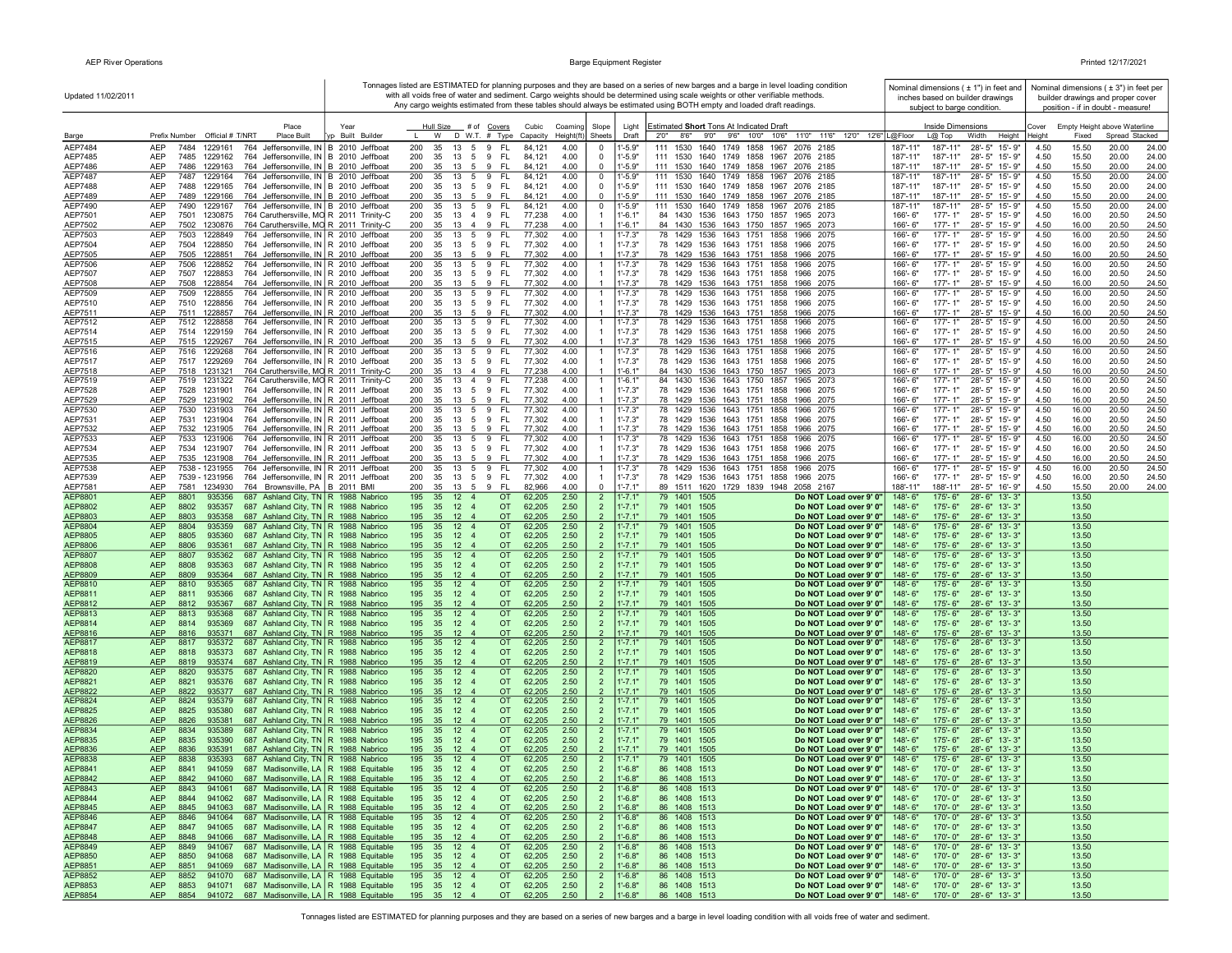| Updated 11/02/2011 |                                                                                                                                                    |                                                                      |                                                                                                  |                                  |                                  | Tonnages listed are ESTIMATED for planning purposes and they are based on a series of new barges and a barge in level loading condition<br>with all voids free of water and sediment. Cargo weights should be determined using scale weights or other verifiable methods. | Nominal dimensions (±1") in feet and<br>inches based on builder drawings              | Nominal dimensions $(±3")$ in feet per<br>builder drawings and proper cover |
|--------------------|----------------------------------------------------------------------------------------------------------------------------------------------------|----------------------------------------------------------------------|--------------------------------------------------------------------------------------------------|----------------------------------|----------------------------------|---------------------------------------------------------------------------------------------------------------------------------------------------------------------------------------------------------------------------------------------------------------------------|---------------------------------------------------------------------------------------|-----------------------------------------------------------------------------|
|                    |                                                                                                                                                    |                                                                      |                                                                                                  |                                  |                                  | Any cargo weights estimated from these tables should always be estimated using BOTH empty and loaded draft readings.                                                                                                                                                      | subject to barge condition.                                                           | position - if in doubt - measure!                                           |
|                    | Place                                                                                                                                              | Year                                                                 | Hull Size<br># of Covers                                                                         | Cubic<br>Coaming                 | Slope                            | Light<br>Estimated Short Tons At Indicated Draft                                                                                                                                                                                                                          | Inside Dimensions                                                                     | Cover<br>Empty Height above Waterline                                       |
| Barge              | Prefix Number Official # T/NRT<br><b>Place Built</b>                                                                                               | yp Built Builder                                                     | W D W.T. # Type                                                                                  | Height(ft)<br>Capacity           | Sheets                           | 9'6" 10'0" 10'6" 11'0" 11'6" 12'0" 12'6" L@Floor<br>2'0''<br>8'6"<br>9'0''<br>Draft                                                                                                                                                                                       | Height<br>$L@$ Top<br>Width                                                           | Heiaht<br>Fixed<br>Spread Stacked                                           |
| AEP8855<br>AEP9001 | <b>AEP</b><br>8855<br>941073<br>687<br><b>AEP</b><br>420 Madisonville, LA S 1990 Trinity-M<br>9001<br>969645                                       | Madisonville, LA   R 1988 Equitable                                  | 195<br>35<br>12<br>$\overline{4}$<br><b>OT</b><br>175 26<br>11<br>$\overline{2}$<br><b>OT</b>    | 2.50<br>62,205<br>27,955<br>0.00 | $\overline{2}$<br>$\overline{2}$ | 86<br>1408 1513<br>$1' - 6.8"$<br>Do NOT Load over 9' 0"<br>$1' - 8.0"$<br>41<br>908<br>978<br>Do NOT Load over 9' 0"                                                                                                                                                     | 170'-0"<br>148'-6"<br>28'-6" 13'-3'<br>$151 - 0$ "<br>134'-6"<br>19'-6" 10'-0"        | 13.50<br>9.50                                                               |
| AEP9002            | <b>AEP</b><br>9002<br>969646<br>420 Madisonville, LA   S 1990 Trinity-M                                                                            |                                                                      | 175  26  11  2<br><b>OT</b>                                                                      | 27,955<br>0.00                   | $\overline{2}$                   | $1' - 8.0"$<br>41<br>908<br>978<br>Do NOT Load over 9' 0"                                                                                                                                                                                                                 | 134'-6"<br>$151 - 0$ "<br>19'-6" 10'-0"                                               | 9.50                                                                        |
| AEP9003<br>AEP9004 | <b>AEP</b><br>9003<br>969647<br>420 Madisonville, LA S 1990 Trinity-M<br><b>AEP</b><br>969648<br>420 Madisonville, LA S 1990 Trinity-M<br>9004     |                                                                      | 175 26 11 2<br><b>OT</b><br>175 26 11 2<br>OT                                                    | 27,955<br>0.00<br>27,955<br>0.00 | $\overline{2}$<br>$\overline{2}$ | $1' - 8.0"$<br>41<br>908<br>978<br>Do NOT Load over 9' 0"<br>$1'-8.0"$<br>978<br>41<br>908<br>Do NOT Load over 9' 0"                                                                                                                                                      | 134'-6"<br>$151 - 0$ "<br>19'-6" 10'-0"<br>134'-6"<br>$151 - 0$ "<br>19'-6" 10'-0"    | 9.50<br>9.50                                                                |
| AEP9005            | <b>AEP</b><br>9005<br>969649<br>420 Madisonville, LA S 1990 Trinity-M                                                                              |                                                                      | 175  26  11  2<br><b>OT</b>                                                                      | 27,955<br>0.00                   | $\overline{2}$                   | $1'-8.0"$<br>41<br>908<br>978<br>Do NOT Load over 9' 0"                                                                                                                                                                                                                   | 134'-6"<br>$151 - 0$ "<br>19'-6" 10'-0"                                               | 9.50                                                                        |
| AEP9006            | <b>AEP</b><br>420 Madisonville, LA S 1990 Trinity-M<br>9006<br>969650                                                                              |                                                                      | 11<br>OT<br>175<br>26<br>$\overline{2}$                                                          | 27,955<br>0.00                   | $\overline{2}$                   | $1' - 8.0"$<br>41<br>978<br>908<br>Do NOT Load over 9' 0"                                                                                                                                                                                                                 | 19'-6" 10'-0"<br>134'-6"<br>$151 - 0$ "                                               | 9.50                                                                        |
| AEP9007<br>AEP9008 | <b>AEP</b><br>9007<br>969651<br>420 Madisonville, LA S 1990 Trinity-M<br><b>AEP</b><br>420 Madisonville, LA S 1990 Trinity-M<br>9008<br>969652     |                                                                      | 11<br>$\overline{2}$<br><b>OT</b><br>175<br>26<br>$\overline{2}$<br><b>OT</b><br>175<br>26 11    | 27,955<br>0.00<br>27,955<br>0.00 | $\overline{2}$<br>$\overline{2}$ | $1'-8.0"$<br>908<br>978<br>41<br>Do NOT Load over 9' 0"<br>$1' - 8.0"$<br>41<br>978<br>908<br>Do NOT Load over 9' 0"                                                                                                                                                      | 134'-6"<br>$151 - 0$ "<br>19'-6" 10'-0"<br>134'-6"<br>151'-0"<br>19'-6" 10'-0"        | 9.50<br>9.50                                                                |
| AEP9009            | <b>AEP</b><br>9009<br>969653<br>420 Madisonville, LA S 1990 Trinity-M                                                                              |                                                                      | 175<br>26<br>11<br>$\overline{2}$<br><b>OT</b>                                                   | 27,955<br>0.00                   | $\overline{2}$                   | $1' - 8.0"$<br>41<br>908<br>978<br>Do NOT Load over 9' 0"                                                                                                                                                                                                                 | 134'-6"<br>$151 - 0$ "<br>19'-6" 10'-0"                                               | 9.50                                                                        |
| AEP9010<br>AEP9011 | <b>AEP</b><br>969654<br>420 Madisonville, LA S 1990 Trinity-M<br>9010<br><b>AEP</b><br>9011<br>969655<br>420 Madisonville, LA S 1990 Trinity-M     |                                                                      | 175 26 11 2<br><b>OT</b><br>175  26  11  2<br>OT.                                                | 27,955<br>0.00<br>27,955<br>0.00 | $\overline{2}$<br>$\overline{2}$ | $1' - 8.0"$<br>978<br>41<br>908<br>Do NOT Load over 9' 0"<br>$1' - 8.0"$<br>41<br>908<br>978<br>Do NOT Load over 9' 0"                                                                                                                                                    | 134'-6"<br>$151 - 0$ "<br>19'-6" 10'-0"<br>134'-6"<br>$151 - 0$ "<br>19'-6" 10'-0"    | 9.50<br>9.50                                                                |
| AEP9012            | 420 Madisonville, LA S 1990 Trinity-M<br><b>AEP</b><br>9012<br>969656                                                                              |                                                                      | $11 2$<br><b>OT</b><br>175<br>26                                                                 | 27,955<br>0.00                   | $\overline{2}$                   | 978<br>$1' - 8.0"$<br>41<br>Do NOT Load over 9' 0"<br>908                                                                                                                                                                                                                 | 134'-6"<br>$151 - 0$ "<br>19'-6" 10'-0"                                               | 9.50                                                                        |
| AEP9013            | <b>AEP</b><br>9013<br>969657<br>420 Madisonville, LA   S 1990 Trinity-M                                                                            |                                                                      | OT.<br>175 26 11 2                                                                               | 27,955<br>0.00                   | $\overline{2}$                   | $1' - 8.0"$<br>41<br>908<br>978<br>Do NOT Load over 9' 0"                                                                                                                                                                                                                 | 134'-6"<br>$151 - 0$ "<br>$19' - 6''$ 10'-0"                                          | 9.50                                                                        |
| AEP9014<br>AEP9015 | 420 Madisonville, LA S 1990 Trinity-M<br><b>AEP</b><br>9014<br>969658<br><b>AEP</b><br>9015<br>969659<br>420 Madisonville, LA S 1990 Trinity-M     |                                                                      | 175 26 11 2<br>OT.<br>26 11 2<br><b>OT</b><br>175                                                | 27,955<br>0.00<br>27,955<br>0.00 | $\overline{2}$<br>$\overline{2}$ | $1' - 8.0"$<br>978<br>41 908<br>Do NOT Load over 9' 0"<br>$1' - 8.0"$<br>41<br>978<br>Do NOT Load over 9' 0"<br>908                                                                                                                                                       | 134'-6"<br>$151 - 0$ "<br>19'-6" 10'-0"<br>134'-6"<br>$151 - 0$ "<br>19'-6" 10'-0"    | 9.50<br>9.50                                                                |
| AEP9016            | <b>AEP</b><br>9016<br>969660<br>420 Madisonville, LA   S 1990 Trinity-M                                                                            |                                                                      | 175 26 11 2<br>OT.                                                                               | 27,955<br>0.00                   | $\overline{2}$                   | $1' - 8.0"$<br>41<br>908<br>978<br>Do NOT Load over 9' 0"                                                                                                                                                                                                                 | 134'-6"<br>$151 - 0$ "<br>19'-6" 10'-0"                                               | 9.50                                                                        |
| AEP9017<br>AEP9018 | <b>AEP</b><br>9017<br>969661<br>420 Madisonville, LA S 1990 Trinity-M<br><b>AEP</b><br>9018<br>969662<br>420 Madisonville, LA S 1990 Trinity-M     |                                                                      | 175 26 11 2<br><b>OT</b><br>$26 \quad 11 \quad 2$<br><b>OT</b><br>175                            | 27,955<br>0.00<br>27,955<br>0.00 | $\overline{2}$<br>$\overline{2}$ | $1' - 8.0"$<br>41<br>908<br>978<br>Do NOT Load over 9' 0"<br>$1' - 8.0"$<br>41<br>978<br>Do NOT Load over 9' 0"<br>908                                                                                                                                                    | 134'-6"<br>$151 - 0$ "<br>19'-6" 10'-0"<br>$151 - 0$ "<br>19'-6" 10'-0"<br>134'-6"    | 9.50<br>9.50                                                                |
| AEP9019            | <b>AEP</b><br>9019<br>969663<br>420 Madisonville, LA   S 1990 Trinity-M                                                                            |                                                                      | <b>OT</b><br>175<br>26 11<br>$\mathbf{2}$                                                        | 27,955<br>0.00                   | $\overline{2}$                   | $1' - 8.0"$<br>908<br>41<br>978<br>Do NOT Load over 9' 0"                                                                                                                                                                                                                 | 134'-6"<br>$151 - 0$ "<br>19'-6" 10'-0"                                               | 9.50                                                                        |
| AEP9020            | <b>AEP</b><br>9020<br>969664<br>420 Madisonville, LA   S 1990 Trinity-M                                                                            |                                                                      | 175<br>26<br>11<br><b>OT</b>                                                                     | 27,955<br>0.00                   |                                  | $1'-8.0"$<br>978<br>41<br>908<br>Do NOT Load over 9' 0"                                                                                                                                                                                                                   | 134'-6"<br>151'-0"<br>19'-6" 10'-0"                                                   | 9.50                                                                        |
| AEP9021<br>AEP9022 | <b>AEP</b><br>9021<br>969665<br>420 Madisonville, LA   S 1990 Trinity-M<br><b>AEP</b><br>9022<br>969666<br>420 Madisonville, LA   S 1990 Trinity-M |                                                                      | 175<br>26<br>11<br>$\overline{2}$<br><b>OT</b><br>175 26 11<br>$\overline{2}$<br><b>OT</b>       | 27,955<br>0.00<br>27,955<br>0.00 | $\overline{2}$<br>$\overline{2}$ | 978<br>$1' - 8.0"$<br>41<br>908<br>Do NOT Load over 9' 0"<br>$1' - 8.0"$<br>908<br>978<br>41<br>Do NOT Load over 9' 0"                                                                                                                                                    | 134'-6"<br>151'-0"<br>19'-6" 10'-0"<br>$151 - 0$ "<br>134'-6"<br>19'-6" 10'-0"        | 9.50<br>9.50                                                                |
| AEP9023            | <b>AEP</b><br>9023<br>969667<br>420 Madisonville, LA S 1990 Trinity-M                                                                              |                                                                      | 175<br>26<br>$-11$<br>$\overline{2}$<br><b>OT</b>                                                | 27,955<br>0.00                   |                                  | $1' - 8.0"$<br>41<br>908<br>978<br>Do NOT Load over 9' 0"                                                                                                                                                                                                                 | 134'-6"<br>$151 - 0$ "<br>19'-6" 10'-0"                                               | 9.50                                                                        |
| AEP9024<br>AEP9025 | <b>AEP</b><br>9024<br>969668<br>420 Madisonville, LA S 1990 Trinity-M<br><b>AEP</b><br>9025<br>969669<br>420 Madisonville, LA S 1990 Trinity-M     |                                                                      | 175<br>26<br>11 <sub>2</sub><br><b>OT</b><br>175  26  11  2<br>OT                                | 27,955<br>0.00<br>27,955<br>0.00 | $\overline{2}$<br>$\overline{2}$ | $1' - 8.0"$<br>41<br>908<br>978<br>Do NOT Load over 9' 0"<br>$1' - 8.0"$<br>908<br>978<br>41<br>Do NOT Load over 9' 0"                                                                                                                                                    | $134 - 6"$<br>$151 - 0$ "<br>19'-6" 10'-0"<br>$151 - 0$ "<br>134'-6"<br>19'-6" 10'-0" | 9.50<br>9.50                                                                |
| AEP9026            | <b>AEP</b><br>420 Madisonville, LA S 1990 Trinity-M<br>9026<br>969670                                                                              |                                                                      | <b>OT</b><br>175  26  11  2                                                                      | 27,955<br>0.00                   | $\mathcal{P}$                    | $1'-8.0"$<br>978<br>41<br>908<br>Do NOT Load over 9' 0"                                                                                                                                                                                                                   | 134'-6"<br>$151 - 0$ "<br>19'-6" 10'-0"                                               | 9.50                                                                        |
| AEP9027            | <b>AEP</b><br>9027<br>969671<br>420 Madisonville, LA S 1990 Trinity-M                                                                              |                                                                      | 175  26  11  2<br>OT.                                                                            | 27,955<br>0.00                   | $\overline{2}$                   | $1' - 8.0"$<br>41<br>908<br>978<br>Do NOT Load over 9' 0"                                                                                                                                                                                                                 | 134'-6"<br>$151 - 0$ "<br>19'-6" 10'-0"                                               | 9.50                                                                        |
| AEP9028<br>AEP9029 | <b>AEP</b><br>9028<br>420 Madisonville, LA S 1990 Trinity-M<br>969672<br><b>AEP</b><br>420 Madisonville, LA S 1990 Trinity-M<br>9029<br>969673     |                                                                      | 175 26 11<br>$\overline{2}$<br><b>OT</b><br>175 26 11<br>$\overline{2}$<br><b>OT</b>             | 27,955<br>0.00<br>27,955<br>0.00 | $\overline{2}$<br>$\overline{2}$ | $1' - 8.0"$<br>908<br>978<br>41<br>Do NOT Load over 9' 0"<br>$1'-8.0"$<br>41<br>908<br>978<br>Do NOT Load over 9' 0"                                                                                                                                                      | $151 - 0$ "<br>134'-6"<br>19'-6" 10'-0"<br>134'-6"<br>$151 - 0$ "<br>19'-6" 10'-0"    | 9.50<br>9.50                                                                |
| AEP9030            | <b>AEP</b><br>9030<br>969674<br>420 Madisonville, LA S 1990 Trinity-M                                                                              |                                                                      | 175<br>26 11<br>$\overline{2}$<br><b>OT</b>                                                      | 27,955<br>0.00                   | $\overline{2}$                   | $1' - 8.0"$<br>41<br>908<br>978<br>Do NOT Load over 9' 0"                                                                                                                                                                                                                 | 134'-6"<br>$151 - 0$ "<br>19'-6" 10'-0"                                               | 9.50                                                                        |
| AEP9031<br>AEP9032 | <b>AEP</b><br>9031<br>969675<br>420 Madisonville, LA S 1990 Trinity-M<br><b>AEP</b><br>420 Madisonville, LA S 1990 Trinity-M<br>9032<br>969676     |                                                                      | 175<br>26<br>11<br>$\overline{2}$<br><b>OT</b><br>$\overline{2}$<br><b>OT</b><br>175<br>26<br>11 | 27,955<br>0.00<br>27,955<br>0.00 | $\overline{2}$<br>$\overline{2}$ | $1' - 8.0"$<br>41<br>908<br>978<br>Do NOT Load over 9' 0"<br>$1' - 8.0"$<br>41<br>908<br>978<br>Do NOT Load over 9' 0"                                                                                                                                                    | 134'-6"<br>$151 - 0$ "<br>19'-6" 10'-0"<br>134'-6"<br>$151 - 0$ "<br>19'-6" 10'-0"    | 9.50<br>9.50                                                                |
| AEP9033            | <b>AEP</b><br>9033<br>969677<br>420 Madisonville, LA   S 1990 Trinity-M                                                                            |                                                                      | 11<br>$\overline{2}$<br>175<br>26<br><b>OT</b>                                                   | 27,955<br>0.00                   | $\overline{2}$                   | 41<br>978<br>$1' - 8.0"$<br>908<br>Do NOT Load over 9' 0"                                                                                                                                                                                                                 | 134'-6"<br>$151 - 0$ "<br>19'-6" 10'-0"                                               | 9.50                                                                        |
| AEP9034<br>AEP9035 | <b>AEP</b><br>9034<br>969678<br>420 Madisonville, LA S 1990 Trinity-M<br><b>AEP</b><br>420 Madisonville, LA S 1990 Trinity-M<br>9035<br>969679     |                                                                      | 175<br>26<br>11<br>$\overline{2}$<br><b>OT</b><br>11 <sub>2</sub><br>175<br>26<br><b>OT</b>      | 27,955<br>0.00<br>27,955<br>0.00 | $\overline{2}$<br>$\overline{2}$ | $1'-8.0"$<br>908<br>978<br>Do NOT Load over 9' 0"<br>41<br>$1' - 8.0"$<br>41<br>908<br>978<br>Do NOT Load over 9' 0"                                                                                                                                                      | $151 - 0$ "<br>134'-6"<br>19'-6" 10'-0"<br>134'-6"<br>$151 - 0$ "<br>19'-6" 10'-0"    | 9.50<br>9.50                                                                |
| AEP9036            | <b>AEP</b><br>9036<br>969680<br>420 Madisonville, LA S 1990 Trinity-M                                                                              |                                                                      | 175<br>26<br>11 <sub>2</sub><br><b>OT</b>                                                        | 27,955<br>0.00                   | $\overline{2}$                   | $1' - 8.0"$<br>41<br>908<br>978<br>Do NOT Load over 9' 0"                                                                                                                                                                                                                 | 134'-6"<br>$151 - 0$ "<br>19'-6" 10'-0"                                               | 9.50                                                                        |
| AEP9037            | <b>AEP</b><br>969681<br>420 Madisonville, LA S 1990 Trinity-M<br>9037<br>AEP<br>9251<br>687 Brownsville, PA   R 1992 Hillman                       |                                                                      | 175  26  11  2<br>OT.<br>OT<br>195                                                               | 27,955<br>0.00<br>2.25           | $\overline{2}$<br>$\overline{2}$ | $1' - 8.0"$<br>978<br>41 908<br>Do NOT Load over 9' 0"<br>$1'-5.0"$<br>99 1417 1521 1625 1730 1836                                                                                                                                                                        | 134'-6"<br>$151 - 0$ "<br>19'-6" 10'-0"<br>148'-6"                                    | 9.50<br>13.25                                                               |
| AEP9251<br>AEP9252 | 9252<br>AEP<br>687                                                                                                                                 | Brownsville, PA R 1992 Hillman                                       | 35<br>12 4<br>$12 \quad 4$<br>195<br>35<br>OT                                                    | 60,393<br>2.25<br>60,393         | $\overline{2}$                   | $1' - 5.0"$<br>99 1417 1521 1625 1730 1836                                                                                                                                                                                                                                | 170'-0"<br>28'-6" 13'-0"<br>148'-6"<br>170'-0"<br>28'-6" 13'-0"                       | 13.25                                                                       |
| AEP9253            | AEP<br>Brownsville, PA<br>9253<br>687                                                                                                              | R 1992 Hillman                                                       | 195<br>12<br>35<br>$\overline{4}$<br>OT                                                          | 60,393<br>2.25                   | $\overline{2}$                   | $1' - 5.0"$<br>99 1417 1521 1625 1730 1836                                                                                                                                                                                                                                | $148 - 6$<br>170'-0"<br>28'-6" 13'-0"                                                 | 13.25                                                                       |
| AEP9254<br>AEP9255 | AEP<br>9254<br>687<br>AEP<br>9255<br>687                                                                                                           | Brownsville, PA R 1992 Hillman<br>Brownsville, PA   R 1992 Hillman   | 35 12 4<br>195<br>OT<br>195<br>35<br>12<br>$\overline{4}$<br>OT                                  | 60,393<br>2.25<br>60,393<br>2.25 | $\overline{2}$<br>$\overline{2}$ | $1' - 5.0"$<br>99 1417 1521 1625 1730 1836<br>$1' - 5.0"$<br>99 1417 1521 1625 1730<br>1836                                                                                                                                                                               | 148'-6"<br>28'-6" 13'-0"<br>170'-0"<br>148'-6"<br>170'-0"<br>28'-6" 13'-0"            | 13.25<br>13.25                                                              |
| AEP9256            | AEP<br>9256<br>Brownsville, PA<br>687                                                                                                              | R 1992 Hillman                                                       | 12<br>195<br>35<br>$\overline{4}$<br>OT                                                          | 60,393<br>2.25                   | $\overline{2}$                   | $1'-5.0"$<br>99 1417 1521 1625 1730<br>1836                                                                                                                                                                                                                               | 148'-6"<br>170'-0"<br>28'-6" 13'-0"                                                   | 13.25                                                                       |
| AEP9257<br>AEP9258 | AEP<br>9257<br>687<br>Brownsville, PA<br>AEP<br>9258<br>687                                                                                        | R 1992 Hillman<br>Brownsville, PA   R 1992 Hillman                   | 12<br>OT<br>195<br>35<br>$\overline{4}$<br>12<br>195<br>35<br>$\overline{4}$<br>OT               | 60,393<br>2.25<br>2.25<br>60,393 | $\overline{2}$<br>$\overline{2}$ | $1' - 5.0"$<br>99 1417 1521 1625 1730 1836<br>$1' - 5.0"$<br>99 1417 1521 1625 1730<br>1836                                                                                                                                                                               | 148'-6"<br>170'-0"<br>28'-6" 13'-0"<br>148'-6"<br>170'-0"<br>28'-6" 13'-0"            | 13.25<br>13.25                                                              |
| AEP9259            | AEP<br>9259<br>687<br>Brownsville, PA                                                                                                              | R 1992 Hillman                                                       | 195<br>35<br>12<br>$\overline{4}$<br>OT                                                          | 60,393<br>2.25                   | $\overline{2}$                   | $1'-5.0"$<br>99 1417 1521 1625 1730<br>1836                                                                                                                                                                                                                               | 148'-6"<br>170'-0"<br>28'-6" 13'-0"                                                   | 13.25                                                                       |
| AEP9260<br>AEP9261 | AEP<br>9260<br>Brownsville, PA<br>687<br><b>AEP</b><br>9261<br>687                                                                                 | R 1992 Hillman<br>Brownsville, PA   R 1992 Hillman                   | 195<br>35<br>12<br>OT<br>$\overline{4}$<br>195<br>35<br>12<br>$\overline{4}$<br>OT               | 60,393<br>2.25<br>60,393<br>2.25 | $\overline{2}$                   | $1' - 5.0"$<br>99 1417 1521 1625 1730 1836<br>$1' - 5.0"$<br>99 1417 1521 1625 1730<br>1836                                                                                                                                                                               | 148'-6"<br>170'-0"<br>28'-6" 13'-0"<br>148'-6"<br>170'-0"<br>28'-6" 13'-0"            | 13.25<br>13.25                                                              |
| AEP9262            | AEP<br>9262<br>687                                                                                                                                 | Brownsville, PA   R 1992 Hillman                                     | 195<br>35<br>12<br>$\overline{4}$<br>OT                                                          | 60,393<br>2.25                   | $\overline{2}$<br>$\overline{2}$ | $1' - 5.0"$<br>99 1417 1521 1625 1730<br>1836                                                                                                                                                                                                                             | 148'-6"<br>170'-0"<br>28'-6" 13'-0"                                                   | 13.25                                                                       |
| AEP9263            | AEP<br>9263<br>687 Brownsville, PA   R 1992 Hillman                                                                                                |                                                                      | 195<br>35 12<br>OT<br>$\overline{4}$                                                             | 60,393<br>2.25                   | $\overline{2}$                   | $1'-5.0"$<br>99 1417 1521 1625 1730 1836                                                                                                                                                                                                                                  | 148'-6"<br>170'-0"<br>28'-6" 13'-0"                                                   | 13.25                                                                       |
| AEP9264<br>AEP9265 | AEP<br>9264<br>687<br>AEP<br>9265<br>687                                                                                                           | Brownsville, PA   R 1992 Hillman<br>Brownsville, PA   R 1992 Hillman | $12 \quad 4$<br>OT<br>195<br>35<br>195<br>35 12<br>$\overline{4}$<br>OT                          | 2.25<br>60,393<br>2.25<br>60,393 | $\overline{2}$<br>$\overline{2}$ | 99 1417 1521 1625 1730 1836<br>$1' - 5.0"$<br>$1' - 5.0"$<br>99 1417 1521 1625 1730 1836                                                                                                                                                                                  | 170'-0"<br>148'-6"<br>28'-6" 13'-0"<br>148'-6"<br>170'-0"<br>28'-6" 13'-0"            | 13.25<br>13.25                                                              |
| AEP9266            | AEP<br>9266<br>687                                                                                                                                 | Brownsville, PA R 1992 Hillman                                       | 35 12<br>OT<br>195<br>$\overline{4}$                                                             | 60,393<br>2.25                   | 2                                | $1' - 5.0"$<br>99 1417 1521 1625 1730 1836                                                                                                                                                                                                                                | 148'-6"<br>170'-0"<br>28'-6" 13'-0"                                                   | 13.25                                                                       |
| AEP9267<br>AEP9268 | AEP<br>9267<br>687<br>AEP<br>9268<br>687                                                                                                           | Brownsville, PA R 1992 Hillman<br>Brownsville, PA R 1992 Hillman     | 12<br>OT<br>195<br>35<br>$\overline{4}$<br>195<br>35 12<br>$\overline{4}$<br>OT                  | 2.25<br>60,393<br>60,393<br>2.25 | $\overline{2}$<br>$\overline{2}$ | 99 1417 1521 1625 1730 1836<br>$1' - 5.0"$<br>$1' - 5.0"$<br>99 1417 1521 1625 1730 1836                                                                                                                                                                                  | 148'-6"<br>170'-0"<br>28'-6" 13'-0"<br>148'-6"<br>170'-0"<br>28'-6" 13'-0"            | 13.25<br>13.25                                                              |
| AEP9269            | AEP<br>9269<br>687                                                                                                                                 | Brownsville, PA R 1992 Hillman                                       | 195<br>35<br>12<br>OT<br>$\overline{4}$                                                          | 2.25<br>60,393                   | $\overline{2}$                   | $1'-5.0"$<br>99 1417 1521 1625 1730 1836                                                                                                                                                                                                                                  | 148'-6"<br>170'-0"<br>28'-6" 13'-0"                                                   | 13.25                                                                       |
| AEP9270            | AEP<br>9270<br>687<br>AEP<br>9271<br>687<br>Brownsville, PA                                                                                        | Brownsville, PA   R 1992 Hillman<br>R 1992 Hillman                   | 12<br>195<br>35<br>$\overline{4}$<br>OT<br>195<br>35<br>12<br>$\overline{4}$<br>OT               | 2.25<br>60,393                   | $\overline{2}$<br>$\overline{2}$ | $1' - 5.0"$<br>99 1417 1521 1625 1730 1836<br>$1'-5.0"$                                                                                                                                                                                                                   | 148'-6"<br>170'-0"<br>28'-6" 13'-0"<br>148'-6"<br>170'-0"<br>28'-6" 13'-0"            | 13.25<br>13.25                                                              |
| AEP9271<br>AEP9272 | AEP<br>9272<br>687                                                                                                                                 | Brownsville, PA   R 1992 Hillman                                     | 195<br>35<br>12<br>OT<br>$\overline{4}$                                                          | 60,393<br>2.25<br>60,393<br>2.25 | $\overline{2}$                   | 99 1417 1521 1625 1730 1836<br>$1' - 5.0"$<br>99 1417 1521 1625 1730 1836                                                                                                                                                                                                 | 148'-6"<br>170'-0"<br>28'-6" 13'-0"                                                   | 13.25                                                                       |
| AEP9273            | AEP<br>9273<br>687                                                                                                                                 | Brownsville, PA R 1992 Hillman                                       | 195<br>35<br>12<br>$\overline{4}$<br>OT                                                          | 2.25<br>60,393                   | $\overline{2}$                   | $1' - 5.0"$<br>99 1417 1521 1625 1730 1836                                                                                                                                                                                                                                | 148'-6"<br>170'-0"<br>28'-6" 13'-0"                                                   | 13.25                                                                       |
| AEP9274<br>AEP9275 | AEP<br>9274<br>687 Brownsville, PA   R 1992 Hillman<br><b>AEP</b><br>9275<br>687 Brownsville, PA   R 1992 Hillman                                  |                                                                      | 195<br>35<br>12<br>$\overline{4}$<br>OT<br>OT<br>195<br>35<br>12<br>$\overline{4}$               | 60,393<br>2.25<br>60,393<br>2.25 | $\overline{2}$<br>$\overline{2}$ | $1' - 5.0"$<br>99 1417 1521 1625 1730 1836<br>$1' - 5.0"$<br>99 1417 1521 1625 1730 1836                                                                                                                                                                                  | 170'-0"<br>$148 - 6"$<br>28'-6" 13'-0"<br>148'-6"<br>170'-0"<br>28'-6" 13'-0"         | 13.25<br>13.25                                                              |
| AEP9276            | <b>AEP</b><br>9276<br>687 Brownsville, PA   R 1992 Hillman                                                                                         |                                                                      | 195<br>35<br>12<br>$\overline{4}$<br>OT                                                          | 60,393<br>2.25                   | $\overline{2}$                   | $1' - 5.0"$<br>99 1417 1521 1625 1730 1836                                                                                                                                                                                                                                | 148'-6"<br>170'-0"<br>28'-6" 13'-0"                                                   | 13.25                                                                       |
| AEP9277<br>AEP9278 | AEP<br>9277<br>687 Brownsville, PA   R 1992 Hillman<br><b>AEP</b><br>687 Brownsville, PA R 1992 Hillman<br>9278                                    |                                                                      | 195 35 12 4<br>OT<br>195 35 12 4<br>OT                                                           | 2.25<br>60,393<br>2.25<br>60.393 | $\overline{2}$<br>2              | $1' - 5.0"$<br>99 1417 1521 1625 1730 1836<br>$1' - 5.0"$<br>99 1417 1521 1625 1730 1836                                                                                                                                                                                  | 148'-6"<br>170'-0" 28'-6" 13'-0"<br>148'-6"<br>170'-0" 28'-6" 13'-0"                  | 13.25<br>13.25                                                              |
| AEP9279            | 687 Brownsville, PA   R 1992 Hillman<br>AEP<br>9279                                                                                                |                                                                      | 195<br>35<br>12<br>OT<br>-4                                                                      | 60,393<br>2.25                   | $\overline{2}$                   | 99 1417 1521 1625 1730 1836<br>$1' - 5.0'$                                                                                                                                                                                                                                | 148'-6"<br>170'-0" 28'-6" 13'-0"                                                      | 13.25                                                                       |
| AEP9301<br>AEP9302 | AEP<br>9301<br>690 Brownsville, PA   R 1993 Hillman<br>AEP<br>9302<br>690 Brownsville, PA   R 1993 Hillman                                         |                                                                      | 195<br>35<br>12<br>OT<br>$\overline{4}$<br>195<br>35<br>12<br>$\overline{4}$<br>OT               | 60,393<br>2.25<br>60,393<br>2.25 | $\overline{2}$<br>$\overline{2}$ | $1' - 5.0"$<br>99 1417 1521 1625 1730 1836<br>99 1417 1521 1625 1730 1836<br>$1' - 5.0"$                                                                                                                                                                                  | 148'-6"<br>170'-0" 28'-6" 13'-0"<br>148'-6"<br>170'-0"<br>28'-6" 13'-0"               | 13.25<br>13.25                                                              |
| AEP9303            | 690 Brownsville, PA R 1993 Hillman<br>AEP<br>9303                                                                                                  |                                                                      | 195<br>35 12 4<br>OT                                                                             | 2.25<br>60,393                   | $\overline{2}$                   | 99 1417 1521 1625 1730 1836<br>$1'-5.0"$                                                                                                                                                                                                                                  | 148'-6"<br>170'-0"<br>28'-6" 13'-0"                                                   | 13.25                                                                       |
| AEP9304            | 690 Brownsville, PA   R 1993 Hillman<br>AEP<br>9304<br>690 Brownsville, PA R 1993 Hillman                                                          |                                                                      | 35 12<br>OT<br>195<br>$\overline{4}$                                                             | 60,393<br>2.25                   | $\overline{2}$                   | $1' - 5.0"$<br>99 1417 1521 1625 1730 1836                                                                                                                                                                                                                                | 170'-0"<br>148'- 6"<br>28'-6" 13'-0"                                                  | 13.25                                                                       |
| AEP9305<br>AEP9306 | AEP<br>9305<br>AEP<br>9306<br>690 Brownsville, PA R 1993 Hillman                                                                                   |                                                                      | 35 12<br>195<br>$\overline{4}$<br>OT<br>195<br>35<br>$12 \quad 4$<br>OT                          | 60,393<br>2.25<br>60,393<br>2.25 | $\overline{2}$<br>$\overline{2}$ | $1'-5.0"$<br>99 1417 1521 1625 1730 1836<br>$1' - 5.0"$<br>99 1417 1521 1625 1730 1836                                                                                                                                                                                    | 170'-0"<br>148'- 6"<br>28'-6" 13'-0"<br>148'-6"<br>170'-0"<br>28'-6" 13'-0"           | 13.25<br>13.25                                                              |
| AEP9307            | AEP<br>9307<br>690 Brownsville, PA   R 1993 Hillman                                                                                                |                                                                      | 195<br>35 12 4<br>OT                                                                             | 60,393<br>2.25                   | $\overline{2}$                   | $1' - 5.0"$<br>99 1417 1521 1625 1730 1836                                                                                                                                                                                                                                | 148'-6"<br>170'-0"<br>28'-6" 13'-0"                                                   | 13.25                                                                       |
| AEP9308<br>AEP9309 | AEP<br>9308<br>690 Brownsville, PA   R 1993 Hillman<br>AEP<br>690 Brownsville, PA R 1993 Hillman<br>9309                                           |                                                                      | 195<br>35 12 4<br>OT<br>195<br>35 12 4<br>OT                                                     | 60,393<br>2.25<br>2.25<br>60,393 | $\overline{2}$<br>$\overline{2}$ | $1' - 5.0"$<br>99 1417 1521 1625 1730 1836<br>$1'-5.0"$<br>99 1417 1521 1625 1730 1836                                                                                                                                                                                    | 148'-6"<br>170'-0"<br>28'-6" 13'-0"<br>170'-0"<br>148'-6"<br>28'-6" 13'-0"            | 13.25<br>13.25                                                              |
| AEP9310            | 690 Brownsville, PA R 1993 Hillman<br>AEP<br>9310                                                                                                  |                                                                      | 195 35 12 4<br>OT                                                                                | 2.25<br>60,393                   | $\overline{2}$                   | $1' - 5.0"$<br>99 1417 1521 1625 1730 1836                                                                                                                                                                                                                                | 170'-0" 28'-6" 13'-0"<br>148'- 6"                                                     | 13.25                                                                       |
| AEP9311            | AEP<br>9311<br>690 Brownsville, PA   R 1993 Hillman                                                                                                |                                                                      | 195 35 12 4<br>OT                                                                                | 2.25<br>60,393                   | $\overline{2}$                   | $1' - 5.0"$<br>99 1417 1521 1625 1730 1836                                                                                                                                                                                                                                | 148'-6" 170'-0" 28'-6" 13'-0"                                                         | 13.25                                                                       |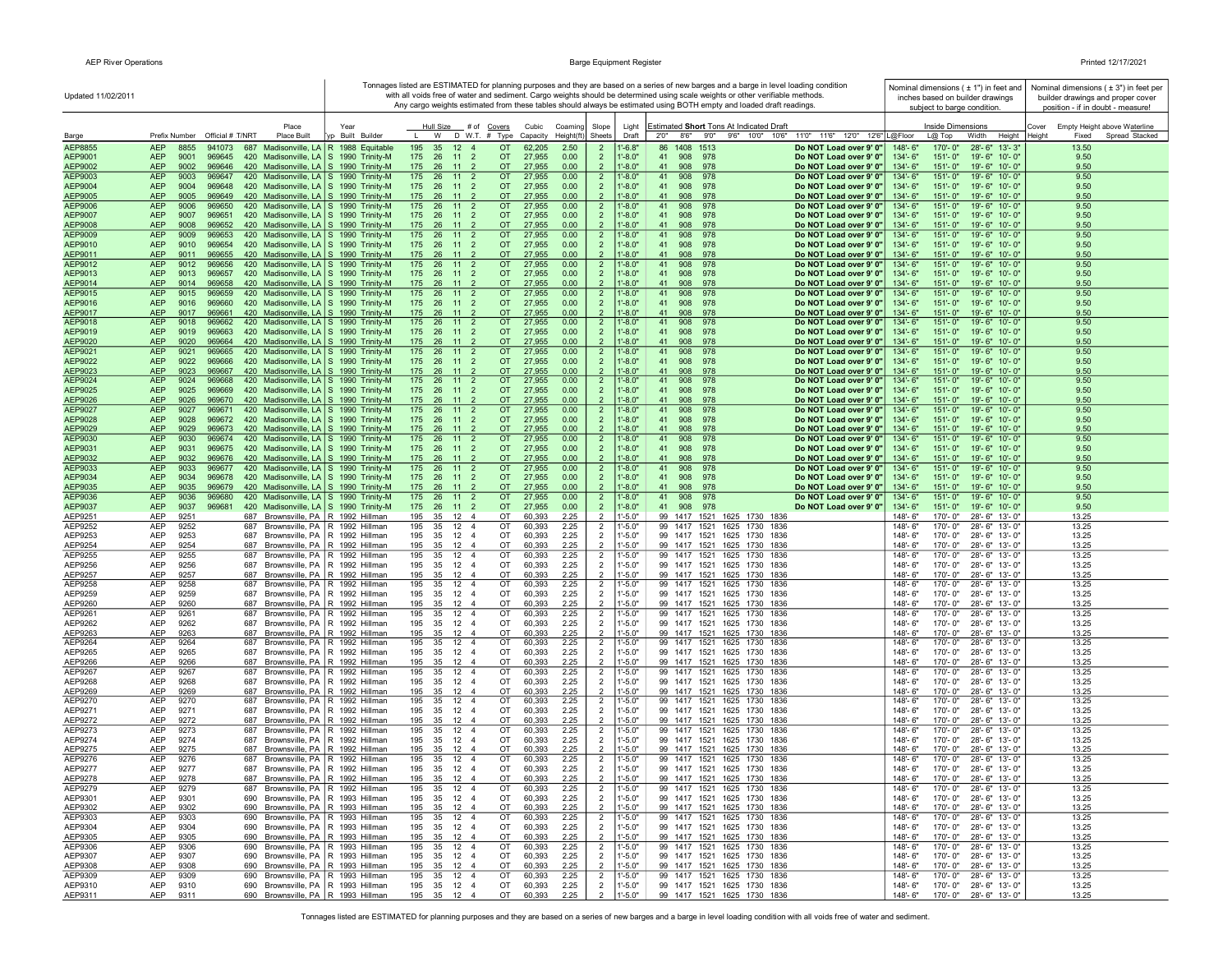| Updated 11/02/2011 |                                   |                                            |                                                                                             |                          |              |                        |                              |                                          |                   |                       |                                  |                                 | Tonnages listed are ESTIMATED for planning purposes and they are based on a series of new barges and a barge in level loading condition<br>with all voids free of water and sediment. Cargo weights should be determined using scale weights or other verifiable methods.<br>Any cargo weights estimated from these tables should always be estimated using BOTH empty and loaded draft readings. |                       | Nominal dimensions ( $\pm$ 1") in feet and<br>inches based on builder drawings<br>subject to barge condition. |                                              |                | Nominal dimensions $(± 3")$ in feet per<br>builder drawings and proper cover<br>position - if in doubt - measure! |
|--------------------|-----------------------------------|--------------------------------------------|---------------------------------------------------------------------------------------------|--------------------------|--------------|------------------------|------------------------------|------------------------------------------|-------------------|-----------------------|----------------------------------|---------------------------------|---------------------------------------------------------------------------------------------------------------------------------------------------------------------------------------------------------------------------------------------------------------------------------------------------------------------------------------------------------------------------------------------------|-----------------------|---------------------------------------------------------------------------------------------------------------|----------------------------------------------|----------------|-------------------------------------------------------------------------------------------------------------------|
| Barge              |                                   | Prefix Number Official # T/NRT             | Place<br>Place Built                                                                        | Year<br>yp Built Builder | $\mathbf{L}$ |                        |                              | Hull Size # of Covers<br>W D W.T. # Type | Cubic<br>Capacity | Coaming<br>Height(ft) | Slope<br>Sheets                  | Light<br>Draft                  | Estimated Short Tons At Indicated Draft<br>2'0''<br>8'6" 9'0" 9'6" 10'0" 10'6"<br>11'0" 11'6" 12'0" 12'6" L@Floor                                                                                                                                                                                                                                                                                 |                       | Inside Dimensions<br>$L@$ Top<br>Width<br>Height                                                              | Cover Empty Height above Waterline<br>Height | Fixed          | Spread Stacked                                                                                                    |
| AEP9312            | <b>AEP</b><br>9312                | 690                                        | Brownsville, PA   R 1993 Hillman                                                            |                          | 195          | 35                     | $12 \quad 4$                 | OT                                       | 60,393            | 2.25                  | $\overline{2}$                   | $1 - 5.0"$                      | 99 1417 1521 1625 1730 1836                                                                                                                                                                                                                                                                                                                                                                       | 148'-6"               | 28'-6" 13'-0"<br>170'-0"                                                                                      |                                              | 13.25          |                                                                                                                   |
| AEP9313<br>AEP9314 | AEP<br>9313<br>AEP<br>9314        | 690                                        | Brownsville, PA   R 1993 Hillman                                                            |                          | 195<br>195   | 35<br>35 12            | $12 \quad 4$<br>-4           | OT<br>OT                                 | 60,393            | 2.25<br>2.25          | $\overline{2}$<br>$\overline{2}$ | $1 - 5.0"$<br>$1 - 5.0"$        | 99 1417 1521 1625 1730 1836<br>99 1417 1521 1625 1730 1836                                                                                                                                                                                                                                                                                                                                        | 148'-6"<br>$148 - 6'$ | 170'-0"<br>28'-6" 13'-0"<br>170'-0" 28'-6" 13'-0"                                                             | 13.25<br>13.25                               |                |                                                                                                                   |
| AEP9315            | AEP<br>9315                       | 690                                        | 690 Brownsville, PA   R 1993 Hillman<br>Brownsville, PA   R 1993 Hillman                    |                          | 195          |                        | 35 12 4                      | OT                                       | 60,393<br>60,393  | 2.25                  | $\overline{2}$                   | 1'-5.0"                         | 99 1417 1521 1625 1730 1836                                                                                                                                                                                                                                                                                                                                                                       | 148'-6"               | 170'-0"<br>28'-6" 13'-0"                                                                                      |                                              | 13.25          |                                                                                                                   |
| AEP9316            | AEP<br>9316                       |                                            | 690 Brownsville, PA   R 1993 Hillman                                                        |                          | 195          |                        | 35 12 4                      | OT                                       | 60,393            | 2.25                  | $\overline{2}$                   | $1 - 5.0"$                      | 99 1417 1521 1625 1730 1836                                                                                                                                                                                                                                                                                                                                                                       | 148'-6"               | 170'-0" 28'-6" 13'-0"                                                                                         |                                              | 13.25          |                                                                                                                   |
| AEP9317            | AEP<br>9317                       | 690                                        | 690 Brownsville, PA   R 1993 Hillman<br>Brownsville, PA R 1993 Hillman                      |                          |              |                        | 195 35 12 4                  | OT                                       | 60,393            | 2.25                  | 2                                | $1' - 5.0"$                     | 99 1417 1521 1625 1730 1836                                                                                                                                                                                                                                                                                                                                                                       | 148'-6"<br>148'-6"    | 170'-0" 28'-6" 13'-0"                                                                                         |                                              | 13.25          |                                                                                                                   |
| AEP9318<br>AEP9319 | AEP<br>9318<br>AEP<br>9319        |                                            | 690 Brownsville, PA   R 1993 Hillman                                                        |                          | 195<br>195   | 35<br>35               | $12 \quad 4$<br>$12 \quad 4$ | OT<br>OT                                 | 60,393<br>60,393  | 2.25<br>2.25          | $\overline{2}$<br>$\overline{2}$ | $1 - 5.0"$<br>$1 - 5.0"$        | 99 1417 1521 1625 1730 1836<br>99 1417 1521 1625 1730 1836                                                                                                                                                                                                                                                                                                                                        | 148'-6"               | 170'-0"<br>28'-6" 13'-0"<br>170'-0" 28'-6" 13'-0"                                                             |                                              | 13.25<br>13.25 |                                                                                                                   |
| AEP9320            | AEP<br>9320                       |                                            | 690 Brownsville, PA R 1993 Hillman                                                          |                          | 195          | 35                     | $12 \quad 4$                 | OT                                       | 60,393            | 2.25                  | $\overline{2}$                   | $1 - 5.0"$                      | 99 1417 1521 1625 1730 1836                                                                                                                                                                                                                                                                                                                                                                       | 148'-6"               | 170'-0"<br>28'-6" 13'-0"                                                                                      |                                              | 13.25          |                                                                                                                   |
| AEP9321<br>AEP9322 | AEP<br>9321<br>AEP<br>9322        | 690<br>690                                 | Brownsville, PA   R 1993 Hillman<br>Brownsville, PA   R 1993 Hillman                        |                          | 195<br>195   | 35                     | 35 12 4<br>$12 \quad 4$      | ОT<br>ОT                                 | 60,393<br>60,393  | 2.25<br>2.25          | $\overline{2}$<br>$\overline{2}$ | $1^{\circ}$ -5.0"<br>$1 - 5.0"$ | 99 1417 1521 1625 1730 1836<br>99 1417 1521 1625 1730 1836                                                                                                                                                                                                                                                                                                                                        | 148'-6"<br>148'-6"    | 28'-6" 13'-0"<br>170'-0"<br>170'-0"<br>28'-6" 13'-0"                                                          |                                              | 13.25<br>13.25 |                                                                                                                   |
| AEP9323            | AEP<br>9323                       |                                            | 690 Brownsville, PA   R 1993 Hillman                                                        |                          | 195          | 35                     | 12 4                         | OT                                       | 60,393            | 2.25                  | $\overline{2}$                   | $1 - 5.0"$                      | 99 1417 1521 1625 1730 1836                                                                                                                                                                                                                                                                                                                                                                       | 148'-6"               | 170'-0"<br>28'-6" 13'-0"                                                                                      |                                              | 13.25          |                                                                                                                   |
| AEP9324            | <b>AEP</b><br>9324                | 690                                        | Brownsville, PA   R 1993 Hillman                                                            |                          | 195          | 35                     | $12 \quad 4$                 | OT                                       | 60,393            | 2.25                  | $\overline{2}$                   | $1 - 5.0"$                      | 99 1417 1521 1625 1730 1836                                                                                                                                                                                                                                                                                                                                                                       | 148'-6"               | 170'-0"<br>28'-6" 13'-0"                                                                                      |                                              | 13.25          |                                                                                                                   |
| AEP9325<br>AEP9326 | AEP<br>9325<br>AEP<br>9326        |                                            | 690 Brownsville, PA   R 1993 Hillman<br>690 Brownsville, PA   R 1993 Hillman                |                          | 195<br>195   |                        | 35 12 4<br>35 12 4           | OT<br>OT                                 | 60,393<br>60,393  | 2.25<br>2.25          | $\overline{2}$<br>$\overline{2}$ | $1' - 5.0"$<br>$1 - 5.0"$       | 99 1417 1521 1625 1730 1836<br>99 1417 1521 1625 1730 1836                                                                                                                                                                                                                                                                                                                                        | 148'-6"<br>148'-6"    | 170'-0" 28'-6" 13'-0"<br>170'-0" 28'-6" 13'-0"                                                                | 13.25                                        | 13.25          |                                                                                                                   |
| AEP9327            | AEP<br>9327                       | 690                                        | Brownsville, PA   R 1993 Hillman                                                            |                          | 195          | 35                     | $12 \quad 4$                 | OT                                       | 60,393            | 2.25                  | $\overline{2}$                   | 1'-5.0"                         | 99 1417 1521 1625 1730 1836                                                                                                                                                                                                                                                                                                                                                                       | 148'-6"               | 170'-0" 28'-6" 13'-0"                                                                                         |                                              | 13.25          |                                                                                                                   |
| AEP9328            | AEP<br>9328                       | 690                                        | Brownsville, PA R 1993 Hillman                                                              |                          | 195          |                        | 35 12 4                      | OT                                       | 60,393            | 2.25                  | $\overline{2}$                   | $1' - 5.0"$                     | 99 1417 1521 1625 1730 1836                                                                                                                                                                                                                                                                                                                                                                       | 148'-6"               | 170'-0" 28'-6" 13'-0"                                                                                         | 13.25                                        |                |                                                                                                                   |
| AEP9329<br>AEP3101 | AEP<br>9329<br>AEP<br>3101        | 690<br>1049279<br>823                      | Brownsville, PA   R 1993 Hillman<br>Galveston, TX   R 1996 Galveston                        |                          | 195<br>200   | 35 14                  | 35 12 4                      | OT<br>FL.                                | 60,393<br>87,306  | 2.25<br>5.00          | 2<br>$\mathbf{1}$                | $1' - 5.0"$<br>1'-7"            | 99 1417 1521 1625 1730 1836<br>77 1424 1530 1637 1743 1850 1958 2066 2173 2282                                                                                                                                                                                                                                                                                                                    | 148'-6"               | 170'-0" 28'-6" 13'-0"                                                                                         |                                              | 13.25<br>18.00 |                                                                                                                   |
| AEP3102            | AEP<br>3102                       | 1039881<br>823                             | Galveston, TX   R 1996 Galveston                                                            |                          | 200          | 35 14                  |                              | FL.                                      | 87,306            | 5.00                  |                                  | $1' - 7"$                       | 77 1424 1530 1637 1743 1850 1958 2066 2173 2282                                                                                                                                                                                                                                                                                                                                                   |                       |                                                                                                               | 18.00                                        |                |                                                                                                                   |
| AEP3103            | AEP<br>3103                       | 1039882<br>823                             | Galveston, TX   R 1996 Galveston                                                            |                          | 200          | 35                     | 14                           | FL                                       | 87,306            | 5.00                  | $\mathbf{1}$                     | $1' - 7"$                       | 77 1424 1530 1637 1743 1850 1958 2066 2173 2282                                                                                                                                                                                                                                                                                                                                                   |                       |                                                                                                               |                                              | 18.00          |                                                                                                                   |
| AEP3104<br>AEP3105 | AEP<br>3104<br>AEP<br>3105        | 1039883<br>823<br>1058043<br>823           | Galveston, TX   R 1996 Galveston<br>Galveston, TX   R 1997 Galveston                        |                          | 200<br>200   | 35<br>35 14            | 14                           | FL<br>FL.                                | 87,306<br>87,306  | 5.00<br>5.00          | $\overline{1}$<br>$\mathbf{1}$   | 1'.7''<br>$1' - 7"$             | 77 1424 1530 1637 1743 1850 1958 2066 2173 2282<br>77 1424 1530 1637 1743 1850 1958 2066 2173 2282                                                                                                                                                                                                                                                                                                |                       |                                                                                                               | 18.00                                        | 18.00          |                                                                                                                   |
| AEP3106            | AEP<br>3106                       | 1051430<br>823                             | Galveston, TX   R 1997 Galveston                                                            |                          | 200          | 35                     | -14                          | FL                                       | 87,306            | 5.00                  |                                  | $1' - 7"$                       | 77 1424 1530 1637 1743 1850 1958 2066 2173 2282                                                                                                                                                                                                                                                                                                                                                   |                       |                                                                                                               | 18.00                                        |                |                                                                                                                   |
| AEP3107            | AEP<br>3107                       | 1052375<br>823                             | Galveston, TX   R 1997 Galveston<br>Galveston, TX R 1997 Galveston                          |                          | 200<br>200   | 35<br>35 14            | 14                           | FL.<br>FL.                               | 87,306            | 5.00                  | $\mathbf{1}$<br>$\mathbf{1}$     | 1'.7''<br>$1' - 7"$             | 77 1424 1530 1637 1743 1850 1958 2066 2173 2282<br>77 1424 1530 1637 1743 1850 1958 2066 2173 2282                                                                                                                                                                                                                                                                                                |                       |                                                                                                               | 18.00                                        |                |                                                                                                                   |
| AEP3108<br>AEP3109 | AEP<br>3108<br>AEP<br>3109        | 1052376<br>823<br>1057006<br>823           | Galveston, TX   R 1997 Galveston                                                            |                          | 200          | 35 14                  |                              | FL                                       | 87,306<br>87,306  | 5.00<br>5.00          |                                  | 1'.7"                           | 77 1424 1530 1637 1743 1850 1958 2066 2173 2282                                                                                                                                                                                                                                                                                                                                                   |                       |                                                                                                               | 18.00<br>18.00                               |                |                                                                                                                   |
| AEP3110            | AEP                               | 3110 1056827<br>823                        | Galveston, TX   R 1997 Galveston                                                            |                          | 200          | 35 14                  |                              | FL.                                      | 87,306            | 5.00                  | $\overline{1}$                   | 1'.7''                          | 77 1424 1530 1637 1743 1850 1958 2066 2173 2282                                                                                                                                                                                                                                                                                                                                                   |                       |                                                                                                               | 18.00                                        |                |                                                                                                                   |
| AEP3111<br>AEP3112 | AEP<br>AEP                        | 3111 1053005<br>823<br>3112 1052207<br>823 | Galveston, TX   R 1997 Galveston<br>Galveston, TX   R 1997 Galveston                        |                          | 200<br>200   | 35 14<br>35 14         |                              | FL.<br>FL.                               | 87,306<br>87,306  | 5.00<br>5.00          | $\mathbf{1}$                     | 1'.7''<br>1'.7''                | 77 1424 1530 1637 1743 1850 1958 2066 2173 2282<br>77 1424 1530 1637 1743 1850 1958 2066 2173 2282                                                                                                                                                                                                                                                                                                |                       |                                                                                                               | 18.00<br>18.00                               |                |                                                                                                                   |
| AEP3113            | AEP                               | 3113 1056644<br>823                        | Galveston, TX   R 1997 Galveston                                                            |                          | 200          | $35 \quad 14$          |                              | FL.                                      | 87,306            | 5.00                  | $\mathbf{1}$                     | 1'.7''                          | 77 1424 1530 1637 1743 1850 1958 2066 2173 2282                                                                                                                                                                                                                                                                                                                                                   |                       |                                                                                                               | 18.00                                        |                |                                                                                                                   |
| AEP3114            | AEP                               | 3114 1057002<br>823                        | Galveston, TX   R 1997 Galveston                                                            |                          | 200          | 35                     | 14                           | FL.                                      | 87,306            | 5.00                  |                                  | $1' - 7"$                       | 77 1424 1530 1637 1743 1850 1958 2066 2173 2282                                                                                                                                                                                                                                                                                                                                                   |                       |                                                                                                               |                                              | 18.00          |                                                                                                                   |
| AEP3115<br>AEP3116 | AEP<br>AEP                        | 3115 1057003<br>823<br>3116 1057933<br>823 | Galveston, TX   R 1997 Galveston<br>Galveston, TX   R 1997 Galveston                        |                          | 200<br>200   | 35<br>35               | - 14<br>14                   | FL.<br>FL                                | 87,306<br>87,306  | 5.00<br>5.00          | $\mathbf{1}$                     | $1' - 7"$<br>$1' - 7"$          | 77 1424 1530 1637 1743 1850 1958 2066 2173 2282<br>77 1424 1530 1637 1743 1850 1958 2066 2173 2282                                                                                                                                                                                                                                                                                                |                       |                                                                                                               | 18.00<br>18.00                               |                |                                                                                                                   |
| AEP3117            | AEP                               | 3117 1045614<br>823                        | Galveston, TX   R 1997 Galveston                                                            |                          | 200          | 35 14                  |                              | FL.                                      | 87,306            | 5.00                  | $\overline{1}$                   | $1' - 7"$                       | 77 1424 1530 1637 1743 1850 1958 2066 2173 2282                                                                                                                                                                                                                                                                                                                                                   |                       |                                                                                                               | 18.00                                        |                |                                                                                                                   |
| AEP3118            | AEP                               | 3118 1063337                               | 823 Madisonville, LA   R 1998 Trinity-M                                                     |                          | 200          | 35                     | 14                           | FL                                       | 82,327            | 4.00                  | $\overline{1}$                   | $1 - 8"$                        | 59 1369 1473 1577 1681 1785 1890 1995 2100 2206                                                                                                                                                                                                                                                                                                                                                   |                       |                                                                                                               | 18.00                                        |                |                                                                                                                   |
| AEP3119<br>AEP3120 | AEP<br>3119<br><b>AEP</b><br>3120 | 1063338<br>1063339                         | 823 Madisonville, LA R 1998 Trinity-M<br>823 Madisonville, LA   R 1998 Trinity-M            |                          | 200<br>200   | 35<br>35 14            | 14                           | FL.<br>FL.                               | 82,327<br>82,327  | 4.00<br>4.00          | $\mathbf{1}$                     | $1 - 8"$<br>$1' - 8"$           | 59 1369 1473 1577 1681 1785 1890 1995 2100 2206<br>59 1369 1473 1577 1681 1785 1890 1995 2100 2206                                                                                                                                                                                                                                                                                                |                       |                                                                                                               | 5.25<br>18.00                                | 17.00          | 28.25<br>23.25                                                                                                    |
| AEP3121            | AEP                               | 3121 1063340                               | 823 Madisonville, LA   R 1998 Trinity-M                                                     |                          | 200          | 35                     | 14                           | FL                                       | 82,327            | 4.00                  |                                  | $1' - 8"$                       | 59 1369 1473 1577 1681 1785 1890 1995 2100 2206                                                                                                                                                                                                                                                                                                                                                   |                       |                                                                                                               | 18.00                                        |                |                                                                                                                   |
| AEP3122            | AEP                               | 3122 1063341                               | 823 Madisonville, LA   R 1998 Trinity-M                                                     |                          | 200          | 35 14                  |                              | FL.                                      | 82,327            | 4.00                  | -1                               | $1 - 8"$                        | 59 1369 1473 1577 1681 1785 1890 1995 2100 2206                                                                                                                                                                                                                                                                                                                                                   |                       |                                                                                                               | 5.25                                         | 17.00          | 28.25<br>23.25                                                                                                    |
| AEP3123<br>AEP3124 | AEP<br>AEP                        | 3123 1063342<br>3124 1094068               | 823 Madisonville, LA   R 1998 Trinity-M<br>823 Caruthersville, MO R 2000 Trinity-C          |                          | 200<br>200   | 35 14<br>35 14         |                              | FL.<br>FL.                               | 82,327<br>87,306  | 4.00<br>5.00          |                                  | $1 - 8"$<br>1'.7''              | 59 1369 1473 1577 1681 1785 1890 1995 2100 2206<br>68 1414 1520 1627 1734 1841 1948 2056 2164 2273                                                                                                                                                                                                                                                                                                |                       |                                                                                                               | 18.00<br>18.00                               |                |                                                                                                                   |
| AEP3125            | AEP<br>3125                       | 1094069                                    | 823 Caruthersville, MO R 2000 Trinity-C                                                     |                          | 200          | 35 14                  |                              | FL.                                      | 87,306            | 5.00                  | $\mathbf{1}$                     | 1'.7''                          | 68 1414 1520 1627 1734 1841 1948 2056 2164 2273                                                                                                                                                                                                                                                                                                                                                   |                       |                                                                                                               |                                              | 18.00          |                                                                                                                   |
| AEP3126<br>AEP3127 | AEP<br>3126<br><b>AEP</b>         | 1094070<br>3127 1094071                    | 823 Caruthersville, MO R 2000 Trinity-C<br>823 Caruthersville, MO R 2000 Trinity-C          |                          | 200<br>200   | 35 14<br>35 14         |                              | FL.<br>FL                                | 87,306<br>87,306  | 5.00<br>5.00          | $\mathbf{1}$                     | $1' - 7"$<br>$1' - 7"$          | 68 1414 1520 1627 1734 1841 1948 2056 2164 2273<br>68 1414 1520 1627 1734 1841 1948 2056 2164 2273                                                                                                                                                                                                                                                                                                |                       |                                                                                                               | 18.00                                        | 18.00          |                                                                                                                   |
| AEP3128            | AEP<br>3128                       | 1094072                                    | 823 Caruthersville, MO R 2000 Trinity-C                                                     |                          | 200          | 35                     | 14                           | FL                                       | 87,306            | 5.00                  | $\mathbf{1}$                     | 1'.7''                          | 68 1414 1520 1627 1734 1841 1948 2056 2164 2273                                                                                                                                                                                                                                                                                                                                                   |                       |                                                                                                               |                                              | 18.00          |                                                                                                                   |
| AEP3129            | AEP<br>3129                       | 1147320<br>823                             | Port Allen, LA   R 2003 Trinity-PA                                                          |                          | 200          | 35                     | - 14                         | FL                                       | 95,158            | 5.00                  |                                  | $1' - 7"$                       | 72 1418 1524 1631 1738 1845 1952 2060 2168 2277                                                                                                                                                                                                                                                                                                                                                   |                       |                                                                                                               |                                              | 18.00          |                                                                                                                   |
| AEP3130<br>AEP3131 | AEP<br>AEP<br>3131                | 3130 1147006<br>823<br>1147321<br>823      | Port Allen, LA   R 2003 Trinity-PA<br>Port Allen, LA   R 2003 Trinity-PA                    |                          | 200<br>200   | 35<br>35               | 14<br>14                     | FL<br>FL.                                | 95,158<br>95,158  | 5.00<br>5.00          | $\overline{1}$                   | $1' - 7"$<br>$1' - 7"$          | 72 1418 1524 1631 1738 1845 1952 2060 2168 2277<br>72 1418 1524 1631 1738 1845 1952 2060 2168 2277                                                                                                                                                                                                                                                                                                |                       |                                                                                                               |                                              | 18.00<br>18.00 |                                                                                                                   |
| AEP3132            | AEP                               | 3132 1156607<br>823                        | Port Allen, LA   R 2004 Trinity-PA                                                          |                          | 200          | 35 14                  |                              | FL.                                      | 95,158            | 5.00                  |                                  | 1'.7''                          | 74 1420 1526 1633 1740 1847 1954 2062 2170 2279                                                                                                                                                                                                                                                                                                                                                   |                       |                                                                                                               |                                              | 18.00          |                                                                                                                   |
| AEP3133            | <b>AEP</b>                        | 3133 1156614<br>823                        | Port Allen, LA   R 2004 Trinity-PA                                                          |                          | 200          | 35 14                  |                              | FL                                       | 95,158            | 5.00                  |                                  | $1 - 7"$<br>1'.7''              | 74 1420 1526 1633 1740 1847 1954 2062 2170 2279<br>74 1420 1526 1633 1740 1847 1954 2062 2170 2279                                                                                                                                                                                                                                                                                                |                       |                                                                                                               | 18.00                                        |                |                                                                                                                   |
| AEP3134<br>AEP3135 | AEP<br>AEP                        | 3134 1156608<br>823<br>3135 1156613<br>823 | Port Allen, LA   R 2004 Trinity-PA<br>Port Allen, LA   R 2004 Trinity-PA                    |                          | 200<br>200   | 35 14<br>35 14         |                              | FL.<br>FL.                               | 95,158<br>95,158  | 5.00<br>5.00          | -1<br>$\mathbf{1}$               | 1'.7''                          | 74 1420 1526 1633 1740 1847 1954 2062 2170 2279                                                                                                                                                                                                                                                                                                                                                   |                       |                                                                                                               | 18.00<br>18.00                               |                |                                                                                                                   |
| AEP3136            | AEP                               | 3136 1156610<br>823                        | Port Allen, LA   R 2004 Trinity-PA                                                          |                          | 200          | 35 14                  |                              | FL.                                      | 95,158            | 5.00                  |                                  | $1 - 7"$                        | 74 1420 1526 1633 1740 1847 1954 2062 2170 2279                                                                                                                                                                                                                                                                                                                                                   |                       |                                                                                                               | 18.00                                        |                |                                                                                                                   |
| AEP3137<br>AEP3138 | AEP<br>AEP                        | 3137 1156612<br>823<br>3138 1156611<br>823 | Port Allen, LA   R 2004 Trinity-PA<br>Port Allen, LA   R 2004 Trinity-PA                    |                          | 200<br>200   | 35 14<br>35 14         |                              | FL.<br>FL.                               | 95,158<br>95,158  | 5.00<br>5.00          | -1                               | 1'-7"<br>$1' - 7"$              | 74 1420 1526 1633 1740 1847 1954 2062 2170 2279<br>74 1420 1526 1633 1740 1847 1954 2062 2170 2279                                                                                                                                                                                                                                                                                                |                       |                                                                                                               | 18.00                                        | 18.00          |                                                                                                                   |
| AEP3151            | <b>AEP</b>                        | 3151 1029644<br>823                        | Port Allen, LA B 1995 Trinity-PA                                                            |                          | 200          | 35 14                  |                              | FL.                                      | 95,158            | 5.00                  | $\mathbf{0}$                     | $1' - 5.5"$                     | 114 1535 1644 1753 1863 1972 2082 2191 2304 2410                                                                                                                                                                                                                                                                                                                                                  |                       |                                                                                                               | 18.00                                        |                |                                                                                                                   |
| AEP3152            | AEP                               | 3152 1038517                               | 823 Madisonville, LA   B 1995 Trinity-M                                                     |                          | 200          | $35 \frac{1}{4}$       |                              | FL.                                      | 95,158            | 5.00                  | $\mathbf 0$                      | $1' - 5.5'$                     | 114 1535 1644 1753 1863 1972 2082 2191 2304 2410                                                                                                                                                                                                                                                                                                                                                  |                       |                                                                                                               |                                              | 17.50          |                                                                                                                   |
| AEP3153<br>AEP3154 | AEP<br>AEP                        | 3153 1038514<br>3154 1038515               | 823 Madisonville, LA   B 1995 Trinity-M<br>823 Madisonville, LA   B 1995 Trinity-M          |                          | 200<br>200   | 35 14<br>35 14         |                              | FL<br>FL                                 | 95,158<br>95,158  | 5.00<br>5.00          | $^{\circ}$<br>$^{\circ}$         | $1' - 5.5"$<br>$1' - 5.5"$      | 114 1535 1644 1753 1863 1972 2082 2191 2304 2410<br>114 1535 1644 1753 1863 1972 2082 2191 2304 2410                                                                                                                                                                                                                                                                                              |                       |                                                                                                               | 17.50                                        | 17.50          |                                                                                                                   |
| AEP3155            | AEP                               | 3155 1028853                               | 823 Madisonville, LA B 1995 Trinity-M                                                       |                          | 200          | 35 14                  |                              | FL.                                      | 95,158            | 5.00                  | $\mathbf 0$                      | $1' - 5.5"$                     | 114 1535 1644 1753 1863 1972 2082 2191 2304 2410                                                                                                                                                                                                                                                                                                                                                  |                       |                                                                                                               |                                              | 17.50          |                                                                                                                   |
| AEP3156            | AEP                               | 3156 1029637<br>823                        | Port Allen, LA B 1995 Trinity-PA                                                            |                          | 200          | 35 14                  |                              | FL.                                      | 95,158            | 5.00                  | $^{\circ}$                       | $1' - 5.5"$                     | 114 1535 1644 1753 1863 1972 2082 2191 2304 2410                                                                                                                                                                                                                                                                                                                                                  |                       |                                                                                                               |                                              | 17.50          |                                                                                                                   |
| AEP3157<br>AEP3158 | <b>AEP</b><br><b>AEP</b><br>3158  | 3157 1038509<br>1038510                    | 823 Madisonville, LA B 1995 Trinity-M<br>823 Madisonville, LA   B 1995 Trinity-M            |                          | 200<br>200   | 35 14<br>$35 \quad 14$ |                              | FL<br>FL.                                | 95,158<br>95,158  | 5.00<br>5.00          | $\Omega$<br>$\mathbf 0$          | $1 - 5.5"$<br>$1' - 5.5"$       | 114 1535 1644 1753 1863 1972 2082 2191 2304 2410<br>114 1535 1644 1753 1863 1972 2082 2191 2304 2410                                                                                                                                                                                                                                                                                              |                       |                                                                                                               | 17.50                                        | 17.50          |                                                                                                                   |
| AEP3159            | AEP                               |                                            | 3159 1038511 823 Madisonville, LA B 1995 Trinity-M                                          |                          | 200          | 35 14                  |                              | FL.                                      | 95,158            | 5.00                  | $\Omega$                         | $1' - 5.5"$                     | 114 1535 1644 1753 1863 1972 2082 2191 2304 2410                                                                                                                                                                                                                                                                                                                                                  |                       |                                                                                                               | 17.50                                        |                |                                                                                                                   |
| AEP3160<br>AEP3161 | AEP<br>AEP                        |                                            | 3160 1038512 823 Madisonville, LA B 1995 Trinity-M                                          |                          | 200<br>200   | 35 14                  |                              | FL.<br>FL.                               | 95,158            | 5.00                  | $^{\circ}$<br>$\mathbf 0$        | $1 - 5.5"$<br>1'-5.5"           | 114 1535 1644 1753 1863 1972 2082 2191 2304 2410<br>114 1535 1644 1753 1863 1972 2082 2191 2304 2410                                                                                                                                                                                                                                                                                              |                       |                                                                                                               |                                              | 17.50<br>17.50 |                                                                                                                   |
| AEP3162            | <b>AEP</b>                        | 3162 1028855                               | 3161 1038518 823 Madisonville, LA B 1995 Trinity-M<br>823 Madisonville, LA B 1995 Trinity-M |                          | 200          | 35 14<br>35 14         |                              | FL.                                      | 95,158<br>95,158  | 5.00<br>5.00          | $\mathbf 0$                      | $1' - 5.5"$                     | 114 1535 1644 1753 1863 1972 2082 2191 2304 2410                                                                                                                                                                                                                                                                                                                                                  |                       |                                                                                                               |                                              | 17.50          |                                                                                                                   |
| AEP3163            | <b>AEP</b>                        | 3163 1028856                               | 823 Madisonville, LA B 1995 Trinity-M                                                       |                          | 200 35 14    |                        |                              | FL.                                      | 95,158            | 5.00                  | $\overline{0}$                   | $1' - 5.5"$                     | 114 1535 1644 1753 1863 1972 2082 2191 2304 2410                                                                                                                                                                                                                                                                                                                                                  |                       |                                                                                                               |                                              | 17.50          |                                                                                                                   |
| AEP3164<br>AEP3165 | <b>AEP</b><br>AEP                 | 3164 1028858<br>3165 1028859               | 823 Madisonville, LA B 1995 Trinity-M<br>823 Madisonville, LA B 1995 Trinity-M              |                          | 200<br>200   | 35 14<br>35 14         |                              | FL<br>FL.                                | 95,158<br>95,158  | 5.00<br>5.00          | $\mathbf 0$<br>$\mathbf 0$       | $1' - 5.5"$<br>$1' - 5.5"$      | 114 1535 1644 1753 1863 1972 2082 2191 2304 2410<br>114 1535 1644 1753 1863 1972 2082 2191 2304 2410                                                                                                                                                                                                                                                                                              |                       |                                                                                                               |                                              | 17.50<br>17.50 |                                                                                                                   |
| AEP3166            | AEP                               | 3166 1028860                               | 823 Madisonville, LA B 1995 Trinity-M                                                       |                          | 200          | 35 14                  |                              | FL                                       | 95,158            | 5.00                  | $\mathbf 0$                      | $1' - 5.5"$                     | 114 1535 1644 1753 1863 1972 2082 2191 2304 2410                                                                                                                                                                                                                                                                                                                                                  |                       |                                                                                                               |                                              | 17.50          |                                                                                                                   |
| AEP3167            | AEP                               | 3167 1028861                               | 823 Madisonville, LA   B 1995 Trinity-M                                                     |                          | 200          | 35 14                  |                              | FL                                       | 95,158            | 5.00                  | $\mathbf 0$                      | $1' - 5.5"$                     | 114 1535 1644 1753 1863 1972 2082 2191 2304 2410                                                                                                                                                                                                                                                                                                                                                  |                       |                                                                                                               |                                              | 17.50          |                                                                                                                   |
| AEP3168<br>AEP3169 | AEP<br>AEP                        | 3168 1028862<br>3169 1028863               | 823 Madisonville, LA B 1995 Trinity-M<br>823 Madisonville, LA B 1995 Trinity-M              |                          | 200<br>200   | 35 14<br>35 14         |                              | FL.<br>FL.                               | 95,158<br>95,158  | 5.00<br>5.00          | $\mathbf 0$<br>$\mathbf{0}$      | $1' - 5.5"$<br>$1' - 5.5"$      | 114 1535 1644 1753 1863 1972 2082 2191 2304 2410<br>114 1535 1644 1753 1863 1972 2082 2191 2304 2410                                                                                                                                                                                                                                                                                              |                       |                                                                                                               |                                              | 17.50<br>17.50 |                                                                                                                   |
| AEP3170            | <b>AEP</b>                        |                                            | 3170 1046116 823 Galveston, TX B 1996 Galveston                                             |                          | 200          | 35 14                  |                              | FL.                                      | 95,185            | 5.00                  | $\mathbf 0$                      | $1' - 7.4"$                     | 95 1515 1624 1733 1843 1952 2061 2170 2279 2389                                                                                                                                                                                                                                                                                                                                                   |                       |                                                                                                               |                                              | 17.50          |                                                                                                                   |
| AEP3171            | AEP                               |                                            | 3171 1043871 823 Galveston, TX B 1996 Galveston                                             |                          | 200 35 14    |                        |                              | FL.                                      | 95,185            | 5.00                  | $\mathbf 0$                      | $1' - 7.4"$                     | 95 1515 1624 1733 1843 1952 2061 2170 2279 2389                                                                                                                                                                                                                                                                                                                                                   |                       |                                                                                                               |                                              | 17.50          |                                                                                                                   |
| AEP3172            |                                   |                                            | AEP 3172 1038893 823 Galveston, TX B 1996 Galveston                                         |                          | 200 35 14    |                        |                              | FL.                                      | 95,185            | 5.00                  | $\mathbf 0$                      | $1' - 7.4"$                     | 95 1515 1624 1733 1843 1952 2061 2170 2279 2389                                                                                                                                                                                                                                                                                                                                                   |                       |                                                                                                               |                                              | 17.50          |                                                                                                                   |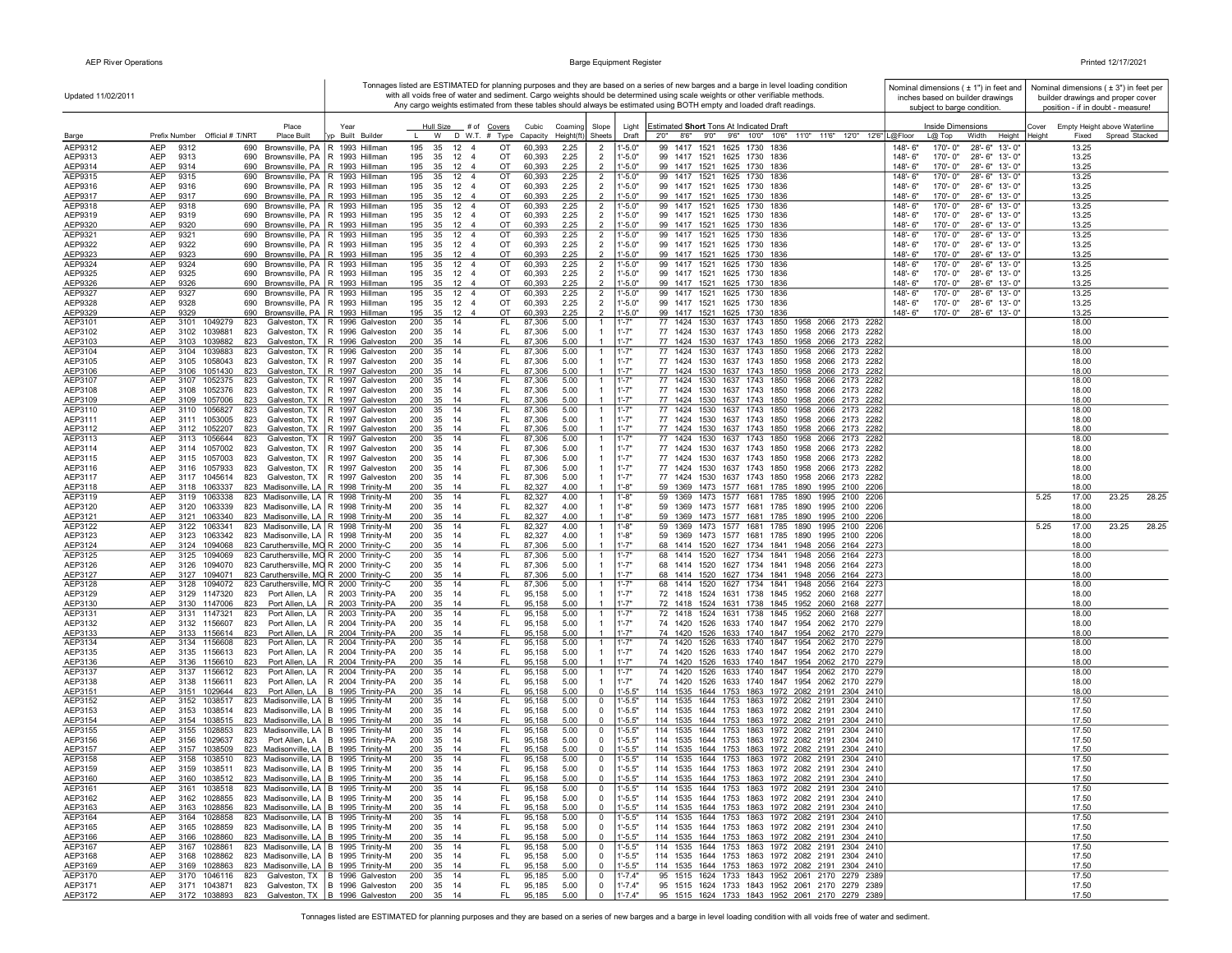| Updated 11/02/2011 |                                                                                                                                                      |                                                                      |                        |                                               |                    |                    |                                  |                            | Tonnages listed are ESTIMATED for planning purposes and they are based on a series of new barges and a barge in level loading condition<br>with all voids free of water and sediment. Cargo weights should be determined using scale weights or other verifiable methods. |                    | Nominal dimensions $(± 1")$ in feet and<br>inches based on builder drawings |                                |              |                | Nominal dimensions (±3") in feet per<br>builder drawings and proper cover |
|--------------------|------------------------------------------------------------------------------------------------------------------------------------------------------|----------------------------------------------------------------------|------------------------|-----------------------------------------------|--------------------|--------------------|----------------------------------|----------------------------|---------------------------------------------------------------------------------------------------------------------------------------------------------------------------------------------------------------------------------------------------------------------------|--------------------|-----------------------------------------------------------------------------|--------------------------------|--------------|----------------|---------------------------------------------------------------------------|
|                    |                                                                                                                                                      |                                                                      |                        |                                               |                    |                    |                                  |                            | Any cargo weights estimated from these tables should always be estimated using BOTH empty and loaded draft readings.                                                                                                                                                      |                    | subject to barge condition.                                                 |                                |              |                | position - if in doubt - measure!                                         |
|                    | Place                                                                                                                                                | Year                                                                 |                        | Hull Size # of Covers                         | Cubic              | Coaming            | Slope                            | Light                      | Estimated Short Tons At Indicated Draft                                                                                                                                                                                                                                   |                    | Inside Dimensions                                                           |                                |              |                | Cover Empty Height above Waterline                                        |
| Barge<br>AEP3173   | Prefix Number Official # T/NRT<br>Place Built<br>AEP<br>3173<br>1047103<br>823<br>Galveston, TX                                                      | Built Builder<br>B 1996 Galveston                                    | W<br>200<br>35         | D W.T. # Type<br>FL.<br>14                    | Capacity<br>95,185 | Height(ft)<br>5.00 | Sheets<br>$^{\circ}$             | Draft<br>$1' - 7.4"$       | 8'6" 9'0" 9'6" 10'0" 10'6" 11'0" 11'6" 12'0" 12'6" L@Floor<br>2'0''<br>95 1515 1624 1733 1843 1952 2061 2170 2279 2389                                                                                                                                                    |                    | L@ Top<br>Width                                                             | Height                         | Height       | Fixed<br>17.50 | Spread Stacked                                                            |
| AEP3174            | <b>AEP</b><br>3174 1038897<br>823<br>Galveston, TX                                                                                                   | B 1996 Galveston                                                     | 200<br>35              | FL.<br>-14                                    | 95,185             | 5.00               | $\Omega$                         | $1' - 7.4"$                | 95 1515 1624 1733 1843 1952 2061 2170 2279 2389                                                                                                                                                                                                                           |                    |                                                                             |                                |              | 17.50          |                                                                           |
| AEP3175<br>AEP3176 | AEP<br>3175<br>1038892<br>823<br>AEP<br>3176<br>1042533<br>823                                                                                       | Galveston, TX   B 1996 Galveston<br>Galveston, TX   B 1996 Galveston | 200<br>35<br>200<br>35 | FL.<br>14<br>14<br>FL                         | 95,185<br>95,185   | 5.00<br>5.00       | $\mathbf 0$<br>0                 | $1' - 7.4"$<br>$1' - 7.4"$ | 95 1515 1624 1733 1843 1952 2061 2170 2279 2389<br>95 1515 1624 1733 1843 1952 2061 2170 2279 2389                                                                                                                                                                        |                    |                                                                             |                                |              | 17.50<br>17.50 |                                                                           |
| AEP3177            | AEP<br>3177 1045458<br>823                                                                                                                           | Galveston, TX   B 1996 Galveston                                     | 200<br>35              | FL<br>- 14                                    | 95,185             | 5.00               | $^{\circ}$                       | $1' - 7.4"$                | 95 1515 1624 1733 1843 1952 2061 2170 2279 2389                                                                                                                                                                                                                           |                    |                                                                             |                                |              | 17.50          |                                                                           |
| AEP3178            | <b>AEP</b><br>3178<br>1039880<br>823                                                                                                                 | Galveston, TX B 1996 Galveston                                       | 200<br>35              | FL.<br>14                                     | 95,185             | 5.00               | $^{\circ}$                       | $1' - 7.4"$                | 95 1515 1624 1733 1843 1952 2061 2170 2279 2389                                                                                                                                                                                                                           |                    |                                                                             |                                |              | 17.50          |                                                                           |
| AEP3179<br>AEP3180 | <b>AEP</b><br>3179<br>1039879<br>823<br>AEP<br>3180<br>1038896<br>823<br>Galveston, TX                                                               | Galveston, TX B 1996 Galveston<br>B 1996 Galveston                   | 35<br>200<br>200       | FL<br>14<br>35 14<br>FL.                      | 95,185<br>95,185   | 5.00<br>5.00       | $^{\circ}$<br>0                  | $1' - 7.4"$<br>$1' - 7.4"$ | 95 1515 1624 1733 1843 1952 2061 2170 2279 2389<br>95 1515 1624 1733 1843 1952 2061 2170 2279 2389                                                                                                                                                                        |                    |                                                                             |                                |              | 17.50<br>17.50 |                                                                           |
| AEP3181            | <b>AEP</b><br>3181 1039878<br>823                                                                                                                    | Galveston, TX B 1996 Galveston                                       | 200                    | 35 14<br>FL                                   | 95,185             | 5.00               | $\mathbf{0}$                     | $1' - 7.4"$                | 95 1515 1624 1733 1843 1952 2061 2170 2279 2389                                                                                                                                                                                                                           |                    |                                                                             |                                |              | 17.50          |                                                                           |
| AEP3182<br>AEP3183 | <b>AEP</b><br>3182 1042531<br>823<br><b>AEP</b><br>3183<br>1046115<br>823                                                                            | Galveston, TX   B 1996 Galveston<br>Galveston, TX B 1996 Galveston   | 200<br>200             | FL.<br>35 14<br>35 14<br>FL.                  | 95,185<br>95,185   | 5.00<br>5.00       | $\mathbf 0$<br>0                 | $1' - 7.4"$<br>$1' - 7.4"$ | 95 1515 1624 1733 1843 1952 2061 2170 2279 2389<br>95 1515 1624 1733 1843 1952 2061 2170 2279 2389                                                                                                                                                                        |                    |                                                                             |                                |              | 17.50<br>17.50 |                                                                           |
| AEP3184            | AEP<br>3184 1042532<br>823                                                                                                                           | Galveston, TX B 1996 Galveston                                       | 200                    | 35 14<br>FL                                   | 95,185             | 5.00               | $\mathbf 0$                      | $1' - 7.4"$                | 95 1515 1624 1733 1843 1952 2061 2170 2279 2389                                                                                                                                                                                                                           |                    |                                                                             |                                |              | 17.50          |                                                                           |
| AEP3185            | AEP<br>3185<br>1038894<br>823                                                                                                                        | Galveston, TX B 1996 Galveston                                       | 200                    | FL.<br>35 14                                  | 95,185             | 5.00               | 0<br>$^{\circ}$                  | $1' - 7.4"$<br>$1' - 7.4"$ | 95 1515 1624 1733 1843 1952 2061 2170 2279 2389<br>95 1515 1624 1733 1843 1952 2061 2170 2279 2389                                                                                                                                                                        |                    |                                                                             |                                |              | 17.50          |                                                                           |
| AEP3186<br>AEP3187 | AEP<br>3186<br>1038895<br>823<br><b>AEP</b><br>3187<br>1039877<br>823                                                                                | Galveston, TX B 1996 Galveston<br>Galveston, TX   B 1996 Galveston   | 200<br>200<br>35       | 35 14<br>FL.<br>FL.<br>14                     | 95,185<br>95,185   | 5.00<br>5.00       | $\mathbf{0}$                     | $1' - 7.4"$                | 95 1515 1624 1733 1843 1952 2061 2170 2279 2389                                                                                                                                                                                                                           |                    |                                                                             |                                |              | 17.50<br>17.50 |                                                                           |
| AEP3188            | <b>AEP</b><br>3188<br>1045615<br>823                                                                                                                 | Galveston, TX   B 1996 Galveston                                     | 200<br>35              | 14<br>FL                                      | 95,185             | 5.00               | 0                                | $1' - 7.4"$                | 95 1515 1624 1733 1843 1952 2061 2170 2279 2389                                                                                                                                                                                                                           |                    |                                                                             |                                |              | 17.50          |                                                                           |
| AEP3189<br>AEP3190 | AEP<br>1083631<br>823 Caruthersville, MO B 1999 Trinity-C<br>3189<br><b>AEP</b><br>3190<br>1083633<br>823 Caruthersville, MO B 1999 Trinity-C        |                                                                      | 200<br>35<br>200<br>35 | FL<br>- 14<br>14<br>FL.                       | 95,158<br>95,158   | 5.00<br>5.00       | - 0<br>$^{\circ}$                | $1' - 5.5"$<br>$1' - 5.5"$ | 114 1535 1644 1753 1863 1972 2082 2191 2304 2410<br>114 1535 1644 1753 1863 1972 2082 2191 2304 2410                                                                                                                                                                      |                    |                                                                             |                                |              | 17.50<br>17.50 |                                                                           |
| AEP3191            | <b>AEP</b><br>3191<br>1083636<br>823 Caruthersville, MO B 1999 Trinity-C                                                                             |                                                                      | 200<br>35              | 14<br>FL.                                     | 95,158             | 5.00               | $^{\circ}$                       | 1'-5.5"                    | 114 1535 1644 1753 1863 1972 2082 2191 2304 2410                                                                                                                                                                                                                          |                    |                                                                             |                                |              | 17.50          |                                                                           |
| AEP3192<br>AEP3193 | 1083895<br>823 Caruthersville, MO B 1999 Trinity-C<br>AEP<br>3192<br><b>AEP</b><br>3193 1083896<br>823 Caruthersville, MO B 1999 Trinity-C           |                                                                      | 35<br>200<br>200<br>35 | FL.<br>14<br>14<br>FL                         | 87,306<br>95,158   | 5.00<br>5.00       | $\mathbf 0$<br>$\mathbf{0}$      | $1 - 6"$<br>1'.6"          | 108 1528 1638 1747 1857 1966 2075 2185 2294 2403<br>108 1528 1638 1747 1857 1966 2075 2185 2294 2403                                                                                                                                                                      |                    |                                                                             |                                |              | 17.50<br>17.50 |                                                                           |
| AEP3194            | <b>AEP</b><br>3194 1083897<br>823 Caruthersville, MO B 1999 Trinity-C                                                                                |                                                                      | 200                    | 35 14<br>FL.                                  | 95,158             | 5.00               | $\mathbf 0$                      | $1' - 6''$                 | 108 1528 1638 1747 1857 1966 2075 2185 2294 2403                                                                                                                                                                                                                          |                    |                                                                             |                                |              | 17.50          |                                                                           |
| AEP3195            | AEP<br>3195 1083634<br>823 Caruthersville, MO B 1999 Trinity-C                                                                                       |                                                                      | 200                    | FL.<br>35 14                                  | 95,158             | 5.00               | $\mathbf 0$                      | $1' - 5.5"$                | 114 1535 1644 1753 1863 1972 2082 2191 2304 2410                                                                                                                                                                                                                          |                    |                                                                             |                                |              | 17.50          |                                                                           |
| AEP3201<br>AEP3202 | AEP<br>823 Madisonville, LA R 1995 Trinity-M<br>3201 1029721<br>AEP<br>3202 1029722<br>823 Madisonville, LA   R 1995 Trinity-M                       |                                                                      | 200<br>200             | FL.<br>35 14 4<br>- 8<br>35 14 4 8 FL         | 87,306<br>87,306   | 5.00<br>5.00       |                                  | $1' - 6.7"$<br>1'-6.7"     | 88 1434 1540 1647 1754 1861 1968 2076 2184 2293<br>88 1434 1540 1647 1754 1861 1968 2076 2184 2293                                                                                                                                                                        | 166'-6"<br>166'-6" | 177'-0"<br>177'-0"                                                          | 28'-5" 17'-9"<br>28'-5" 17'-9" | 5.25<br>5.25 | 18.00<br>18.00 | 23.25<br>27.25<br>27.25<br>23.25                                          |
| AEP3203            | AEP<br>3203 1029723<br>823 Madisonville, LA R 1995 Trinity-M                                                                                         |                                                                      |                        | 200 35 14 4 8 FL                              | 87,306             | 5.00               |                                  | $1' - 6.7"$                | 88 1434 1540 1647 1754 1861 1968 2076 2184 2293                                                                                                                                                                                                                           | $166' - 6'$        | 177'-0"                                                                     | 28'-5" 17'-9"                  | 5.25         | 18.00          | 23.25<br>27.25                                                            |
| AEP3204<br>AEP3205 | AEP<br>3204<br>1029724<br>823 Madisonville, LA   R 1995 Trinity-M<br>AEP<br>3205<br>823 Madisonville, LA   R 1995 Trinity-M<br>1029725               |                                                                      | 200<br>35<br>200<br>35 | FL<br>$14 \quad 4$<br>- 8<br>14 4 8<br>- FL   | 87,306<br>87,306   | 5.00<br>5.00       |                                  | $1' - 6.7"$<br>$1' - 6.7"$ | 88 1434 1540 1647 1754 1861 1968 2076 2184 2293<br>88 1434 1540 1647 1754 1861 1968 2076 2184 2293                                                                                                                                                                        | 166'-6"<br>166'-6" | 177'-0"<br>177'-0"                                                          | 28'-5" 17'-9"<br>28'-5" 17'-9" | 5.25<br>5.25 | 18.00<br>18.00 | 23.25<br>27.25<br>23.25<br>27.25                                          |
| AEP3206            | AEP<br>1029726<br>823 Madisonville, LA   R 1995 Trinity-M<br>3206                                                                                    |                                                                      | 200<br>35              | 14 4 8<br>- FL                                | 87,306             | 5.00               |                                  | $1' - 6.7"$                | 88 1434 1540 1647 1754 1861 1968 2076 2184 2293                                                                                                                                                                                                                           | 166'-6"            | 177'-0"                                                                     | 28'-5" 17'-9"                  | 5.25         | 18.00          | 27.25<br>23.25                                                            |
| AEP3207            | AEP<br>1029727<br>823 Madisonville, LA   R 1995 Trinity-M<br>3207                                                                                    |                                                                      | 200<br>35              | $\overline{4}$<br>8<br>-FL<br>14              | 87,306             | 5.00               |                                  | $1'-6.7"$                  | 88 1434 1540 1647 1754 1861 1968 2076 2184 2293                                                                                                                                                                                                                           | 166'-6"            | 177'-0"                                                                     | 28'-5" 17'-9"                  | 5.25         | 18.00          | 27.25<br>23.25                                                            |
| AEP3208<br>AEP3209 | 823 Madisonville, LA   R 1995 Trinity-M<br>AEP<br>3208<br>1029728<br>AEP<br>3209<br>1029729<br>823 Madisonville, LA R 1995 Trinity-M                 |                                                                      | 200<br>35<br>200<br>35 | 14 4 8<br>FL.<br>$14 \quad 4 \quad 8$<br>FL.  | 87,306<br>87,306   | 5.00<br>5.00       |                                  | $1' - 6.7'$<br>$1' - 6.7"$ | 88 1434 1540 1647 1754 1861 1968 2076 2184 2293<br>88 1434 1540 1647 1754 1861 1968 2076 2184 2293                                                                                                                                                                        | 166'-6"<br>166'-6" | 177'-0"<br>177'-0"                                                          | 28'-5" 17'-9"<br>28'-5" 17'-9" | 5.25<br>5.25 | 18.00<br>18.00 | 27.25<br>23.25<br>23.25<br>27.25                                          |
| AEP3210            | <b>AEP</b><br>823 Madisonville, LA R 1995 Trinity-M<br>3210 1029730                                                                                  |                                                                      | 200<br>35              | 14 4 8<br>- FL                                | 87,306             | 5.00               |                                  | $1' - 6.7"$                | 88 1434 1540 1647 1754 1861 1968 2076 2184 2293                                                                                                                                                                                                                           | $166' - 6'$        | 177'-0"                                                                     | 28'-5" 17'-9"                  | 5.25         | 18.00          | 23.25<br>27.25                                                            |
| AEP3211<br>AEP3212 | <b>AEP</b><br>3211 1029731<br>823 Madisonville, LA   R 1995 Trinity-M<br><b>AEP</b><br>823 Madisonville, LA   R 1995 Trinity-M<br>3212 1029733       |                                                                      | 200<br>35<br>200<br>35 | $14 \quad 4 \quad 8$<br>FL.<br>- FL<br>14 4 8 | 87,306<br>87,306   | 5.00<br>5.00       |                                  | $1' - 6.7"$<br>$1'-6.7"$   | 88 1434 1540 1647 1754 1861 1968 2076 2184 2293<br>88 1434 1540 1647 1754 1861 1968 2076 2184 2293                                                                                                                                                                        | 166'-6'<br>166'-6" | 177'-0"<br>177'-0"                                                          | 28'-5" 17'-9"<br>28'-5" 17'-9" | 5.25<br>5.25 | 18.00<br>18.00 | 27.25<br>23.25<br>23.25<br>27.25                                          |
| AEP3213            | AEP<br>3213 1029734<br>823 Madisonville, LA   R 1995 Trinity-M                                                                                       |                                                                      | 200                    | 35 14 4 8<br>- FL                             | 87,306             | 5.00               |                                  | $1'-6.7"$                  | 88 1434 1540 1647 1754 1861 1968 2076 2184 2293                                                                                                                                                                                                                           | 166'-6"            | 177'-0"                                                                     | 28'-5" 17'-9"                  | 5.25         | 18.00          | 27.25<br>23.25                                                            |
| AEP3214<br>AEP3215 | AEP<br>3214 1029735<br>823 Madisonville, LA   R 1995 Trinity-M<br><b>AEP</b><br>3215 1029737<br>823 Madisonville, LA R 1995 Trinity-M                |                                                                      | 200<br>200<br>35       | 35 14 4 8<br>- FL<br>14 4 8<br>- FL           | 87,306<br>87,306   | 5.00<br>5.00       |                                  | 1'-6.7"<br>$1' - 6.7"$     | 88 1434 1540 1647 1754 1861 1968 2076 2184 2293<br>88 1434 1540 1647 1754 1861 1968 2076 2184 2293                                                                                                                                                                        | 166'-6"<br>166'-6" | 177'-0"<br>177'-0"                                                          | 28'-5" 17'-9"<br>28'-5" 17'-9" | 5.25<br>5.25 | 18.00<br>18.00 | 27.25<br>23.25<br>23.25<br>27.25                                          |
| AEP3216            | <b>AEP</b><br>3216 1029738<br>823 Madisonville, LA R 1995 Trinity-M                                                                                  |                                                                      | 35<br>200              | FL.<br>14 4 8                                 | 87,306             | 5.00               |                                  | $1' - 6.7"$                | 88 1434 1540 1647 1754 1861 1968 2076 2184 2293                                                                                                                                                                                                                           | 166'-6"            | 177'-0"                                                                     | 28'-5" 17'-9"                  | 5.25         | 18.00          | 23.25<br>27.25                                                            |
| AEP3217            | <b>AEP</b><br>3217<br>1029739<br>823 Madisonville, LA R 1995 Trinity-M                                                                               |                                                                      | 35<br>200              | $14 \quad 4 \quad 8$<br>- FL                  | 87,306             | 5.00               |                                  | $1' - 6.7'$                | 88 1434 1540 1647 1754 1861<br>1968 2076 2184 2293                                                                                                                                                                                                                        | 166'-6"            | 177'-0"                                                                     | 28'-5" 17'-9"                  | 5.25         | 18.00          | 23.25<br>27.25                                                            |
| AEP3218<br>AEP3219 | <b>AEP</b><br>3218 1029740<br>823 Madisonville, LA   R 1995 Trinity-M<br><b>AEP</b><br>1029741<br>3219<br>823 Madisonville, LA   R 1995 Trinity-M    |                                                                      | 200<br>35<br>200<br>35 | 14 4 8<br>- FL<br>$14 \quad 4$<br>8<br>- FL   | 87,306<br>87,306   | 5.00<br>5.00       |                                  | $1' - 6.7"$<br>$1'-6.7"$   | 88 1434 1540 1647 1754 1861 1968 2076 2184 2293<br>88 1434 1540 1647 1754 1861 1968 2076 2184 2293                                                                                                                                                                        | 166'-6"<br>166'-6" | 177'-0"<br>177'-0"                                                          | 28'-5" 17'-9"<br>28'-5" 17'-9" | 5.25<br>5.25 | 18.00<br>18.00 | 23.25<br>27.25<br>23.25<br>27.25                                          |
| AEP3220            | 3220<br><b>AEP</b><br>1029742<br>823 Madisonville, LA   R 1995 Trinity-M                                                                             |                                                                      | 200<br>35              | 14 4 8<br>FL.                                 | 87,306             | 5.00               |                                  | 1'-6.7'                    | 88 1434 1540 1647 1754 1861 1968 2076 2184 2293                                                                                                                                                                                                                           | 166'-6"            | 177'-0"                                                                     | 28'-5" 17'-9"                  | 5.25         | 18.00          | 27.25<br>23.25                                                            |
| AEP3221<br>AEP3222 | <b>AEP</b><br>3221<br>1029743<br>823 Madisonville, LA   R 1995 Trinity-M<br><b>AEP</b><br>3222 1029744<br>823 Madisonville, LA R 1995 Trinity-M      |                                                                      | 200<br>35<br>35<br>200 | 14 4 8<br>- FL<br>- FL<br>14 4 8              | 87,306<br>87,306   | 5.00<br>5.00       |                                  | $1' - 6.7"$<br>$1' - 6.7"$ | 88 1434 1540 1647 1754 1861 1968 2076 2184 2293<br>88 1434 1540 1647 1754 1861 1968 2076 2184 2293                                                                                                                                                                        | 166'-6"<br>166'-6" | 177'-0"<br>177'-0"                                                          | 28'-5" 17'-9"<br>28'-5" 17'-9" | 5.25<br>5.25 | 18.00<br>18.00 | 27.25<br>23.25<br>23.25<br>27.25                                          |
| AEP3223            | <b>AEP</b><br>3223<br>1029745<br>823 Madisonville, LA   R 1995 Trinity-M                                                                             |                                                                      | 200<br>35              | 14 4 8<br>FL                                  | 87,306             | 5.00               |                                  | $1' - 6.7"$                | 88 1434<br>1540 1647 1754 1861 1968 2076 2184 2293                                                                                                                                                                                                                        | 166'-6"            | 177'-0"                                                                     | 28'-5" 17'-9"                  | 5.25         | 18.00          | 23.25<br>27.25                                                            |
| AEP3224<br>AEP3225 | <b>AEP</b><br>3224<br>1029746<br>823 Madisonville, LA   R 1995 Trinity-M<br>AEP<br>3225 1136478<br>823 Caruthersville, MO R 2002 Trinity-C           |                                                                      | 200<br>200             | 35 14 4 8 FL<br>35 14 4 8 FL                  | 87,306<br>87,306   | 5.00<br>5.00       |                                  | $1' - 6.7"$<br>$1' - 7.5"$ | 88 1434 1540 1647 1754 1861 1968 2076 2184 2293<br>78 1424 1530 1637 1744 1851 1958 2066 2174 2283                                                                                                                                                                        | 166'-6"            | 177'-0"<br>177'-0" 28'-5" 17'-9"                                            | 28'-5" 17'-9"                  | 5.25<br>5.25 | 18.00<br>18.00 | 23.25<br>27.25<br>23.25<br>27.25                                          |
| AEP3251            | 823 Caruthersville, MO B 2000 Trinity-C<br>AEP<br>3251<br>1097101                                                                                    |                                                                      | 200                    | FL.<br>35 14                                  | 95,158             | 5.00               | 0                                | 1'-7"                      | 108 1528 1638 1747 1857 1966 2075 2185 2294 2403                                                                                                                                                                                                                          | 166'-6"            |                                                                             |                                |              | 17.50          |                                                                           |
| AEP3252            | <b>AEP</b><br>3252 1105385<br>823 Caruthersville, MO B 2000 Trinity-C                                                                                |                                                                      | 200                    | 35 14<br>FL.                                  | 95,158             | 5.00               | $^{\circ}$                       | $1 - 6"$                   | 104 1524 1634 1743 1853 1962 2071 2181 2290 2399                                                                                                                                                                                                                          |                    |                                                                             |                                |              | 17.50          |                                                                           |
| AEP3253<br>AEP3254 | AEP<br>3253 1098120<br>823 Caruthersville, MO B 2000 Trinity-C<br><b>AEP</b><br>3254 1097102<br>823 Caruthersville, MO B 2000 Trinity-C              |                                                                      | 200<br>200             | 35 14<br>FL.<br>35 14<br>FL.                  | 95,158<br>95,158   | 5.00<br>5.00       | $\Omega$<br>$\mathbf 0$          | $1' - 7"$<br>$1' - 7"$     | 108 1528 1638 1747 1857 1966 2075 2185 2294 2403<br>108 1528 1638 1747 1857 1966 2075 2185 2294 2403                                                                                                                                                                      |                    |                                                                             |                                |              | 17.50<br>17.50 |                                                                           |
| AEP3256            | <b>AEP</b><br>3256<br>1097104<br>823 Caruthersville, MO B 2000 Trinity-C                                                                             |                                                                      | 200                    | 35 14<br>FL.                                  | 95,158             | 5.00               | $^{\circ}$                       | $1' - 7"$                  | 108 1528 1638 1747 1857 1966 2075 2185 2294 2403                                                                                                                                                                                                                          |                    |                                                                             |                                |              | 17.50          |                                                                           |
| AEP3257<br>AEP3258 | 823 Caruthersville, MO B 2000 Trinity-C<br>AEP<br>3257<br>1097105<br>AEP<br>823 Caruthersville, MO B 2000 Trinity-C<br>3258<br>1097106               |                                                                      | 200<br>200             | 35 14<br>FL.<br>FL<br>35 14                   | 95,158<br>95,158   | 5.00<br>5.00       | $\Omega$<br>0                    | $1' - 7"$<br>$1' - 7'$     | 108 1528 1638 1747 1857 1966 2075 2185 2294 2403<br>108 1528 1638 1747 1857 1966 2075 2185 2294 2403                                                                                                                                                                      |                    |                                                                             |                                |              | 17.50<br>17.50 |                                                                           |
| AEP3259            | AEP<br>3259<br>1097107<br>823 Caruthersville, MO B 2000 Trinity-C                                                                                    |                                                                      | 200                    | 35 14<br>FL                                   | 95,158             | 5.00               | 0                                | $1' - 7"$                  | 108 1528 1638 1747 1857 1966 2075 2185 2294 2403                                                                                                                                                                                                                          |                    |                                                                             |                                |              | 17.50          |                                                                           |
| AEP3260<br>AEP3261 | <b>AEP</b><br>3260 1097108<br>823 Caruthersville, MO B 2000 Trinity-C<br>823 Caruthersville, MO B 2000 Trinity-C<br><b>AEP</b><br>3261<br>1098121    |                                                                      | 200<br>35<br>200       | FL.<br>14<br>35 14<br>FL.                     | 95,158<br>95,158   | 5.00<br>5.00       | $^{\circ}$<br>0                  | $1' - 7"$<br>$1' - 7'$     | 108 1528 1638 1747 1857 1966 2075 2185 2294 2403<br>108 1528 1638 1747 1857 1966 2075 2185 2294 2403                                                                                                                                                                      |                    |                                                                             |                                |              | 17.50<br>17.50 |                                                                           |
| AEP3262            | AEP<br>3262 1105388<br>823 Caruthersville, MO B 2000 Trinity-C                                                                                       |                                                                      | 200                    | 35 14<br>FL.                                  | 95,158             | 5.00               | $^{\circ}$                       | $1' - 6"$                  | 104 1524 1634 1743 1853 1962 2071 2181 2290 2399                                                                                                                                                                                                                          |                    |                                                                             |                                |              | 17.50          |                                                                           |
| AEP3263            | AEP<br>823 Caruthersville, MO B 2000 Trinity-C<br>3263 1097103                                                                                       |                                                                      | 200                    | FL<br>35 14                                   | 95,158             | 5.00               | $^{\circ}$                       | $1' - 7"$                  | 108 1528 1638 1747 1857 1966 2075 2185 2294 2403                                                                                                                                                                                                                          |                    |                                                                             |                                |              | 17.50          |                                                                           |
| AEP3264<br>AEP3265 | <b>AEP</b><br>1094045<br>823 Caruthersville, MO B 2000 Trinity-C<br>3264<br><b>AEP</b><br>3265<br>1094046<br>823 Caruthersville, MO B 2000 Trinity-C |                                                                      | 200<br>200             | 35 14<br>FL.<br>35 14<br>FL.                  | 95,158<br>95,158   | 5.00<br>5.00       | 0<br>0                           | $1 - 6"$<br>$1 - 6"$       | 105 1525 1635 1744 1854 1963 2072 2182 2291 2400<br>105 1525 1635 1744 1854 1963 2072 2182 2291 2400                                                                                                                                                                      |                    |                                                                             |                                |              | 17.50<br>17.50 |                                                                           |
| AEP3266            | 3266<br>1094048<br>823 Caruthersville, MO B 2000 Trinity-C<br><b>AEP</b>                                                                             |                                                                      | 200                    | 35 14<br>FL                                   | 95,158             | 5.00               | $\Omega$                         | $1 - 6"$                   | 105 1525 1635 1744 1854 1963 2072 2182 2291 2400                                                                                                                                                                                                                          |                    |                                                                             |                                |              | 17.50          |                                                                           |
| AEP3267            | AEP<br>3267<br>1094050<br>823 Caruthersville, MO B 2000 Trinity-C<br><b>AEP</b>                                                                      |                                                                      | 200                    | 35 14<br>FL.                                  | 95,158             | 5.00               | 0                                | $1 - 6"$                   | 105 1525 1635 1744 1854 1963 2072 2182 2291 2400<br>105 1525 1635 1744 1854 1963 2072 2182 2291 2400                                                                                                                                                                      |                    |                                                                             |                                |              | 17.50          |                                                                           |
| AEP3268<br>AEP3269 | 3268<br>1094052<br>823 Caruthersville, MO B 2000 Trinity-C<br>823 Caruthersville, MO B 2000 Trinity-C<br>AEP<br>3269<br>1094053                      |                                                                      | 200 35 14<br>200 35 14 | FL.<br>FL.                                    | 95,158<br>Q5 158   | 5.00<br>5.00       | 0                                | $1 - 6"$<br>1'.6"          | 105 1525 1635 1744 1854 1963 2072 2182 2291 2400                                                                                                                                                                                                                          |                    |                                                                             |                                |              | 17.50<br>17.50 |                                                                           |
| AEP3270            | 3270 1094054<br>823 Caruthersville, MO B 2000 Trinity-C<br>AEP                                                                                       |                                                                      | 200                    | 35 14<br>FL.                                  | 95,158             | 5.00               | $\mathbf 0$                      | $1' - 6"$                  | 105 1525 1635 1744 1854 1963 2072 2182 2291 2400                                                                                                                                                                                                                          |                    |                                                                             |                                |              | 17.50          |                                                                           |
| AEP3271<br>AEP3272 | AEP<br>823 Caruthersville, MO B 2000 Trinity-C<br>3271 1094055<br>AEP<br>3272 1094056<br>823 Caruthersville, MO B 2000 Trinity-C                     |                                                                      | 200 35 14<br>200       | FL.<br>35 14<br>FL.                           | 95,158<br>95,158   | 5.00<br>5.00       | $\mathbf 0$<br>$\mathbf 0$       | $1'-6''$<br>$1'-6''$       | 105 1525 1635 1744 1854 1963 2072 2182 2291 2400<br>105 1525 1635 1744 1854 1963 2072 2182 2291 2400                                                                                                                                                                      |                    |                                                                             |                                |              | 17.50<br>17.50 |                                                                           |
| AEP3273            | AEP<br>3273 1094057<br>823 Caruthersville, MO B 2000 Trinity-C                                                                                       |                                                                      | 200                    | 35 14<br>FL.                                  | 95,158             | 5.00               | $\mathbf 0$                      | $1'-6''$                   | 105 1525 1635 1744 1854 1963 2072 2182 2291 2400                                                                                                                                                                                                                          |                    |                                                                             |                                |              | 17.50          |                                                                           |
| AEP3274            | 3274 1094058<br>823 Caruthersville, MO B 2000 Trinity-C<br>AEP<br>3275 1094059<br>AEP                                                                |                                                                      | 200 35 14              | FL.<br>FL.                                    | 95,158             | 5.00<br>5.00       | $\mathbf{0}$<br>$^{\circ}$       | $1'-6"$<br>$1'-6"$         | 105 1525 1635 1744 1854 1963 2072 2182 2291 2400                                                                                                                                                                                                                          |                    |                                                                             |                                |              | 17.50          |                                                                           |
| AEP3275<br>AEP3276 | 823 Caruthersville, MO B 2000 Trinity-C<br>AEP<br>3276 1094060<br>823 Caruthersville, MO B 2000 Trinity-C                                            |                                                                      | 200 35 14<br>200       | 35 14<br>FL.                                  | 95,158<br>95,158   | 5.00               | $\mathbf 0$                      | $1' - 6''$                 | 105 1525 1635 1744 1854 1963 2072 2182 2291 2400<br>105 1525 1635 1744 1854 1963 2072 2182 2291 2400                                                                                                                                                                      |                    |                                                                             |                                |              | 17.50<br>17.50 |                                                                           |
| AEP3277            | 823 Caruthersville, MO B 2000 Trinity-C<br>AEP<br>3277 1094061                                                                                       |                                                                      | 200 35 14              | FL.                                           | 95,158             | 5.00               | $\mathbf 0$                      | $1'-6''$                   | 105 1525 1635 1744 1854 1963 2072 2182 2291 2400                                                                                                                                                                                                                          |                    |                                                                             |                                |              | 17.50          |                                                                           |
| AEP3278<br>AEP3279 | AEP<br>3278 1094062<br>823 Caruthersville, MO B 2000 Trinity-C<br>823 Caruthersville, MO B 2001 Trinity-C<br>AEP<br>3279 1117353                     |                                                                      | 200 35 14<br>200 35 14 | FL.<br>FL.                                    | 95,158<br>95,158   | 5.00<br>5.00       | $\overline{0}$<br>$\overline{0}$ | $1'-6''$<br>$1'-6''$       | 105 1525 1635 1744 1854 1963 2072 2182 2291 2400<br>105 1525 1635 1744 1854 1963 2072 2182 2291 2400                                                                                                                                                                      |                    |                                                                             |                                |              | 17.50<br>17.50 |                                                                           |
| AEP3280            | 3280 1116790<br>823 Caruthersville, MO B 2001 Trinity-C<br>AEP                                                                                       |                                                                      | 200 35 14              | FL.                                           | 95,158             | 5.00               | $\mathbf 0$                      | $1'-6''$                   | 105 1525 1635 1744 1854 1963 2072 2182 2291 2400                                                                                                                                                                                                                          |                    |                                                                             |                                |              | 17.50          |                                                                           |
| AEP3281            | AEP 3281 1116791 823 Caruthersville, MO B 2001 Trinity-C                                                                                             |                                                                      | 200 35 14              | FL.                                           | 95,158             | 5.00               | $\mathbf 0$                      | $1'-6''$                   | 105 1525 1635 1744 1854 1963 2072 2182 2291 2400                                                                                                                                                                                                                          |                    |                                                                             |                                |              | 17.50          |                                                                           |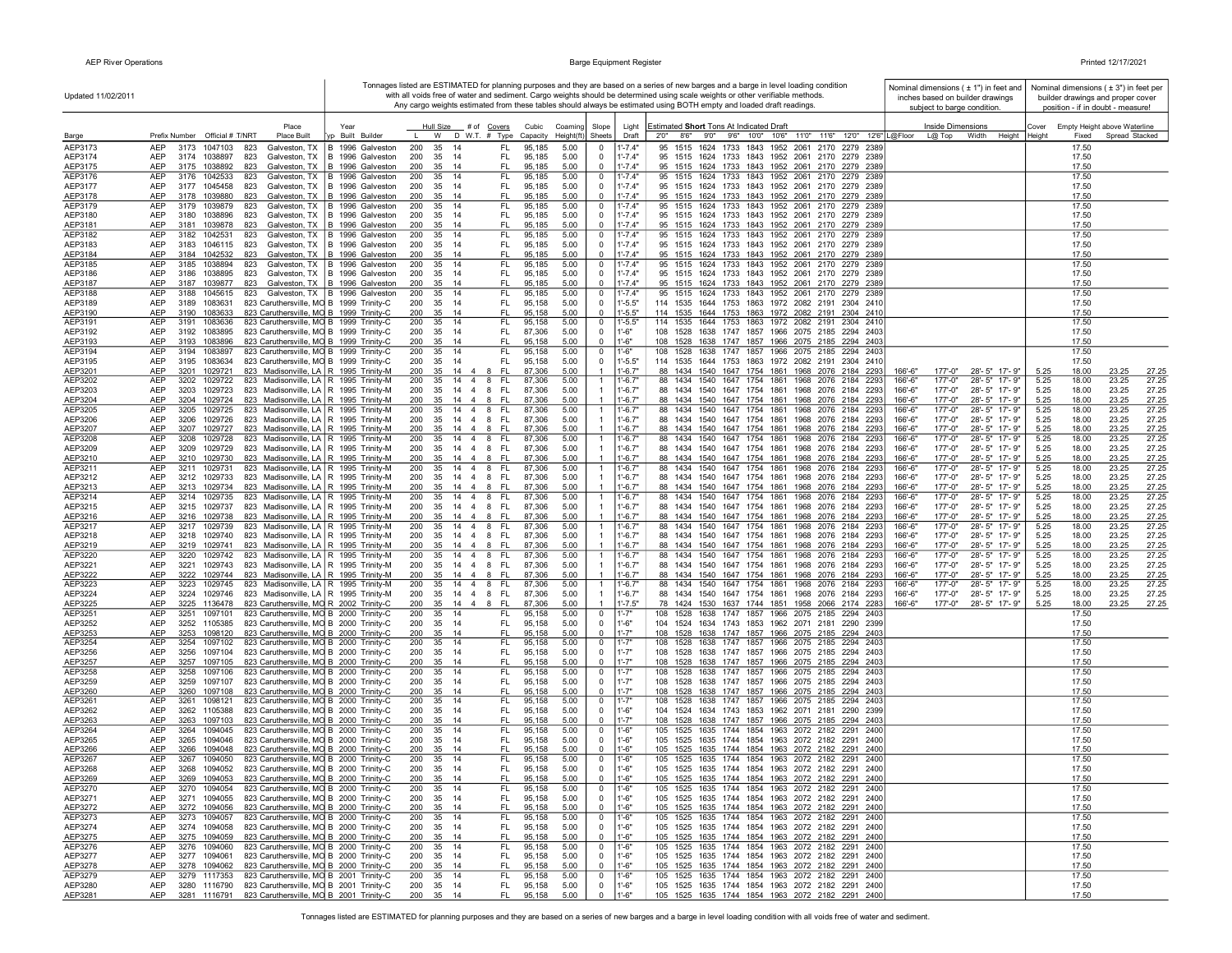| Updated 11/02/2011 |                                                                                                                                                    |                                                                                                                 |                                                |                                                                | Tonnages listed are ESTIMATED for planning purposes and they are based on a series of new barges and a barge in level loading condition<br>with all voids free of water and sediment. Cargo weights should be determined using scale weights or other verifiable methods.<br>Any cargo weights estimated from these tables should always be estimated using BOTH empty and loaded draft readings. | Nominal dimensions $( \pm 1" )$ in feet and<br>inches based on builder drawings<br>subject to barge condition. | Nominal dimensions ( $\pm$ 3") in feet per<br>builder drawings and proper cover<br>position - if in doubt - measure! |
|--------------------|----------------------------------------------------------------------------------------------------------------------------------------------------|-----------------------------------------------------------------------------------------------------------------|------------------------------------------------|----------------------------------------------------------------|---------------------------------------------------------------------------------------------------------------------------------------------------------------------------------------------------------------------------------------------------------------------------------------------------------------------------------------------------------------------------------------------------|----------------------------------------------------------------------------------------------------------------|----------------------------------------------------------------------------------------------------------------------|
| Barge              | Place<br>Prefix Number Official # T/NRT<br>Place Built                                                                                             | Year<br>Hull Size # of Covers<br>yp Built Builder<br>W<br>D W.T. # Type                                         | Cubic<br>Coaming<br>Capacity<br>Height(ft)     | Slope<br>Light<br>Sheets<br>Draft                              | Estimated Short Tons At Indicated Draft<br>2'0"<br>8'6" 9'0" 9'6" 10'0" 10'6" 11'0" 11'6" 12'0" 12'6" L@Floor                                                                                                                                                                                                                                                                                     | Inside Dimensions<br>L@ Top<br>Width                                                                           | Empty Height above Waterline<br>Cover<br>Height Height<br>Fixed<br>Spread Stacked                                    |
| AEP3282            | <b>AEP</b><br>823 Caruthersville, MO B 2001 Trinity-C<br>3282<br>1116792                                                                           | 200<br>35<br>-14                                                                                                | FL.<br>95,158<br>5.00                          | '-6"<br>$^{\circ}$                                             | 1525<br>1635 1744 1854<br>1963 2072 2182<br>2291<br>2400                                                                                                                                                                                                                                                                                                                                          |                                                                                                                | 17.50                                                                                                                |
| AEP3283            | AEP<br>3283<br>823 Caruthersville, MO B 2001 Trinity-C<br>1117354                                                                                  | 200<br>35<br>- 14                                                                                               | FL.<br>95,158<br>5.00                          | $1 - 6"$<br>0                                                  | 1525 1635 1744 1854 1963 2072 2182 2291<br>105<br>2400                                                                                                                                                                                                                                                                                                                                            |                                                                                                                | 17.50                                                                                                                |
| AEP3284<br>AEP3285 | AEP<br>823 Caruthersville, MO B 2002 Trinity-C<br>3284<br>1129732<br><b>AEP</b><br>3285<br>1133467<br>823 Caruthersville, MO B 2002 Trinity-C      | 200<br>35<br>- 14<br>200<br>35<br>14                                                                            | FL.<br>95,158<br>5.00<br>FL.<br>95,158<br>5.00 | $-6"$<br>$\Omega$<br>l'-6"<br>0                                | 1525 1635 1744 1854 1963 2072 2182 2291<br>105<br>2400<br>105<br>1525<br>1635 1744 1854 1963 2072 2182 2291<br>2400                                                                                                                                                                                                                                                                               |                                                                                                                | 17.50<br>17.50                                                                                                       |
| AEP3286            | AEP<br>3286<br>823 Caruthersville, MO B 2002 Trinity-C<br>1133628                                                                                  | 200<br>35<br>- 14                                                                                               | FL.<br>95,158<br>5.00                          | $1'-6''$<br>$\Omega$                                           | 105 1525 1635 1744 1854 1963 2072 2182 2291 2400                                                                                                                                                                                                                                                                                                                                                  |                                                                                                                | 17.50                                                                                                                |
| AEP3287            | AEP<br>3287 1129734<br>823 Caruthersville, MO B 2002 Trinity-C                                                                                     | 200<br>35<br>- 14                                                                                               | FL<br>95,158<br>5.00                           | $-6"$<br>$\mathbf 0$                                           | 105 1525 1635 1744 1854 1963 2072 2182 2291 2400                                                                                                                                                                                                                                                                                                                                                  |                                                                                                                | 17.50                                                                                                                |
| AEP3288<br>AEP3289 | 823 Caruthersville, MO B 2002 Trinity-C<br>AEP<br>3288<br>1129736<br>AEP<br>3289 1133148<br>823 Caruthersville, MO B 2002 Trinity-C                | 200<br>35<br>-14<br>200<br>35<br>-14                                                                            | FL<br>95,158<br>5.00<br>FL.<br>95,158<br>5.00  | $1 - 6"$<br>0<br>1'-6"<br>0                                    | 105 1525 1635 1744 1854 1963 2072 2182 2291 2400<br>105 1525 1635 1744 1854 1963 2072 2182 2291 2400                                                                                                                                                                                                                                                                                              |                                                                                                                | 17.50<br>17.50                                                                                                       |
| AEP3290            | AEP<br>3290 1133151<br>823 Caruthersville, MO B 2002 Trinity-C                                                                                     | 200<br>35 14                                                                                                    | FL<br>95,158<br>5.00                           | $\Omega$<br>$1' - 6"$                                          | 105 1525 1635 1744 1854 1963 2072 2182 2291 2400                                                                                                                                                                                                                                                                                                                                                  |                                                                                                                | 17.50                                                                                                                |
| AEP3291<br>AEP3292 | 823 Caruthersville, MO B 2002 Trinity-C<br><b>AEP</b><br>3291 1133466<br>AEP<br>3292 1129735<br>823 Caruthersville, MO B 2002 Trinity-C            | 200<br>35<br>14<br>200<br>35<br>- 14                                                                            | FL.<br>95,158<br>5.00<br>FL.<br>95,158<br>5.00 | $1' - 6'$<br>0<br>$\mathbf 0$<br>1'-6"                         | 1525 1635 1744 1854 1963 2072 2182 2291 2400<br>105<br>105 1525 1635 1744 1854 1963 2072 2182 2291 2400                                                                                                                                                                                                                                                                                           |                                                                                                                | 17.50<br>17.50                                                                                                       |
| AEP3293            | 823 Caruthersville, MO B 2002 Trinity-C<br>AEP<br>3293<br>1129738                                                                                  | 200<br>35<br>- 14                                                                                               | FL<br>95,158<br>5.00                           | $1' - 6''$<br>$\mathbf 0$                                      | 105 1525 1635 1744 1854 1963 2072 2182 2291 2400                                                                                                                                                                                                                                                                                                                                                  |                                                                                                                | 17.50                                                                                                                |
| AEP3294            | 823 Caruthersville, MO B 2002 Trinity-C<br>AEP<br>3294 1133153                                                                                     | 200<br>35<br>14                                                                                                 | FL.<br>95,158<br>5.00                          | 0<br>1'-6"                                                     | 1525 1635 1744 1854 1963 2072 2182 2291<br>105<br>2400                                                                                                                                                                                                                                                                                                                                            |                                                                                                                | 17.50                                                                                                                |
| AEP3295<br>AEP3296 | AEP<br>3295 1133155<br>823 Caruthersville, MO B 2002 Trinity-C<br>AEP<br>3296 1133464<br>823 Caruthersville, MO B 2002 Trinity-C                   | 200<br>35<br>-14<br>200<br>35<br>- 14                                                                           | FL.<br>95,158<br>5.00<br>FL<br>95,158<br>5.00  | 1'-6"<br>0<br>$1'-6"$<br>$\Omega$                              | 105 1525 1635 1744 1854 1963 2072 2182 2291 2400<br>105 1525 1635 1744 1854 1963 2072 2182 2291 2400                                                                                                                                                                                                                                                                                              |                                                                                                                | 17.50<br>17.50                                                                                                       |
| AEP3297            | <b>AEP</b><br>3297<br>1133465<br>823 Caruthersville, MO B 2002 Trinity-C                                                                           | 200<br>35<br>14                                                                                                 | FL.<br>95,158<br>5.00                          | $1' - 6'$<br>0                                                 | 1635 1744 1854 1963 2072 2182 2291 2400<br>105<br>1525                                                                                                                                                                                                                                                                                                                                            |                                                                                                                | 17.50                                                                                                                |
| AEP3298            | <b>AEP</b><br>3298<br>823 Caruthersville, MO B 2002 Trinity-C<br>1133157<br><b>AEP</b>                                                             | 200<br>35<br>- 14<br>14                                                                                         | FL.<br>95,158<br>5.00<br>FL                    | $\mathbf 0$<br>$1'-6''$<br>$1' - 6"$<br>$^{\circ}$             | 105 1525 1635 1744 1854 1963 2072 2182 2291 2400                                                                                                                                                                                                                                                                                                                                                  |                                                                                                                | 17.50                                                                                                                |
| AEP3299<br>AEP3351 | 3299 1156600<br>823<br>AEP<br>3351 1156601<br>823                                                                                                  | Port Allen, LA   B 2004 Trinity-PA<br>200<br>35<br>Port Allen, LA   B 2004 Trinity-PA<br>200<br>- 14<br>35      | 95,158<br>5.00<br>FL.<br>95,158<br>5.00        | $1 - 6"$<br>$\mathbf 0$                                        | 106 1526 1636 1745 1855 1964 2073 2183 2292 2401<br>1526 1636 1745 1855 1964 2073 2183 2292 2401<br>106                                                                                                                                                                                                                                                                                           |                                                                                                                | 17.50<br>17.50                                                                                                       |
| AEP3352            | AEP<br>3352<br>1156602<br>823                                                                                                                      | Port Allen, LA   B 2004 Trinity-PA<br>200<br>35<br>- 14                                                         | FL.<br>95,158<br>5.00                          | $1'-6''$<br>0                                                  | 106 1526<br>1636 1745 1855 1964 2073 2183 2292 2401                                                                                                                                                                                                                                                                                                                                               |                                                                                                                | 17.50                                                                                                                |
| AEP3353<br>AEP3354 | <b>AEP</b><br>3353 1156604<br>823<br>AEP<br>3354 1156617<br>823                                                                                    | Port Allen, LA B 2004 Trinity-PA<br>35<br>200<br>- 14<br>Port Allen, LA   B 2004 Trinity-PA<br>200<br>35<br>-14 | 95,158<br>5.00<br>FL.<br>FL.<br>95,158<br>5.00 | $1' - 6"$<br>$\Omega$<br>0<br>1'-6"                            | 1526 1636 1745 1855 1964 2073 2183 2292 2401<br>106<br>1526 1636 1745 1855 1964 2073 2183 2292 2401                                                                                                                                                                                                                                                                                               |                                                                                                                | 17.50<br>17.50                                                                                                       |
| AEP3355            | AEP<br>3355<br>1156605<br>823                                                                                                                      | Port Allen, LA   B 2004 Trinity-PA<br>200<br>35<br>- 14                                                         | 95,158<br>FL.<br>5.00                          | 1'-6"<br>$\mathbf 0$                                           | 106<br>1526 1636 1745 1855 1964 2073 2183 2292 2401                                                                                                                                                                                                                                                                                                                                               |                                                                                                                | 17.50                                                                                                                |
| AEP3356            | AEP<br>1156616<br>3356<br>823                                                                                                                      | Port Allen, LA   B 2004 Trinity-PA<br>200<br>35<br>-14                                                          | FL<br>95,158<br>5.00                           | $1' - 6"$<br>$\Omega$                                          | 1526 1636 1745 1855 1964 2073 2183 2292 2401<br>106                                                                                                                                                                                                                                                                                                                                               |                                                                                                                | 17.50                                                                                                                |
| AEP3357<br>AEP3361 | AEP<br>3357<br>1222442<br>823 Caruthersville, MO B 2009 Trinity-C<br>AEP<br>3361<br>998843<br>823 Madisonville, LA   B 1994 Trinity-M              | 35<br>200<br>-14<br>200<br>35<br>14<br>5<br>9                                                                   | FL<br>95,158<br>5.00<br>FL.<br>95,158<br>5.00  | 1'-6"<br>$\mathbf 0$<br>0<br>$1' - 5.8"$                       | 1521 1631 1740 1850 1959 2068 2178 2287<br>101<br>- 2396<br>124<br>1544<br>1654 1763 1872 1982 2091 2200 2310 2419                                                                                                                                                                                                                                                                                | 28'-5" 17'-9"<br>189'-0"<br>189'-0"                                                                            | 17.50<br>17.50<br>5.25<br>22.75<br>26.75                                                                             |
| AEP3362            | AEP<br>3362<br>998844<br>823 Madisonville, LA B 1994 Trinity-M                                                                                     | 35<br>9<br>200<br>-14<br>- 5                                                                                    | FL<br>95.158<br>5.00                           | $-5.8"$<br>$\Omega$                                            | 1544 1654 1763 1872 1982 2091 2200 2310 2419<br>124                                                                                                                                                                                                                                                                                                                                               | 189'-0"<br>189'-0"<br>28'-5" 17'-9"                                                                            | 5.25<br>17.50<br>22.75<br>26.75                                                                                      |
| AEP3363<br>AEP3364 | AEP<br>3363<br>998845<br>823 Madisonville, LA   B 1994 Trinity-M<br><b>AEP</b><br>3364<br>998846<br>823 Madisonville, LA B 1994 Trinity-M          | 200<br>35<br>14<br>5<br>9<br>200<br>14<br>9<br>35<br>- 5                                                        | EL.<br>95,158<br>5.00<br>FL.<br>95,158<br>5.00 | 0<br>l'-5.8"<br>$-5.8"$<br>$\Omega$                            | 124<br>1544<br>1654 1763 1872 1982 2091 2200 2310 2419<br>1544 1654 1763 1872 1982 2091 2200 2310 2419<br>124                                                                                                                                                                                                                                                                                     | 189'-0"<br>189'-0"<br>28'-5" 17'-9"<br>189'-0"<br>189'-0"<br>28'-5" 17'-9"                                     | 22.75<br>26.75<br>5.25<br>17.50<br>5.25<br>17.50<br>22.75<br>26.75                                                   |
| AEP3365            | <b>AEP</b><br>3365<br>998847<br>823 Madisonville, LA   B 1994 Trinity-M                                                                            | 200<br>35<br>$14 \quad 5$<br>9                                                                                  | 95,158<br>5.00<br>- Fl                         | $\mathbf 0$<br>$-5.8"$                                         | 124 1544 1654 1763 1872 1982 2091 2200 2310 2419                                                                                                                                                                                                                                                                                                                                                  | 189'-0"<br>189'-0"<br>28'-5" 17'-9"                                                                            | 5.25<br>17.50<br>22.75<br>26.75                                                                                      |
| AEP3366            | AEP<br>3366<br>998848<br>823 Madisonville, LA   B 1994 Trinity-M                                                                                   | 200<br>35<br>14<br>5<br>9                                                                                       | - FL<br>95,158<br>5.00                         | $-5.8"$<br>0                                                   | 124 1544 1654 1763 1872 1982 2091 2200 2310 2419                                                                                                                                                                                                                                                                                                                                                  | 189'-0"<br>189'-0"<br>28'-5" 17'-9"                                                                            | 5.25<br>17.50<br>22.75<br>26.75                                                                                      |
| AEP3367<br>AEP3368 | AEP<br>3367<br>998849<br>823 Madisonville, LA   B 1994 Trinity-M<br>AEP<br>3368<br>998850<br>823 Madisonville, LA   B 1994 Trinity-M               | 200<br>35<br>14<br>5<br>9<br>200<br>35<br>14<br>5<br>9                                                          | FL.<br>95,158<br>5.00<br>-FL<br>95,158<br>5.00 | $1' - 5.8"$<br>0<br>$1' - 5.8"$<br>$\mathbf 0$                 | 124 1544 1654 1763 1872 1982 2091 2200 2310 2419<br>124 1544 1654 1763 1872 1982 2091 2200 2310 2419                                                                                                                                                                                                                                                                                              | 189'-0"<br>189'-0"<br>28'-5" 17'-9"<br>189'-0"<br>189'-0"<br>28'-5" 17'-9"                                     | 5.25<br>26.75<br>17.50<br>22.75<br>5.25<br>17.50<br>22.75<br>26.75                                                   |
| AEP3369            | AEP<br>3369<br>823 Madisonville, LA   B 1994 Trinity-M<br>998851                                                                                   | 200<br>35<br>14 5<br>9                                                                                          | FL.<br>95,158<br>5.00                          | $1' - 5.8"$<br>0                                               | 124 1544 1654 1763 1872 1982 2091 2200 2310 2419                                                                                                                                                                                                                                                                                                                                                  | 189'-0"<br>28'-5" 17'-9"<br>189'-0"                                                                            | 17.50<br>22.75<br>26.75<br>5.25                                                                                      |
| AEP3370            | AEP<br>3370<br>998852<br>823 Madisonville, LA   B 1994 Trinity-M<br>AEP<br>3371<br>998853                                                          | 200<br>14   5   9   FL<br>35<br>200<br>9<br>$14 \quad 5$                                                        | 95,158<br>5.00<br><b>FL</b><br>95,158<br>5.00  | $1' - 5.8"$<br>$\Omega$<br>$^{\circ}$<br>$-5.8"$               | 124 1544 1654 1763 1872 1982 2091 2200 2310 2419<br>124                                                                                                                                                                                                                                                                                                                                           | 189'-0"<br>189'-0"<br>28'-5" 17'-9"<br>189'-0"<br>189'-0"                                                      | 5.25<br>17.50<br>22.75<br>26.75<br>5.25<br>17.50<br>22.75                                                            |
| AEP3371<br>AEP3372 | 823 Madisonville, LA   B 1994 Trinity-M<br>AEP<br>3372<br>998854<br>823 Madisonville, LA B 1994 Trinity-M                                          | 35<br>200<br>35<br>14<br>5<br>9                                                                                 | <b>FL</b><br>95,158<br>5.00                    | $1' - 5.8"$<br>$\mathbf 0$                                     | 1544 1654 1763 1872 1982 2091 2200 2310 2419<br>1654 1763 1872 1982 2091 2200 2310 2419<br>124<br>1544                                                                                                                                                                                                                                                                                            | 28'-5" 17'-9"<br>189'-0"<br>28'-5" 17'-9"<br>189'-0"                                                           | 26.75<br>5.25<br>17.50<br>22.75<br>26.75                                                                             |
| AEP3374            | AEP<br>3374<br>998856<br>823 Madisonville, LA   B 1994 Trinity-M                                                                                   | 200<br>35<br>14<br>5<br>9                                                                                       | FL.<br>95,158<br>5.00                          | $1' - 5.8"$<br>0                                               | 124<br>1544<br>1654 1763 1872 1982 2091 2200 2310 2419                                                                                                                                                                                                                                                                                                                                            | 28'-5" 17'-9"<br>189'-0"<br>189'-0"                                                                            | 5.25<br>17.50<br>22.75<br>26.75                                                                                      |
| AEP3375<br>AEP3376 | AEP<br>3375<br>998857<br>823 Madisonville, LA   B 1994 Trinity-M<br>AEP<br>3376<br>998858<br>823 Madisonville, LA B 1994 Trinity-M                 | 200<br>35<br>14<br>5<br>9<br>200<br>35<br>14 5<br>9                                                             | -FL<br>95,158<br>5.00<br>FL.<br>95,158<br>5.00 | $1' - 5.8"$<br>0<br>$1' - 5.8"$<br>0                           | 124<br>1544 1654 1763 1872 1982 2091 2200 2310 2419<br>1544 1654 1763 1872 1982 2091 2200 2310 2419<br>124                                                                                                                                                                                                                                                                                        | 189'-0"<br>28'-5" 17'-9"<br>189'-0"<br>189'-0"<br>28'-5" 17'-9"<br>189'-0"                                     | 5.25<br>17.50<br>22.75<br>26.75<br>5.25<br>17.50<br>22.75<br>26.75                                                   |
| AEP3377            | <b>AEP</b><br>3377<br>998859<br>823 Madisonville, LA   B 1994 Trinity-M                                                                            | 200<br>35<br>14 5<br>9                                                                                          | FL.<br>95,158<br>5.00                          | $\mathbf 0$<br>$1' - 5.8"$                                     | 124<br>1544 1654 1763 1872 1982 2091 2200 2310 2419                                                                                                                                                                                                                                                                                                                                               | 189'-0"<br>189'-0"<br>28'-5" 17'-9"                                                                            | 5.25<br>17.50<br>22.75<br>26.75                                                                                      |
| AEP3378            | <b>AEP</b><br>3378<br>998860<br>823 Madisonville, LA   B 1994 Trinity-M                                                                            | 200<br>35<br>14 5 9 FL                                                                                          | 95.158<br>5.00                                 | $\mathbf 0$<br>$-5.8"$                                         | 1544 1654 1763 1872 1982 2091 2200 2310 2419<br>124                                                                                                                                                                                                                                                                                                                                               | 189'-0"<br>189'-0"<br>28'-5" 17'-9"<br>28'-5" 17'-9"<br>189'-0"                                                | 5.25<br>17.50<br>22.75<br>26.75                                                                                      |
| AEP3379<br>AEP3380 | <b>AEP</b><br>3379<br>998861<br>823 Madisonville, LA   B 1994 Trinity-M<br><b>AEP</b><br>998862<br>3380<br>823 Madisonville, LA   B 1994 Trinity-M | 200<br>14<br>35<br>5<br>9<br>200<br>35<br>- 14<br>- 5<br>- 9                                                    | FL.<br>5.00<br>95,158<br>FL.<br>95,158<br>5.00 | $-5.8"$<br>$^{\circ}$<br>$1' - 5.8"$<br>$\Omega$               | 124 1544 1654 1763 1872 1982 2091 2200 2310 2419<br>124<br>1544<br>1654<br>1763 1872 1982 2091 2200 2310 2419                                                                                                                                                                                                                                                                                     | 189'-0"<br>189'-0"<br>189'-0"<br>28'-5" 17'-9"                                                                 | 26.75<br>5.25<br>17.50<br>22.75<br>5.25<br>26.75<br>17.50<br>22.75                                                   |
| AEP3381            | AEP<br>3381<br>998863<br>823 Madisonville, LA   B 1994 Trinity-M                                                                                   | 200<br>35<br>14 5 9                                                                                             | - FL<br>95,158<br>5.00                         | $1' - 5.8"$<br>0                                               | 124 1544 1654 1763 1872 1982 2091 2200 2310 2419                                                                                                                                                                                                                                                                                                                                                  | 189'-0"<br>189'-0"<br>28'-5" 17'-9"                                                                            | 5.25<br>26.75<br>17.50<br>22.75                                                                                      |
| AEP3382<br>AEP3383 | 3382<br>998864<br>823 Madisonville, LA B 1994 Trinity-M<br>AEP<br>AEP<br>3383<br>998865<br>823 Madisonville, LA   B 1994 Trinity-M                 | 200<br>35<br>14 5<br>9<br>200<br>35<br>14   5   9   FL                                                          | FL.<br>95,158<br>5.00<br>95,158<br>5.00        | $1' - 5.8"$<br>0<br>$1' - 5.8"$<br>0                           | 1763 1872 1982 2091 2200 2310 2419<br>124 1544 1654<br>1544 1654 1763 1872 1982 2091 2200 2310 2419                                                                                                                                                                                                                                                                                               | 189'-0"<br>28'-5" 17'-9"<br>$189 - 0$ "<br>28'-5" 17'-9"<br>189'-0"<br>189'-0"                                 | 17.50<br>22.75<br>26.75<br>5.25<br>5.25<br>17.50<br>22.75<br>26.75                                                   |
| AEP3384            | <b>AEP</b><br>3384<br>998866<br>823 Madisonville, LA   B 1994 Trinity-M                                                                            | 200<br>35<br>$14 \quad 5$                                                                                       | 95,158<br>5.00<br>9 FL                         | $-5.8"$<br>$\Omega$                                            | 124 1544 1654 1763 1872 1982 2091 2200 2310 2419                                                                                                                                                                                                                                                                                                                                                  | 189'-0"<br>189'-0"<br>28'-5" 17'-9"                                                                            | 5.25<br>17.50<br>22.75<br>26.75                                                                                      |
| AEP3385            | AEP<br>3385<br>998867<br>823 Madisonville, LA   B 1994 Trinity-M                                                                                   | 200<br>35<br>14<br>5<br>9                                                                                       | FL.<br>95,158<br>5.00                          | $-5.8"$<br>0                                                   | 1654 1763 1872 1982 2091 2200 2310 2419<br>124<br>1544                                                                                                                                                                                                                                                                                                                                            | 189'-0"<br>189'-0"<br>28'-5" 17'-9"                                                                            | 17.50<br>5.25<br>22.75<br>26.75                                                                                      |
| AEP3386<br>AEP3387 | AEP<br>3386<br>998868<br>823 Madisonville, LA   B 1994 Trinity-M<br>AEP<br>3387<br>998869<br>823 Madisonville, LA   B 1994 Trinity-M               | 200<br>35<br>14<br>- 5<br>9<br>200<br>35<br>14<br>5<br>9                                                        | 95,158<br>FL.<br>5.00<br>-FL<br>95,158<br>5.00 | $-5.8"$<br>$^{\circ}$<br>$-5.8"$<br>0                          | 1544 1654 1763 1872 1982 2091 2200 2310 2419<br>124<br>124<br>1544 1654 1763 1872 1982 2091 2200 2310 2419                                                                                                                                                                                                                                                                                        | 189'-0"<br>189'-0"<br>28'-5" 17'-9"<br>28'-5" 17'-9"<br>189'-0"<br>189'-0"                                     | 5.25<br>17.50<br>22.75<br>26.75<br>5.25<br>17.50<br>22.75<br>26.75                                                   |
| AEP3388            | <b>AEP</b><br>3388<br>998870<br>823 Madisonville, LA   B 1994 Trinity-M                                                                            | 200<br>35<br>14<br>-5<br>9                                                                                      | FL.<br>95,158<br>5.00                          | $1' - 5.8"$<br>0                                               | 1654 1763 1872 1982 2091 2200 2310 2419<br>124<br>1544                                                                                                                                                                                                                                                                                                                                            | 189'-0"<br>28'-5" 17'-9"<br>$189 - 0$ "                                                                        | 5.25<br>17.50<br>22.75<br>26.75                                                                                      |
| AEP3389<br>AEP3390 | AEP<br>3389<br>998871<br>823 Madisonville, LA   B 1994 Trinity-M<br><b>AEP</b><br>3390<br>998872<br>823 Madisonville, LA   B 1994 Trinity-M        | 200<br>35<br>14<br>5<br>9<br>200<br>35<br>-14<br>- 5<br>-9                                                      | FL.<br>95,158<br>5.00<br>95,158<br>5.00<br>-FL | $1' - 5.8"$<br>0<br>$\mathbf 0$<br>$-5.8"$                     | 124<br>1544<br>1654 1763 1872 1982 2091 2200 2310 2419<br>124<br>1544 1654 1763 1872 1982 2091 2200 2310 2419                                                                                                                                                                                                                                                                                     | 28'-5" 17'-9"<br>189'-0"<br>189'-0"<br>189'-0"<br>189'-0"<br>28'-5" 17'-9"                                     | 5.25<br>17.50<br>22.75<br>26.75<br>5.25<br>17.50<br>22.75<br>26.75                                                   |
| AEP3391            | <b>AEP</b><br>998873<br>823 Madisonville, LA   B 1994 Trinity-M<br>3391                                                                            | 200<br>$\overline{14}$ 5<br>9<br>35                                                                             | FL.<br>95,158<br>5.00                          | $1' - 5.8'$<br>$\mathbf 0$                                     | 124 1544 1654 1763 1872 1982 2091 2200 2310 2419                                                                                                                                                                                                                                                                                                                                                  | 189'-0"<br>189'-0"<br>28'-5" 17'-9"                                                                            | 5.25<br>17.50<br>22.75<br>26.75                                                                                      |
| AEP3392            | AEP<br>3392<br>998874<br>823 Madisonville, LA   B 1994 Trinity-M                                                                                   | 200<br>14 5 9 FL<br>35                                                                                          | 95,158<br>5.00                                 | $1' - 5.8"$<br>$\Omega$                                        | 124 1544 1654 1763 1872 1982 2091 2200 2310 2419                                                                                                                                                                                                                                                                                                                                                  | 189'-0"<br>189'-0"<br>28'-5" 17'-9"                                                                            | 5.25<br>17.50<br>22.75<br>26.75                                                                                      |
| AEP3393<br>AEP3394 | AEP<br>3393<br>998875<br>823 Madisonville, LA   B 1994 Trinity-M<br>AEP<br>3394<br>998876<br>823 Madisonville, LA   B 1994 Trinity-M               | 200<br>35<br>14 5<br>9<br>200<br>35<br>14 5<br>9                                                                | -FL<br>95,158<br>5.00<br>-FL<br>95,158<br>5.00 | $-5.8"$<br>$\Omega$<br>$1' - 5.8"$<br>$^{\circ}$               | 124 1544 1654 1763 1872 1982 2091 2200 2310 2419<br>124 1544 1654 1763 1872 1982 2091 2200 2310 2419                                                                                                                                                                                                                                                                                              | 189'-0"<br>189'-0"<br>28'-5" 17'-9"<br>189'-0"<br>189'-0"<br>28'-5" 17'-9"                                     | 5.25<br>26.75<br>17.50<br>22.75<br>5.25<br>17.50<br>22.75<br>26.75                                                   |
| AEP3395            | AEP<br>3395<br>998877<br>823 Madisonville, LA   B 1994 Trinity-M                                                                                   | 35 14 5 9 FL<br>200                                                                                             | 5.00<br>95,158                                 | $1' - 5.8"$<br>$\mathbf 0$                                     | 124 1544 1654 1763 1872 1982 2091 2200 2310 2419                                                                                                                                                                                                                                                                                                                                                  | 189'-0" 28'-5" 17'-9"<br>189'-0"                                                                               | 5.25<br>17.50<br>22.75<br>26.75                                                                                      |
| AEP3396<br>AEP3397 | AEP<br>3396<br>998878<br>823 Madisonville, LA B 1994 Trinity-M<br>AEP<br>3397<br>823 Madisonville, LA B 1994 Trinity-M<br>998879                   | 200<br>9<br>35<br>14 5<br>200<br>35<br>14 5<br>9                                                                | -FL<br>95,158<br>5.00<br>FL.<br>95,158<br>5.00 | $\Omega$<br>$-5.8"$<br>$1' - 5.8"$<br>$\mathbf 0$              | 124 1544 1654 1763 1872 1982 2091 2200 2310 2419<br>124 1544 1654 1763 1872 1982 2091 2200 2310 2419                                                                                                                                                                                                                                                                                              | 189'-0"<br>189'-0"<br>28'-5" 17'-9"<br>189'-0"<br>28'-5" 17'-9"<br>189'-0"                                     | 5.25<br>17.50<br>22.75<br>26.75<br>17.50<br>22.75<br>26.75<br>5.25                                                   |
| AEP3398            | AEP<br>3398<br>998880<br>823 Madisonville, LA B 1994 Trinity-M                                                                                     | 200<br>35<br>14<br>5<br>9                                                                                       | FL<br>95,158<br>5.00                           | 0<br>$1' - 5.8"$                                               | 124 1544 1654 1763 1872 1982 2091 2200 2310 2419                                                                                                                                                                                                                                                                                                                                                  | 28'-5" 17'-9"<br>189'-0"<br>189'-0"                                                                            | 22.75<br>5.25<br>17.50<br>26.75                                                                                      |
| AEP3399            | AEP<br>3399<br>998881<br>823 Madisonville, LA   B 1994 Trinity-M                                                                                   | 200<br>35<br>14<br>- 5<br>9                                                                                     | -FL<br>95,158<br>5.00                          | $-5.8"$<br>$\Omega$                                            | 124<br>1544 1654 1763 1872 1982 2091 2200 2310 2419                                                                                                                                                                                                                                                                                                                                               | 189'-0"<br>28'-5" 17'-9"<br>189'-0"                                                                            | 5.25<br>17.50<br>22.75<br>26.75                                                                                      |
| AEP3451<br>AEP3452 | AEP<br>3451<br>998882<br>823 Madisonville, LA   B 1994 Trinity-M<br><b>AEP</b><br>3452<br>998883<br>823 Madisonville, LA   B 1994 Trinity-M        | 200<br>35<br>14   5   9   FL<br>200<br>14   5   9   FL<br>35                                                    | 95,158<br>5.00<br>95,158<br>5.00               | $\mathbf 0$<br>$1' - 5.8"$<br>$1' - 5.8"$<br>$\Omega$          | 124 1544 1654 1763 1872 1982 2091 2200 2310 2419<br>124 1544 1654 1763 1872 1982 2091 2200 2310 2419                                                                                                                                                                                                                                                                                              | 189'-0"<br>189'-0"<br>28'-5" 17'-9"<br>189'-0"<br>28'-5" 17'-9"<br>189'-0"                                     | 5.25<br>17.50<br>22.75<br>26.75<br>5.25<br>17.50<br>22.75<br>26.75                                                   |
| AEP3453            | AEP<br>3453<br>823 Madisonville, LA   B 1994 Trinity-M<br>998884                                                                                   | 35 14 5 9 FL<br>200                                                                                             | 95,158<br>5.00                                 | $^{\circ}$<br>$1' - 5.8"$                                      | 124 1544 1654 1763 1872 1982 2091 2200 2310 2419                                                                                                                                                                                                                                                                                                                                                  | 189'-0"<br>28'-5" 17'-9"<br>189'-0"                                                                            | 5.25<br>17.50<br>22.75<br>26.75                                                                                      |
| AEP3454<br>AEP3455 | <b>AEP</b><br>3454<br>823 Madisonville, LA   B 1994 Trinity-M<br>998885<br><b>AEP</b><br>998886                                                    | 200<br>35<br>$\overline{14}$ 5 9<br>200<br>35 14 5 9 FL                                                         | FL.<br>95,158<br>5.00<br>95,158<br>5.00        | $1' - 5.8"$<br>$\mathbf 0$<br>1'-5.8"<br>$\overline{0}$        | 124 1544 1654 1763 1872 1982 2091 2200 2310 2419<br>124 1544 1654 1763 1872 1982 2091 2200 2310 2419                                                                                                                                                                                                                                                                                              | $189 - 0$ "<br>28'-5" 17'-9"<br>189'-0"<br>189'-0"<br>189'-0" 28'-5" 17'-9"                                    | 17.50<br>26.75<br>5.25<br>22.75<br>5.25                                                                              |
| AEP3456            | 3455<br>823 Madisonville, LA   B 1994 Trinity-M<br>AEP<br>3456<br>998887<br>823 Madisonville, LA B 1994 Trinity-M                                  | 200<br>35 14 5 9 FL                                                                                             | 5.00<br>95,158                                 | $\mathbf 0$<br>$1' - 5.8"$                                     | 124 1544 1654 1763 1872 1982 2091 2200 2310 2419                                                                                                                                                                                                                                                                                                                                                  | 189'-0"<br>28'-5" 17'-9"<br>189'-0"                                                                            | 17.50<br>22.75<br>26.75<br>5.25<br>17.50<br>22.75<br>26.75                                                           |
| AEP3457            | AEP<br>998888<br>823 Madisonville, LA   B 1994 Trinity-M<br>3457                                                                                   | 200<br>35 14 5 9 FL                                                                                             | 95,158<br>5.00                                 | $\mathbf 0$<br>$1' - 5.8"$                                     | 124 1544 1654 1763 1872 1982 2091 2200 2310 2419                                                                                                                                                                                                                                                                                                                                                  | 189'-0"<br>28'-5" 17'-9"<br>189'-0"                                                                            | 22.75<br>26.75<br>5.25<br>17.50                                                                                      |
| AEP3458<br>AEP3459 | AEP<br>998889<br>823 Madisonville, LA B 1994 Trinity-M<br>3458<br>AEP<br>998890<br>823 Madisonville, LA B 1994 Trinity-M<br>3459                   | 200<br>35 14 5 9 FL<br>200<br>35 14 5 9 FL                                                                      | 95,158<br>5.00<br>95,158<br>5.00               | $1' - 5.8"$<br>$\mathbf 0$<br>$1' - 5.8"$<br>$\Omega$          | 124 1544 1654 1763 1872 1982 2091 2200 2310 2419<br>124 1544 1654 1763 1872 1982 2091 2200 2310 2419                                                                                                                                                                                                                                                                                              | 189'-0"<br>189'-0"<br>28'-5" 17'-9"<br>189'-0" 28'-5" 17'-9"<br>189'-0"                                        | 5.25<br>17.50<br>22.75<br>26.75<br>5.25<br>17.50<br>26.75<br>22.75                                                   |
| AEP3460            | AEP<br>3460<br>998891<br>823 Madisonville, LA   B 1994 Trinity-M                                                                                   | 200<br>35<br>14 5 9 FL                                                                                          | 95,158<br>5.00                                 | $1' - 5.8"$<br>$\mathbf 0$                                     | 124 1544 1654 1763 1872 1982 2091 2200 2310 2419                                                                                                                                                                                                                                                                                                                                                  | 189'-0"<br>189'-0"<br>28'-5" 17'-9"                                                                            | 5.25<br>17.50<br>22.75<br>26.75                                                                                      |
| AEP3461            | AEP<br>998892<br>823 Madisonville, LA   B 1994 Trinity-M<br>3461                                                                                   | 200<br>35 14 5 9 FL                                                                                             | 95,158<br>5.00                                 | $1' - 5.8"$<br>$\mathbf 0$                                     | 124 1544 1654 1763 1872 1982 2091 2200 2310 2419                                                                                                                                                                                                                                                                                                                                                  | 189'-0"<br>189'-0"<br>28'-5" 17'-9"                                                                            | 26.75<br>5.25<br>17.50<br>22.75                                                                                      |
| AEP7520<br>AEP7521 | AEP<br>7520 1231567<br>764 Jeffersonville, IN R 2011 Jeffboat<br>764 Jeffersonville, IN R 2011 Jeffboat<br>AEP<br>7521 1231568                     | 200<br>35<br>13 5 9 FL<br>200<br>35 13 5 9 FL                                                                   | 77,302<br>4.00<br>77,302<br>4.00               | $1' - 7.3"$<br>$\overline{1}$<br>$1' - 7.3"$<br>$\overline{1}$ | 78 1429 1536 1643 1751 1858 1966 2075<br>78 1429 1536 1643 1751 1858 1966 2075                                                                                                                                                                                                                                                                                                                    | 28'-5" 15'-9"<br>166'-6"<br>177'-1"<br>28'-5" 15'-9"<br>166'-6"<br>177'-1"                                     | 4.50<br>16.00<br>20.50<br>24.50<br>20.50<br>24.50<br>4.50<br>16.00                                                   |
| AEP7522            | AEP<br>7522 1231569<br>764 Jeffersonville, IN R 2011 Jeffboat                                                                                      | 200<br>35 13 5 9 FL                                                                                             | 77,302<br>4.00                                 | $1' - 7.3"$<br>$\overline{1}$                                  | 78 1429 1536 1643 1751 1858 1966 2075                                                                                                                                                                                                                                                                                                                                                             | 166'-6"<br>177'-1" 28'-5" 15'-9"                                                                               | 4.50<br>16.00<br>20.50<br>24.50                                                                                      |
| AEP7523            | AEP<br>7523 1231570<br>764 Jeffersonville, IN R 2011 Jeffboat                                                                                      | 200<br>35 13 5 9 FL                                                                                             | 77,302<br>4.00                                 | $1' - 7.3"$                                                    | 78 1429 1536 1643 1751 1858 1966 2075                                                                                                                                                                                                                                                                                                                                                             | 166'-6"<br>177'-1" 28'-5" 15'-9"                                                                               | 4.50<br>16.00<br>20.50<br>24.50                                                                                      |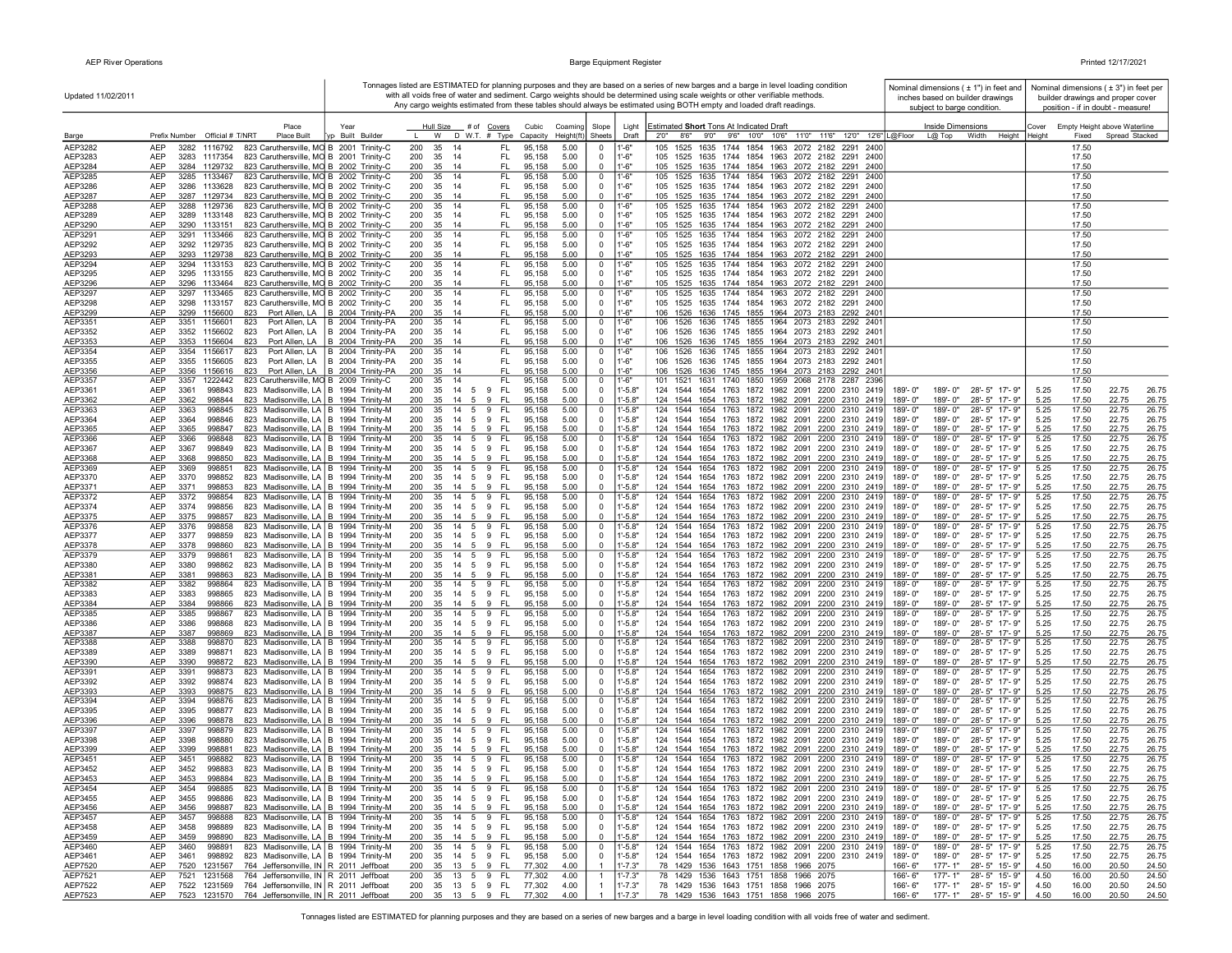| Updated 11/02/2011        |                                                                                                                                               |                          |                                                                          |                                  |                                  |                            | Tonnages listed are ESTIMATED for planning purposes and they are based on a series of new barges and a barge in level loading condition<br>with all voids free of water and sediment. Cargo weights should be determined using scale weights or other verifiable methods. |                         |                             | Nominal dimensions $( \pm 1" )$ in feet and<br>inches based on builder drawings |                |                | Nominal dimensions $(±3")$ in feet per<br>builder drawings and proper cover |  |
|---------------------------|-----------------------------------------------------------------------------------------------------------------------------------------------|--------------------------|--------------------------------------------------------------------------|----------------------------------|----------------------------------|----------------------------|---------------------------------------------------------------------------------------------------------------------------------------------------------------------------------------------------------------------------------------------------------------------------|-------------------------|-----------------------------|---------------------------------------------------------------------------------|----------------|----------------|-----------------------------------------------------------------------------|--|
|                           |                                                                                                                                               |                          |                                                                          |                                  |                                  |                            | Any cargo weights estimated from these tables should always be estimated using BOTH empty and loaded draft readings.                                                                                                                                                      |                         | subject to barge condition. |                                                                                 |                |                | position - if in doubt - measure!                                           |  |
|                           | Place<br>Prefix Number Official # T/NRT<br>Place Built                                                                                        | Year<br>/p Built Builder | Hull Size<br># of Covers<br>D W.T. # Type Capacity<br>W                  | Cubic<br>Coaming<br>Height(ft    | Slope<br>Sheets                  | Light<br>Draft             | Estimated Short Tons At Indicated Draft<br>8'6" 9'0" 9'6" 10'0" 10'6"<br>11'0" 11'6" 12'0" 12'6" L@Floor<br>2'0"                                                                                                                                                          |                         | Inside Dimensions           |                                                                                 | Cover          | Fixed          | Empty Height above Waterline<br>Spread Stacked                              |  |
| Barge<br>AEP7524          | <b>AEP</b><br>7524<br>1231571<br>764 Jeffersonville, IN R 2011 Jeffboat                                                                       |                          | 200<br>35<br>13<br>5 9<br>- FL                                           | 4.00<br>77,302                   | -1                               | $1' - 7.3"$                | 78 1429 1536 1643 1751 1858<br>1966 2075                                                                                                                                                                                                                                  | 166'-6"                 | $L@$ Top<br>177'-1"         | Width<br>Height<br>28'-5" 15'-9"                                                | Height<br>4.50 | 16.00          | 20.50<br>24.50                                                              |  |
| AEP7525                   | <b>AEP</b><br>7525<br>1231572<br>764 Jeffersonville, IN R 2011 Jeffboat                                                                       |                          | 200<br>35<br>13<br>5 9 FL                                                | 77,302<br>4.00                   |                                  | $1' - 7.3"$                | 78 1429 1536 1643 1751 1858 1966 2075                                                                                                                                                                                                                                     | 166'-6"                 | $177 - 1"$                  | 28'-5" 15'-9"                                                                   | 4.50           | 16.00          | 20.50<br>24.50                                                              |  |
| AEP7526<br>AEP7527        | AEP<br>1231573<br>764 Jeffersonville, IN R 2011 Jeffboat<br>7526<br>AEP<br>7527 1231574<br>764 Jeffersonville, IN R 2011 Jeffboat             |                          | 200<br>35<br>13<br>5 9<br>- FL<br>200<br>35<br>13 5 9<br>- FL            | 77,302<br>4.00<br>77,302<br>4.00 | $\overline{1}$<br>-1             | $1' - 7.3"$<br>$1' - 7.3"$ | 78 1429 1536 1643 1751 1858 1966 2075<br>78 1429 1536 1643 1751 1858 1966 2075                                                                                                                                                                                            | 166'-6"<br>166'-6"      | $177 - 1"$<br>177'-1"       | 28'-5" 15'-9"<br>28'-5" 15'-9"                                                  | 4.50<br>4.50   | 16.00<br>16.00 | 20.50<br>24.50<br>20.50<br>24.50                                            |  |
| AEP7536                   | AEP<br>764 Jeffersonville, IN R 2011 Jeffboat<br>7536<br>1231877                                                                              |                          | 200<br>35<br>13 5 9<br>- FL                                              | 4.00<br>77,302                   |                                  | $1' - 7.3"$                | 78 1429 1536 1643 1751 1858 1966 2075                                                                                                                                                                                                                                     | 166'-6"                 | 177'-1"                     | 28'-5" 15'-9"                                                                   | 4.50           | 16.00          | 20.50<br>24.50                                                              |  |
| AEP7537<br>AEP7551        | 764 Jeffersonville, IN R 2011 Jeffboat<br>AEP<br>7537<br>1231878<br>AEP<br>7551<br>764 Jeffersonville, IN B 2011 Jeffboat<br>1231804          |                          | - FL<br>200<br>35<br>13 5<br>9<br>200<br>35<br>13<br>5<br>9<br>FL.       | 4.00<br>77,302<br>84.121<br>4.00 | $\mathbf{1}$<br>0                | $1' - 7.3"$<br>$1' - 5.9"$ | 78 1429 1536 1643 1751 1858 1966 2075<br>111 1530 1640 1749 1858 1967<br>2076 2185                                                                                                                                                                                        | 166'-6"<br>187'-11"     | 177'-1"<br>187'-11"         | 28'-5" 15'-9"<br>28'-5" 15'-9"                                                  | 4.50<br>4.50   | 16.00<br>15.50 | 20.50<br>24.50<br>20.00<br>24.00                                            |  |
| AEP7552                   | AEP<br>764 Jeffersonville, IN B 2011 Jeffboat<br>7552<br>1231805<br><b>AEP</b>                                                                |                          | 35<br>- FL<br>200<br>13 5 9<br>200<br>- FL                               | 4.00<br>84,121<br>4.00           | $\mathbf 0$<br>$\mathbf 0$       | $1' - 5.9"$<br>$1' - 5.9"$ | 111 1530 1640 1749 1858 1967 2076 2185                                                                                                                                                                                                                                    | 187'-11"<br>187'-11"    | 187'-11"                    | 28'-5" 15'-9"                                                                   | 4.50<br>4.50   | 15.50          | 20.00<br>24.00                                                              |  |
| AEP7553<br>AEP7554        | 7553<br>1231806<br>764 Jeffersonville, IN B 2011 Jeffboat<br>AEP<br>7554<br>1231807<br>764 Jeffersonville, IN B 2011 Jeffboat                 |                          | 35 13 5 9<br>200<br>13<br>5 9<br>FL.<br>35                               | 84,121<br>84,121<br>4.00         | 0                                | "-5.9"                     | 111 1530 1640 1749 1858 1967 2076 2185<br>1640 1749 1858 1967 2076 2185<br>111 1530                                                                                                                                                                                       | 187'-11"                | 187'-11"<br>187'-11"        | 28'-5" 15'-9"<br>28'-5" 15'-9"                                                  | 4.50           | 15.50<br>15.50 | 20.00<br>24.00<br>20.00<br>24.00                                            |  |
| AEP7555                   | AEP<br>7555<br>1231808<br>764 Jeffersonville, IN B 2011 Jeffboat                                                                              |                          | 200<br>35<br>13 5 9<br>- FL                                              | 4.00<br>84,121                   | 0<br>$\mathbf 0$                 | $1' - 5.9"$<br>$1' - 5.9"$ | 111 1530 1640 1749 1858 1967 2076 2185                                                                                                                                                                                                                                    | 187'-11"                | 187'-11"                    | 28'-5" 15'-9"                                                                   | 4.50           | 15.50          | 20.00<br>24.00                                                              |  |
| AEP7556<br>AEP7557        | AEP<br>7556<br>1231809<br>764 Jeffersonville, IN B 2011 Jeffboat<br>AEP<br>7557<br>764 Jeffersonville, IN B 2011 Jeffboat<br>1231810          |                          | 200<br>35 13 5 9 FL<br>35<br>13 5 9<br>- FL<br>200                       | 84,121<br>4.00<br>84,121<br>4.00 | 0                                | 1'-5.9"                    | 111 1530 1640 1749 1858 1967 2076 2185<br>111 1530 1640 1749 1858 1967 2076 2185                                                                                                                                                                                          | 187'-11"<br>187'-11"    | 187'-11"<br>187'-11"        | 28'-5" 15'-9"<br>28'-5" 15'-9"                                                  | 4.50<br>4.50   | 15.50<br>15.50 | 20.00<br>24.00<br>20.00<br>24.00                                            |  |
| AEP7558<br>AEP7559        | AEP<br>7558<br>1231811<br>764 Jeffersonville, IN B 2011 Jeffboat<br>AEP<br>7559<br>1231812<br>764 Jeffersonville, IN B 2011 Jeffboat          |                          | 200<br>35 13 5 9 FL<br>200<br>35<br>13 5 9<br>- FL                       | 84,121<br>4.00<br>84,121<br>4.00 | 0<br>$\mathbf 0$                 | 1'-5.9"<br>$1' - 5.9"$     | 111 1530 1640 1749 1858 1967 2076 2185<br>111 1530 1640 1749 1858 1967 2076 2185                                                                                                                                                                                          | 187'-11"<br>187'-11"    | 187'-11"<br>187'-11"        | 28'-5" 15'-9"<br>28'-5" 15'-9"                                                  | 4.50<br>4.50   | 15.50<br>15.50 | 20.00<br>24.00<br>20.00<br>24.00                                            |  |
| AEP7560                   | AEP<br>7560<br>1231813<br>764 Jeffersonville, IN B 2011 Jeffboat                                                                              |                          | 200<br>35<br>-FL<br>13<br>5<br>9                                         | 84,121<br>4.00                   | 0                                | l'-5.9"                    | 111 1530<br>1640 1749 1858 1967 2076 2185                                                                                                                                                                                                                                 | 187'-11"                | 187'-11"                    | $28 - 5"$<br>15'-9"                                                             | 4.50           | 15.50          | 20.00<br>24.00                                                              |  |
| AEP7561<br>AEP7562        | AEP<br>7561<br>1231899<br>764 Jeffersonville, IN B 2011 Jeffboat<br>AEP<br>7562<br>1231900<br>764 Jeffersonville, IN B 2011 Jeffboat          |                          | 200<br>35<br>13<br>5<br>9<br>- FL<br>200<br>35<br>13<br>5<br>9<br>-FL    | 84,121<br>4.00<br>4.00<br>84,121 | 0<br>0                           | 1'.5.9"<br>$1' - 5.9"$     | 111 1530 1640 1749 1858 1967 2076 2185<br>111 1530 1640 1749 1858 1967 2076 2185                                                                                                                                                                                          | 187'-11"<br>187'-11"    | 187'-11"<br>187'-11"        | $28 - 5"$<br>15'-9"<br>$28 - 5"$<br>15'-9"                                      | 4.50<br>4.50   | 15.50<br>15.50 | 20.00<br>24.00<br>20.00<br>24.00                                            |  |
| AEP7563                   | AEP<br>7563<br>1232490<br>764 Jeffersonville, IN B 2011 Jeffboat                                                                              |                          | 200<br>35<br>13 5<br>9<br>- FL                                           | 84,121<br>4.00                   | $\overline{0}$                   | 1'-5.9"                    | 111 1530 1640 1749 1858 1967 2076 2185                                                                                                                                                                                                                                    | 187'-11"                | 187'-11"                    | 28'-5" 15'-9"                                                                   | 4.50           | 15.50          | 20.00<br>24.00                                                              |  |
| AEP7564<br>AEP7565        | AEP<br>7564<br>1232485<br>764 Jeffersonville, IN B 2011 Jeffboat<br><b>AEP</b><br>7565<br>1232486<br>764 Jeffersonville, IN B 2011 Jeffboat   |                          | 13 5 9 FL<br>200<br>35<br>200<br>35<br>13<br>9<br>- FL<br>- 5            | 84,121<br>4.00<br>84,121<br>4.00 | 0<br>$^{\circ}$                  | $1' - 5.9"$<br>$1' - 5.9"$ | 111 1530 1640 1749 1858 1967 2076 2185<br>111 1530 1640 1749 1858 1967 2076 2185                                                                                                                                                                                          | 187'-11"<br>187'-11"    | 187'-11"<br>187'-11"        | 28'-5" 15'-9"<br>28'-5" 15'-9"                                                  | 4.50<br>4.50   | 15.50<br>15.50 | 20.00<br>24.00<br>20.00<br>24.00                                            |  |
| AEP7566                   | <b>AEP</b><br>7566<br>764 Jeffersonville, IN B 2011 Jeffboat<br>1232487                                                                       |                          | 200<br>13<br>5<br>9<br>FL.<br>35                                         | 84,121<br>4.00                   | 0                                | $1' - 5.9"$                | 111 1530 1640 1749 1858 1967 2076 2185                                                                                                                                                                                                                                    | 187'-11"                | 187'-11"                    | 28'-5" 15'-9"                                                                   | 4.50           | 15.50          | 20.00<br>24.00                                                              |  |
| AEP7567<br>AEP7568        | AEP<br>7567<br>1232488<br>764 Jeffersonville, IN B 2011 Jeffboat<br>1232489<br>764 Jeffersonville, IN B 2011 Jeffboat<br>AEP<br>7568          |                          | 200<br>35 13 5 9 FL<br>- FL<br>200<br>35<br>13 5 9                       | 4.00<br>84,121<br>4.00<br>84,121 | $\mathbf 0$<br>$\mathbf 0$       | $1' - 5.9"$<br>$1' - 5.9"$ | 111 1530 1640 1749 1858 1967 2076 2185<br>111 1530 1640 1749 1858 1967 2076 2185                                                                                                                                                                                          | 187'-11"<br>187'-11"    | 187'-11"<br>187'-11"        | 28'-5" 15'-9"<br>28'-5" 15'-9"                                                  | 4.50<br>4.50   | 15.50<br>15.50 | 20.00<br>24.00<br>20.00<br>24.00                                            |  |
| AEP7569                   | AEP<br>7569 1232771<br>764 Jeffersonville, IN B 2011 Jeffboat                                                                                 |                          | 35 13 5 9 FL<br>200                                                      | 84,121<br>4.00                   | 0                                | 1'-5.9"                    | 111 1530 1640 1749 1858 1967 2076 2185                                                                                                                                                                                                                                    | 187'-11"                | 187'-11"                    | 28'-5" 15'-9"                                                                   | 4.50           | 15.50          | 20.00<br>24.00                                                              |  |
| AEP7570<br>AEP7571        | AEP<br>7570 1232772 764 Jeffersonville, IN B 2011 Jeffboat<br>AEP<br>7571<br>1232773<br>764 Jeffersonville, IN B 2011 Jeffboat                |                          | 200<br>35 13 5 9 FL<br>200<br>35<br>13<br>9<br><b>FL</b><br>- 5          | 84,121<br>4.00<br>84,121<br>4.00 | $\mathbf 0$<br>$\overline{0}$    | $1' - 5.9"$<br>$1' - 5.9"$ | 111 1530 1640 1749 1858 1967 2076 2185<br>111 1530 1640 1749 1858 1967 2076 2185                                                                                                                                                                                          | 187'-11"<br>187'-11"    | 187'-11"                    | 187'-11" 28'-5" 15'-9"<br>28'-5" 15'-9"                                         | 4.50<br>4.50   | 15.50<br>15.50 | 20.00<br>24.00<br>20.00<br>24.00                                            |  |
| AEP7572                   | AEP<br>7572 1232774<br>764 Jeffersonville, IN B 2011 Jeffboat                                                                                 |                          | 200<br>35<br>13<br>-FL<br>5<br>9                                         | 84,121<br>4.00                   | 0                                | $1' - 5.9"$                | 111 1530 1640 1749 1858 1967 2076 2185                                                                                                                                                                                                                                    | 187'-11"                | 187'-11"                    | 28'-5" 15'-9"                                                                   | 4.50           | 15.50          | 20.00<br>24.00                                                              |  |
| AEP7573<br>AEP7574        | 7573 1232775<br>764 Jeffersonville, IN B 2011 Jeffboat<br>AEP<br>AEP<br>764 Jeffersonville, IN B 2011 Jeffboat<br>7574<br>1232776             |                          | 200<br>5 9<br>- FL<br>35<br>13<br>200<br>9<br>35<br>13<br>5<br>-FL       | 84,121<br>4.00<br>4.00<br>84,121 | 0<br>$\overline{0}$              | $1' - 5.9"$<br>l'-5.9"     | 111 1530 1640 1749 1858 1967 2076 2185<br>111 1530 1640 1749 1858 1967 2076 2185                                                                                                                                                                                          | 187'-11"<br>187'-11"    | 187'-11"<br>187'-11"        | 28'-5" 15'-9"<br>28'-5" 15'-9"                                                  | 4.50<br>4.50   | 15.50<br>15.50 | 20.00<br>24.00<br>20.00<br>24.00                                            |  |
| AEP7575                   | 764 Jeffersonville, IN B 2011 Jeffboat<br>AEP<br>7575 1231879                                                                                 |                          | 200<br>5<br>9<br>FL.<br>35<br>13                                         | 84,121<br>4.00                   | 0                                | 1'-5.9"                    | 111 1530 1640 1749 1858 1967 2076 2185                                                                                                                                                                                                                                    | 187'-11"                | 187'-11"                    | 28'-5" 15'-9"                                                                   | 4.50           | 15.50          | 20.00<br>24.00                                                              |  |
| AEP7576<br><b>AEP7577</b> | AEP<br>764 Jeffersonville, IN B 2011 Jeffboat<br>7576<br>1231880<br>AEP<br>764 Jeffersonville, IN B 2011 Jeffboat<br>7577 1231881             |                          | 200<br>35<br>13 5<br>9<br>FL.<br>200<br>35<br>13 5 9<br>- FL             | 4.00<br>84,121<br>4.00<br>84,121 | $\mathbf 0$<br>$^{\circ}$        | $1' - 5.9"$<br>$1' - 5.9"$ | 111 1530 1640 1749 1858 1967 2076 2185<br>111 1530 1640 1749 1858 1967 2076 2185                                                                                                                                                                                          | 187'-11"<br>187'-11"    | 187'-11"<br>187'-11"        | 28'-5" 15'-9"<br>28'-5" 15'-9"                                                  | 4.50<br>4.50   | 15.50<br>15.50 | 20.00<br>24.00<br>20.00<br>24.00                                            |  |
| AEP7578                   | <b>AEP</b><br>7578<br>1231957<br>764 Jeffersonville, IN B 2011 Jeffboat                                                                       |                          | 200<br>35<br>13 5<br>9<br>FL.                                            | 84,121<br>4.00                   | 0                                | $1' - 5.9"$                | 111 1530 1640 1749 1858 1967<br>2076 2185                                                                                                                                                                                                                                 | 187'-11'                | 187'-11"                    | 28'-5" 15'-9"                                                                   | 4.50           | 15.50          | 20.00<br>24.00                                                              |  |
| AEP7579<br>AEP7580        | AEP<br>7579<br>764 Jeffersonville, IN B 2011 Jeffboat<br>1231958<br>AEP<br>7580<br>1231959<br>764 Jeffersonville, IN B 2011 Jeffboat          |                          | 200<br>35<br>- FL<br>13 5 9<br>35 13 5 9 FL<br>200                       | 84,121<br>4.00<br>4.00<br>84,121 | $\mathbf 0$<br>$^{\circ}$        | $1' - 5.9"$<br>$1' - 5.9"$ | 111 1530 1640 1749 1858 1967 2076 2185<br>111 1530 1640 1749 1858 1967 2076 2185                                                                                                                                                                                          | 187'-11"<br>187'-11"    | 187'-11"<br>187'-11"        | 28'-5" 15'-9"<br>28'-5" 15'-9"                                                  | 4.50<br>4.50   | 15.50<br>15.50 | 20.00<br>24.00<br>20.00<br>24.00                                            |  |
| ALICE104B                 | <b>ALICI</b><br>104<br>613676 1052 Jeffersonville, IN B 1981 Jeffboat                                                                         |                          | 200<br>8 SR<br>35 12                                                     | 79,290<br>4.00                   | $\mathbf{0}$                     | $1'$ -6.2"                 | 106 1530 1639<br>Do NOT Load over 9' 0"                                                                                                                                                                                                                                   | 188'-0"                 |                             | 188'-0" 28'-0" 14'-9"                                                           | 4.00           | 17.25          | 22.50<br>18.50                                                              |  |
| B0615<br>B0617            | Brownsville, PA R 2006 BMI<br>B<br>0615<br>1184898<br>688<br>Brownsville, PA   R 2006 BMI<br>B<br>0617 1184899<br>688                         |                          | 195<br>35 12<br>OT<br>35 12<br>OT<br>195                                 | 2.00<br>2.00                     |                                  | $1' - 8.3"$<br>$1' - 8.3"$ | 61 1375 1480 1584 1689 1795<br>61 1375 1480 1584 1689 1795                                                                                                                                                                                                                |                         |                             |                                                                                 |                |                |                                                                             |  |
| B0619                     | B<br>0619<br>1184900<br>Brownsville, PA   R 2006 BMI<br>688                                                                                   |                          | 195<br>35<br>12<br>OT                                                    | 2.00                             |                                  | $1' - 8.3"$                | 61 1375 1480 1584<br>1689<br>1795                                                                                                                                                                                                                                         |                         |                             |                                                                                 |                |                |                                                                             |  |
| B0620<br>B0621            | 1184915<br>Brownsville, PA   R 2006 BMI<br>0620<br>688<br>в<br>Brownsville, PA   R 2006 BMI<br>0621<br>1184902<br>688<br>в                    |                          | 35<br>OT<br>195<br>12<br>12<br>OT<br>195<br>35                           | 2.00<br>2.00                     |                                  | $1' - 8.3"$<br>$1' - 8.3"$ | 61 1375 1480 1584<br>1689<br>1795<br>61 1375 1480 1584<br>1689<br>1795                                                                                                                                                                                                    |                         |                             |                                                                                 |                |                |                                                                             |  |
| B0622<br>B0624            | в<br>0622<br>1184914<br>688<br>Brownsville, PA   R 2006 BMI<br>в<br>0624<br>1184913<br>688                                                    | R 2006 BMI               | 35<br>OT<br>195<br>-12<br>195<br>35<br>- 12<br>OT                        | 2.00<br>2.00                     | -1                               | $1' - 8.3"$<br>$1' - 8.3"$ | 61 1375 1480 1584<br>1689<br>1795<br>1689<br>1795                                                                                                                                                                                                                         |                         |                             |                                                                                 |                |                |                                                                             |  |
| B0629                     | Brownsville, PA<br>0629<br>1184909<br>688 Brownsville, PA R 2006 BMI<br>B                                                                     |                          | 195<br>35<br>12<br>OT                                                    | 2.00                             |                                  | $1' - 8.3"$                | 61 1375 1480 1584<br>61 1375 1480 1584 1689 1795                                                                                                                                                                                                                          |                         |                             |                                                                                 |                |                |                                                                             |  |
| B0630<br>B0733            | B<br>0630<br>1184908<br>688<br>Brownsville, PA   R 2006 BMI<br>B<br>1196713<br>688 Jeffersonville, IN R 2007 Jeffboat<br>0733                 |                          | 195<br>35<br>12<br>OT<br>200<br>35<br>13 5<br>OT                         | 2.00<br>70,198<br>3.00           | -1                               | $1' - 8.3"$<br>$1' - 8.9"$ | 61 1375 1480 1584<br>1689<br>1795<br>67 1423 1530 1628 1745 1853 1962 2070                                                                                                                                                                                                | 166'-6"                 | $177 - 1"$                  | 28'-5" 14'-9"                                                                   |                | 14.00          |                                                                             |  |
| B0736                     | B<br>688 Jeffersonville, IN R 2007 Jeffboat<br>0736<br>1196717                                                                                |                          | OT<br>200<br>35<br>13 5                                                  | 3.00<br>70,198                   |                                  | $1' - 8.9"$                | 67 1423 1530 1628 1745 1853 1962 2070                                                                                                                                                                                                                                     | $166' - 6''$            | $177 - 1"$                  | 28'-5" 14'-9"                                                                   |                | 14.00          |                                                                             |  |
| B0749<br>B0750            | 688 Jeffersonville, IN R 2007 Jeffboat<br>B<br>0749 1196727<br>B<br>0750<br>1196726<br>764 Jeffersonville, IN R 2007 Jeffboat                 |                          | 200<br>35 13 5<br>OT<br>200<br>35 13 5<br>OT                             | 70,198<br>3.00<br>70,198<br>3.00 | -1<br>$\overline{1}$             | 1'-8.9"<br>1'-8.9"         | 67 1423 1530 1628 1745 1853 1962 2070<br>67 1423 1530 1628 1745 1853 1962 2070                                                                                                                                                                                            | 166'-6"<br>166'-6"      | 177'-1"<br>177'-1"          | 28'-5" 14'-9"<br>28'-5" 14'-9"                                                  |                | 14.00<br>14.00 |                                                                             |  |
| B0752                     | 764 Jeffersonville, IN R 2007 Jeffboat<br>B<br>0752 1196724                                                                                   |                          | 200<br>35 13<br>OT<br>- 5                                                | 70,198<br>3.00                   |                                  | $1' - 8.9"$                | 67 1423 1530 1628 1745 1853 1962 2070                                                                                                                                                                                                                                     | 166'-6"                 | $177 - 1"$                  | 28'-5" 14'-9"                                                                   |                | 14.00          |                                                                             |  |
| B0754<br>B0759B           | B<br>0753<br>1196907<br>764 Jeffersonville, IN R 2007 Jeffboat<br>1196914<br>764 Jeffersonville, IN B 2007 Jeffboat<br>в<br>0759B             |                          | 200<br>35<br>13<br>5<br>OT<br>200<br>35<br>13<br>OT<br>5                 | 70,198<br>3.00<br>78,742<br>3.00 | $\mathbf{1}$<br>$\mathbf 0$      | $1' - 8.9"$<br>$1' - 6.9"$ | 67 1423 1530 1628 1745 1853 1962 2070<br>92 1514 1623 1732 1842 1951 2060 2170                                                                                                                                                                                            | 166'-6"<br>188'-0"      | $177 - 1"$<br>188'-0"       | 28'-5" 14'-9"<br>28'-5" 14'-9"                                                  |                | 14.00<br>14.50 |                                                                             |  |
| B0762B                    | 764 Jeffersonville, IN B 2007 Jeffboat<br>1196912<br>B<br>0762B                                                                               |                          | OT<br>200<br>35<br>13<br>- 5                                             | 78,742<br>3.00                   | $^{\circ}$                       | $1' - 6.9"$                | 92 1514 1623 1732 1842 1951 2060 2170                                                                                                                                                                                                                                     | 188'-0"                 | 188'-0"                     | 28'-5" 14'-9"                                                                   |                | 14.50          |                                                                             |  |
| B0769B<br>B0776B          | 764 Jeffersonville, IN B 2007 Jeffboat<br>в<br>0769B<br>1196804<br>764 Jeffersonville, IN B 2007 Jeffboat<br>В<br>0776B<br>1196794            |                          | OT<br>200<br>35<br>13<br>5<br>OT<br>200<br>35<br>13<br>5                 | 78,742<br>3.00<br>78,742<br>3.00 | 0<br>0                           | 1'-6.9"<br>$1' - 6.9"$     | 92 1514 1623 1732 1842 1951 2060 2170<br>92 1514 1623 1732 1842 1951 2060 2170                                                                                                                                                                                            | 188'-0"<br>188'-0"      | 188'-0"<br>188'-0"          | 28'-5" 14'-9"<br>28'-5" 14'-9"                                                  |                | 14.50<br>14.50 |                                                                             |  |
| <b>B0778B</b>             | 764 Jeffersonville, IN B 2007 Jeffboat<br>B<br>0778B<br>1196799                                                                               |                          | 200<br>35<br>13<br>OT<br>5                                               | 78,742<br>3.00                   | $\Omega$                         | 1'-6.9"                    | 92 1514 1623 1732 1842 1951 2060 2170                                                                                                                                                                                                                                     | 188'-0"                 | 188'-0"                     | 28'-5" 14'-9"                                                                   |                | 14.50          |                                                                             |  |
| CH0511<br>CH0512          | <b>CH</b><br>764 Caruthersville, MO R 2005 Trinity-C<br>511<br>1167861<br><b>CH</b><br>764 Caruthersville, MO R 2005 Trinity-C<br>512 1167865 |                          | FL.<br>200<br>35<br>13 4 9<br>200<br>35 13 4 9<br>- FL                   | 4.00<br>77,198<br>77,198<br>4.00 | $\mathbf{1}$                     | $1' - 8.5"$<br>$1' - 8.5"$ | 59 1405 1511 1618 1725 1832<br>1940 2048<br>59 1405 1511 1618 1725 1832 1940 2048                                                                                                                                                                                         | 166'-6"<br>$166' - 6''$ | 177'-0"<br>177'-0"          | 28'-6" 15'-9"<br>28'-6" 15'-9"                                                  | 4.50<br>4.50   | 16.00<br>16.00 | 24.50<br>20.50<br>20.50<br>24.50                                            |  |
| CH0513                    | 764 Caruthersville, MO R 2005 Trinity-C<br>CH<br>513 1167867                                                                                  |                          | 200<br>35 13 4 9<br>- FL                                                 | 77,198<br>4.00                   |                                  | $1' - 8.5"$                | 59 1405 1511 1618 1725 1832 1940 2048                                                                                                                                                                                                                                     | 166'-6"                 | 177'-0"                     | 28'-6" 15'-9"                                                                   | 4.50           | 16.00          | 24.50<br>20.50                                                              |  |
| CH0514<br>CH0515          | 764 Caruthersville, MO R 2005 Trinity-C<br>CН<br>514 1167866<br>CН<br>515 1167868<br>764 Caruthersville, MO R 2005 Trinity-C                  |                          | $35 \quad 13 \quad 4 \quad 9$<br>- FL<br>200<br>200<br>35 13 4 9<br>- FL | 77,198<br>4.00<br>77,198<br>4.00 | -1                               | 1'-8.5"<br>$1' - 8.5"$     | 59 1405 1511 1618 1725 1832<br>1940 2048<br>59 1405 1511 1618 1725 1832<br>1940 2048                                                                                                                                                                                      | 166'-6'<br>166'-6"      | 177'-0"<br>177'-0"          | 28'-6" 15'-9"<br>28'-6" 15'-9"                                                  | 4.50<br>4.50   | 16.00<br>16.00 | 24.50<br>20.50<br>20.50<br>24.50                                            |  |
| CH0516                    | 764 Caruthersville, MO R 2005 Trinity-C<br>CН<br>516 1167898                                                                                  |                          | 35 13 4 9<br>- FL<br>200                                                 | 77,198<br>4.00                   |                                  | $1' - 8.5"$                | 59 1405 1511 1618 1725 1832<br>1940 2048                                                                                                                                                                                                                                  | 166'-6"                 | $177 - 0"$                  | 28'-6" 15'-9"                                                                   | 4.50           | 16.00          | 20.50<br>24.50                                                              |  |
| CH0517<br>CH0518          | 764 Caruthersville, MO R 2005 Trinity-C<br>CН<br>517 1167869<br>764 Caruthersville, MO R 2005 Trinity-C<br>CH<br>518 1167897                  |                          | 200<br>35 13 4 9 FL<br>200 35 13 4 9 FL                                  | 77,198<br>4.00<br>77,198<br>4.00 | -1                               | $1'-8.5"$<br>$1' - 8.5"$   | 59 1405 1511 1618 1725 1832 1940 2048<br>59 1405 1511 1618 1725 1832 1940 2048                                                                                                                                                                                            | 166'-6"<br>166'-6"      | 177'-0"                     | 28'-6" 15'-9"<br>177'-0" 28'-6" 15'-9"                                          | 4.50<br>4.50   | 16.00<br>16.00 | 20.50<br>24.50<br>20.50<br>24.50                                            |  |
| CH0519                    | 519 1167872 764 Caruthersville, MQ R 2005 Trinity-C<br>CH.                                                                                    |                          | 200 35 13 4 9 FL                                                         | 77 198<br>$A \cap \Omega$        |                                  | $-85"$                     | 59 1405 1511 1618 1725 1832 1940 2048                                                                                                                                                                                                                                     | $166 - 6"$              |                             | 177'-0" 28'-6" 15'-9"                                                           | 450            | 16.00          | 20.50<br>24.50                                                              |  |
| CH0520<br>CH0521          | 520 1167896 764 Caruthersville, MO R 2005 Trinity-C<br>CН<br>521 1167873 764 Caruthersville, MO R 2005 Trinity-C<br>CH                        |                          | 200<br>13  4  9  FL<br>35<br>200<br>35<br>13    4    9    FL             | 77,198<br>4.00<br>77,198<br>4.00 | -1                               | 1'-8.5"<br>$1'-8.5"$       | 59 1405 1511 1618 1725 1832 1940 2048<br>59 1405 1511 1618 1725 1832 1940 2048                                                                                                                                                                                            | 166'- 6"<br>166'- 6"    | 177'-0"                     | 177'-0" 28'-6" 15'-9"<br>28'-6" 15'-9"                                          | 4.50<br>4.50   | 16.00<br>16.00 | 24.50<br>20.50<br>20.50<br>24.50                                            |  |
| CH0522                    | 764 Caruthersville, MO R 2005 Trinity-C<br>CH<br>522 1167885                                                                                  |                          | 200<br>35<br>13    4    9    FL                                          | 4.00<br>77,198                   | $\overline{1}$                   | $1' - 8.5"$                | 59 1405 1511 1618 1725 1832 1940 2048                                                                                                                                                                                                                                     | 166'-6"                 | 177'-0"                     | 28'-6" 15'-9"                                                                   | 4.50           | 16.00          | 20.50<br>24.50                                                              |  |
| CH0523<br>CH0524          | CH<br>523 1167874 764 Caruthersville, MO R 2005 Trinity-C<br>524 1167884 764 Caruthersville, MO R 2005 Trinity-C<br>CH.                       |                          | 200<br>35<br>13  4  9  FL<br>200<br>35<br>13   4   9   FL                | 77,198<br>4.00<br>77,198<br>4.00 | $\overline{1}$<br>$\overline{1}$ | $1' - 8.5"$<br>$1' - 8.5"$ | 59 1405 1511 1618 1725 1832 1940 2048<br>59 1405 1511 1618 1725 1832 1940 2048                                                                                                                                                                                            | 166'-6"<br>166'-6"      | 177'-0"                     | 28'-6" 15'-9"<br>177'-0" 28'-6" 15'-9"                                          | 4.50<br>4.50   | 16.00<br>16.00 | 20.50<br>24.50<br>20.50<br>24.50                                            |  |
| CH0525                    | 764 Caruthersville, MO R 2005 Trinity-C<br>CH<br>525 1167882                                                                                  |                          | 200<br>35 13 4 9 FL                                                      | 77,198<br>4.00                   | $\overline{1}$                   | $1' - 8.5"$                | 59 1405 1511 1618 1725 1832 1940 2048                                                                                                                                                                                                                                     | 166'-6"                 | 177'-0"                     | 28'-6" 15'-9"                                                                   | 4.50           | 16.00          | 20.50<br>24.50                                                              |  |
| CH0526<br>CH0527          | 764 Caruthersville, MO R 2005 Trinity-C<br>CH<br>526 1167881<br>527 1167880 764 Caruthersville, MO R 2005 Trinity-C<br><b>CH</b>              |                          | 200<br>35 13 4 9 FL<br>200<br>35 13 4 9 FL                               | 4.00<br>77,198<br>4.00<br>77,198 | $\overline{1}$                   | $1'-8.5"$<br>$1' - 8.5"$   | 59 1405 1511 1618 1725 1832 1940 2048<br>59 1405 1511 1618 1725 1832 1940 2048                                                                                                                                                                                            | 166'-6"<br>166'- 6"     | $177 - 0"$                  | 28'-6" 15'-9"<br>177'-0" 28'-6" 15'-9"                                          | 4.50<br>4.50   | 16.00<br>16.00 | 24.50<br>20.50<br>20.50<br>24.50                                            |  |
| CH0528                    | <b>CH</b><br>528 1167879 764 Caruthersville, MO R 2005 Trinity-C                                                                              |                          | 200<br>35 13 4 9 FL                                                      | 4.00<br>77,198                   | $\mathbf{1}$                     | $1'-8.5"$                  | 59 1405 1511 1618 1725 1832 1940 2048                                                                                                                                                                                                                                     | 166'-6"                 |                             | 177'-0" 28'-6" 15'-9"                                                           | 4.50           | 16.00          | 20.50<br>24.50                                                              |  |
| CH0529<br>CH0530          | <b>CH</b><br>529 1167877 764 Caruthersville, MO R 2005 Trinity-C<br>530 1167876 764 Caruthersville, MO R 2005 Trinity-C<br>CH                 |                          | 35 13 4 9 FL<br>200<br>200 35 13 4 OT 77,198                             | 77,198<br>4.00<br>4.00           | $\overline{1}$<br>$\overline{1}$ | $1' - 8.5"$<br>$1' - 8.5"$ | 59 1405 1511 1618 1725 1832 1940 2048<br>59 1405 1511 1618 1725 1832 1940 2048                                                                                                                                                                                            | 166'-6"<br>166'-6"      |                             | 177'-0" 28'-6" 15'-9"<br>177'-0" 28'-6" 15'-9"                                  | 4.50<br>4.50   | 16.00<br>16.00 | 20.50<br>24.50<br>20.50<br>24.50                                            |  |
| CH9841                    | 9841 1064820 764 Caruthersville, MO R 1998 Trinity-C<br>CH                                                                                    |                          | 200 35 13 4 9 FL                                                         | 82,282<br>5.00                   | $\overline{1}$                   | $1' - 7.5"$                | 75 1421 1527 1634 1741 1848 1956 2064                                                                                                                                                                                                                                     |                         |                             | 166'-6" 177'-0" 28'-5" 16'-9"                                                   | 5.25           | 17.00          | 22.25<br>27.25                                                              |  |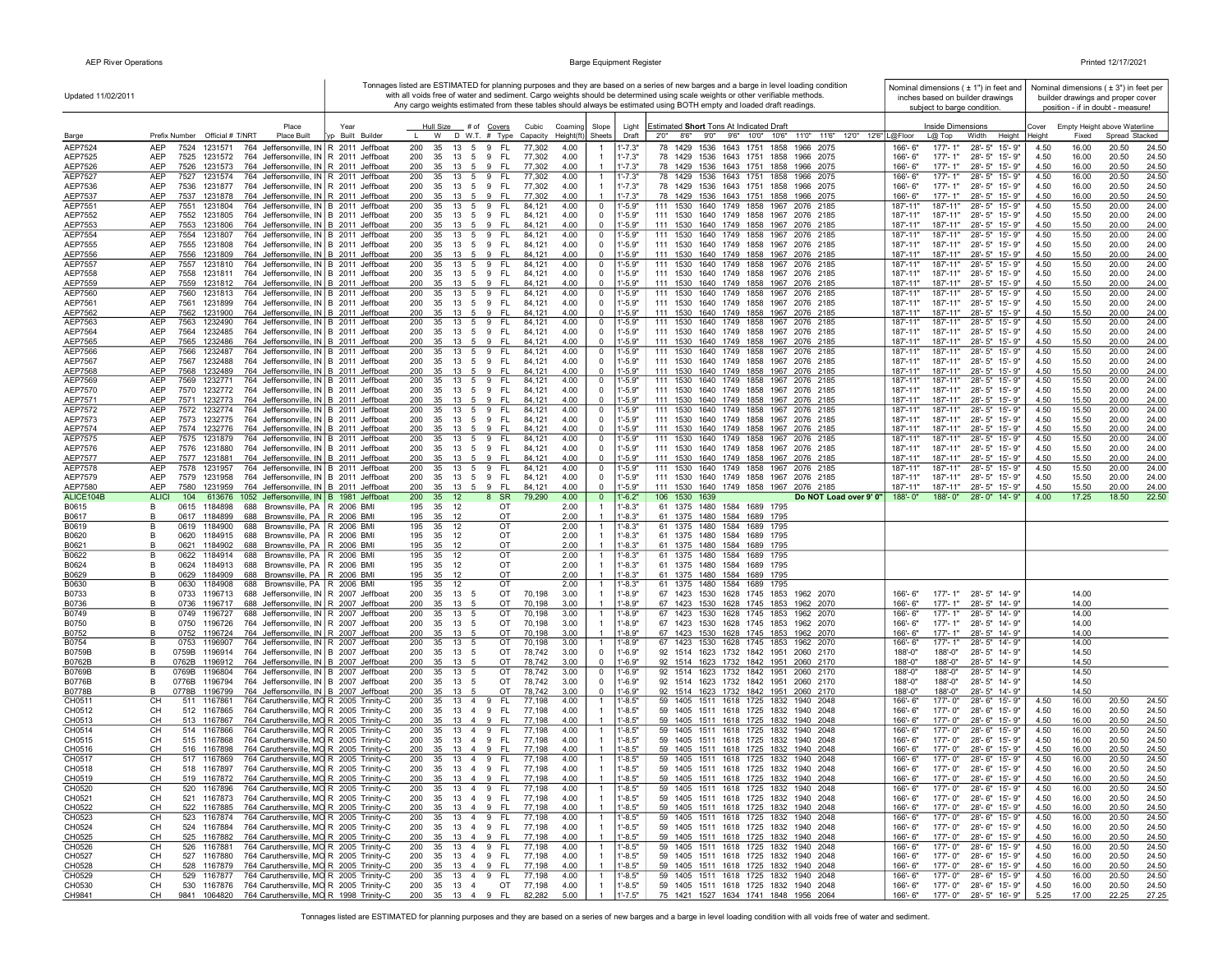| Updated 11/02/2011               |                                                                                                                                             |                                  |            |                                       |                              |                        |                      |                                |                            | Tonnages listed are ESTIMATED for planning purposes and they are based on a series of new barges and a barge in level loading condition<br>with all voids free of water and sediment. Cargo weights should be determined using scale weights or other verifiable methods. |                                                  |                        |                               | Nominal dimensions $(± 1")$ in feet and<br>inches based on builder drawings |                 |                | Nominal dimensions ( $\pm$ 3") in feet per<br>builder drawings and proper cover |                |
|----------------------------------|---------------------------------------------------------------------------------------------------------------------------------------------|----------------------------------|------------|---------------------------------------|------------------------------|------------------------|----------------------|--------------------------------|----------------------------|---------------------------------------------------------------------------------------------------------------------------------------------------------------------------------------------------------------------------------------------------------------------------|--------------------------------------------------|------------------------|-------------------------------|-----------------------------------------------------------------------------|-----------------|----------------|---------------------------------------------------------------------------------|----------------|
|                                  |                                                                                                                                             |                                  |            |                                       |                              |                        |                      |                                |                            | Any cargo weights estimated from these tables should always be estimated using BOTH empty and loaded draft readings.                                                                                                                                                      |                                                  |                        | subject to barge condition.   |                                                                             |                 |                | position - if in doubt - measure!                                               |                |
| Barge                            | Place<br>Prefix Number<br>Official # T/NRT<br>Place Built                                                                                   | Year<br>vp Built Builder         |            | Hull Size<br>W                        | # of Covers<br>D W.T. # Type | Cubic<br>Capacity      | Coaming<br>Height(ft | Slope<br>Sheets                | Light<br>Draft             | Estimated Short Tons At Indicated Draft<br>8'6" 9'0" 9'6" 10'0" 10'6"<br>2'0''                                                                                                                                                                                            | 11'0" 11'6" 12'0" 12'6" L@Floor                  |                        | Inside Dimensions<br>$L@$ Top | Width<br>Height                                                             | Cover<br>leight | Fixed          | Empty Height above Waterline<br>Spread Stacked                                  |                |
| CH9842                           | CН<br>9842<br>1064821<br>764 Caruthersville, MO R 1998 Trinity-C                                                                            |                                  | 200        | 35<br>13                              | 4 9<br>FL.                   | 82,282                 | 5.00                 |                                | $1' - 7.5"$                | 75 1421 1527 1634 1741 1848                                                                                                                                                                                                                                               | 1956 2064                                        | 166'-6"                | 177'-0"                       | 28'-5" 16'-9"                                                               | 5.25            | 17.00          | 22.25                                                                           | 27.25          |
| CH9843<br>CH9844                 | CH<br>9843 1064822<br>764 Caruthersville, MO R 1998 Trinity-C<br>764 Caruthersville, MO R 1998 Trinity-C<br>CН<br>9844 1064823              |                                  | 200<br>200 | 35<br>13 4 9<br>35<br>13 4 9          | - FL<br>- FL                 | 82,282<br>82,282       | 5.00<br>5.00         |                                | $1' - 7.5"$<br>$1' - 7.5"$ | 75 1421 1527 1634 1741 1848 1956 2064<br>75 1421 1527 1634 1741 1848 1956 2064                                                                                                                                                                                            |                                                  | 166'-6"<br>166'-6"     | 177'-0"<br>177'-0"            | 28'-5" 16'-9"<br>28'-5" 16'-9"                                              | 5.25<br>5.25    | 17.00<br>17.00 | 22.25<br>22.25                                                                  | 27.25<br>27.25 |
| CH9845                           | СH<br>9845 1064824<br>764 Caruthersville, MO R 1998 Trinity-C                                                                               |                                  | 200        | 13 4 9<br>35                          | - FL                         | 82,282                 | 5.00                 |                                | $1' - 7.5"$                | 75 1421 1527 1634 1741 1848 1956 2064                                                                                                                                                                                                                                     |                                                  | 166'-6"                | 177'-0"                       | 28'-5" 16'-9"                                                               | 5.25            | 17.00          | 22.25                                                                           | 27.25          |
| CH9846<br>CH9847                 | 764 Caruthersville, MO R 1998 Trinity-C<br>CН<br>9846 1065341<br>764 Caruthersville, MO R 1998 Trinity-C<br>CН<br>9847<br>1065342           |                                  | 200<br>200 | 35<br>13 4 9<br>13 4 9<br>35          | - FL<br>- FL                 | 82,282<br>82,282       | 5.00<br>5.00         |                                | $1' - 7.5"$<br>$1' - 7.5"$ | 75 1421 1527 1634 1741 1848 1956 2064<br>75 1421 1527 1634 1741 1848 1956 2064                                                                                                                                                                                            |                                                  | 166'-6"<br>166'-6"     | 177'-0"<br>177'-0"            | 28'-5" 16'-9"<br>28'-5" 16'-9"                                              | 5.25<br>5.25    | 17.00<br>17.00 | 22.25<br>22.25                                                                  | 27.25<br>27.25 |
| CH9848                           | CН<br>9848<br>1065343<br>764 Caruthersville, MO R 1998 Trinity-C                                                                            |                                  | 200        | 35<br>13 4 9                          | FL.                          | 82,282                 | 5.00                 | $\overline{1}$                 | $1' - 7.5"$                | 75 1421 1527 1634 1741 1848                                                                                                                                                                                                                                               | 1956 2064                                        | 166'-6"                | 177'-0"                       | 28'-5" 16'-9"                                                               | 5.25            | 17.00          | 22.25                                                                           | 27.25          |
| CH9849<br>CH9850                 | CH<br>764 Caruthersville, MO R 1998 Trinity-C<br>9849 1065344<br>764 Caruthersville, MO R 1998 Trinity-C<br>CН<br>9850 1065345              |                                  | 200<br>200 | 35 13 4 9<br>35 13 4 9 FL             | FL.                          | 82,282<br>82,282       | 5.00<br>5.00         | $\mathbf{1}$                   | $1' - 7.5"$<br>$1' - 7.5"$ | 75 1421 1527 1634 1741 1848 1956 2064<br>75 1421 1527 1634 1741 1848 1956 2064                                                                                                                                                                                            |                                                  | 166'-6"<br>166'-6"     | 177'-0"<br>177'-0"            | 28'-5" 16'-9"<br>28'-5" 16'-9"                                              | 5.25<br>5.25    | 17.00<br>17.00 | 22.25<br>22.25                                                                  | 27.25<br>27.25 |
| CHB0501                          | CHB<br>501 1167875<br>764 Caruthersville, MO B 2005 Trinity-C                                                                               |                                  | 200        | 13 5 9<br>35                          | FL.                          | 84,399                 | 4.00                 | $\mathbf 0$                    | $1' - 6.9'$                | 93 1513 1623 1732 1841 1951 2060 2169                                                                                                                                                                                                                                     |                                                  | 188'-0"                | 188'-0"                       | 28'-6" 15'-9"                                                               | 4.50            | 15.50          | 20.00                                                                           | 24.50          |
| CHB0502<br>CHB0503               | CHB<br>502 1167895<br>764 Caruthersville, MO B 2005 Trinity-C<br>CHB<br>503 1167894<br>764 Caruthersville, MO B 2005 Trinity-C              |                                  | 200<br>200 | 35 13 5 9<br>35 13 5 9 FL             | - FL                         | 84,399<br>84,399       | 4.00<br>4.00         | $\mathbf 0$<br>$\overline{0}$  | $1' - 6.9'$<br>$1' - 6.9'$ | 93 1513 1623 1732 1841 1951 2060 2169<br>93 1513 1623 1732 1841 1951 2060 2169                                                                                                                                                                                            |                                                  | 188'-0"<br>188'-0"     | 188'-0"<br>188'-0"            | 28'-6" 15'-9"<br>28'-6" 15'-9"                                              | 4.50<br>4.50    | 15.50<br>15.50 | 20.00<br>20.00                                                                  | 24.50<br>24.50 |
| CHB0504                          | CHB<br>504 1167893<br>764 Caruthersville, MO B 2005 Trinity-C                                                                               |                                  | 200        | 35 13 5 9                             | - FL                         | 84,399                 | 4.00                 | $\mathbf 0$                    | $1' - 6.9'$                | 93 1513 1623 1732 1841 1951 2060 2169                                                                                                                                                                                                                                     |                                                  | 188'-0"                | 188'-0"                       | 28'-6" 15'-9"                                                               | 4.50            | 15.50          | 20.00                                                                           | 24.50          |
| CHB0505<br>CHB0506               | 764 Caruthersville, MO B 2005 Trinity-C<br>CHB<br>505 1167892<br>CHB<br>506 1167891<br>764 Caruthersville, MO B 2005 Trinity-C              |                                  | 200<br>200 | 35 13 5 9 FL<br>35<br>13 5 9          | - FL                         | 84,399<br>84,399       | 4.00<br>4.00         | $\mathbf 0$<br>$\mathbf 0$     | $1' - 6.9'$<br>$1' - 6.9'$ | 93 1513 1623 1732 1841 1951 2060 2169<br>93 1513 1623 1732 1841 1951 2060 2169                                                                                                                                                                                            |                                                  | 188'-0"<br>188'-0"     | 188'-0"<br>188'-0"            | 28'-6" 15'-9"<br>28'-6" 15'-9"                                              | 4.50<br>4.50    | 15.50<br>15.50 | 20.00<br>20.00                                                                  | 24.50<br>24.50 |
| CHB0507                          | CHB<br>507 1167890<br>764 Caruthersville, MO B 2005 Trinity-C                                                                               |                                  | 200        | 13<br>35                              | - FL<br>5 9                  | 84,399                 | 4.00                 | $\mathbf 0$                    | $1' - 6.9'$                | 93 1513 1623 1732 1841 1951                                                                                                                                                                                                                                               | 2060 2169                                        | 188'-0"                | 188'-0"                       | 28'-6" 15'-9"                                                               | 4.50            | 15.50          | 20.00                                                                           | 24.50          |
| CHB0508<br>CHB0509               | CHB<br>508 1167888<br>764 Caruthersville, MO B 2005 Trinity-C<br>764 Caruthersville, MO B 2005 Trinity-C<br>CHB<br>509 1167887              |                                  | 200<br>200 | 35<br>13<br>35<br>13<br>5             | 59<br>- FL<br>9<br>FL.       | 84,399<br>84,399       | 4.00<br>4.00         | $\mathbf 0$<br>$\mathbf 0$     | $1' - 6.9'$<br>$1' - 6.9'$ | 93 1513 1623 1732 1841 1951 2060 2169<br>93 1513 1623 1732 1841 1951 2060 2169                                                                                                                                                                                            |                                                  | 188'-0"<br>188'-0"     | 188'-0"<br>188'-0"            | 28'-6" 15'-9"<br>28'-6" 15'-9"                                              | 4.50<br>4.50    | 15.50<br>15.50 | 20.00<br>20.00                                                                  | 24.50<br>24.50 |
| CHB0510                          | CHB<br>510 1167886<br>764 Caruthersville, MO B 2005 Trinity-C                                                                               |                                  | 200        | 35 13 5 9                             | - FL                         | 84,399                 | 4.00                 | $\mathbf 0$                    | $1' - 6.9'$                | 93 1513 1623 1732 1841 1951                                                                                                                                                                                                                                               | 2060 2169                                        | 188'-0"                | 188'-0"                       | 28'-6" 15'-9"                                                               | 4.50            | 15.50          | 20.00                                                                           | 24.50          |
| CM100B<br><b>CM101B</b>          | СM<br>982546<br>705 Madisonville, LA B 1992 Trinity-M<br>100<br><b>CM</b><br>101 1058734<br>823                                             | Galveston, TX   B 1997 Galveston | 200<br>200 | 35 12 5 9 FL<br>35<br>14 5            | - FL<br>9                    | 79,038<br>95,185       | 4.00<br>5.00         | $\mathbf 0$<br>$\Omega$        | $1' - 4.5"$<br>$1' - 6.7"$ | 141 1551 1660 1768 1877 1985<br>97 1514 1623 1732 1842 1951 2059 2168 2278 2387                                                                                                                                                                                           |                                                  | 162'-0"                |                               | 174"-0" 28'-5" 14'-9"                                                       | 5.25            | 14.50<br>17.50 | 22.75                                                                           | 26.75          |
| <b>CM102B</b>                    | <b>CM</b><br>102 1058735<br>823                                                                                                             | Galveston, TX   B 1997 Galveston | 200        | 35<br>14 5 9                          | - FL                         | 95,185                 | 5.00                 | $\overline{0}$                 | $1' - 6.7"$                | 97 1514 1623 1732 1842 1951 2059 2168 2278 2387                                                                                                                                                                                                                           |                                                  |                        |                               |                                                                             | 5.25            | 17.50          | 22.75                                                                           | 26.75          |
| DE8226<br><b>DEEJ215</b>         | 651914<br>687<br>St. Paul, MN<br>DE<br>8226<br>DEE.<br>634532<br>972 Jeffersonville, IN R 1981 Jeffboat<br>215                              | R 1982 Twin City                 | 195<br>195 | 35 12<br>35 12                        | $\rm CO$<br>$\rm CO$         | 72,046<br>70,400       | 4.00<br>4.00         | $\overline{1}$                 | $1' - 3.6"$<br>$1' - 5.0"$ | 1447 1550<br>115 1433 1537                                                                                                                                                                                                                                                | Do NOT Load over 9' 0"<br>Do NOT Load over 9' 0" | $161 - 6"$             |                               | 172'-1" 28'-5" 14'-9"                                                       |                 | 15.00<br>15.00 |                                                                                 |                |
| EFC262                           | EFC<br>262 1060128<br>764                                                                                                                   | Amelia, LA   B 1997 Bollinger    | 200        | 35 13 5                               | OT                           | 84,389                 | 4.00                 | $^{\circ}$                     | $1' - 6.2"$                | 105 1527 1637 1746 1856 1965 2074 2184                                                                                                                                                                                                                                    |                                                  | 188'-0"                | 188'-0"                       | 28'-6" 15'-9"                                                               |                 | 15.50          |                                                                                 |                |
| EFC9211<br>EFC9212               | EFC<br>987002<br>764 Jeffersonville, IN R 1992 Jeffboat<br>9211<br>EFC<br>9212<br>987003<br>764 Jeffersonville, IN R 1992 Jeffboat          |                                  | 200<br>200 | 35 13 5<br>35<br>13<br>$\overline{5}$ | OT<br>OT                     | 77,375<br>77,375       | 4.00<br>4.00         |                                | $1' - 7.8"$<br>$1' - 7.8"$ | 70 1423 1530 1637 1745 1853 1961 2069<br>70 1423 1530 1637 1745 1853 1961 2069                                                                                                                                                                                            |                                                  | 166'-6"<br>166'-6"     | $177 - 1"$                    | 177'-1" 28'-5" 15'-9"<br>28'-5" 15'-9"                                      |                 | 16.00<br>16.00 |                                                                                 |                |
| EFC9213                          | EFC<br>9213<br>987004<br>764 Jeffersonville, IN R 1992 Jeffboat                                                                             |                                  | 200        | 35<br>13 5                            | OT                           | 77,375                 | 4.00                 |                                | $1' - 7.8"$                | 70 1423 1530 1637 1745 1853 1961 2069                                                                                                                                                                                                                                     |                                                  | 166'-6"                | 177'-1"                       | 28'-5" 15'-9"                                                               |                 | 16.00          |                                                                                 |                |
| EFC9214<br>EFC9215               | 987005<br>764 Jeffersonville, IN R 1992 Jeffboat<br>EFC<br>9214<br>9215<br>764 Jeffersonville, IN R 1992 Jeffboat<br>EFC<br>987006          |                                  | 200<br>200 | 13<br>35<br>5<br>13<br>35<br>5        | OT<br>OT                     | 77,375<br>77,375       | 4.00<br>4.00         |                                | $1' - 7.8"$<br>$1' - 7.8"$ | 70 1423 1530 1637 1745 1853 1961 2069<br>70 1423 1530 1637 1745 1853 1961 2069                                                                                                                                                                                            |                                                  | 166'-6"<br>166'-6"     | 177'-1"<br>177'-1"            | 28'-5" 15'-9"<br>28'-5" 15'-9"                                              |                 | 16.00<br>16.00 |                                                                                 |                |
| EFC9216                          | 9216<br>EFC<br>987007<br>764 Jeffersonville, IN R 1992 Jeffboat                                                                             |                                  | 200        | 13<br>35<br>5                         | OT                           | 77,375                 | 4.00                 | $\overline{1}$                 | $1' - 7.8"$                | 70 1423 1530 1637 1745 1853                                                                                                                                                                                                                                               | 1961 2069                                        | 166'-6"                | $177 - 1"$                    | 28'-5" 15'-9"                                                               |                 | 16.00          |                                                                                 |                |
| <b>EFC9217</b><br><b>EFC9218</b> | EFC<br>9217<br>764 Jeffersonville, IN R 1992 Jeffboat<br>987008<br>EFC<br>764 Jeffersonville, IN R 1992 Jeffboat<br>9218<br>987009          |                                  | 200<br>200 | 35<br>13 5<br>35<br>13 5              | OT<br>OT                     | 77,375<br>77,375       | 4.00<br>4.00         |                                | $1' - 7.8"$<br>$1' - 7.8"$ | 70 1423 1530 1637 1745 1853 1961 2069<br>70 1423 1530 1637 1745 1853 1961 2069                                                                                                                                                                                            |                                                  | 166'-6"<br>166'-6"     | 177'-1"<br>177'-1"            | 28'-5" 15'-9"<br>28'-5" 15'-9"                                              |                 | 16.00<br>16.00 |                                                                                 |                |
| EFC9219                          | <b>EFC</b><br>9219<br>987010<br>764 Jeffersonville, IN R 1992 Jeffboat                                                                      |                                  | 200        | 35<br>13<br>-5                        | OT                           | 77,375                 | 4.00                 |                                | $1' - 7.8"$                | 70 1423 1530 1637 1745 1853                                                                                                                                                                                                                                               | 1961<br>2069                                     | 166'-6"                | $177 - 1"$                    | 28'-5" 15'-9"                                                               |                 | 16.00          |                                                                                 |                |
| EFC9220<br>EFC9221               | <b>EFC</b><br>9220<br>987011<br>764 Jeffersonville, IN R 1992 Jeffboat<br>EFC<br>9221<br>987012<br>764 Jeffersonville, IN R 1992 Jeffboat   |                                  | 200<br>200 | 35<br>13<br>- 5<br>35 13 5            | OT<br>OT                     | 77,375<br>77,375       | 4.00<br>4.00         | $\mathbf{1}$                   | $1' - 7.8"$<br>$1' - 7.8"$ | 70 1423 1530 1637 1745 1853<br>70 1423 1530 1637 1745 1853 1961 2069                                                                                                                                                                                                      | 1961 2069                                        | 166'-6"<br>166'-6"     | $177 - 1"$<br>177'-1"         | 28'-5" 15'-9"<br>28'-5" 15'-9"                                              |                 | 16.00<br>16.00 |                                                                                 |                |
| <b>EFC9222</b>                   | 9222<br>EFC<br>987013<br>764 Jeffersonville, IN R 1992 Jeffboat                                                                             |                                  | 200        | 35 13 5                               | OT                           | 77,375                 | 4.00                 | $\mathbf{1}$                   | $1' - 7.8"$                | 70 1423 1530 1637 1745 1853                                                                                                                                                                                                                                               | 1961<br>2069                                     | 166'-6"                | $177 - 1"$                    | 28'-5" 15'-9"                                                               |                 | 16.00          |                                                                                 |                |
| EFC9223<br><b>EFC9224</b>        | 9223<br>764 Jeffersonville, IN R 1992 Jeffboat<br>EFC<br>987014<br>9224<br>764 Jeffersonville, IN R 1992 Jeffboat<br>EFC<br>987015          |                                  | 200<br>200 | 35<br>13 5<br>35 13<br>- 5            | OT<br>OT                     | 77,375<br>77,375       | 4.00<br>4.00         |                                | $1' - 7.8"$<br>$1' - 7.8"$ | 70 1423 1530 1637 1745 1853 1961 2069<br>70 1423 1530 1637 1745 1853 1961 2069                                                                                                                                                                                            |                                                  | 166'-6"<br>166'-6"     | $177 - 1"$<br>177'-1"         | 28'-5" 15'-9"<br>28'-5" 15'-9"                                              |                 | 16.00<br>16.00 |                                                                                 |                |
| <b>EFC9225</b>                   | EFC<br>9225<br>987016<br>764 Jeffersonville, IN R 1992 Jeffboat                                                                             |                                  | 200        | 35<br>13<br>5                         | OT                           | 77,375                 | 4.00                 |                                | $1' - 7.8"$                | 70 1423 1530 1637 1745 1853                                                                                                                                                                                                                                               | 1961<br>2069                                     | 166'-6"                | $177 - 1"$                    | 28'-5" 15'-9"                                                               |                 | 16.00          |                                                                                 |                |
| EFC9226<br><b>EFC9227</b>        | 987017<br>764 Jeffersonville, IN R 1992 Jeffboat<br>EFC<br>9226<br>9227<br>987018<br>764 Jeffersonville, IN R 1992 Jeffboat<br>EFC          |                                  | 200<br>200 | 13<br>35<br>5<br>13<br>35<br>5        | OT<br>OT                     | 77,375<br>77,375       | 4.00<br>4.00         |                                | $1' - 7.8"$<br>$1' - 7.8"$ | 70 1423 1530 1637 1745 1853<br>70 1423 1530 1637 1745 1853 1961                                                                                                                                                                                                           | 2069<br>1961<br>2069                             | 166'-6"<br>166'-6"     | 177'-1"<br>177'-1"            | 28'-5" 15'-9"<br>28'-5" 15'-9"                                              |                 | 16.00<br>16.00 |                                                                                 |                |
| <b>EFC9228</b>                   | 9228<br>987019<br>EFC<br>764 Jeffersonville, IN R 1992 Jeffboat                                                                             |                                  | 200        | 13<br>35<br>5                         | OT                           | 77,375                 | 4.00                 | $\overline{1}$                 | $1' - 7.8'$                | 70 1423 1530 1637 1745 1853                                                                                                                                                                                                                                               | 1961<br>2069                                     | 166'-6"                | 177'-1"                       | 28'-5" 15'-9"                                                               |                 | 16.00          |                                                                                 |                |
| EFC9229<br>EFC9230               | EFC<br>9229<br>987020<br>764 Jeffersonville, IN R 1992 Jeffboat<br>EFC<br>9230<br>987021<br>764 Jeffersonville, IN R 1992 Jeffboat          |                                  | 200<br>200 | 35<br>13<br>5<br>35<br>13<br>-5       | ОT<br>OT                     | 77,375<br>77,375       | 4.00<br>4.00         |                                | $1' - 7.8"$<br>$1' - 7.8"$ | 70 1423 1530 1637 1745 1853<br>70 1423 1530 1637 1745 1853 1961 2069                                                                                                                                                                                                      | 1961<br>2069                                     | 166'-6"<br>166'-6"     | $177 - 1"$<br>$177 - 1"$      | 28'-5" 15'-9"<br>28'-5" 15'-9"                                              |                 | 16.00<br>16.00 |                                                                                 |                |
| EFC9231                          | <b>EFC</b><br>9231<br>987022<br>764 Jeffersonville, IN R 1992 Jeffboat                                                                      |                                  | 200        | 35<br>13<br>-5                        | OT                           | 77,375                 | 4.00                 |                                | $1' - 7.8"$                | 70 1423 1530 1637 1745 1853                                                                                                                                                                                                                                               | 1961<br>2069                                     | 166'-6"                | $177 - 1"$                    | 28'-5" 15'-9"                                                               |                 | 16.00          |                                                                                 |                |
| EFC9232<br>EFC9233               | EFC<br>9232<br>987023<br>764 Jeffersonville, IN R 1992 Jeffboat<br>EFC<br>9233<br>987024<br>764 Jeffersonville, IN R 1992 Jeffboat          |                                  | 200<br>200 | 35<br>13<br>5<br>35 13 5              | OT<br>OT                     | 77,375<br>77,375       | 4.00<br>4.00         | $\mathbf{1}$<br>$\overline{1}$ | $1' - 7.8"$<br>$1' - 7.8"$ | 70 1423 1530 1637 1745 1853 1961 2069<br>70 1423 1530 1637 1745 1853 1961 2069                                                                                                                                                                                            |                                                  | 166'-6"<br>166'-6"     | $177 - 1"$<br>177'-1"         | 28'-5" 15'-9"<br>28'-5" 15'-9"                                              |                 | 16.00<br>16.00 |                                                                                 |                |
| EFC9234                          | 9234<br>764 Jeffersonville, IN R 1992 Jeffboat<br>EFC<br>987025                                                                             |                                  | 200        | 35 13 5                               | OT                           | 77,375                 | 4.00                 | $\overline{1}$                 | $1' - 7.8"$                | 70 1423 1530 1637 1745 1853 1961 2069                                                                                                                                                                                                                                     |                                                  | 166'-6"                | 177'-1"                       | 28'-5" 15'-9"                                                               |                 | 16.00          |                                                                                 |                |
| EFC9261<br><b>EFC9262</b>        | EFC<br>9261<br>987548<br>764 Jeffersonville, IN   B 1992 Jeffboat<br>EFC<br>9262<br>987549<br>764 Jeffersonville, IN B 1992 Jeffboat        |                                  | 200<br>200 | 35 13 5<br>35 13<br>-5                | OT<br>OT                     | 84,155<br>84,155       | 4.00<br>4.00         | $\mathbf 0$<br>$\overline{0}$  | $1' - 6.3"$<br>$1'-6.3"$   | 105 1527 1637 1746 1855 1965 2074 2183<br>105 1527 1637 1746 1855 1965 2074 2183                                                                                                                                                                                          |                                                  | 188'-0"<br>188'-0"     | 188'-0"<br>188'-0"            | 28'-5" 15'-9"<br>28'-5" 15'-9"                                              |                 | 15.50<br>15.50 |                                                                                 |                |
| EFC9263                          | EFC<br>9263<br>987550<br>764 Jeffersonville, IN B 1992 Jeffboat                                                                             |                                  | 200        | 35 13<br>5                            | OT                           | 84,155                 | 4.00                 | $\mathbf 0$                    | $1' - 6.3"$                | 105 1527 1637 1746 1855 1965 2074 2183                                                                                                                                                                                                                                    |                                                  | 188'-0"                | 188'-0"                       | 28'-5" 15'-9"                                                               |                 | 15.50          |                                                                                 |                |
| <b>EFC9264</b><br><b>EFC9265</b> | EFC<br>9264<br>987551<br>764 Jeffersonville, IN B 1992 Jeffboat<br>764 Jeffersonville, IN B 1992 Jeffboat<br>EFC<br>9265<br>987552          |                                  | 200<br>200 | 35<br>13<br>5<br>13<br>35<br>-5       | OT<br>OT                     | 84,155<br>84,155       | 4.00<br>4.00         | $\mathbf 0$<br>$\mathbf 0$     | $1' - 6.3"$<br>$1' - 6.3"$ | 105 1527 1637 1746 1855 1965 2074 2183<br>105 1527 1637 1746 1855 1965 2074 2183                                                                                                                                                                                          |                                                  | 188'-0"<br>188'-0"     | 188'-0"<br>188'-0"            | 28'-5" 15'-9"<br>28'-5" 15'-9"                                              |                 | 15.50<br>15.50 |                                                                                 |                |
| <b>EFC9266</b>                   | 764 Jeffersonville, IN B 1992 Jeffboat<br>EFC<br>9266<br>987553                                                                             |                                  | 200        | 13<br>35<br>-5                        | ОT                           | 84,155                 | 4.00                 | $\mathbf 0$                    | $1' - 6.3"$                | 105 1527 1637 1746 1855 1965 2074 2183                                                                                                                                                                                                                                    |                                                  | 188'-0"                | 188'-0"                       | 28'-5" 15'-9"                                                               |                 | 15.50          |                                                                                 |                |
| <b>EFC9267</b><br>EFC9268        | EFC<br>9267<br>987554<br>764 Jeffersonville, IN   B 1992 Jeffboat<br>EFC<br>9268<br>987555<br>764 Jeffersonville, IN B 1992 Jeffboat        |                                  | 200<br>200 | 35<br>13<br>5<br>35<br>13<br>5        | OT<br>OT                     | 84,155<br>84,155       | 4.00<br>4.00         | $\mathbf 0$<br>$\overline{0}$  | $1' - 6.3"$<br>$1' - 6.3"$ | 105 1527 1637 1746 1855 1965 2074 2183<br>105 1527 1637 1746 1855 1965 2074 2183                                                                                                                                                                                          |                                                  | 188'-0"<br>188'-0"     | 188'-0"<br>188'-0"            | 28'-5" 15'-9"<br>28'-5" 15'-9"                                              |                 | 15.50<br>15.50 |                                                                                 |                |
| <b>EFC9269</b>                   | 764 Jeffersonville, IN B 1992 Jeffboat<br>EFC<br>9269<br>987556                                                                             |                                  | 200        | 35<br>13<br>5                         | ОT                           | 84,155                 | 4.00                 | $\mathbf 0$                    | $1' - 6.3"$                | 105 1527 1637 1746 1855 1965 2074 2183                                                                                                                                                                                                                                    |                                                  | 188'-0"                | 188'-0"                       | 28'-5" 15'-9"                                                               |                 | 15.50          |                                                                                 |                |
| EFC9270<br>EFC9271               | EFC<br>9270<br>987557<br>764 Jeffersonville, IN B 1992 Jeffboat<br>764 Jeffersonville, IN B 1992 Jeffboat<br><b>EFC</b><br>9271<br>988800   |                                  | 200<br>200 | 35 13 5<br>35 13 5                    | OT<br>OT                     | 84,155<br>84,155       | 4.00<br>4.00         | $\mathbf 0$<br>$\mathbf 0$     | $1' - 6.3"$<br>$1' - 6.3"$ | 105 1527 1637 1746 1855 1965 2074 2183<br>105 1527 1637 1746 1855 1965 2074 2183                                                                                                                                                                                          |                                                  | $188 - 0$ "<br>188'-0" | 188'-0"<br>188'-0"            | 28'-5" 15'-9"<br>28'-5" 15'-9"                                              |                 | 15.50<br>15.50 |                                                                                 |                |
| EFC9272                          | EFC<br>9272<br>988801<br>764 Jeffersonville, IN B 1992 Jeffboat                                                                             |                                  | 200        | 35 13 5                               | OT                           | 84,155                 | 4.00                 | $\mathbf 0$                    | $1' - 6.3"$                | 105 1527 1637 1746 1855 1965 2074 2183                                                                                                                                                                                                                                    |                                                  | 188'-0'                | 188'-0"                       | 28'-5" 15'-9"                                                               |                 | 15.50          |                                                                                 |                |
| EFC9273<br><b>EFC9274</b>        | EFC<br>9273<br>988802<br>764 Jeffersonville, IN   B 1992 Jeffboat<br>9274<br>764 Jeffersonville, IN B 1992 Jeffboat<br><b>FFC</b><br>988803 |                                  | 200<br>200 | 35 13 5<br>35<br>13<br>$\overline{5}$ | OT<br>OT                     | 84,155<br>84,155       | 4.00<br>4.00         | $\mathbf 0$<br>$\Omega$        | $1' - 6.3"$<br>$1' - 6.3"$ | 105 1527 1637 1746 1855 1965 2074 2183<br>105 1527 1637 1746 1855 1965 2074 2183                                                                                                                                                                                          |                                                  | 188'-0"<br>188'-0"     | 188'-0"<br>188'-0"            | 28'-5" 15'-9"<br>28'-5" 15'-9"                                              |                 | 15.50<br>15.50 |                                                                                 |                |
| EFC9275                          | <b>FFC</b><br>9275<br>988804<br>764 Jeffersonville, IN B 1992 Jeffboat                                                                      |                                  | 200        | 35 13 5                               | OT                           | 84,155                 | 4.00                 | $^{\circ}$                     | $1' - 6.3"$                | 105 1527 1637 1746 1855 1965 2074 2183                                                                                                                                                                                                                                    |                                                  | 188'-0"                | 188'-0"                       | 28'-5" 15'-9"                                                               |                 | 15.50          |                                                                                 |                |
| <b>EFC9276</b><br><b>EFC9277</b> | EFC<br>9276<br>988805<br>764 Jeffersonville, IN B 1992 Jeffboat<br>764 Jeffersonville, IN B 1992 Jeffboat<br>EEC.<br>Q277<br>988806         |                                  |            | 200 35 13 5<br>200 35 13 5            | OT<br><b>OT</b>              | 84,155<br>84.155       | 4.00<br>4.00         | $^{\circ}$                     | $1' - 6.3"$<br>$-6.3"$     | 105 1527 1637 1746 1855 1965 2074 2183<br>105 1527 1637 1746 1855 1965 2074 2183                                                                                                                                                                                          |                                                  | 188'-0"<br>188'-0"     |                               | 188'-0" 28'-5" 15'-9"<br>188'-0" 28'-5" 15'-9"                              |                 | 15.50<br>15.50 |                                                                                 |                |
| EFC9278                          | EFC<br>764 Jeffersonville, IN B 1992 Jeffboat<br>9278<br>988807                                                                             |                                  | 200        | 13<br>35<br>5                         | OT                           | 84,155                 | 4.00                 | $\overline{0}$                 | $1' - 6.3"$                | 105 1527 1637 1746 1855 1965 2074 2183                                                                                                                                                                                                                                    |                                                  | 188'-0"                |                               | 188'-0" 28'-5" 15'-9"                                                       |                 | 15.50          |                                                                                 |                |
| EFC9279<br>EFC9280               | 764 Jeffersonville, IN B 1992 Jeffboat<br>EFC<br>9279<br>988808<br>988809<br>764 Jeffersonville, IN B 1992 Jeffboat<br>EFC<br>9280          |                                  | 200<br>200 | 35 13<br>5<br>35<br>13<br>5           | OT<br>OT                     | 84,155<br>84,155       | 4.00<br>4.00         | $\mathbf 0$<br>$\mathbf 0$     | $1'-6.3"$<br>$1' - 6.3"$   | 105 1527 1637 1746 1855 1965 2074 2183<br>105 1527 1637 1746 1855 1965 2074 2183                                                                                                                                                                                          |                                                  | 188'-0"<br>188'-0"     |                               | 188'-0" 28'-5" 15'-9"<br>188'-0" 28'-5" 15'-9"                              |                 | 15.50<br>15.50 |                                                                                 |                |
| EFC9281                          | 988810<br>764 Jeffersonville, IN B 1992 Jeffboat<br>EFC<br>9281                                                                             |                                  | 200        | $35 \t13 \t5$                         | OT                           | 84,155                 | 4.00                 | $\overline{0}$                 | $1'-6.3"$                  | 105 1527 1637 1746 1855 1965 2074 2183                                                                                                                                                                                                                                    |                                                  | 188'-0"                | 188'-0"                       | 28'-5" 15'-9"                                                               |                 | 15.50          |                                                                                 |                |
| EFC9282<br>EFC9283               | 988811 764 Jeffersonville, IN B 1992 Jeffboat<br>EFC<br>9282<br>988812 764 Jeffersonville, IN B 1992 Jeffboat<br>EFC<br>9283                |                                  |            | 200 35 13 5<br>200 35 13 5            | OT<br>OT                     | 84,155<br>84,155       | 4.00<br>4.00         | $\overline{0}$<br>$\mathbf{0}$ | $1'-6.3"$<br>$1' - 6.3"$   | 105 1527 1637 1746 1855 1965 2074 2183<br>105 1527 1637 1746 1855 1965 2074 2183                                                                                                                                                                                          |                                                  | 188'-0"<br>188'-0"     |                               | 188'-0" 28'-5" 15'-9"<br>188'-0" 28'-5" 15'-9"                              |                 | 15.50<br>15.50 |                                                                                 |                |
| EFC9284                          | 988813 764 Jeffersonville, IN B 1992 Jeffboat<br>EFC<br>9284                                                                                |                                  |            | 200 35 13 5                           | OT                           | 84,155                 | 4.00                 | $\overline{0}$                 | $1' - 6.3"$                | 105 1527 1637 1746 1855 1965 2074 2183                                                                                                                                                                                                                                    |                                                  | $188 - 0$ "            |                               | 188'-0" 28'-5" 15'-9"                                                       |                 | 15.50          |                                                                                 |                |
| EFC9285<br><b>EFC9286</b>        | 988814 764 Jeffersonville, IN B 1992 Jeffboat<br>EFC<br>9285<br>988815 764 Jeffersonville, IN B 1992 Jeffboat<br><b>EFC</b><br>9286         |                                  |            | 200 35 13 5<br>200 35 13 5            | OT<br>OT                     | 84,155<br>84,155       | 4.00<br>4.00         | $\mathbf 0$<br>$\mathbf 0$     | $1' - 6.3"$<br>$1'-6.3"$   | 105 1527 1637 1746 1855 1965 2074 2183<br>105 1527 1637 1746 1855 1965 2074 2183                                                                                                                                                                                          |                                                  | 188'-0"<br>188'-0"     |                               | 188'-0" 28'-5" 15'-9"<br>188'-0" 28'-5" 15'-9"                              |                 | 15.50<br>15.50 |                                                                                 |                |
| <b>EFC9287</b>                   | 988816 764 Jeffersonville. IN B 1992 Jeffboat<br>EFC<br>9287                                                                                |                                  |            | 200 35 13 5                           | OT                           | 84,155                 | 4.00                 | $\overline{0}$                 | $1' - 6.3"$                | 105 1527 1637 1746 1855 1965 2074 2183                                                                                                                                                                                                                                    |                                                  | 188'-0"                |                               | 188'-0" 28'-5" 15'-9"                                                       |                 | 15.50          |                                                                                 |                |
| <b>EFC9288</b><br>EFC9289        | EFC 9288 988817 764 Jeffersonville, IN B 1992 Jeffboat<br>EFC 9289 988818 764 Jeffersonville. IN B 1992 Jeffboat                            |                                  |            | 200 35 13 5<br>200 35 13 5            |                              | OT 84,155<br>OT 84,155 | 4.00<br>4.00         | $\overline{0}$<br>$^{\circ}$   | $1' - 6.3"$<br>$1'-6.3"$   | 105 1527 1637 1746 1855 1965 2074 2183<br>105 1527 1637 1746 1855 1965 2074 2183                                                                                                                                                                                          |                                                  | 188'-0"                |                               | 188'-0" 28'-5" 15'-9"<br>188'-0" 188'-0" 28'-5" 15'-9"                      |                 | 15.50<br>15.50 |                                                                                 |                |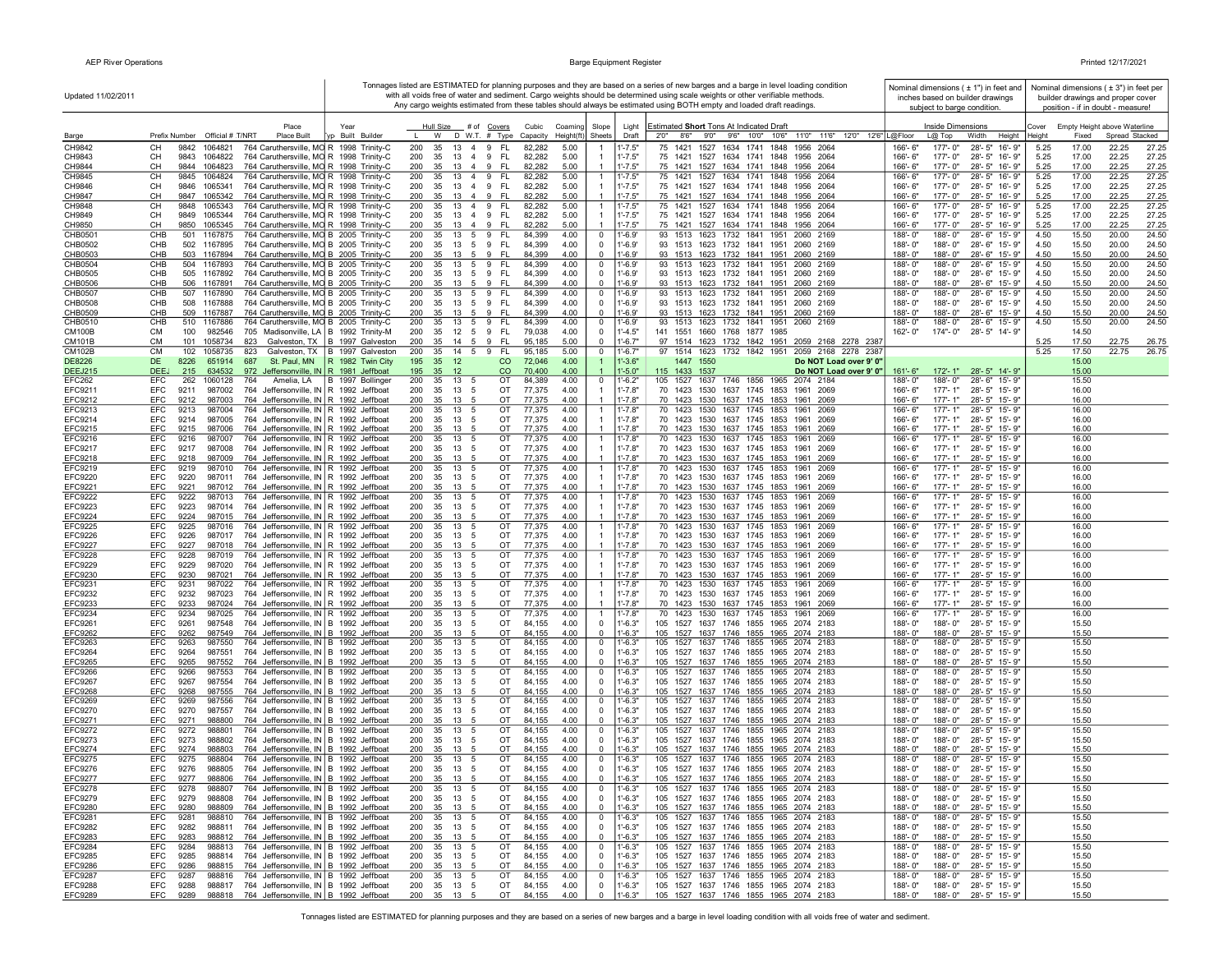| Updated 11/02/2011          |                                                                                                                                           |                         |                                                                         |                                            |                                                                | Tonnages listed are ESTIMATED for planning purposes and they are based on a series of new barges and a barge in level loading condition<br>with all voids free of water and sediment. Cargo weights should be determined using scale weights or other verifiable methods<br>Any cargo weights estimated from these tables should always be estimated using BOTH empty and loaded draft readings. | Nominal dimensions $( \pm 1" )$ in feet and<br>inches based on builder drawings<br>subject to barge condition. | Nominal dimensions ( $\pm$ 3") in feet per<br>builder drawings and proper cover<br>position - if in doubt - measure! |
|-----------------------------|-------------------------------------------------------------------------------------------------------------------------------------------|-------------------------|-------------------------------------------------------------------------|--------------------------------------------|----------------------------------------------------------------|--------------------------------------------------------------------------------------------------------------------------------------------------------------------------------------------------------------------------------------------------------------------------------------------------------------------------------------------------------------------------------------------------|----------------------------------------------------------------------------------------------------------------|----------------------------------------------------------------------------------------------------------------------|
| Barge                       | Place<br>Prefix Number Official # T/NRT<br><b>Place Built</b>                                                                             | Year<br>p Built Builder | Hull Size # of<br>Covers<br>W<br>D W.T. # Type                          | Cubic<br>Coaming<br>Capacity<br>Height(ft) | Slope<br>Light<br>Sheets<br>Draft                              | <b>Estimated Short Tons At Indicated Draft</b><br>2'0" 8'6" 9'0" 9'6" 10'0" 10'6" 11'0" 11'6" 12'0" 12'6" L@Floor                                                                                                                                                                                                                                                                                | Inside Dimensions<br>$L@$ Top<br>Width                                                                         | Cover<br>Empty Height above Waterline<br>Spread Stacked<br>Height Height<br>Fixed                                    |
| EFC9290                     | EFC<br>9290<br>988819<br>764<br>Jeffersonville, IN B                                                                                      | 1992 Jeffboat           | 200<br>35<br>13<br>ОT                                                   | 84,155<br>4.00                             | $-6.3"$<br>$^{\circ}$                                          | 105<br>1527<br>1637 1746<br>1855<br>1965<br>2074 2183                                                                                                                                                                                                                                                                                                                                            | 28'-5" 15'-9"<br>188'- 0"<br>188'-0"                                                                           | 15.50                                                                                                                |
| EFC9291                     | EFC<br>9291<br>764 Jeffersonville, IN B 1992 Jeffboat<br>988820                                                                           |                         | 200<br>35<br>13<br>OT<br>-5                                             | 84,155<br>4.00                             | $1' - 6.3"$<br>$\mathbf 0$                                     | 1527 1637 1746 1855 1965 2074 2183<br>105                                                                                                                                                                                                                                                                                                                                                        | 188'-0"<br>28'-5" 15'-9"<br>188'-0"                                                                            | 15.50                                                                                                                |
| <b>EFC9292</b><br>EFC9293   | EFC<br>9292<br>764 Jeffersonville, IN B 1992 Jeffboat<br>988821<br><b>EFC</b><br>9293<br>988822<br>764 Jeffersonville, IN B 1992 Jeffboat |                         | 35<br>OT<br>200<br>13<br>200<br>35<br>13<br>OT<br>-5                    | 84,155<br>4.00<br>84,155<br>4.00           | $-6.3"$<br>$\Omega$<br>$1 - 6.3"$<br>$\mathbf 0$               | 105 1527 1637 1746 1855 1965 2074 2183<br>105<br>1527<br>1637 1746 1855 1965 2074 2183                                                                                                                                                                                                                                                                                                           | 188'-0"<br>188'-0"<br>28'-5" 15'-9"<br>188'-0"<br>188'-0"<br>28'-5" 15'-9"                                     | 15.50<br>15.50                                                                                                       |
| EFC9294                     | EFC<br>9294<br>988823<br>764 Jeffersonville, IN B 1992 Jeffboat                                                                           |                         | 200<br>13 5<br>35<br>OT                                                 | 84,155<br>4.00                             | $1'-6.3"$<br>$\Omega$                                          | 105 1527 1637 1746 1855 1965 2074 2183                                                                                                                                                                                                                                                                                                                                                           | 188'-0"<br>188'-0"<br>28'-5" 15'-9"                                                                            | 15.50                                                                                                                |
| EFC9295                     | EFC<br>9295<br>988824<br>764 Jeffersonville, IN B 1992 Jeffboat                                                                           |                         | 200<br>35<br>OT<br>13 5                                                 | 84,155<br>4.00                             | $1 - 6.3"$<br>$\mathbf 0$                                      | 105 1527 1637 1746 1855 1965 2074 2183                                                                                                                                                                                                                                                                                                                                                           | 188'-0"<br>188'-0"<br>28'-5" 15'-9'                                                                            | 15.50                                                                                                                |
| H0231<br>H0232              | 764 Caruthersville, MO R 2002 Trinity-C<br>231 1124121<br>H.<br>н<br>232 1124122<br>764 Caruthersville, MO R 2002 Trinity-C               |                         | 200<br>35<br>13 4<br>OT<br>200<br>35 13 4<br>OT                         | 77,198<br>4.00<br>77,198<br>4.00           | $1' - 7.9"$<br>-1<br>$1' - 7.9"$<br>$\overline{1}$             | 69 1415 1521 1648 1735 1842 1950 2058<br>69 1415 1521 1648 1735 1842 1950 2058                                                                                                                                                                                                                                                                                                                   | 177'-0"<br>28'-5" 15'-9"<br>166'-6"<br>166'-6"<br>177'-0"<br>28'-5" 15'-9"                                     | 16.00<br>16.00                                                                                                       |
| H0233                       | 233 1124123<br>764 Caruthersville, MO R 2002 Trinity-C<br>н                                                                               |                         | 200<br>35<br>13 4<br>OT                                                 | 77,198<br>4.00                             | $\overline{1}$<br>$1' - 7.9"$                                  | 69 1415 1521 1648 1735 1842 1950 2058                                                                                                                                                                                                                                                                                                                                                            | 177'-0"<br>28'-5" 15'-9"<br>166'-6"                                                                            | 16.00                                                                                                                |
| H0234                       | н<br>234 1124125<br>764 Caruthersville, MO R 2002 Trinity-C                                                                               |                         | 200<br>35<br>13 4<br>OT                                                 | 77,198<br>4.00                             | $1' - 7.9"$<br>$\overline{1}$                                  | 69 1415 1521 1648 1735 1842 1950 2058                                                                                                                                                                                                                                                                                                                                                            | 177'-0"<br>28'-5" 15'-9"<br>$166' - 6''$                                                                       | 16.00                                                                                                                |
| H0235<br>H0236              | н<br>235 1124126<br>764 Caruthersville, MO R 2002 Trinity-C<br>764 Caruthersville, MO R 2002 Trinity-C<br>н<br>236 1124128                |                         | 200<br>35<br>13 4<br>OT<br>200<br>35<br>OT<br>13 4                      | 77,198<br>4.00<br>77,198<br>4.00           | $1' - 7.9"$<br>$\overline{1}$<br>$1' - 7.9"$<br>$\overline{1}$ | 69 1415 1521 1648 1735 1842 1950 2058<br>69 1415 1521 1648 1735 1842 1950 2058                                                                                                                                                                                                                                                                                                                   | 177'-0"<br>28'-5" 15'-9"<br>166'-6"<br>166'-6"<br>177'-0"<br>28'-5" 15'-9'                                     | 16.00<br>16.00                                                                                                       |
| H0237                       | 764 Caruthersville, MO R 2002 Trinity-C<br>н<br>237 1124129                                                                               |                         | 200<br>35<br>13 4<br>OT                                                 | 77,198<br>4.00                             | $\mathbf{1}$<br>$1' - 7.9"$                                    | 69 1415 1521 1648 1735 1842<br>1950 2058                                                                                                                                                                                                                                                                                                                                                         | 28'-5" 15'-9"<br>166'-6"<br>177'-0"                                                                            | 16.00                                                                                                                |
| H0238                       | 764 Caruthersville, MO R 2002 Trinity-C<br>н<br>238 1124130                                                                               |                         | 200<br>35<br>13 4<br>OT                                                 | 77,198<br>4.00                             | $1' - 7.9"$<br>$\overline{1}$                                  | 69 1415 1521 1648 1735 1842 1950 2058                                                                                                                                                                                                                                                                                                                                                            | 177'-0"<br>28'-5" 15'-9"<br>166'-6"                                                                            | 16.00                                                                                                                |
| H0239<br>H0240              | 764 Caruthersville, MO R 2002 Trinity-C<br>н<br>239 1124131<br>н<br>240<br>1124132                                                        |                         | 200<br>35<br>13 4<br>OT<br>200<br>35<br>13<br>OT                        | 77,198<br>4.00<br>77,198<br>4.00           | "-7.9"<br>$\mathbf{1}$<br>"-7.9"<br>$\overline{1}$             | 69 1415 1521 1648 1735 1842 1950 2058<br>69<br>1415 1521 1648 1735 1842<br>1950 2058                                                                                                                                                                                                                                                                                                             | 166'-6"<br>177'-0"<br>28'-5" 15'-9'<br>166'-6"<br>177'-0"<br>28'-5" 15'-9"                                     | 16.00<br>16.00                                                                                                       |
| H0241                       | 764 Caruthersville, MO R 2002 Trinity-C<br>764 Caruthersville, MO R 2002 Trinity-C<br>н<br>241 1124133                                    |                         | 200<br>35 13 4<br>OT                                                    | 77,198<br>4.00                             | $1' - 7.9"$<br>$\overline{1}$                                  | 69 1415 1521 1648 1735 1842 1950 2058                                                                                                                                                                                                                                                                                                                                                            | 28'-5" 15'-9"<br>$166 - 6"$<br>177'- 0"                                                                        | 16.00                                                                                                                |
| H0242                       | н<br>764 Caruthersville, MO R 2002 Trinity-C<br>242 1124134                                                                               |                         | 200<br>35 13 4<br>OT                                                    | 4.00<br>77,198                             | $1' - 7.9"$<br>$\overline{1}$                                  | 69 1415 1521 1648 1735 1842 1950 2058                                                                                                                                                                                                                                                                                                                                                            | 166'-6"<br>177'-0"<br>28'-5" 15'-9'                                                                            | 16.00                                                                                                                |
| H0243<br>H0244              | н<br>243 1124135<br>764 Caruthersville, MO R 2002 Trinity-C<br>н<br>244 1124136<br>764 Caruthersville, MO R 2002 Trinity-C                |                         | 13 4<br>200<br>35<br>от<br>200<br>35<br>13 4<br>OT                      | 77,198<br>4.00<br>77,198<br>4.00           | "-7.9"<br>$\mathbf{1}$<br>$1' - 7.9"$<br>$\mathbf{1}$          | 69 1415 1521 1648 1735 1842 1950 2058<br>69 1415 1521 1648 1735 1842 1950 2058                                                                                                                                                                                                                                                                                                                   | 177'-0"<br>28'-5" 15'-9"<br>166'-6"<br>166'-6"<br>177'-0"<br>28'-5" 15'-9"                                     | 16.00<br>16.00                                                                                                       |
| H0245                       | 245 1124137<br>764 Caruthersville, MO R 2002 Trinity-C<br>н                                                                               |                         | 200<br>35<br>13 4<br>OT                                                 | 77,198<br>4.00                             | $1' - 7.9"$<br>$\mathbf{1}$                                    | 69 1415 1521 1648 1735 1842 1950 2058                                                                                                                                                                                                                                                                                                                                                            | 166'-6"<br>177'-0"<br>28'-5" 15'-9"                                                                            | 16.00                                                                                                                |
| HB0251                      | HB<br>251 1124138<br>764 Caruthersville, MO B 2002 Trinity-C                                                                              |                         | 200<br>35<br>13 5<br>ОT                                                 | 84,399<br>4.00                             | $\mathbf 0$<br>1'-5.8"                                         | 104 1524 1634 1743 1852 1962 2071 2180                                                                                                                                                                                                                                                                                                                                                           | 28'-5" 15'-9"<br>189'-0"<br>189'-0"                                                                            | 15.50                                                                                                                |
| HB0252                      | 252 1124139<br>764 Caruthersville, MO B 2002 Trinity-C<br>HB<br>764 Caruthersville, MO B 2002 Trinity-C<br>HB<br>253<br>1124140           |                         | 200<br>35<br>13 5<br>OT<br>200<br>35<br>OT                              | 84,399<br>4.00<br>4.00<br>84,399           | $1' - 5.8"$<br>$\Omega$<br>$-5.8"$<br>$\mathbf 0$              | 104 1524 1634 1743 1852 1962 2071 2180<br>104 1524 1634 1743 1852 1962 2071 2180                                                                                                                                                                                                                                                                                                                 | 28'-5" 15'-9"<br>189'-0"<br>189'-0"<br>189'-0"<br>28'-5" 15'-9"<br>189'-0"                                     | 15.50<br>15.50                                                                                                       |
| HB0253<br>HB0254            | 764 Caruthersville, MO B 2002 Trinity-C<br>HB<br>254<br>1124141                                                                           |                         | 13<br>OT<br>200<br>35<br>13<br>- 5                                      | 84,399<br>4.00                             | $-5.8"$<br>$\mathbf{0}$                                        | 1524 1634 1743 1852 1962 2071<br>104<br>2180                                                                                                                                                                                                                                                                                                                                                     | 189'-0"<br>189'-0"<br>28'-5" 15'-9"                                                                            | 15.50                                                                                                                |
| HB0255                      | HB<br>255<br>1124142<br>764 Caruthersville, MO B 2002 Trinity-C                                                                           |                         | 200<br>35<br>13<br>OT<br>- 5                                            | 84,399<br>4.00                             | $1' - 5.8"$<br>$\mathbf 0$                                     | 104<br>1524 1634 1743 1852 1962 2071 2180                                                                                                                                                                                                                                                                                                                                                        | 189'-0"<br>189'-0"<br>28'-5" 15'-9"                                                                            | 15.50                                                                                                                |
| HB0256<br>HB0257            | HB<br>1124143<br>764 Caruthersville, MO B 2002 Trinity-C<br>256<br>HB<br>257<br>1124144<br>764 Caruthersville, MO B 2002 Trinity-C        |                         | 200<br>35<br>13<br>OT<br>OT<br>200<br>35<br>13 5                        | 84,399<br>4.00<br>84,399<br>4.00           | $-5.8"$<br>$\Omega$<br>$\mathbf 0$<br>l'-5.8"                  | 1524 1634 1743 1852 1962 2071 2180<br>104<br>1524 1634 1743 1852 1962 2071<br>104<br>2180                                                                                                                                                                                                                                                                                                        | 189'-0"<br>28'-5" 15'-9"<br>$189 - 0$ "<br>189'-0"<br>28'-5" 15'-9"<br>189'-0"                                 | 15.50<br>15.50                                                                                                       |
| HB0258                      | <b>HB</b><br>1124145<br>764 Caruthersville, MO B 2002 Trinity-C<br>258                                                                    |                         | 200<br>35<br>$13 \quad 5$<br>OT                                         | 84,399<br>4.00                             | $1' - 5.8"$<br>$\Omega$                                        | 104 1524 1634 1743 1852 1962 2071 2180                                                                                                                                                                                                                                                                                                                                                           | 189'-0"<br>189'-0"<br>28'-5" 15'-9'                                                                            | 15.50                                                                                                                |
| HB0259                      | <b>HB</b><br>259<br>1124146<br>764 Caruthersville, MO B 2002 Trinity-C                                                                    |                         | 200<br>35<br>OT<br>13 5                                                 | 84,399<br>4.00                             | $\mathbf{0}$<br>$1' - 5.8"$                                    | 104 1524 1634 1743 1852 1962 2071 2180                                                                                                                                                                                                                                                                                                                                                           | 189'-0"<br>189'-0"<br>28'-5" 15'-9"                                                                            | 15.50                                                                                                                |
| HB0260                      | HB<br>260 1124147<br>764 Caruthersville, MO B 2002 Trinity-C<br><b>KRIS</b><br>202 618806                                                 |                         | 200<br>35<br>13 5<br>OT<br>195<br>35<br>12<br>- SR<br>8                 | 84,399<br>4.00<br>70,690<br>4.00           | $1' - 5.8"$<br>$\mathbf{0}$<br>$1' - 7.8"$<br>$\overline{1}$   | 104 1524 1634 1743 1852 1962 2071 2180<br>65 1387 1492<br>Do NOT Load over 9' 0"                                                                                                                                                                                                                                                                                                                 | 189'-0"<br>189'-0"<br>28'-5" 15'-9"<br>$161 - 6"$<br>172'-1"<br>28'-5" 14'-9"                                  | 15.50<br>22.00<br>4.00                                                                                               |
| KRISTEN202<br>LAJ0261B      | 907 Jeffersonville, IN   R 1980 Jeffboat<br>261 1132944<br>764 Jeffersonville, IN B 2002 Jeffboat<br>LAJ                                  |                         | 200<br>35<br>13 5<br>ОT                                                 | 84,155<br>4.00                             | $1' - 6.3"$<br>$\mathbf 0$                                     | 105 1527 1637 1746 1855 1965 2074 2183                                                                                                                                                                                                                                                                                                                                                           | 188'-0"<br>188'-0"<br>28'-5" 15'-9"                                                                            | 17.25<br>18.00<br>15.50                                                                                              |
| <b>LAJ0262B</b>             | 262 1132948<br>764 Jeffersonville, IN B 2002 Jeffboat<br>LAJ                                                                              |                         | 200<br>35<br>13 5<br>OT                                                 | 84,155<br>4.00                             | $1' - 6.3"$<br>$\mathbf 0$                                     | 105 1527 1637 1746 1855 1965 2074 2183                                                                                                                                                                                                                                                                                                                                                           | 188'-0"<br>28'-5" 15'-9"<br>188'-0"                                                                            | 15.50                                                                                                                |
| LAJ2263B<br><b>LAJ2264E</b> | 2263 1128661<br>764 Caruthersville, MO B 2002 Trinity-C<br>LAJ<br>LAJ<br>2264<br>1128662<br>764 Caruthersville, MO B 2002 Trinity-C       |                         | 200<br>35<br>13 5 9<br>- FL<br>200<br>35<br>13 5<br>9<br>- FL           | 89,785<br>5.00<br>89,785<br>5.00           | $1'-5.8"$<br>$\Omega$<br>$\mathbf 0$<br>$1' - 5.8"$            | 115 1535 1645 1754 1863 1973 2082 2191<br>115 1535 1645 1754 1863 1973 2082 2191                                                                                                                                                                                                                                                                                                                 | 189'-0"<br>189'-0"<br>28'-5" 16'-9"<br>189'-0"<br>189'-0"<br>28'-5" 16'-9"                                     | 4.50<br>16.50<br>21.00<br>25.00<br>4.50<br>16.50<br>21.00<br>25.00                                                   |
| LAJ9201                     | LAJ<br>9201<br>986836<br>705 Jeffersonville, IN B 1992 Jeffboat                                                                           |                         | 200<br>35<br>12<br>5<br>9<br>FL.                                        | 78,860<br>4.00                             | $1' - 4.8"$<br>$\mathbf 0$                                     | 133 1557 1666 1776 1885 1994                                                                                                                                                                                                                                                                                                                                                                     | 188'-0"<br>28'-5" 14'-9"<br>188'-0"                                                                            | 19.00<br>4.50<br>14.50<br>23.00                                                                                      |
| LAJ9359                     | LAJ<br>9359<br>997072<br>764 Jeffersonville, IN B 1993 Jeffboat                                                                           |                         | OT<br>200<br>35<br>13<br>5                                              | 84,155<br>4.00                             | $1' - 6.3"$<br>$\mathbf 0$                                     | 105 1527 1637 1746 1855 1965 2074 2183                                                                                                                                                                                                                                                                                                                                                           | 28'-5" 15'-9"<br>188'-0"<br>188'-0"                                                                            | 15.50                                                                                                                |
| LAJ9699<br>LTD101           | LAJ<br>9699<br>1049038<br>764 Jeffersonville, IN B 1996 Jeffboat<br>LTD<br>823 Madisonville, LA B 1997 Trinity-M<br>101<br>1050301        |                         | 200<br>35<br>13<br>OT<br>200<br>$5\overline{5}$<br>FL.<br>35<br>14<br>9 | 84,155<br>4.00<br>95,159<br>5.00           | $1' - 6.3"$<br>$\mathbf 0$<br>$1' - 6.0"$<br>$\mathbf 0$       | 105 1527 1637 1746 1855 1965 2074 2183<br>1536 1647 1757 1866 1975 2085 2194 2304 2413<br>117                                                                                                                                                                                                                                                                                                    | 188'-0"<br>28'-5" 15'-9"<br>188'-0"<br>188'-11"<br>188'-11"<br>28'-5" 17'-9"                                   | 15.50<br>22.75<br>26.75<br>17.50<br>5.25                                                                             |
| LTD102                      | LTD<br>102 1050302<br>823 Madisonville, LA   B 1997 Trinity-M                                                                             |                         | 200<br>35<br>14 5<br>9<br>FL.                                           | 95,159<br>5.00                             | $1' - 6.0"$<br>$\Omega$                                        | 117 1536 1647 1757 1866 1975 2085 2194 2304<br>2413                                                                                                                                                                                                                                                                                                                                              | 188'-11"<br>188'-11"<br>28'-5" 17'-9"                                                                          | 5.25<br>17.50<br>22.75<br>26.75                                                                                      |
| LTD103                      | LTD<br>103 1050303<br>823 Madisonville, LA   B 1997 Trinity-M                                                                             |                         | 200<br>9 FL<br>35<br>$14 \quad 5$                                       | 5.00<br>95,159                             | $\mathbf{0}$<br>$1' - 6.0"$                                    | 117 1536 1647 1757 1866 1975 2085 2194 2304<br>2413                                                                                                                                                                                                                                                                                                                                              | 188'-11"<br>188'-11"<br>28'-5" 17'-9"                                                                          | 5.25<br>17.50<br>22.75<br>26.75                                                                                      |
| LTD104<br>LTD105            | LTD<br>104 1050304<br>823 Madisonville, LA   B 1997 Trinity-M<br>105 1050305<br>823 Madisonville, LA   B 1997 Trinity-M<br>LTD            |                         | 200<br>14<br>FL.<br>35<br>5<br>9<br>200<br>35<br>9 FL<br>14 5           | 95,159<br>5.00<br>5.00<br>95,159           | $1' - 6.0"$<br>$\mathbf{0}$<br>$1' - 6.0"$<br>$^{\circ}$       | 117 1536 1647 1757 1866 1975 2085 2194 2304 2413<br>117 1536 1647 1757 1866 1975 2085 2194 2304 2413                                                                                                                                                                                                                                                                                             | 188'-11"<br>188'-11"<br>28'-5" 17'-9"<br>188'-11"<br>188'-11"<br>28'-5" 17'-9"                                 | 26.75<br>5.25<br>17.50<br>22.75<br>5.25<br>26.75<br>17.50<br>22.75                                                   |
| LTD106                      | LTD<br>106 1050306<br>823 Madisonville, LA   B 1997 Trinity-M                                                                             |                         | 200<br>35<br>14 5<br>9 FL                                               | 95,159<br>5.00                             | $1' - 6.0"$<br>$\mathbf 0$                                     | 117 1536 1647 1757 1866 1975 2085 2194 2304 2413                                                                                                                                                                                                                                                                                                                                                 | 28'-5" 17'-9"<br>188'-11"<br>188'-11"                                                                          | 5.25<br>17.50<br>22.75<br>26.75                                                                                      |
| LTD107                      | 107 1050307<br>823 Madisonville, LA B 1997 Trinity-M<br>LTD                                                                               |                         | FL.<br>200<br>35<br>14 5<br>9                                           | 95,159<br>5.00                             | $1' - 6.0"$<br>$\mathbf 0$                                     | 117 1536 1647 1757 1866 1975 2085 2194 2304 2413                                                                                                                                                                                                                                                                                                                                                 | 188'-11"<br>28'-5" 17'-9"<br>188'-11"                                                                          | 17.50<br>22.75<br>26.75<br>5.25                                                                                      |
| LTD108<br>LTD109            | LTD<br>108 1050308<br>823 Madisonville, LA   B 1997 Trinity-M<br>LTD<br>109 1050309<br>823 Madisonville, LA   B 1997 Trinity-M            |                         | 200<br>35<br>14   5   9   FL<br>200<br>35<br>$14 \quad 5$<br>9 FL       | 95,159<br>5.00<br>95,159<br>5.00           | $1' - 6.0"$<br>$\mathbf 0$<br>$1' - 6.0"$<br>$\Omega$          | 117 1536 1647 1757 1866 1975 2085 2194 2304 2413<br>117 1536 1647 1757 1866 1975 2085 2194 2304 2413                                                                                                                                                                                                                                                                                             | 188'-11"<br>28'-5" 17'-9"<br>188'-11"<br>188'-11"<br>188'-11"<br>28'-5" 17'-9"                                 | 17.50<br>22.75<br>26.75<br>5.25<br>5.25<br>17.50<br>22.75<br>26.75                                                   |
| LTD110                      | LTD<br>110<br>1050310<br>823 Madisonville, LA   B 1997 Trinity-M                                                                          |                         | 200<br>35<br>FL.<br>14 5<br>9                                           | 95,159<br>5.00                             | "6.0"<br>$\mathbf{0}$                                          | 117<br>1536 1647 1757 1866 1975 2085 2194 2304 2413                                                                                                                                                                                                                                                                                                                                              | 188'-11"<br>188'-11"<br>28'-5" 17'-9"                                                                          | 17.50<br>22.75<br>5.25<br>26.75                                                                                      |
| LTD111                      | LTD<br>111 1050311<br>823 Madisonville, LA   B 1997 Trinity-M                                                                             |                         | 200<br>35<br>9 FL<br>14<br>5                                            | 95,159<br>5.00                             | $1 - 6.0"$<br>$^{\circ}$                                       | 117 1536 1647 1757 1866 1975 2085 2194 2304<br>241                                                                                                                                                                                                                                                                                                                                               | 28'-5" 17'-9"<br>188'-11"<br>188'-11"                                                                          | 17.50<br>22.75<br>26.75<br>5.25                                                                                      |
| LTD112<br>LTD113            | LTD<br>112 1050312<br>823 Madisonville, LA   B 1997 Trinity-M<br>823 Madisonville, LA   B 1997 Trinity-M<br>LTD<br>113<br>1050313         |                         | 200<br>35<br>14 5<br>9<br>-FL<br>200<br>FL.<br>35<br>14<br>5<br>9       | 95,159<br>5.00<br>95,159<br>5.00           | $1' - 6.0"$<br>$\mathbf 0$<br>$1' - 6.0"$<br>$\mathbf 0$       | 117 1536 1647 1757 1866 1975 2085 2194 2304 241<br>1536 1647 1757 1866 1975 2085 2194 2304 241:<br>117                                                                                                                                                                                                                                                                                           | 28'-5" 17'-9"<br>188'-11"<br>188'-11"<br>188'-11"<br>188'-11"<br>$28 - 5"$<br>17'-9"                           | 5.25<br>17.50<br>22.75<br>26.75<br>5.25<br>17.50<br>22.75<br>26.75                                                   |
| LTD114                      | LTD<br>114 1050314<br>823 Madisonville, LA   B 1997 Trinity-M                                                                             |                         | 200<br>35<br>14 5<br>9 FL                                               | 95,159<br>5.00                             | $1' - 6.0"$<br>$\mathbf 0$                                     | 117 1536 1647 1757 1866 1975 2085 2194 2304 2413                                                                                                                                                                                                                                                                                                                                                 | 28'-5" 17'-9"<br>188'-11"<br>188'-11"                                                                          | 5.25<br>17.50<br>22.75<br>26.75                                                                                      |
| LTD115<br>LTD116            | LTD<br>115 1050315<br>823 Madisonville, LA   B 1997 Trinity-M<br>LTD<br>116 1050316<br>823 Madisonville, LA   B 1997 Trinity-M            |                         | 200<br>35<br>14<br>9 FL<br>- 5<br>200<br>14   5   9   FL<br>35          | 95,159<br>5.00                             | $^{\circ}$<br>$-6.0"$<br>$1' - 6.0"$                           | 117 1536 1647 1757 1866 1975 2085 2194 2304 2413<br>117 1536 1647 1757 1866 1975 2085 2194 2304 2413                                                                                                                                                                                                                                                                                             | 188'-11"<br>188'-11"<br>28'-5" 17'-9"<br>188'-11"<br>188'-11"<br>28'-5" 17'-9"                                 | 5.25<br>17.50<br>22.75<br>26.75<br>5.25<br>17.50<br>22.75<br>26.75                                                   |
| LTD117                      | LTD<br>117 1050317<br>823 Madisonville, LA   B 1997 Trinity-M                                                                             |                         | 200<br>14   5   9   FL<br>35                                            | 95,159<br>5.00<br>5.00<br>95,159           | $\mathbf{0}$<br>$1'-6.0"$<br>$\mathbf 0$                       | 117 1536 1647 1757 1866 1975 2085 2194 2304 2413                                                                                                                                                                                                                                                                                                                                                 | 188'-11"<br>28'-5" 17'-9"<br>188'-11"                                                                          | 26.75<br>5.25<br>17.50<br>22.75                                                                                      |
| LTD118                      | LTD<br>118 1050318<br>823 Madisonville, LA   B 1997 Trinity-M                                                                             |                         | 200<br>35<br>14 5<br>9<br>- FL                                          | 95,159<br>5.00                             | $1' - 6.0"$<br>$\mathbf 0$                                     | 117 1536 1647 1757 1866 1975 2085 2194 2304 2413                                                                                                                                                                                                                                                                                                                                                 | 188'-11"<br>188'-11"<br>28'-5" 17'-9"                                                                          | 5.25<br>17.50<br>22.75<br>26.75                                                                                      |
| LTD119<br>LTD120            | LTD<br>119 1050319<br>823 Madisonville, LA   B 1997 Trinity-M                                                                             |                         | 200<br>35<br>14   5   9   FL<br>14   5   9   FL                         | 95,159<br>5.00<br>5.00                     | $\mathbf{0}$<br>$1' - 6.0"$<br>$1' - 6.0"$                     | 117 1536 1647 1757 1866 1975 2085 2194 2304 241:                                                                                                                                                                                                                                                                                                                                                 | 188'-11"<br>188'-11"<br>28'-5" 17'-9"<br>188'-11"<br>28'-5" 17'-9"                                             | 5.25<br>17.50<br>22.75<br>26.75<br>5.25<br>17.50<br>22.75<br>26.75                                                   |
| LTD121                      | LTD<br>120 1050320<br>823 Madisonville, LA   B 1997 Trinity-M<br>LTD<br>121 1050321<br>823 Madisonville, LA   B 1997 Trinity-M            |                         | 200<br>35<br>200<br>-FL<br>35<br>$14 \quad 5$<br>-9                     | 95,159<br>95,159<br>5.00                   | $\mathbf 0$<br>$^{\circ}$<br>$1' - 6.0"$                       | 117 1536 1647 1757 1866 1975 2085 2194 2304 2413<br>117 1536 1647 1757 1866 1975 2085 2194 2304 241                                                                                                                                                                                                                                                                                              | 188'-11"<br>188'-11"<br>188'-11"<br>28'-5" 17'-9"                                                              | 5.25<br>17.50<br>22.75<br>26.75                                                                                      |
| <b>LTD122</b>               | LTD<br>122 1050322<br>823 Madisonville, LA   B 1997 Trinity-M                                                                             |                         | 200<br>35<br>FL.<br>14 5<br>9                                           | 95,159<br>5.00                             | $1' - 6.0"$<br>$\mathbf 0$                                     | 117 1536 1647 1757 1866 1975 2085 2194 2304 2413                                                                                                                                                                                                                                                                                                                                                 | 188'-11"<br>28'-5" 17'-9"<br>188'-11"                                                                          | 5.25<br>17.50<br>22.75<br>26.75                                                                                      |
| LTD123                      | LTD<br>123 1050323<br>823 Madisonville, LA   B 1997 Trinity-M                                                                             |                         | 200<br>35<br>14   5   9   FL                                            | 95,159<br>5.00                             | $1' - 6.0"$<br>$\Omega$                                        | 117 1536 1647 1757 1866 1975 2085 2194 2304 2413                                                                                                                                                                                                                                                                                                                                                 | 28'-5" 17'-9"<br>188'-11"<br>188'-11"                                                                          | 5.25<br>17.50<br>22.75<br>26.75                                                                                      |
| LTD124<br><b>LTD125</b>     | LTD<br>124 1050324<br>823 Madisonville, LA   B 1997 Trinity-M<br>LTD<br>125 1050325<br>823 Madisonville, LA   B 1997 Trinity-M            |                         | <b>FL</b><br>200<br>35<br>14 5<br>9<br>200<br>35<br>14   5   9   FL     | 95,159<br>5.00<br>95,159<br>5.00           | $1' - 6.0"$<br>$\Omega$<br>$\mathbf 0$<br>$1' - 6.0"$          | 117 1536 1647 1757 1866 1975 2085 2194 2304<br>-241<br>117 1536 1647 1757 1866 1975 2085 2194 2304 2413                                                                                                                                                                                                                                                                                          | 28'-5" 17'-9"<br>188'-11"<br>188'-11"<br>188'-11"<br>188'-11"<br>28'-5" 17'-9"                                 | 5.25<br>17.50<br>22.75<br>26.75<br>5.25<br>17.50<br>22.75<br>26.75                                                   |
| LTD126                      | LTD<br>823 Madisonville, LA B 1997 Trinity-M<br>126 1050326                                                                               |                         | 200<br>35 14 5 9 FL                                                     | 5.00<br>95,159                             | $1' - 6.0"$<br>$\Omega$                                        | 117 1536 1647 1757 1866 1975 2085 2194 2304 2413                                                                                                                                                                                                                                                                                                                                                 | 188'-11"<br>188'-11"<br>28'-5" 17'-9"                                                                          | 5.25<br>17.50<br>22.75<br>26.75                                                                                      |
| <b>LTD127</b>               | 127 1050327<br>823 Madisonville, LA   B 1997 Trinity-M<br>LTD<br>823 Madisonville, LA B 1997 Trinity-M                                    |                         | 35 14 5 9 FL<br>200                                                     | 95,159<br>5.00                             | $\Omega$<br>$1' - 6.0"$                                        | 117 1536 1647 1757 1866 1975 2085 2194 2304 2413                                                                                                                                                                                                                                                                                                                                                 | 188'-11"<br>188'-11"<br>28'-5" 17'-9"<br>28'-5" 17'-9"                                                         | 5.25<br>17.50<br>22.75<br>26.75                                                                                      |
| LTD128<br>LTD129            | 1050328<br>LTD<br>128<br>823 Madisonville, LA B 1997 Trinity-M<br>LTD<br>129 1050329                                                      |                         | 200<br>35<br>14 5 9 FL<br>200<br>35 14 5 9 FL                           | 5.00<br>95,159<br>5.00<br>95,159           | $\mathbf 0$<br>$1' - 6.0"$<br>$\mathbf{0}$<br>$1'-6.0"$        | 117 1536 1647 1757 1866 1975 2085 2194 2304 2413<br>117 1536 1647 1757 1866 1975 2085 2194 2304 2413                                                                                                                                                                                                                                                                                             | 188'-11"<br>188'-11"<br>188'-11"<br>188'-11" 28'-5" 17'-9"                                                     | 17.50<br>26.75<br>5.25<br>22.75<br>5.25<br>17.50<br>22.75<br>26.75                                                   |
| LTD130                      | LTD<br>130 1050330<br>823 Madisonville, LA B 1997 Trinity-M                                                                               |                         | 200<br>35 14 5 9 FL                                                     | 5.00<br>95,159                             | 1'-6.0"<br>$\mathbf 0$                                         | 117 1536 1647 1757 1866 1975 2085 2194 2304 2413                                                                                                                                                                                                                                                                                                                                                 | 188'-11"<br>28'-5" 17'-9"<br>188'-11"                                                                          | 5.25<br>17.50<br>22.75<br>26.75                                                                                      |
| LTD131                      | LTD<br>131 1050331<br>823 Madisonville, LA   B 1997 Trinity-M                                                                             |                         | 200<br>35 14 5 9 FL<br>35 14 5 9 FL                                     | 5.00<br>95,159                             | $1' - 6.0"$<br>$\overline{0}$                                  | 117 1536 1647 1757 1866 1975 2085 2194 2304 2413<br>117 1536 1647 1757 1866 1975 2085 2194 2304 2413                                                                                                                                                                                                                                                                                             | 188'-11"<br>28'-5" 17'-9"<br>188'-11"                                                                          | 5.25<br>17.50<br>22.75<br>26.75                                                                                      |
| LTD132<br>LTD133            | 132 1050332<br>823 Madisonville, LA   B 1997 Trinity-M<br>LTD<br>133 1050333<br>823 Madisonville, LA   B 1997 Trinity-M<br>LTD            |                         | 200<br>200<br>35 14 5 9 FL                                              | 5.00<br>95,159<br>95,159<br>5.00           | $1'-6.0"$<br>$\mathbf 0$<br>$1' - 6.0"$<br>$\Omega$            | 117 1536 1647 1757 1866 1975 2085 2194 2304 2413                                                                                                                                                                                                                                                                                                                                                 | 188'-11"<br>188'-11"<br>28'-5" 17'-9"<br>188'-11"<br>188'-11"<br>28'-5" 17'-9"                                 | 5.25<br>17.50<br>22.75<br>26.75<br>5.25<br>17.50<br>22.75<br>26.75                                                   |
| LTD134                      | LTD<br>134 1050334<br>823 Madisonville, LA   B 1997 Trinity-M                                                                             |                         | 200<br>35 14 5 9 FL                                                     | 95,159<br>5.00                             | $\mathbf 0$<br>$1'-6.0"$                                       | 117 1536 1647 1757 1866 1975 2085 2194 2304 2413                                                                                                                                                                                                                                                                                                                                                 | 188'-11"<br>188'-11"<br>28'-5" 17'-9"                                                                          | 5.25<br>17.50<br>22.75<br>26.75                                                                                      |
| LTD135                      | 135 1050335<br>823 Madisonville, LA   B 1997 Trinity-M<br>LTD                                                                             |                         | 200<br>35<br>14   5   9   FL<br>14 5 9 FL                               | 95,159<br>5.00                             | 1'-6.0"<br>$\mathbf 0$                                         | 117 1536 1647 1757 1866 1975 2085 2194 2304 2413                                                                                                                                                                                                                                                                                                                                                 | 28'-5" 17'-9"<br>188'-11"<br>188'-11"                                                                          | 5.25<br>17.50<br>22.75<br>26.75                                                                                      |
| LTD136<br><b>LTD137</b>     | LTD<br>136 1050336<br>823 Madisonville, LA   B 1997 Trinity-M<br>823 Madisonville, LA B 1997 Trinity-M<br>LTD<br>137 1050337              |                         | 200<br>35<br>200<br>35 14 5 9 FL                                        | 95,159<br>5.00<br>95,159<br>5.00           | $1 - 6.0"$<br>$\mathbf 0$<br>$\overline{0}$<br>$1' - 6.0"$     | 117 1536 1647 1757 1866 1975 2085 2194 2304 2413<br>117 1536 1647 1757 1866 1975 2085 2194 2304 2413                                                                                                                                                                                                                                                                                             | 188'-11"<br>28'-5" 17'-9"<br>188'-11"<br>28'-5" 17'-9"<br>188'-11"<br>188'-11"                                 | 5.25<br>17.50<br>22.75<br>26.75<br>17.50<br>22.75<br>26.75<br>5.25                                                   |
| <b>LTD138</b>               | LTD<br>138 1050338 823 Madisonville, LA B 1997 Trinity-M                                                                                  |                         | 200<br>35 14 5 9 FL                                                     | 95,159<br>5.00                             | $1' - 6.0"$<br>$\mathbf 0$                                     | 117 1536 1647 1757 1866 1975 2085 2194 2304 2413                                                                                                                                                                                                                                                                                                                                                 | 188'-11"<br>188'-11" 28'-5" 17'-9"                                                                             | 5.25<br>17.50<br>22.75<br>26.75                                                                                      |
| LTD139                      | LTD<br>139 1050339 823 Madisonville, LA B 1997 Trinity-M                                                                                  |                         | 200 35 14 5 9 FL                                                        | 95,159<br>5.00                             | $1' - 6.0"$<br>$\Omega$                                        | 117 1536 1647 1757 1866 1975 2085 2194 2304 2413                                                                                                                                                                                                                                                                                                                                                 | 188'-11" 188'-11" 28'-5" 17'-9"                                                                                | 5.25<br>17.50<br>22.75<br>26.75                                                                                      |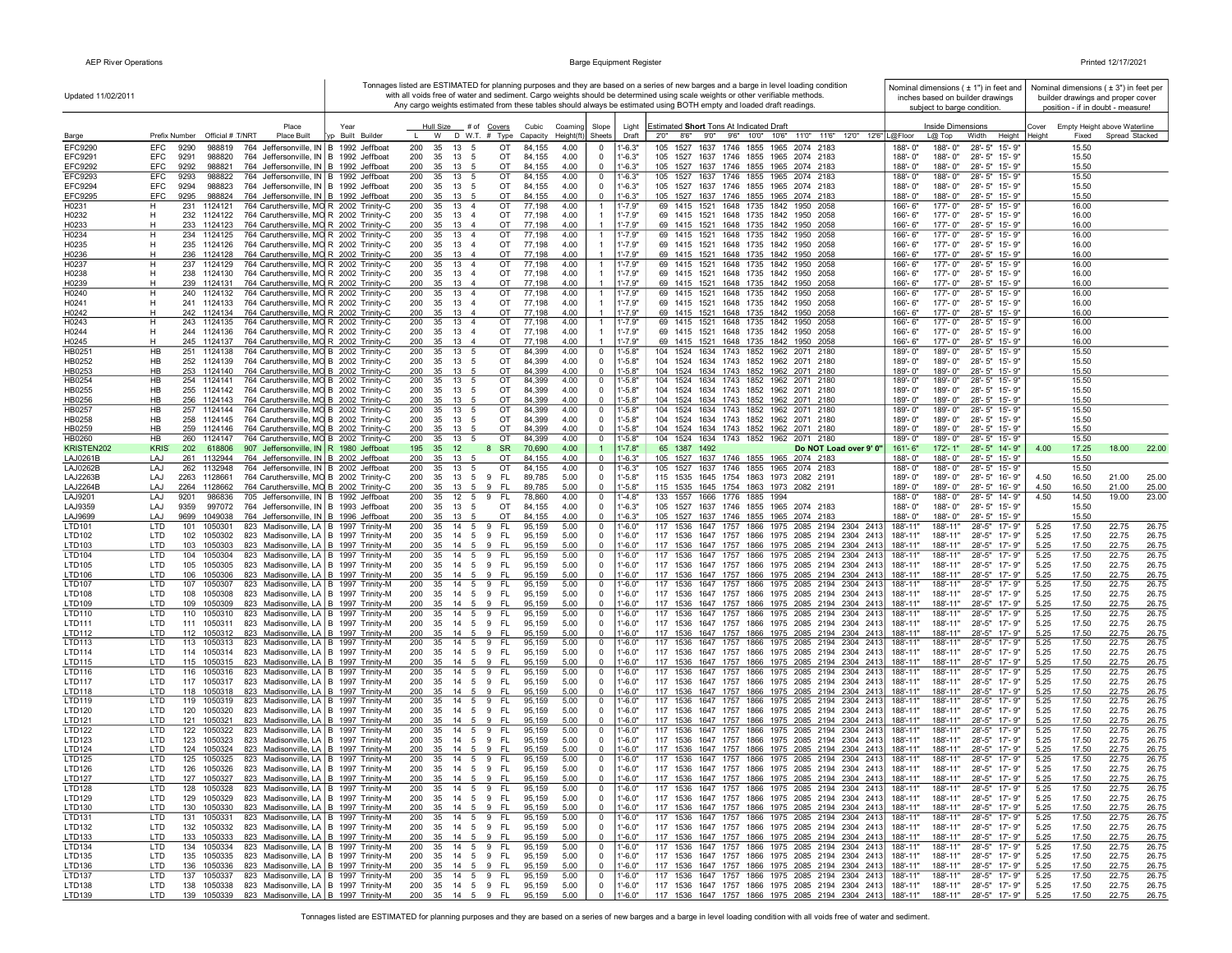| Updated 11/02/2011             |                                                                                                                                      |                          |                                                              |             |                                           |                                  |                            | Tonnages listed are ESTIMATED for planning purposes and they are based on a series of new barges and a barge in level loading condition<br>with all voids free of water and sediment. Cargo weights should be determined using scale weights or other verifiable methods.<br>Any cargo weights estimated from these tables should always be estimated using BOTH empty and loaded draft readings. | Nominal dimensions $(± 1")$ in feet and<br>inches based on builder drawings<br>subject to barge condition. |                                                  |                 |                | Nominal dimensions ( $\pm$ 3") in feet per<br>builder drawings and proper cover<br>position - if in doubt - measure! |                |
|--------------------------------|--------------------------------------------------------------------------------------------------------------------------------------|--------------------------|--------------------------------------------------------------|-------------|-------------------------------------------|----------------------------------|----------------------------|---------------------------------------------------------------------------------------------------------------------------------------------------------------------------------------------------------------------------------------------------------------------------------------------------------------------------------------------------------------------------------------------------|------------------------------------------------------------------------------------------------------------|--------------------------------------------------|-----------------|----------------|----------------------------------------------------------------------------------------------------------------------|----------------|
| Barge                          | Place<br>Prefix Number Official # T/NRT<br>Place Built                                                                               | Year<br>yp Built Builder | Hull Size # of Covers<br>W D W.T. # Type                     |             | Cubic<br>Coaming<br>Capacity<br>Height(ft | Slope<br>Sheets                  | Light<br>Draft             | Estimated Short Tons At Indicated Draft<br>8'6" 9'0" 9'6" 10'0" 10'6" 11'0" 11'6" 12'0" 12'6" L@Floor<br>2'0''                                                                                                                                                                                                                                                                                    | Inside Dimensions<br>$L(\overline{\omega})$ Top                                                            | Width<br>Height                                  | Cover<br>Height | Fixed          | Empty Height above Waterline<br>Spread Stacked                                                                       |                |
| <b>LTD140</b>                  | LTD<br>823 Madisonville, LA   B 1997 Trinity-M<br>140<br>1050340                                                                     |                          | 200<br>35<br>14   5   9   FL                                 |             | 95,159<br>5.00                            | - 0                              | $1' - 6.0"$                | 117 1536<br>1647 1757 1866 1975 2085 2194 2304 2413                                                                                                                                                                                                                                                                                                                                               | 188'-11"<br>188'-11'                                                                                       | $28 - 5"$<br>$17 - 9"$                           | 5.25            | 17.50          | 22.75<br>26.75                                                                                                       |                |
| LTD141                         | 823 Madisonville, LA   B 1997 Trinity-M<br>LTD<br>141<br>1050341                                                                     |                          | 200<br>35<br>14 5 9 FL                                       |             | 95,159<br>5.00                            | $\overline{0}$                   | 1'-6.0"                    | 1647 1757 1866 1975 2085 2194 2304 2413<br>117 1536                                                                                                                                                                                                                                                                                                                                               | 188'-11"<br>188'-11'                                                                                       | 28'-5"<br>$17 - 9'$                              | 5.25            | 17.50          | 22.75<br>26.75                                                                                                       |                |
| LTD142                         | LTD<br>823 Madisonville, LA   B 1997 Trinity-M<br>142 1050342                                                                        |                          | 200<br>35<br>14 5 9 FL<br>35 14 5 9 FL                       |             | 5.00<br>95.159                            | $\mathbf 0$                      | 1'-6.0"                    | 117 1536 1647 1757 1866 1975 2085 2194 2304 2413                                                                                                                                                                                                                                                                                                                                                  | 188'-11"<br>188'-11"                                                                                       | 28'-5"<br>17'-9"                                 | 5.25            | 17.50          | 22.75                                                                                                                | 26.75          |
| LTD143<br><b>LTD144</b>        | 823 Madisonville, LA   B 1997 Trinity-M<br>LTD<br>143 1050343<br>LTD<br>144 1050344<br>823 Madisonville, LA   B 1997 Trinity-M       |                          | 200<br>200<br>35 14 5 9 FL                                   |             | 95,159<br>5.00<br>95,159<br>5.00          | $\overline{0}$<br>$\overline{0}$ | 1'-6.0"<br>1'-6.0"         | 117 1536 1647 1757 1866 1975 2085 2194 2304 2413<br>117 1536 1647 1757 1866 1975 2085 2194 2304 2413                                                                                                                                                                                                                                                                                              | 188'-11"<br>188'-11"<br>188'-11"<br>188'-11"                                                               | 28'-5"<br>17'-9"<br>28'-5" 17'-9"                | 5.25<br>5.25    | 17.50<br>17.50 | 22.75<br>22.75                                                                                                       | 26.75<br>26.75 |
| LTD145                         | 145 1050345<br>823 Madisonville, LA   B 1997 Trinity-M<br>LTD                                                                        |                          | 35 14 5 9 FL<br>200                                          |             | 95,159<br>5.00                            | $\Omega$                         | $1' - 6.0"$                | 117 1536 1647 1757 1866 1975 2085 2194 2304 2413                                                                                                                                                                                                                                                                                                                                                  | 188'-11"<br>188'-11"                                                                                       | 28'-5" 17'-9"                                    | 5.25            | 17.50          | 22.75<br>26.75                                                                                                       |                |
| <b>LTD146</b>                  | LTD<br>146<br>1050346<br>823 Madisonville, LA   B 1997 Trinity-M                                                                     |                          | 200<br>35<br>14 5 9 FL                                       |             | 95,159<br>5.00                            | $^{\circ}$                       | $1' - 6.0"$                | 117 1536 1647 1757 1866 1975 2085 2194 2304 2413                                                                                                                                                                                                                                                                                                                                                  | 188'-11"<br>188'-11"                                                                                       | $28 - 5"$<br>$17 - 9"$                           | 5.25            | 17.50          | 22.75<br>26.75                                                                                                       |                |
| <b>LTD147</b>                  | 147 1050347<br>823 Madisonville, LA   B 1997 Trinity-M<br>LTD<br>LTD                                                                 |                          | 14 5 9 FL<br>200<br>35                                       |             | 95,159<br>5.00<br>5.00                    | $\overline{0}$<br>$\mathbf 0$    | $1' - 6.0"$<br>$1' - 6.0"$ | 117 1536 1647 1757 1866 1975 2085 2194 2304 2413                                                                                                                                                                                                                                                                                                                                                  | 188'-11"<br>188'-11"<br>188'-11"                                                                           | $28 - 5"$<br>17'-9"                              | 5.25<br>5.25    | 17.50          | 22.75<br>26.75                                                                                                       |                |
| <b>LTD148</b><br>LTD149        | 148 1050348<br>823 Madisonville, LA   B 1997 Trinity-M<br>823 Madisonville, LA   B 1997 Trinity-M<br>LTD<br>149<br>1050349           |                          | 200<br>35<br>14   5   9   FL<br>14 5 9<br>200<br>35          | FL.         | 95,159<br>95,159<br>5.00                  | $\overline{0}$                   | 1'-6.0"                    | 117 1536 1647 1757 1866 1975 2085 2194 2304 2413<br>117 1536 1647 1757 1866 1975 2085 2194 2304 2413                                                                                                                                                                                                                                                                                              | 188'-11"<br>188'-11"<br>188'-11"                                                                           | 28'-5" 17'-9"<br>$28 - 5"$<br>17'-9"             | 5.25            | 17.50<br>17.50 | 22.75<br>26.75<br>22.75<br>26.75                                                                                     |                |
| LTD150                         | LTD<br>150 1050350<br>823 Madisonville, LA   B 1997 Trinity-M                                                                        |                          | 200<br>35<br>14   5   9   FL                                 |             | 95,159<br>5.00                            | $\overline{0}$                   | 1'-6.0"                    | 117 1536 1647 1757 1866 1975 2085 2194 2304 2413                                                                                                                                                                                                                                                                                                                                                  | 188'-11"<br>188'-11"                                                                                       | $28 - 5"$<br>17'-9"                              | 5.25            | 17.50          | 22.75<br>26.75                                                                                                       |                |
| LTD151                         | LTD<br>151 1050351<br>823 Madisonville, LA B 1997 Trinity-M                                                                          |                          | 14   5   9   FL<br>200<br>35                                 |             | 5.00<br>95,159                            | $\Omega$                         | $1' - 6.0"$                | 117 1536 1647 1757 1866 1975 2085 2194 2304 2413                                                                                                                                                                                                                                                                                                                                                  | 188'-11"<br>188'-11'                                                                                       | 28'-5" 17'-9"                                    | 5.25            | 17.50          | 22.75<br>26.75                                                                                                       |                |
| LTD152<br>LTD153               | LTD<br>152<br>1050352<br>823 Madisonville, LA   B 1997 Trinity-M<br>823 Madisonville, LA   B 1997 Trinity-M<br>LTD<br>153 1050353    |                          | 200<br>35<br>$14 \quad 5 \quad 9$<br>200<br>35 14 5 9 FL     | FL.         | 5.00<br>95,159<br>95,159<br>5.00          | $\overline{0}$<br>$\mathbf{0}$   | $1' - 6.0"$<br>$1' - 6.0"$ | 117<br>1536<br>1647 1757 1866 1975 2085 2194 2304 2413<br>117 1536 1647 1757 1866 1975 2085 2194 2304 2413                                                                                                                                                                                                                                                                                        | 188'-11'<br>188'-11"<br>188'-11"<br>188'-11'                                                               | $28 - 5"$<br>$17 - 9"$<br>28'-5" 17'-9"          | 5.25<br>5.25    | 17.50<br>17.50 | 22.75<br>26.75<br>22.75<br>26.75                                                                                     |                |
| LTD154                         | 823 Madisonville, LA B 1997 Trinity-M<br>LTD<br>154 1050354                                                                          |                          | 200<br>35 14 5 9 FL                                          |             | 5.00<br>95.159                            | $\mathbf 0$                      | $1' - 6.0"$                | 117 1536 1647 1757 1866 1975 2085 2194 2304 2413                                                                                                                                                                                                                                                                                                                                                  | 188'-11"<br>188'-11"                                                                                       | 28'-5" 17'-9"                                    | 5.25            | 17.50          | 22.75<br>26.75                                                                                                       |                |
| LTD155                         | 155<br>823 Madisonville, LA   B 1997 Trinity-M<br>LTD<br>1050355                                                                     |                          | 14 5 9 FL<br>200<br>35                                       |             | 95,159<br>5.00                            | $^{\circ}$                       | 1'-6.0"                    | 117 1536<br>1647 1757 1866 1975 2085 2194 2304 2413                                                                                                                                                                                                                                                                                                                                               | 188'-11'<br>188'-11"                                                                                       | $28 - 5"$<br>17'-9"                              | 5.25            | 17.50          | 22.75                                                                                                                | 26.75          |
| LTD156                         | LTD<br>156<br>1050356<br>823 Madisonville, LA   B 1997 Trinity-M<br>157 1050357<br>823 Madisonville, LA   B 1997 Trinity-M           |                          | 200<br>35<br>14 5 9 FL<br>35 14 5 9 FL<br>200                |             | 95,159<br>5.00<br>5.00                    | $\overline{0}$<br>$^{\circ}$     | 1'-6.0"<br>$1' - 6.0"$     | 117 1536 1647 1757 1866 1975 2085 2194 2304 2413<br>117 1536 1647 1757 1866 1975 2085 2194 2304 2413                                                                                                                                                                                                                                                                                              | 188'-11"<br>188'-11"<br>188'-11"<br>188'-11"                                                               | 28'-5" 17'-9"<br>28'-5" 17'-9"                   | 5.25<br>5.25    | 17.50<br>17.50 | 22.75<br>26.75<br>22.75<br>26.75                                                                                     |                |
| <b>LTD157</b><br>LTD158        | LTD<br>LTD<br>158 1050358<br>823 Madisonville, LA   B 1997 Trinity-M                                                                 |                          | 200<br>35<br>14   5   9   FL                                 |             | 95,159<br>95,159<br>5.00                  | $\overline{0}$                   | 1'-6.0'                    | 117 1536 1647 1757 1866 1975 2085 2194 2304 2413                                                                                                                                                                                                                                                                                                                                                  | 188'-11'<br>188'-11"                                                                                       | 28'-5"<br>17'-9"                                 | 5.25            | 17.50          | 22.75<br>26.75                                                                                                       |                |
| LTD159                         | 159 1050359<br>LTD<br>823 Madisonville, LA   B 1997 Trinity-M                                                                        |                          | 200<br>35<br>14   5   9   FL                                 |             | 95,159<br>5.00                            | 0                                | $1' - 6.0"$                | 117 1536 1647 1757 1866 1975 2085 2194 2304 2413                                                                                                                                                                                                                                                                                                                                                  | 188'-11"<br>188'-11"                                                                                       | $28 - 5"$<br>17'-9"                              | 5.25            | 17.50          | 22.75<br>26.75                                                                                                       |                |
| LTD160                         | LTD<br>160<br>1050360<br>823 Madisonville, LA   B 1997 Trinity-M                                                                     |                          | 200<br>35<br>14   5   9   FL                                 |             | 95,159<br>5.00                            | $^{\circ}$                       | $1' - 6.0"$                | 117 1536 1647 1757 1866 1975 2085 2194 2304 2413                                                                                                                                                                                                                                                                                                                                                  | 188'-11"<br>188'-11"                                                                                       | $28 - 5"$<br>17'-9"                              | 5.25            | 17.50          | 22.75<br>26.75                                                                                                       |                |
| LTD201<br>LTD202               | LTD<br>201<br>802 Madisonville, LA   R 1997 Trinity-M<br>1050361<br>LTD<br>202<br>1050362<br>802 Madisonville, LA   R 1997 Trinity-M |                          | 14  4  8  FL<br>195<br>35<br>195<br>35<br>14   4   8   FL    |             | 5.00<br>85,061<br>85,061<br>5.00          | $\overline{1}$                   | 1'-7.0"<br>$1' - 7.0"$     | 78 1389 1492 1596 1700 1805 1910 2015 2120 2225<br>78 1389 1492 1596 1700 1805 1910 2015 2120 2225                                                                                                                                                                                                                                                                                                | 172'-6"<br>162'-0"<br>162'-0"<br>172'-6"                                                                   | 28'-5"<br>17'-9"<br>$28 - 5"$<br>17'-9"          | 5.25<br>5.25    | 18.00<br>18.00 | 23.25<br>27.25<br>23.25<br>27.25                                                                                     |                |
| LTD203                         | LTD<br>802 Madisonville, LA R 1997 Trinity-M<br>203<br>1050363                                                                       |                          | 195<br>35<br>14   4   8   FL                                 |             | 5.00<br>85,061                            |                                  | $1' - 7.0"$                | 78 1389 1492 1596 1700 1805 1910 2015 2120 2225                                                                                                                                                                                                                                                                                                                                                   | 162'-0"<br>172'-6"                                                                                         | $28 - 5"$<br>$17 - 9"$                           | 5.25            | 18.00          | 23.25<br>27.25                                                                                                       |                |
| LTD204                         | LTD<br>204<br>1050364<br>802 Madisonville, LA   R 1997 Trinity-M                                                                     |                          | 195<br>35<br>14   4   8   FL                                 |             | 85,061<br>5.00                            | $\overline{1}$                   | 1'-7.0"                    | 78 1389 1492 1596 1700 1805 1910 2015 2120 2225                                                                                                                                                                                                                                                                                                                                                   | 162'-0"<br>172'-6"                                                                                         | $28 - 5"$<br>17'-9"                              | 5.25            | 18.00          | 23.25<br>27.25                                                                                                       |                |
| LTD205                         | 205 1050365<br>802 Madisonville, LA   R 1997 Trinity-M<br>LTD                                                                        |                          | 35 14 4 8 FL<br>195<br>195                                   |             | 5.00<br>85,061<br>5.00                    | -1                               | $1' - 7.0"$<br>$1' - 7.0"$ | 78 1389 1492 1596 1700 1805 1910 2015 2120 2225                                                                                                                                                                                                                                                                                                                                                   | 162'-0"<br>172'-6"<br>162'-0"<br>172'-6"                                                                   | $28 - 5"$<br>$17 - 9"$<br>$28 - 5"$<br>$17 - 9"$ | 5.25            | 18.00<br>18.00 | 23.25<br>27.25<br>27.25                                                                                              |                |
| LTD206<br><b>LTD207</b>        | 802 Madisonville, LA   R 1997 Trinity-M<br>LTD<br>206 1050366<br>LTD<br>802 Madisonville, LA   R 1997 Trinity-M<br>207 1050367       |                          | 35<br>14   4   8   FL<br>14  4  8  FL<br>195<br>35           |             | 85,061<br>5.00<br>85,061                  | $\overline{1}$                   | $1' - 7.0"$                | 78 1389 1492 1596 1700 1805 1910 2015 2120 2225<br>78 1389 1492 1596 1700 1805 1910 2015 2120 2225                                                                                                                                                                                                                                                                                                | 172'-6"<br>162'-0"                                                                                         | 28'-5"<br>17'-9"                                 | 5.25<br>5.25    | 18.00          | 23.25<br>27.25<br>23.25                                                                                              |                |
| <b>LTD208</b>                  | LTD<br>208 1050368<br>802 Madisonville, LA R 1997 Trinity-M                                                                          |                          | 195<br>35<br>14   4   8   FL                                 |             | 85,061<br>5.00                            | $\overline{1}$                   | $1' - 7.0"$                | 78 1389 1492 1596 1700 1805 1910 2015 2120 2225                                                                                                                                                                                                                                                                                                                                                   | 162'-0"<br>172'-6"                                                                                         | 28'-5" 17'-9"                                    | 5.25            | 18.00          | 23.25<br>27.25                                                                                                       |                |
| LTD209                         | LTD<br>209 1050369<br>802 Madisonville, LA   R 1997 Trinity-M                                                                        |                          | 195<br>35 14 4 8 FL                                          |             | 85,061<br>5.00                            | $\overline{1}$                   | $1' - 7.0"$                | 78 1389 1492 1596 1700 1805 1910 2015 2120 2225                                                                                                                                                                                                                                                                                                                                                   | 162'-0"<br>172'-6"                                                                                         | 28'-5" 17'-9"                                    | 5.25            | 18.00          | 23.25<br>27.25                                                                                                       |                |
| LTD210<br>LTD211               | LTD<br>802 Madisonville, LA   R 1997 Trinity-M<br>210 1050370<br>211 1050371<br>802 Madisonville, LA   R 1997 Trinity-M<br>LTD       |                          | 35 14 4 8 FL<br>195<br>195<br>35 14 4 8 FL                   |             | 5.00<br>85,061<br>85,061<br>5.00          | $\overline{1}$<br>$\mathbf{1}$   | $1' - 7.0"$<br>$1' - 7.0"$ | 78 1389 1492 1596 1700 1805 1910 2015 2120 2225<br>78 1389 1492 1596 1700 1805 1910 2015 2120 2225                                                                                                                                                                                                                                                                                                | 172'-6"<br>162'-0"<br>162'-0"<br>172'-6"                                                                   | 28'-5" 17'-9"<br>28'-5" 17'-9"                   | 5.25<br>5.25    | 18.00<br>18.00 | 23.25<br>27.25<br>23.25<br>27.25                                                                                     |                |
| LTD212                         | LTD<br>212 1050372<br>802 Madisonville, LA   R 1997 Trinity-M                                                                        |                          | 35<br>195<br>$14 \quad 4 \quad 8$                            | - FL        | 85,061<br>5.00                            | $\overline{1}$                   | $1' - 7.0"$                | 78 1389 1492 1596 1700 1805 1910 2015 2120 2225                                                                                                                                                                                                                                                                                                                                                   | 162'-0"<br>172'-6"                                                                                         | 28'-5" 17'-9"                                    | 5.25            | 18.00          | 23.25<br>27.25                                                                                                       |                |
| LTD213                         | LTD<br>802 Madisonville, LA   R 1997 Trinity-M<br>213 1050373                                                                        |                          | 14 4 8<br>195<br>35                                          | FL.         | 85,061<br>5.00                            | $\overline{1}$                   | $1' - 7.0"$                | 1492 1596 1700 1805 1910 2015 2120 2225<br>78 1389                                                                                                                                                                                                                                                                                                                                                | 172'-6"<br>162'-0"                                                                                         | 28'-5"<br>17'-9"                                 | 5.25            | 18.00          | 23.25<br>27.25                                                                                                       |                |
| LTD214<br>LTD215               | 802 Madisonville, LA   R 1997 Trinity-M<br>LTD<br>214 1050374<br>802 Madisonville, LA   R 1997 Trinity-M<br>LTD<br>215 1050375       |                          | 195<br>35<br>14 4 8<br>195<br>35<br>14 4 8                   | FL.<br>- FL | 85,061<br>5.00<br>85,061<br>5.00          |                                  | $1' - 7.0"$<br>$1' - 7.0"$ | 78 1389 1492 1596 1700 1805 1910 2015 2120 2225                                                                                                                                                                                                                                                                                                                                                   | 172'-6"<br>162'-0"<br>162'-0"                                                                              | 28'-5" 17'-9"                                    | 5.25<br>5.25    | 18.00<br>18.00 | 23.25<br>27.25                                                                                                       |                |
| LTD216                         | LTD<br>802 Madisonville, LA   R 1997 Trinity-M<br>216 1050376                                                                        |                          | 14 4 8<br>195<br>35                                          | - FL        | 5.00<br>85,061                            | $\overline{1}$                   | $1' - 7.0"$                | 78 1389 1492 1596 1700 1805 1910 2015 2120 2225<br>1492 1596 1700 1805 1910 2015 2120 2225<br>78 1389                                                                                                                                                                                                                                                                                             | 172'-6"<br>172'-6"<br>162'-0"                                                                              | 28'-5" 17'-9"<br>$28 - 5"$<br>17'-9"             | 5.25            | 18.00          | 23.25<br>27.25<br>23.25<br>27.25                                                                                     |                |
| LTD217                         | <b>LTD</b><br>217 1050377<br>802 Madisonville, LA   R 1997 Trinity-M                                                                 |                          | 195<br>14 4 8<br>-35                                         | - FL        | 85,061<br>5.00                            | 1                                | $1' - 7.0"$                | 78 1389 1492 1596 1700 1805 1910 2015 2120 2225                                                                                                                                                                                                                                                                                                                                                   | 162'-0"<br>172'-6"                                                                                         | 28'-5" 17'-9"                                    | 5.25            | 18.00          | 23.25<br>27.25                                                                                                       |                |
| LTD218                         | LTD<br>802 Madisonville, LA   R 1997 Trinity-M<br>218 1050378                                                                        |                          | 195<br>35<br>14   4   8   FL                                 |             | 5.00<br>85,061                            | $\overline{1}$                   | $1' - 7.0"$                | 78 1389 1492 1596 1700 1805 1910 2015 2120 2225                                                                                                                                                                                                                                                                                                                                                   | 162'-0"<br>172'-6"                                                                                         | $28 - 5"$<br>$17 - 9"$                           | 5.25            | 18.00          | 23.25<br>27.25                                                                                                       |                |
| LTD219<br>LTD220               | LTD<br>219 1050379<br>802 Madisonville, LA R 1997 Trinity-M<br>LTD<br>220 1050380<br>802 Madisonville, LA   R 1997 Trinity-M         |                          | 14  4  8  FL<br>195<br>35<br>195<br>35<br>14 4 8             | - FL        | 5.00<br>85,061<br>85,061<br>5.00          | $\overline{1}$<br>-1             | $1' - 7.0"$<br>$1' - 7.0"$ | 78 1389<br>1492 1596 1700 1805 1910 2015 2120 2225<br>78 1389 1492 1596 1700 1805 1910 2015 2120 2225                                                                                                                                                                                                                                                                                             | 162'-0"<br>172'-6"<br>162'-0"<br>172'-6"                                                                   | $28 - 5"$<br>17'-9"<br>28'-5" 17'-9"             | 5.25<br>5.25    | 18.00<br>18.00 | 23.25<br>27.25<br>23.25<br>27.25                                                                                     |                |
| LTD221                         | LTD<br>221 1050381<br>802 Madisonville, LA   R 1997 Trinity-M                                                                        |                          | 35 14 4 8 FL<br>195                                          |             | 85,061<br>5.00                            | -1                               | $1' - 7.0"$                | 78 1389 1492 1596 1700 1805 1910 2015 2120 2225                                                                                                                                                                                                                                                                                                                                                   | 162'-0"<br>172'-6"                                                                                         | 28'-5" 17'-9"                                    | 5.25            | 18.00          | 23.25<br>27.25                                                                                                       |                |
| <b>LTD222</b>                  | LTD<br>802 Madisonville, LA R 1997 Trinity-M<br>222<br>1050382                                                                       |                          | 14  4  8  FL<br>195<br>35                                    |             | 5.00<br>85,061                            | $\overline{1}$                   | $1' - 7.0"$                | 78 1389 1492 1596 1700 1805 1910 2015 2120 2225                                                                                                                                                                                                                                                                                                                                                   | 162'-0"<br>172'-6"                                                                                         | $28 - 5"$<br>17'-9"                              | 5.25            | 18.00          | 27.25<br>23.25                                                                                                       |                |
| LTD223<br>LTD224               | LTD<br>223<br>1050383<br>802 Madisonville, LA   R 1997 Trinity-M<br>LTD<br>224 1050384<br>802 Madisonville, LA   R 1997 Trinity-M    |                          | 195<br>35<br>14   4   8   FL<br>14   4   8   FL<br>195<br>35 |             | 85,061<br>5.00<br>85,061<br>5.00          | -1                               | $1' - 7.0"$<br>$1' - 7.0"$ | 78 1389 1492 1596 1700 1805 1910 2015 2120 2225<br>78 1389 1492 1596 1700 1805 1910 2015 2120 2225                                                                                                                                                                                                                                                                                                | 162'-0"<br>172'-6"<br>162'-0"<br>172'-6"                                                                   | 28'-5" 17'-9"<br>28'-5"<br>17'-9"                | 5.25<br>5.25    | 18.00<br>18.00 | 23.25<br>27.25<br>23.25<br>27.25                                                                                     |                |
| <b>LTD225</b>                  | LTD<br>225<br>1050385<br>802 Madisonville, LA   R 1997 Trinity-M                                                                     |                          | 14  4  8  FL<br>195<br>35                                    |             | 85,061<br>5.00                            | -1                               | $1' - 7.0"$                | 78 1389 1492 1596 1700 1805 1910 2015 2120 2225                                                                                                                                                                                                                                                                                                                                                   | 162'-0"<br>172'-6"                                                                                         | $28 - 5"$<br>17'-9"                              | 5.25            | 18.00          | 23.25<br>27.25                                                                                                       |                |
| <b>LTD226</b>                  | LTD<br>226<br>1050386<br>802 Madisonville, LA   R 1997 Trinity-M                                                                     |                          | 14   4   8   FL<br>195<br>35                                 |             | 85,061<br>5.00                            |                                  | $1' - 7.0"$                | 78 1389 1492 1596 1700 1805 1910 2015 2120 2225                                                                                                                                                                                                                                                                                                                                                   | 162'-0"<br>172'-6"                                                                                         | 28'-5"<br>17'-9"                                 | 5.25            | 18.00          | 23.25<br>27.25                                                                                                       |                |
| <b>LTD227</b><br><b>LTD228</b> | LTD<br>227<br>1050387<br>802 Madisonville, LA   R 1997 Trinity-M<br>802 Madisonville, LA R 1997 Trinity-M                            |                          | 195<br>35<br>14   4   8   FL<br>14 4 8                       | - FL        | 5.00<br>85,061<br>5.00                    | $\overline{1}$                   | $1' - 7.0"$<br>$1' - 7.0'$ | 78 1389 1492 1596 1700 1805 1910 2015 2120 2225<br>1492 1596 1700 1805 1910 2015 2120 2225<br>78 1389                                                                                                                                                                                                                                                                                             | 172'-6"<br>162'-0"<br>172'-6"                                                                              | $28 - 5"$<br>17'-9"<br>$28 - 5"$<br>17'-9"       | 5.25<br>5.25    | 18.00<br>18.00 | 23.25<br>27.25<br>23.25<br>27.25                                                                                     |                |
| LTD229                         | LTD<br>228<br>1050388<br>LTD<br>229 1050389<br>802 Madisonville, LA   R 1997 Trinity-M                                               |                          | 195<br>35<br>195<br>35<br>14   4   8   FL                    |             | 85,061<br>85,061<br>5.00                  | -1                               | 1'-7.0'                    | 78 1389 1492 1596 1700 1805 1910 2015 2120 2225                                                                                                                                                                                                                                                                                                                                                   | 162'-0"<br>162'-0"<br>172'-6"                                                                              | $28 - 5"$<br>17'-9"                              | 5.25            | 18.00          | 23.25<br>27.25                                                                                                       |                |
| LTD230                         | <b>LTD</b><br>230 1050390<br>802 Madisonville, LA R 1997 Trinity-M                                                                   |                          | 195<br>35<br>14   4   8   FL                                 |             | 85,061<br>5.00                            |                                  | $1' - 7.0"$                | 78 1389 1492 1596 1700 1805 1910 2015 2120 2225                                                                                                                                                                                                                                                                                                                                                   | 162'-0"<br>172'-6"                                                                                         | $28 - 5"$<br>$17 - 9"$                           | 5.25            | 18.00          | 23.25<br>27.25                                                                                                       |                |
| LTD231                         | 802 Madisonville, LA   R 1997 Trinity-M<br>LTD<br>231 1050391                                                                        |                          | 35 14 4 8 FL<br>195                                          |             | 5.00<br>85,061                            | $\mathbf{1}$                     | $1' - 7.0"$                | 78 1389 1492 1596 1700 1805 1910 2015 2120 2225                                                                                                                                                                                                                                                                                                                                                   | 162'-0"<br>172'-6"                                                                                         | $28 - 5"$<br>$17 - 9"$                           | 5.25            | 18.00          | 23.25<br>27.25                                                                                                       |                |
| LTD232<br>LTD233               | LTD<br>232 1050392<br>802 Madisonville, LA   R 1997 Trinity-M<br>LTD<br>233 1050393<br>802 Madisonville, LA   R 1997 Trinity-M       |                          | 195<br>35 14 4 8 FL<br>195<br>35 14 4 8 FL                   |             | 85,061<br>5.00<br>85,061<br>5.00          | -1                               | $1' - 7.0"$<br>$1' - 7.0"$ | 78 1389 1492 1596 1700 1805 1910 2015 2120 2225<br>78 1389 1492 1596 1700 1805 1910 2015 2120 2225                                                                                                                                                                                                                                                                                                | 162'-0"<br>172'-6"<br>172'-6"<br>162'-0"                                                                   | 28'-5"<br>17'-9"<br>28'-5"<br>17'-9"             | 5.25<br>5.25    | 18.00<br>18.00 | 23.25<br>27.25<br>23.25<br>27.25                                                                                     |                |
| LTD234                         | LTD<br>234 1050394<br>802 Madisonville, LA   R 1997 Trinity-M                                                                        |                          | 195<br>35    14    4    8    FL                              |             | 85,061<br>5.00                            | $\overline{1}$                   | $1' - 7.0"$                | 78 1389 1492 1596 1700 1805 1910 2015 2120 2225                                                                                                                                                                                                                                                                                                                                                   | 162'-0"<br>172'-6"                                                                                         | 28'-5" 17'-9"                                    | 5.25            | 18.00          | 23.25<br>27.25                                                                                                       |                |
| LTD235                         | 802 Madisonville, LA R 1997 Trinity-M<br>LTD<br>235 1050395                                                                          |                          | 35 14 4 8 FL<br>195                                          |             | 85,061<br>5.00                            | $\overline{1}$                   | $1' - 7.0"$                | 78 1389 1492 1596 1700 1805 1910 2015 2120 2225                                                                                                                                                                                                                                                                                                                                                   | 162'-0"<br>172'-6"                                                                                         | 28'-5" 17'-9"                                    | 5.25            | 18.00          | 23.25<br>27.25                                                                                                       |                |
| LTD236<br><b>LTD237</b>        | LTD<br>236 1050396<br>802 Madisonville, LA R 1997 Trinity-M<br>LTD<br>802 Madisonville, LA   R 1997 Trinity-M<br>237 1050397         |                          | 14   4   8   FL<br>195<br>-35<br>14  4  8  FL<br>195<br>35   |             | 85,061<br>5.00<br>85,061<br>5.00          | $\mathbf{1}$                     | $1' - 7.0"$<br>$1' - 7.0"$ | 78 1389 1492 1596 1700 1805 1910 2015 2120 2225<br>78 1389 1492 1596 1700 1805 1910 2015 2120 2225                                                                                                                                                                                                                                                                                                | 162'-0"<br>172'-6"<br>172'-6"<br>162'-0"                                                                   | 28'-5" 17'-9"<br>$28 - 5"$<br>17'-9"             | 5.25<br>5.25    | 18.00<br>18.00 | 23.25<br>27.25<br>27.25<br>23.25                                                                                     |                |
| LTD238                         | LTD<br>238<br>1050398<br>802 Madisonville, LA R 1997 Trinity-M                                                                       |                          | 195<br>14 4 8<br>- 35                                        | FL.         | 85,061<br>5.00                            |                                  | $1' - 7.0"$                | 78 1389 1492 1596 1700 1805 1910 2015 2120 2225                                                                                                                                                                                                                                                                                                                                                   | 172'-6"<br>162'-0"                                                                                         | 28'-5" 17'-9"                                    | 5.25            | 18.00          | 23.25<br>27.25                                                                                                       |                |
| LTD239                         | LTD<br>802 Madisonville, LA R 1997 Trinity-M<br>239 1050399                                                                          |                          | 195<br>35<br>14<br>$\overline{4}$<br>8                       | -FL         | 85,061<br>5.00                            |                                  | $1' - 7.0"$                | 78 1389 1492 1596 1700 1805 1910 2015 2120 2225                                                                                                                                                                                                                                                                                                                                                   | 172'-6"<br>162'-0"                                                                                         | $28 - 5"$<br>17'-9"                              | 5.25            | 18.00          | 23.25<br>27.25                                                                                                       |                |
| LTD240<br>LTD305               | 802 Madisonville, LA   R 1997 Trinity-M<br>LTD<br>240<br>1050400<br>LTD<br>823 Madisonville, LA   B 1996 Trinity-M<br>305 1047621    |                          | 195<br>35<br>14   4   8   FL<br>200<br>35<br>14 5 9 FL       |             | 85,061<br>5.00<br>95,158<br>5.00          | $\overline{1}$<br>$^{\circ}$     | $1' - 7.0"$<br>$1' - 4.0"$ | 78 1389 1492 1596 1700 1805 1910 2015 2120 2225<br>128 1549 1658 1767 1877 1986 2096 2205 2315 2424                                                                                                                                                                                                                                                                                               | 162'-0"<br>172'-6"<br>188'-11"<br>188'-11"                                                                 | 28'-5" 17'-9"<br>28'-5" 17'-9"                   | 5.25<br>5.25    | 18.00<br>17.50 | 23.25<br>27.25<br>22.75<br>26.75                                                                                     |                |
| LTD307                         | LTD<br>823 Madisonville, LA B 1996 Trinity-M<br>307 1047623                                                                          |                          | 14 5 9 FL<br>200<br>35                                       |             | 5.00<br>95,158                            | $\Omega$                         | $1' - 4.0"$                | 128 1549 1658 1767 1877 1986 2096 2205 2315 2424                                                                                                                                                                                                                                                                                                                                                  | 188'-11"<br>188'-11"                                                                                       | $28 - 5"$<br>$17 - 9"$                           | 5.25            | 17.50          | 22.75<br>26.75                                                                                                       |                |
| LTD308                         | LTD<br>823 Madisonville, LA   B 1996 Trinity-M<br>308<br>1047624                                                                     |                          | 35 14 5 9 FL<br>200                                          |             | 95,158<br>5.00                            | $\Omega$                         | $1' - 4.0"$                | 128 1549 1658 1767 1877 1986 2096 2205 2315 2424                                                                                                                                                                                                                                                                                                                                                  | 188'-11'<br>188'-11"                                                                                       | $28 - 5"$<br>$17 - 9"$                           | 5.25            | 17.50          | 22.75                                                                                                                | 26.75          |
| LTD309                         | 309 1047625 823 Madisonville, LA   B 1996 Trinity-M<br>LTD                                                                           |                          | 200 35 14 5 9 FL                                             |             | 5.00<br>95.158                            | $\Omega$                         | $1' - 4.0"$                | 128 1549 1658 1767 1877 1986 2096 2205 2315 2424                                                                                                                                                                                                                                                                                                                                                  | 188'-11"                                                                                                   | 188'-11" 28'-5" 17'-9"                           | 5.25            | 17.50          | 22.75<br>26.75                                                                                                       |                |
| LTD310<br>LTD311               | LTD<br>310 1047626 823 Madisonville, LA B 1996 Trinity-M<br>311 1047627 823 Madisonville, LA B 1996 Trinity-M<br>LTD                 |                          | 200 35 14 5 9 FL<br>200<br>35<br>14   5   9   FL             |             | 5.00<br>95.158<br>95,158<br>5.00          | $^{\circ}$<br>$^{\circ}$         | 1'-4.0"<br>1'-4.0"         | 128 1549 1658 1767 1877 1986 2096 2205 2315 2424<br>128 1549 1658 1767 1877 1986 2096 2205 2315 2424                                                                                                                                                                                                                                                                                              | 188'-11"<br>188'-11"<br>188'-11"                                                                           | 188'-11" 28'-5" 17'-9"<br>$28 - 5"$              | 5.25<br>5.25    | 17.50<br>17.50 | 22.75<br>26.75<br>22.75                                                                                              | 26.75          |
| LTD312                         | 312 1047628 823 Madisonville, LA B 1996 Trinity-M<br>LTD                                                                             |                          | 200<br>35<br>14   5   9   FL                                 |             | 5.00<br>95,158                            | 0                                | $1' - 4.0"$                | 128 1549 1658 1767 1877 1986 2096 2205 2315 2424                                                                                                                                                                                                                                                                                                                                                  | 188'-11"<br>188'-11"                                                                                       | 28'-5" 17'-9"                                    | 5.25            | 17.50          | 22.75<br>26.75                                                                                                       |                |
| LTD313                         | 313 1047629 823 Madisonville, LA B 1996 Trinity-M<br>LTD                                                                             |                          | 35 14 5 9 FL<br>200                                          |             | 95,158<br>5.00                            | $\overline{0}$                   | 1'-4.0"                    | 128 1549 1658 1767 1877 1986 2096 2205 2315 2424                                                                                                                                                                                                                                                                                                                                                  | 188'-11"<br>188'-11"                                                                                       | 28'-5" 17'-9"                                    | 5.25            | 17.50          | 22.75<br>26.75                                                                                                       |                |
| LTD314                         | 823 Madisonville, LA B 1996 Trinity-M<br>LTD<br>314 1047630                                                                          |                          | 200<br>35 14 5 9 FL                                          |             | 95,158<br>5.00                            | $\overline{0}$                   | $1 - 4.0"$                 | 128 1549 1658 1767 1877 1986 2096 2205 2315 2424                                                                                                                                                                                                                                                                                                                                                  | 188'-11"<br>188'-11"                                                                                       | $28 - 5"$<br>17'-9"                              | 5.25            | 17.50          | 22.75<br>26.75                                                                                                       |                |
| LTD341<br>LTD342               | 823 Madisonville, LA B 1997 Trinity-M<br>341 1059924<br>LTD<br>823 Madisonville, LA B 1997 Trinity-M<br>LTD<br>342 1059925           |                          | 200<br>35 14 5 9 FL<br>200<br>14   5   9   FL<br>35          |             | 95,158<br>5.00<br>95,158<br>5.00          | $\mathbf 0$<br>0                 | $1' - 4.0"$<br>$1' - 4.0"$ | 128 1549 1658 1767 1877 1986 2096 2205 2315 2424<br>128 1549 1658 1767 1877 1986 2096 2205 2315 2424                                                                                                                                                                                                                                                                                              | 188'-11"<br>188'-11"<br>188'-11"<br>188'-11"                                                               | $28 - 5"$<br>17'-9"<br>$28 - 5"$<br>17'-9"       | 5.25<br>5.25    | 17.50<br>17.50 | 22.75<br>26.75<br>22.75<br>26.75                                                                                     |                |
| LTD343                         | 343 1059926<br>823 Madisonville, LA   B 1997 Trinity-M<br>LTD                                                                        |                          | 200<br>35 14 5 9 FL                                          |             | 5.00<br>95,158                            | $\overline{0}$                   | $1' - 4.0"$                | 128 1549 1658 1767 1877 1986 2096 2205 2315 2424                                                                                                                                                                                                                                                                                                                                                  | 188'-11"<br>188'-11"                                                                                       | $28 - 5"$<br>17'-9"                              | 5.25            | 17.50          | 22.75<br>26.75                                                                                                       |                |
| <b>LTD344</b>                  | LTD<br>344 1059927<br>823 Madisonville, LA B 1997 Trinity-M                                                                          |                          | 200<br>35<br>14   5   9   FL                                 |             | 95,158<br>5.00                            | $\mathbf 0$                      | $1 - 4.0"$                 | 128 1549 1658 1767 1877 1986 2096 2205 2315 2424                                                                                                                                                                                                                                                                                                                                                  | 188'-11"<br>188'-11"                                                                                       | 28'-5" 17'-9"                                    | 5.25            | 17.50          | 22.75<br>26.75                                                                                                       |                |
| LTD345<br>LTD346               | LTD<br>345 1059928<br>823 Madisonville, LA B 1997 Trinity-M<br>823 Madisonville, LA B 1997 Trinity-M<br>LTD<br>346 1059929           |                          | 200<br>35 14 5 9 FL<br>200<br>35 14 5 9 FL                   |             | 95,158<br>5.00<br>95,158<br>5.00          | $\mathbf{0}$<br>$\overline{0}$   | $1 - 4.0"$<br>$1 - 4.0"$   | 128 1549 1658 1767 1877 1986 2096 2205 2315 2424<br>128 1549 1658 1767 1877 1986 2096 2205 2315 2424                                                                                                                                                                                                                                                                                              | 188'-11"<br>188'-11"<br>188'-11"<br>188'-11"                                                               | 28'-5" 17'-9"<br>$28 - 5"$<br>17'-9"             | 5.25<br>5.25    | 17.50<br>17.50 | 22.75<br>26.75<br>22.75<br>26.75                                                                                     |                |
| <b>LTD347</b>                  | 347 1059930 823 Madisonville, LA B 1997 Trinity-M<br>LTD                                                                             |                          | 200 35 14 5 9 FL 95,158                                      |             | 5.00                                      | $\mathbf 0$                      | $1' - 4.0"$                | 128 1549 1658 1767 1877 1986 2096 2205 2315 2424                                                                                                                                                                                                                                                                                                                                                  | 188'-11"                                                                                                   | 188'-11" 28'-5" 17'-9"                           | 5.25            | 17.50          | 22.75<br>26.75                                                                                                       |                |
| LTD348                         | 348 1059931 823 Madisonville, LA B 1997 Trinity-M<br>LTD                                                                             |                          | 200 35 14 5 9 FL 95,158                                      |             | 5.00                                      | $\overline{0}$                   | $1' - 4.0"$                | 128 1549 1658 1767 1877 1986 2096 2205 2315 2424 188'-11" 188'-11" 28'-5" 17'-9"                                                                                                                                                                                                                                                                                                                  |                                                                                                            |                                                  | 5.25            | 17.50          | 22.75<br>26.75                                                                                                       |                |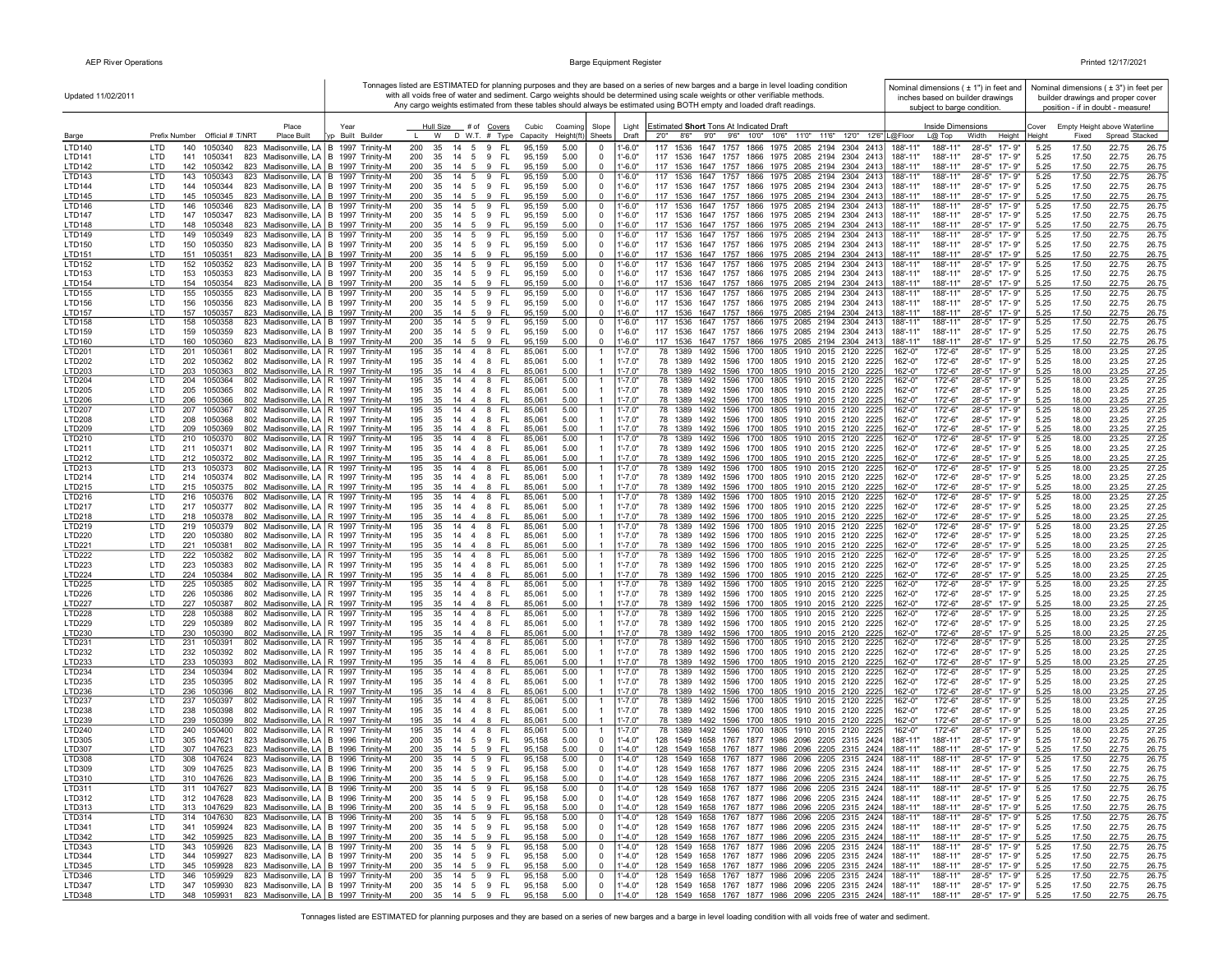| Updated 11/02/2011             |                                |                    |                            |                                                                                                            |                                     |            |          |                       |                                      |                                   |                      |                                  |                            | Tonnages listed are ESTIMATED for planning purposes and they are based on a series of new barges and a barge in level loading condition<br>with all voids free of water and sediment. Cargo weights should be determined using scale weights or other verifiable methods.<br>Any cargo weights estimated from these tables should always be estimated using BOTH empty and loaded draft readings. |                      | subject to barge condition.   | Nominal dimensions ( ± 1") in feet and<br>inches based on builder drawings |                 |                | Nominal dimensions $(±3")$ in feet per<br>builder drawings and proper cover<br>position - if in doubt - measure! |                |
|--------------------------------|--------------------------------|--------------------|----------------------------|------------------------------------------------------------------------------------------------------------|-------------------------------------|------------|----------|-----------------------|--------------------------------------|-----------------------------------|----------------------|----------------------------------|----------------------------|---------------------------------------------------------------------------------------------------------------------------------------------------------------------------------------------------------------------------------------------------------------------------------------------------------------------------------------------------------------------------------------------------|----------------------|-------------------------------|----------------------------------------------------------------------------|-----------------|----------------|------------------------------------------------------------------------------------------------------------------|----------------|
|                                | Prefix Number Official # T/NRT |                    |                            | Place<br>Place Built                                                                                       | Year<br>yp Built Builder            |            |          |                       | Hull Size # of Covers                | Cubic<br>W D W.T. # Type Capacity | Coamino<br>Height(ft | Slope<br>Sheets                  | Light<br>Draft             | Estimated Short Tons At Indicated Draft<br>2'0''<br>8'6"<br>9'0" 9'6" 10'0" 10'6" 11'0" 11'6" 12'0" 12'6" L@Floor                                                                                                                                                                                                                                                                                 |                      | Inside Dimensions<br>$L@$ Top | Width<br>Height                                                            | Cover<br>Heiaht | Fixed          | Empty Height above Waterline<br>Spread Stacked                                                                   |                |
| Barge<br>LTD349                | <b>LTD</b>                     | 349                | 1059932                    | 823                                                                                                        | Madisonville, LA   B 1997 Trinity-M | 200        | 35       | 14<br>5               | FL<br>-9                             | 95,158                            | 5.00                 | 0                                | $-4.0"$                    | 1549<br>1658 1767 1877 1986 2096 2205 2315<br>128<br>2424                                                                                                                                                                                                                                                                                                                                         | 188'-11              | 188'-11"                      | $28 - 5"$<br>$17 - 9"$                                                     | 5.25            | 17.50          | 22.75                                                                                                            | 26.75          |
| LTD350                         | LTD                            | 350                | 1059933                    | 823                                                                                                        | Madisonville, LA   B 1997 Trinity-M | 200        | 35       | 14<br>$5\overline{)}$ | FL.<br>9                             | 95,158                            | 5.00                 | 0                                | $1 - 4.0"$                 | 128 1549 1658 1767 1877 1986 2096 2205 2315 2424                                                                                                                                                                                                                                                                                                                                                  | 188'-11"             | 188'-11"                      | $28 - 5"$<br>17'-9"                                                        | 5.25            | 17.50          | 22.75                                                                                                            | 26.75          |
| LTD351                         | LTD                            | 351                | 1059934                    | 823 Madisonville, LA   B 1997 Trinity-M                                                                    |                                     | 200        | 35       | 5<br>14               | 9<br>-FL                             | 95,158                            | 5.00                 | $\overline{0}$                   | $-4.0"$                    | 128 1549 1658 1767 1877 1986 2096 2205 2315 2424                                                                                                                                                                                                                                                                                                                                                  | 188'-11"             | 188'-11"                      | $28 - 5"$<br>17'-9"                                                        | 5.25            | 17.50          | 22.75                                                                                                            | 26.75          |
| LTD352                         | LTD                            |                    | 352 1059935                | 823 Madisonville, LA B 1997 Trinity-M                                                                      |                                     | 200        | 35       | 14<br>5               | 9<br>FL.                             | 95,158                            | 5.00                 | 0                                | $1' - 4.0"$                | 128 1549<br>1658 1767 1877 1986 2096 2205 2315 2424                                                                                                                                                                                                                                                                                                                                               | 188'-11"             | 188'-11"                      | $28 - 5"$<br>17'-9"                                                        | 5.25            | 17.50          | 22.75                                                                                                            | 26.75          |
| LTD353<br>LTD354               | LTD<br>LTD                     | 353<br>354 1059937 | 1059936                    | 823 Madisonville, LA   B 1997 Trinity-M<br>823 Madisonville, LA   B 1997 Trinity-M                         |                                     | 200<br>200 | 35<br>35 | 14<br>5<br>14 5 9     | 9<br>-FL<br>- FL                     | 95,158<br>95.158                  | 5.00<br>5.00         | 0<br>$\mathbf 0$                 | $1' - 4.0"$<br>$1' - 4.0"$ | 128 1549 1658 1767 1877 1986 2096 2205 2315 2424<br>128 1549 1658 1767 1877 1986 2096 2205 2315 2424                                                                                                                                                                                                                                                                                              | 188'-11"<br>188'-11' | 188'-11"<br>188'-11"          | 28'-5"<br>17'-9"<br>$28 - 5"$<br>17'- 9"                                   | 5.25<br>5.25    | 17.50<br>17.50 | 22.75<br>22.75                                                                                                   | 26.75<br>26.75 |
| LTD355                         | LTD                            | 355                | 1059938                    | 823 Madisonville, LA   B 1997 Trinity-M                                                                    |                                     | 200        | 35       | 14<br>5               | 9<br>FL                              | 95.158                            | 5.00                 | 0                                | $1' - 4.0"$                | 128<br>1549<br>1658 1767 1877 1986 2096 2205 2315 2424                                                                                                                                                                                                                                                                                                                                            | 188'-11              | 188'-11"                      | $28 - 5"$<br>$17 - 9"$                                                     | 5.25            | 17.50          | 22.75                                                                                                            | 26.75          |
| LTD356                         | LTD                            |                    | 356 1059939                | 823 Madisonville, LA   B 1997 Trinity-M                                                                    |                                     | 200        | 35       | 14 5 9                | - FL                                 | 95,158                            | 5.00                 | $\mathbf 0$                      | $1' - 4.0"$                | 128 1549 1658 1767 1877 1986 2096 2205 2315 2424                                                                                                                                                                                                                                                                                                                                                  | 188'-11"             | 188'-11"                      | 28'-5" 17'-9"                                                              | 5.25            | 17.50          | 22.75                                                                                                            | 26.75          |
| <b>LTD357</b>                  | LTD                            |                    | 357 1059940                | 823 Madisonville, LA   B 1997 Trinity-M                                                                    |                                     | 200        |          |                       | 35 14 5 9 FL                         | 95,158                            | 5.00                 | $\mathbf 0$                      | $1' - 4.0"$                | 128 1549 1658 1767 1877 1986 2096 2205 2315 2424                                                                                                                                                                                                                                                                                                                                                  | 188'-11"             | 188'-11"                      | $28 - 5"$<br>$17 - 9"$                                                     | 5.25            | 17.50          | 22.75                                                                                                            | 26.75          |
| LTD358<br>LTD359               | LTD<br>LTD                     | 358<br>359         | 1059941<br>1059942         | 823 Madisonville, LA   B 1997 Trinity-M<br>823 Madisonville, LA   B 1997 Trinity-M                         |                                     | 200<br>200 | 35<br>35 | 14 5 9<br>14 5 9      | FL<br>- FL                           | 95,158<br>95,158                  | 5.00<br>5.00         | 0<br>0                           | 1'-4.0"<br>$1' - 4.0"$     | 128 1549 1658 1767 1877 1986 2096 2205 2315 2424<br>128 1549 1658 1767 1877 1986 2096 2205 2315 2424                                                                                                                                                                                                                                                                                              | 188'-11<br>188'-11"  | 188'-11"<br>188'-11"          | $28 - 5"$<br>17'-9"<br>28'-5"<br>17'-9"                                    | 5.25<br>5.25    | 17.50<br>17.50 | 22.75<br>22.75                                                                                                   | 26.75<br>26.75 |
| LTD360                         | LTD.                           |                    | 360 1059943                | 823 Madisonville, LA B 1997 Trinity-M                                                                      |                                     | 200        |          |                       | 35 14 5 9 FL                         | 95,158                            | 5.00                 | $\mathbf 0$                      | $1' - 4.0"$                | 128 1549 1658 1767 1877 1986 2096 2205 2315 2424                                                                                                                                                                                                                                                                                                                                                  | 188'-11'             | 188'-11"                      | $28 - 5"$<br>17'-9"                                                        | 5.25            | 17.50          | 22.75                                                                                                            | 26.75          |
| LTD361                         | LTD                            | 361                | 1059944                    | 823 Madisonville, LA   B 1997 Trinity-M                                                                    |                                     | 200        | 35       | 14 5 9                | FL.                                  | 95,158                            | 5.00                 | 0                                | $1' - 4.0"$                | 1549 1658 1767 1877 1986 2096 2205 2315 2424<br>128                                                                                                                                                                                                                                                                                                                                               | 188'-11'             | 188'-11"                      | $28 - 5"$<br>$17 - 9"$                                                     | 5.25            | 17.50          | 22.75                                                                                                            | 26.75          |
| LTD362                         | LTD                            |                    | 362 1059945                | 823 Madisonville, LA   B 1997 Trinity-M                                                                    |                                     | 200        | 35       |                       | 14   5   9   FL                      | 95,158                            | 5.00                 | 0                                | $1' - 4.0"$                | 128 1549 1658 1767 1877 1986 2096 2205 2315 2424                                                                                                                                                                                                                                                                                                                                                  | 188'-11"             | 188'-11"                      | $28 - 5"$<br>17'-9"                                                        | 5.25            | 17.50          | 22.75                                                                                                            | 26.75          |
| LTD363<br>LTD364               | LTD<br>LTD                     | 363<br>364         | 1059946<br>1059947         | 823 Madisonville, LA   B 1997 Trinity-M<br>823 Madisonville, LA   B 1997 Trinity-M                         |                                     | 200<br>200 | 35<br>35 | 14 5 9<br>14<br>5     | - FL<br>9<br>FL.                     | 95,158<br>95,158                  | 5.00<br>5.00         | 0<br>0                           | $1' - 4.0"$<br>$1' - 4.0"$ | 128 1549 1658 1767 1877 1986 2096 2205 2315 2424<br>128 1549 1658 1767 1877 1986 2096 2205 2315 2424                                                                                                                                                                                                                                                                                              | 188'-11"<br>188'-11" | 188'-11"<br>188'-11"          | $28 - 5"$<br>17'-9"<br>$28 - 5"$<br>$17 - 9"$                              | 5.25<br>5.25    | 17.50<br>17.50 | 22.75<br>22.75                                                                                                   | 26.75<br>26.75 |
| LTD365                         | LTD                            | 365                | 1059948                    | 823 Madisonville, LA   B 1997 Trinity-M                                                                    |                                     | 200        | 35       | 14                    | 5 9<br>- FL                          | 95,158                            | 5.00                 | 0                                | 1'-4.0"                    | 128 1549 1658 1767 1877 1986 2096 2205 2315 2424                                                                                                                                                                                                                                                                                                                                                  | 188'-11"             | 188'-11"                      | $28 - 5"$<br>17'-9"                                                        | 5.25            | 17.50          | 22.75                                                                                                            | 26.75          |
| LTD401                         | <b>LTD</b>                     | 401                | 1047631                    | 823 Madisonville, LA R 1996 Trinity-M                                                                      |                                     | 200        | 35       | 14 5                  | 8<br>- FL                            | 87,306                            | 5.00                 |                                  | $1' - 6.0"$                | 91 1437 1544 1650 1757 1864 1972 2080 2188 2296                                                                                                                                                                                                                                                                                                                                                   | $166' - 6'$          | $177 - 7"$                    | $28 - 5"$<br>17'-9"                                                        | 5.25            | 18.00          | 23.25                                                                                                            | 27.25          |
| <b>LTD402</b>                  | LTD                            | 402                | 1047632                    | 823 Madisonville, LA   R 1996 Trinity-M                                                                    |                                     | 200<br>200 | 35       | 14                    | 5 8<br>- FL                          | 87,306                            | 5.00                 | $\overline{1}$                   | 1'-6.0"                    | 91 1437 1544 1650 1757 1864 1972 2080 2188 2296                                                                                                                                                                                                                                                                                                                                                   | 166'-6"<br>166'-6"   | $177 - 7"$<br>$177 - 7"$      | $28 - 5"$<br>17'-9"<br>$17 - 9"$                                           | 5.25            | 18.00          | 23.25                                                                                                            | 27.25          |
| LTD403<br>LTD404               | LTD<br><b>LTD</b>              |                    | 403 1047633<br>404 1047634 | 823 Madisonville, LA   R 1996 Trinity-M<br>823 Madisonville, LA   R 1996 Trinity-M                         |                                     | 200        | 35<br>35 | 14 5 8                | 14   5   8   FL<br>- FL              | 87,306<br>87,306                  | 5.00<br>5.00         | $\mathbf{1}$<br>$\overline{1}$   | $1' - 6.0"$<br>$1' - 6.0"$ | 91 1437 1544 1650 1757 1864 1972 2080 2188 2296<br>91 1437 1544 1650 1757 1864 1972 2080 2188 2296                                                                                                                                                                                                                                                                                                | 166'-6"              | $177' - 7"$                   | $28 - 5"$<br>$28 - 5"$<br>$17 - 9"$                                        | 5.25<br>5.25    | 18.00<br>18.00 | 23.25<br>23.25                                                                                                   | 27.25<br>27.25 |
| LTD405                         | LTD                            |                    | 405 1047635                | 823 Madisonville, LA   R 1996 Trinity-M                                                                    |                                     | 200        | 35       |                       | 14   5   8   FL                      | 87,306                            | 5.00                 | $\overline{1}$                   | 1'-6.0"                    | 91 1437 1544 1650 1757 1864 1972 2080 2188 2296                                                                                                                                                                                                                                                                                                                                                   | 166'-6"              | $177 - 7"$                    | 28'-5"<br>17'-9"                                                           | 5.25            | 18.00          | 23.25                                                                                                            | 27.25          |
| LTD406                         | LTD                            |                    | 406 1047636                | 823 Madisonville, LA   R 1996 Trinity-M                                                                    |                                     | 200        | 35       |                       | 14   5   8   FL                      | 87,306                            | 5.00                 | $\overline{1}$                   | $1' - 6.0"$                | 91 1437 1544 1650 1757 1864 1972 2080 2188 2296                                                                                                                                                                                                                                                                                                                                                   | 166'-6"              | $177 - 7"$                    | 28'-5"<br>17'-9"                                                           | 5.25            | 18.00          | 23.25                                                                                                            | 27.25          |
| LTD407<br><b>LTD408</b>        | LTD.<br>LTD                    |                    | 407 1047637<br>408 1047638 | 823 Madisonville, LA R 1996 Trinity-M                                                                      |                                     | 200<br>200 | 35<br>35 | 14<br>- 5             | -FL<br>- 8<br>14   5   8   FL        | 87,306<br>87,306                  | 5.00<br>5.00         | $\mathbf{1}$                     | $1' - 6.0"$<br>$1' - 6.0"$ | 91 1437 1544 1650 1757 1864 1972 2080 2188 2296<br>91 1437 1544 1650 1757 1864 1972 2080 2188 2296                                                                                                                                                                                                                                                                                                | 166'-6"<br>166'-6"   | $177 - 7"$<br>$177 - 7"$      | $28 - 5"$<br>17'-9'<br>28'-5" 17'-9"                                       | 5.25<br>5.25    | 18.00<br>18.00 | 23.25<br>23.25                                                                                                   | 27.25<br>27.25 |
| LTD409                         | LTD                            |                    | 409 1047639                | 823 Madisonville, LA   R 1996 Trinity-M<br>823 Madisonville, LA   R 1996 Trinity-M                         |                                     | 200        |          |                       | 35 14 5 8 FL                         | 87,306                            | 5.00                 |                                  | $1' - 6.0"$                | 91 1437 1544 1650 1757 1864 1972 2080 2188 2296                                                                                                                                                                                                                                                                                                                                                   | 166'-6"              | $177 - 7"$                    | 28'-5" 17'-9"                                                              | 5.25            | 18.00          | 23.25                                                                                                            | 27.25          |
| LTD410                         | <b>LTD</b>                     |                    | 410 1047640                | 823 Madisonville, LA   R 1996 Trinity-M                                                                    |                                     | 200        | 35       | 14<br>5               | -8<br>-FL                            | 87,306                            | 5.00                 | $\overline{1}$                   | $1' - 6.0"$                | 91 1437 1544 1650 1757 1864 1972 2080 2188 2296                                                                                                                                                                                                                                                                                                                                                   | 166'-6"              | $177 - 7"$                    | $28 - 5"$<br>17'-9"                                                        | 5.25            | 18.00          | 23.25                                                                                                            | 27.25          |
| <b>LTD424</b>                  | LTD                            | 424 1059962        |                            | 823 Madisonville, LA   R 1997 Trinity-M                                                                    |                                     | 200        | 35       | 14<br>5               | - FL<br>-8                           | 87,306                            | 5.00                 | $\overline{1}$                   | $1'-6.0"$                  | 91 1437 1544 1650 1757 1864 1972 2080 2188 2296                                                                                                                                                                                                                                                                                                                                                   | 166'-6'              | $177 - 7"$                    | 17'-9"<br>28'-5"                                                           | 5.25            | 18.00          | 23.25                                                                                                            | 27.25          |
| LTD425<br>LTD426               | LTD<br>LTD                     | 426                | 425 1059963<br>1059964     | 823 Madisonville, LA R 1997 Trinity-M<br>823 Madisonville, LA   R 1997 Trinity-M                           |                                     | 200<br>200 | 35<br>35 | 14<br>5<br>14<br>5    | 8<br>-FL<br>8<br>FL.                 | 87,306<br>87,306                  | 5.00<br>5.00         | $\overline{1}$                   | $1'-6.0"$<br>$1' - 6.0"$   | 91 1437 1544 1650 1757 1864 1972 2080 2188 2296<br>91 1437 1544 1650 1757 1864 1972 2080 2188 2296                                                                                                                                                                                                                                                                                                | 166'-6"<br>166'-6"   | $177 - 7"$<br>$177 - 7"$      | $28 - 5"$<br>17'-9"<br>28'-5"<br>17'-9"                                    | 5.25<br>5.25    | 18.00<br>18.00 | 23.25<br>23.25                                                                                                   | 27.25<br>27.25 |
| <b>LTD427</b>                  | LTD                            | 427                | 1059965                    | 823 Madisonville, LA R 1997 Trinity-M                                                                      |                                     | 200        | 35       | 14<br>5               | 8<br>FL.                             | 87,306                            | 5.00                 | $\mathbf{1}$                     | $1' - 6.0"$                | 1544 1650 1757 1864 1972 2080 2188 2296<br>91 1437                                                                                                                                                                                                                                                                                                                                                | 166'-6"              | $177 - 7"$                    | $28 - 5"$<br>17'-9"                                                        | 5.25            | 18.00          | 23.25                                                                                                            | 27.25          |
| <b>LTD428</b>                  | LTD                            | 428                | 1059966                    | 823 Madisonville, LA   R 1997 Trinity-M                                                                    |                                     | 200        | 35       | 14 5 8                | - FL                                 | 87,306                            | 5.00                 |                                  | $1' - 6.0"$                | 91 1437 1544 1650 1757 1864 1972 2080 2188 2296                                                                                                                                                                                                                                                                                                                                                   | 166'-6"              | $177' - 7"$                   | 28'-5" 17'-9"                                                              | 5.25            | 18.00          | 23.25                                                                                                            | 27.25          |
| LTD429                         | <b>LTD</b>                     | 429                | 1059967                    | 823 Madisonville, LA   R 1997 Trinity-M                                                                    |                                     | 200        | 35       | 14 5 8                | - FL                                 | 87,306                            | 5.00                 | $\overline{1}$                   | $1' - 6.0"$                | 91 1437 1544 1650 1757 1864 1972 2080 2188 2296                                                                                                                                                                                                                                                                                                                                                   | 166'-6"              | $177 - 7"$                    | $28 - 5"$<br>$17 - 9"$                                                     | 5.25            | 18.00          | 23.25                                                                                                            | 27.25          |
| LTD430<br>LTD431               | LTD<br>LTD                     | 431                | 430 1059968<br>1059969     | 823 Madisonville, LA   R 1997 Trinity-M<br>823 Madisonville, LA   R 1997 Trinity-M                         |                                     | 200<br>200 | 35<br>35 | 14 5 8<br>14<br>5     | - FL<br>8<br>-FL                     | 87,306<br>87,306                  | 5.00<br>5.00         | -1                               | $1' - 6.0"$<br>$1' - 6.0"$ | 91 1437 1544 1650 1757 1864 1972 2080 2188 2296<br>91 1437 1544 1650 1757 1864 1972 2080 2188 2296                                                                                                                                                                                                                                                                                                | 166'-6'<br>166'-6"   | $177 - 7"$<br>$177 - 7"$      | $28 - 5"$<br>17'-9"<br>28'-5" 17'-9"                                       | 5.25<br>5.25    | 18.00<br>18.00 | 23.25<br>23.25                                                                                                   | 27.25<br>27.25 |
| LTD432                         | LTD                            |                    | 432 1059970                | 823 Madisonville, LA   R 1997 Trinity-M                                                                    |                                     | 200        | 35       | 14 5 8                | - FL                                 | 87,306                            | 5.00                 |                                  | $1' - 6.0"$                | 91 1437 1544 1650 1757 1864 1972 2080 2188 2296                                                                                                                                                                                                                                                                                                                                                   | 166'-6"              | $177' - 7"$                   | 28'-5"<br>17'-9"                                                           | 5.25            | 18.00          | 23.25                                                                                                            | 27.25          |
| LTD433                         | LTD                            | 433 1059971        |                            | 823 Madisonville, LA   R 1997 Trinity-M                                                                    |                                     | 200        | 35       | 14 5 8                | - FL                                 | 87,306                            | 5.00                 | $\overline{1}$                   | $1' - 6.0"$                | 91 1437 1544 1650 1757 1864 1972 2080 2188 2296                                                                                                                                                                                                                                                                                                                                                   | 166'-6"              | $177 - 7"$                    | $28 - 5"$<br>17'-9"                                                        | 5.25            | 18.00          | 23.25                                                                                                            | 27.25          |
| <b>LTD434</b>                  | LTD<br>LTD                     |                    | 434 1059972<br>435 1059973 | 823 Madisonville, LA   R 1997 Trinity-M<br>823 Madisonville, LA R 1997 Trinity-M                           |                                     | 200        | 35       | 14<br>- 5             | - FL<br>- 8                          | 87,306<br>87,306                  | 5.00<br>5.00         | $\overline{1}$                   | $1' - 6.0"$<br>$1' - 6.0"$ | 91 1437 1544 1650 1757 1864 1972 2080 2188 2296                                                                                                                                                                                                                                                                                                                                                   | 166'-6"<br>166'-6"   | $177' - 7"$<br>$177 - 7"$     | $28 - 5"$<br>$17 - 9"$<br>17'-9"                                           | 5.25            | 18.00          | 23.25<br>23.25                                                                                                   | 27.25          |
| LTD435<br>LTD500               | LTD                            |                    | 500 1122919                | 823 Caruthersville, MO B 2002 Trinity-C                                                                    |                                     | 200<br>200 | 35<br>35 | 14<br>5<br>14 5 9     | 8<br>-FL<br>- FL                     | 95,159                            | 5.00                 | 0                                | $1' - 6.0"$                | 91 1437 1544 1650 1757 1864 1972 2080 2188 2296<br>109 1529 1639 1748 1858 1967 2076 2186 2295 2405                                                                                                                                                                                                                                                                                               | 188'-11'             | 188'-11"                      | $28 - 5"$<br>$28 - 5"$<br>17-'9"                                           | 5.25<br>4.50    | 18.00<br>17.50 | 22.00                                                                                                            | 27.25<br>26.00 |
| LTD501                         | LTD                            | 501                | 1122920                    | 823 Caruthersville, MO B 2002 Trinity-C                                                                    |                                     | 200        | 35       | 14<br>5               | 9<br>- FL                            | 95,159                            | 5.00                 | 0                                | $1' - 6.0"$                | 109 1529 1639 1748 1858 1967 2076 2186 2295 2405                                                                                                                                                                                                                                                                                                                                                  | 188'-11"             | 188'-11"                      | $28 - 5"$<br>17-'9"                                                        | 4.50            | 17.50          | 22.00                                                                                                            | 26.00          |
| LTD502                         | LTD                            | 502 1122921        |                            | 823 Caruthersville, MO B 2002 Trinity-C                                                                    |                                     | 200        | 35       | 14<br>5               | 9<br>- FL                            | 95,159                            | 5.00                 | 0                                | $1' - 6.0"$                | 109 1529 1639 1748 1858 1967 2076 2186 2295 2405                                                                                                                                                                                                                                                                                                                                                  | 188'-11"             | 188'-11"                      | $28 - 5"$<br>17-'9"                                                        | 4.50            | 17.50          | 22.00                                                                                                            | 26.00          |
| <b>LTD503</b><br><b>LTD504</b> | LTD<br>LTD                     | 503<br>504 1122924 | 1122923                    | 823 Caruthersville, MO B 2002 Trinity-C<br>823 Caruthersville, MO B 2002 Trinity-C                         |                                     | 200<br>200 | 35<br>35 | 14<br>5               | 9<br>- FL<br>14   5   9   FL         | 95,159<br>95,159                  | 5.00<br>5.00         | 0<br>0                           | $1' - 6.0"$<br>$1' - 6.0"$ | 1639 1748 1858 1967 2076 2186 2295 2405<br>109 1529<br>109 1529 1639 1748 1858 1967 2076 2186 2295 2405                                                                                                                                                                                                                                                                                           | 188'-11"<br>188'-11" | 188'-11"<br>188'-11"          | $28 - 5"$<br>17-'9"<br>$28 - 5"$<br>17-'9"                                 | 4.50<br>4.50    | 17.50<br>17.50 | 22.00<br>22.00                                                                                                   | 26.00<br>26.00 |
| LTD505                         | <b>LTD</b>                     | 505 1122925        |                            | 823 Caruthersville, MO B 2002 Trinity-C                                                                    |                                     | 200        | 35       |                       | 14   5   9   FL                      | 95,159                            | 5.00                 | $\mathbf 0$                      | $1' - 6.0"$                | 109 1529 1639 1748 1858 1967 2076 2186 2295 2405                                                                                                                                                                                                                                                                                                                                                  | 188'-11"             | 188'-11"                      | $28 - 5"$<br>17-'9"                                                        | 4.50            | 17.50          | 22.00                                                                                                            | 26.00          |
| LTD506                         | LTD                            |                    | 506 1122926                | 823 Caruthersville, MO B 2002 Trinity-C                                                                    |                                     | 200        | 35       | 14 5 9                | - FL                                 | 95,159                            | 5.00                 | 0                                | $1' - 6.0"$                | 109 1529 1639 1748 1858 1967 2076 2186 2295 2405                                                                                                                                                                                                                                                                                                                                                  | 188'-11'             | 188'-11"                      | $28 - 5"$<br>$17 - 9"$                                                     | 4.50            | 17.50          | 22.00                                                                                                            | 26.00          |
| <b>LTD507</b>                  | LTD                            |                    | 507 1122927                | 823 Caruthersville, MO B 2002 Trinity-C                                                                    |                                     | 200        |          |                       | 35 14 5 9 FL                         | 95,159                            | 5.00                 | $\Omega$                         | $1' - 6.0"$                | 109 1529 1639 1748 1858 1967 2076 2186 2295 2405                                                                                                                                                                                                                                                                                                                                                  | 188'-11"             | 188'-11"                      | 28'-5"<br>17-'9"                                                           | 4.50            | 17.50          | 22.00                                                                                                            | 26.00          |
| <b>LTD508</b><br><b>LTD509</b> | LTD<br>LTD                     | 509 1122929        | 508 1122928                | 823 Caruthersville, MO B 2002 Trinity-C<br>823 Caruthersville, MO B 2002 Trinity-C                         |                                     | 200<br>200 | 35<br>35 | 14 5 9                | 14 5 9 FL<br>- FL                    | 95,159<br>95,159                  | 5.00<br>5.00         | 0<br>0                           | $1' - 6.0"$<br>$1' - 6.0"$ | 109 1529 1639 1748 1858 1967 2076 2186 2295 2405<br>109 1529 1639 1748 1858 1967 2076 2186 2295 2405                                                                                                                                                                                                                                                                                              | 188'-11"<br>188'-11' | 188'-11"<br>188'-11"          | $28 - 5"$<br>17-'9"<br>$28 - 5"$<br>$17 - 9"$                              | 4.50<br>4.50    | 17.50<br>17.50 | 22.00<br>22.00                                                                                                   | 26.00<br>26.00 |
| LTD510                         | LTD                            |                    | 510 1122930                | 823 Caruthersville, MO B 2002 Trinity-C                                                                    |                                     | 200        |          |                       | 35 14 5 9 FL                         | 95,159                            | 5.00                 | $\mathbf 0$                      | $1' - 6.0"$                | 109 1529 1639 1748 1858 1967 2076 2186 2295 2405                                                                                                                                                                                                                                                                                                                                                  | 188'-11"             | 188'-11"                      | $28 - 5"$<br>17-'9"                                                        | 4.50            | 17.50          | 22.00                                                                                                            | 26.00          |
| LTD511                         | <b>LTD</b>                     | 511 1122931        |                            | 823 Caruthersville, MO B 2002 Trinity-C                                                                    |                                     | 200        |          |                       | 35 14 5 9 FL                         | 95,159                            | 5.00                 | $\mathbf 0$                      | $1' - 6.0"$                | 109 1529 1639 1748 1858 1967 2076 2186 2295 2405                                                                                                                                                                                                                                                                                                                                                  | 188'-11"             | 188'-11"                      | $28 - 5"$<br>17-'9"                                                        | 4.50            | 17.50          | 22.00                                                                                                            | 26.00          |
| LTD512                         | LTD                            |                    | 512 1122932                | 823 Caruthersville, MO B 2002 Trinity-C                                                                    |                                     | 200        | 35       | 14 5 9                | - FL                                 | 95,159                            | 5.00                 | 0                                | $1' - 6.0"$                | 109 1529 1639 1748 1858 1967 2076 2186 2295 2405                                                                                                                                                                                                                                                                                                                                                  | 188'-11"             | 188'-11"                      | $28 - 5"$<br>17-'9"                                                        | 4.50            | 17.50          | 22.00                                                                                                            | 26.00          |
| LTD513<br>LTD514               | LTD<br>LTD                     | 514 1122934        | 513 1122933                | 823 Caruthersville, MO B 2002 Trinity-C<br>823 Caruthersville, MO B 2002 Trinity-C                         |                                     | 200<br>200 | 35<br>35 | 14 5 9<br>14<br>5     | - FL<br>9<br>-FL                     | 95.159<br>95,159                  | 5.00<br>5.00         | 0<br>$\mathbf 0$                 | $1'-6.0"$<br>$1' - 6.0"$   | 109 1529 1639 1748 1858 1967 2076 2186 2295 2405<br>109 1529 1639 1748 1858 1967 2076 2186 2295 2405                                                                                                                                                                                                                                                                                              | 188'-11"<br>188'-11" | 188'-11"<br>188'-11"          | 28'-5"<br>17-'9"<br>28'-5"<br>17-'9"                                       | 4.50<br>4.50    | 17.50<br>17.50 | 22.00<br>22.00                                                                                                   | 26.00<br>26.00 |
| LTD515                         | LTD                            |                    | 515 1122935                | 823 Caruthersville, MO B 2002 Trinity-C                                                                    |                                     | 200        | 35       | 14 5                  | 9<br>FL.                             | 95,159                            | 5.00                 | 0                                | $1' - 6.0"$                | 109 1529<br>1639 1748 1858 1967 2076 2186 2295 2405                                                                                                                                                                                                                                                                                                                                               | 188'-11              | 188'-11"                      | $28 - 5"$<br>17-'9'                                                        | 4.50            | 17.50          | 22.00                                                                                                            | 26.00          |
| LTD516                         | LTD                            |                    | 516 1122936                | 823 Caruthersville, MO B 2002 Trinity-C                                                                    |                                     | 200        | 35       | 14 5 9                | - FL                                 | 95,159                            | 5.00                 | $\mathbf 0$                      | $1' - 6.0"$                | 109 1529 1639 1748 1858 1967 2076 2186 2295 2405                                                                                                                                                                                                                                                                                                                                                  | 188'-11"             | 188'-11"                      | 28'-5" 17-'9"                                                              | 4.50            | 17.50          | 22.00                                                                                                            | 26.00          |
| LTD517<br>LTD518               | <b>LTD</b><br>LTD              | 517 1122937        | 518 1122938                | 823 Caruthersville, MO B 2002 Trinity-C<br>823 Caruthersville, MO B 2002 Trinity-C                         |                                     | 200<br>200 | 35<br>35 | 14 5 9                | 14 5 9 FL<br>- FL                    | 95.159<br>95,159                  | 5.00<br>5.00         | $\mathbf 0$<br>0                 | $1' - 6.0"$<br>$1' - 6.0"$ | 109 1529 1639 1748 1858 1967 2076 2186 2295 2405<br>109 1529 1639 1748 1858 1967 2076 2186 2295 2405                                                                                                                                                                                                                                                                                              | 188'-11"<br>188'-11  | 188'-11"<br>188'-11"          | $28 - 5"$<br>17-'9"<br>$28 - 5"$<br>17-'9"                                 | 4.50<br>4.50    | 17.50<br>17.50 | 22.00<br>22.00                                                                                                   | 26.00<br>26.00 |
| LTD519                         | LTD                            |                    | 519 1122939                | 823 Caruthersville, MO B 2002 Trinity-C                                                                    |                                     | 200        | 35       | 14 5 9                | - FL                                 | 95.159                            | 5.00                 | $\Omega$                         | $1' - 6.0"$                | 109 1529 1639 1748 1858 1967 2076 2186 2295 2405                                                                                                                                                                                                                                                                                                                                                  | 188'-11'             | 188'-11"                      | 28'-5"<br>17-'9"                                                           | 4.50            | 17.50          | 22.00                                                                                                            | 26.00          |
| LTD520                         | LTD                            |                    | 520 1122940                | 823 Caruthersville, MO B 2002 Trinity-C                                                                    |                                     | 200        | 35       | 14 5 9                | - FL                                 | 95,159                            | 5.00                 | 0                                | $1' - 6.0"$                | 109 1529 1639 1748 1858 1967 2076 2186 2295 2405                                                                                                                                                                                                                                                                                                                                                  | 188'-11"             | 188'-11"                      | 28'-5"<br>17-'9"                                                           | 4.50            | 17.50          | 22.00                                                                                                            | 26.00          |
| LTD521                         | LTD                            |                    | 521 1122941                | 823 Caruthersville, MO B 2002 Trinity-C                                                                    |                                     | 200        |          | 35 14 5 9             | - FL                                 | 95.159                            | 5.00                 | 0                                | 1'-6.0"                    | 109 1529 1639 1748 1858 1967 2076 2186 2295 2405                                                                                                                                                                                                                                                                                                                                                  | 188'-11'             | 188'-11"                      | 28'-5"<br>17-'9"                                                           | 4.50            | 17.50          | 22.00                                                                                                            | 26.00          |
| <b>LTD522</b><br>LTD523        | LTD<br><b>LTD</b>              |                    | 522 1122942<br>523 1122943 | 823 Caruthersville, MO B 2002 Trinity-C<br>823 Caruthersville, MO B 2002 Trinity-C                         |                                     | 200<br>200 | 35       | 14 5 9                | 35 14 5 9 FL<br>- FL                 | 95,159<br>95,159                  | 5.00<br>5.00         | 0<br>$\Omega$                    | $1' - 6.0"$<br>$1' - 6.0"$ | 109 1529 1639 1748 1858 1967 2076 2186 2295 2405<br>109 1529 1639 1748 1858 1967 2076 2186 2295 2405                                                                                                                                                                                                                                                                                              | 188'-11'<br>188'-11" | 188'-11"<br>188'-11"          | 28'-5"<br>17-'9"<br>$28 - 5"$<br>17-'9"                                    | 4.50<br>4.50    | 17.50<br>17.50 | 22.00<br>22.00                                                                                                   | 26.00<br>26.00 |
| LTD524                         | <b>LTD</b>                     |                    | 524 1122946                | 823 Caruthersville, MO B 2002 Trinity-C                                                                    |                                     | 200        |          |                       | 35 14 5 9 FL                         | 95,159                            | 5.00                 | $^{\circ}$                       | 1'-6.0"                    | 109 1529 1639 1748 1858 1967 2076 2186 2295 2405                                                                                                                                                                                                                                                                                                                                                  | 188'-11'             | 188'-11"                      | $28 - 5"$<br>17-'9'                                                        | 4.50            | 17.50          | 22.00                                                                                                            | 26.00          |
| LTD525                         | LTD                            |                    | 525 1122947                | 823 Caruthersville, MO B 2002 Trinity-C                                                                    |                                     | 200        |          |                       | 35 14 5 9 FL                         | 95,159                            | 5.00                 | $^{\circ}$                       | $1' - 6.0"$                | 109 1529 1639 1748 1858 1967 2076 2186 2295 2405                                                                                                                                                                                                                                                                                                                                                  | 188'-11"             | 188'-11"                      | 28'-5"<br>17-'9"                                                           | 4.50            | 17.50          | 22.00                                                                                                            | 26.00          |
| <b>LTD526</b>                  | LTD.                           |                    | 526 1122948                | 823 Caruthersville, MO B 2002 Trinity-C                                                                    |                                     | 200        |          |                       | 35 14 5 9 FL                         | 95,159                            | 5.00                 |                                  | $-6.0"$                    | 109 1529 1639 1748 1858 1967 2076 2186 2295 2405                                                                                                                                                                                                                                                                                                                                                  | 188'-11"             | 188'-11"                      | $28 - 5"$<br>$17 - 9"$                                                     | 4.50            | 17.50          | 22.00                                                                                                            | 26.00          |
| <b>LTD527</b><br><b>LTD528</b> | LTD.<br>LTD                    |                    |                            | 527 1122949 823 Caruthersville, MO B 2002 Trinity-C<br>528 1122950 823 Caruthersville, MO B 2002 Trinity-C |                                     | 200<br>200 |          |                       | 35 14 5 9 FL<br>35 14 5 9 FL         | 95.159<br>95,159                  | 5.00<br>5.00         | $\overline{0}$<br>$\mathbf{0}$   | 1'-6.0"<br>$1'-6.0"$       | 109 1529 1639 1748 1858 1967 2076 2186 2295 2405<br>109 1529 1639 1748 1858 1967 2076 2186 2295 2405                                                                                                                                                                                                                                                                                              | 188'-11"<br>188'-11" | 188'-11"<br>188'-11"          | 28'-5" 17-'9"<br>28'-5" 17-'9"                                             | 4.50<br>4.50    | 17.50<br>17.50 | 22.00<br>22.00                                                                                                   | 26.00<br>26.00 |
| LTD529                         | LTD                            |                    | 529 1122951                | 823 Caruthersville, MO B 2002 Trinity-C                                                                    |                                     | 200        |          |                       | 35 14 5 9 FL                         | 95,159                            | 5.00                 | $\mathbf 0$                      | $1' - 6.0"$                | 109 1529 1639 1748 1858 1967 2076 2186 2295 2405                                                                                                                                                                                                                                                                                                                                                  | 188'-11"             | 188'-11"                      | 28'-5" 17-'9"                                                              | 4.50            | 17.50          | 22.00                                                                                                            | 26.00          |
| LTD600                         | <b>LTD</b>                     |                    | 600 1122952                | 802 Caruthersville, MO R 2002 Trinity-C                                                                    |                                     | 195        |          |                       | 35 14 4 9 FL                         | 85,061                            | 5.00                 | $\overline{1}$                   | $1' - 7.0"$                | 77 1387 1491 1595 1699 1804 1908 2013 2119 2224                                                                                                                                                                                                                                                                                                                                                   | 162-0"               | 172-6"                        | $28 - 5"$<br>17-'9"                                                        | 4.50            | 18.00          | 22.50                                                                                                            | 26.50          |
| LTD601                         | LTD                            |                    | 601 1122953                | 802 Caruthersville, MO R 2002 Trinity-C                                                                    |                                     | 195        |          |                       | 35 14 4 9 FL                         | 85,061                            | 5.00                 | $\overline{1}$                   | $1' - 7.0"$                | 77 1387 1491 1595 1699 1804 1908 2013 2119 2224                                                                                                                                                                                                                                                                                                                                                   | 162-0"               | 172-6"                        | 28'-5" 17-'9"                                                              | 4.50            | 18.00          | 22.50                                                                                                            | 26.50          |
| LTD602<br>LTD603               | LTD<br>LTD                     |                    | 602 1122954<br>603 1122955 | 802 Caruthersville, MO R 2002 Trinity-C<br>802 Caruthersville, MO R 2002 Trinity-C                         |                                     | 195        |          |                       | 195 35 14 4 9 FL<br>35 14 4 9 FL     | 85,061<br>85,061                  | 5.00<br>5.00         | $\overline{1}$<br>$\overline{1}$ | $1' - 7.0"$<br>$1' - 7.0"$ | 77 1387 1491 1595 1699 1804 1908 2013 2119 2224<br>77 1387 1491 1595 1699 1804 1908 2013 2119 2224                                                                                                                                                                                                                                                                                                | 162-0"<br>162-0"     | 172-6"<br>172-6"              | 28'-5" 17-'9"<br>28'-5" 17-'9"                                             | 4.50<br>4.50    | 18.00<br>18.00 | 22.50<br>22.50                                                                                                   | 26.50<br>26.50 |
| <b>LTD604</b>                  | LTD                            |                    | 604 1122956                | 802 Caruthersville, MO R 2002 Trinity-C                                                                    |                                     |            |          |                       | 195 35 14 4 9 FL                     | 85,061                            | 5.00                 | $\overline{1}$                   | $1' - 7.0"$                | 77 1387 1491 1595 1699 1804 1908 2013 2119 2224                                                                                                                                                                                                                                                                                                                                                   | 162-0"               | 172-6"                        | 28'-5" 17-'9"                                                              | 4.50            | 18.00          | 22.50                                                                                                            | 26.50          |
| <b>LTD605</b>                  | LTD                            |                    | 605 1122957                | 802 Caruthersville, MO R 2002 Trinity-C                                                                    |                                     |            |          |                       | 195 35 14 4 9 FL                     | 85,061                            | 5.00                 |                                  | $1' - 7.0"$                | 77 1387 1491 1595 1699 1804 1908 2013 2119 2224                                                                                                                                                                                                                                                                                                                                                   | 162-0"               | 172-6"                        | 28'-5" 17-'9"                                                              | 4.50            | 18.00          | 22.50                                                                                                            | 26.50          |
| <b>LTD606</b>                  | LTD                            |                    | 606 1122958                | 802 Caruthersville, MO R 2002 Trinity-C                                                                    |                                     | 195        |          |                       | 35 14 4 9 FL                         | 85,061                            | 5.00                 | $\mathbf{1}$                     | $1' - 7.0"$                | 77 1387 1491 1595 1699 1804 1908 2013 2119 2224                                                                                                                                                                                                                                                                                                                                                   | 162-0"               | 172-6"                        | 28'-5" 17-'9"                                                              | 4.50            | 18.00          | 22.50                                                                                                            | 26.50          |
| <b>LTD607</b><br><b>LTD608</b> | LTD<br>LTD                     |                    | 607 1122959                | 802 Caruthersville, MO R 2002 Trinity-C<br>608 1122960 802 Caruthersville, MO R 2002 Trinity-C             |                                     |            |          |                       | 195 35 14 4 9 FL<br>195 35 14 4 9 FL | 85,061<br>85,061                  | 5.00<br>5.00         | $\overline{1}$                   | 1'-7.0"<br>$1' - 7.0"$     | 77 1387 1491 1595 1699 1804 1908 2013 2119 2224<br>77 1387 1491 1595 1699 1804 1908 2013 2119 2224                                                                                                                                                                                                                                                                                                | 162-0"<br>162-0"     | 172-6"<br>172-6"              | 28'-5" 17-'9"<br>28'-5" 17-'9"                                             | 4.50<br>4.50    | 18.00<br>18.00 | 22.50<br>22.50                                                                                                   | 26.50<br>26.50 |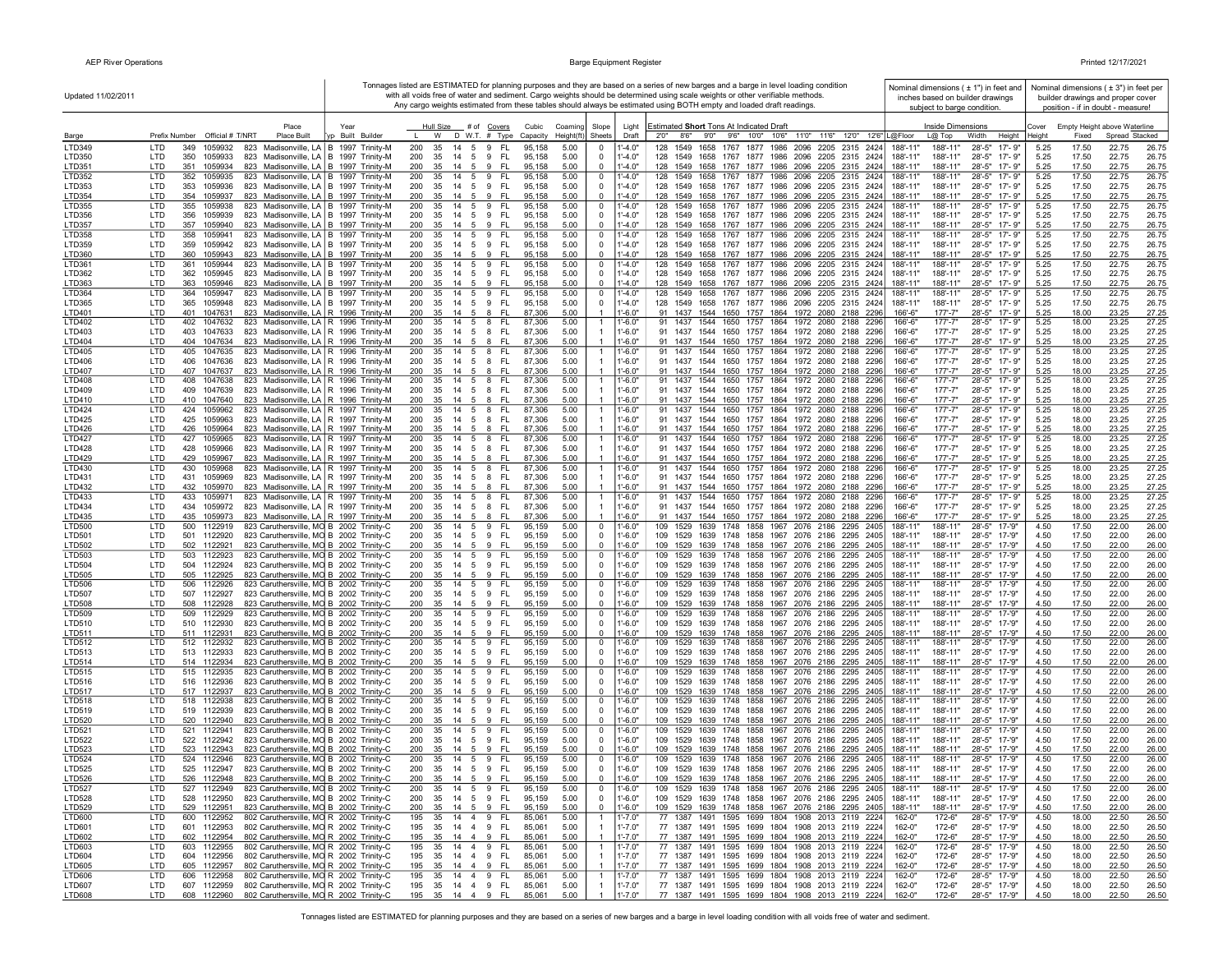| Updated 11/02/2011                 |                                                                                                                                                  |                 | Tonnages listed are ESTIMATED for planning purposes and they are based on a series of new barges and a barge in level loading condition<br>with all voids free of water and sediment. Cargo weights should be determined using scale weights or other verifiable methods.<br>Any cargo weights estimated from these tables should always be estimated using BOTH empty and loaded draft readings. |                           |                                  |                           |                            |                                                                                  |                                                                                |       |                                                                                                    |                            | subject to barge condition. | Nominal dimensions ( $\pm$ 1") in feet and<br>inches based on builder drawings |              |                | Nominal dimensions (±3") in feet per<br>builder drawings and proper cover<br>position - if in doubt - measure! |                |
|------------------------------------|--------------------------------------------------------------------------------------------------------------------------------------------------|-----------------|---------------------------------------------------------------------------------------------------------------------------------------------------------------------------------------------------------------------------------------------------------------------------------------------------------------------------------------------------------------------------------------------------|---------------------------|----------------------------------|---------------------------|----------------------------|----------------------------------------------------------------------------------|--------------------------------------------------------------------------------|-------|----------------------------------------------------------------------------------------------------|----------------------------|-----------------------------|--------------------------------------------------------------------------------|--------------|----------------|----------------------------------------------------------------------------------------------------------------|----------------|
|                                    | Place                                                                                                                                            | Year            | Hull Size                                                                                                                                                                                                                                                                                                                                                                                         | # of <u>Covers</u>        | Cubic<br>Coaming                 | Slope                     | Light                      | Estimated Short Tons At Indicated Draft                                          |                                                                                |       |                                                                                                    |                            | Inside Dimensions           |                                                                                | Cover        |                | Empty Height above Waterline                                                                                   |                |
| Barge                              | Prefix Number Official # T/NRT<br>Place Built                                                                                                    | p Built Builder | W                                                                                                                                                                                                                                                                                                                                                                                                 | D W.T. # Type<br>Capacity | Height(ft)                       | Sheets                    | Draft                      | 8'6''<br>2'0''                                                                   | 9'0"<br>9'6" 10'0"                                                             | 10'6" | 11'0" 11'6" 12'0" 12'6" L@Floor                                                                    |                            | L@ Top                      | Width<br>Height                                                                | Heiaht       | Fixed          | Spread Stacked                                                                                                 |                |
| LTD609                             | LTD<br>609<br>1122961<br>802 Caruthersville, MO R 2002 Trinity-C                                                                                 |                 | 195<br>35<br>14 4 9                                                                                                                                                                                                                                                                                                                                                                               | FL                        | 5.00<br>85,061                   |                           | $1' - 7.0"$                | 77 1387<br>1491                                                                  | 1595<br>1699                                                                   |       | 1804 1908 2013 2119 2224                                                                           | 162-0"                     | 172-6"                      | 28'-5" 17-'9"                                                                  | 4.50         | 18.00          | 22.50                                                                                                          | 26.50          |
| LTD610                             | LTD<br>610 1122962<br>802 Caruthersville, MO R 2002 Trinity-C                                                                                    |                 | 195<br>35<br>14 4 9                                                                                                                                                                                                                                                                                                                                                                               | - FL                      | 5.00<br>85,061                   |                           | $1' - 7.0"$                | 77 1387 1491                                                                     | 1595 1699                                                                      |       | 1804 1908 2013 2119 2224                                                                           | 162-0"                     | 172-6"                      | 28'-5" 17-'9"                                                                  | 4.50         | 18.00          | 22.50                                                                                                          | 26.50          |
| LTD611<br>LTD612                   | LTD<br>611 1122963<br>802 Caruthersville, MO R 2002 Trinity-C<br>LTD<br>612 1122964<br>802 Caruthersville, MO R 2002 Trinity-C                   |                 | 195<br>35<br>14 4 9<br>35 14 4 9 FL<br>195                                                                                                                                                                                                                                                                                                                                                        | - FL                      | 5.00<br>85,061<br>85,061<br>5.00 | $\overline{1}$            | $1' - 7.0"$<br>$1' - 7.0"$ |                                                                                  |                                                                                |       | 77 1387 1491 1595 1699 1804 1908 2013 2119 2224<br>77 1387 1491 1595 1699 1804 1908 2013 2119 2224 | 162-0"<br>162-0"           | 172-6"<br>172-6"            | 28'-5" 17-'9"<br>28'-5" 17-'9"                                                 | 4.50<br>4.50 | 18.00<br>18.00 | 22.50<br>22.50                                                                                                 | 26.50<br>26.50 |
| LTD613                             | LTD<br>802 Caruthersville, MO R 2002 Trinity-C<br>613 1122965                                                                                    |                 | 195 35 14 4 9 FL                                                                                                                                                                                                                                                                                                                                                                                  |                           | 5.00<br>85,061                   |                           | $1' - 7.0"$                |                                                                                  |                                                                                |       | 77 1387 1491 1595 1699 1804 1908 2013 2119 2224                                                    | 162-0"                     | 172-6"                      | 28'-5" 17-'9"                                                                  | 4.50         | 18.00          | 22.50                                                                                                          | 26.50          |
| M193                               | M<br>193<br>665814<br>1375 Jeffersonville, IN R 1984 Jeffboat                                                                                    |                 | 260 52.5 12 5                                                                                                                                                                                                                                                                                                                                                                                     | OT                        | 3.00                             |                           |                            |                                                                                  |                                                                                |       |                                                                                                    |                            |                             |                                                                                |              | 13.00          |                                                                                                                |                |
| M198                               | M<br>1375 Jeffersonville, IN R 1984 Jeffboat<br>198<br>665819                                                                                    |                 | 260 52.5 12<br>5                                                                                                                                                                                                                                                                                                                                                                                  | OT                        | 3.00                             |                           |                            |                                                                                  |                                                                                |       |                                                                                                    |                            |                             |                                                                                |              | 13.00          |                                                                                                                |                |
| M200<br>M202                       | М<br>1375 Jeffersonville, IN R 1984 Jeffboat<br>200<br>665821<br>M<br>1375 Jeffersonville, IN R 1984 Jeffboat<br>202<br>665823                   |                 | 260 52.5 12<br>5<br>260 52.5 12<br>5                                                                                                                                                                                                                                                                                                                                                              | OT<br>OT                  | 3.00<br>3.00                     |                           |                            |                                                                                  |                                                                                |       |                                                                                                    |                            |                             |                                                                                |              | 13.00<br>13.00 |                                                                                                                |                |
| M209                               | М<br>209<br>665830<br>1375 Jeffersonville, IN R 1984 Jeffboat                                                                                    |                 | 260<br>52.5 12<br>5                                                                                                                                                                                                                                                                                                                                                                               | OT                        | 3.00                             |                           |                            |                                                                                  |                                                                                |       |                                                                                                    |                            |                             |                                                                                |              | 13.00          |                                                                                                                |                |
| MBL510B                            | MBL<br>705 Caruthersville, MO B 1992 St.LouisShip 200<br>510<br>988172                                                                           |                 | 35 12 5 9                                                                                                                                                                                                                                                                                                                                                                                         | FL.                       | 4.00<br>78,663                   | 0                         | $1' - 4.0"$                | 136 1554 1663 1772 1881 1990                                                     |                                                                                |       |                                                                                                    | $188" - 0"$                |                             | 188"-0" 28"-5" 14'-9"                                                          | 5.25         | 14.50          | 18.67                                                                                                          | 22.67          |
| MBL513B                            | MBL<br>513 1024548<br>705 Madisonville, LA B 1994 Trinity-M                                                                                      |                 | 200<br>35 12 5 9                                                                                                                                                                                                                                                                                                                                                                                  | - FL                      | 79.038<br>4.00                   | $^{\circ}$                | $1' - 4.0"$                | 133 1553 1663 1772 1881 1990                                                     |                                                                                |       |                                                                                                    | 188'-11"                   |                             | 188'-11" 28'-5" 14'-9"                                                         | 5.25         | 14.00          | 19.25                                                                                                          | 23.25          |
| MBL514B<br>MBL517B                 | MBL<br>514 1037615<br>705 Jeffersonville, IN B 1995 Jeffboat<br>MBL<br>517 1053749<br>705 Jeffersonville, IN   B 1997 Jeffboat                   |                 | 200<br>12 5 9<br>35<br>200<br>35<br>12 5 9                                                                                                                                                                                                                                                                                                                                                        | FL.<br>- FL               | 84,215<br>5.00<br>4.50<br>81,710 | 0<br>$^{\circ}$           | $1' - 4.0"$<br>$1' - 6.0"$ | 129 1551 1660 1769 1879 1989<br>113 1535 1645 1754 1863 1972                     |                                                                                |       |                                                                                                    | $188 - 0$ "<br>$188 - 0$ " | 188'-0"                     | 28'-5" 15'-9"<br>188'-0" 28'-5" 15'-3"                                         | 4.50<br>4.50 | 15.50<br>15.00 | 21.29<br>20.23                                                                                                 | 25.29<br>24.23 |
| MBL519B                            | MBL<br>519 1053751<br>705 Jeffersonville, IN B 1997 Jeffboat                                                                                     |                 | 200<br>35 12 5 9 FL                                                                                                                                                                                                                                                                                                                                                                               |                           | 4.50<br>81,710                   | $\Omega$                  | $1'-6.0"$                  | 113 1535 1645 1754 1863 1972                                                     |                                                                                |       |                                                                                                    | 188'-0"                    | 188'-0"                     | 28'-5" 15'-3"                                                                  | 4.50         | 15.00          | 20.23                                                                                                          | 24.23          |
| <b>MBL952</b>                      | MBL<br>952 1095288<br>764 Caruthersville, MO R 2000 Trinity-C                                                                                    |                 | 35<br>13 4 9<br>200                                                                                                                                                                                                                                                                                                                                                                               | - FL                      | 82,282<br>5.00                   |                           | $1' - 7.3"$                |                                                                                  | 78 1424 1530 1637 1744 1851                                                    |       | 1959 2067                                                                                          | $166' - 6"$                | $177 - 0"$                  | 28'-5" 16'-9"                                                                  | 4.50         | 17.00          | 21.50                                                                                                          | 25.50          |
| <b>MBL954</b>                      | 764 Caruthersville, MO R 2000 Trinity-C<br>MBL<br>954<br>1095290                                                                                 |                 | 200<br>35<br>13 4 9 FL                                                                                                                                                                                                                                                                                                                                                                            |                           | 82,282<br>5.00                   |                           | $1' - 7.3"$                |                                                                                  | 78 1424 1530 1637 1744 1851 1959 2067                                          |       |                                                                                                    | $166' - 6"$                |                             | 177'-0" 28'-5" 16'-9"                                                          | 4.50         | 17.00          | 21.50                                                                                                          | 25.50          |
| <b>MBL966</b><br><b>MBL970</b>     | MBL<br>966 1189435<br>764 Caruthersville, MO R 2006 Trinity-C<br>MBL<br>970<br>1200152<br>764 Caruthersville, MO R 2006 Trinity-C                |                 | 200<br>35<br>13 5 9<br>13 5 9<br>200<br>35                                                                                                                                                                                                                                                                                                                                                        | - FL<br>- FL              | 77,216<br>4.00<br>77,216<br>4.00 |                           | $1' - 7.1"$<br>$1'$ -7.1"  |                                                                                  | 82 1428 1534 1641 1748 1855 1963 2071<br>82 1428 1534 1641 1748 1855 1963 2071 |       |                                                                                                    | $166' - 6"$<br>$166' - 6"$ | $177 - 0"$                  | 177' - 0" 28' - 5" 15' - 9"<br>28'-5" 15'-9"                                   | 4.50<br>4.50 | 16.00<br>16.00 | 20.50<br>20.50                                                                                                 | 24.50<br>24.50 |
| MBL971                             | 971 1200153<br>MBL<br>764 Caruthersville, MO R 2006 Trinity-C                                                                                    |                 | 200<br>35<br>- 13<br>59                                                                                                                                                                                                                                                                                                                                                                           | - FL                      | 77,216<br>4.00                   |                           | $1' - 7.1"$                |                                                                                  | 82 1428 1534 1641 1748 1855 1963 2071                                          |       |                                                                                                    | $166' - 6"$                | 177' - 0"                   | 28'-5" 15'-9"                                                                  | 4.50         | 16.00          | 20.50                                                                                                          | 24.50          |
| MBL972                             | 972<br>1200154<br>MBL<br>764 Caruthersville, MO R 2006 Trinity-C                                                                                 |                 | 200<br>35<br>13<br>5                                                                                                                                                                                                                                                                                                                                                                              | 9<br>-FL                  | 4.00<br>77,216                   |                           | $1' - 7.1"$                |                                                                                  | 82 1428 1534 1641 1748 1855 1963 2071                                          |       |                                                                                                    | $166' - 6"$                | 177' - 0"                   | 28'-5" 15'-9"                                                                  | 4.50         | 16.00          | 20.50                                                                                                          | 24.50          |
| <b>MBL973</b>                      | MBL<br>973<br>1200155<br>764 Caruthersville, MO R 2006 Trinity-C                                                                                 |                 | 200<br>35<br>13 5                                                                                                                                                                                                                                                                                                                                                                                 | 9<br>FL.                  | 77,216<br>4.00                   |                           | 1'-7.1'                    |                                                                                  | 82 1428 1534 1641 1748 1855 1963 2071                                          |       |                                                                                                    | $166' - 6"$                | 177' - 0"                   | 28'-5" 15'-9"                                                                  | 4.50         | 16.00          | 20.50                                                                                                          | 24.50          |
| <b>MBL1353B</b><br><b>MBL1354B</b> | MBL<br>1353<br>1055664<br>764 Caruthersville, MO B 1997 Trinity-C<br><b>MBL</b><br>1354 1055665<br>764 Caruthersville, MO B 1997 Trinity-C       |                 | 35<br>200<br>13 5 9<br>200<br>35<br>13 5 9                                                                                                                                                                                                                                                                                                                                                        | - FL<br>- FL              | 5.00<br>89,786<br>89,786<br>5.00 | $\mathbf 0$<br>$\Omega$   | $1' - 5.0'$<br>$1' - 5.0'$ | 122 1542 1652 1761 1871 1980 2089 2199<br>122 1542 1652 1761 1871 1980 2089 2199 |                                                                                |       |                                                                                                    | $187' - 11''$              |                             | 187' - 11" 28" - 5" 16' - 9"<br>187' - 11" 187' - 11" 28" - 5" 16' - 9"        | 5.25<br>5.25 | 16.50<br>16.50 | 21.75<br>21.75                                                                                                 | 26.75<br>26.75 |
| MBL1355B                           | <b>MBL</b><br>1355<br>1055666<br>764 Caruthersville, MO B 1997 Trinity-C                                                                         |                 | 200<br>13 5 9<br>35                                                                                                                                                                                                                                                                                                                                                                               | - FL                      | 89,786<br>5.00                   | $\mathbf 0$               | $1' - 5.0'$                | 122 1542 1652 1761 1871 1980 2089 2199                                           |                                                                                |       |                                                                                                    | 187' - 11"                 |                             | 187' - 11" 28" - 5" 16' - 9"                                                   | 5.25         | 16.50          | 21.75                                                                                                          | 26.75          |
| <b>MBL1361B</b>                    | MBL<br>1361<br>1080265<br>764 Jeffersonville, IN B 1999 Jeffboat                                                                                 |                 | 35 13 5 9 FL<br>200                                                                                                                                                                                                                                                                                                                                                                               |                           | 5.00<br>89,558                   | $\mathbf 0$               | $1'-5.0'$                  | 104 1526 1635 1744 1854 1963 2072 2182                                           |                                                                                |       |                                                                                                    | $188 - 0$ "                |                             | 188'-0" 28'-5" 16'-9"                                                          | 5.08         | 16.50          | 21.58                                                                                                          | 25.58          |
| <b>MBL1366B</b>                    | MBL<br>1366 1189419<br>764 Caruthersville, MO B 2006 Trinity-C                                                                                   |                 | 200<br>35<br>13 5                                                                                                                                                                                                                                                                                                                                                                                 | 9<br>- FL                 | 4.00<br>84,413                   | $\Omega$                  | $1' - 5.7"$                | 114 1534 1644 1753 1862 1972 2081 2190                                           |                                                                                |       |                                                                                                    | 188'-0"                    | 188'-0"                     | 28'-5" 15'-9"                                                                  | 4.50         | 15.50          | 20.00                                                                                                          | 25.00          |
| <b>MBL1367B</b><br><b>MBL1371B</b> | MBL<br>1367 1189420<br>764 Caruthersville, MO B 2006 Trinity-C<br>1371 1200116<br>764 Caruthersville, MO B 2007 Trinity-C                        |                 | 200<br>35 13 5 9<br>35 13 5 9 FL                                                                                                                                                                                                                                                                                                                                                                  | - FL                      | 84,413<br>4.00<br>4.00           | 0<br>$^{\circ}$           | 1'-5.7'<br>$1' - 5.7"$     | 114 1534 1644 1753 1862 1972 2081 2190<br>114 1534 1644 1753 1862 1972 2081 2190 |                                                                                |       |                                                                                                    | 188'-0"                    | 188'-0"<br>188'-0"          | 28'-5" 15'-9"<br>28'-5" 15'-9"                                                 | 4.50<br>4.50 | 15.50<br>15.50 | 20.00<br>20.00                                                                                                 | 25.00<br>25.00 |
| <b>MBL1372B</b>                    | MBL<br>764 Caruthersville, MO B 2009 Trinity-C<br>MBL<br>1372 1223005                                                                            |                 | 200<br>35<br>13<br>200<br>5                                                                                                                                                                                                                                                                                                                                                                       | 9<br>- FL                 | 84,413<br>4.00<br>84,413         | $\Omega$                  | $1' - 5.7"$                | 114 1534 1644 1753 1862 1972 2081 2190                                           |                                                                                |       |                                                                                                    | 188'-0"<br>188'-0"         | 188'-0"                     | 28'-5" 15'-9"                                                                  | 4.50         | 15.50          | 20.00                                                                                                          | 25.00          |
| <b>MBL1373B</b>                    | MBL<br>1373 1223006<br>764 Caruthersville, MO B 2009 Trinity-C                                                                                   |                 | 200<br>35<br>$13 \quad 5 \quad 9$                                                                                                                                                                                                                                                                                                                                                                 | - FL                      | 84,413<br>4.00                   | $\mathbf 0$               | $1' - 5.7'$                | 114 1534 1644 1753 1862 1972 2081 2190                                           |                                                                                |       |                                                                                                    | 188'-0"                    | 188'-0"                     | 28'-5" 15'-9"                                                                  | 4.50         | 15.50          | 20.00                                                                                                          | 25.00          |
| <b>MBL1451B</b>                    | 1451<br>705 Jeffersonville, IN B 1996 Jeffboat<br>MBL<br>1037611                                                                                 |                 | 200<br>35<br>14 5                                                                                                                                                                                                                                                                                                                                                                                 | 9<br>- FL                 | 94,904<br>5.00                   | $^{\circ}$                | $1'-6.0"$                  |                                                                                  |                                                                                |       | 97 1521 1629 1738 1847 1957 2066 2176 2285 2394                                                    | 188'-0"                    | 188'-0"                     | 28'-5" 17'-9"                                                                  | 4.50         | 17.50          | 23.29                                                                                                          | 25.29          |
| <b>MEM101</b>                      | 705 Jeffersonville, IN R 1992 Jeffboat<br><b>MEM</b><br>982312<br>101<br>MEM<br>102                                                              |                 | 200<br>35<br>12<br>5<br>200<br>12                                                                                                                                                                                                                                                                                                                                                                 | OT<br>OT                  | 72,750<br>4.00<br>4.00           |                           | $1'-6.2"$                  |                                                                                  | 97 1455 1563 1671 1779 1887                                                    |       |                                                                                                    | 166'-6"                    | 177'-1"                     | 28'-5" 14'-9"<br>28'-5" 14'-9"                                                 |              | 15.00<br>15.00 |                                                                                                                |                |
| <b>MEM102</b><br><b>MEM103</b>     | 705 Jeffersonville, IN R 1992 Jeffboat<br>982313<br><b>MEM</b><br>103<br>982314<br>705 Jeffersonville, IN R 1992 Jeffboat                        |                 | 35<br>5<br>200<br>35<br>12<br>5                                                                                                                                                                                                                                                                                                                                                                   | OT                        | 72,750<br>72,750<br>4.00         |                           | 1'-6.2"<br>$1' - 6.2"$     |                                                                                  | 97 1455 1563 1671 1779 1887<br>97 1455 1563 1671 1779 1887                     |       |                                                                                                    | 166'-6"<br>166'-6"         | 177'-1"<br>177'-1"          | 28'-5" 14'-9"                                                                  |              | 15.00          |                                                                                                                |                |
| <b>MEM104</b>                      | <b>MEM</b><br>104<br>705 Jeffersonville, IN R 1992 Jeffboat<br>982315                                                                            |                 | 200<br>35<br>12<br>5                                                                                                                                                                                                                                                                                                                                                                              | OT                        | 72,750<br>4.00                   |                           | $1' - 6.2"$                |                                                                                  | 97 1455 1563 1671 1779 1887                                                    |       |                                                                                                    | 166'-6"                    | 177'-1"                     | 28'-5" 14'-9"                                                                  |              | 15.00          |                                                                                                                |                |
| <b>MEM105</b>                      | <b>MEM</b><br>105<br>982316<br>705 Jeffersonville, IN R 1992 Jeffboat                                                                            |                 | 200<br>35<br>12 5                                                                                                                                                                                                                                                                                                                                                                                 | OT                        | 72,750<br>4.00                   |                           | $1' - 6.2"$                |                                                                                  | 97 1455 1563 1671 1779 1887                                                    |       |                                                                                                    | 166'-6"                    | $177 - 1"$                  | 28'-5" 14'-9"                                                                  |              | 15.00          |                                                                                                                |                |
| <b>MEM106</b><br><b>MEM107</b>     | <b>MEM</b><br>106<br>982317<br>705 Jeffersonville, IN   R 1992 Jeffboat<br><b>MEM</b><br>107<br>982318<br>705 Jeffersonville, IN R 1992 Jeffboat |                 | 200<br>35<br>12 5<br>200<br>35 12 5                                                                                                                                                                                                                                                                                                                                                               | OT<br>OT                  | 72,750<br>4.00<br>4.00<br>72,750 |                           | $1'-6.2"$<br>$1' - 6.2"$   |                                                                                  | 97 1455 1563 1671 1779 1887<br>97 1455 1563 1671 1779 1887                     |       |                                                                                                    | $166 - 6$<br>166'-6"       | 177'-1"                     | 177'-1" 28'-5" 14'-9"<br>28'-5" 14'-9"                                         |              | 15.00<br>15.00 |                                                                                                                |                |
| <b>MEM108</b>                      | 108<br>MEM<br>982319<br>705 Jeffersonville, IN R 1992 Jeffboat                                                                                   |                 | 200<br>35<br>12 5                                                                                                                                                                                                                                                                                                                                                                                 | OT                        | 4.00<br>72,750                   |                           | 1'-6.2"                    |                                                                                  | 97 1455 1563 1671 1779 1887                                                    |       |                                                                                                    | 166'-6"                    | 177'-1"                     | 28'-5" 14'-9"                                                                  |              | 15.00          |                                                                                                                |                |
| <b>MEM152</b>                      | 152<br>982420<br>MEM<br>705 Jeffersonville, IN B 1992 Jeffboat                                                                                   |                 | 200<br>35<br>12<br>5                                                                                                                                                                                                                                                                                                                                                                              | OT                        | 78,835<br>4.00                   | $\Omega$                  | $1'-5.4"$                  | 121 1543 1652 1761 1871 1980                                                     |                                                                                |       |                                                                                                    | $188 - 0'$                 | 188'-0"                     | 28'-5" 14'-9"                                                                  |              | 14.50          |                                                                                                                |                |
| <b>MEM153</b>                      | <b>MEM</b><br>153<br>982421<br>705 Jeffersonville, IN B 1992 Jeffboat                                                                            |                 | 200<br>35<br>12<br>-5                                                                                                                                                                                                                                                                                                                                                                             | OT                        | 78,835<br>4.00                   | $\Omega$                  | $1'-5.4"$                  | 121 1543 1652 1761 1871 1980                                                     |                                                                                |       |                                                                                                    | $188 - 0'$                 | 188'-0"                     | 28'-5" 14'-9"                                                                  |              | 14.50          |                                                                                                                |                |
| <b>MEM154</b><br><b>MEM155</b>     | <b>MEM</b><br>154<br>982422<br>705 Jeffersonville, IN B 1992 Jeffboat<br><b>MEM</b><br>155<br>982423<br>705 Jeffersonville, IN B 1992 Jeffboat   |                 | 200<br>35<br>12<br>5<br>35<br>12<br>200<br>5                                                                                                                                                                                                                                                                                                                                                      | OT<br>OT                  | 78,835<br>4.00<br>78,835<br>4.00 | $\mathbf 0$<br>$\Omega$   | $1 - 5.4"$<br>$1' - 5.4"$  | 121 1543 1652 1761 1871<br>121 1543 1652 1761 1871 1980                          |                                                                                | 1980  |                                                                                                    | 188'-0"<br>$188 - 0$ "     | 188'-0"<br>188'-0"          | 28'-5" 14'-9"<br>28'-5" 14'-9"                                                 |              | 14.50<br>14.50 |                                                                                                                |                |
| <b>MEM156</b>                      | <b>MEM</b><br>156<br>982424<br>705 Jeffersonville, IN B 1992 Jeffboat                                                                            |                 | 200<br>35<br>12<br>-5                                                                                                                                                                                                                                                                                                                                                                             | OT                        | 78,835<br>4.00                   | $\mathbf 0$               | $1'-5.4"$                  | 121 1543 1652 1761 1871 1980                                                     |                                                                                |       |                                                                                                    | 188'-0"                    | 188'-0"                     | 28'-5" 14'-9"                                                                  |              | 14.50          |                                                                                                                |                |
| <b>MEM231</b>                      | 231<br>999136<br>764 Jeffersonville, IN R 1994 Jeffboat<br>MEM                                                                                   |                 | 13<br>200<br>35<br>5                                                                                                                                                                                                                                                                                                                                                                              | OT                        | 77,375<br>4.00                   |                           | 1'-7.8"                    |                                                                                  | 70 1423 1530 1637 1745 1853                                                    |       | 1961 2069                                                                                          | 166'-6"                    | 177'-1"                     | 28'-5" 15'-9"                                                                  |              | 16.00          |                                                                                                                |                |
| <b>MEM232</b>                      | MEM<br>232<br>999137<br>764 Jeffersonville, IN R 1994 Jeffboat                                                                                   |                 | 200<br>35<br>13<br>5                                                                                                                                                                                                                                                                                                                                                                              | OT                        | 77,375<br>4.00                   |                           | $1' - 7.8"$                |                                                                                  | 70 1423 1530 1637 1745 1853                                                    |       | 1961<br>2069                                                                                       | 166'-6"                    | 177'-1"                     | 28'-5" 15'-9"                                                                  |              | 16.00          |                                                                                                                |                |
| <b>MEM233</b><br><b>MEM234</b>     | <b>MEM</b><br>233<br>999138<br>764 Jeffersonville, IN R 1994 Jeffboat<br><b>MEM</b><br>234<br>999139<br>764 Jeffersonville, IN R 1994 Jeffboat   |                 | 200<br>35<br>13<br>-5<br>200<br>35<br>13<br>-5                                                                                                                                                                                                                                                                                                                                                    | OT<br>OT                  | 77,375<br>4.00<br>77,375<br>4.00 |                           | $1' - 7.8"$<br>$1' - 7.8"$ |                                                                                  | 70 1423 1530 1637 1745 1853 1961 2069<br>70 1423 1530 1637 1745 1853           |       | 1961<br>2069                                                                                       | 166'-6"<br>166'-6"         | 177'-1"<br>$177 - 1"$       | 28'-5" 15'-9"<br>28'-5" 15'-9"                                                 |              | 16.00<br>16.00 |                                                                                                                |                |
| <b>MEM235</b>                      | <b>MEM</b><br>235<br>999140<br>764 Jeffersonville, IN R 1994 Jeffboat                                                                            |                 | 200<br>35<br>13<br>5                                                                                                                                                                                                                                                                                                                                                                              | OT                        | 77,375<br>4.00                   |                           | $1' - 7.8"$                |                                                                                  | 70 1423 1530 1637 1745 1853 1961 2069                                          |       |                                                                                                    | $166 - 6"$                 | 177'-1"                     | 28'-5" 15'-9"                                                                  |              | 16.00          |                                                                                                                |                |
| <b>MEM236</b>                      | <b>MEM</b><br>236<br>999142<br>764 Jeffersonville, IN R 1994 Jeffboat                                                                            |                 | 35 13 5<br>200                                                                                                                                                                                                                                                                                                                                                                                    | OT                        | 4.00<br>77,375                   |                           | $1' - 7.8"$                |                                                                                  | 70 1423 1530 1637 1745 1853 1961 2069                                          |       |                                                                                                    | 166'-6"                    | 177'-1"                     | 28'-5" 15'-9'                                                                  |              | 16.00          |                                                                                                                |                |
| <b>MEM237</b>                      | MEM<br>237<br>999143<br>764 Jeffersonville, IN R 1994 Jeffboat                                                                                   |                 | 200<br>35 13 5                                                                                                                                                                                                                                                                                                                                                                                    | OT                        | 77,375<br>4.00                   |                           | $1' - 7.8"$                |                                                                                  | 70 1423 1530 1637 1745 1853 1961 2069                                          |       |                                                                                                    | 166'-6"                    | 177'-1"                     | 28'-5" 15'-9"                                                                  |              | 16.00          |                                                                                                                |                |
| <b>MEM238</b><br><b>MEM239</b>     | MEM<br>238<br>999144<br>764 Jeffersonville, IN R 1994 Jeffboat<br>MEM<br>239<br>999145<br>764 Jeffersonville, IN R 1994 Jeffboat                 |                 | 200<br>35 13 5<br>200<br>35 13<br>-5                                                                                                                                                                                                                                                                                                                                                              | OT<br>OT                  | 77,375<br>4.00<br>77,375<br>4.00 |                           | $1' - 7.8"$<br>$1' - 7.8"$ |                                                                                  | 70 1423 1530 1637 1745 1853 1961 2069<br>70 1423 1530 1637 1745 1853 1961 2069 |       |                                                                                                    | 166'-6"<br>166'-6"         |                             | 177'-1" 28'-5" 15'-9"<br>177'-1" 28'-5" 15'-9"                                 |              | 16.00<br>16.00 |                                                                                                                |                |
| <b>MEM240</b>                      | MEM<br>240<br>764 Jeffersonville, IN R 1994 Jeffboat<br>999146                                                                                   |                 | $35 \quad 13$<br>200<br>5                                                                                                                                                                                                                                                                                                                                                                         | OT                        | 77,375<br>4.00                   |                           | $1' - 7.8"$                |                                                                                  | 70 1423 1530 1637 1745 1853 1961 2069                                          |       |                                                                                                    | 166'-6"                    | 177'-1"                     | 28'-5" 15'-9"                                                                  |              | 16.00          |                                                                                                                |                |
| <b>MEM241</b>                      | MEM<br>241<br>999147<br>764 Jeffersonville, IN R 1994 Jeffboat                                                                                   |                 | 200<br>35 13 5                                                                                                                                                                                                                                                                                                                                                                                    | OT                        | 77,375<br>4.00                   |                           | $1' - 7.8"$                |                                                                                  | 70 1423 1530 1637 1745 1853 1961 2069                                          |       |                                                                                                    | $166 - 6"$                 |                             | 177'-1" 28'-5" 15'-9"                                                          |              | 16.00          |                                                                                                                |                |
| <b>MEM291</b>                      | 764 Jeffersonville, IN B 1994 Jeffboat<br>MEM<br>291<br>999101                                                                                   |                 | 200<br>35<br>13<br>5                                                                                                                                                                                                                                                                                                                                                                              | OT                        | 84,155<br>4.00                   | $\Omega$                  | $1'-6.3"$                  | 105 1527 1637 1746 1855 1965 2074 2183                                           |                                                                                |       |                                                                                                    | 188'-0"                    | 188'-0"                     | 28'-5" 15'-9"                                                                  |              | 15.50          |                                                                                                                |                |
| <b>MEM292</b><br><b>MEM293</b>     | MEM<br>292<br>764 Jeffersonville, IN B 1994 Jeffboat<br>999106<br>MEM<br>293<br>999148<br>764 Jeffersonville, IN B 1994 Jeffboat                 |                 | 200<br>13<br>35<br>5<br>200<br>35<br>13<br>5                                                                                                                                                                                                                                                                                                                                                      | OT<br>OT                  | 84,155<br>4.00<br>84,155<br>4.00 | $\mathbf 0$<br>$^{\circ}$ | $1' - 6.3"$<br>$1' - 6.3"$ | 105 1527 1637 1746 1855 1965 2074 2183<br>105 1527 1637 1746 1855 1965 2074 2183 |                                                                                |       |                                                                                                    | 188'-0"<br>188'-0"         | 188'-0"<br>188'-0"          | 28'-5" 15'-9"<br>28'-5" 15'-9"                                                 |              | 15.50<br>15.50 |                                                                                                                |                |
| <b>MEM294</b>                      | <b>MEM</b><br>294<br>999153<br>764 Jeffersonville, IN B 1994 Jeffboat                                                                            |                 | 200<br>35<br>13<br>- 5                                                                                                                                                                                                                                                                                                                                                                            | OT                        | 84,155<br>4.00                   | $\Omega$                  | $1' - 6.3"$                | 105 1527 1637 1746 1855 1965 2074 2183                                           |                                                                                |       |                                                                                                    | 188'-0"                    | 188'-0"                     | 28'-5" 15'-9"                                                                  |              | 15.50          |                                                                                                                |                |
| <b>MEM301</b>                      | <b>MEM</b><br>764 Jeffersonville, IN R 1996 Jeffboat<br>301<br>1045959                                                                           |                 | 200<br>35<br>13<br>5                                                                                                                                                                                                                                                                                                                                                                              | OT                        | 77,375<br>4.00                   |                           | $1' - 7.8"$                |                                                                                  | 70 1423 1530 1637 1745 1853 1961 2069                                          |       |                                                                                                    | 166'-6"                    | 177'-1"                     | 28'-5" 15'-9"                                                                  |              | 16.00          |                                                                                                                |                |
| <b>MEM302</b>                      | <b>MEM</b><br>302 1042603<br>764 Jeffersonville, IN R 1996 Jeffboat                                                                              |                 | 200<br>35 13 5                                                                                                                                                                                                                                                                                                                                                                                    | OT                        | 77,375<br>4.00                   |                           | $1' - 7.8"$                |                                                                                  | 70 1423 1530 1637 1745 1853 1961 2069                                          |       |                                                                                                    | $166 - 6"$                 |                             | 177'-1" 28'-5" 15'-9"                                                          |              | 16.00          |                                                                                                                |                |
| <b>MEM303</b><br><b>MEM304</b>     | <b>MEM</b><br>764 Jeffersonville, IN R 1996 Jeffboat<br>303 1042605<br>MEM<br>304<br>1042609<br>764 Jeffersonville, IN R 1996 Jeffboat           |                 | 200<br>35 13 5<br>200<br>35 13 5                                                                                                                                                                                                                                                                                                                                                                  | OT<br>OT                  | 4.00<br>77,375<br>77,375<br>4.00 |                           | $1' - 7.8"$<br>$1' - 7.8"$ |                                                                                  | 70 1423 1530 1637 1745 1853 1961 2069<br>70 1423 1530 1637 1745 1853 1961 2069 |       |                                                                                                    | 166'-6"<br>166'-6'         |                             | 177'-1" 28'-5" 15'-9"<br>177'-1" 28'-5" 15'-9"                                 |              | 16.00<br>16.00 |                                                                                                                |                |
| <b>MEM305</b>                      | MEM<br>305 1042610 764 Jeffersonville, IN   R 1996 Jeffboat                                                                                      |                 | 200 35 13 5                                                                                                                                                                                                                                                                                                                                                                                       | OT                        | 77,375<br>4.00                   |                           | $1' - 7.8"$                |                                                                                  | 70 1423 1530 1637 1745 1853 1961 2069                                          |       |                                                                                                    | 166'-6"                    |                             | 177'-1" 28'-5" 15'-9"                                                          |              | 16.00          |                                                                                                                |                |
| <b>MEM306</b>                      | <b>MEM</b><br>1042611 764 Jeffersonville, IN R 1996 Jeffboat<br>306                                                                              |                 | 200 35 13 5                                                                                                                                                                                                                                                                                                                                                                                       | OT                        | 77.375<br>4.00                   |                           | $1' - 7.8"$                |                                                                                  | 70 1423 1530 1637 1745 1853 1961 2069                                          |       |                                                                                                    | $166 - 6"$                 |                             | 177'-1" 28'-5" 15'-9"                                                          |              | 16.00          |                                                                                                                |                |
| <b>MEM307</b>                      | MEM<br>307 1043858<br>764 Jeffersonville, IN R 1996 Jeffboat                                                                                     |                 | 200<br>35<br>13<br>- 5                                                                                                                                                                                                                                                                                                                                                                            | OT                        | 77,375<br>4.00                   |                           | 1'-7.8"                    |                                                                                  | 70 1423 1530 1637 1745 1853 1961 2069                                          |       |                                                                                                    | 166'-6"                    |                             | 177'-1" 28'-5" 15'-9"                                                          |              | 16.00          |                                                                                                                |                |
| <b>MEM308</b><br><b>MEM309</b>     | <b>MEM</b><br>308 1043863<br>764 Jeffersonville, IN R 1996 Jeffboat                                                                              |                 | 200<br>35<br>13<br>- 5                                                                                                                                                                                                                                                                                                                                                                            | OT                        | 77,375<br>4.00                   |                           | $1' - 7.8"$                |                                                                                  | 70 1423 1530 1637 1745 1853 1961 2069                                          |       |                                                                                                    | 166'-6"                    |                             | 177'-1" 28'-5" 15'-9"                                                          |              | 16.00          |                                                                                                                |                |
| <b>MEM310</b>                      | MEM<br>309 1043865<br>764 Jeffersonville, IN R 1996 Jeffboat<br>764 Jeffersonville, IN R 1996 Jeffboat<br>MEM<br>310 1043867                     |                 | 200<br>35<br>13<br>5<br>200<br>35 13 5                                                                                                                                                                                                                                                                                                                                                            | OT<br>OT                  | 77,375<br>4.00<br>77,375<br>4.00 |                           | $1' - 7.8"$<br>$1' - 7.8"$ |                                                                                  | 70 1423 1530 1637 1745 1853 1961 2069<br>70 1423 1530 1637 1745 1853 1961 2069 |       |                                                                                                    | 166'-6"<br>166'-6"         |                             | 177'-1" 28'-5" 15'-9"<br>177'-1" 28'-5" 15'-9"                                 |              | 16.00<br>16.00 |                                                                                                                |                |
| <b>MEM311</b>                      | MEM<br>311 1043869<br>764 Jeffersonville, IN R 1996 Jeffboat                                                                                     |                 | 200<br>35<br>13<br>5                                                                                                                                                                                                                                                                                                                                                                              | OT                        | 77,375<br>4.00                   |                           | $1' - 7.8"$                |                                                                                  | 70 1423 1530 1637 1745 1853 1961 2069                                          |       |                                                                                                    | 166'-6"                    |                             | 177'-1" 28'-5" 15'-9"                                                          |              | 16.00          |                                                                                                                |                |
| <b>MEM312</b>                      | <b>MEM</b><br>764 Jeffersonville, IN R 1996 Jeffboat<br>312 1044102                                                                              |                 | 35<br>200<br>13<br>5                                                                                                                                                                                                                                                                                                                                                                              | OT                        | 77,375<br>4.00                   |                           | $1' - 7.8"$                |                                                                                  | 70 1423 1530 1637 1745 1853 1961 2069                                          |       |                                                                                                    | 166'-6"                    | 177'-1"                     | 28'-5" 15'-9"                                                                  |              | 16.00          |                                                                                                                |                |
| <b>MEM313</b>                      | <b>MEM</b><br>313 1044411<br>764 Jeffersonville, IN R 1996 Jeffboat                                                                              |                 | 200<br>35<br>13 5                                                                                                                                                                                                                                                                                                                                                                                 | OT                        | 77,375<br>4.00                   |                           | $1' - 7.8"$                |                                                                                  | 70 1423 1530 1637 1745 1853 1961 2069                                          |       |                                                                                                    | 166'-6"                    | 177'-1"                     | 28'-5" 15'-9"                                                                  |              | 16.00          |                                                                                                                |                |
| <b>MEM314</b><br><b>MEM315</b>     | 764 Jeffersonville, IN R 1996 Jeffboat<br><b>MEM</b><br>314 1044413<br>764 Jeffersonville, IN R 1996 Jeffboat<br><b>MEM</b><br>315 1044420       |                 | 200<br>35 13 5<br>200 35 13 5                                                                                                                                                                                                                                                                                                                                                                     | OT<br>OT                  | 77,375<br>4.00<br>77,375<br>4.00 | $\overline{1}$            | $1' - 7.8"$<br>$1' - 7.8"$ |                                                                                  | 70 1423 1530 1637 1745 1853 1961 2069<br>70 1423 1530 1637 1745 1853 1961 2069 |       |                                                                                                    | 166'-6"<br>166'-6"         |                             | 177'-1" 28'-5" 15'-9"<br>177'-1" 28'-5" 15'-9"                                 |              | 16.00<br>16.00 |                                                                                                                |                |
| <b>MEM316</b>                      | 316 1045196<br>764 Jeffersonville, IN R 1996 Jeffboat<br>MEM                                                                                     |                 | 200<br>35 13 5                                                                                                                                                                                                                                                                                                                                                                                    | OT                        | 4.00<br>77,375                   | -1                        | $1' - 7.8"$                |                                                                                  | 70 1423 1530 1637 1745 1853 1961 2069                                          |       |                                                                                                    | 166'-6"                    |                             | 177'-1" 28'-5" 15'-9"                                                          |              | 16.00          |                                                                                                                |                |
| <b>MEM317</b>                      | 317 1045199 764 Jeffersonville, IN R 1996 Jeffboat<br>MEM                                                                                        |                 | 200 35 13 5                                                                                                                                                                                                                                                                                                                                                                                       | OT                        | 77,375<br>4.00                   |                           | $1' - 7.8"$                |                                                                                  | 70 1423 1530 1637 1745 1853 1961 2069                                          |       |                                                                                                    | 166'-6"                    |                             | 177'-1" 28'-5" 15'-9"                                                          |              | 16.00          |                                                                                                                |                |
| <b>MEM351</b>                      | 351 1049039 764 Jeffersonville, IN B 1996 Jeffboat<br>MEM                                                                                        |                 | 200 35 13 5                                                                                                                                                                                                                                                                                                                                                                                       | OT                        | 84,155<br>4.00                   | $\mathbf 0$               | $1' - 6.3"$                | 105 1527 1637 1746 1855 1965 2074 2184                                           |                                                                                |       |                                                                                                    | 188'-0"                    |                             | 188'-0" 28'-5" 15'-9"                                                          |              | 15.50          |                                                                                                                |                |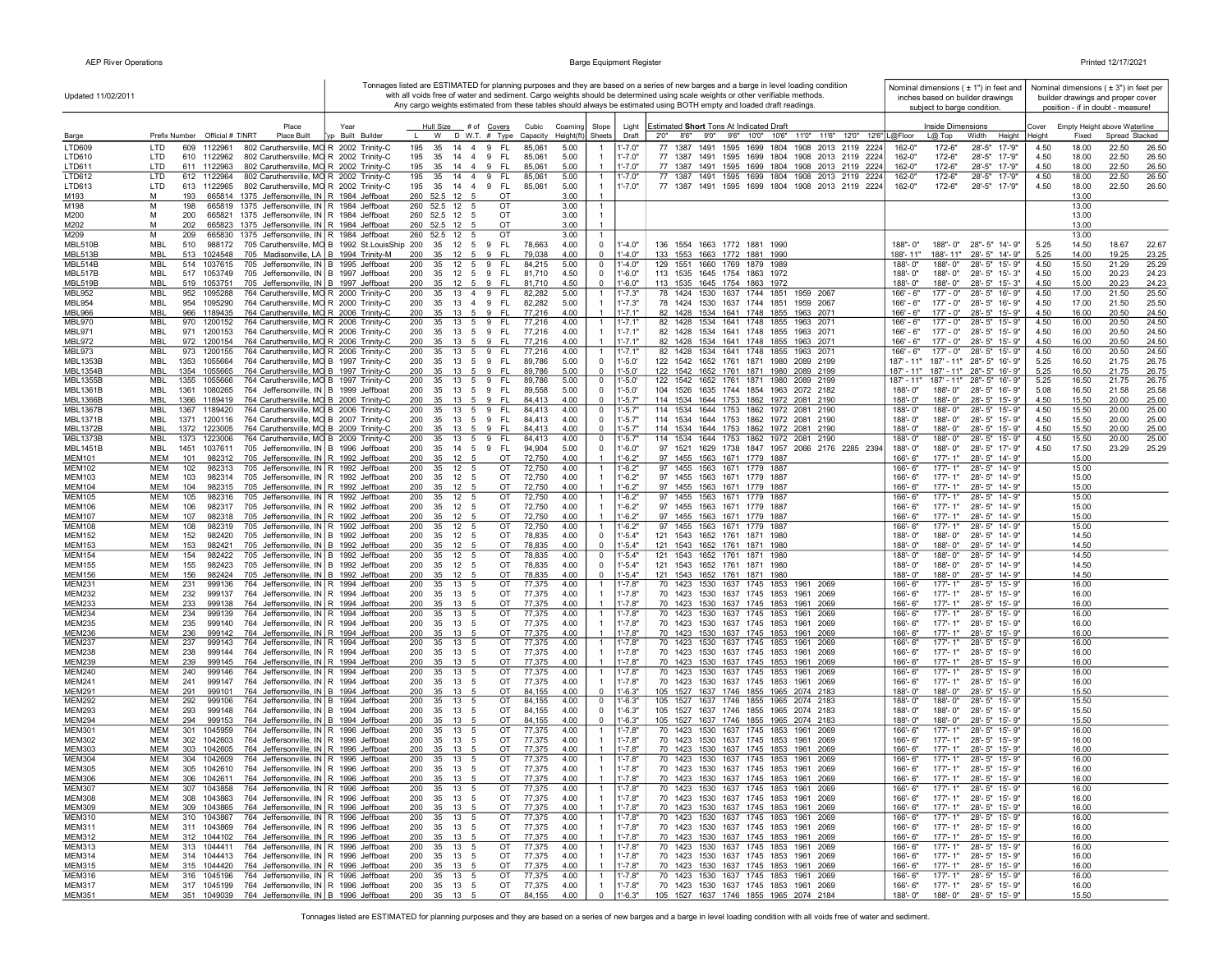| Updated 11/02/2011             |                                                                                                                                                  |                                      |                                                  |                                              |                                                             | Tonnages listed are ESTIMATED for planning purposes and they are based on a series of new barges and a barge in level loading condition<br>with all voids free of water and sediment. Cargo weights should be determined using scale weights or other verifiable methods<br>Any cargo weights estimated from these tables should always be estimated using BOTH empty and loaded draft readings. | Nominal dimensions ( ± 1") in feet and<br>inches based on builder drawings<br>subject to barge condition. | Nominal dimensions ( $\pm$ 3") in feet per<br>builder drawings and proper cover<br>position - if in doubt - measure! |
|--------------------------------|--------------------------------------------------------------------------------------------------------------------------------------------------|--------------------------------------|--------------------------------------------------|----------------------------------------------|-------------------------------------------------------------|--------------------------------------------------------------------------------------------------------------------------------------------------------------------------------------------------------------------------------------------------------------------------------------------------------------------------------------------------------------------------------------------------|-----------------------------------------------------------------------------------------------------------|----------------------------------------------------------------------------------------------------------------------|
| Barge                          | Place<br>Prefix Number Official # T/NRT<br><b>Place Built</b>                                                                                    | Year<br>p Built Builder              | Hull Size # of<br>Covers<br>W<br>D W.T. # Type   | Cubic<br>Coaming<br>Capacity<br>Height(ft)   | Slope<br>Light<br>Sheets<br>Draft                           | <b>Estimated Short Tons At Indicated Draft</b><br>2'0" 8'6" 9'0" 9'6" 10'0" 10'6" 11'0" 11'6" 12'0" 12'6" L@Floor                                                                                                                                                                                                                                                                                | Inside Dimensions<br>$L@$ Top<br>Width<br>Height Height                                                   | Cover<br>Empty Height above Waterline<br>Spread Stacked<br>Fixed                                                     |
| <b>MEM352</b>                  | MEM<br>352<br>1049040<br>764 Jeffersonville, IN B                                                                                                | 1996<br>Jeffboa                      | 200<br>35<br>13                                  | ОT<br>84,155<br>4.00                         | $-6.3"$<br>$^{\circ}$                                       | 105<br>1527<br>1637 1746<br>1855<br>1965<br>2074 2184                                                                                                                                                                                                                                                                                                                                            | $28 - 5"$<br>188'-0"<br>188'-0"<br>15'-9"                                                                 | 15.50                                                                                                                |
| <b>MEM353</b><br><b>MEM354</b> | <b>MEM</b><br>353<br>764 Jeffersonville, IN<br>1049041<br><b>MEM</b>                                                                             | B 1996 Jeffboat                      | 200<br>35<br>13<br>-5<br>35<br>13                | OT<br>84,155<br>4.00<br>OT<br>84,155<br>4.00 | $1' - 6.3"$<br>$\mathbf 0$<br>$-6.3"$<br>$\Omega$           | 1527 1637 1746 1855 1965 2074 2184<br>105<br>105 1527 1637 1746 1855 1965 2074 2184                                                                                                                                                                                                                                                                                                              | 188'-0"<br>28'-5" 15'-9"<br>188'-0"<br>188'-0"<br>188'-0"<br>28'-5" 15'-9"                                | 15.50<br>15.50                                                                                                       |
| <b>MEM355</b>                  | 354 1049042<br>764 Jeffersonville, IN   B<br><b>MEM</b><br>355<br>1049043<br>764 Jeffersonville, IN B 1996 Jeffboat                              | 1996 Jeffboat                        | 200<br>200<br>35<br>13<br>-5                     | OT<br>84,155<br>4.00                         | $1 - 6.3"$<br>$\mathbf 0$                                   | 105<br>1527<br>1637 1746 1855 1965 2074 2184                                                                                                                                                                                                                                                                                                                                                     | 188'-0"<br>188'-0"<br>$28 - 5"$<br>$15 - 9$                                                               | 15.50                                                                                                                |
| <b>MEM356</b>                  | <b>MEM</b><br>1049044<br>764 Jeffersonville, IN B 1996 Jeffboat<br>356                                                                           |                                      | 200<br>35<br>13<br>- 5                           | 84,155<br>4.00<br>OT                         | $1'-6.3"$<br>$\Omega$                                       | 105 1527 1637 1746 1855 1965 2074 2184                                                                                                                                                                                                                                                                                                                                                           | 188'-0"<br>188'-0"<br>28'-5" 15'-9"                                                                       | 15.50                                                                                                                |
| <b>MEM357</b>                  | <b>MEM</b><br>357 1049045<br>764 Jeffersonville, IN   B 1996 Jeffboat                                                                            |                                      | 200<br>35<br>13 5                                | OT<br>84,155<br>4.00                         | $1 - 6.3"$<br>$\mathbf{0}$                                  | 105 1527 1637 1746 1855 1965 2074 2184                                                                                                                                                                                                                                                                                                                                                           | 188'-0"<br>188'-0"<br>28'-5" 15'-9"                                                                       | 15.50                                                                                                                |
| <b>MEM358</b><br><b>MEM359</b> | MEM<br>358<br>1049046<br>764 Jeffersonville, IN B 1996 Jeffboat<br>MEM<br>359<br>1049047<br>764 Jeffersonville, IN B 1996 Jeffboat               |                                      | 200<br>35<br>13 5<br>200<br>35<br>13 5           | OT<br>84,155<br>4.00<br>ОT<br>84,155<br>4.00 | $1' - 6.3"$<br>$\mathbf 0$<br>$1' - 6.3"$<br>$\mathbf 0$    | 105 1527 1637 1746 1855 1965 2074 2184<br>105 1527 1637 1746 1855 1965 2074 2184                                                                                                                                                                                                                                                                                                                 | 28'-5" 15'-9"<br>188'-0"<br>188'-0"<br>188'-0"<br>188'-0"<br>28'-5" 15'-9"                                | 15.50<br>15.50                                                                                                       |
| <b>MEM360</b>                  | <b>MEM</b><br>360 1049473<br>764 Jeffersonville, IN B 1996 Jeffboat                                                                              |                                      | 200<br>35<br>13 5                                | OT<br>84,155<br>4.00                         | $\mathbf{0}$<br>$1' - 6.3"$                                 | 105 1527 1637 1746 1855 1965 2074 2184                                                                                                                                                                                                                                                                                                                                                           | 188'-0"<br>28'-5" 15'-9"<br>$188 - 0$ "                                                                   | 15.50                                                                                                                |
| <b>MEM361</b>                  | <b>MEM</b><br>361<br>1049474<br>764 Jeffersonville, IN B 1996 Jeffboat                                                                           |                                      | 200<br>35<br>13<br>-5                            | OT<br>84,155<br>4.00                         | $\mathbf 0$<br>$1'-6.3"$                                    | 105<br>1527 1637 1746 1855 1965 2074 2184                                                                                                                                                                                                                                                                                                                                                        | 188'-0"<br>188'-0"<br>28'-5" 15'-9"                                                                       | 15.50                                                                                                                |
| <b>MEM362</b>                  | MEM<br>1049475<br>764 Jeffersonville, IN B 1996 Jeffboat<br>362<br>MEM<br>1049476                                                                |                                      | 200<br>35<br>13 5<br>200<br>35                   | OT<br>84,155<br>4.00<br>OT<br>4.00           | $1' - 6.3"$<br>$\Omega$<br>$1' - 6.3"$                      | 105 1527 1637 1746 1855 1965 2074 2184                                                                                                                                                                                                                                                                                                                                                           | 188'-0"<br>28'-5" 15'-9"<br>$188 - 0$ "<br>188'-0"<br>188'-0"                                             | 15.50                                                                                                                |
| <b>MEM363</b><br><b>MEM364</b> | 363<br>764 Jeffersonville, IN B 1996 Jeffboat<br>MEM<br>364<br>1049477<br>764 Jeffersonville, IN B 1996 Jeffboat                                 |                                      | 13 5<br>200<br>35<br>13<br>5                     | 84,155<br>OT<br>84,155<br>4.00               | $\mathbf 0$<br>$\mathbf 0$<br>1'-6.3"                       | 105 1527 1637 1746 1855 1965 2074 2184<br>105<br>1527<br>1637 1746 1855 1965 2074 2184                                                                                                                                                                                                                                                                                                           | 28'-5" 15'-9"<br>28'-5" 15'-9"<br>188'-0"<br>188'-0"                                                      | 15.50<br>15.50                                                                                                       |
| <b>MEM365</b>                  | MEM<br>365<br>1049478<br>764 Jeffersonville, IN B 1996 Jeffboat                                                                                  |                                      | 200<br>35<br>13<br>- 5                           | OT<br>84,155<br>4.00                         | $1' - 6.3"$<br>$\mathbf 0$                                  | 105 1527 1637 1746 1855 1965 2074 2184                                                                                                                                                                                                                                                                                                                                                           | 28'-5" 15'-9"<br>188'-0"<br>188'-0"                                                                       | 15.50                                                                                                                |
| <b>MEM366</b>                  | <b>MEM</b><br>366 1049479<br>764 Jeffersonville, IN B 1996 Jeffboat                                                                              |                                      | 200<br>35<br>13                                  | OT<br>4.00<br>84,155                         | $1' - 6.3"$<br>$\Omega$                                     | 105 1527 1637 1746 1855 1965 2074 2184                                                                                                                                                                                                                                                                                                                                                           | 188'-0"<br>28'-5" 15'-9'<br>188'-0"                                                                       | 15.50                                                                                                                |
| <b>MEM367</b><br><b>MEM368</b> | <b>MEM</b><br>367<br>1049480<br>764 Jeffersonville, IN B 1997 Jeffboat<br><b>MEM</b><br>1049481<br>368<br>764 Jeffersonville, IN B 1997 Jeffboat |                                      | 200<br>35<br>13<br>-5<br>200<br>35<br>13<br>-5   | OT<br>84,155<br>4.00<br>84,155<br>4.00<br>OT | $1' - 6.3"$<br>$\mathbf 0$<br>$1' - 6.3"$<br>$\Omega$       | 105<br>1527<br>1637 1746<br>1855<br>1965 2074 2184<br>105 1527 1637 1746 1855 1965 2074 2184                                                                                                                                                                                                                                                                                                     | 188'-0"<br>188'-0"<br>28'-5" 15'-9"<br>188'-0"<br>28'-5" 15'-9"<br>$188 - 0$ "                            | 15.50<br>15.50                                                                                                       |
| <b>MEM369</b>                  | <b>MEM</b><br>369 1049546<br>764 Jeffersonville, IN B 1997 Jeffboat                                                                              |                                      | 200<br>35<br>13                                  | 84,155<br>4.00<br>OT                         | $1' - 6.3"$<br>$\mathbf 0$                                  | 105 1527 1637 1746 1855 1965 2074 2184                                                                                                                                                                                                                                                                                                                                                           | 188'-0"<br>188'-0"<br>28'-5" 15'-9"                                                                       | 15.50                                                                                                                |
| <b>MEM370</b>                  | MEM<br>370 1049547<br>764 Jeffersonville, IN   B 1997 Jeffboat                                                                                   |                                      | 200<br>35<br>13                                  | 84,155<br>4.00<br>от                         | 1'-6.3"<br>$\mathbf{0}$                                     | 105 1527 1637 1746 1855 1965 2074 2184                                                                                                                                                                                                                                                                                                                                                           | 188'-0"<br>28'-5" 15'-9"<br>188'-0'                                                                       | 15.50                                                                                                                |
| <b>MEM371</b><br><b>MEM372</b> | MEM<br>371 1049548<br>764 Jeffersonville, IN B 1997 Jeffboat<br><b>MEM</b><br>372 1049549<br>764 Jeffersonville, IN B 1997 Jeffboat              |                                      | 200<br>35<br>13 5<br>200<br>35<br>13             | OT<br>84,155<br>4.00<br>OT<br>84,155<br>4.00 | $1' - 6.3"$<br>$\mathbf 0$<br>$1' - 6.3"$<br>$\Omega$       | 105 1527 1637 1746 1855 1965 2074 2184<br>105 1527 1637 1746 1855 1965 2074 2184                                                                                                                                                                                                                                                                                                                 | 188'-0"<br>188'-0"<br>28'-5" 15'-9"<br>188'-0"<br>28'-5" 15'-9"<br>$188 - 0$                              | 15.50<br>15.50                                                                                                       |
| <b>MEM373</b>                  | MEM<br>373<br>1049550<br>764 Jeffersonville, IN B 1997 Jeffboat                                                                                  |                                      | 200<br>35<br>13<br>- 5                           | OT<br>84,155<br>4.00                         | $\mathbf 0$<br>1'-6.3"                                      | 105 1527 1637 1746 1855 1965 2074 2184                                                                                                                                                                                                                                                                                                                                                           | 28'-5" 15'-9"<br>188'-0"<br>188'-0"                                                                       | 15.50                                                                                                                |
| <b>MEM374</b>                  | 374 1049551<br><b>MEM</b><br>764 Jeffersonville, IN B 1997 Jeffboat                                                                              |                                      | 200<br>35<br>13 5                                | 84,155<br>OT<br>4.00                         | $1' - 6.3"$<br>$\Omega$                                     | 105 1527 1637 1746 1855 1965 2074 2184                                                                                                                                                                                                                                                                                                                                                           | $188 - 0$ "<br>188'-0"<br>28'-5" 15'-9"                                                                   | 15.50                                                                                                                |
| <b>MEM375</b><br><b>MEM376</b> | <b>MEM</b><br>375 1049552<br>764 Jeffersonville, IN B 1997 Jeffboat<br>MEM<br>376<br>1049553<br>764 Jeffersonville, IN B 1997 Jeffboat           |                                      | 200<br>35<br>13<br>200<br>35<br>13<br>-5         | 4.00<br>OT<br>84,155<br>84,155<br>OT<br>4.00 | $1 - 6.3"$<br>$\mathbf 0$<br>$1 - 6.3"$<br>$\mathbf{0}$     | 105 1527 1637 1746 1855 1965 2074 2184<br>1637 1746 1855 1965 2074 2184<br>105<br>1527                                                                                                                                                                                                                                                                                                           | 188'-0"<br>188'-0"<br>28'-5" 15'-9"<br>188'-0"<br>28'-5" 15'-9"<br>188'-0"                                | 15.50<br>15.50                                                                                                       |
| <b>MEM377</b>                  | MEM<br>377<br>1049554<br>764 Jeffersonville, IN B 1997 Jeffboat                                                                                  |                                      | 200<br>35<br>13<br>- 5                           | OT<br>84,155<br>4.00                         | $1'-6.3"$<br>$\mathbf 0$                                    | 105<br>1527 1637 1746 1855 1965 2074 2184                                                                                                                                                                                                                                                                                                                                                        | 188'-0"<br>188'-0"<br>28'-5" 15'-9"                                                                       | 15.50                                                                                                                |
| <b>MEM378</b>                  | <b>MEM</b><br>378 1049555<br>764 Jeffersonville, IN B                                                                                            | 1997 Jeffboat                        | 200<br>35<br>13                                  | OT<br>84,155<br>4.00                         | $-6.3"$<br>$\Omega$                                         | 1527 1637 1746 1855 1965 2074 2184<br>105                                                                                                                                                                                                                                                                                                                                                        | 188'-0"<br>28'-5" 15'-9"<br>$188 - 0$                                                                     | 15.50                                                                                                                |
| <b>MEM379</b><br><b>MEM451</b> | MEM<br>379<br>1049556<br>764 Jeffersonville, IN B 1997 Jeffboat<br><b>MEM</b><br>451<br>764                                                      |                                      | 200<br>35<br>13<br>-5<br>35<br>13                | OT<br>84,155<br>4.00<br>OT<br>84.389         | $\mathbf 0$<br>1'-6.3"<br>$\Omega$                          | 105 1527 1637 1746 1855 1965 2074 2184                                                                                                                                                                                                                                                                                                                                                           | 188'-0"<br>28'-5" 15'-9"<br>188'-0"<br>188'-0"<br>188'-0"                                                 | 15.50                                                                                                                |
| <b>MEM452</b>                  | 1054493<br>Amelia, LA<br><b>MEM</b><br>452 1054494<br>764<br>Amelia, LA                                                                          | B 1997 Bollinger<br>B 1997 Bollinger | 200<br>-5<br>200<br>35<br>13<br>-5               | 4.00<br>OT<br>84,389<br>4.00                 | $1'-6.3"$<br>$\mathbf{0}$<br>$1 - 6.3"$                     | 105 1527 1637 1746 1855 1965 2074 2183<br>105 1527 1637 1746 1855 1965 2074 2183                                                                                                                                                                                                                                                                                                                 | 28'-6" 15'-9"<br>188'-0"<br>188'-0"<br>28'-6" 15'-9"                                                      | 15.50<br>15.50                                                                                                       |
| <b>MEM453</b>                  | 453<br>1054495<br>764<br>MEM<br>Amelia, LA                                                                                                       | B 1997 Bollinger                     | 200<br>35<br>13<br>- 5                           | OT<br>84,389<br>4.00                         | $1'-6.3"$<br>$\overline{0}$                                 | 105 1527 1637 1746 1855 1965 2074 2183                                                                                                                                                                                                                                                                                                                                                           | $188 - 0$ "<br>188'-0"<br>28'-6" 15'-9"                                                                   | 15.50                                                                                                                |
| <b>MEM454</b>                  | MEM<br>454 1054499<br>764<br>Amelia, LA                                                                                                          | B 1997 Bollinger                     | 200<br>35<br>13 5                                | 84,389<br>OT<br>4.00                         | $1' - 6.3"$<br>$\mathbf 0$                                  | 105 1527 1637 1746 1855 1965 2074 2183                                                                                                                                                                                                                                                                                                                                                           | 188'-0"<br>188'-0"<br>28'-6" 15'-9"                                                                       | 15.50                                                                                                                |
| <b>MEM455</b><br><b>MEM456</b> | MEM<br>455 1054500<br>764<br>Amelia, LA<br>MEM<br>1054501<br>764<br>456<br>Amelia, LA                                                            | B 1997 Bollinger<br>B 1997 Bollinger | 35<br>200<br>13<br>200<br>35<br>13 5             | OT<br>84,389<br>4.00<br>OT<br>84,389<br>4.00 | $1' - 6.3"$<br>$\mathbf 0$<br>$1'-6.3"$<br>$\mathbf 0$      | 105 1527 1637 1746 1855 1965 2074 2183<br>105 1527 1637 1746 1855 1965 2074 2183                                                                                                                                                                                                                                                                                                                 | 188'-0"<br>188'-0"<br>28'-6" 15'-9"<br>188'-0"<br>28'-6" 15'-9"<br>188'-0"                                | 15.50<br>15.50                                                                                                       |
| <b>MEM457</b>                  | <b>MEM</b><br>457 1054505<br>764<br>Amelia, LA                                                                                                   | B 1997 Bollinger                     | 200<br>35<br>13 5                                | OT<br>84,389<br>4.00                         | $1'-6.3"$<br>$\Omega$                                       | 105 1527 1637 1746 1855 1965 2074 2183                                                                                                                                                                                                                                                                                                                                                           | 188'-0"<br>188'-0"<br>28'-6" 15'-9"                                                                       | 15.50                                                                                                                |
| <b>MEM458</b>                  | <b>MEM</b><br>458<br>1054506<br>764<br>Amelia, LA                                                                                                | B 1997 Bollinger                     | 200<br>35<br>13<br>- 5                           | OT<br>84,389<br>4.00                         | $\mathbf 0$<br>$1'-6.3"$                                    | 105 1527 1637 1746 1855 1965 2074 2183                                                                                                                                                                                                                                                                                                                                                           | 188'-0"<br>188'-0"<br>28'-6" 15'-9"                                                                       | 15.50                                                                                                                |
| <b>MEM459</b><br><b>MEM460</b> | MEM<br>459<br>1054510<br>764<br>Amelia, LA<br>MEM<br>460<br>1054515<br>764<br>Amelia, LA                                                         | B 1997 Bollinger<br>B 1997 Bollinger | 200<br>35<br>13<br>- 5<br>13<br>200<br>35<br>- 5 | OT<br>84,389<br>4.00<br>OT<br>84,389<br>4.00 | $1'-6.3"$<br>$\mathbf 0$<br>$1' - 6.3"$<br>$\mathbf 0$      | 105 1527 1637 1746 1855 1965 2074 2183<br>105 1527 1637 1746 1855 1965 2074 2183                                                                                                                                                                                                                                                                                                                 | 188'-0"<br>28'-6" 15'-9"<br>188'-0"<br>188'-0"<br>188'-0"<br>28'-6" 15'-9"                                | 15.50<br>15.50                                                                                                       |
| <b>MEM461</b>                  | MEM<br>461<br>1054516<br>764<br>Amelia, LA                                                                                                       | B 1997 Bollinger                     | 200<br>35<br>13                                  | OT<br>84,389<br>4.00                         | $1' - 6.3"$<br>$^{\circ}$                                   | 105 1527 1637 1746 1855 1965 2074 2183                                                                                                                                                                                                                                                                                                                                                           | 188'-0"<br>188'-0"<br>28'-6" 15'-9"                                                                       | 15.50                                                                                                                |
| <b>MEM462</b>                  | MEM<br>1054517<br>462<br>764<br>Amelia, LA                                                                                                       | B 1997 Bollinger                     | 200<br>35<br>13<br>$\sqrt{5}$                    | OT<br>84,389<br>4.00                         | $1' - 6.3"$<br>$\mathbf 0$                                  | 105 1527 1637 1746 1855<br>1965 2074 2183                                                                                                                                                                                                                                                                                                                                                        | 188'-0"<br>28'-6" 15'-9"<br>188'-0"                                                                       | 15.50                                                                                                                |
| <b>MEM463</b><br><b>MEM464</b> | <b>MEM</b><br>463<br>1054518<br>764<br>Amelia, LA<br><b>MEM</b><br>464 1054521<br>Amelia, LA<br>764                                              | B 1997 Bollinger<br>B 1997 Bollinger | 200<br>35<br>13<br>-5<br>200<br>35<br>13<br>-5   | OT<br>84.389<br>4.00<br>OT<br>84,389<br>4.00 | $1' - 6.3"$<br>$\Omega$<br>$\mathbf{0}$<br>$1' - 6.3"$      | 105 1527 1637 1746 1855 1965 2074 2183<br>105 1527 1637 1746 1855 1965 2074 2183                                                                                                                                                                                                                                                                                                                 | 188'-0"<br>188'-0"<br>28'-6" 15'-9"<br>188'-0"<br>188'-0"<br>28'-6" 15'-9"                                | 15.50<br>15.50                                                                                                       |
| <b>MEM465</b>                  | MEM<br>465<br>1054525<br>764<br>Amelia, LA                                                                                                       | B 1997 Bollinger                     | 200<br>35<br>13                                  | OT<br>84,389<br>4.00                         | $1' - 6.3"$<br>$\mathbf{0}$                                 | 105 1527 1637 1746 1855 1965 2074 2183                                                                                                                                                                                                                                                                                                                                                           | 188'-0"<br>28'-6" 15'-9"<br>188'-0"                                                                       | 15.50                                                                                                                |
| <b>MEM466</b>                  | MEM<br>466<br>1054526<br>764<br>Amelia, LA                                                                                                       | B 1997 Bollinger                     | 200<br>35<br>13<br>-5                            | 4.00<br>84,389<br>от                         | $1' - 6.3"$<br>$^{\circ}$                                   | 105 1527 1637 1746 1855 1965 2074 2183                                                                                                                                                                                                                                                                                                                                                           | 188'-0"<br>188'-0"<br>28'-6" 15'-9"                                                                       | 15.50                                                                                                                |
| <b>MEM467</b>                  | MEM<br>467 1054527<br>764<br>Amelia, LA                                                                                                          | B 1997 Bollinger                     | 200<br>35<br>13 5                                | OT<br>84,389<br>4.00                         | $1' - 6.3"$<br>$\mathbf 0$                                  | 105 1527 1637 1746 1855 1965 2074 2183                                                                                                                                                                                                                                                                                                                                                           | 188'-0"<br>188'-0"<br>28'-6" 15'-9"                                                                       | 15.50                                                                                                                |
| <b>MEM468</b><br><b>MEM469</b> | 1054530<br>MEM<br>468<br>764<br>Amelia, LA<br>MEM<br>469<br>1054532<br>764<br>Amelia, LA                                                         | B 1997 Bollinger<br>B 1997 Bollinger | 200<br>35<br>13<br>35<br>200<br>13 5             | 84,389<br>4.00<br>OT<br>OT<br>84,389<br>4.00 | $1' - 6.3"$<br>$\mathbf 0$<br>$1' - 6.3"$<br>$\mathbf 0$    | 105 1527 1637 1746 1855 1965 2074 2183<br>105 1527 1637 1746 1855 1965 2074 2183                                                                                                                                                                                                                                                                                                                 | 188'-0"<br>28'-6" 15'-9"<br>188'-0"<br>28'-6" 15'-9"<br>188'-0"<br>188'-0"                                | 15.50<br>15.50                                                                                                       |
| <b>MEM470</b>                  | <b>MEM</b><br>470 1054533<br>Amelia, LA<br>764                                                                                                   | B 1997 Bollinger                     | 200<br>35<br>13 5                                | OT<br>84,389<br>4.00                         | $1' - 6.3"$<br>$\Omega$                                     | 105 1527 1637 1746 1855 1965 2074 2183                                                                                                                                                                                                                                                                                                                                                           | 188'-0"<br>188'-0"<br>28'-6" 15'-9"                                                                       | 15.50                                                                                                                |
| <b>MEM471</b>                  | 471<br>1054534<br>MEM<br>764<br>Amelia, LA                                                                                                       | B 1997 Bollinger                     | 200<br>35<br>13<br>-5                            | OT<br>84,389<br>4.00                         | $1 - 6.3"$<br>$\mathbf{0}$                                  | 1637 1746 1855 1965 2074 2183<br>105 1527                                                                                                                                                                                                                                                                                                                                                        | 188'-0"<br>28'-6" 15'-9"<br>188'-0"                                                                       | 15.50                                                                                                                |
| <b>MEM472</b><br><b>MEM473</b> | MEM<br>472<br>1054535<br>764<br>Amelia, LA<br>MEM<br>473 1054536<br>764<br>Amelia, LA                                                            | B 1997 Bollinger<br>B 1997 Bollinger | 200<br>35<br>13<br>- 5<br>200<br>35<br>13<br>- 5 | OT<br>84,389<br>4.00<br>OT<br>84,389<br>4.00 | $1'-6.3"$<br>$^{\circ}$<br>$1' - 6.3"$<br>$\mathbf 0$       | 105 1527 1637 1746 1855 1965 2074 2183<br>105 1527 1637 1746 1855 1965 2074 2183                                                                                                                                                                                                                                                                                                                 | 188'-0"<br>188'-0"<br>28'-6" 15'-9"<br>188'-0"<br>188'-0"<br>28'-6" 15'-9"                                | 15.50<br>15.50                                                                                                       |
| <b>MEM474</b>                  | MEM<br>474<br>1060108<br>764<br>Amelia, LA                                                                                                       | B 1997 Bollinger                     | 200<br>35<br>13<br>-5                            | OT<br>84,389<br>4.00                         | $1' - 6.3"$<br>$\mathbf 0$                                  | 1637 1746 1855 1965 2074 2183<br>105 1527                                                                                                                                                                                                                                                                                                                                                        | 188'-0"<br>28'-6" 15'-9"<br>$188 - 0$ "                                                                   | 15.50                                                                                                                |
| <b>MEM475</b><br><b>MEM476</b> | MEM<br>475<br>1060110<br>764<br>Amelia, LA<br><b>MEM</b><br>764                                                                                  | B 1997 Bollinger                     | 200<br>35<br>13<br>-5<br>200<br>35<br>13         | 4.00<br>OT<br>84,389<br>OT<br>84.389<br>4.00 | $1' - 6.3"$<br>$\mathbf 0$<br>$\mathbf{0}$<br>$-6.3"$       | 105 1527 1637 1746 1855 1965 2074 2183                                                                                                                                                                                                                                                                                                                                                           | 28'-6" 15'-9"<br>188'-0"<br>188'-0"<br>188'-0"<br>188'-0"<br>28'-6" 15'-9"                                | 15.50<br>15.50                                                                                                       |
| <b>MEM477</b>                  | 476 1060112<br>Amelia, LA<br><b>MEM</b><br>477 1060113<br>764<br>Amelia, LA                                                                      | B 1997 Bollinger<br>B 1997 Bollinger | 200<br>35<br>13 5                                | OT<br>84,389<br>4.00                         | $1'-6.3"$<br>$\overline{0}$                                 | 105 1527 1637 1746 1855 1965 2074 2183<br>105 1527 1637 1746 1855 1965 2074 2183                                                                                                                                                                                                                                                                                                                 | 188'-0"<br>28'-6" 15'-9"<br>$188 - 0$ "                                                                   | 15.50                                                                                                                |
| <b>MEM478</b>                  | MEM<br>478 1060114<br>764<br>Amelia, LA                                                                                                          | B 1997 Bollinger                     | 200<br>35<br>13<br>- 5                           | 84,389<br>4.00<br>OT                         | $1' - 6.3"$<br>$\mathbf 0$                                  | 105 1527 1637 1746 1855 1965 2074 2183                                                                                                                                                                                                                                                                                                                                                           | 188'-0"<br>188'-0"<br>28'-6" 15'-9"                                                                       | 15.50                                                                                                                |
| <b>MEM479</b>                  | MEM<br>479 1060115<br>764<br>Amelia, LA                                                                                                          | B 1997 Bollinger                     | 200<br>35<br>13                                  | 4.00<br>OT<br>84,389                         | $1' - 6.3"$<br>$\mathbf 0$                                  | 105 1527 1637 1746 1855 1965 2074 2183                                                                                                                                                                                                                                                                                                                                                           | 188'-0"<br>188'-0"<br>28'-6" 15'-9"<br>28'-6" 15'-9"                                                      | 15.50                                                                                                                |
| <b>MEM480</b><br><b>MEM481</b> | MEM<br>480 1060121<br>764<br>Amelia, LA<br>MEM<br>481 1060122<br>764<br>Amelia, LA                                                               | B 1997 Bollinger<br>B 1997 Bollinger | 200<br>35<br>13 5<br>200<br>35<br>13 5           | OT<br>84,389<br>4.00<br>OT<br>84,389<br>4.00 | $\overline{0}$<br>$1' - 6.3"$<br>$1' - 6.3"$<br>$\mathbf 0$ | 105 1527 1637 1746 1855 1965 2074 2183<br>105 1527 1637 1746 1855 1965 2074 2183                                                                                                                                                                                                                                                                                                                 | 188'-0"<br>188'-0"<br>188'-0"<br>188'-0" 28'-6" 15'-9"                                                    | 15.50<br>15.50                                                                                                       |
| <b>MEM482</b>                  | <b>MEM</b><br>482 1060123<br>764<br>Amelia, LA                                                                                                   | B 1997 Bollinger                     | 200<br>35<br>13                                  | OT<br>84,389<br>4.00                         | $\mathbf{0}$<br>$1' - 6.3"$                                 | 105 1527 1637 1746 1855 1965 2074 2183                                                                                                                                                                                                                                                                                                                                                           | 188'-0"<br>188'-0"<br>28'-6" 15'-9"                                                                       | 15.50                                                                                                                |
| <b>MEM483</b>                  | MEM<br>483 1060124<br>764<br>Amelia, LA                                                                                                          | B 1997 Bollinger                     | 200<br>35<br>13<br>- 5                           | OT<br>84,389<br>4.00                         | $\mathbf 0$<br>$1'-6.3"$                                    | 105 1527 1637 1746 1855 1965 2074 2183                                                                                                                                                                                                                                                                                                                                                           | 188'-0"<br>28'-6" 15'-9"<br>188'-0"                                                                       | 15.50                                                                                                                |
| <b>MEM484</b><br><b>MEM485</b> | MEM<br>484 1060125<br>764<br>Amelia, LA<br>MEM<br>485<br>1060126<br>764<br>Amelia, LA                                                            | B 1997 Bollinger<br>B 1997 Bollinger | 200<br>35<br>13<br>- 5<br>200<br>35<br>13        | 4.00<br>ОT<br>84,389<br>OT<br>84,389<br>4.00 | $1' - 6.3"$<br>$\Omega$<br>$1' - 6.3"$<br>$\Omega$          | 105 1527 1637 1746 1855 1965 2074 2183<br>105 1527 1637 1746 1855 1965 2074 2183                                                                                                                                                                                                                                                                                                                 | 188'-0"<br>188'-0"<br>28'-6" 15'-9"<br>188'-0"<br>188'-0"<br>28'-6" 15'-9"                                | 15.50<br>15.50                                                                                                       |
| <b>MEM486</b>                  | MEM<br>486<br>1060131<br>764<br>Amelia, LA                                                                                                       | B 1997 Bollinger                     | 200<br>35<br>13 5                                | OT<br>84,389<br>4.00                         | $\mathbf 0$<br>$1' - 6.3"$                                  | 105 1527 1637 1746 1855 1965 2074 2183                                                                                                                                                                                                                                                                                                                                                           | 188'-0"<br>188'-0"<br>28'-6" 15'-9"                                                                       | 15.50                                                                                                                |
| <b>MEM487</b>                  | <b>MEM</b><br>487 1060132<br>764<br>Amelia, LA                                                                                                   | B 1997 Bollinger                     | 200<br>13<br>35<br>-5                            | OT<br>84.389<br>4.00                         | $1' - 6.3"$<br>$\Omega$                                     | 105 1527 1637 1746 1855 1965 2074 2183                                                                                                                                                                                                                                                                                                                                                           | 188'-0"<br>188'-0"<br>28'-6" 15'-9"                                                                       | 15.50                                                                                                                |
| <b>MEM488</b><br><b>MEM489</b> | MEM<br>488 1060133<br>764<br>Amelia, LA<br><b>MEM</b><br>764<br>489<br>1060138<br>Amelia, LA                                                     | B 1997 Bollinger<br>B 1998 Bollinger | 200<br>13<br>35<br>- 5<br>200<br>35<br>13<br>-5  | OT<br>84,389<br>4.00<br>OT<br>84,389<br>4.00 | $\Omega$<br>$1'-6.3"$<br>$\mathbf 0$<br>$1' - 6.3"$         | 105 1527 1637 1746 1855 1965 2074 2183<br>105 1527 1637 1746 1855 1965 2074 2183                                                                                                                                                                                                                                                                                                                 | 188'-0"<br>188'-0"<br>28'-6" 15'-9"<br>28'-6" 15'-9"<br>188'-0"<br>188'-0"                                | 15.50<br>15.50                                                                                                       |
| <b>MEM490</b>                  | MEM<br>490 1060139<br>764<br>Amelia, LA                                                                                                          | B 1998 Bollinger                     | 200<br>35<br>13 5                                | OT<br>84,389<br>4.00                         | $1'-6.3"$<br>$\mathbf 0$                                    | 105 1527 1637 1746 1855 1965 2074 2183                                                                                                                                                                                                                                                                                                                                                           | 188'-0"<br>188'-0" 28'-6" 15'-9"                                                                          | 15.50                                                                                                                |
| <b>MEM491</b>                  | MEM<br>Amelia, LA<br>491 1060140<br>764                                                                                                          | B 1998 Bollinger                     | 200<br>35 13 5                                   | 84,389<br>4.00<br>OT                         | $1' - 6.3"$<br>$\mathbf 0$                                  | 105 1527 1637 1746 1855 1965 2074 2183                                                                                                                                                                                                                                                                                                                                                           | 188'-0"<br>28'-6" 15'-9"<br>188'-0"                                                                       | 15.50                                                                                                                |
| <b>MEM492</b>                  | 492 1060141<br>MEM<br>764<br>Amelia, LA                                                                                                          | B 1998 Bollinger                     | 200<br>35<br>13 5                                | 4.00<br>OT<br>84,389                         | $\overline{0}$<br>$1' - 6.3"$                               | 105 1527 1637 1746 1855 1965 2074 2183                                                                                                                                                                                                                                                                                                                                                           | 28'-6" 15'-9"<br>188'-0"<br>188'-0"                                                                       | 15.50                                                                                                                |
| <b>MEM493</b><br><b>MEM494</b> | 493 1060142<br>Amelia, LA<br>MEM<br>764<br>494 1060143<br>Amelia, LA<br>MEM<br>764                                                               | B 1998 Bollinger<br>B 1998 Bollinger | 200<br>35<br>13 5<br>200<br>35<br>13 5           | 4.00<br>ОT<br>84,389<br>OT<br>84,389<br>4.00 | $1' - 6.3"$<br>$\mathbf 0$<br>$1' - 6.3"$<br>$\Omega$       | 105 1527 1637 1746 1855 1965 2074 2183<br>105 1527 1637 1746 1855 1965 2074 2183                                                                                                                                                                                                                                                                                                                 | 188'-0"<br>28'-6" 15'-9"<br>188'-0"<br>188'-0"<br>28'-6" 15'-9"<br>188'-0"                                | 15.50<br>15.50                                                                                                       |
| <b>MEM495</b>                  | MEM<br>495 1060144<br>764<br>Amelia, LA                                                                                                          | B 1998 Bollinger                     | 200<br>35<br>13 5                                | OT<br>84,389<br>4.00                         | $\mathbf 0$<br>$1'-6.3"$                                    | 105 1527 1637 1746 1855 1965 2074 2183                                                                                                                                                                                                                                                                                                                                                           | 188'-0"<br>188'-0"<br>28'-6" 15'-9"                                                                       | 15.50                                                                                                                |
| <b>MEM496</b>                  | Amelia, LA<br>MEM<br>496 1060145<br>764                                                                                                          | B 1998 Bollinger                     | 200<br>35<br>13 5                                | 84,389<br>OT<br>4.00                         | $1' - 6.3"$<br>$^{\circ}$                                   | 105 1527 1637 1746 1855 1965 2074 2183                                                                                                                                                                                                                                                                                                                                                           | 188'-0"<br>28'-6" 15'-9"<br>188'-0"                                                                       | 15.50                                                                                                                |
| <b>MEM497</b><br><b>MEM601</b> | Amelia, LA<br>MEM<br>497 1060147<br>764<br>MEM<br>601 1180463<br>764<br>Port Allen, LA                                                           | B 1998 Bollinger<br>R 2006 Trinity-P | 200<br>35<br>13 5<br>200<br>35<br>13 4           | OT<br>84,389<br>4.00<br>OT<br>77,588<br>4.00 | $1'-6.3"$<br>$\mathbf 0$<br>$\mathbf{1}$<br>1'-6.3"         | 105 1527 1637 1746 1855 1965 2074 2183<br>95 1441 1547 1654 1761 1868 1976 2084                                                                                                                                                                                                                                                                                                                  | 188'-0"<br>28'-6" 15'-9"<br>188'-0"<br>166'-6"<br>177'-0"<br>28'-6" 15'-9"                                | 15.50<br>16.00                                                                                                       |
| <b>MEM602</b>                  | MEM<br>602 1180464<br>764<br>Port Allen, LA                                                                                                      | R 2006 Trinity-P                     | 200<br>35 13 4                                   | OT<br>77,588<br>4.00                         | $1' - 6.3"$<br>$\overline{1}$                               | 95 1441 1547 1654 1761 1868 1976 2084                                                                                                                                                                                                                                                                                                                                                            | 166'-6"<br>177'-0" 28'-6" 15'-9"                                                                          | 16.00                                                                                                                |
| <b>MEM603</b>                  | MEM<br>603 1180466 764                                                                                                                           | Port Allen, LA   R 2006 Trinity-P    | 200 35 13 4                                      | OT<br>77,588<br>4.00                         | $1' - 6.3"$<br>$\mathbf{1}$                                 | 95 1441 1547 1654 1761 1868 1976 2084                                                                                                                                                                                                                                                                                                                                                            | 166'-6"<br>177'-0" 28'-6" 15'-9"                                                                          | 16.00                                                                                                                |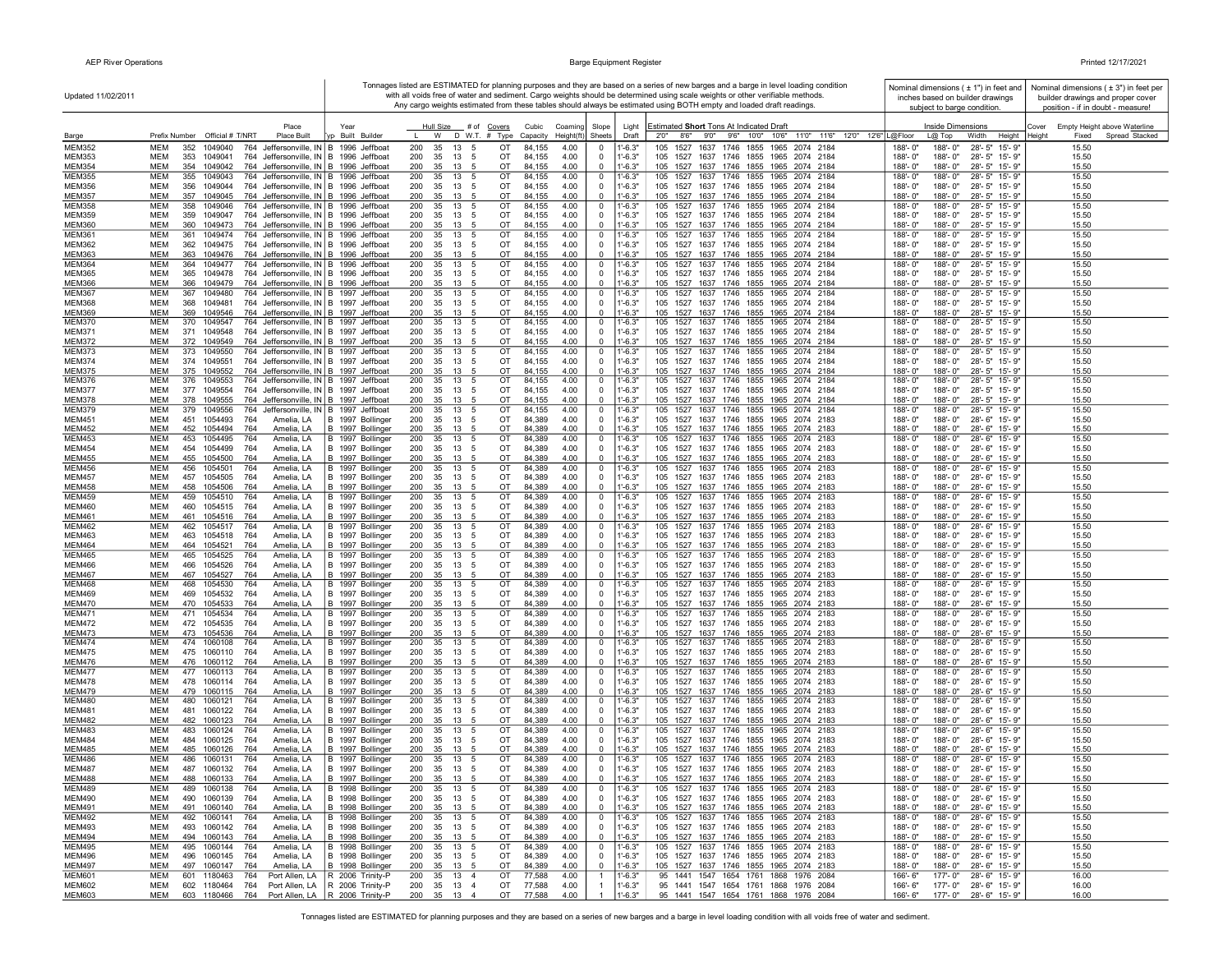| Updated 11/02/2011               |                                                                                                                                                  |                                                                        |                                                                                         |                                            |                                                                | Tonnages listed are ESTIMATED for planning purposes and they are based on a series of new barges and a barge in level loading condition<br>with all voids free of water and sediment. Cargo weights should be determined using scale weights or other verifiable methods. | Nominal dimensions $(± 1")$ in feet and<br>inches based on builder drawings                                        | Nominal dimensions $(±3")$ in feet per<br>builder drawings and proper cover |
|----------------------------------|--------------------------------------------------------------------------------------------------------------------------------------------------|------------------------------------------------------------------------|-----------------------------------------------------------------------------------------|--------------------------------------------|----------------------------------------------------------------|---------------------------------------------------------------------------------------------------------------------------------------------------------------------------------------------------------------------------------------------------------------------------|--------------------------------------------------------------------------------------------------------------------|-----------------------------------------------------------------------------|
|                                  |                                                                                                                                                  |                                                                        |                                                                                         |                                            |                                                                | Any cargo weights estimated from these tables should always be estimated using BOTH empty and loaded draft readings.                                                                                                                                                      | subject to barge condition.                                                                                        | position - if in doubt - measure!                                           |
| Barge                            | Place<br>Prefix Number Official # T/NRT<br><b>Place Built</b>                                                                                    | Year<br>Built Builder                                                  | Hull Size # of Covers<br>D W.T. # Type<br>W                                             | Cubic<br>Coaming<br>Height(ft)<br>Capacity | Slope<br>Light<br>Sheets<br>Draft                              | Estimated Short Tons At Indicated Draft<br>2'0" 8'6" 9'0" 9'6" 10'0" 10'6"<br>11'0" 11'6" 12'0" 12'6" L@Floor                                                                                                                                                             | Inside Dimensions<br>$L(0)$ Top<br>Width<br>Height                                                                 | Cover<br>Empty Height above Waterline<br>Spread Stacked<br>Heiaht<br>Fixed  |
| <b>MEM604</b>                    | <b>MEM</b><br>604<br>1180465<br>764<br>Port Allen, LA                                                                                            | R 2006 Trinity-P                                                       | 200<br>35<br>13<br>OT<br>$\overline{4}$                                                 | 77,588<br>4.00                             | $1' - 6.3"$                                                    | 1547<br>1761<br>1868<br>1976 2084<br>95 1441<br>1654                                                                                                                                                                                                                      | 177'-0"<br>28'-6" 15'-9"<br>166'-6"                                                                                | 16.00                                                                       |
| <b>MEM605</b>                    | <b>MEM</b><br>605<br>764<br>Port Allen, LA<br>1180467                                                                                            | R 2006 Trinity-P                                                       | 200<br>35<br>13<br>$\overline{4}$<br>OT                                                 | 77,588<br>4.00                             | $1' - 6.3"$                                                    | 95 1441 1547 1654 1761<br>1868<br>1976 2084                                                                                                                                                                                                                               | 166'-6"<br>177'-0"<br>28'-6" 15'-9"                                                                                | 16.00                                                                       |
| <b>MEM606</b><br><b>MEM607</b>   | <b>MEM</b><br>606 1180488<br>764<br>Port Allen, LA<br><b>MEM</b><br>607<br>1180468<br>764<br>Port Allen, LA                                      | R 2006 Trinity-P<br>R 2006 Trinity-P                                   | 200<br>35<br>13 4<br>OT<br>OT<br>200<br>35<br>13<br>$\overline{4}$                      | 77,588<br>4.00<br>77,588<br>4.00           | $1' - 6.3"$<br>$1' - 6.3"$                                     | 95 1441 1547 1654 1761 1868<br>1976 2084<br>95 1441 1547 1654 1761 1868 1976 2084                                                                                                                                                                                         | 166'-6"<br>177'-0"<br>28'-6" 15'-9"<br>177'-0"<br>28'-6" 15'-9"<br>166'-6"                                         | 16.00<br>16.00                                                              |
| <b>MEM608</b>                    | 1180487<br>MEM<br>608<br>764<br>Port Allen, LA                                                                                                   | R 2006 Trinity-P                                                       | 200<br>35<br>13<br>OT<br>$\overline{4}$                                                 | 77,588<br>4.00                             | $1' - 6.3"$                                                    | 95 1441 1547 1654 1761 1868 1976 2084                                                                                                                                                                                                                                     | 166'-6"<br>177'-0"<br>28'-6" 15'-9"                                                                                | 16.00                                                                       |
| <b>MEM609</b>                    | MEM<br>609 1180470<br>764<br>Port Allen, LA                                                                                                      | R 2006 Trinity-P                                                       | 35 13 4<br>OT<br>200                                                                    | 77,588<br>4.00                             | $1' - 6.3"$                                                    | 95 1441 1547 1654 1761 1868 1976 2084                                                                                                                                                                                                                                     | 166'-6"<br>177'-0"<br>28'-6" 15'-9"                                                                                | 16.00                                                                       |
| <b>MEM610</b><br><b>MEM611</b>   | MEM<br>610 1180486<br>764<br>Port Allen, LA<br>MEM<br>611 1180471<br>764<br>Port Allen, LA                                                       | R 2006 Trinity-P<br>R 2006 Trinity-P                                   | 200<br>35 13 4<br>OT<br>35<br>13<br>OT<br>200<br>$\overline{4}$                         | 77,588<br>4.00<br>77,588<br>4.00           | $1' - 6.3"$<br>$1' - 6.3"$                                     | 95 1441 1547 1654 1761 1868 1976 2084<br>95 1441 1547 1654 1761 1868 1976 2084                                                                                                                                                                                            | 177'-0"<br>28'-6" 15'-9"<br>166'-6"<br>177'-0"<br>166'-6"<br>28'-6" 15'-9"                                         | 16.00<br>16.00                                                              |
| <b>MEM612</b>                    | <b>MEM</b><br>612 1180485<br>764                                                                                                                 | Port Allen, LA   R 2006 Trinity-P                                      | 200<br>35<br>13 4<br>OT                                                                 | 77,588<br>4.00                             | $1' - 6.3"$                                                    | 95 1441 1547 1654 1761 1868 1976 2084                                                                                                                                                                                                                                     | 166'-6"<br>177'-0" 28'-6" 15'-9"                                                                                   | 16.00                                                                       |
| <b>MEM613</b><br><b>MEM614</b>   | MEM<br>613 1180472<br>764<br>Port Allen, LA<br>MEM<br>614 1180481<br>764<br>Port Allen, LA                                                       | R 2006 Trinity-P<br>R 2006 Trinity-P                                   | 13<br>OT<br>200<br>35<br>$\overline{4}$<br>13<br>OT<br>200<br>35<br>$\overline{4}$      | 77,588<br>4.00<br>77,588<br>4.00           | $1' - 6.3"$<br>$1' - 6.3"$                                     | 95 1441 1547 1654 1761 1868 1976 2084<br>95 1441 1547 1654 1761 1868 1976 2084                                                                                                                                                                                            | 28'-6" 15'-9"<br>177'-0"<br>166'-6"<br>177'-0"<br>28'-6" 15'-9"<br>166'-6"                                         | 16.00<br>16.00                                                              |
| <b>MEM615</b>                    | <b>MEM</b><br>615 1180480<br>764<br>Port Allen, LA                                                                                               | R 2006 Trinity-P                                                       | OT<br>200<br>35<br>13 4                                                                 | 77,588<br>4.00                             | $1' - 6.3"$                                                    | 95 1441 1547 1654 1761 1868 1976 2084                                                                                                                                                                                                                                     | 177'-0"<br>28'-6" 15'-9"<br>166'-6"                                                                                | 16.00                                                                       |
| <b>MEM616</b>                    | <b>MEM</b><br>616 1180479<br>764<br>Port Allen, LA                                                                                               | R 2006 Trinity-P                                                       | 200<br>35<br>13 4<br>OT                                                                 | 77,588<br>4.00                             | $1' - 6.3"$                                                    | 1547 1654 1761 1868 1976 2084<br>95 1441                                                                                                                                                                                                                                  | 177'-0"<br>28'-6" 15'-9"<br>166'-6"                                                                                | 16.00                                                                       |
| <b>MEM617</b><br><b>MEM618</b>   | <b>MEM</b><br>617 1180478<br>764<br>Port Allen, LA<br><b>MEM</b><br>618 1180477<br>764<br>Port Allen, LA                                         | R 2006 Trinity-P<br>R 2006 Trinity-P                                   | 200<br>35<br>13 4<br>OT<br>200<br>35 13 4<br>OT                                         | 77,588<br>4.00<br>77,588<br>4.00           | $1' - 6.3"$<br>$1'-6.3"$                                       | 95 1441 1547 1654 1761 1868 1976 2084<br>95 1441 1547 1654 1761 1868 1976 2084                                                                                                                                                                                            | 28'-6" 15'-9"<br>166'-6"<br>177'-0"<br>166'-6"<br>177'-0" 28'-6" 15'-9"                                            | 16.00<br>16.00                                                              |
| <b>MEM619</b>                    | <b>MEM</b><br>619 1180476<br>764<br>Port Allen, LA                                                                                               | R 2006 Trinity-P                                                       | 35 13<br>200<br>OT<br>$\overline{4}$                                                    | 4.00<br>77,588                             | $1'-6.3"$                                                      | 95 1441 1547 1654 1761 1868 1976 2084                                                                                                                                                                                                                                     | 177'-0"<br>28'-6" 15'-9"<br>166'-6"                                                                                | 16.00                                                                       |
| <b>MEM620</b><br><b>MEM621</b>   | MEM<br>620 1180475<br>764<br>Port Allen, LA<br>MEM<br>621 1180474<br>764                                                                         | R 2006 Trinity-P<br>Port Allen, LA   R 2006 Trinity-P                  | 200<br>35<br>13<br>OT<br>$\overline{4}$<br>200<br>OT                                    | 77,588<br>4.00<br>77,588<br>4.00           | $1'-6.3"$<br>$1' - 6.3"$                                       | 95 1441 1547 1654 1761 1868 1976 2084<br>95 1441 1547 1654 1761 1868 1976 2084                                                                                                                                                                                            | $166' - 6'$<br>177'-0" 28'-6" 15'-9"<br>166'-6"<br>177'-0"                                                         | 16.00<br>16.00                                                              |
| <b>MEM622</b>                    | MEM<br>622 1180473<br>764                                                                                                                        | Port Allen, LA   R 2006 Trinity-P                                      | 35 13 4<br>200<br>35 13 4<br>OT                                                         | 77,588<br>4.00                             | 1'-6.3"                                                        | 95 1441 1547 1654 1761 1868<br>1976 2084                                                                                                                                                                                                                                  | 28'-6" 15'-9"<br>166'-6"<br>177'-0"<br>28'-6" 15'-9"                                                               | 16.00                                                                       |
| <b>MEM623</b>                    | MEM<br>623 1180484<br>764<br>Port Allen, LA                                                                                                      | R 2006 Trinity-P                                                       | 35 13 4<br>PL<br>200                                                                    | 77,588<br>4.00                             | $1' - 7.0"$                                                    | 82 1428 1534 1641 1748 1855<br>1963 2071                                                                                                                                                                                                                                  | 177'-0" 28'-6" 15'-9"<br>166'-6"                                                                                   | 21.00<br>26.00<br>5.00<br>16.00                                             |
| <b>MEM624</b><br><b>MEM625</b>   | <b>MEM</b><br>624 1180483<br>764<br>Port Allen, LA<br><b>MEM</b><br>625 1180482<br>764                                                           | R 2006 Trinity-P<br>Port Allen, LA   R 2006 Trinity-P                  | 200<br>35<br>13<br>OT<br>$\overline{4}$<br>200<br>35<br>13 4<br>OT                      | 77,588<br>4.00<br>77,588<br>4.00           | $1' - 6.3"$<br>$1'-6.3"$                                       | 95 1441 1547 1654 1761 1868<br>1976 2084<br>95 1441 1547 1654 1761<br>1868<br>1976 2084                                                                                                                                                                                   | 166'-6"<br>177'-0"<br>28'-6" 15'-9"<br>177'-0"<br>28'-6" 15'-9"<br>166'-6"                                         | 16.00<br>16.00                                                              |
| <b>MEM626</b>                    | <b>MEM</b><br>626 1190895<br>764<br>Port Allen, LA                                                                                               | R 2006 Trinity-P                                                       | 200<br>35<br>13<br>OT<br>-4                                                             | 77,588<br>4.00                             | $1'-6.3"$                                                      | 95 1441 1547 1654 1761<br>1976 2084<br>1868                                                                                                                                                                                                                               | 177'-0"<br>166'-6"<br>28'-6" 15'-9"                                                                                | 16.00                                                                       |
| <b>MEM627</b>                    | <b>MEM</b><br>764<br>627 1190897<br>Port Allen, LA                                                                                               | R 2006 Trinity-P                                                       | 35<br>OT<br>200<br>13<br>-4                                                             | 77,588<br>4.00                             | $1' - 6.3"$                                                    | 95 1441 1547 1654 1761 1868<br>1976 2084                                                                                                                                                                                                                                  | 177'-0"<br>28'-6" 15'-9"<br>166'-6"                                                                                | 16.00                                                                       |
| <b>MEM628</b><br><b>MEM629</b>   | MEM<br>628<br>1190899<br>764<br>Port Allen, LA<br><b>MEM</b><br>764<br>629 1190901<br>Port Allen, LA                                             | R 2006 Trinity-P<br>R 2006 Trinity-P                                   | OT<br>200<br>35<br>13 4<br>200<br>35<br>13 4<br>OT                                      | 77,588<br>4.00<br>77,588<br>4.00           | 1'-6.3"<br>$1' - 6.3"$                                         | 95 1441 1547 1654 1761 1868 1976 2084<br>95 1441 1547 1654 1761 1868 1976 2084                                                                                                                                                                                            | 28'-6" 15'-9"<br>166'-6"<br>177'-0"<br>177'-0"<br>28'-6" 15'-9"<br>166'-6"                                         | 16.00<br>16.00                                                              |
| <b>MEM630</b>                    | <b>MEM</b><br>630 1190912<br>764<br>Port Allen, LA                                                                                               | R 2006 Trinity-P                                                       | 200<br>35<br>$13 \quad 4$<br>OT                                                         | 77,588<br>4.00                             | $1' - 6.3"$                                                    | 95 1441 1547 1654 1761 1868<br>1976 2084                                                                                                                                                                                                                                  | 166'-6"<br>177'-0"<br>28'-6" 15'-9"                                                                                | 16.00                                                                       |
| <b>MEM631</b><br><b>MEM632</b>   | <b>MEM</b><br>631 1190902<br>764<br>Port Allen, LA<br><b>MEM</b><br>764<br>Port Allen, LA<br>632 1190911                                         | R 2006 Trinity-P<br>R 2006 Trinity-P                                   | 200<br>35<br>13 4<br>OT<br>200<br>35<br>13<br>OT<br>$\overline{4}$                      | 77,588<br>4.00<br>77,588<br>4.00           | $1' - 6.3"$<br>$1'-6.3"$                                       | 95 1441 1547 1654 1761 1868 1976 2084<br>95 1441 1547 1654 1761 1868 1976 2084                                                                                                                                                                                            | 177'-0"<br>28'-6" 15'-9"<br>$166' - 6'$<br>177'-0"<br>28'-6" 15'-9"<br>$166' - 6"$                                 | 16.00<br>16.00                                                              |
| <b>MEM633</b>                    | <b>MEM</b><br>764<br>633 1190903<br>Port Allen, LA                                                                                               | R 2006 Trinity-P                                                       | 200<br>35 13 4<br>OT                                                                    | 77,588<br>4.00                             | $1'-6.3"$                                                      | 95 1441 1547 1654 1761 1868 1976 2084                                                                                                                                                                                                                                     | 177'-0"<br>28'-6" 15'-9'<br>166'-6"                                                                                | 16.00                                                                       |
| <b>MEM634</b>                    | 764<br>MEM<br>634 1190910                                                                                                                        | Port Allen, LA   R 2006 Trinity-P                                      | 200<br>35 13 4<br>OT                                                                    | 77,588<br>4.00                             | 1'-6.3"                                                        | 95 1441 1547 1654 1761 1868 1976 2084                                                                                                                                                                                                                                     | 177'-0"<br>28'-6" 15'-9"<br>166'-6"                                                                                | 16.00                                                                       |
| <b>MEM635</b><br><b>MEM636</b>   | 635 1190904<br>764<br>MEM<br>Port Allen, LA<br><b>MEM</b><br>636 1190909<br>764<br>Port Allen, LA                                                | R 2006 Trinity-P<br>R 2006 Trinity-P                                   | 200<br>35<br>13 4<br>OT<br>35<br>13<br>OT<br>200<br>$\overline{4}$                      | 77,588<br>4.00<br>77,588<br>4.00           | $1' - 6.3"$<br>$1' - 6.3"$                                     | 95 1441 1547 1654 1761 1868 1976 2084<br>95 1441 1547 1654 1761 1868 1976 2084                                                                                                                                                                                            | 177'-0"<br>28'-6" 15'-9"<br>166'-6"<br>177'-0"<br>28'-6" 15'-9"<br>166'-6"                                         | 16.00<br>16.00                                                              |
| <b>MEM637</b>                    | MEM<br>637 1190905<br>764                                                                                                                        | Port Allen, LA   R 2006 Trinity-P                                      | 200<br>35<br>13 4<br>OT                                                                 | 77,588<br>4.00                             | $1' - 6.3"$                                                    | 95 1441 1547 1654 1761 1868 1976 2084                                                                                                                                                                                                                                     | 166'-6"<br>177'-0"<br>28'-6" 15'-9"                                                                                | 16.00                                                                       |
| <b>MEM638</b><br><b>MEM639</b>   | <b>MEM</b><br>638 1190908<br>764<br>Port Allen, LA<br><b>MEM</b><br>639 1190906<br>764<br>Port Allen, LA                                         | R 2006 Trinity-P<br>R 2006 Trinity-P                                   | 200<br>35<br>13<br>OT<br>$\overline{4}$<br>35<br>13<br>OT<br>200<br>$\overline{4}$      | 77,588<br>4.00<br>77,588<br>4.00           | $1'-6.3"$<br>$1'-6.3"$                                         | 95 1441 1547 1654 1761 1868 1976 2084<br>95 1441 1547 1654 1761 1868 1976 2084                                                                                                                                                                                            | 166'-6"<br>177'-0"<br>28'-6" 15'-9"<br>166'-6"<br>177'-0"<br>28'-6" 15'-9"                                         | 16.00<br>16.00                                                              |
| <b>MEM640</b>                    | MEM<br>640 1190907<br>764                                                                                                                        | Port Allen, LA   R 2006 Trinity-P                                      | 200<br>13<br>OT<br>35<br>$\overline{4}$                                                 | 77,588<br>4.00                             | 1'-6.3"                                                        | 95 1441 1547 1654 1761 1868<br>1976 2084                                                                                                                                                                                                                                  | 28'-6" 15'-9"<br>166'-6"<br>177'-0"                                                                                | 16.00                                                                       |
| <b>MEM651</b><br><b>MEM652</b>   | <b>MEM</b><br>651 1184596<br>764<br>Port Allen, LA<br><b>MEM</b>                                                                                 | B 2006 Trinity-P<br>Port Allen, LA   B 2006 Trinity-P                  | 200<br>35<br>13<br>5<br>OT<br>35<br>13<br>OT<br>- 5                                     | 84,413<br>4.00<br>4.00                     | $1' - 5.0"$<br>$^{\circ}$<br>$1' - 5.0"$<br>$\Omega$           | 127 1547 1657 1766 1875 1985 2094 2203<br>127 1547 1657 1766 1875 1985 2094 2203                                                                                                                                                                                          | 189'-0"<br>189'-0"<br>28'-5" 15'-9"<br>189'-0"<br>189'-0"<br>28'-5" 15'-9"                                         | 15.50<br>15.50                                                              |
| <b>MEM653</b>                    | 652 1184597<br>764<br><b>MEM</b><br>653 1184598<br>764                                                                                           | Port Allen, LA   B 2006 Trinity-P                                      | 200<br>200<br>35<br>13<br>OT<br>-5                                                      | 84,413<br>84,413<br>4.00                   | $1' - 5.0"$<br>$\Omega$                                        | 127 1547<br>1657 1766 1875 1985 2094 2203                                                                                                                                                                                                                                 | 189'-0"<br>189'-0"<br>28'-5" 15'-9"                                                                                | 15.50                                                                       |
| <b>MEM654</b>                    | <b>MEM</b><br>654 1184599<br>764                                                                                                                 | Port Allen, LA   B 2006 Trinity-P                                      | 200<br>35<br>13<br>OT<br>5                                                              | 4.00<br>84,413                             | $1' - 5.0"$<br>$\Omega$                                        | 127 1547 1657 1766 1875 1985 2094 2203                                                                                                                                                                                                                                    | 189'-0"<br>28'-5" 15'-9"<br>$189 - 0$ "                                                                            | 15.50                                                                       |
| <b>MEM655</b><br><b>MEM656</b>   | <b>MEM</b><br>655 1184610<br>764<br>MEM<br>656 1184600<br>764                                                                                    | Port Allen, LA   B 2006 Trinity-P<br>Port Allen, LA   B 2006 Trinity-P | 35 13 5<br>OT<br>200<br>200<br>35<br>13<br>5<br>ОT                                      | 4.00<br>84,413<br>84,413<br>4.00           | $1' - 5.0"$<br>$\mathbf{0}$<br>$^{\circ}$<br>1'-5.0"           | 127 1547 1657 1766 1875 1985 2094 2203<br>127 1547<br>1657 1766 1875 1985 2094 2203                                                                                                                                                                                       | 189'-0"<br>189'-0"<br>28'-5" 15'-9"<br>189'-0"<br>189'-0"<br>28'-5" 15'-9"                                         | 15.50<br>15.50                                                              |
| <b>MEM657</b>                    | MEM<br>657 1184609<br>764                                                                                                                        | Port Allen, LA   B 2006 Trinity-P                                      | 200<br>35<br>13 5<br>OT                                                                 | 84,413<br>4.00                             | $1' - 5.0"$<br>$^{\circ}$                                      | 127 1547 1657 1766 1875 1985 2094 2203                                                                                                                                                                                                                                    | 189'-0"<br>189'-0"<br>28'-5" 15'-9"                                                                                | 15.50                                                                       |
| <b>MEM658</b><br><b>MEM659</b>   | <b>MEM</b><br>658 1184601<br>764<br><b>MEM</b><br>659<br>1184608<br>764                                                                          | Port Allen, LA   B 2006 Trinity-P                                      | 35 13 5<br>OT<br>200<br>200<br>35<br>13<br>5<br>OT                                      | 84,413<br>4.00<br>84,413<br>4.00           | $\Omega$<br>$1' - 5.0"$<br>$1 - 5.0"$<br>$\Omega$              | 127 1547 1657 1766 1875 1985 2094 2203<br>127<br>1547<br>1657 1766 1875 1985 2094 2203                                                                                                                                                                                    | 189'-0" 28'-5" 15'-9"<br>189'-0"<br>189'-0"<br>189'-0"<br>28'-5" 15'-9"                                            | 15.50<br>15.50                                                              |
| <b>MEM660</b>                    | <b>MEM</b><br>660 1184602<br>764                                                                                                                 | Port Allen, LA   B 2006 Trinity-P<br>Port Allen, LA   B 2006 Trinity-P | 35<br>13<br>200<br>5<br>OT                                                              | 84,413<br>4.00                             | $1' - 5.0"$<br>$\Omega$                                        | 127 1547 1657 1766 1875 1985 2094 2203                                                                                                                                                                                                                                    | 189'-0"<br>28'-5" 15'-9"<br>$189 - 0$ "                                                                            | 15.50                                                                       |
| <b>MEM661</b>                    | <b>MEM</b><br>661 1184607<br>764                                                                                                                 | Port Allen, LA   B 2006 Trinity-P                                      | 200<br>35<br>13<br>OT<br>5                                                              | 84,413<br>4.00                             | $1'-5.0"$<br>$\Omega$                                          | 127 1547 1657 1766 1875 1985 2094 2203                                                                                                                                                                                                                                    | 28'-5" 15'-9"<br>189'-0"<br>189'-0"                                                                                | 15.50                                                                       |
| <b>MEM662</b><br><b>MEM663</b>   | 764<br>MEM<br>662<br>1184603<br>MEM<br>663<br>1184606<br>764<br>Port Allen, LA                                                                   | Port Allen, LA B 2006 Trinity-P<br>B 2006 Trinity-P                    | 35<br>13<br>OT<br>200<br>5<br>200<br>35<br>13<br>5<br>ОT                                | 4.00<br>84,413<br>84,413<br>4.00           | $^{\circ}$<br>1'-5.0"<br>$1' - 5.0"$<br>$^{\circ}$             | 127<br>1547<br>1657 1766 1875 1985 2094<br>2203<br>127<br>1547 1657 1766 1875 1985 2094 2203                                                                                                                                                                              | 28'-5" 15'-9"<br>189'-0"<br>189'-0"<br>189'-0"<br>189'-0"<br>28'-5" 15'-9"                                         | 15.50<br>15.50                                                              |
| <b>MEM664</b>                    | <b>MEM</b><br>664 1184604<br>764<br>Port Allen, LA                                                                                               | B 2006 Trinity-P                                                       | 200<br>35<br>13<br>OT<br>-5                                                             | 4.00<br>84,413                             | $1' - 5.0"$<br>$\Omega$                                        | 127 1547 1657 1766 1875 1985 2094 2203                                                                                                                                                                                                                                    | 189'-0"<br>189'-0"<br>28'-5" 15'-9"                                                                                | 15.50                                                                       |
| <b>MEM665</b><br><b>MEM666</b>   | <b>MEM</b><br>665<br>1184605<br>764<br><b>MEM</b><br>666<br>1190888<br>764<br>Port Allen, LA                                                     | Port Allen, LA B 2006 Trinity-P                                        | 200<br>35<br>13<br>OT<br>-5<br>200<br>35<br>13<br>OT                                    | 84.413<br>4.00<br>84,413<br>4.00           | $1 - 5.0"$<br>$\Omega$<br>$\mathbf{0}$                         | 127<br>1547<br>1657<br>1766 1875 1985 2094<br>2203<br>127 1547 1657 1766 1875 1985 2094 2203                                                                                                                                                                              | 189'-0"<br>189'-0"<br>28'-5" 15'-9'<br>189'-0"<br>189'-0"<br>28'-5" 15'-9"                                         | 15.50<br>15.50                                                              |
| <b>MEM667</b>                    | <b>MEM</b><br>667 1190889<br>764                                                                                                                 | B 2006 Trinity-P<br>Port Allen, LA   B 2006 Trinity-P                  | 5<br>200<br>35<br>OT<br>13<br>-5                                                        | 4.00<br>84,413                             | $1' - 5.0"$<br>$1' - 5.0"$<br>$\Omega$                         | 127 1547 1657 1766 1875 1985 2094 2203                                                                                                                                                                                                                                    | 189'-0"<br>189'-0"<br>28'-5" 15'-9'                                                                                | 15.50                                                                       |
| <b>MEM668</b>                    | MEM<br>668<br>1190890<br>764                                                                                                                     | Port Allen, LA   B 2006 Trinity-P                                      | 35 13 5<br>OT<br>200                                                                    | 84,413<br>4.00                             | $\mathbf 0$<br>1'-5.0"                                         | 127 1547 1657 1766 1875 1985 2094 2203                                                                                                                                                                                                                                    | 189'-0"<br>28'-5" 15'-9"<br>189'-0'                                                                                | 15.50                                                                       |
| <b>MEM669</b><br><b>MEM670</b>   | MEM<br>669<br>1190891<br>764<br><b>MEM</b><br>670 1190900<br>764                                                                                 | Port Allen, LA   B 2006 Trinity-P<br>Port Allen, LA B 2006 Trinity-P   | OT<br>200<br>35 13 5<br>35<br>13<br>OT<br>200<br>$\sqrt{5}$                             | 84,413<br>4.00<br>4.00<br>84,413           | $1' - 5.0"$<br>$\mathbf 0$<br>$1' - 5.0"$<br>$\Omega$          | 127 1547 1657 1766 1875 1985 2094 2203<br>127 1547 1657 1766 1875 1985 2094 2203                                                                                                                                                                                          | 189'-0"<br>189'-0" 28'-5" 15'-9"<br>189'-0"<br>28'-5" 15'-9"<br>$189 - 0'$                                         | 15.50<br>15.50                                                              |
| <b>MEM671</b>                    | MEM<br>671 1190892<br>764                                                                                                                        | Port Allen, LA   B 2006 Trinity-P                                      | 35 13<br>OT<br>200<br>5                                                                 | 84,413<br>4.00                             | $1' - 5.0"$<br>$^{\circ}$                                      | 127 1547 1657 1766 1875 1985 2094 2203                                                                                                                                                                                                                                    | 189'-0"<br>28'-5" 15'-9"<br>189'-0"                                                                                | 15.50                                                                       |
| <b>MEM672</b>                    | MEM<br>672 1190898<br>764<br><b>MEM</b>                                                                                                          | Port Allen, LA   B 2006 Trinity-P<br>Port Allen, LA B 2006 Trinity-P   | 200<br>35 13 5<br>OT<br>OT<br>35                                                        | 84,413<br>4.00<br>84,413                   | $1' - 5.0"$<br>$\Omega$<br>$1' - 5.0"$<br>$\Omega$             | 127 1547 1657 1766 1875 1985 2094 2203<br>127 1547 1657 1766 1875 1985 2094 2203                                                                                                                                                                                          | 189'-0"<br>189'-0" 28'-5" 15'-9"<br>189'-0"<br>28'-5" 15'-9"<br>189'-0"                                            | 15.50                                                                       |
| <b>MEM673</b><br><b>MEM674</b>   | 673 1190893<br>764<br>MEM<br>674<br>1190896<br>764                                                                                               | Port Allen, LA   B 2006 Trinity-P                                      | 200<br>13<br>5<br>200<br>13<br>OT<br>35<br>5                                            | 4.00<br>84,413<br>4.00                     | $1' - 5.0"$<br>0                                               | 127 1547 1657 1766 1875 1985 2094 2203                                                                                                                                                                                                                                    | 28'-5" 15'-9"<br>189'-0"<br>189'-0"                                                                                | 15.50<br>15.50                                                              |
| <b>MEM675</b>                    | MEM<br>675<br>1190894<br>764<br>Port Allen, LA                                                                                                   | B 2006 Trinity-P                                                       | OT<br>200<br>35<br>13<br>5                                                              | 84,413<br>4.00                             | $1' - 5.0"$<br>$^{\circ}$                                      | 127 1547 1657 1766 1875 1985 2094 2203                                                                                                                                                                                                                                    | 189'-0"<br>189'-0"<br>28'-5" 15'-9"                                                                                | 15.50                                                                       |
| <b>MEM1001</b><br>MEM1002        | <b>MEM</b><br>687 Madisonville, LA R 1989 Trinity-M<br>1001<br>948957<br><b>MEM</b><br>687 Madisonville, LA R 1989 Trinity-M<br>1002<br>948958   |                                                                        | 195<br>35<br>$12 \quad 4$<br><b>FL</b><br>-9<br>195<br>35<br>$12 \quad 4$<br>FL.<br>- 9 | 70,648<br>4.00<br>70,648<br>4.00           | $1' - 5.0"$<br>$1' - 5.0"$                                     | 99 1412 1517<br>Do NOT Load over 9' 0"<br>99 1412 1517<br>Do NOT Load over 9' 0"                                                                                                                                                                                          | 162'-0"<br>172"-6"<br>28'-6" 14'-9"<br>28'-6" 14'-9"<br>162'-0"<br>172"- 6"                                        | 4.50<br>15.00<br>19.50<br>23.50<br>23.50<br>4.50<br>15.00<br>19.50          |
| <b>MEM1003</b>                   | <b>MEM</b><br>1003<br>948959<br>687 Madisonville, LA   R 1989 Trinity-M                                                                          |                                                                        | 195 35 12 4 9 FL                                                                        | 70,648<br>4.00                             | $1' - 5.0"$                                                    | 99 1412 1517<br>Do NOT Load over 9' 0"                                                                                                                                                                                                                                    | 162'-0"<br>172"-6" 28'-6" 14'-9"                                                                                   | 4.50<br>15.00<br>19.50<br>23.50                                             |
| MEM1004                          | <b>MEM</b><br>948960<br>687 Madisonville, LA R 1989 Trinity-M<br>1004                                                                            |                                                                        | 195 35 12 4 9 FL                                                                        | 4.00<br>70,648                             | $1' - 5.0"$                                                    | 99 1412 1517<br>Do NOT Load over 9' 0"<br>Do NOT Load over 9' 0"                                                                                                                                                                                                          | 162'-0"<br>172"-6" 28'-6" 14'-9"                                                                                   | 4.50<br>23.50<br>15.00<br>19.50                                             |
| <b>MEM1005</b><br><b>MEM1006</b> | 687 Madisonville, LA   R 1989 Trinity-M<br>MEM<br>1005<br>948961<br>687 Madisonville, LA R 1989 Trinity-M<br><b>MEM</b><br>1006<br>951994        |                                                                        | 195<br>35<br>12   4   9   FL<br><b>FL</b><br>195<br>35<br>$12 \quad 4 \quad 9$          | 4.00<br>70,648<br>70,648<br>4.00           | 1'-5.0"<br>$1' - 5.0"$                                         | 99 1412 1517<br>99 1412 1517<br>Do NOT Load over 9' 0"                                                                                                                                                                                                                    | 162'-0"<br>172"- 6"<br>28'-6" 14'-9"<br>162'-0"<br>172"-6" 28'-6" 14'-9"                                           | 15.00<br>19.50<br>23.50<br>4.50<br>19.50<br>23.50<br>4.50<br>15.00          |
| <b>MEM1007</b>                   | 687 Madisonville, LA R 1989 Trinity-M<br><b>MEM</b><br>1007<br>951995                                                                            |                                                                        | 195 35 12 4 9 FL                                                                        | 4.00<br>70,648                             | $1' - 5.0"$                                                    | 99 1412 1517<br>Do NOT Load over 9' 0"                                                                                                                                                                                                                                    | $162 - 0$ "<br>172"-6" 28'-6" 14'-9"                                                                               | 19.50<br>23.50<br>4.50<br>15.00                                             |
| <b>MEM1008</b><br><b>MEM1009</b> | <b>MEM</b><br>1008<br>951996<br>687 Madisonville, LA R 1989 Trinity-M<br><b>MEM</b><br>1009<br>951997<br>687 Madisonville, LA   R 1989 Trinity-M |                                                                        | 195<br>35 12 4 9 FL<br>195<br>35<br>12  4  9  FL                                        | 70,648<br>4.00<br>70,648<br>4.00           | $1' - 5.0"$<br>$1' - 5.0"$                                     | 99 1412 1517<br>Do NOT Load over 9' 0"<br>99 1412 1517<br>Do NOT Load over 9' 0"                                                                                                                                                                                          | 172"-6" 28'-6" 14'-9"<br>$162 - 0$ "<br>$162 - 0$ "<br>172"-6" 28'-6" 14'-9"                                       | 4.50<br>15.00<br>19.50<br>23.50<br>4.50<br>15.00<br>19.50<br>23.50          |
| <b>MEM1010</b>                   | 687 Madisonville, LA R 1989 Trinity-M<br><b>MEM</b><br>1010<br>951998                                                                            |                                                                        | 195<br>35<br>12  4  9  FL                                                               | 70,648<br>4.00                             | $1' - 5.0"$                                                    | 99 1412 1517<br>Do NOT Load over 9' 0"                                                                                                                                                                                                                                    | $162 - 0$ "<br>172"-6" 28'-6" 14'-9"                                                                               | 4.50<br>15.00<br>19.50<br>23.50                                             |
| <b>MEM1051</b>                   | 705 Madisonville, LA B 1989 Trinity-M<br><b>MEM</b><br>1051<br>948952                                                                            |                                                                        | 200<br>35 12 5<br>CO                                                                    | 4.00<br>79,305                             | $1' - 3.0"$<br>$\overline{0}$                                  | 153 1568 1677<br>Do NOT Load over 9' 0" 188'-11"                                                                                                                                                                                                                          | 188'-11" 28'-5" 14'-9"                                                                                             | 14.50                                                                       |
| <b>MEM1052</b><br><b>MEM1053</b> | <b>MEM</b><br>948953<br>705 Madisonville, LA B 1989 Trinity-M<br>1052<br><b>MEM</b><br>948954<br>705 Madisonville, LA   B 1989 Trinity-M<br>1053 |                                                                        | 200<br>35<br>12 5 9 FL<br>35 12 5 9 FL<br>200                                           | 79,305<br>4.00<br>79,305<br>4.00           | $1' - 4.0"$<br>$\mathbf{0}$<br>$1' - 4.0"$<br>$\mathbf{0}$     | 143 1558 1667<br>Do NOT Load over 9' 0"<br>143 1558 1667<br>Do NOT Load over 9' 0"   188'-11"                                                                                                                                                                             | 188'-11"<br>188'-11" 28'-5" 14'-9"<br>188'-11" 28'-5" 14'-9"                                                       | 4.50<br>14.50<br>23.00<br>19.00<br>4.50<br>14.50<br>19.00<br>23.00          |
| <b>MEM1054</b>                   | <b>MEM</b><br>1054<br>948955<br>705 Madisonville, LA B 1989 Trinity-M                                                                            |                                                                        | 200<br>35 12 5 9 FL                                                                     | 79,305<br>4.00                             | $1' - 4.0"$<br>$\mathbf{0}$                                    | 143 1558 1667<br>Do NOT Load over 9' 0"   188'-11"                                                                                                                                                                                                                        | 188'-11" 28'-5" 14'-9"                                                                                             | 4.50<br>14.50<br>19.00<br>23.00                                             |
| <b>MEM1055</b><br><b>MEM1501</b> | 705 Madisonville, LA B 1989 Trinity-M<br>MEM 1055<br>948956<br>MEM 1501 948962 687 Madisonville, LA R 1989 Trinity-M                             |                                                                        | 200 35 12 5 9 FL<br>195 35 12 4 8 SR 70,648                                             | 79,305<br>4.00<br>4.00                     | $1' - 4.0"$<br>$\overline{0}$<br>$1' - 7.9"$<br>$\overline{1}$ | 143 1558 1667<br>66 1386 1491                                                                                                                                                                                                                                             | Do NOT Load over 9' 0"   188'-11" 188'-11" 28'-5" 14'-9"<br>Do NOT Load over 9' 0"   162'-0" 172"-6" 28'-6" 14'-9" | 4.50<br>14.50<br>19.00<br>23.00<br>4.25<br>18.00<br>19.25<br>23.25          |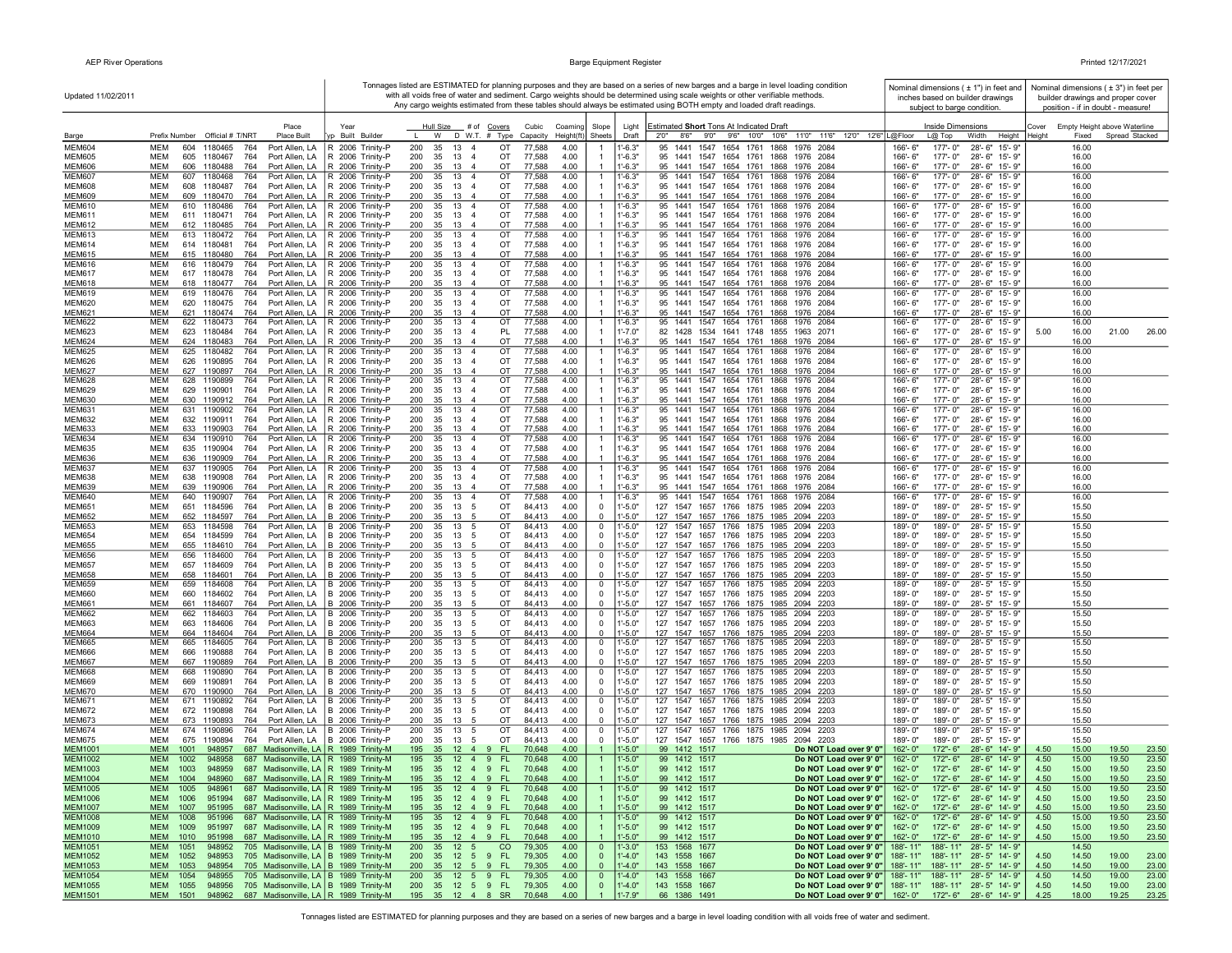| Printed 12/17/2021 |  |
|--------------------|--|
|--------------------|--|

| Updated 11/02/2011               |                                                                                                        |                                                                                    |                                                                                                 |                                            |                                                                | Tonnages listed are ESTIMATED for planning purposes and they are based on a series of new barges and a barge in level loading condition<br>with all voids free of water and sediment. Cargo weights should be determined using scale weights or other verifiable methods.<br>Any cargo weights estimated from these tables should always be estimated using BOTH empty and loaded draft readings. |                          | subject to barge condition.                  | Nominal dimensions ( ± 1") in feet and<br>inches based on builder drawings |                 |                | Nominal dimensions ( $\pm$ 3") in feet per<br>builder drawings and proper cover<br>position - if in doubt - measure! |
|----------------------------------|--------------------------------------------------------------------------------------------------------|------------------------------------------------------------------------------------|-------------------------------------------------------------------------------------------------|--------------------------------------------|----------------------------------------------------------------|---------------------------------------------------------------------------------------------------------------------------------------------------------------------------------------------------------------------------------------------------------------------------------------------------------------------------------------------------------------------------------------------------|--------------------------|----------------------------------------------|----------------------------------------------------------------------------|-----------------|----------------|----------------------------------------------------------------------------------------------------------------------|
| Barge                            | Place<br>Prefix Number Official # T/NRT<br>Place Built                                                 | Year<br>yp Built Builder                                                           | Hull Size # of Covers<br>W<br>D W.T. # Type                                                     | Cubic<br>Coamino<br>Height(ft)<br>Capacity | Slope<br>Light<br>Sheets<br>Draft                              | Estimated Short Tons At Indicated Draft<br>2'0''<br>8'6" 9'0" 9'6" 10'0" 10'6"<br>11'0" 11'6" 12'0" 12'6" L@Floor                                                                                                                                                                                                                                                                                 |                          | Inside Dimensions<br>$L@$ Top                | Width<br>Height                                                            | Cover<br>Height | Fixed          | Empty Height above Waterline<br>Spread Stacked                                                                       |
| <b>MEM1502</b>                   | <b>MEM</b><br>1502<br>948963                                                                           | 687 Madisonville, LA R 1989 Trinity-M                                              | 195<br>35<br>12<br>$4 \quad 8$<br><b>SR</b>                                                     | 70,648<br>4.00                             | $1' - 7.9"$                                                    | 66<br>1386<br>1491<br>Do NOT Load over 9' 0"                                                                                                                                                                                                                                                                                                                                                      | 162'-0"                  | 172"-6"                                      | $28 - 6"$<br>$14 - 9"$                                                     | 4.25            | 18.00          | 19.25<br>23.25                                                                                                       |
| MEM1503                          | <b>MEM</b><br>1503<br>948964                                                                           | 687 Madisonville, LA   R 1989 Trinity-M                                            | 195<br>35<br>$4\quad 8$<br><b>SR</b><br>12                                                      | 4.00<br>70,648                             | $1' - 7.9"$                                                    | 1386 1491<br>66<br>Do NOT Load over 9' 0"                                                                                                                                                                                                                                                                                                                                                         | 162'-0"                  | 172"-6"                                      | $28 - 6"$<br>$14' - 9'$                                                    | 4.25            | 18.00          | 19.25<br>23.25                                                                                                       |
| MEM1504                          | <b>MEM</b><br>1504<br>948965                                                                           | 687 Madisonville, LA   R 1989 Trinity-M                                            | 195<br>35<br>$12 \t 4 \t 8$<br><b>SR</b>                                                        | 4.00<br>70,648                             | $1' - 7.9"$<br>$\overline{\mathbf{1}}$                         | 66 1386 1491<br>Do NOT Load over 9' 0"                                                                                                                                                                                                                                                                                                                                                            | 162'-0"                  | 172"-6"                                      | 28'-6" 14'-9"                                                              | 4.25            | 18.00          | 19.25<br>23.25                                                                                                       |
| <b>MEM1505</b>                   | <b>MEM</b><br>1505<br>948966                                                                           | 687 Madisonville, LA   R 1989 Trinity-M                                            | 195<br>12 4 8 SR<br>35                                                                          | 70,648<br>4.00                             | 1'-7.9"                                                        | 66 1386 1491<br>Do NOT Load over 9' 0"                                                                                                                                                                                                                                                                                                                                                            | 162'-0"                  | 172"-6"                                      | 28'-6" 14'-9"                                                              | 4.25            | 18.00          | 23.25<br>19.25                                                                                                       |
| MEM1507                          | <b>MEM</b><br>1507<br>948968                                                                           | 687 Madisonville, LA   R 1989 Trinity-M                                            | 195<br>35<br>$12 \quad 4 \quad 8$<br>- SR                                                       | 70,648<br>4.00                             | 1'-7.9"                                                        | 66 1386 1491<br>Do NOT Load over 9' 0"                                                                                                                                                                                                                                                                                                                                                            | 162'-0"                  | 172"- 6"                                     | 28'-6" 14'-9"                                                              | 4.25            | 18.00          | 19.25<br>23.25                                                                                                       |
| MEM1508                          | <b>MEM</b><br>1508<br>948969<br><b>MEM</b>                                                             | 687 Madisonville, LA   R 1989 Trinity-M                                            | $12 \quad 4 \quad 8$<br>SR<br>195<br>35<br>195                                                  | 70,648<br>4.00                             | $1' - 7.9"$<br>$1' - 7.9"$                                     | 66 1386 1491<br>Do NOT Load over 9' 0"                                                                                                                                                                                                                                                                                                                                                            | 162'-0"                  | 172"-6"                                      | 28'-6" 14'-9"                                                              | 4.25            | 18.00          | 19.25<br>23.25                                                                                                       |
| <b>MEM1509</b><br><b>MEM1510</b> | 1509<br>948970<br><b>MEM</b><br>1510<br>948971                                                         | 687 Madisonville, LA   R 1989 Trinity-M<br>687 Madisonville, LA   R 1989 Trinity-M | 35<br>$12 \quad 4$<br>8<br><b>SR</b><br>195<br>35<br>12<br>4<br>8<br><b>SR</b>                  | 70,648<br>4.00<br>70,648<br>4.00           | $1' - 7.9"$                                                    | 66 1386 1491<br>Do NOT Load over 9' 0"<br>66 1386 1491<br>Do NOT Load over 9' 0"                                                                                                                                                                                                                                                                                                                  | 162'-0"<br>162'-0"       | 172"-6"<br>172"-6"                           | 28'-6" 14'-9"<br>28'-6" 14'-9"                                             | 4.25<br>4.25    | 18.00<br>18.00 | 19.25<br>23.25<br>19.25<br>23.25                                                                                     |
| MEM1511                          | <b>MEM</b><br>1511<br>953208                                                                           | 687 Madisonville, LA   R 1989 Trinity-M                                            | 12<br>8<br><b>SR</b><br>195<br>35<br>$\overline{4}$                                             | 70,648<br>4.00                             | $1' - 7.9"$                                                    | 66 1386 1491<br>Do NOT Load over 9' 0"                                                                                                                                                                                                                                                                                                                                                            | 162'-0"                  | 172"-6"                                      | 28'-6" 14'-9"                                                              | 4.25            | 18.00          | 19.25<br>23.25                                                                                                       |
| MEM1512                          | <b>MEM</b><br>1512<br>953209                                                                           | 687 Madisonville, LA   R 1989 Trinity-M                                            | 195<br>12 <sup>2</sup><br>35<br>$\overline{4}$<br>8<br><b>SR</b>                                | 70,648<br>4.00                             | $1' - 7.9"$                                                    | 1491<br>66<br>1386<br>Do NOT Load over 9' 0"                                                                                                                                                                                                                                                                                                                                                      | 162'-0"                  | 172"-6"                                      | 28'-6" 14'-9"                                                              | 4.25            | 18.00          | 19.25<br>23.25                                                                                                       |
| MEM1513                          | <b>MEM</b><br>1513<br>953210                                                                           | 687 Madisonville, LA   R 1989 Trinity-M                                            | 195<br>35<br>12<br>$\overline{4}$<br>8<br><b>SR</b>                                             | 70,648<br>4.00                             | $1'$ -7.9"                                                     | 66<br>1386 1491<br>Do NOT Load over 9' 0"                                                                                                                                                                                                                                                                                                                                                         | 162'-0"                  | 172"-6"                                      | 28'-6" 14'-9"                                                              | 4.25            | 18.00          | 19.25<br>23.25                                                                                                       |
| MEM1514                          | <b>MEM</b><br>1514<br>953212<br><b>MEM</b><br>953213                                                   | 687 Madisonville, LA R 1989 Trinity-M                                              | $12 \quad 4 \quad 8$<br><b>SR</b><br>195<br>35<br>195<br>35<br>$\overline{4}$<br>8<br><b>SR</b> | 70,648<br>4.00<br>70.648                   | $1' - 7.9"$<br>$1' - 7.9"$                                     | 66 1386 1491<br>Do NOT Load over 9' 0"<br>1386<br>1491                                                                                                                                                                                                                                                                                                                                            | 162'-0"<br>162'-0"       | 172"-6"<br>172"-6"                           | 28'-6" 14'-9"<br>$28 - 6"$<br>$14 - 9"$                                    | 4.25            | 18.00          | 19.25<br>23.25<br>23.25                                                                                              |
| <b>MEM1515</b><br><b>MEM1516</b> | 1515<br><b>MEM</b><br>1516<br>953214                                                                   | 687 Madisonville, LA   R 1989 Trinity-M<br>687 Madisonville, LA   R 1989 Trinity-M | 12 <sup>2</sup><br>195<br>35<br>8<br>$12 \quad 4$<br>SR                                         | 4.00<br>70,648<br>4.00                     | $1' - 7.9"$                                                    | 66<br>Do NOT Load over 9' 0"<br>66 1386 1491<br>Do NOT Load over 9' 0"                                                                                                                                                                                                                                                                                                                            | 162'-0"                  | 172"- 6"                                     | 28'-6" 14'-9"                                                              | 4.25<br>4.25    | 18.00<br>18.00 | 19.25<br>19.25<br>23.25                                                                                              |
| MEM1517                          | <b>MEM</b><br>1517<br>953215                                                                           | 687 Madisonville, LA   R 1989 Trinity-M                                            | 35 12 4 8<br>SR<br>195                                                                          | 4.00<br>70,648                             | $1' - 7.9"$                                                    | 66 1386 1491<br>Do NOT Load over 9' 0"                                                                                                                                                                                                                                                                                                                                                            | 162'-0"                  | 172"-6"                                      | 28'-6" 14'-9"                                                              | 4.25            | 18.00          | 19.25<br>23.25                                                                                                       |
| <b>MEM1518</b>                   | <b>MEM</b><br>1518<br>953216                                                                           | 687 Madisonville, LA   R 1989 Trinity-M                                            | 195<br>35<br>$12 \quad 4$<br>8<br><b>SR</b>                                                     | 70,648<br>4.00                             | 1'-7.9"                                                        | 1491<br>66 1386<br>Do NOT Load over 9' 0"                                                                                                                                                                                                                                                                                                                                                         | 162'-0'                  | 172"- 6"                                     | 28'-6" 14'-9"                                                              | 4.25            | 18.00          | 19.25<br>23.25                                                                                                       |
| MEM1519                          | <b>MEM</b><br>1519<br>953217<br>687                                                                    | Madisonville, LA   R 1989 Trinity-M                                                | 195<br>35<br>12<br>$\overline{4}$<br>8<br><b>SR</b>                                             | 70,648<br>4.00                             | 1'-7.9"                                                        | 66 1386 1491<br>Do NOT Load over 9' 0"                                                                                                                                                                                                                                                                                                                                                            | 162'-0"                  | 172"- 6"                                     | 28'-6" 14'-9"                                                              | 4.25            | 18.00          | 19.25<br>23.25                                                                                                       |
| <b>MEM1520</b><br><b>MEM1521</b> | <b>MEM</b><br>1520<br>953218<br><b>MEM</b><br>1521<br>953219                                           | 687 Madisonville, LA   R 1989 Trinity-M<br>687 Madisonville, LA   R 1990 Trinity-M | 35 12 4 8 SR<br>195<br>195<br>35<br>$12 \quad 4 \quad 8$<br><b>SR</b>                           | 70,648<br>4.00<br>70,648<br>4.00           | $1' - 7.9"$<br>1'-7.9'                                         | 66 1386 1491<br>Do NOT Load over 9' 0"<br>66 1386 1491<br>Do NOT Load over 9' 0"                                                                                                                                                                                                                                                                                                                  | 162'-0"<br>162'-0'       | 172"-6"<br>172"- 6"                          | 28'-6" 14'-9"<br>$28 - 6"$<br>14'-9"                                       | 4.25<br>4.25    | 18.00<br>18.00 | 19.25<br>23.25<br>19.25<br>23.25                                                                                     |
| <b>MEM1522</b>                   | <b>MEM</b><br>1522<br>953220                                                                           | 687 Madisonville, LA   R 1990 Trinity-M                                            | 195<br>35<br>12 4 8 SR                                                                          | 70,648<br>4.00                             | $1' - 7.9"$                                                    | 66 1386 1491<br>Do NOT Load over 9' 0"                                                                                                                                                                                                                                                                                                                                                            | 162'-0"                  | 172"-6"                                      | 28'-6" 14'-9"                                                              | 4.25            | 18.00          | 19.25<br>23.25                                                                                                       |
| MEM1523                          | <b>MEM</b><br>1523<br>953221                                                                           | 687 Madisonville, LA   R 1990 Trinity-M                                            | 195<br>12<br>48<br><b>SR</b><br>35                                                              | 70,648<br>4.00                             | $1' - 7.9"$                                                    | 66 1386 1491<br>Do NOT Load over 9' 0"                                                                                                                                                                                                                                                                                                                                                            | 162'-0"                  | 172"-6"                                      | 28'-6" 14'-9"                                                              | 4.25            | 18.00          | 19.25<br>23.25                                                                                                       |
| <b>MEM1524</b>                   | <b>MEM</b><br>1524<br>953222                                                                           | 687 Madisonville, LA   R 1990 Trinity-M                                            | 195<br>35<br>12<br>$4 \quad 8$<br><b>SR</b>                                                     | 70,648<br>4.00                             | 1'-7.9"<br>$\mathbf{1}$                                        | 1491<br>Do NOT Load over 9' 0"<br>66<br>1386                                                                                                                                                                                                                                                                                                                                                      | $162 - 0"$               | 172"-6"                                      | $28 - 6"$<br>14'-9"                                                        | 4.25            | 18.00          | 19.25<br>23.25                                                                                                       |
| <b>MEM1801</b>                   | MEM<br>1801<br>1039072                                                                                 | 687 Madisonville, LA   R 1996 Trinity-M                                            | 195<br>35<br>12<br>$\overline{4}$<br>CO                                                         | 70,413<br>4.00                             | 1'-5.4"                                                        | 1426<br>1530<br>1635 1739 1844                                                                                                                                                                                                                                                                                                                                                                    | 162'-0"                  | 174"-0"                                      | $28 - 5"$<br>14'-9"                                                        |                 | 15.00          |                                                                                                                      |
| <b>MEM1802</b><br><b>MEM1803</b> | <b>MEM</b><br>1802<br>1039073<br><b>MEM</b><br>1803<br>1039074                                         | 687 Madisonville, LA   R 1996 Trinity-M<br>687 Madisonville, LA   R 1996 Trinity-M | 35<br>-FL<br>195<br>12<br>$\overline{4}$<br>-8<br>195<br>35<br>$12 \t 4 \t 8$<br><b>FL</b>      | 70.413<br>4.00<br>70,413<br>4.00           | $1' - 6.0"$<br>$\overline{1}$<br>l'-6.0"                       | 1416 1520 1625 1729 1835<br>1416 1520 1625 1729 1835                                                                                                                                                                                                                                                                                                                                              | $162 - 0'$<br>162'-0"    | 174"-0"<br>$174 - 0$                         | $28 - 5"$<br>14'-9"<br>$28 - 5"$<br>14'-9"                                 | 5.25<br>5.25    | 15.00<br>15.00 | 20.25<br>25.25<br>20.25<br>25.25                                                                                     |
| <b>MEM1804</b>                   | <b>MEM</b><br>1804<br>1039075                                                                          | 687 Madisonville, LA   R 1996 Trinity-M                                            | 195<br>35<br>12  4  8  FL                                                                       | 70,413<br>4.00                             | $1' - 6.0"$                                                    | 1416 1520 1625 1729<br>1834                                                                                                                                                                                                                                                                                                                                                                       | 162'-0"                  | 174"-0"                                      | 28'-5" 14'-9"                                                              | 5.25            | 15.00          | 20.25<br>25.25                                                                                                       |
| <b>MEM1805</b>                   | <b>MEM</b><br>1805<br>1039076                                                                          | 687 Madisonville, LA   R 1996 Trinity-M                                            | 195<br>35<br>12<br>- 8<br>-FI<br>$\overline{a}$                                                 | 4.00<br>70,413                             | $-6.0"$                                                        | 1416 1520 1625 1729 1834                                                                                                                                                                                                                                                                                                                                                                          | 162'-0"                  | $174" - 0"$                                  | 28'-5" 14'-9"                                                              | 5.25            | 15.00          | 20.25<br>25.25                                                                                                       |
| <b>MEM1806</b>                   | MEM<br>687<br>1806<br>1039077                                                                          | Madisonville, LA   R 1996 Trinity-M                                                | 195<br>12  4  8  FL<br>35                                                                       | 70,413<br>4.00                             | l'-6.0"<br>-1                                                  | 1416 1520 1625 1729 1835                                                                                                                                                                                                                                                                                                                                                                          | 162'-0"                  | 174"-0"                                      | 28'-5" 14'-9"                                                              | 5.25            | 15.00          | 20.25<br>25.25                                                                                                       |
| <b>MEM1807</b>                   | MEM<br>1807<br>1039078                                                                                 | 687 Madisonville, LA   R 1996 Trinity-M                                            | <b>FL</b><br>195<br>35<br>$12 \t 4 \t 8$                                                        | 70,413<br>4.00                             | 1'-6.0"<br>-1                                                  | 1416 1520 1625 1729 1835                                                                                                                                                                                                                                                                                                                                                                          | 162'-0"                  | 174"-0"                                      | 28'-5" 14'-9"                                                              | 5.25            | 15.00          | 20.25<br>25.25                                                                                                       |
| MEM1808<br><b>MEM1841</b>        | MEM<br>1808<br>1039079<br>MEM<br>1841<br>1031762                                                       | 687 Madisonville, LA   R 1996 Trinity-M<br>687 Jeffersonville, IN R 1995 Jeffboat  | 195<br>35<br>$12 \t 4 \t 8$<br>-FL<br>12 5 11 FL<br>195<br>35                                   | 70,413<br>4.00<br>4.00<br>70,690           | $\overline{1}$<br>1'-6.0"<br>$1' - 6.6"$<br>$\mathbf{1}$       | 1416 1520 1625 1729 1835<br>98 1410 1515 1620 1726 1831                                                                                                                                                                                                                                                                                                                                           | 162'-0"<br>161'-0"       | 174"-0"<br>172'-0"                           | 28'-5" 14'-9"<br>28'-5" 14'-9"                                             | 5.25<br>2.50    | 15.00<br>15.00 | 20.25<br>25.25<br>17.50<br>22.50                                                                                     |
| <b>MEM1842</b>                   | <b>MEM</b><br>1842<br>1031763                                                                          | 687 Jeffersonville, IN R 1995 Jeffboat                                             | 195<br>35<br>12 5 11 FL                                                                         | 70,690<br>4.00                             | $1' - 6.6"$                                                    | 98 1410 1515 1620 1726 1831                                                                                                                                                                                                                                                                                                                                                                       | 161'-0"                  | 172'-0"                                      | 28'-5" 14'-9"                                                              | 2.50            | 15.00          | 17.50<br>22.50                                                                                                       |
| <b>MEM1843</b>                   | <b>MEM</b><br>1843<br>1031764                                                                          | 687 Jeffersonville, IN R 1995 Jeffboat                                             | 195<br>35<br>12<br>5<br>8<br><b>FL</b>                                                          | 70,690<br>4.00                             | $1' - 6.6"$<br>$\overline{1}$                                  | 98 1410 1515 1620 1726 1831                                                                                                                                                                                                                                                                                                                                                                       | 161'-0"                  | 172'-0"                                      | 28'-5" 14'-9"                                                              | 5.25            | 15.00          | 20.25<br>24.25                                                                                                       |
| <b>MEM1844</b>                   | MEM<br>1844<br>1031765<br>687                                                                          | Jeffersonville, IN R 1995 Jeffboat                                                 | 195<br>12<br>8<br>FL.<br>35<br>5                                                                | 70,690<br>4.00                             | $1' - 6.6"$<br>$\mathbf{1}$                                    | 98 1410 1515 1620 1726 1831                                                                                                                                                                                                                                                                                                                                                                       | 161'-0"                  | 172'-0"                                      | 28'-5" 14'-9"                                                              | 5.25            | 15.00          | 20.25<br>24.25                                                                                                       |
| <b>MEM1845</b>                   | MEM<br>1845<br>1031766                                                                                 | 687 Jeffersonville, IN R 1995 Jeffboat                                             | 195<br>FL.<br>35<br>12<br>5<br>8                                                                | 70,690<br>4.00                             | $1' - 6.6"$                                                    | 98 1410 1515 1620 1726 1831                                                                                                                                                                                                                                                                                                                                                                       | 161'-0"                  | 172'-0"                                      | 28'-5" 14'-9"                                                              | 5.25            | 15.00          | 20.25<br>24.25                                                                                                       |
| <b>MEM1851</b><br><b>MEM1852</b> | <b>MEM</b><br>1851<br>990527<br>705 Jeffersonville, IN B 1993 Jeffboat<br><b>MEM</b><br>1852<br>990528 | 705 Jeffersonville, IN B 1993 Jeffboat                                             | 200<br>35<br>12<br>$\overline{4}$<br>9<br>FL.<br>200<br>12 4<br>9<br>FL.<br>35                  | 78,860<br>4.00<br>4.00<br>78,860           | $\overline{0}$<br>$1'-4.9"$<br>$1 - 4.9"$<br>$\mathbf 0$       | 130 1552 1661 1771 1880 1989<br>130<br>1552<br>1661 1771 1880<br>1989                                                                                                                                                                                                                                                                                                                             | 188'-0"<br>188'-0"       | 188'-0"<br>188'-0"                           | 28'-5" 15'-9"<br>28'-5" 15'-9"                                             |                 | 14.60<br>14.60 |                                                                                                                      |
| <b>MEM1853</b>                   | <b>MEM</b><br>1853<br>990529<br>705 Jeffersonville, IN B 1993 Jeffboat                                 |                                                                                    | 200<br>35<br>$12 \quad 4$<br>9<br>FL.                                                           | 78,860<br>4.00                             | $\Omega$<br>$1' - 4.9"$                                        | 130<br>1552 1661 1771 1880 1989                                                                                                                                                                                                                                                                                                                                                                   | 188'-0"                  | 188'-0"                                      | 28'-5" 15'-9"                                                              |                 | 14.60          |                                                                                                                      |
| <b>MEM1854</b>                   | <b>MEM</b><br>1854<br>990530<br>705 Jeffersonville, IN B 1993 Jeffboat                                 |                                                                                    | 200<br>35<br>9<br>-FL<br>$12 \quad 4$                                                           | 78,860<br>4.00                             | $\Omega$<br>$1' - 4.9"$                                        | 130 1552 1661 1771 1880 1989                                                                                                                                                                                                                                                                                                                                                                      | 188'-0"                  | 188'-0"                                      | 28'-5" 15'-9"                                                              |                 | 14.60          |                                                                                                                      |
| <b>MEM1855</b>                   | <b>MEM</b><br>1855<br>990531                                                                           | 705 Jeffersonville, IN B 1993 Jeffboat                                             | 200<br>$12 \t4 \t9$<br>FL.<br>35                                                                | 78,860<br>4.00                             | $\mathbf 0$<br>$-4.9"$                                         | 130 1552 1661 1771 1880 1989                                                                                                                                                                                                                                                                                                                                                                      | 188'-0"                  | 188'-0"                                      | 28'-5" 15'-9"                                                              |                 | 14.60          |                                                                                                                      |
| <b>MEM1856</b><br><b>MEM1857</b> | MEM<br>1856<br>991682<br>705 Jeffersonville, IN B 1993 Jeffboat<br>MEM<br>1857<br>991683               | 705 Jeffersonville, IN B 1993 Jeffboat                                             | 200<br>35<br>12<br>$\overline{4}$<br>9<br>FL.<br>200<br>35<br>12 4<br>CO                        | 78,860<br>4.00<br>78,860<br>4.00           | $\mathbf 0$<br>1'-4.9"<br>$1'-4.2"$<br>0                       | 130 1552 1661 1771 1880 1989<br>141 1563 1672 1782 1891 2000                                                                                                                                                                                                                                                                                                                                      | 188'-0"<br>188'-0"       | 188'-0"<br>188'-0"                           | 28'-5" 15'-9"<br>28'-5" 15'-9"                                             |                 | 14.60<br>14.60 |                                                                                                                      |
| MEM1858                          | <b>MEM</b><br>1858<br>991684                                                                           | 705 Jeffersonville, IN B 1993 Jeffboat                                             | $12 \quad 4$<br>200<br>35<br>9<br>- FL                                                          | 4.00<br>78,860                             | $1' - 4.9"$<br>$\mathbf 0$                                     | 1552 1661 1771 1880 1989<br>130                                                                                                                                                                                                                                                                                                                                                                   | 188'-0"                  | 188'-0"                                      | 28'-5" 15'-9"                                                              |                 | 14.60          |                                                                                                                      |
| <b>MEM1859</b>                   | MEM<br>1859<br>991685                                                                                  | 705 Jeffersonville, IN B 1993 Jeffboat                                             | 200<br>35<br>12 4<br>CO                                                                         | 78,860<br>4.00                             | $\mathbf 0$<br>l'-4.2"                                         | 141 1563 1672 1782 1891 2000                                                                                                                                                                                                                                                                                                                                                                      | 188'-0"                  | 188'-0"                                      | 28'-5" 15'-9"                                                              |                 | 14.60          |                                                                                                                      |
| <b>MEM1860</b>                   | <b>MEM</b><br>1860<br>991686                                                                           | 705 Jeffersonville, IN B 1993 Jeffboat                                             | 200<br>35<br>12   4   9   FL                                                                    | 78,860<br>4.00                             | $\mathbf 0$<br>$1' - 4.9"$                                     | 130 1552 1661 1771 1880 1989                                                                                                                                                                                                                                                                                                                                                                      | 188'-0"                  | 188'-0"                                      | 28'-5" 15'-9"                                                              |                 | 14.60          |                                                                                                                      |
| <b>MEM1861</b>                   | <b>MEM</b><br>1861<br>1039090                                                                          | 705 Madisonville, LA   B 1996 Trinity-M                                            | 200<br>12<br>5<br><b>FL</b><br>35<br>9                                                          | 79,038<br>4.00                             | $1 - 4.0"$<br>$\overline{0}$                                   | 1570 1680 1789 1898 2008                                                                                                                                                                                                                                                                                                                                                                          | 188'-11'                 | 188'-11"                                     | $28 - 5"$<br>14'-9"                                                        | 5.25            | 14.50          | 24.75<br>19.75                                                                                                       |
| <b>MEM1862</b><br>MEM1863        | MEM<br>1039091<br>1862<br>MEM<br>1863<br>1039092                                                       | 705 Madisonville, LA   B 1996 Trinity-M<br>705 Madisonville, LA   B 1996 Trinity-M | <b>FL</b><br>200<br>9<br>35<br>12<br>5<br>9<br>-FL<br>200<br>35<br>12<br>5                      | 79,038<br>4.00<br>4.00<br>79,038           | $1 - 4.0"$<br>$\overline{0}$<br>$1 - 4.0"$<br>$\mathbf 0$      | 1570 1680 1789 1898 2007<br>1570 1680 1789 1898 2008                                                                                                                                                                                                                                                                                                                                              | 188'-11"<br>188'-11"     | 188'-11"<br>188'-11"                         | $28 - 5"$<br>14'- 9"<br>$28 - 5"$<br>14'- 9"                               | 5.25<br>5.25    | 14.50<br>14.50 | 19.75<br>24.75<br>24.75<br>19.75                                                                                     |
| <b>MEM1864</b>                   | <b>MEM</b><br>1864<br>1039093                                                                          | 705 Madisonville, LA B 1996 Trinity-M                                              | 35<br>CO<br>200<br>12<br>5                                                                      | 79,038<br>4.00                             | $1' - 3.3"$<br>$\overline{\mathbf{0}}$                         | 1581<br>1691<br>1800<br>1909 2018                                                                                                                                                                                                                                                                                                                                                                 | 188'-11"                 | 188'-11"                                     | 28'-5" 14'-9"                                                              |                 | 14.50          |                                                                                                                      |
| <b>MEM1865</b>                   | <b>MEM</b><br>1865<br>1039094                                                                          | 705 Madisonville, LA B 1996 Trinity-M                                              | 35<br>CO<br>200<br>12<br>5                                                                      | 79,038<br>4.00                             | $1' - 3.3"$<br>$\mathbf 0$                                     | 1581 1691 1800 1909 2018                                                                                                                                                                                                                                                                                                                                                                          | 188'-11"                 | 188'-11"                                     | 28'-5" 14'-9"                                                              |                 | 14.50          |                                                                                                                      |
| <b>MEM1866</b>                   | <b>MEM</b><br>1866<br>1039095                                                                          | 705 Madisonville, LA B 1996 Trinity-M                                              | 200<br>35<br>9 FL<br>$12 \quad 5$                                                               | 79,038<br>4.00                             | $\Omega$<br>$-4.0"$                                            | 1570 1680 1789 1898 2007                                                                                                                                                                                                                                                                                                                                                                          | 188'-11"                 | 188'-11"                                     | 28'-5" 14'-9"                                                              | 5.25            | 14.50          | 19.75<br>24.75                                                                                                       |
| <b>MEM1867</b><br><b>MEM2001</b> | 1867<br>1039097<br>MEM<br>MEM<br>2001<br>1067518<br>764<br>Amelia, LA                                  | 705 Madisonville, LA   B 1996 Trinity-M<br>R 1998 Bollinger                        | <b>FL</b><br>200<br>35<br>12 5 9<br>FL.<br>200<br>35<br>13 5 8                                  | 79,038<br>4.00<br>82,413<br>5.00           | $\overline{0}$<br>$-4.0"$<br>$1' - 7.1"$<br>-1                 | 1570 1680 1789 1898 2007<br>81 1434 1541 1648 1756 1863 1972 2080                                                                                                                                                                                                                                                                                                                                 | 188'-11"<br>165' - 10"   | 188'-11"<br>177'-0"                          | 28'-5" 14'-9"<br>28'-6" 16'-9"                                             | 5.25<br>5.83    | 14.50<br>17.00 | 19.75<br>24.75<br>22.83<br>26.58                                                                                     |
| MEM2002                          | MEM<br>2002<br>1067519<br>764<br>Amelia, LA                                                            | R 1998 Bollinger                                                                   | 200<br>35<br>13 5<br>- 8<br>-FL                                                                 | 82,413<br>5.00                             | $1' - 7.1"$                                                    | 81 1434 1541 1648 1756 1863 1972 2080                                                                                                                                                                                                                                                                                                                                                             | $165' - 10"$             | 177'-0"                                      | 28'-6" 16'-9"                                                              | 5.83            | 17.00          | 22.83<br>26.58                                                                                                       |
| MEM2003                          | MEM<br>2003<br>1067520<br>764<br>Amelia, LA                                                            | R 1998 Bollinger                                                                   | 200<br>35<br>13 5 8 FL                                                                          | 82,413<br>5.00                             | 1'-7.1'<br>-1                                                  | 81 1434 1541 1648 1756 1863 1972 2080                                                                                                                                                                                                                                                                                                                                                             | 165' - 10"               | 177'-0"                                      | 28'-6" 16'-9"                                                              | 5.83            | 17.00          | 22.83<br>26.58                                                                                                       |
| <b>MEM2004</b>                   | 764<br>MEM<br>2004 1067521<br>Amelia, LA                                                               | R 1998 Bollinger                                                                   | 13 5 8 FL<br>200<br>35                                                                          | 5.00<br>82,413                             | $1' - 7.1"$<br>$\overline{1}$                                  | 81 1434 1541 1648 1756 1863 1972 2080                                                                                                                                                                                                                                                                                                                                                             | 165' - 10"               | 177'-0"                                      | 28'-6" 16'-9"                                                              | 5.83            | 17.00          | 22.83<br>26.58                                                                                                       |
| <b>MEM2005</b>                   | MEM<br>2005<br>1067522<br>764<br>Amelia, LA                                                            | R 1998 Bollinger                                                                   | 200<br>35<br>13 5<br>-FL<br>-8                                                                  | 82.413<br>5.00                             | $1' - 7.1"$                                                    | 81 1434 1541 1648 1756 1863 1972 2080                                                                                                                                                                                                                                                                                                                                                             | $165' - 10"$             | 177'-0"                                      | 28'-6" 16'-9"                                                              | 5.83            | 17.00          | 22.83<br>26.58                                                                                                       |
| <b>MEM2006</b><br><b>MEM2007</b> | MEM<br>2006<br>1067523<br>764<br>Amelia, LA<br>MEM<br>2007<br>1067524<br>764<br>Amelia, LA             | R 1998 Bollinger<br>R 1998 Bollinger                                               | 13 5<br>FL.<br>200<br>35<br>8<br>FL.<br>200<br>35<br>13<br>5<br>8                               | 5.00<br>82,413<br>82,413<br>5.00           | $1' - 7.1'$<br>-1<br>$1' - 7.1"$                               | 81 1434 1541 1648 1756 1863 1972 2080<br>81 1434 1541 1648 1756 1863 1972 2080                                                                                                                                                                                                                                                                                                                    | 165' - 10"<br>165' - 10" | 177'-0"<br>177'-0"                           | 28'-6" 16'-9"<br>28'-6" 16'-9"                                             | 5.83<br>5.83    | 17.00<br>17.00 | 22.83<br>26.58<br>22.83<br>26.58                                                                                     |
| MEM2008                          | 764<br>MEM<br>2008<br>1067525<br>Amelia, LA                                                            | R 1998 Bollinger                                                                   | <b>FL</b><br>200<br>35<br>13<br>5<br>8                                                          | 82,413<br>5.00                             | $1' - 7.1"$                                                    | 1541 1648 1756 1863 1972 2080<br>81 1434                                                                                                                                                                                                                                                                                                                                                          | 165' - 10"               | 177'-0"                                      | 28'-6" 16'-9"                                                              | 5.83            | 17.00          | 22.83<br>26.58                                                                                                       |
| MEM2009                          | MEM<br>2009<br>1067526<br>764<br>Amelia, LA                                                            | R 1998 Bollinger                                                                   | 200<br>35<br>13 5<br>8<br><b>FL</b>                                                             | 82,413<br>5.00                             | 1'-7.1'<br>-1                                                  | 81 1434 1541 1648 1756 1863<br>1972 2080                                                                                                                                                                                                                                                                                                                                                          | 165' - 10"               | 177'-0"                                      | 28'-6" 16'-9"                                                              | 5.83            | 17.00          | 22.83<br>26.58                                                                                                       |
| <b>MEM2010</b>                   | <b>MEM</b><br>2010 1067527<br>764<br>Amelia, LA                                                        | R 1998 Bollinger                                                                   | 35<br>FL.<br>200<br>13 5 8                                                                      | 82,413<br>5.00                             | $1' - 7.1"$                                                    | 81 1434 1541 1648 1756 1863 1972 2080                                                                                                                                                                                                                                                                                                                                                             | 165' - 10"               | 177'-0"                                      | 28'-6" 16'-9"                                                              | 5.83            | 17.00          | 22.83<br>26.58                                                                                                       |
| MEM2011                          | <b>MEM</b><br>764<br>Amelia, LA<br>2011 1068789                                                        | R 1998 Bollinger                                                                   | 35<br>8<br>-FL<br>200<br>13 5                                                                   | 82,413<br>5.00                             | $1' - 7.1'$                                                    | 81 1434 1541 1648 1756 1863 1972 2080                                                                                                                                                                                                                                                                                                                                                             |                          | 165' - 10"<br>177'-0"                        | 28'-6" 16'-9"                                                              | 5.83            | 17.00          | 22.83<br>26.58                                                                                                       |
| <b>MEM2012</b><br>MEM2013        | 764<br><b>MEM</b><br>2012<br>1068790<br>Amelia, LA<br><b>MEM</b><br>2013 1068791<br>764<br>Amelia, LA  | R 1998 Bollinger<br>R 1998 Bollinger                                               | 13 5 8<br>FL.<br>200<br>35<br>200<br>35 13 5 8 FL                                               | 82.413<br>5.00<br>82,413<br>5.00           | $1' - 7.1'$<br>$1' - 7.1"$                                     | 81 1434 1541 1648 1756 1863 1972 2080<br>81 1434 1541 1648 1756 1863 1972 2080                                                                                                                                                                                                                                                                                                                    | $165' - 10"$             | 177'-0"                                      | 28'-6" 16'-9"<br>165'-10" 177'-0" 28'-6" 16'-9"                            | 5.83<br>5.83    | 17.00<br>17.00 | 22.83<br>26.58<br>22.83<br>26.58                                                                                     |
| <b>MEM2014</b>                   | MEM<br>2014 1068792<br>764<br>Amelia, LA                                                               | R 1998 Bollinger                                                                   | 200<br>35 13 5 8 FL                                                                             | 82,413<br>5.00                             | 1'-7.1"                                                        | 81 1434 1541 1648 1756 1863 1972 2080                                                                                                                                                                                                                                                                                                                                                             |                          |                                              | 165'-10" 177'-0" 28'-6" 16'-9"                                             | 5.83            | 17.00          | 22.83<br>26.58                                                                                                       |
| MEM2015                          | MEM 2015 1068793<br>764<br>Amelia, LA                                                                  | R 1998 Bollinger                                                                   | 200<br>35<br>13 5 8 FL                                                                          | 82,413<br>5.00                             | 1'-7.1                                                         | 81 1434 1541 1648 1756 1863 1972 2080                                                                                                                                                                                                                                                                                                                                                             |                          | 165' - 10" 177'- 0"                          | 28'-6" 16'-9"                                                              | 5.83            | 17.00          | 22.83<br>26.58                                                                                                       |
| <b>MEM2016</b>                   | MEM 2016 1068794 764<br>Amelia, LA                                                                     | R 1998 Bollinger                                                                   | 35<br>13 5 8 FL<br>200                                                                          | 82,413<br>5.00                             | 1'-7.1"<br>$\overline{1}$                                      | 81 1434 1541 1648 1756 1863 1972 2080                                                                                                                                                                                                                                                                                                                                                             |                          |                                              | 165'-10" 177'-0" 28'-6" 16'-9"                                             | 5.83            | 17.00          | 22.83<br>26.58                                                                                                       |
| <b>MEM2017</b>                   | MEM 2017 1068795<br>Amelia, LA<br>764                                                                  | R 1998 Bollinger                                                                   | 200<br>35 13 5 8 FL                                                                             | 82,413<br>5.00                             | $1' - 7.1"$<br>$\overline{1}$                                  | 81 1434 1541 1648 1756 1863 1972 2080                                                                                                                                                                                                                                                                                                                                                             |                          |                                              | 165'-10" 177'-0" 28'-6" 16'-9"                                             | 5.83            | 17.00          | 22.83<br>26.58                                                                                                       |
| <b>MEM2018</b><br>MEM2019        | MEM 2018 1068796<br>764<br>Amelia, LA<br>Amelia, LA<br>MEM<br>2019 1068797<br>764                      | R 1998 Bollinger<br>R 1998 Bollinger                                               | 200<br>35 13 5 8 FL<br>200<br>35 13 5 9 FL                                                      | 82,413<br>5.00<br>82,413<br>5.00           | $1' - 7.1"$<br>-1<br>$1' - 7.1"$<br>-1                         | 81 1434 1541 1648 1756 1863 1972 2080<br>81 1434 1541 1648 1756 1863 1972 2080                                                                                                                                                                                                                                                                                                                    |                          | 165' - 10" 177' - 0"<br>165' - 10" 177' - 0" | 28'-6" 16'-9"<br>28'-6" 16'-9"                                             | 5.83<br>4.50    | 17.00<br>17.00 | 22.83<br>26.58<br>21.50<br>25.50                                                                                     |
| <b>MEM2020</b>                   | 2020 1068798<br>764<br>Amelia, LA<br>MEM                                                               | R 1998 Bollinger                                                                   | 200<br>13 5 9 FL<br>35                                                                          | 82,413<br>5.00                             | $1' - 7.1"$                                                    | 81 1434 1541 1648 1756 1863 1972 2080                                                                                                                                                                                                                                                                                                                                                             |                          | 165' - 10" 177' - 0"                         | 28'-6" 16'-9"                                                              | 4.50            | 17.00          | 21.50<br>25.50                                                                                                       |
| <b>MEM2021</b>                   | 764<br>MEM<br>2021 1070009<br>Amelia, LA                                                               | R 1998 Bollinger                                                                   | 200<br>35 13 5 9 FL                                                                             | 5.00<br>82,413                             | $1' - 7.1'$<br>$\overline{1}$                                  | 81 1434 1541 1648 1756 1863 1972 2080                                                                                                                                                                                                                                                                                                                                                             |                          | 165' - 10" 177' - 0"                         | 28'-6" 16'-9"                                                              | 4.50            | 17.00          | 25.50<br>21.50                                                                                                       |
| <b>MEM2022</b>                   | 2022 1070010 764<br>Amelia, LA<br>MEM                                                                  | R 1998 Bollinger                                                                   | 200<br>35 13 5 9 FL                                                                             | 82,413<br>5.00                             | $1' - 7.1"$<br>$\overline{1}$                                  | 81 1434 1541 1648 1756 1863 1972 2080                                                                                                                                                                                                                                                                                                                                                             |                          | 165' - 10" 177' - 0"                         | 28'-6" 16'-9"                                                              | 4.50            | 17.00          | 25.50<br>21.50                                                                                                       |
| <b>MEM2023</b>                   | MEM 2023 1070011 764<br>Amelia, LA                                                                     | R 1998 Bollinger                                                                   | 35 13 5 9 FL<br>200                                                                             | 5.00<br>82,413                             | $1' - 7.1"$                                                    | 81 1434 1541 1648 1756 1863 1972 2080                                                                                                                                                                                                                                                                                                                                                             |                          | 165' - 10" 177' - 0"                         | 28'-6" 16'-9"                                                              | 4.50            | 17.00          | 21.50<br>25.50                                                                                                       |
| <b>MEM2024</b><br><b>MEM2025</b> | MEM<br>2024 1070012 764<br>Amelia, LA<br>MEM 2025 1070013 764<br>Amelia, LA                            | R 1998 Bollinger<br>R 1998 Bollinger                                               | 200<br>35 13 5 9 FL<br>200 35 13 5 9 FL 82,413                                                  | 82,413<br>5.00<br>5.00                     | $1' - 7.1"$<br>$\overline{1}$<br>$1' - 7.1"$<br>$\overline{1}$ | 81 1434 1541 1648 1756 1863 1972 2080<br>81 1434 1541 1648 1756 1863 1972 2080                                                                                                                                                                                                                                                                                                                    |                          | 165' - 10" 177' - 0"                         | 28'-6" 16'-9"<br>165' - 10" 177' - 0" 28' - 6" 16' - 9"                    | 4.50<br>4.50    | 17.00<br>17.00 | 21.50<br>25.50<br>25.50<br>21.50                                                                                     |
| <b>MEM2026</b>                   | MEM 2026 1070014 764                                                                                   | Amelia, LA   R 1998 Bollinger                                                      | 200 35 13 5 9 FL 82,413                                                                         | 5.00                                       | $1' - 7.1"$<br>$\overline{1}$                                  | 81 1434 1541 1648 1756 1863 1972 2080                                                                                                                                                                                                                                                                                                                                                             |                          |                                              | 165'-10" 177'-0" 28'-6" 16'-9"                                             | 4.50            | 17.00          | 25.50<br>21.50                                                                                                       |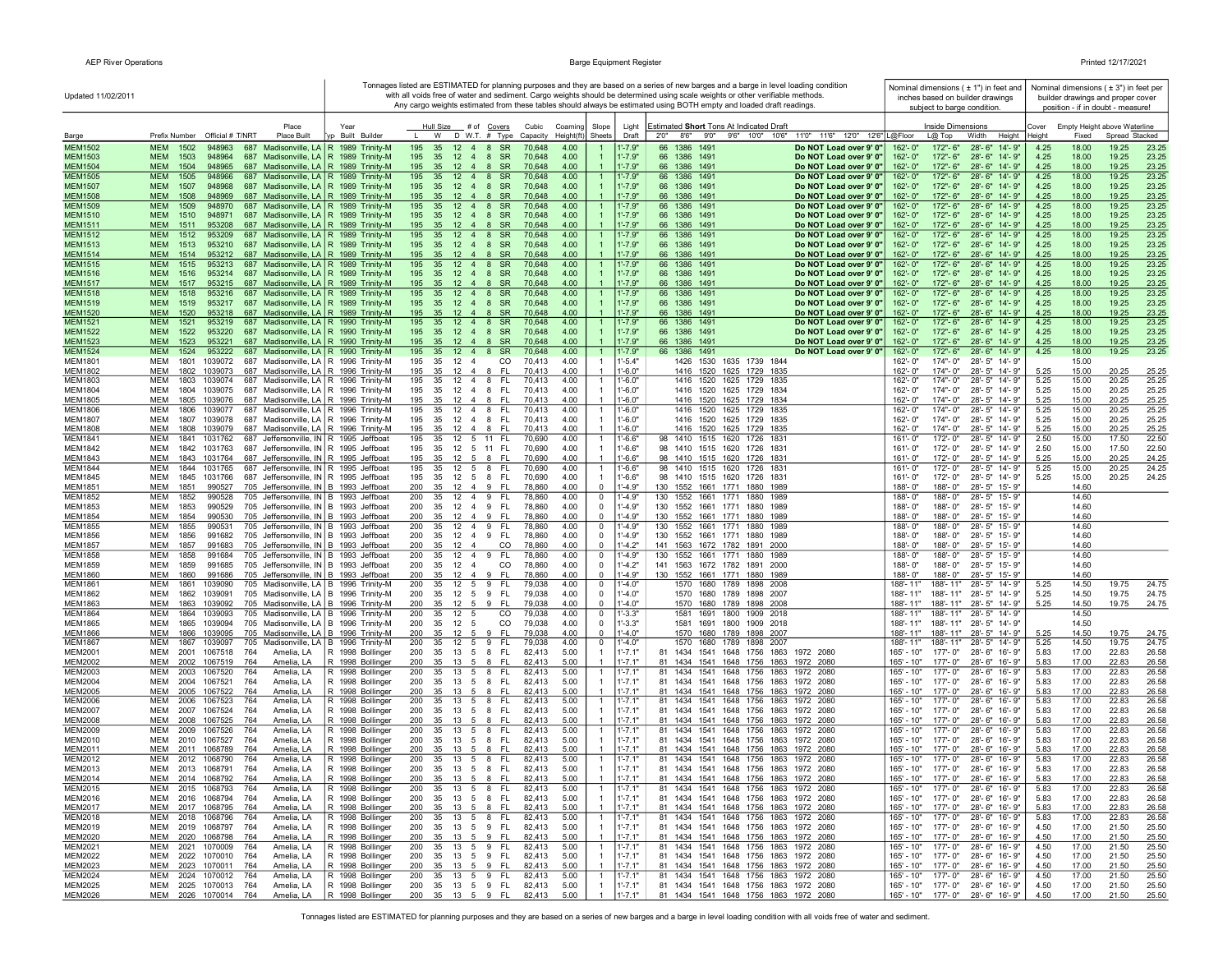| Updated 11/02/2011               |                                                                                                                                            |                                      |                                                                              |                                          |                                  | Tonnages listed are ESTIMATED for planning purposes and they are based on a series of new barges and a barge in level loading condition<br>with all voids free of water and sediment. Cargo weights should be determined using scale weights or other verifiable methods. | Nominal dimensions ( $\pm$ 1") in feet and<br>inches based on builder drawings      |                | Nominal dimensions ( $\pm$ 3") in feet per<br>builder drawings and proper cover |                                  |
|----------------------------------|--------------------------------------------------------------------------------------------------------------------------------------------|--------------------------------------|------------------------------------------------------------------------------|------------------------------------------|----------------------------------|---------------------------------------------------------------------------------------------------------------------------------------------------------------------------------------------------------------------------------------------------------------------------|-------------------------------------------------------------------------------------|----------------|---------------------------------------------------------------------------------|----------------------------------|
|                                  |                                                                                                                                            |                                      |                                                                              |                                          |                                  | Any cargo weights estimated from these tables should always be estimated using BOTH empty and loaded draft readings.                                                                                                                                                      | subject to barge condition.                                                         |                | position - if in doubt - measure!                                               |                                  |
|                                  | Place                                                                                                                                      | Year                                 | Hull Size<br># of <u>Covers</u>                                              | Cubic<br>Coamino                         | Slope                            | Estimated Short Tons At Indicated Draft<br>Light                                                                                                                                                                                                                          | Inside Dimensions                                                                   | Cover          | Empty Height above Waterline                                                    |                                  |
| Barge<br><b>MEM2027</b>          | Prefix Number Official # T/NRT<br><b>Place Built</b><br><b>MEM</b><br>764<br>Amelia, LA<br>2027<br>1070015                                 | yp Built Builder<br>R 1998 Bollinger | D W.T. # Type<br>W<br>200<br>35<br>13<br>5 9<br>FL.                          | Height(ft)<br>Capacity<br>5.00<br>82,413 | Sheets                           | 11'0" 11'6" 12'0" 12'6" L@Floor<br>9'0"<br>9'6" 10'0" 10'6"<br>Draft<br>2'0''<br>8'6"<br>$1' - 7.1"$<br>81 1434<br>1541 1648 1756 1863 1972 2080                                                                                                                          | Height<br>$L@$ Top<br>Width<br>165' - 10"<br>177'-0"<br>28'-6"<br>16'-9"            | Heiaht<br>4.50 | Fixed<br>17.00                                                                  | Spread Stacked<br>21.50<br>25.50 |
| <b>MEM2028</b>                   | мем<br>2028<br>1070016<br>764<br>Amelia, LA                                                                                                | R 1998 Bollinger                     | 200<br>35<br>13<br>5<br>9<br>-FL                                             | 82,413<br>5.00                           |                                  | $1' - 7.1"$<br>81 1434 1541 1648 1756 1863 1972 2080                                                                                                                                                                                                                      | 165' - 10"<br>177'-0"<br>28'-6" 16'-9"                                              | 4.50           | 17.00                                                                           | 21.50<br>25.50                   |
| MEM2029                          | MEM<br>2029<br>1070017<br>764<br>Amelia, LA                                                                                                | R 1998 Bollinger                     | 200<br>35<br>13<br>5<br>9<br><b>FL</b>                                       | 82,413<br>5.00                           |                                  | $1' - 7.1"$<br>81 1434 1541 1648 1756 1863 1972 2080                                                                                                                                                                                                                      | 165' - 10"<br>177'-0"<br>28'-6" 16'-9"                                              | 4.50           | 17.00                                                                           | 21.50<br>25.50                   |
| <b>MEM2030</b><br>MEM2031        | 2030 1070018<br>MEM<br>764<br>Amelia, LA<br>мем<br>2031 1070019<br>764<br>Amelia, LA                                                       | R 1998 Bollinger<br>R 1998 Bollinger | 200<br>13 5 9<br>- FL<br>35<br>13 5 9 FL<br>200<br>35                        | 82,413<br>5.00<br>82,413<br>5.00         |                                  | $1' - 7.1'$<br>81 1434 1541 1648 1756 1863 1972 2080<br>$1' - 7.1'$<br>81 1434 1541 1648 1756 1863 1972 2080                                                                                                                                                              | $165' - 10''$<br>177'-0"<br>28'-6" 16'-9"<br>165' - 10"<br>177'-0"<br>28'-6" 16'-9" | 4.50<br>4.50   | 17.00<br>17.00                                                                  | 21.50<br>25.50<br>21.50<br>25.50 |
| <b>MEM2032</b>                   | MEM<br>2032 1070020<br>764<br>Amelia, LA                                                                                                   | R 1998 Bollinger                     | 200<br>35<br>13 5 9<br>- FL                                                  | 82,413<br>5.00                           |                                  | $1' - 7.1"$<br>81 1434 1541 1648 1756 1863 1972 2080                                                                                                                                                                                                                      | $165' - 10''$<br>177'-0"<br>28'-6" 16'-9"                                           | 4.50           | 17.00                                                                           | 21.50<br>25.50                   |
| MEM2033                          | MEM<br>2033 1041307<br>745 Caruthersville, MO R 1996 Trinity-C                                                                             |                                      | 195<br>35<br>13<br>FL.<br>4 8                                                | 75,247<br>4.00<br>4.00                   |                                  | $1' - 6.3"$<br>92 1403 1506 1610 1714 1819 1924 2030                                                                                                                                                                                                                      | 162'-0"<br>172'-6"<br>28'-6" 15'-9"                                                 | 5.25           | 16.00                                                                           | 21.25<br>26.25                   |
| MEM2034<br>MEM2035               | 745 Caruthersville, MO R 1996 Trinity-C<br>мем<br>2034 1041309<br>745 Caruthersville, MO R 1996 Trinity-C<br>MEM<br>2035 1041311           |                                      | 195<br>35<br>13<br>4 8<br>FL<br>195<br>35<br>13 4<br>8<br>FL.                | 75,247<br>4.00<br>75,247                 |                                  | $1'-6.3"$<br>92 1403 1506 1610 1714 1819 1924 2030<br>$1' - 6.3"$<br>92 1403 1506 1610 1714 1819 1924 2030                                                                                                                                                                | 162'-0"<br>172'-6"<br>28'-6" 15'-9"<br>162'-0"<br>172'-6"<br>28'-6" 15'-9"          | 5.25<br>5.25   | 16.00<br>16.00                                                                  | 21.25<br>26.25<br>21.25<br>26.25 |
| <b>MEM2036</b>                   | <b>MEM</b><br>745 Caruthersville, MO R 1996 Trinity-C<br>2036<br>1041314                                                                   |                                      | 195<br>13 4<br>35<br>8<br>FL.                                                | 75,247<br>4.00                           |                                  | $1' - 6.3"$<br>1506 1610 1714 1819<br>92 1403<br>1924 2030                                                                                                                                                                                                                | 172'-6"<br>28'-6" 15'-9"<br>162'-0"                                                 | 5.25           | 16.00                                                                           | 21.25<br>26.25                   |
| <b>MEM2037</b><br><b>MEM2053</b> | 745 Caruthersville, MO R 1996 Trinity-C<br>MEM<br>2037<br>1041315<br><b>MEM</b><br>2053 1062530<br>764<br>Amelia, LA                       | B 1998 Bollinger                     | 35<br>195<br>13 4 8<br>-FL<br>200<br>35<br>13 5 9 FL                         | 4.00<br>75,247<br>89,502<br>5.00         | $\overline{0}$                   | $1' - 6.3"$<br>92 1403 1506 1610 1714 1819 1924 2030<br>$1' - 6.3"$<br>103 1522 1631 1740 1850 1959 2068 2177                                                                                                                                                             | 162'-0"<br>172'-6"<br>28'-6" 15'-9"<br>188'-0"<br>188'-0"<br>28'-6" 16'-9"          | 5.25<br>4.50   | 16.00<br>16.50                                                                  | 21.25<br>26.25<br>21.00<br>25.00 |
| <b>MEM2057</b>                   | MEM<br>2057<br>1062537<br>764<br>Amelia, LA                                                                                                | B 1998 Bollinger                     | 200<br>$13 \quad 5 \quad 9$<br>FL.<br>35                                     | 89,502<br>5.00                           | $\mathbf 0$                      | $1' - 6.3"$<br>103 1522 1631 1740 1850 1959 2068 2177                                                                                                                                                                                                                     | 188'-0"<br>28'-6" 16'-9"<br>188'-0"                                                 | 5.83           | 16.50                                                                           | 22.33<br>26.83                   |
| <b>MEM2058</b>                   | 764<br>Amelia, LA<br>мем<br>2058<br>1062539                                                                                                | B 1998 Bollinger                     | 200<br>35<br>- FL<br>13 5 9                                                  | 5.00<br>89,502                           | $\mathbf 0$                      | $1'-6.3"$<br>103 1522 1631 1740 1850 1959 2068 2177                                                                                                                                                                                                                       | 188'-0"<br>188'-0"<br>28'-6" 16'-9"                                                 | 4.50           | 16.50                                                                           | 21.00<br>25.00                   |
| MEM2059<br><b>MEM2060</b>        | MEM<br>2059<br>1062540<br>764<br>Amelia, LA<br>MEM<br>2060<br>1062541<br>764<br>Amelia, LA                                                 | B 1998 Bollinger<br>B 1998 Bollinger | 200<br>35 13 5 9<br>- FL<br>13<br>- FL<br>200<br>35<br>5<br>9                | 89,502<br>5.00<br>89,502<br>5.00         | $\mathbf 0$<br>$^{\circ}$        | $1' - 6.3"$<br>103 1522 1631 1740 1850 1959 2068 2177<br>$1' - 6.3"$<br>103 1522 1631 1740 1850 1959<br>2068 2177                                                                                                                                                         | 188'-0"<br>188'-0"<br>28'-6" 16'-9"<br>188'-0"<br>28'-6" 16'-9"<br>188'-0"          | 4.50<br>4.50   | 16.50<br>16.50                                                                  | 21.00<br>25.00<br>21.00<br>25.00 |
| <b>MEM2061</b>                   | MEM<br>2061<br>1062542<br>764<br>Amelia, LA                                                                                                | B 1998 Bollinger                     | 200<br>35<br>13   5   9   FL                                                 | 89,502<br>5.00                           | $^{\circ}$                       | $1' - 6.3"$<br>103 1522 1631 1740 1850 1959 2068 2177                                                                                                                                                                                                                     | 188'-0"<br>188'-0"<br>28'-6" 16'-9"                                                 | 4.50           | 16.50                                                                           | 21.00<br>25.00                   |
| <b>MEM2062</b><br><b>MEM2063</b> | <b>MEM</b><br>2062 1062543<br>764<br>Amelia, LA<br>MEM<br>764<br>Amelia, LA                                                                | B 1998 Bollinger                     | 200<br>35<br>13 5 9<br>- FL<br>200<br>35<br>- FL                             | 89,502<br>5.00<br>5.00                   | $\Omega$                         | $1' - 6.3"$<br>103 1522 1631 1740 1850 1959 2068 2177<br>$1' - 6.3"$<br>103 1522 1631 1740 1850 1959 2068 2177                                                                                                                                                            | 188'-0"<br>188'-0"<br>28'-6" 16'-9"<br>28'-6"<br>188'-0"<br>188'-0"<br>16'-9"       | 4.50           | 16.50<br>16.50                                                                  | 21.00<br>25.00<br>22.33<br>26.83 |
| <b>MEM2064</b>                   | 2063<br>1062544<br>1062545<br>Amelia, LA<br>мем<br>2064<br>764                                                                             | B 1998 Bollinger<br>B 1998 Bollinger | 13 5 9<br>200<br>35<br>13<br>5<br>9<br>- FL                                  | 89,502<br>89,502<br>5.00                 | $\mathbf 0$<br>$\mathbf 0$       | $1'-6.3"$<br>103 1522 1631 1740 1850 1959 2068 2177                                                                                                                                                                                                                       | 188'-0"<br>188'-0"<br>28'-6" 16'-9"                                                 | 5.83<br>4.50   | 16.50                                                                           | 21.00<br>25.00                   |
| <b>MEM2065</b>                   | MEM<br>2065<br>1062546<br>764<br>Amelia, LA                                                                                                | B 1998 Bollinger                     | 200<br>35<br>13<br>5<br>9<br>FL                                              | 89,502<br>5.00                           | $\overline{\mathbf{0}}$          | $1' - 6.3"$<br>103 1522 1631 1740<br>1850 1959 2068 2177                                                                                                                                                                                                                  | 188'-0"<br>188'-0"<br>28'-6"<br>16'-9"                                              | 4.50           | 16.50                                                                           | 21.00<br>25.00                   |
| <b>MEM2066</b><br><b>MEM2067</b> | MEM<br>2066<br>1062547<br>764<br>Amelia, LA<br>MEM<br>2067<br>1062548<br>764<br>Amelia, LA                                                 | B 1998 Bollinger<br>B 1998 Bollinger | 200<br>35<br>13<br>5<br>9<br><b>FL</b><br>200<br>35<br>13<br>5 9<br>- FL     | 89,502<br>5.00<br>89,502<br>5.00         | $\mathbf 0$<br>$\mathbf 0$       | $1' - 6.3"$<br>103 1522 1631 1740 1850 1959<br>2068 2177<br>$1' - 6.3"$<br>103 1522 1631 1740 1850 1959 2068 2177                                                                                                                                                         | 188'-0"<br>188'-0"<br>28'-6"<br>16'-9"<br>188'-0"<br>188'-0"<br>28'-6" 16'-9"       | 4.50<br>4.50   | 16.50<br>16.50                                                                  | 21.00<br>25.00<br>21.00<br>25.00 |
| <b>MEM2068</b>                   | <b>MEM</b><br>2068<br>1062549<br>764<br>Amelia, LA                                                                                         | B 1998 Bollinger                     | 200<br>35<br>13<br>- 5<br>-9<br>-FL                                          | 89,502<br>5.00                           | $\overline{0}$                   | $1' - 6.3"$<br>103 1522 1631 1740 1850 1959 2068 2177                                                                                                                                                                                                                     | 188'-0"<br>188'-0"<br>28'-6" 16'-9"                                                 | 4.50           | 16.50                                                                           | 21.00<br>25.00                   |
| <b>MEM2069</b>                   | MEM<br>2069<br>1062550<br>764<br>Amelia, LA                                                                                                | B 1998 Bollinger                     | 200<br>13 5 9<br>- FL<br>35                                                  | 89,502<br>5.00                           | $\mathbf 0$                      | $1' - 6.3"$<br>103 1522 1631 1740 1850 1959 2068 2177                                                                                                                                                                                                                     | 188'-0"<br>28'-6" 16'-9"<br>$188 - 0$                                               | 4.50           | 16.50                                                                           | 21.00<br>25.00                   |
| <b>MEM2070</b><br>MEM2071        | MEM<br>2070 1062551<br>764<br>Amelia, LA<br>MEM<br>2071 1062552<br>764<br>Amelia, LA                                                       | B 1998 Bollinger<br>B 1998 Bollinger | 200<br>35<br>13 5 9 FL<br>200<br>35<br>13 5<br>-9<br>-FL                     | 5.00<br>89,502<br>89,502<br>5.00         | $\mathbf 0$<br>$\Omega$          | $1'-6.3"$<br>103 1522 1631 1740 1850 1959 2068 2177<br>$1' - 6.3"$<br>103 1522 1631 1740 1850 1959 2068 2177                                                                                                                                                              | 188'-0"<br>188'-0"<br>28'-6" 16'-9"<br>188'-0"<br>188'-0"<br>28'-6" 16'-9"          | 5.83<br>4.50   | 16.50<br>16.50                                                                  | 22.33<br>26.83<br>21.00<br>25.00 |
| <b>MEM2072</b>                   | мем<br>2072 1062553<br>764<br>Amelia, LA                                                                                                   | B 1998 Bollinger                     | 200<br>35<br>13 5 9<br>- FL                                                  | 89,502<br>5.00                           | $\mathbf 0$                      | $1' - 6.3"$<br>103 1522 1631 1740 1850 1959 2068 2177                                                                                                                                                                                                                     | 188'-0"<br>188'-0"<br>28'-6" 16'-9"                                                 | 4.50           | 16.50                                                                           | 21.00<br>25.00                   |
| MEM2073<br><b>MEM2074</b>        | MEM<br>2073 1062554<br>764<br>Amelia, LA<br>Amelia, LA<br>мем<br>2074 1062555<br>764                                                       | B 1998 Bollinger<br>B 1998 Bollinger | - FL<br>200<br>35<br>13<br>59<br>35<br><b>FL</b><br>200<br>13<br>5<br>-9     | 89,502<br>5.00<br>89,502<br>5.00         | $\mathbf 0$<br>$\mathbf 0$       | $1' - 6.3"$<br>103 1522 1631 1740 1850 1959 2068 2177<br>$1' - 6.3"$<br>103 1522 1631 1740 1850 1959 2068 2177                                                                                                                                                            | 188'-0"<br>28'-6" 16'-9"<br>188'-0"<br>188'-0"<br>188'-0"<br>28'-6" 16'-9"          | 4.50<br>4.50   | 16.50<br>16.50                                                                  | 21.00<br>25.00<br>21.00<br>25.00 |
| <b>MEM2075</b>                   | MEM<br>2075<br>1062556<br>764<br>Amelia, LA                                                                                                | B 1998 Bollinger                     | 200<br>35<br>13<br><b>FL</b><br>5<br>9                                       | 89,502<br>5.00                           | $\mathbf 0$                      | $1' - 6.3"$<br>103 1522 1631 1740 1850 1959 2068 2177                                                                                                                                                                                                                     | 188'-0"<br>188'-0"<br>28'-6"<br>16'-9"                                              | 4.50           | 16.50                                                                           | 21.00<br>25.00                   |
| <b>MEM2077</b>                   | 764<br>Amelia, LA<br>MEM<br>2077<br>1062558                                                                                                | B 1998 Bollinger                     | 200<br><b>FL</b><br>35<br>13<br>5<br>9                                       | 89,502<br>5.00                           | $\mathbf 0$                      | $1'-6.3"$<br>103 1522 1631 1740 1850 1959 2068 2177                                                                                                                                                                                                                       | 188'-0"<br>188'-0"<br>28'-6" 16'-9"                                                 | 4.50           | 16.50                                                                           | 21.00<br>25.00                   |
| <b>MEM2079</b><br><b>MEM2080</b> | 764<br>MEM<br>2079<br>1062560<br>Amelia, LA<br>MEM<br>2080<br>1062561<br>764<br>Amelia, LA                                                 | B 1998 Bollinger<br>B 1998 Bollinger | 200<br>35<br>13<br>9<br><b>FL</b><br>5<br>200<br>35<br>13<br>5<br>9<br>FL.   | 5.00<br>89,502<br>89,502<br>5.00         | $\mathbf 0$<br>$\mathbf 0$       | $1'-6.3"$<br>103 1522 1631 1740 1850 1959 2068 2177<br>$1' - 6.3"$<br>103 1522 1631 1740 1850 1959 2068 2177                                                                                                                                                              | 188'-0"<br>28'-6" 16'-9"<br>188'-0"<br>28'-6" 16'-9"<br>188'-0"<br>188'-0"          | 4.50<br>5.83   | 16.50<br>16.50                                                                  | 21.00<br>25.00<br>22.33<br>26.83 |
| <b>MEM2081</b>                   | 764<br>Amelia, LA<br>мем<br>2081<br>1066661                                                                                                | B 1998 Bollinger                     | 200<br>35<br><b>FL</b><br>13 5<br>9                                          | 89,502<br>5.00                           | $\mathbf 0$                      | $1' - 6.3"$<br>103 1522 1631 1740 1850 1959 2068 2177                                                                                                                                                                                                                     | 188'-0"<br>188'-0"<br>28'-6" 16'-9"                                                 | 5.83           | 16.50                                                                           | 22.33<br>26.83                   |
| <b>MEM2082</b><br><b>MEM2083</b> | MEM<br>2082<br>1066662<br>764<br>Amelia, LA<br><b>MEM</b><br>2083<br>764<br>Amelia, LA<br>1066663                                          | B 1998 Bollinger<br>B 1998 Bollinger | 200<br>35<br>13 5 9<br>- FL<br>200<br>35<br>13<br>5<br>9<br>FL.              | 5.00<br>89,502<br>5.00<br>89,502         | $\mathbf 0$<br>$\mathbf 0$       | $1' - 6.3"$<br>103 1522 1631 1740 1850 1959 2068 2177<br>$1' - 6.3"$<br>103 1522 1631 1740 1850 1959<br>2068 2177                                                                                                                                                         | 188'-0"<br>188'-0"<br>28'-6" 16'-9"<br>188'-0"<br>188'-0"<br>28'-6" 16'-9"          | 4.50<br>4.50   | 16.50<br>16.50                                                                  | 21.00<br>25.00<br>21.00<br>25.00 |
| <b>MEM2084</b>                   | Amelia, LA<br>MEM<br>2084<br>1066664<br>764                                                                                                | B 1998 Bollinger                     | 200<br>-35<br>13<br>9<br>-FL<br>- 5                                          | 5.00<br>89,502                           | $\mathbf 0$                      | $1' - 6.3"$<br>103 1522 1631 1740 1850 1959 2068 2177                                                                                                                                                                                                                     | 188'-0"<br>188'-0"<br>28'-6" 16'-9"                                                 | 4.50           | 16.50                                                                           | 21.00<br>25.00                   |
| <b>MEM2086</b>                   | MEM<br>2086<br>764<br>Amelia, LA<br>1066666                                                                                                | B 1998 Bollinger                     | 200<br>35<br>13 5 9<br>- FL                                                  | 5.00<br>89,502                           | $\mathbf 0$                      | $1' - 6.3"$<br>103 1522 1631 1740 1850 1959 2068 2177                                                                                                                                                                                                                     | 188'-0"<br>188'-0"<br>28'-6" 16'-9"                                                 | 4.50           | 16.50                                                                           | 25.00<br>21.00                   |
| <b>MEM2087</b><br><b>MEM2088</b> | MEM<br>2087<br>1066667<br>764<br>Amelia, LA<br>Amelia, LA<br>MEM<br>2088<br>1066668<br>764                                                 | B 1998 Bollinger<br>B 1998 Bollinger | 200<br>35<br>13 5 9<br><b>FL</b><br>200<br>35<br>13<br>5 9<br>- FL           | 5.00<br>89,502<br>89,502<br>5.00         | $\mathbf 0$<br>$^{\circ}$        | 1'-6.3"<br>103 1522 1631 1740 1850 1959 2068 2177<br>$1' - 6.3"$<br>103 1522 1631 1740<br>1850 1959 2068 2177                                                                                                                                                             | 28'-6" 16'-9"<br>188'-0"<br>188'-0"<br>188'-0"<br>188'-0"<br>28'-6" 16'-9"          | 4.50<br>4.50   | 16.50<br>16.50                                                                  | 21.00<br>25.00<br>21.00<br>25.00 |
| <b>MEM2089</b>                   | MEM<br>2089 1066669<br>764<br>Amelia, LA                                                                                                   | B 1998 Bollinger                     | 35<br>200<br>13    5    9    FL                                              | 89,502<br>5.00                           | $\Omega$                         | $1' - 6.3"$<br>103 1522 1631 1740 1850 1959 2068 2177                                                                                                                                                                                                                     | 188'-0"<br>188'-0"<br>28'-6" 16'-9"                                                 | 4.50           | 16.50                                                                           | 21.00<br>25.00                   |
| <b>MEM2090</b><br><b>MEM2091</b> | <b>MEM</b><br>2090<br>1066670<br>764<br>Amelia, LA<br>MEM<br>2091<br>1066671<br>764<br>Amelia, LA                                          | B 1998 Bollinger<br>B 1998 Bollinger | 200<br>35<br>13<br>- FL<br>5 9<br>200<br>35<br>13<br>5 9<br>-FL              | 89,502<br>5.00<br>89,502<br>5.00         | 0<br>$\mathbf 0$                 | $1' - 6.3"$<br>103 1522 1631 1740<br>1850 1959 2068 2177<br>$1' - 6.3"$<br>103 1522 1631 1740 1850 1959 2068 2177                                                                                                                                                         | 188'-0"<br>188'-0"<br>28'-6"<br>16'-9"<br>28'-6" 16'-9"<br>188'-0"<br>188'-0"       | 4.50<br>4.50   | 16.50<br>16.50                                                                  | 21.00<br>25.00<br>21.00<br>25.00 |
| <b>MEM2092</b>                   | Amelia, LA<br>MEM<br>2092<br>1066672<br>764                                                                                                | B 1998 Bollinger                     | 200<br>35<br>13<br>5<br>9<br>FL.                                             | 89,502<br>5.00                           | $\mathbf 0$                      | $1'-6.3"$<br>103 1522 1631 1740 1850 1959 2068 2177                                                                                                                                                                                                                       | 188'-0"<br>188'-0"<br>28'-6" 16'-9"                                                 | 4.50           | 16.50                                                                           | 21.00<br>25.00                   |
| <b>MEM2094</b>                   | MEM<br>2094<br>1070971<br>764<br>Amelia, LA                                                                                                | B 1998 Bollinger                     | 200<br>35<br>13<br>5<br>9<br>FL                                              | 89,502<br>5.00                           | $\mathbf 0$                      | $1' - 6.3"$<br>103<br>1522 1631 1740 1850 1959<br>2068 2177                                                                                                                                                                                                               | 188'-0"<br>188'-0"<br>28'-6"<br>16'-9"                                              | 4.50           | 16.50                                                                           | 21.00<br>25.00                   |
| <b>MEM2095</b><br><b>MEM2097</b> | MEM<br>2095<br>1070972<br>764<br>Amelia, LA<br>MEM<br>764<br>2097<br>1070974<br>Amelia, LA                                                 | B 1998 Bollinger<br>B 1998 Bollinger | 200<br>35<br>13<br>5<br>9<br><b>FL</b><br>200<br>35<br>13<br>5<br>-9<br>- FL | 89,502<br>5.00<br>89,502<br>5.00         | $\mathbf 0$<br>$\mathbf{0}$      | $1'-6.3"$<br>103 1522 1631 1740 1850 1959<br>2068 2177<br>$1' - 6.3"$<br>103 1522 1631 1740 1850 1959 2068 2177                                                                                                                                                           | 188'-0"<br>188'-0"<br>28'-6" 16'-9"<br>188'-0"<br>28'-6" 16'-9"<br>$188 - 0$ "      | 5.83<br>4.50   | 16.50<br>16.50                                                                  | 22.33<br>26.83<br>21.00<br>25.00 |
| <b>MEM2098</b>                   | MEM<br>2098<br>1070975<br>764<br>Amelia, LA                                                                                                | B 1998 Bollinger                     | 200<br>35<br>13<br>9<br>FL.<br>-5                                            | 89,502<br>5.00                           | $\mathbf 0$                      | $1' - 6.3"$<br>103 1522 1631 1740 1850 1959<br>2068 2177                                                                                                                                                                                                                  | 188'-0"<br>188'-0"<br>$28 - 6"$<br>$16 - 9"$                                        | 5.83           | 16.50                                                                           | 22.33<br>26.83                   |
| <b>MEM2099</b><br>MEM2101        | MEM<br>2099<br>1070976<br>764<br>Amelia, LA<br>MEM<br>2101 1058045<br>745 Caruthersville, MO R 1997 Trinity-C                              | B 1998 Bollinger                     | 35<br>200<br>13 5 9<br>- FL<br>195<br>35<br>13 4 8<br>- FL                   | 5.00<br>89,502<br>5.00<br>80,154         | $\mathbf 0$<br>$\mathbf{1}$      | $1'-6.3"$<br>103 1522 1631 1740 1850 1959 2068 2177<br>$1' - 7.1'$<br>79 1389 1493 1598 1701 1805 1909 2013                                                                                                                                                               | 188'-0"<br>$188 - 0$ "<br>28'-6" 16'-9"<br>172'-6"<br>162'-0"<br>28'-6" 16'-9"      | 4.50<br>5.25   | 16.50<br>17.00                                                                  | 21.00<br>25.00<br>22.25<br>27.25 |
| MEM2102                          | MEM<br>2102 1058046<br>745 Caruthersville, MO R 1997 Trinity-C                                                                             |                                      | - FL<br>195<br>35 13 4 8                                                     | 80,154<br>5.00                           | $\mathbf{1}$                     | $1' - 7.1'$<br>79 1389 1493 1598 1701 1805<br>1909 2013                                                                                                                                                                                                                   | 162'-0"<br>172'-6"<br>28'-6" 16'-9"                                                 | 5.25           | 17.00                                                                           | 22.25<br>27.25                   |
| MEM2103                          | MEM<br>2103 1058047<br>745 Caruthersville, MO R 1997 Trinity-C                                                                             |                                      | 195<br>35 13 4 8<br>- FL                                                     | 80,154<br>5.00                           |                                  | $1' - 7.1'$<br>79 1389 1493 1598 1701 1805 1909 2013                                                                                                                                                                                                                      | 162'-0"<br>172'- 6"<br>28'-6" 16'-9"                                                | 5.25           | 17.00                                                                           | 22.25<br>27.25                   |
| MEM2104<br>MEM2105               | 745 Caruthersville, MO R 1997 Trinity-C<br>MEM<br>2104 1058048<br>745 Caruthersville, MO R 1997 Trinity-C<br>мем<br>2105 1058049           |                                      | 35 13 4 8<br>195<br>-FL<br>195<br>35<br>13 4 8<br>- FL                       | 5.00<br>80,154<br>80,154<br>5.00         |                                  | $1' - 7.1'$<br>79 1389 1493 1598 1701 1805 1909 2013<br>$1' - 7.1'$<br>79 1389 1493 1598 1701 1805 1909 2013                                                                                                                                                              | 162'-0"<br>172'-6"<br>28'-6" 16'-9"<br>162'-0"<br>172'-6"<br>28'-6" 16'-9"          | 5.25<br>5.25   | 17.00<br>17.00                                                                  | 22.25<br>27.25<br>22.25<br>27.25 |
| MEM2106                          | 745 Caruthersville, MO R 1997 Trinity-C<br>мем<br>2106 1058050                                                                             |                                      | 195<br>- FL<br>35<br>13 4 8                                                  | 5.00<br>80,154                           |                                  | $1' - 7.1'$<br>79 1389 1493 1598 1701 1805 1909 2013                                                                                                                                                                                                                      | 172'-6"<br>28'-6" 16'-9"<br>162'-0"                                                 | 5.25           | 17.00                                                                           | 22.25<br>27.25                   |
| MEM2107<br>MEM2108               | 745 Caruthersville, MO R 1997 Trinity-C<br>MEM<br>2107 1058051<br>745 Caruthersville, MO R 1997 Trinity-C<br>мем                           |                                      | 195<br>35<br>13<br>$\overline{4}$<br>8<br>FL.<br>195<br>13 4 8<br>- FL<br>35 | 5.00<br>80,154<br>5.00                   | $\mathbf{1}$                     | $1' - 7.1'$<br>79 1389 1493 1598 1701 1805 1909 2013<br>$1' - 7.1'$<br>79 1389                                                                                                                                                                                            | 162'-0"<br>172'-6"<br>28'-6" 16'-9"<br>162'-0"<br>172'-6"<br>28'-6" 16'-9"          | 5.25<br>5.25   | 17.00<br>17.00                                                                  | 22.25<br>27.25<br>22.25<br>27.25 |
| MEM2109                          | 2108<br>1058052<br>MEM<br>2109 1058053<br>745 Caruthersville, MO R 1997 Trinity-C                                                          |                                      | 195<br>35<br>13 4 8<br>FL.                                                   | 80,154<br>80,154<br>5.00                 |                                  | 1493 1598 1701 1805 1909 2013<br>$1' - 7.1''$<br>79 1389 1493 1598 1701 1805 1909 2013                                                                                                                                                                                    | 162'-0"<br>172'- 6"<br>28'-6" 16'-9"                                                | 5.25           | 17.00                                                                           | 22.25<br>27.25                   |
| MEM2110                          | <b>MEM</b><br>745 Caruthersville, MO R 1997 Trinity-C<br>2110 1058054                                                                      |                                      | 195<br>FL<br>35<br>13<br>$\overline{4}$<br>-8                                | 5.00<br>80,154                           |                                  | $1' - 7.1'$<br>79 1389 1493 1598 1701 1805 1909 2013                                                                                                                                                                                                                      | 162'-0"<br>172'-6"<br>28'-6" 16'-9"                                                 | 5.25           | 17.00                                                                           | 22.25<br>27.25                   |
| MEM2111<br>MEM2112               | 745 Caruthersville, MO R 1997 Trinity-C<br>MEM<br>2111<br>1058055<br><b>MEM</b><br>745 Caruthersville, MO R 1997 Trinity-C<br>2112 1058056 |                                      | 195<br>35<br>13 4 8<br>FL.<br>195<br>- 35<br>13 4 8<br>-FL                   | 80,154<br>5.00<br>5.00<br>80,154         |                                  | $1' - 7.1'$<br>79 1389<br>1493 1598 1701 1805<br>1909 2013<br>$1' - 7.1''$<br>79 1389 1493 1598 1701 1805 1909 2013                                                                                                                                                       | 162'-0"<br>172'-6"<br>28'-6" 16'-9"<br>172'-6"<br>162'-0"<br>28'-6" 16'-9"          | 5.25<br>5.25   | 17.00<br>17.00                                                                  | 22.25<br>27.25<br>22.25<br>27.25 |
| MEM2113                          | 745 Caruthersville, MO R 1997 Trinity-C<br>MEM<br>2113 1058057                                                                             |                                      | 195<br>35 13 4 8<br>- FL                                                     | 5.00<br>80,154                           |                                  | $1' - 7.1'$<br>79 1389 1493 1598 1701 1805 1909 2013                                                                                                                                                                                                                      | 172'-6"<br>162'-0"<br>28'-6" 16'-9"                                                 | 5.25           | 17.00                                                                           | 22.25<br>27.25                   |
| MEM2114                          | 745 Caruthersville, MO R 1997 Trinity-C<br>мем<br>2114 1058058                                                                             |                                      | 35 13 4 8<br>- FL<br>195<br>195 35 13 4 8 FL                                 | 80.154<br>5.00                           |                                  | $1' - 7.1'$<br>79 1389 1493 1598 1701 1805 1909 2013                                                                                                                                                                                                                      | 172'-6"<br>28'-6"<br>16'-9"<br>162'-0'                                              | 5.25           | 17.00                                                                           | 27.25<br>22.25                   |
| MEM2115<br>MFM2116               | MEM 2115 1058059<br>745 Caruthersville, MO R 1997 Trinity-C<br>745 Caruthersville, MO R 1997 Trinity-C<br>MEM 2116 1058060                 |                                      | 195 35 13 4 8 FL                                                             | 80,154<br>5.00<br>80.154<br>5.00         |                                  | $1' - 7.1''$<br>79 1389 1493 1598 1701 1805 1909 2013<br>$1' - 7.1"$<br>79 1389 1493 1598 1701 1805 1909 2013                                                                                                                                                             | 162'-0"<br>172'- 6"<br>28'-6" 16'-9"<br>162'-0"<br>172'-6" 28'-6" 16'-9"            | 5.25<br>5.25   | 17.00<br>17.00                                                                  | 22.25<br>27.25<br>22.25<br>27.25 |
| MEM2117                          | 745 Caruthersville, MO R 1997 Trinity-C<br>MEM 2117 1058061                                                                                |                                      | 195<br>35<br>13<br>- FL<br>4 8                                               | 80,154<br>5.00                           |                                  | $1' - 7.1'$<br>79 1389 1493 1598 1701 1805 1909 2013                                                                                                                                                                                                                      | 162'-0"<br>172'- 6"<br>28'-6" 16'-9"                                                | 5.25           | 17.00                                                                           | 22.25<br>27.25                   |
| MEM2118<br>MEM2119               | 745 Caruthersville, MO R 1997 Trinity-C<br>MEM 2118 1058062<br>745 Caruthersville, MO R 1997 Trinity-C<br>MEM<br>2119 1058063              |                                      | 35<br>13  4  8  FL<br>195<br>195<br>35<br>13 4 8<br>- FL                     | 5.00<br>80,154<br>80,154<br>5.00         |                                  | $1' - 7.1''$<br>79 1389 1493 1598 1701 1805 1909 2013<br>$1' - 7.1"$<br>79 1389 1493 1598 1701 1805 1909 2013                                                                                                                                                             | 172'-6" 28'-6" 16'-9"<br>162'-0"<br>162'-0"<br>172'- 6"<br>28'-6" 16'-9"            | 5.25<br>5.25   | 17.00<br>17.00                                                                  | 22.25<br>27.25<br>22.25<br>27.25 |
| <b>MEM2120</b>                   | 745 Caruthersville, MO R 1997 Trinity-C<br>MEM<br>2120 1058064                                                                             |                                      | 195<br>35<br>13 4 8 FL                                                       | 80,154<br>5.00                           | $\overline{1}$                   | $1' - 7.1'$<br>79 1389 1493 1598 1701 1805 1909 2013                                                                                                                                                                                                                      | 172'-6"<br>28'-6" 16'-9"<br>162'-0"                                                 | 5.25           | 17.00                                                                           | 22.25<br>27.25                   |
| <b>MEM2121</b>                   | 745 Caruthersville, MO R 1997 Trinity-C<br>2121 1058065<br>MEM                                                                             |                                      | 195<br>35<br>13   4   8   FL                                                 | 80,154<br>5.00                           |                                  | $1' - 7.1''$<br>79 1389 1493 1598 1701 1805 1909 2013                                                                                                                                                                                                                     | 28'-6" 16'-9"<br>162'-0"<br>172'- 6"                                                | 5.25           | 17.00                                                                           | 22.25<br>27.25                   |
| <b>MEM2122</b><br>MEM2123        | 745 Caruthersville, MO R 1997 Trinity-C<br>2122 1058066<br>MEM<br>2123 1058067<br>745 Caruthersville, MO R 1997 Trinity-C<br>MEM           |                                      | 195<br>35<br>13  4  8  FL<br>195<br>35<br>13  4  8  FL                       | 5.00<br>80,154<br>5.00<br>80,154         | $\overline{1}$                   | $1' - 7.1''$<br>79 1389 1493 1598 1701 1805 1909 2013<br>$1' - 7.1'$<br>79 1389 1493 1598 1701 1805 1909 2013                                                                                                                                                             | 162'-0"<br>172'- 6"<br>28'-6" 16'-9"<br>162'-0"<br>172'- 6"<br>28'-6" 16'-9"        | 5.25<br>5.25   | 17.00<br>17.00                                                                  | 22.25<br>27.25<br>22.25<br>27.25 |
| <b>MEM2124</b>                   | 745 Caruthersville, MO R 1997 Trinity-C<br>MEM<br>2124 1058068                                                                             |                                      | 195<br>35 13 4 8 FL                                                          | 80,154<br>5.00                           |                                  | $1' - 7.1''$<br>79 1389 1493 1598 1701 1805 1909 2013                                                                                                                                                                                                                     | 162'-0"<br>172'- 6"<br>28'-6" 16'-9"                                                | 5.25           | 17.00                                                                           | 22.25<br>27.25                   |
| MEM2125                          | 745 Caruthersville, MO R 1997 Trinity-C<br>MEM<br>2125 1058069                                                                             |                                      | 195<br>35 13 4 8 FL                                                          | 80,154<br>5.00                           |                                  | $1' - 7.1''$<br>79 1389 1493 1598 1701 1805 1909 2013                                                                                                                                                                                                                     | 162'-0"<br>172'- 6"<br>28'-6" 16'-9"                                                | 5.25           | 17.00                                                                           | 22.25<br>27.25                   |
| MEM2136<br>MEM2137               | 745 Caruthersville, MO R 1996 Trinity-C<br>MEM 2136 1041316<br>MEM 2137 1041317 745 Caruthersville, MO R 1996 Trinity-C                    |                                      | 195<br>35 13 4 8 FL<br>195 35 13 4 8 FL                                      | 4.00<br>75,247<br>75,247<br>4.00         | $\overline{1}$<br>$\overline{1}$ | $1' - 6.3"$<br>92 1403 1506 1610 1714 1819 1924 2030<br>$1' - 6.3"$<br>92 1403 1506 1610 1714 1819 1924 2030                                                                                                                                                              | 28'-6" 15'-9"<br>162'-0"<br>172'- 6"<br>172'-6" 28'-6" 15'-9"<br>162'-0"            | 5.25<br>5.25   | 16.00<br>16.00                                                                  | 26.25<br>21.25<br>26.25<br>21.25 |
| MEM2138                          | MEM 2138 1041318 745 Caruthersville, MO R 1996 Trinity-C                                                                                   |                                      | 195 35 13 4 8 FL                                                             | 75,247<br>4.00                           | $\overline{1}$                   | $1' - 6.3"$<br>92 1403 1506 1610 1714 1819 1924 2030                                                                                                                                                                                                                      | 172'-6" 28'-6" 15'-9"<br>162'-0"                                                    | 5.25           | 16.00                                                                           | 21.25<br>26.25                   |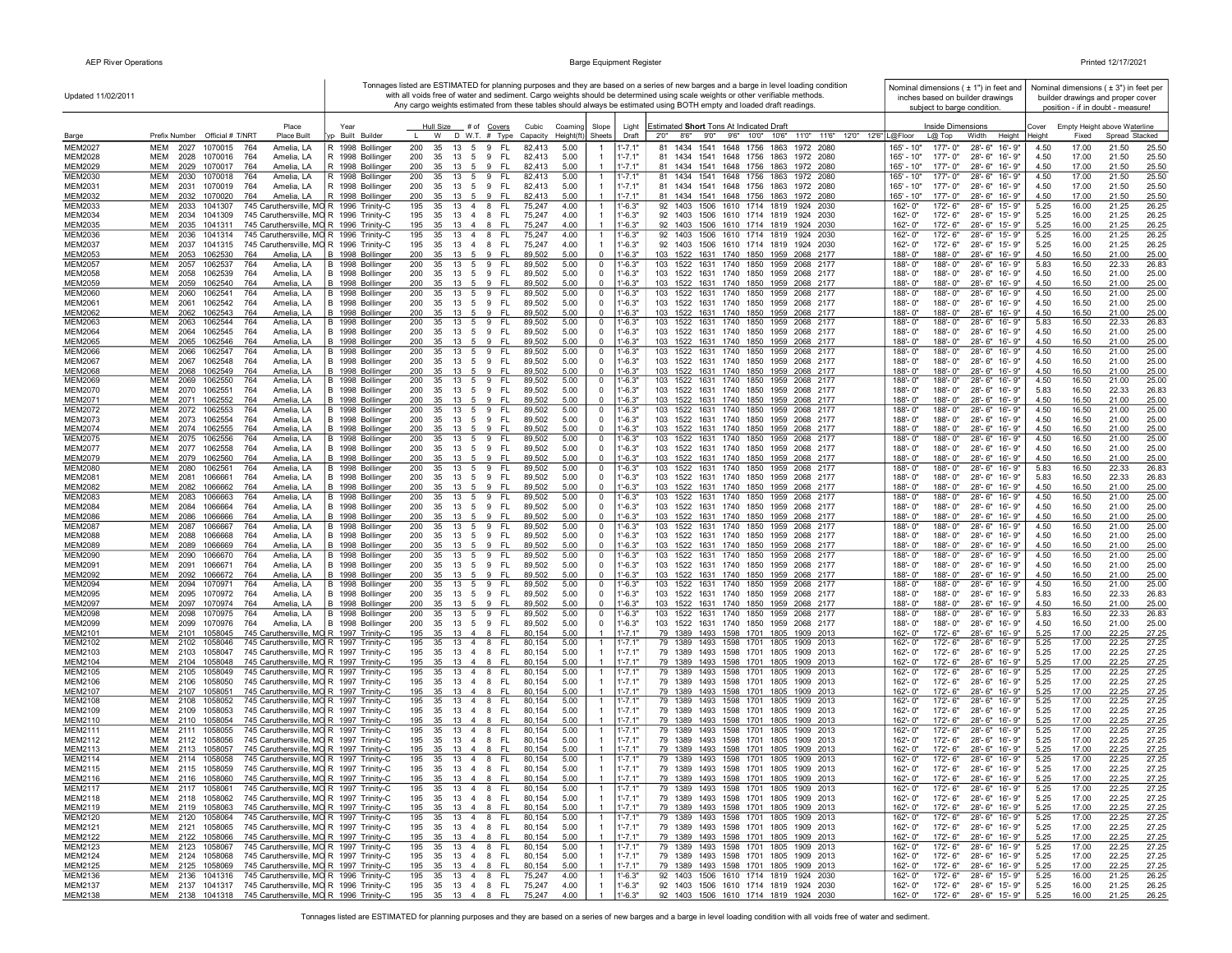| Updated 11/02/2011               |                                                                                                                                                   |                                      |                                                                            |                                  |                                                                     | Tonnages listed are ESTIMATED for planning purposes and they are based on a series of new barges and a barge in level loading condition<br>with all voids free of water and sediment. Cargo weights should be determined using scale weights or other verifiable methods. |                        |                             | Nominal dimensions ( ± 1") in feet and<br>inches based on builder drawings |              |                | Nominal dimensions $(± 3")$ in feet per<br>builder drawings and proper cover |                |
|----------------------------------|---------------------------------------------------------------------------------------------------------------------------------------------------|--------------------------------------|----------------------------------------------------------------------------|----------------------------------|---------------------------------------------------------------------|---------------------------------------------------------------------------------------------------------------------------------------------------------------------------------------------------------------------------------------------------------------------------|------------------------|-----------------------------|----------------------------------------------------------------------------|--------------|----------------|------------------------------------------------------------------------------|----------------|
|                                  |                                                                                                                                                   |                                      |                                                                            |                                  |                                                                     | Any cargo weights estimated from these tables should always be estimated using BOTH empty and loaded draft readings.                                                                                                                                                      |                        | subject to barge condition. |                                                                            |              |                | position - if in doubt - measure!                                            |                |
|                                  | Place                                                                                                                                             | Year                                 | # of Covers<br>Hull Size                                                   | Cubic<br>Coamino                 | Slope                                                               | Estimated Short Tons At Indicated Draft<br>Light                                                                                                                                                                                                                          |                        | Inside Dimensions           |                                                                            | Cover        |                | Empty Height above Waterline                                                 |                |
| Barge                            | Prefix Number Official # T/NRT<br><b>Place Built</b>                                                                                              | Built Builder                        | D W.T. # Type<br>w                                                         | Height(ft<br>Capacity            | Sheets                                                              | 11'0" 11'6" 12'0" 12'6"   L@Floor<br>9'0"<br>9'6" 10'0" 10'6"<br>Draft<br>2'0''<br>8'6"                                                                                                                                                                                   |                        | L@ Top                      | Height<br>Width                                                            | Heiaht       | Fixed          | Spread Stacked                                                               |                |
| MEM2139<br>MEM2140               | <b>MEM</b><br>2139<br>1041320<br>745 Caruthersville, MO R 1996 Trinity-C<br>745 Caruthersville, MO R 1996 Trinity-C<br>MEM<br>2140<br>1041321     |                                      | FL.<br>195<br>35<br>13<br>4 8<br>195<br>35<br>13<br>4 8<br>FL.             | 4.00<br>75,247<br>75,247<br>4.00 | $-6.3"$<br>-1<br>$1' - 6.3"$<br>-1                                  | 92 1403 1506 1610 1714 1819 1924 2030<br>92 1403 1506 1610 1714 1819 1924 2030                                                                                                                                                                                            | 162'-0"<br>162'-0"     | 172'-6"<br>172'- 6"         | 28'-6" 15'-9"<br>28'-6" 15'-9"                                             | 5.25<br>4.50 | 16.00<br>16.00 | 21.25<br>20.50                                                               | 26.25<br>25.50 |
| MEM2141                          | MEM<br>2141<br>1085420<br>745 Caruthersville, MO R 1999 Trinity-C                                                                                 |                                      | 195<br>35<br>13 4 8<br>-FL                                                 | 80,154<br>5.00                   | 1'-7.0"<br>-1                                                       | 80 1390 1494 1598 1702 1807 1912 2017                                                                                                                                                                                                                                     | 162'-0"                | 172'- 6"                    | 28'-6" 16'-9"                                                              | 4.50         | 16.00          | 20.50                                                                        | 25.50          |
| MEM2142                          | 2142<br>1085415<br>745 Caruthersville, MO R 1999 Trinity-C<br><b>MEM</b>                                                                          |                                      | 13  4  8  FL<br>195<br>35                                                  | 5.00<br>80,154                   | $1' - 7.0'$<br>$\overline{1}$                                       | 80 1390 1494 1598 1702 1807 1912 2017                                                                                                                                                                                                                                     | 162'-0"                | 172'-6"                     | 28'-6" 16'-9"                                                              | 4.50         | 16.00          | 20.50                                                                        | 25.50          |
| MEM2143<br>MEM2144               | 745 Caruthersville, MO R 1999 Trinity-C<br>MEM<br>2143 1085419<br>MEM 2144 1085416<br>745 Caruthersville, MO R 1999 Trinity-C                     |                                      | 13 4 8 FL<br>195<br>35<br>35<br>13  4  8  FL                               | 80,154<br>5.00<br>80,154<br>5.00 | $1' - 7.0"$<br>$\overline{1}$<br>$1' - 7.0"$<br>$\overline{1}$      | 80 1390 1494 1598 1702 1807 1912 2017<br>80 1390 1494 1598 1702 1807 1912 2017                                                                                                                                                                                            | 162'-0"<br>162'-0"     | 172'- 6"<br>172'-6"         | 28'-6" 16'-9"<br>28'-6" 16'-9"                                             | 4.50<br>4.50 | 16.00<br>16.00 | 20.50<br>20.50                                                               | 25.50<br>25.50 |
| MEM2145                          | 745 Caruthersville, MO R 1999 Trinity-C<br>MEM<br>2145 1085418                                                                                    |                                      | 195<br>195<br>13 4 8<br>FL.<br>35                                          | 80,154<br>5.00                   | $1' - 7.0'$                                                         | 80 1390 1494 1598 1702 1807 1912 2017                                                                                                                                                                                                                                     | 162'-0"                | 172'-6"                     | 28'-6" 16'-9"                                                              | 4.50         | 16.00          | 20.50                                                                        | 25.50          |
| MEM2146                          | 764 Caruthersville, MO R 2002 Trinity-C<br>MEM<br>2146 1128663                                                                                    |                                      | FL.<br>200<br>35<br>13 4 9                                                 | 82,624<br>5.00                   | $1' - 7.8"$<br>-1                                                   | 81 1427 1533 1640 1747 1854 1962 2070                                                                                                                                                                                                                                     | 166' - 6"              | $177 - 0"$                  | 28'-5" 16'-9"                                                              | 4.50         | 17.00          | 21.50                                                                        | 25.50          |
| MEM2147                          | 764 Caruthersville, MO R 2002 Trinity-C<br>MEM<br>2147 1128659                                                                                    |                                      | 200<br>35<br>13 4 9<br>- FL                                                | 82,624<br>5.00                   | $1' - 7.8"$<br>-1                                                   | 81 1427 1533 1640 1747 1854 1962 2070                                                                                                                                                                                                                                     | 166' - 6"              | $177 - 0"$                  | 28'-5" 16'-9"                                                              | 4.50         | 17.00          | 21.50                                                                        | 25.50          |
| MEM2148<br>MEM2149               | <b>MEM</b><br>2148<br>764 Caruthersville, MO R 2002 Trinity-C<br>1128660<br><b>MEM</b><br>764 Caruthersville, MO R 2002 Trinity-C<br>2149 1128664 |                                      | 200<br>13 4<br>9<br>FL.<br>35<br>200<br>35<br>13 4 9<br>FL.                | 5.00<br>82.624<br>82,624<br>5.00 | $1' - 7.8"$<br>$\overline{1}$<br>$1' - 7.8"$                        | 81 1427<br>1533 1640 1747 1854<br>1962 2070<br>81 1427 1533 1640 1747 1854 1962 2070                                                                                                                                                                                      | 166' - 6"<br>166' - 6" | $177 - 0"$<br>177' - 0"     | 28'-5" 16'-9"<br>28'-5" 16'-9"                                             | 4.50<br>4.50 | 17.00<br>17.00 | 21.50<br>21.50                                                               | 25.50<br>25.50 |
| MEM2150                          | <b>MEM</b><br>2150 1128665<br>764 Caruthersville, MO R 2002 Trinity-C                                                                             |                                      | 200<br>35<br>13 4 9<br>- FL                                                | 82,624<br>5.00                   | $1' - 7.8"$                                                         | 81 1427 1533 1640 1747 1854 1962 2070                                                                                                                                                                                                                                     | 166' - 6"              | $177' - 0"$                 | 28'-5" 16'-9"                                                              | 4.50         | 17.00          | 21.50                                                                        | 25.50          |
| <b>MEM2151</b>                   | 764<br><b>MEM</b><br>2151<br>1070977<br>Amelia, LA                                                                                                | B 1998 Bollinger                     | 200<br>13 5<br>9<br><b>FL</b><br>35                                        | 89,502<br>5.00                   | $\overline{0}$<br>$1' - 6.3"$                                       | 103 1522<br>1631 1740 1850 1959<br>2068 2177                                                                                                                                                                                                                              | 188'-0"                | 188'-0"                     | 28'-6" 16'-9"                                                              | 4.50         | 16.50          | 21.00                                                                        | 25.00          |
| MEM2152<br>MEM2153               | <b>MEM</b><br>Amelia, LA<br>2152<br>1070978<br>764<br>MEM<br>2153 1070979<br>764<br>Amelia, LA                                                    | B 1998 Bollinger<br>B 1998 Bollinger | 200<br>35<br>13 5 9<br>-FL<br>200<br>35<br>13    5    9    FL              | 89,502<br>5.00<br>89,502<br>5.00 | $\mathbf 0$<br>$1' - 6.3"$<br>$1' - 6.3"$<br>$\mathbf 0$            | 103 1522 1631 1740 1850 1959 2068 2177<br>103 1522 1631 1740 1850 1959 2068 2177                                                                                                                                                                                          | $188 - 0$ "<br>188'-0" | 188'-0"<br>188'-0"          | 28'-6" 16'-9"<br>28'-6" 16'-9"                                             | 4.50<br>4.50 | 16.50<br>16.50 | 21.00<br>21.00                                                               | 25.00<br>25.00 |
| MEM2154                          | <b>MEM</b><br>2154<br>1070980<br>764<br>Amelia, LA                                                                                                | B 1998 Bollinger                     | 13 5<br>- FL<br>200<br>35<br>9                                             | 5.00<br>89,502                   | $1' - 6.3"$<br>$\mathbf 0$                                          | 103 1522 1631 1740 1850 1959<br>2068 2177                                                                                                                                                                                                                                 | 188'-0"                | 188'-0"                     | 28'-6" 16'-9"                                                              | 4.50         | 16.50          | 21.00                                                                        | 25.00          |
| MEM2155                          | MEM<br>2155<br>1072966<br>764<br>Amelia, LA                                                                                                       | B 1998 Bollinger                     | 200<br>35<br>13    5    9    FL                                            | 89,502<br>5.00                   | $\mathbf 0$<br>1'-6.3"                                              | 103 1522 1631 1740 1850 1959 2068 2177                                                                                                                                                                                                                                    | 188'-0"                | 188'-0"                     | 28'-6" 16'-9"                                                              | 4.50         | 16.50          | 21.00                                                                        | 25.00          |
| MEM2156<br>MEM2157               | <b>MEM</b><br>2156<br>1072967<br>764<br>Amelia, LA<br><b>MEM</b><br>2157<br>1072968<br>764<br>Amelia, LA                                          | B 1998 Bollinger<br>B 1998 Bollinger | 200<br>9<br>- FL<br>35<br>13 5<br>$\overline{13}$ 5<br>9 FL<br>200<br>35   | 89,502<br>5.00<br>5.00<br>89,502 | $\overline{0}$<br>$1' - 6.3"$<br>$1' - 6.3"$<br>0                   | 103 1522 1631 1740 1850 1959 2068 2177<br>1522 1631 1740 1850 1959 2068 2177<br>103                                                                                                                                                                                       | 188'-0"<br>188'-0"     | 188'-0"<br>188'-0"          | 28'-6" 16'-9"<br>28'-6"<br>16'-9"                                          | 4.50<br>4.50 | 16.50<br>16.50 | 21.00<br>21.00                                                               | 25.00<br>25.00 |
| MEM2158                          | 764<br>Amelia, LA<br>MEM<br>2158<br>1072969                                                                                                       | B 1998 Bollinger                     | 200<br>-FL<br>35<br>13<br>5<br>9                                           | 89,502<br>5.00                   | $1' - 6.3"$<br>$\overline{0}$                                       | 103 1522 1631 1740 1850 1959 2068 2177                                                                                                                                                                                                                                    | 188'-0"                | 188'-0"                     | 28'-6" 16'-9"                                                              | 4.50         | 16.50          | 21.00                                                                        | 25.00          |
| MEM2159                          | MEM<br>2159<br>1072970<br>764<br>Amelia, LA                                                                                                       | B 1998 Bollinger                     | 200<br>35<br>13<br>5<br>9<br>-FL                                           | 89,502<br>5.00                   | $1' - 6.3"$<br>$\mathbf 0$                                          | 103 1522 1631 1740 1850 1959 2068 2177                                                                                                                                                                                                                                    | 188'-0"                | 188'-0"                     | 28'-6" 16'-9"                                                              | 4.50         | 16.50          | 21.00                                                                        | 25.00          |
| MEM2160<br>MEM2161               | MEM<br>2160<br>764<br>1072971<br>Amelia. LA<br><b>MEM</b>                                                                                         | B 1998 Bollinger                     | 200<br>35<br>13 5<br>9<br><b>FL</b><br>13 5 9<br>- FL                      | 89,502<br>5.00<br>89,502         | $\overline{0}$<br>1'-6.3"<br>$\overline{\mathbf{0}}$<br>$1' - 6.3"$ | 103<br>1522 1631 1740 1850 1959<br>2068 2177                                                                                                                                                                                                                              | 188'-0"                | 188'-0"<br>188'-0"          | 28'-6"<br>16'-9"                                                           | 4.50<br>4.50 | 16.50<br>16.50 | 21.00                                                                        | 25.00          |
| MEM2162                          | 2161<br>1072972<br>764<br>Amelia, LA<br><b>MEM</b><br>2162<br>1072973<br>764<br>Amelia, LA                                                        | B 1998 Bollinger<br>B 1998 Bollinger | 200<br>35<br>200<br>35<br>9<br>-FL<br>$13 \quad 5$                         | 5.00<br>89,502<br>5.00           | $\Omega$<br>$1' - 6.3"$                                             | 103 1522 1631 1740 1850 1959<br>2068 2177<br>103 1522 1631 1740 1850 1959 2068 2177                                                                                                                                                                                       | 188'-0"<br>188'-0"     | 188'-0"                     | 28'-6" 16'-9"<br>28'-6" 16'-9"                                             | 4.50         | 16.50          | 21.00<br>21.00                                                               | 25.00<br>25.00 |
| MEM2163                          | 2163<br>764<br><b>MEM</b><br>1072974<br>Amelia, LA                                                                                                | B 1998 Bollinger                     | 13 5 9<br>-FL<br>200<br>35                                                 | 89,502<br>5.00                   | $\mathbf 0$<br>$1' - 6.3"$                                          | 103 1522 1631 1740 1850 1959<br>2068 2177                                                                                                                                                                                                                                 | $188 - 0'$             | 188'-0"                     | 28'-6" 16'-9"                                                              | 4.50         | 16.50          | 21.00                                                                        | 25.00          |
| MEM2164                          | MEM<br>2164 1072975<br>764<br>Amelia, LA                                                                                                          | B 1998 Bollinger<br>B 1998 Bollinger | 13 5 9 FL<br>200<br>35<br>-FL                                              | 89,502<br>5.00                   | $\overline{0}$<br>$1'-6.3"$<br>$\Omega$                             | 103 1522 1631 1740 1850 1959 2068 2177                                                                                                                                                                                                                                    | 188'-0"                | 188'-0"                     | 28'-6" 16'-9"                                                              | 4.50         | 16.50          | 21.00                                                                        | 25.00          |
| MEM2165<br>MEM2166               | MEM<br>2165<br>1072976<br>764<br>Amelia, LA<br>MEM<br>2166 1072977<br>764<br>Amelia, LA                                                           | B 1998 Bollinger                     | 200<br>35<br>13 5<br>9<br>200<br>35<br>13 5 9 FL                           | 89,502<br>5.00<br>89,502<br>5.00 | $1' - 6.3"$<br>$\mathbf 0$<br>1'-6.3"                               | 103 1522 1631 1740 1850 1959 2068 2177<br>103 1522 1631 1740 1850 1959 2068 2177                                                                                                                                                                                          | 188'-0"<br>188'-0"     | 188'-0"<br>188'-0"          | 28'-6" 16'-9"<br>28'-6" 16'-9"                                             | 4.50<br>4.50 | 16.50<br>16.50 | 21.00<br>21.00                                                               | 25.00<br>25.00 |
| MEM2167                          | 764<br>MEM<br>2167 1072978<br>Amelia, LA                                                                                                          | B 1998 Bollinger                     | 35<br>13 5 9<br>- FL<br>200                                                | 89,502<br>5.00                   | $\overline{0}$<br>$1' - 6.3"$                                       | 103 1522 1631 1740 1850 1959 2068 2177                                                                                                                                                                                                                                    | 188'-0"                | 188'-0"                     | 28'-6" 16'-9"                                                              | 4.50         | 16.50          | 21.00                                                                        | 25.00          |
| MEM2168                          | MEM<br>2168<br>1072979<br>764<br>Amelia, LA                                                                                                       | B 1998 Bollinger                     | 35<br>-FL<br>200<br>13 5<br>- 9                                            | 89,502<br>5.00                   | $\overline{0}$<br>$1' - 6.3"$<br>$\overline{0}$                     | 103 1522 1631 1740 1850 1959 2068 2177                                                                                                                                                                                                                                    | 188'-0"                | 188'-0"                     | 28'-6" 16'-9"                                                              | 4.50         | 16.50          | 21.00                                                                        | 25.00          |
| MEM2169<br>MEM2170               | MEM<br>2169 1072980<br>764<br>Amelia, LA<br>764<br>MEM<br>2170<br>1072981<br>Amelia, LA                                                           | B 1998 Bollinger<br>B 1998 Bollinger | 200<br>13 5 9 FL<br>35<br>FL.<br>200<br>35<br>13 5<br>9                    | 89,502<br>5.00<br>89,502<br>5.00 | $1' - 6.3"$<br>$\overline{0}$<br>$1' - 6.3"$                        | 103 1522 1631 1740 1850 1959 2068 2177<br>103 1522 1631 1740 1850 1959 2068 2177                                                                                                                                                                                          | 188'-0"<br>188'-0"     | 188'-0"<br>188'-0"          | 28'-6" 16'-9"<br>28'-6" 16'-9"                                             | 4.50<br>4.50 | 16.50<br>16.50 | 21.00<br>21.00                                                               | 25.00<br>25.00 |
| MEM2171                          | 764<br>MEM<br>2171 1072982<br>Amelia, LA                                                                                                          | B 1998 Bollinger                     | 200<br>35<br>13<br>5<br>9<br>-FL                                           | 89,502<br>5.00                   | $\overline{0}$<br>$1' - 6.3"$                                       | 103 1522 1631 1740 1850 1959 2068 2177                                                                                                                                                                                                                                    | 188'-0"                | 188'-0"                     | 28'-6" 16'-9"                                                              | 4.50         | 16.50          | 21.00                                                                        | 25.00          |
| MEM2172                          | MEM<br>2172<br>1072983<br>764<br>Amelia, LA                                                                                                       | B 1998 Bollinger                     | 200<br>35<br>13<br>5<br>9<br><b>FL</b>                                     | 89,502<br>5.00                   | $\mathbf 0$<br>1'-6.3"                                              | 103 1522<br>1631 1740 1850 1959<br>2068 2177                                                                                                                                                                                                                              | 188'-0"                | 188'-0"                     | 28'-6" 16'-9"                                                              | 4.50         | 16.50          | 21.00                                                                        | 25.00          |
| MEM2173<br>MEM2174               | <b>MEM</b><br>764<br>2173<br>1072984<br>Amelia, LA<br><b>MEM</b><br>2174 1072985<br>764<br>Amelia, LA                                             | B 1998 Bollinger<br>B 1998 Bollinger | 200<br>35<br>13 5 9<br>FL.<br>9<br>200<br>35<br>13 5<br>- FL               | 89,502<br>5.00<br>5.00<br>89,502 | $\overline{0}$<br>$1' - 6.3"$<br>$\Omega$<br>$1' - 6.3"$            | 103 1522 1631 1740 1850 1959 2068 2177<br>103 1522 1631 1740 1850 1959 2068 2177                                                                                                                                                                                          | 188'-0"<br>188'-0"     | 188'-0"<br>188'-0"          | 28'-6" 16'-9"<br>28'-6" 16'-9"                                             | 4.50<br>4.50 | 16.50<br>16.50 | 21.00<br>21.00                                                               | 25.00<br>25.00 |
| MEM2175                          | <b>MEM</b><br>2175 1074333<br>764<br>Amelia, LA                                                                                                   | B 1998 Bollinger                     | 200<br>35<br>13 5<br>9<br><b>FL</b>                                        | 89,502<br>5.00                   | $\mathbf 0$<br>$1' - 6.3"$                                          | 103<br>1522 1631 1740 1850 1959<br>2068 2177                                                                                                                                                                                                                              | 188'-0"                | 188'-0"                     | 28'-6" 16'-9"                                                              | 4.50         | 16.50          | 21.00                                                                        | 25.00          |
| MEM2176                          | <b>MEM</b><br>2176<br>1074334<br>764<br>Amelia, LA<br><b>MEM</b>                                                                                  | B 1998 Bollinger                     | 200<br><b>FL</b><br>-35<br>13 5<br>9<br>200<br>13 5 9 FL                   | 5.00<br>89,502<br>5.00           | $\mathbf 0$<br>$1' - 6.3"$<br>$^{\circ}$<br>$1' - 6.3"$             | 103 1522 1631 1740 1850 1959 2068 2177                                                                                                                                                                                                                                    | $188 - 0$ "            | 188'-0"                     | 28'-6" 16'-9"                                                              | 4.50         | 16.50<br>16.50 | 21.00                                                                        | 25.00          |
| MEM2177<br>MEM2178               | 2177 1074335<br>764<br>Amelia, LA<br>MEM<br>2178<br>1074336<br>764<br>Amelia, LA                                                                  | B 1998 Bollinger<br>B 1998 Bollinger | 35<br>200<br>35<br>13 5 9 FL                                               | 89,502<br>5.00<br>89,502         | $\mathbf 0$<br>1'-6.3"                                              | 103 1522 1631 1740 1850 1959 2068 2177<br>103 1522 1631 1740 1850 1959 2068 2177                                                                                                                                                                                          | 188'-0"<br>188'-0"     | 188'-0"<br>188'-0"          | 28'-6" 16'-9"<br>28'-6" 16'-9"                                             | 4.50<br>4.50 | 16.50          | 21.00<br>21.00                                                               | 25.00<br>25.00 |
| MEM2179                          | <b>MEM</b><br>2179<br>1074337<br>764<br>Amelia, LA                                                                                                | B 1998 Bollinger                     | 200<br>35<br>13 5 9<br>- FL                                                | 89,502<br>5.00                   | $1' - 6.3"$<br>$\mathbf 0$                                          | 103 1522 1631 1740 1850 1959<br>2068 2177                                                                                                                                                                                                                                 | 188'-0"                | 188'-0"                     | 28'-6" 16'-9"                                                              | 4.50         | 16.50          | 21.00                                                                        | 25.00          |
| <b>MEM2180</b>                   | <b>MEM</b><br>2180<br>1074338<br>764<br>Amelia, LA<br><b>MEM</b><br>764                                                                           | B 1998 Bollinger                     | 9<br>- FL<br>200<br>35<br>13 5<br><b>FL</b>                                | 89,502<br>5.00                   | $\overline{0}$<br>$1' - 6.3"$<br>$\overline{0}$                     | 103 1522 1631 1740 1850 1959 2068 2177<br>103<br>1522                                                                                                                                                                                                                     | 188'-0"<br>188'-0"     | 188'-0"                     | 28'-6" 16'-9"                                                              | 4.50         | 16.50          | 21.00                                                                        | 25.00          |
| <b>MEM2181</b><br>MEM2182        | 2181<br>1070961<br>Amelia, LA<br>2182<br><b>MEM</b><br>1070962<br>764<br>Amelia, LA                                                               | B 1998 Bollinger<br>B 1998 Bollinger | 200<br>13 5<br>9<br>35<br>200<br>35<br>13 5 9 FL                           | 84,389<br>5.00<br>89,502<br>5.00 | "-6.9"<br>$1' - 6.3"$<br>$\overline{0}$                             | 1631 1740 1850 1959<br>2068 2177<br>103 1522 1631 1740 1850 1959 2068 2177                                                                                                                                                                                                | $188 - 0$ "            | 188'-0"<br>188'-0"          | $28 - 6"$<br>16'-9"<br>28'-6" 16'-9"                                       | 4.50<br>5.83 | 16.50<br>16.50 | 21.00<br>22.33                                                               | 25.00<br>26.83 |
| MEM2183                          | MEM<br>2183<br>1070963<br>764<br>Amelia, LA                                                                                                       | B 1998 Bollinger                     | - FL<br>200<br>35<br>13 5<br>9                                             | 84,389<br>5.00                   | $1' - 6.9"$<br>$\mathbf 0$                                          | 103 1522 1631 1740 1850 1959 2068 2177                                                                                                                                                                                                                                    | 188'-0"                | 188'-0"                     | 28'-6" 16'-9"                                                              | 4.50         | 16.50          | 21.00                                                                        | 25.00          |
| MEM2184<br>MEM2185               | 764<br>MEM<br>2184<br>1070964<br>Amelia, LA<br>MEM<br>2185<br>1070965<br>764<br>Amelia, LA                                                        | B 1998 Bollinger<br>B 1998 Bollinger | 200<br>35<br>13<br>5<br>9<br><b>FL</b><br>200<br>35<br>13 5 9<br><b>FL</b> | 5.00<br>84,389<br>89,502<br>5.00 | 0<br>1'-6.9"<br>$1' - 6.3"$<br>$\mathbf 0$                          | 103<br>1522<br>1631<br>1740 1850 1959<br>2068 2177<br>103<br>1522 1631 1740 1850 1959<br>2068 2177                                                                                                                                                                        | 188'-0"<br>188'-0"     | 188'-0"<br>188'-0"          | 28'-6" 16'-9"<br>28'-6" 16'-9"                                             | 4.50<br>5.83 | 16.50<br>16.50 | 21.00<br>22.33                                                               | 25.00<br>26.83 |
| MEM2186                          | <b>MEM</b><br>764<br>2186<br>1070966<br>Amelia, LA                                                                                                | B 1998 Bollinger                     | 35<br>9<br>- FL<br>200<br>13 5                                             | 89,502<br>5.00                   | $\Omega$<br>$1' - 6.3"$                                             | 103 1522 1631 1740 1850 1959<br>2068 2177                                                                                                                                                                                                                                 | $188 - 0$ "            | 188'-0"                     | 28'-6" 16'-9"                                                              | 5.83         | 16.50          | 22.33                                                                        | 26.83          |
| MEM2187                          | <b>MEM</b><br>2187<br>1070967<br>764<br>Amelia, LA                                                                                                | B 1998 Bollinger                     | 200<br>35<br>13<br>5<br>9<br><b>FL</b>                                     | 89,502<br>5.00                   | $\overline{0}$<br>$1' - 6.3"$                                       | 103<br>1522 1631<br>1740 1850 1959<br>2068 2177                                                                                                                                                                                                                           | 188'-0"                | 188'-0"                     | $28 - 6"$<br>$16 - 9"$                                                     | 4.50         | 16.50          | 21.00                                                                        | 25.00          |
| <b>MEM2188</b>                   | <b>MEM</b><br>2188<br>1070968<br>764<br>Amelia, LA                                                                                                | B 1998 Bollinger                     | 35<br>13 5 9 FL<br>200                                                     | 89,502<br>5.00                   | $\overline{0}$<br>$1' - 6.3"$<br>$1' - 6.3"$                        | 103 1522 1631 1740 1850 1959<br>2068 2177<br>103 1522 1631 1740 1850 1959 2068 2177                                                                                                                                                                                       | 188'-0"                | 188'-0"                     | 28'-6" 16'-9"                                                              | 5.83         | 16.50          | 22.33                                                                        | 27.33          |
| MEM2189<br>MEM2190               | MEM<br>764<br>Amelia, LA<br>2189 1070969<br>764 Caruthersville, MO B 1997 Trinity-C<br>MEM<br>2190<br>1060934                                     | B 1998 Bollinger                     | 200<br>35<br>13 5 9 FL<br>13 5 9 FL<br>200<br>35                           | 5.00<br>89,502<br>89,786<br>5.00 | $\mathbf 0$<br>$\overline{0}$<br>1'-5.0'                            | 126 1547 1656 1766 1875 1984<br>2094 2203                                                                                                                                                                                                                                 | 188'-0"<br>189'-0"     | 188'-0"<br>189'-0"          | 28'-6" 16'-9"<br>28'-6" 16'-9"                                             | 5.83<br>5.25 | 16.50<br>16.60 | 22.33<br>21.85                                                               | 27.33<br>26.85 |
| MEM2191                          | MEM<br>2191<br>1060935<br>764 Caruthersville, MO B 1997 Trinity-C                                                                                 |                                      | 200<br>35 13 5 9 FL                                                        | 89,786<br>5.00                   | $\overline{\mathbf{0}}$<br>1'-5.0'                                  | 126 1547 1656 1766 1875 1984 2094 2203                                                                                                                                                                                                                                    | 189'-0"                | 189'-0"                     | 28'-6" 16'-9"                                                              | 5.25         | 16.60          | 21.85                                                                        | 26.85          |
| MEM2192                          | MEM<br>764 Caruthersville, MO B 1997 Trinity-C<br>2192 1060936                                                                                    |                                      | 35<br>- FL<br>200<br>13 5 9                                                | 89,786<br>5.00                   | $\Omega$<br>$1' - 5.0'$                                             | 126 1547 1656 1766 1875 1984 2094 2203                                                                                                                                                                                                                                    | 189'-0"                | $189 - 0$ "                 | 28'-6" 16'-9"                                                              | 5.25         | 16.60          | 21.85                                                                        | 26.85          |
| MEM2193<br>MEM2194               | 764 Caruthersville, MO B 1997 Trinity-C<br>MEM<br>2193<br>1060928<br>MEM 2194 1060929<br>764 Caruthersville, MO B 1997 Trinity-C                  |                                      | 13 5 9 FL<br>200<br>35<br>13 5 9 FL<br>200<br>35                           | 89,786<br>5.00<br>89,786<br>5.00 | $\mathbf 0$<br>1'-5.0'<br>$\overline{0}$<br>$1' - 5.0'$             | 126 1547 1656 1766 1875 1984 2094 2203<br>126 1547 1656 1766 1875 1984 2094 2203                                                                                                                                                                                          | 189'-0"<br>$189 - 0$ " | 189'-0"<br>189'-0"          | 28'-6" 16'-9"<br>28'-6" 16'-9"                                             | 5.25<br>5.25 | 16.60<br>16.60 | 21.85<br>21.85                                                               | 26.85<br>26.85 |
| MEM2195                          | 764 Caruthersville, MO B 1997 Trinity-C<br>MEM<br>2195<br>1060930                                                                                 |                                      | -FL<br>200<br>35<br>13 5<br>-9                                             | 89,786<br>5.00                   | $1' - 5.0'$<br>$\overline{0}$                                       | 126 1547 1656 1766 1875 1984 2094 2203                                                                                                                                                                                                                                    | 189'-0"                | 189'-0"                     | 28'-6" 16'-9"                                                              | 5.25         | 16.60          | 21.85                                                                        | 26.85          |
| MEM2196                          | 764 Caruthersville, MO B 1997 Trinity-C<br>MEM<br>2196<br>1060932                                                                                 |                                      | FL<br>200<br>13 5<br>9<br>35                                               | 5.00<br>89,786                   | $1'-5.0'$<br>$\overline{\mathbf{0}}$                                | 126 1547<br>1656 1766 1875 1984<br>2094 2203                                                                                                                                                                                                                              | 189'-0"                | 189'-0"                     | 28'-6" 16'-9"                                                              | 5.25         | 16.60          | 21.85                                                                        | 26.85          |
| MEM2197<br>MEM2198               | 764 Caruthersville, MO B 1997 Trinity-C<br>MEM<br>2197<br>1060933<br><b>MEM</b><br>764 Caruthersville, MO B 1997 Trinity-C<br>2198<br>1060937     |                                      | FL.<br>200<br>35<br>13 5 9<br>200<br>35<br>9<br>-FL<br>13 5                | 89,786<br>5.00<br>5.00<br>89,786 | $1' - 5.0'$<br>$\mathbf 0$<br>$\Omega$<br>$1' - 5.0'$               | 126 1547 1656 1766 1875 1984 2094 2203<br>126 1547 1656 1766 1875 1984 2094 2203                                                                                                                                                                                          | 189'-0"<br>$189 - 0'$  | 189'-0"<br>189'-0"          | 28'-6" 16'-9"<br>28'-6" 16'-9"                                             | 5.25<br>5.25 | 16.60<br>16.60 | 21.85<br>21.85                                                               | 26.85<br>26.85 |
| MEM2199                          | <b>MEM</b><br>2199<br>1060938<br>764<br>1.00                                                                                                      | B 1997 Trinity-C                     | 200<br>35<br>13 5<br>9<br>FL.                                              | 89,786<br>5.00                   | $\mathbf 0$<br>1'-5.0'                                              | 126 1547<br>1656 1766 1875 1984<br>2094 2203                                                                                                                                                                                                                              | 189'-0"                | 189'-0"                     | 28'-6" 16'-9"                                                              | 5.25         | 16.60          | 21.85                                                                        | 26.85          |
| <b>MEM2201</b>                   | <b>MEM</b><br>764 Jeffersonville, IN R 2004 Jeffboat<br>2201 1153554                                                                              |                                      | 200<br>35<br>13 5 8 FL                                                     | 82,439<br>5.00                   | $1' - 6.4"$<br>$\overline{1}$                                       | 89 1446 1553 1660 1768 1876 1984 2093                                                                                                                                                                                                                                     | $166 - 6"$             | $177 - 1"$                  | 28'-5" 16'-9"                                                              | 4.25         | 17.00          | 21.25                                                                        | 25.25          |
| <b>MEM2202</b><br>MEM2203        | <b>MEM</b><br>2202 1153556<br>764 Jeffersonville, IN R 2004 Jeffboat<br>MEM<br>2203<br>1153557<br>764 Jeffersonville, IN   R 2004 Jeffboat        |                                      | 200<br>- FL<br>35 13 5 8<br>13 5 8 FL<br>200<br>35                         | 5.00<br>82,439<br>82,439<br>5.00 | $1' - 6.4"$<br>1'-6.4"<br>-1                                        | 89 1446 1553 1660 1768 1876 1984 2093<br>89 1446 1553 1660 1768 1876 1984 2093                                                                                                                                                                                            | $166 - 6$<br>$166 - 6$ | $177 - 1"$<br>177'-1"       | 28'-5" 16'-9"<br>28'-5" 16'-9"                                             | 4.25<br>4.25 | 17.00<br>17.00 | 21.25<br>21.25                                                               | 25.25<br>25.25 |
| <b>MEM2204</b>                   | MEM<br>2204 1153558<br>764 Jeffersonville, IN R 2004 Jeffboat                                                                                     |                                      | 200 35 13 5 8 FL                                                           | 82,439<br>5.00                   | 1'-6.4"                                                             | 89 1446 1553 1660 1768 1876 1984 2093                                                                                                                                                                                                                                     | 166'-6"                |                             | 177'-1" 28'-5" 16'-9"                                                      | 4.25         | 17.00          | 21.25                                                                        | 25.25          |
| <b>MEM2205</b>                   | 2205 1153559<br>764 Jeffersonville, IN R 2004 Jeffboat<br>MEM                                                                                     |                                      | 200 35 13 5 8 FL                                                           | 82.439<br>5.00                   | $1'-6.4"$                                                           | 89 1446 1553 1660 1768 1876 1984 2093                                                                                                                                                                                                                                     | 166'-6"                |                             | 177'-1" 28'-5" 16'-9"                                                      | 4.25         | 17.00          | 21.25                                                                        | 25.25          |
| <b>MEM2206</b><br><b>MEM2207</b> | 764 Jeffersonville, IN R 2004 Jeffboat<br>MEM<br>2206 1153561<br>764 Jeffersonville, IN R 2004 Jeffboat<br>MEM 2207 1153562                       |                                      | 200<br>35<br>13 5 8 FL<br>200<br>35<br>13 5 8 FL                           | 82,439<br>5.00<br>82,439<br>5.00 | l'-6.4'<br>$1'-6.4"$<br>$\overline{1}$                              | 89 1446 1553 1660 1768 1876 1984 2093<br>89 1446 1553 1660 1768 1876 1984 2093                                                                                                                                                                                            | 166'-6"<br>166'-6"     | 177'-1"<br>177'-1"          | 28'-5" 16'-9"<br>28'-5" 16'-9"                                             | 4.25<br>4.25 | 17.00<br>17.00 | 21.25<br>21.25                                                               | 25.25<br>25.25 |
| <b>MEM2208</b>                   | 764 Jeffersonville, IN R 2004 Jeffboat<br><b>MEM</b><br>2208 1153563                                                                              |                                      | 200<br>35<br>13 5 8 FL                                                     | 82,439<br>5.00                   | $1 - 6.4"$<br>$\overline{1}$                                        | 89 1446 1553 1660 1768 1876 1984 2093                                                                                                                                                                                                                                     | 166'-6"                | 177'-1"                     | 28'-5" 16'-9"                                                              | 4.25         | 17.00          | 21.25                                                                        | 25.25          |
| <b>MEM2209</b>                   | 764 Jeffersonville, IN R 2004 Jeffboat<br>MEM<br>2209 1153565                                                                                     |                                      | 200<br>13 5 8 FL<br>35                                                     | 82,439<br>5.00                   | $1 - 6.4"$<br>$\overline{1}$                                        | 89 1446 1553 1660 1768 1876 1984 2093                                                                                                                                                                                                                                     | 166'-6"                | 177'-1"                     | 28'-5" 16'-9"                                                              | 4.25         | 17.00          | 21.25                                                                        | 25.25          |
| <b>MEM2210</b><br><b>MEM2211</b> | 764 Jeffersonville, IN R 2004 Jeffboat<br>2210 1153567<br>MEM<br>2211 1153578<br>764 Jeffersonville, IN R 2004 Jeffboat<br>MEM                    |                                      | 13 5 8 FL<br>200<br>35<br>13 5 8 FL<br>200<br>35                           | 82,439<br>5.00<br>82,439<br>5.00 | $1'-6.4"$<br>$1'-6.4"$                                              | 89 1446 1553 1660 1768 1876 1984 2093<br>89 1446 1553 1660 1768 1876 1984 2093                                                                                                                                                                                            | 166'-6"<br>166'-6"     | 177'-1"<br>177'-1"          | 28'-5" 16'-9"<br>28'-5" 16'-9"                                             | 4.25<br>4.25 | 17.00<br>17.00 | 21.25<br>21.25                                                               | 25.25<br>25.25 |
| <b>MEM2212</b>                   | 2212 1153579<br>764 Jeffersonville, IN R 2004 Jeffboat<br>MEM                                                                                     |                                      | 200<br>35<br>13 5 8 FL                                                     | 82,439<br>5.00                   | $1' - 6.4"$<br>$\overline{1}$                                       | 89 1446 1553 1660 1768 1876 1984 2093                                                                                                                                                                                                                                     | 166'-6"                | 177'-1"                     | 28'-5" 16'-9"                                                              | 4.25         | 17.00          | 21.25                                                                        | 25.25          |
| MEM2213                          | 764 Jeffersonville, IN R 2004 Jeffboat<br>MEM<br>2213 1153580                                                                                     |                                      | 200<br>35 13 5 8 FL                                                        | 82,439<br>5.00                   | $1'-6.4"$<br>-1                                                     | 89 1446 1553 1660 1768 1876 1984 2093                                                                                                                                                                                                                                     | 166'-6"                |                             | 177'-1" 28'-5" 16'-9"                                                      | 4.25         | 17.00          | 21.25                                                                        | 25.25          |
| MEM2214<br>MEM2215               | 764 Jeffersonville, IN R 2004 Jeffboat<br><b>MEM</b><br>2214 1153581<br>2215 1153582<br>764 Jeffersonville, IN R 2004 Jeffboat<br>MEM             |                                      | 200<br>35 13 5 8 FL<br>200<br>35 13 5 8 FL                                 | 82,439<br>5.00<br>82,439<br>5.00 | $1'-6.4"$<br>$\overline{1}$<br>$1'-6.4"$                            | 89 1446 1553 1660 1768 1876 1984 2093<br>89 1446 1553 1660 1768 1876 1984 2093                                                                                                                                                                                            | 166'-6"<br>166'-6"     | $177 - 1"$                  | 28'-5" 16'-9"<br>177'-1" 28'-5" 16'-9"                                     | 4.25<br>4.25 | 17.00<br>17.00 | 21.25<br>21.25                                                               | 25.25<br>25.25 |
| MEM2216                          | MEM 2216 1154501 764 Jeffersonville, IN R 2004 Jeffboat                                                                                           |                                      | 200<br>35 13 5 9 FL                                                        | 82,439<br>5.00                   | $\overline{1}$<br>$1 - 6.4"$<br>$\overline{1}$                      | 89 1446 1553 1660 1768 1876 1984 2093                                                                                                                                                                                                                                     | 166'-6"                |                             | 177'-1" 28'-5" 16'-9"                                                      | 4.50         | 17.00          | 21.50                                                                        | 25.50          |
| <b>MEM2217</b>                   | MEM 2217 1154502 764 Jeffersonville, IN R 2004 Jeffboat                                                                                           |                                      | 200 35 13 5 9 FL                                                           | 82,439<br>5.00                   | $1'-6.4"$<br>$\mathbf{1}$                                           | 89 1446 1553 1660 1768 1876 1984 2093                                                                                                                                                                                                                                     | 166'-6"                |                             | 177'-1" 28'-5" 16'-9"                                                      | 4.50         | 17.00          | 21.50                                                                        | 25.50          |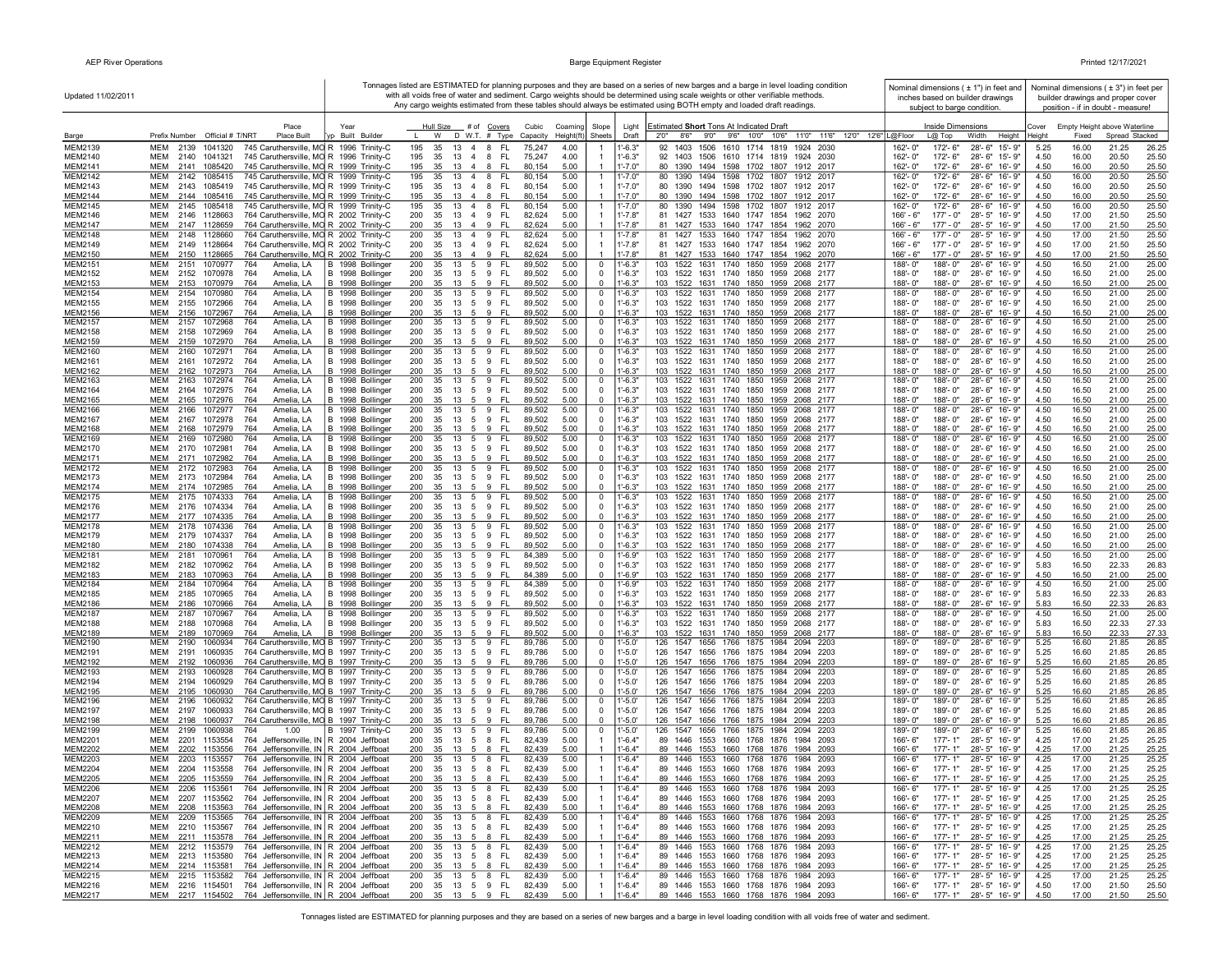| Updated 11/02/2011               |                                                                                                                                          |                                      |                                                                                               |                                          |                                                                | Tonnages listed are ESTIMATED for planning purposes and they are based on a series of new barges and a barge in level loading condition<br>with all voids free of water and sediment. Cargo weights should be determined using scale weights or other verifiable methods. | Nominal dimensions $( 1 )$ in feet and<br>inches based on builder drawings           |                | Nominal dimensions ( $\pm$ 3") in feet per<br>builder drawings and proper cover |
|----------------------------------|------------------------------------------------------------------------------------------------------------------------------------------|--------------------------------------|-----------------------------------------------------------------------------------------------|------------------------------------------|----------------------------------------------------------------|---------------------------------------------------------------------------------------------------------------------------------------------------------------------------------------------------------------------------------------------------------------------------|--------------------------------------------------------------------------------------|----------------|---------------------------------------------------------------------------------|
|                                  |                                                                                                                                          |                                      |                                                                                               |                                          |                                                                | Any cargo weights estimated from these tables should always be estimated using BOTH empty and loaded draft readings.                                                                                                                                                      | subject to barge condition.                                                          |                | position - if in doubt - measure!                                               |
|                                  | Place                                                                                                                                    | Year                                 | Hull Size<br># of <u>Covers</u>                                                               | Cubic<br>Coaming                         | Slope<br>Light                                                 | Estimated Short Tons At Indicated Draft                                                                                                                                                                                                                                   | Inside Dimensions                                                                    | Cover          | Empty Height above Waterline                                                    |
| Barge<br><b>MEM2218</b>          | Prefix Number Official # T/NRT<br>Place Built<br>MEM<br>2218 1154503<br>764 Jeffersonville, IN R 2004 Jeffboat                           | yp Built Builder                     | D W.T. # Type<br>W<br>200<br>35<br>13<br>5 9<br>- FL                                          | Height(ft)<br>Capacity<br>5.00<br>82,439 | Sheets<br>Draft<br>$1'-6.4"$                                   | 9'0"<br>9'6" 10'0" 10'6"<br>11'0" 11'6" 12'0" 12'6" L@Floor<br>2'0''<br>8'6"<br>89 1446<br>1553 1660 1768 1876<br>1984 2093                                                                                                                                               | Width<br>Height<br>$L@$ Top<br>$177 - 1"$<br>28'-5" 16'-9"<br>166'-6"                | Heiaht<br>4.50 | Spread Stacked<br>Fixed<br>17.00<br>21.50<br>25.50                              |
| MEM2219                          | MEM<br>2219 1154504<br>764 Jeffersonville, IN R 2004 Jeffboat                                                                            |                                      | - FL<br>200<br>35<br>13<br>5 9                                                                | 82,439<br>5.00                           | $1'-6.4"$                                                      | 89 1446 1553 1660 1768 1876 1984 2093                                                                                                                                                                                                                                     | 166'-6"<br>177'-1"<br>28'-5" 16'-9"                                                  | 4.50           | 17.00<br>21.50<br>25.50                                                         |
| <b>MEM2220</b>                   | MEM<br>2220 1154505<br>764 Jeffersonville, IN R 2004 Jeffboat                                                                            |                                      | FL.<br>200<br>35<br>13<br>5<br>9                                                              | 82,439<br>5.00                           | $1'-6.4"$                                                      | 89 1446 1553 1660 1768 1876 1984 2093                                                                                                                                                                                                                                     | 166'-6"<br>$177 - 1"$<br>28'-5" 16'-9"                                               | 4.50           | 17.00<br>21.50<br>25.50                                                         |
| <b>MEM2221</b>                   | 2221 1154506<br>764 Jeffersonville, IN R 2004 Jeffboat<br>MEM                                                                            |                                      | 200<br>13 5 9<br>- FL<br>35                                                                   | 82,439<br>5.00                           | $1'-6.4"$                                                      | 89 1446 1553 1660 1768 1876 1984 2093                                                                                                                                                                                                                                     | $177 - 1"$<br>28'-5" 16'-9"<br>166'-6"                                               | 4.50           | 17.00<br>21.50<br>25.50                                                         |
| <b>MEM2222</b><br><b>MEM2223</b> | 764 Jeffersonville, IN R 2004 Jeffboat<br>MEM<br>2222 1154507<br><b>MEM</b><br>2223 1154508<br>764 Jeffersonville, IN R 2004 Jeffboat    |                                      | 35 13 5 9 FL<br>200<br>200<br>35<br>13 5 9<br>- FL                                            | 82,439<br>5.00<br>82,439<br>5.00         | $1'-6.4"$<br>$1'-6.4"$                                         | 89 1446 1553 1660 1768 1876 1984 2093<br>89 1446 1553 1660 1768 1876 1984 2093                                                                                                                                                                                            | 28'-5" 16'-9"<br>166'-6"<br>177'-1"<br>166'-6"<br>$177 - 1"$<br>28'-5" 16'-9"        | 4.50<br>4.50   | 17.00<br>21.50<br>25.50<br>17.00<br>21.50<br>25.50                              |
| <b>MEM2224</b>                   | MEM<br>2224 1154509<br>764 Jeffersonville, IN R 2004 Jeffboat                                                                            |                                      | 200<br>13 5 9<br>FL.<br>35                                                                    | 82,439<br>5.00                           | $1'-6.4"$                                                      | 89 1446 1553 1660 1768 1876 1984 2093                                                                                                                                                                                                                                     | $177 - 1"$<br>28'-5" 16'-9"<br>166'-6"                                               | 4.50           | 17.00<br>21.50<br>25.50                                                         |
| <b>MEM2225</b>                   | 2225 1154510<br>764 Jeffersonville, IN R 2004 Jeffboat<br>мем                                                                            |                                      | FL<br>200<br>35<br>13<br>5<br>9                                                               | 82,439<br>5.00                           | $1'-6.4"$                                                      | 89 1446 1553 1660 1768 1876 1984 2093                                                                                                                                                                                                                                     | 177'-1"<br>28'-5" 16'-9"<br>166'-6"                                                  | 4.50           | 17.00<br>21.50<br>25.50                                                         |
| <b>MEM2226</b>                   | 764 Jeffersonville, IN R 2004 Jeffboat<br>MEM<br>2226 1153594<br><b>MEM</b>                                                              |                                      | FL<br>200<br>35<br>13 5<br>9                                                                  | 82,439<br>5.00                           | $1'-6.4"$<br>$\mathbf{1}$                                      | 89 1446 1553 1660 1768 1876 1984 2093<br>89 1446<br>1984<br>2093                                                                                                                                                                                                          | 177'-1"<br>166'-6"<br>28'-5" 16'-9"<br>$177 - 1"$                                    | 4.50           | 17.00<br>21.50<br>25.50                                                         |
| <b>MEM2227</b><br><b>MEM2228</b> | 764 Jeffersonville, IN R 2004 Jeffboat<br>2227<br>1153597<br>764 Jeffersonville, IN R 2004 Jeffboat<br>MEM<br>2228 1153598               |                                      | 200<br>13<br>9<br>FL.<br>35<br>5<br>200<br>35<br>- FL<br>13 5 9                               | 5.00<br>82,439<br>5.00<br>82,439         | $1'-6.4"$<br>$1'-6.4"$                                         | 1553 1660 1768 1876<br>89 1446 1553 1660 1768 1876 1984 2093                                                                                                                                                                                                              | 28'-5" 16'-9"<br>166'-6"<br>177'-1"<br>28'-5" 16'-9"<br>166'-6"                      | 4.50<br>4.50   | 17.00<br>21.50<br>25.50<br>17.00<br>21.50<br>25.50                              |
| <b>MEM2229</b>                   | <b>MEM</b><br>2229 1153599<br>764 Jeffersonville, IN R 2004 Jeffboat                                                                     |                                      | 200<br>35 13 5 9 FL                                                                           | 82,439<br>5.00                           | $1' - 6.4"$                                                    | 89 1446 1553 1660 1768 1876 1984 2093                                                                                                                                                                                                                                     | 166'-6"<br>$177 - 1"$<br>28'-5" 16'-9"                                               | 4.50           | 17.00<br>21.50<br>25.50                                                         |
| <b>MEM2230</b>                   | 764 Jeffersonville, IN R 2004 Jeffboat<br>MEM<br>2230 1153600                                                                            |                                      | 200<br>13 5 9<br>FL.<br>35                                                                    | 82,439<br>5.00                           | $1'-6.4"$<br>-1                                                | 89 1446<br>1553 1660 1768 1876 1984 2093                                                                                                                                                                                                                                  | $177 - 1"$<br>28'-5" 16'-9"<br>166'-6"                                               | 4.50           | 17.00<br>21.50<br>25.50                                                         |
| <b>MEM2231</b><br><b>MEM2232</b> | 2231<br>764 Jeffersonville, IN R 2004 Jeffboat<br>мем<br>1153601<br>MEM<br>2232 1153602<br>764 Jeffersonville, IN R 2004 Jeffboat        |                                      | 200<br>35 13 5 9<br>- FL<br>200<br>35 13 5 9 FL                                               | 82,439<br>5.00<br>82,439<br>5.00         | $1'-6.4"$<br>$1'-6.4"$                                         | 89 1446 1553 1660 1768 1876 1984 2093<br>89 1446 1553 1660 1768 1876 1984 2093                                                                                                                                                                                            | 166'-6"<br>177'-1"<br>28'-5" 16'-9"<br>166'-6"<br>177'-1"<br>28'-5" 16'-9"           | 4.50<br>4.50   | 17.00<br>21.50<br>25.50<br>17.00<br>21.50<br>25.50                              |
| <b>MEM2233</b>                   | <b>MEM</b><br>764 Jeffersonville, IN R 2004 Jeffboat<br>2233<br>1153603                                                                  |                                      | - FL<br>200<br>35<br>13<br>5<br>9                                                             | 82,439<br>5.00                           | $1'-6.4"$                                                      | 1553 1660 1768 1876<br>89 1446<br>1984 2093                                                                                                                                                                                                                               | 177'-1"<br>28'-5" 16'-9"<br>166'-6"                                                  | 4.50           | 17.00<br>21.50<br>25.50                                                         |
| <b>MEM2234</b>                   | MEM<br>2234 1153604<br>764 Jeffersonville, IN R 2004 Jeffboat                                                                            |                                      | 200<br>35<br>13 5 9 FL                                                                        | 82,439<br>5.00                           | $1' - 6.4"$                                                    | 89 1446 1553 1660 1768 1876 1984 2093                                                                                                                                                                                                                                     | 28'-5" 16'-9"<br>166'-6"<br>177'-1"                                                  | 4.50           | 17.00<br>21.50<br>25.50                                                         |
| <b>MEM2235</b><br><b>MEM2251</b> | <b>MEM</b><br>2235 1153605<br>764 Jeffersonville, IN R 2004 Jeffboat<br>2251<br>1051358<br>MEM<br>764                                    |                                      | 200<br>35<br>13 5 9<br>- FL<br>200<br>35<br>13 5 9<br>- FL                                    | 82.439<br>5.00<br>89,835<br>5.00         | $1' - 6.4"$<br>$1' - 6.0"$                                     | 89 1446 1553 1660 1768 1876 1984 2093<br>1522 1631 1740 1848 1956 2064 2171                                                                                                                                                                                               | 166'-6"<br>$177 - 1"$<br>28'-5" 16'-9"<br>188'-0"<br>28'-6"<br>188'-0"<br>16'-9"     | 4.50           | 17.00<br>21.50<br>25.50<br>16.50<br>21.75<br>26.75                              |
| <b>MEM2252</b>                   | Amelia, LA<br>2252 1051359<br>Amelia, LA<br>мем<br>764                                                                                   | B 1997 Bollinger<br>B 1997 Bollinger | 200<br>- FL<br>35<br>13<br>5<br>9                                                             | 89,835<br>5.00                           | $\mathbf 0$<br>$1'-6.0"$<br>$\mathbf 0$                        | 1522 1631 1740 1848 1956 2064 2171                                                                                                                                                                                                                                        | 188'-0"<br>188'-0"<br>28'-6" 16'-9"                                                  | 5.25<br>5.25   | 16.50<br>21.75<br>26.75                                                         |
| <b>MEM2253</b>                   | MEM<br>2253<br>1051360<br>764<br>Amelia, LA                                                                                              | B 1997 Bollinger                     | 200<br>35<br>13<br>5<br>9<br>FL                                                               | 89,835<br>5.00                           | $1' - 6.0"$<br>$^{\circ}$                                      | 1522 1631 1740 1848 1956 2064 2171                                                                                                                                                                                                                                        | 188'-0"<br>188'-0"<br>28'-6"<br>16'-9"                                               | 5.25           | 16.50<br>21.75<br>26.75                                                         |
| <b>MEM2254</b>                   | MEM<br>2254 1051361<br>764<br>Amelia. LA                                                                                                 | B 1997 Bollinger                     | 200<br>35<br>13<br>5<br>9<br><b>FL</b>                                                        | 89,835<br>5.00                           | $\mathbf 0$<br>1'-6.0"                                         | 1522 1631 1740 1848 1956<br>2064 2171                                                                                                                                                                                                                                     | 188'-0"<br>188'-0"<br>28'-6"<br>16'-9"                                               | 5.25           | 16.50<br>21.75<br>26.75                                                         |
| <b>MEM2255</b><br><b>MEM2256</b> | MEM<br>2255 1051362<br>764<br>Amelia, LA<br><b>MEM</b><br>2256 1051363<br>764<br>Amelia, LA                                              | B 1997 Bollinger<br>B 1997 Bollinger | 200<br>35<br>13   5   9   FL<br>200<br>35<br>13 5<br>-FL<br>-9                                | 89,835<br>5.00<br>89,835<br>5.00         | $\mathbf 0$<br>$1' - 6.0"$<br>$\mathbf{0}$<br>$-6.0"$          | 1522 1631 1740 1848 1956 2064 2171<br>1522 1631 1740 1848 1956 2064 2171                                                                                                                                                                                                  | 188'-0"<br>188'-0"<br>28'-6" 16'-9"<br>188'-0"<br>188'-0"<br>28'-6" 16'-9"           | 5.25<br>5.25   | 16.50<br>21.75<br>26.75<br>16.50<br>21.75<br>26.75                              |
| <b>MEM2257</b>                   | 1051364<br>MEM<br>2257<br>764<br>Amelia, LA                                                                                              | B 1997 Bollinger                     | 200<br>13 5 9<br>- FL<br>35                                                                   | 89,835<br>5.00                           | $\mathbf 0$<br>$1' - 6.0"$                                     | 1522 1631 1740 1848 1956 2064 2171                                                                                                                                                                                                                                        | 188'-0"<br>28'-6" 16'-9"<br>$188 - 0$                                                | 5.25           | 16.50<br>21.75<br>26.75                                                         |
| <b>MEM2258</b>                   | MEM<br>2258 1051847<br>764<br>Amelia, LA                                                                                                 | B 1997 Bollinger                     | 200<br>35 13 5 9 FL                                                                           | 89,835<br>5.00                           | $\mathbf{0}$<br>$1 - 6.0"$                                     | 1522 1631 1740 1848 1956 2064 2171                                                                                                                                                                                                                                        | 188'-0"<br>188'-0"<br>28'-6" 16'-9"                                                  | 5.25           | 16.50<br>21.75<br>26.75                                                         |
| MEM2259<br><b>MEM2260</b>        | MEM<br>2259 1051848<br>764<br>Amelia, LA<br>мем<br>764<br>Amelia, LA                                                                     | B 1997 Bollinger                     | 200<br>35<br>13 5<br>-9<br>FL.<br>200<br>35                                                   | 89,835<br>5.00                           | $1' - 6.0"$<br>$\Omega$                                        | 1522 1631 1740 1848 1956 2064 2171<br>1522 1631 1740 1848 1956 2064 2171                                                                                                                                                                                                  | 188'-0"<br>188'-0"<br>28'-6" 16'-9"<br>188'-0"<br>188'-0"<br>28'-6" 16'-9"           | 5.25           | 16.50<br>21.75<br>26.75<br>21.75<br>26.75                                       |
| <b>MEM2261</b>                   | 2260 1051849<br>MEM<br>2261 1051850<br>764<br>Amelia, LA                                                                                 | B 1997 Bollinger<br>B 1997 Bollinger | 13 5 9 FL<br>200<br>35<br>- FL<br>13<br>5 9                                                   | 89,835<br>5.00<br>89,835<br>5.00         | $\mathbf 0$<br>1'-6.0"<br>$\mathbf 0$<br>$1' - 6.0"$           | 1522 1631 1740 1848 1956 2064 2171                                                                                                                                                                                                                                        | 188'-0"<br>28'-6" 16'-9"<br>188'-0"                                                  | 5.25<br>5.25   | 16.50<br>16.50<br>21.75<br>26.75                                                |
| <b>MEM2262</b>                   | Amelia, LA<br>MEM<br>2262 1051851<br>764                                                                                                 | B 1997 Bollinger                     | 35<br><b>FL</b><br>200<br>13<br>5<br>9                                                        | 89,835<br>5.00                           | $\mathbf 0$<br>$1' - 6.0"$                                     | 1522 1631 1740 1848 1956 2064 2171                                                                                                                                                                                                                                        | 188'-0"<br>188'-0"<br>28'-6" 16'-9"                                                  | 5.25           | 16.50<br>21.75<br>26.75                                                         |
| <b>MEM2263</b>                   | MEM<br>2263 1051852<br>764<br>Amelia, LA                                                                                                 | B 1997 Bollinger                     | 200<br>35<br>13 5<br>FL.<br>9                                                                 | 89,835<br>5.00                           | $\mathbf 0$<br>$1' - 6.0"$                                     | 1522 1631 1740 1848 1956 2064 2171                                                                                                                                                                                                                                        | 188'-0"<br>188'-0"<br>28'-6" 16'-9"                                                  | 5.25           | 16.50<br>21.75<br>26.75                                                         |
| <b>MEM2264</b><br><b>MEM2265</b> | Amelia, LA<br>MEM<br>2264 1051853<br>764<br>764<br>MEM<br>2265 1051854<br>Amelia, LA                                                     | B 1997 Bollinger<br>B 1997 Bollinger | 200<br><b>FL</b><br>35<br>13<br>5<br>9<br>200<br>35<br>13<br>5<br>9<br><b>FL</b>              | 89,835<br>5.00<br>89,835<br>5.00         | $1'-6.0"$<br>$\mathbf 0$<br>$\overline{0}$<br>$1 - 6.0"$       | 1522 1631 1740 1848 1956 2064 2171<br>1522 1631 1740 1848 1956 2064 2171                                                                                                                                                                                                  | 188'-0"<br>188'-0"<br>28'-6" 16'-9"<br>188'-0"<br>28'-6" 16'-9"<br>188'-0"           | 5.25<br>5.25   | 16.50<br>21.75<br>26.75<br>16.50<br>21.75<br>26.75                              |
| <b>MEM2266</b>                   | MEM<br>2266<br>1051855<br>764<br>Amelia, LA                                                                                              | B 1997 Bollinger                     | 200<br>35<br>13<br>5<br>9<br>FL.                                                              | 89,835<br>5.00                           | $\mathbf 0$<br>$1' - 6.0"$                                     | 1522 1631 1740 1848 1956 2064 2171                                                                                                                                                                                                                                        | 28'-6" 16'-9"<br>188'-0"<br>188'-0"                                                  | 5.25           | 16.50<br>26.75<br>21.75                                                         |
| <b>MEM2267</b>                   | MEM<br>764<br>Amelia, LA<br>2267 1051856                                                                                                 | B 1997 Bollinger                     | 200<br>35<br>13 5<br>9<br>- FL                                                                | 89,835<br>5.00                           | $\mathbf 0$<br>$1' - 6.0"$                                     | 1522 1631 1740 1848 1956 2064 2171                                                                                                                                                                                                                                        | 188'-0"<br>28'-6" 16'-9"<br>188'-0"                                                  | 5.25           | 16.50<br>21.75<br>26.75                                                         |
| <b>MEM2268</b><br><b>MEM2269</b> | MEM<br>2268 1051857<br>764<br>Amelia, LA<br><b>MEM</b><br>2269<br>1051858<br>764<br>Amelia, LA                                           | B 1997 Bollinger<br>B 1997 Bollinger | 200<br>35<br>13 5 9<br>- FL<br>200<br>35<br>13<br>5<br>9<br>FL.                               | 89,835<br>5.00<br>89,835<br>5.00         | $\mathbf 0$<br>$1' - 6.0"$<br>$\mathbf 0$<br>$1' - 6.0"$       | 1522 1631 1740 1848 1956 2064 2171<br>1522 1631 1740 1848 1956 2064 2171                                                                                                                                                                                                  | 188'-0"<br>188'-0"<br>28'-6" 16'-9"<br>188'-0"<br>188'-0"<br>28'-6" 16'-9"           | 5.25<br>5.25   | 16.50<br>21.75<br>26.75<br>16.50<br>21.75<br>26.75                              |
| <b>MEM2270</b>                   | MEM<br>2270<br>1051859<br>764<br>Amelia, LA                                                                                              | B 1997 Bollinger                     | 200<br>35<br>- FL<br>13 5<br>9                                                                | 89,835<br>5.00                           | $\mathbf 0$<br>$1' - 6.0"$                                     | 1522 1631 1740 1848 1956 2064 2171                                                                                                                                                                                                                                        | 188'-0"<br>188'-0"<br>28'-6" 16'-9"                                                  | 5.25           | 16.50<br>21.75<br>26.75                                                         |
| <b>MEM2271</b>                   | MEM<br>2271 1051860<br>764<br>Amelia, LA                                                                                                 | B 1997 Bollinger                     | 200<br>35<br>13 5 9 FL                                                                        | 5.00<br>89,835                           | $\mathbf 0$<br>$1' - 6.0"$                                     | 1522 1631 1740 1848 1956 2064 2171                                                                                                                                                                                                                                        | 188'-0"<br>188'-0"<br>28'-6" 16'-9"                                                  | 5.25           | 16.50<br>21.75<br>26.75                                                         |
| <b>MEM2272</b>                   | MEM<br>2272 1051861<br>764<br>Amelia, LA                                                                                                 | B 1997 Bollinger                     | 200<br>35<br>13 5 9<br>-FL                                                                    | 5.00<br>89,835                           | $\mathbf 0$<br>1'-6.0"                                         | 1522 1631 1740 1848 1956 2064 2171                                                                                                                                                                                                                                        | 188'-0"<br>188'-0"<br>28'-6" 16'-9"                                                  | 5.25           | 21.75<br>26.75<br>16.50                                                         |
| MEM2273<br><b>MEM2274</b>        | MEM<br>2273<br>1051862<br>764<br>Amelia, LA<br>MEM<br>2274 1051863<br>764<br>Amelia, LA                                                  | B 1997 Bollinger<br>B 1997 Bollinger | 200<br>35<br>13 5 9<br>- FL<br>35<br>200<br>13    5    9    FL                                | 89,835<br>5.00<br>89,835<br>5.00         | $1' - 6.0"$<br>$\mathbf 0$<br>$1' - 6.0"$<br>$\Omega$          | 1522 1631 1740 1848 1956 2064 2171<br>1522 1631 1740 1848 1956 2064 2171                                                                                                                                                                                                  | 188'-0"<br>188'-0"<br>28'-6" 16'-9"<br>188'-0"<br>$188 - 0$ "<br>28'-6" 16'-9"       | 5.25<br>5.25   | 16.50<br>21.75<br>26.75<br>16.50<br>21.75<br>26.75                              |
| <b>MEM2275</b>                   | <b>MEM</b><br>2275<br>1051864<br>764<br>Amelia, LA                                                                                       | B 1997 Bollinger                     | 200<br>35<br>13 5 9<br>- FL                                                                   | 89,835<br>5.00                           | $1' - 6.0"$<br>$\mathbf 0$                                     | 1522 1631 1740<br>1848 1956 2064 2171                                                                                                                                                                                                                                     | 188'-0"<br>188'-0"<br>28'-6"<br>16'-9"                                               | 5.25           | 16.50<br>26.75<br>21.75                                                         |
| <b>MEM2276</b>                   | MEM<br>2276<br>1056713<br>764                                                                                                            | Jeffersonville, IN   B 1997 Jeffboat | 200<br>35<br>13<br>4 9<br>-FL                                                                 | 89,558<br>5.00                           | $1'-6.3"$<br>$\mathbf 0$                                       | 107 1529 1638 1748 1857 1966 2076 2185                                                                                                                                                                                                                                    | $187' - 11''$<br>187' - 11" 28" - 5" 16' - 9"                                        |                | 16.50                                                                           |
| <b>MEM2277</b><br><b>MEM2278</b> | 1056714<br>MEM<br>2277<br>764 Jeffersonville, IN B 1997 Jeffboat<br>MEM<br>2278<br>1056716<br>764 Jeffersonville, IN B 1997 Jeffboat     |                                      | 200<br>35<br>13<br>$\overline{4}$<br>9<br>FL<br>FL.<br>200<br>35<br>13<br>$\overline{4}$<br>9 | 89,558<br>5.00<br>89,558<br>5.00         | $1'-6.3"$<br>$\mathbf 0$<br>$\mathbf 0$<br>$1' - 6.3"$         | 107 1529 1638 1748 1857 1966 2076 2185<br>107<br>1529<br>1638 1748 1857 1966<br>2076 2185                                                                                                                                                                                 | 187' - 11" 187' - 11" 28" - 5" 16' - 9"<br>187' - 11"<br>187' - 11"<br>28"-5" 16'-9" |                | 16.50<br>16.50                                                                  |
| <b>MEM2279</b>                   | MEM<br>2279<br>1056717<br>764 Jeffersonville, IN B 1997 Jeffboat                                                                         |                                      | 200<br>35<br>13<br>4 9<br>FL.                                                                 | 89,558<br>5.00                           | $1'-6.3"$<br>$\mathbf 0$                                       | 107 1529 1638 1748 1857 1966 2076 2185                                                                                                                                                                                                                                    | 187' - 11" 187' - 11" 28" - 5" 16' - 9"                                              |                | 16.50                                                                           |
| <b>MEM2280</b>                   | MEM<br>2280 1056718<br>764 Jeffersonville, IN B 1997 Jeffboat                                                                            |                                      | 200<br>35<br>FL.<br>13<br>$\overline{4}$<br>- 9                                               | 89,558<br>5.00                           | $\overline{0}$<br>$1' - 6.3"$                                  | 107 1529 1638 1748 1857 1966 2076 2185                                                                                                                                                                                                                                    | 187' - 11" 187' - 11" 28" - 5" 16' - 9"                                              |                | 16.50                                                                           |
| <b>MEM2281</b><br><b>MEM2282</b> | MEM<br>1056719<br>764 Jeffersonville, IN B 1997 Jeffboat<br>2281<br>764 Jeffersonville, IN B 1997 Jeffboat<br><b>MFM</b><br>2282 1056722 |                                      | 200<br>35<br>13<br>4 9<br>FL.<br>200<br>35<br>13 4 9<br>- FL                                  | 89,558<br>5.00<br>89,558<br>5.00         | $1' - 6.3"$<br>$\mathbf 0$<br>$\overline{0}$<br>$1' - 6.3"$    | 1529<br>1638 1748 1857 1966<br>107<br>2076 2185<br>107 1529 1638 1748 1857 1966 2076 2185                                                                                                                                                                                 | 187' - 11"<br>187' - 11"<br>28"-5" 16'-9"<br>187' - 11" 187' - 11" 28" - 5" 16' - 9" |                | 16.50<br>16.50                                                                  |
| <b>MEM2283</b>                   | 764 Jeffersonville, IN B 1997 Jeffboat<br>MEM<br>2283<br>1056724                                                                         |                                      | - FL<br>200<br>35 13 4 9                                                                      | 5.00<br>89,558                           | $1' - 6.3"$<br>$\mathbf 0$                                     | 107 1529 1638 1748 1857 1966 2076 2185                                                                                                                                                                                                                                    | 187' - 11" 187' - 11" 28" - 5" 16' - 9"                                              |                | 16.50                                                                           |
| <b>MEM2284</b>                   | 764 Jeffersonville, IN B 1997 Jeffboat<br>MEM<br>2284 1056726                                                                            |                                      | 200<br>35 13 4 9<br>- FL                                                                      | 89,558<br>5.00                           | $\mathbf 0$<br>1'-6.3"                                         | 107 1529 1638 1748 1857 1966 2076 2185                                                                                                                                                                                                                                    | 187' - 11" 187' - 11" 28" - 5" 16' - 9"                                              |                | 16.50                                                                           |
| <b>MEM2285</b><br><b>MEM2286</b> | MEM<br>2285 1056727<br>764 Jeffersonville, IN   B 1997 Jeffboat<br>764 Jeffersonville, IN B 1997 Jeffboat<br>MEM<br>2286 1056728         |                                      | - FL<br>200<br>35 13 4 9<br>200<br>35 13 4 9<br>FL.                                           | 89,558<br>5.00<br>89,558<br>5.00         | $1' - 6.3"$<br>$\mathbf 0$<br>$\overline{0}$<br>$1' - 6.3"$    | 107 1529 1638 1748 1857 1966 2076 2185<br>107 1529 1638 1748 1857 1966 2076 2185                                                                                                                                                                                          | 187' - 11" 187' - 11" 28" - 5" 16' - 9"<br>187' - 11" 187' - 11" 28" - 5" 16' - 9"   |                | 16.50<br>16.50                                                                  |
| <b>MEM2287</b>                   | MEM<br>2287 1056729<br>764 Jeffersonville, IN B 1997 Jeffboat                                                                            |                                      | - FL<br>200<br>35<br>13 4 9                                                                   | 89,558<br>5.00                           | $1' - 6.3"$<br>$\mathbf 0$                                     | 107 1529 1638 1748 1857 1966 2076 2185                                                                                                                                                                                                                                    | 187' - 11" 187' - 11" 28" - 5" 16' - 9"                                              |                | 16.50                                                                           |
| <b>MEM2288</b>                   | 2288 1056730<br>764 Jeffersonville, IN B 1997 Jeffboat<br>MEM                                                                            |                                      | 200<br>35 13 4 9<br>- FL                                                                      | 89,558<br>5.00                           | $\mathbf 0$<br>$1'-6.3"$                                       | 107 1529 1638 1748 1857 1966 2076 2185                                                                                                                                                                                                                                    | 187' - 11" 187' - 11" 28" - 5" 16' - 9"                                              |                | 16.50                                                                           |
| <b>MEM2289</b>                   | 2289 1056731<br>764 Jeffersonville, IN B 1997 Jeffboat<br>MEM                                                                            |                                      | 200<br>$\mathbf{q}$<br>FL.<br>35<br>13<br>$\overline{4}$                                      | 89,558<br>5.00                           | $1' - 6.3"$<br>$\mathbf 0$                                     | 107 1529 1638 1748 1857 1966 2076 2185                                                                                                                                                                                                                                    | 187' - 11" 187' - 11" 28" - 5" 16' - 9"                                              |                | 16.50                                                                           |
| <b>MEM2290</b><br><b>MEM2291</b> | 764 Jeffersonville, IN B 1997 Jeffboat<br>мем<br>2290<br>1056732<br>MEM<br>2291<br>1056733<br>764 Jeffersonville, IN B 1997 Jeffboat     |                                      | 200<br>13 4 9<br>FL<br>35<br>FL.<br>200<br>35<br>13 4<br>9                                    | 89,558<br>5.00<br>89,558<br>5.00         | $1' - 6.3"$<br>$\mathbf{0}$<br>$1' - 6.3"$<br>$\mathbf 0$      | 107 1529 1638 1748 1857 1966 2076 2185<br>107 1529 1638 1748 1857 1966 2076 2185                                                                                                                                                                                          | 187' - 11" 187' - 11" 28" - 5" 16' - 9"<br>187' - 11" 187' - 11" 28" - 5" 16' - 9"   |                | 16.50<br>16.50                                                                  |
| <b>MEM2292</b>                   | <b>MEM</b><br>764 Jeffersonville, IN B 1997 Jeffboat<br>2292<br>1056734                                                                  |                                      | 200<br>9<br>FL<br>35<br>13 4                                                                  | 89,558<br>5.00                           | $\overline{0}$<br>$1' - 6.3"$                                  | 107 1529 1638 1748 1857 1966 2076 2185                                                                                                                                                                                                                                    | 187' - 11" 187' - 11" 28" - 5" 16' - 9"                                              |                | 16.50                                                                           |
| <b>MEM2293</b>                   | MEM<br>2293<br>1056735<br>764 Jeffersonville, IN B 1997 Jeffboat                                                                         |                                      | 200<br>35<br>13 4 9<br>FL.                                                                    | 89,558<br>5.00                           | $\mathbf 0$<br>$1' - 6.3"$                                     | 1638 1748 1857 1966 2076 2185<br>107<br>1529                                                                                                                                                                                                                              | 187' - 11"<br>$187' - 11''$<br>28"-5" 16'-9"                                         |                | 16.50                                                                           |
| <b>MEM2294</b><br><b>MEM2295</b> | <b>MEM</b><br>764 Jeffersonville, IN B 1997 Jeffboat<br>2294<br>1056736<br>764 Jeffersonville, IN B 1997 Jeffboat<br>MEM<br>2295 1056737 |                                      | 200<br>35 13 4 9<br>- FL<br>200<br>- FL<br>35 13 4 9                                          | 89,558<br>5.00<br>5.00<br>89,558         | $\mathbf{0}$<br>$1' - 6.3"$<br>$\mathbf{0}$<br>$1' - 6.3"$     | 107 1529 1638 1748 1857 1966 2076 2185<br>107 1529 1638 1748 1857 1966 2076 2185                                                                                                                                                                                          | 187' - 11" 187' - 11" 28" - 5" 16' - 9"<br>187' - 11" 187' - 11" 28" - 5" 16' - 9"   |                | 16.50<br>16.50                                                                  |
| <b>MEM2296</b>                   | 764 Jeffersonville, IN B 1997 Jeffboat<br>мем<br>2296<br>1056738                                                                         |                                      | 200<br>35 13 4 9<br>- FL                                                                      | 89,558<br>5.00                           | 1'-6.3"<br>- 0                                                 | 107 1529 1638 1748 1857 1966 2076 2185                                                                                                                                                                                                                                    | 187' - 11" 187' - 11" 28" - 5" 16' - 9"                                              |                | 16.50                                                                           |
| <b>MEM2297</b>                   | MEM<br>2297 1056739<br>764 Jeffersonville, IN B 1997 Jeffboat                                                                            |                                      | 200 35 13 4 9 FL                                                                              | 89,558<br>5.00                           | $1' - 6.3"$<br>$\mathbf 0$                                     | 107 1529 1638 1748 1857 1966 2076 2185                                                                                                                                                                                                                                    | 187' - 11" 187' - 11" 28" - 5" 16' - 9"                                              |                | 16.50                                                                           |
| <b>MEM2298</b><br><b>MEM2299</b> | 1056740 764 Jeffersonville, IN B 1997 Jeffboat<br>MEM<br>2298<br>MEM 2299 1056741 764 Jeffersonville, IN B 1997 Jeffboat                 |                                      | 200 35 13 4 9 FL                                                                              | 89.558<br>5.00                           | $1' - 6.3"$                                                    | 107 1529 1638 1748 1857 1966 2076 2185<br>107 1529 1638 1748 1857 1966 2076 2185                                                                                                                                                                                          | 187' - 11" 187' - 11" 28" - 5" 16' - 9"<br>187' - 11" 187' - 11" 28" - 5" 16' - 9"   |                | 16.50                                                                           |
| <b>MEM2301</b>                   | 2301 1179274 764 Jeffersonville, IN R 2006 Jeffboat<br>MEM                                                                               |                                      | 200<br>35<br>13 4 9<br>FL.<br>200<br>35<br>13 5 9 FL                                          | 89,558<br>5.00<br>77,387<br>4.00         | $\mathbf 0$<br>$1' - 6.3"$<br>$1' - 7.2"$                      | 81 1437 1544 1652 1759 1867 1976 2084                                                                                                                                                                                                                                     | 187' - 11" 187' - 11" 28" - 5" 16' - 9"                                              | 4.50           | 16.50<br>16.00<br>24.50<br>20.50                                                |
| MEM2302                          | <b>MEM</b><br>2302 1179276 764 Jeffersonville, IN R 2006 Jeffboat                                                                        |                                      | 200<br>35<br>13 5 9 FL                                                                        | 77,387<br>4.00                           | $1' - 7.2"$<br>$\overline{1}$                                  | 81 1437 1544 1652 1759 1867 1976 2084                                                                                                                                                                                                                                     | 187' - 11" 187' - 11" 28" - 5" 16' - 9"                                              | 4.50           | 16.00<br>20.50<br>24.50                                                         |
| <b>MEM2303</b>                   | 2303 1179277 764 Jeffersonville, IN R 2006 Jeffboat<br>MEM                                                                               |                                      | 200<br>13 5 9 FL<br>35                                                                        | 77,387<br>4.00                           | $1' - 7.2"$<br>$\overline{1}$                                  | 81 1437 1544 1652 1759 1867 1976 2084                                                                                                                                                                                                                                     | 187' - 11" 187' - 11" 28" - 5" 16' - 9"                                              | 4.50           | 16.00<br>20.50<br>24.50                                                         |
| <b>MEM2304</b><br><b>MEM2305</b> | 764 Jeffersonville, IN R 2006 Jeffboat<br>2304 1179280<br>MEM<br>2305 1179297 764 Jeffersonville, IN R 2006 Jeffboat<br>MEM              |                                      | 200<br>35 13 5 9 FL<br>200<br>35<br>13 5 9 FL                                                 | 77,387<br>4.00<br>4.00<br>77,387         | $1' - 7.2"$<br>$1' - 7.2"$                                     | 81 1437 1544 1652 1759 1867 1976 2084<br>81 1437 1544 1652 1759 1867 1976 2084                                                                                                                                                                                            | 187' - 11" 187' - 11" 28" - 5" 16' - 9"<br>187' - 11" 187' - 11" 28" - 5" 16' - 9"   | 4.50<br>4.50   | 16.00<br>20.50<br>24.50<br>16.00<br>20.50<br>24.50                              |
| <b>MEM2306</b>                   | 2306 1179281<br>764 Jeffersonville, IN R 2006 Jeffboat<br>MEM                                                                            |                                      | 200<br>35 13 5 9 FL                                                                           | 77,387<br>4.00                           | $1' - 7.2"$<br>$\overline{1}$                                  | 81 1437 1544 1652 1759 1867 1976 2084                                                                                                                                                                                                                                     | 187' - 11" 187' - 11" 28" - 5" 16' - 9"                                              | 4.50           | 16.00<br>20.50<br>24.50                                                         |
| <b>MEM2307</b>                   | 764 Jeffersonville, IN R 2006 Jeffboat<br><b>MEM</b><br>2307 1179296                                                                     |                                      | 200<br>35 13 5 9 FL                                                                           | 77,387<br>4.00                           | $1' - 7.2"$                                                    | 81 1437 1544 1652 1759 1867 1976 2084                                                                                                                                                                                                                                     | 187' - 11" 187' - 11" 28" - 5" 16' - 9"                                              | 4.50           | 16.00<br>20.50<br>24.50                                                         |
| <b>MEM2308</b>                   | <b>MEM</b><br>2308 1179282 764 Jeffersonville, IN R 2006 Jeffboat                                                                        |                                      | 200<br>35 13 5 9 FL<br>200                                                                    | 77,387<br>4.00                           | $1' - 7.2"$                                                    | 81 1437 1544 1652 1759 1867 1976 2084                                                                                                                                                                                                                                     | 187' - 11" 187' - 11" 28" - 5" 16' - 9"<br>187' - 11" 187' - 11" 28" - 5" 16' - 9"   | 4.50           | 16.00<br>20.50<br>24.50                                                         |
| <b>MEM2309</b><br>MEM2310        | MEM 2309 1179295 764 Jeffersonville, IN R 2006 Jeffboat<br>MEM 2310 1179284 764 Jeffersonville, IN R 2006 Jeffboat                       |                                      | 35 13 5 9 FL<br>200 35 13 5 9 FL 77,387                                                       | 4.00<br>77,387<br>4.00                   | $1' - 7.2"$<br>$\overline{1}$<br>$1' - 7.2"$<br>$\overline{1}$ | 81 1437 1544 1652 1759 1867 1976 2084<br>81 1437 1544 1652 1759 1867 1976 2084                                                                                                                                                                                            | 187' - 11" 187' - 11" 28" - 5" 16' - 9"                                              | 4.50<br>4.50   | 24.50<br>16.00<br>20.50<br>24.50<br>16.00<br>20.50                              |
| MEM2311                          | MEM 2311 1179294 764 Jeffersonville, IN R 2006 Jeffboat                                                                                  |                                      | 200 35 13 5 9 FL 77,387                                                                       | 4.00                                     | $1' - 7.2"$<br>$\overline{1}$                                  | 81 1437 1544 1652 1759 1867 1976 2084                                                                                                                                                                                                                                     | 187' - 11" 187' - 11" 28" - 5" 16' - 9"                                              | 4.50           | 24.50<br>16.00<br>20.50                                                         |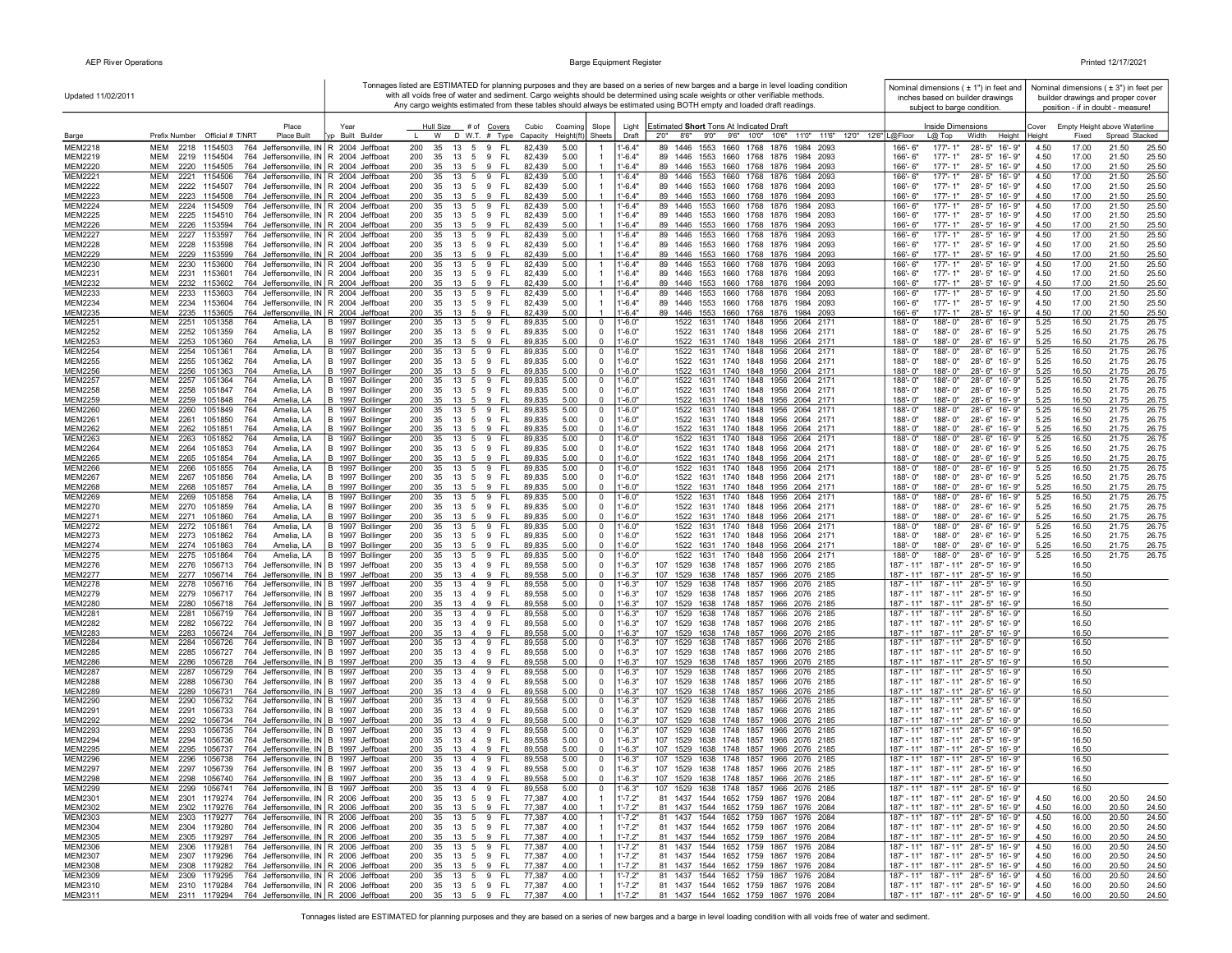| Updated 11/02/2011               |                                                                                                                                                 |                                    | Any cargo weights estimated from these tables should always be estimated using BOTH empty and loaded draft readings.                 |                                |                            | Tonnages listed are ESTIMATED for planning purposes and they are based on a series of new barges and a barge in level loading condition<br>with all voids free of water and sediment. Cargo weights should be determined using scale weights or other verifiable methods. | Nominal dimensions ( ± 1") in feet and<br>inches based on builder drawings<br>subject to barge condition. |                 | position - if in doubt - measure! | Nominal dimensions (±3") in feet per<br>builder drawings and proper cover |
|----------------------------------|-------------------------------------------------------------------------------------------------------------------------------------------------|------------------------------------|--------------------------------------------------------------------------------------------------------------------------------------|--------------------------------|----------------------------|---------------------------------------------------------------------------------------------------------------------------------------------------------------------------------------------------------------------------------------------------------------------------|-----------------------------------------------------------------------------------------------------------|-----------------|-----------------------------------|---------------------------------------------------------------------------|
|                                  | Place<br>Prefix Number Official # T/NRT<br><b>Place Built</b>                                                                                   | Year<br>p Built Builder            | Hull Size # of Covers<br>Cubic<br>Coaming<br>W<br>D W.T. # Type Capacity<br>Height(ft)                                               | Slope<br>Sheets                | Light<br>Draft             | Estimated Short Tons At Indicated Draft<br>2'0''<br>8'6"<br>9'0"<br>9'6" 10'0" 10'6"<br>11'0" 11'6" 12'0" 12'6" L@Floor                                                                                                                                                   | Inside Dimensions<br>$L@$ Top<br>Width<br>Height                                                          | Cover<br>Heiah! | Fixed                             | Empty Height above Waterline<br>Spread Stacked                            |
| Barge<br>MEM2312                 | <b>MEM</b><br>1179285<br>764 Jeffersonville, IN R 2006 Jeffboat<br>2312                                                                         |                                    | 200<br>35<br>13<br>FL.<br>4.00<br>5<br>9<br>77,387                                                                                   |                                | $1' - 7.2"$                | 1437<br>1544 1652<br>1759<br>1867<br>1976 2084<br>81                                                                                                                                                                                                                      | $187' - 11"$<br>187' - 11" 28" - 5" 16' - 9"                                                              | 4.50            | 16.00                             | 20.50<br>24.50                                                            |
| MEM2313                          | MEM<br>2313<br>1179293<br>764                                                                                                                   | Jeffersonville, IN R 2006 Jeffboat | 200<br>35<br>13<br>5<br>9<br>- FL<br>77,387<br>4.00                                                                                  |                                | $1' - 7.2"$                | 1437<br>81<br>1544 1652 1759<br>1867<br>1976 2084                                                                                                                                                                                                                         | 187' - 11" 28" - 5" 16' - 9"<br>$187' - 11''$                                                             | 4.50            | 16.00                             | 20.50<br>24.50                                                            |
| MEM2314                          | MEM<br>2314 1179286<br>764 Jeffersonville, IN R 2006 Jeffboat                                                                                   |                                    | 9<br>200<br>35<br>13<br>5<br>- FL<br>77,387<br>4.00                                                                                  |                                | $1' - 7.2"$                | 1437 1544 1652 1759 1867<br>1976 2084<br>-81                                                                                                                                                                                                                              | 187' - 11" 187' - 11" 28" - 5" 16' - 9"                                                                   | 4.50            | 16.00                             | 20.50<br>24.50<br>20.50<br>24.50                                          |
| MEM2315<br>MEM2316               | MEM<br>2315 1179292<br>764 Jeffersonville, IN R 2006 Jeffboat<br>MEM<br>2316 1179291<br>764 Jeffersonville, IN R 2006 Jeffboat                  |                                    | 200<br>35<br>13<br>5<br>9<br>-FL<br>77,387<br>4.00<br>200<br>35<br>13<br>5<br>9<br>-FL<br>77,387<br>4.00                             |                                | $1' - 7.2"$<br>$1' - 7.2"$ | 81<br>1437<br>1544 1652 1759<br>1867<br>1976 2084<br>1437<br>1544 1652 1759<br>1867<br>1976 2084<br>-81                                                                                                                                                                   | 187' - 11"<br>187' - 11" 28" - 5" 16' - 9"<br>187' - 11" 187' - 11" 28" - 5" 16' - 9"                     | 4.50<br>4.50    | 16.00<br>16.00                    | 20.50<br>24.50                                                            |
| <b>MEM2317</b>                   | <b>MEM</b><br>2317 1179290<br>764 Jeffersonville, IN R 2006 Jeffboat                                                                            |                                    | 35<br>77,387<br>4.00<br>200<br>13<br>5<br>9<br>- FL                                                                                  | $\overline{1}$                 | $1' - 7.2"$                | 1437<br>1544 1652 1759 1867 1976 2084<br>81                                                                                                                                                                                                                               | 187' - 11" 187' - 11" 28" - 5" 16' - 9"                                                                   | 4.50            | 16.00                             | 20.50<br>24.50                                                            |
| <b>MEM2318</b><br>MEM2319        | <b>MEM</b><br>2318<br>1179289<br>764 Jeffersonville, IN R 2006 Jeffboat<br><b>MEM</b><br>764 Jeffersonville, IN R 2006 Jeffboat<br>2319 1179288 |                                    | 200<br>35<br>13<br>5<br>9<br><b>FL</b><br>77,387<br>4.00<br>200<br>35<br>13 5 9<br>- FL<br>77,387<br>4.00                            | $\overline{1}$                 | $1' - 7.2"$<br>$1' - 7.2"$ | 81<br>1437<br>1544<br>1652 1759<br>1867<br>1976<br>2084<br>81 1437 1544 1652 1759 1867 1976 2084                                                                                                                                                                          | $187' - 11"$<br>187' - 11" 28" - 5" 16' - 9"<br>187' - 11" 187' - 11" 28" - 5" 16' - 9"                   | 4.50<br>4.50    | 16.00<br>16.00                    | 20.50<br>24.50<br>20.50<br>24.50                                          |
| MEM2320                          | MEM<br>2320 1179287<br>764 Jeffersonville, IN R 2006 Jeffboat                                                                                   |                                    | 200<br>35<br>13 5 9 FL<br>4.00<br>77,387                                                                                             | $\overline{1}$                 | $1' - 7.2"$                | 81 1437 1544 1652 1759 1867 1976 2084                                                                                                                                                                                                                                     | 187' - 11" 187' - 11" 28" - 5" 16' - 9"                                                                   | 4.50            | 16.00                             | 20.50<br>24.50                                                            |
| MEM2351                          | MEM<br>2351<br>1056742<br>764 Jeffersonville, IN B 1997 Jeffboat                                                                                |                                    | - FL<br>200<br>35<br>13 4 9<br>89,558<br>5.00                                                                                        | $^{\circ}$                     | 1'-6.3"                    | 107 1529 1638 1748 1857 1966 2076 2185                                                                                                                                                                                                                                    | 187' - 11" 187' - 11" 28" - 5" 16' - 9"                                                                   |                 | 16.50                             |                                                                           |
| MEM2352<br>MEM2353               | MEM<br>2352<br>1056752<br>764 Jeffersonville, IN B 1997 Jeffboat<br>764 Jeffersonville, IN B 1997 Jeffboat<br>MEM<br>2353 1056751               |                                    | 200<br>35<br>13<br>49<br>- FL<br>89,558<br>5.00<br>13 4 9<br>- FL<br>5.00<br>200<br>35<br>89,558                                     | $^{\circ}$<br>$\Omega$         | $1' - 6.3"$<br>$1' - 6.3"$ | 107 1529 1638 1748 1857 1966 2076 2185<br>107 1529 1638 1748 1857 1966 2076 2185                                                                                                                                                                                          | 187' - 11" 187' - 11" 28" - 5" 16' - 9"<br>187' - 11" 187' - 11" 28" - 5" 16' - 9"                        |                 | 16.50<br>16.50                    |                                                                           |
| <b>MEM2354</b>                   | MEM<br>2354<br>1056750<br>764 Jeffersonville, IN B 1997 Jeffboat                                                                                |                                    | 200<br>35<br>13 4 9<br>- FL<br>89,558<br>5.00                                                                                        | $^{\circ}$                     | $1' - 6.3"$                | 107 1529<br>1638 1748 1857 1966 2076 2185                                                                                                                                                                                                                                 | 187' - 11" 187' - 11" 28" - 5" 16' - 9'                                                                   |                 | 16.50                             |                                                                           |
| <b>MEM2355</b>                   | 2355<br>1056745<br>764 Jeffersonville, IN B 1997 Jeffboat<br>MEM                                                                                |                                    | 200<br>13 4 9<br>- FL<br>35<br>89,558<br>5.00                                                                                        | $\Omega$                       | $1' - 6.3"$                | 107 1529 1638 1748 1857 1966 2076 2185                                                                                                                                                                                                                                    | 187' - 11" 187' - 11" 28" - 5" 16' - 9"                                                                   |                 | 16.50                             |                                                                           |
| MEM2356<br><b>MEM2357</b>        | MEM<br>1056744<br>764 Jeffersonville, IN B 1997 Jeffboat<br>2356<br>MEM<br>2357<br>1056746<br>764 Jeffersonville, IN B 1997 Jeffboat            |                                    | 200<br>9<br>- FL<br>89,558<br>5.00<br>35<br>13<br>$\overline{4}$<br>FL<br>200<br>35<br>13<br>$\overline{4}$<br>9<br>89,558<br>5.00   | $\Omega$<br>$^{\circ}$         | $1'-6.3"$<br>1'-6.3"       | 107 1529 1638 1748 1857 1966 2076 2185<br>107<br>1529<br>1638 1748 1857 1966 2076 2185                                                                                                                                                                                    | 187' - 11" 187' - 11" 28" - 5" 16' - 9"<br>187' - 11" 28" - 5" 16' - 9"<br>187' - 11"                     |                 | 16.50<br>16.50                    |                                                                           |
| MEM2358                          | MEM<br>2358<br>1056748<br>764 Jeffersonville, IN B 1997 Jeffboat                                                                                |                                    | 200<br>35<br>13<br>$\overline{4}$<br>9<br>-FL<br>89,558<br>5.00                                                                      | $^{\circ}$                     | 1'-6.3"                    | 107<br>1529 1638 1748 1857 1966 2076 2185                                                                                                                                                                                                                                 | 187' - 11" 187' - 11" 28" - 5" 16' - 9"                                                                   |                 | 16.50                             |                                                                           |
| MEM2359                          | <b>MEM</b><br>764 Jeffersonville, IN B 1997 Jeffboat<br>2359<br>1056749                                                                         |                                    | 200<br>9<br>FL.<br>5.00<br>35<br>13<br>$\overline{4}$<br>89,558                                                                      | $\Omega$                       | $1 - 6.3"$                 | 107 1529 1638 1748 1857 1966 2076 2185                                                                                                                                                                                                                                    | 187' - 11" 187' - 11" 28" - 5" 16' - 9"                                                                   |                 | 16.50                             |                                                                           |
| MEM2360<br><b>MEM2361</b>        | MEM<br>2360<br>1056743<br>764 Jeffersonville, IN B 1997 Jeffboat<br><b>MEM</b><br>764 Jeffersonville, IN B 1997 Jeffboat<br>2361<br>1056699     |                                    | 200<br>35<br>13<br>$\overline{4}$<br>9<br>FL.<br>89,558<br>5.00<br>200<br>- FL<br>5.00<br>35<br>13 4 9<br>89,558                     | $^{\circ}$<br>$\Omega$         | 1'-6.3"<br>$1' - 6.3"$     | 107<br>1529<br>1638 1748 1857 1966 2076 2185<br>107 1529 1638 1748 1857 1966 2076 2185                                                                                                                                                                                    | 187' - 11" 28" - 5" 16' - 9"<br>187' - 11"<br>187' - 11" 187' - 11" 28" - 5" 16' - 9"                     |                 | 16.50<br>16.50                    |                                                                           |
| <b>MEM2362</b>                   | <b>MEM</b><br>1056700<br>764 Jeffersonville, IN B 1997 Jeffboat<br>2362                                                                         |                                    | 200<br>9<br>5.00<br>35<br>13 4<br>- FL<br>89,558                                                                                     | $\Omega$                       | $1' - 6.3"$                | 107 1529 1638 1748 1857 1966 2076 2185                                                                                                                                                                                                                                    | 187' - 11" 187' - 11" 28" - 5" 16' - 9"                                                                   |                 | 16.50                             |                                                                           |
| MEM2363                          | 764 Jeffersonville, IN B 1997 Jeffboat<br>мем<br>2363<br>1056712                                                                                |                                    | - FL<br>200<br>49<br>89,558<br>5.00<br>35<br>13                                                                                      | $^{\circ}$                     | 1'-6.3'                    | 1638<br>1748 1857 1966 2076 2185<br>107 1529                                                                                                                                                                                                                              | 187' - 11" 187' - 11" 28" - 5" 16' - 9"                                                                   |                 | 16.50                             |                                                                           |
| <b>MEM2364</b><br><b>MEM2365</b> | MEM<br>2364<br>1056711<br>764 Jeffersonville, IN B 1997 Jeffboat<br>764 Jeffersonville, IN B 1997 Jeffboat<br><b>MFM</b><br>2365<br>1056709     |                                    | 200<br>35<br>13<br>9<br>- FL<br>89,558<br>5.00<br>$\overline{4}$<br>200<br>9<br>5.00<br>35<br>13<br>$\overline{4}$<br>- Fl<br>89,558 | $^{\circ}$<br>$\Omega$         | $1' - 6.3"$<br>$1' - 6.3"$ | 107 1529 1638 1748 1857 1966 2076 2185<br>107 1529 1638 1748 1857 1966 2076 2185                                                                                                                                                                                          | 187' - 11" 187' - 11" 28" - 5" 16' - 9"<br>187' - 11" 187' - 11" 28" - 5" 16' - 9"                        |                 | 16.50<br>16.50                    |                                                                           |
| <b>MEM2366</b>                   | MEM<br>2366<br>1056708<br>764 Jeffersonville, IN B 1997 Jeffboat                                                                                |                                    | 200<br>35<br>13<br>4 9<br>- FL<br>89,558<br>5.00                                                                                     | $^{\circ}$                     | 1'-6.3'                    | 107 1529<br>1638 1748 1857 1966 2076 2185                                                                                                                                                                                                                                 | 187' - 11" 187' - 11" 28" - 5" 16' - 9"                                                                   |                 | 16.50                             |                                                                           |
| <b>MEM2367</b>                   | 1058430<br>764 Jeffersonville, IN B 1997 Jeffboat<br><b>MEM</b><br>2367<br>764 Jeffersonville, IN B 1997 Jeffboat                               |                                    | 200<br>35<br>4 9 FL<br>89,558<br>5.00<br>- 13<br>9<br>$\overline{4}$                                                                 | $\Omega$<br>$\Omega$           | $1' - 6.3"$                | 107<br>1529 1638 1748 1857 1966 2076 2185                                                                                                                                                                                                                                 | 187' - 11" 187' - 11" 28" - 5" 16' - 9"                                                                   |                 | 16.50                             |                                                                           |
| <b>MEM2368</b><br><b>MEM2369</b> | 1058433<br>MEM<br>2368<br>MEM<br>2369<br>1058434<br>764 Jeffersonville, IN B 1997 Jeffboat                                                      |                                    | 200<br>35<br>- FL<br>89,558<br>5.00<br>13<br>200<br>4 9<br>- FL<br>89,558<br>5.00<br>35<br>13                                        | 0                              | $1' - 6.3"$<br>l'-6.3"     | 107<br>1529 1638 1748 1857 1966 2076 2185<br>107<br>1529 1638 1748 1857 1966 2076 2185                                                                                                                                                                                    | 187' - 11" 187' - 11" 28" - 5" 16' - 9"<br>187' - 11" 28" - 5" 16' - 9"<br>187' - 11"                     |                 | 16.50<br>16.50                    |                                                                           |
| <b>MEM2370</b>                   | MEM<br>2370<br>1058435<br>764 Jeffersonville, IN B 1997 Jeffboat                                                                                |                                    | 200<br>35<br>13<br>$\overline{4}$<br>9<br>-FL<br>89,558<br>5.00                                                                      | $^{\circ}$                     | $1' - 6.3"$                | 107<br>1529 1638 1748 1857 1966 2076 2185                                                                                                                                                                                                                                 | 187' - 11" 187' - 11" 28" - 5" 16' - 9"                                                                   |                 | 16.50                             |                                                                           |
| MEM2371<br><b>MEM2372</b>        | MEM<br>2371<br>1058436<br>764 Jeffersonville, IN B 1997 Jeffboat<br>MEM<br>2372<br>1058437<br>764 Jeffersonville, IN B 1997 Jeffboat            |                                    | 200<br>35<br>13<br>$\overline{4}$<br>9<br>FL.<br>89,558<br>5.00<br>200<br>35<br>13<br>$\overline{4}$<br>9<br>FL.<br>89,558<br>5.00   | $^{\circ}$<br>$^{\circ}$       | $1' - 6.3"$<br>1'-6.3"     | 107<br>1529 1638 1748 1857 1966 2076 2185<br>107<br>1529<br>1638 1748 1857 1966 2076 2185                                                                                                                                                                                 | 187' - 11" 187' - 11" 28" - 5" 16' - 9"<br>187' - 11" 28" - 5" 16' - 9"<br>$187' - 11''$                  |                 | 16.50<br>16.50                    |                                                                           |
| MEM2373                          | <b>MEM</b><br>1058438<br>764 Jeffersonville, IN B 1997 Jeffboat<br>2373                                                                         |                                    | 200<br>35<br>9<br>- FL<br>89,558<br>5.00<br>13<br>$\overline{4}$                                                                     | $\Omega$                       | $1' - 6.3"$                | 107<br>1529 1638 1748 1857 1966 2076 2185                                                                                                                                                                                                                                 | 187' - 11" 187' - 11" 28" - 5" 16' - 9'                                                                   |                 | 16.50                             |                                                                           |
| MEM2374                          | <b>MEM</b><br>2374 1058439<br>764 Jeffersonville, IN B 1997 Jeffboat                                                                            |                                    | 200<br>35<br>13 4 9<br>- FL<br>89,558<br>5.00                                                                                        | $^{\circ}$                     | $1' - 6.3"$                | 107 1529 1638 1748 1857 1966 2076 2185                                                                                                                                                                                                                                    | 187' - 11" 187' - 11" 28" - 5" 16' - 9"                                                                   |                 | 16.50                             |                                                                           |
| <b>MEM2375</b><br>MEM2376        | 2375<br>1058440<br>MEM<br>764 Jeffersonville, IN B 1997 Jeffboat<br>MEM<br>2376<br>1058441<br>764 Jeffersonville, IN B 1997 Jeffboat            |                                    | 200<br>13 4 9<br>- FL<br>89,558<br>35<br>5.00<br>- FL<br>200<br>35<br>13<br>49<br>89,558<br>5.00                                     | $^{\circ}$<br>$^{\circ}$       | $1' - 6.3"$<br>$1' - 6.3"$ | 107 1529 1638 1748 1857 1966 2076 2185<br>107 1529 1638 1748 1857 1966 2076 2185                                                                                                                                                                                          | 187' - 11" 187' - 11" 28" - 5" 16' - 9"<br>187' - 11"<br>187' - 11" 28" - 5" 16' - 9"                     |                 | 16.50<br>16.50                    |                                                                           |
| MEM2392                          | MEM<br>2392<br>1128666<br>764 Caruthersville, MO B 2002 Trinity-C                                                                               |                                    | 200<br>35<br>13<br>59<br>- FL<br>89,785<br>5.00                                                                                      | $^{\circ}$                     | $1' - 5.8"$                | 115 1536 1646 1751 1864 1972 2080 2191                                                                                                                                                                                                                                    | 189'-0"<br>189'-0"<br>28'-5" 16'-9"                                                                       | 4.50            | 16.50                             | 21.00<br>25.00                                                            |
| <b>MEM2393</b>                   | 2393 1128668<br>764 Caruthersville, MO B 2002 Trinity-C<br>MEM                                                                                  |                                    | 13<br>-FL<br>200<br>35<br>59<br>89,785<br>5.00                                                                                       | $^{\circ}$                     | $1' - 5.8"$                | 115 1536 1646 1751 1864 1972 2080 2191                                                                                                                                                                                                                                    | 28'-5" 16'-9"<br>189'-0"<br>189'-0"                                                                       | 4.50            | 16.50                             | 21.00<br>25.00                                                            |
| <b>MEM2394</b><br>MEM2395        | MEM<br>2394 1128669<br>764 Caruthersville, MO B 2002 Trinity-C<br>764 Caruthersville, MO B 2002 Trinity-C<br>MEM<br>2395<br>1128671             |                                    | 200<br>35<br>13<br>9<br>- FL<br>89,785<br>5.00<br>5<br>200<br>35<br>13<br>9<br>- FL<br>89,785<br>5.00<br>-5                          | $\Omega$<br>$\Omega$           | $1' - 5.8"$<br>$1' - 5.8"$ | 115 1536 1646 1751 1864 1972 2080 2191<br>115 1536 1646 1751 1864 1972 2080 2191                                                                                                                                                                                          | 189'-0"<br>189'-0"<br>28'-5" 16'-9"<br>189'-0"<br>189'-0"<br>28'-5" 16'-9"                                | 4.50<br>4.50    | 16.50<br>16.50                    | 21.00<br>25.00<br>21.00<br>25.00                                          |
| MEM2396                          | 764 Caruthersville, MO B 2002 Trinity-C<br>MEM<br>2396<br>1128672                                                                               |                                    | 200<br>13<br>CO<br>35<br>5<br>89,785<br>5.00                                                                                         | 0                              | 1'-5.1                     | 126 1547 1657 1762 1875 1983 2091 2202                                                                                                                                                                                                                                    | 28'-5" 16'-9"<br>189'-0"<br>189'-0"                                                                       |                 | 16.50                             |                                                                           |
| MEM2400                          | MEM<br>2400<br>1042600<br>764 Jeffersonville, IN R 1996 Jeffboat                                                                                |                                    | - FL<br>200<br>35<br>13<br>5<br>9<br>77,375<br>4.00                                                                                  |                                | $1' - 8.5"$                | 60 1413 1520 1627 1735 1843 1951 2059                                                                                                                                                                                                                                     | 166'-6"<br>177'-1"<br>28'-5" 15'-9"                                                                       | 4.50            | 16.00                             | 24.50<br>20.50                                                            |
| MEM2401<br><b>MEM2402</b>        | MEM<br>2401<br>1042607<br>764 Jeffersonville, IN R 1996 Jeffboat<br><b>MEM</b><br>764 Jeffersonville, IN R 1996 Jeffboat<br>2402<br>1042608     |                                    | 200<br>35<br>13<br>5<br>9<br>FL<br>77,375<br>4.00<br>200<br>FL<br>4.00<br>35<br>13<br>5<br>9<br>77,375                               | $\mathbf{1}$                   | 1'-8.5"<br>$1' - 8.5"$     | 60 1413 1520 1627 1735 1843 1951 2059<br>60 1413 1520 1627 1735 1843<br>1951<br>2059                                                                                                                                                                                      | 166'-6"<br>177'-1"<br>28'-5" 15'-9"<br>$177 - 1"$<br>28'-5" 15'-9"<br>166'-6"                             | 4.50<br>4.50    | 16.00<br>16.00                    | 24.50<br>20.50<br>24.50<br>20.50                                          |
| MEM2403                          | MEM<br>2403<br>1042612<br>764 Jeffersonville, IN R 1996 Jeffboat                                                                                |                                    | 200<br>35<br>13<br>5<br>9<br>FL.<br>77,375<br>4.00                                                                                   |                                | $1' - 8.5"$                | 60 1413 1520 1627 1735 1843 1951 2059                                                                                                                                                                                                                                     | 166'-6"<br>177'-1"<br>28'-5" 15'-9"                                                                       | 4.50            | 16.00                             | 24.50<br>20.50                                                            |
| MEM2404                          | <b>MEM</b><br>2404 1043859<br>764 Jeffersonville, IN R 1996 Jeffboat                                                                            |                                    | 200<br>35<br>13 5 9 FL<br>4.00<br>77,375                                                                                             | $\overline{1}$                 | $1' - 8.5"$                | 60 1413 1520 1627 1735 1843 1951 2059                                                                                                                                                                                                                                     | 166'-6"<br>$177 - 1"$<br>28'-5" 15'-9"                                                                    | 4.50            | 16.00                             | 20.50<br>24.50                                                            |
| <b>MEM2405</b><br>MEM2406        | MEM<br>2405<br>1043860<br>764 Jeffersonville, IN R 1996 Jeffboat<br>MEM<br>1043862<br>764 Jeffersonville, IN R 1996 Jeffboat<br>2406            |                                    | 200<br>13<br>5<br>9<br>- FL<br>77,375<br>4.00<br>35<br>200<br>59<br>- FL<br>4.00<br>-35<br>- 13<br>77,375                            | -1                             | $1' - 8.5"$<br>$1' - 8.5"$ | 60 1413 1520 1627 1735 1843 1951 2059<br>60 1413 1520 1627 1735 1843 1951 2059                                                                                                                                                                                            | $177 - 1"$<br>28'-5" 15'-9"<br>166'-6"<br>28'-5" 15'-9"<br>166'- 6'<br>177'- 1"                           | 4.50<br>4.50    | 16.00<br>16.00                    | 24.50<br>20.50<br>24.50<br>20.50                                          |
| MEM2407                          | MEM<br>2407<br>1043866<br>764 Jeffersonville, IN R 1996 Jeffboat                                                                                |                                    | 200<br>35<br>13 5 9<br>- FL<br>77,375<br>4.00                                                                                        | $\mathbf{1}$                   | $1' - 8.5"$                | 60 1413 1520 1627 1735 1843 1951 2059                                                                                                                                                                                                                                     | 166'-6"<br>177'-1"<br>28'-5" 15'-9"                                                                       | 4.50            | 16.00                             | 24.50<br>20.50                                                            |
| <b>MEM2408</b><br>MEM2409        | 764 Jeffersonville, IN R 1996 Jeffboat<br>MEM<br>2408<br>1043868<br>MEM<br>2409<br>1044099<br>764 Jeffersonville, IN R 1996 Jeffboat            |                                    | - FL<br>200<br>35<br>13<br>5<br>9<br>77,375<br>4.00<br>200<br>35<br>13<br>5 9 FL<br>77,375<br>4.00                                   |                                | $1' - 8.5"$<br>$1' - 8.5"$ | 60 1413 1520 1627 1735 1843<br>1951<br>2059<br>60 1413 1520 1627 1735 1843 1951 2059                                                                                                                                                                                      | 28'-5" 15'-9"<br>166'-6"<br>177'-1"<br>166'-6"<br>177'-1"<br>28'-5" 15'-9"                                | 4.50<br>4.50    | 16.00<br>16.00                    | 20.50<br>24.50<br>20.50<br>24.50                                          |
| MEM2410                          | <b>MEM</b><br>2410<br>1044103<br>764 Jeffersonville, IN R 1996 Jeffboat                                                                         |                                    | 200<br>13 5 9<br>77,375<br>4.00<br>35<br>- FL                                                                                        |                                | $1' - 8.5"$                | 60 1413 1520 1627 1735 1843 1951 2059                                                                                                                                                                                                                                     | 166'-6"<br>$177 - 1"$<br>28'-5" 15'-9"                                                                    | 4.50            | 16.00                             | 20.50<br>24.50                                                            |
| MEM2411                          | 2411<br>MEM<br>1044104<br>764 Jeffersonville, IN R 1996 Jeffboat                                                                                |                                    | 200<br>- FL<br>77,375<br>4.00<br>35<br>13<br>5<br>9                                                                                  |                                | $1' - 8.5"$                | 60 1413 1520 1627 1735 1843 1951 2059                                                                                                                                                                                                                                     | 28'-5" 15'-9"<br>166'-6"<br>177'-1"                                                                       | 4.50            | 16.00                             | 20.50<br>24.50                                                            |
| MEM2412<br>MEM2413               | 1044105<br>764 Jeffersonville, IN R 1996 Jeffboat<br>MEM<br>2412<br>MEM<br>2413<br>1044106<br>764 Jeffersonville, IN R 1996 Jeffboat            |                                    | 200<br>35<br>- FL<br>77,375<br>4.00<br>13<br>5<br>9<br>200<br>35<br>13<br>5<br>9<br>-FL<br>77,375<br>4.00                            | -1                             | $1'-8.5"$<br>$1' - 8.5"$   | 60 1413 1520 1627 1735 1843 1951<br>- 2059<br>60 1413 1520 1627 1735 1843<br>1951<br>2059                                                                                                                                                                                 | 166'-6"<br>177'-1"<br>28'-5" 15'-9"<br>$177 - 1"$<br>28'-5" 15'-9"<br>166'-6"                             | 4.50<br>4.50    | 16.00<br>16.00                    | 20.50<br>24.50<br>24.50<br>20.50                                          |
| MEM2414                          | MEM<br>2414<br>1044107<br>764 Jeffersonville, IN R 1996 Jeffboat                                                                                |                                    | 200<br>35<br>13<br>5<br>9<br>FL.<br>77,375<br>4.00                                                                                   |                                | 1'-8.5"                    | 60 1413 1520 1627 1735 1843 1951<br>2059                                                                                                                                                                                                                                  | 166'-6"<br>177'-1"<br>28'-5"<br>15'-9"                                                                    | 4.50            | 16.00                             | 24.50<br>20.50                                                            |
| MEM2415                          | <b>MFM</b><br>2415<br>1044108<br>764 Jeffersonville, IN R 1996 Jeffboat                                                                         |                                    | - FL<br>200<br>35<br>13<br>5<br>9<br>77,375<br>4.00                                                                                  | $\mathbf{1}$                   | $1' - 8.5"$                | 60 1413 1520 1627 1735 1843 1951 2059                                                                                                                                                                                                                                     | 166'-6"<br>177'-1"<br>28'-5" 15'-9"                                                                       | 4.50            | 16.00                             | 20.50<br>24.50                                                            |
| MEM2416<br><b>MEM2417</b>        | <b>MEM</b><br>2416<br>1044109<br>764 Jeffersonville, IN R 1996 Jeffboat<br>1044412<br>764 Jeffersonville, IN R 1996 Jeffboat<br>MEM<br>2417     |                                    | 200<br>35<br>9<br>- FL<br>77,375<br>4.00<br>13<br>-5<br>200<br>9<br>FL.<br>77,375<br>4.00<br>35<br>13<br>5                           | $\overline{1}$                 | $1' - 8.5"$<br>$1' - 8.5"$ | 60 1413 1520 1627 1735 1843<br>1951 2059<br>60 1413 1520 1627 1735 1843 1951<br>2059                                                                                                                                                                                      | 166'-6"<br>$177 - 1"$<br>28'-5" 15'-9"<br>$177 - 1"$<br>28'-5" 15'-9"<br>$166 - 6$                        | 4.50<br>4.50    | 16.00<br>16.00                    | 20.50<br>24.50<br>20.50<br>24.50                                          |
| MEM2418                          | MEM<br>2418 1044414<br>764 Jeffersonville, IN R 1996 Jeffboat                                                                                   |                                    | 200<br>5 9<br>- FL<br>4.00<br>35<br>13<br>77,375                                                                                     | $\mathbf{1}$                   | $1' - 8.5"$                | 60 1413 1520 1627 1735 1843 1951 2059                                                                                                                                                                                                                                     | 28'-5" 15'-9"<br>$166 - 6$<br>177'-1"                                                                     | 4.50            | 16.00                             | 20.50<br>24.50                                                            |
| MEM2419                          | MEM<br>2419 1044415<br>764 Jeffersonville, IN R 1996 Jeffboat                                                                                   |                                    | 200<br>35<br>13<br>5<br>9<br>- FL<br>77,375<br>4.00                                                                                  |                                | $1' - 8.5"$                | 60 1413 1520 1627 1735 1843 1951 2059                                                                                                                                                                                                                                     | 166'-6"<br>177'-1"<br>28'-5" 15'-9"                                                                       | 4.50            | 16.00                             | 24.50<br>20.50                                                            |
| <b>MEM2420</b><br>MEM2421        | MEM<br>2420<br>1044416<br>764 Jeffersonville, IN R 1996 Jeffboat<br>MEM 2421 1044417<br>764 Jeffersonville, IN R 1996 Jeffboat                  |                                    | 200<br>35 13 5 9<br>- FL<br>77,375<br>4.00<br>35 13 5 9 FL<br>200<br>77,375<br>4.00                                                  |                                | $1' - 8.5"$<br>$1' - 8.5"$ | 60 1413 1520 1627 1735 1843 1951 2059<br>60 1413 1520 1627 1735 1843 1951 2059                                                                                                                                                                                            | 177'-1"<br>28'-5" 15'-9"<br>$166 - 6$<br>177'-1" 28'-5" 15'-9"<br>166'-6"                                 | 4.50<br>4.50    | 16.00<br>16.00                    | 20.50<br>24.50<br>20.50<br>24.50                                          |
| <b>MEM2422</b>                   | MEM<br>2422<br>1044418<br>764 Jeffersonville, IN R 1996 Jeffboat                                                                                |                                    | 200<br>35<br>13 5<br>9<br>- FL<br>77.375<br>4.00                                                                                     |                                | $1' - 8.5"$                | 60 1413 1520 1627 1735 1843 1951 2059                                                                                                                                                                                                                                     | 166'-6"<br>$177 - 1"$<br>28'-5" 15'-9"                                                                    | 4.50            | 16.00                             | 20.50<br>24.50                                                            |
| <b>MEM2423</b>                   | MEM 2423 1044419 764 Jeffersonville, IN R 1996 Jeffboat                                                                                         |                                    | 200<br>35 13 5 9 FL<br>77,375<br>4.00                                                                                                |                                | $1' - 8.5"$                | 60 1423 1530 1627 1745 1853 1961 2069                                                                                                                                                                                                                                     | $177 - 1"$<br>28'-5" 15'-9"<br>$166 - 6"$                                                                 | 4.50            | 16.00                             | 20.50<br>24.50                                                            |
| <b>MEM2424</b><br>MEM2425        | MEM 2424 1045186 764 Jeffersonville, IN R 1996 Jeffboat<br>2425 1045194 764 Jeffersonville, IN R 1996 Jeffboat<br>мем                           |                                    | 200<br>35 13 5 9 FL<br>77,375<br>4.00<br>13<br>4.00<br>200<br>35<br>- FL<br>77,375                                                   | $\mathbf{1}$                   | $1' - 8.5"$<br>$1' - 8.5'$ | 60 1413 1520 1627 1735 1843 1951 2059<br>60 1413 1520 1627 1735 1843 1951 2059                                                                                                                                                                                            | 177'-1" 28'-5" 15'-9"<br>166'-6"<br>166'-6"<br>177'-1"<br>28'-5"<br>15'- 9"                               | 4.50<br>4.50    | 16.00<br>16.00                    | 24.50<br>20.50<br>24.50<br>20.50                                          |
| <b>MEM2426</b>                   | мем<br>2426 1045195 764 Jeffersonville, IN R 1996 Jeffboat                                                                                      |                                    | 200<br>35 13 5 9<br>FL.<br>77,375<br>4.00                                                                                            | $\mathbf{1}$                   | $1' - 8.5"$                | 60 1413 1520 1627 1735 1843 1951 2059                                                                                                                                                                                                                                     | 166'-6"<br>177'-1"<br>28'-5" 15'-9"                                                                       | 4.50            | 16.00                             | 20.50<br>24.50                                                            |
| <b>MEM2427</b><br><b>MEM2428</b> | MEM 2427 1045197 764 Jeffersonville, IN R 1996 Jeffboat<br><b>MEM</b><br>2428 1045198 764 Jeffersonville, IN R 1996 Jeffboat                    |                                    | 200<br>35 13 5 9 FL<br>77,375<br>4.00<br>200<br>35 13 5 9 FL<br>4.00                                                                 | $\mathbf{1}$<br>$\overline{1}$ | $1' - 8.5"$<br>$1' - 8.5"$ | 60 1413 1520 1627 1735 1843 1951 2059<br>60 1413 1520 1627 1735 1843 1951 2059                                                                                                                                                                                            | 166'-6"<br>177'-1" 28'-5" 15'-9"<br>166'-6"<br>177'-1" 28'-5" 15'-9"                                      | 4.50<br>4.50    | 16.00<br>16.00                    | 20.50<br>24.50<br>20.50<br>24.50                                          |
| <b>MEM2429</b>                   | 764 Jeffersonville, IN R 1996 Jeffboat<br><b>MEM</b><br>2429 1045200                                                                            |                                    | 77,375<br>200<br>35 13 5 9 FL<br>77,375<br>4.00                                                                                      | -1                             | $1' - 8.5"$                | 60 1413 1520 1627 1735 1843 1951 2059                                                                                                                                                                                                                                     | 28'-5" 15'-9"<br>166'-6"<br>177'-1"                                                                       | 4.50            | 16.00                             | 24.50<br>20.50                                                            |
| MEM2430                          | 2430 1045201 764 Jeffersonville, IN R 1996 Jeffboat<br>MEM                                                                                      |                                    | 200<br>35 13 5 9 FL<br>77,375<br>4.00                                                                                                | $\mathbf{1}$                   | $1' - 8.5"$                | 60 1423 1530 1627 1745 1853 1961 2069                                                                                                                                                                                                                                     | 177'-1" 28'-5" 15'-9"<br>166'-6"                                                                          | 4.50            | 16.00                             | 24.50<br>20.50                                                            |
| <b>MEM2431</b><br><b>MEM2432</b> | MEM 2431 1045202 764 Jeffersonville, IN R 1996 Jeffboat<br>MEM 2432 1059413 764 Jeffersonville, IN R 1997 Jeffboat                              |                                    | 200 35 13 5 9 FL<br>4.00<br>77,375<br>200<br>35 13 5 9 FL<br>77,375<br>4.00                                                          | $\mathbf{1}$<br>$\mathbf{1}$   | $1' - 8.5"$<br>$1' - 8.5"$ | 60 1413 1520 1627 1735 1843 1951 2059<br>60 1413 1520 1627 1735 1843 1951 2059                                                                                                                                                                                            | 166'-6"<br>177'-1" 28'-5" 15'-9"<br>177'-1" 28'-5" 15'-9"<br>166'-6"                                      | 4.50<br>4.50    | 16.00<br>16.00                    | 24.50<br>20.50<br>24.50<br>20.50                                          |
| <b>MEM2433</b>                   | MEM 2433 1059414<br>764 Jeffersonville, IN R 1997 Jeffboat                                                                                      |                                    | 200 35 13 5 9 FL<br>77,375<br>4.00                                                                                                   | $\overline{1}$                 | $1' - 8.5"$                | 60 1413 1520 1627 1735 1843 1951 2059                                                                                                                                                                                                                                     | 177'-1" 28'-5" 15'-9"<br>166'-6"                                                                          | 4.50            | 16.00                             | 20.50<br>24.50                                                            |
| <b>MEM2434</b>                   | MEM 2434 1059421<br>764 Jeffersonville, IN R 1997 Jeffboat                                                                                      |                                    | 200 35 13 5 9 FL<br>77,375<br>4.00                                                                                                   |                                | $1' - 8.5"$                | 60 1413 1520 1627 1735 1843 1951 2059                                                                                                                                                                                                                                     | 177'-1" 28'-5" 15'-9"<br>166'-6"                                                                          | 4.50            | 16.00                             | 20.50<br>24.50                                                            |
| MEM2435<br>MEM2436               | MEM<br>2435 1059423<br>764 Jeffersonville, IN R 1997 Jeffboat<br>MEM<br>2436 1059425<br>764 Jeffersonville, IN R 1997 Jeffboat                  |                                    | 200<br>35 13 5 9 FL<br>77,375<br>4.00<br>200<br>35 13 5 9 FL<br>77,375<br>4.00                                                       | -1<br>$\mathbf{1}$             | $1' - 8.5"$<br>$1' - 8.5"$ | 60 1413 1520 1627 1735 1843 1951 2059<br>60 1413 1520 1627 1735 1843 1951 2059                                                                                                                                                                                            | 166'-6"<br>177'-1"<br>28'-5" 15'-9"<br>177'-1"<br>166'-6"<br>28'-5" 15'-9"                                | 4.50<br>4.50    | 16.00<br>16.00                    | 20.50<br>24.50<br>24.50<br>20.50                                          |
| <b>MEM2437</b>                   | MEM 2437 1059427<br>764 Jeffersonville, IN R 1997 Jeffboat                                                                                      |                                    | 200 35 13 5 9 FL<br>77,375<br>4.00                                                                                                   | $\mathbf{1}$                   | $1'-8.5"$                  | 60 1413 1520 1627 1735 1843 1951 2059                                                                                                                                                                                                                                     | 166'-6"<br>177'-1"<br>28'-5" 15'-9"                                                                       | 4.50            | 16.00                             | 24.50<br>20.50                                                            |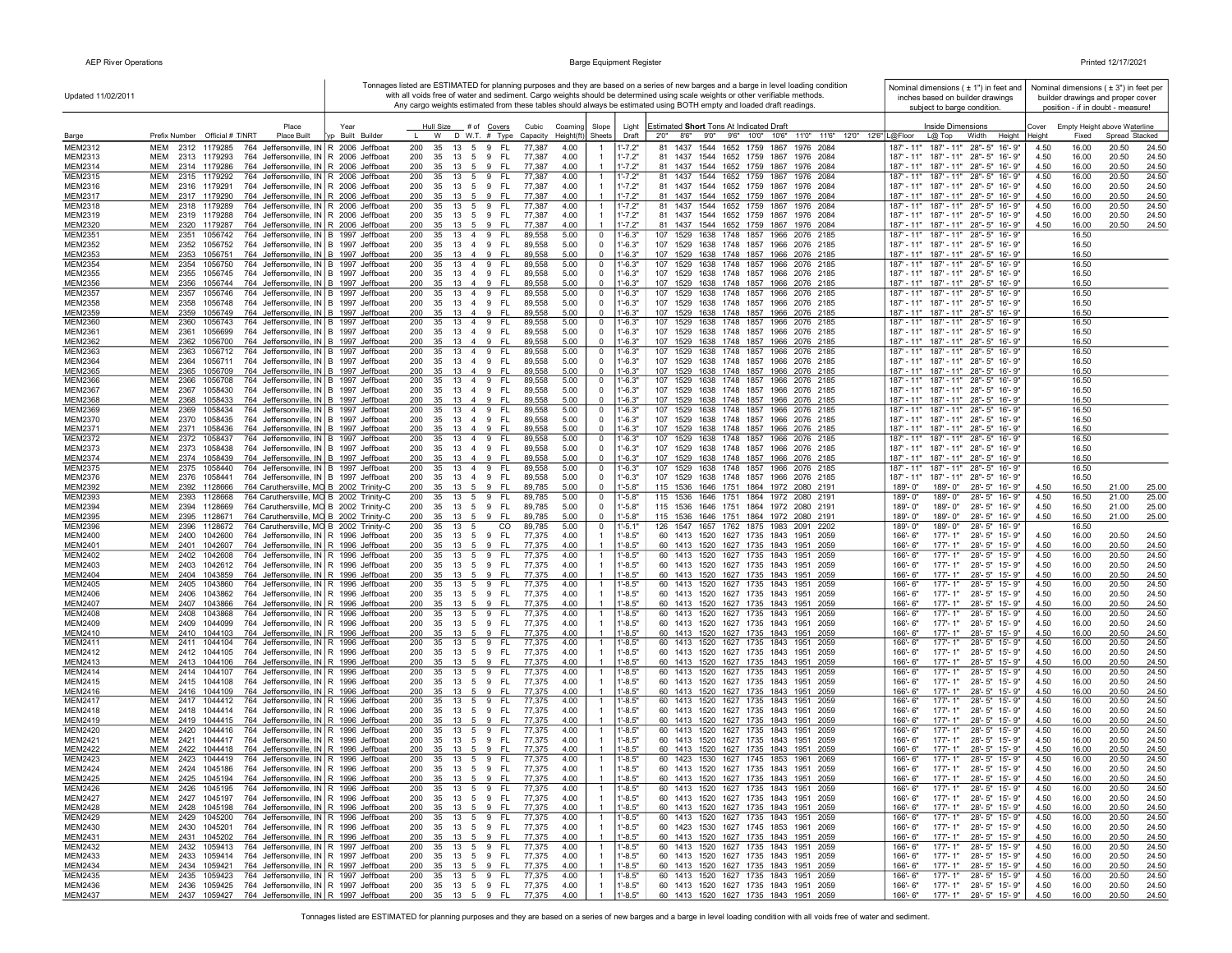| Updated 11/02/2011               |                                                                                                                                                    |                                                          | Any cargo weights estimated from these tables should always be estimated using BOTH empty and loaded draft readings. |                                                  |                            | Tonnages listed are ESTIMATED for planning purposes and they are based on a series of new barges and a barge in level loading condition<br>with all voids free of water and sediment. Cargo weights should be determined using scale weights or other verifiable methods |                            | Nominal dimensions ( $\pm$ 1") in feet and<br>inches based on builder drawings<br>subject to barge condition. |                 | Nominal dimensions ( $\pm$ 3") in feet per<br>builder drawings and proper cover<br>position - if in doubt - measure! |                |                |
|----------------------------------|----------------------------------------------------------------------------------------------------------------------------------------------------|----------------------------------------------------------|----------------------------------------------------------------------------------------------------------------------|--------------------------------------------------|----------------------------|--------------------------------------------------------------------------------------------------------------------------------------------------------------------------------------------------------------------------------------------------------------------------|----------------------------|---------------------------------------------------------------------------------------------------------------|-----------------|----------------------------------------------------------------------------------------------------------------------|----------------|----------------|
| Barge                            | Place<br>Prefix Number Official # T/NRT<br><b>Place Built</b>                                                                                      | Year<br>Built Builder                                    | Hull Size<br># of Covers<br>Cubic<br>W<br>$D$ W.T. $#$ Type<br>Capacity<br>Height(ft)                                | Coaming<br>Slope<br>Sheets                       | Light<br>Draft             | Estimated Short Tons At Indicated Draft<br>2'0"<br>8'6"<br>9'0" 9'6" 10'0" 10'6"<br>11'0" 11'6"<br>12'0" 12'6"   L@Floor                                                                                                                                                 |                            | Inside Dimensions<br>$L@$ Top<br>Width<br>Height                                                              | Cover<br>Height | Empty Height above Waterline<br>Fixed                                                                                | Spread Stacked |                |
| MEM2438                          | MEM<br>2438<br>1059428<br>764<br>Jeffersonville, IN R 1997                                                                                         | Jeffboat                                                 | 200<br>35<br>13<br>5<br>9<br>FL.<br>77,375                                                                           | 4.00                                             | $-8.5"$                    | 1413<br>1520 1627<br>1735<br>1843<br>1951<br>2059                                                                                                                                                                                                                        | 166'- 6"                   | $28 - 5"$<br>177'-1"<br>15'-9"                                                                                | 4.50            | 16.00                                                                                                                | 20.50          | 24.50          |
| <b>MEM2439</b>                   | <b>MEM</b><br>764 Jeffersonville, IN R 1997 Jeffboat<br>2439<br>1059429                                                                            |                                                          | 200<br>35<br>9<br>FL.<br>77,375<br>13<br>5                                                                           | 4.00<br>$\overline{1}$                           | $-8.5"$                    | 1413 1520 1627 1735<br>60<br>1843<br>1951<br>2059                                                                                                                                                                                                                        | 166'-6"                    | $177 - 1"$<br>28'-5" 15'-9"                                                                                   | 4.50            | 16.00                                                                                                                | 20.50          | 24.50          |
| <b>MEM2440</b><br><b>MEM2441</b> | <b>MEM</b><br>2440<br>1059430<br>764 Jeffersonville, IN R 1997 Jeffboat<br><b>MEM</b><br>2441<br>1060401<br>764 Jeffersonville, IN R 1997 Jeffboat |                                                          | 77,375<br>200<br>35<br>-13<br>-5<br>-9<br>- FL<br>200<br>35<br>13<br>5<br>9<br>FL.<br>77,375                         | 4.00<br>$\overline{1}$<br>4.00<br>-1             | $-8.5"$<br>$-8.5"$         | 1413 1520 1627 1735 1843 1951<br>60<br>2059<br>1413<br>1520 1627 1735<br>1843<br>60<br>1951<br>2059                                                                                                                                                                      | 166'-6"<br>166'-6"         | $177 - 1"$<br>28'-5" 15'-9"<br>$177 - 1"$<br>$28 - 5"$<br>$15 - 9$                                            | 4.50<br>4.50    | 16.00<br>16.00                                                                                                       | 20.50<br>20.50 | 24.50<br>24.50 |
| <b>MEM2442</b>                   | <b>MEM</b><br>764 Jeffersonville, IN R 1997 Jeffboat<br>2442<br>1060404                                                                            |                                                          | 200<br>FL.<br>77,375<br>35<br>- 13<br>9<br>- 5                                                                       | 4.00<br>$\overline{1}$                           | $1' - 8.5"$                | 60 1413 1520 1627 1735 1843 1951<br>2059                                                                                                                                                                                                                                 | 166'-6"                    | 28'-5" 15'-9"<br>$177 - 1"$                                                                                   | 4.50            | 16.00                                                                                                                | 20.50          | 24.50          |
| MEM2443                          | <b>MEM</b><br>764 Jeffersonville, IN R 1997 Jeffboat<br>2443<br>1060405                                                                            |                                                          | 200<br>- FL<br>77,375<br>35<br>13<br>9<br>- 5                                                                        | 4.00<br>$\overline{1}$                           | $-8.5"$                    | 60 1413 1520 1627 1735 1843 1951<br>2059                                                                                                                                                                                                                                 | 166'-6"                    | $177 - 1"$<br>28'-5" 15'-9"                                                                                   | 4.50            | 16.00                                                                                                                | 20.50          | 24.50          |
| <b>MEM2444</b>                   | MEM<br>2444<br>1060406<br>764 Jeffersonville, IN   R 1997 Jeffboat                                                                                 |                                                          | 200<br>FL.<br>77,375<br>35<br>13<br>5<br>9                                                                           | 4.00<br>$\overline{1}$                           | 1'-8.5"                    | 60 1413 1520 1627 1735 1843 1951<br>2059                                                                                                                                                                                                                                 | 166'-6"                    | $177 - 1"$<br>28'-5" 15'-9"                                                                                   | 4.50            | 16.00                                                                                                                | 20.50          | 24.50          |
| MEM2445<br>MEM2446               | MEM<br>2445<br>1060408<br>764 Jeffersonville, IN R 1997 Jeffboat<br><b>MEM</b><br>764 Jeffersonville, IN R 1997 Jeffboat<br>2446<br>1060409        |                                                          | 200<br>35<br>13<br>5 9<br>-FL<br>77,375<br>200<br>35<br>9<br>FL.<br>77,375<br>- 13<br>- 5                            | 4.00<br>$\overline{1}$<br>4.00<br>$\overline{1}$ | $1' - 8.5"$<br>$1' - 8.5"$ | 60 1413 1520 1627 1735 1843 1951 2059<br>60 1413 1520 1627 1735 1843 1951 2059                                                                                                                                                                                           | 166'-6"<br>$166 - 6"$      | 177'-1"<br>28'-5" 15'-9"<br>$177 - 1"$<br>28'-5" 15'-9"                                                       | 4.50<br>4.50    | 16.00<br>16.00                                                                                                       | 20.50<br>20.50 | 24.50<br>24.50 |
| <b>MEM2447</b>                   | <b>MEM</b><br>2447<br>1060410<br>764 Jeffersonville, IN R 1997 Jeffboat                                                                            |                                                          | 200<br>35<br>13<br>9<br>FL.<br>77,375<br>- 5                                                                         | 4.00                                             | $1'-8.5"$                  | 1413<br>1520 1627 1735 1843<br>60<br>1951<br>2059                                                                                                                                                                                                                        | 166'-6"                    | $177 - 1"$<br>28'-5" 15'-9"                                                                                   | 4.50            | 16.00                                                                                                                | 20.50          | 24.50          |
| <b>MEM2448</b>                   | MEM<br>2448<br>764 Jeffersonville, IN R 1997 Jeffboat<br>1060412                                                                                   |                                                          | 200<br>35<br>9<br>FL.<br>77,375<br>13<br>5                                                                           | 4.00<br>$\overline{1}$                           | $1' - 8.5"$                | 60 1413 1520 1627 1735 1843 1951 2059                                                                                                                                                                                                                                    | $166 - 6"$                 | $177 - 1"$<br>28'-5" 15'-9"                                                                                   | 4.50            | 16.00                                                                                                                | 20.50          | 24.50          |
| MEM2449                          | 764 Jeffersonville, IN R 1997 Jeffboat<br>MEM<br>2449<br>1060413                                                                                   |                                                          | 200<br>FL.<br>77,375<br>35<br>13<br>- 5<br>9<br>200<br>FL.<br>77,375                                                 | 4.00<br>$\overline{1}$                           | $-8.5"$                    | 60<br>1413 1520 1627 1735 1843<br>1951<br>2059<br>1413 1520 1627 1735                                                                                                                                                                                                    | 166'-6"                    | $177 - 1"$<br>28'-5" 15'-9"<br>28'-5" 15'-9"                                                                  | 4.50            | 16.00                                                                                                                | 20.50          | 24.50          |
| <b>MEM2450</b><br>MEM3001        | MEM<br>2450<br>1060414<br>764<br>MEM<br>3001<br>1076660<br>823<br>Amelia, LA                                                                       | Jeffersonville, IN   R 1997 Jeffboat<br>R 1999 Bollinger | 35<br>13<br>5<br>9<br>200<br>35<br>14<br>5<br>CO<br>86,301                                                           | 4.00<br>$\overline{1}$<br>5.00<br>$\overline{1}$ | $1 - 8.5"$<br>$1' - 6.3'$  | 60<br>1843<br>1951<br>2059<br>93<br>1439 1546 1670 1759 1867<br>1974 2082 2190 2298                                                                                                                                                                                      | 166'-6"<br>165' - 10"      | 177'-1"<br>177'-0"<br>28'-6" 17'-9"                                                                           | 4.50            | 16.00<br>18.00                                                                                                       | 20.50          | 24.50          |
| <b>MEM3002</b>                   | <b>MEM</b><br>3002<br>1076661<br>823<br>Amelia, LA                                                                                                 | R 1999 Bollinger                                         | 200<br>35<br><b>FL</b><br>86,301<br>14<br>- 5<br>-8                                                                  | 5.00<br>$\overline{1}$                           | "-7.0"                     | 83<br>1429 1536 1660 1749 1857 1964 2072 2180 2288                                                                                                                                                                                                                       | 165' - 10"                 | 28'-6" 17'-9"<br>$177 - 0$ "                                                                                  | 5.83            | 18.00                                                                                                                | 23.83          | 27.58          |
| MEM3003                          | <b>MEM</b><br>3003<br>1076662<br>823<br>Amelia, LA                                                                                                 | R 1999 Bollinger                                         | 200<br>35<br>14<br>FL.<br>86,301<br>- 5<br>8                                                                         | 5.00                                             | "-7.0"                     | 83<br>1536<br>1660<br>1749<br>1857<br>1964<br>2072<br>1429<br>2180<br>2288                                                                                                                                                                                               | 165' - 10"                 | 177'-0"<br>28'-6"<br>$17 - 9"$                                                                                | 5.83            | 18.00                                                                                                                | 23.83          | 27.58          |
| <b>MEM3004</b><br>MEM3005        | <b>MEM</b><br>Amelia, LA<br>3004<br>1076663<br>823<br><b>MEM</b><br>3005<br>1076664<br>823<br>Amelia, LA                                           | R 1999 Bollinger<br>R 1999 Bollinger                     | 200<br>FL.<br>86,301<br>35<br>14<br>- 5<br>8<br>200<br>86,301<br>35<br>-14<br>CO<br>- 5                              | 5.00<br>$\mathbf{1}$<br>5.00<br>$\overline{1}$   | $1' - 7.0"$<br>$1 - 6.3'$  | 83<br>1536 1660 1749 1857<br>1964 2072 2180 2288<br>1429<br>93<br>1439 1546 1670 1759 1867 1974 2082 2190 2298                                                                                                                                                           | 165' - 10"<br>$165' - 10"$ | 28'-6" 17'-9"<br>$177 - 0$ "<br>177'-0"<br>28'-6" 17'-9"                                                      | 5.83            | 18.00<br>18.00                                                                                                       | 23.83          | 27.58          |
| <b>MEM3006</b>                   | MEM<br>823<br>3006<br>1076665<br>Amelia, LA                                                                                                        | R 1999 Bollinger                                         | 200<br>14<br>CO<br>86,301<br>35<br>- 5                                                                               | 5.00<br>$\overline{1}$                           | l'-6.3'                    | 93<br>1439<br>1546<br>1670 1759 1867<br>1974 2082 2190 2298                                                                                                                                                                                                              | 165' - 10"                 | 177'-0"<br>28'-6" 17'-9"                                                                                      |                 | 18.00                                                                                                                |                |                |
| MEM3007                          | MEM<br>3007<br>1076666<br>823<br>Amelia, LA                                                                                                        | R 1999 Bollinger                                         | 200<br>35<br>14<br>CO<br>86,301<br>- 5                                                                               | 5.00<br>$\overline{1}$                           | $1' - 6.3'$                | 93<br>1439<br>1546<br>1670 1759 1867<br>1974 2082 2190 2298                                                                                                                                                                                                              | 165' - 10"                 | 177'-0"<br>28'-6" 17'-9"                                                                                      |                 | 18.00                                                                                                                |                |                |
| <b>MEM3008</b>                   | <b>MEM</b><br>3008<br>1076667<br>823<br>Amelia, LA                                                                                                 | R 1999 Bollinger                                         | 200<br>35<br>CO<br>86,301<br>14<br>-5                                                                                | 5.00<br>$\overline{1}$                           | $1' - 6.3'$                | 1546 1670 1759 1867<br>1974 2082 2190 2298<br>93 1439<br>93<br>1439                                                                                                                                                                                                      | 165' - 10"                 | $177 - 0"$<br>28'-6" 17'-9"                                                                                   |                 | 18.00                                                                                                                |                |                |
| <b>MEM3009</b><br>MEM3010        | MEM<br>3009<br>1076668<br>823<br>Amelia, LA<br>Amelia, LA<br>MEM<br>3010<br>1076669<br>823                                                         | R 1999 Bollinger<br>R 1999 Bollinger                     | 200<br>35<br>14<br>CO<br>86,301<br>200<br>35<br>14<br><b>FL</b><br>86,301<br>- 5<br>- 8                              | 5.00<br>$\overline{1}$<br>5.00<br>-1             | 1'-6.3'<br>$1' - 7.0"$     | 1546<br>1670 1759 1867<br>1974 2082 2190 2298<br>83 1429<br>1536<br>1660 1749 1857 1964 2072 2180 2288                                                                                                                                                                   | 165' - 10"<br>165' - 10"   | 177'-0"<br>28'-6" 17'-9"<br>177'-0"<br>28'-6" 17'-9"                                                          | 5.83            | 18.00<br>18.00                                                                                                       | 23.83          | 27.58          |
| MEM3011                          | 1076670<br>Amelia, LA<br>MEM<br>3011<br>823                                                                                                        | R 1999 Bollinger                                         | 200<br>CO<br>86,301<br>35<br>-14                                                                                     | 5.00<br>$\overline{1}$                           | $-6.3'$                    | 1439 1546 1670 1759 1867 1974 2082 2190 2298<br>93                                                                                                                                                                                                                       | 165' - 10"                 | 177'-0"<br>28'-6" 17'-9"                                                                                      |                 | 18.00                                                                                                                |                |                |
| <b>MEM3012</b>                   | 823<br>MEM<br>3012<br>1076671<br>Amelia, LA                                                                                                        | R 1999 Bollinger                                         | 200<br>35<br>14<br>5<br><b>FL</b><br>86,301<br>-8                                                                    | 5.00<br>$\overline{1}$                           | 1'-7.0"                    | 1964 2072 2180 2288<br>83<br>1429 1536<br>1660 1749 1857                                                                                                                                                                                                                 | 165' - 10"                 | 177'-0"<br>28'-6" 17'-9"                                                                                      | 5.83            | 18.00                                                                                                                | 23.83          | 27.58          |
| MEM3013<br>MEM3014               | MEM<br>3013<br>1076672<br>823<br>Amelia, LA<br><b>MEM</b><br>823<br>3014<br>1076673<br>Amelia, LA                                                  | R 1999 Bollinger<br>R 1999 Bollinger                     | 200<br>35<br>14<br>-5<br>CO<br>86,301<br>200<br>35<br>CO<br>86,301<br>14                                             | 5.00<br>$\overline{1}$<br>5.00                   | 1'-6.3'<br>$-6.3'$         | 1439<br>1546 1670 1759<br>1867<br>1974 2082 2190 2298<br>93<br>1546 1670 1759 1867<br>1974 2082 2190<br>93<br>1439<br>2298                                                                                                                                               | 165' - 10"<br>165' - 10"   | 177'-0"<br>28'-6" 17'-9"<br>177'-0"<br>28'-6" 17'-9"                                                          |                 | 18.00<br>18.00                                                                                                       |                |                |
| MEM3015                          | MEM<br>3015<br>1076674<br>823<br>Amelia, LA                                                                                                        | R 1999 Bollinger                                         | 200<br>35<br>14<br>5<br>8<br><b>FL</b><br>86,301                                                                     | 5.00<br>$\overline{1}$                           | 1'-7.0"                    | 83<br>1429<br>1536 1660<br>1749 1857<br>1964 2072 2180 2288                                                                                                                                                                                                              | 165' - 10"                 | 177'-0"<br>28'-6"<br>17'-9"                                                                                   | 5.83            | 18.00                                                                                                                | 23.83          | 27.58          |
| MEM3016                          | <b>MEM</b><br>1076675<br>823<br>Amelia, LA<br>3016                                                                                                 | R 1999 Bollinger                                         | 200<br>35<br>14<br><sub>CO</sub><br>86,301<br>- 5                                                                    | 5.00<br>$\overline{1}$                           | $1 - 6.3'$                 | 1546 1670 1759 1867<br>1974 2082 2190 2298<br>93<br>1439                                                                                                                                                                                                                 | $165' - 10"$               | 177'-0"<br>28'-6" 17'-9"                                                                                      |                 | 18.00                                                                                                                |                |                |
| MEM3017                          | <b>MEM</b><br>3017 1076676<br>823<br>Amelia, LA                                                                                                    | R 1999 Bollinger                                         | 200<br>35<br>CO<br>86,301<br>14                                                                                      | 5.00<br>$\overline{1}$                           | $1'-6.3'$                  | 93<br>1546 1670 1759 1867 1974 2082 2190 2298<br>1439<br>1546 1670 1759 1867                                                                                                                                                                                             | $165' - 10"$               | 177'-0"<br>28'-6" 17'-9"<br>28'-6" 17'-9"                                                                     |                 | 18.00                                                                                                                |                |                |
| <b>MEM3018</b><br>MEM3019        | 823<br>MEM<br>3018<br>1076677<br>Amelia, LA<br>MEM<br>3019<br>1076678<br>823<br>Amelia, LA                                                         | R 1999 Bollinger<br>R 1999 Bollinger                     | 200<br>14<br>CO<br>86,301<br>35<br>- 5<br>200<br>35<br>14<br>CO<br>86,301                                            | 5.00<br>$\overline{1}$<br>5.00<br>$\overline{1}$ | $1'-6.3'$<br>$1' - 6.3'$   | 1974 2082 2190 2298<br>93 1439<br>93 1439<br>1546 1670 1759 1867 1974 2082 2190 2298                                                                                                                                                                                     | 165' - 10"<br>165' - 10"   | 177'-0"<br>177'-0"<br>28'-6" 17'-9"                                                                           |                 | 18.00<br>18.00                                                                                                       |                |                |
| <b>MEM3020</b>                   | MEM<br>3020<br>1076679<br>823<br>Amelia, LA                                                                                                        | R 1999 Bollinger                                         | 200<br>35<br>14<br>CO<br>86,301                                                                                      | 5.00<br>$\overline{1}$                           | $1' - 6.3'$                | 93 1439<br>1546 1670 1759 1867 1974 2082 2190 2298                                                                                                                                                                                                                       | 165' - 10"                 | 177'-0"<br>28'-6" 17'-9"                                                                                      |                 | 18.00                                                                                                                |                |                |
| MEM3021                          | MEM<br>3021<br>1076680<br>823<br>Amelia, LA                                                                                                        | R 1999 Bollinger                                         | 200<br>CO<br>35<br>14 5<br>86,301                                                                                    | 5.00<br>$\overline{1}$                           | $1' - 6.3'$                | 93 1439 1546 1670 1759 1867 1974 2082 2190 2298                                                                                                                                                                                                                          | 165' - 10"                 | 177'-0"<br>28'-6" 17'-9"                                                                                      |                 | 18.00                                                                                                                |                |                |
| <b>MEM3023</b><br><b>MEM3024</b> | MEM<br>3023<br>1076682<br>Amelia, LA<br>823<br><b>MEM</b><br>3024<br>1076683<br>Amelia, LA<br>823                                                  | R 1999 Bollinger<br>R 1999 Bollinger                     | 200<br>35<br>14<br>CO<br>86,301<br>- 5<br>200<br>35<br>CO<br>86,301<br>14<br>- 5                                     | 5.00<br>$\overline{1}$<br>5.00<br>$\overline{1}$ | $1'-6.3'$<br>$1' - 6.3'$   | 1546 1670 1759 1867 1974 2082 2190 2298<br>93 1439<br>93<br>1546 1670 1759 1867 1974 2082 2190 2298<br>1439                                                                                                                                                              | $165' - 10"$<br>165' - 10" | 177'-0"<br>28'-6" 17'-9"<br>177'-0"<br>28'-6" 17'-9'                                                          |                 | 18.00<br>18.00                                                                                                       |                |                |
| MEM3025                          | MEM<br>823<br>3025<br>1076684<br>Amelia, LA                                                                                                        | R 1999 Bollinger                                         | 200<br>35<br>14<br>FL.<br>86,301<br>5<br>-8                                                                          | 5.00<br>$\overline{1}$                           | $1' - 7.0"$                | 1660 1749 1857 1964 2072 2180 2288<br>83<br>1429<br>1536                                                                                                                                                                                                                 | 165' - 10"                 | 28'-6" 17'-9"<br>177'-0"                                                                                      | 5.83            | 18.00                                                                                                                | 23.83          | 27.58          |
| MEM3051                          | MEM<br>3051<br>1074893<br>823<br>Amelia, LA                                                                                                        | B 1998 Bollinger                                         | 200<br>35<br>14<br>-5<br>CO<br>95,105                                                                                | 5.00<br>0                                        | $1' - 5.5"$                | 117<br>1536<br>1645 1754 1863 1973 2082 2191<br>2300 2409                                                                                                                                                                                                                | 188'-0"                    | 188'-0"<br>28'-6" 17'-9"                                                                                      |                 | 17.50                                                                                                                |                |                |
| MEM3052                          | MEM<br>3052<br>1074894<br>823<br>Amelia, LA                                                                                                        | B 1998 Bollinger                                         | 200<br>35<br>14<br>CO<br>95,105<br>-5                                                                                | 5.00<br>0                                        | $1' - 5.5"$                | 117<br>1536<br>1645 1754 1863 1973 2082 2191 2300 2409                                                                                                                                                                                                                   | 188'-0"                    | 188'-0"<br>28'-6" 17'-9"                                                                                      |                 | 17.50                                                                                                                |                |                |
| MEM3053<br><b>MEM3054</b>        | MEM<br>3053<br>1074895<br>823<br>Amelia, LA<br><b>MEM</b><br>1074896<br>823<br>Amelia, LA<br>3054                                                  | B 1998 Bollinger<br>B 1998 Bollinger                     | 200<br>CO<br>35<br>14<br>-5<br>95,105<br>200<br>35<br>14<br>CO<br>95,105<br>- 5                                      | 5.00<br>0<br>5.00<br>$\mathbf 0$                 | $1' - 5.5"$<br>$1' - 5.5"$ | 117<br>1536<br>1645 1754 1863<br>1973 2082 2191<br>2300 2409<br>117 1536<br>1645 1754 1863 1973 2082 2191 2300 2409                                                                                                                                                      | 188'-0"<br>188'-0"         | 188'-0"<br>28'-6" 17'-9'<br>188'-0"<br>28'-6" 17'-9"                                                          |                 | 17.50<br>17.50                                                                                                       |                |                |
| <b>MEM3055</b>                   | <b>MEM</b><br>3055<br>1074897<br>823<br>Amelia, LA                                                                                                 | B 1998 Bollinger                                         | 200<br>35<br>- FL<br>95.105<br>14 5<br>-9                                                                            | 5.00<br>$\mathbf 0$                              | $1 - 6.2"$                 | 106 1525 1634 1743 1852 1962 2071 2180 2289 2398                                                                                                                                                                                                                         | 188'-0"                    | 188'-0"<br>28'-6" 17'-9"                                                                                      | 4.50            | 17.50                                                                                                                | 22.00          | 26.00          |
| <b>MEM3056</b>                   | 1074898<br>823<br>MEM<br>3056<br>Amelia, LA                                                                                                        | B 1998 Bollinger                                         | 200<br>35<br>14<br>CO<br>95,105<br>-5                                                                                | 5.00<br>$^{\circ}$                               | $-5.5"$                    | 117 1536<br>1645 1754 1863 1973 2082 2191 2300 2409                                                                                                                                                                                                                      | 188'-0"                    | 188'-0"<br>28'-6" 17'-9"                                                                                      |                 | 17.50                                                                                                                |                |                |
| MEM3057<br><b>MEM3058</b>        | MEM<br>3057<br>1074899<br>823<br>Amelia, LA<br>MEM<br>3058<br>1074900<br>823<br>Amelia, LA                                                         | B<br>1998 Bollinger<br>B 1998 Bollinger                  | 200<br>CO<br>35<br>95,105<br>-14<br>-5<br>200<br>35<br>14 5<br>9<br>-FL<br>95,105                                    | 5.00<br>$\Omega$<br>5.00<br>0                    | $1' - 5.5"$<br>$1' - 6.2"$ | 117 1536<br>1645 1754 1863 1973 2082 2191 2300 2409<br>106 1525 1634 1743 1852 1962 2071 2180 2289 2398                                                                                                                                                                  | 188'-0"<br>188'-0"         | 188'-0"<br>28'-6" 17'-9"<br>188'-0"<br>28'-6" 17'-9"                                                          | 4.50            | 17.50<br>17.50                                                                                                       | 22.00          | 26.00          |
| <b>MEM3059</b>                   | 1074901<br>MEM<br>3059<br>823<br>Amelia, LA                                                                                                        | B 1998 Bollinger                                         | CO<br>200<br>35<br>14<br>95,105                                                                                      | 5.00<br>0                                        | $1' - 5.5"$                | 1536 1645 1754 1863 1973 2082 2191<br>117<br>2300 2409                                                                                                                                                                                                                   | 188'-0"                    | 188'-0"<br>28'-6" 17'-9"                                                                                      |                 | 17.50                                                                                                                |                |                |
| MEM3060                          | MEM<br>3060<br>1074902<br>823<br>Amelia, LA                                                                                                        | B 1998 Bollinger                                         | 95,105<br>200<br>35<br>14<br>CO<br>- 5                                                                               | 5.00<br>0                                        | $1' - 5.5"$                | 117 1536<br>1645 1754 1863 1973 2082 2191 2300 2409                                                                                                                                                                                                                      | 188'-0"                    | 188'-0"<br>28'-6" 17'-9"                                                                                      |                 | 17.50                                                                                                                |                |                |
| MEM3061                          | <b>MEM</b><br>3061<br>1074903<br>Amelia, LA<br>823<br>MEM                                                                                          | B 1998 Bollinger                                         | 200<br>35<br>CO<br>95,105<br>$14 \quad 5$<br>5<br>FL.                                                                | 5.00<br>$\Omega$                                 | $-5.5"$                    | 117 1536 1645 1754 1863 1973 2082 2191 2300 2409<br>1634 1743 1852 1962 2071 2180                                                                                                                                                                                        | 188'-0"                    | 188'-0"<br>28'-6" 17'-9"<br>188'-0"                                                                           |                 | 17.50                                                                                                                |                | 26.00          |
| <b>MEM3062</b><br>MEM3063        | 3062<br>1074904<br>823<br>Amelia, LA<br>MEM<br>Amelia, LA<br>3063<br>1074905<br>823                                                                | B 1999 Bollinger<br>B 1999 Bollinger                     | 200<br>35<br>95,105<br>14<br>9<br>200<br>35<br>CO<br>95,105<br>-14<br>-5                                             | 5.00<br>0<br>5.00<br>$^{\circ}$                  | $-6.2"$<br>$-5.5"$         | 106<br>1525<br>2289 2398<br>1645 1754 1863 1973 2082 2191<br>117<br>1536<br>2300<br>2409                                                                                                                                                                                 | 188'-0"<br>188'-0"         | 28'-6" 17'-9"<br>188'-0"<br>28'-6" 17'-9"                                                                     | 4.50            | 17.50<br>17.50                                                                                                       | 22.00          |                |
| MEM3064                          | MEM<br>3064<br>1074906<br>823<br>Amelia, LA                                                                                                        | B 1999 Bollinger                                         | 200<br>35<br>14<br>CO<br>95,105<br>-5                                                                                | 5.00<br>0                                        | $-5.5"$                    | 117<br>1536<br>1645 1754 1863 1973 2082 2191 2300<br>2409                                                                                                                                                                                                                | 188'-0"                    | 188'-0"<br>28'-6" 17'-9"                                                                                      |                 | 17.50                                                                                                                |                |                |
| <b>MEM3065</b>                   | <b>MEM</b><br>3065<br>1074907<br>823<br>Amelia, LA                                                                                                 | B 1999 Bollinger                                         | 200<br>CO<br>95,105<br>35<br>14<br>-5                                                                                | 5.00<br>0                                        | $1' - 5.5"$                | 1645 1754 1863 1973<br>117<br>1536<br>2082 2191<br>2300 2409                                                                                                                                                                                                             | 188'-0"                    | 188'-0"<br>28'-6" 17'-9'                                                                                      |                 | 17.50                                                                                                                |                |                |
| <b>MEM3066</b><br><b>MEM3067</b> | MEM<br>3066<br>1074908<br>823<br>Amelia, LA<br><b>MEM</b><br>3067<br>1074909<br>823<br>Amelia, LA                                                  | B 1999 Bollinger<br>B 1999 Bollinger                     | 95,105<br>200<br>35<br>14<br>5<br>9<br>FL.<br>200<br>35<br>CO<br>95,105<br>-14<br>- 5                                | 5.00<br>0<br>5.00<br>$\mathbf 0$                 | $1 - 6.2"$<br>$-5.5"$      | 106<br>1525<br>1634 1743 1852 1962 2071 2180 2289<br>2398<br>117 1536<br>1645 1754 1863 1973 2082 2191 2300 2409                                                                                                                                                         | 188'-0"<br>188'-0"         | 188'-0"<br>28'-6" 17'-9'<br>188'-0"<br>28'-6" 17'-9"                                                          | 4.50            | 17.50<br>17.50                                                                                                       | 22.00          | 26.00          |
| <b>MEM3068</b>                   | 1074910<br>823<br><b>MEM</b><br>3068<br>Amelia, LA                                                                                                 | B 1999 Bollinger                                         | 200<br>35<br>14<br><b>FL</b><br>95,105<br>5<br>9                                                                     | 5.00<br>$\mathbf 0$                              | $1 - 6.2"$                 | 1525 1634 1743 1852 1962 2071 2180 2289<br>106<br>2398                                                                                                                                                                                                                   | 188'-0"                    | 188'-0"<br>28'-6" 17'-9'                                                                                      | 4.50            | 17.50                                                                                                                | 22.00          | 26.00          |
| MEM3069                          | MEM<br>3069<br>1074911<br>823<br>Amelia, LA                                                                                                        | B 1999 Bollinger                                         | 200<br>FL.<br>35<br>14<br>5<br>9<br>95,105                                                                           | 5.00<br>0                                        | $1 - 6.2"$                 | 106 1525 1634 1743 1852 1962 2071 2180 2289<br>2398                                                                                                                                                                                                                      | 188'-0"                    | 188'-0"<br>28'-6" 17'-9"                                                                                      | 4.50            | 17.50                                                                                                                | 22.00          | 26.00          |
| <b>MEM3070</b><br>MEM3071        | MEM<br>3070<br>1074912<br>823<br>Amelia, LA<br>MEM<br>3071<br>1074913<br>823<br>Amelia, LA                                                         | B 1998 Bollinger<br>B 1998 Bollinger                     | 200<br>35<br>14<br>CO<br>95,105<br>200<br>35<br>14<br>CO<br>95,105<br>- 5                                            | 5.00<br>$\Omega$<br>5.00<br>$\mathbf 0$          | $-5.5"$<br>1'-5.5"         | 117 1536 1645 1754 1863 1973 2082 2191<br>2300 2409<br>117 1536 1645 1754 1863 1973 2082 2191 2300 2409                                                                                                                                                                  | 188'-0"<br>188'-0"         | 188'-0"<br>28'-6" 17'-9"<br>188'-0"<br>28'-6" 17'-9"                                                          |                 | 17.50<br>17.50                                                                                                       |                |                |
| MEM3072                          | MEM<br>3072 1074914<br>823<br>Amelia, LA                                                                                                           | B 1999 Bollinger                                         | 200<br>14 5 9<br>FL.<br>95,105<br>35                                                                                 | 5.00<br>$\mathbf 0$                              | $1' - 6.2"$                | 106 1525 1634 1743 1852 1962 2071 2180 2289 2398                                                                                                                                                                                                                         | 188'-0"                    | 188'-0"<br>28'-6" 17'-9"                                                                                      | 4.50            | 17.50                                                                                                                | 22.00          | 26.00          |
| <b>MEM3073</b>                   | <b>MEM</b><br>3073<br>1074915<br>823<br>Amelia, LA                                                                                                 | B 1999 Bollinger                                         | 200<br>CO<br>95,105<br>35<br>14                                                                                      | 5.00<br>$\Omega$                                 | $-5.5"$                    | 117 1536 1645 1754 1863 1973 2082 2191 2300 2409                                                                                                                                                                                                                         | 188'-0"                    | 188'-0"<br>28'-6" 17'-9'                                                                                      |                 | 17.50                                                                                                                |                |                |
| <b>MEM3074</b>                   | MEM<br>3074<br>1074916<br>823<br>Amelia, LA                                                                                                        | B 1999 Bollinger                                         | 200<br>35<br>14<br>FL<br>95,105<br>5<br>9                                                                            | 5.00<br>$\mathbf 0$                              | $1' - 6.2"$                | 106 1525 1634 1743 1852 1962 2071 2180 2289 2398                                                                                                                                                                                                                         | 188'-0"                    | 188'-0"<br>28'-6" 17'-9"                                                                                      | 4.50            | 17.50                                                                                                                | 22.00          | 26.00          |
| MEM3075<br>MEM500                | MEM<br>1074917<br>823<br>Amelia, LA<br>3075<br>MEM<br>5001<br>1057450<br>764                                                                       | B 1999 Bollinger<br>Jeffersonville, IN   R 1997 Jeffboat | 200<br>35<br>14<br>5<br>9<br>FL.<br>95,105<br>200<br>35<br>13<br>- 5<br>8<br>SR<br>82,413                            | 5.00<br>0<br>5.00                                | $1' - 6.2"$<br>$1' - 9.4"$ | 106 1525 1634 1743 1852 1962 2071 2180<br>2289 2398<br>45 1397 1504 1612 1719 1827 1935 2043                                                                                                                                                                             | 188'-0"<br>166'- 6"        | 188'-0"<br>28'-6" 17'-9"<br>28'-5" 16'-9"<br>$177 - 1"$                                                       | 4.50<br>4.25    | 17.50<br>19.75                                                                                                       | 22.00<br>21.25 | 26.00<br>24.75 |
| MEM5003                          | MEM<br>5003<br>1057452<br>764 Jeffersonville, IN R 1997 Jeffboat                                                                                   |                                                          | 200<br>35<br>13 5 8 SR<br>82,413                                                                                     | 5.00<br>$\mathbf{1}$                             | $1' - 9.4"$                | 45 1397 1504 1612 1719 1827 1935 2043                                                                                                                                                                                                                                    | 166'-6"                    | 177'-1"<br>28'-5" 16'-9"                                                                                      | 4.25            | 19.75                                                                                                                | 21.25          | 24.75          |
| <b>MEM5004</b>                   | MEM<br>5004 1057453<br>764 Jeffersonville, IN R 1997 Jeffboat                                                                                      |                                                          | 200<br>35<br>13<br>5<br>8 SR<br>82,413                                                                               | 5.00                                             | $1' - 9.4"$                | 45 1397 1504 1612 1719 1827 1935 2043                                                                                                                                                                                                                                    | 166'-6"                    | 177'-1"<br>28'-5" 16'-9"                                                                                      | 4.25            | 19.75                                                                                                                | 21.25          | 24.75          |
| <b>MEM5005</b><br><b>MEM5006</b> | MEM 5005 1057454 764 Jeffersonville, IN R 1997 Jeffboat<br>MEM<br>5006 1057455<br>764 Jeffersonville, IN R 1997 Jeffboat                           |                                                          | 200 35 13 5 8 SR<br>82,413<br>200<br>13 5 8 SR<br>35<br>82,413                                                       | 5.00<br>$\overline{1}$<br>5.00<br>$\overline{1}$ | $1' - 9.4"$<br>$1' - 9.4"$ | 45 1397 1504 1612 1719 1827 1935 2043<br>45 1397 1504 1612 1719 1827 1935 2043                                                                                                                                                                                           | 166'-6"<br>$166 - 6"$      | 177'-1"<br>28'-5" 16'-9"<br>$177 - 1"$<br>28'-5" 16'-9"                                                       | 4.25<br>4.25    | 19.75<br>19.75                                                                                                       | 21.25<br>21.25 | 24.75<br>24.75 |
| <b>MEM5007</b>                   | 5007 1057456 764 Jeffersonville, IN R 1997 Jeffboat<br><b>MEM</b>                                                                                  |                                                          | 200<br>35 13 5 8 SR<br>82,413                                                                                        | 5.00<br>$\overline{1}$                           | $1' - 9.4"$                | 45 1397 1504 1612 1719 1827 1935 2043                                                                                                                                                                                                                                    | 166'-6"                    | 177'-1" 28'-5" 16'-9"                                                                                         | 4.25            | 19.75                                                                                                                | 21.25          | 24.75          |
| <b>MEM5008</b>                   | 5008 1057457 764 Jeffersonville, IN R 1997 Jeffboat<br>MEM                                                                                         |                                                          | 200<br>35 13 5 8 SR<br>82,413                                                                                        | 5.00<br>$\overline{1}$                           | $1' - 9.4"$                | 45 1397 1504 1612 1719 1827 1935 2043                                                                                                                                                                                                                                    | 166'-6"                    | 177'-1" 28'-5" 16'-9"                                                                                         | 4.25            | 19.75                                                                                                                | 21.25          | 24.75          |
| <b>MEM5009</b>                   | MEM<br>5009 1057458<br>764 Jeffersonville, IN R 1997 Jeffboat                                                                                      |                                                          | 200<br>35 13 5 8 SR<br>82,413                                                                                        | 5.00<br>$\overline{1}$                           | $1' - 9.4"$                | 45 1397 1504 1612 1719 1827 1935 2043                                                                                                                                                                                                                                    | 166'-6"                    | 177'-1"<br>28'-5" 16'-9"                                                                                      | 4.25            | 19.75                                                                                                                | 21.25          | 24.75          |
| <b>MEM5010</b><br><b>MEM5011</b> | 5010 1057459<br>764 Jeffersonville, IN R 1997 Jeffboat<br><b>MEM</b><br>MEM<br>5011 1058512<br>764 Jeffersonville, IN R 1997 Jeffboat              |                                                          | 200 35 13 5 8 SR<br>82,413<br>200<br>35 13 5 8 SR<br>82,413                                                          | 5.00<br>$\overline{1}$<br>5.00<br>$\overline{1}$ | $1' - 9.4"$<br>$1' - 9.4"$ | 45 1397 1504 1612 1719 1827 1935 2043<br>45 1397 1504 1612 1719 1827 1935 2043                                                                                                                                                                                           | 166'-6"<br>166'-6"         | 177'-1" 28'-5" 16'-9"<br>177'-1" 28'-5" 16'-9"                                                                | 4.25<br>4.25    | 19.75<br>19.75                                                                                                       | 21.25<br>21.25 | 24.75<br>24.75 |
| <b>MEM5012</b>                   | 764 Jeffersonville, IN R 1997 Jeffboat<br>MEM<br>5012 1058513                                                                                      |                                                          | 200<br>35 13 5 8 SR<br>82,413                                                                                        | 5.00<br>$\overline{1}$                           | $1' - 9.4"$                | 45 1397 1504 1612 1719 1827 1935 2043                                                                                                                                                                                                                                    | 166'-6"                    | 177'-1"<br>28'-5" 16'-9"                                                                                      | 4.25            | 19.75                                                                                                                | 21.25          | 24.75          |
| <b>MEM5013</b>                   | 764 Jeffersonville, IN R 1997 Jeffboat<br>MEM<br>5013 1058514                                                                                      |                                                          | 200<br>35 13 5 8 SR<br>82,413                                                                                        | 5.00<br>$\overline{1}$                           | $1' - 9.4"$                | 45 1397 1504 1612 1719 1827 1935 2043                                                                                                                                                                                                                                    | 166'-6"                    | 177'-1" 28'-5" 16'-9"                                                                                         | 4.25            | 19.75                                                                                                                | 21.25          | 24.75          |
| <b>MEM5014</b><br><b>MEM5015</b> | 764 Jeffersonville, IN R 1997 Jeffboat<br>5014 1058515<br>MEM<br>764 Jeffersonville, IN R 1997 Jeffboat<br>MEM<br>5015 1058517                     |                                                          | 200<br>35 13 5 8 SR<br>82,413<br>200<br>35 13 5 8 SR<br>82,413                                                       | 5.00<br>$\overline{1}$<br>5.00<br>$\overline{1}$ | $1' - 9.4"$<br>$1' - 9.4"$ | 45 1397 1504 1612 1719 1827 1935 2043<br>45 1397 1504 1612 1719 1827 1935 2043                                                                                                                                                                                           | 166'-6"<br>166'-6"         | 177'-1"<br>28'-5" 16'-9"<br>28'-5" 16'-9"<br>177'- 1"                                                         | 4.25<br>4.25    | 19.75<br>19.75                                                                                                       | 21.25<br>21.25 | 24.75<br>24.75 |
| <b>MEM5016</b>                   | <b>MEM</b><br>5016 1058518<br>764 Jeffersonville, IN R 1997 Jeffboat                                                                               |                                                          | 200 35 13 5 8 SR<br>82,413                                                                                           | 5.00<br>$\overline{1}$                           | $1' - 9.4"$                | 45 1397 1504 1612 1719 1827 1935 2043                                                                                                                                                                                                                                    | 166'-6"                    | 177'-1" 28'-5" 16'-9"                                                                                         | 4.25            | 19.75                                                                                                                | 21.25          | 24.75          |
| <b>MEM5017</b>                   | MEM 5017 1058520<br>764 Jeffersonville, IN R 1997 Jeffboat                                                                                         |                                                          | 200 35 13 5 8 SR<br>82,413                                                                                           | 5.00                                             | $1' - 9.4"$                | 45 1397 1504 1612 1719 1827 1935 2043                                                                                                                                                                                                                                    | 166'-6"                    | 177'-1" 28'-5" 16'-9"                                                                                         | 4.25            | 19.75                                                                                                                | 21.25          | 24.75          |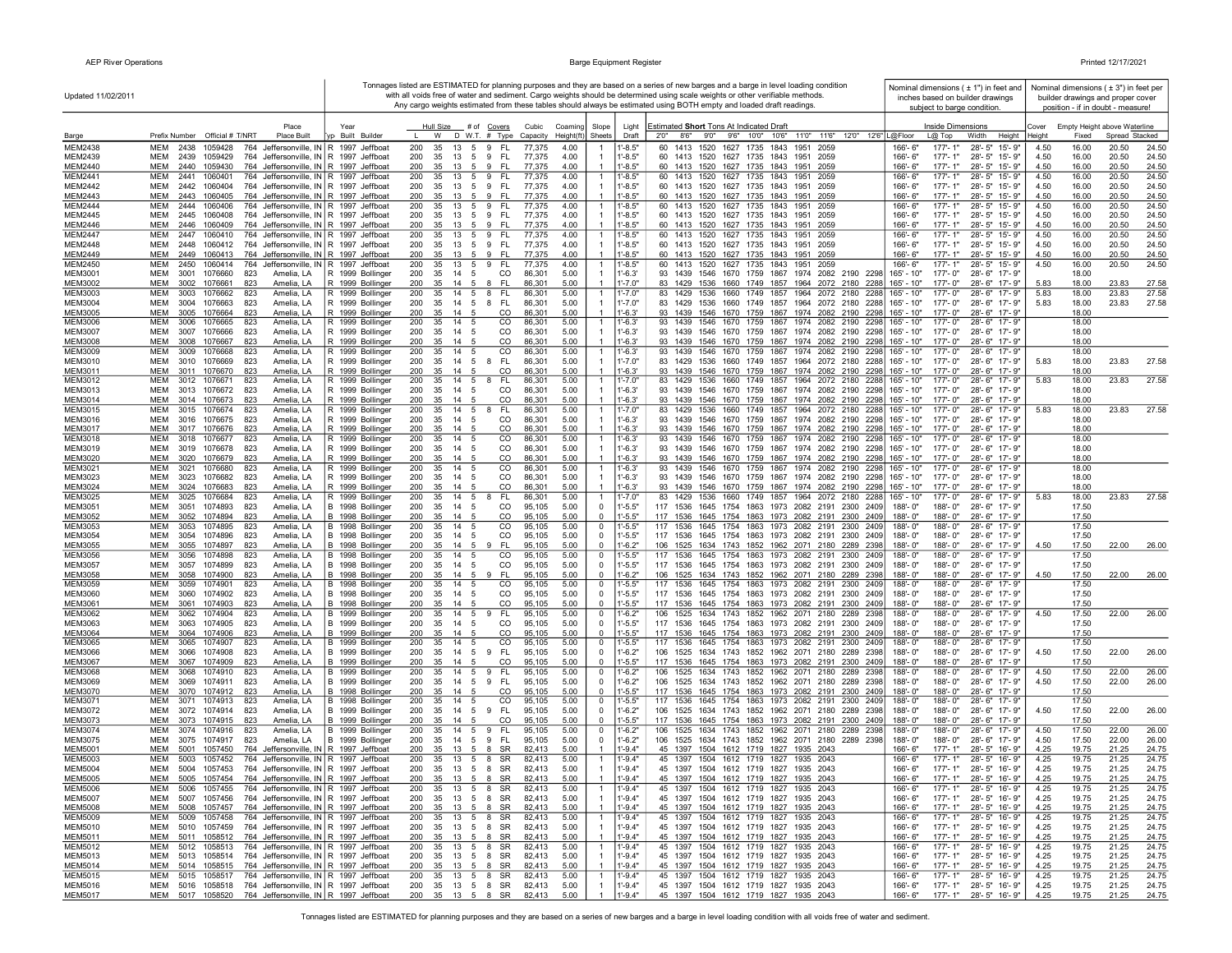| Updated 11/02/2011               |                                                                                                                                                    |                          |                                                                        |                              |                                            |                                  |                            | Tonnages listed are ESTIMATED for planning purposes and they are based on a series of new barges and a barge in level loading condition<br>with all voids free of water and sediment. Cargo weights should be determined using scale weights or other verifiable methods.<br>Any cargo weights estimated from these tables should always be estimated using BOTH empty and loaded draft readings. |                           | subject to barge condition.     | Nominal dimensions $(± 1")$ in feet and<br>inches based on builder drawings |                 |                | Nominal dimensions $(±3")$ in feet per<br>builder drawings and proper cover<br>position - if in doubt - measure! |                |
|----------------------------------|----------------------------------------------------------------------------------------------------------------------------------------------------|--------------------------|------------------------------------------------------------------------|------------------------------|--------------------------------------------|----------------------------------|----------------------------|---------------------------------------------------------------------------------------------------------------------------------------------------------------------------------------------------------------------------------------------------------------------------------------------------------------------------------------------------------------------------------------------------|---------------------------|---------------------------------|-----------------------------------------------------------------------------|-----------------|----------------|------------------------------------------------------------------------------------------------------------------|----------------|
| Barge                            | Place<br>Prefix Number Official # T/NRT<br>Place Built                                                                                             | Year<br>yp Built Builder | Hull Size<br>$\mathbf{L}$<br>W                                         | # of Covers<br>D W.T. # Type | Cubic<br>Coaming<br>Height(ft)<br>Capacity | Slope<br>Sheets                  | Light<br>Draft             | Estimated Short Tons At Indicated Draft<br>2'0''<br>8'6" 9'0" 9'6" 10'0" 10'6"<br>11'0" 11'6" 12'0" 12'6" L@Floor                                                                                                                                                                                                                                                                                 |                           | Inside Dimensions<br>$L(2)$ Top | Width<br>Height                                                             | Cover<br>Height | Fixed          | Empty Height above Waterline<br>Spread Stacked                                                                   |                |
| <b>MEM5018</b>                   | MEM<br>5018<br>1058522<br>764 Jeffersonville, IN R 1997 Jeffboat                                                                                   |                          | 200<br>35<br>13<br>5                                                   | SR<br>-8                     | 82,413<br>5.00                             | -1                               | $1' - 9.4"$                | 45 1397 1504 1612 1719 1827<br>1935 2043                                                                                                                                                                                                                                                                                                                                                          | 166'-6"                   | $177 - 1"$                      | 28'-5" 16'-9"                                                               | 4.25            | 19.75          | 21.25                                                                                                            | 24.75          |
| MEM5019                          | MEM<br>764 Jeffersonville, IN R 1997 Jeffboat<br>5019<br>1058523                                                                                   |                          | 200<br>35<br>13<br>5                                                   | SR<br>8                      | 5.00<br>82,413                             |                                  | $1 - 9.4"$                 | 45 1397 1504 1612 1719 1827<br>1935 2043                                                                                                                                                                                                                                                                                                                                                          | $166' - 6''$              | $177 - 1"$                      | 28'-5" 16'-9"                                                               | 4.25            | 19.75          | 21.25                                                                                                            | 24.75          |
| MEM5020<br><b>MEM5021</b>        | 764 Jeffersonville, IN R 1997 Jeffboat<br>MEM<br>5020<br>1058524<br>MEM<br>5021<br>1058835<br>764 Jeffersonville, IN R 1997 Jeffboat               |                          | 200<br>35<br>13<br>5 8<br>200<br>35<br>$13 \quad 5 \quad 8$            | SR<br>SR                     | 5.00<br>82,413<br>82,413<br>5.00           | $\overline{1}$<br>-1             | $1 - 9.4"$<br>1'-9.4"      | 45 1397 1504 1612 1719 1827 1935 2043<br>45 1397 1504 1612 1719 1827<br>1935 2043                                                                                                                                                                                                                                                                                                                 | 166'- 6"<br>166'-6"       | $177 - 1"$<br>$177 - 1"$        | 28'-5" 16'-9"<br>28'-5" 16'-9"                                              | 4.25<br>4.25    | 19.75<br>19.75 | 21.25<br>21.25                                                                                                   | 24.75<br>24.75 |
| MEM5022                          | MEM<br>5022<br>1058836<br>764 Jeffersonville, IN R 1997 Jeffboat                                                                                   |                          | 200<br>35 13 5 8 SR                                                    |                              | 82,413<br>5.00                             |                                  | 1'-9.4"                    | 45 1397 1504 1612 1719 1827 1935 2043                                                                                                                                                                                                                                                                                                                                                             | 166'-6"                   | 177'-1"                         | 28'-5" 16'-9"                                                               | 4.25            | 19.75          | 21.25                                                                                                            | 24.75          |
| <b>MEM5023</b>                   | <b>MEM</b><br>764 Jeffersonville, IN R 1997 Jeffboat<br>5023 1058837                                                                               |                          | 200<br>35<br>13 5 8                                                    | SR                           | 5.00<br>82,413                             |                                  | $1' - 9.4"$                | 45 1397 1504 1612 1719 1827 1935 2043                                                                                                                                                                                                                                                                                                                                                             | $166' - 6''$              | $177 - 1"$                      | 28'-5" 16'-9"                                                               | 4.25            | 19.75          | 21.25                                                                                                            | 24.75          |
| <b>MEM5024</b><br><b>MEM5025</b> | MEM<br>5024<br>1058838<br>764 Jeffersonville, IN R 1997 Jeffboat<br>1058839<br>764 Jeffersonville, IN R 1997 Jeffboat<br>MEM<br>5025               |                          | 200<br>35<br>13<br>5<br>200<br>35<br>13<br>5                           | SR<br>-8<br>SR<br>- 8        | 82,413<br>5.00<br>82,413<br>5.00           |                                  | $1' - 9.4"$<br>$1' - 9.4"$ | 45 1397 1504 1612 1719 1827<br>1935 2043<br>45 1397 1504 1612 1719 1827 1935 2043                                                                                                                                                                                                                                                                                                                 | $166 - 6$<br>$166' - 6''$ | $177 - 1"$<br>$177 - 1"$        | 28'-5" 16'-9"<br>28'-5" 16'-9"                                              | 4.25<br>4.25    | 19.75<br>19.75 | 21.25<br>21.25                                                                                                   | 24.75<br>24.75 |
| <b>MEM5026</b>                   | MEM<br>764 Jeffersonville, IN R 1997 Jeffboat<br>5026<br>1058840                                                                                   |                          | 200<br>35<br>13<br>5                                                   | SR<br>-8                     | 82,413<br>5.00                             |                                  | $1' - 9.4"$                | 45 1397 1504 1612 1719 1827 1935 2043                                                                                                                                                                                                                                                                                                                                                             | 166'-6"                   | $177 - 1"$                      | 28'-5" 16'-9"                                                               | 4.25            | 19.75          | 21.25                                                                                                            | 24.75          |
| <b>MEM5027</b>                   | 764 Jeffersonville, IN R 1997 Jeffboat<br>MEM<br>5027<br>1058841                                                                                   |                          | 200<br>35<br>13<br>5                                                   | SR<br>8                      | 82,413<br>5.00                             | $\mathbf{1}$                     | $1' - 9.4"$                | 45 1397 1504 1612 1719 1827<br>1935 2043                                                                                                                                                                                                                                                                                                                                                          | 166'-6"                   | 177'-1"                         | 28'-5" 16'-9"                                                               | 4.25            | 19.75          | 21.25                                                                                                            | 24.75          |
| <b>MEM5028</b>                   | MEM<br>5028<br>1058842<br>764 Jeffersonville, IN R 1997 Jeffboat                                                                                   |                          | 200<br>35<br>13<br>5                                                   | 8<br>SR                      | 82,413<br>5.00                             |                                  | $1' - 9.4"$                | 45 1397 1504 1612 1719 1827 1935 2043<br>45 1397 1504 1612 1719 1827 1935 2043                                                                                                                                                                                                                                                                                                                    | 166'-6"                   | $177 - 1"$                      | 28'-5" 16'-9"<br>28'-5" 16'-9"                                              | 4.25            | 19.75          | 21.25                                                                                                            | 24.75          |
| MEM5029<br><b>MEM5030</b>        | <b>MEM</b><br>764 Jeffersonville, IN R 1997 Jeffboat<br>5029<br>1058843<br><b>MEM</b><br>5030<br>1058844<br>764 Jeffersonville, IN R 1997 Jeffboat |                          | 200<br>35<br>13<br>5<br>200<br>35<br>13<br>5                           | SR<br>8<br>8<br><b>SR</b>    | 5.00<br>82,413<br>82.413<br>5.00           | $\mathbf{1}$                     | $1' - 9.4"$<br>$1' - 9.4"$ | 45 1397<br>1504 1612 1719 1827<br>1935 2043                                                                                                                                                                                                                                                                                                                                                       | 166'-6"<br>166'-6"        | $177 - 1"$<br>$177 - 1"$        | 28'-5" 16'-9"                                                               | 4.25<br>4.25    | 19.75<br>19.75 | 21.25<br>21.25                                                                                                   | 24.75<br>24.75 |
| <b>MEM5031</b>                   | MEM<br>764 Jeffersonville, IN R 1997 Jeffboat<br>5031<br>1059295                                                                                   |                          | 200<br>-35<br>13 5 8                                                   | SR                           | 5.00<br>82.413                             |                                  | $1' - 9.4"$                | 45 1397 1504 1612 1719 1827 1935 2043                                                                                                                                                                                                                                                                                                                                                             | $166' - 6''$              | $177 - 1"$                      | 28'-5" 16'-9"                                                               | 4.25            | 19.75          | 21.25                                                                                                            | 24.75          |
| <b>MEM5032</b>                   | 764 Jeffersonville, IN R 1997 Jeffboat<br>MEM<br>5032<br>1059296                                                                                   |                          | 200<br>35 13 5 8 SR                                                    |                              | 5.00<br>82,413                             |                                  | $1' - 9.4"$                | 45 1397 1504 1612 1719 1827 1935 2043                                                                                                                                                                                                                                                                                                                                                             | 166'-6"                   | $177 - 1"$                      | 28'-5" 16'-9"                                                               | 4.25            | 19.75          | 21.25                                                                                                            | 24.75          |
| MEM5033<br><b>MEM5034</b>        | MEM<br>5033<br>1059297<br>764 Jeffersonville, IN R 1997 Jeffboat<br>MEM<br>5034<br>1059298<br>764 Jeffersonville, IN R 1997 Jeffboat               |                          | 200<br>35<br>$13 \quad 5 \quad 8$<br>200<br>35<br>$13 \quad 5 \quad 8$ | SR<br>SR                     | 82,413<br>5.00<br>82,413<br>5.00           |                                  | $1' - 9.4"$<br>$1' - 9.4"$ | 45 1397 1504 1612 1719 1827<br>1935 2043<br>45 1397 1504 1612 1719 1827<br>1935 2043                                                                                                                                                                                                                                                                                                              | 166'-6"<br>166'-6"        | 177'-1"<br>177'-1"              | 28'-5" 16'-9"<br>28'-5" 16'-9"                                              | 4.25<br>4.25    | 19.75<br>19.75 | 21.25<br>21.25                                                                                                   | 24.75<br>24.75 |
| <b>MEM5035</b>                   | 764 Jeffersonville, IN R 1997 Jeffboat<br><b>MEM</b><br>5035<br>1059299                                                                            |                          | 200<br>35 13 5 8                                                       | <b>SR</b>                    | 82,413<br>5.00                             |                                  | $1' - 9.4"$                | 45 1397 1504 1612 1719 1827 1935 2043                                                                                                                                                                                                                                                                                                                                                             | 166'-6"                   | $177 - 1"$                      | 28'-5" 16'-9"                                                               | 4.25            | 19.75          | 21.25                                                                                                            | 24.75          |
| <b>MEM5036</b>                   | MEM<br>5036<br>1059300<br>764 Jeffersonville, IN R 1997 Jeffboat                                                                                   |                          | 200<br>35<br>13<br>5 8                                                 | SR                           | 82,413<br>5.00                             |                                  | 1'-9.4"                    | 45 1397 1504 1612 1719 1827<br>1935 2043                                                                                                                                                                                                                                                                                                                                                          | 166'-6'                   | $177 - 1"$                      | 28'-5" 16'-9"                                                               | 4.25            | 19.75          | 21.25                                                                                                            | 24.75          |
| <b>MEM5037</b><br><b>MEM5038</b> | 764 Jeffersonville, IN R 1997 Jeffboat<br>MEM<br>5037<br>1059301<br><b>MEM</b><br>1059302                                                          |                          | 200<br>35<br>13 5 8 SR<br>35                                           | SR<br>-8                     | 82,413<br>5.00<br>82,413                   |                                  | $1' - 9.4"$<br>$1' - 9.4"$ | 45 1397 1504 1612 1719 1827<br>1935 2043                                                                                                                                                                                                                                                                                                                                                          | 166'-6"<br>166'-6"        | $177 - 1"$<br>$177 - 1"$        | 28'-5" 16'-9"<br>28'-5" 16'-9"                                              | 4.25            | 19.75          | 21.25                                                                                                            | 24.75          |
| <b>MEM5039</b>                   | 764 Jeffersonville, IN R 1997 Jeffboat<br>5038<br>MEM<br>764 Jeffersonville, IN R 1997 Jeffboat<br>5039<br>1059303                                 |                          | 200<br>13<br>5<br>200<br>5<br>35<br>13                                 | SR<br>-8                     | 5.00<br>82,413<br>5.00                     | $\overline{1}$                   | $1' - 9.4"$                | 45 1397 1504 1612 1719 1827<br>1935 2043<br>45 1397 1504 1612 1719 1827<br>1935 2043                                                                                                                                                                                                                                                                                                              | 166'-6"                   | 177'-1"                         | 28'-5"<br>16'-9"                                                            | 4.25<br>4.25    | 19.75<br>19.75 | 21.25<br>21.25                                                                                                   | 24.75<br>24.75 |
| <b>MEM5040</b>                   | MEM<br>5040<br>1059304<br>764 Jeffersonville, IN R 1997 Jeffboat                                                                                   |                          | 200<br>35<br>13<br>5                                                   | 8<br>SR                      | 82,413<br>5.00                             |                                  | $1' - 9.4"$                | 45 1397 1504 1612 1719 1827<br>1935 2043                                                                                                                                                                                                                                                                                                                                                          | 166'-6"                   | $177 - 1"$                      | $28 - 5"$<br>16'-9"                                                         | 4.25            | 19.75          | 21.25                                                                                                            | 24.75          |
| <b>MEM5041</b>                   | <b>MEM</b><br>764 Jeffersonville, IN R 1997 Jeffboat<br>5041<br>1059702                                                                            |                          | 35<br>200<br>13<br>-5                                                  | <b>SR</b><br>8               | 5.00<br>82.413                             |                                  | $1' - 9.4"$                | 45 1397 1504 1612 1719 1827<br>1935 2043                                                                                                                                                                                                                                                                                                                                                          | $166' - 6''$              | $177 - 1"$                      | 28'-5" 16'-9"                                                               | 4.25            | 19.75          | 21.25                                                                                                            | 24.75          |
| <b>MEM5042</b><br><b>MEM5043</b> | MEM<br>5042<br>1059703<br>764 Jeffersonville, IN R 1997 Jeffboat<br>MEM<br>764 Jeffersonville, IN R 1997 Jeffboat<br>5043<br>1059704               |                          | 200<br>35<br>13<br>5<br>200<br>35<br>13 5 8 SR                         | SR<br>8                      | 82,413<br>5.00<br>5.00<br>82,413           | $\overline{1}$<br>$\overline{1}$ | $1' - 9.4"$<br>$1' - 9.4"$ | 1504 1612 1719 1827<br>45 1397<br>1935 2043<br>45 1397 1504 1612 1719 1827 1935 2043                                                                                                                                                                                                                                                                                                              | 166'-6"<br>$166 - 6"$     | $177 - 1"$<br>$177 - 1"$        | $28 - 5"$<br>16'-9"<br>28'-5" 16'-9"                                        | 4.25<br>4.25    | 19.75<br>19.75 | 21.25<br>21.25                                                                                                   | 24.75<br>24.75 |
| <b>MEM5044</b>                   | 764 Jeffersonville, IN R 1997 Jeffboat<br>MEM<br>5044<br>1059705                                                                                   |                          | 200<br>35<br>13<br>5                                                   | SR<br>8                      | 82,413<br>5.00                             |                                  | $1 - 9.4"$                 | 45 1397 1504 1612 1719 1827 1935 2043                                                                                                                                                                                                                                                                                                                                                             | 166'-6"                   | $177' - 1''$                    | 28'-5" 16'-9"                                                               | 4.25            | 19.75          | 21.25                                                                                                            | 24.75          |
| <b>MEM5045</b>                   | MEM<br>5045 1059706<br>764 Jeffersonville, IN R 1997 Jeffboat                                                                                      |                          | 200<br>13<br>5 8<br>35                                                 | SR                           | 82,413<br>5.00                             | $\overline{1}$                   | $1' - 9.4"$                | 45 1397 1504 1612 1719 1827 1935 2043                                                                                                                                                                                                                                                                                                                                                             | 166'-6"                   | 177'-1"                         | 28'-5" 16'-9"                                                               | 4.25            | 19.75          | 21.25                                                                                                            | 24.75          |
| <b>MEM5046</b><br>MEM5047        | MEM<br>5046<br>1059707<br>764 Jeffersonville, IN R 1997 Jeffboat<br>MEM<br>5047<br>1059708<br>764 Jeffersonville, IN R 1997 Jeffboat               |                          | 200<br>35<br>13<br>5 8<br>200<br>35<br>13<br>5 8                       | SR<br>SR                     | 82,413<br>5.00<br>82,413<br>5.00           | $\mathbf{1}$                     | $1' - 9.4"$<br>$1' - 9.4"$ | 45 1397 1504 1612 1719 1827 1935 2043<br>45 1397 1504 1612 1719 1827 1935 2043                                                                                                                                                                                                                                                                                                                    | 166'-6"<br>166'-6"        | 177'-1"<br>$177 - 1"$           | 28'-5" 16'-9"<br>28'-5" 16'-9"                                              | 4.25<br>4.25    | 19.75<br>19.75 | 21.25<br>21.25                                                                                                   | 24.75<br>24.75 |
| <b>MEM5048</b>                   | 764 Jeffersonville, IN R 1997 Jeffboat<br>MEM<br>5048<br>1059709                                                                                   |                          | 200<br>35<br>$13 \quad 5 \quad 8$                                      | SR                           | 82,413<br>5.00                             | $\mathbf{1}$                     | $1' - 9.4"$                | 45 1397 1504 1612 1719 1827 1935 2043                                                                                                                                                                                                                                                                                                                                                             | 166'-6"                   | 177'-1"                         | 28'-5" 16'-9"                                                               | 4.25            | 19.75          | 21.25                                                                                                            | 24.75          |
| <b>MEM5049</b>                   | 5049<br>1059710<br>764 Jeffersonville, IN R 1997 Jeffboat<br>MEM                                                                                   |                          | 200<br>35<br>13 5                                                      | SR<br>- 8                    | 82.413<br>5.00                             |                                  | $1' - 9.4"$                | 45 1397 1504 1612 1719 1827 1935 2043                                                                                                                                                                                                                                                                                                                                                             | $166' - 6''$              | $177 - 1"$                      | 28'-5" 16'-9"                                                               | 4.25            | 19.75          | 21.25                                                                                                            | 24.75          |
| <b>MEM5051</b>                   | MEM<br>764 Jeffersonville, IN B 1998 Jeffboat<br>5051<br>1063663<br>MEM<br>764 Jeffersonville, IN B 1998 Jeffboat                                  |                          | 200<br>35<br>13<br>5<br>200                                            | SR<br>-8                     | 89,502<br>5.00                             | $\mathbf 0$                      | $1' - 7.7"$<br>$1' - 7.7"$ | 79 1501 1610 1719 1829 1938 2047 2156                                                                                                                                                                                                                                                                                                                                                             | 188'-0"                   | 188'-0"<br>188'-0"              | 28'-5" 16'-9"                                                               | 4.25            | 19.25          | 20.75                                                                                                            | 24.25          |
| <b>MEM5052</b><br>MEM5053        | 5052<br>1063664<br>MEM<br>5053<br>1063665<br>764 Jeffersonville, IN B 1998 Jeffboat                                                                |                          | 35<br>13<br>5<br>200<br>35<br>13<br>5                                  | SR<br>8<br>8<br>SR           | 89,502<br>5.00<br>89,502<br>5.00           | 0<br>0                           | $1' - 7.7"$                | 79 1501 1610 1719 1829 1938 2047 2156<br>79 1501 1610 1719 1829 1938 2047 2156                                                                                                                                                                                                                                                                                                                    | 188'-0"<br>188'-0"        | 188'-0"                         | 28'-5" 16'-9"<br>28'-5" 16'-9"                                              | 4.25<br>4.25    | 19.25<br>19.25 | 20.75<br>20.75                                                                                                   | 24.25<br>24.25 |
| <b>MEM5054</b>                   | MEM<br>5054<br>1063666<br>764 Jeffersonville, IN B 1998 Jeffboat                                                                                   |                          | 200<br>35<br>13<br>5                                                   | 8<br>SR                      | 89,502<br>5.00                             | 0                                | $1' - 7.7"$                | 79 1501 1610 1719 1829 1938 2047 2156                                                                                                                                                                                                                                                                                                                                                             | 188'-0"                   | 188'-0"                         | 28'-5" 16'-9"                                                               | 4.25            | 19.25          | 20.75                                                                                                            | 24.25          |
| <b>MEM5055</b>                   | MEM<br>764 Jeffersonville, IN B 1998 Jeffboat<br>5055<br>1063667                                                                                   |                          | 200<br>35<br>13<br>5                                                   | SR<br>8                      | 5.00<br>89,502                             | 0                                | 1'-7.7"                    | 1610 1719 1829 1938<br>79 1501<br>2047 2156                                                                                                                                                                                                                                                                                                                                                       | 188'-0"                   | 188'-0"                         | 28'-5" 16'-9"                                                               | 4.25            | 19.25          | 20.75                                                                                                            | 24.25          |
| <b>MEM5056</b><br><b>MEM5057</b> | MEM<br>764 Jeffersonville, IN B 1998 Jeffboat<br>5056<br>1063668<br>MEM<br>764 Jeffersonville, IN B 1998 Jeffboat<br>5057<br>1063669               |                          | 200<br>35<br>13 5<br>200<br>35<br>13 5 8                               | SR<br>-8<br>SR               | 89,502<br>5.00<br>89,502<br>5.00           | $\mathbf 0$<br>$\mathbf 0$       | $1' - 7.7"$<br>$1' - 7.7"$ | 79 1501 1610 1719 1829 1938 2047 2156<br>79 1501 1610 1719 1829 1938 2047 2156                                                                                                                                                                                                                                                                                                                    | 188'-0"<br>188'-0"        | 188'-0"<br>188'-0"              | 28'-5" 16'-9"<br>28'-5" 16'-9"                                              | 4.25<br>4.25    | 19.25<br>19.25 | 20.75<br>20.75                                                                                                   | 24.25<br>24.25 |
| <b>MEM5058</b>                   | 764 Jeffersonville, IN B 1998 Jeffboat<br>MEM<br>5058<br>1063670                                                                                   |                          | 200<br>35<br>$13 \quad 5 \quad 8$                                      | SR                           | 5.00<br>89,502                             | 0                                | $1'$ -7.7"                 | 79 1501 1610 1719 1829 1938 2047 2156                                                                                                                                                                                                                                                                                                                                                             | 188'-0"                   | 188'-0"                         | 28'-5" 16'-9"                                                               | 4.25            | 19.25          | 20.75                                                                                                            | 24.25          |
| <b>MEM5059</b>                   | MEM<br>5059<br>1063671<br>764 Jeffersonville, IN B 1998 Jeffboat                                                                                   |                          | 200<br>35<br>13<br>5                                                   | 8<br>SR                      | 89,502<br>5.00                             | 0                                | $1' - 7.7"$                | 79 1501 1610 1719 1829 1938 2047 2156                                                                                                                                                                                                                                                                                                                                                             | 188'-0"                   | 188'-0"                         | 28'-5" 16'-9"                                                               | 4.25            | 19.25          | 20.75                                                                                                            | 24.25          |
| <b>MEM5060</b><br><b>MEM5061</b> | MEM<br>5060<br>1063672<br>764 Jeffersonville, IN B 1998 Jeffboat<br><b>MEM</b><br>764 Jeffersonville, IN B 1998 Jeffboat<br>5061<br>1064615        |                          | 200<br>35<br>13 5 8<br>200<br>35<br>13<br>5                            | SR<br>SR<br>8                | 89,502<br>5.00<br>5.00<br>89,502           | 0<br>$\mathbf 0$                 | $1' - 7.7"$<br>$1' - 7.7"$ | 79 1501 1610 1719 1829 1938 2047 2156<br>79 1501 1610 1719 1829 1938 2047 2156                                                                                                                                                                                                                                                                                                                    | 188'-0"<br>188'-0"        | 188'-0"<br>188'-0"              | 28'-5" 16'-9"<br>28'-5" 16'-9"                                              | 4.25<br>4.25    | 19.25<br>19.25 | 20.75<br>20.75                                                                                                   | 24.25<br>24.25 |
| <b>MEM5062</b>                   | MEM<br>5062<br>1064616<br>764 Jeffersonville, IN B 1998 Jeffboat                                                                                   |                          | 200<br>35<br>13<br>5 8                                                 | SR                           | 89,502<br>5.00                             | $\mathbf 0$                      | $1' - 7.7"$                | 79 1501 1610 1719 1829 1938 2047 2156                                                                                                                                                                                                                                                                                                                                                             | 188'-0"                   | 188'-0"                         | 28'-5" 16'-9"                                                               | 4.25            | 19.25          | 20.75                                                                                                            | 24.25          |
| <b>MEM5063</b>                   | <b>MEM</b><br>5063<br>1064617<br>764 Jeffersonville, IN B 1998 Jeffboat                                                                            |                          | 200<br>35<br>13 5 8 SR                                                 |                              | 89,502<br>5.00                             | $\mathbf 0$                      | $1' - 7.7"$                | 79 1501 1610 1719 1829 1938 2047 2156                                                                                                                                                                                                                                                                                                                                                             | 188'-0"                   | 188'-0"                         | 28'-5" 16'-9"                                                               | 4.25            | 19.25          | 20.75                                                                                                            | 24.25          |
| <b>MEM5064</b><br><b>MEM5065</b> | MEM<br>1064618<br>764 Jeffersonville, IN B 1998 Jeffboat<br>5064<br>1064619<br>764 Jeffersonville, IN B 1998 Jeffboat<br>MEM<br>5065               |                          | 200<br>5<br>35<br>13<br>200<br>35<br>13<br>5                           | SR<br>8<br>SR<br>- 8         | 89,502<br>5.00<br>89,502<br>5.00           | 0<br>0                           | $1' - 7.7"$<br>$1' - 7.7"$ | 79 1501 1610 1719 1829 1938 2047 2156<br>79 1501 1610 1719 1829 1938 2047 2156                                                                                                                                                                                                                                                                                                                    | 188'-0"<br>188'-0"        | 188'-0"<br>188'-0"              | 28'-5" 16'-9"<br>28'-5" 16'-9"                                              | 4.25<br>4.25    | 19.25<br>19.25 | 20.75<br>20.75                                                                                                   | 24.25<br>24.25 |
| <b>MEM5066</b>                   | MEM<br>5066<br>1064620<br>764 Jeffersonville, IN B 1998 Jeffboat                                                                                   |                          | 200<br>35<br>13<br>5                                                   | 8<br>SR                      | 89,502<br>5.00                             | 0                                | $1' - 7.7"$                | 79 1501 1610 1719 1829 1938 2047 2156                                                                                                                                                                                                                                                                                                                                                             | 188'-0"                   | 188'-0"                         | $28 - 5"$<br>16'-9"                                                         | 4.25            | 19.25          | 20.75                                                                                                            | 24.25          |
| <b>MEM5068</b>                   | <b>MEM</b><br>764 Jeffersonville, IN B 1998 Jeffboat<br>5068<br>1064622                                                                            |                          | 200<br>35<br>13<br>5                                                   | SR<br>8                      | 5.00<br>89.502                             | 0                                | $1' - 7.7"$                | 1610 1719 1829 1938<br>79 1501<br>2047 2156                                                                                                                                                                                                                                                                                                                                                       | 188'-0"                   | 188'-0"                         | 28'-5" 16'-9"                                                               | 4.25            | 19.25          | 20.75                                                                                                            | 24.25          |
| <b>MEM5069</b>                   | <b>MEM</b><br>5069<br>1064623<br>764 Jeffersonville, IN B 1998 Jeffboat<br>MEM                                                                     |                          | 200<br>35<br>13<br>5 8<br>200<br>35                                    | SR                           | 89,502<br>5.00<br>5.00                     | 0<br>$\mathbf 0$                 | $1' - 7.7"$<br>$1' - 7.7"$ | 79 1501 1610 1719 1829 1938 2047 2156                                                                                                                                                                                                                                                                                                                                                             | 188'-0"<br>188'-0"        | 188'-0"<br>188'-0"              | 28'-5" 16'-9"                                                               | 4.25            | 19.25          | 20.75                                                                                                            | 24.25          |
| <b>MEM5070</b><br><b>MEM5071</b> | 1064624<br>764 Jeffersonville, IN B 1998 Jeffboat<br>5070<br>1064873<br>764 Jeffersonville, IN B 1998 Jeffboat<br>MEM<br>5071                      |                          | 13 5 8<br>200<br>13<br>5 8<br>35                                       | SR<br><b>SR</b>              | 89,502<br>5.00<br>89,502                   | 0                                | $1' - 7.7"$                | 79 1501 1610 1719 1829 1938 2047 2156<br>79 1501 1610 1719 1829 1938 2047 2156                                                                                                                                                                                                                                                                                                                    | 188'-0"                   | 188'-0"                         | 28'-5" 16'-9"<br>28'-5" 16'-9"                                              | 4.25<br>4.25    | 19.25<br>19.25 | 20.75<br>20.75                                                                                                   | 24.25<br>24.25 |
| <b>MEM5072</b>                   | MEM<br>1064874<br>764 Jeffersonville, IN B 1998 Jeffboat<br>5072                                                                                   |                          | 200<br>35<br>13 5 8                                                    | SR                           | 5.00<br>89,502                             | $\Omega$                         | $1' - 7.7"$                | 79 1501 1610 1719 1829 1938 2047 2156                                                                                                                                                                                                                                                                                                                                                             | 188'-0"                   | 188'-0"                         | 28'-5" 16'-9"                                                               | 4.25            | 19.25          | 20.75                                                                                                            | 24.25          |
| MEM5073                          | 764 Jeffersonville, IN B 1998 Jeffboat<br>MEM<br>5073 1064875                                                                                      |                          | 200<br>35<br>13 5 8                                                    | SR                           | 89,502<br>5.00                             | $\Omega$                         | $1' - 7.7"$                | 79 1501 1610 1719 1829 1938 2047 2156                                                                                                                                                                                                                                                                                                                                                             | 188'-0"                   | 188'-0"                         | 28'-5" 16'-9"                                                               | 4.25            | 19.25          | 20.75                                                                                                            | 24.25          |
| <b>MEM5074</b><br><b>MEM5075</b> | MEM<br>5074 1064876<br>764 Jeffersonville, IN B 1998 Jeffboat<br>764 Jeffersonville, IN B 1998 Jeffboat<br>MEM<br>5075 1064877                     |                          | 200<br>35 13 5 8<br>200<br>35 13 5 8                                   | SR<br>SR                     | 89,502<br>5.00<br>89,502<br>5.00           | 0<br>$\mathbf 0$                 | 1'-7.7"<br>$1' - 7.7"$     | 79 1501 1610 1719 1829 1938 2047 2156<br>79 1501 1610 1719 1829 1938 2047 2156                                                                                                                                                                                                                                                                                                                    | 188'-0"<br>188'-0"        | 188'-0"<br>188'-0"              | 28'-5" 16'-9"<br>28'-5" 16'-9"                                              | 4.25<br>4.25    | 19.25<br>19.25 | 20.75<br>20.75                                                                                                   | 24.25<br>24.25 |
| <b>MEM5076</b>                   | <b>MEM</b><br>1064878<br>764 Jeffersonville, IN B 1998 Jeffboat<br>5076                                                                            |                          | 200<br>35<br>13 5                                                      | SR<br>-8                     | 89,502<br>5.00                             | $\mathbf 0$                      | $1' - 7.7"$                | 79 1501 1610 1719 1829 1938 2047 2156                                                                                                                                                                                                                                                                                                                                                             | 188'-0"                   | 188'-0"                         | 28'-5" 16'-9"                                                               | 4.25            | 19.25          | 20.75                                                                                                            | 24.25          |
| <b>MEM5077</b>                   | <b>MEM</b><br>764 Jeffersonville, IN B 1998 Jeffboat<br>5077 1064879                                                                               |                          | 200<br>35<br>13<br>5                                                   | SR<br>8                      | 89,502<br>5.00                             | 0                                | $1' - 7.7'$                | 79 1501 1610 1719 1829 1938 2047 2156                                                                                                                                                                                                                                                                                                                                                             | 188'-0"                   | 188'-0"                         | 28'-5" 16'-9"                                                               | 4.25            | 19.25          | 20.75                                                                                                            | 24.25          |
| <b>MEM5078</b><br><b>MEM5079</b> | 764 Jeffersonville, IN B 1998 Jeffboat<br>MEM<br>1064880<br>5078<br>764 Jeffersonville, IN B 1998 Jeffboat<br>MEM<br>5079<br>1064881               |                          | 200<br>35<br>13<br>5<br>200<br>35<br>13<br>5                           | 8<br>SR<br>SR<br>8           | 89,502<br>5.00<br>89,502<br>5.00           | $\mathbf 0$<br>0                 | $1' - 7.7"$<br>$1' - 7.7"$ | 79 1501 1610 1719 1829 1938 2047 2156<br>79 1501 1610 1719 1829 1938 2047 2156                                                                                                                                                                                                                                                                                                                    | 188'-0"<br>188'-0"        | 188'-0"<br>188'-0"              | 28'-5" 16'-9"<br>28'-5" 16'-9"                                              | 4.25<br>4.25    | 19.25<br>19.25 | 20.75<br>20.75                                                                                                   | 24.25<br>24.25 |
| <b>MEM5080</b>                   | MEM<br>5080<br>1064882<br>764 Jeffersonville, IN B 1998 Jeffboat                                                                                   |                          | 200<br>35<br>13<br>5                                                   | 8<br>SR                      | 89,502<br>5.00                             | 0                                | $1' - 7.7'$                | 79 1501 1610 1719 1829 1938 2047 2156                                                                                                                                                                                                                                                                                                                                                             | 188'-0"                   | 188'-0"                         | 28'-5" 16'-9"                                                               | 4.25            | 19.25          | 20.75                                                                                                            | 24.25          |
| <b>MEM5081</b>                   | 764 Jeffersonville, IN B 1998 Jeffboat<br>MEM<br>5081<br>1065945                                                                                   |                          | 200<br>35<br>13 5                                                      | SR<br>8                      | 5.00<br>89,502                             | $\mathbf 0$                      | $1' - 7.7"$                | 79 1501 1610 1719 1829 1938 2047 2156                                                                                                                                                                                                                                                                                                                                                             | 188'-0"                   | 188'-0"                         | 28'-5" 16'-9"                                                               | 4.25            | 19.25          | 20.75                                                                                                            | 24.25          |
| <b>MEM5082</b>                   | MEM<br>764 Jeffersonville, IN B 1998 Jeffboat<br>5082<br>1065944<br>MEM<br>1065943                                                                 |                          | 200<br>35<br>13 5<br>200                                               | SR<br>8                      | 89,502<br>5.00                             | $\mathbf 0$                      | $1' - 7.7"$                | 79 1501 1610 1719 1829 1938 2047 2156                                                                                                                                                                                                                                                                                                                                                             | 188'-0"<br>188'-0'        | 188'-0"<br>188'-0"              | 28'-5" 16'-9"<br>28'-5" 16'-9'                                              | 4.25            | 19.25          | 20.75                                                                                                            | 24.25          |
| <b>MEM5083</b><br><b>MEM5084</b> | 764 Jeffersonville, IN B 1998 Jeffboat<br>5083<br>5084 1065942 764 Jeffersonville, IN B 1998 Jeffboat<br>MEM                                       |                          | 35<br>13<br>5 8<br>200<br>35 13 5 8 SR                                 | SR                           | 89,502<br>5.00<br>5.00<br>89,502           | 0<br>$\Omega$                    | $1' - 7.7"$<br>$1' - 7.7"$ | 79 1501 1610 1719 1829 1938 2047 2156<br>79 1501 1610 1719 1829 1938 2047 2156                                                                                                                                                                                                                                                                                                                    | 188'-0"                   |                                 | 188'-0" 28'-5" 16'-9"                                                       | 4.25<br>4.25    | 19.25<br>19.25 | 20.75<br>20.75                                                                                                   | 24.25<br>24.25 |
| <b>MEM5085</b>                   | MEM<br>5085<br>1065941 764 Jeffersonville, IN B 1998 Jeffboat                                                                                      |                          | 200<br>35 13 5 8 SR                                                    |                              | 89,502<br>5.00                             | $^{\circ}$                       | l'-7.7"                    | 79 1501 1610 1719 1829 1938 2047 2156                                                                                                                                                                                                                                                                                                                                                             | 188'-0"                   |                                 | 188'-0" 28'-5" 16'-9"                                                       | 4.25            | 19.25          | 20.75                                                                                                            | 24.25          |
| <b>MEM5086</b>                   | MEM 5086 1065940 764 Jeffersonville, IN B 1998 Jeffboat                                                                                            |                          | 200<br>35<br>13<br>5 8                                                 | SR                           | 89,502<br>5.00                             | 0                                | 1'-7.7"                    | 79 1501 1610 1719 1829 1938 2047 2156                                                                                                                                                                                                                                                                                                                                                             | 188'-0"                   | 188'-0"                         | 28'-5" 16'-9"                                                               | 4.25            | 19.25          | 20.75                                                                                                            | 24.25          |
| <b>MEM5087</b><br><b>MEM5088</b> | 5087 1065939 764 Jeffersonville, IN B 1998 Jeffboat<br>MEM<br>5088 1065938 764 Jeffersonville, IN B 1998 Jeffboat<br>MEM                           |                          | 200<br>35 13 5 8 SR<br>200<br>35 13 5 8 SR                             |                              | 89,502<br>5.00<br>89,502<br>5.00           | 0<br>$\mathbf 0$                 | $1' - 7.7"$<br>$1' - 7.7"$ | 79 1501 1610 1719 1829 1938 2047 2156<br>79 1501 1610 1719 1829 1938 2047 2156                                                                                                                                                                                                                                                                                                                    | 188'-0"<br>188'-0"        | 188'-0"                         | 188'-0" 28'-5" 16'-9"<br>28'-5" 16'-9"                                      | 4.25<br>4.25    | 19.25<br>19.25 | 20.75<br>20.75                                                                                                   | 24.25<br>24.25 |
| <b>MEM5089</b>                   | MEM 5089 1065937 764 Jeffersonville, IN B 1998 Jeffboat                                                                                            |                          | 200<br>35 13 5 8 SR                                                    |                              | 89,502<br>5.00                             | $\mathbf 0$                      | $1' - 7.7"$                | 79 1501 1610 1719 1829 1938 2047 2156                                                                                                                                                                                                                                                                                                                                                             | 188'-0"                   | 188'-0"                         | 28'-5" 16'-9"                                                               | 4.25            | 19.25          | 20.75                                                                                                            | 24.25          |
| <b>MEM5090</b>                   | 5090 1065936 764 Jeffersonville, IN B 1998 Jeffboat<br>MEM                                                                                         |                          | 200<br>35 13 5 8 SR                                                    |                              | 89,502<br>5.00                             | 0                                | $1' - 7.7"$                | 79 1501 1610 1719 1829 1938 2047 2156                                                                                                                                                                                                                                                                                                                                                             | 188'-0"                   | 188'-0"                         | 28'-5" 16'-9"                                                               | 4.25            | 19.25          | 20.75                                                                                                            | 24.25          |
| <b>MEM5091</b><br><b>MEM5092</b> | 5091 1076138 764 Jeffersonville, IN B 1999 Jeffboat<br>MEM<br>5092 1076139 764 Jeffersonville, IN B 1999 Jeffboat<br>MEM                           |                          | 35 13 5 8 SR<br>200<br>200<br>35 13 5 8 SR                             |                              | 89,502<br>5.00<br>5.00<br>89,502           | 0<br>$\overline{0}$              | $1' - 7.7"$<br>$1' - 7.7"$ | 79 1501 1610 1719 1829 1938 2047 2156<br>79 1501 1610 1719 1829 1938 2047 2156                                                                                                                                                                                                                                                                                                                    | 188'-0"<br>188'-0"        | 188'-0"<br>188'-0"              | 28'-5" 16'-9"<br>28'-5" 16'-9"                                              | 4.25<br>4.25    | 19.25<br>19.25 | 20.75<br>20.75                                                                                                   | 24.25<br>24.25 |
| <b>MEM5093</b>                   | MEM<br>5093 1076140 764 Jeffersonville. IN B 1999 Jeffboat                                                                                         |                          | 200<br>35 13 5 8 SR                                                    |                              | 89,502<br>5.00                             | $\overline{0}$                   | $1' - 7.7"$                | 79 1501 1610 1719 1829 1938 2047 2156                                                                                                                                                                                                                                                                                                                                                             | 188'-0"                   | 188'-0"                         | 28'-5" 16'-9"                                                               | 4.25            | 19.25          | 20.75                                                                                                            | 24.25          |
| <b>MEM5094</b>                   | MEM<br>5094 1076141 764 Jeffersonville. IN B 1999 Jeffboat                                                                                         |                          | 35 13 5 8 SR<br>200                                                    |                              | 89,502<br>5.00                             | $\mathbf 0$                      | $1' - 7.7"$                | 79 1501 1610 1719 1829 1938 2047 2156                                                                                                                                                                                                                                                                                                                                                             | 188'-0"                   | 188'-0"                         | 28'-5" 16'-9"                                                               | 4.25            | 19.25          | 20.75                                                                                                            | 24.25          |
| <b>MEM5095</b><br><b>MEM5096</b> | 5095 1076142 764 Jeffersonville, IN B 1999 Jeffboat<br>MEM<br>MEM 5096 1076143 764 Jeffersonville, IN B 1999 Jeffboat                              |                          | 200<br>35 13 5 8 SR<br>35 13 5 8 SR<br>200                             |                              | 89,502<br>5.00<br>89,502<br>5.00           | $\mathbf 0$<br>$\overline{0}$    | $1' - 7.7"$<br>$1' - 7.7"$ | 79 1501 1610 1719 1829 1938 2047 2156<br>79 1501 1610 1719 1829 1938 2047 2156                                                                                                                                                                                                                                                                                                                    | 188'-0"<br>188'-0"        | 188'-0"                         | 28'-5" 16'-9"<br>188'-0" 28'-5" 16'-9"                                      | 4.25<br>4.25    | 19.25<br>19.25 | 20.75<br>20.75                                                                                                   | 24.25<br>24.25 |
| <b>MEM5097</b>                   | MEM 5097 1076144 764 Jeffersonville, IN B 1999 Jeffboat                                                                                            |                          | 200 35 13 5 8 SR                                                       |                              | 89,502<br>5.00                             | $\overline{0}$                   | $1' - 7.7"$                | 79 1501 1610 1719 1829 1938 2047 2156                                                                                                                                                                                                                                                                                                                                                             | 188'-0"                   |                                 | 188'-0" 28'-5" 16'-9"                                                       | 4.25            | 19.25          | 20.75                                                                                                            | 24.25          |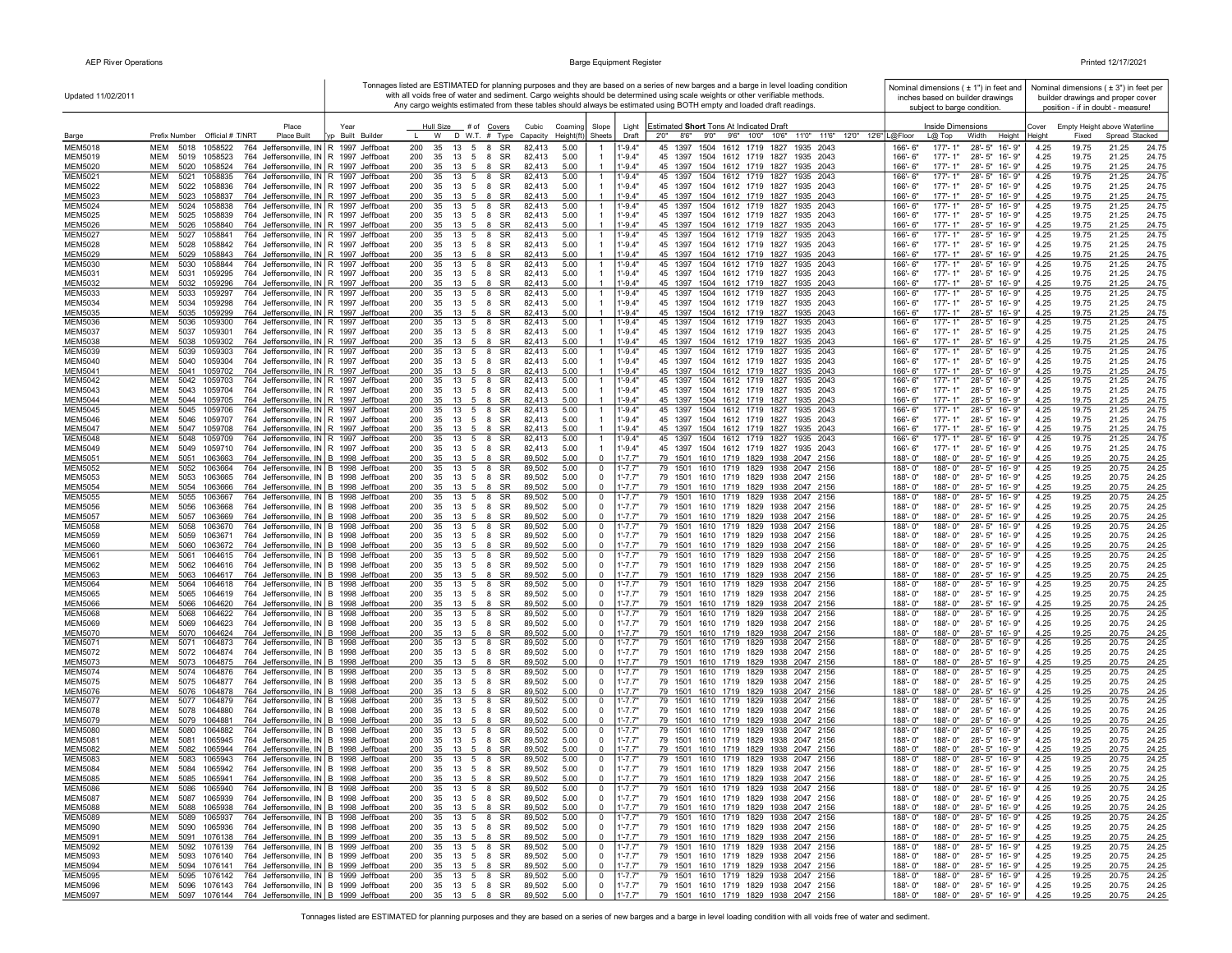| Updated 11/02/2011               |                                                                                                                                                    |                  |                                                            |                      |                                  |                              |                            | Tonnages listed are ESTIMATED for planning purposes and they are based on a series of new barges and a barge in level loading condition<br>with all voids free of water and sediment. Cargo weights should be determined using scale weights or other verifiable methods. |                         |                             | Nominal dimensions $( 1 )$ in feet and<br>inches based on builder drawings |              |                | Nominal dimensions ( $\pm$ 3") in feet per<br>builder drawings and proper cover |                |
|----------------------------------|----------------------------------------------------------------------------------------------------------------------------------------------------|------------------|------------------------------------------------------------|----------------------|----------------------------------|------------------------------|----------------------------|---------------------------------------------------------------------------------------------------------------------------------------------------------------------------------------------------------------------------------------------------------------------------|-------------------------|-----------------------------|----------------------------------------------------------------------------|--------------|----------------|---------------------------------------------------------------------------------|----------------|
|                                  |                                                                                                                                                    |                  |                                                            |                      |                                  |                              |                            | Any cargo weights estimated from these tables should always be estimated using BOTH empty and loaded draft readings.                                                                                                                                                      |                         | subject to barge condition. |                                                                            |              |                | position - if in doubt - measure!                                               |                |
|                                  | Place                                                                                                                                              | Year             | Hull Size                                                  | # of Covers          | Cubic<br>Coaming                 | Slope                        | Light                      | Estimated Short Tons At Indicated Draft                                                                                                                                                                                                                                   |                         | <b>Inside Dimensions</b>    |                                                                            | Cover        |                | Empty Height above Waterline                                                    |                |
| Barge                            | Prefix Number Official # T/NRT<br>Place Built                                                                                                      | vp Built Builder | W                                                          | D W.T. # Type        | Height(ft<br>Capacity            | Sheets                       | Draft                      | 8'6"<br>9'0" 9'6" 10'0" 10'6"<br>11'0" 11'6" 12'0" 12'6" L@Floor<br>2'0''                                                                                                                                                                                                 |                         | $L@$ Top                    | Width<br>Height                                                            | Heiaht       | Fixed          | Spread Stacked                                                                  |                |
| <b>MEM5098</b><br><b>MEM5099</b> | MEM<br>1076145<br>764 Jeffersonville, IN B 1999 Jeffboat<br>5098<br>764 Jeffersonville, IN B 1999 Jeffboat<br>MEM<br>5099<br>1076146               |                  | 200<br>35<br>13<br>5 8<br>200<br>35<br>13<br>5 8           | SR<br>SR             | 5.00<br>89,502<br>89,502<br>5.00 | 0<br>$\mathbf 0$             | $1' - 7.7"$<br>$1' - 7.7"$ | 79 1501 1610 1719 1829 1938 2047 2156<br>79 1501 1610 1719 1829 1938 2047 2156                                                                                                                                                                                            | 188'-0"<br>188'-0"      | 188'-0"<br>188'-0"          | 28'-5" 16'-9"<br>28'-5" 16'-9"                                             | 4.25<br>4.25 | 19.25<br>19.25 | 20.75<br>20.75                                                                  | 24.25<br>24.25 |
| MEM5101                          | MEM<br>5101<br>1059711<br>764 Jeffersonville, IN R 1997 Jeffboat                                                                                   |                  | 200<br>35<br>13<br>5 8                                     | SR                   | 82,413<br>5.00                   |                              | $1' - 9.4"$                | 45 1397 1504 1612 1719 1827 1935 2043                                                                                                                                                                                                                                     | 166'-6"                 | 177'-1"                     | 28'-5" 16'-9"                                                              | 4.25         | 19.75          | 21.25                                                                           | 24.75          |
| <b>MEM5102</b>                   | 764 Jeffersonville, IN R 1997 Jeffboat<br>MEM<br>5102 1061403                                                                                      |                  | 13 5 8<br>200<br>35                                        | SR                   | 82,413<br>5.00                   | $\mathbf{1}$                 | $1' - 9.4"$                | 45 1397 1504 1612 1719 1827 1935 2043                                                                                                                                                                                                                                     | 166'-6"                 | $177 - 1"$                  | 28'-5" 16'-9"                                                              | 4.25         | 19.75          | 21.25                                                                           | 24.75          |
| MEM5103<br><b>MEM5104</b>        | 764 Jeffersonville, IN R 1997 Jeffboat<br>MEM<br>5103 1061404<br>MEM<br>5104 1061405<br>764 Jeffersonville, IN R 1997 Jeffboat                     |                  | 35 13 5 8 SR<br>200<br>200<br>35<br>13 5 8 SR              |                      | 82,413<br>5.00<br>82,413<br>5.00 | $\overline{1}$               | $1' - 9.4"$<br>$1' - 9.4"$ | 45 1397 1504 1612 1719 1827 1935 2043<br>45 1397 1504 1612 1719 1827 1935 2043                                                                                                                                                                                            | 166'-6"<br>166'-6"      | 177'-1"<br>$177 - 1"$       | 28'-5" 16'-9"<br>28'-5" 16'-9"                                             | 4.25<br>4.25 | 19.75<br>19.75 | 21.25<br>21.25                                                                  | 24.75<br>24.75 |
| <b>MEM5105</b>                   | 764 Jeffersonville, IN R 1997 Jeffboat<br>MEM<br>5105 1061406                                                                                      |                  | 200<br>35<br>13<br>5                                       | <b>SR</b><br>8       | 82,413<br>5.00                   | $\mathbf{1}$                 | $1' - 9.4"$                | 45 1397 1504 1612 1719 1827 1935 2043                                                                                                                                                                                                                                     | 166'-6"                 | 177'-1"                     | 28'-5" 16'-9"                                                              | 4.25         | 19.75          | 21.25                                                                           | 24.75          |
| <b>MEM5106</b>                   | 764 Jeffersonville, IN R 1997 Jeffboat<br>MEM<br>5106 1061407                                                                                      |                  | 200<br>35<br>13<br>5                                       | SR<br>8              | 82,413<br>5.00                   |                              | $1' - 9.4"$                | 45 1397 1504 1612 1719 1827 1935 2043                                                                                                                                                                                                                                     | 166'-6"                 | 177'-1"                     | 28'-5" 16'-9"                                                              | 4.25         | 19.75          | 21.25                                                                           | 24.75          |
| MEM5107<br><b>MEM5108</b>        | 764 Jeffersonville, IN R 1997 Jeffboat<br>MEM<br>5107<br>1061408<br>MEM<br>764 Jeffersonville, IN R 1997 Jeffboat<br>5108<br>1061409               |                  | 200<br>35<br>13 5<br>200<br>5<br>35<br>13                  | SR<br>8<br>SR<br>8   | 82,413<br>5.00<br>5.00<br>82.413 | $\mathbf{1}$                 | $1' - 9.4"$<br>$1' - 9.4"$ | 45 1397 1504 1612 1719 1827 1935 2043<br>1504 1612 1719 1827<br>45 1397<br>1935 2043                                                                                                                                                                                      | 166'-6"<br>166'-6"      | 177'-1"<br>$177 - 1"$       | 28'-5" 16'-9"<br>28'-5" 16'-9"                                             | 4.25<br>4.25 | 19.75<br>19.75 | 21.25<br>21.25                                                                  | 24.75<br>24.75 |
| <b>MEM5109</b>                   | MEM<br>764 Jeffersonville, IN R 1997 Jeffboat<br>5109 1061410                                                                                      |                  | 200<br>35<br>13 5 8                                        | SR                   | 5.00<br>82,413                   |                              | $1' - 9.4"$                | 45 1397 1504 1612 1719 1827 1935 2043                                                                                                                                                                                                                                     | 166'-6"                 | 177'-1"                     | 28'-5" 16'-9"                                                              | 4.25         | 19.75          | 21.25                                                                           | 24.75          |
| MEM5110                          | MEM<br>5110 1061411<br>764 Jeffersonville, IN R 1997 Jeffboat                                                                                      |                  | 200<br>35 13 5 8 SR                                        |                      | 82.413<br>5.00                   |                              | $1' - 9.4"$                | 45 1397 1504 1612 1719 1827 1935 2043                                                                                                                                                                                                                                     | 166'-6"                 | $177 - 1"$                  | 28'-5" 16'-9"                                                              | 4.25         | 19.75          | 21.25                                                                           | 24.75          |
| <b>MEM5111</b><br>MEM5112        | MEM<br>5111 1061412<br>764 Jeffersonville, IN R 1997 Jeffboat<br>MEM<br>5112 1059320<br>764 Jeffersonville, IN R 1997 Jeffboat                     |                  | 200<br>13 5 8<br>35<br>200<br>35 13 5 8 SR                 | SR                   | 82,413<br>5.00<br>5.00<br>82.413 | -1                           | $1' - 9.4"$<br>$1' - 9.4"$ | 45 1397 1504 1612 1719 1827 1935 2043<br>45 1397 1504 1612 1719 1827 1935 2043                                                                                                                                                                                            | 166'-6"<br>166'-6"      | $177 - 1"$<br>177'-1"       | 28'-5" 16'-9"<br>28'-5" 16'-9"                                             | 4.25<br>4.25 | 19.75<br>19.75 | 21.25<br>21.25                                                                  | 24.75<br>24.75 |
| MEM5113                          | 764 Jeffersonville, IN R 1997 Jeffboat<br>MEM<br>5113 1059321                                                                                      |                  | 200<br>35 13 5 8 SR                                        |                      | 82,413<br>5.00                   |                              | $1' - 9.4"$                | 45 1397 1504 1612 1719 1827<br>1935 2043                                                                                                                                                                                                                                  | 166'-6"                 | 177'-1"                     | 28'-5" 16'-9"                                                              | 4.25         | 19.75          | 21.25                                                                           | 24.75          |
| <b>MEM5114</b>                   | MEM<br>5114 1059322<br>764 Jeffersonville, IN R 1997 Jeffboat                                                                                      |                  | 200<br>35<br>13<br>5                                       | SR<br>8              | 82,413<br>5.00                   | $\overline{1}$               | $1' - 9.4"$                | 45 1397 1504 1612 1719 1827<br>1935 2043                                                                                                                                                                                                                                  | 166'-6"                 | $177 - 1"$                  | 28'-5" 16'-9"                                                              | 4.25         | 19.75          | 21.25                                                                           | 24.75          |
| <b>MEM5115</b><br><b>MEM5116</b> | 764 Jeffersonville, IN R 1997 Jeffboat<br><b>MEM</b><br>5115 1059323<br>MEM<br>5116 1059324<br>764 Jeffersonville, IN R 1997 Jeffboat              |                  | 200<br>35<br>13 5 8 SR<br>200<br>35<br>13 5 8 SR           |                      | 82,413<br>5.00<br>82,413<br>5.00 |                              | $1' - 9.4"$<br>$1' - 9.4"$ | 45 1397 1504 1612 1719 1827 1935 2043<br>45 1397 1504 1612 1719 1827 1935 2043                                                                                                                                                                                            | 166'-6"<br>166'-6"      | 177'-1"<br>$177 - 1"$       | 28'-5" 16'-9"<br>28'-5" 16'-9"                                             | 4.25<br>4.25 | 19.75<br>19.75 | 21.25<br>21.25                                                                  | 24.75<br>24.75 |
| <b>MEM5117</b>                   | 764 Jeffersonville, IN R 1997 Jeffboat<br>MEM<br>5117 1059325                                                                                      |                  | 200<br>35<br>13 5 8                                        | SR                   | 82,413<br>5.00                   | -1                           | $1' - 9.4"$                | 45 1397 1504 1612 1719 1827<br>1935 2043                                                                                                                                                                                                                                  | 166'-6"                 | 177'-1"                     | 28'-5" 16'-9"                                                              | 4.25         | 19.75          | 21.25                                                                           | 24.75          |
| <b>MEM5118</b>                   | MEM<br>5118 1059326<br>764 Jeffersonville, IN R 1997 Jeffboat                                                                                      |                  | 200<br>35<br>- 13<br>5                                     | SR<br>8              | 82,413<br>5.00                   |                              | $1' - 9.4"$                | 45 1397 1504 1612 1719 1827<br>1935 2043                                                                                                                                                                                                                                  | 166'-6"                 | 177'-1"                     | 28'-5" 16'-9"                                                              | 4.25         | 19.75          | 21.25                                                                           | 24.75          |
| MEM5119<br><b>MEM5120</b>        | 764 Jeffersonville, IN R 1997 Jeffboat<br>MEM<br>5119<br>1059327<br>MEM<br>5120<br>1059328<br>764 Jeffersonville, IN R 1997 Jeffboat               |                  | 200<br>35<br>13<br>5<br>200<br>35<br>13<br>5               | 8<br>SR<br>8<br>SR   | 82,413<br>5.00<br>82,413<br>5.00 | $\overline{1}$               | $1' - 9.4"$<br>1'-9.4"     | 45 1397 1504 1612 1719 1827<br>1935 2043<br>45 1397<br>1504 1612 1719 1827<br>1935 2043                                                                                                                                                                                   | 166'-6"<br>166'-6"      | $177 - 1"$<br>177'-1"       | $28 - 5"$<br>16'-9"<br>$28 - 5"$<br>16'-9"                                 | 4.25<br>4.25 | 19.75<br>19.75 | 21.25<br>21.25                                                                  | 24.75<br>24.75 |
| <b>MEM5121</b>                   | <b>MEM</b><br>5121<br>1059329<br>764 Jeffersonville, IN R 1997 Jeffboat                                                                            |                  | 200<br>35<br>13<br>5 8                                     | SR                   | 82,413<br>5.00                   | $\overline{1}$               | $1' - 9.4"$                | 45 1397 1504 1612 1719 1827<br>1935 2043                                                                                                                                                                                                                                  | 166'-6"                 | 177'-1"                     | 28'-5" 16'-9"                                                              | 4.25         | 19.75          | 21.25                                                                           | 24.75          |
| <b>MEM5122</b>                   | MEM<br>5122<br>1060823<br>764 Jeffersonville, IN R 1997 Jeffboat                                                                                   |                  | 200<br>35<br>13<br>- 5                                     | SR<br>- 8            | 82,413<br>5.00                   |                              | $1' - 9.4"$                | 45 1397 1504 1612 1719 1827 1935 2043                                                                                                                                                                                                                                     | 166'-6"                 | $177 - 1"$                  | 28'-5" 16'-9"                                                              | 4.25         | 19.75          | 21.25                                                                           | 24.75          |
| <b>MEM5123</b><br><b>MEM5124</b> | 764 Jeffersonville, IN R 1997 Jeffboat<br>MEM<br>5123<br>1060824<br>764 Jeffersonville, IN R 1997 Jeffboat<br>MEM<br>5124 1060825                  |                  | 200<br>13<br>5 8<br>35<br>200<br>35 13 5 8 SR              | SR                   | 82,413<br>5.00<br>5.00<br>82,413 | $\overline{1}$               | $1' - 9.4"$<br>$1' - 9.4"$ | 45 1397 1504 1612 1719 1827<br>1935 2043<br>45 1397 1504 1612 1719 1827 1935 2043                                                                                                                                                                                         | $166' - 6''$<br>166'-6" | $177 - 1"$<br>$177 - 1"$    | 28'-5" 16'-9"<br>28'-5" 16'-9"                                             | 4.25<br>4.25 | 19.75<br>19.75 | 21.25<br>21.25                                                                  | 24.75<br>24.75 |
| MEM5125                          | 764 Jeffersonville, IN R 1997 Jeffboat<br>MEM<br>5125 1060826                                                                                      |                  | 200<br>35<br>13 5 8                                        | SR                   | 82,413<br>5.00                   |                              | $1' - 9.4"$                | 45 1397 1504 1612 1719 1827 1935 2043                                                                                                                                                                                                                                     | 166'-6"                 | $177 - 1"$                  | 28'-5" 16'-9"                                                              | 4.25         | 19.75          | 21.25                                                                           | 24.75          |
| <b>MEM5126</b>                   | MEM<br>5126 1060827<br>764 Jeffersonville, IN R 1997 Jeffboat                                                                                      |                  | 200<br>35 13 5 8                                           | SR                   | 82,413<br>5.00                   | -1                           | 1'-9.4"                    | 45 1397 1504 1612 1719 1827 1935 2043                                                                                                                                                                                                                                     | 166'-6"                 | 177'-1"                     | 28'-5" 16'-9"                                                              | 4.25         | 19.75          | 21.25                                                                           | 24.75          |
| <b>MEM5127</b><br><b>MEM5128</b> | 764 Jeffersonville, IN R 1997 Jeffboat<br>MEM<br>5127<br>1066469<br>764 Jeffersonville, IN R 1998 Jeffboat<br>MEM<br>5128<br>1066470               |                  | 200<br>35 13<br>5 8<br>35<br>200<br>13<br>5                | SR<br>SR<br>8        | 82,413<br>5.00<br>82,413<br>5.00 |                              | $1' - 9.4"$<br>$1' - 9.4"$ | 45 1397 1504 1612 1719 1827 1935 2043<br>45 1397 1504 1612 1719 1827 1935 2043                                                                                                                                                                                            | 166'-6"<br>166'-6"      | $177 - 1"$<br>177'-1"       | 28'-5" 16'-9"<br>28'-5" 16'-9"                                             | 4.25<br>4.25 | 19.75<br>19.75 | 21.25<br>21.25                                                                  | 24.75<br>24.75 |
| <b>MEM5129</b>                   | MEM<br>5129 1066471<br>764 Jeffersonville, IN R 1998 Jeffboat                                                                                      |                  | 200<br>35<br>13 5                                          | SR<br>8              | 82,413<br>5.00                   | $\mathbf{1}$                 | $1' - 9.4"$                | 45 1397 1504 1612 1719 1827<br>1935 2043                                                                                                                                                                                                                                  | 166'-6"                 | $177 - 1"$                  | 28'-5" 16'-9"                                                              | 4.25         | 19.75          | 21.25                                                                           | 24.75          |
| MEM5130                          | 764 Jeffersonville, IN R 1998 Jeffboat<br>MEM<br>5130<br>1066472                                                                                   |                  | 200<br>35<br>13<br>5                                       | SR<br>8              | 82,413<br>5.00                   |                              | $1' - 9.4"$                | 45 1397 1504 1612 1719 1827 1935 2043                                                                                                                                                                                                                                     | 166'-6"                 | $177 - 1"$                  | 28'-5" 16'-9"                                                              | 4.25         | 19.75          | 21.25                                                                           | 24.75          |
| <b>MEM5131</b><br><b>MEM5132</b> | MEM<br>764 Jeffersonville, IN R 1998 Jeffboat<br>1066473<br>5131<br>MEM<br>5132<br>1066474                                                         |                  | 200<br>35<br>13<br>5<br>200<br>5<br>35<br>13               | SR<br>8<br>SR<br>8   | 5.00<br>82,413<br>82,413<br>5.00 | -1                           | $1' - 9.4"$<br>$1' - 9.4"$ | 45 1397 1504 1612 1719 1827 1935 2043<br>45 1397 1504 1612 1719 1827<br>1935 2043                                                                                                                                                                                         | 166'-6"<br>166'-6"      | 177'-1"<br>177'-1"          | 28'-5" 16'-9"<br>28'-5" 16'-9"                                             | 4.25<br>4.25 | 19.75<br>19.75 | 21.25<br>21.25                                                                  | 24.75<br>24.75 |
| <b>MEM5133</b>                   | 764 Jeffersonville, IN R 1998 Jeffboat<br>MEM<br>764 Jeffersonville, IN R 1998 Jeffboat<br>5133<br>1066475                                         |                  | 200<br>35<br>13 5                                          | SR<br>8              | 5.00<br>82,413                   |                              | $1' - 9.4"$                | 45 1397 1504 1612 1719 1827 1935 2043                                                                                                                                                                                                                                     | 166'-6"                 | 177'-1"                     | 28'-5" 16'-9"                                                              | 4.25         | 19.75          | 21.25                                                                           | 24.75          |
| MEM5134                          | <b>MEM</b><br>764 Jeffersonville, IN R 1998 Jeffboat<br>5134<br>1066476                                                                            |                  | 200<br>35<br>$13 \quad 5 \quad 8$                          | SR                   | 5.00<br>82,413                   |                              | $1' - 9.4"$                | 45 1397 1504 1612 1719 1827 1935 2043                                                                                                                                                                                                                                     | 166'-6"                 | 177'-1"                     | 28'-5" 16'-9"                                                              | 4.25         | 19.75          | 21.25                                                                           | 24.75          |
| <b>MEM5135</b>                   | MEM<br>764 Jeffersonville, IN R 1998 Jeffboat<br>5135<br>1066477<br>764 Jeffersonville, IN R 1998 Jeffboat<br>MEM<br>5136<br>1066478               |                  | 200<br>35<br>13<br>5<br>200<br>35<br>$13 \quad 5 \quad 8$  | 8<br>SR<br>SR        | 82,413<br>5.00<br>5.00<br>82,413 | -1                           | $1' - 9.4"$<br>$1' - 9.4"$ | 45 1397<br>1504 1612 1719 1827<br>1935 2043<br>45 1397 1504 1612 1719 1827<br>1935 2043                                                                                                                                                                                   | 166'-6"<br>166'-6"      | $177 - 1"$<br>$177 - 1"$    | 28'-5" 16'-9"<br>28'-5" 16'-9"                                             | 4.25<br>4.25 | 19.75<br>19.75 | 21.25<br>21.25                                                                  | 24.75<br>24.75 |
| <b>MEM5136</b><br><b>MEM5137</b> | 764 Jeffersonville, IN R 1998 Jeffboat<br>MEM<br>1067393<br>5137                                                                                   |                  | 200<br>35 13 5 8 SR                                        |                      | 5.00<br>82,413                   |                              | $1' - 9.4"$                | 45 1397 1504 1612 1719 1827 1935 2043                                                                                                                                                                                                                                     | 166'-6"                 | $177 - 1"$                  | 28'-5" 16'-9"                                                              | 4.25         | 19.75          | 21.25                                                                           | 24.75          |
| <b>MEM5138</b>                   | MEM<br>5138<br>1067394<br>764 Jeffersonville, IN R 1998 Jeffboat                                                                                   |                  | 200<br>35<br>13 5 8                                        | SR                   | 82,413<br>5.00                   | -1                           | $1' - 9.4'$                | 45 1397 1504 1612 1719 1827<br>1935 2043                                                                                                                                                                                                                                  | 166'-6"                 | 177'-1"                     | 28'-5" 16'-9"                                                              | 4.25         | 19.75          | 21.25                                                                           | 24.75          |
| MEM5139<br>MEM5140               | 764 Jeffersonville, IN R 1998 Jeffboat<br><b>MEM</b><br>5139<br>1067396<br>764 Jeffersonville, IN R 1998 Jeffboat<br><b>MEM</b><br>5140<br>1067390 |                  | 200<br>35<br>13<br>5 8<br>200<br>35 13 5 8 SR              | SR                   | 82,413<br>5.00<br>82,413<br>5.00 |                              | $1' - 9.4'$<br>$1' - 9.4"$ | 45 1397 1504 1612 1719 1827<br>1935 2043<br>45 1397 1504 1612 1719 1827 1935 2043                                                                                                                                                                                         | 166'-6"<br>166'-6"      | $177 - 1"$<br>$177 - 1"$    | 28'-5" 16'-9"<br>28'-5" 16'-9"                                             | 4.25<br>4.25 | 19.75<br>19.75 | 21.25<br>21.25                                                                  | 24.75<br>24.75 |
| <b>MEM5141</b>                   | <b>MEM</b><br>5141<br>1067397<br>764 Jeffersonville, IN R 1998 Jeffboat                                                                            |                  | 200<br>35<br>13<br>5 8                                     | SR                   | 82,413<br>5.00                   |                              | $1' - 9.4"$                | 45 1397 1504 1612 1719 1827<br>1935 2043                                                                                                                                                                                                                                  | 166'-6"                 | $177 - 1"$                  | $28 - 5"$<br>16'-9"                                                        | 4.25         | 19.75          | 21.25                                                                           | 24.75          |
| <b>MEM5142</b>                   | 764 Jeffersonville, IN R 1998 Jeffboat<br><b>MEM</b><br>5142 1067399                                                                               |                  | 200<br>35<br>13<br>5 8                                     | SR                   | 82,413<br>5.00                   |                              | $1' - 9.4'$                | 45 1397 1504 1612 1719 1827<br>1935 2043                                                                                                                                                                                                                                  | 166'-6"                 | $177 - 1"$                  | 28'-5" 16'-9"                                                              | 4.25         | 19.75          | 21.25                                                                           | 24.75          |
| <b>MEM5143</b><br><b>MEM5144</b> | MEM<br>1067400<br>764 Jeffersonville, IN R 1998 Jeffboat<br>5143<br>MEM<br>5144<br>1067402<br>764 Jeffersonville, IN R 1998 Jeffboat               |                  | 200<br>35<br>13 5 8<br>5<br>200<br>35<br>13                | SR<br>SR<br>8        | 82,413<br>5.00<br>82,413<br>5.00 | $\overline{1}$               | $1' - 9.4"$<br>$1' - 9.4"$ | 45 1397 1504 1612 1719 1827 1935 2043<br>45 1397 1504 1612 1719 1827<br>1935<br>2043                                                                                                                                                                                      | 166'-6"<br>166'-6"      | $177 - 1"$<br>177'-1"       | 28'-5" 16'-9"<br>28'-5" 16'-9"                                             | 4.25<br>4.25 | 19.75<br>19.75 | 21.25<br>21.25                                                                  | 24.75<br>24.75 |
| <b>MEM5145</b>                   | MEM<br>5145<br>1067403<br>764 Jeffersonville, IN R 1998 Jeffboat                                                                                   |                  | 200<br>35<br>13<br>5                                       | 8<br>SR              | 82,413<br>5.00                   |                              | $1' - 9.4'$                | 45 1397 1504 1612 1719 1827<br>1935 2043                                                                                                                                                                                                                                  | 166'-6"                 | 177'-1"                     | 28'-5" 16'-9"                                                              | 4.25         | 19.75          | 21.25                                                                           | 24.75          |
| <b>MEM5146</b>                   | <b>MEM</b><br>5146 1067404<br>764 Jeffersonville, IN R 1998 Jeffboat                                                                               |                  | 200<br>35<br>13<br>- 5                                     | SR<br>8              | 5.00<br>82,413                   |                              | $1' - 9.4"$                | 45 1397 1504 1612 1719 1827 1935 2043                                                                                                                                                                                                                                     | 166'-6"                 | $177 - 1"$                  | 28'-5" 16'-9"                                                              | 4.25         | 19.75          | 21.25                                                                           | 24.75          |
| <b>MEM5147</b><br><b>MEM5148</b> | <b>MEM</b><br>1068119<br>764 Jeffersonville, IN R 1998 Jeffboat<br>5147<br>764 Jeffersonville, IN R 1998 Jeffboat<br>MEM<br>5148<br>1068120        |                  | 200<br>35<br>13<br>5<br>200<br>35<br>13<br>5 8             | <b>SR</b><br>8<br>SR | 82,413<br>5.00<br>5.00<br>82,413 | -1                           | $1' - 9.4"$<br>$1' - 9.4"$ | 45 1397<br>1504 1612 1719 1827<br>1935<br>2043<br>45 1397 1504 1612 1719 1827 1935 2043                                                                                                                                                                                   | 166'-6"<br>$166 - 6"$   | $177 - 1"$<br>$177 - 1"$    | $28 - 5"$<br>$16 - 9"$<br>28'-5" 16'-9"                                    | 4.25<br>4.25 | 19.75<br>19.75 | 21.25<br>21.25                                                                  | 24.75<br>24.75 |
| MEM5149                          | 764 Jeffersonville, IN R 1998 Jeffboat<br>MEM<br>5149 1068121                                                                                      |                  | 200<br>35 13 5 8 SR                                        |                      | 5.00<br>82,413                   |                              | $1 - 9.4"$                 | 45 1397 1504 1612 1719 1827 1935 2043                                                                                                                                                                                                                                     | 166'-6"                 | $177 - 1"$                  | 28'-5" 16'-9"                                                              | 4.25         | 19.75          | 21.25                                                                           | 24.75          |
| <b>MEM5151</b>                   | MEM<br>5151<br>1076147<br>764 Jeffersonville, IN B 1999 Jeffboat                                                                                   |                  | 35 13 5 8 SR<br>200                                        |                      | 89,502<br>5.00                   | 0                            | $1' - 7.7"$                | 79 1501 1610 1719 1829 1938 2047 2156                                                                                                                                                                                                                                     | 188'-0"                 | 188'-0"                     | 28'-5" 16'-9"                                                              | 4.25         | 19.25          | 20.75                                                                           | 24.25          |
| <b>MEM5152</b><br><b>MEM5153</b> | MEM<br>5152 1076785<br>764 Jeffersonville, IN   B 1999 Jeffboat<br>764 Jeffersonville, IN B 1999 Jeffboat<br>MEM<br>5153 1076786                   |                  | 200<br>35 13 5 8 SR<br>200<br>35 13 5 8                    | SR                   | 89,502<br>5.00<br>89,502<br>5.00 | 0<br>$\mathbf 0$             | $1' - 7.7"$<br>$1' - 7.7"$ | 79 1501 1610 1719 1829 1938 2047 2156<br>79 1501 1610 1719 1829 1938 2047 2156                                                                                                                                                                                            | 188'-0"<br>188'-0"      | 188'-0"<br>188'-0"          | 28'-5" 16'-9"<br>28'-5" 16'-9"                                             | 4.25<br>4.25 | 19.25<br>19.25 | 20.75<br>20.75                                                                  | 24.25<br>24.25 |
| <b>MEM5154</b>                   | 764 Jeffersonville, IN B 1999 Jeffboat<br>MEM<br>5154 1076787                                                                                      |                  | 200<br>35<br>13 5 8                                        | SR                   | 89,502<br>5.00                   | 0                            | $1' - 7.7'$                | 79 1501 1610 1719 1829 1938 2047 2156                                                                                                                                                                                                                                     | 188'-0"                 | 188'-0"                     | 28'-5" 16'-9"                                                              | 4.25         | 19.25          | 20.75                                                                           | 24.25          |
| <b>MEM5155</b>                   | 764 Jeffersonville, IN B 1999 Jeffboat<br>MEM<br>5155 1076788                                                                                      |                  | 200<br>35 13 5 8                                           | SR                   | 89,502<br>5.00                   | $\mathbf 0$                  | $1' - 7.7"$                | 79 1501 1610 1719 1829 1938 2047 2156                                                                                                                                                                                                                                     | 188'-0"                 | 188'-0"                     | 28'-5" 16'-9"                                                              | 4.25         | 19.25          | 20.75                                                                           | 24.25          |
| MEM5156<br><b>MEM5157</b>        | MEM<br>764 Jeffersonville, IN B 1999 Jeffboat<br>5156<br>1076789<br>MEM<br>764 Jeffersonville, IN B 1999 Jeffboat                                  |                  | 200<br>35<br>13<br>5<br>200<br>35<br>13<br>$5\overline{)}$ | SR<br>-8<br>SR<br>8  | 89,502<br>5.00<br>89,502<br>5.00 | $\mathbf 0$                  | $1' - 7.7"$<br>$1' - 7.7'$ | 79 1501 1610 1719 1829 1938 2047 2156<br>79 1501 1610 1719 1829 1938 2047 2156                                                                                                                                                                                            | 188'-0"<br>188'-0"      | 188'-0"<br>188'-0"          | 28'-5" 16'-9"<br>28'-5" 16'-9"                                             | 4.25<br>4.25 | 19.25<br>19.25 | 20.75<br>20.75                                                                  | 24.25<br>24.25 |
| <b>MEM5158</b>                   | 5157<br>1076790<br>MEM<br>5158<br>1076791<br>764 Jeffersonville, IN B 1999 Jeffboat                                                                |                  | 200<br>35<br>13<br>5                                       | 8<br>SR              | 89,502<br>5.00                   | 0<br>0                       | $1' - 7.7"$                | 79 1501 1610 1719 1829 1938 2047 2156                                                                                                                                                                                                                                     | 188'-0"                 | 188'-0"                     | 28'-5" 16'-9"                                                              | 4.25         | 19.25          | 20.75                                                                           | 24.25          |
| MEM5159                          | <b>MEM</b><br>764 Jeffersonville, IN B 1999 Jeffboat<br>5159<br>1076792                                                                            |                  | 200<br>35<br>13<br>5                                       | <b>SR</b><br>8       | 89,502<br>5.00                   | $\Omega$                     | $1' - 7.7"$                | 79 1501 1610 1719 1829 1938 2047 2156                                                                                                                                                                                                                                     | 188'-0"                 | 188'-0"                     | 28'-5" 16'-9"                                                              | 4.25         | 19.25          | 20.75                                                                           | 24.25          |
| <b>MEM5160</b><br><b>MEM5161</b> | 764 Jeffersonville, IN B 1999 Jeffboat<br><b>MEM</b><br>5160<br>1076793<br>MEM<br>764 Jeffersonville, IN B 1999 Jeffboat<br>5161<br>1076794        |                  | 200<br>35<br>13<br>5<br>200<br>-35<br>13 5 8               | SR<br>8<br>SR        | 5.00<br>89,502<br>89,502<br>5.00 | 0<br>$\mathbf 0$             | 1'-7.7"<br>$1' - 7.7"$     | 1610 1719 1829 1938 2047 2156<br>79 1501<br>79 1501 1610 1719 1829 1938 2047 2156                                                                                                                                                                                         | 188'-0"<br>188'-0"      | 188'-0"<br>188'-0"          | 28'-5" 16'-9"<br>28'-5" 16'-9"                                             | 4.25<br>4.25 | 19.25<br>19.25 | 20.75<br>20.75                                                                  | 24.25<br>24.25 |
| <b>MEM5162</b>                   | 764 Jeffersonville, IN B 1999 Jeffboat<br>MEM<br>1077055<br>5162                                                                                   |                  | 200<br>35 13 5 8                                           | SR                   | 5.00<br>89,502                   | $\mathbf 0$                  | $1' - 7.7"$                | 79 1501 1610 1719 1829 1938 2047 2156                                                                                                                                                                                                                                     | 188'-0"                 | 188'-0"                     | 28'-5" 16'-9"                                                              | 4.25         | 19.25          | 20.75                                                                           | 24.25          |
| MEM5163                          | MEM<br>764 Jeffersonville, IN B 1999 Jeffboat<br>5163 1077056                                                                                      |                  | 35 13 5 8<br>200                                           | SR                   | 89,502<br>5.00                   | $^{\circ}$                   | $1'$ -7.7"                 | 79 1501 1610 1719 1829 1938 2047 2156                                                                                                                                                                                                                                     | 188'-0'                 | 188'-0"                     | 28'-5" 16'-9"                                                              | 4.25         | 19.25          | 20.75                                                                           | 24.25          |
| <b>MEM5164</b>                   | MEM<br>5164 1077057 764 Jeffersonville, IN B 1999 Jeffboat                                                                                         |                  | 200 35 13 5 8 SR<br>200 35 13 5 8 SR                       |                      | 89,502<br>5.00                   | 0                            | $1' - 7.7"$                | 79 1501 1610 1719 1829 1938 2047 2156                                                                                                                                                                                                                                     | 188'-0"                 |                             | 188'-0" 28'-5" 16'-9"                                                      | 4.25         | 19.25          | 20.75                                                                           | 24.25          |
| MFM5165<br><b>MEM5166</b>        | MEM 5165 1077058 764 Jeffersonville, IN B 1999 Jeffboat<br>MEM 5166 1077059 764 Jeffersonville, IN B 1999 Jeffboat                                 |                  | 200<br>35<br>13<br>5 8                                     | SR                   | 89.502<br>5.00<br>89,502<br>5.00 | 0                            | $1' - 7.7"$<br>$1' - 7.7'$ | 79 1501 1610 1719 1829 1938 2047 2156<br>79 1501 1610 1719 1829 1938 2047 2156                                                                                                                                                                                            | 188'-0"<br>188'-0"      | 188'-0"                     | 188'-0" 28'-5" 16'-9"<br>28'-5" 16'-9"                                     | 4.25<br>4.25 | 19.25<br>19.25 | 20.75<br>20.75                                                                  | 24.25<br>24.25 |
| <b>MEM5167</b>                   | MEM 5167 1077060 764 Jeffersonville, IN B 1999 Jeffboat                                                                                            |                  | 200<br>35<br>13 5 8 SR                                     |                      | 89,502<br>5.00                   | $\mathbf 0$                  | $1' - 7.7"$                | 79 1501 1610 1719 1829 1938 2047 2156                                                                                                                                                                                                                                     | 188'-0"                 |                             | 188'-0" 28'-5" 16'-9"                                                      | 4.25         | 19.25          | 20.75                                                                           | 24.25          |
| <b>MEM5168</b>                   | MEM 5168 1077061 764 Jeffersonville, IN B 1999 Jeffboat                                                                                            |                  | 200<br>35<br>13 5 8 SR                                     |                      | 89,502<br>5.00                   | $^{\circ}$                   | $1' - 7.7"$                | 79 1501 1610 1719 1829 1938 2047 2156                                                                                                                                                                                                                                     | 188'-0"                 | 188'-0"                     | 28'-5" 16'-9"                                                              | 4.25         | 19.25          | 20.75                                                                           | 24.25          |
| <b>MEM5169</b><br><b>MEM5170</b> | MEM 5169 1077062 764 Jeffersonville, IN B 1999 Jeffboat<br>MEM 5170 1077063 764 Jeffersonville, IN B 1999 Jeffboat                                 |                  | 200<br>35<br>13 5 8 SR<br>200<br>35 13 5 8 SR              |                      | 5.00<br>89,502<br>89,502<br>5.00 | $\overline{0}$<br>0          | $1' - 7.7'$<br>$1' - 7.7"$ | 79 1501 1610 1719 1829 1938 2047 2156<br>79 1501 1610 1719 1829 1938 2047 2156                                                                                                                                                                                            | 188'-0"<br>188'-0"      | 188'-0"<br>188'-0"          | 28'-5" 16'-9"<br>28'-5" 16'-9"                                             | 4.25<br>4.25 | 19.25<br>19.25 | 20.75<br>20.75                                                                  | 24.25<br>24.25 |
| <b>MEM5171</b>                   | 5171 1077064 764 Jeffersonville, IN B 1999 Jeffboat<br>MEM                                                                                         |                  | 13 5 8 SR<br>200<br>35                                     |                      | 89,502<br>5.00                   | 0                            | $1' - 7.7"$                | 79 1501 1610 1719 1829 1938 2047 2156                                                                                                                                                                                                                                     | 188'-0"                 | 188'-0"                     | 28'-5" 16'-9"                                                              | 4.25         | 19.25          | 20.75                                                                           | 24.25          |
| <b>MEM5172</b>                   | MEM 5172 1077453 764 Jeffersonville, IN B 1999 Jeffboat                                                                                            |                  | 200<br>35<br>13 5 8 SR                                     |                      | 89,502<br>5.00                   | $\mathbf 0$                  | $1' - 7.7"$                | 79 1501 1610 1719 1829 1938 2047 2156                                                                                                                                                                                                                                     | 188'-0"                 | 188'-0"                     | 28'-5" 16'-9"                                                              | 4.25         | 19.25          | 20.75                                                                           | 24.25          |
| <b>MEM5173</b><br><b>MEM5174</b> | MEM 5173 1077454 764 Jeffersonville, IN B 1999 Jeffboat<br>MEM 5174 1077455 764 Jeffersonville, IN B 1999 Jeffboat                                 |                  | 200<br>35 13 5 8 SR<br>200<br>35 13 5 8 SR                 |                      | 89,502<br>5.00<br>89,502<br>5.00 | $\overline{0}$<br>$^{\circ}$ | $1' - 7.7"$<br>$1' - 7.7"$ | 79 1501 1610 1719 1829 1938 2047 2156<br>79 1501 1610 1719 1829 1938 2047 2156                                                                                                                                                                                            | 188'-0"<br>188'-0"      | 188'-0"<br>188'-0"          | 28'-5" 16'-9"<br>28'-5" 16'-9"                                             | 4.25<br>4.25 | 19.25<br>19.25 | 20.75<br>20.75                                                                  | 24.25<br>24.25 |
| <b>MEM5175</b>                   | MEM 5175 1077456 764 Jeffersonville, IN B 1999 Jeffboat                                                                                            |                  | 200<br>35 13 5 8 SR                                        |                      | 89,502<br>5.00                   | $\mathbf 0$                  | $1' - 7.7"$                | 79 1501 1610 1719 1829 1938 2047 2156                                                                                                                                                                                                                                     | 188'-0"                 | 188'-0"                     | 28'-5" 16'-9"                                                              | 4.25         | 19.25          | 20.75                                                                           | 24.25          |
| <b>MEM5176</b>                   | MEM 5176 1077457 764 Jeffersonville, IN B 1999 Jeffboat                                                                                            |                  | 200<br>35 13 5 8 SR                                        |                      | 89,502<br>5.00                   | 0                            | $1' - 7.7"$                | 79 1501 1610 1719 1829 1938 2047 2156                                                                                                                                                                                                                                     | 188'-0"                 |                             | 188'-0" 28'-5" 16'-9"                                                      | 4.25         | 19.25          | 20.75                                                                           | 24.25          |
| <b>MEM5177</b>                   | MEM 5177 1077458 764 Jeffersonville, IN B 1999 Jeffboat                                                                                            |                  | 200 35 13 5 8 SR                                           |                      | 89,502<br>5.00                   | $\overline{0}$               | $1' - 7.7"$                | 79 1501 1610 1719 1829 1938 2047 2156                                                                                                                                                                                                                                     | 188'- 0"                |                             | 188'-0" 28'-5" 16'-9"                                                      | 4.25         | 19.25          | 20.75                                                                           | 24.25          |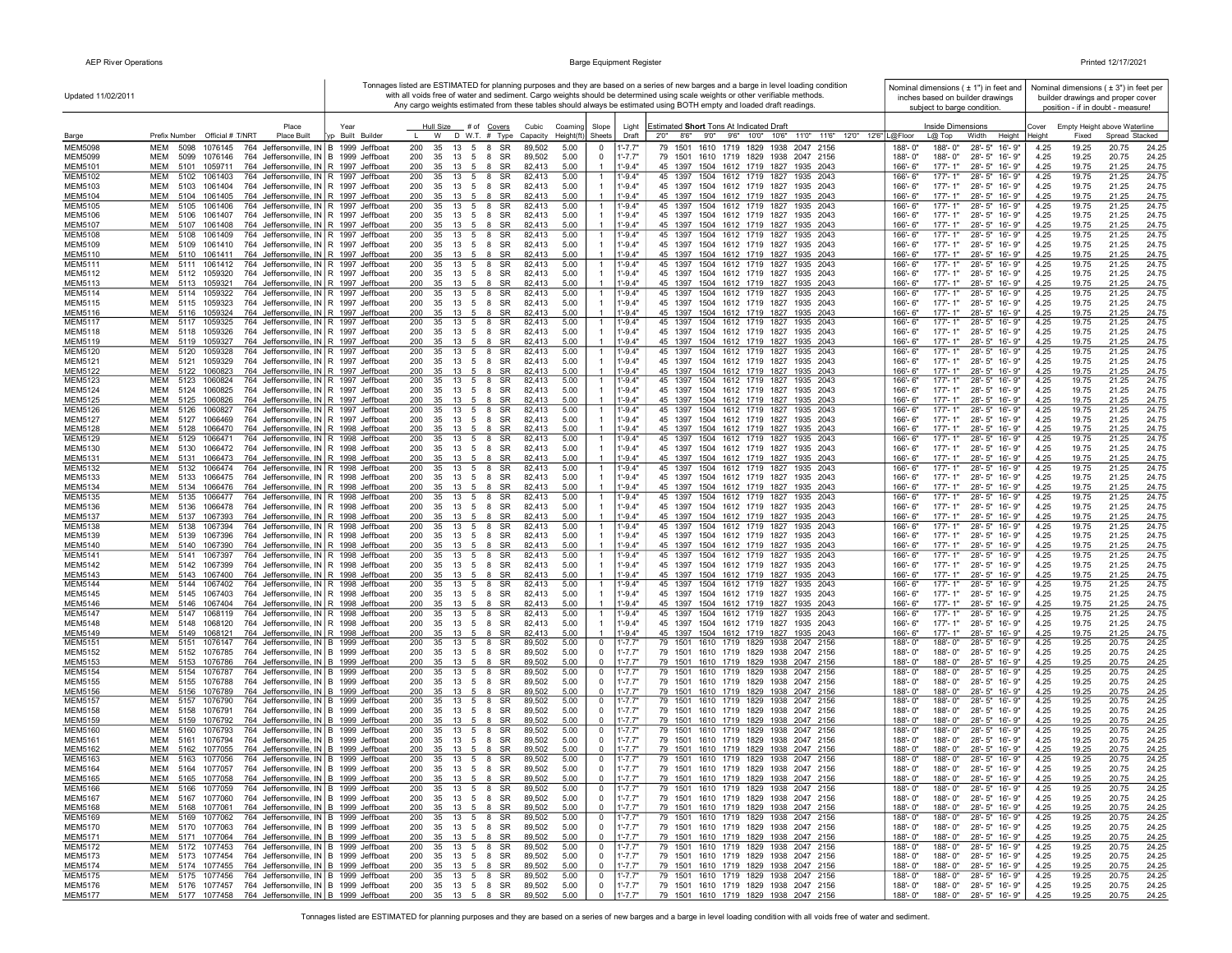| Updated 11/02/2011               |                                                                                                                                                    |                                    |                                                                      |                  |                                                  |                            | Tonnages listed are ESTIMATED for planning purposes and they are based on a series of new barges and a barge in level loading condition<br>with all voids free of water and sediment. Cargo weights should be determined using scale weights or other verifiable methods. |                       |                             | Nominal dimensions ( ± 1") in feet and<br>inches based on builder drawings |              |                | Nominal dimensions ( $\pm$ 3") in feet per<br>builder drawings and proper cover |                |
|----------------------------------|----------------------------------------------------------------------------------------------------------------------------------------------------|------------------------------------|----------------------------------------------------------------------|------------------|--------------------------------------------------|----------------------------|---------------------------------------------------------------------------------------------------------------------------------------------------------------------------------------------------------------------------------------------------------------------------|-----------------------|-----------------------------|----------------------------------------------------------------------------|--------------|----------------|---------------------------------------------------------------------------------|----------------|
|                                  |                                                                                                                                                    |                                    |                                                                      |                  |                                                  |                            | Any cargo weights estimated from these tables should always be estimated using BOTH empty and loaded draft readings.                                                                                                                                                      |                       | subject to barge condition. |                                                                            |              |                | position - if in doubt - measure!                                               |                |
|                                  | Place                                                                                                                                              | Year                               | Hull Size<br># of Covers                                             | Cubic            | Coamino<br>Slope                                 | Light                      | Estimated Short Tons At Indicated Draft                                                                                                                                                                                                                                   |                       | Inside Dimensions           |                                                                            | Cover        |                | Empty Height above Waterline                                                    |                |
| Barge                            | Prefix Number Official # T/NRT<br>Place Built                                                                                                      | Built Builde                       | D W.T. # Type<br>W                                                   | Capacity         | Height(ft<br>Sheets                              | Draft                      | 11'0" 11'6" 12'0" 12'6"   L@Floor<br>8'6''<br>9'0''<br>9'6" 10'0" 10'6"<br>2'0''                                                                                                                                                                                          |                       | L@ Top                      | Height<br>Width                                                            | Heiaht       | Fixed          | Spread Stacked                                                                  |                |
| <b>MEM5178</b><br>MEM5179        | <b>MEM</b><br>5178<br>1077459<br>764 Jeffersonville, IN B 1999 Jeffboat<br>MEM<br>5179<br>1077460<br>764                                           | Jeffersonville, IN B 1999 Jeffboat | 200<br>35<br>13<br>5 8<br>SR<br>200<br>35<br>13<br>5<br>- 8<br>SR    | 89,502<br>89,502 | 5.00<br>0<br>5.00<br>$\overline{\mathbf{0}}$     | $1'$ -7.7"<br>$1' - 7.7"$  | 79 1501<br>1610 1719 1829 1938<br>2047 2156<br>79 1501<br>1610 1719 1829 1938 2047 2156                                                                                                                                                                                   | 188'-0"<br>188'-0"    | 188'-0"<br>188'-0"          | 28'-5" 16'-9"<br>28'-5" 16'-9"                                             | 4.25<br>4.25 | 19.25<br>19.25 | 20.75<br>20.75                                                                  | 24.25<br>24.25 |
| <b>MEM5180</b>                   | MEM<br>5180<br>1077461<br>764 Jeffersonville, IN B 1999 Jeffboat                                                                                   |                                    | 200<br>35<br>13<br>5<br>8<br>SR                                      | 89,502           | 5.00<br>$\mathbf 0$                              | 1'-7.7"                    | 79 1501 1610 1719 1829 1938 2047 2156                                                                                                                                                                                                                                     | 188'-0"               | 188'-0"                     | 28'-5" 16'-9"                                                              | 4.25         | 19.25          | 20.75                                                                           | 24.25          |
| <b>MEM5181</b>                   | MEM<br>5181<br>1077462<br>764 Jeffersonville, IN B 1999 Jeffboat                                                                                   |                                    | 13 5 8<br>SR<br>200<br>35                                            | 89,502           | 5.00<br>$\mathbf 0$                              | $1' - 7.7"$                | 1610 1719 1829 1938 2047 2156<br>79 1501                                                                                                                                                                                                                                  | 188'-0"               | 188'-0"                     | 28'-5" 16'-9"                                                              | 4.25         | 19.25          | 20.75                                                                           | 24.25          |
| <b>MEM5182</b><br><b>MEM5183</b> | MEM<br>5182<br>1077938<br>764 Jeffersonville, IN B 1999 Jeffboat<br>MEM<br>5183<br>1077939<br>764 Jeffersonville, IN B 1999 Jeffboat               |                                    | 13 5 8 SR<br>200<br>35<br>13 5 8 SR<br>200<br>35                     | 89,502<br>89,502 | 5.00<br>$\mathbf 0$<br>5.00<br>$\Omega$          | $1' - 7.7"$<br>$1' - 7.7"$ | 79 1501 1610 1719 1829 1938 2047 2156<br>79 1501 1610 1719 1829 1938 2047 2156                                                                                                                                                                                            | 188'-0"<br>188'-0"    | 188'-0"<br>188'-0"          | 28'-5" 16'-9"<br>28'-5" 16'-9"                                             | 4.25<br>4.25 | 19.25<br>19.25 | 20.75<br>20.75                                                                  | 24.25<br>24.25 |
| <b>MEM5184</b>                   | 764 Jeffersonville, IN B 1999 Jeffboat<br>MEM<br>5184<br>1077940                                                                                   |                                    | 200<br>13 5<br>8<br>SR<br>35                                         | 89,502           | 5.00<br>0                                        | $1' - 7.7'$                | 1610 1719 1829 1938 2047 2156<br>79 1501                                                                                                                                                                                                                                  | 188'-0"               | 188'-0"                     | 28'-5" 16'-9"                                                              | 4.25         | 19.25          | 20.75                                                                           | 24.25          |
| <b>MEM5185</b>                   | 764 Jeffersonville, IN B 1999 Jeffboat<br>MEM<br>5185<br>1077941                                                                                   |                                    | 200<br>35<br>13<br>5<br>8<br>SR                                      | 89,502           | $\overline{0}$<br>5.00                           | $1' - 7.7"$                | 79 1501<br>1610 1719 1829 1938 2047 2156                                                                                                                                                                                                                                  | 188'-0"               | 188'-0"                     | 28'-5" 16'-9"                                                              | 4.25         | 19.25          | 20.75                                                                           | 24.25          |
| <b>MEM5186</b>                   | 764 Jeffersonville, IN B 1999 Jeffboat<br>MEM<br>5186<br>1077942                                                                                   |                                    | 200<br>35<br>13 5<br>8<br>SR                                         | 89,502           | 5.00<br>$\mathbf 0$                              | $1' - 7.7"$                | 79 1501<br>1610 1719 1829 1938 2047 2156                                                                                                                                                                                                                                  | 188'-0"               | 188'-0"                     | 28'-5" 16'-9"                                                              | 4.25         | 19.25          | 20.75                                                                           | 24.25          |
| <b>MEM5187</b><br><b>MEM5188</b> | <b>MEM</b><br>764 Jeffersonville, IN B 1999 Jeffboat<br>5187<br>1077943<br><b>MEM</b><br>764 Jeffersonville, IN B 1999 Jeffboat<br>5188<br>1077944 |                                    | 200<br>13<br>5<br>8<br>SR<br>35<br>200<br>35<br>13 5 8 SR            | 89,502<br>89,502 | 5.00<br>$\mathbf 0$<br>$\overline{0}$<br>5.00    | 1'-7.7"<br>$1' - 7.7"$     | 79 1501<br>1610 1719 1829 1938<br>2047 2156<br>79 1501 1610 1719 1829 1938 2047 2156                                                                                                                                                                                      | 188'-0"<br>188'-0"    | 188'-0"<br>188'-0"          | 28'-5" 16'-9"<br>28'-5" 16'-9"                                             | 4.25<br>4.25 | 19.25<br>19.25 | 20.75<br>20.75                                                                  | 24.25<br>24.25 |
| <b>MEM5189</b>                   | <b>MEM</b><br>5189 1077945<br>764 Jeffersonville, IN B 1999 Jeffboat                                                                               |                                    | 200<br>35<br>13 5 8 SR                                               | 89,502           | 5.00<br>$\Omega$                                 | $1' - 7.7"$                | 79 1501 1610 1719 1829 1938 2047 2156                                                                                                                                                                                                                                     | 188'-0"               | 188'-0"                     | 28'-5" 16'-9"                                                              | 4.25         | 19.25          | 20.75                                                                           | 24.25          |
| <b>MEM5190</b>                   | 764 Jeffersonville, IN B 1999 Jeffboat<br><b>MEM</b><br>1077946<br>5190                                                                            |                                    | 200<br>13<br>5<br>8<br>SR<br>35                                      | 89,502           | 5.00<br>$\overline{0}$                           | $1' - 7.7"$                | 79 1501<br>1610 1719 1829 1938<br>2047 2156                                                                                                                                                                                                                               | 188'-0"               | 188'-0"                     | 28'-5" 16'-9"                                                              | 4.25         | 19.25          | 20.75                                                                           | 24.25          |
| <b>MEM5191</b><br>MEM5192        | <b>MEM</b><br>1077947<br>764 Jeffersonville, IN B 1999 Jeffboat<br>5191<br><b>MEM</b><br>5192<br>1079173<br>764 Jeffersonville, IN B 1999 Jeffboat |                                    | 200<br>35<br>13 5 8 SR<br>200<br>35<br>13 5 8 SR                     | 89,502<br>89,502 | $\mathbf 0$<br>5.00<br>$\mathbf 0$<br>5.00       | $1' - 7.7"$<br>$1' - 7.7"$ | 79 1501 1610 1719 1829 1938 2047 2156<br>79 1501 1610 1719 1829 1938 2047 2156                                                                                                                                                                                            | 188'-0"<br>188'-0"    | 188'-0"<br>188'-0"          | 28'-5" 16'-9"<br>28'-5" 16'-9"                                             | 4.25<br>4.25 | 19.25<br>19.25 | 20.75<br>20.75                                                                  | 24.25<br>24.25 |
| <b>MEM5193</b>                   | <b>MEM</b><br>764 Jeffersonville, IN B 1999 Jeffboat<br>5193<br>1079175                                                                            |                                    | SR<br>200<br>35<br>13 5 8                                            | 89,502           | 5.00<br>$\mathbf 0$                              | $1' - 7.7"$                | 1610 1719 1829 1938 2047 2156<br>79 1501                                                                                                                                                                                                                                  | 188'-0"               | 188'-0"                     | 28'-5" 16'-9"                                                              | 4.25         | 19.25          | 20.75                                                                           | 24.25          |
| MEM5194                          | <b>MEM</b><br>5194<br>1079176<br>764 Jeffersonville, IN B 1999 Jeffboat                                                                            |                                    | 200<br>35<br>13 5 8 SR                                               | 89,502           | 5.00<br>$\mathbf 0$                              | 1'-7.7"                    | 79 1501 1610 1719 1829 1938 2047 2156                                                                                                                                                                                                                                     | 188'-0"               | 188'-0"                     | 28'-5" 16'-9"                                                              | 4.25         | 19.25          | 20.75                                                                           | 24.25          |
| MEM5195<br><b>MEM5196</b>        | <b>MEM</b><br>5195<br>1079177<br>764 Jeffersonville, IN B 1999 Jeffboat<br><b>MEM</b><br>764 Jeffersonville, IN B 1999 Jeffboat<br>5196<br>1079179 |                                    | 200<br>35<br>13 5<br>8 SR<br>$13 \quad 5 \quad 8$<br>SR<br>200<br>35 | 89,502<br>89,502 | 5.00<br>$\overline{0}$<br>5.00<br>0              | $1' - 7.7"$<br>$1' - 7.7'$ | 79 1501 1610 1719 1829 1938 2047 2156<br>1610 1719 1829 1938 2047 2156<br>79 1501                                                                                                                                                                                         | 188'-0"<br>188'-0"    | 188'-0"<br>188'-0"          | 28'-5" 16'-9"<br>$28 - 5"$<br>16'-9"                                       | 4.25<br>4.25 | 19.25<br>19.25 | 20.75<br>20.75                                                                  | 24.25<br>24.25 |
| MEM5197                          | MEM<br>5197<br>1079181<br>764 Jeffersonville, IN B 1999 Jeffboat                                                                                   |                                    | 200<br>SR<br>35<br>13<br>5<br>8                                      | 89,502           | $\overline{\mathbf{0}}$<br>5.00                  | $1' - 7.7"$                | 79 1501<br>1610 1719 1829 1938 2047 2156                                                                                                                                                                                                                                  | 188'-0"               | 188'-0"                     | 28'-5" 16'-9"                                                              | 4.25         | 19.25          | 20.75                                                                           | 24.25          |
| <b>MEM5198</b>                   | 764 Jeffersonville, IN B 1999 Jeffboat<br>MEM<br>5198<br>1079182                                                                                   |                                    | 200<br>35<br>13<br>5<br>8<br>SR                                      | 89,502           | 5.00<br>$\mathbf 0$                              | $1' - 7.7"$                | 79 1501<br>1610 1719 1829 1938 2047 2156                                                                                                                                                                                                                                  | 188'-0"               | 188'-0"                     | $28 - 5"$<br>16'-9"                                                        | 4.25         | 19.25          | 20.75                                                                           | 24.25          |
| <b>MEM5199</b><br><b>MEM5201</b> | MEM<br>5199<br>1079184<br>764 Jeffersonville, IN B 1999 Jeffboat<br><b>MEM</b><br>764 Jeffersonville, IN R 1998 Jeffboat                           |                                    | 200<br>35<br>13<br>5<br>8<br>SR<br>35<br>13 5 8 SR                   | 89,502<br>82,413 | 5.00<br>$\overline{0}$<br>$\mathbf{1}$           | 1'-7.7'<br>$1' - 9.4'$     | 79 1501<br>1610 1719 1829 1938<br>2047 2156<br>45 1397 1504 1612 1719 1827 1935 2043                                                                                                                                                                                      | 188'-0"               | 188'-0"<br>$177 - 1"$       | 28'-5"<br>16'-9"<br>28'-5" 16'-9"                                          | 4.25<br>4.25 | 19.25<br>19.75 | 20.75<br>21.25                                                                  | 24.25          |
| <b>MEM5202</b>                   | 5201<br>1068122<br><b>MEM</b><br>5202<br>1068123<br>764 Jeffersonville, IN R 1998 Jeffboat                                                         |                                    | 200<br>200<br>35<br><b>SR</b><br>- 13<br>- 5<br>-8                   | 82,413           | 5.00<br>5.00                                     | $1' - 9.4"$                | 45 1397 1504 1612 1719 1827 1935 2043                                                                                                                                                                                                                                     | 166'-6"<br>166'-6"    | $177 - 1"$                  | 28'-5" 16'-9"                                                              | 4.25         | 19.75          | 21.25                                                                           | 24.75<br>24.75 |
| MEM5203                          | <b>MEM</b><br>1068124<br>764 Jeffersonville, IN   R 1998 Jeffboat<br>5203                                                                          |                                    | 200<br>13 5 8 SR<br>35                                               | 82,413           | 5.00<br>-1                                       | $1' - 9.4"$                | 45 1397 1504 1612 1719 1827<br>1935 2043                                                                                                                                                                                                                                  | $166 - 6$             | $177 - 1"$                  | 28'-5" 16'-9"                                                              | 4.25         | 19.75          | 21.25                                                                           | 24.75          |
| <b>MEM5204</b>                   | 764 Jeffersonville, IN R 1998 Jeffboat<br>MEM<br>5204<br>1068125                                                                                   |                                    | 35<br>13 5 8 SR<br>200                                               | 82,413           | 5.00<br>-1                                       | $1' - 9.4"$                | 45 1397 1504 1612 1719 1827 1935 2043                                                                                                                                                                                                                                     | 166'-6"               | 177'-1"                     | 28'-5" 16'-9"                                                              | 4.25         | 19.75          | 21.25                                                                           | 24.75          |
| <b>MEM5205</b><br><b>MEM5206</b> | 764 Jeffersonville, IN R 1998 Jeffboat<br>MEM<br>5205<br>1068126<br>MEM<br>5206<br>1068127<br>764 Jeffersonville, IN R 1998 Jeffboat               |                                    | 200<br>35<br>13 5<br>- 8<br>SR<br>200<br>35<br>13 5 8 SR             | 82,413<br>82,413 | 5.00<br>5.00<br>-1                               | $1' - 9.4'$<br>1'-9.4"     | 45 1397 1504 1612 1719 1827 1935 2043<br>45 1397 1504 1612 1719 1827 1935 2043                                                                                                                                                                                            | 166'-6"<br>166'-6"    | 177'-1"<br>177'-1"          | 28'-5" 16'-9"<br>28'-5" 16'-9"                                             | 4.25<br>4.25 | 19.75<br>19.75 | 21.25<br>21.25                                                                  | 24.75<br>24.75 |
| <b>MEM5207</b>                   | 764 Jeffersonville, IN R 1998 Jeffboat<br>MEM<br>5207<br>1068128                                                                                   |                                    | 35<br>SR<br>200<br>$13 \quad 5 \quad 8$                              | 82,413           | 5.00<br>$\overline{1}$                           | $1' - 9.4"$                | 45 1397 1504 1612 1719 1827 1935 2043                                                                                                                                                                                                                                     | 166'-6"               | $177 - 1"$                  | 28'-5" 16'-9"                                                              | 4.25         | 19.75          | 21.25                                                                           | 24.75          |
| MEM5208                          | <b>MEM</b><br>764 Jeffersonville, IN R 1998 Jeffboat<br>5208<br>1068129                                                                            |                                    | 35<br>SR<br>200<br>13 5<br>-8                                        | 82,413           | 5.00                                             | $1' - 9.4'$                | 45 1397 1504 1612 1719 1827 1935 2043                                                                                                                                                                                                                                     | 166'-6"               | 177'-1"                     | 28'-5" 16'-9"                                                              | 4.25         | 19.75          | 21.25                                                                           | 24.75          |
| <b>MEM5209</b><br><b>MEM5210</b> | MEM<br>5209<br>1068130<br>764 Jeffersonville, IN R 1998 Jeffboat<br>MEM<br>764 Jeffersonville, IN R 1998 Jeffboat<br>5210<br>1068131               |                                    | 200<br>13 5 8 SR<br>35<br>8 SR<br>200<br>35<br>13 5                  | 82,413<br>82,413 | 5.00<br>-1<br>5.00<br>-1                         | $1' - 9.4"$<br>$1' - 9.4"$ | 45 1397 1504 1612 1719 1827 1935 2043<br>45 1397 1504 1612 1719 1827 1935 2043                                                                                                                                                                                            | 166'-6"<br>166'-6"    | $177 - 1"$<br>$177 - 1"$    | 28'-5" 16'-9"<br>28'-5" 16'-9"                                             | 4.25<br>4.25 | 19.75<br>19.75 | 21.25<br>21.25                                                                  | 24.75<br>24.75 |
| <b>MEM5211</b>                   | MEM<br>764 Jeffersonville, IN R 1998 Jeffboat<br>5211 1068132                                                                                      |                                    | 200<br>35<br>13<br>5<br>8<br>SR                                      | 82,413           | 5.00                                             | $1' - 9.4"$                | 45 1397 1504 1612 1719 1827 1935 2043                                                                                                                                                                                                                                     | 166'-6"               | $177 - 1"$                  | 28'-5" 16'-9"                                                              | 4.25         | 19.75          | 21.25                                                                           | 24.75          |
| <b>MEM5212</b>                   | 764 Jeffersonville, IN R 1998 Jeffboat<br>MEM<br>5212<br>1068133                                                                                   |                                    | 200<br>35<br>13<br>5<br>8<br>SR                                      | 82,413           | 5.00<br>-1                                       | 1'-9.4"                    | 45 1397<br>1504 1612 1719 1827<br>1935 2043                                                                                                                                                                                                                               | 166'-6"               | $177 - 1"$                  | 28'-5" 16'-9"                                                              | 4.25         | 19.75          | 21.25                                                                           | 24.75          |
| MEM5213<br>MEM5214               | <b>MEM</b><br>5213<br>764 Jeffersonville, IN R 1998 Jeffboat<br>1068134<br><b>MEM</b><br>5214 1068135<br>764 Jeffersonville, IN R 1998 Jeffboat    |                                    | 200<br>35<br>8<br>SR<br>13 5<br>SR<br>200<br>35<br>13 5<br>8         | 82,413<br>82,413 | 5.00<br>5.00                                     | $1' - 9.4"$<br>$1' - 9.4"$ | 45 1397 1504 1612 1719 1827 1935 2043<br>45 1397 1504 1612 1719 1827 1935 2043                                                                                                                                                                                            | 166'-6"<br>166'-6"    | $177 - 1"$<br>177'-1"       | 28'-5" 16'-9"<br>28'-5" 16'-9"                                             | 4.25<br>4.25 | 19.75<br>19.75 | 21.25<br>21.25                                                                  | 24.75<br>24.75 |
| <b>MEM5215</b>                   | <b>MEM</b><br>5215<br>1068136<br>764 Jeffersonville, IN R 1998 Jeffboat                                                                            |                                    | 200<br>35<br>13 5<br>8<br>SR                                         | 82.413           | 5.00<br>-1                                       | $1 - 9.4"$                 | 45 1397<br>1504 1612 1719 1827<br>1935 2043                                                                                                                                                                                                                               | $166 - 6$             | $177 - 1"$                  | 28'-5" 16'-9"                                                              | 4.25         | 19.75          | 21.25                                                                           | 24.75          |
| <b>MEM5216</b>                   | <b>MEM</b><br>764 Jeffersonville, IN   R 1998 Jeffboat<br>5216<br>1068137                                                                          |                                    | 200<br>35<br>13 5<br>- 8<br>SR<br>200                                | 82,413           | 5.00<br>-1<br>-1                                 | $1' - 9.4"$                | 45 1397 1504 1612 1719 1827 1935 2043                                                                                                                                                                                                                                     | 166'-6"               | $177 - 1"$                  | 28'-5" 16'-9"                                                              | 4.25         | 19.75          | 21.25                                                                           | 24.75          |
| <b>MEM5217</b><br><b>MEM5218</b> | MEM<br>5217 1068138<br>764 Jeffersonville, IN R 1998 Jeffboat<br>MEM<br>5218<br>1068645<br>764 Jeffersonville, IN R 1998 Jeffboat                  |                                    | 13 5 8 SR<br>35<br>200<br>35<br>13 5 8 SR                            | 82,413<br>82,413 | 5.00<br>5.00<br>-1                               | $1' - 9.4"$<br>1'-9.4"     | 45 1397 1504 1612 1719 1827 1935 2043<br>45 1397 1504 1612 1719 1827 1935 2043                                                                                                                                                                                            | 166'-6'<br>166'-6"    | 177'-1"<br>177'-1"          | 28'-5" 16'-9"<br>28'-5" 16'-9"                                             | 4.25<br>4.25 | 19.75<br>19.75 | 21.25<br>21.25                                                                  | 24.75<br>24.75 |
| MEM5219                          | 764 Jeffersonville, IN R 1998 Jeffboat<br><b>MEM</b><br>5219<br>1068646                                                                            |                                    | 200<br>35<br>13 5 8 SR                                               | 82,413           | 5.00<br>$\overline{1}$                           | $1' - 9.4"$                | 45 1397 1504 1612 1719 1827 1935 2043                                                                                                                                                                                                                                     | 166'-6"               | $177 - 1"$                  | 28'-5" 16'-9"                                                              | 4.25         | 19.75          | 21.25                                                                           | 24.75          |
| <b>MEM5220</b>                   | 764 Jeffersonville, IN R 1998 Jeffboat<br><b>MEM</b><br>5220<br>1068647                                                                            |                                    | SR<br>200<br>35<br>13 5<br>8                                         | 82,413           | 5.00                                             | $1' - 9.4"$                | 45 1397 1504 1612 1719 1827 1935 2043                                                                                                                                                                                                                                     | 166'-6"               | 177'-1"                     | 28'-5" 16'-9"                                                              | 4.25         | 19.75          | 21.25                                                                           | 24.75          |
| <b>MEM5221</b><br><b>MEM5222</b> | <b>MEM</b><br>5221<br>1068648<br>764 Jeffersonville, IN R 1998 Jeffboat<br>764 Jeffersonville, IN R 1998 Jeffboat<br><b>MEM</b><br>5222<br>1068649 |                                    | 200<br>13<br>5<br>8<br>SR<br>35<br>200<br>35<br>13 5 8 SR            | 82,413<br>82,413 | 5.00<br>5.00<br>-1                               | $1' - 9.4"$<br>$1' - 9.4"$ | 45 1397<br>1504 1612 1719 1827<br>1935 2043<br>45 1397 1504 1612 1719 1827 1935 2043                                                                                                                                                                                      | 166'-6'<br>166'-6"    | $177 - 1"$<br>$177 - 1"$    | $28 - 5"$<br>16'-9"<br>28'-5" 16'-9"                                       | 4.25<br>4.25 | 19.75<br>19.75 | 21.25<br>21.25                                                                  | 24.75<br>24.75 |
| <b>MEM5223</b>                   | 764 Jeffersonville, IN R 1998 Jeffboat<br><b>MEM</b><br>5223<br>1068650                                                                            |                                    | 200<br>35<br>13 5<br>8<br>SR                                         | 82,413           | 5.00                                             | $1' - 9.4"$                | 45 1397 1504 1612 1719 1827 1935 2043                                                                                                                                                                                                                                     | 166'-6"               | $177 - 1"$                  | 28'-5" 16'-9"                                                              | 4.25         | 19.75          | 21.25                                                                           | 24.75          |
| <b>MEM5224</b>                   | 5224<br>764 Jeffersonville, IN   R 1998 Jeffboat<br>MEM<br>1068651                                                                                 |                                    | SR<br>200<br>35<br>13<br>5<br>8                                      | 82,413           | 5.00<br>-1                                       | $1' - 9.4"$                | 1504 1612 1719 1827<br>45 1397<br>1935<br>2043                                                                                                                                                                                                                            | 166'-6"               | $177 - 1'$                  | $28 - 5"$<br>16'-9"                                                        | 4.25         | 19.75          | 21.25                                                                           | 24.75          |
| <b>MEM5225</b><br><b>MEM5226</b> | MEM<br>5225<br>1068652<br>764 Jeffersonville, IN R 1998 Jeffboat<br><b>MEM</b><br>5226<br>764 Jeffersonville, IN R 1998 Jeffboat<br>1068653        |                                    | 200<br>35<br>13 5<br>8<br>SR<br>35<br>SR<br>200<br>13 5<br>8         | 82,413<br>82,413 | 5.00<br>-1<br>5.00                               | $1' - 9.4"$<br>$1' - 9.4"$ | 45 1397 1504 1612 1719 1827<br>1935 2043<br>45 1397 1504 1612 1719 1827 1935 2043                                                                                                                                                                                         | 166'-6"<br>$166 - 6$  | 177'-1"<br>$177 - 1"$       | 28'-5" 16'-9"<br>28'-5" 16'-9"                                             | 4.25<br>4.25 | 19.75<br>19.75 | 21.25<br>21.25                                                                  | 24.75<br>24.75 |
| <b>MEM5227</b>                   | <b>MEM</b><br>5227<br>1068654<br>764 Jeffersonville, IN R 1998 Jeffboat                                                                            |                                    | 200<br>35<br>13<br>5<br>8<br><b>SR</b>                               | 82.413           | 5.00                                             | $1 - 9.4"$                 | 45 1397<br>1504 1612 1719 1827<br>1935 2043                                                                                                                                                                                                                               | 166'-6"               | $177 - 1"$                  | $28 - 5"$<br>$16 - 9"$                                                     | 4.25         | 19.75          | 21.25                                                                           | 24.75          |
| <b>MEM5228</b>                   | <b>MEM</b><br>5228<br>1068655<br>764 Jeffersonville, IN   R 1998 Jeffboat                                                                          |                                    | 200<br>35<br>13 5 8 SR                                               | 82,413           | 5.00<br>-1                                       | $1' - 9.4"$                | 45 1397 1504 1612 1719 1827 1935 2043                                                                                                                                                                                                                                     | $166 - 6"$            | $177 - 1"$                  | 28'-5" 16'-9"                                                              | 4.25         | 19.75          | 21.25                                                                           | 24.75          |
| <b>MEM5229</b><br><b>MEM5230</b> | MEM<br>5229<br>764 Jeffersonville, IN   R 1998 Jeffboat<br>1068656<br>764 Jeffersonville, IN R 1998 Jeffboat<br>MEM<br>5230<br>1068657             |                                    | 200<br>35<br>SR<br>13 5 8<br>13 5 8 SR<br>200<br>35                  | 82,413<br>82,413 | 5.00<br>$\overline{1}$<br>5.00<br>$\mathbf{1}$   | $1' - 9.4"$<br>$1' - 9.4"$ | 45 1397 1504 1612 1719 1827 1935 2043<br>45 1397 1504 1612 1719 1827 1935 2043                                                                                                                                                                                            | 166'-6"<br>166'-6"    | $177 - 1"$<br>$177 - 1"$    | 28'-5" 16'-9"<br>28'-5" 16'-9"                                             | 4.25<br>4.25 | 19.75<br>19.75 | 21.25<br>21.25                                                                  | 24.75<br>24.75 |
| <b>MEM5231</b>                   | MEM<br>5231<br>1068658<br>764 Jeffersonville, IN R 1998 Jeffboat                                                                                   |                                    | 200<br>35<br>13 5 8 SR                                               | 82,413           | 5.00<br>-1                                       | 1'-9.4"                    | 45 1397 1504 1612 1719 1827 1935 2043                                                                                                                                                                                                                                     | 166'-6"               | 177'-1"                     | 28'-5" 16'-9"                                                              | 4.25         | 19.75          | 21.25                                                                           | 24.75          |
| <b>MEM5232</b>                   | <b>MEM</b><br>5232<br>764 Jeffersonville, IN R 1998 Jeffboat<br>1068659                                                                            |                                    | 35<br>SR<br>200<br>$13 \quad 5$<br>- 8                               | 82,413           | 5.00                                             | $1' - 9.4"$                | 45 1397 1504 1612 1719 1827 1935 2043                                                                                                                                                                                                                                     | $166 - 6$             | $177 - 1"$                  | 28'-5" 16'-9"                                                              | 4.25         | 19.75          | 21.25                                                                           | 24.75          |
| MEM5233<br><b>MEM5234</b>        | 764 Jeffersonville, IN R 1998 Jeffboat<br>MEM<br>5233<br>1068660<br>MEM<br>5234<br>1068661<br>764 Jeffersonville, IN R 1998 Jeffboat               |                                    | 200<br>35<br>13 5 8<br>SR<br>200<br>13 5 8 SR<br>35                  | 82,413<br>82,413 | 5.00<br>$\overline{1}$<br>5.00<br>-1             | 1'-9.4"<br>$1' - 9.4"$     | 45 1397 1504 1612 1719 1827 1935 2043<br>45 1397 1504 1612 1719 1827 1935 2043                                                                                                                                                                                            | 166'-6'<br>$166 - 6"$ | 177'-1"<br>$177 - 1"$       | 28'-5" 16'-9"<br>28'-5" 16'-9"                                             | 4.25<br>4.25 | 19.75<br>19.75 | 21.25<br>21.25                                                                  | 24.75<br>24.75 |
| <b>MEM5235</b>                   | 764 Jeffersonville, IN R 1998 Jeffboat<br>MEM<br>5235<br>1068662                                                                                   |                                    | 200<br>8<br>SR<br>35<br>13 5                                         | 82,413           | 5.00<br>$\overline{1}$                           | $1' - 9.4"$                | 45 1397 1504 1612 1719 1827 1935 2043                                                                                                                                                                                                                                     | 166'-6"               | $177 - 1"$                  | 28'-5" 16'-9"                                                              | 4.25         | 19.75          | 21.25                                                                           | 24.75          |
| <b>MEM5236</b>                   | 764 Jeffersonville, IN R 1998 Jeffboat<br>MEM<br>5236<br>1068663                                                                                   |                                    | 200<br>13 5<br>8<br>SR<br>35                                         | 82,413           | 5.00<br>-1                                       | $1' - 9.4"$                | 45 1397 1504 1612 1719 1827<br>1935 2043                                                                                                                                                                                                                                  | 166'-6"               | $177 - 1"$                  | 28'-5" 16'-9"                                                              | 4.25         | 19.75          | 21.25                                                                           | 24.75          |
| <b>MEM5237</b><br><b>MEM5251</b> | 764 Jeffersonville, IN R 1998 Jeffboat<br>MEM<br>5237<br>1068664<br><b>MEM</b><br>5251<br>764 Jeffersonville, IN B 1999 Jeffboat                   |                                    | 200<br>35<br>13 5<br>8<br>FR.<br>200<br>35<br>8<br><b>SR</b>         | 82,413           | 5.00<br>-1<br>5.00<br>$\Omega$                   | $1' - 7.9"$<br>$1' - 7.7"$ | 67 1420 1527 1635 1742 1850<br>1957 2065<br>1610 1719 1829 1938 2047 2156                                                                                                                                                                                                 | 166'-6"<br>188'-0"    | 177'-1"<br>188'-0"          | 28'-5" 16'-9"<br>28'-5" 16'-9"                                             | 4.25         | 20.25<br>19.25 | 20.75                                                                           |                |
| <b>MEM5252</b>                   | 1079186<br>764 Jeffersonville, IN B 1999 Jeffboat<br><b>MEM</b><br>5252<br>1079187                                                                 |                                    | 13<br>5<br>200<br>35<br>13 5<br>- 8<br>SR                            | 89,502<br>89,502 | 5.00<br>$\mathbf 0$                              | 1'-7.7"                    | 79 1501<br>79 1501<br>1610 1719 1829 1938<br>2047 2156                                                                                                                                                                                                                    | 188'-0"               | 188'-0"                     | 28'-5" 16'-9"                                                              | 4.25         | 19.25          | 20.75                                                                           | 24.25<br>24.25 |
| <b>MEM5253</b>                   | <b>MEM</b><br>764 Jeffersonville, IN B 1999 Jeffboat<br>5253<br>1079718                                                                            |                                    | 200<br>35<br>13 5 8 SR                                               | 89,502           | 5.00<br>$^{\circ}$                               | $1' - 7.7"$                | 79 1501 1610 1719 1829 1938 2047 2156                                                                                                                                                                                                                                     | $188 - 0$ "           | 188'-0"                     | 28'-5" 16'-9"                                                              | 4.25         | 19.25          | 20.75                                                                           | 24.25          |
| <b>MEM5254</b>                   | <b>MEM</b><br>764 Jeffersonville, IN B 1999 Jeffboat<br>5254<br>1079719                                                                            |                                    | 200<br>13 5 8<br>SR<br>35                                            | 89,502           | 5.00<br>$\Omega$                                 | $1' - 7.7"$                | 79 1501 1610 1719 1829 1938 2047 2156                                                                                                                                                                                                                                     | 188'-0"               | 188'-0"                     | 28'-5" 16'-9"                                                              | 4.25         | 19.25          | 20.75                                                                           | 24.25          |
| <b>MEM5255</b><br><b>MEM5256</b> | MEM<br>764 Jeffersonville, IN B 1999 Jeffboat<br>5255<br>1079720<br>MEM<br>5256 1079721<br>764 Jeffersonville, IN B 1999 Jeffboat                  |                                    | 200<br>13 5 8 SR<br>35<br>200<br>35 13 5 8 SR                        | 89.502<br>89,502 | 5.00<br>$\mathbf 0$<br>5.00<br>$\mathbf 0$       | 1'-7.7'<br>1'-7.7"         | 79 1501 1610 1719 1829 1938 2047 2156<br>79 1501 1610 1719 1829 1938 2047 2156                                                                                                                                                                                            | 188'-0"<br>188'-0"    | 188'-0"                     | 28'-5" 16'-9"<br>188'-0" 28'-5" 16'-9"                                     | 4.25<br>4.25 | 19.25<br>19.25 | 20.75<br>20.75                                                                  | 24.25<br>24.25 |
| <b>MEM5257</b>                   | 5257 1079722 764 Jeffersonville. IN B 1999 Jeffboat<br>MEM                                                                                         |                                    | 200<br>35 13 5 8 SR                                                  | 89.502           | 5.00                                             | $1' - 7.7"$                | 79 1501 1610 1719 1829 1938 2047 2156                                                                                                                                                                                                                                     | 188'-0"               |                             | 188'-0" 28'-5" 16'-9"                                                      | 4.25         | 19.25          | 20.75                                                                           | 24.25          |
| <b>MEM5258</b>                   | 764 Jeffersonville, IN B 1999 Jeffboat<br>MEM<br>5258 1079723                                                                                      |                                    | 200<br>35<br>13 5 8 SR                                               | 89,502           | 5.00<br>$\mathbf 0$                              | 1'-7.7'                    | 79 1501 1610 1719 1829 1938 2047 2156                                                                                                                                                                                                                                     | 188'-0"               | 188'-0"                     | 28'-5" 16'-9"                                                              | 4.25         | 19.25          | 20.75                                                                           | 24.25          |
| <b>MEM5259</b><br><b>MEM5260</b> | 764 Jeffersonville, IN B 1999 Jeffboat<br>MEM 5259 1079724<br><b>MEM</b><br>5260 1079725<br>764 Jeffersonville, IN B 1999 Jeffboat                 |                                    | 200<br>35<br>13 5 8 SR<br>200<br>35<br>13 5 8 SR                     | 89,502<br>89,502 | 5.00<br>$\mathbf 0$<br>5.00<br>$\overline{0}$    | $1' - 7.7"$<br>$1' - 7.7"$ | 79 1501 1610 1719 1829 1938 2047 2156<br>79 1501 1610 1719 1829 1938 2047 2156                                                                                                                                                                                            | 188'-0"<br>188'-0"    | 188'-0"<br>188'-0"          | 28'-5" 16'-9"<br>28'-5" 16'-9"                                             | 4.25<br>4.25 | 19.25<br>19.25 | 20.75<br>20.75                                                                  | 24.25<br>24.25 |
| <b>MEM5261</b>                   | 764 Jeffersonville, IN B 1999 Jeffboat<br>MEM<br>5261 1079726                                                                                      |                                    | 200<br>13 5 8 SR<br>35                                               | 89,502           | 5.00<br>$\overline{0}$                           | $1' - 7.7"$                | 79 1501 1610 1719 1829 1938 2047 2156                                                                                                                                                                                                                                     | 188'-0"               | 188'-0"                     | 28'-5" 16'-9"                                                              | 4.25         | 19.25          | 20.75                                                                           | 24.25          |
| <b>MEM5262</b>                   | 764 Jeffersonville, IN B 1999 Jeffboat<br>5262 1079727<br>MEM                                                                                      |                                    | 200<br>35<br>13 5 8 SR                                               | 89,502           | 5.00<br>$\mathbf 0$                              | $1' - 7.7"$                | 79 1501 1610 1719 1829 1938 2047 2156                                                                                                                                                                                                                                     | 188'-0"               | 188'-0"                     | 28'-5" 16'-9"                                                              | 4.25         | 19.25          | 20.75                                                                           | 24.25          |
| <b>MEM5263</b><br><b>MEM5264</b> | 5263 1079986<br>764 Jeffersonville, IN B 1999 Jeffboat<br>MEM<br>5264 1079987<br>764 Jeffersonville, IN B 1999 Jeffboat<br>MEM                     |                                    | 200<br>35<br>13 5 8 SR<br>200<br>35<br>13 5 8 SR                     | 89,502<br>89,502 | 5.00<br>$\overline{0}$<br>5.00<br>$\overline{0}$ | $1' - 7.7"$<br>1'-7.7"     | 79 1501 1610 1719 1829 1938 2047 2156<br>79 1501 1610 1719 1829 1938 2047 2156                                                                                                                                                                                            | 188'-0"<br>188'-0"    | 188'-0"<br>188'-0"          | 28'-5" 16'-9"<br>28'-5" 16'-9"                                             | 4.25<br>4.25 | 19.25<br>19.25 | 20.75<br>20.75                                                                  | 24.25<br>24.25 |
| <b>MEM5265</b>                   | 764 Jeffersonville, IN B 1999 Jeffboat<br><b>MEM</b><br>5265 1079988                                                                               |                                    | 200<br>35 13 5 8 SR                                                  | 89,502           | 5.00<br>$\overline{0}$                           | $1' - 7.7"$                | 79 1501 1610 1719 1829 1938 2047 2156                                                                                                                                                                                                                                     | 188'-0"               | 188'-0"                     | 28'-5" 16'-9"                                                              | 4.25         | 19.25          | 20.75                                                                           | 24.25          |
| <b>MEM5266</b>                   | 764 Jeffersonville, IN B 1999 Jeffboat<br>MEM 5266 1079989                                                                                         |                                    | 200<br>35 13 5 8 SR                                                  | 89,502           | 5.00<br>$\overline{0}$                           | $1' - 7.7"$                | 79 1501 1610 1719 1829 1938 2047 2156                                                                                                                                                                                                                                     | 188'-0"               | 188'-0"                     | 28'-5" 16'-9"                                                              | 4.25         | 19.25          | 20.75                                                                           | 24.25          |
| <b>MEM5267</b><br><b>MEM5268</b> | MEM 5267 1079990<br>764 Jeffersonville, IN B 1999 Jeffboat<br>764 Jeffersonville, IN B 1999 Jeffboat<br>MEM 5268 1079991                           |                                    | 35 13 5 8 SR<br>200<br>200 35 13 5 8 SR                              | 89,502<br>89,502 | 5.00<br>$\overline{0}$<br>5.00<br>$\overline{0}$ | $1' - 7.7"$<br>$1' - 7.7"$ | 79 1501 1610 1719 1829 1938 2047 2156<br>79 1501 1610 1719 1829 1938 2047 2156                                                                                                                                                                                            | 188'-0"<br>188'-0"    | 188'-0"                     | 28'-5" 16'-9"<br>188'-0" 28'-5" 16'-9"                                     | 4.25<br>4.25 | 19.25<br>19.25 | 20.75<br>20.75                                                                  | 24.25<br>24.25 |
| <b>MEM5269</b>                   | MEM 5269 1079992 764 Jeffersonville, IN B 1999 Jeffboat                                                                                            |                                    | 200 35 13 5 8 SR                                                     | 89,502           | 5.00<br>$\mathbf 0$                              | $1' - 7.7"$                | 79 1501 1610 1719 1829 1938 2047 2156                                                                                                                                                                                                                                     | 188'-0"               |                             | 188'-0" 28'-5" 16'-9"                                                      | 4.25         | 19.25          | 20.75                                                                           | 24.25          |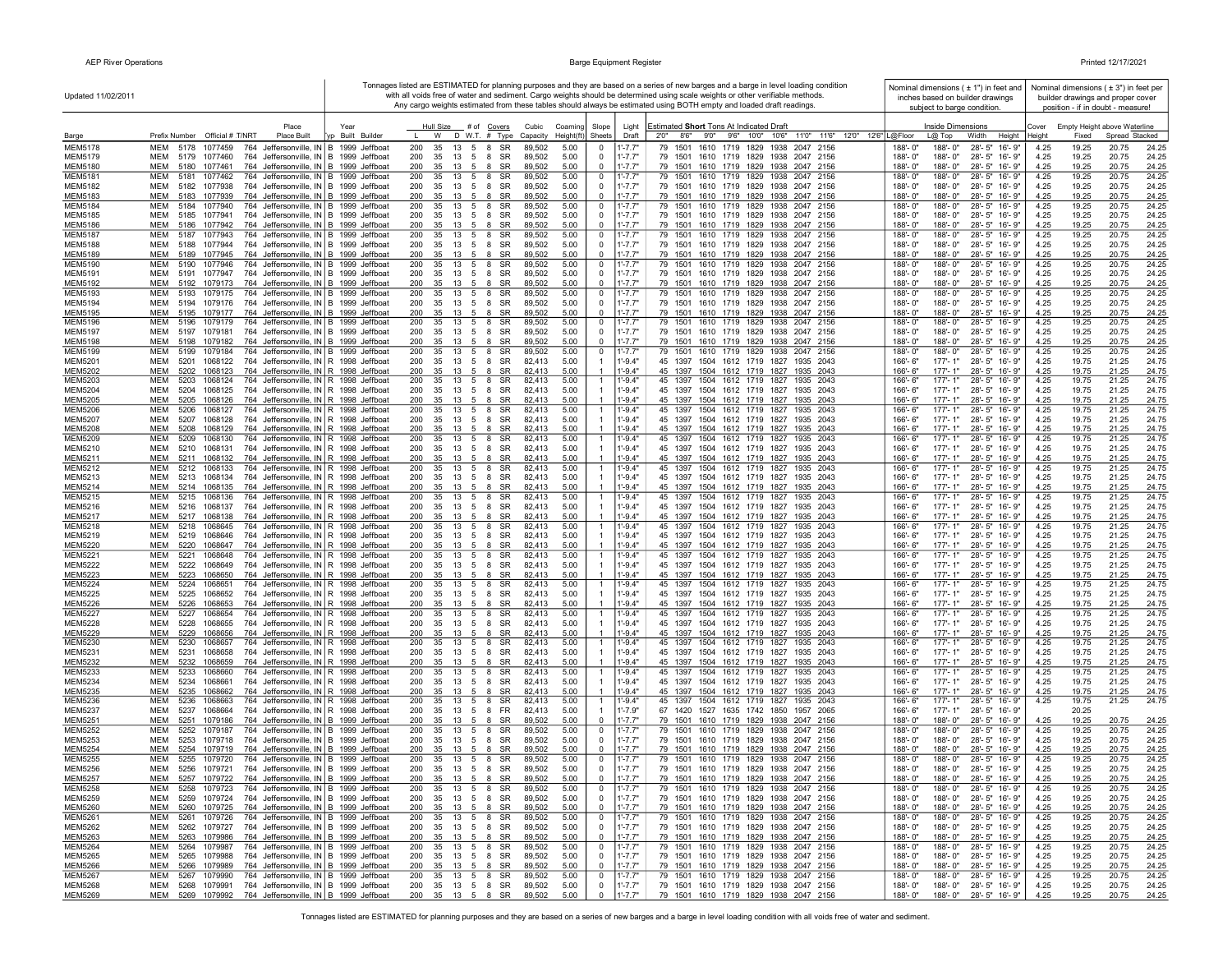| Updated 11/02/2011               |                                                                                                                                             |                                      |                                              |                                  |                                            |                            |                            | Tonnages listed are ESTIMATED for planning purposes and they are based on a series of new barges and a barge in level loading condition<br>with all voids free of water and sediment. Cargo weights should be determined using scale weights or other verifiable methods.<br>Any cargo weights estimated from these tables should always be estimated using BOTH empty and loaded draft readings. |                        | Nominal dimensions ( $\pm$ 1") in feet and<br>inches based on builder drawings<br>subject to barge condition. |                 | Nominal dimensions (±3") in feet per<br>builder drawings and proper cover<br>position - if in doubt - measure! |                |                |
|----------------------------------|---------------------------------------------------------------------------------------------------------------------------------------------|--------------------------------------|----------------------------------------------|----------------------------------|--------------------------------------------|----------------------------|----------------------------|---------------------------------------------------------------------------------------------------------------------------------------------------------------------------------------------------------------------------------------------------------------------------------------------------------------------------------------------------------------------------------------------------|------------------------|---------------------------------------------------------------------------------------------------------------|-----------------|----------------------------------------------------------------------------------------------------------------|----------------|----------------|
| Barge                            | Place<br>Prefix Number Official # T/NRT<br><b>Place Built</b>                                                                               | Year<br>yp Built Builder             | Hull Size<br>W                               | # of Covers<br>$D$ W.T. $#$ Type | Cubic<br>Coaming<br>Capacity<br>Height(ft) | Slope<br>Sheets            | Light<br>Draft             | Estimated Short Tons At Indicated Draft<br>2'0"<br>8'6" 9'0" 9'6" 10'0" 10'6" 11'0" 11'6" 12'0" 12'6" L@Floor                                                                                                                                                                                                                                                                                     |                        | Inside Dimensions<br>L@ Top<br>Width<br>Height                                                                | Cover<br>leight | Empty Height above Waterline<br>Fixed                                                                          | Spread Stacked |                |
| <b>MEM5270</b>                   | 5270<br>764 Jeffersonville, IN B 1999 Jeffboat<br>MEM<br>1079993                                                                            |                                      | 200<br>35<br>5<br>13                         | SR<br>8                          | 5.00<br>89,502                             | $^{\circ}$                 | $1' - 7.7"$                | 79 1501 1610 1719 1829 1938 2047 2156                                                                                                                                                                                                                                                                                                                                                             | 188'-0"                | 188'-0"<br>28'-5" 16'-9"                                                                                      | 4.25            | 19.25                                                                                                          | 20.75          | 24.25          |
| <b>MEM5271</b>                   | 764 Jeffersonville, IN B 1999 Jeffboat<br>MEM<br>5271<br>1079994                                                                            |                                      | 200<br>35<br>13<br>5                         | SR<br>8                          | 89,502<br>5.00                             | 0                          | $1' - 7.7"$                | 79 1501 1610 1719 1829 1938 2047 2156                                                                                                                                                                                                                                                                                                                                                             | 188'-0"                | 188'-0"<br>28'-5" 16'-9"                                                                                      | 4.25            | 19.25                                                                                                          | 20.75          | 24.25          |
| <b>MEM5272</b>                   | 764 Jeffersonville, IN B 1999 Jeffboat<br>MEM<br>5272<br>1079995                                                                            |                                      | 35<br>200<br>13<br>- 5                       | SR<br>8                          | 89,502<br>5.00                             | $\Omega$                   | $1' - 7.7"$                | 79 1501 1610 1719 1829 1938 2047 2156                                                                                                                                                                                                                                                                                                                                                             | 188'-0"                | 28'-5" 16'-9"<br>188'-0"                                                                                      | 4.25            | 19.25                                                                                                          | 20.75          | 24.25          |
| <b>MEM5273</b><br><b>MEM5274</b> | MEM<br>5273<br>1080247<br>764 Jeffersonville, IN B 1999 Jeffboat<br>MEM<br>5274<br>1080248<br>764 Jeffersonville, IN B 1999 Jeffboat        |                                      | 200<br>35<br>13<br>200<br>35<br>13 5 8       | 5 8<br>SR<br>SR                  | 89,502<br>5.00<br>89,502<br>5.00           | $^{\circ}$<br>$\Omega$     | $1' - 7.7'$<br>$1' - 7.7"$ | 79 1501 1610 1719 1829 1938 2047 2156<br>79 1501 1610 1719 1829 1938 2047 2156                                                                                                                                                                                                                                                                                                                    | 188'-0"<br>$188 - 0$ " | 188'-0"<br>28'-5" 16'-9"<br>188'-0"<br>28'-5" 16'-9"                                                          | 4.25<br>4.25    | 19.25<br>19.25                                                                                                 | 20.75<br>20.75 | 24.25<br>24.25 |
| <b>MEM5275</b>                   | MEM<br>5275<br>1080249<br>764 Jeffersonville, IN B 1999 Jeffboat                                                                            |                                      | 200<br>35<br>13 5                            | SR<br>8                          | 89,502<br>5.00                             | $\mathbf 0$                | $1' - 7.7"$                | 79 1501 1610 1719 1829 1938 2047 2156                                                                                                                                                                                                                                                                                                                                                             | 188'-0"                | 188'-0"<br>28'-5" 16'-9"                                                                                      | 4.25            | 19.25                                                                                                          | 20.75          | 24.25          |
| <b>MEM5276</b>                   | MEM<br>5276<br>1080250<br>764 Jeffersonville, IN B 1999 Jeffboat                                                                            |                                      | 200<br>5<br>35<br>13                         | SR<br>8                          | 89,502<br>5.00                             | $^{\circ}$                 | $1' - 7.7$                 | 1610 1719 1829 1938 2047 2156<br>79 1501                                                                                                                                                                                                                                                                                                                                                          | 188'-0"                | $28 - 5"$<br>16'-9"<br>188'-0"                                                                                | 4.25            | 19.25                                                                                                          | 20.75          | 24.25          |
| <b>MEM5277</b>                   | MEM<br>5277<br>1080251<br>764 Jeffersonville, IN B 1999 Jeffboat                                                                            |                                      | 200<br>35<br>13 5                            | 8<br>SR                          | 89,502<br>5.00                             | $^{\circ}$                 | $1' - 7.7"$                | 79 1501 1610 1719 1829 1938 2047 2156                                                                                                                                                                                                                                                                                                                                                             | 188'-0"                | 188'-0"<br>28'-5" 16'-9"                                                                                      | 4.25            | 19.25                                                                                                          | 20.75          | 24.25          |
| <b>MEM5278</b><br><b>MEM5279</b> | MEM<br>5278<br>1080252<br>764 Jeffersonville, IN B 1999 Jeffboat<br><b>MEM</b><br>5279<br>1080253<br>764 Jeffersonville, IN B 1999 Jeffboat |                                      | 200<br>35<br>13 5 8<br>200<br>35<br>13<br>5  | SR<br>8<br>SR                    | 89,502<br>5.00<br>89,502<br>5.00           | $\Omega$<br>$\Omega$       | $1' - 7.7"$<br>$1' - 7.7"$ | 79 1501 1610 1719 1829 1938 2047 2156<br>79 1501<br>1610 1719 1829<br>1938 2047 2156                                                                                                                                                                                                                                                                                                              | 188'-0"<br>188'-0"     | 188'-0"<br>28'-5" 16'-9"<br>188'-0"<br>$28 - 5"$<br>$16 - 9"$                                                 | 4.25<br>4.25    | 19.25<br>19.25                                                                                                 | 20.75<br>20.75 | 24.25<br>24.25 |
| <b>MEM5280</b>                   | <b>MEM</b><br>764 Jeffersonville, IN B 1999 Jeffboat<br>5280<br>1080254                                                                     |                                      | 200<br>35<br>$13 \quad 5 \quad 8$            | SR                               | 89,502<br>5.00                             | $\Omega$                   | $1' - 7.7"$                | 79 1501 1610 1719 1829 1938 2047 2156                                                                                                                                                                                                                                                                                                                                                             | $188 - 0'$             | 28'-5" 16'-9"<br>188'-0"                                                                                      | 4.25            | 19.25                                                                                                          | 20.75          | 24.25          |
| <b>MEM5281</b>                   | MEM<br>764 Jeffersonville, IN B 1999 Jeffboat<br>5281<br>1080255                                                                            |                                      | 200<br>35 13 5 8 SR                          |                                  | 5.00<br>89,502                             | $\mathbf{0}$               | $1' - 7.7"$                | 79 1501 1610 1719 1829 1938 2047 2156                                                                                                                                                                                                                                                                                                                                                             | 188'-0"                | 28'-5" 16'-9"<br>188'-0"                                                                                      | 4.25            | 19.25                                                                                                          | 20.75          | 24.25          |
| <b>MEM5282</b><br>MEM5283        | MEM<br>5282<br>1080256<br>764 Jeffersonville, IN B 1999 Jeffboat<br>MEM<br>5283<br>1081080<br>764 Jeffersonville, IN B 1999 Jeffboat        |                                      | 200<br>35<br>13 5 8<br>200<br>35<br>13 5 8   | SR<br>SR                         | 89,502<br>5.00<br>89,502<br>5.00           | $^{\circ}$<br>$^{\circ}$   | 1'-7.7'<br>$1' - 7.7"$     | 79 1501 1610 1719 1829 1938 2047 2156<br>79 1501 1610 1719 1829 1938 2047 2156                                                                                                                                                                                                                                                                                                                    | 188'-0"<br>188'-0"     | 28'-5" 16'-9"<br>188'-0"<br>188'-0"<br>28'-5" 16'-9"                                                          | 4.25<br>4.25    | 19.25<br>19.25                                                                                                 | 20.75<br>20.75 | 24.25<br>24.25 |
| <b>MEM5284</b>                   | MEM<br>5284 1081081<br>764 Jeffersonville, IN B 1999 Jeffboat                                                                               |                                      | 200<br>35 13 5 8 SR                          |                                  | 89,502<br>5.00                             | $\Omega$                   | $1' - 7.7"$                | 79 1501 1610 1719 1829 1938 2047 2156                                                                                                                                                                                                                                                                                                                                                             | 188'-0"                | 188'-0"<br>28'-5" 16'-9"                                                                                      | 4.25            | 19.25                                                                                                          | 20.75          | 24.25          |
| <b>MEM5285</b>                   | <b>MEM</b><br>5285<br>1081082<br>764 Jeffersonville, IN B 1999 Jeffboat                                                                     |                                      | 200<br>35<br>13<br>5                         | SR<br>8                          | 89,502<br>5.00                             | $^{\circ}$                 | $1' - 7.7'$                | 79 1501<br>1610 1719 1829 1938 2047 2156                                                                                                                                                                                                                                                                                                                                                          | 188'-0"                | 188'-0"<br>$28 - 5"$<br>16'-9"                                                                                | 4.25            | 19.25                                                                                                          | 20.75          | 24.25          |
| <b>MEM5286</b>                   | <b>MEM</b><br>5286<br>1081083<br>764 Jeffersonville, IN B 1999 Jeffboat                                                                     |                                      | 200<br>35<br>13                              | SR<br>5 8                        | 89,502<br>5.00                             | $^{\circ}$                 | $1' - 7.7"$                | 79 1501 1610 1719 1829 1938 2047 2156                                                                                                                                                                                                                                                                                                                                                             | $188 - 0'$             | 28'-5" 16'-9"<br>188'-0"                                                                                      | 4.25            | 19.25                                                                                                          | 20.75          | 24.25          |
| <b>MEM5287</b><br><b>MEM5288</b> | MEM<br>5287<br>1081084<br>764 Jeffersonville, IN B 1999 Jeffboat<br>MEM<br>764 Jeffersonville, IN B 1999 Jeffboat<br>5288<br>1081085        |                                      | 200<br>35<br>5<br>13<br>200<br>35<br>13      | SR<br>8<br>SR<br>5 8             | 89,502<br>5.00<br>5.00<br>89,502           | $\Omega$<br>0              | $1' - 7.7"$<br>1'-7.7'     | 79 1501 1610 1719 1829 1938 2047 2156<br>79 1501 1610 1719 1829 1938 2047 2156                                                                                                                                                                                                                                                                                                                    | 188'-0"<br>188'-0"     | 28'-5" 16'-9"<br>188'-0"<br>188'-0"<br>28'-5"<br>16'-9"                                                       | 4.25<br>4.25    | 19.25<br>19.25                                                                                                 | 20.75<br>20.75 | 24.25<br>24.25 |
| <b>MEM5289</b>                   | MEM<br>5289<br>1081086<br>764 Jeffersonville, IN B 1999 Jeffboat                                                                            |                                      | 200<br>35<br>13<br>5                         | 8<br>SR                          | 89,502<br>5.00                             | $^{\circ}$                 | $1' - 7.7"$                | 79 1501 1610 1719 1829 1938 2047 2156                                                                                                                                                                                                                                                                                                                                                             | 188'-0"                | 188'-0"<br>28'-5" 16'-9"                                                                                      | 4.25            | 19.25                                                                                                          | 20.75          | 24.25          |
| <b>MEM5290</b>                   | <b>MEM</b><br>5290<br>1081087<br>764 Jeffersonville, IN B 1999 Jeffboat                                                                     |                                      | 200<br>35<br>13<br>-5                        | SR<br>8                          | 89,502<br>5.00                             | $\Omega$                   | $1' - 7.7"$                | 79 1501 1610 1719 1829 1938 2047 2156                                                                                                                                                                                                                                                                                                                                                             | 188'-0"                | 188'-0"<br>28'-5" 16'-9"                                                                                      | 4.25            | 19.25                                                                                                          | 20.75          | 24.25          |
| <b>MEM5291</b><br><b>MEM5292</b> | MEM<br>5291<br>1081088<br>764 Jeffersonville, IN B 1999 Jeffboat<br>MEM<br>764 Jeffersonville, IN B 1999 Jeffboat<br>5292<br>1081089        |                                      | 200<br>35<br>13<br>5<br>200<br>35<br>13      | SR<br>8<br>5 8<br>SR             | 89,502<br>5.00<br>89,502<br>5.00           | $^{\circ}$<br>$\mathbf 0$  | 1'-7.7"<br>$1' - 7.7"$     | 79 1501 1610 1719 1829 1938 2047 2156<br>79 1501 1610 1719 1829 1938 2047 2156                                                                                                                                                                                                                                                                                                                    | 188'-0"<br>188'-0"     | 188'-0"<br>$28 - 5"$<br>16'-9"<br>188'-0"<br>28'-5" 16'-9"                                                    | 4.25<br>4.25    | 19.25<br>19.25                                                                                                 | 20.75<br>20.75 | 24.25<br>24.25 |
| <b>MEM6001</b>                   | 6001 1060403<br>764 Jeffersonville, IN R 1997 Jeffboat<br>MEM                                                                               |                                      | 200<br>35<br>13<br>- 5                       | OT                               | 77,375<br>4.00                             | $\overline{1}$             | $1' - 7.8"$                | 70 1423 1530 1637 1745 1853 1961 2069                                                                                                                                                                                                                                                                                                                                                             | $166 - 6$              | $177 - 1"$<br>28'-5" 15'-9'                                                                                   |                 | 16.00                                                                                                          |                |                |
| <b>MEM6002</b>                   | 6002<br>1060415<br>764 Jeffersonville, IN R 1997 Jeffboat<br>MEM                                                                            |                                      | 200<br>35<br>13<br>5                         | OT                               | 77,375<br>4.00                             | $\overline{1}$             | $1' - 7.8"$                | 70 1423 1530 1637 1745 1853 1961 2069                                                                                                                                                                                                                                                                                                                                                             | 166'-6"                | 177'-1"<br>28'-5" 15'-9'                                                                                      |                 | 16.00                                                                                                          |                |                |
| MEM6003                          | MEM<br>6003<br>1042613<br>764 Jeffersonville, IN R 1996 Jeffboat                                                                            |                                      | 200<br>35<br>13<br>5                         | OT                               | 77,375<br>4.00                             | $\mathbf{1}$               | $1' - 7.8"$                | 70 1423 1530 1637 1745 1853 1961 2069                                                                                                                                                                                                                                                                                                                                                             | 166'-6"                | 177'-1"<br>28'-5" 15'-9"                                                                                      |                 | 16.00                                                                                                          |                |                |
| <b>MEM6004</b><br><b>MEM6051</b> | 6004 1044100<br>764 Jeffersonville, IN R 1996 Jeffboat<br>MEM<br>мем<br>6051<br>1054508<br>764<br>Amelia, LA                                | B 1997 Bollinger                     | 200<br>35<br>13<br>200<br>35<br>13<br>5      | OT<br>OT                         | 77,375<br>4.00<br>84,389<br>4.00           | $^{\circ}$                 | $1' - 7.8"$<br>$1' - 6.2"$ | 70 1423 1530 1637 1745 1853 1961 2069<br>105 1527 1637 1746 1856 1965 2074 2184                                                                                                                                                                                                                                                                                                                   | 166'-6"<br>188'-0"     | $177 - 1"$<br>28'-5" 15'-9"<br>28'-6" 15'-9"<br>188'-0"                                                       |                 | 16.00<br>15.50                                                                                                 |                |                |
| <b>MEM6052</b>                   | 6052<br>1054511<br>764<br>Amelia, LA<br>MEM                                                                                                 | B 1997 Bollinger                     | 200<br>35<br>13<br>5                         | OT                               | 84,389<br>4.00                             | $\Omega$                   | $1'-6.2"$                  | 105 1527 1637 1746 1856 1965 2074 2184                                                                                                                                                                                                                                                                                                                                                            | $188 - 0'$             | 188'-0"<br>28'-6" 15'-9"                                                                                      |                 | 15.50                                                                                                          |                |                |
| MEM6053                          | <b>MEM</b><br>6053<br>1054523<br>764<br>Amelia, LA                                                                                          | B 1997 Bollinger                     | 200<br>35<br>13<br>- 5                       | OT                               | 84,389<br>4.00                             | $\mathbf 0$                | $1' - 6.2"$                | 105 1527 1637 1746 1856 1965 2074 2184                                                                                                                                                                                                                                                                                                                                                            | 188'-0"                | 188'-0"<br>28'-6" 15'-9"                                                                                      |                 | 15.50                                                                                                          |                |                |
| <b>MEM6054</b><br><b>MEM6055</b> | MEM<br>6054<br>1060111<br>764<br>Amelia, LA<br>MEM<br>6055<br>1060128<br>764                                                                | B 1997 Bollinger<br>B 1997 Bollinger | 200<br>13<br>35<br>5<br>200<br>35<br>13<br>5 | OT<br>OT                         | 84,389<br>4.00<br>84,389<br>4.00           | 0<br>$^{\circ}$            | $1' - 6.2"$<br>$1' - 6.2"$ | 105 1527 1637 1746 1856 1965 2074 2184<br>105 1527 1637 1746 1856 1965 2074 2184                                                                                                                                                                                                                                                                                                                  | 188'-0"<br>188'-0"     | 188'-0"<br>28'-6" 15'-9"<br>188'-0"<br>28'-6" 15'-9"                                                          |                 | 15.50<br>15.50                                                                                                 |                |                |
| <b>MEM6056</b>                   | Amelia, LA<br>MEM<br>6056<br>1060146<br>764<br>Amelia, LA                                                                                   | B 1998 Bollinger                     | 200<br>35<br>13<br>5                         | OT                               | 84,389<br>4.00                             | $^{\circ}$                 | $1' - 6.2"$                | 105 1527 1637 1746 1856 1965 2074 2184                                                                                                                                                                                                                                                                                                                                                            | 188'-0"                | 188'-0"<br>28'-6" 15'-9"                                                                                      |                 | 15.50                                                                                                          |                |                |
| MEM92101                         | MEM 92101<br>764 Jeffersonville, IN R 1992 Jeffboat<br>987208                                                                               |                                      | 200<br>35<br>13<br>5                         | FL.<br>8                         | 5.00<br>82,413                             |                            | 1'-7.9"                    | 1528 1635 1743 1851<br>68 1421<br>1958 2065                                                                                                                                                                                                                                                                                                                                                       | 166'-6"                | 28'-5" 16'-9"<br>177'-1"                                                                                      | 5.25            | 17.00                                                                                                          | 22.25          | 27.25          |
| MEM92102                         | MEM 92102<br>987209<br>764 Jeffersonville, IN R 1992 Jeffboat                                                                               |                                      | 200<br>35<br>13 5<br>200                     | 8<br>- FL                        | 82.413<br>5.00<br>5.00                     | $\overline{1}$             | $1' - 7.9"$<br>$1' - 7.9"$ | 68 1421 1528 1635 1743 1851 1958 2065<br>68 1421 1528 1635 1743 1851 1958 2065                                                                                                                                                                                                                                                                                                                    | $166 - 6$<br>166'-6"   | $177 - 1"$<br>28'-5" 16'-9"                                                                                   | 5.25            | 17.00                                                                                                          | 22.25          | 27.25          |
| MEM92103<br>MEM92104             | MEM 92103<br>987210<br>764 Jeffersonville, IN R 1992 Jeffboat<br>MEM 92104<br>987211<br>764 Jeffersonville, IN R 1992 Jeffboat              |                                      | 13 5 8<br>35<br>200<br>35<br>13 5 8          | - FL<br>- FL                     | 82,413<br>5.00<br>82,413                   |                            | 1'-7.9"                    | 68 1421 1528 1635 1743 1851 1958 2065                                                                                                                                                                                                                                                                                                                                                             | 166'-6"                | 177'-1"<br>28'-5" 16'-9"<br>28'-5" 16'-9"<br>177'-1"                                                          | 5.83<br>5.25    | 17.00<br>17.00                                                                                                 | 22.83<br>22.25 | 26.58<br>27.25 |
| MEM92105                         | MEM 92105<br>987212<br>764 Jeffersonville, IN R 1992 Jeffboat                                                                               |                                      | 200<br>35<br>13<br>5                         | 8<br>- FL                        | 82,413<br>5.00                             | $\mathbf{1}$               | $1' - 7.9"$                | 68 1421 1528 1635 1743 1851<br>1958 2065                                                                                                                                                                                                                                                                                                                                                          | 166'-6"                | 177'-1"<br>28'-5" 16'-9"                                                                                      | 5.25            | 17.00                                                                                                          | 22.25          | 27.25          |
| MEM92106                         | MEM 92106<br>987213<br>764 Jeffersonville, IN R 1992 Jeffboat                                                                               |                                      | 200<br>35<br>13 5 8                          | - FL                             | 82,413<br>5.00                             | $\mathbf{1}$               | $1' - 7.9"$                | 68 1421 1528 1635 1743 1851 1958 2065                                                                                                                                                                                                                                                                                                                                                             | 166'-6"                | 177'-1"<br>28'-5" 16'-9"                                                                                      | 5.25            | 17.00                                                                                                          | 22.25          | 27.25          |
| MEM92107<br>MEM92108             | MEM 92107<br>764 Jeffersonville, IN R 1992 Jeffboat<br>987214<br>MEM 92108<br>987215<br>764 Jeffersonville, IN R 1992 Jeffboat              |                                      | 200<br>35<br>13<br>200<br>35<br>13<br>5      | - FL<br>5 8<br>8<br>- FL         | 82,413<br>5.00<br>82,413<br>5.00           |                            | $1' - 7.9"$<br>$1' - 7.9"$ | 68 1421 1528 1635 1743 1851<br>1958 2065<br>68 1421 1528 1635 1743 1851<br>1958 2065                                                                                                                                                                                                                                                                                                              | 166'-6"<br>$166 - 6$   | 177'-1"<br>28'-5" 16'-9"<br>$177 - 1"$<br>28'-5" 16'-9"                                                       | 5.25<br>5.25    | 17.00<br>17.00                                                                                                 | 22.25<br>22.25 | 27.25<br>27.25 |
| MEM92109                         | MEM 92109<br>987216<br>764 Jeffersonville, IN R 1992 Jeffboat                                                                               |                                      | 200<br>35<br>13<br>- 5                       | 8<br>- FL                        | 82,413<br>5.00                             | $\mathbf{1}$               | $1' - 7.9"$                | 68 1421 1528 1635 1743 1851<br>1958 2065                                                                                                                                                                                                                                                                                                                                                          | 166'-6"                | $177 - 1"$<br>28'-5" 16'-9"                                                                                   | 5.25            | 17.00                                                                                                          | 22.25          | 27.25          |
| MEM92110                         | MEM 92110<br>764 Jeffersonville, IN R 1992 Jeffboat<br>987217                                                                               |                                      | 200<br>35<br>5<br>13                         | - FL<br>8                        | 82,413<br>5.00                             |                            | $1' - 7.9"$                | 1528 1635 1743 1851<br>68 1421<br>1958 2065                                                                                                                                                                                                                                                                                                                                                       | 166'-6"                | 28'-5"<br>16'-9"<br>177'-1"                                                                                   | 5.25            | 17.00                                                                                                          | 22.25          | 27.25          |
| MEM92111<br>MEM92112             | 764 Jeffersonville, IN R 1992 Jeffboat<br>MEM 92111<br>987218<br>MEM 92112<br>987219<br>764 Jeffersonville, IN R 1992 Jeffboat              |                                      | 200<br>35<br>13<br>5<br>200<br>35<br>13 5    | - FL<br>8<br>8<br>- FL           | 82,413<br>5.00<br>5.00<br>82,413           | -1                         | $1' - 7.9"$<br>$1' - 7.9"$ | 68 1421 1528 1635 1743 1851<br>1958 2065<br>68 1421 1528 1635 1743 1851 1958 2065                                                                                                                                                                                                                                                                                                                 | 166'-6"<br>166'-6"     | 177'-1"<br>28'-5" 16'-9"<br>$177 - 1"$<br>28'-5" 16'-9"                                                       | 5.25<br>5.25    | 17.00<br>17.00                                                                                                 | 22.25<br>22.25 | 27.25<br>27.25 |
| MEM92113                         | 764 Jeffersonville, IN R 1992 Jeffboat<br>MEM 92113<br>987220                                                                               |                                      | 200<br>35<br>13<br>5                         | FL.<br>8                         | 82,413<br>5.00                             |                            | $1' - 7.9"$                | 1528 1635 1743 1851 1958 2065<br>68 1421                                                                                                                                                                                                                                                                                                                                                          | 166'-6"                | $28 - 5"$<br>$177 - 1"$<br>16'-9"                                                                             | 5.25            | 17.00                                                                                                          | 22.25          | 27.25          |
| MEM92115                         | MEM 92115<br>987222<br>764 Jeffersonville, IN R 1992 Jeffboat                                                                               |                                      | 200<br>35<br>13                              | 5 8<br>- FL                      | 82,413<br>5.00                             | $\mathbf{1}$               | $1' - 7.9"$                | 68 1421 1528 1635 1743 1851 1958 2065                                                                                                                                                                                                                                                                                                                                                             | 166'-6"                | 28'-5" 16'-9"<br>177'-1"                                                                                      | 5.25            | 17.00                                                                                                          | 22.25          | 27.25          |
| MEM92151                         | MEM 92151<br>987558<br>764 Jeffersonville, IN B 1992 Jeffboat                                                                               |                                      | 200<br>35                                    | 13 5 9 FL                        | 89,502<br>5.00                             | $^{\circ}$                 | $1' - 6.3"$                | 104 1526 1635 1744 1854 1963 2072 2181                                                                                                                                                                                                                                                                                                                                                            | 188'-0"                | 188'-0"<br>28'-5" 16'-9"                                                                                      | 5.75            | 16.50                                                                                                          | 22.25          | 26.25          |
| MEM92152<br>MEM92153             | MEM 92152<br>987559<br>764 Jeffersonville, IN B 1992 Jeffboat<br>MEM 92153<br>987560<br>764 Jeffersonville, IN B 1992 Jeffboat              |                                      | 200<br>35<br>13<br>200<br>35                 | FL<br>5 9<br>13 5 9 FL           | 89,502<br>5.00<br>89,502<br>5.00           | $^{\circ}$<br>0            | $1' - 6.3"$<br>$1' - 6.3"$ | 104 1526 1635 1744 1854 1963 2072 2181<br>104 1526 1635 1744 1854 1963 2072 2181                                                                                                                                                                                                                                                                                                                  | 188'-0"<br>188'-0"     | 188'-0"<br>28'-5" 16'-9"<br>188'-0"<br>28'-5" 16'-9"                                                          | 5.75<br>5.75    | 16.50<br>16.50                                                                                                 | 22.25<br>22.25 | 26.25<br>26.25 |
| MEM92154                         | MEM 92154<br>987561<br>764 Jeffersonville, IN B 1992 Jeffboat                                                                               |                                      | 200<br>35 13 5 9                             | - FL                             | 5.00<br>89,502                             | $^{\circ}$                 | $1' - 6.3"$                | 104 1526 1635 1744 1854 1963 2072 2181                                                                                                                                                                                                                                                                                                                                                            | 188'-0"                | 188'-0"<br>28'-5" 16'-9"                                                                                      | 5.75            | 16.50                                                                                                          | 22.25          | 26.25          |
| MEM92155                         | MEM 92155<br>764 Jeffersonville, IN B 1992 Jeffboat<br>987562                                                                               |                                      | 200<br>13 5 9<br>35                          | - FL                             | 5.00<br>89,502                             | $^{\circ}$                 | $1' - 6.3"$                | 104 1526 1635 1744 1854 1963 2072 2181                                                                                                                                                                                                                                                                                                                                                            | 188'-0"                | 188'-0"<br>28'-5" 16'-9"                                                                                      | 5.75            | 16.50                                                                                                          | 22.25          | 26.25          |
| MEM92156<br>MEM92157             | MEM 92156<br>764 Jeffersonville, IN B 1992 Jeffboat<br>987563<br>MEM 92157<br>987564<br>764 Jeffersonville, IN B 1992 Jeffboat              |                                      | 35 13 5 9 FL<br>200<br>200<br>35<br>13 5     | 9<br>- FL                        | 5.00<br>89,502<br>89,502<br>5.00           | $^{\circ}$<br>$\Omega$     | $1' - 6.3"$<br>$1' - 6.3"$ | 104 1526 1635 1744 1854 1963 2072 2181<br>104 1526 1635 1744 1854 1963 2072 2181                                                                                                                                                                                                                                                                                                                  | 188'-0"<br>188'-0"     | 28'-5" 16'-9"<br>188'-0"<br>188'-0"<br>28'-5" 16'-9"                                                          | 5.75<br>5.75    | 16.50<br>16.50                                                                                                 | 22.25<br>22.25 | 26.25<br>26.25 |
| MEM92158                         | MEM 92158<br>764 Jeffersonville, IN B 1992 Jeffboat<br>987565                                                                               |                                      | 200<br>13 5 9<br>35                          | - FL                             | 89,502<br>5.00                             | $^{\circ}$                 | $1' - 6.3"$                | 104 1526 1635 1744 1854 1963 2072 2181                                                                                                                                                                                                                                                                                                                                                            | 188'-0"                | 188'-0"<br>28'-5" 16'-9"                                                                                      | 5.75            | 16.50                                                                                                          | 22.25          | 26.25          |
| MEM92159                         | MEM 92159<br>987566<br>764 Jeffersonville, IN B 1992 Jeffboat                                                                               |                                      | 200<br>35<br>13 5                            | -FL<br>9                         | 89,502<br>5.00                             | $^{\circ}$                 | $1' - 6.3"$                | 104 1526 1635 1744 1854 1963 2072 2181                                                                                                                                                                                                                                                                                                                                                            | 188'-0"                | 28'-5" 16'-9"<br>188'-0"                                                                                      | 5.75            | 16.50                                                                                                          | 22.25          | 26.25          |
| MEM92160                         | MEM 92160<br>987567<br>764 Jeffersonville, IN B 1992 Jeffboat<br>987568<br>764 Jeffersonville, IN B 1992 Jeffboat                           |                                      | 200<br>35<br>13<br>5<br>200<br>35<br>13<br>5 | 9<br>-FL<br>9<br>FL.             | 5.00<br>89,502<br>89,502                   | $^{\circ}$<br>$^{\circ}$   | $1'-6.3"$<br>$1' - 6.3"$   | 104 1526 1635 1744 1854 1963 2072 2181<br>104 1526 1635 1744 1854 1963 2072 2181                                                                                                                                                                                                                                                                                                                  | 188'-0"<br>188'-0"     | 28'-5" 16'-9"<br>188'-0"<br>188'-0"                                                                           | 5.83            | 16.50                                                                                                          | 22.33<br>21.75 | 26.83<br>26.75 |
| MEM92161<br>MEM92162             | MEM 92161<br>764 Jeffersonville, IN B 1992 Jeffboat<br>MEM 92162<br>987569                                                                  |                                      | 200<br>35<br>13 5                            | 9<br>- FL                        | 5.00<br>5.00<br>89,502                     | $^{\circ}$                 | $1' - 6.3"$                | 104 1526 1635 1744 1854 1963 2072 2181                                                                                                                                                                                                                                                                                                                                                            | 188'-0"                | 28'-5" 16'-9"<br>28'-5" 16'-9"<br>188'-0"                                                                     | 5.25<br>5.25    | 16.50<br>16.50                                                                                                 | 21.75          | 26.75          |
| MEM92163                         | MEM 92163<br>987570<br>764 Jeffersonville, IN B 1992 Jeffboat                                                                               |                                      | 200<br>35<br>13 5                            | 9<br>- FL                        | 5.00<br>89,502                             | $\Omega$                   | $1' - 6.3"$                | 104 1526 1635 1744 1854 1963 2072 2181                                                                                                                                                                                                                                                                                                                                                            | 188'-0"                | 188'-0"<br>28'-5" 16'-9"                                                                                      | 5.25            | 16.50                                                                                                          | 21.75          | 26.75          |
| MEM92164                         | 764 Jeffersonville, IN B 1992 Jeffboat<br>MEM 92164<br>987571                                                                               |                                      | 200<br>5<br>35<br>13                         | 9<br>FL.                         | 5.00<br>89,502                             | $^{\circ}$                 | $1' - 6.3"$                | 104 1526 1635 1744 1854 1963 2072 2181                                                                                                                                                                                                                                                                                                                                                            | $188 - 0'$             | $28 - 5"$<br>16'-9"<br>188'-0"                                                                                | 5.25            | 16.50                                                                                                          | 21.75          | 26.75          |
| MEM92165<br>MEM92166             | MEM 92165<br>987572<br>764 Jeffersonville, IN B 1992 Jeffboat<br>MEM 92166<br>987573<br>764 Jeffersonville, IN B 1992 Jeffboat              |                                      | 200<br>35<br>13 5 9<br>200<br>35 13 5 9      | - FL<br>- FL                     | 89,502<br>5.00<br>5.00<br>89,502           | $^{\circ}$<br>$\Omega$     | $1' - 6.3"$<br>$1' - 6.3"$ | 104 1526 1635 1744 1854 1963 2072 2181<br>104 1526 1635 1744 1854 1963 2072 2181                                                                                                                                                                                                                                                                                                                  | $188 - 0$ "<br>188'-0" | 188'-0"<br>28'-5" 16'-9"<br>188'-0"<br>28'-5" 16'-9"                                                          | 5.25<br>5.75    | 16.50<br>16.50                                                                                                 | 21.75<br>22.25 | 26.75<br>26.25 |
| MEM92167                         | MEM 92167<br>987574<br>764 Jeffersonville, IN B 1992 Jeffboat                                                                               |                                      | 200<br>35 13 5 9                             | - FL                             | 89,502<br>5.00                             | $^{\circ}$                 | 1'-6.3"                    | 104 1526 1635 1744 1854 1963 2072 2181                                                                                                                                                                                                                                                                                                                                                            | 188'-0'                | 188'-0"<br>28'-5" 16'-9"                                                                                      | 4.50            | 16.50                                                                                                          | 21.00          | 25.00          |
| MEM92168                         | 987575 764 Jeffersonville. IN B 1992 Jeffboat<br>MEM 92168                                                                                  |                                      | 200 35 13 5 9 FL                             |                                  | 5.00<br>89,502                             | $^{\circ}$                 | $1' - 6.3"$                | 104 1526 1635 1744 1854 1963 2072 2181                                                                                                                                                                                                                                                                                                                                                            | 188'-0"                | 188'-0" 28'-5" 16'-9"                                                                                         | 5.75            | 16.50                                                                                                          | 22.25          | 26.25          |
| MFM92169                         | MEM 92169 987576 764 Jeffersonville IN R 1992 Jeffboat                                                                                      |                                      | 200 35 13 5 Q FL                             |                                  | 89.502<br>5.00                             |                            | "-6.3"                     | 104 1526 1635 1744 1854 1963 2072 2181                                                                                                                                                                                                                                                                                                                                                            | 188'-0"                | 188'-0"<br>28'-5" 16'-9"                                                                                      | 575             | 16.50                                                                                                          | 22.25          | 26.25          |
| MEM92170<br>MEM92171             | MEM 92170 987577<br>764 Jeffersonville, IN B 1992 Jeffboat<br>764 Jeffersonville, IN B 1992 Jeffboat<br>MEM 92171 987578                    |                                      | 200<br>35<br>13<br>5<br>200<br>35            | - FL<br>9<br>13 5 9 FL           | 89,502<br>5.00<br>89,502<br>5.00           | $^{\circ}$<br>$\mathbf 0$  | 1'-6.3'<br>$1' - 6.3"$     | 104 1526 1635 1744 1854 1963 2072 2181<br>104 1526 1635 1744 1854 1963 2072 2181                                                                                                                                                                                                                                                                                                                  | 188'-0"<br>188'-0"     | 188'-0"<br>28'-5" 16'-9"<br>188'-0" 28'-5" 16'-9"                                                             | 5.75<br>5.75    | 16.50<br>16.50                                                                                                 | 22.25<br>22.25 | 26.25<br>26.25 |
| MEM92172                         | 764 Jeffersonville, IN B 1992 Jeffboat<br>MEM 92172<br>987579                                                                               |                                      | 200<br>35<br>13 5                            | 9 FL                             | 89,502<br>5.00                             | $\mathbf 0$                | $1'-6.3"$                  | 104 1526 1635 1744 1854 1963 2072 2181                                                                                                                                                                                                                                                                                                                                                            | 188'-0"                | 28'-5" 16'-9"<br>188'-0"                                                                                      | 4.50            | 16.50                                                                                                          | 21.00          | 25.00          |
| MEM92173                         | MEM 92173 987580<br>764 Jeffersonville, IN B 1992 Jeffboat                                                                                  |                                      | 200<br>35                                    | 13 5 9 FL                        | 5.00<br>89,502                             | $\mathbf 0$                | $1' - 6.3"$                | 104 1526 1635 1744 1854 1963 2072 2181                                                                                                                                                                                                                                                                                                                                                            | 188'-0"                | 188'-0"<br>28'-5" 16'-9"                                                                                      | 5.75            | 16.50                                                                                                          | 22.25          | 26.25          |
| MEM92174<br>MEM92175             | MEM 92174 987581<br>764 Jeffersonville, IN B 1992 Jeffboat<br>MEM 92175 987582<br>764 Jeffersonville, IN B 1992 Jeffboat                    |                                      | 200<br>35<br>200<br>35                       | 13 5 9 FL<br>13 5 9 FL           | 89,502<br>5.00<br>89,502<br>5.00           | $\mathbf 0$<br>$\mathbf 0$ | $1' - 6.3"$<br>$1' - 6.3"$ | 104 1526 1635 1744 1854 1963 2072 2181<br>104 1526 1635 1744 1854 1963 2072 2181                                                                                                                                                                                                                                                                                                                  | 188'-0"<br>188'-0"     | 188'-0" 28'-5" 16'-9"<br>188'-0"<br>28'-5" 16'-9"                                                             | 5.75<br>5.75    | 16.50<br>16.50                                                                                                 | 22.25<br>22.25 | 26.25<br>26.25 |
| MEM93151                         | 764 Jeffersonville, IN B 1993 Jeffboat<br>MEM 93151<br>998297                                                                               |                                      | 200<br>35                                    | 13 5 9 FL                        | 89,502<br>5.00                             | $\mathbf 0$                | $1' - 6.3"$                | 104 1526 1635 1744 1854 1963 2072 2181                                                                                                                                                                                                                                                                                                                                                            | 188'-0"                | 28'-5" 16'-9"<br>188'-0"                                                                                      | 5.75            | 16.50                                                                                                          | 22.25          | 26.25          |
| MEM93152                         | MEM 93152 998298<br>764 Jeffersonville, IN B 1993 Jeffboat                                                                                  |                                      | 35 13 5 9 FL<br>200                          |                                  | 89,502<br>5.00                             | $\mathbf 0$                | $1'-6.3"$                  | 104 1526 1635 1744 1854 1963 2072 2181                                                                                                                                                                                                                                                                                                                                                            | 188'-0"                | 188'-0" 28'-5" 16'-9"                                                                                         | 5.75            | 16.50                                                                                                          | 22.25          | 26.25          |
| MEM93153                         | MEM 93153 998299 764 Jeffersonville, IN B 1993 Jeffboat<br>MEM 93154 998300                                                                 |                                      | 200<br>35 13 5 9 FL                          |                                  | 89,502<br>5.00                             | $\mathbf 0$                | $1'-6.3"$                  | 104 1526 1635 1744 1854 1963 2072 2181                                                                                                                                                                                                                                                                                                                                                            | 188'-0"                | 188'-0" 28'-5" 16'-9"                                                                                         | 5.75            | 16.50                                                                                                          | 22.25          | 26.25          |
| MEM93154<br>MEM93155             | 764 Jeffersonville, IN B 1993 Jeffboat<br>MEM 93155 998301 764 Jeffersonville. IN B 1993 Jeffboat                                           |                                      | 35 13 5 9 FL<br>200<br>200 35 13 5 9 FL      |                                  | 89,502<br>5.00<br>89,502<br>5.00           | $\mathbf 0$<br>0           | $1' - 6.3"$<br>$1' - 6.3"$ | 104 1526 1635 1744 1854 1963 2072 2181<br>104 1526 1635 1744 1854 1963 2072 2181                                                                                                                                                                                                                                                                                                                  | 188'-0"<br>188'-0"     | 188'-0" 28'-5" 16'-9"<br>188'-0" 28'-5" 16'-9"                                                                | 5.75<br>5.75    | 16.50<br>16.50                                                                                                 | 22.25<br>22.25 | 26.25<br>26.25 |
| MEM93156                         | MEM 93156 998302 764 Jeffersonville, IN B 1993 Jeffboat                                                                                     |                                      | 200 35 13 5 9 FL                             |                                  | 89,502<br>5.00                             | $\mathbf 0$                | $1' - 6.3"$                | 104 1526 1635 1744 1854 1963 2072 2181                                                                                                                                                                                                                                                                                                                                                            | 188'-0"                | 188'-0" 28'-5" 16'-9"                                                                                         | 5.75            | 16.50                                                                                                          | 22.25          | 26.25          |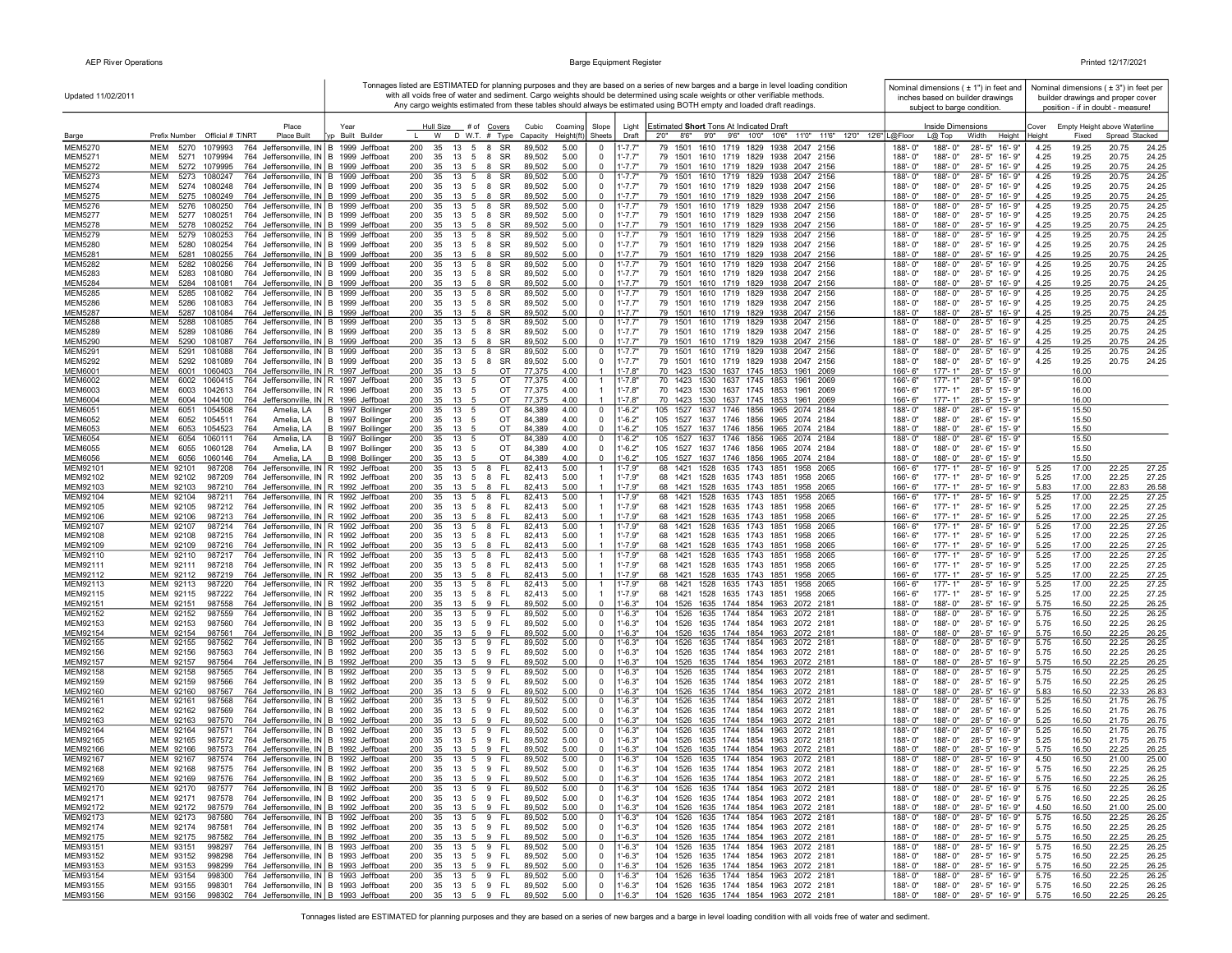| Updated 11/02/2011   |                                                                                                                                     |                                      |                                                                               |                                  |                                                       | Tonnages listed are ESTIMATED for planning purposes and they are based on a series of new barges and a barge in level loading condition<br>with all voids free of water and sediment. Cargo weights should be determined using scale weights or other verifiable methods.<br>Any cargo weights estimated from these tables should always be estimated using BOTH empty and loaded draft readings. | Nominal dimensions ( ± 1") in feet and<br>inches based on builder drawings<br>subject to barge condition |                                                |               |                | Nominal dimensions $(±3")$ in feet per<br>builder drawings and proper cover<br>position - if in doubt - measure! |
|----------------------|-------------------------------------------------------------------------------------------------------------------------------------|--------------------------------------|-------------------------------------------------------------------------------|----------------------------------|-------------------------------------------------------|---------------------------------------------------------------------------------------------------------------------------------------------------------------------------------------------------------------------------------------------------------------------------------------------------------------------------------------------------------------------------------------------------|----------------------------------------------------------------------------------------------------------|------------------------------------------------|---------------|----------------|------------------------------------------------------------------------------------------------------------------|
|                      | Place                                                                                                                               | Year                                 | Hull Size<br># of Covers                                                      | Cubic<br>Coaming                 | Slope<br>Light                                        | Estimated Short Tons At Indicated Draft                                                                                                                                                                                                                                                                                                                                                           |                                                                                                          | Inside Dimensions                              | Cover         |                | Empty Height above Waterline                                                                                     |
| Barge                | Prefix Number Official # T/NRT<br>Place Built                                                                                       | Built Builder                        | $D$ W.T. $#$ Type<br>$\mathbf{L}$<br>W                                        | Height(ft)<br>Capacity           | Sheets<br>Draft                                       | 2'0''<br>9'0"<br>9'6"<br>10'0"<br>10'6"<br>11'0" 11'6"<br>8'6''                                                                                                                                                                                                                                                                                                                                   | 12'0" 12'6" L@Floor<br>$L(0)$ Top                                                                        | Width<br>Height                                | <b>leight</b> | Fixed          | Spread Stacked                                                                                                   |
| MEM93157<br>MEM93158 | MEM 93157<br>998303<br>764 Jeffersonville, IN B 1993 Jeffboat<br>MEM 93158<br>998304<br>Jeffersonville, IN B 1993 Jeffboat<br>764   |                                      | 200<br>35<br>13<br>5<br>9<br>FL.<br>200<br>35<br>13<br>5<br>9<br>FL.          | 89,502<br>5.00<br>89,502<br>5.00 | $1' - 6.3"$<br>$\Omega$<br>$1' - 6.3"$<br>0           | 1526<br>1635<br>1744<br>1854<br>1963<br>2072 2181<br>104<br>104<br>1526<br>1635<br>1744<br>1854<br>1963<br>2072 2181                                                                                                                                                                                                                                                                              | 188'-0"<br>188'-0"<br>188'-0"<br>188'-0"                                                                 | 28'-5" 16'-9"<br>28'-5" 16'-9"                 | 5.75<br>5.75  | 16.50<br>16.50 | 22.25<br>26.25<br>22.25<br>26.25                                                                                 |
| MEM93159             | MEM 93159<br>998305<br>764 Jeffersonville, IN   B 1993 Jeffboat                                                                     |                                      | 200<br>9<br>FL.<br>35<br>13<br>-5                                             | 5.00<br>89,502                   | $1' - 6.3"$<br>$\Omega$                               | 104<br>1526<br>1635 1744 1854 1963 2072 2181                                                                                                                                                                                                                                                                                                                                                      | 188'-0"<br>$188 - 0'$                                                                                    | 28'-5" 16'-9"                                  | 5.75          | 16.50          | 22.25<br>26.25                                                                                                   |
| MEM93160             | MEM 93160<br>998306<br>764 Jeffersonville, IN B 1993 Jeffboat                                                                       |                                      | FL.<br>200<br>35<br>13<br>5<br>9                                              | 89,502<br>5.00                   | $\mathbf 0$<br>$1' - 6.3"$                            | 104<br>1526<br>1635 1744 1854 1963 2072 2181                                                                                                                                                                                                                                                                                                                                                      | 188'-0"<br>188'-0"                                                                                       | 28'-5" 16'-9"                                  | 5.75          | 16.50          | 22.25<br>26.25                                                                                                   |
| MEM93161             | MEM 93161<br>998307<br>764 Jeffersonville, IN   B 1993 Jeffboat                                                                     |                                      | 200<br>35<br>13<br>5 <sup>5</sup><br>9<br>FL.                                 | 89,502<br>5.00                   | $^{\circ}$<br>$1' - 6.3"$                             | 104<br>1526<br>1635 1744 1854 1963 2072 2181                                                                                                                                                                                                                                                                                                                                                      | 188'-0"<br>188'-0"                                                                                       | 28'-5" 16'-9"                                  | 5.75          | 16.50          | 22.25<br>26.25                                                                                                   |
| MEM93162<br>MEM93163 | 764 Jeffersonville, IN B 1993 Jeffboat<br>MEM 93162<br>998308<br>MEM 93163<br>998309<br>764 Jeffersonville, IN B 1993 Jeffboat      |                                      | 9<br>- FL<br>200<br>35<br>13<br>-5<br>200<br>35<br>13<br>5<br>9<br>FL.        | 5.00<br>89,502<br>89,502<br>5.00 | $1' - 6.3"$<br>$\Omega$<br>$\mathbf 0$<br>$1' - 6.3"$ | 1635 1744 1854 1963 2072 2181<br>104 1526<br>104<br>1526<br>1635 1744 1854 1963 2072 2181                                                                                                                                                                                                                                                                                                         | $188 - 0'$<br>188'-0"<br>188'-0"<br>188'-0"                                                              | 28'-5" 16'-9"<br>28'-5" 16'-9"                 | 5.75<br>5.75  | 16.50<br>16.50 | 22.25<br>26.25<br>22.25<br>26.25                                                                                 |
| MEM93164             | MEM 93164<br>998310<br>764 Jeffersonville, IN B 1993 Jeffboat                                                                       |                                      | 200<br>9<br>-FL<br>35<br>13<br>5                                              | 89,502<br>5.00                   | $\mathbf 0$<br>$1' - 6.3"$                            | 1635 1744 1854 1963 2072 2181<br>104<br>1526                                                                                                                                                                                                                                                                                                                                                      | 188'-0"<br>188'-0"                                                                                       | 28'-5" 16'-9"                                  | 5.75          | 16.50          | 22.25<br>26.25                                                                                                   |
| MEM93165             | MEM 93165<br>998311<br>764 Jeffersonville, IN B 1993 Jeffboat                                                                       |                                      | 200<br>9<br>FL.<br>35<br>13<br>-5                                             | 89,502<br>5.00                   | $1' - 6.3"$<br>$\mathbf 0$                            | 104<br>1526<br>1635 1744 1854 1963 2072 2181                                                                                                                                                                                                                                                                                                                                                      | 188'-0"<br>188'-0"                                                                                       | 28'-5" 16'-9"                                  | 5.75          | 16.50          | 22.25<br>26.25                                                                                                   |
| MEM93166<br>MEM93167 | MEM 93166<br>998312<br>764 Jeffersonville, IN B 1993 Jeffboat<br>MEM 93167<br>998487<br>764 Jeffersonville, IN B 1993 Jeffboat      |                                      | 9<br>FL.<br>200<br>35<br>13<br>5<br>200<br>35<br>13<br>5<br>9<br>FL.          | 89,502<br>5.00<br>89,502<br>5.00 | $^{\circ}$<br>$1' - 6.3"$<br>$1'-6.3"$<br>$^{\circ}$  | 104<br>1526<br>1635 1744 1854 1963<br>2072 2181<br>104<br>1526<br>1635 1744 1854 1963 2072 2181                                                                                                                                                                                                                                                                                                   | 188'-0"<br>188'-0"<br>188'-0"<br>188'-0"                                                                 | 28'-5" 16'-9"<br>28'-5" 16'-9"                 | 5.75<br>5.75  | 16.50<br>16.50 | 22.25<br>26.25<br>22.25<br>26.25                                                                                 |
| MEM93168             | MEM 93168<br>998488<br>764 Jeffersonville, IN B 1993 Jeffboat                                                                       |                                      | 9<br>- FL<br>200<br>35<br>13<br>-5                                            | 89,502<br>5.00                   | $1' - 6.3"$<br>$\Omega$                               | 1635 1744 1854 1963 2072 2181<br>104 1526                                                                                                                                                                                                                                                                                                                                                         | 188'-0"<br>$188 - 0'$                                                                                    | 28'-5" 16'-9"                                  | 5.75          | 16.50          | 22.25<br>26.25                                                                                                   |
| MEM93169             | MEM 93169<br>998489<br>764 Jeffersonville, IN B 1993 Jeffboat                                                                       |                                      | 200<br>35<br>13<br>5<br>9<br>FL.                                              | 89.502<br>5.00                   | $1' - 6.3"$<br>$\Omega$                               | 104<br>1526<br>1635<br>1744 1854<br>1963<br>2072 2181                                                                                                                                                                                                                                                                                                                                             | 188'-0'<br>188'-0"                                                                                       | 28'-5" 16'-9"                                  | 5.75          | 16.50          | 22.25<br>26.25                                                                                                   |
| MEM93170             | MEM 93170<br>998490<br>764 Jeffersonville, IN B 1993 Jeffboat                                                                       |                                      | 200<br>5<br>9<br>FL.<br>35<br>13                                              | 89,502<br>5.00                   | $\Omega$<br>$1' - 6.3"$                               | 104 1526 1635 1744 1854 1963 2072 2181                                                                                                                                                                                                                                                                                                                                                            | 188'-0"<br>188'-0"                                                                                       | 28'-5" 16'-9"                                  | 5.75          | 16.50          | 22.25<br>26.25                                                                                                   |
| MEM94101<br>MEM94102 | 764 Jeffersonville, IN R 1994 Jeffboat<br>MEM 94101<br>998522<br>MEM 94102<br>998523<br>764 Jeffersonville, IN R 1994 Jeffboat      |                                      | 200<br>9 FL<br>35<br>13<br>5<br>FL.<br>200<br>35<br>13<br>5<br>9              | 5.00<br>82,413<br>82,413<br>5.00 | $1' - 7.9"$<br>$1' - 7.9"$                            | 68 1421<br>1528 1635 1743 1851 1958 2065<br>68 1421<br>1528<br>1635 1743 1851<br>2065<br>1958                                                                                                                                                                                                                                                                                                     | $177 - 1"$<br>166'-6'<br>166'-6'<br>177'-1"                                                              | 28'-5" 16'-9"<br>28'-5" 16'-9"                 | 5.75<br>5.75  | 17.00<br>17.00 | 22.75<br>26.75<br>22.75<br>26.75                                                                                 |
| MEM94103             | MEM 94103<br>998524<br>764 Jeffersonville, IN R 1994 Jeffboat                                                                       |                                      | 200<br>35<br>13<br>5<br>9<br>-FL                                              | 82,413<br>5.00                   | $1' - 7.9"$                                           | 68 1421<br>1528<br>1635 1743 1851<br>1958 2065                                                                                                                                                                                                                                                                                                                                                    | 166'-6"<br>177'-1"                                                                                       | 28'-5" 16'-9"                                  | 5.75          | 17.00          | 22.75<br>26.75                                                                                                   |
| MEM94104             | MEM 94104<br>998525<br>764 Jeffersonville, IN R 1994 Jeffboat                                                                       |                                      | 9<br>- FL<br>200<br>35<br>13<br>-5                                            | 5.00<br>82,413                   | $1' - 7.9"$                                           | 1528 1635 1743 1851<br>68 1421<br>1958 2065                                                                                                                                                                                                                                                                                                                                                       | 166'-6"<br>$177 - 1"$                                                                                    | 28'-5" 16'-9"                                  | 5.75          | 17.00          | 22.75<br>26.75                                                                                                   |
| MEM94105<br>MEM94106 | MEM 94105<br>998526<br>764 Jeffersonville, IN R 1994 Jeffboat<br>764 Jeffersonville, IN R 1994 Jeffboat<br>MEM 94106<br>998527      |                                      | 200<br>35<br>13<br>5<br>9 FL<br>200<br>35<br>9<br>-FL<br>- 13<br>-5           | 82,413<br>5.00<br>82,413<br>5.00 | $1' - 7.9"$<br>$1' - 7.9"$                            | 68 1421<br>1528 1635 1743 1851<br>1958 2065<br>68 1421<br>1528<br>1635 1743 1851<br>1958 2065                                                                                                                                                                                                                                                                                                     | 166'-6'<br>177'-1'<br>$177 - 1"$<br>166'-6"                                                              | $28 - 5"$<br>16'-9"<br>28'-5" 16'-9"           | 5.75<br>5.75  | 17.00<br>17.00 | 22.75<br>26.75<br>22.75<br>26.75                                                                                 |
| MEM94107             | MEM 94107<br>998528<br>764 Jeffersonville, IN R 1994 Jeffboat                                                                       |                                      | 200<br>$\overline{5}$<br>9<br>FL<br>35<br>13                                  | 82,413<br>5.00                   | $1' - 7.9"$                                           | 1528<br>1635 1743 1851<br>68 1421<br>1958<br>2065                                                                                                                                                                                                                                                                                                                                                 | 166'-6"<br>$177 - 1"$                                                                                    | 28'-5" 16'-9"                                  | 5.75          | 17.00          | 22.75<br>26.75                                                                                                   |
| <b>MEM94108</b>      | MEM 94108<br>764 Jeffersonville, IN R 1994 Jeffboat<br>998529                                                                       |                                      | FL.<br>200<br>5<br>9<br>35<br>13                                              | 82,413<br>5.00                   | $1' - 7.9"$                                           | 1635 1743 1851<br>68 1421<br>1528<br>1958<br>- 2065                                                                                                                                                                                                                                                                                                                                               | 166'-6"<br>177'-1'                                                                                       | 28'-5"<br>16'-9"                               | 5.75          | 17.00          | 22.75<br>26.75                                                                                                   |
| MEM94109<br>MEM94110 | MEM 94109<br>998530<br>764 Jeffersonville, IN<br>MEM 94110<br>998531<br>764 Jeffersonville, IN R 1994 Jeffboat                      | R 1994 Jeffboat                      | 200<br>35<br>13<br>5<br>9<br>FL.<br>9<br>FL.<br>200<br>35<br>13<br>-5         | 82,413<br>5.00<br>82.413<br>5.00 | $1' - 7.9"$<br>$1' - 7.9"$                            | 68 1421<br>1528<br>1635 1743 1851<br>1958<br>- 2065<br>1528<br>1635 1743 1851<br>68 1421<br>1958<br>2065                                                                                                                                                                                                                                                                                          | 166'-6"<br>177'-1"<br>$177 - 1"$<br>$166 - 6$                                                            | $28 - 5"$<br>16'-9"<br>$28 - 5"$<br>$16' - 9'$ | 5.75<br>5.75  | 17.00<br>17.00 | 22.75<br>26.75<br>22.75<br>26.75                                                                                 |
| MEM94111             | MEM 94111<br>998532<br>764 Jeffersonville, IN R 1994 Jeffboat                                                                       |                                      | 200<br>35<br>13<br>5<br>9<br>FL.                                              | 82,413<br>5.00                   | $1' - 7.9"$                                           | 68<br>1421<br>1528<br>1635 1743 1851<br>1958<br>2065                                                                                                                                                                                                                                                                                                                                              | 166'-6"<br>$177 - 1'$                                                                                    | $28 - 5"$<br>16'-9"                            | 5.75          | 17.00          | 22.75<br>26.75                                                                                                   |
| MEM94112             | MEM 94112<br>998533<br>764 Jeffersonville, IN R 1994 Jeffboat                                                                       |                                      | 200<br>35<br>9<br>FL.<br>-13<br>5                                             | 82,413<br>5.00                   | $1' - 7.9"$                                           | 1528 1635 1743 1851<br>68 1421<br>1958 2065                                                                                                                                                                                                                                                                                                                                                       | $177 - 1"$<br>$166 - 6$                                                                                  | 28'-5" 16'-9"                                  | 5.75          | 17.00          | 22.75<br>26.75                                                                                                   |
| MEM94113             | MEM 94113<br>998534<br>764 Jeffersonville, IN R 1994 Jeffboat                                                                       |                                      | 200<br>35<br>9<br><b>FL</b><br>-13<br>-5                                      | 82,413<br>5.00                   | $1' - 7.9"$                                           | 1528 1635 1743 1851<br>68 1421<br>1958 2065                                                                                                                                                                                                                                                                                                                                                       | $177' - 1''$<br>$166 - 6$                                                                                | 28'-5" 16'-9"                                  | 5.75          | 17.00          | 22.75<br>26.75                                                                                                   |
| MEM94114<br>MEM94115 | MEM 94114<br>998535<br>764 Jeffersonville, IN   R 1994 Jeffboat<br>MEM 94115<br>998536<br>764 Jeffersonville, IN R 1994 Jeffboat    |                                      | 9 FL<br>200<br>13<br>5<br>35<br>FL.<br>200<br>35<br>13<br>5 <sup>5</sup><br>9 | 82,413<br>5.00<br>82,413<br>5.00 | $1' - 7.9"$<br>$1' - 7.9"$                            | 1528 1635 1743 1851<br>68 1421<br>1958<br>- 2065<br>68 1421 1528 1635 1743 1851<br>1958 2065                                                                                                                                                                                                                                                                                                      | $177 - 1"$<br>166'-6'<br>166'-6"<br>177'-1"                                                              | 28'-5" 16'-9"<br>28'-5" 16'-9"                 | 4.50<br>5.75  | 17.00<br>17.00 | 21.50<br>25.50<br>22.75<br>26.75                                                                                 |
| MEM94116             | MEM 94116<br>998537<br>764 Jeffersonville, IN R 1994 Jeffboat                                                                       |                                      | 200<br>35<br>13<br>5<br>9<br>-FL                                              | 82,413<br>5.00                   | $1' - 7.9"$                                           | 68 1421<br>1528 1635 1743 1851<br>1958 2065                                                                                                                                                                                                                                                                                                                                                       | 166'-6"<br>177'-1"                                                                                       | 28'-5" 16'-9"                                  | 5.75          | 17.00          | 22.75<br>26.75                                                                                                   |
| MEM94117             | MEM 94117<br>1020420<br>764 Jeffersonville, IN R 1994 Jeffboat                                                                      |                                      | - FL<br>200<br>35<br>13<br>5<br>9                                             | 82,413<br>5.00                   | $1' - 7.9"$                                           | 1528 1635 1743 1851<br>68 1421<br>1958 2065                                                                                                                                                                                                                                                                                                                                                       | 177'-1"<br>166'-6'                                                                                       | 28'-5" 16'-9"                                  | 5.75          | 17.00          | 22.75<br>26.75                                                                                                   |
| MEM94118<br>MEM94119 | MEM 94118 1020421<br>764 Jeffersonville, IN R 1994 Jeffboat<br>MEM 94119 1020422<br>Jeffersonville, IN R 1994 Jeffboat<br>764       |                                      | 200<br>9<br>FL.<br>35<br>13<br>-5<br>200<br>9<br>FL.<br>35<br>-13<br>-5       | 82,413<br>5.00<br>82,413<br>5.00 | $1' - 7.9"$<br>$1' - 7.9"$<br>-1                      | 68 1421<br>1528 1635 1743 1851<br>1958 2065<br>1421<br>1528 1635 1743 1851<br>68<br>1958 2065                                                                                                                                                                                                                                                                                                     | 166'-6"<br>$177 - 1"$<br>166'-6"<br>$177 - 1"$                                                           | 28'-5" 16'-9"<br>28'-5" 16'-9"                 | 4.50<br>4.50  | 17.00<br>17.00 | 21.50<br>25.50<br>21.50<br>25.50                                                                                 |
| MEM94120             | 764 Jeffersonville, IN R 1994 Jeffboat<br>MEM 94120<br>1020423                                                                      |                                      | 13<br>9<br>FL.<br>200<br>35<br>5                                              | 82,413<br>5.00                   | $1' - 7.9"$                                           | 1528 1635 1743 1851<br>68 1421<br>1958<br>- 2065                                                                                                                                                                                                                                                                                                                                                  | 177'-1"<br>166'-6"                                                                                       | 28'-5" 16'-9"                                  | 4.50          | 17.00          | 21.50<br>25.50                                                                                                   |
| MEM94121             | MEM 94121<br>1020424<br>764<br>Jeffersonville, IN R 1994 Jeffboat                                                                   |                                      | FL.<br>200<br>35<br>13<br>5<br>9                                              | 82,413<br>5.00                   | $1' - 7.9"$                                           | 68 1421<br>1528 1635 1743 1851<br>1958 2065                                                                                                                                                                                                                                                                                                                                                       | 166'-6"<br>177'-1"                                                                                       | 28'-5" 16'-9"                                  | 4.50          | 17.00          | 21.50<br>25.50                                                                                                   |
| MEM94122<br>MEM94123 | 764 Jeffersonville, IN R 1994 Jeffboat<br>MEM 94122<br>1020425<br>MEM 94123<br>1020426<br>764 Jeffersonville. IN R 1994 Jeffboat    |                                      | 200<br>35<br>13<br>5<br>9<br>-FL<br>9<br>FL.<br>200<br>35<br>13<br>5          | 82,413<br>5.00<br>5.00<br>82,413 | $1' - 7.9"$<br>$1' - 7.9"$                            | 68 1421<br>1528 1635 1743 1851<br>1958 2065<br>68<br>1421<br>1528<br>1635 1743<br>1851<br>1958<br>2065                                                                                                                                                                                                                                                                                            | 166'-6"<br>177'-1"<br>166'-6"<br>$177 - 1'$                                                              | 28'-5" 16'-9"<br>28'-5" 16'-9"                 | 4.50<br>4.50  | 17.00<br>17.00 | 21.50<br>25.50<br>22.75<br>26.75                                                                                 |
| MEM94124             | MEM 94124<br>1020427<br>764 Jeffersonville, IN R 1994 Jeffboat                                                                      |                                      | 200<br>35<br>5<br>9<br>FL.<br>-13                                             | 82.413<br>5.00                   | $1' - 7.9"$                                           | 68 1421<br>1528<br>1635 1743 1851<br>1958 2065                                                                                                                                                                                                                                                                                                                                                    | $177 - 1"$<br>$166 - 6$                                                                                  | 28'-5" 16'-9"                                  | 4.50          | 17.00          | 21.50<br>25.50                                                                                                   |
| MEM94125             | MEM 94125<br>1020428<br>764 Jeffersonville, IN R 1994 Jeffboat                                                                      |                                      | 200<br>9<br><b>FL</b><br>35<br>-13<br>-5                                      | 5.00<br>82.413                   | $1' - 7.9"$                                           | 68 1421<br>1528<br>1635 1743 1851<br>1958 2065                                                                                                                                                                                                                                                                                                                                                    | 166'-6'<br>$177 - 1"$                                                                                    | 28'-5" 16'-9"                                  | 4.50          | 17.00          | 21.50<br>25.50                                                                                                   |
| MEM94126             | MEM 94126<br>1020429<br>764 Jeffersonville, IN R 1994 Jeffboat                                                                      |                                      | 13<br>5<br>9<br>FL.<br>200<br>35                                              | 5.00<br>82,413                   | $1' - 7.9"$                                           | 1528 1635 1743 1851<br>68 1421<br>2065<br>1958                                                                                                                                                                                                                                                                                                                                                    | 177'-1"<br>166'-6'                                                                                       | 28'-5" 16'-9"                                  | 4.50          | 17.00          | 21.50<br>25.50                                                                                                   |
| MEM94127<br>MEM94128 | MEM 94127<br>1020430<br>764<br>Jeffersonville, IN R 1994 Jeffboat<br>MEM 94128<br>1020431<br>764 Jeffersonville, IN R 1994 Jeffboat |                                      | 200<br>35<br>13<br>5<br>9<br>FL.<br>200<br>35<br>13<br>5<br>9<br>-FL          | 82,413<br>5.00<br>82,413<br>5.00 | $1' - 7.9"$<br>$1' - 7.9"$                            | 68 1421<br>1528<br>1635 1743 1851<br>1958 2065<br>1528<br>1635 1743 1851<br>1958 2065<br>68 1421                                                                                                                                                                                                                                                                                                  | 166'-6"<br>177'-1"<br>166'-6'<br>177'-1"                                                                 | 28'-5" 16'-9"<br>28'-5" 16'-9"                 | 4.50<br>4.50  | 17.00<br>17.00 | 21.50<br>25.50<br>21.50<br>25.50                                                                                 |
| MEM94129             | MEM 94129<br>1020432<br>764 Jeffersonville, IN R 1994 Jeffboat                                                                      |                                      | FL.<br>200<br>35<br>13<br>5<br>9                                              | 82,413<br>5.00                   | $1' - 7.9"$                                           | 1635 1743 1851<br>68 1421<br>1528<br>1958<br>2065                                                                                                                                                                                                                                                                                                                                                 | $177 - 1"$<br>166'-6'                                                                                    | 28'-5" 16'-9"                                  | 4.50          | 17.00          | 21.50<br>25.50                                                                                                   |
| MEM94130<br>MEM94131 | MEM 94130<br>1020433<br>764 Jeffersonville, IN R 1994 Jeffboat<br>MEM 94131<br>1020434<br>764 Jeffersonville, IN R 1994 Jeffboat    |                                      | 200<br>35<br>13<br>5<br>9<br>-FL<br>200<br>9<br><b>FL</b><br>-5               | 82,413<br>5.00<br>82.413<br>5.00 | $1' - 7.9"$<br>$1' - 7.9"$                            | 68 1421 1528<br>1635 1743 1851<br>1958 2065<br>68 1421<br>1528 1635 1743 1851<br>1958 2065                                                                                                                                                                                                                                                                                                        | 166'-6"<br>177'-1"<br>166'-6"<br>$177 - 1"$                                                              | 28'-5" 16'-9"                                  | 4.50<br>4.50  | 17.00<br>17.00 | 21.50<br>25.50<br>21.50                                                                                          |
| MEM94132             | MEM 94132<br>1020435<br>764 Jeffersonville, IN R 1994 Jeffboat                                                                      |                                      | 35<br>13<br>200<br>FL.<br>35<br>13<br>5<br>9                                  | 82,413<br>5.00                   | $1' - 7.9"$                                           | 1528<br>1635 1743 1851<br>68 1421<br>1958 2065                                                                                                                                                                                                                                                                                                                                                    | $177 - 1'$<br>166'-6"                                                                                    | 28'-5" 16'-9"<br>$28 - 5"$<br>16'-9"           | 5.75          | 17.00          | 25.50<br>22.75<br>26.75                                                                                          |
| MEM94133             | MEM 94133<br>1020436<br>764                                                                                                         | Jeffersonville, IN   R 1994 Jeffboat | 200<br>9<br>FL.<br>-35<br>13<br>- 5                                           | 82.413<br>5.00                   | $1' - 7.9"$                                           | 1635 1743 1851<br>68 1421<br>1528<br>1958 2065                                                                                                                                                                                                                                                                                                                                                    | 177'-1"<br>166'-6"                                                                                       | $28 - 5"$<br>16'-9"                            | 5.75          | 17.00          | 22.75<br>26.75                                                                                                   |
| MEM94134<br>MEM94135 | MEM 94134<br>1020437<br>764<br>Jeffersonville, IN R 1994 Jeffboat                                                                   |                                      | 200<br>35<br>13<br>5<br>9<br>FL.<br>200<br>35                                 | 82,413<br>5.00                   | $1' - 7.9"$                                           | 68 1421<br>1528<br>1635 1743 1851<br>1958<br>2065<br>1635 1743<br>68<br>1421<br>1851<br>1958<br>2065                                                                                                                                                                                                                                                                                              | 177'-1"<br>166'-6"<br>$177 - 1'$                                                                         | $28 - 5"$<br>16'-9"<br>$16 - 9'$               | 5.75          | 17.00<br>17.00 | 22.75<br>26.75                                                                                                   |
| MEM94136             | MEM 94135<br>1020438<br>764 Jeffersonville, IN R 1994 Jeffboat<br>MEM 94136<br>1020439<br>764 Jeffersonville, IN R 1994 Jeffboat    |                                      | 9<br>FL.<br>13<br>5<br>200<br>35<br>13<br>5<br>9<br>FL.                       | 5.00<br>82,413<br>82,413<br>5.00 | $1' - 7.9"$<br>$1' - 7.9"$                            | 1528<br>68 1421<br>1528<br>1635 1743 1851<br>1958 2065                                                                                                                                                                                                                                                                                                                                            | 166'-6"<br>166'-6"<br>177'-1"                                                                            | $28 - 5"$<br>28'-5" 16'-9"                     | 4.50<br>4.50  | 17.00          | 21.50<br>25.50<br>21.50<br>25.50                                                                                 |
| MEM94137             | MEM 94137<br>1020440<br>764 Jeffersonville, IN R 1994 Jeffboat                                                                      |                                      | 200<br>35<br>9<br><b>FL</b><br>-13<br>-5                                      | 82.413<br>5.00                   | $1' - 7.9"$                                           | 68 1421 1528 1635 1743 1851<br>1958 2065                                                                                                                                                                                                                                                                                                                                                          | 166'-6"<br>$177 - 1"$                                                                                    | 28'-5" 16'-9"                                  | 4.50          | 17.00          | 21.50<br>25.50                                                                                                   |
| MEM94138             | MEM 94138<br>764 Jeffersonville, IN R 1994 Jeffboat<br>1020441                                                                      |                                      | FL.<br>200<br>9<br>35<br>13<br>5<br>9<br>FL.<br>200                           | 82,413<br>5.00                   | $1' - 7.9"$<br>$1' - 7.9"$                            | 1528 1635 1743 1851<br>68 1421<br>1958 2065                                                                                                                                                                                                                                                                                                                                                       | 166'-6"<br>$177 - 1"$                                                                                    | 28'-5" 16'-9"                                  | 4.50          | 17.00          | 21.50<br>25.50                                                                                                   |
| MEM94139<br>MEM94140 | MEM 94139<br>1020442<br>764 Jeffersonville, IN   R 1994 Jeffboat<br>MEM 94140 1020443<br>764 Jeffersonville, IN R 1994 Jeffboat     |                                      | 35<br>13<br>5<br>200<br>35<br>13<br>5<br>9<br>-FL                             | 82,413<br>5.00<br>82,413<br>5.00 | $1' - 7.9"$                                           | 68 1421 1528 1635 1743 1851<br>1958 2065<br>68 1421 1528 1635 1743 1851 1958 2065                                                                                                                                                                                                                                                                                                                 | 166'-6"<br>177'-1"<br>166'-6"<br>$177 - 1"$                                                              | 28'-5" 16'-9"<br>28'-5" 16'-9"                 | 4.50<br>4.50  | 17.00<br>17.00 | 21.50<br>25.50<br>21.50<br>25.50                                                                                 |
| MEM94141             | MEM 94141 1020444<br>764 Jeffersonville, IN R 1994 Jeffboat                                                                         |                                      | 200<br>35<br>13<br>5<br>9 FL                                                  | 82,413<br>5.00                   | $1' - 7.9"$                                           | 68 1421 1528 1635 1743 1851<br>1958 2065                                                                                                                                                                                                                                                                                                                                                          | 166'-6"<br>177'-1"                                                                                       | 28'-5" 16'-9"                                  | 4.50          | 17.00          | 21.50<br>25.50                                                                                                   |
| MEM94151             | MEM 94151<br>998491<br>764 Jeffersonville, IN B 1994 Jeffboat                                                                       |                                      | 5 9<br>- FL<br>200<br>35<br>13                                                | 5.00<br>89,502                   | $1' - 6.3"$<br>$^{\circ}$                             | 104 1526 1635 1744 1854 1963 2072 2181                                                                                                                                                                                                                                                                                                                                                            | 188'-0"<br>188'-0"                                                                                       | 28'-5" 16'-9"                                  | 5.75          | 16.50          | 22.25<br>26.25                                                                                                   |
| MEM94152<br>MEM94153 | MEM 94152<br>998492<br>764 Jeffersonville, IN B 1994 Jeffboat<br>MEM 94153<br>764 Jeffersonville, IN   B 1994 Jeffboat<br>998493    |                                      | 200<br>9<br><b>FL</b><br>35<br>-13<br>-5<br>13<br>9<br>FL.<br>200<br>35<br>5  | 89,502<br>5.00<br>89,502<br>5.00 | $\Omega$<br>$1' - 6.3"$<br>$1' - 6.3"$<br>$^{\circ}$  | 104 1526<br>1635 1744 1854 1963 2072 2181<br>104 1526 1635 1744 1854 1963 2072 2181                                                                                                                                                                                                                                                                                                               | 188'-0"<br>188'-0"<br>188'-0"<br>188'-0"                                                                 | 28'-5" 16'-9"<br>28'-5" 16'-9"                 | 5.75<br>5.75  | 16.50<br>16.50 | 22.25<br>26.25<br>22.25<br>26.25                                                                                 |
| MEM94154             | 764 Jeffersonville, IN B 1994 Jeffboat<br>MEM 94154<br>998494                                                                       |                                      | 9<br>FL.<br>200<br>35<br>13<br>5                                              | 89,502<br>5.00                   | $\mathbf 0$<br>$1' - 6.3"$                            | 104 1526<br>1635 1744 1854 1963 2072 2181                                                                                                                                                                                                                                                                                                                                                         | 188'-0"<br>188'-0"                                                                                       | 28'-5" 16'-9"                                  | 5.75          | 16.50          | 22.25<br>26.25                                                                                                   |
| MEM94201             | 764 Jeffersonville, IN R 1994 Jeffboat<br>MEM 94201<br>1021201                                                                      |                                      | 200<br>35<br>13<br>-5<br>- 8<br>SR                                            | 82,413<br>5.00                   | $1' - 9.4"$                                           | 45 1397 1504 1612 1719 1827 1935 2043                                                                                                                                                                                                                                                                                                                                                             | 166'-6"<br>177'-1"                                                                                       | 28'-5" 16'-9"                                  | 4.25          | 19.75          | 21.25<br>24.75                                                                                                   |
| MEM94202<br>MEM94203 | MEM 94202<br>1021202<br>764 Jeffersonville, IN R 1994 Jeffboat<br>MEM 94203<br>1021203<br>764 Jeffersonville, IN R 1994 Jeffboat    |                                      | 200<br>35<br>13<br>5<br>8<br>SR<br>SR<br>200<br>35<br>13<br>5<br>8            | 82,413<br>5.00<br>5.00<br>82,413 | $1' - 9.4"$<br>$1' - 9.4"$                            | 1504 1612 1719 1827<br>45 1397<br>1935 2043<br>45 1397 1504 1612 1719 1827 1935 2043                                                                                                                                                                                                                                                                                                              | 166'-6"<br>177'-1'<br>166'-6"<br>177'-1"                                                                 | 28'-5" 16'-9"<br>28'-5" 16'-9"                 | 4.25<br>4.25  | 19.75<br>19.75 | 21.25<br>24.75<br>21.25<br>24.75                                                                                 |
| MEM94204             | MEM 94204 1021204<br>764 Jeffersonville, IN R 1994 Jeffboat                                                                         |                                      | 200<br>8<br><b>SR</b><br>35<br>13<br>5                                        | 82,413<br>5.00                   | $1' - 9.4"$                                           | 45 1397 1504 1612 1719 1827 1935 2043                                                                                                                                                                                                                                                                                                                                                             | 166'-6"<br>$177 - 1"$                                                                                    | 28'-5" 16'-9"                                  | 4.25          | 19.75          | 21.25<br>24.75                                                                                                   |
| MEM94205             | MEM 94205<br>764 Jeffersonville, IN R 1994 Jeffboat<br>1021205                                                                      |                                      | $13 \quad 5 \quad 8$<br>SR<br>200<br>35                                       | 82.413<br>5.00                   | $1' - 9.4"$                                           | 45 1397 1504 1612 1719 1827 1935 2043                                                                                                                                                                                                                                                                                                                                                             | $177 - 1"$<br>$166 - 6$                                                                                  | 28'-5" 16'-9"                                  | 4.25          | 19.75          | 21.25<br>24.75                                                                                                   |
| MEM94206<br>MEM94207 | MEM 94206<br>1021206<br>764 Jeffersonville, IN R 1994 Jeffboat<br>MEM 94207 1021207 764 Jeffersonville, IN R 1994 Jeffboat          |                                      | 200<br>SR<br>35<br>13 5 8                                                     | 5.00<br>82,413                   | $1' - 9.4"$                                           | 45 1397 1504 1612 1719 1827 1935 2043<br>45 1397 1504 1612 1719 1827 1935 2043                                                                                                                                                                                                                                                                                                                    | 166'-6"<br>177'- 1"                                                                                      | 16'-9"<br>28'- 5"                              | 4 25          | 19.75          | 24.75<br>21.25                                                                                                   |
| MEM94208             | 764 Jeffersonville, IN R 1994 Jeffboat<br>MEM 94208 1021208                                                                         |                                      | 200 35 13 5 8 SR<br>35 13 5 8 SR<br>200                                       | 82,413<br>5.00<br>82,413<br>5.00 | $1' - 9.4"$<br>$1' - 9.4"$                            | 45 1397 1504 1612 1719 1827 1935 2043                                                                                                                                                                                                                                                                                                                                                             | 166'-6"<br>166'-6"<br>177'-1"                                                                            | 177'-1" 28'-5" 16'-9"<br>28'-5" 16'-9"         | 4.25<br>4.25  | 19.75<br>19.75 | 24.75<br>21.25<br>24.75<br>21.25                                                                                 |
| MEM94209             | MEM 94209 1021209<br>764 Jeffersonville, IN R 1994 Jeffboat                                                                         |                                      | 200<br>35 13 5 8 SR                                                           | 82,413<br>5.00                   | $1' - 9.4"$                                           | 45 1397 1504 1612 1719 1827 1935 2043                                                                                                                                                                                                                                                                                                                                                             | 166'-6"<br>177'-1"                                                                                       | 28'-5" 16'-9"                                  | 4.25          | 19.75          | 21.25<br>24.75                                                                                                   |
| MEM94210             | MEM 94210 1021210<br>764 Jeffersonville, IN R 1994 Jeffboat                                                                         |                                      | 35 13 5 8 SR<br>200                                                           | 82,413<br>5.00                   | $1' - 9.4"$                                           | 45 1397 1504 1612 1719 1827 1935 2043                                                                                                                                                                                                                                                                                                                                                             | 177'-1"<br>166'-6"                                                                                       | 28'-5" 16'-9"                                  | 4.25          | 19.75          | 21.25<br>24.75                                                                                                   |
| MEM94211<br>MEM94212 | MEM 94211 1021211<br>764 Jeffersonville, IN R 1994 Jeffboat<br>MEM 94212 1021212 764 Jeffersonville, IN R 1994 Jeffboat             |                                      | 200<br>35 13 5 8 SR<br>200<br>35 13 5 8 SR                                    | 82,413<br>5.00<br>82,413<br>5.00 | $1' - 9.4"$<br>$1' - 9.4"$<br>-1                      | 45 1397 1504 1612 1719 1827 1935 2043<br>45 1397 1504 1612 1719 1827 1935 2043                                                                                                                                                                                                                                                                                                                    | 166'-6"<br>$177 - 1"$<br>177'-1"<br>166'-6"                                                              | 28'-5" 16'-9"<br>28'-5" 16'-9"                 | 4.25<br>4.25  | 19.75<br>19.75 | 21.25<br>24.75<br>21.25<br>24.75                                                                                 |
| MEM94251             | MEM 94251 1022873<br>764 Jeffersonville, IN B 1994 Jeffboat                                                                         |                                      | 35 13 5<br>200<br>8 SR                                                        | 89,502<br>5.00                   | $1' - 7.7"$<br>$\overline{0}$                         | 79 1501 1610 1719 1829 1938 2047 2156                                                                                                                                                                                                                                                                                                                                                             | 188'-0"<br>188'-0"                                                                                       | 28'-5" 16'-9"                                  | 4.25          | 19.25          | 20.75<br>24.25                                                                                                   |
| MEM94252             | MEM 94252 1022875<br>764 Jeffersonville, IN B 1994 Jeffboat                                                                         |                                      | 200<br>35 13 5 8 SR                                                           | 5.00<br>89,502                   | $\mathbf 0$<br>$1' - 7.7"$                            | 79 1501 1610 1719 1829 1938 2047 2156                                                                                                                                                                                                                                                                                                                                                             | 188'-0"<br>188'-0"                                                                                       | 28'-5" 16'-9"                                  | 4.25          | 19.25          | 24.25<br>20.75                                                                                                   |
| MEM94253<br>MEM94254 | MEM 94253 1022876<br>764 Jeffersonville, IN B 1994 Jeffboat<br>MEM 94254 1022877<br>764 Jeffersonville, IN B 1994 Jeffboat          |                                      | 200<br>35 13 5 8 SR<br>200<br>35 13 5 8 SR                                    | 89,502<br>5.00<br>89,502<br>5.00 | $\mathbf 0$<br>$1' - 7.7"$<br>$1' - 7.7"$<br>$\Omega$ | 79 1501 1610 1719 1829 1938 2047 2156<br>79 1501 1610 1719 1829 1938 2047 2156                                                                                                                                                                                                                                                                                                                    | 188'-0"<br>188'-0"<br>188'-0"<br>188'-0"                                                                 | 28'-5" 16'-9"<br>28'-5" 16'-9"                 | 4.25<br>4.25  | 19.25<br>19.25 | 20.75<br>24.25<br>20.75<br>24.25                                                                                 |
| MEM94255             | 764 Jeffersonville, IN B 1994 Jeffboat<br>MEM 94255 1022878                                                                         |                                      | 200<br>35 13 5 8 SR                                                           | 89,502<br>5.00                   | $\overline{0}$<br>$1' - 7.7"$                         | 79 1501 1610 1719 1829 1938 2047 2156                                                                                                                                                                                                                                                                                                                                                             | 188'-0"<br>188'-0"                                                                                       | 28'-5" 16'-9"                                  | 4.25          | 19.25          | 20.75<br>24.25                                                                                                   |
| MEM94257             | MEM 94257 1022880 764 Jeffersonville, IN B 1994 Jeffboat                                                                            |                                      | 200 35 13 5 8 SR                                                              | 89,502<br>5.00                   | $1' - 7.7"$<br>$\overline{0}$                         | 79 1501 1610 1719 1829 1938 2047 2156                                                                                                                                                                                                                                                                                                                                                             | 188'-0"                                                                                                  | 188'-0" 28'-5" 16'-9"                          | 4.25          | 19.25          | 20.75<br>24.25                                                                                                   |
| MEM94258             | MEM 94258 1022881 764 Jeffersonville, IN B 1994 Jeffboat                                                                            |                                      | 200 35 13 5 8 SR                                                              | 89,502<br>5.00                   | $0$ 1'-7.7"                                           | 79 1501 1610 1719 1829 1938 2047 2156                                                                                                                                                                                                                                                                                                                                                             | 188'-0"                                                                                                  | 188'-0" 28'-5" 16'-9"                          | 4.25          | 19.25          | 24.25<br>20.75                                                                                                   |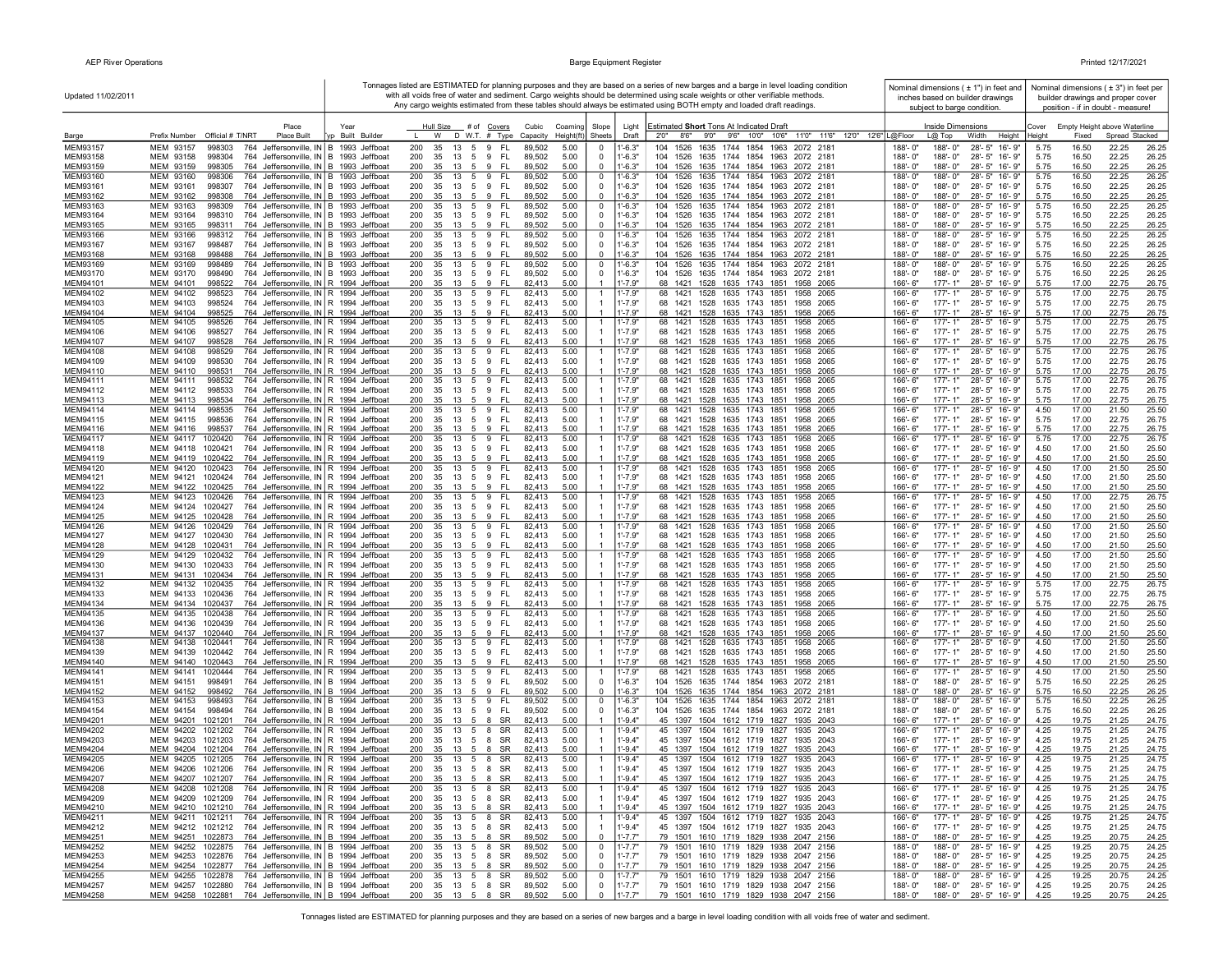| Updated 11/02/2011             |                                                                                                                                                    |                                                                  |                                                        |                                   |                  |              |                                                          | with all voids free of water and sediment. Cargo weights should be determined using scale weights or other verifiable methods.<br>Any cargo weights estimated from these tables should always be estimated using BOTH empty and loaded draft readings. | Tonnages listed are ESTIMATED for planning purposes and they are based on a series of new barges and a barge in level loading condition |                          |                                                  | Nominal dimensions ( ± 1") in feet and<br>inches based on builder drawings |              |                | Nominal dimensions ( $\pm$ 3") in feet per<br>builder drawings and proper cover |                |
|--------------------------------|----------------------------------------------------------------------------------------------------------------------------------------------------|------------------------------------------------------------------|--------------------------------------------------------|-----------------------------------|------------------|--------------|----------------------------------------------------------|--------------------------------------------------------------------------------------------------------------------------------------------------------------------------------------------------------------------------------------------------------|-----------------------------------------------------------------------------------------------------------------------------------------|--------------------------|--------------------------------------------------|----------------------------------------------------------------------------|--------------|----------------|---------------------------------------------------------------------------------|----------------|
|                                | Place                                                                                                                                              | Year                                                             | <b>Hull Size</b>                                       | # of Covers                       | Cubic            | Coaming      | Slope<br>Light                                           | Estimated Short Tons At Indicated Draft                                                                                                                                                                                                                |                                                                                                                                         |                          | subject to barge condition.<br>Inside Dimensions |                                                                            | Cover        |                | position - if in doubt - measure!<br>Empty Height above Waterline               |                |
| Barge                          | Prefix Number Official # T/NRT<br>Place Built                                                                                                      | Built Builde                                                     | W                                                      | D W.T. # Type                     | Capacity         | Height(ft    | Sheets<br>Draft                                          | 8'6" 9'0" 9'6" 10'0" 10'6"<br>2'0"                                                                                                                                                                                                                     | 11'0" 11'6" 12'0" 12'6" L@Floor                                                                                                         |                          | $L@$ Top                                         | Width<br>Height                                                            | Height       | Fixed          | Spread Stacked                                                                  |                |
| MEM94259                       | MEM 94259<br>1022882<br>764 Jeffersonville, IN B 1994 Jeffboat                                                                                     |                                                                  | 200<br>35<br>13                                        | 5<br>8<br><b>SR</b>               | 89,502           | 5.00         | $1' - 7.7'$<br>$\mathbf 0$                               | 1501<br>79                                                                                                                                                                                                                                             | 1610 1719 1829 1938<br>2047 2156                                                                                                        | 188'-0'                  | 188'-0"                                          | 28'-5" 16'-9"                                                              | 4.25         | 19.25          | 20.75                                                                           | 24.25          |
| MEM94260<br>MEM94261           | MEM 94260<br>1022883<br>764 Jeffersonville, IN B 1994 Jeffboat<br>MEM 94261 1022884<br>764 Jeffersonville, IN B 1994 Jeffboat                      |                                                                  | 200<br>35<br>13<br>200<br>35<br>13<br>-5               | 5<br>8 SR<br>8<br>SR              | 89,502<br>89,502 | 5.00<br>5.00 | $\Omega$<br>$1' - 7.7"$<br>$\Omega$<br>$1' - 7.7"$       | 79 1501                                                                                                                                                                                                                                                | 79 1501 1610 1719 1829 1938 2047 2156<br>1610 1719 1829 1938 2047 2156                                                                  | 188'-0"<br>188'-0"       | 188'-0"<br>188'-0"                               | 28'-5" 16'-9"<br>28'-5" 16'-9"                                             | 4.25<br>4.25 | 19.25<br>19.25 | 20.75<br>20.75                                                                  | 24.25<br>24.25 |
| MEM94262                       | MEM 94262<br>1022885<br>764 Jeffersonville, IN B 1994 Jeffboat                                                                                     |                                                                  | 200<br>13<br>35                                        | 5<br>8 SR                         | 89,502           | 5.00         | $1' - 7.7"$<br>0                                         | 79 1501                                                                                                                                                                                                                                                | 1610 1719 1829 1938 2047 2156                                                                                                           | 188'-0"                  | 188'-0"                                          | 28'-5" 16'-9"                                                              | 4.25         | 19.25          | 20.75                                                                           | 24.25          |
| MEM94263                       | 764 Jeffersonville, IN B 1994 Jeffboat<br>MEM 94263 1022886                                                                                        |                                                                  | 200<br>35<br>13                                        | 5<br>8 SR                         | 89,502           | 5.00         | $1' - 7.7"$<br>$\mathbf 0$                               |                                                                                                                                                                                                                                                        | 79 1501 1610 1719 1829 1938 2047 2156                                                                                                   | 188'-0"                  | 188'-0"                                          | 28'-5" 16'-9"                                                              | 4.25         | 19.25          | 20.75                                                                           | 24.25          |
| MEM94264                       | MEM 94264 1022887<br>764 Jeffersonville, IN B 1994 Jeffboat                                                                                        |                                                                  | 200<br>35<br>13 5                                      | SR<br>8                           | 89,502           | 5.00         | $1' - 7.7"$<br>$\mathbf 0$                               |                                                                                                                                                                                                                                                        | 79 1501 1610 1719 1829 1938 2047 2156                                                                                                   | 188'-0"                  | 188'-0"                                          | 28'-5" 16'-9"                                                              | 4.25         | 19.25          | 20.75                                                                           | 24.25          |
| MEM94265<br>MEM94266           | MEM 94265<br>1022888<br>764 Jeffersonville, IN B 1994 Jeffboat<br>MEM 94266 1022889<br>764 Jeffersonville, IN B 1994 Jeffboat                      |                                                                  | 200<br>35<br>13<br>200<br>35<br>13 5                   | 5<br>8<br><b>SR</b><br>8 SR       | 89,502<br>89,502 | 5.00<br>5.00 | $1' - 7.7"$<br>$^{\circ}$<br>$1' - 7.7"$<br>$^{\circ}$   | 79 1501                                                                                                                                                                                                                                                | 1610 1719 1829 1938<br>2047 2156<br>79 1501 1610 1719 1829 1938 2047 2156                                                               | 188'-0"<br>188'-0"       | 188'-0"<br>188'-0"                               | 28'-5" 16'-9"<br>28'-5" 16'-9"                                             | 4.25<br>4.25 | 19.25<br>19.25 | 20.75<br>20.75                                                                  | 24.25<br>24.25 |
| MEM94267                       | MEM 94267 1022890<br>764 Jeffersonville, IN B 1994 Jeffboat                                                                                        |                                                                  | 200<br>35<br>13 5                                      | 8 SR                              | 89,502           | 5.00         | $\Omega$<br>$1' - 7.7"$                                  |                                                                                                                                                                                                                                                        | 79 1501 1610 1719 1829 1938 2047 2156                                                                                                   | 188'-0"                  | 188'-0"                                          | 28'-5" 16'-9"                                                              | 4.25         | 19.25          | 20.75                                                                           | 24.25          |
| MEM94268                       | MEM 94268<br>764 Jeffersonville, IN B 1994 Jeffboat<br>1022891                                                                                     |                                                                  | 200<br>35<br>13                                        | $5\phantom{.0}$<br>8<br><b>SR</b> | 89,502           | 5.00         | $\mathbf 0$<br>$1' - 7.7"$                               | 79 1501                                                                                                                                                                                                                                                | 1610 1719 1829 1938<br>2047 2156                                                                                                        | 188'-0"                  | 188'-0"                                          | 28'-5" 16'-9"                                                              | 4.25         | 19.25          | 20.75                                                                           | 24.25          |
| MEM96101                       | MEM 96101<br>1048143<br>764 Jeffersonville, IN R 1996 Jeffboat                                                                                     |                                                                  | 200<br>35<br>13                                        | 9 FL<br>$5\overline{)}$           | 82,413           | 5.00         | $1' - 7.9"$<br>-1                                        |                                                                                                                                                                                                                                                        | 68 1421 1528 1635 1743 1851 1958 2065                                                                                                   | 166'-6"                  | 177'-1"                                          | 28'-5" 16'-9"                                                              | 5.75         | 17.00          | 22.75                                                                           | 26.75          |
| MEM96102<br>MEM96103           | MEM 96102 1048144<br>764 Jeffersonville, IN R 1996 Jeffboat<br>1048145<br>764 Jeffersonville, IN R 1996 Jeffboat<br>MEM 96103                      |                                                                  | 200<br>35<br>13 5<br>200<br>35                         | 13 5 9 FL<br>9 FL                 | 82,413<br>82,413 | 5.00<br>5.00 | $1' - 7.9"$<br>$1' - 7.9"$                               | 68 1421 1528 1635 1743 1851                                                                                                                                                                                                                            | 68 1421 1528 1635 1743 1851 1958 2065<br>1958 2065                                                                                      | 166'-6"<br>166'-6"       | 177'-1"<br>$177 - 1"$                            | 28'-5" 16'-9"<br>28'-5" 16'-9"                                             | 5.75<br>5.75 | 17.00<br>17.00 | 22.75<br>22.75                                                                  | 26.75<br>26.75 |
| MEM96104                       | MEM 96104<br>1048146<br>764 Jeffersonville, IN R 1996 Jeffboat                                                                                     |                                                                  | 200<br>35                                              | 13    5    9    FL                | 82,413           | 5.00         | $1' - 7.9"$                                              |                                                                                                                                                                                                                                                        | 68 1421 1528 1635 1743 1851 1958 2065                                                                                                   | 166'-6"                  | 177'-1"                                          | 28'-5" 16'-9"                                                              | 5.75         | 17.00          | 22.75                                                                           | 26.75          |
| MEM96105                       | MEM 96105 1048147<br>764 Jeffersonville, IN R 1996 Jeffboat                                                                                        |                                                                  | 200<br>35<br>13 5                                      | 9<br>- FL                         | 82,413           | 5.00         | $1' - 7.9"$<br>-1                                        |                                                                                                                                                                                                                                                        | 68 1421 1528 1635 1743 1851 1958 2065                                                                                                   | 166'-6"                  | $177 - 1"$                                       | 28'-5" 16'-9"                                                              | 5.75         | 17.00          | 22.75                                                                           | 26.75          |
| MEM96106                       | MEM 96106<br>1048148<br>764 Jeffersonville, IN R 1996 Jeffboat                                                                                     |                                                                  | 200<br>13<br>35                                        | 5<br>9<br>FL.                     | 82,413           | 5.00         | $1' - 7.9"$                                              | 68 1421                                                                                                                                                                                                                                                | 1528 1635 1743 1851<br>1958 2065                                                                                                        | 166'-6"                  | $177 - 1'$                                       | $28 - 5"$<br>16'-9"                                                        | 5.75         | 17.00          | 22.75                                                                           | 26.75          |
| MEM96107<br>MEM96108           | 1048149<br>764 Jeffersonville, IN R 1996 Jeffboat<br>MEM 96107<br>764 Jeffersonville, IN R 1996 Jeffboat<br>MEM 96108<br>1048150                   |                                                                  | 200<br>35<br>13<br>200<br>35<br>13                     | 9<br>FL.<br>5<br>5<br>9<br>-FL    | 82,413<br>82,413 | 5.00<br>5.00 | $1' - 7.9"$<br>$1' - 7.9"$                               | 68 1421<br>68 1421                                                                                                                                                                                                                                     | 1528 1635 1743 1851 1958 2065<br>1528 1635 1743 1851 1958 2065                                                                          | 166'-6"<br>166'-6"       | 177'-1"<br>177'-1"                               | 28'-5" 16'-9"<br>28'-5" 16'-9"                                             | 5.75<br>5.75 | 17.00<br>17.00 | 22.75<br>22.75                                                                  | 26.75<br>26.75 |
| MEM96109                       | MEM 96109<br>1048151<br>764 Jeffersonville, IN   R 1996 Jeffboat                                                                                   |                                                                  | 200<br>35<br>13                                        | 5<br>9<br>-FL                     | 82,413           | 5.00         | $1' - 7.9"$                                              | 68 1421                                                                                                                                                                                                                                                | 1528 1635 1743 1851<br>1958 2065                                                                                                        | 166'-6"                  | 177'-1'                                          | 28'-5" 16'-9"                                                              | 5.75         | 17.00          | 22.75                                                                           | 26.75          |
| MEM96110                       | MEM 96110 1048152<br>764 Jeffersonville, IN R 1996 Jeffboat                                                                                        |                                                                  | 200<br>35<br>13                                        | 5 9 FL                            | 82,413           | 5.00         | $1' - 7.9"$                                              | 68 1421 1528 1635 1743 1851                                                                                                                                                                                                                            | 1958 2065                                                                                                                               | 166'-6"                  | $177 - 1"$                                       | 28'-5" 16'-9"                                                              | 5.75         | 17.00          | 22.75                                                                           | 26.75          |
| MEM96111                       | MEM 96111 1048529<br>764 Jeffersonville, IN R 1996 Jeffboat                                                                                        |                                                                  | 200<br>35<br>13<br>200<br>35                           | 9<br>- FL<br>-5                   | 82.413           | 5.00         | $1' - 7.9"$                                              |                                                                                                                                                                                                                                                        | 68 1421 1528 1635 1743 1851 1958 2065                                                                                                   | 166'-6"<br>$166 - 6$     | $177 - 1"$<br>$177 - 1"$                         | 28'-5" 16'-9"                                                              | 5.75         | 17.00          | 22.75                                                                           | 26.75          |
| MEM96112<br>MEM96113           | MEM 96112 1048530<br>764 Jeffersonville, IN R 1996 Jeffboat<br>MEM 96113 1048531<br>764 Jeffersonville, IN R 1996 Jeffboat                         |                                                                  | 13<br>200<br>35                                        | 5 9 FL<br>13 5 9 FL               | 82,413<br>82,413 | 5.00<br>5.00 | $1' - 7.9"$<br>$1' - 7.9"$<br>-1                         |                                                                                                                                                                                                                                                        | 68 1421 1528 1635 1743 1851 1958 2065<br>68 1421 1528 1635 1743 1851 1958 2065                                                          | 166'-6"                  | 177'-1"                                          | 28'-5" 16'-9"<br>28'-5" 16'-9"                                             | 5.75<br>5.75 | 17.00<br>17.00 | 22.75<br>22.75                                                                  | 26.75<br>26.75 |
| MEM96114                       | 764 Jeffersonville, IN R 1996 Jeffboat<br>MEM 96114 1048532                                                                                        |                                                                  | 200<br>35<br>13                                        | 5<br>9<br>-FL                     | 82,413           | 5.00         | $1' - 7.9"$                                              |                                                                                                                                                                                                                                                        | 68 1421 1528 1635 1743 1851 1958 2065                                                                                                   | 166'-6"                  | 177'-1"                                          | 28'-5" 16'-9"                                                              | 5.75         | 17.00          | 22.75                                                                           | 26.75          |
| MEM96115                       | MEM 96115 1048533<br>764 Jeffersonville, IN R 1996 Jeffboat                                                                                        |                                                                  | 200<br>35                                              | 13   5   9   FL                   | 82,413           | 5.00         | $1' - 7.9"$                                              |                                                                                                                                                                                                                                                        | 68 1421 1528 1635 1743 1851 1958 2065                                                                                                   | 166'-6"                  | 177'-1"                                          | 28'-5" 16'-9"                                                              | 5.75         | 17.00          | 22.75                                                                           | 26.75          |
| MEM96116                       | MEM 96116 1048534<br>764 Jeffersonville, IN R 1996 Jeffboat<br>764 Jeffersonville, IN R 1996 Jeffboat                                              |                                                                  | 200<br>35                                              | 13 5 9 FL                         | 82,413           | 5.00         | $1' - 7.9"$                                              |                                                                                                                                                                                                                                                        | 68 1421 1528 1635 1743 1851 1958 2065                                                                                                   | 166'-6"                  | 177'-1"                                          | 28'-5" 16'-9"                                                              | 4.50         | 17.00          | 21.50                                                                           | 25.50          |
| MEM96117<br>MEM96118           | MEM 96117 1048535<br>MEM 96118 1048536<br>764 Jeffersonville, IN R 1996 Jeffboat                                                                   |                                                                  | 200<br>35<br>$13 \quad 5$<br>200<br>$13 \quad 5$<br>35 | 9 FL<br>9 FL                      | 82.413<br>82,413 | 5.00<br>5.00 | $1' - 7.9"$<br>$1' - 7.9"$                               |                                                                                                                                                                                                                                                        | 68 1421 1528 1635 1743 1851 1958 2065<br>68 1421 1528 1635 1743 1851 1958 2065                                                          | 166'-6"<br>166'-6"       | $177 - 1"$<br>$177 - 1"$                         | 28'-5" 16'-9"<br>28'-5" 16'-9"                                             | 5.75<br>5.75 | 17.00<br>17.00 | 22.75<br>22.75                                                                  | 26.75<br>26.75 |
| MEM96119                       | MEM 96119 1048537<br>764 Jeffersonville, IN R 1996 Jeffboat                                                                                        |                                                                  | 200<br>35<br>13                                        | 9<br>FL.<br>5                     | 82,413           | 5.00         | $1' - 7.9"$                                              | 68 1421                                                                                                                                                                                                                                                | 1528 1635 1743 1851 1958 2065                                                                                                           | 166'-6"                  |                                                  | 177'-1" 28'-5" 16'-9"                                                      | 5.75         | 17.00          | 22.75                                                                           | 26.75          |
| MKJ10B                         | 764 Caruthersville, MO B 2000 Trinity-C<br><b>MKJ</b><br>10 1101756                                                                                |                                                                  | 200<br>35<br>13                                        | 9<br>FL<br>5                      | 89,795           | 5.00         | $1' - 6.0"$<br>$\overline{0}$                            |                                                                                                                                                                                                                                                        | 1534 1644 1751 1862 1970 2078 2189                                                                                                      |                          |                                                  |                                                                            |              | 16.50          |                                                                                 |                |
| MKJ20B                         | MKJ<br>20 1101757<br>764 Caruthersville, MO B 2000 Trinity-C                                                                                       |                                                                  | 200<br>35<br>13                                        | 5<br>9<br>FL.                     | 89,795           | 5.00         | 0<br>$1' - 6.0"$<br>$\mathbf 0$                          |                                                                                                                                                                                                                                                        | 1534 1644 1751 1862 1970 2078 2189<br>1534 1644 1751 1862 1970 2078 2189                                                                |                          |                                                  |                                                                            |              | 16.50          |                                                                                 |                |
| MKJ30B<br>MKJ40B               | <b>MKJ</b><br>764 Caruthersville, MO B 2000 Trinity-C<br>30 1101758<br>MKJ<br>764 Caruthersville, MO B 2000 Trinity-C<br>40 1101759                |                                                                  | 200<br>35<br>13<br>200<br>35<br>13                     | 5<br>9<br>FL.<br>9<br>5<br>-FL    | 89,795<br>89,795 | 5.00<br>5.00 | $1' - 6.0"$<br>$1' - 6.0"$<br>$\Omega$                   | 1534                                                                                                                                                                                                                                                   | 1644 1751 1862 1970 2078 2189                                                                                                           |                          |                                                  |                                                                            |              | 16.50<br>16.50 |                                                                                 |                |
| MKJ50B                         | <b>MKJ</b><br>50 1101760<br>764 Caruthersville, MO B 2000 Trinity-C                                                                                |                                                                  | 200<br>35<br>13                                        | 5<br>9<br>FL.                     | 89,795           | 5.00         | $\mathbf{0}$<br>$1' - 6.0"$                              | 1534                                                                                                                                                                                                                                                   | 1644 1751 1862 1970<br>2078 2189                                                                                                        |                          |                                                  |                                                                            |              | 16.50          |                                                                                 |                |
| <b>MTC511</b>                  | MTC<br>764 Jeffersonville, IN R 2004 Jeffboat<br>511 1153583                                                                                       |                                                                  | 200<br>35<br>13                                        | 9<br>FL.<br>5                     | 82,439           | 5.00         | $1'-6.4"$<br>-1                                          | 89 1446<br>1553 1660                                                                                                                                                                                                                                   | 1768 1876 1984 2093                                                                                                                     | 166'-6"                  | $177 - 1"$                                       | 28'-5" 16'-9"                                                              | 5.25         | 17.00          | 22.25                                                                           | 27.25          |
| <b>MTC512</b><br><b>MTC513</b> | <b>MTC</b><br>764 Jeffersonville, IN R 2004 Jeffboat<br>512 1153585<br>MTC<br>513 1153586<br>764 Jeffersonville, IN R 2004 Jeffboat                |                                                                  | 200<br>35<br>13 5 9<br>200<br>35                       | 13 5 9 FL<br>FL.                  | 82,439<br>82,439 | 5.00<br>5.00 | $1'-6.4"$<br>-1<br>$1' - 6.4"$                           |                                                                                                                                                                                                                                                        | 89 1446 1553 1660 1768 1876 1984 2093<br>89 1446 1553 1660 1768 1876 1984 2093                                                          | 166'-6"<br>166'-6'       | 177'-1"<br>177'-1"                               | 28'-5" 16'-9"<br>28'-5" 16'-9"                                             | 5.25<br>5.25 | 17.00<br>17.00 | 22.25<br>22.25                                                                  | 27.25<br>27.25 |
| <b>MTC514</b>                  | 764 Jeffersonville, IN R 2004 Jeffboat<br>MTC<br>514 1153587                                                                                       |                                                                  | 200<br>35<br>13                                        | 5 9 FL                            | 82,439           | 5.00         | $1'-6.4"$                                                | 89 1446 1553 1660 1768 1876                                                                                                                                                                                                                            | 1984 2093                                                                                                                               | 166'-6"                  | 177'-1"                                          | 28'-5" 16'-9"                                                              | 5.25         | 17.00          | 22.25                                                                           | 27.25          |
| <b>MTC515</b>                  | 515 1153588<br>764 Jeffersonville, IN R 2004 Jeffboat<br>MTC                                                                                       |                                                                  | 200<br>35<br>13<br>- 5                                 | 9 FL                              | 82,439           | 5.00         | $1'-6.4"$                                                |                                                                                                                                                                                                                                                        | 89 1446 1553 1660 1768 1876 1984 2093                                                                                                   | 166'-6"                  | 177'-1"                                          | 28'-5" 16'-9"                                                              | 5.25         | 17.00          | 22.25                                                                           | 27.25          |
| MTC531B                        | <b>MTC</b><br>531<br>1153568<br>764 Jeffersonville, IN B 2004 Jeffboat                                                                             |                                                                  | 200<br>35<br>13                                        | 5<br>9<br>FL.                     | 89,557           | 5.00         | $\mathbf 0$<br>$1' - 5.9"$                               | 110<br>1532 1642 1751                                                                                                                                                                                                                                  | 1860 1970 2079 2188                                                                                                                     | 188'-0"                  | 188'-0"                                          | 28'-5" 16'-9"                                                              | 4.50         | 16.50          | 21.00                                                                           | 25.00          |
| MTC532B<br>MTC533B             | MTC<br>1153569<br>532<br>764 Jeffersonville, IN   B 2004 Jeffboat<br><b>MTC</b><br>533 1153570<br>764 Jeffersonville, IN B 2004 Jeffboat           |                                                                  | 200<br>35<br>13<br>-5<br>200<br>35<br>13               | FL.<br>9<br>9<br>FL<br>5          | 89,557<br>89,557 | 5.00<br>5.00 | $\mathbf 0$<br>$1' - 5.9"$<br>$1' - 5.9"$<br>$\mathbf 0$ | 110<br>1532<br>1642 1751<br>110 1532                                                                                                                                                                                                                   | 1860 1970 2079 2188<br>1642 1751 1860 1970<br>2079 2188                                                                                 | 188'-0"<br>188'-0"       | 188'-0"<br>188'-0"                               | 28'-5" 16'-9"<br>28'-5" 16'-9"                                             | 4.50<br>4.50 | 16.50<br>16.50 | 21.00<br>21.00                                                                  | 25.00<br>25.00 |
| MTC534B                        | MTC<br>534 1153571<br>764 Jeffersonville, IN B 2004 Jeffboat                                                                                       |                                                                  | 200<br>35<br>13                                        | 9<br>5<br>FL.                     | 89,557           | 5.00         | 0<br>$1' - 5.9"$                                         | 110<br>1532<br>1642 1751                                                                                                                                                                                                                               | 1860 1970<br>2079 2188                                                                                                                  | 188'-0"                  | 188'-0"                                          | 28'-5" 16'-9"                                                              | 4.50         | 16.50          | 21.00                                                                           | 25.00          |
| MTC535B                        | MTC<br>535<br>1153572<br>764 Jeffersonville, IN   B 2004 Jeffboat                                                                                  |                                                                  | 200<br>35<br>13                                        | 5<br>9<br>FL.                     | 89,557           | 5.00         | $1' - 5.9"$<br>0                                         | 110<br>1532                                                                                                                                                                                                                                            | 1642 1751 1860 1970 2079 2188                                                                                                           | 188'-0"                  | 188'-0"                                          | 28'-5" 16'-9"                                                              | 4.50         | 16.50          | 21.00                                                                           | 25.00          |
| MTC536B<br>MTC537B             | <b>MTC</b><br>536 1153573<br>764 Jeffersonville, IN B 2004 Jeffboat<br><b>MTC</b><br>537<br>1153574<br>764 Jeffersonville, IN B 2004 Jeffboat      |                                                                  | 35<br>13<br>200<br>-5<br>200<br>35<br>13               | 9 FL<br>5<br>9<br>FL.             | 89,557<br>89,557 | 5.00<br>5.00 | $^{\circ}$<br>$1' - 5.9"$<br>$\mathbf 0$<br>$1' - 5.9"$  | 110<br>1532                                                                                                                                                                                                                                            | 110 1532 1642 1751 1860 1970 2079 2188<br>1642 1751 1860 1970<br>2079 2188                                                              | 188'-0"<br>188'-0"       | 188'-0"<br>188'-0"                               | 28'-5" 16'-9"<br>28'-5" 16'-9"                                             | 4.50<br>4.50 | 16.50<br>16.50 | 21.00<br>21.00                                                                  | 25.00<br>25.00 |
| MTC538B                        | <b>MTC</b><br>538<br>1153575<br>764 Jeffersonville, IN B 2004 Jeffboat                                                                             |                                                                  | 200<br>35<br>13                                        | 5 9<br>FL.                        | 89,557           | 5.00         | $^{\circ}$<br>$1' - 5.9"$                                |                                                                                                                                                                                                                                                        | 110 1532 1642 1751 1860 1970 2079 2188                                                                                                  | 188'-0"                  | 188'-0"                                          | 28'-5" 16'-9"                                                              | 4.50         | 16.50          | 21.00                                                                           | 25.00          |
| MTC539B                        | <b>MTC</b><br>539 1153576<br>764 Jeffersonville, IN B 2004 Jeffboat                                                                                |                                                                  | 200<br>35<br>13                                        | 9<br>- FL<br>5                    | 89,557           | 5.00         | $1' - 5.9"$<br>$\mathbf{0}$                              |                                                                                                                                                                                                                                                        | 110 1532 1642 1751 1860 1970 2079 2188                                                                                                  | 188'-0"                  | 188'-0"                                          | 28'-5" 16'-9"                                                              | 4.50         | 16.50          | 21.00                                                                           | 25.00          |
| MTC540B                        | MTC<br>540 1153577<br>764 Jeffersonville, IN B 2004 Jeffboat                                                                                       |                                                                  | 200<br>35<br>13                                        | 9<br>FL.<br>5                     | 89,557           | 5.00         | $\mathbf 0$<br>$1' - 5.9"$                               | 110                                                                                                                                                                                                                                                    | 1532 1642 1751 1860 1970 2079 2188                                                                                                      | 188'-0"                  | 188'-0"                                          | 28'-5" 16'-9"                                                              | 4.50         | 16.50          | 21.00                                                                           | 25.00          |
| <b>PB110B</b><br><b>PB111B</b> | PB<br>110<br>972533<br>823<br>PB<br>972534<br>823<br>111                                                                                           | Beaumont, TX   B 1991 Trinity-B<br>Beaumont, TX B 1991 Trinity-B | 200<br>35<br>12 5 9<br>200<br>35<br>12<br>- 5          | - FL<br>9<br><b>FL</b>            | 79,284<br>79,284 | 4.00<br>4.00 | $1' - 4.0"$<br>0<br>$\Omega$<br>$1' - 4.0"$              | 1566 1675 1794 1894 2004<br>1566 1675 1794 1894 2004                                                                                                                                                                                                   |                                                                                                                                         |                          |                                                  |                                                                            |              | 14.70<br>14.70 |                                                                                 |                |
| <b>PB112B</b>                  | PB<br>112<br>1058736<br>823                                                                                                                        | Galveston, TX   B 1997 Galveston                                 | 200<br>35<br>14 5                                      | 9<br>FL.                          | 95,185           | 5.00         | $\mathbf 0$<br>$1' - 6.7"$                               | 97<br>1514 1623 1732 1842 1951                                                                                                                                                                                                                         | 2059 2168 2278 2387                                                                                                                     |                          |                                                  |                                                                            | 5.25         | 17.50          | 22.75                                                                           | 26.75          |
| <b>PB113B</b>                  | PB<br>113 1058737<br>823                                                                                                                           | Galveston, TX   B 1997 Galveston                                 | 200<br>35<br>14 5                                      | 9<br>FL.                          | 95,185           | 5.00         | $\Omega$<br>$1'-6.7"$                                    | 97 1514 1623 1732 1842 1951                                                                                                                                                                                                                            | 2059 2168 2278 2387                                                                                                                     |                          |                                                  |                                                                            | 5.25         | 17.50          | 22.75                                                                           | 26.75          |
| <b>PEN104</b>                  | 687 Jeffersonville, IN R 1989 Jeffboat<br><b>PEN</b><br>104<br>955944                                                                              |                                                                  | 12<br>195<br>35<br>-5                                  | <b>OT</b>                         | 65,543           | 3.00         | $1'-5.4"$<br>$\overline{1}$                              | 107 1429 1534                                                                                                                                                                                                                                          | Do NOT Load over 9' 0"                                                                                                                  | 161'-6"                  | 172'-1"                                          | 28'-5" 13'-9"                                                              |              | 14.00          |                                                                                 |                |
| <b>PEN105</b><br><b>PEN110</b> | <b>PEN</b><br>105<br>955945<br>687 Jeffersonville, IN R 1989 Jeffboat<br>687 Jeffersonville, IN R 1990 Jeffboat<br><b>PEN</b><br>110<br>955950     |                                                                  | 195<br>12<br>35<br>5<br>195<br>12<br>35<br>5           | <b>OT</b><br><b>OT</b>            | 65,543<br>65,543 | 3.00<br>3.00 | $1'-5.4"$<br>$1' - 5.4"$                                 | 107<br>1429 1534<br>107<br>1429 1534                                                                                                                                                                                                                   | Do NOT Load over 9' 0"<br>Do NOT Load over 9' 0"                                                                                        | $161 - 6"$<br>161'-6"    | 172'-1"<br>172'-1"                               | 28'-5" 13'-9"<br>28'-5" 13'-9"                                             |              | 14.00<br>14.00 |                                                                                 |                |
| <b>PEN112</b>                  | <b>PEN</b><br>112<br>955952<br>687 Jeffersonville, IN R 1990 Jeffboat                                                                              |                                                                  | 195<br>35<br>12<br>-5                                  | <b>OT</b>                         | 65,543           | 3.00         | $1'-5.4"$                                                | 107 1429 1534                                                                                                                                                                                                                                          | Do NOT Load over 9' 0"                                                                                                                  | 161'-6"                  | 172'-1"                                          | 28'-5" 13'-9"                                                              |              | 14.00          |                                                                                 |                |
| <b>PEN113</b>                  | <b>PEN</b><br>113<br>955953<br>687 Jeffersonville, IN   R 1990 Jeffboat                                                                            |                                                                  | 35<br>12<br>195<br>5                                   | <b>OT</b>                         | 65,543           | 3.00         | $1'-5.4"$                                                | 107<br>1429 1534                                                                                                                                                                                                                                       | Do NOT Load over 9' 0"                                                                                                                  | 161'-6"                  | 172'-1"                                          | 28'-5" 13'-9"                                                              |              | 14.00          |                                                                                 |                |
| <b>PEN114</b>                  | <b>PEN</b><br>114<br>955954<br>687 Jeffersonville, IN R 1990 Jeffboat                                                                              |                                                                  | 195<br>35 12<br>5                                      | OT.                               | 65,543           | 3.00         | $1'-5.4"$                                                | 107<br>1429 1534                                                                                                                                                                                                                                       | Do NOT Load over 9' 0"                                                                                                                  | 161'-6"                  |                                                  | 172'-1" 28'-5" 13'-9"                                                      |              | 14.00          |                                                                                 |                |
| <b>PEN116</b><br><b>PEN122</b> | <b>PEN</b><br>116<br>687 Jeffersonville, IN   R 1990 Jeffboat<br>955956<br>122<br><b>PEN</b><br>687 Jeffersonville, IN   R 1990 Jeffboat<br>955962 |                                                                  | 195<br>35 12 5<br>195<br>12 <sub>5</sub><br>35         | <b>OT</b><br><b>OT</b>            | 65,543<br>65,543 | 3.00<br>3.00 | $1'-5.4"$<br>$1' - 5.4"$                                 | 107 1429 1534<br>107<br>1429 1534                                                                                                                                                                                                                      | Do NOT Load over 9' 0"<br>Do NOT Load over 9' 0"                                                                                        | 161'-6"<br>$161 - 6'$    | 172'-1"<br>$172 - 1"$                            | 28'-5" 13'-9"<br>28'-5" 13'-9"                                             |              | 14.00<br>14.00 |                                                                                 |                |
| <b>PEN127</b>                  | <b>PEN</b><br>127<br>955967<br>687 Jeffersonville, IN R 1990 Jeffboat                                                                              |                                                                  | 195<br>35<br>12<br>5                                   | OT                                | 65,543           | 3.00         | $1'-5.4"$                                                | 107 1429 1534                                                                                                                                                                                                                                          | Do NOT Load over 9' 0"                                                                                                                  | 161'-6"                  |                                                  | 172'-1" 28'-5" 13'-9"                                                      |              | 14.00          |                                                                                 |                |
| <b>PEN128</b>                  | 687 Jeffersonville, IN R 1990 Jeffboat<br><b>PEN</b><br>128<br>955968                                                                              |                                                                  | 35<br>12<br>195<br>-5                                  | <b>OT</b>                         | 65,543           | 3.00         | $1'-5.4"$                                                | 107 1429 1534                                                                                                                                                                                                                                          | Do NOT Load over 9' 0"                                                                                                                  | 161'-6"                  | 172'-1"                                          | 28'-5" 13'-9"                                                              |              | 14.00          |                                                                                 |                |
| <b>PEN131</b>                  | <b>PEN</b><br>131<br>955971<br>687 Jeffersonville, IN R 1990 Jeffboat                                                                              |                                                                  | 195<br>35<br>12 <sub>5</sub>                           | <b>OT</b>                         | 65,543           | 3.00         | $1' - 5.4"$                                              | 107<br>1429 1534                                                                                                                                                                                                                                       | Do NOT Load over 9' 0"                                                                                                                  | 161'-6"                  | 172'-1"                                          | 28'-5" 13'-9"                                                              |              | 14.00          |                                                                                 |                |
| <b>PEN132</b><br><b>PEN133</b> | <b>PEN</b><br>132<br>955972<br>687 Jeffersonville, IN R 1990 Jeffboat<br>955973 687 Jeffersonville, IN R 1990 Jeffboat<br><b>PEN</b><br>133        |                                                                  | 195<br>35 12 5<br>$105$ $35$ $12$ $5$                  | <b>OT</b><br>$\cap$ T             | 65,543<br>65.543 | 3.00<br>3.00 | $1' - 5.4"$<br>1'.5A''                                   | 107 1429 1534<br>107 1429 1534                                                                                                                                                                                                                         | Do NOT Load over 9' 0"<br>Do NOT Load over 9' 0"                                                                                        | $161 - 6"$<br>161'-6"    |                                                  | 172'-1" 28'-5" 13'-9"<br>172'-1" 28'-5" 13'-0"                             |              | 14.00<br>14.00 |                                                                                 |                |
| <b>PEN134</b>                  | 955974 687 Jeffersonville, IN R 1990 Jeffboat<br>134<br><b>PEN</b>                                                                                 |                                                                  | 195<br>35<br>12<br>-5                                  | OT                                | 65,543           | 3.00         | $1' - 5.4"$                                              | 107 1429 1534                                                                                                                                                                                                                                          | Do NOT Load over 9' 0"   161'-6"                                                                                                        |                          |                                                  | 172'-1" 28'-5" 13'-9"                                                      |              | 14.00          |                                                                                 |                |
| <b>PEN137</b>                  | 687 Jeffersonville, IN R 1990 Jeffboat<br><b>PEN</b><br>137<br>955977                                                                              |                                                                  | 195<br>35 12<br>$5\overline{5}$                        | OT                                | 65,543           | 3.00         | $1' - 5.4"$                                              | 107 1429 1534                                                                                                                                                                                                                                          | Do NOT Load over 9' 0"                                                                                                                  | 161'-6"                  |                                                  | 172'-1" 28'-5" 13'-9"                                                      |              | 14.00          |                                                                                 |                |
| <b>PEN139</b>                  | 955979<br>687 Jeffersonville, IN R 1990 Jeffboat<br><b>PEN</b><br>139                                                                              |                                                                  | 195<br>35<br>12                                        | <b>OT</b><br>5                    | 65,543           | 3.00         | $1' - 5.4"$                                              | 107 1429 1534                                                                                                                                                                                                                                          | Do NOT Load over 9' 0"                                                                                                                  | 161'-6"                  |                                                  | 172'-1" 28'-5" 13'-9"                                                      |              | 14.00          |                                                                                 |                |
| <b>PEN144</b><br><b>PEN145</b> | <b>PEN</b><br>144<br>955984<br>687 Jeffersonville, IN R 1990 Jeffboat<br>687 Jeffersonville, IN R 1990 Jeffboat<br><b>PEN</b><br>145<br>955985     |                                                                  | 195<br>35<br>12 <sub>5</sub><br>195 35 12 5            | OT<br>OT                          | 65,543<br>65,543 | 3.00<br>3.00 | $1' - 5.4"$<br>$1' - 5.4"$                               | 107 1429 1534<br>107 1429 1534                                                                                                                                                                                                                         | Do NOT Load over 9' 0"<br>Do NOT Load over 9' 0"                                                                                        | $161 - 6"$<br>$161 - 6"$ |                                                  | 172'-1" 28'-5" 13'-9"<br>172'-1" 28'-5" 13'-9"                             |              | 14.00<br>14.00 |                                                                                 |                |
| <b>PEN146</b>                  | 687 Jeffersonville, IN R 1990 Jeffboat<br><b>PEN</b><br>146<br>955986                                                                              |                                                                  | 195 35 12 5                                            | OT                                | 65,543           | 3.00         | $1' - 5.4"$                                              | 107 1429 1534                                                                                                                                                                                                                                          | Do NOT Load over 9' 0"                                                                                                                  | $161 - 6"$               |                                                  | 172'-1" 28'-5" 13'-9"                                                      |              | 14.00          |                                                                                 |                |
| <b>PEN150</b>                  | 687 Jeffersonville, IN R 1990 Jeffboat<br>150<br>955990<br><b>PEN</b>                                                                              |                                                                  | 195<br>35 12 5                                         | OT                                | 65,543           | 3.00         | $1'-5.4"$                                                | 107 1429 1534                                                                                                                                                                                                                                          | Do NOT Load over 9' 0"                                                                                                                  | $161 - 6"$               |                                                  | 172'-1" 28'-5" 13'-9"                                                      |              | 14.00          |                                                                                 |                |
| <b>PEN151</b>                  | 687 Jeffersonville, IN R 1990 Jeffboat<br>955991<br><b>PEN</b><br>151                                                                              |                                                                  | 195 35 12 5                                            | OT                                | 65,543           | 3.00         | $1' - 5.4"$                                              | 107 1429 1534                                                                                                                                                                                                                                          | Do NOT Load over 9' 0"                                                                                                                  | $161 - 6"$               |                                                  | 172'-1" 28'-5" 13'-9"                                                      |              | 14.00          |                                                                                 |                |
| <b>PEN157</b><br><b>PEN158</b> | 687 Jeffersonville, IN R 1990 Jeffboat<br>157<br>956058<br><b>PEN</b><br>687 Jeffersonville, IN R 1990 Jeffboat<br><b>PEN</b><br>158<br>956059     |                                                                  | 195 35 12 5<br>195 35 12 5                             | OT<br>OT                          | 65,543<br>65,543 | 3.00<br>3.00 | $1' - 5.4"$<br>$1' - 5.4"$                               | 107 1429 1534<br>107 1429 1534                                                                                                                                                                                                                         | Do NOT Load over 9' 0"   161'-6"<br>Do NOT Load over 9' 0"                                                                              | $161 - 6"$               |                                                  | 172'-1" 28'-5" 13'-9"<br>172'-1" 28'-5" 13'-9"                             |              | 14.00<br>14.00 |                                                                                 |                |
| <b>PEN201</b>                  | PEN 201 956062 761 Jeffersonville, IN B 1990 Jeffboat                                                                                              |                                                                  | 200 35 12 4                                            |                                   | OT 73,513        | 3.00         | $1' - 4.2"$<br>$\overline{0}$                            | 142 1564 1674                                                                                                                                                                                                                                          | Do NOT Load over 9' 0"   188'-0"                                                                                                        |                          |                                                  | 188'-0" 28'-5" 13'-9"                                                      |              | 13.50          |                                                                                 |                |
| <b>PEN202</b>                  | PEN 202 956063 761 Jeffersonville. IN B 1990 Jeffboat                                                                                              |                                                                  | 200 35 12 4                                            |                                   | OT 73,513        | 3.00         | $1' - 4.2"$<br>$\Omega$                                  | 142 1564 1674                                                                                                                                                                                                                                          | Do NOT Load over 9' 0"   188'-0" 188'-0" 28'-5" 13'-9"                                                                                  |                          |                                                  |                                                                            |              | 13.50          |                                                                                 |                |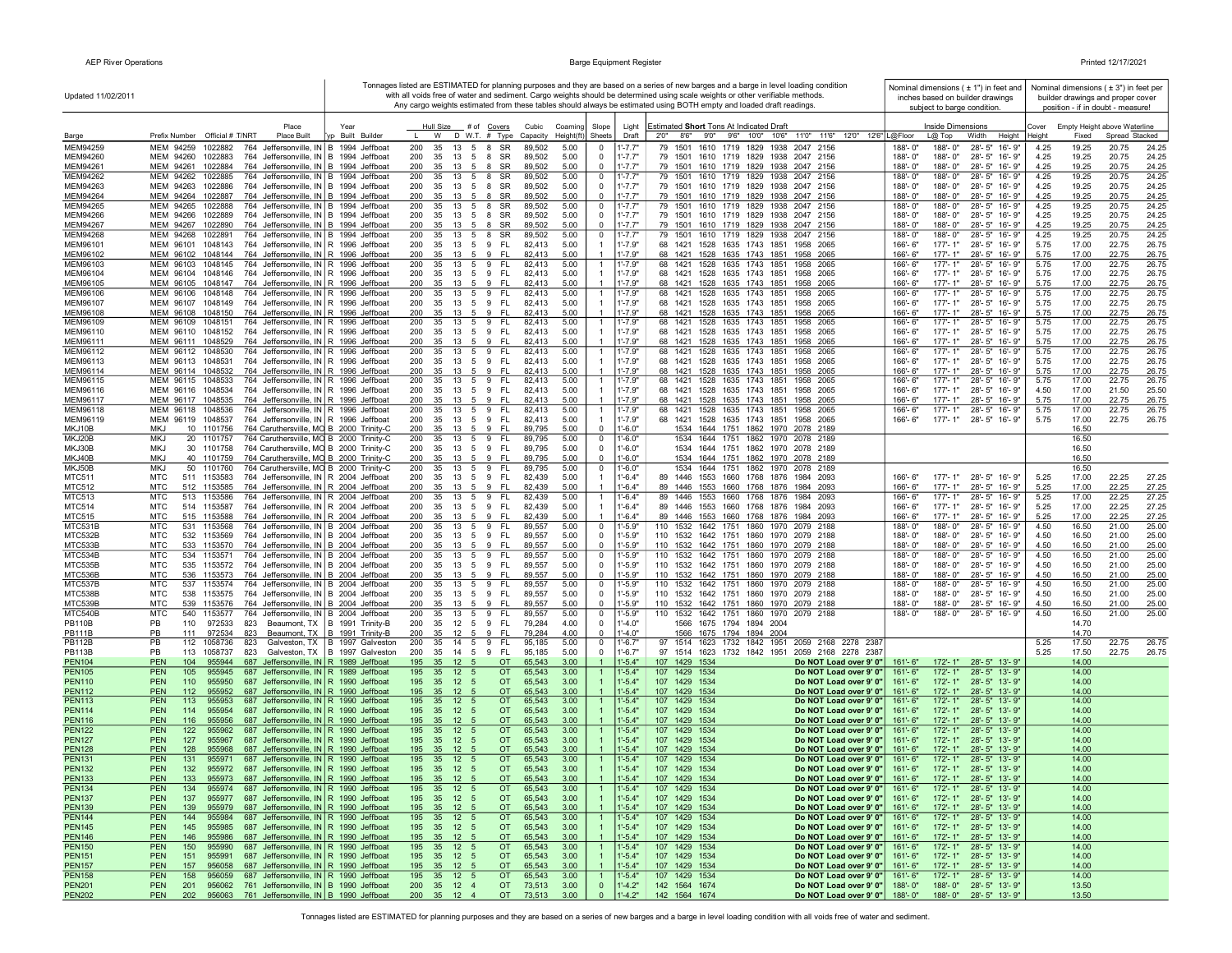| Updated 11/02/2011                 |                                                                                                                                                    |                                    |                                                                                              |                                            |                                                     |                            | Tonnages listed are ESTIMATED for planning purposes and they are based on a series of new barges and a barge in level loading condition<br>with all voids free of water and sediment. Cargo weights should be determined using scale weights or other verifiable methods.<br>Any cargo weights estimated from these tables should always be estimated using BOTH empty and loaded draft readings. |                                                  |                          | Nominal dimensions ( ± 1") in feet and<br>inches based on builder drawings<br>subject to barge condition. |                                | Nominal dimensions ( $\pm$ 3") in feet per<br>builder drawings and proper cover<br>position - if in doubt - measure! |
|------------------------------------|----------------------------------------------------------------------------------------------------------------------------------------------------|------------------------------------|----------------------------------------------------------------------------------------------|--------------------------------------------|-----------------------------------------------------|----------------------------|---------------------------------------------------------------------------------------------------------------------------------------------------------------------------------------------------------------------------------------------------------------------------------------------------------------------------------------------------------------------------------------------------|--------------------------------------------------|--------------------------|-----------------------------------------------------------------------------------------------------------|--------------------------------|----------------------------------------------------------------------------------------------------------------------|
| Barge                              | Place<br>Prefix Number Official # T/NRT<br><b>Place Built</b>                                                                                      | Year<br>Built Builde               | Hull Size # of Covers<br>W<br>D W.T. # Type                                                  | Cubic<br>Capacity                          | Coaming<br>Slope<br>Height(ft)<br>Sheets            | Light<br>Draft             | Estimated Short Tons At Indicated Draft<br>2'0''<br>8'6" 9'0" 9'6" 10'0" 10'6"                                                                                                                                                                                                                                                                                                                    | 11'0" 11'6" 12'0" 12'6" L@Floor                  |                          | Inside Dimensions<br>L@ Top<br>Width<br>Height                                                            | Cover<br>Height<br>Fixed       | Empty Height above Waterline<br>Spread Stacked                                                                       |
| <b>PEN203</b><br><b>PEN206</b>     | <b>PEN</b><br>203<br>956064<br>761 Jeffersonville, IN B 1990 Jeffboat<br><b>PEN</b><br>206<br>761 Jeffersonville, IN B 1990 Jeffboat<br>956067     |                                    | 200<br>35<br>12<br>200<br>35<br>12<br>$\overline{4}$                                         | <b>OT</b><br>73,513<br><b>OT</b><br>73,513 | 3.00<br>$\mathbf 0$<br>3.00<br>$\mathbf{0}$         | $-4.2"$<br>$1 - 4.2"$      | 142<br>1564<br>1674<br>142<br>1564 1674                                                                                                                                                                                                                                                                                                                                                           | Do NOT Load over 9' 0"<br>Do NOT Load over 9' 0" | 188'-0'<br>188'-0"       | 188'-0"<br>$28 - 5"$<br>13'-9"<br>188'-0"<br>28'-5" 13'-9"                                                | 13.50<br>13.50                 |                                                                                                                      |
| <b>PEN210</b><br><b>PEN211</b>     | <b>PEN</b><br>761 Jeffersonville, IN B 1990 Jeffboat<br>210<br>956071<br><b>PEN</b><br>211<br>956072<br>761 Jeffersonville, IN B 1990 Jeffboat     |                                    | 35<br>12<br>200<br>200<br>35<br>12 <sup>2</sup><br>$\overline{4}$                            | <b>OT</b><br>73,513<br><b>OT</b><br>73,513 | 3.00<br>$\Omega$<br>3.00                            | $-4.2"$<br>$1 - 4.2"$      | 142 1564 1674<br>142<br>1564 1674                                                                                                                                                                                                                                                                                                                                                                 | Do NOT Load over 9' 0"<br>Do NOT Load over 9' 0" | 188'-0"<br>188'-0"       | 188'-0"<br>28'-5" 13'-9"<br>188'-0"<br>$28 - 5"$<br>$13' - 9'$                                            | 13.50<br>13.50                 |                                                                                                                      |
| <b>PEN213</b>                      | <b>PEN</b><br>213<br>761 Jeffersonville, IN   B 1990 Jeffboat<br>956074                                                                            |                                    | 200<br>35<br>12<br>$\overline{4}$                                                            | <b>OT</b><br>73,513                        | $\mathbf{0}$<br>3.00<br>$\mathbf{0}$                | $1' - 4.2"$                | 142<br>1564 1674                                                                                                                                                                                                                                                                                                                                                                                  | Do NOT Load over 9' 0"                           | 188'-0"                  | 188'-0"<br>28'-5" 13'-9"                                                                                  | 13.50                          |                                                                                                                      |
| <b>PEN214</b><br><b>PEN215</b>     | <b>PEN</b><br>214<br>761 Jeffersonville, IN B 1990 Jeffboat<br>956075<br><b>PEN</b><br>215<br>761 Jeffersonville, IN B 1990 Jeffboat<br>956076     |                                    | 200<br>35 12 4<br>200<br>35 12 4                                                             | <b>OT</b><br>73,513<br><b>OT</b><br>73,513 | 3.00<br>$\mathbf{0}$<br>3.00<br>$\mathbf{0}$        | $1 - 4.2"$<br>$1' - 4.2"$  | 142 1564 1674<br>142 1564 1674                                                                                                                                                                                                                                                                                                                                                                    | Do NOT Load over 9' 0"<br>Do NOT Load over 9' 0" | 188'-0"<br>188'-0"       | 188'-0"<br>28'-5" 13'-9"<br>188'-0"<br>28'-5" 13'-9'                                                      | 13.50<br>13.50                 |                                                                                                                      |
| <b>PEN216</b>                      | <b>PEN</b><br>216<br>956077<br>761 Jeffersonville, IN   B 1990 Jeffboat                                                                            |                                    | 200<br>35<br>12<br>$\overline{4}$                                                            | <b>OT</b><br>73,513                        | 3.00<br>$\overline{0}$                              | $1' - 4.2"$                | 142 1564 1674                                                                                                                                                                                                                                                                                                                                                                                     | Do NOT Load over 9' 0"                           | 188'-0"                  | $188 - 0$ "<br>28'-5" 13'-9"                                                                              | 13.50                          |                                                                                                                      |
| <b>PEN220</b><br><b>PEN222</b>     | <b>PEN</b><br>761 Jeffersonville, IN B 1990 Jeffboat<br>220<br>956081<br><b>PEN</b><br>222<br>956083<br>761                                        | Jeffersonville, IN B 1990 Jeffboat | 35 12 4<br>200<br>200<br>35<br>12<br>$\overline{4}$                                          | <b>OT</b><br>73,513<br><b>OT</b><br>73,513 | 3.00<br>$\Omega$<br>3.00<br>$\overline{0}$          | $1' - 4.2"$<br>$1' - 4.2"$ | 142 1564 1674<br>142 1564 1674                                                                                                                                                                                                                                                                                                                                                                    | Do NOT Load over 9' 0"<br>Do NOT Load over 9' 0" | 188'-0"<br>188'-0"       | $188 - 0$ "<br>28'-5" 13'-9"<br>188'-0"<br>28'-5" 13'-9"                                                  | 13.50<br>13.50                 |                                                                                                                      |
| <b>PEN224</b>                      | <b>PEN</b><br>224<br>956085<br>761                                                                                                                 | Jeffersonville, IN B 1990 Jeffboat | 200<br>35<br>12<br>$\overline{4}$                                                            | <b>OT</b><br>73,513                        | 3.00<br>$\mathbf{0}$                                | $1' - 4.2"$                | 142 1564 1674                                                                                                                                                                                                                                                                                                                                                                                     | Do NOT Load over 9' 0"                           | 188'-0"                  | $188 - 0$ "<br>28'-5" 13'-9"                                                                              | 13.50                          |                                                                                                                      |
| <b>PEN225</b><br><b>PEN228</b>     | <b>PEN</b><br>225<br>956086<br>761 Jeffersonville, IN B 1990 Jeffboat<br><b>PEN</b><br>228<br>761 Jeffersonville, IN B 1990 Jeffboat<br>956089     |                                    | 200<br>35<br>12<br>$\overline{\mathbf{4}}$<br>200<br>12 <sup>2</sup><br>35<br>$\overline{4}$ | <b>OT</b><br>73,513<br><b>OT</b><br>73,513 | 3.00<br>$\Omega$<br>3.00<br>$\overline{0}$          | $1' - 4.2"$<br>$1' - 4.2"$ | 142 1564 1674<br>142<br>1564 1674                                                                                                                                                                                                                                                                                                                                                                 | Do NOT Load over 9' 0"<br>Do NOT Load over 9' 0" | 188'-0"<br>188'-0"       | 188'-0"<br>28'-5" 13'-9"<br>28'-5" 13'-9"<br>188'-0"                                                      | 13.50<br>13.50                 |                                                                                                                      |
| <b>PEN230</b>                      | <b>PEN</b><br>230<br>956091<br>761 Jeffersonville, IN B 1990 Jeffboat                                                                              |                                    | 200<br>35<br>12<br>$\overline{4}$                                                            | <b>OT</b><br>73,513                        | 3.00<br>$\mathbf{0}$                                | $1' - 4.2"$                | 142<br>1564 1674                                                                                                                                                                                                                                                                                                                                                                                  | Do NOT Load over 9' 0"                           | 188'-0"                  | $188 - 0$ "<br>28'-5" 13'-9"                                                                              | 13.50                          |                                                                                                                      |
| <b>PEN231</b><br><b>PEN232</b>     | <b>PEN</b><br>231<br>761 Jeffersonville, IN B 1990 Jeffboat<br>956092<br>761 Jeffersonville, IN B 1990 Jeffboat<br><b>PEN</b><br>232<br>956093     |                                    | 200<br>35<br>12<br>$\overline{4}$<br>200<br>35<br>12<br>$\overline{4}$                       | <b>OT</b><br>73,513<br><b>OT</b><br>73,513 | 3.00<br>$\Omega$<br>3.00<br>$\mathbf{0}$            | $1 - 4.2"$<br>$1' - 4.2"$  | 142 1564 1674<br>142<br>1564 1674                                                                                                                                                                                                                                                                                                                                                                 | Do NOT Load over 9' 0"<br>Do NOT Load over 9' 0" | 188'-0"<br>188'-0'       | 188'-0"<br>28'-5" 13'-9"<br>$188 - 0$ "<br>28'-5" 13'-9"                                                  | 13.50<br>13.50                 |                                                                                                                      |
| <b>PEN233</b>                      | <b>PEN</b><br>233<br>956094<br>761 Jeffersonville, IN   B 1990 Jeffboat                                                                            |                                    | 200<br>35<br>12<br>$\overline{4}$                                                            | <b>OT</b><br>73,513                        | 3.00<br>$\mathbf{0}$                                | $1' - 4.2"$                | 142 1564 1674                                                                                                                                                                                                                                                                                                                                                                                     | Do NOT Load over 9' 0"                           | 188'-0"                  | $188 - 0$ "<br>28'-5" 13'-9"                                                                              | 13.50                          |                                                                                                                      |
| <b>PEN234</b><br><b>PEN237</b>     | <b>PEN</b><br>234<br>761 Jeffersonville, IN   B 1990 Jeffboat<br>956095<br><b>PEN</b><br>237<br>956098<br>761 Jeffersonville, IN   B 1990 Jeffboat |                                    | 200<br>35 12 4<br>12<br>200<br>35<br>$\overline{4}$                                          | <b>OT</b><br>73,513<br><b>OT</b><br>73,513 | 3.00<br>$\mathbf{0}$<br>3.00<br>$\mathbf{0}$        | $1 - 4.2"$<br>$1' - 4.2"$  | 142 1564 1674<br>142 1564 1674                                                                                                                                                                                                                                                                                                                                                                    | Do NOT Load over 9' 0"<br>Do NOT Load over 9' 0" | 188'-0"<br>188'-0'       | 188'-0"<br>28'-5" 13'-9"<br>$188 - 0$ "<br>28'-5" 13'-9"                                                  | 13.50<br>13.50                 |                                                                                                                      |
| <b>PEN240</b>                      | <b>PEN</b><br>240<br>956101<br>761 Jeffersonville, IN   B 1990 Jeffboat                                                                            |                                    | 200<br>35<br>12<br>$\overline{4}$                                                            | <b>OT</b><br>73,513                        | 3.00<br>$\mathbf{0}$                                | $1' - 4.2"$                | 142 1564 1674                                                                                                                                                                                                                                                                                                                                                                                     | Do NOT Load over 9' 0"                           | 188'-0"                  | $188 - 0"$<br>28'-5" 13'-9"                                                                               | 13.50                          |                                                                                                                      |
| <b>PML622B</b><br><b>PML623B</b>   | 622 1037618<br>705 Jeffersonville, IN B 1995 Jeffboat<br><b>PML</b><br>PML<br>623<br>1037619<br>705 Jeffersonville, IN B 1995 Jeffboat             |                                    | 35 12 5 9 FL<br>200<br>200<br>35<br>12<br>5<br>9                                             | 84,215<br><b>FL</b><br>84,215              | 5.00<br>$\Omega$<br>5.00<br>$\mathbf 0$             | 1'-4.0"<br>1'-4.0"         | 129 1551 1660 1769 1879 1989<br>129<br>1551<br>1660<br>1769<br>1879 1989                                                                                                                                                                                                                                                                                                                          |                                                  | 188'-0"<br>188'-0'       | 28'-5" 15'-9"<br>188'-0"<br>188'-0"<br>28'-5" 15'-9"                                                      | 4.50<br>15.50<br>4.50<br>15.50 | 25.29<br>21.29<br>25.29<br>21.29                                                                                     |
| <b>PML624B</b>                     | PML<br>624<br>1037620<br>705 Jeffersonville, IN B 1995 Jeffboat                                                                                    |                                    | 200<br>35<br>12<br>9<br>5                                                                    | - FL<br>84,215                             | 5.00<br>$\mathbf 0$                                 | $1'-4.0"$                  | 129 1551<br>1660 1769<br>1879 1989                                                                                                                                                                                                                                                                                                                                                                |                                                  | $188 - 0$ "              | 188'-0"<br>28'-5" 15'-9"                                                                                  | 15.50<br>4.50                  | 21.29<br>25.29                                                                                                       |
| <b>PML625B</b><br><b>PML626B</b>   | <b>PML</b><br>625<br>1037621<br>705 Jeffersonville, IN B 1995 Jeffboat<br>PML<br>626<br>705 Jeffersonville, IN   B 1995 Jeffboat<br>1037622        |                                    | 200<br>9<br>35<br>12<br>5<br>5<br>9<br>200<br>35<br>12                                       | FL<br>84,215<br><b>FL</b><br>84,215        | 5.00<br>$\overline{0}$<br>5.00<br>$\overline{0}$    | $-4.0"$<br>$-4.0"$         | 129 1551<br>1660 1769 1879 1989<br>1660<br>129 1551<br>1769<br>1879<br>1989                                                                                                                                                                                                                                                                                                                       |                                                  | 188'-0"<br>188'-0"       | 28'-5" 15'-9"<br>188'-0"<br>$28 - 5"$<br>188'-0"<br>15'-9"                                                | 4.50<br>15.50<br>15.50<br>4.50 | 21.29<br>25.29<br>21.29<br>25.29                                                                                     |
| <b>PML627B</b>                     | PML<br>627<br>1053752<br>705 Jeffersonville, IN   B 1997 Jeffboat                                                                                  |                                    | 200<br>35<br>12<br>5<br>9                                                                    | <b>FL</b><br>81,710                        | 4.50<br>$\mathbf 0$                                 | 1'-6.0'                    | 113 1535<br>1645 1754<br>1863<br>1972                                                                                                                                                                                                                                                                                                                                                             |                                                  | 188'-0"                  | 188'-0"<br>$28 - 5"$<br>15'-3"                                                                            | 4.50<br>15.00                  | 20.23<br>23.50                                                                                                       |
| <b>PML628B</b><br><b>PML629B</b>   | PML<br>628<br>1053753<br>705 Jeffersonville, IN B 1997 Jeffboat<br>705 Jeffersonville, IN B 1997 Jeffboat<br>PML<br>629<br>1053754                 |                                    | 35<br>12<br>9<br>200<br>-5<br>9<br>200<br>35<br>12<br>5                                      | <b>FL</b><br>81.710<br><b>FL</b><br>81,710 | 4.50<br>$\Omega$<br>4.50<br>$\overline{0}$          | $1' - 6.0'$<br>1'-6.0'     | 113 1535 1645 1754 1863<br>1972<br>113 1535 1645 1754 1863<br>1972                                                                                                                                                                                                                                                                                                                                |                                                  | $188 - 0$ "<br>188'-0"   | 188'-0"<br>28'-5" 15'-3"<br>188'-0"<br>28'-5" 15'-3"                                                      | 4.50<br>15.00<br>15.00<br>4.50 | 20.23<br>23.50<br>23.50<br>20.23                                                                                     |
| <b>PML630B</b>                     | PML<br>630<br>1037797<br>705 Jeffersonville, IN B 1995 Jeffboat                                                                                    |                                    | 200<br>35<br>$12 \quad 5 \quad 9$                                                            | -FL<br>79,290                              | 4.00<br>$\mathbf 0$                                 | $1' - 5.0"$                | 133 1557 1666 1776 1885 1994                                                                                                                                                                                                                                                                                                                                                                      |                                                  | 188'-0"                  | 188'-0"<br>28'-6" 14'-9"                                                                                  | 14.50                          |                                                                                                                      |
| <b>PML902</b><br><b>PML903</b>     | PML<br>902<br>1095282<br>764 Caruthersville, MO R 2000 Trinity-C<br>PML<br>903<br>1095283<br>764 Caruthersville, MO R 2000 Trinity-C               |                                    | 200<br>35<br>13 4 9<br>13 4 9 FL<br>200<br>35                                                | 82,282<br>- Fl<br>82,282                   | 5.00<br>$\overline{1}$<br>5.00<br>-1                | $1' - 7.3"$<br>$1' - 7.3"$ | 78 1424 1530 1637 1744 1851<br>78 1424 1530 1637 1744 1851                                                                                                                                                                                                                                                                                                                                        | 1959 2067<br>1959 2067                           | 166' - 6"<br>166' - 6"   | $177' - 0''$<br>28'-5" 16'-9"<br>$177' - 0''$<br>28'-5" 16'-9"                                            | 4.50<br>17.00<br>4.50<br>17.00 | 21.50<br>25.50<br>21.50<br>25.50                                                                                     |
| <b>PML904</b>                      | 764 Caruthersville, MO R 2000 Trinity-C<br>PML<br>904<br>1095284                                                                                   |                                    | 200<br>35<br>13 4 9                                                                          | FL.<br>82,282                              | 5.00<br>-1                                          | 1'-7.3"                    | 78 1424 1530 1637 1744 1851                                                                                                                                                                                                                                                                                                                                                                       | 1959 2067                                        | 166' - 6"                | 177' - 0"<br>28'-5" 16'-9"                                                                                | 4.50<br>17.00                  | 21.50<br>25.50                                                                                                       |
| <b>PML905</b><br><b>PML906</b>     | PML<br>905<br>1095285<br>764 Caruthersville, MO R 2000 Trinity-C<br>PML<br>906<br>1095286<br>764 Caruthersville, MO R 2000 Trinity-C               |                                    | 200<br>35<br>13 4 9<br>13  4  9  FL<br>200<br>35                                             | -FL<br>82,282<br>82,282                    | 5.00<br>$\overline{1}$<br>5.00<br>$\overline{1}$    | 1'-7.3"<br>$1' - 7.3"$     | 78 1424 1530 1637 1744 1851<br>78 1424 1530 1637 1744 1851                                                                                                                                                                                                                                                                                                                                        | 1959 2067<br>1959 2067                           | 166' - 6"<br>166' - 6"   | $177 - 0$ "<br>28'-5" 16'-9"<br>$177' - 0''$<br>28'-5" 16'-9"                                             | 4.50<br>17.00<br>4.50<br>17.00 | 21.50<br>25.50<br>21.50<br>25.50                                                                                     |
| <b>PML907</b>                      | PML<br>907 1102053<br>764 Caruthersville, MO R 2000 Trinity-C                                                                                      |                                    | 200<br>35<br>13 4 9                                                                          | - FL<br>82,282                             | 5.00<br>$\overline{1}$                              | $1' - 7.3"$                | 78 1424 1530 1637 1744 1851                                                                                                                                                                                                                                                                                                                                                                       | 1959 2067                                        | 166' - 6"                | $177 - 0$ "<br>28'-5" 16'-9"                                                                              | 4.50<br>17.00                  | 21.50<br>25.50                                                                                                       |
| <b>PML913</b><br><b>PML926</b>     | PML<br>913 1147730<br>764 Caruthersville, MO R 2003 Trinity-C<br>PML<br>926 1189437<br>764 Caruthersville, MO R 2006 Trinity-C                     |                                    | 35<br>13<br>9<br>200<br>$\overline{4}$<br>13<br>5<br>9<br>200<br>35                          | -FL<br>82,282<br>FL<br>77,216              | 5.00<br>$\overline{1}$<br>4.00<br>$\mathbf{1}$      | $1' - 7.3"$<br>$1' - 7.1'$ | 78 1424 1530 1637 1744 1851 1959 2067<br>82 1428<br>1534 1641 1748 1855                                                                                                                                                                                                                                                                                                                           | 1963 2071                                        | 166' - 6"<br>$166' - 6"$ | $177' - 0''$<br>28'-5" 16'-9"<br>$177' - 0''$<br>28'-5" 16'-9"                                            | 4.50<br>17.00<br>4.50<br>16.00 | 21.50<br>25.50<br>20.50<br>24.50                                                                                     |
| <b>PML927</b>                      | 764 Caruthersville, MO R 2007 Trinity-C<br>PML<br>927 1189438                                                                                      |                                    | 200<br>35<br>13<br>5<br>9<br>9                                                               | FL.<br>77,216                              | 4.00<br>-1<br>-1                                    | $1' - 7.1"$                | 82 1428 1534 1641 1748 1855 1963 2071<br>82 1428 1534 1641 1748 1855 1963 2071                                                                                                                                                                                                                                                                                                                    |                                                  | 166' - 6"                | 177' - 0"<br>28'-5" 16'-9"                                                                                | 4.50<br>16.00                  | 20.50<br>24.50                                                                                                       |
| <b>PML931</b><br><b>PML932</b>     | 764 Caruthersville, MO R 2007 Trinity-C<br>PML<br>931 1200159<br>PML<br>932<br>764 Caruthersville, MO R 2007 Trinity-C<br>1200160                  |                                    | 200<br>35<br>13<br>5<br>9<br>200<br>35<br>13<br>5                                            | FL.<br>77,216<br>FL.<br>77,216             | 4.00<br>4.00<br>$\mathbf{1}$                        | 1'-7.1"<br>1'-7.1'         | 1534 1641 1748 1855<br>82 1428                                                                                                                                                                                                                                                                                                                                                                    | 1963 2071                                        | 166' - 6"<br>166' - 6"   | 177' - 0"<br>28'-5" 16'-9"<br>$177 - 0$ "<br>28'-5" 16'-9"                                                | 4.50<br>16.00<br>4.50<br>16.00 | 20.50<br>24.50<br>20.50<br>24.50                                                                                     |
| <b>PML933</b><br><b>PML934</b>     | PML<br>933<br>1200161<br>764 Caruthersville, MO R 2007 Trinity-C<br>PML<br>934 1215405<br>764 Caruthersville, MO R 2008 Trinity-C                  |                                    | 200<br>35<br>13 5<br>9<br>35<br>13 5<br>9<br>200                                             | FL.<br>77,216<br>- FL<br>77,216            | 4.00<br>4.00                                        | $1' - 7.1"$<br>$1' - 7.1"$ | 82 1428<br>1534 1641 1748 1855<br>82 1428 1534 1641 1748 1855 1963 2071                                                                                                                                                                                                                                                                                                                           | 1963 2071                                        | 166' - 6"<br>166' - 6"   | $177 - 0$ "<br>28'-5" 16'-9"<br>$177' - 0''$<br>28'-5" 16'-9"                                             | 4.50<br>16.00<br>4.50<br>16.00 | 20.50<br>24.50<br>20.50<br>24.50                                                                                     |
| <b>PML935</b>                      | PML<br>935<br>1215406<br>764 Caruthersville, MO R 2008 Trinity-C                                                                                   |                                    | 13<br>5<br>9<br>200<br>35                                                                    | FL.<br>77,216                              | 4.00<br>$\mathbf{1}$                                | $1' - 7.1'$                | 82 1428<br>1534 1641 1748 1855                                                                                                                                                                                                                                                                                                                                                                    | 1963 2071                                        | 166' - 6'                | $177 - 0$ "<br>28'-5" 16'-9"                                                                              | 4.50<br>16.00                  | 20.50<br>24.50                                                                                                       |
| <b>PML936</b><br><b>PML937</b>     | PML<br>936 1215407<br>764 Caruthersville, MO R 2008 Trinity-C<br>PML<br>937 1215408<br>764 Caruthersville, MO R 2008 Trinity-C                     |                                    | 200<br>35<br>9<br>13 5<br>13 5 9 FL<br>200<br>35                                             | FL.<br>77,216<br>77,216                    | 4.00<br>-1<br>4.00<br>$\mathbf{1}$                  | 1'-7.1'<br>1'-7.1"         | 82 1428 1534 1641 1748 1855 1963 2071<br>82 1428 1534 1641 1748 1855 1963 2071                                                                                                                                                                                                                                                                                                                    |                                                  | 166' - 6"<br>166' - 6"   | 177' - 0"<br>28'-5" 16'-9'<br>$177 - 0"$<br>28'-5" 16'-9"                                                 | 4.50<br>16.00<br>4.50<br>16.00 | 20.50<br>24.50<br>20.50<br>24.50                                                                                     |
| <b>PML938</b>                      | PML<br>938<br>1215409<br>764 Caruthersville, MO R 2008 Trinity-C                                                                                   |                                    | 200<br>35<br>13<br>5<br>9                                                                    | - FL<br>77,216                             | 4.00<br>$\overline{1}$                              | 1'-7.1'                    | 1534 1641 1748 1855<br>82 1428                                                                                                                                                                                                                                                                                                                                                                    | 1963 2071                                        | $166' - 6"$              | 28'-5" 16'-9"<br>$177 - 0$ "                                                                              | 16.00<br>4.50                  | 24.50<br>20.50                                                                                                       |
| <b>PML939</b><br><b>PML940</b>     | PML<br>939<br>1223014<br>764 Caruthersville, MO R 2009 Trinity-C<br>PML<br>940 1223015<br>764 Caruthersville, MO R 2009 Trinity-C                  |                                    | 200<br>35<br>13 5 9<br>13 5 9<br>200<br>35                                                   | - FL<br>77,216<br>- FL<br>77,216           | 4.00<br>-1<br>4.00<br>$\overline{1}$                | 1'-7.1"<br>$1' - 7.1"$     | 82 1428 1534 1641 1748 1855 1963 2071<br>82 1428 1534 1641 1748 1855 1963 2071                                                                                                                                                                                                                                                                                                                    |                                                  | 166' - 6"<br>$166' - 6"$ | 28'-5" 16'-9"<br>177' - 0"<br>$177 - 0$ "<br>28'-5" 16'-9"                                                | 4.50<br>16.00<br>4.50<br>16.00 | 20.50<br>24.50<br>20.50<br>24.50                                                                                     |
| <b>PML941</b>                      | PML<br>941<br>1223016<br>764 Caruthersville, MO R 2009 Trinity-C                                                                                   |                                    | 13<br>5<br>9<br>200<br>35                                                                    | FL.<br>77,216                              | 4.00<br>-1                                          | $1' - 7.1'$                | 1534 1641 1748 1855<br>82 1428                                                                                                                                                                                                                                                                                                                                                                    | 1963 2071                                        | $166' - 6"$              | $177 - 0$ "<br>28'-5"<br>16'-9"                                                                           | 4.50<br>16.00                  | 20.50<br>24.50                                                                                                       |
| <b>PML942</b><br><b>PML943</b>     | PML<br>942<br>1223017<br>764 Caruthersville, MO R 2009 Trinity-C<br>1223018<br>PML<br>943<br>764 Caruthersville, MO R 2009 Trinity-C               |                                    | 200<br>9<br>35<br>13<br>5<br>200<br>35<br>13<br>5<br>9                                       | FL<br>77,216<br>-FL<br>77,216              | 4.00<br>-1<br>4.00                                  | $1' - 7.1"$<br>$1' - 7.1"$ | 82 1428 1534 1641 1748 1855 1963 2071<br>82 1428 1534 1641 1748 1855 1963 2071                                                                                                                                                                                                                                                                                                                    |                                                  | 166' - 6"<br>166' - 6"   | 28'-5"<br>16'-9"<br>177' - 0"<br>$177 - 0$ "<br>$28 - 5"$<br>16'-9"                                       | 4.50<br>16.00<br>4.50<br>16.00 | 20.50<br>24.50<br>20.50<br>24.50                                                                                     |
| <b>PML1308B</b>                    | 1308<br>764 Jeffersonville, IN B 1999 Jeffboat<br><b>PML</b><br>1080257                                                                            |                                    | 9<br>200<br>35<br>13<br>5                                                                    | <b>FL</b><br>89,558                        | 5.00<br>$\overline{\mathbf{0}}$                     | $1' - 5.0'$                | 1635 1744 1854 1963<br>104<br>1526                                                                                                                                                                                                                                                                                                                                                                | 2072 2182                                        | $188 - 0$ "              | 188'-0"<br>$28 - 5"$<br>$16' - 9'$                                                                        | 5.08<br>16.50                  | 21.58<br>25.58                                                                                                       |
| <b>PML1309B</b><br><b>PML1310B</b> | <b>PML</b><br>1309<br>1080258<br>764 Jeffersonville, IN B 1999 Jeffboat<br>PML<br>1310 1080259<br>764 Jeffersonville, IN B 1999 Jeffboat           |                                    | 5 9<br>200<br>35<br>13<br>200<br>35<br>9<br>$13 \quad 5$                                     | FL.<br>89,558<br>- FL<br>89,558            | 5.00<br>$\overline{\mathbf{0}}$<br>5.00<br>$\Omega$ | $1' - 5.0'$<br>$1' - 5.0'$ | 104<br>1526<br>1635 1744 1854 1963 2072 2182<br>104 1526 1635 1744 1854 1963 2072 2182                                                                                                                                                                                                                                                                                                            |                                                  | 188'-0"<br>188'-0"       | 28'-5" 16'-9"<br>188'-0"<br>188'-0"<br>28'-5" 16'-9"                                                      | 5.08<br>16.50<br>5.08<br>16.50 | 21.58<br>25.58<br>21.58<br>25.58                                                                                     |
| <b>PML1311B</b>                    | PML<br>1311 1080260<br>764 Jeffersonville, IN B 1999 Jeffboat                                                                                      |                                    | 200<br>13 5 9 FL<br>35                                                                       | 89,558                                     | 5.00<br>$\overline{0}$                              | 1'-5.0'                    | 104 1526 1635 1744 1854 1963 2072 2182                                                                                                                                                                                                                                                                                                                                                            |                                                  | $188 - 0'$               | 188'-0"<br>28'-5" 16'-9"                                                                                  | 16.50<br>5.08                  | 21.58<br>25.58                                                                                                       |
| <b>PML1312B</b><br><b>PML1315B</b> | PML<br>1312 1080261<br>764 Jeffersonville, IN B 1999 Jeffboat<br>764 Caruthersville, MO B 2000 Trinity-C<br>PML<br>1315 1095277                    |                                    | 13 5 9 FL<br>200<br>35<br>200<br>35<br>13<br>5<br>9                                          | 89,558<br>-FI<br>89,789                    | 5.00<br>$\overline{0}$<br>5.00<br>$\Omega$          | $1'-5.0'$<br>$1' - 5.8"$   | 104 1526 1635 1744 1854 1963 2072 2182<br>112 1532 1642 1751 1860 1970 2079 2188                                                                                                                                                                                                                                                                                                                  |                                                  | 188'-0"<br>188'- 11"     | 188'-0"<br>28'-5" 16'-9"<br>188'-11"<br>28'-5" 16'-9"                                                     | 5.08<br>16.50<br>4.50<br>16.50 | 21.58<br>25.58<br>21.00<br>26.00                                                                                     |
| <b>PML1316B</b>                    | PML<br>1316 1095278<br>764 Caruthersville, MO B 2000 Trinity-C                                                                                     |                                    | 200<br>35<br>13 5 9 FL                                                                       | 89,789                                     | 5.00<br>$\mathbf 0$                                 | 1'-5.8"                    | 112 1532 1642 1751 1860 1970 2079 2188                                                                                                                                                                                                                                                                                                                                                            |                                                  | 188'- 11"                | 188'-11"<br>28'-5" 16'-9"                                                                                 | 4.50<br>16.50                  | 21.00<br>26.00                                                                                                       |
| <b>PML1317B</b><br><b>PML1323B</b> | 764 Caruthersville, MO B 2000 Trinity-C<br>PML<br>1317 1095279<br>PML<br>1323 1189421<br>764 Caruthersville, MO B 2006 Trinity-C                   |                                    | 13 5 9 FL<br>200<br>35<br>200<br>35<br>13 5<br>9                                             | 89,789<br>- FL<br>84.413                   | 5.00<br>$\overline{0}$<br>4.00<br>$\Omega$          | $1' - 5.8"$<br>$1' - 5.7"$ | 112 1532 1642 1751 1860 1970 2079 2188<br>114 1534 1644 1753 1862 1972 2081 2190                                                                                                                                                                                                                                                                                                                  |                                                  | 188'- 11"<br>188'-0"     | 188'-11" 28'-5" 16'-9"<br>188'-0"<br>28'-5" 15'-9"                                                        | 4.50<br>16.50<br>4.50<br>15.50 | 21.00<br>26.00<br>20.00<br>25.00                                                                                     |
| <b>PML1324B</b>                    | <b>PML</b><br>1324 1189422<br>764 Caruthersville, MO B 2006 Trinity-C                                                                              |                                    | 13 5 9<br>200<br>35                                                                          | - FL<br>84,413                             | 4.00<br>$\mathbf 0$                                 | $1' - 5.7'$                | 114 1534 1644 1753 1862 1972 2081 2190                                                                                                                                                                                                                                                                                                                                                            |                                                  | 188'-0"                  | 188'-0"<br>28'-5" 15'-9"                                                                                  | 4.50<br>15.50                  | 20.00<br>25.00                                                                                                       |
| <b>PML1325B</b><br><b>PML1326B</b> | 764 Caruthersville, MO B 2006 Trinity-C<br>PML<br>1325 1189430<br>764 Caruthersville, MO B 2006 Trinity-C<br>PML<br>1326<br>1189423                |                                    | 200<br>35<br>13<br>5<br>9<br>200<br>35<br>13<br>5<br>9                                       | - FL<br>84,413<br>-FL<br>84,413            | 4.00<br>$\mathbf 0$<br>4.00<br>$\Omega$             | $1' - 5.7"$<br>$1' - 5.7"$ | 114 1534 1644 1753 1862 1972 2081 2190<br>114 1534 1644 1753 1862 1972 2081 2190                                                                                                                                                                                                                                                                                                                  |                                                  | 188'-0"<br>188'-0"       | 188'-0"<br>28'-5" 15'-9"<br>188'-0"<br>28'-5" 15'-9"                                                      | 15.50<br>4.50<br>15.50<br>4.50 | 20.00<br>25.00<br>20.00<br>25.00                                                                                     |
| <b>PML1327B</b>                    | PML<br>1327 1189429<br>764 Caruthersville, MO B 2006 Trinity-C<br>764 Caruthersville, MO B 2006 Trinity-C                                          |                                    | 200<br>35 13 5 9 FL                                                                          | 84,413                                     | 4.00<br>$\mathbf 0$<br>$\Omega$                     | 1'-5.7"                    | 114 1534 1644 1753 1862 1972 2081 2190<br>114 1534 1644 1753 1862 1972 2081 2190                                                                                                                                                                                                                                                                                                                  |                                                  | 188'-0"                  | 188'-0"<br>28'-5" 15'-9"                                                                                  | 4.50<br>15.50                  | 20.00<br>25.00                                                                                                       |
| <b>PML1328B</b><br><b>PML1329B</b> | <b>PML</b><br>1328 1189424<br>1329 1189428<br>764 Caruthersville, MO B 2006 Trinity-C<br><b>PML</b>                                                |                                    | 13 5 9 FL<br>200<br>35<br>13 5 9 FL<br>200<br>35                                             | 84.413<br>84,413                           | 4.00<br>4.00<br>$\Omega$                            | $1' - 5.7"$<br>$1'$ -5.7"  | 114 1534 1644 1753 1862 1972 2081 2190                                                                                                                                                                                                                                                                                                                                                            |                                                  | 188'-0"<br>188'-0"       | 188'-0"<br>28'-5" 15'-9"<br>188'-0"<br>28'-5" 15'-9"                                                      | 4.50<br>15.50<br>4.50<br>15.50 | 25.00<br>20.00<br>20.00<br>25.00                                                                                     |
| <b>PML1330B</b>                    | <b>PML</b><br>1330 1189425<br>764 Caruthersville, MO B 2006 Trinity-C<br>764 Caruthersville, MO B 2006 Trinity-C<br><b>PML</b><br>1331 1189427     |                                    | 200<br>35<br>13 5 9 FL<br>200                                                                | 84,413<br>84,413                           | 4.00<br>$\overline{0}$<br>$\overline{0}$            | 1'-5.7"<br>$1' - 5.7"$     | 114 1534 1644 1753 1862 1972 2081 2190<br>114 1534 1644 1753 1862 1972 2081 2190                                                                                                                                                                                                                                                                                                                  |                                                  | 188'-0"<br>188'-0"       | 188'-0"<br>28'-5" 15'-9"<br>188'-0"<br>28'-5" 15'-9"                                                      | 4.50<br>15.50                  | 25.00<br>20.00                                                                                                       |
| <b>PML1331B</b><br><b>PML1332B</b> | PML<br>1332 1189426<br>764 Caruthersville, MO B 2006 Trinity-C                                                                                     |                                    | 35 13 5 9 FL<br>200 35 13 5 9 FL                                                             | 84,413                                     | 4.00<br>$\overline{0}$<br>4.00                      | $1' - 5.7"$                | 114 1534 1644 1753 1862 1972 2081 2190                                                                                                                                                                                                                                                                                                                                                            |                                                  | 188'-0"                  | 188'-0"<br>28'-5" 15'-9"                                                                                  | 4.50<br>15.50<br>4.50<br>15.50 | 20.00<br>25.00<br>20.00<br>25.00                                                                                     |
| <b>PML1333B</b><br><b>PML1334B</b> | <b>PML</b><br>1333 1200118<br>764 Caruthersville, MO B 2007 Trinity-C<br>1334 1200122<br>764 Caruthersville, MO B 2007 Trinity-C                   |                                    | 200<br>35 13 5 9 FL<br>200<br>35 13 5 9 FL                                                   | 84,413<br>84,413                           | 4.00<br>$\overline{0}$<br>4.00                      | 1'-5.7"<br>$1' - 5.7"$     | 114 1534 1644 1753 1862 1972 2081 2190<br>114 1534 1644 1753 1862 1972 2081 2190                                                                                                                                                                                                                                                                                                                  |                                                  | 188'-0"<br>188'-0"       | 28'-5" 15'-9"<br>188'-0"<br>188'-0"<br>28'-5" 15'-9"                                                      | 15.50<br>4.50<br>15.50         | 25.00<br>20.00<br>20.00<br>25.00                                                                                     |
| <b>PML1335B</b>                    | PML<br>1335 1200123<br>764 Caruthersville, MO B 2007 Trinity-C<br>PML                                                                              |                                    | 35 13 5 9 FL<br>200                                                                          | 84,413                                     | $\overline{0}$<br>4.00<br>$\mathbf 0$               | $1' - 5.7"$                | 114 1534 1644 1753 1862 1972 2081 2190                                                                                                                                                                                                                                                                                                                                                            |                                                  | 188'-0"                  | 188'-0"<br>28'-5" 15'-9"                                                                                  | 4.50<br>4.50<br>15.50          | 20.00<br>25.00                                                                                                       |
| <b>PML1336B</b><br><b>PML1338B</b> | 764 Caruthersville, MO B 2007 Trinity-C<br>PML<br>1336 1200126<br>1338 1211543<br>764 Caruthersville, MO B 2008 Trinity-C<br>PML                   |                                    | 200<br>35 13 5 9 FL<br>200<br>13 5 9 FL<br>35                                                | 84,413<br>84,413                           | 4.00<br>$\overline{0}$<br>4.00<br>$\overline{0}$    | $1' - 5.7"$<br>$1' - 5.7"$ | 114 1534 1644 1753 1862 1972 2081 2190<br>114 1534 1644 1753 1862 1972 2081 2190                                                                                                                                                                                                                                                                                                                  |                                                  | 188'-0"<br>188'-0"       | 188'-0"<br>28'-5" 15'-9"<br>28'-5" 15'-9"<br>188'-0"                                                      | 4.50<br>15.50<br>4.50<br>15.50 | 20.00<br>25.00<br>20.00<br>25.00                                                                                     |
| <b>PML1339B</b>                    | 764 Caruthersville, MO B 2008 Trinity-C<br>PML<br>1339 1211544                                                                                     |                                    | 200<br>13 5 9 FL<br>35                                                                       | 84,413                                     | 4.00<br>$\overline{0}$                              | $1' - 5.7"$                | 114 1534 1644 1753 1862 1972 2081 2190                                                                                                                                                                                                                                                                                                                                                            |                                                  | 188'-0"                  | 28'-5" 15'-9"<br>188'-0"                                                                                  | 15.50<br>4.50                  | 25.00<br>20.00                                                                                                       |
| <b>PML1340B</b><br><b>PML1341B</b> | PML<br>764 Caruthersville, MO B 2008 Trinity-C<br>1340 1211545<br>PML<br>1341 1211546<br>764 Caruthersville, MO B 2008 Trinity-C                   |                                    | 200<br>35 13 5 9 FL<br>200<br>35 13 5 9 FL                                                   | 84,413<br>84,413                           | 4.00<br>$\overline{0}$<br>4.00<br>$\overline{0}$    | 1'-5.7"<br>$1' - 5.7"$     | 114 1534 1644 1753 1862 1972 2081 2190<br>114 1534 1644 1753 1862 1972 2081 2190                                                                                                                                                                                                                                                                                                                  |                                                  | 188'-0"<br>188'-0"       | 188'-0"<br>28'-5" 15'-9"<br>188'-0"<br>28'-5" 15'-9"                                                      | 4.50<br>15.50<br>4.50<br>15.50 | 25.00<br>20.00<br>20.00<br>25.00                                                                                     |
| <b>PML1342B</b>                    | <b>PML</b><br>1342 1211547<br>764 Caruthersville, MO B 2008 Trinity-C                                                                              |                                    | 200 35 13 5 9 FL                                                                             | 84,413                                     | 4.00<br>$^{\circ}$                                  | $1' - 5.7"$                | 114 1534 1644 1753 1862 1972 2081 2190                                                                                                                                                                                                                                                                                                                                                            |                                                  | 188'-0"                  | 188'-0" 28'-5" 15'-9"                                                                                     | 4.50<br>15.50                  | 20.00<br>25.00                                                                                                       |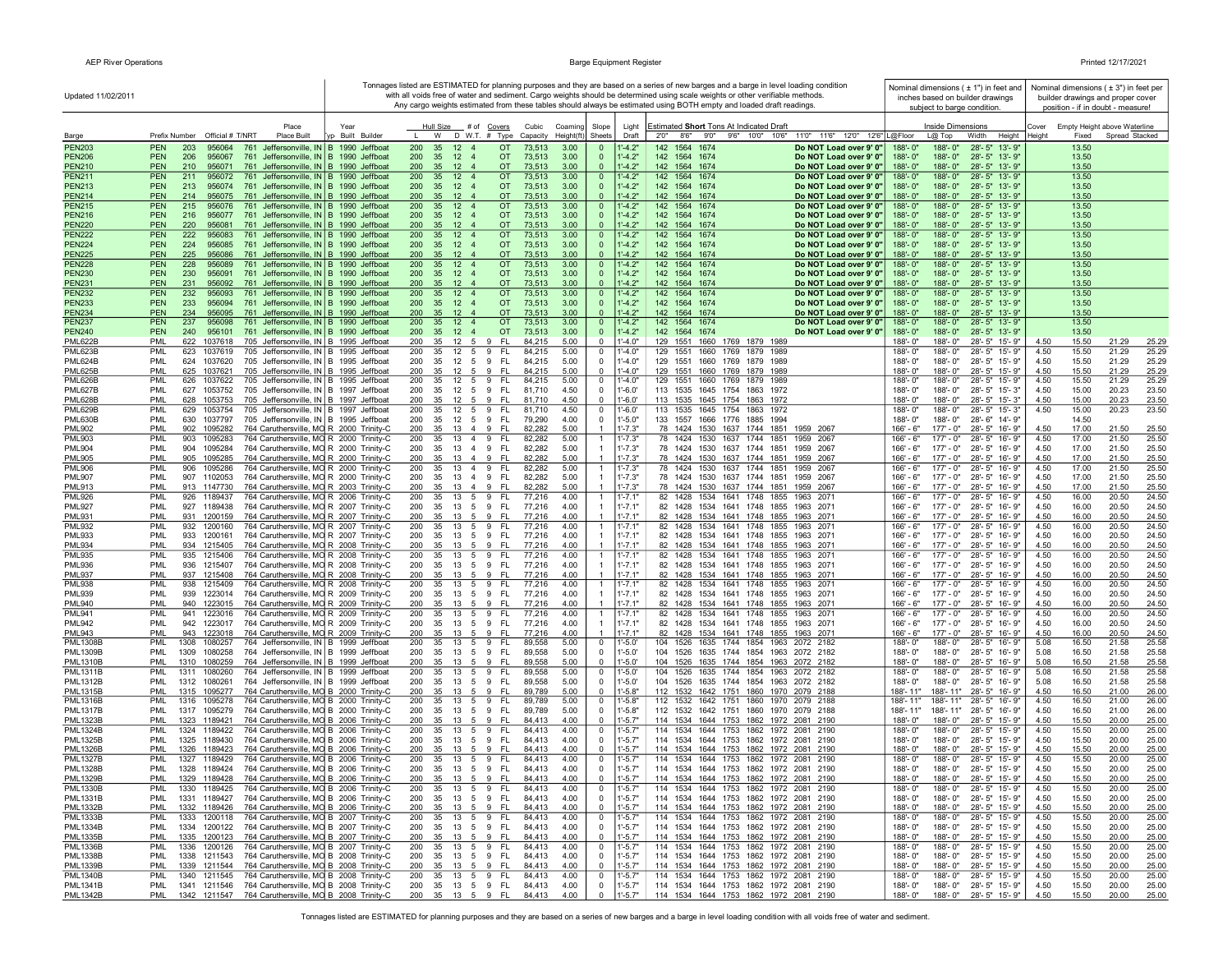| Updated 11/02/2011                 |                                                                                                                                            |                          |                                                     |                                           |                                                  |                            | Tonnages listed are ESTIMATED for planning purposes and they are based on a series of new barges and a barge in level loading condition<br>with all voids free of water and sediment. Cargo weights should be determined using scale weights or other verifiable methods.<br>Any cargo weights estimated from these tables should always be estimated using BOTH empty and loaded draft readings. | Nominal dimensions $(± 1")$ in feet and<br>inches based on builder drawings<br>subject to barge condition. |                                        |                                | Nominal dimensions ( $\pm$ 3") in feet per<br>builder drawings and proper cover<br>position - if in doubt - measure! |
|------------------------------------|--------------------------------------------------------------------------------------------------------------------------------------------|--------------------------|-----------------------------------------------------|-------------------------------------------|--------------------------------------------------|----------------------------|---------------------------------------------------------------------------------------------------------------------------------------------------------------------------------------------------------------------------------------------------------------------------------------------------------------------------------------------------------------------------------------------------|------------------------------------------------------------------------------------------------------------|----------------------------------------|--------------------------------|----------------------------------------------------------------------------------------------------------------------|
| Barge                              | Place<br>Prefix Number Official # T/NRT<br>Place Built                                                                                     | Year<br>/p Built Builder | Hull Size<br># of Covers<br>W<br>D W.T. # Type      | Cubic<br>Coaming<br>Capacity<br>Height(ft | Slope<br>Sheets                                  | Light<br>Draft             | Estimated Short Tons At Indicated Draft<br>8'6" 9'0" 9'6" 10'0" 10'6" 11'0" 11'6" 12'0" 12'6" L@Floor<br>2'0''                                                                                                                                                                                                                                                                                    | Inside Dimensions<br>$L@$ Top                                                                              | Width<br>Height                        | Cover<br>Height<br>Fixed       | Empty Height above Waterline<br>Spread Stacked                                                                       |
| <b>PML1343B</b>                    | <b>PML</b><br>1211548<br>764 Caruthersville, MO B 2008 Trinity-C<br>1343                                                                   |                          | 200<br>35<br>13<br>5<br>9                           | - FL<br>84,413                            | 4.00<br>- 0                                      | $1' - 5.7'$                | 114 1534<br>1644 1753 1862 1972 2081 2190                                                                                                                                                                                                                                                                                                                                                         | 188'-0"<br>188'-0"                                                                                         | 28'-5" 15'-9"                          | 4.50<br>15.50                  | 20.00<br>25.00                                                                                                       |
| <b>PML1344B</b>                    | <b>PML</b><br>1344 1211549<br>764 Caruthersville, MO B 2008 Trinity-C                                                                      |                          | 200<br>35<br>13 5 9                                 | - FL<br>84,413                            | 4.00<br>$\overline{0}$                           | $1' - 5.7"$                | 114 1534 1644 1753 1862 1972 2081 2190                                                                                                                                                                                                                                                                                                                                                            | 188'-0"<br>188'-0"                                                                                         | 28'-5" 15'-9"                          | 4.50<br>15.50                  | 20.00<br>25.00                                                                                                       |
| <b>PML1345B</b>                    | PML<br>1345 1211550<br>764 Caruthersville, MO B 2008 Trinity-C                                                                             |                          | 35<br>13 5 9<br>200                                 | - FL<br>84,413                            | 4.00<br>$\Omega$                                 | $1' - 5.7"$                | 114 1534 1644 1753 1862 1972 2081 2190                                                                                                                                                                                                                                                                                                                                                            | 188'-0"<br>188'-0"                                                                                         | 28'-5" 15'-9"                          | 4.50<br>15.50                  | 20.00<br>25.00                                                                                                       |
| <b>PML1346B</b><br><b>PML1347B</b> | <b>PML</b><br>1346 1211551<br>764 Caruthersville, MO B 2008 Trinity-C<br>PML<br>1347 1211552<br>764 Caruthersville, MO B 2008 Trinity-C    |                          | 200<br>35<br>13 5 9 FL<br>35<br>13 5 9 FL<br>200    | 84,413<br>84,413                          | 4.00<br>$\mathbf 0$<br>4.00<br>$\mathbf 0$       | $1'-5.7'$<br>$1' - 5.7"$   | 114 1534 1644 1753 1862 1972 2081 2190<br>114 1534 1644 1753 1862 1972 2081 2190                                                                                                                                                                                                                                                                                                                  | 188'-0"<br>188'-0"<br>188'-0"<br>188'-0"                                                                   | 28'-5" 15'-9"<br>28'-5" 15'-9"         | 4.50<br>15.50<br>4.50<br>15.50 | 20.00<br>25.00<br>20.00<br>25.00                                                                                     |
| <b>PML1348B</b>                    | 764 Caruthersville, MO B 2008 Trinity-C<br>PML<br>1348 1211553                                                                             |                          | 200<br>35<br>13 5 9                                 | - FL<br>84,413                            | 4.00<br>$\mathbf 0$                              | $1'-5.7"$                  | 114 1534 1644 1753 1862 1972 2081 2190                                                                                                                                                                                                                                                                                                                                                            | 188'-0"<br>188'-0"                                                                                         | 28'-5" 15'-9"                          | 4.50<br>15.50                  | 20.00<br>25.00                                                                                                       |
| <b>PML1349B</b>                    | 764 Caruthersville, MO B 2008 Trinity-C<br>PML<br>1349<br>1211554                                                                          |                          | 200<br>13<br>35<br>5<br>9                           | FL.<br>84,413                             | 4.00<br>$\overline{0}$                           | $1' - 5.7'$                | 114 1534<br>1644 1753 1862 1972 2081 2190                                                                                                                                                                                                                                                                                                                                                         | 188'-0"<br>188'-0"                                                                                         | 28'-5" 15'-9"                          | 15.50<br>4.50                  | 20.00<br>25.00                                                                                                       |
| <b>PML1350B</b>                    | PML<br>1350 1211555<br>764 Caruthersville, MO B 2008 Trinity-C                                                                             |                          | 200<br>35<br>13 5 9                                 | - FL<br>84,413                            | 4.00<br>$\overline{0}$                           | $1' - 5.7"$                | 114 1534 1644 1753 1862 1972 2081 2190                                                                                                                                                                                                                                                                                                                                                            | 188'-0"<br>188'-0"                                                                                         | 28'-5" 15'-9"                          | 4.50<br>15.50                  | 20.00<br>25.00                                                                                                       |
| <b>PML1351B</b><br><b>PML1352B</b> | PML<br>1351 1211556<br>764 Caruthersville, MO B 2008 Trinity-C<br><b>PML</b><br>1352<br>1211557<br>764 Caruthersville, MO B 2008 Trinity-C |                          | 200<br>35<br>13 5 9 FL<br>200<br>35<br>13 5 9       | 84.413<br>FL.<br>84.413                   | 4.00<br>$\overline{0}$<br>4.00<br>$\overline{0}$ | $1' - 5.7"$<br>$1' - 5.7'$ | 114 1534 1644 1753 1862 1972 2081 2190<br>114 1534<br>1644 1753 1862 1972 2081<br>2190                                                                                                                                                                                                                                                                                                            | 188'-0"<br>188'-0"<br>188'-0"<br>188'-0"                                                                   | 28'-5" 15'-9"<br>28'-5" 15'-9"         | 4.50<br>15.50<br>4.50<br>15.50 | 20.00<br>25.00<br>20.00<br>25.00                                                                                     |
| <b>PML1353B</b>                    | PML<br>1353 1211558<br>764 Caruthersville, MO B 2008 Trinity-C                                                                             |                          | 200<br>35 13 5 9 FL                                 | 84,413                                    | 4.00<br>$\mathbf 0$                              | $1' - 5.7"$                | 114 1534 1644 1753 1862 1972 2081 2190                                                                                                                                                                                                                                                                                                                                                            | 188'-0"<br>188'-0"                                                                                         | 28'-5" 15'-9"                          | 4.50<br>15.50                  | 20.00<br>25.00                                                                                                       |
| <b>PML1354B</b>                    | PML<br>764 Caruthersville, MO B 2008 Trinity-C<br>1354 1211559                                                                             |                          | 200<br>35 13 5 9 FL                                 | 84,413                                    | $\mathbf 0$<br>4.00                              | $1' - 5.7"$                | 114 1534 1644 1753 1862 1972 2081 2190                                                                                                                                                                                                                                                                                                                                                            | 188'-0"<br>188'-0"                                                                                         | 28'-5" 15'-9"                          | 4.50<br>15.50                  | 20.00<br>25.00                                                                                                       |
| <b>PML1356B</b><br><b>PML1357B</b> | 764 Caruthersville, MO B 2009 Trinity-C<br>PML<br>1355<br>1223008<br>PML<br>1356<br>1223009<br>764 Caruthersville, MO B 2009 Trinity-C     |                          | 200<br>35 13 5 9<br>200<br>35 13 5 9 FL             | - FL<br>84,413<br>84,413                  | 4.00<br>$\mathbf 0$<br>4.00<br>$\overline{0}$    | $1'-5.7'$<br>$1' - 5.7"$   | 114 1534 1644 1753 1862 1972 2081 2190<br>114 1534 1644 1753 1862 1972 2081 2190                                                                                                                                                                                                                                                                                                                  | 188'-0"<br>188'-0"<br>188'-0"<br>188'-0"                                                                   | 28'-5" 15'-9"<br>28'-5" 15'-9"         | 15.50<br>4.50<br>4.50<br>15.50 | 20.00<br>25.00<br>20.00<br>25.00                                                                                     |
| <b>PML1358B</b>                    | 1357 1223010<br>764 Caruthersville, MO B 2009 Trinity-C<br><b>PML</b>                                                                      |                          | 35 13 5 9 FL<br>200                                 | 84,413                                    | 4.00<br>$^{\circ}$                               | $1' - 5.7"$                | 114 1534 1644 1753 1862 1972 2081 2190                                                                                                                                                                                                                                                                                                                                                            | 188'-0"<br>188'-0"                                                                                         | 28'-5" 15'-9"                          | 4.50<br>15.50                  | 20.00<br>25.00                                                                                                       |
| <b>PML1359B</b>                    | PML<br>1358<br>1223011<br>764 Caruthersville, MO B 2009 Trinity-C                                                                          |                          | 200<br>35<br>13 5 9                                 | - FL<br>84,413                            | 4.00<br>$\mathbf 0$                              | $1' - 5.7'$                | 114 1534<br>1644 1753<br>1862 1972 2081 2190                                                                                                                                                                                                                                                                                                                                                      | 188'-0"<br>188'-0"                                                                                         | 28'-5" 15'-9"                          | 4.50<br>15.50                  | 20.00<br>25.00                                                                                                       |
| <b>PML1360B</b>                    | PML<br>1223012<br>764 Caruthersville, MO B 2009 Trinity-C<br>1359                                                                          |                          | 200<br>35<br>13 5 9 FL                              | 84,413                                    | 4.00<br>$\overline{0}$                           | $1' - 5.7"$                | 114 1534 1644 1753 1862 1972 2081 2190                                                                                                                                                                                                                                                                                                                                                            | 188'-0"<br>188'-0"                                                                                         | 28'-5" 15'-9"                          | 4.50<br>15.50                  | 20.00<br>25.00                                                                                                       |
| <b>PML1361B</b><br><b>PML1362B</b> | 764 Caruthersville, MO B 2009 Trinity-C<br>PML<br>1361<br>1223013<br>PML<br>764 Jeffersonville, IN B 2009 Jeffboat<br>1362<br>1224440      |                          | 13 5 9 FL<br>200<br>35<br>13 5 9 FL<br>200<br>35    | 84,413<br>84,121                          | 4.00<br>$\mathbf 0$<br>4.00<br>$\mathbf 0$       | $1' - 5.7"$<br>1'-6.1'     | 114 1534 1644 1753 1862 1972 2081 2190<br>108 1530 1639 1749 1858 1968 2077 2186                                                                                                                                                                                                                                                                                                                  | 188'-0"<br>188'-0"<br>187'-11"<br>187'-11'                                                                 | 28'-5" 15'-9"<br>$28 - 5"$<br>15'-9"   | 4.50<br>15.50<br>4.50<br>15.50 | 20.00<br>25.00<br>20.00<br>24.00                                                                                     |
| <b>PML1363B</b>                    | PML<br>1363<br>1224441<br>764 Jeffersonville, IN   B 2009 Jeffboat                                                                         |                          | 200<br>35<br>13 5 9 FL                              | 84,121                                    | 4.00<br>$\overline{0}$                           | $1 - 6.1"$                 | 108 1530 1639 1749 1858 1968 2077 2186                                                                                                                                                                                                                                                                                                                                                            | 187'-11"<br>187'-11"                                                                                       | 28'-5"<br>15'-9"                       | 15.50<br>4.50                  | 20.00<br>24.00                                                                                                       |
| <b>PML1364B</b>                    | PML<br>1364<br>1224442<br>764 Jeffersonville, IN B 2009 Jeffboat                                                                           |                          | 200<br>35<br>13<br>5                                | 9 FL<br>84,121                            | 4.00<br>$\Omega$                                 | $1' - 6.1"$                | 108 1530 1639 1749 1858 1968 2077 2186                                                                                                                                                                                                                                                                                                                                                            | 187'-11"<br>187'-11"                                                                                       | 28'-5" 15'-9"                          | 4.50<br>15.50                  | 20.00<br>24.00                                                                                                       |
| <b>PML1370B</b><br><b>PML1371B</b> | 764 Jeffersonville, IN B 2010 Jeffboat<br>PML<br>1370<br>1230130<br>PML<br>1230131                                                         |                          | 200<br>35<br>13 5 9<br>200<br>35<br>13 5 9 FL       | - FL<br>84,121<br>84,121                  | 4.00<br>$\mathbf 0$<br>4.00<br>$\mathbf 0$       | 1'-6.1'<br>$1' - 6.1"$     | 108 1530<br>1639 1749 1858 1968 2077 2186<br>108 1530 1639 1749 1858 1968 2077 2186                                                                                                                                                                                                                                                                                                               | 187'-11"<br>187'-11"<br>187'-11"<br>187'-11"                                                               | 28'-5" 15'-9"<br>28'-5" 15'-9"         | 15.50<br>4.50<br>15.50         | 20.00<br>24.00<br>20.00<br>24.00                                                                                     |
| <b>PML1401B</b>                    | 764 Jeffersonville, IN B 2010 Jeffboat<br>1371<br>PMI<br>1401<br>705 Jeffersonville, IN B 1996 Jeffboat<br>1037613                         |                          | 200<br>35<br>14 5 9 FL                              | 94,904                                    | 5.00<br>$\overline{0}$                           | $1'-6.0"$                  | 97 1521 1629 1738 1847 1957 2066 2176 2285 2394                                                                                                                                                                                                                                                                                                                                                   | 188'-0"<br>188'-0"                                                                                         | 28'-5" 17'-9"                          | 4.50<br>4.50<br>17.50          | 23.13<br>27.13                                                                                                       |
| <b>PML1402B</b>                    | PML<br>1402 1037614<br>705 Jeffersonville, IN   B 1996 Jeffboat                                                                            |                          | 200<br>35 14 5 9 FL                                 | 94,904                                    | $\mathbf 0$<br>5.00                              | 1'-6.0"                    | 97 1521 1629 1738 1847 1957 2066 2176 2285 2394                                                                                                                                                                                                                                                                                                                                                   | 188'-0"<br>188'-0"                                                                                         | 28'-5" 17'-9"                          | 17.50<br>4.50                  | 27.13<br>23.13                                                                                                       |
| <b>PML1337B</b>                    | <b>PML</b><br>1337 1211542<br>764 Caruthersville, MO B 2008 Trinity-C                                                                      |                          | 200<br>35 13 5 9 FL                                 | 84,413<br>4.00                            | $\overline{0}$                                   | $1' - 5.7"$                | 114 1534 1644 1753 1862 1972 2081 2190                                                                                                                                                                                                                                                                                                                                                            | 188'-0"<br>188'-0"                                                                                         | 28'-5" 15'-9"                          | 4.50<br>15.50                  | 20.00<br>25.00                                                                                                       |
| <b>RF106</b><br><b>RF107</b>       | RF<br>745 Caruthersville, MO R 1997 Trinity-C<br>106<br>1057388<br>RF<br>107 1057389<br>745 Caruthersville, MO R 1997 Trinity-C            |                          | 35 13 4 8<br>195<br>35 13 4 8 FL<br>195             | -FL<br>80.154<br>80,154                   | 5.00<br>5.00<br>$\overline{1}$                   | $1' - 7.1"$<br>$1' - 7.1'$ | 79 1389 1493 1598 1701 1805 1909 2013<br>79 1389 1493 1598 1701 1805 1909 2013                                                                                                                                                                                                                                                                                                                    | $177 - 0$ "<br>166' - 6"<br>177' - 0"<br>$166' - 6"$                                                       | 28'-5" 16'-9"<br>28'-5" 16'-9"         | 4.50<br>17.00<br>17.00<br>4.50 | 21.50<br>25.50<br>21.50<br>25.50                                                                                     |
| <b>RF350B</b>                      | <b>RF</b><br>350 1115519<br>764 Caruthersville, MO B 2001 Trinity-C                                                                        |                          | 200<br>35 13 5 9 FL                                 | 89,786                                    | 5.00<br>$\mathbf 0$                              | $1' - 6.0"$                | 1536 1646 1751 1864 1974 2083 2192                                                                                                                                                                                                                                                                                                                                                                | $187' - 11"$                                                                                               | 187' - 11" 28" - 5" 16' - 9"           | 16.50                          |                                                                                                                      |
| <b>RF601B</b>                      | RF<br>601<br>990336<br>705 Jeffersonville, IN B 1993 Jeffboat                                                                              |                          | 200<br>35<br>$12 \t 4 \t 9$                         | - FL<br>78,860                            | 4.00<br>$\mathbf 0$                              | $1' - 4.9"$                | 130 1552 1661 1752 1880 1989                                                                                                                                                                                                                                                                                                                                                                      | 188'-0"<br>188'-0"                                                                                         | 28'-5" 15'-9"                          | 14.60                          |                                                                                                                      |
| <b>RF602B</b>                      | RF<br>602<br>990337<br>705 Jeffersonville, IN B 1993 Jeffboat                                                                              |                          | 200<br>12   4   9   FL<br>35                        | 78,860                                    | 4.00<br>$\mathbf 0$                              | $1' - 4.9"$                | 130 1552 1661 1771 1880 1989                                                                                                                                                                                                                                                                                                                                                                      | 188'-0"<br>188'-0"                                                                                         | 28'-5" 15'-9"                          | 14.60                          |                                                                                                                      |
| <b>RF603B</b><br><b>RF604B</b>     | RF<br>705 Jeffersonville, IN B 1993 Jeffboat<br>603<br>990338<br>RF<br>705 Jeffersonville, IN B 1993 Jeffboat<br>604<br>990339             |                          | 200<br>35<br>12 4 9<br>200<br>35<br>12 4 9          | FL.<br>78,860<br>-FL<br>78,860            | 4.00<br>$\overline{0}$<br>4.00<br>$\overline{0}$ | $1' - 4.9"$<br>$1' - 4.9"$ | 130 1552 1661 1771 1880 1989<br>130 1552 1661 1771 1880 1989                                                                                                                                                                                                                                                                                                                                      | 188'-0"<br>188'-0"<br>188'-0"<br>188'-0"                                                                   | 28'-5" 15'-9"<br>28'-5" 15'-9"         | 14.60<br>14.60                 |                                                                                                                      |
| <b>RF605B</b>                      | RF<br>605<br>705 Jeffersonville, IN B 1993 Jeffboat<br>990340                                                                              |                          | 200<br>$12 \t4 \t9$<br>35                           | FL.<br>78,860                             | 4.00<br>$\overline{0}$                           | $1' - 4.9"$                | 130 1552 1661 1771 1880<br>1989                                                                                                                                                                                                                                                                                                                                                                   | 188'-0"<br>188'-0"                                                                                         | 28'-5" 15'-9"                          | 14.60                          |                                                                                                                      |
| <b>RF606B</b>                      | <b>RF</b><br>606<br>990625<br>705 Jeffersonville, IN B 1993 Jeffboat                                                                       |                          | 200<br>35<br>$12 \t4 \t9$                           | - FL<br>78,860                            | 4.00<br>$\mathbf{0}$                             | $1' - 4.9"$                | 130 1552 1661 1771 1880 1989                                                                                                                                                                                                                                                                                                                                                                      | 188'-0"<br>188'-0"                                                                                         | 28'-5" 15'-9"                          | 14.60                          |                                                                                                                      |
| <b>RF607B</b><br><b>RF608B</b>     | <b>RF</b><br>607<br>990626<br>705 Jeffersonville, IN B 1993 Jeffboat<br>RF<br>608<br>990627<br>705 Jeffersonville, IN B 1993 Jeffboat      |                          | 200<br>35<br>12   4   9   FL<br>200<br>35<br>12 4 9 | 78,860<br>FL.<br>78,860                   | 4.00<br>$\mathbf{0}$<br>4.00<br>$\mathbf 0$      | $1' - 4.9"$<br>$1' - 4.9"$ | 130 1552 1661 1771 1880 1989<br>130 1552 1661 1771 1880 1989                                                                                                                                                                                                                                                                                                                                      | 188'-0"<br>188'-0"<br>188'-0"<br>188'-0"                                                                   | 28'-5" 15'-9"<br>28'-5" 15'-9"         | 14.60<br>14.60                 |                                                                                                                      |
| <b>RF609B</b>                      | RF<br>609<br>990628<br>705 Jeffersonville, IN   B 1993 Jeffboat                                                                            |                          | 200<br>35<br>12 4 9                                 | - FL<br>78,860                            | 4.00<br>$\overline{0}$                           | $1' - 4.9"$                | 130 1552 1661 1771 1880 1989                                                                                                                                                                                                                                                                                                                                                                      | 188'-0"<br>188'-0"                                                                                         | 28'-5" 15'-9"                          | 14.60                          |                                                                                                                      |
| <b>RF610B</b>                      | RF<br>610<br>990629<br>705 Jeffersonville, IN B 1993 Jeffboat                                                                              |                          | 200<br>35 12 4 9 FL                                 | 78,860                                    | 4.00<br>0                                        | $1' - 4.9"$                | 130 1552 1661 1771 1880 1989                                                                                                                                                                                                                                                                                                                                                                      | 188'-0"<br>188'-0"                                                                                         | 28'-5" 15'-9"                          | 14.60                          |                                                                                                                      |
| <b>RF611B</b><br><b>RF612B</b>     | RF<br>611<br>990535<br>705 Jeffersonville, IN B 1993 Jeffboat<br>RF<br>612<br>990536<br>705 Jeffersonville, IN B 1993 Jeffboat             |                          | 12 4 9<br>200<br>35<br>200<br>35<br>12 4 9          | - FL<br>78,860<br>- FL<br>78,860          | 4.00<br>$\mathbf 0$<br>4.00<br>$\mathbf 0$       | $1' - 4.9"$<br>$1' - 4.9"$ | 130 1552 1661 1771<br>1880 1989<br>130 1552 1661 1771<br>1880 1989                                                                                                                                                                                                                                                                                                                                | 188'-0"<br>188'-0"<br>188'-0"<br>188'-0"                                                                   | 28'-5" 15'-9"<br>28'-5" 15'-9"         | 14.60<br>14.60                 |                                                                                                                      |
| <b>RF613B</b>                      | RF<br>613<br>990537<br>705 Jeffersonville, IN B 1993 Jeffboat                                                                              |                          | 200<br>35<br>$12 \t4 \t9$                           | - FL<br>78,860                            | 4.00<br>$\mathbf 0$                              | $1' - 4.9"$                | 130 1552 1661 1771 1880 1989                                                                                                                                                                                                                                                                                                                                                                      | 188'-0"<br>188'-0"                                                                                         | 28'-5" 15'-9"                          | 14.60                          |                                                                                                                      |
| <b>RF614B</b>                      | RF<br>614<br>990538<br>705 Jeffersonville, IN B 1993 Jeffboat                                                                              |                          | 200<br>12  4  9  FL<br>35                           | 78,860                                    | 4.00<br>$\mathbf 0$                              | $1 - 4.9"$                 | 130 1552 1661 1771<br>1880<br>1989                                                                                                                                                                                                                                                                                                                                                                | 188'-0"<br>188'-0"                                                                                         | 28'-5" 15'-9"                          | 14.60                          |                                                                                                                      |
| <b>RF615B</b><br><b>RF616B</b>     | RF<br>615<br>990539<br>705 Jeffersonville, IN   B 1993 Jeffboat<br>RF                                                                      |                          | 200<br>35<br>12 4 9                                 | - FL<br>78,860                            | 4.00<br>0<br>4.00                                | $1' - 4.9"$<br>$1' - 4.9"$ | 130 1552 1661 1771<br>1880 1989                                                                                                                                                                                                                                                                                                                                                                   | 188'-0"<br>188'-0"                                                                                         | 28'-5" 15'-9"                          | 14.60                          |                                                                                                                      |
| <b>RF617B</b>                      | 616<br>990540<br>705 Jeffersonville, IN B 1993 Jeffboat<br>RF<br>617<br>990541<br>705 Jeffersonville, IN B 1993 Jeffboat                   |                          | 200<br>35<br>12 4 9<br>200<br>12 4 9<br>35          | -FL<br>78,860<br>- FL<br>78,860           | $\overline{0}$<br>4.00<br>$\mathbf 0$            | $1' - 4.9"$                | 130 1552 1661 1771 1880<br>1989<br>130 1552 1661 1771<br>1880<br>1989                                                                                                                                                                                                                                                                                                                             | 188'-0"<br>188'-0"<br>188'-0"<br>$188 - 0$ "                                                               | 28'-5" 15'-9"<br>28'-5" 15'-9'         | 14.60<br>14.60                 |                                                                                                                      |
| <b>RF618B</b>                      | RF<br>618<br>990542<br>705 Jeffersonville, IN B 1993 Jeffboat                                                                              |                          | 200<br>35<br>12   4   9   FL                        | 78,860                                    | 4.00<br>$\mathbf 0$                              | $1' - 4.9"$                | 130 1552 1661 1771 1880<br>1989                                                                                                                                                                                                                                                                                                                                                                   | 188'-0"<br>188'-0"                                                                                         | 28'-5" 15'-9"                          | 14.60                          |                                                                                                                      |
| <b>RF619B</b>                      | <b>RF</b><br>619<br>990543<br>705 Jeffersonville, IN B 1993 Jeffboat                                                                       |                          | 200<br>35<br>12   4   9   FL                        | 78,860                                    | 4.00<br>$\overline{0}$                           | $1' - 4.9"$                | 130 1552 1661 1771 1880<br>1989                                                                                                                                                                                                                                                                                                                                                                   | 188'-0"<br>188'-0"                                                                                         | 28'-5" 15'-9"                          | 14.60                          |                                                                                                                      |
| <b>RF620B</b><br><b>RF621B</b>     | RF<br>620<br>990544<br>705 Jeffersonville, IN B 1993 Jeffboat<br>RF<br>990545<br>621<br>705 Jeffersonville, IN   B 1993 Jeffboat           |                          | 12  4  9  FL<br>200<br>35<br>35 12 4 9 FL<br>200    | 78,860<br>78,860                          | 4.00<br>$\mathbf 0$<br>4.00<br>$\mathbf 0$       | $1' - 4.9"$<br>$1' - 4.9"$ | 130 1552 1661 1771 1880<br>1989<br>130 1552 1661 1771 1880 1989                                                                                                                                                                                                                                                                                                                                   | 188'-0"<br>188'-0"<br>188'-0"<br>188'-0"                                                                   | 28'-5" 15'-9'<br>28'-5" 15'-9"         | 14.60<br>14.60                 |                                                                                                                      |
| <b>RF622B</b>                      | RF<br>622<br>990546<br>705 Jeffersonville, IN B 1993 Jeffboat                                                                              |                          | 200<br>35 12 4 9                                    | - FL<br>78,860                            | $\mathbf 0$<br>4.00                              | $1' - 4.9"$                | 130 1552 1661 1771 1880 1989                                                                                                                                                                                                                                                                                                                                                                      | 188'-0"<br>188'-0"                                                                                         | 28'-5" 15'-9"                          | 14.60                          |                                                                                                                      |
| <b>RF623B</b>                      | RF<br>623<br>990547<br>705 Jeffersonville, IN B 1993 Jeffboat                                                                              |                          | 200<br>35 12 4 9 FL                                 | 78,860                                    | 4.00<br>$\mathbf 0$                              | $1' - 4.9"$                | 130 1552 1661 1771 1880 1989                                                                                                                                                                                                                                                                                                                                                                      | 188'-0"<br>188'-0"                                                                                         | 28'-5" 15'-9"                          | 14.60                          |                                                                                                                      |
| <b>RF625B</b><br><b>RF701X</b>     | RF<br>625<br>990549<br>705 Jeffersonville, IN B 1993 Jeffboat<br><b>RF</b><br>701<br>1038482<br>823 Jeffersonville, IN R 1996 Jeffboat     |                          | 35 12 4 9 FL<br>200<br>200<br>35 14 5 8             | 78,860<br>- FL<br>87,340                  | 4.00<br>$\overline{0}$<br>5.00<br>$\overline{1}$ | $1' - 4.9"$<br>$1' - 8.5"$ | 130 1552 1661 1771 1880 1989<br>58 1408 1515 1622 1729 1837 1945 2053 2161 2270                                                                                                                                                                                                                                                                                                                   | 188'-0"<br>188'-0"<br>166'-6"<br>$177 - 1"$                                                                | 28'-5" 15'-9"<br>28'-5" 17'-9"         | 14.60<br>17.00                 |                                                                                                                      |
| <b>RF703X</b>                      | RF<br>703<br>1038484<br>823 Jeffersonville, IN R 1996 Jeffboat                                                                             |                          | 200<br>14 5 8<br>35                                 | - FL<br>87,340                            | 5.00<br>1                                        | $1'-8.5"$                  | 58 1408 1515 1622 1729 1837 1945 2053 2161 2270                                                                                                                                                                                                                                                                                                                                                   | $177 - 1"$<br>166'-6"                                                                                      | 28'-5" 17'-9"                          | 17.00                          |                                                                                                                      |
| <b>RF704X</b>                      | RF<br>704<br>1038485<br>823 Jeffersonville, IN R 1996 Jeffboat                                                                             |                          | 200<br>35<br>14 5 8                                 | - FL<br>87,340                            | 5.00                                             | $1' - 8.5"$                | 58 1408 1515 1622 1729 1837 1945 2053 2161<br>2270                                                                                                                                                                                                                                                                                                                                                | 177'-1"<br>166'-6"                                                                                         | 28'-5" 17'-9"                          | 17.00                          |                                                                                                                      |
| <b>RF705X</b><br><b>RF706X</b>     | RF<br>823 Jeffersonville, IN R 1996 Jeffboat<br>705 1038486<br>RF<br>706<br>1038487                                                        |                          | 200<br>35<br>14 5 8<br>200<br>35<br>14 5 8          | FL.<br>87,340<br>FL.<br>87,340            | 5.00<br>-1                                       | $1' - 8.5"$                | 58 1408 1515 1622 1729 1837 1945 2053 2161<br>2270<br>58 1408 1515 1622 1729 1837 1945 2053 2161 2270                                                                                                                                                                                                                                                                                             | $177 - 1"$<br>166'-6"<br>166'-6"<br>177'-1"                                                                | 28'-5" 17'-9"<br>28'-5" 17'-9"         | 17.00<br>17.00                 |                                                                                                                      |
| <b>RF707X</b>                      | 823 Jeffersonville, IN R 1996 Jeffboat<br>RF<br>823 Jeffersonville, IN R 1996 Jeffboat<br>707 1038488                                      |                          | 200<br>35<br>14 5 8                                 | - FL<br>87,340                            | 5.00<br>5.00                                     | 1'-8.5"<br>$1' - 8.5"$     | 58 1408 1515 1622 1729 1837 1945 2053 2161 2270                                                                                                                                                                                                                                                                                                                                                   | 177'-1"<br>166'-6"                                                                                         | 28'-5" 17'-9"                          | 17.00                          |                                                                                                                      |
| <b>RF708X</b>                      | <b>RF</b><br>708<br>1038489<br>823 Jeffersonville, IN R 1996 Jeffboat                                                                      |                          | 200<br>35<br>14 5 8                                 | - FL<br>87.340                            | 5.00                                             | $1' - 8.5"$                | 58 1408 1515 1622 1729 1837 1945 2053 2161 2270                                                                                                                                                                                                                                                                                                                                                   | 166'-6"<br>$177 - 1"$                                                                                      | 28'-5" 17'-9"                          | 17.00                          |                                                                                                                      |
| <b>RF709X</b>                      | RF<br>709<br>1038490<br>823 Jeffersonville, IN R 1996 Jeffboat                                                                             |                          | 200<br>14 5 8<br>35                                 | - FL<br>87,340                            | 5.00<br>$\mathbf{1}$                             | $1' - 8.5"$                | 1515 1622 1729 1837 1945 2053 2161 2270<br>58 1408                                                                                                                                                                                                                                                                                                                                                | $177 - 1"$<br>166'-6"                                                                                      | 28'-5" 17'-9"                          | 17.00                          |                                                                                                                      |
| <b>RF710X</b><br><b>RF801B</b>     | <b>RF</b><br>710 1038491<br>823 Jeffersonville, IN   R 1996 Jeffboat<br>RF<br>801 1059889<br>764 Jeffersonville, IN B 1997 Jeffboat        |                          | 200<br>35 14 5 8 FL<br>35 13 4 9 FL<br>200          | 87,340<br>89,558                          | 5.00<br>-1<br>5.00<br>$^{\circ}$                 | $1'-8.5"$<br>$1' - 6.3"$   | 58 1408 1515 1622 1729 1837 1945 2053 2161 2270<br>107 1529 1638 1748 1857 1966 2076 2185                                                                                                                                                                                                                                                                                                         | 166'-6"<br>177'-1"<br>188'-0"<br>188'-0"                                                                   | 28'-5" 17'-9"<br>28'-5" 16'-9"         | 17.00<br>16.50                 |                                                                                                                      |
| <b>RF802B</b>                      | RF<br>802 1059890<br>764 Jeffersonville, IN B 1997 Jeffboat                                                                                |                          | 200<br>35 13 4 9 FL                                 | 89,558                                    | 5.00<br>$\overline{0}$                           | $1'$ -6.3"                 | 107 1529 1638 1748 1857 1966 2076 2185                                                                                                                                                                                                                                                                                                                                                            | 188'-0"<br>188'-0"                                                                                         | 28'-5" 16'-9"                          | 16.50                          |                                                                                                                      |
| <b>RF803B</b>                      | RF<br>764 Jeffersonville, IN B 1997 Jeffboat<br>803 1059891                                                                                |                          | 200 35 13 4 9 FL                                    | 89,558                                    | 5.00<br>$^{\circ}$                               | $1' - 6.3"$                | 107 1529 1638 1748 1857 1966 2076 2185                                                                                                                                                                                                                                                                                                                                                            | 188'-0"                                                                                                    | 188'-0" 28'-5" 16'-9"                  | 16.50                          |                                                                                                                      |
| RF804B                             | <b>RF</b><br>804 1059892 764 Jeffersonville IN R 1997 Jeffboat<br>RF<br>764 Jeffersonville, IN B 1997 Jeffboat                             |                          | 200 35 13 4 9 FL                                    | 89.558                                    | 5.00<br>$\Omega$                                 | 1'.6.3"                    | 107 1529 1638 1748 1857 1966 2076 2185                                                                                                                                                                                                                                                                                                                                                            | 188'-0"                                                                                                    | 188'-0" 28'-5" 16'-9"                  | 16.50                          |                                                                                                                      |
| <b>RF805B</b><br><b>RF806B</b>     | 805 1059893<br>764 Jeffersonville, IN B 1997 Jeffboat<br>RF<br>806 1059894                                                                 |                          | 200<br>35<br>13  4  9  FL<br>200<br>35 13 4 9 FL    | 89,558<br>89,558                          | 5.00<br>$\mathbf 0$<br>5.00<br>$\overline{0}$    | 1'-6.3'<br>$1' - 6.3"$     | 107 1529 1638 1748 1857 1966 2076 2185<br>107 1529 1638 1748 1857 1966 2076 2185                                                                                                                                                                                                                                                                                                                  | 188'-0"<br>188'-0"<br>188'-0"                                                                              | 28'-5" 16'-9"<br>188'-0" 28'-5" 16'-9" | 16.50<br>16.50                 |                                                                                                                      |
| <b>RF807B</b>                      | 764 Jeffersonville, IN B 1997 Jeffboat<br>RF<br>807 1059895                                                                                |                          | 13   4   9   FL<br>200<br>35                        | 89,558                                    | 5.00<br>$\mathbf 0$                              | $1' - 6.3"$                | 107 1529 1638 1748 1857 1966 2076 2185                                                                                                                                                                                                                                                                                                                                                            | 188'-0"<br>188'-0"                                                                                         | 28'-5" 16'-9"                          | 16.50                          |                                                                                                                      |
| <b>RF808B</b>                      | 764 Jeffersonville, IN B 1997 Jeffboat<br>RF<br>808 1059896                                                                                |                          | 200<br>35 13 4 9 FL                                 | 89,558                                    | 5.00<br>$\overline{0}$                           | $1' - 6.3"$                | 107 1529 1638 1748 1857 1966 2076 2185                                                                                                                                                                                                                                                                                                                                                            | 188'-0"<br>188'-0"                                                                                         | 28'-5" 16'-9"                          | 16.50                          |                                                                                                                      |
| <b>RF809B</b><br><b>RF810B</b>     | RF<br>809 1059897<br>764 Jeffersonville, IN B 1997 Jeffboat<br>RF<br>810 1059898<br>764 Jeffersonville, IN B 1997 Jeffboat                 |                          | 200<br>35 13 4 9 FL<br>200<br>35 13 4 9 FL          | 89,558<br>89,558                          | 5.00<br>$\mathbf 0$<br>5.00<br>$\mathbf{0}$      | $1' - 6.3"$<br>$1' - 6.3"$ | 107 1529 1638 1748 1857 1966 2076 2185<br>107 1529 1638 1748 1857 1966 2076 2185                                                                                                                                                                                                                                                                                                                  | 188'-0"<br>188'-0"<br>188'-0"<br>188'-0"                                                                   | 28'-5" 16'-9"<br>28'-5" 16'-9"         | 16.50<br>16.50                 |                                                                                                                      |
| <b>RF821B</b>                      | 764 Jeffersonville, IN B 1999 Jeffboat<br><b>RF</b><br>821 1080161                                                                         |                          | 200<br>35 13 5 9 FL                                 | 89,558                                    | 5.00<br>$\mathbf 0$                              | $1' - 6.3"$                | 107 1529 1638 1748 1857 1966 2076 2185                                                                                                                                                                                                                                                                                                                                                            | 188'-0"<br>188'-0"                                                                                         | 28'-5" 16'-9"                          | 16.50                          |                                                                                                                      |
| <b>RF822B</b>                      | RF<br>822 1080162 764 Jeffersonville. IN B 1999 Jeffboat                                                                                   |                          | 200 35 13 5 9 FL                                    | 89,558                                    | 5.00<br>$\mathbf 0$                              | $1' - 6.3"$                | 107 1529 1638 1748 1857 1966 2076 2185                                                                                                                                                                                                                                                                                                                                                            | 188'-0"                                                                                                    | 188'-0" 28'-5" 16'-9"                  | 16.50                          |                                                                                                                      |
| <b>RF823B</b>                      | RF<br>823 1080163 764 Jeffersonville, IN B 1999 Jeffboat<br>RF<br>824 1080164 764 Jeffersonville, IN B 1999 Jeffboat                       |                          | 200 35 13 5 9 FL                                    | 89,558                                    | 5.00<br>$\mathbf 0$                              | $1'-6.3"$                  | 107 1529 1638 1748 1857 1966 2076 2185<br>107 1529 1638 1748 1857 1966 2076 2185                                                                                                                                                                                                                                                                                                                  | 188'-0"                                                                                                    | 188'-0" 28'-5" 16'-9"                  | 16.50                          |                                                                                                                      |
| <b>RF824B</b><br><b>RF825B</b>     | 825 1080165 764 Jeffersonville, IN B 1999 Jeffboat<br>RF                                                                                   |                          | 200 35 13 5 9 FL<br>200 35 13 5 9 FL                | 89,558<br>89,558                          | 5.00<br>$\overline{0}$<br>5.00<br>$\mathbf 0$    | $1' - 6.3"$<br>$1' - 6.3"$ | 107 1529 1638 1748 1857 1966 2076 2185                                                                                                                                                                                                                                                                                                                                                            | 188'-0"<br>188'-0" 188'-0" 28'-5" 16'-9"                                                                   | 188'-0" 28'-5" 16'-9"                  | 16.50<br>16.50                 |                                                                                                                      |
| <b>RF826B</b>                      | RF<br>826 1080166 764 Jeffersonville, IN B 1999 Jeffboat                                                                                   |                          | 200 35 13 5 9 FL                                    | 89,558                                    | 5.00<br>$^{\circ}$                               | $1' - 6.3"$                | 107 1529 1638 1748 1857 1966 2076 2185                                                                                                                                                                                                                                                                                                                                                            | 188'-0" 188'-0" 28'-5" 16'-9"                                                                              |                                        | 16.50                          |                                                                                                                      |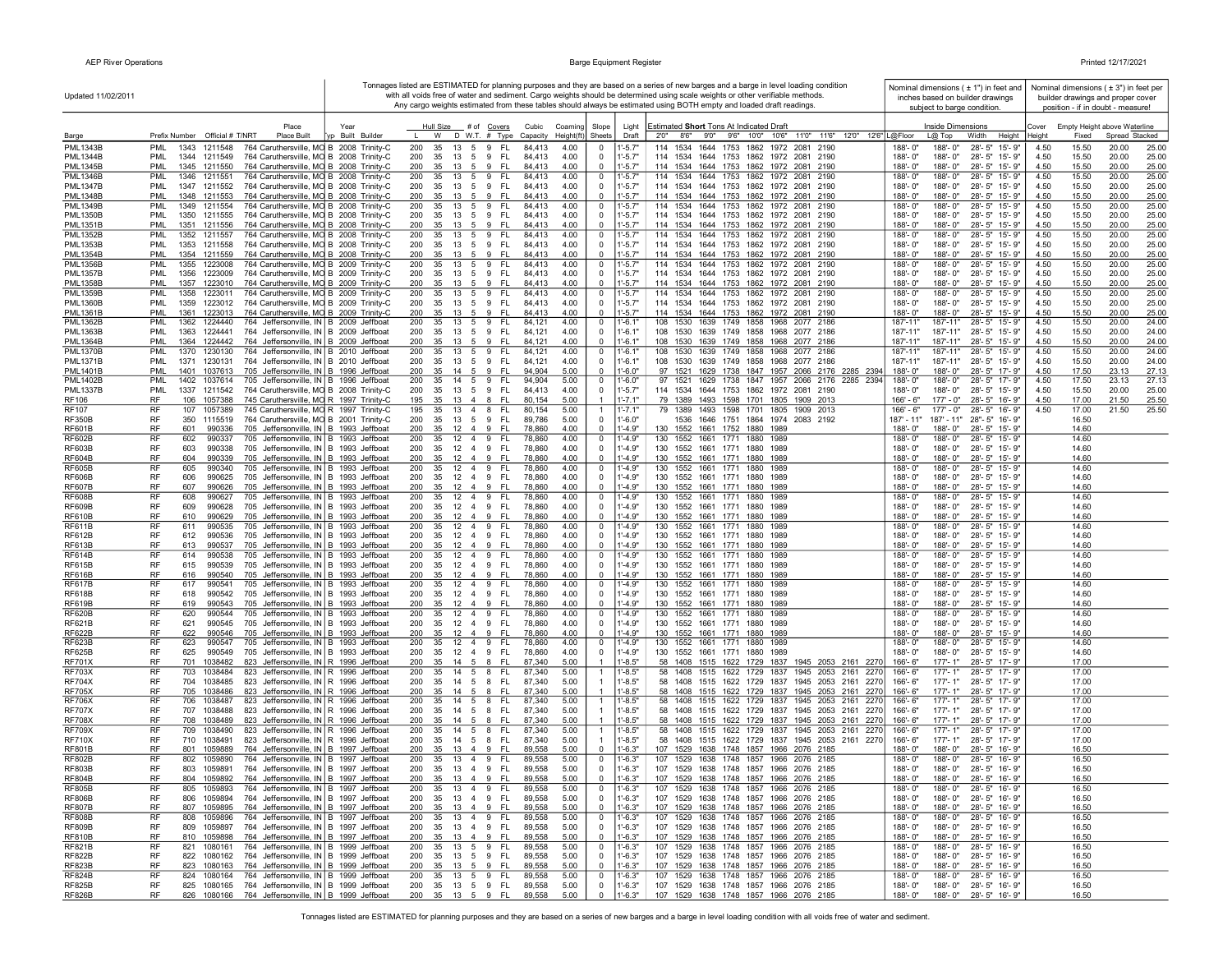| Updated 11/02/2011               |                                                                                                                                                |                         |                                                                                     |                                          |                            |                            | Tonnages listed are ESTIMATED for planning purposes and they are based on a series of new barges and a barge in level loading condition<br>with all voids free of water and sediment. Cargo weights should be determined using scale weights or other verifiable methods. | Nominal dimensions $(± 1")$ in feet and<br>inches based on builder drawings        | Nominal dimensions $(±3")$ in feet per<br>builder drawings and proper cover |
|----------------------------------|------------------------------------------------------------------------------------------------------------------------------------------------|-------------------------|-------------------------------------------------------------------------------------|------------------------------------------|----------------------------|----------------------------|---------------------------------------------------------------------------------------------------------------------------------------------------------------------------------------------------------------------------------------------------------------------------|------------------------------------------------------------------------------------|-----------------------------------------------------------------------------|
|                                  |                                                                                                                                                |                         |                                                                                     |                                          |                            |                            | Any cargo weights estimated from these tables should always be estimated using BOTH empty and loaded draft readings.                                                                                                                                                      | subject to barge condition.                                                        | position - if in doubt - measure!                                           |
|                                  | Place<br>Prefix Number Official # T/NRT<br><b>Place Built</b>                                                                                  | Year<br>p Built Builder | Hull Size # of Covers<br>W D W.T. # Type                                            | Cubic<br>Coaming                         | Slope<br>Sheets            | Light<br>Draft             | Estimated Short Tons At Indicated Draft<br>2'0" 8'6" 9'0" 9'6" 10'0" 10'6" 11'0" 11'6" 12'0" 12'6" L@Floor                                                                                                                                                                | Inside Dimensions<br>$L(\overline{\omega})$ Top<br>Height                          | Empty Height above Waterline<br>Cover<br>Spread Stacked<br>Heiaht<br>Fixed  |
| Barge<br><b>RF827B</b>           | RF<br>827<br>1080167<br>764 Jeffersonville, IN B 1999 Jeffboat                                                                                 |                         | 200<br>35<br>13<br>$5\overline{5}$<br>- FL<br>9                                     | Height(ft)<br>Capacity<br>89,558<br>5.00 | - 0                        | $1' - 6.3"$                | 1529<br>1638 1748 1857 1966 2076 2185<br>107                                                                                                                                                                                                                              | Width<br>188'-0"<br>188'-0"<br>28'-5" 16'-9"                                       | 16.50                                                                       |
| <b>RF828B</b>                    | <b>RF</b><br>828<br>1080168<br>764 Jeffersonville, IN B 1999 Jeffboat                                                                          |                         | 200<br>35<br>13 5 9 FL                                                              | 89,558<br>5.00                           | $\Omega$                   | $1' - 6.3"$                | 107 1529 1638 1748 1857 1966 2076 2185                                                                                                                                                                                                                                    | 188'-0"<br>188'-0"<br>28'-5" 16'-9"                                                | 16.50                                                                       |
| <b>RF829B</b>                    | <b>RF</b><br>829 1080169<br>764 Jeffersonville, IN B 1999 Jeffboat<br>764 Jeffersonville, IN B 1999 Jeffboat                                   |                         | 200<br>35<br>13 5 9 FL<br>35 13 5 9 FL                                              | 89,558<br>5.00                           | $\mathbf{0}$               | $1' - 6.3"$                | 107 1529 1638 1748 1857 1966 2076 2185<br>107 1529 1638 1748 1857 1966 2076 2185                                                                                                                                                                                          | 188'-0"<br>188'-0" 28'-5" 16'-9"<br>$188 - 0$ "                                    | 16.50                                                                       |
| <b>RF830B</b><br><b>RF836B</b>   | RF<br>830 1080170<br>RF<br>836 1101761<br>764 Caruthersville, MO B 2000 Trinity-C                                                              |                         | 200<br>35 13 5 9 FL<br>200                                                          | 89,558<br>5.00<br>5.00<br>89,795         | $\mathbf 0$<br>$\mathbf 0$ | $1' - 6.3"$<br>$1' - 5.7"$ | 116 1534 1644 1733 1862 1970 2078 2189                                                                                                                                                                                                                                    | 188'-0"<br>28'-5" 16'-9"<br>187' - 11" 187' - 11" 28" - 5" 16' - 9"                | 16.50<br>16.50                                                              |
| <b>RF837B</b>                    | RF<br>837 1101762<br>764 Caruthersville, MO B 2000 Trinity-C                                                                                   |                         | 200 35 13 5 9 FL                                                                    | 5.00<br>89,795                           | $\mathbf 0$                | $1' - 5.7"$                | 116 1534 1644 1733 1862 1970 2078 2189                                                                                                                                                                                                                                    | 187' - 11" 187' - 11" 28" - 5" 16' - 9"                                            | 16.50                                                                       |
| <b>RF838B</b><br><b>RF839B</b>   | RF<br>838 1101763<br>764 Caruthersville, MO B 2000 Trinity-C<br>RF<br>839 1101764<br>764 Caruthersville, MO B 2000 Trinity-C                   |                         | 200<br>35 13 5 9 FL<br>35 13 5 9 FL<br>200                                          | 89,795<br>5.00<br>5.00<br>89,795         | 0<br>$^{\circ}$            | $1' - 5.7"$<br>$1' - 5.7"$ | 116 1534 1644 1733 1862 1970 2078 2189<br>116 1534 1644 1733 1862 1970 2078 2189                                                                                                                                                                                          | 187' - 11" 187' - 11" 28" - 5" 16' - 9"<br>187' - 11" 187' - 11" 28" - 5" 16' - 9" | 16.50<br>16.50                                                              |
| <b>RF840B</b>                    | RF<br>840 1101765<br>764 Caruthersville, MO B 2000 Trinity-C                                                                                   |                         | 200<br>35 13 5 9<br>- FL                                                            | 89,795<br>5.00                           | $\Omega$                   | $1' - 5.7"$                | 116 1534 1644 1733 1862 1970 2078 2189                                                                                                                                                                                                                                    | 187' - 11" 187' - 11" 28" - 5" 16' - 9"                                            | 16.50                                                                       |
| <b>RF901B</b>                    | 823 Madisonville, LA B 1995 Trinity-M<br>RF<br>901<br>1030487                                                                                  |                         | 200<br>35 14 5 9<br>FL.                                                             | 95,158<br>5.00                           | 0                          | $1' - 6.0"$                | 109 1529 1639 1748 1857 1967 2076 2185 2294 2404                                                                                                                                                                                                                          | 188'-11"<br>188'-11" 28'-5" 17'6"                                                  | 17.50                                                                       |
| <b>RF902B</b><br><b>RF903B</b>   | RF<br>823 Madisonville, LA   B 1995 Trinity-M<br>902<br>1030488<br>RF<br>823 Madisonville, LA   B 1995 Trinity-M<br>903<br>1030489             |                         | 35 14 5 9<br>200<br>- FL<br>9<br>FL<br>200<br>35<br>14 5                            | 95,158<br>5.00<br>5.00<br>95,158         | $^{\circ}$<br>$^{\circ}$   | $1' - 6.0"$<br>$1'-6.0"$   | 109 1529 1639 1748 1857 1967 2076 2185 2294 2404<br>109 1529 1639 1748 1857 1967 2076 2185 2294 2404                                                                                                                                                                      | 188'-11" 28'-5" 17'6"<br>188'-11"<br>188'-11"<br>188'-11" 28'-5" 17'6"             | 17.50<br>17.50                                                              |
| <b>RF904B</b>                    | RF<br>904<br>1030490<br>823 Madisonville, LA B 1995 Trinity-M                                                                                  |                         | 200<br>14 5<br>9<br>FL<br>35                                                        | 5.00<br>95,158                           | $^{\circ}$                 | $1' - 6.0"$                | 109 1529 1639 1748 1857 1967 2076 2185 2294 2404                                                                                                                                                                                                                          | 188'-11"<br>188'-11"<br>28'-5" 17'6"                                               | 17.50                                                                       |
| <b>RF905B</b>                    | RF<br>823 Madisonville, LA B 1995 Trinity-M<br>905 1030491                                                                                     |                         | 200<br>35 14 5 9<br>- FL                                                            | 5.00<br>95,158                           | $^{\circ}$                 | $1' - 6.0"$                | 109 1529 1639 1748 1857 1967 2076 2185 2294 2404                                                                                                                                                                                                                          | 188'-11" 28'-5" 17'6"<br>188'-11"                                                  | 17.50                                                                       |
| <b>RF906B</b><br><b>RF907B</b>   | <b>RF</b><br>906 1038204<br>823 Jeffersonville, IN B 1995 Jeffboat<br>RF<br>907<br>1038205<br>823 Jeffersonville, IN B 1995 Jeffboat           |                         | 200<br>35 14 4 9 FL<br>FL.<br>200<br>35 14 4 9                                      | 94.904<br>5.00<br>94,904<br>5.00         | $\mathbf{0}$<br>0          | $1' - 6.9"$<br>1'-6.9"     | 92 1514 1624 1733 1842 1952 2061 2170 2280 2390<br>92 1514 1624 1733 1842 1952 2061 2170 2280 2390                                                                                                                                                                        | 188'-0"<br>188'-0" 28'-5" 17'-9"<br>188'-0"<br>188'-0"<br>28'-5" 17'-9"            | 17.50<br>17.50                                                              |
| <b>RF908B</b>                    | RF<br>908<br>1038206<br>823 Jeffersonville, IN B 1995 Jeffboat                                                                                 |                         | 200<br>35<br>14 4 9<br>- FL                                                         | 5.00<br>94,904                           | $^{\circ}$                 | $1' - 6.9"$                | 92 1514 1624 1733 1842 1952 2061 2170 2280 2390                                                                                                                                                                                                                           | 188'-0"<br>188'-0" 28'-5" 17'-9"                                                   | 17.50                                                                       |
| <b>RF909B</b>                    | RF<br>909<br>1038207<br>823 Jeffersonville, IN   B 1995 Jeffboat                                                                               |                         | 35 14 4 9<br>- FL<br>200                                                            | 5.00<br>94,904                           | $\Omega$                   | 1'-6.9"                    | 92 1514 1624 1733 1842 1952 2061 2170 2280 2390                                                                                                                                                                                                                           | 188'-0" 28'-5" 17'-9"<br>188'-0"                                                   | 17.50                                                                       |
| <b>RF910B</b><br><b>RF911B</b>   | RF<br>910 1038208<br>823 Jeffersonville, IN   B 1995 Jeffboat<br>RF<br>911 1038209<br>823 Jeffersonville, IN B 1995 Jeffboat                   |                         | 200<br>35 14 4 9<br>- FL<br>200<br>35 14 4 9 FL                                     | 94,904<br>5.00<br>94,904<br>5.00         | $\mathbf 0$<br>$^{\circ}$  | 1'-6.9"<br>1'-6.9"         | 92 1514 1624 1733 1842 1952 2061 2170 2280 2390<br>92 1514 1624 1733 1842 1952 2061 2170 2280 2390                                                                                                                                                                        | 188'-0"<br>188'-0"<br>28'-5" 17'-9"<br>188'-0" 28'-5" 17'-9"<br>188'-0"            | 17.50<br>17.50                                                              |
| <b>RF912B</b>                    | RF<br>912 1038210<br>823 Jeffersonville, IN B 1996 Jeffboat                                                                                    |                         | 200<br>35<br>14 4 9<br>- FL                                                         | 94,904<br>5.00                           | $\Omega$                   | 1'-6.9"                    | 92 1514 1624 1733 1842 1952 2061 2170 2280 2390                                                                                                                                                                                                                           | 188'-0"<br>188'-0"<br>28'-5" 17'-9"                                                | 17.50                                                                       |
| <b>RF913B</b>                    | RF<br>913<br>823 Jeffersonville, IN B 1996 Jeffboat<br>1038211                                                                                 |                         | - FL<br>200<br>35<br>14 4 9                                                         | 94,904<br>5.00                           | $^{\circ}$                 | 1'-6.9"                    | 92 1514 1624 1733 1842 1952 2061 2170 2280 2390                                                                                                                                                                                                                           | 188'-0"<br>28'-5" 17'-9"<br>$188 - 0'$                                             | 17.50                                                                       |
| <b>RF914B</b><br><b>RF915B</b>   | RF<br>914 1038212<br>823 Jeffersonville, IN   B 1996 Jeffboat<br>RF<br>1038213<br>823 Jeffersonville, IN B 1996 Jeffboat<br>915                |                         | 200<br>35<br>14 4 9<br>- FL<br>9<br>200<br>35<br>14<br>$\overline{4}$<br>-FL        | 94,904<br>5.00<br>94,904<br>5.00         | 0<br>$\Omega$              | 1'-6.9"<br>$1' - 6.9"$     | 92 1514 1624 1733 1842 1952 2061 2170 2280 2390<br>92 1514 1624 1733 1842 1952 2061 2170 2280 2390                                                                                                                                                                        | 28'-5" 17'-9"<br>188'-0"<br>188'-0"<br>28'-5" 17'-9"<br>188'-0"<br>188'-0"         | 17.50<br>17.50                                                              |
| <b>RF916B</b>                    | RF<br>916<br>1040131<br>823 Jeffersonville, IN   B 1996 Jeffboat                                                                               |                         | 200<br>35<br>14 5 9<br>- FL                                                         | 94,904<br>5.00                           | $^{\circ}$                 | 1'-6.9"                    | 92 1514 1624 1733 1842 1952 2061 2170 2280 2390                                                                                                                                                                                                                           | 28'-5" 17'-9"<br>188'-0"<br>188'-0"                                                | 17.50                                                                       |
| <b>RF917B</b><br><b>RF918B</b>   | RF<br>917 1040132<br>823 Jeffersonville, IN B 1996 Jeffboat<br><b>RF</b><br>918 1040133<br>823 Jeffersonville, IN B 1996 Jeffboat              |                         | 200<br>35<br>14   5   9   FL<br>200<br>35<br>14 5 9 FL                              | 94,904<br>5.00<br>94.904<br>5.00         | $\mathbf 0$<br>$\Omega$    | 1'-6.9"<br>$1' - 6.9"$     | 92 1514 1624 1733 1842 1952 2061 2170 2280 2390<br>92 1514 1624 1733 1842 1952 2061 2170 2280 2390                                                                                                                                                                        | 188'-0"<br>28'-5" 17'-9"<br>188'-0"<br>188'-0"<br>188'-0"<br>28'-5" 17'-9"         | 17.50<br>17.50                                                              |
| <b>RF919B</b>                    | <b>RF</b><br>919<br>1040134<br>823 Jeffersonville, IN B 1996 Jeffboat                                                                          |                         | 200<br>35<br>14 5 9<br>- FL                                                         | 94,904<br>5.00                           | $\mathbf 0$                | 1'-6.9"                    | 92 1514 1624 1733 1842 1952 2061 2170 2280 2390                                                                                                                                                                                                                           | 188'-0"<br>188'-0"<br>28'-5" 17'-9"                                                | 17.50                                                                       |
| <b>RF920B</b>                    | RF<br>920 1040135<br>823 Jeffersonville, IN B 1996 Jeffboat                                                                                    |                         | 200<br>14 5 9<br>- FL<br>- 35                                                       | 5.00<br>94,904                           | $\Omega$                   | $1' - 6.9"$                | 92 1514 1624 1733 1842 1952 2061 2170 2280 2390                                                                                                                                                                                                                           | 188'-0"<br>188'-0" 28'-5" 17'-9"                                                   | 17.50                                                                       |
| <b>RF921B</b><br><b>RF922B</b>   | RF<br>921 1040136<br>823 Jeffersonville, IN B 1996 Jeffboat<br>RF<br>922 1040137<br>823 Jeffersonville, IN B 1996 Jeffboat                     |                         | 35 14 5 9 FL<br>200<br>200<br>35 14 5 9 FL                                          | 5.00<br>94,904<br>94,904<br>5.00         | $\mathbf{0}$<br>0          | $1' - 6.9"$<br>1'-6.9"     | 92 1514 1624 1733 1842 1952 2061 2170 2280 2390<br>92 1514 1624 1733 1842 1952 2061 2170 2280 2390                                                                                                                                                                        | 188'-0"<br>188'-0" 28'-5" 17'-9"<br>188'-0"<br>28'-5" 17'-9"<br>188'-0"            | 17.50<br>17.50                                                              |
| <b>RF926B</b>                    | RF<br>926 1040142<br>823 Jeffersonville, IN B 1996 Jeffboat                                                                                    |                         | 200<br>35 14 5 9 FL                                                                 | 94,904<br>5.00                           | $\Omega$                   | 1'-6.9"                    | 92 1514 1624 1733 1842 1952 2061 2170 2280 2390                                                                                                                                                                                                                           | 188'-0"<br>188'-0" 28'-5" 17'-9"                                                   | 17.50                                                                       |
| <b>RF927B</b>                    | RF<br>927 1040143<br>823 Jeffersonville, IN B 1996 Jeffboat                                                                                    |                         | 35 14 5<br>9<br>- FL<br>200                                                         | 94,904<br>5.00                           | $\Omega$                   | 1'-6.9"                    | 92 1514 1624 1733 1842 1952 2061 2170 2280 2390                                                                                                                                                                                                                           | 188'-0"<br>28'-5" 17'-9"<br>$188 - 0'$                                             | 17.50                                                                       |
| <b>RF928B</b><br><b>RF929B</b>   | RF<br>928<br>1040144<br>823 Jeffersonville, IN B 1996 Jeffboat<br>823 Jeffersonville, IN B 1996 Jeffboat<br>RF<br>1040145<br>929               |                         | 200<br>35<br>14 5<br>9<br>- FL<br>200<br>35<br>14 5 9<br>- FL                       | 94,904<br>5.00<br>94,904<br>5.00         | $\mathbf 0$<br>$^{\circ}$  | 1'-6.9"<br>$1' - 6.9"$     | 92 1514 1624 1733 1842 1952 2061 2170 2280 2390<br>92 1514 1624 1733 1842 1952 2061 2170 2280 2390                                                                                                                                                                        | 188'-0"<br>188'-0"<br>28'-5" 17'-9"<br>188'-0"<br>188'-0"<br>28'-5" 17'-9"         | 17.50<br>17.50                                                              |
| <b>RF930B</b>                    | 823 Jeffersonville, IN B 1996 Jeffboat<br>RF<br>930<br>1040147                                                                                 |                         | 9<br>- FL<br>200<br>35<br>14<br>5                                                   | 94,904<br>5.00                           | $\mathbf 0$                | $1' - 6.9"$                | 92 1514 1624 1733 1842 1952 2061 2170 2280 2390                                                                                                                                                                                                                           | 28'-5" 17'-9"<br>188'-0"<br>188'-0"                                                | 17.50                                                                       |
| <b>RF931B</b>                    | RF<br>931<br>1040148<br>823 Jeffersonville, IN B 1996 Jeffboat                                                                                 |                         | 200<br>14 5<br>9<br>FL.<br>35                                                       | 94,904<br>5.00                           | $^{\circ}$                 | 1'-6.9"                    | 92 1514 1624 1733 1842 1952 2061 2170 2280 2390                                                                                                                                                                                                                           | 28'-5" 17'-9"<br>188'-0"<br>188'-0"                                                | 17.50                                                                       |
| <b>RF932B</b><br><b>RF933B</b>   | RF<br>932<br>823 Jeffersonville, IN B 1996 Jeffboat<br>1040149<br>RF<br>933<br>823 Jeffersonville, IN B 1996 Jeffboat<br>1040150               |                         | 200<br>35<br>14 5<br>9<br>-FL<br>200<br>35<br>14 5<br>9<br>- FL                     | 94,904<br>5.00<br>5.00<br>94,904         | $^{\circ}$<br>$\Omega$     | 1'-6.9"<br>1'-6.9"         | 92 1514 1624 1733 1842 1952 2061 2170 2280 2390<br>92 1514 1624 1733 1842 1952 2061 2170 2280 2390                                                                                                                                                                        | 188'-0"<br>188'-0"<br>28'-5" 17'-9"<br>28'-5" 17'-9"<br>$188 - 0'$<br>188'-0"      | 17.50<br>17.50                                                              |
| <b>RF934B</b>                    | <b>RF</b><br>934<br>1040151<br>823 Jeffersonville, IN B 1996 Jeffboat                                                                          |                         | 200<br>35<br>14 5<br>9<br>FL.                                                       | 94,904<br>5.00                           | $^{\circ}$                 | $1' - 6.9'$                | 92 1514 1624 1733 1842 1952 2061 2170 2280 2390                                                                                                                                                                                                                           | 188'-0"<br>188'-0"<br>28'-5" 17'-9"                                                | 17.50                                                                       |
| <b>RF935B</b><br><b>RF936B</b>   | <b>RF</b><br>935<br>1040152<br>823 Jeffersonville, IN B 1996 Jeffboat<br>RF<br>1040153<br>936<br>823 Jeffersonville, IN   B 1996 Jeffboat      |                         | 200<br>- FL<br>- 35<br>14 5 9<br>200<br>35 14 5 9 FL                                | 94,904<br>5.00<br>5.00<br>94,904         | $^{\circ}$<br>$\mathbf{0}$ | $1' - 6.9"$<br>$1' - 6.9"$ | 92 1514 1624 1733 1842 1952 2061 2170 2280 2390<br>92 1514 1624 1733 1842 1952 2061 2170 2280 2390                                                                                                                                                                        | 188'-0"<br>188'-0" 28'-5" 17'-9"<br>188'-0" 28'-5" 17'-9"<br>188'-0"               | 17.50<br>17.50                                                              |
| <b>RF937B</b>                    | RF<br>937<br>1040154<br>823 Jeffersonville, IN   B 1996 Jeffboat                                                                               |                         | - FL<br>200<br>35 14 5 9                                                            | 94,904<br>5.00                           | $^{\circ}$                 | 1'-6.9"                    | 92 1514 1624 1733 1842 1952 2061 2170 2280 2390                                                                                                                                                                                                                           | 28'-5" 17'-9"<br>188'-0"<br>188'-0"                                                | 17.50                                                                       |
| RF938B                           | RF<br>938<br>1040155<br>823 Jeffersonville, IN   B 1996 Jeffboat                                                                               |                         | 200<br>35<br>14 5 9<br>- FL                                                         | 94,904<br>5.00                           | $^{\circ}$                 | $1' - 6.9"$                | 92 1514 1624 1733 1842 1952 2061 2170 2280 2390                                                                                                                                                                                                                           | 188'-0"<br>188'-0" 28'-5" 17'-9"                                                   | 17.50                                                                       |
| <b>RF939B</b><br><b>RF940B</b>   | RF<br>939 1040156<br>823 Jeffersonville, IN B 1996 Jeffboat<br>RF<br>940<br>1040157<br>823 Jeffersonville, IN B 1996 Jeffboat                  |                         | 35 14 5 9 FL<br>200<br>200<br>35<br>14 5 9<br>- FL                                  | 94,904<br>5.00<br>94,904<br>5.00         | $\Omega$<br>$\Omega$       | 1'-6.9"<br>1'-6.9"         | 92 1514 1624 1733 1842 1952 2061 2170 2280 2390<br>92 1514 1624 1733 1842 1952 2061 2170 2280 2390                                                                                                                                                                        | 188'-0" 28'-5" 17'-9"<br>188'-0"<br>188'-0"<br>188'-0"<br>28'-5" 17'-9"            | 17.50<br>17.50                                                              |
| <b>RF941B</b>                    | RF<br>941 1042132<br>823 Jeffersonville, IN B 1996 Jeffboat                                                                                    |                         | 200<br>35<br>14   5   9   FL                                                        | 94,904<br>5.00                           | $\Omega$                   | $1' - 6.9"$                | 92 1514 1624 1733 1842 1952 2061 2170 2280 2390                                                                                                                                                                                                                           | 188'-0" 28'-5" 17'-9"<br>$188 - 0$ "                                               | 17.50                                                                       |
| <b>RF942B</b>                    | RF<br>942 1042133<br>823 Jeffersonville, IN B 1996 Jeffboat                                                                                    |                         | 200<br>35<br>14 5 9<br>- FL                                                         | 94,904<br>5.00                           | $\Omega$                   | $1' - 6.9"$                | 92 1514 1624 1733 1842 1952 2061 2170 2280 2390                                                                                                                                                                                                                           | 28'-5" 17'-9"<br>188'-0"<br>188'-0"                                                | 17.50                                                                       |
| <b>RF943B</b><br><b>RF944B</b>   | RF<br>943<br>823 Jeffersonville, IN B 1996 Jeffboat<br>1042134<br>RF<br>944<br>1042135<br>823 Jeffersonville, IN   B 1996 Jeffboat             |                         | 200<br>35<br>14<br>5<br>9<br>-FL<br>200<br>35<br>14<br>$5\overline{5}$<br>9<br>- FL | 94,904<br>5.00<br>94,904<br>5.00         | $^{\circ}$<br>$^{\circ}$   | 1'-6.9"<br>1'-6.9"         | 92 1514 1624 1733 1842 1952 2061 2170 2280 2390<br>92 1514 1624 1733 1842 1952 2061 2170 2280 2390                                                                                                                                                                        | 28'-5" 17'-9"<br>188'-0"<br>188'-0"<br>188'-0"<br>188'-0"<br>28'-5" 17'-9"         | 17.50<br>17.50                                                              |
| <b>RF945B</b>                    | RF<br>945<br>1042136<br>823 Jeffersonville, IN B 1996 Jeffboat                                                                                 |                         | 200<br>35<br>9 FL<br>14 5                                                           | 94,904<br>5.00                           | $\Omega$                   | 1'-6.9"                    | 92 1514 1624 1733 1842 1952 2061 2170 2280 2390                                                                                                                                                                                                                           | 188'-0"<br>188'-0"<br>28'-5" 17'-9"                                                | 17.50                                                                       |
| <b>RF946B</b><br><b>RF947B</b>   | <b>RF</b><br>946<br>1042138<br>823 Jeffersonville, IN B 1996 Jeffboat<br><b>RF</b><br>947<br>1042139<br>823 Jeffersonville, IN B 1996 Jeffboat |                         | 200<br>35<br>14 5<br>9<br>-FL<br>200<br>35 14 5 9 FL                                | 94,904<br>5.00<br>94,904<br>5.00         | $\Omega$<br>$\Omega$       | 1'-6.9"<br>1'-6.9"         | 92 1514 1624 1733 1842 1952 2061 2170 2280 2390<br>92 1514 1624 1733 1842 1952 2061 2170 2280 2390                                                                                                                                                                        | 188'-0"<br>188'-0"<br>28'-5" 17'-9"<br>188'-0"<br>188'-0" 28'-5" 17'-9"            | 17.50<br>17.50                                                              |
| <b>RF948B</b>                    | <b>RF</b><br>948 1042140<br>823 Jeffersonville, IN B 1996 Jeffboat                                                                             |                         | 35 14 5 9 FL<br>200                                                                 | 5.00<br>94,904                           | $\Omega$                   | $1' - 6.9"$                | 92 1514 1624 1733 1842 1952 2061 2170 2280 2390                                                                                                                                                                                                                           | 188'-0"<br>188'-0"<br>28'-5" 17'-9"                                                | 17.50                                                                       |
| <b>RF949B</b>                    | RF<br>949 1042141<br>823 Jeffersonville, IN   B 1996 Jeffboat                                                                                  |                         | 35 14 5 9 FL<br>200                                                                 | 94,904<br>5.00                           | $^{\circ}$                 | 1'-6.9"                    | 92 1514 1624 1733 1842 1952 2061 2170 2280 2390                                                                                                                                                                                                                           | 188'-0"<br>188'-0"<br>28'-5" 17'-9"                                                | 17.50                                                                       |
| <b>RF950B</b><br><b>RF951B</b>   | RF<br>950 1042142<br>823 Jeffersonville, IN   B 1996 Jeffboat<br>RF<br>951 1056694<br>823 Jeffersonville, IN B 1997 Jeffboat                   |                         | 35 14 5 9 FL<br>200<br>200<br>35 14 5<br>9<br>- FL                                  | 94,904<br>5.00<br>94,904<br>5.00         | $\mathbf 0$<br>$\Omega$    | $1' - 6.9"$<br>$1' - 6.5"$ | 92 1514 1624 1741 1842 1952 2061 2170 2280 2390<br>100 1522 1632 1741 1850 1960 2069 2178 2288 2398                                                                                                                                                                       | 188'-0"<br>188'-0" 28'-5" 17'-9"<br>188'-0"<br>188'-0" 28'-5" 17'-9"               | 17.50<br>17.50                                                              |
| <b>RF952B</b>                    | RF<br>952 1056707<br>823 Jeffersonville, IN B 1997 Jeffboat                                                                                    |                         | 35 14 5 9 FL<br>200                                                                 | 94,904<br>5.00                           | 0                          | 1'-6.5"                    | 100 1522 1632 1741 1850 1960 2069 2178 2288 2398                                                                                                                                                                                                                          | 28'-5" 17'-9"<br>188'-0"<br>188'-0"                                                | 17.50                                                                       |
| <b>RF953B</b>                    | RF<br>953 1056706<br>823 Jeffersonville, IN B 1997 Jeffboat                                                                                    |                         | 200<br>35 14 5 9 FL                                                                 | 94,904<br>5.00                           | $\Omega$<br>$\Omega$       | $1' - 6.5"$                | 100 1522 1632 1741 1850 1960 2069 2178 2288 2398                                                                                                                                                                                                                          | 188'-0" 28'-5" 17'-9"<br>$188 - 0$ "                                               | 17.50                                                                       |
| <b>RF954B</b><br><b>RF955B</b>   | RF<br>823 Jeffersonville, IN B 1997 Jeffboat<br>954 1056704<br>RF<br>955<br>823 Jeffersonville, IN B 1997 Jeffboat<br>1056703                  |                         | 200<br>9<br>- FL<br>35<br>14 5<br>200<br>- FL<br>35<br>14 5 9                       | 94,904<br>5.00<br>94,904<br>5.00         | $\mathbf 0$                | $1' - 6.5"$<br>$1' - 6.5"$ | 100 1522 1632 1741 1850 1960 2069 2178 2288 2398<br>100 1522 1632 1741 1850 1960 2069 2178 2288 2398                                                                                                                                                                      | 28'-5" 17'-9"<br>188'-0"<br>188'-0"<br>28'-5" 17'-9"<br>188'-0"<br>188'-0"         | 17.50<br>17.50                                                              |
| RF956B                           | RF<br>956<br>1056702<br>823 Jeffersonville, IN B 1997 Jeffboat                                                                                 |                         | 200<br>35 14 5 9<br>- FL                                                            | 94,904<br>5.00                           | $^{\circ}$                 | $1' - 6.5"$                | 100 1522 1632 1741 1850 1960 2069 2178 2288 2398                                                                                                                                                                                                                          | 188'-0"<br>188'-0"<br>28'-5" 17'-9"                                                | 17.50                                                                       |
| <b>RF957B</b><br><b>RF958B</b>   | <b>RF</b><br>957<br>823 Jeffersonville, IN B 1997 Jeffboat<br>1056698<br>823 Jeffersonville, IN B 1997 Jeffboat<br>RF<br>958<br>1056701        |                         | 200<br>35<br>14 5<br>9<br>- FL<br>200<br>35 14 5 9<br>- FL                          | 94.904<br>5.00<br>5.00<br>94,904         | $\Omega$<br>$^{\circ}$     | $1' - 6.5"$<br>$1' - 6.5'$ | 100 1522 1632 1741 1850 1960 2069 2178 2288 2398<br>100 1522 1632 1741 1850 1960 2069 2178 2288 2398                                                                                                                                                                      | 188'-0"<br>28'-5" 17'-9"<br>$188 - 0'$<br>188'-0"<br>28'-5" 17'-9"<br>188'-0"      | 17.50<br>17.50                                                              |
| <b>RF959B</b>                    | <b>RF</b><br>959 1056695 823 Jeffersonville, IN B 1997 Jeffboat                                                                                |                         | 200 35 14 5 9 FL                                                                    | 94,904<br>5.00                           | $\Omega$                   | $1' - 6.5"$                | 100 1522 1632 1741 1850 1960 2069 2178 2288 2398                                                                                                                                                                                                                          | 188'-0"<br>188'-0" 28'-5" 17'-9"                                                   | 17.50                                                                       |
| <b>RF960B</b>                    | RF<br>1056697 823 Jeffersonville, IN B 1997 Jeffboat<br>960                                                                                    |                         | 200 35 14 5 9 FL                                                                    | 5.00<br>94,904                           | $\Omega$                   | $1' - 6.5"$                | 100 1522 1632 1741 1850 1960 2069 2178 2288 2398                                                                                                                                                                                                                          | 188'-0"<br>188'-0" 28'-5" 17'-9"                                                   | 17.50                                                                       |
| <b>RMC9306</b><br><b>RMC9357</b> | RMC<br>9306<br>996989<br>764 Jeffersonville, IN   R 1993 Jeffboat<br>764 Jeffersonville, IN B 1993 Jeffboat<br>RMC<br>9357<br>996996           |                         | 200<br>35<br>13 5 9<br>- FL<br>200<br>- FL<br>- 35<br>13 5 9                        | 77,375<br>4.00<br>84,155<br>4.00         | -1<br>$\mathbf 0$          | 1'-8.5"<br>$1'-6.9"$       | 60 1413 1520 1627 1735 1843 1951 2059<br>95 1516 1626 1735 1845 1954 2063 2172                                                                                                                                                                                            | 166'- 6"<br>177'- 1"<br>28'-5" 15'-9"<br>188'-0"<br>188'-0" 28'-5" 15'-9"          | 25.75<br>5.75<br>16.00<br>21.75<br>21.25<br>25.25<br>5.75<br>15.50          |
| <b>RMC9358</b>                   | 764 Jeffersonville, IN   B 1993 Jeffboat<br>RMC<br>9358<br>996997                                                                              |                         | - FL<br>200<br>35<br>13 5 9                                                         | 4.00<br>84,155                           | $\mathbf 0$                | $1' - 6.9"$                | 95 1516 1626 1735 1845 1954 2063 2172                                                                                                                                                                                                                                     | 188'-0"<br>188'-0" 28'-5" 15'-9"                                                   | 25.25<br>5.75<br>15.50<br>21.25                                             |
| <b>RMC9406</b>                   | <b>RMC</b><br>9406<br>999141<br>764 Jeffersonville, IN R 1994 Jeffboat                                                                         |                         | 200<br>35<br>13 5 9<br>- FL                                                         | 77,375<br>4.00                           | $\overline{1}$             | $1' - 8.5"$                | 60 1413 1520 1627 1735 1843 1951 2059                                                                                                                                                                                                                                     | 177'-1" 28'-5" 15'-9"<br>166'-6"                                                   | 16.00<br>20.50<br>24.50<br>4.50                                             |
| <b>WRS9301</b><br><b>WRS9302</b> | 9301<br>996984<br>764 Jeffersonville, IN R 1993 Jeffboat<br>WRS<br>WRS<br>9302<br>996985<br>764 Jeffersonville, IN R 1993 Jeffboat             |                         | 200<br>35 13 5<br>OT<br>200<br>35<br>13<br>OT<br>5                                  | 77,375<br>4.00<br>77,375<br>4.00         |                            | $1' - 7.8"$<br>$1' - 7.8"$ | 70 1423 1530 1637 1745 1853 1961 2069<br>70 1423 1530 1637 1745 1853 1961 2069                                                                                                                                                                                            | 166'-6"<br>177'-1" 28'-5" 15'-9"<br>166'-6"<br>177'-1" 28'-5" 15'-9"               | 16.00<br>16.00                                                              |
| <b>WRS9303</b>                   | 764 Jeffersonville, IN R 1993 Jeffboat<br>9303<br>996986<br>WRS                                                                                |                         | 200<br>35 13 5<br>OT                                                                | 77,375<br>4.00                           | $\overline{1}$             | $1' - 7.8"$                | 70 1423 1530 1637 1745 1853 1961 2069                                                                                                                                                                                                                                     | 177'-1" 28'-5" 15'-9"<br>166'-6"                                                   | 16.00                                                                       |
| <b>WRS9304</b>                   | 764 Jeffersonville, IN R 1993 Jeffboat<br>WRS<br>9304<br>996987                                                                                |                         | 200<br>35 13 5<br>OT                                                                | 77,375<br>4.00                           |                            | $1' - 7.8"$                | 70 1423 1530 1637 1745 1853 1961 2069                                                                                                                                                                                                                                     | 166'-6"<br>177'-1" 28'-5" 15'-9"                                                   | 16.00                                                                       |
| <b>WRS9351</b><br><b>WRS9352</b> | 764 Jeffersonville, IN B 1993 Jeffboat<br>WRS<br>9351<br>996990<br>WRS<br>9352<br>996991<br>764 Jeffersonville, IN B 1993 Jeffboat             |                         | 200<br>35<br>13 5<br>OT<br>200<br>35 13 5<br>OT                                     | 4.00<br>84,155<br>84,155<br>4.00         | $^{\circ}$<br>$\mathbf 0$  | $1' - 6.3"$<br>$1' - 6.3"$ | 105 1527 1637 1735 1855 1965 2074 2183<br>105 1527 1637 1735 1855 1965 2074 2183                                                                                                                                                                                          | 188'-0"<br>188'-0"<br>28'-5" 15'-9"<br>188'-0"<br>188'-0"<br>28'-5" 15'-9"         | 15.50<br>15.50                                                              |
| <b>WRS9353</b>                   | 764 Jeffersonville, IN B 1993 Jeffboat<br>WRS 9353<br>996992                                                                                   |                         | 200 35 13 5<br>OT                                                                   | 84,155<br>4.00                           | $\mathbf{0}$               | $1' - 6.3"$                | 105 1527 1637 1735 1855 1965 2074 2183                                                                                                                                                                                                                                    | 188'-0"<br>188'-0" 28'-5" 15'-9"                                                   | 15.50                                                                       |
| <b>WRS9354</b>                   | WRS 9354 996993 764 Jeffersonville, IN B 1993 Jeffboat                                                                                         |                         | 200 35 13 5                                                                         | OT 84,155<br>4.00                        |                            | $0$ 1'-6.3"                | 105 1527 1637 1735 1855 1965 2074 2183                                                                                                                                                                                                                                    | 188'-0"<br>188'-0" 28'-5" 15'-9"                                                   | 15.50                                                                       |